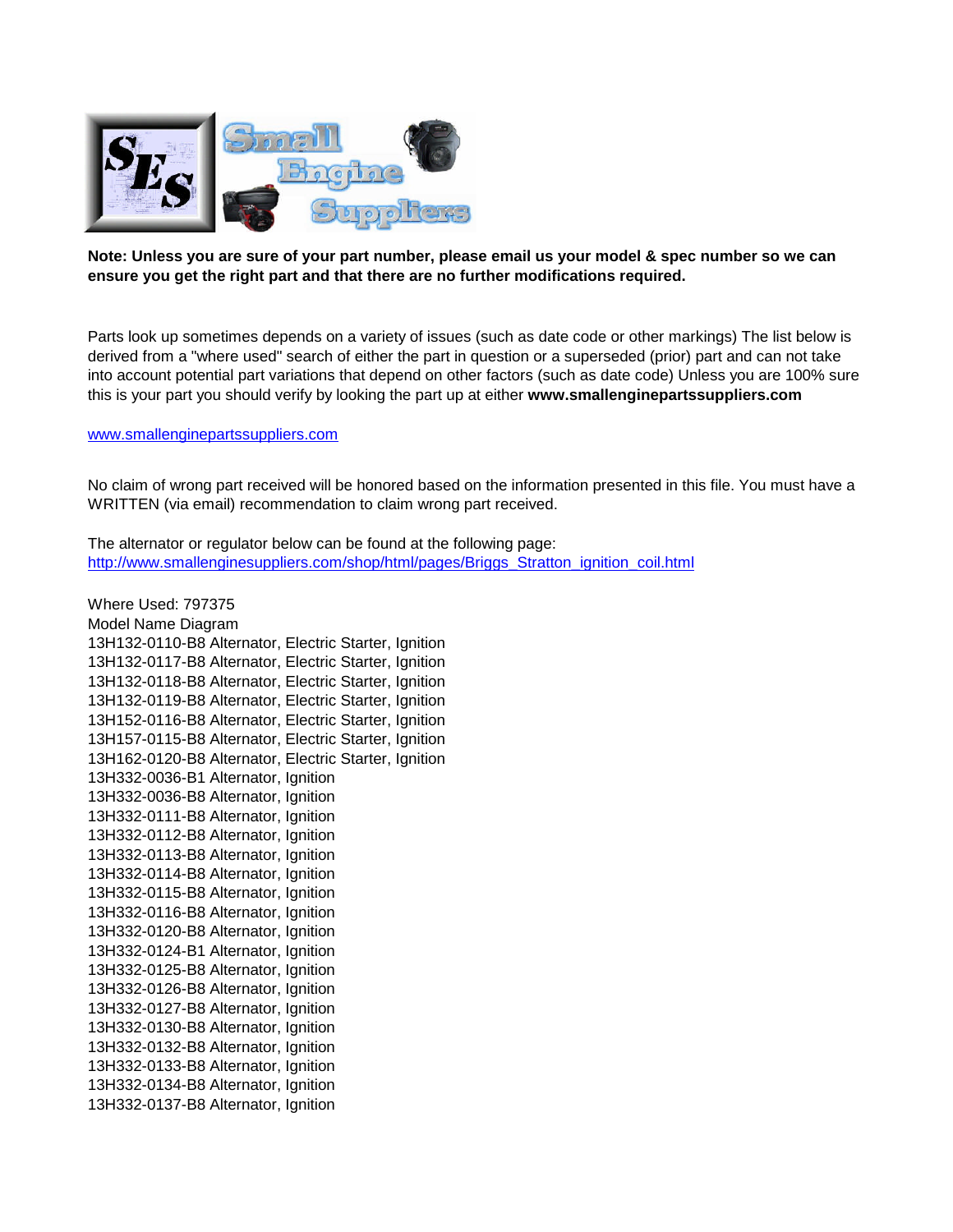13H332-0138-B8 Alternator, Ignition 13H332-0139-B8 Alternator, Ignition Page 1 of 67 13H332-0140-B8 Alternator, Ignition 13H332-0141-B8 Alternator, Ignition 13H332-0142-B8 Alternator, Ignition 13H332-0144-B8 Alternator, Ignition 13H332-0146-B8 Alternator, Ignition 13H332-0149-B8 Alternator, Ignition 13H332-0153-B8 Alternator, Ignition 13H332-0154-B8 Alternator, Ignition 13H332-0156-B8 Alternator, Ignition 13H332-0157-B8 Alternator, Ignition 13H332-0159-B8 Alternator, Ignition 13H336-0131-B8 Alternator, Ignition 13H337-0117-B8 Alternator, Ignition 13H337-0118-B8 Alternator, Ignition 13H337-0128-B8 Alternator, Ignition 13H352-0119-B8 Alternator, Ignition 13H352-0136-B8 Alternator, Ignition 13H362-0121-B8 Alternator, Ignition 13H362-0143-B8 Alternator, Ignition 13H362-0145-B8 Alternator, Ignition 13H362-0152-B8 Alternator, Ignition 202312-0100-B1 Alternator, Ignition 202312-0100-E9 Alternator, Ignition 202312-0112-B1 Alternator, Ignition 202312-0112-E9 Alternator, Ignition 202312-0145-B1 Alternator, Ignition 202312-0145-E9 Alternator, Ignition 202312-0147-B1 Alternator, Ignition 202312-0147-E9 Alternator, Ignition Page 2 of 67 202312-0155-B1 Alternator, Ignition 202312-0155-E9 Alternator, Ignition 202312-0159-B1 Alternator, Ignition 202312-0159-B9 Alternator, Ignition 202312-0179-B1 Alternator, Ignition 202312-0179-E9 Alternator, Ignition 202312-0196-B1 Alternator, Ignition 202312-0196-E9 Alternator, Ignition 202312-0199-B1 Alternator, Ignition 202312-0199-E9 Alternator, Ignition 202312-0205-B1 Alternator, Ignition 202312-0205-E9 Alternator, Ignition 202312-0218-B1 Alternator, Ignition 202312-0218-B9 Alternator, Ignition 202312-0434-B1 Alternator, Ignition 202312-0434-B9 Alternator, Ignition 202312-1157-B1 Alternator, Ignition 202312-1157-E9 Alternator, Ignition 202317-0204-B1 Alternator, Ignition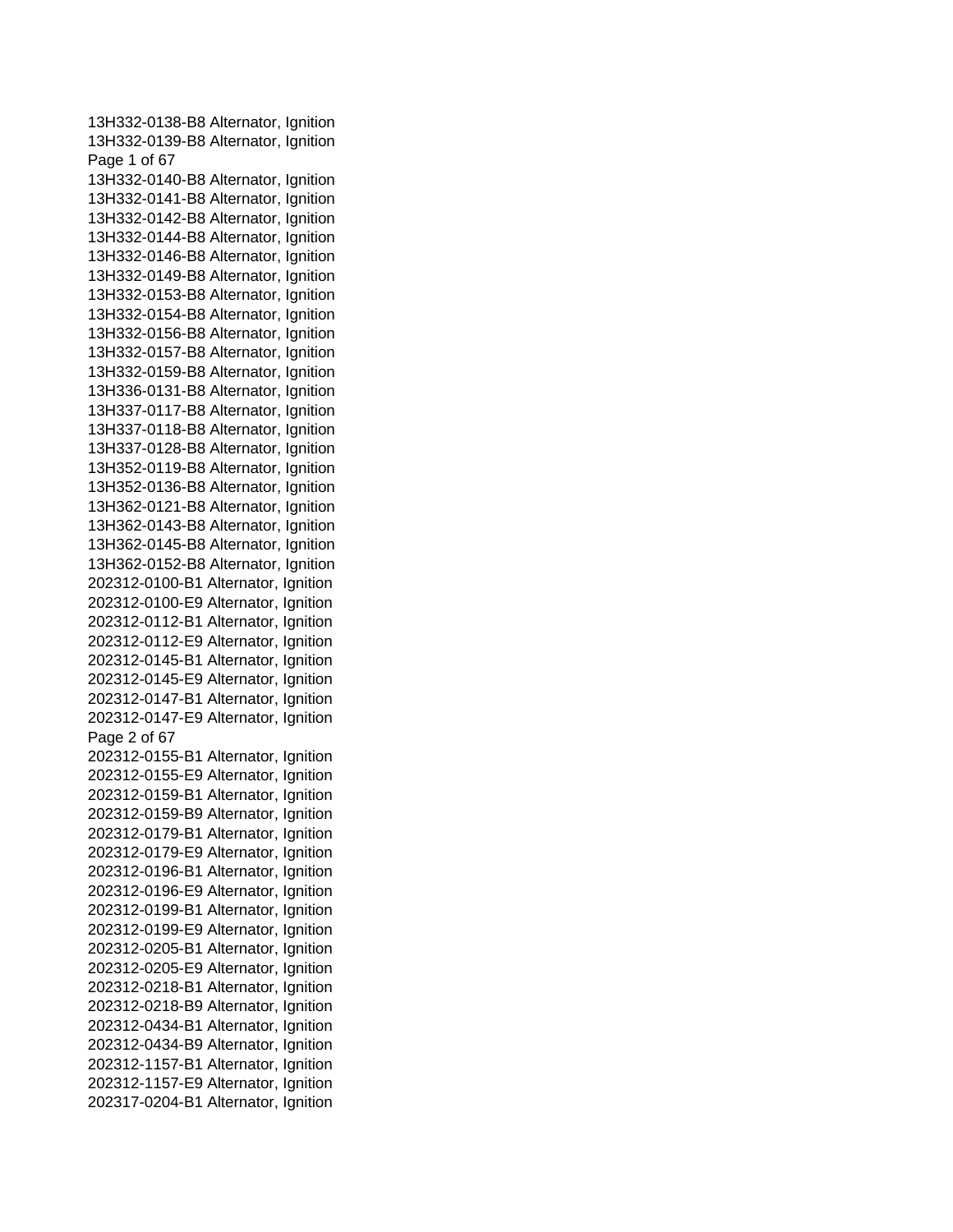202317-0204-E9 Alternator, Ignition 202332-0035-B1 Alternator, Ignition 202332-0035-E9 Alternator, Ignition 202332-0036-B1 Alternator, Ignition 202332-0036-E9 Alternator, Ignition 202332-0063-B1 Alternator, Ignition 202332-0063-E9 Alternator, Ignition 202332-0116-B1 Alternator, Ignition 202332-0116-E9 Alternator, Ignition 202332-0123-B1 Alternator, Ignition Page 3 of 67 202332-0123-E9 Alternator, Ignition 202332-0136-B1 Alternator, Ignition 202332-0136-E9 Alternator, Ignition 202332-0148-B1 Alternator, Ignition 202332-0148-E9 Alternator, Ignition 202332-0156-B1 Alternator, Ignition 202332-0156-E9 Alternator, Ignition 202332-0160-B1 Alternator, Ignition 202332-0160-B9 Alternator, Ignition 202332-0163-B1 Alternator, Ignition 202332-0163-B9 Alternator, Ignition 202332-0170-B1 Alternator, Ignition 202332-0177-B1 Alternator, Ignition 202332-0177-E9 Alternator, Ignition 202332-0182-B1 Alternator, Ignition 202332-0182-E9 Alternator, Ignition 202332-0185-B1 Alternator, Ignition 202332-0185-E9 Alternator, Ignition 202332-0194-B1 Alternator, Ignition 202332-0194-E9 Alternator, Ignition 202332-0200-B1 Alternator, Ignition 202332-0200-B9 Alternator, Ignition 202332-0207-B1 Alternator, Ignition 202332-0207-E9 Alternator, Ignition 202332-0210-B1 Alternator, Ignition 202332-0210-E9 Alternator, Ignition 202332-0213-B1 Alternator, Ignition 202332-0213-B9 Alternator, Ignition 202332-0214-B1 Alternator, Ignition Page 4 of 67 202332-0214-B9 Alternator, Ignition 202332-0215-B1 Alternator, Ignition 202332-0215-B9 Alternator, Ignition 202332-0223-B1 Alternator, Ignition 202332-0224-B1 Alternator, Ignition 202332-0535-B1 Alternator, Ignition 202332-0535-E9 Alternator, Ignition 202332-0536-B1 Alternator, Ignition 202332-0536-E9 Alternator, Ignition 202332-0563-B1 Alternator, Ignition 202332-0563-E9 Alternator, Ignition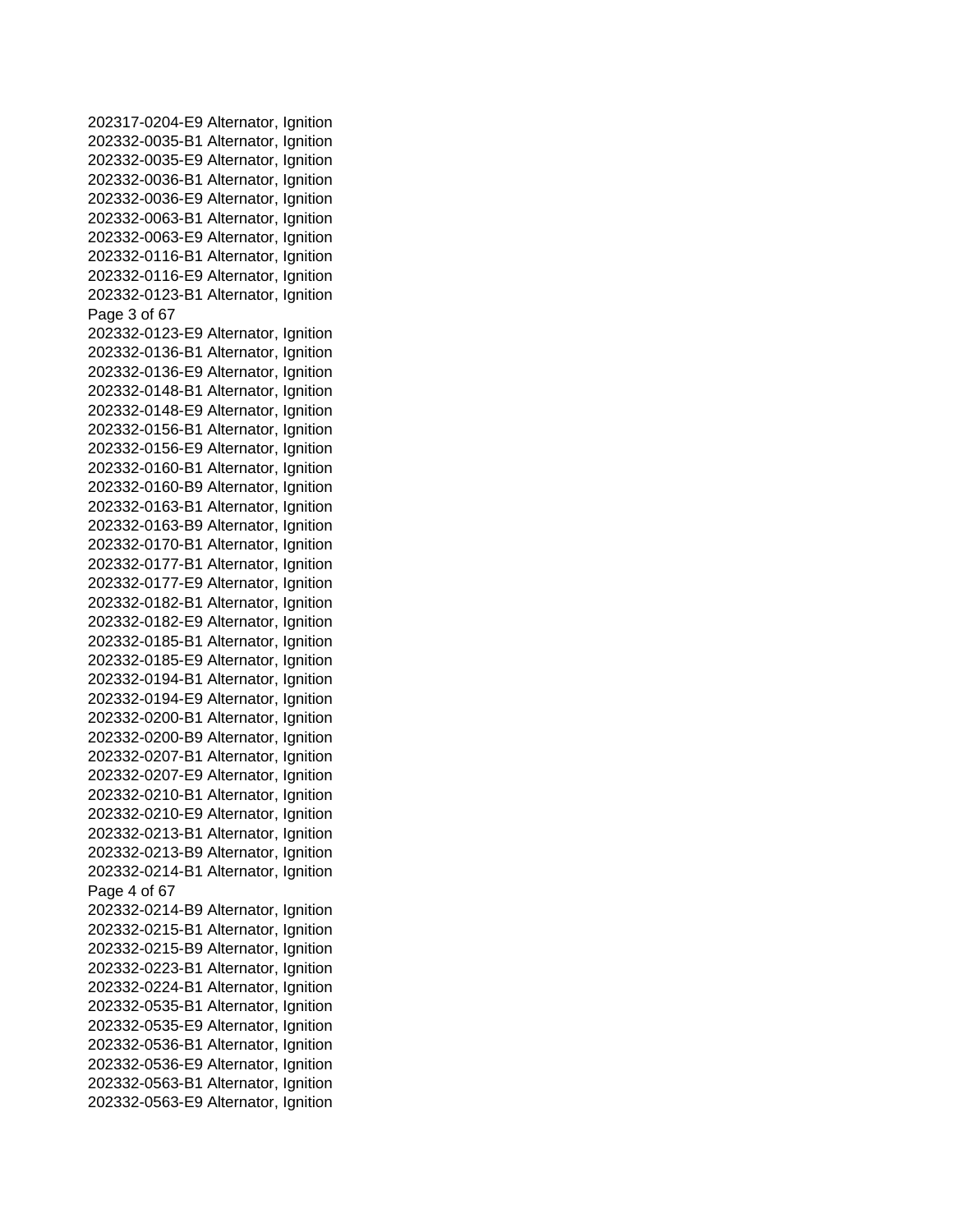202332-1035-B1 Alternator, Ignition 202332-1035-E9 Alternator, Ignition 202332-1036-B1 Alternator, Ignition 202332-1036-E9 Alternator, Ignition 202332-1105-B1 Alternator, Ignition 202332-1105-E9 Alternator, Ignition 202332-1119-B1 Alternator, Ignition 202332-1119-E9 Alternator, Ignition 202332-1122-B1 Alternator, Ignition 202332-1122-E9 Alternator, Ignition 202332-1123-B1 Alternator, Ignition 202332-1123-E9 Alternator, Ignition 202332-1124-B1 Alternator, Ignition 202332-1124-E9 Alternator, Ignition 202332-1136-B1 Alternator, Ignition 202332-1136-E9 Alternator, Ignition 202332-1149-B1 Alternator, Ignition 202332-1149-B9 Alternator, Ignition Page 5 of 67 202332-1149-E9 Alternator, Ignition 202332-1150-B1 Alternator, Ignition 202332-1150-B9 Alternator, Ignition 202332-1150-E9 Alternator, Ignition 202332-1151-B1 Alternator, Ignition 202332-1151-B9 Alternator, Ignition 202332-1151-E9 Alternator, Ignition 202332-1152-B1 Alternator, Ignition 202332-1152-B9 Alternator, Ignition 202332-1152-E9 Alternator, Ignition 202332-1171-B1 Alternator, Ignition 202332-1171-B9 Alternator, Ignition 202332-1171-E9 Alternator, Ignition 202337-0033-B1 Alternator, Ignition 202337-0033-E9 Alternator, Ignition 202337-0041-B1 Alternator, Ignition 202337-0041-E9 Alternator, Ignition 202337-0111-B1 Alternator, Ignition 202337-0111-E9 Alternator, Ignition 202337-0117-B1 Alternator, Ignition 202337-0127-B1 Alternator, Ignition 202337-0127-E9 Alternator, Ignition 202337-0139-B1 Alternator, Ignition 202337-0139-E9 Alternator, Ignition 202337-0149-B1 Alternator, Ignition 202337-0176-B1 Alternator, Ignition 202337-0180-B1 Alternator, Ignition 202337-0180-E1 Alternator, Ignition 202337-0181-B1 Alternator, Ignition Page 6 of 67 202337-0181-E9 Alternator, Ignition 202337-0183-B1 Alternator, Ignition 202337-0183-E9 Alternator, Ignition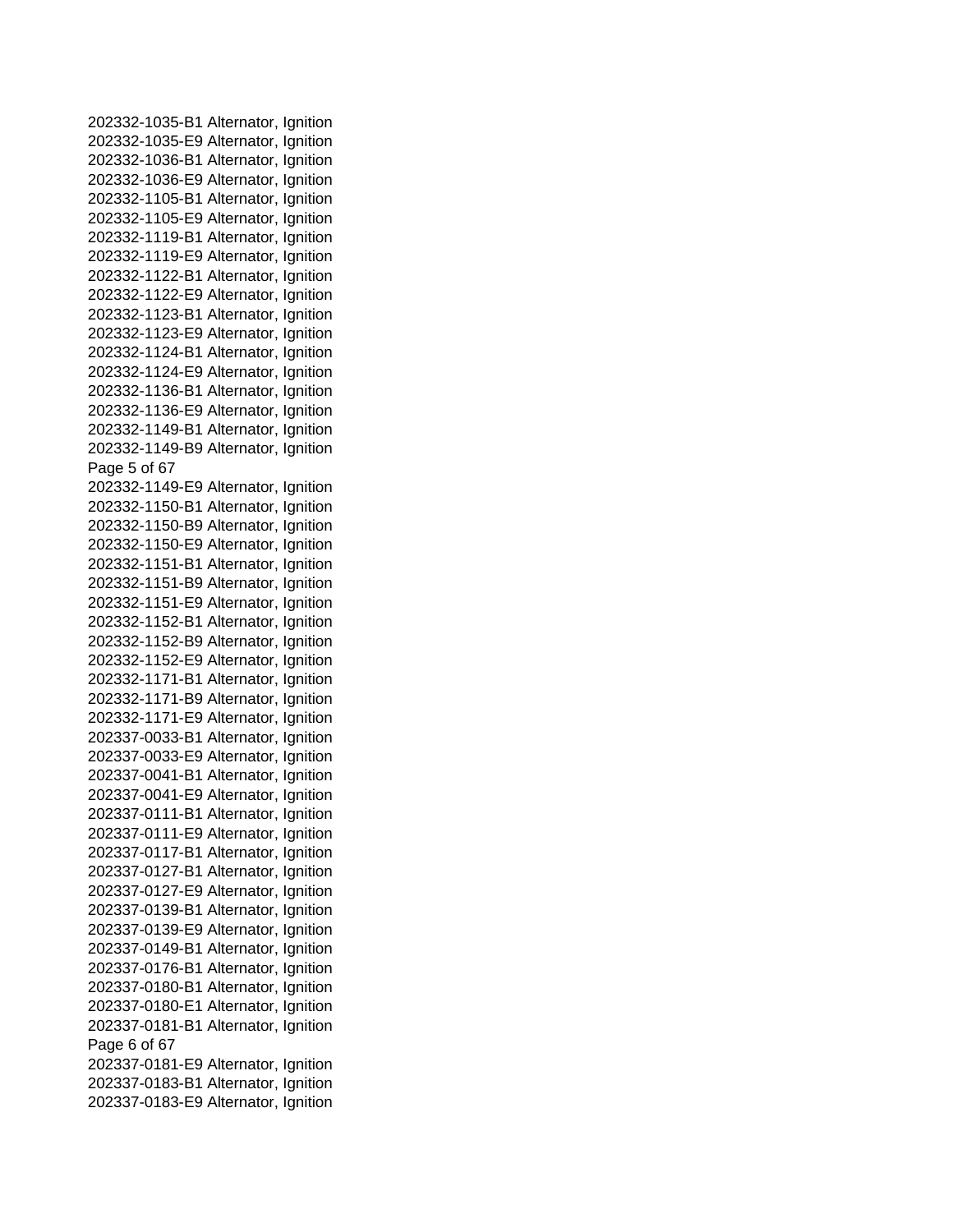202337-0195-B1 Alternator, Ignition 202337-0195-E9 Alternator, Ignition 202337-0197-B1 Alternator, Ignition 202337-0197-E9 Alternator, Ignition 202337-0203-B1 Alternator, Ignition 202337-0203-E9 Alternator, Ignition 202337-0211-B1 Alternator, Ignition 202337-0211-E9 Alternator, Ignition 202337-1041-B1 Alternator, Ignition 202337-1041-E9 Alternator, Ignition 202337-1111-B1 Alternator, Ignition 202337-1111-B9 Alternator, Ignition 202337-1111-E9 Alternator, Ignition 202337-1125-B1 Alternator, Ignition 202337-1125-E9 Alternator, Ignition 202337-1154-B1 Alternator, Ignition 202337-1154-B9 Alternator, Ignition 202337-1161-B1 Alternator, Ignition 202337-1161-B9 Alternator, Ignition 202352-0049-B1 Alternator, Ignition 202352-0049-E9 Alternator, Ignition 202352-0206-B1 Alternator, Ignition 202352-0208-B1 Alternator, Ignition 202352-0208-E9 Alternator, Ignition 202352-0212-B1 Alternator, Ignition 202352-0212-E9 Alternator, Ignition Page 7 of 67 202352-0216-B1 Alternator, Ignition 202352-0216-B9 Alternator, Ignition 202352-0549-B1 Alternator, Ignition 202352-0549-E9 Alternator, Ignition 202352-1049-B1 Alternator, Ignition 202352-1049-E9 Alternator, Ignition 202352-1128-B1 Alternator, Ignition 202352-1128-B9 Alternator, Ignition 202352-1128-E9 Alternator, Ignition 202357-0193-B1 Alternator, Ignition 202357-0193-E9 Alternator, Ignition 202357-0209-B1 Alternator, Ignition 202357-0209-E9 Alternator, Ignition 20H232-0122-B1 Alternator, Fuel Supply, Ignition 20H232-0124-B1 Alternator, Fuel Supply, Ignition 20H232-0126-B1 Alternator, Fuel Supply, Ignition 20H232-0128-B1 Alternator, Fuel Supply, Ignition 20H232-0134-B1 Alternator, Fuel Supply, Ignition 20H232-0135-B1 Alternator, Fuel Supply, Ignition 20H237-0113-B1 Alternator, Fuel Supply, Ignition 20H237-0113-E9 Alternator, Fuel Supply, Ignition 20H237-0115-B1 Alternator, Fuel Supply, Ignition 20H237-0123-B1 Alternator, Fuel Supply, Ignition 20H237-0125-B1 Alternator, Fuel Supply, Ignition 20H237-0127-B1 Alternator, Fuel Supply, Ignition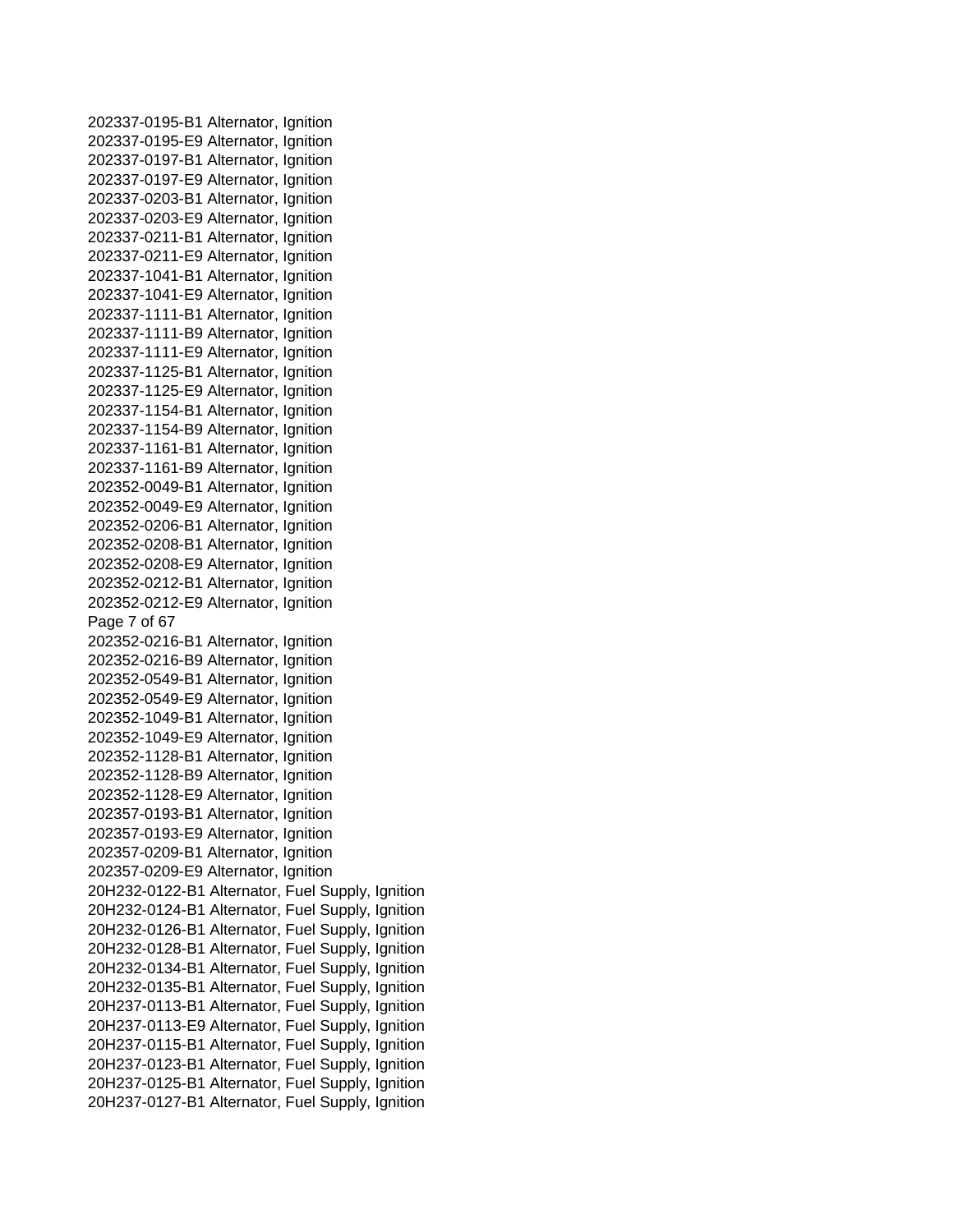20H237-0131-B1 Alternator, Fuel Supply, Ignition 20H237-0132-B1 Alternator, Fuel Supply, Ignition 20H237-0133-B1 Alternator, Fuel Supply, Ignition 20P237-0115-E1 Alternator, Electric Starter, Fuel Supply, Ignition Page 8 of 67 20P237-0126-E1 Alternator, Electric Starter, Fuel Supply, Ignition 20P437-0110-E1 Alternator, Electric Starter, Fuel Supply, Ignition 20S132-0111-F1 Alternator, Ignition 20S157-0110-F1 Alternator, Ignition 20S237-0109-F1 Alternator, Electric Starter, Ignition 210317-0132-B1 Alternator, Ignition 210317-0132-E9 Alternator, Ignition 210317-0142-B1 Alternator, Ignition 210317-0142-E1 Alternator, Ignition 210317-0152-B1 Alternator, Ignition 210317-0152-E9 Alternator, Ignition 210317-0193-B1 Alternator, Ignition 210317-0193-E9 Alternator, Ignition 210317-1142-B1 Alternator, Ignition 210317-1142-E1 Alternator, Ignition 212317-0118-B1 Alternator, Ignition 212317-0118-E9 Alternator, Ignition 212317-0119-B1 Alternator, Ignition 212317-0119-B9 Alternator, Ignition 212317-0121-B1 Alternator, Ignition 212317-0121-E9 Alternator, Ignition 212317-0129-B1 Alternator, Ignition 212317-0131-B1 Alternator, Ignition 212317-0131-E9 Alternator, Ignition 212317-1129-E1 Alternator, Ignition 212337-0041-B1 Alternator, Ignition 212337-0041-E9 Alternator, Ignition 212337-0112-B1 Alternator, Ignition 212337-0112-E9 Alternator, Ignition Page 9 of 67 212337-0116-B1 Alternator, Ignition 212337-0116-E9 Alternator, Ignition 212337-0541-B1 Alternator, Ignition 212337-0541-E9 Alternator, Ignition 212337-0543-B1 Alternator, Ignition 212337-1041-B1 Alternator, Ignition 212337-1041-E9 Alternator, Ignition 216317-0112-B1 Alternator, Electric Starter, Ignition 216317-0112-E9 Alternator, Electric Starter, Ignition 216317-0116-B1 Alternator, Electric Starter, Ignition 216337-0541-B1 Alternator, Electric Starter, Ignition 217317-0119-B1 Alternator, Ignition 217337-0043-B1 Alternator, Ignition 217337-0114-B1 Alternator, Ignition 217902-0015-E1 Alternator, Electric Starter, Ignition, Rewind Starter 217902-0015-G1 Alternator, Electric Starter, Ignition, Rewind Starter 217902-0016-E1 Alternator, Electric Starter, Ignition, Rewind Starter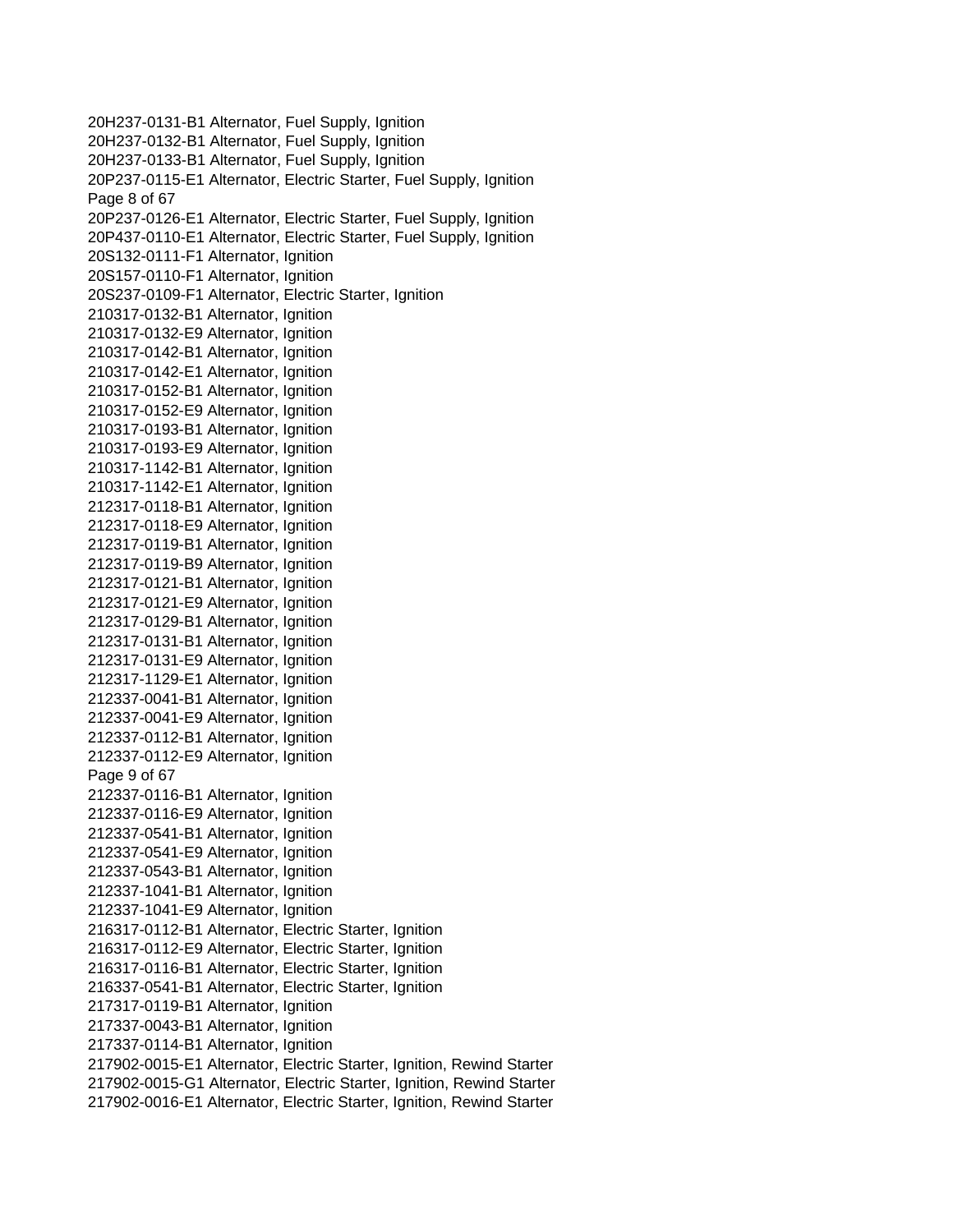217902-0016-G1 Alternator, Electric Starter, Ignition, Rewind Starter 217902-0020-B1 Alternator, Electric Starter, Ignition, Rewind Starter 217902-0020-B9 Alternator, Electric Starter, Ignition, Rewind Starter 217902-0020-E1 Alternator, Electric Starter, Ignition, Rewind Starter 217902-0020-E9 Alternator, Electric Starter, Ignition, Rewind Starter 217902-0117-B1 Alternator, Electric Starter, Ignition, Rewind Starter 217902-0117-E1 Alternator, Electric Starter, Ignition, Rewind Starter 217902-0119-B1 Alternator, Electric Starter, Ignition, Rewind Starter 217902-0119-E1 Alternator, Electric Starter, Ignition, Rewind Starter 217902-0124-B1 Alternator, Electric Starter, Ignition, Rewind Starter 217902-0124-E1 Alternator, Electric Starter, Ignition, Rewind Starter 217902-0124-E9 Alternator, Electric Starter, Ignition, Rewind Starter Page 10 of 67 217902-0127-B1 Alternator, Electric Starter, Ignition, Rewind Starter 217902-0127-E1 Alternator, Electric Starter, Ignition, Rewind Starter 217902-0127-E9 Alternator, Electric Starter, Ignition, Rewind Starter 217902-0130-B1 Alternator, Electric Starter, Ignition, Rewind Starter 217902-0134-B1 Alternator, Electric Starter, Ignition, Rewind Starter 217902-0134-E1 Alternator, Electric Starter, Ignition, Rewind Starter 217902-0134-E9 Alternator, Electric Starter, Ignition, Rewind Starter 217902-0148-B1 Alternator, Electric Starter, Ignition, Rewind Starter 217907-0019-B1 Alternator, Electric Starter, Ignition, Rewind Starter 217907-0019-E1 Alternator, Electric Starter, Ignition, Rewind Starter 217907-0019-E9 Alternator, Electric Starter, Ignition, Rewind Starter 217907-0019-G1 Alternator, Electric Starter, Ignition, Rewind Starter 217907-0025-E1 Alternator, Electric Starter, Ignition, Rewind Starter 217907-0025-G1 Alternator, Electric Starter, Ignition, Rewind Starter 217907-0028-B1 Alternator, Electric Starter, Ignition, Rewind Starter 217907-0028-E1 Alternator, Electric Starter, Ignition, Rewind Starter 217907-0028-E9 Alternator, Electric Starter, Ignition, Rewind Starter 217907-0116-B1 Alternator, Electric Starter, Ignition, Rewind Starter 217907-0116-E1 Alternator, Electric Starter, Ignition, Rewind Starter 217907-0121-B1 Alternator, Electric Starter, Ignition, Rewind Starter 217907-0123-E1 Alternator, Electric Starter, Ignition, Rewind Starter 217907-0125-B1 Alternator, Electric Starter, Ignition, Rewind Starter 217907-0125-E1 Alternator, Electric Starter, Ignition, Rewind Starter 217907-0125-E9 Alternator, Electric Starter, Ignition, Rewind Starter 217907-0128-B1 Alternator, Electric Starter, Ignition, Rewind Starter 217907-0128-E1 Alternator, Electric Starter, Ignition, Rewind Starter 217907-0128-E9 Alternator, Electric Starter, Ignition, Rewind Starter 217907-0133-B1 Alternator, Electric Starter, Ignition, Rewind Starter 217907-0133-E1 Alternator, Electric Starter, Ignition, Rewind Starter Page 11 of 67 217907-0135-B1 Alternator, Electric Starter, Ignition, Rewind Starter 217907-0135-E1 Alternator, Electric Starter, Ignition, Rewind Starter 217907-0135-E9 Alternator, Electric Starter, Ignition, Rewind Starter 217907-0140-B1 Alternator, Electric Starter, Ignition, Rewind Starter 217907-0140-E1 Alternator, Electric Starter, Ignition, Rewind Starter 217907-0141-B1 Alternator, Electric Starter, Ignition, Rewind Starter 217907-0141-E1 Alternator, Electric Starter, Ignition, Rewind Starter 217907-0142-G1 Alternator, Electric Starter, Ignition, Rewind Starter 217907-0143-B1 Alternator, Electric Starter, Ignition, Rewind Starter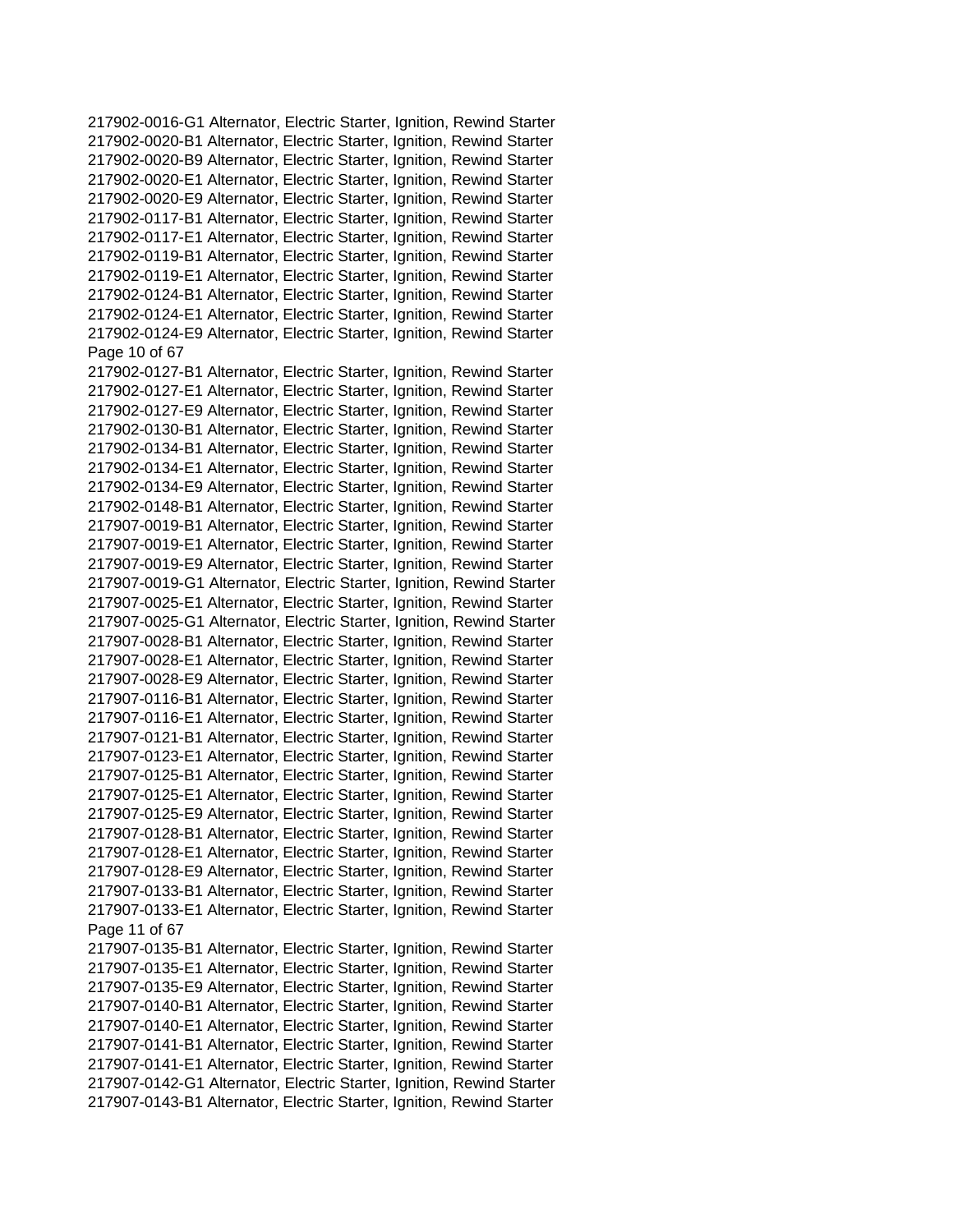217907-0149-B1 Alternator, Electric Starter, Ignition, Rewind Starter 217907-3019-G5 Alternator, Electric Starter, Ignition, Rewind Starter 217907-3025-G5 Alternator, Electric Starter, Ignition, Rewind Starter 217972-0145-G1 Alternator, Electric Starter, Ignition, Rewind Starter 217972-0153-B1 Alternator, Electric Starter, Ignition, Rewind Starter 217976-0152-B1 Alternator, Electric Starter, Ignition, Rewind Starter 217977-0112-E1 Alternator, Electric Starter, Ignition, Rewind Starter 217977-0118-E1 Alternator, Electric Starter, Ignition, Rewind Starter 217977-0122-B1 Alternator, Electric Starter, Ignition, Rewind Starter 217977-0122-E1 Alternator, Electric Starter, Ignition, Rewind Starter 217977-0129-G1 Alternator, Electric Starter, Ignition, Rewind Starter 217977-0129-G5 Alternator, Electric Starter, Ignition, Rewind Starter 219902-0127-B1 Alternator, Electric Starter, Ignition, Rewind Starter 219902-0128-B1 Alternator, Electric Starter, Ignition, Rewind Starter 219902-0134-B1 Alternator, Electric Starter, Ignition, Rewind Starter 219902-0135-B1 Alternator, Electric Starter, Ignition, Rewind Starter 219902-0135-G1 Alternator, Electric Starter, Ignition, Rewind Starter 219902-0175-B1 Alternator, Electric Starter, Ignition, Rewind Starter 219906-0124-B1 Alternator, Electric Starter, Ignition, Rewind Starter 219906-0124-E1 Alternator, Electric Starter, Ignition, Rewind Starter Page 12 of 67 219907-0105-E1 Alternator, Electric Starter, Ignition, Rewind Starter 219907-0110-E1 Alternator, Electric Starter, Ignition, Rewind Starter 219907-0111-E1 Alternator, Electric Starter, Ignition, Rewind Starter 219907-0112-E1 Alternator, Electric Starter, Ignition, Rewind Starter 219907-0114-E1 Alternator, Electric Starter, Ignition, Rewind Starter 219907-0114-E9 Alternator, Electric Starter, Ignition, Rewind Starter 219907-0118-E1 Alternator, Electric Starter, Ignition, Rewind Starter 219907-0119-E1 Alternator, Electric Starter, Ignition, Rewind Starter 219907-0120-E1 Alternator, Electric Starter, Ignition, Rewind Starter 219907-0123-B1 Alternator, Electric Starter, Ignition, Rewind Starter 219907-0123-E1 Alternator, Electric Starter, Ignition, Rewind Starter 219907-0125-B1 Alternator, Electric Starter, Ignition, Rewind Starter 219907-0126-B1 Alternator, Electric Starter, Ignition, Rewind Starter 219907-0131-B1 Alternator, Electric Starter, Ignition, Rewind Starter 219907-0131-E1 Alternator, Electric Starter, Ignition, Rewind Starter 219907-0131-G1 Alternator, Electric Starter, Ignition, Rewind Starter 219907-0136-B1 Alternator, Electric Starter, Ignition, Rewind Starter 219907-0170-B1 Alternator, Electric Starter, Ignition, Rewind Starter 219907-0170-E1 Alternator, Electric Starter, Ignition, Rewind Starter 219907-0171-E1 Alternator, Electric Starter, Ignition, Rewind Starter 219907-0172-B1 Alternator, Electric Starter, Ignition, Rewind Starter 219907-0172-E1 Alternator, Electric Starter, Ignition, Rewind Starter 219972-0141-B1 Alternator, Electric Starter, Ignition, Rewind Starter 219972-0143-B1 Alternator, Electric Starter, Ignition, Rewind Starter 219972-0145-B1 Alternator, Electric Starter, Ignition, Rewind Starter 219977-0129-B1 Alternator, Electric Starter, Ignition, Rewind Starter 219977-0130-B1 Alternator, Electric Starter, Ignition, Rewind Starter 219977-0139-B1 Alternator, Electric Starter, Ignition, Rewind Starter 219977-0140-B1 Alternator, Electric Starter, Ignition, Rewind Starter Page 13 of 67

219977-0142-G1 Alternator, Electric Starter, Ignition, Rewind Starter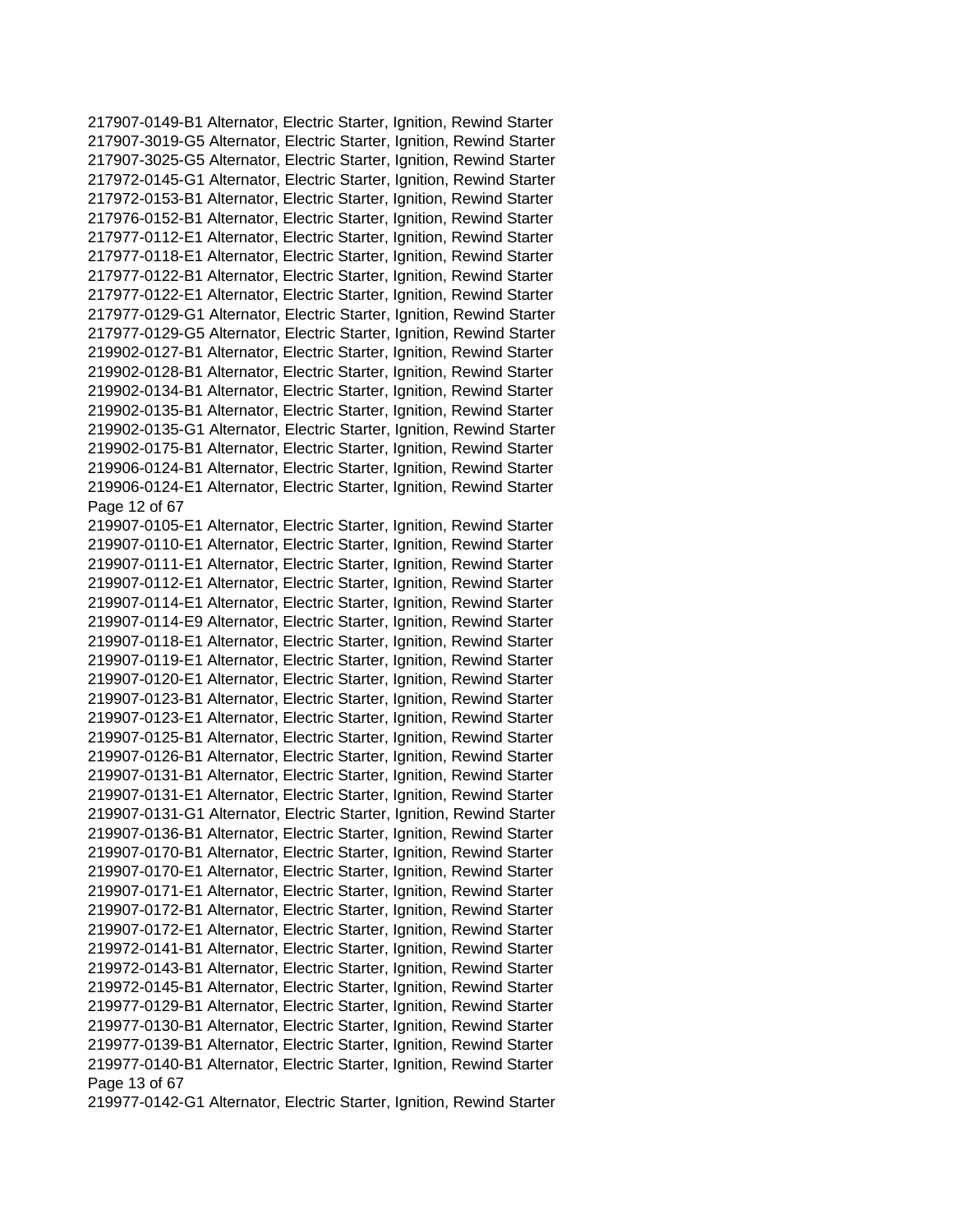219977-0144-B1 Alternator, Electric Starter, Ignition, Rewind Starter 219977-0174-B1 Alternator, Electric Starter, Ignition, Rewind Starter 219977-0176-B1 Alternator, Electric Starter, Ignition, Rewind Starter 21B902-0015-E1 Alternator, Electric Starter, Ignition, Rewind Starter 21B902-0015-G1 Alternator, Electric Starter, Ignition, Rewind Starter 21B902-0022-B1 Alternator, Electric Starter, Ignition, Rewind Starter 21B902-0022-E1 Alternator, Electric Starter, Ignition, Rewind Starter 21B902-0022-E9 Alternator, Electric Starter, Ignition, Rewind Starter 21B906-0020-B1 Alternator, Electric Starter, Ignition, Rewind Starter 21B906-0020-B9 Alternator, Electric Starter, Ignition, Rewind Starter 21B906-0020-E1 Alternator, Electric Starter, Ignition, Rewind Starter 21B906-0020-E9 Alternator, Electric Starter, Ignition, Rewind Starter 21B906-0121-E1 Alternator, Electric Starter, Ignition, Rewind Starter 21B906-0192-B1 Alternator, Electric Starter, Ignition, Rewind Starter 21B906-0192-E1 Alternator, Electric Starter, Ignition, Rewind Starter 21B907-0026-E1 Alternator, Electric Starter, Ignition, Rewind Starter 21B907-0026-G1 Alternator, Electric Starter, Ignition, Rewind Starter 21B907-0028-B1 Alternator, Electric Starter, Ignition, Rewind Starter 21B907-0028-B9 Alternator, Electric Starter, Ignition, Rewind Starter 21B907-0028-E1 Alternator, Electric Starter, Ignition, Rewind Starter 21B907-0028-E9 Alternator, Electric Starter, Ignition, Rewind Starter 21B907-0029-B1 Alternator, Electric Starter, Ignition, Rewind Starter 21B907-0029-E1 Alternator, Electric Starter, Ignition, Rewind Starter 21B907-0029-G1 Alternator, Electric Starter, Ignition, Rewind Starter 21B907-0131-E1 Alternator, Electric Starter, Ignition, Rewind Starter 21B907-0132-E1 Alternator, Electric Starter, Ignition, Rewind Starter 21B907-0137-B1 Alternator, Electric Starter, Ignition, Rewind Starter 21B907-0137-E1 Alternator, Electric Starter, Ignition, Rewind Starter Page 14 of 67 21B907-0139-B1 Alternator, Electric Starter, Ignition, Rewind Starter 21B907-0139-E1 Alternator, Electric Starter, Ignition, Rewind Starter 21B907-0140-B1 Alternator, Electric Starter, Ignition, Rewind Starter 21B907-0140-E1 Alternator, Electric Starter, Ignition, Rewind Starter 21B907-0153-G1 Alternator, Electric Starter, Ignition, Rewind Starter 21B907-0154-B1 Alternator, Electric Starter, Ignition, Rewind Starter 21B907-0159-B1 Alternator, Electric Starter, Ignition, Rewind Starter 21B907-0164-B1 Alternator, Electric Starter, Ignition, Rewind Starter 21B907-0203-G1 Alternator, Electric Starter, Ignition, Rewind Starter 21B972-0016-E1 Alternator, Electric Starter, Ignition, Rewind Starter 21B972-0016-G1 Alternator, Electric Starter, Ignition, Rewind Starter 21B972-0116-E1 Alternator, Electric Starter, Ignition, Rewind Starter 21B972-0117-B1 Alternator, Electric Starter, Ignition, Rewind Starter 21B972-0117-E1 Alternator, Electric Starter, Ignition, Rewind Starter 21B972-0142-B1 Alternator, Electric Starter, Ignition, Rewind Starter 21B972-0142-E1 Alternator, Electric Starter, Ignition, Rewind Starter 21B976-0114-E1 Alternator, Electric Starter, Ignition, Rewind Starter 21B976-0194-B1 Alternator, Electric Starter, Ignition, Rewind Starter 21B976-0194-E1 Alternator, Electric Starter, Ignition, Rewind Starter 21B976-0202-G1 Alternator, Electric Starter, Ignition, Rewind Starter 21B976-4194-B1 Alternator, Electric Starter, Ignition, Rewind Starter 21B977-0036-B1 Alternator, Electric Starter, Ignition, Rewind Starter 21B977-0036-E1 Alternator, Electric Starter, Ignition, Rewind Starter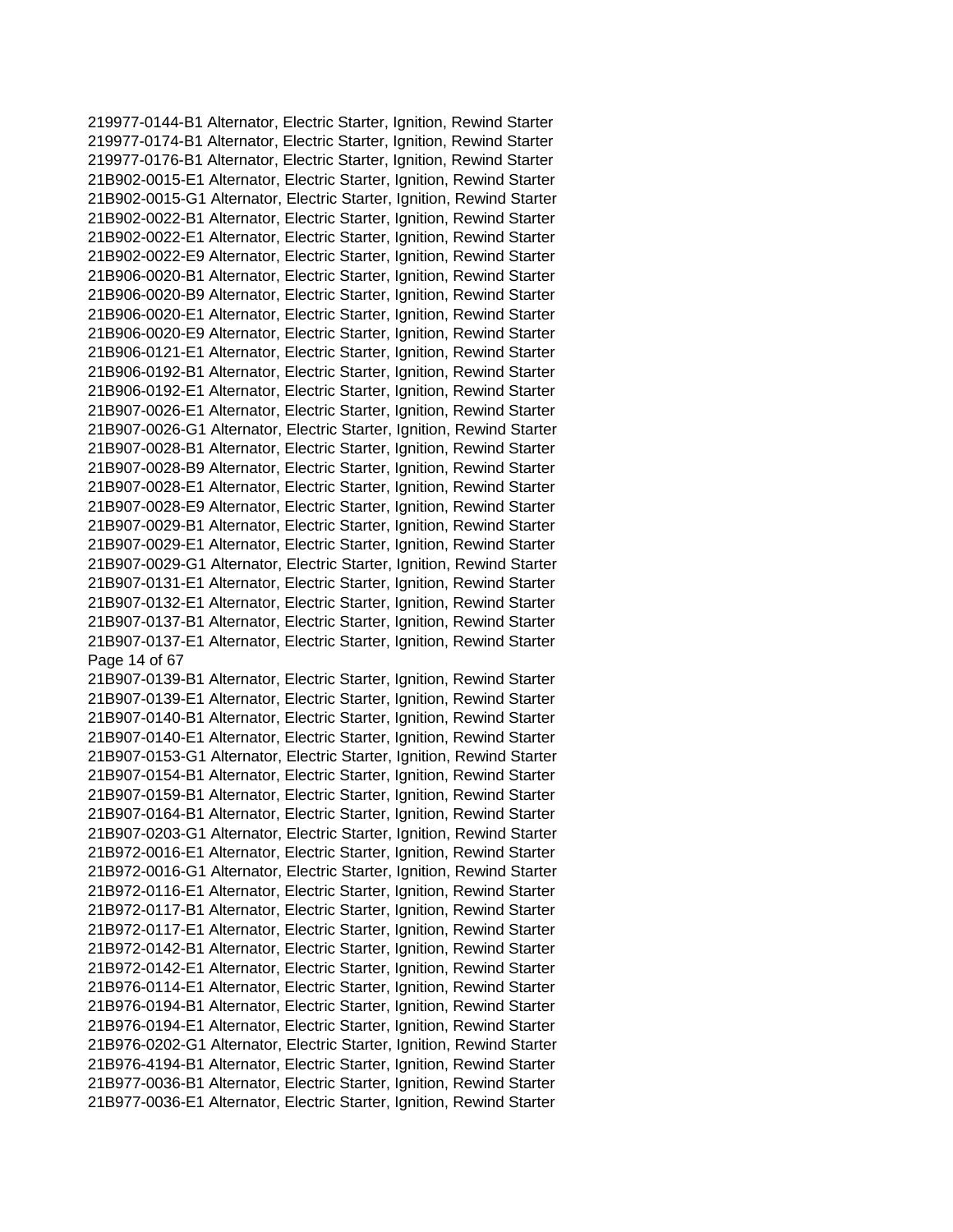21B977-0036-G1 Alternator, Electric Starter, Ignition, Rewind Starter 21B977-0038-B1 Alternator, Electric Starter, Ignition, Rewind Starter 21B977-0038-E1 Alternator, Electric Starter, Ignition, Rewind Starter 21B977-0038-E9 Alternator, Electric Starter, Ignition, Rewind Starter 21B977-0110-B1 Alternator, Electric Starter, Ignition, Rewind Starter 21B977-0110-E1 Alternator, Electric Starter, Ignition, Rewind Starter Page 15 of 67 21B977-0119-E1 Alternator, Electric Starter, Ignition, Rewind Starter 21B977-0120-B1 Alternator, Electric Starter, Ignition, Rewind Starter 21B977-0120-E1 Alternator, Electric Starter, Ignition, Rewind Starter 21B977-0123-E1 Alternator, Electric Starter, Ignition, Rewind Starter 21B977-0124-E1 Alternator, Electric Starter, Ignition, Rewind Starter 21B977-0126-B1 Alternator, Electric Starter, Ignition, Rewind Starter 21B977-0126-E1 Alternator, Electric Starter, Ignition, Rewind Starter 21B977-0127-B1 Alternator, Electric Starter, Ignition, Rewind Starter 21B977-0127-E1 Alternator, Electric Starter, Ignition, Rewind Starter 21B977-0129-B1 Alternator, Electric Starter, Ignition, Rewind Starter 21B977-0129-E1 Alternator, Electric Starter, Ignition, Rewind Starter 21B977-0130-E1 Alternator, Electric Starter, Ignition, Rewind Starter 21B977-0136-B1 Alternator, Electric Starter, Ignition, Rewind Starter 21B977-0136-E1 Alternator, Electric Starter, Ignition, Rewind Starter 21B977-0138-E1 Alternator, Electric Starter, Ignition, Rewind Starter 21B977-0141-B1 Alternator, Electric Starter, Ignition, Rewind Starter 21B977-0141-E1 Alternator, Electric Starter, Ignition, Rewind Starter 21B977-0146-B1 Alternator, Electric Starter, Ignition, Rewind Starter 21B977-0147-B1 Alternator, Electric Starter, Ignition, Rewind Starter 21B977-0149-B1 Alternator, Electric Starter, Ignition, Rewind Starter 21B977-0152-B1 Alternator, Electric Starter, Ignition, Rewind Starter 21B977-0152-B9 Alternator, Electric Starter, Ignition, Rewind Starter 21B977-0155-B1 Alternator, Electric Starter, Ignition, Rewind Starter 21B977-0156-B1 Alternator, Electric Starter, Ignition, Rewind Starter 21B977-0157-B1 Alternator, Electric Starter, Ignition, Rewind Starter 21B977-0160-B1 Alternator, Electric Starter, Ignition, Rewind Starter 21B977-0161-B1 Alternator, Electric Starter, Ignition, Rewind Starter 21B977-0162-B1 Alternator, Electric Starter, Ignition, Rewind Starter 21B977-0163-B1 Alternator, Electric Starter, Ignition, Rewind Starter Page 16 of 67 21B977-0163-E1 Alternator, Electric Starter, Ignition, Rewind Starter 21B977-0167-B1 Alternator, Electric Starter, Ignition, Rewind Starter 21B977-0183-B1 Alternator, Electric Starter, Ignition, Rewind Starter 21B977-0183-E1 Alternator, Electric Starter, Ignition, Rewind Starter 21B977-0190-E1 Alternator, Electric Starter, Ignition, Rewind Starter 21B977-0193-B1 Alternator, Electric Starter, Ignition, Rewind Starter 21B977-0195-B1 Alternator, Electric Starter, Ignition, Rewind Starter 21B977-0195-E1 Alternator, Electric Starter, Ignition, Rewind Starter 21B977-0197-B1 Alternator, Electric Starter, Ignition, Rewind Starter 21B977-0198-B1 Alternator, Electric Starter, Ignition, Rewind Starter 21B977-0198-E1 Alternator, Electric Starter, Ignition, Rewind Starter 21B977-0205-B1 Alternator, Electric Starter, Ignition, Rewind Starter 21B977-0206-G1 Alternator, Electric Starter, Ignition, Rewind Starter 21B977-0209-G1 Alternator, Electric Starter, Ignition, Rewind Starter 21B977-0210-B1 Alternator, Electric Starter, Ignition, Rewind Starter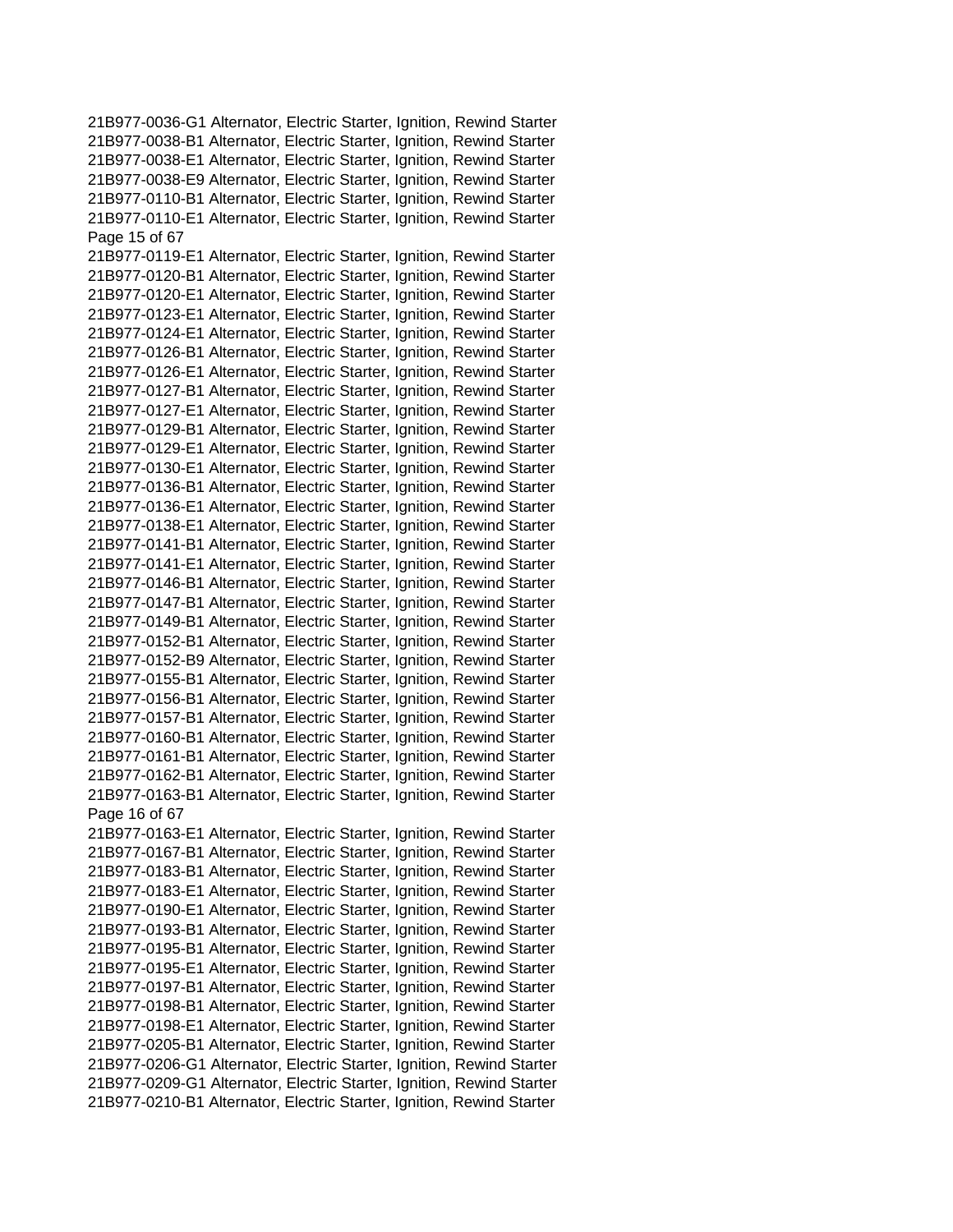21B977-0773-B1 Alternator, Electric Starter, Ignition, Rewind Starter 21B977-0843-B1 Alternator, Electric Starter, Ignition, Rewind Starter 21B977-4156-B1 Alternator, Electric Starter, Ignition, Rewind Starter 21B977-4195-B1 Alternator, Electric Starter, Ignition, Rewind Starter 21M317-0115-E1 Alternator, Electric Starter, Fuel Supply, Ignition 21M317-0125-E1 Alternator, Electric Starter, Fuel Supply, Ignition 21M417-0171-E1 Alternator, Electric Starter, Fuel Supply, Ignition 21P237-0119-E1 Alternator, Electric Starter, Fuel Supply, Ignition 21S132-0034-F1 Alternator, Ignition 21S132-0035-F1 Alternator, Ignition 21S132-0036-F1 Alternator, Ignition 21S132-0063-F1 Alternator, Ignition 21S137-0033-F1 Alternator, Ignition 21S137-0041-F1 Alternator, Ignition Page 17 of 67 21S157-0050-F1 Alternator, Ignition 245430-0299-E1 Blower Housing, Oil Gard Module 245432-0035-01 Blower Housing, Oil Gard Module 245432-0042-01 Blower Housing, Oil Gard Module 245432-0047-01 Blower Housing, Oil Gard Module 245432-0047-02 Blower Housing, Oil Gard Module 245432-0058-01 Blower Housing, Oil Gard Module 245432-0070-01 Blower Housing, Oil Gard Module 245432-0071-01 Blower Housing, Oil Gard Module 245432-0083-01 Blower Housing, Oil Gard Module 245432-0090-01 Blower Housing, Oil Gard Module 245432-0121-01 Blower Housing, Oil Gard Module 245432-0127-01 Blower Housing, Oil Gard Module 245432-0235-A1 Blower Housing, Oil Gard Module 245432-0235-E1 Blower Housing, Oil Gard Module 245432-0235-E2 Blower Housing, Oil Gard Module 245432-0235-E3 Blower Housing, Oil Gard Module 245432-0235-E9 Blower Housing, Oil Gard Module 245432-0242-E1 Blower Housing, Oil Gard Module 245432-0247-A1 Blower Housing, Oil Gard Module 245432-0247-E1 Blower Housing, Oil Gard Module 245432-0247-E2 Blower Housing, Oil Gard Module 245432-0247-E9 Blower Housing, Oil Gard Module 245432-0261-E1 Blower Housing, Oil Gard Module 245432-0270-A1 Blower Housing, Oil Gard Module 245432-0270-E1 Blower Housing, Oil Gard Module 245432-0270-E9 Blower Housing, Oil Gard Module 245432-0274-E1 Blower Housing, Oil Gard Module 245432-0274-E9 Blower Housing, Oil Gard Module Page 18 of 67 245432-0290-E1 Blower Housing, Oil Gard Module 245432-0290-E2 Blower Housing, Oil Gard Module 245432-0290-E9 Blower Housing, Oil Gard Module 245432-0519-E1 Blower Housing, Oil Gard Module 245432-0519-E2 Blower Housing, Oil Gard Module 245432-0521-E1 Blower Housing, Oil Gard Module 245432-0521-E9 Blower Housing, Oil Gard Module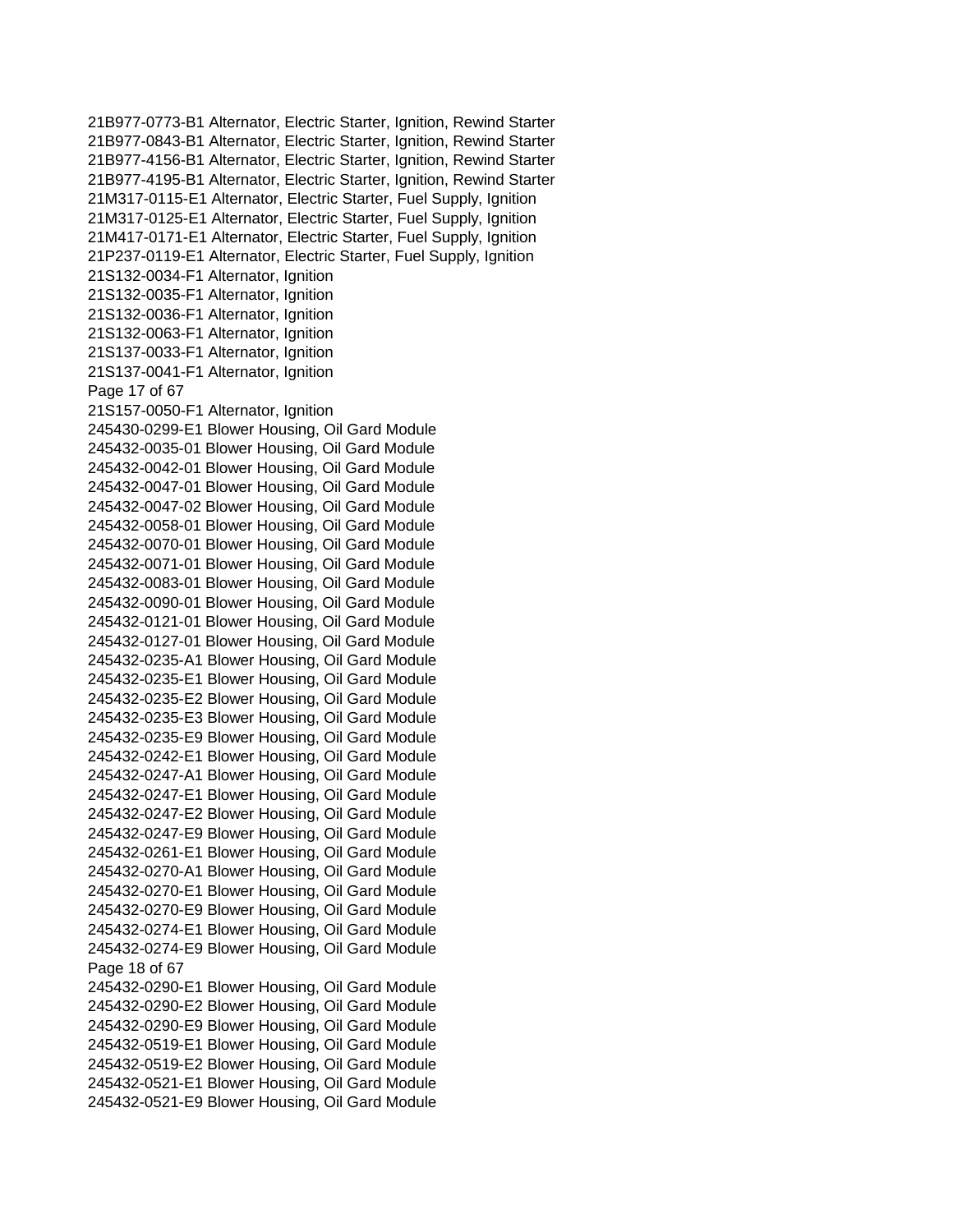245432-0527-E1 Blower Housing, Oil Gard Module 245432-0527-E9 Blower Housing, Oil Gard Module 245432-0529-E1 Blower Housing, Oil Gard Module 245432-0538-E1 Blower Housing, Oil Gard Module 245432-0544-E1 Blower Housing, Oil Gard Module 245432-0545-E1 Blower Housing, Oil Gard Module 245432-0546-E1 Blower Housing, Oil Gard Module 245432-0546-E9 Blower Housing, Oil Gard Module 245432-0548-01 Blower Housing, Oil Gard Module 245432-0549-E1 Blower Housing, Oil Gard Module 245432-0553-E1 Blower Housing, Oil Gard Module 245432-0562-E1 Blower Housing, Oil Gard Module 245432-0565-E1 Blower Housing, Oil Gard Module 245432-0565-E9 Blower Housing, Oil Gard Module 245432-0566-E1 Blower Housing, Oil Gard Module 245432-0566-E9 Blower Housing, Oil Gard Module 245432-0567-E1 Blower Housing, Oil Gard Module 245432-0567-E9 Blower Housing, Oil Gard Module 245432-0577-E1 Blower Housing, Oil Gard Module 245432-0577-E9 Blower Housing, Oil Gard Module 245432-0579-E1 Blower Housing, Oil Gard Module 245432-0579-E9 Blower Housing, Oil Gard Module Page 19 of 67 245435-0561-E1 Blower Housing, Oil Gard Module 245436-0541-E1 Blower Housing, Oil Gard Module 245436-0564-E1 Blower Housing, Oil Gard Module 245436-0564-E9 Blower Housing, Oil Gard Module 245436-0576-E1 Blower Housing, Oil Gard Module 245436-0576-E9 Blower Housing, Oil Gard Module 245437-0074-01 Blower Housing, Oil Gard Module 245437-0076-01 Blower Housing, Oil Gard Module 245437-0080-01 Blower Housing, Oil Gard Module 245437-0084-01 Blower Housing, Oil Gard Module 245437-0128-01 Blower Housing, Oil Gard Module 245437-0271-E1 Blower Housing, Oil Gard Module 245437-0271-E9 Blower Housing, Oil Gard Module 245437-0276-E1 Blower Housing, Oil Gard Module 245437-0280-E1 Blower Housing, Oil Gard Module 245437-0280-E2 Blower Housing, Oil Gard Module 245437-0280-E9 Blower Housing, Oil Gard Module 245437-0284-A1 Blower Housing, Oil Gard Module 245437-0284-E1 Blower Housing, Oil Gard Module 245437-0284-E2 Blower Housing, Oil Gard Module 245437-0284-E9 Blower Housing, Oil Gard Module 245437-0523-E1 Blower Housing, Oil Gard Module 245437-0523-E2 Blower Housing, Oil Gard Module 245437-0528-E1 Blower Housing, Oil Gard Module 245437-0528-E9 Blower Housing, Oil Gard Module 245437-0532-E1 Blower Housing, Oil Gard Module 245437-0539-E1 Blower Housing, Oil Gard Module 245437-0550-E1 Blower Housing, Oil Gard Module 245437-0555-E1 Blower Housing, Oil Gard Module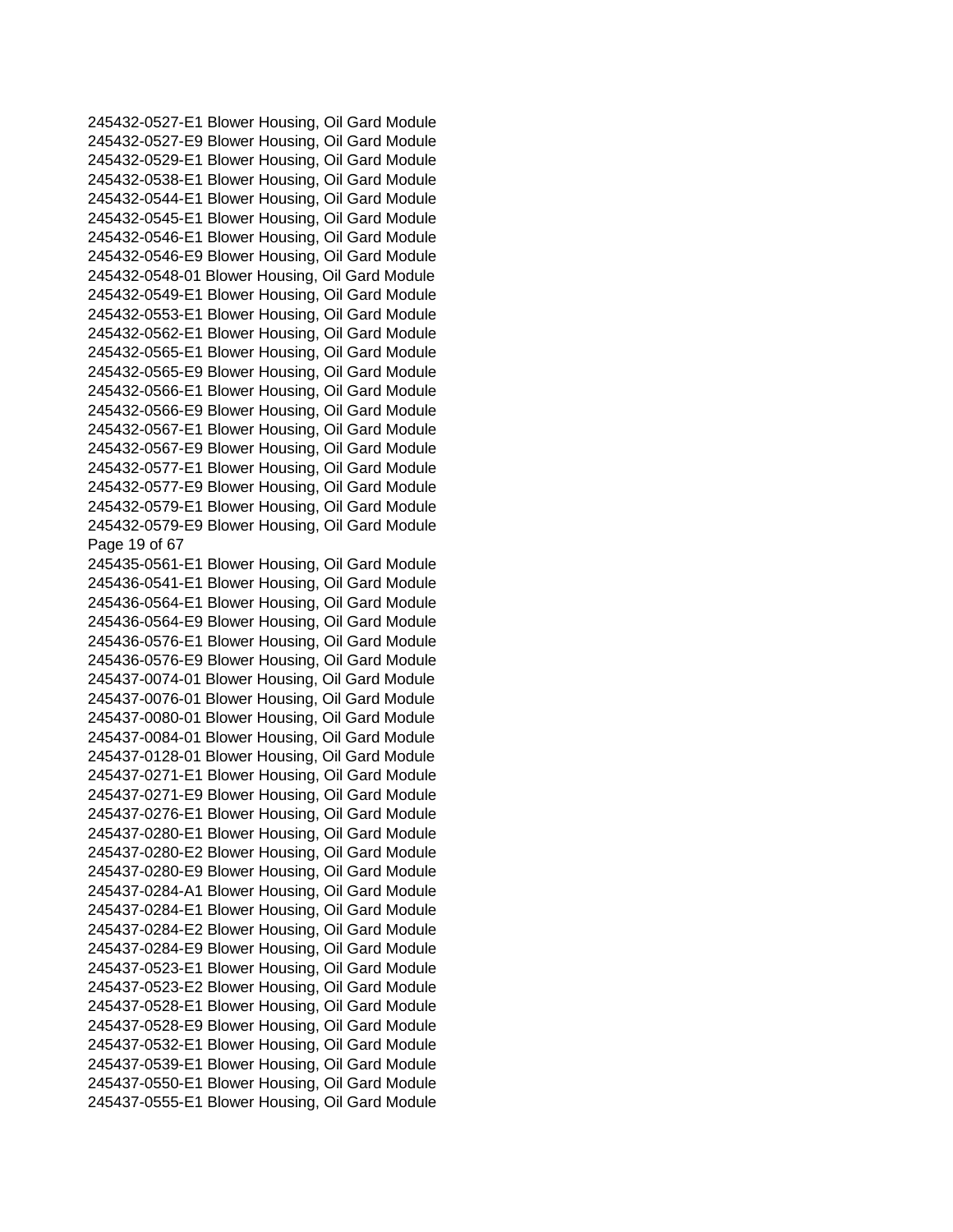Page 20 of 67 245437-0559-E1 Blower Housing, Oil Gard Module 245437-0563-E1 Blower Housing, Oil Gard Module 245437-0580-E1 Blower Housing, Oil Gard Module 245437-0580-E9 Blower Housing, Oil Gard Module 31A607-0026-G1 Alternator, Controls, Ignition 31A607-0111-B1 Alternator, Controls, Ignition 31A607-0111-E1 Alternator, Controls, Ignition 31A607-0113-B1 Alternator, Controls, Ignition 31A607-0113-E1 Alternator, Controls, Ignition 31A607-0114-B1 Alternator, Controls, Ignition 31A607-0114-E1 Alternator, Controls, Ignition 31A607-0115-B1 Alternator, Controls, Ignition 31A607-0115-E1 Alternator, Controls, Ignition 31A607-0116-B1 Alternator, Controls, Ignition 31A607-0116-E1 Alternator, Controls, Ignition 31A607-0117-B1 Alternator, Controls, Ignition 31A607-0117-E1 Alternator, Controls, Ignition 31A607-0118-B1 Alternator, Controls, Ignition 31A607-0118-E1 Alternator, Controls, Ignition 31A607-0120-B1 Alternator, Controls, Ignition 31A607-0123-B1 Alternator, Controls, Ignition 31A607-0123-E1 Alternator, Controls, Ignition 31A607-0124-B1 Alternator, Controls, Ignition 31A607-0125-B1 Alternator, Controls, Ignition 31A607-0126-B1 Alternator, Controls, Ignition 31A607-0127-B1 Alternator, Controls, Ignition 31A607-0130-B1 Alternator, Controls, Ignition 31A607-0132-B1 Alternator, Controls, Ignition 31A607-0137-B1 Alternator, Controls, Ignition Page 21 of 67 31A607-0138-B1 Alternator, Controls, Ignition 31A607-0139-B1 Alternator, Controls, Ignition 31A607-0140-B1 Alternator, Controls, Ignition 31A607-0141-B1 Alternator, Controls, Ignition 31A607-0142-G1 Alternator, Controls, Ignition 31A607-0144-B1 Alternator, Controls, Ignition 31A607-0145-B1 Alternator, Controls, Ignition 31A607-0149-B1 Alternator, Controls, Ignition 31A607-0151-B1 Alternator, Controls, Ignition 31A607-0152-B1 Alternator, Controls, Ignition 31A607-0154-B1 Alternator, Controls, Ignition 31A607-0156-B1 Alternator, Controls, Ignition 31A607-0157-B1 Alternator, Controls, Ignition 31A607-0458-B1 Alternator, Controls, Ignition 31A607-0458-E1 Alternator, Controls, Ignition 31A607-0470-B1 Alternator, Controls, Ignition 31A607-0508-B1 Alternator, Controls, Ignition 31A607-0740-B1 Alternator, Controls, Ignition 31A607-0741-B1 Alternator, Controls, Ignition 31A607-0741-B2 Alternator, Controls, Ignition 31A607-0741-B3 Alternator, Controls, Ignition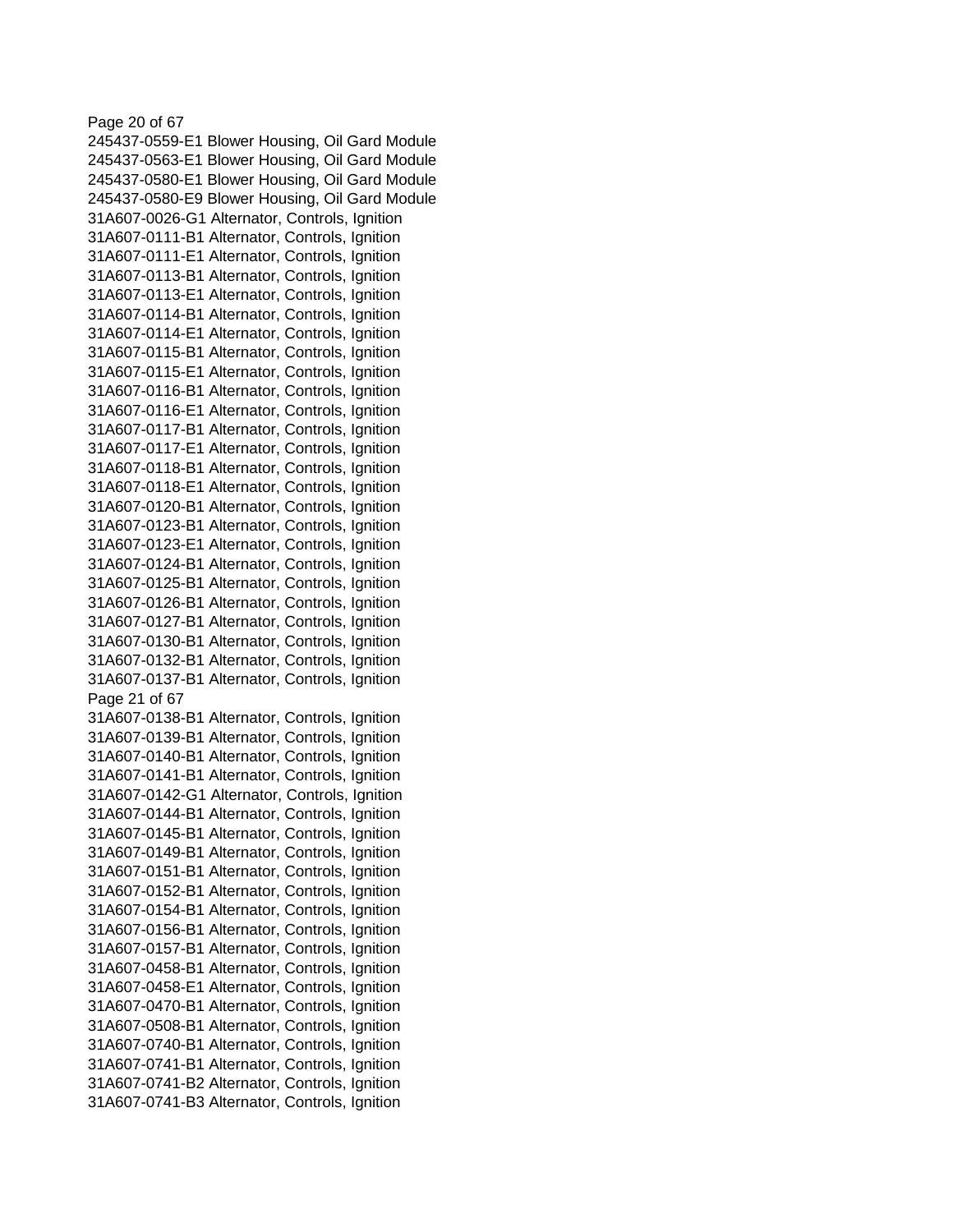31A607-0741-E1 Alternator, Controls, Ignition 31A607-0741-G1 Alternator, Controls, Ignition 31A607-0741-G2 Alternator, Controls, Ignition 31A607-0756-B1 Alternator, Controls, Ignition 31A607-0786-B1 Alternator, Controls, Ignition 31A607-0787-B1 Alternator, Controls, Ignition 31A607-0827-B1 Alternator, Controls, Ignition 31A607-1190-B1 Alternator, Controls, Ignition Page 22 of 67 31A607-1392-B1 Alternator, Controls, Ignition 31A607-1432-B1 Alternator, Controls, Ignition 31A607-1472-B1 Alternator, Controls, Ignition 31A607-2151-B1 Alternator, Controls, Ignition 31A677-0036-E1 Alternator, Controls, Ignition 31A677-0036-G1 Alternator, Controls, Ignition 31A677-0119-B1 Alternator, Controls, Ignition 31A677-0119-E1 Alternator, Controls, Ignition 31A677-0128-B1 Alternator, Controls, Ignition 31A677-0136-B1 Alternator, Controls, Ignition 31A677-0143-B1 Alternator, Controls, Ignition 31A677-0146-B1 Alternator, Controls, Ignition 31A677-0150-B1 Alternator, Controls, Ignition 31A707-0116-B1 Alternator, Controls, Electric Starter, Governor Spring, Ignition 31A707-0116-E1 Alternator, Controls, Electric Starter, Governor Spring, Ignition 31A707-0117-B1 Alternator, Controls, Electric Starter, Governor Spring, Ignition 31A707-0121-B1 Alternator, Controls, Electric Starter, Governor Spring, Ignition 31A707-0335-B1 Alternator, Controls, Electric Starter, Governor Spring, Ignition 31A707-0335-E1 Alternator, Controls, Electric Starter, Governor Spring, Ignition 31A707-0335-E2 Alternator, Controls, Electric Starter, Governor Spring, Ignition 31A707-0504-B1 Alternator, Controls, Electric Starter, Governor Spring, Ignition 31A707-0504-E1 Alternator, Controls, Electric Starter, Governor Spring, Ignition 31A707-0525-B1 Alternator, Controls, Electric Starter, Governor Spring, Ignition 31A707-0525-B2 Alternator, Controls, Electric Starter, Governor Spring, Ignition 31A707-0525-E1 Alternator, Controls, Electric Starter, Governor Spring, Ignition 31A707-0525-G1 Alternator, Controls, Electric Starter, Governor Spring, Ignition 31A707-0696-B1 Alternator, Controls, Electric Starter, Governor Spring, Ignition 31A707-0787-B1 Alternator, Controls, Electric Starter, Governor Spring, Ignition 31A707-0796-B1 Alternator, Controls, Electric Starter, Governor Spring, Ignition Page 23 of 67 31A707-1375-B1 Alternator, Controls, Electric Starter, Governor Spring, Ignition 31A707-1454-B1 Alternator, Controls, Electric Starter, Governor Spring, Ignition 31A707-2121-B1 Alternator, Controls, Electric Starter, Governor Spring, Ignition 31A777-0112-B1 Alternator, Controls, Electric Starter, Governor Spring, Ignition 31A777-0112-E1 Alternator, Controls, Electric Starter, Governor Spring, Ignition 31A777-0115-B1 Alternator, Controls, Electric Starter, Governor Spring, Ignition 31A777-0118-B1 Alternator, Controls, Electric Starter, Governor Spring, Ignition 31A777-0120-B1 Alternator, Controls, Electric Starter, Governor Spring, Ignition 31E607-0116-B1 Alternator, Controls, Electric Starter, Governor Spring, Ignition 31E607-0124-B1 Alternator, Controls, Electric Starter, Governor Spring, Ignition 31E607-0124-E1 Alternator, Controls, Electric Starter, Governor Spring, Ignition 31E607-0140-B1 Alternator, Controls, Electric Starter, Governor Spring, Ignition 31E607-0141-B1 Alternator, Controls, Electric Starter, Governor Spring, Ignition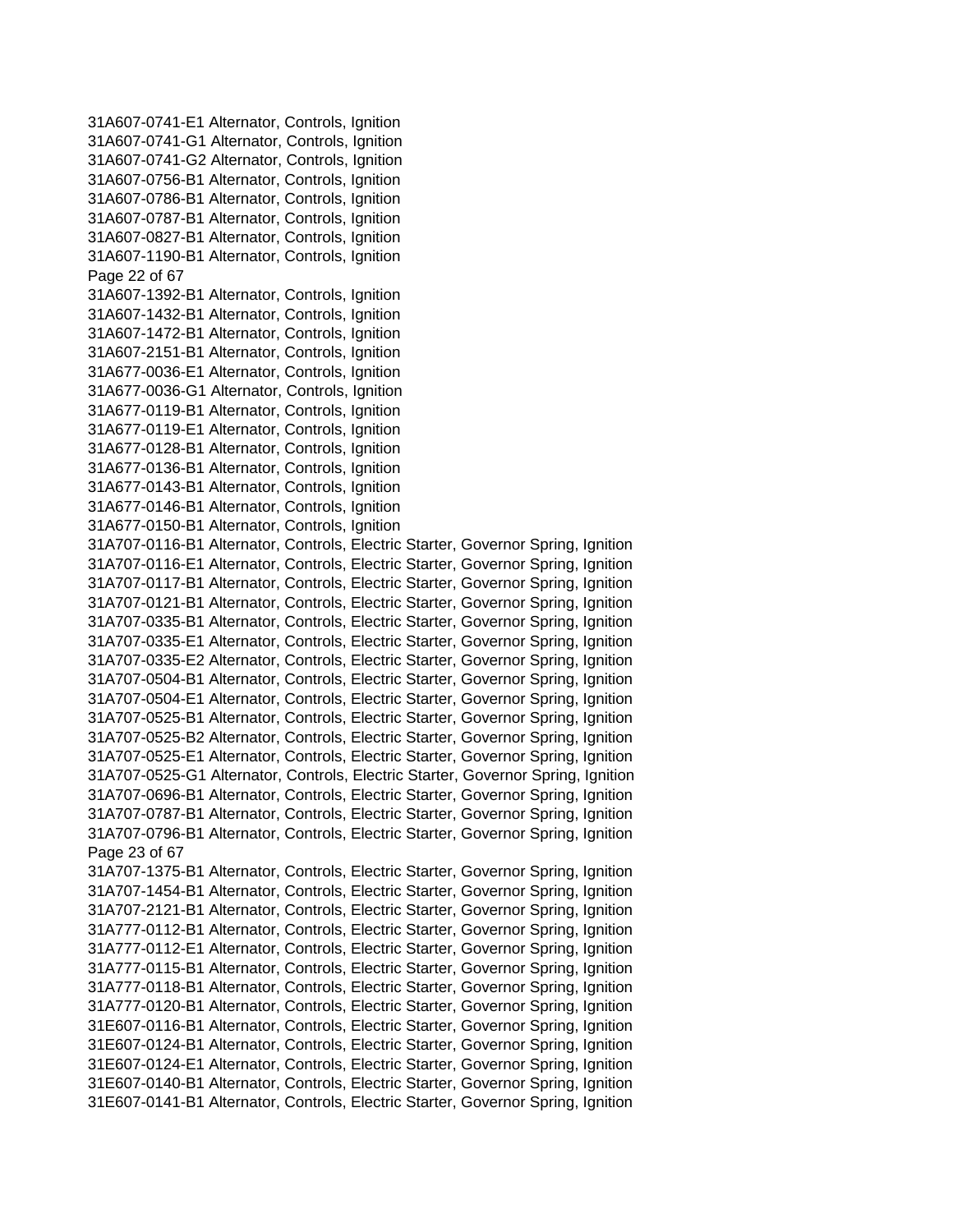31E677-0110-B1 Alternator, Controls, Electric Starter, Governor Spring, Ignition 31E677-0110-E1 Alternator, Controls, Electric Starter, Governor Spring, Ignition 31E677-0111-B1 Alternator, Controls, Electric Starter, Governor Spring, Ignition 31E677-0111-E1 Alternator, Controls, Electric Starter, Governor Spring, Ignition 31E677-0112-B1 Alternator, Controls, Electric Starter, Governor Spring, Ignition 31E677-0112-E1 Alternator, Controls, Electric Starter, Governor Spring, Ignition 31E677-0114-B1 Alternator, Controls, Electric Starter, Governor Spring, Ignition 31E677-0117-B1 Alternator, Controls, Electric Starter, Governor Spring, Ignition 31E677-0120-B1 Alternator, Controls, Electric Starter, Governor Spring, Ignition 31E677-0120-E1 Alternator, Controls, Electric Starter, Governor Spring, Ignition 31E677-0123-B1 Alternator, Controls, Electric Starter, Governor Spring, Ignition 31E677-0125-B1 Alternator, Controls, Electric Starter, Governor Spring, Ignition 31E677-0133-B1 Alternator, Controls, Electric Starter, Governor Spring, Ignition 31E677-0133-E1 Alternator, Controls, Electric Starter, Governor Spring, Ignition 31E677-0134-B1 Alternator, Controls, Electric Starter, Governor Spring, Ignition 31E677-0134-E1 Alternator, Controls, Electric Starter, Governor Spring, Ignition Page 24 of 67 31E677-0143-B1 Alternator, Controls, Electric Starter, Governor Spring, Ignition 31E677-0144-B1 Alternator, Controls, Electric Starter, Governor Spring, Ignition 31E677-0145-B1 Alternator, Controls, Electric Starter, Governor Spring, Ignition 31E677-0718-B1 Alternator, Controls, Electric Starter, Governor Spring, Ignition 31E677-0746-B1 Alternator, Controls, Electric Starter, Governor Spring, Ignition 31E677-0746-E1 Alternator, Controls, Electric Starter, Governor Spring, Ignition 31E677-0772-B1 Alternator, Controls, Electric Starter, Governor Spring, Ignition 31E677-0812-B1 Alternator, Controls, Electric Starter, Governor Spring, Ignition 31E677-0812-E1 Alternator, Controls, Electric Starter, Governor Spring, Ignition 31E677-1438-B1 Alternator, Controls, Electric Starter, Governor Spring, Ignition 31E707-0129-B1 Alternator, Controls, Electric Starter, Governor Spring, Ignition 31E707-0129-E1 Alternator, Controls, Electric Starter, Governor Spring, Ignition 31E777-0114-E1 Alternator, Controls, Electric Starter, Governor Spring, Ignition 31E777-0115-B1 Alternator, Controls, Electric Starter, Governor Spring, Ignition 31E777-0115-E1 Alternator, Controls, Electric Starter, Governor Spring, Ignition 31E777-0115-G1 Alternator, Controls, Electric Starter, Governor Spring, Ignition 31E777-0117-B1 Alternator, Controls, Electric Starter, Governor Spring, Ignition 31E777-0118-B1 Alternator, Controls, Electric Starter, Governor Spring, Ignition 31E777-0120-B1 Alternator, Controls, Electric Starter, Governor Spring, Ignition 31E777-0126-E1 Alternator, Controls, Electric Starter, Governor Spring, Ignition 31E777-0130-B1 Alternator, Controls, Electric Starter, Governor Spring, Ignition 31E777-0130-E1 Alternator, Controls, Electric Starter, Governor Spring, Ignition 31E777-0131-B1 Alternator, Controls, Electric Starter, Governor Spring, Ignition 31E777-0132-B1 Alternator, Controls, Electric Starter, Governor Spring, Ignition 31E777-0134-B1 Alternator, Controls, Electric Starter, Governor Spring, Ignition 31E777-0136-B1 Alternator, Controls, Electric Starter, Governor Spring, Ignition 31E777-0136-G1 Alternator, Controls, Electric Starter, Governor Spring, Ignition 31E777-0137-B1 Alternator, Controls, Electric Starter, Governor Spring, Ignition 31E777-0137-G1 Alternator, Controls, Electric Starter, Governor Spring, Ignition Page 25 of 67 31E777-0140-B1 Alternator, Controls, Electric Starter, Governor Spring, Ignition 31E777-0141-B1 Alternator, Controls, Electric Starter, Governor Spring, Ignition 31E777-0378-E1 Alternator, Controls, Electric Starter, Governor Spring, Ignition 31E777-0443-E1 Alternator, Controls, Electric Starter, Governor Spring, Ignition 31E777-0719-B1 Alternator, Controls, Electric Starter, Governor Spring, Ignition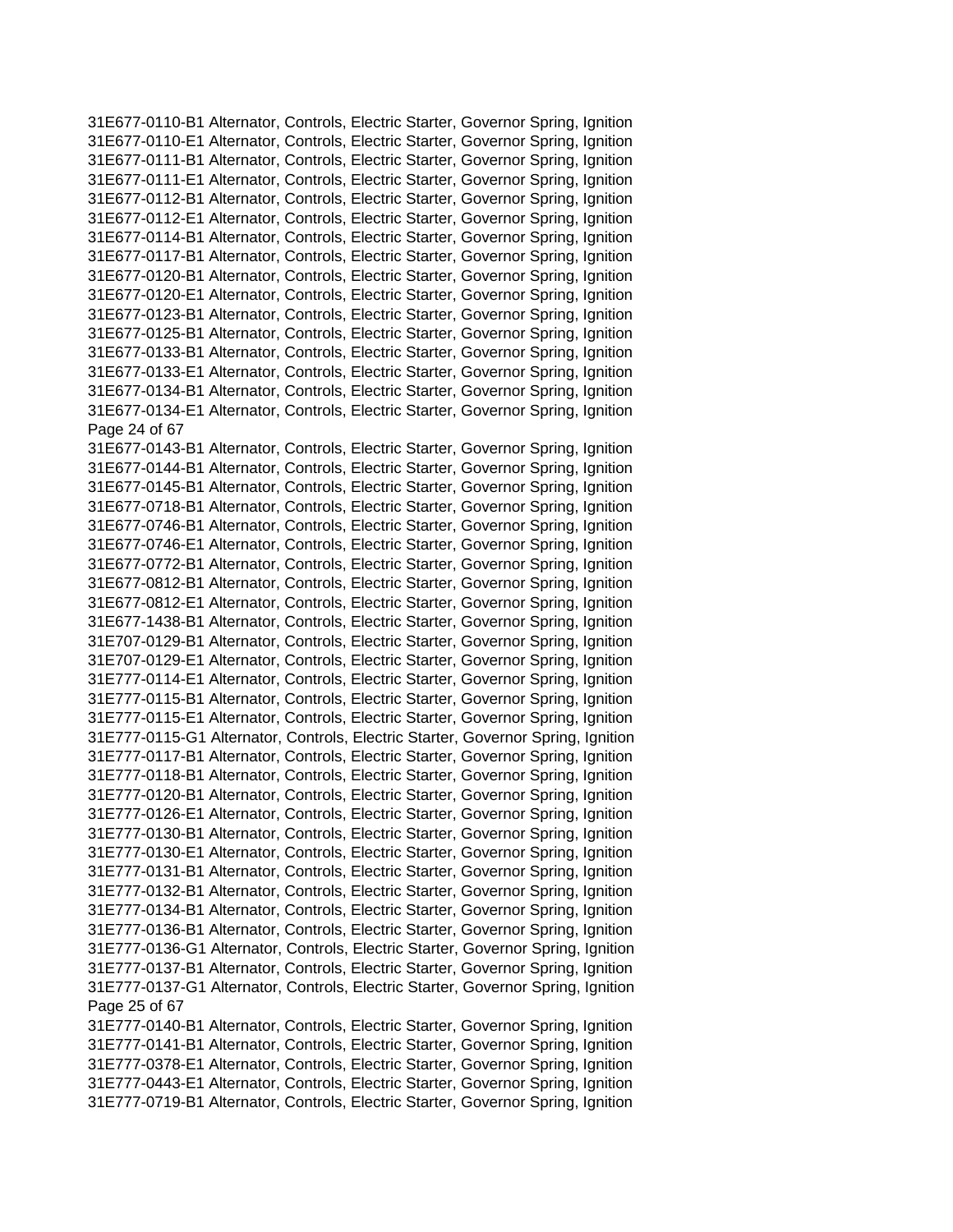31E777-0813-B1 Alternator, Controls, Electric Starter, Governor Spring, Ignition 31E777-0813-E1 Alternator, Controls, Electric Starter, Governor Spring, Ignition 31E777-1439-B1 Alternator, Controls, Electric Starter, Governor Spring, Ignition 31G707-0026-B1 Alternator, Controls, Electric Starter, Ignition 31G707-0026-E1 Alternator, Controls, Electric Starter, Ignition 31G707-0026-G1 Alternator, Controls, Electric Starter, Ignition 31G707-0140-B1 Alternator, Controls, Electric Starter, Ignition 31G777-0036-B1 Alternator, Controls, Electric Starter, Ignition 31G777-0036-E1 Alternator, Controls, Electric Starter, Ignition 31G777-0036-G1 Alternator, Controls, Electric Starter, Ignition 31G777-0112-B1 Alternator, Controls, Electric Starter, Ignition 31G777-0112-E1 Alternator, Controls, Electric Starter, Ignition 31G777-0113-E1 Alternator, Controls, Electric Starter, Ignition 31G777-0114-E1 Alternator, Controls, Electric Starter, Ignition 31G777-0115-E1 Alternator, Controls, Electric Starter, Ignition 31G777-0116-E1 Alternator, Controls, Electric Starter, Ignition 31G777-0119-E1 Alternator, Controls, Electric Starter, Ignition 31G777-0120-B1 Alternator, Controls, Electric Starter, Ignition 31G777-0120-E1 Alternator, Controls, Electric Starter, Ignition 31G777-0121-B1 Alternator, Controls, Electric Starter, Ignition 31G777-0121-E1 Alternator, Controls, Electric Starter, Ignition 31G777-0123-E1 Alternator, Controls, Electric Starter, Ignition 31G777-0125-B1 Alternator, Controls, Electric Starter, Ignition 31G777-0125-E1 Alternator, Controls, Electric Starter, Ignition Page 26 of 67 31G777-0126-B1 Alternator, Controls, Electric Starter, Ignition 31G777-0126-E1 Alternator, Controls, Electric Starter, Ignition 31G777-0127-B1 Alternator, Controls, Electric Starter, Ignition 31G777-0127-E1 Alternator, Controls, Electric Starter, Ignition 31G777-0128-B1 Alternator, Controls, Electric Starter, Ignition 31G777-0128-E1 Alternator, Controls, Electric Starter, Ignition 31G777-0130-B1 Alternator, Controls, Electric Starter, Ignition 31G777-0130-E1 Alternator, Controls, Electric Starter, Ignition 31G777-0131-B1 Alternator, Controls, Electric Starter, Ignition 31G777-0131-E1 Alternator, Controls, Electric Starter, Ignition 31G777-0132-B1 Alternator, Controls, Electric Starter, Ignition 31G777-0132-E1 Alternator, Controls, Electric Starter, Ignition 31G777-0133-B1 Alternator, Controls, Electric Starter, Ignition 31G777-0133-E1 Alternator, Controls, Electric Starter, Ignition 31G777-0134-B1 Alternator, Controls, Electric Starter, Ignition 31G777-0135-B1 Alternator, Controls, Electric Starter, Ignition 31G777-0136-B1 Alternator, Controls, Electric Starter, Ignition 31G777-0138-B1 Alternator, Controls, Electric Starter, Ignition 31G777-0139-B1 Alternator, Controls, Electric Starter, Ignition 31G777-0142-B1 Alternator, Controls, Electric Starter, Ignition 31G777-0143-B1 Alternator, Controls, Electric Starter, Ignition 31G777-0144-B1 Alternator, Controls, Electric Starter, Ignition 31G777-0146-B1 Alternator, Controls, Electric Starter, Ignition 31G777-0147-B1 Alternator, Controls, Electric Starter, Ignition 31G777-0148-B1 Alternator, Controls, Electric Starter, Ignition 31G777-0149-B1 Alternator, Controls, Electric Starter, Ignition 31G777-0151-E1 Alternator, Controls, Electric Starter, Ignition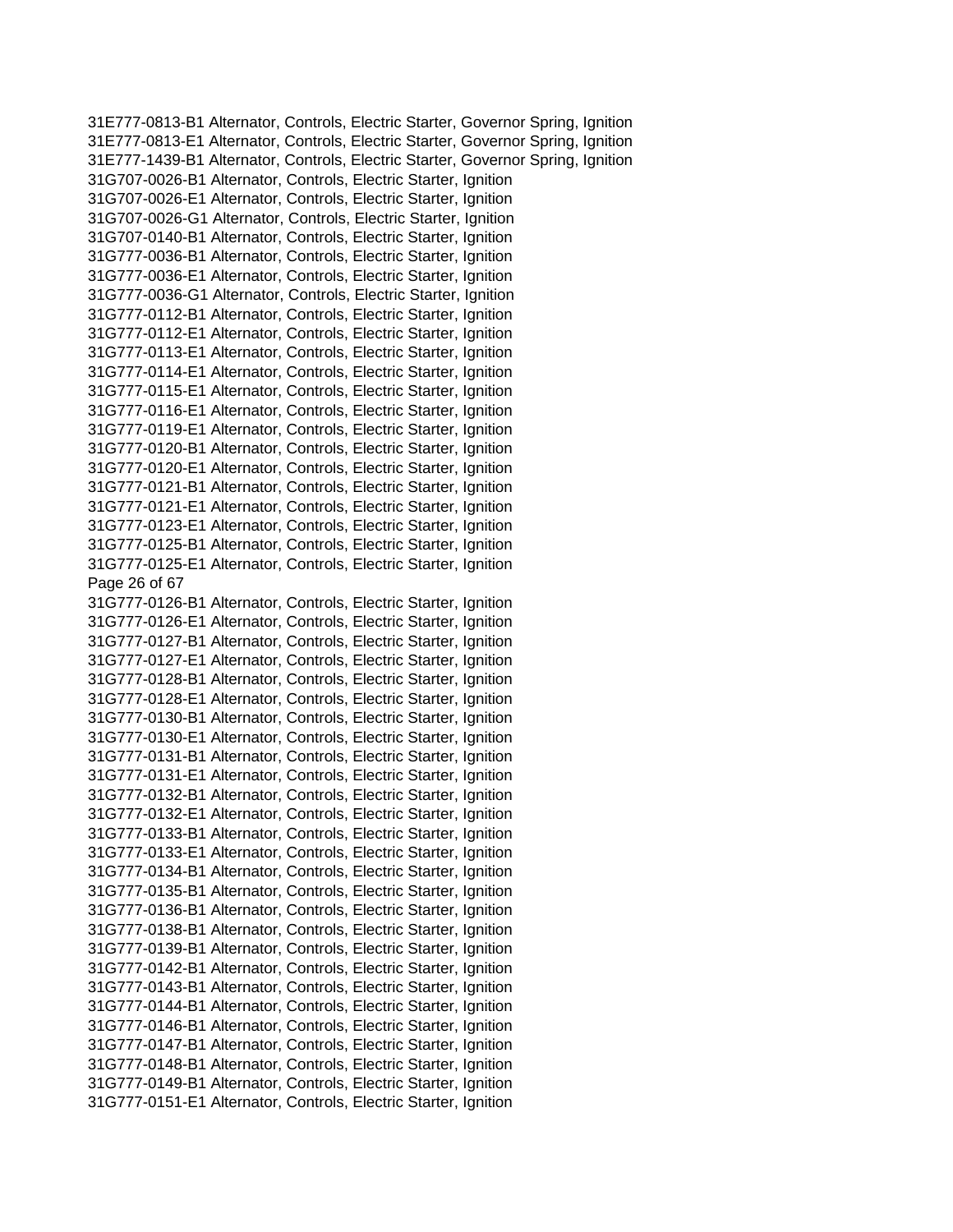31G777-0153-B1 Alternator, Controls, Electric Starter, Ignition 31G777-0165-E1 Alternator, Controls, Electric Starter, Ignition Page 27 of 67 31G777-0166-E1 Alternator, Controls, Electric Starter, Ignition 31G777-0167-B1 Alternator, Controls, Electric Starter, Ignition 31G777-0167-E1 Alternator, Controls, Electric Starter, Ignition 31G777-0168-B1 Alternator, Controls, Electric Starter, Ignition 31G777-0169-B1 Alternator, Controls, Electric Starter, Ignition 31G777-0172-E1 Alternator, Controls, Electric Starter, Ignition 31G777-0181-E1 Alternator, Controls, Electric Starter, Ignition 31G777-0191-E1 Alternator, Controls, Electric Starter, Ignition 31G777-0192-E1 Alternator, Controls, Electric Starter, Ignition 31G777-0193-E1 Alternator, Controls, Electric Starter, Ignition 31G777-0196-E1 Alternator, Controls, Electric Starter, Ignition 31G777-0199-E1 Alternator, Controls, Electric Starter, Ignition 31G777-0200-B1 Alternator, Controls, Electric Starter, Ignition 31G777-0200-E1 Alternator, Controls, Electric Starter, Ignition 31G777-0201-B1 Alternator, Controls, Electric Starter, Ignition 31G777-0201-E1 Alternator, Controls, Electric Starter, Ignition 31G777-0235-G1 Alternator, Controls, Electric Starter, Ignition 31G777-0238-B1 Alternator, Controls, Electric Starter, Ignition 31G777-0253-E1 Alternator, Controls, Electric Starter, Ignition 31G777-0258-E1 Alternator, Controls, Electric Starter, Ignition 31G777-0263-E1 Alternator, Controls, Electric Starter, Ignition 31G777-0290-E1 Alternator, Controls, Electric Starter, Ignition 31G777-0290-E2 Alternator, Controls, Electric Starter, Ignition 31G777-0292-B1 Alternator, Controls, Electric Starter, Ignition 31G777-0292-E1 Alternator, Controls, Electric Starter, Ignition 31G777-0293-B1 Alternator, Controls, Electric Starter, Ignition 31G777-0293-E1 Alternator, Controls, Electric Starter, Ignition 31G777-0294-B1 Alternator, Controls, Electric Starter, Ignition 31G777-0294-E1 Alternator, Controls, Electric Starter, Ignition Page 28 of 67 31G777-0297-B1 Alternator, Controls, Electric Starter, Ignition 31G777-0297-E1 Alternator, Controls, Electric Starter, Ignition 31G777-0297-G1 Alternator, Controls, Electric Starter, Ignition 31G777-0299-B1 Alternator, Controls, Electric Starter, Ignition 31G777-0299-E1 Alternator, Controls, Electric Starter, Ignition 31G777-0300-B1 Alternator, Controls, Electric Starter, Ignition 31G777-0302-B1 Alternator, Controls, Electric Starter, Ignition 31G777-0303-G1 Alternator, Controls, Electric Starter, Ignition 31G777-0304-G1 Alternator, Controls, Electric Starter, Ignition 31G777-0424-B1 Alternator, Controls, Electric Starter, Ignition 31G777-0559-B1 Alternator, Controls, Electric Starter, Ignition 31G777-0720-B1 Alternator, Controls, Electric Starter, Ignition 31G777-0806-B1 Alternator, Controls, Electric Starter, Ignition 31G777-0806-E1 Alternator, Controls, Electric Starter, Ignition 31G777-0814-B1 Alternator, Controls, Electric Starter, Ignition 31G777-0814-E1 Alternator, Controls, Electric Starter, Ignition 31G777-1191-B1 Alternator, Controls, Electric Starter, Ignition 31G777-1413-B1 Alternator, Controls, Electric Starter, Ignition 31G777-1440-B1 Alternator, Controls, Electric Starter, Ignition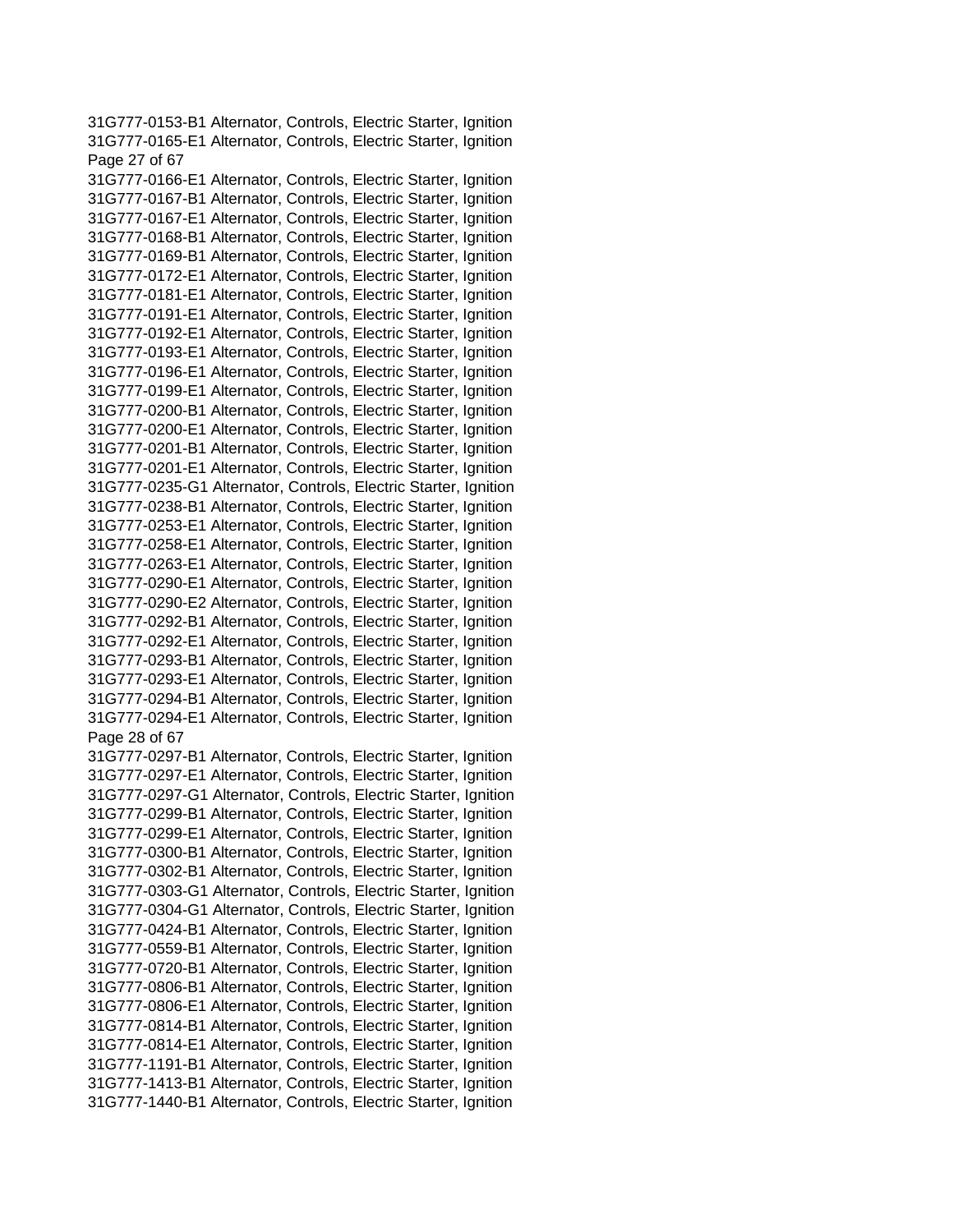31L777-0110-B1 Alternator, Controls, Electric Starter, Governor Spring, Ignition 31L777-0110-E1 Alternator, Controls, Electric Starter, Governor Spring, Ignition 31L777-0122-B1 Alternator, Controls, Electric Starter, Governor Spring, Ignition 31L777-0122-E1 Alternator, Controls, Electric Starter, Governor Spring, Ignition 31L777-0123-E1 Alternator, Controls, Electric Starter, Governor Spring, Ignition 31L777-0124-E1 Alternator, Controls, Electric Starter, Governor Spring, Ignition 31L777-0125-B1 Alternator, Controls, Electric Starter, Governor Spring, Ignition 31L777-0126-B1 Alternator, Controls, Electric Starter, Governor Spring, Ignition 31L777-0126-G1 Alternator, Controls, Electric Starter, Governor Spring, Ignition 31L777-0127-B1 Alternator, Controls, Electric Starter, Governor Spring, Ignition Page 29 of 67 31L777-0136-G1 Alternator, Controls, Electric Starter, Governor Spring, Ignition 31L777-0138-E1 Alternator, Controls, Electric Starter, Governor Spring, Ignition 31L777-0157-E1 Alternator, Controls, Electric Starter, Governor Spring, Ignition 31L777-0168-E1 Alternator, Controls, Electric Starter, Governor Spring, Ignition 31L777-0169-E1 Alternator, Controls, Electric Starter, Governor Spring, Ignition 31L777-0170-B1 Alternator, Controls, Electric Starter, Governor Spring, Ignition 31L777-0170-E1 Alternator, Controls, Electric Starter, Governor Spring, Ignition 31L777-0171-B1 Alternator, Controls, Electric Starter, Governor Spring, Ignition 31L777-0171-E1 Alternator, Controls, Electric Starter, Governor Spring, Ignition 31L777-0192-E1 Alternator, Controls, Electric Starter, Governor Spring, Ignition 31N707-0026-E1 Alternator, Controls, Electric Starter, Governor Spring, Ignition 31N707-0026-G1 Alternator, Controls, Electric Starter, Governor Spring, Ignition 31N707-0101-B1 Alternator, Controls, Electric Starter, Governor Spring, Ignition 31N707-0130-B1 Alternator, Controls, Electric Starter, Governor Spring, Ignition 31N707-0132-B1 Alternator, Controls, Electric Starter, Governor Spring, Ignition 31N707-0233-E1 Alternator, Controls, Electric Starter, Governor Spring, Ignition 31N707-0301-B1 Alternator, Controls, Electric Starter, Governor Spring, Ignition 31N707-0301-B2 Alternator, Controls, Electric Starter, Governor Spring, Ignition 31N707-0301-B3 Alternator, Controls, Electric Starter, Governor Spring, Ignition 31N707-0301-E1 Alternator, Controls, Electric Starter, Governor Spring, Ignition 31N707-0301-E2 Alternator, Controls, Electric Starter, Governor Spring, Ignition 31N707-0301-G1 Alternator, Controls, Electric Starter, Governor Spring, Ignition 31N707-0302-G1 Alternator, Controls, Electric Starter, Governor Spring, Ignition 31N707-0429-B1 Alternator, Controls, Electric Starter, Governor Spring, Ignition 31N707-0430-B1 Alternator, Controls, Electric Starter, Governor Spring, Ignition 31N707-0430-E1 Alternator, Controls, Electric Starter, Governor Spring, Ignition 31N707-0539-B1 Alternator, Controls, Electric Starter, Governor Spring, Ignition 31N707-0840-B1 Alternator, Controls, Electric Starter, Governor Spring, Ignition 31N707-1374-B1 Alternator, Controls, Electric Starter, Governor Spring, Ignition Page 30 of 67 31N707-1374-G1 Alternator, Controls, Electric Starter, Governor Spring, Ignition 31N707-1437-B1 Alternator, Controls, Electric Starter, Governor Spring, Ignition 31N707-1441-B1 Alternator, Controls, Electric Starter, Governor Spring, Ignition 31N777-0131-B1 Alternator, Controls, Electric Starter, Governor Spring, Ignition 31P707-0123-B1 Alternator, Controls, Electric Starter, Governor Spring, Ignition 31P707-0123-E1 Alternator, Controls, Electric Starter, Governor Spring, Ignition 31P707-0123-E2 Alternator, Controls, Electric Starter, Governor Spring, Ignition 31P707-0124-B1 Alternator, Controls, Electric Starter, Governor Spring, Ignition 31P707-0124-E1 Alternator, Controls, Electric Starter, Governor Spring, Ignition 31P707-0124-E2 Alternator, Controls, Electric Starter, Governor Spring, Ignition 31P707-0126-B1 Alternator, Controls, Electric Starter, Governor Spring, Ignition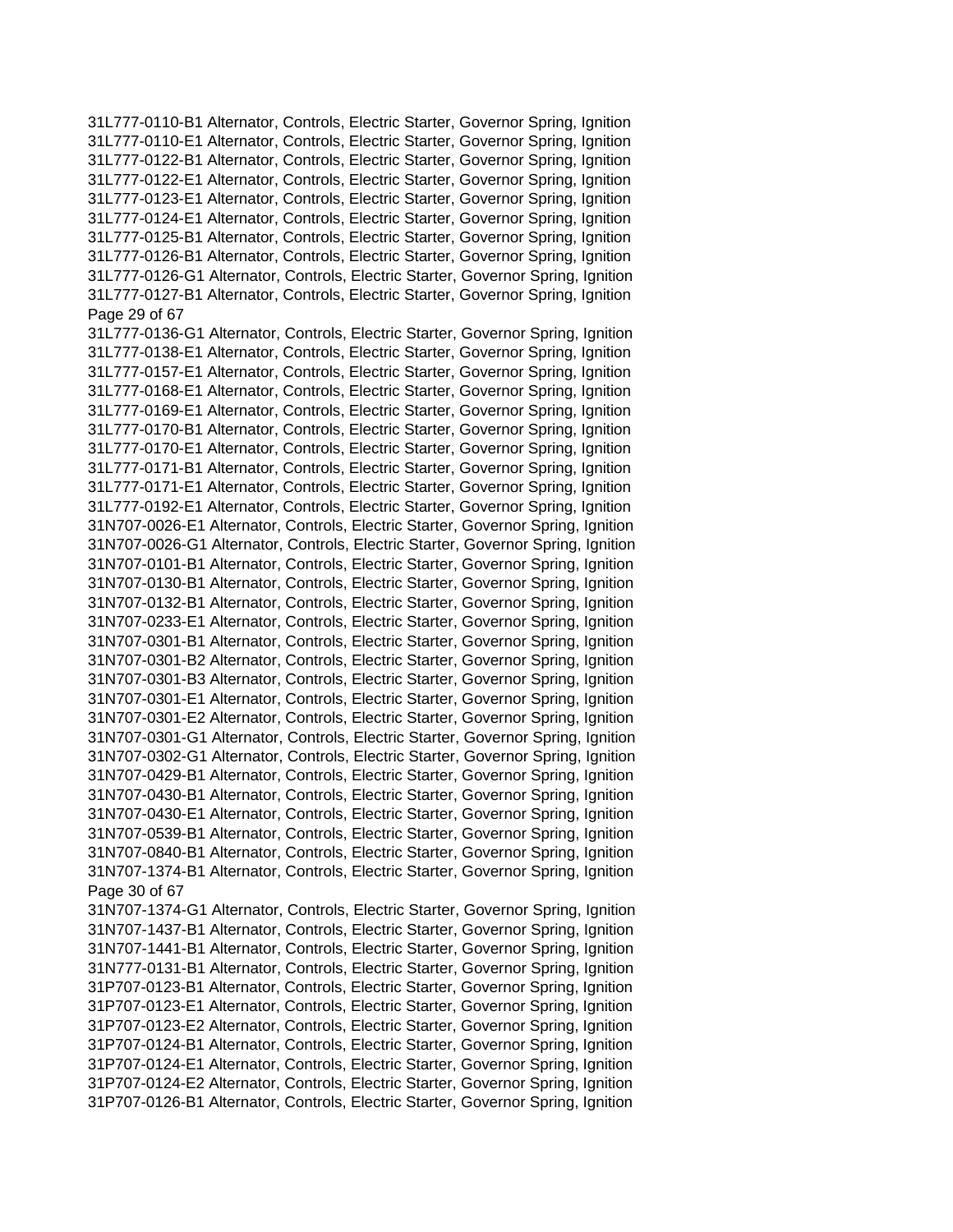31P707-0126-B2 Alternator, Controls, Electric Starter, Governor Spring, Ignition 31P707-0130-B1 Alternator, Controls, Electric Starter, Governor Spring, Ignition 31P707-0131-G1 Alternator, Controls, Electric Starter, Governor Spring, Ignition 31P707-0132-B1 Alternator, Controls, Electric Starter, Governor Spring, Ignition 31P707-0136-B1 Alternator, Controls, Electric Starter, Governor Spring, Ignition 31P707-0140-B1 Alternator, Controls, Electric Starter, Governor Spring, Ignition 31P707-0140-B2 Alternator, Controls, Electric Starter, Governor Spring, Ignition 31P707-0149-B1 Alternator, Controls, Electric Starter, Governor Spring, Ignition 31P707-0149-B2 Alternator, Controls, Electric Starter, Governor Spring, Ignition 31P707-0241-B1 Alternator, Controls, Electric Starter, Governor Spring, Ignition 31P707-0372-B1 Alternator, Controls, Electric Starter, Governor Spring, Ignition 31P707-0372-B2 Alternator, Controls, Electric Starter, Governor Spring, Ignition 31P707-0832-B1 Alternator, Controls, Electric Starter, Governor Spring, Ignition 31P777-0115-E1 Alternator, Controls, Electric Starter, Governor Spring, Ignition 31P777-0116-B1 Alternator, Controls, Electric Starter, Governor Spring, Ignition 31P777-0116-E1 Alternator, Controls, Electric Starter, Governor Spring, Ignition 31P777-0117-E1 Alternator, Controls, Electric Starter, Governor Spring, Ignition 31P777-0117-E2 Alternator, Controls, Electric Starter, Governor Spring, Ignition Page 31 of 67 31P777-0120-B1 Alternator, Controls, Electric Starter, Governor Spring, Ignition 31P777-0120-E1 Alternator, Controls, Electric Starter, Governor Spring, Ignition 31P777-0121-B1 Alternator, Controls, Electric Starter, Governor Spring, Ignition 31P777-0122-B1 Alternator, Controls, Electric Starter, Governor Spring, Ignition 31P777-0125-B1 Alternator, Controls, Electric Starter, Governor Spring, Ignition 31P777-0125-E1 Alternator, Controls, Electric Starter, Governor Spring, Ignition 31P777-0133-B1 Alternator, Controls, Electric Starter, Governor Spring, Ignition 31P777-0133-E1 Alternator, Controls, Electric Starter, Governor Spring, Ignition 31P777-0134-B1 Alternator, Controls, Electric Starter, Governor Spring, Ignition 31P777-0135-G1 Alternator, Controls, Electric Starter, Governor Spring, Ignition 31P777-0137-B1 Alternator, Controls, Electric Starter, Governor Spring, Ignition 31P777-0141-G1 Alternator, Controls, Electric Starter, Governor Spring, Ignition 31P777-0142-B1 Alternator, Controls, Electric Starter, Governor Spring, Ignition 31P777-0143-B1 Alternator, Controls, Electric Starter, Governor Spring, Ignition 31P777-0146-G1 Alternator, Controls, Electric Starter, Governor Spring, Ignition 31P777-0146-G2 Alternator, Controls, Electric Starter, Governor Spring, Ignition 31P777-0147-B1 Alternator, Controls, Electric Starter, Governor Spring, Ignition 31P777-0148-B1 Alternator, Controls, Electric Starter, Governor Spring, Ignition 31P777-0150-B1 Alternator, Controls, Electric Starter, Governor Spring, Ignition 31P777-0153-B1 Alternator, Controls, Electric Starter, Governor Spring, Ignition 31P777-0202-G1 Alternator, Controls, Electric Starter, Governor Spring, Ignition 31P777-0203-B1 Alternator, Controls, Electric Starter, Governor Spring, Ignition 31P777-0237-G1 Alternator, Controls, Electric Starter, Governor Spring, Ignition 31P777-0293-E1 Alternator, Controls, Electric Starter, Governor Spring, Ignition 31P777-0293-E2 Alternator, Controls, Electric Starter, Governor Spring, Ignition 31P777-0296-B1 Alternator, Controls, Electric Starter, Governor Spring, Ignition 31P777-0296-E1 Alternator, Controls, Electric Starter, Governor Spring, Ignition 31P777-0299-B1 Alternator, Controls, Electric Starter, Governor Spring, Ignition 31P777-0299-E1 Alternator, Controls, Electric Starter, Governor Spring, Ignition Page 32 of 67 31P777-0337-E1 Alternator, Controls, Electric Starter, Governor Spring, Ignition 31P777-0348-B1 Alternator, Controls, Electric Starter, Governor Spring, Ignition 31P777-0348-E1 Alternator, Controls, Electric Starter, Governor Spring, Ignition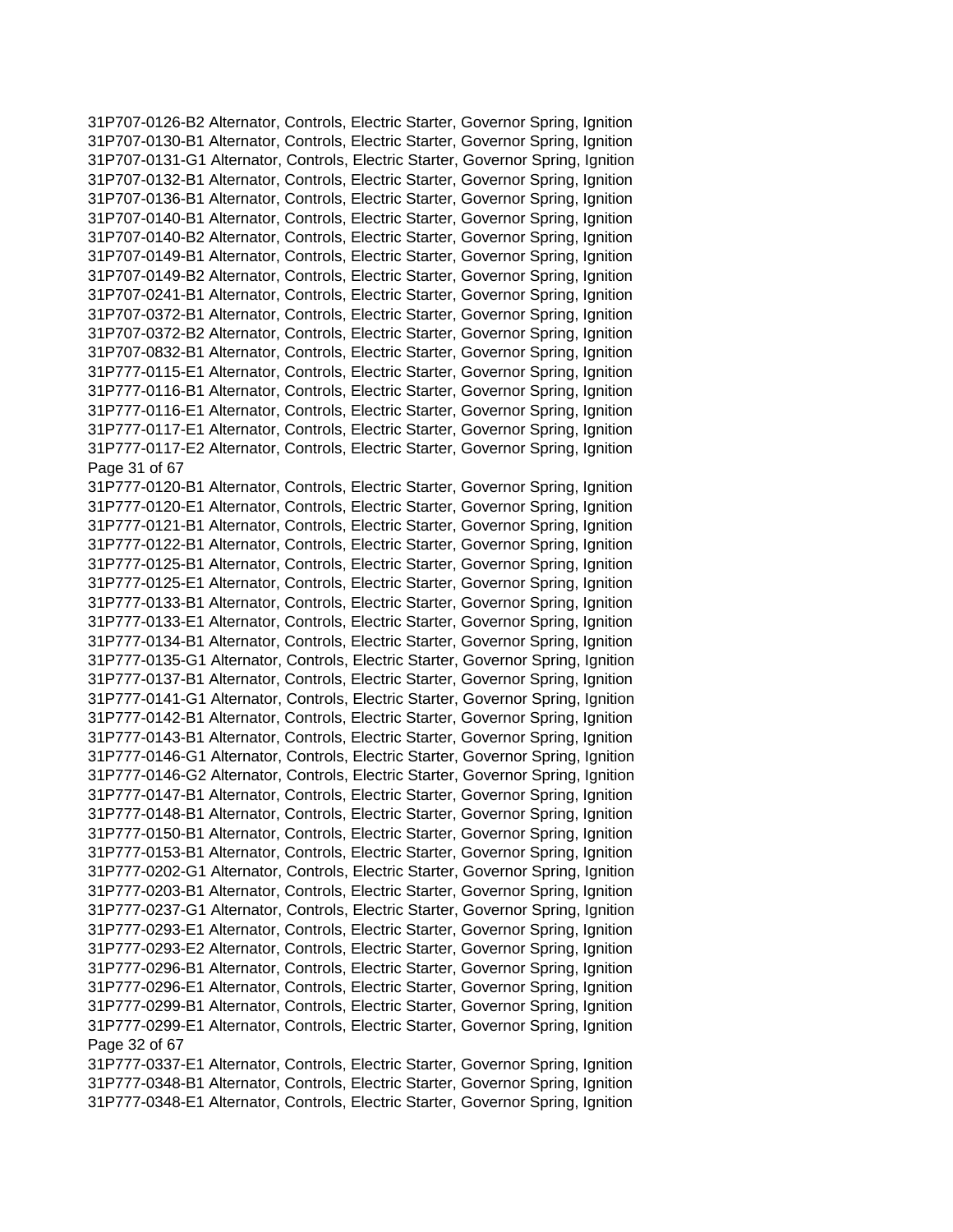31P777-0349-B1 Alternator, Controls, Electric Starter, Governor Spring, Ignition 31P777-0349-E1 Alternator, Controls, Electric Starter, Governor Spring, Ignition 31P777-0366-B1 Alternator, Controls, Electric Starter, Governor Spring, Ignition 31P777-0366-E1 Alternator, Controls, Electric Starter, Governor Spring, Ignition 31P777-0367-B1 Alternator, Controls, Electric Starter, Governor Spring, Ignition 31P777-0367-E1 Alternator, Controls, Electric Starter, Governor Spring, Ignition 31P777-0367-E2 Alternator, Controls, Electric Starter, Governor Spring, Ignition 31P777-0371-B1 Alternator, Controls, Electric Starter, Governor Spring, Ignition 31P777-0371-E1 Alternator, Controls, Electric Starter, Governor Spring, Ignition 31P777-0378-B1 Alternator, Controls, Electric Starter, Governor Spring, Ignition 31P777-0378-E1 Alternator, Controls, Electric Starter, Governor Spring, Ignition 31P777-0492-B1 Alternator, Controls, Electric Starter, Governor Spring, Ignition 31P777-0492-E1 Alternator, Controls, Electric Starter, Governor Spring, Ignition 31P777-0565-B1 Alternator, Controls, Electric Starter, Governor Spring, Ignition 31P777-0581-B1 Alternator, Controls, Electric Starter, Governor Spring, Ignition 31P777-0581-E1 Alternator, Controls, Electric Starter, Governor Spring, Ignition 31P777-0602-B1 Alternator, Controls, Electric Starter, Governor Spring, Ignition 31P777-0602-B2 Alternator, Controls, Electric Starter, Governor Spring, Ignition 31P777-0602-E1 Alternator, Controls, Electric Starter, Governor Spring, Ignition 31P777-0602-E2 Alternator, Controls, Electric Starter, Governor Spring, Ignition 31P777-0602-G2 Alternator, Controls, Electric Starter, Governor Spring, Ignition 31P777-0770-B1 Alternator, Controls, Electric Starter, Governor Spring, Ignition 31P777-0899-B1 Alternator, Controls, Electric Starter, Governor Spring, Ignition 31P777-0899-E1 Alternator, Controls, Electric Starter, Governor Spring, Ignition 31P777-1076-B1 Alternator, Controls, Electric Starter, Governor Spring, Ignition 31P777-1462-B1 Alternator, Controls, Electric Starter, Governor Spring, Ignition Page 33 of 67 31P777-2148-B1 Alternator, Controls, Electric Starter, Governor Spring, Ignition 31Q777-0036-B1 Alternator, Controls, Electric Starter, Governor Spring, Ignition 31Q777-0036-E1 Alternator, Controls, Electric Starter, Governor Spring, Ignition 31Q777-0036-G1 Alternator, Controls, Electric Starter, Governor Spring, Ignition 31Q777-0110-E1 Alternator, Controls, Electric Starter, Governor Spring, Ignition 31Q777-0112-B1 Alternator, Controls, Electric Starter, Governor Spring, Ignition 31Q777-0112-E1 Alternator, Controls, Electric Starter, Governor Spring, Ignition 31Q777-0113-B1 Alternator, Controls, Electric Starter, Governor Spring, Ignition 31Q777-0113-G1 Alternator, Controls, Electric Starter, Governor Spring, Ignition 31Q777-0115-B1 Alternator, Controls, Electric Starter, Governor Spring, Ignition 31Q777-0115-G1 Alternator, Controls, Electric Starter, Governor Spring, Ignition 31Q777-0116-B1 Alternator, Controls, Electric Starter, Governor Spring, Ignition 31Q777-0117-B1 Alternator, Controls, Electric Starter, Governor Spring, Ignition 31Q777-0118-G1 Alternator, Controls, Electric Starter, Governor Spring, Ignition 31Q777-0119-G1 Alternator, Controls, Electric Starter, Governor Spring, Ignition 31Q777-0120-B1 Alternator, Controls, Electric Starter, Governor Spring, Ignition 31Q777-0121-G1 Alternator, Controls, Electric Starter, Governor Spring, Ignition 31Q777-0122-G1 Alternator, Controls, Electric Starter, Governor Spring, Ignition 31Q777-0136-G1 Alternator, Controls, Electric Starter, Governor Spring, Ignition 31Q777-0215-B1 Alternator, Controls, Electric Starter, Governor Spring, Ignition 31Q777-0215-E1 Alternator, Controls, Electric Starter, Governor Spring, Ignition 31Q777-0298-E1 Alternator, Controls, Electric Starter, Governor Spring, Ignition 31Q777-0305-E1 Alternator, Controls, Electric Starter, Governor Spring, Ignition 31Q777-0466-B1 Alternator, Controls, Electric Starter, Governor Spring, Ignition 31Q777-0466-E1 Alternator, Controls, Electric Starter, Governor Spring, Ignition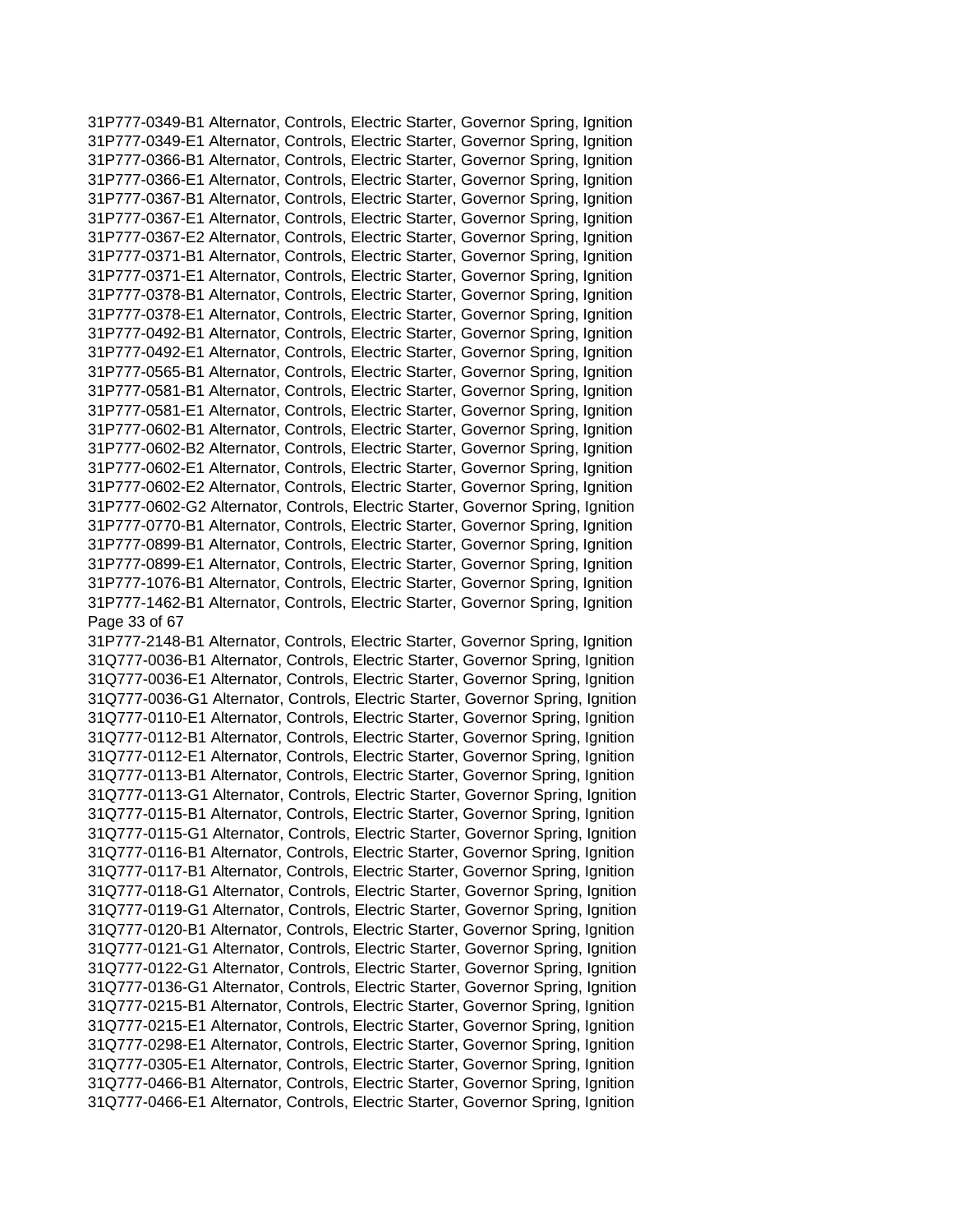31Q777-0806-B1 Alternator, Controls, Electric Starter, Governor Spring, Ignition 331807-0026-G1 ALTERNATOR, CONTROLS, ELECTRIC STARTER, GOVERNOR SPRING, IGNITION 331807-0116-B1 ALTERNATOR, CONTROLS, ELECTRIC STARTER, GOVERNOR SPRING, IGNITION Page 34 of 67 331877-0036-E1 ALTERNATOR, CONTROLS, ELECTRIC STARTER, GOVERNOR SPRING, IGNITION 331877-0036-G1 ALTERNATOR, CONTROLS, ELECTRIC STARTER, GOVERNOR SPRING, IGNITION 331877-0113-B1 ALTERNATOR, CONTROLS, ELECTRIC STARTER, GOVERNOR SPRING, IGNITION 331877-0113-B2 ALTERNATOR, CONTROLS, ELECTRIC STARTER, GOVERNOR SPRING, IGNITION 331877-0114-G1 ALTERNATOR, CONTROLS, ELECTRIC STARTER, GOVERNOR SPRING, IGNITION 331877-0114-G2 ALTERNATOR, CONTROLS, ELECTRIC STARTER, GOVERNOR SPRING, IGNITION 331877-0115-B1 ALTERNATOR, CONTROLS, ELECTRIC STARTER, GOVERNOR SPRING, IGNITION 331877-0117-G1 ALTERNATOR, CONTROLS, ELECTRIC STARTER, GOVERNOR SPRING, IGNITION 331877-0118-G1 ALTERNATOR, CONTROLS, ELECTRIC STARTER, GOVERNOR SPRING, IGNITION 331877-0119-B1 ALTERNATOR, CONTROLS, ELECTRIC STARTER, GOVERNOR SPRING, IGNITION 331877-0141-G1 ALTERNATOR, CONTROLS, ELECTRIC STARTER, GOVERNOR SPRING, IGNITION 331877-0141-G2 ALTERNATOR, CONTROLS, ELECTRIC STARTER, GOVERNOR SPRING, IGNITION 331877-0142-B1 ALTERNATOR, CONTROLS, ELECTRIC STARTER, GOVERNOR SPRING, IGNITION 331877-0142-B2 ALTERNATOR, CONTROLS, ELECTRIC STARTER, GOVERNOR SPRING, IGNITION 331877-0143-G1 ALTERNATOR, CONTROLS, ELECTRIC STARTER, GOVERNOR SPRING, IGNITION 331877-0143-G2 ALTERNATOR, CONTROLS, ELECTRIC STARTER, GOVERNOR SPRING, IGNITION 331877-0144-B1 ALTERNATOR, CONTROLS, ELECTRIC STARTER, GOVERNOR SPRING, IGNITION 331877-0145-B1 ALTERNATOR, CONTROLS, ELECTRIC STARTER, GOVERNOR SPRING, IGNITION 331877-0146-B1 ALTERNATOR, CONTROLS, ELECTRIC STARTER, GOVERNOR SPRING, IGNITION 331877-0146-B2 ALTERNATOR, CONTROLS, ELECTRIC STARTER, GOVERNOR SPRING, IGNITION 331877-0147-B1 ALTERNATOR, CONTROLS, ELECTRIC STARTER, GOVERNOR SPRING, IGNITION 331877-0148-B1 ALTERNATOR, CONTROLS, ELECTRIC STARTER, GOVERNOR SPRING, IGNITION 331877-0238-G1 ALTERNATOR, CONTROLS, ELECTRIC STARTER, GOVERNOR SPRING, IGNITION 331877-0240-B1 ALTERNATOR, CONTROLS, ELECTRIC STARTER, GOVERNOR SPRING, IGNITION 331877-0730-B1 ALTERNATOR, CONTROLS, ELECTRIC STARTER, GOVERNOR SPRING, IGNITION 331877-0794-B1 ALTERNATOR, CONTROLS, ELECTRIC STARTER, GOVERNOR SPRING, IGNITION 331877-0805-B1 ALTERNATOR, CONTROLS, ELECTRIC STARTER, GOVERNOR SPRING, IGNITION 331877-0805-E1 ALTERNATOR, CONTROLS, ELECTRIC STARTER, GOVERNOR SPRING, IGNITION 331877-0979-B1 ALTERNATOR, CONTROLS, ELECTRIC STARTER, GOVERNOR SPRING, IGNITION Page 35 of 67 331877-1234-B1 ALTERNATOR, CONTROLS, ELECTRIC STARTER, GOVERNOR SPRING, IGNITION 331877-1371-B1 ALTERNATOR, CONTROLS, ELECTRIC STARTER, GOVERNOR SPRING, IGNITION 331877-1449-G1 ALTERNATOR, CONTROLS, ELECTRIC STARTER, GOVERNOR SPRING, IGNITION 331877-2794-G1 ALTERNATOR, CONTROLS, ELECTRIC STARTER, GOVERNOR SPRING, IGNITION 33M677-0117-G1 Alternator, Controls, Electric Starter, Governor Spring, Ignition 33M677-0121-B1 Alternator, Controls, Electric Starter, Governor Spring, Ignition 33M677-0122-B1 Alternator, Controls, Electric Starter, Governor Spring, Ignition 33M677-0123-G1 Alternator, Controls, Electric Starter, Governor Spring, Ignition 33M677-0124-B1 Alternator, Controls, Electric Starter, Governor Spring, Ignition 33M677-0149-B1 Alternator, Controls, Electric Starter, Governor Spring, Ignition 33M677-0151-B1 Alternator, Controls, Electric Starter, Governor Spring, Ignition 33M677-1398-B1 Alternator, Controls, Electric Starter, Governor Spring, Ignition 33M677-1494-B1 Alternator, Controls, Electric Starter, Governor Spring, Ignition 33M777-0036-G1 ALTERNATOR, CONTROLS, ELECTRIC STARTER, GOVERNOR SPRING, IGNITION 33M777-0111-B1 ALTERNATOR, CONTROLS, ELECTRIC STARTER, GOVERNOR SPRING, IGNITION 33M777-0111-E1 ALTERNATOR, CONTROLS, ELECTRIC STARTER, GOVERNOR SPRING, IGNITION 33M777-0112-B1 ALTERNATOR, CONTROLS, ELECTRIC STARTER, GOVERNOR SPRING, IGNITION

31Q777-0592-B1 Alternator, Controls, Electric Starter, Governor Spring, Ignition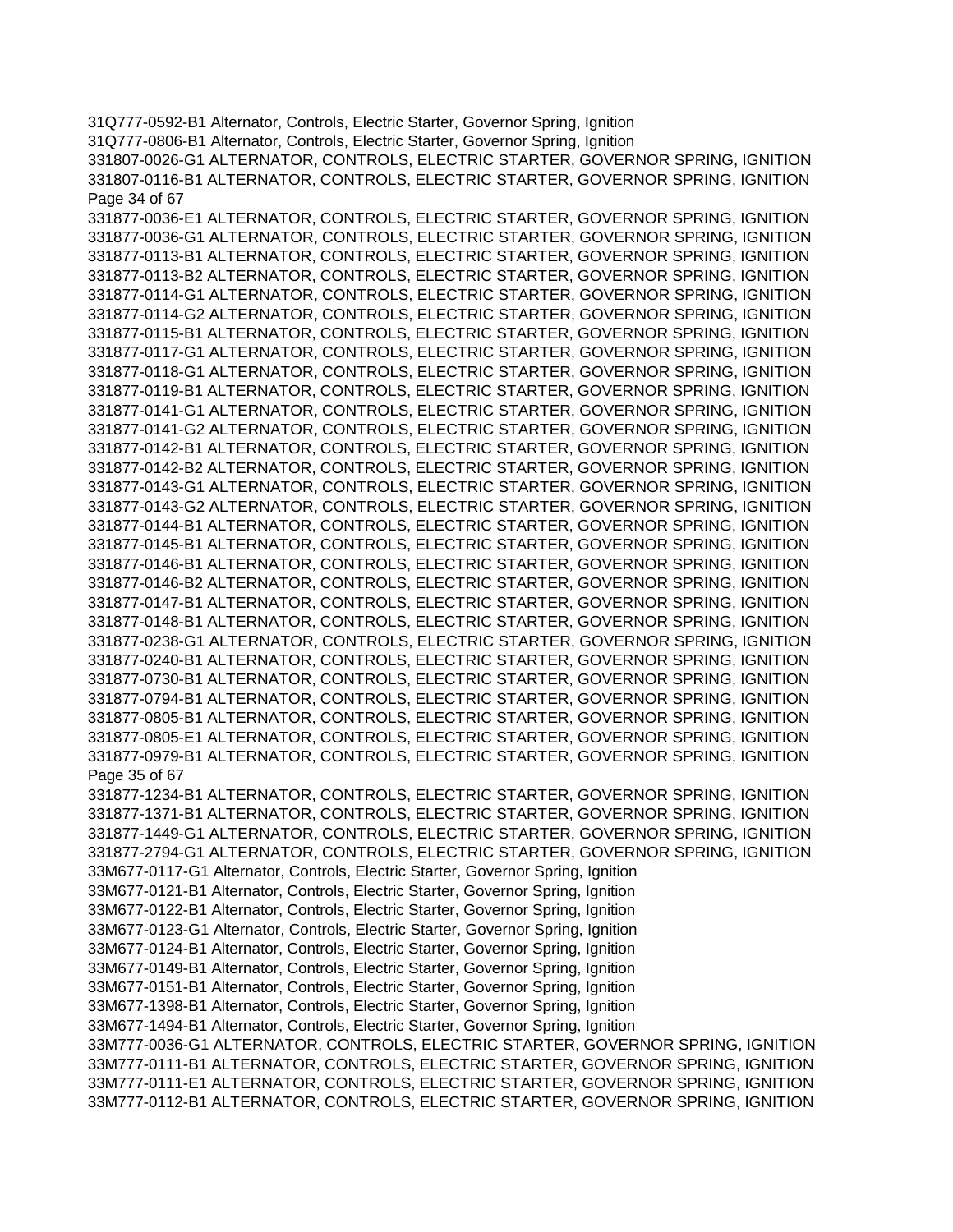33M777-0114-B1 ALTERNATOR, CONTROLS, ELECTRIC STARTER, GOVERNOR SPRING, IGNITION 33M777-0116-G1 ALTERNATOR, CONTROLS, ELECTRIC STARTER, GOVERNOR SPRING, IGNITION 33M777-0117-B1 ALTERNATOR, CONTROLS, ELECTRIC STARTER, GOVERNOR SPRING, IGNITION 33M777-0118-G1 ALTERNATOR, CONTROLS, ELECTRIC STARTER, GOVERNOR SPRING, IGNITION 33M777-0119-B1 ALTERNATOR, CONTROLS, ELECTRIC STARTER, GOVERNOR SPRING, IGNITION 33M777-0120-B1 ALTERNATOR, CONTROLS, ELECTRIC STARTER, GOVERNOR SPRING, IGNITION 33M777-0121-B1 ALTERNATOR, CONTROLS, ELECTRIC STARTER, GOVERNOR SPRING, IGNITION 33M777-1400-B1 ALTERNATOR, CONTROLS, ELECTRIC STARTER, GOVERNOR SPRING, IGNITION 33M777-1495-B1 ALTERNATOR, CONTROLS, ELECTRIC STARTER, GOVERNOR SPRING, IGNITION 386442-0115-E1 Alternators, Wires, Ignition, Regulators 386442-0115-G1 Alternators, Wires, Ignition, Regulators 386446-0193-G1 Alternators, Wires, Ignition, Regulators Page 36 of 67 386447-0047-G1 Alternators, Wires, Ignition, Regulators 386447-0048-G1 Alternators, Wires, Ignition, Regulators 386447-0065-E1 Alternators, Wires, Ignition, Regulators 386447-0065-E2 Alternators, Wires, Ignition, Regulators 386447-0065-G1 Alternators, Wires, Ignition, Regulators 386447-0065-G2 Alternators, Wires, Ignition, Regulators 386447-0077-E1 Alternators, Wires, Ignition, Regulators 386447-0077-G1 Alternators, Wires, Ignition, Regulators 386447-0079-E1 Alternators, Wires, Ignition, Regulators 386447-0079-G1 Alternators, Wires, Ignition, Regulators 386447-0100-E1 Alternators, Wires, Ignition, Regulators 386447-0112-E1 Alternators, Wires, Ignition, Regulators 386447-0112-G1 Alternators, Wires, Ignition, Regulators 386447-0116-E1 Alternators, Wires, Ignition, Regulators 386447-0116-G1 Alternators, Wires, Ignition, Regulators 386447-0119-E1 Alternators, Wires, Ignition, Regulators 386447-0119-G1 Alternators, Wires, Ignition, Regulators 386447-0121-E1 Alternators, Wires, Ignition, Regulators 386447-0121-G1 Alternators, Wires, Ignition, Regulators 386447-0122-E1 Alternators, Wires, Ignition, Regulators 386447-0122-E2 Alternators, Wires, Ignition, Regulators 386447-0122-G2 Alternators, Wires, Ignition, Regulators 386447-0125-E1 Alternators, Wires, Ignition, Regulators 386447-0125-G1 Alternators, Wires, Ignition, Regulators 386447-0127-E1 Alternators, Wires, Ignition, Regulators 386447-0127-G1 Alternators, Wires, Ignition, Regulators 386447-0131-E1 Alternators, Wires, Ignition, Regulators 386447-0131-G1 Alternators, Wires, Ignition, Regulators 386447-0132-01 Alternators, Wires, Ignition, Regulators Page 37 of 67 386447-0133-E1 Alternators, Wires, Ignition, Regulators 386447-0133-G1 Alternators, Wires, Ignition, Regulators 386447-0134-01 Alternators, Wires, Ignition, Regulators 386447-0135-E1 Alternators, Wires, Ignition, Regulators 386447-0135-G1 Alternators, Wires, Ignition, Regulators 386447-0136-E1 Alternators, Wires, Ignition, Regulators 386447-0136-G1 Alternators, Wires, Ignition, Regulators 386447-0138-E1 Alternators, Wires, Ignition, Regulators 386447-0138-G1 Alternators, Wires, Ignition, Regulators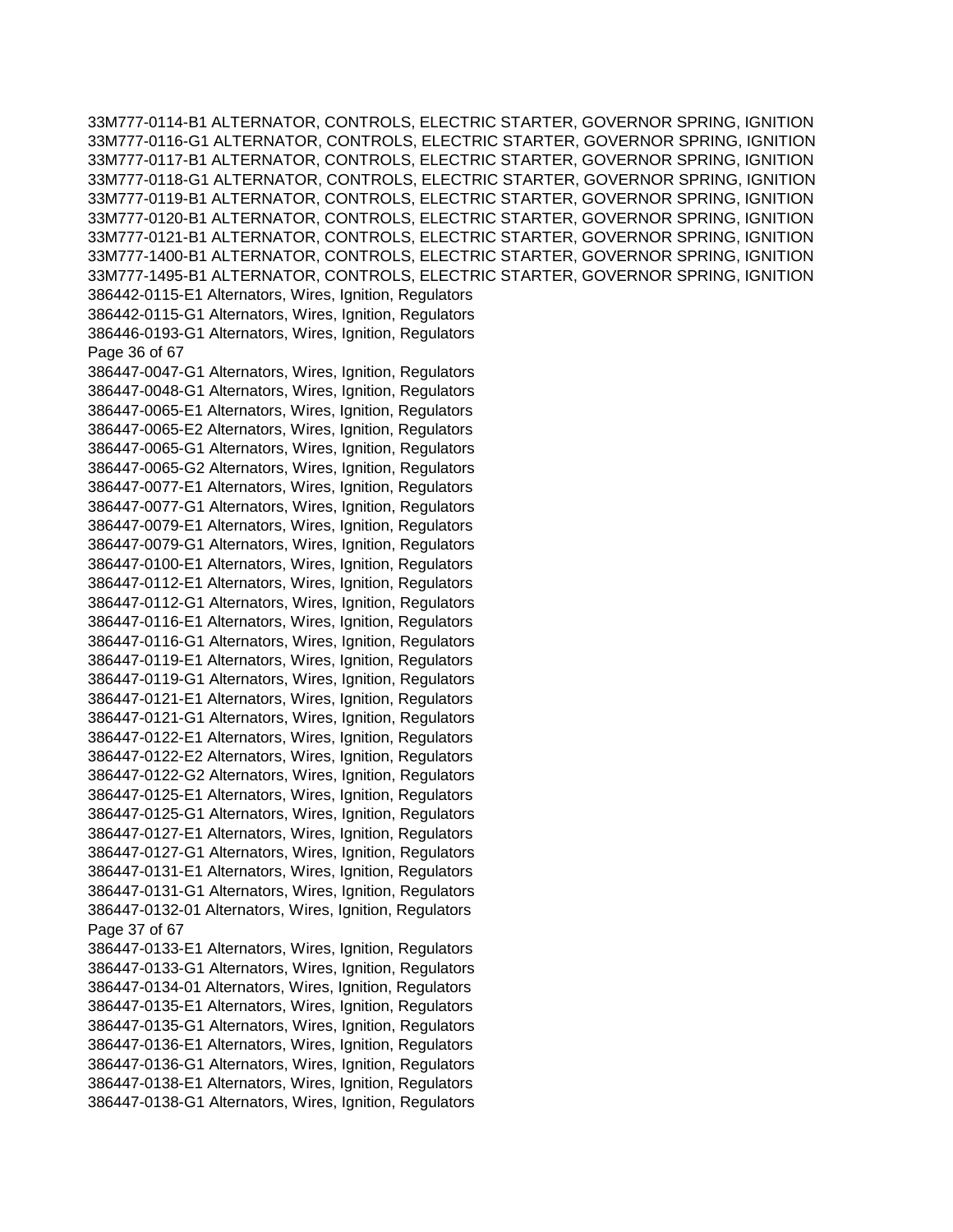386447-0139-E1 Alternators, Wires, Ignition, Regulators 386447-0139-G1 Alternators, Wires, Ignition, Regulators 386447-0140-E1 Alternators, Wires, Ignition, Regulators 386447-0140-G1 Alternators, Wires, Ignition, Regulators 386447-0142-E1 Alternators, Wires, Ignition, Regulators 386447-0142-G1 Alternators, Wires, Ignition, Regulators 386447-0148-G1 Alternators, Wires, Ignition, Regulators 386447-0149-E1 Alternators, Wires, Ignition, Regulators 386447-0149-G1 Alternators, Wires, Ignition, Regulators 386447-0150-E1 Alternators, Wires, Ignition, Regulators 386447-0150-G1 Alternators, Wires, Ignition, Regulators 386447-0151-E1 Alternators, Wires, Ignition, Regulators 386447-0151-G1 Alternators, Wires, Ignition, Regulators 386447-0152-E1 Alternators, Wires, Ignition, Regulators 386447-0152-G1 Alternators, Wires, Ignition, Regulators 386447-0153-G1 Alternators, Wires, Ignition, Regulators 386447-0154-G1 Alternators, Wires, Ignition, Regulators 386447-0155-G1 Alternators, Wires, Ignition, Regulators 386447-0157-G1 Alternators, Wires, Ignition, Regulators 386447-0159-G1 Alternators, Wires, Ignition, Regulators Page 38 of 67 386447-0160-G1 Alternators, Wires, Ignition, Regulators 386447-0171-E1 Alternators, Wires, Ignition, Regulators 386447-0171-G1 Alternators, Wires, Ignition, Regulators 386447-0172-E1 Alternators, Wires, Ignition, Regulators 386447-0172-G1 Alternators, Wires, Ignition, Regulators 386447-0176-E1 Alternators, Wires, Ignition, Regulators 386447-0176-G1 Alternators, Wires, Ignition, Regulators 386447-0177-E1 Alternators, Wires, Ignition, Regulators 386447-0177-G1 Alternators, Wires, Ignition, Regulators 386447-0179-G1 Alternators, Wires, Ignition, Regulators 386447-0180-E1 Alternators, Wires, Ignition, Regulators 386447-0182-E1 Alternators, Wires, Ignition, Regulators 386447-0182-G1 Alternators, Wires, Ignition, Regulators 386447-0183-E1 Alternators, Wires, Ignition, Regulators 386447-0183-G1 Alternators, Wires, Ignition, Regulators 386447-0185-E1 Alternators, Wires, Ignition, Regulators 386447-0185-G1 Alternators, Wires, Ignition, Regulators 386447-0187-G1 Alternators, Wires, Ignition, Regulators 386447-0190-G1 Alternators, Wires, Ignition, Regulators 386447-0196-G1 Alternators, Wires, Ignition, Regulators 386447-0198-G1 Alternators, Wires, Ignition, Regulators 386447-0199-G1 Alternators, Wires, Ignition, Regulators 386447-0201-G1 Alternators, Wires, Ignition, Regulators 389445-0114-01 Alternator, Electric Starter, Ignition, Wires 389445-0114-E1 Alternator, Electric Starter, Ignition, Wires 389445-0114-E2 Alternator, Electric Starter, Ignition, Wires 389445-0114-G2 Alternator, Electric Starter, Ignition, Wires 389445-0115-E1 Alternator, Electric Starter, Ignition, Wires 389447-0100-E1 Alternator, Electric Starter, Ignition, Wires Page 39 of 67 389447-0110-E1 Alternator, Electric Starter, Ignition, Wires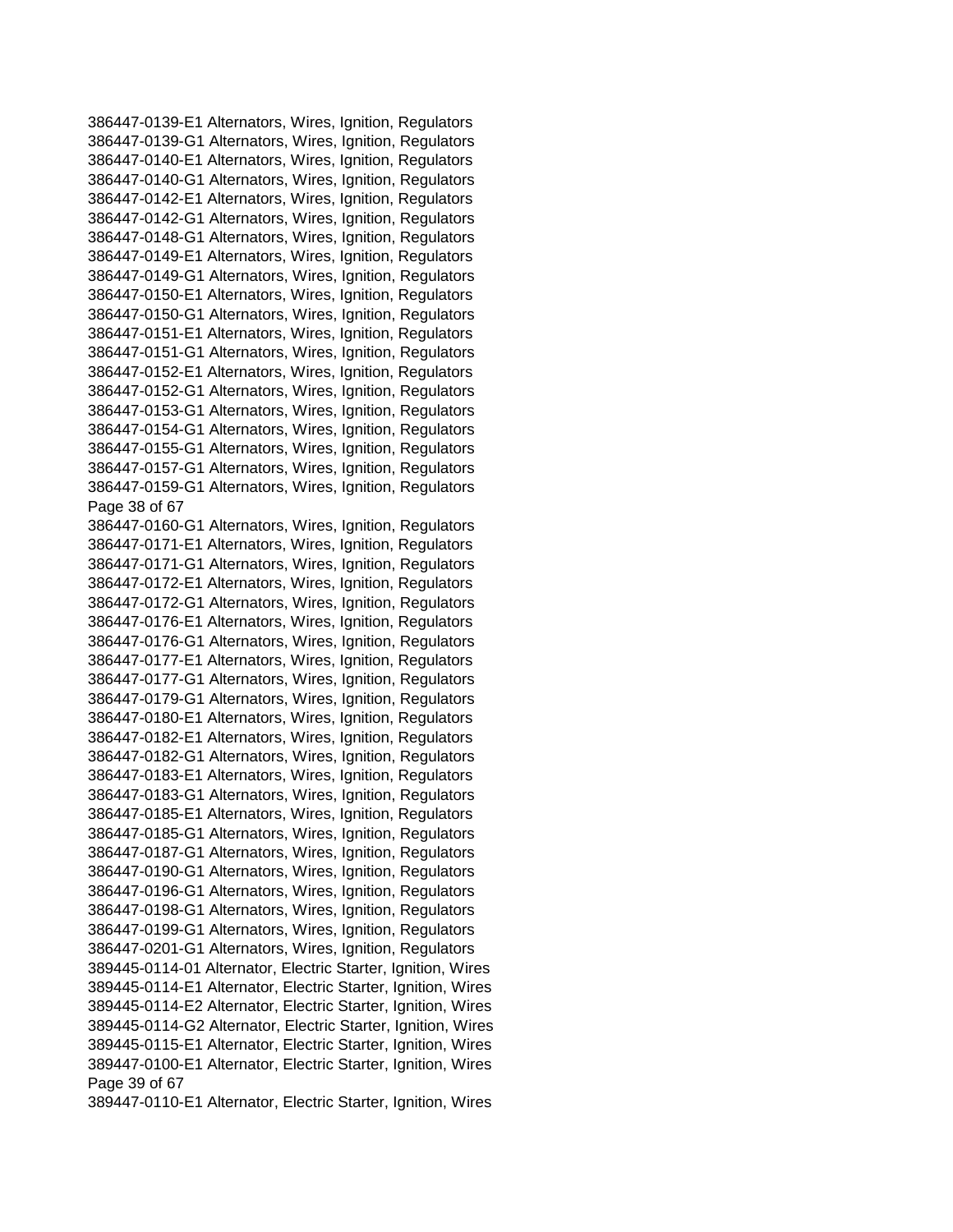389447-0111-E1 Alternator, Electric Starter, Ignition, Wires 389447-0113-E1 Alternator, Electric Starter, Ignition, Wires 389447-0116-E1 Alternator, Electric Starter, Ignition, Wires 389447-0117-E1 Alternator, Electric Starter, Ignition, Wires 389447-0118-E1 Alternator, Electric Starter, Ignition, Wires 389447-0119-01 Alternator, Electric Starter, Ignition, Wires 401577-0124-B1 Alternator, Electric Starter, Ignition 401577-0125-B1 Alternator, Electric Starter, Ignition 401577-0126-B1 Alternator, Electric Starter, Ignition 401577-0127-B1 Alternator, Electric Starter, Ignition 401577-0128-B1 Alternator, Electric Starter, Ignition 401577-0129-B1 Alternator, Electric Starter, Ignition 401577-0724-E1 Alternator, Electric Starter, Ignition 401577-0996-B1 Alternator, Electric Starter, Ignition 401577-1219-B1 Alternator, Electric Starter, Ignition 405577-0110-E1 Alternator, Electric Starter, Ignition 405577-0111-B1 Alternator, Electric Starter, Ignition 405577-0111-E1 Alternator, Electric Starter, Ignition 405577-0112-B1 Alternator, Electric Starter, Ignition 405577-0112-E1 Alternator, Electric Starter, Ignition 405577-0113-B1 Alternator, Electric Starter, Ignition 405577-0113-E1 Alternator, Electric Starter, Ignition 405577-0114-B1 Alternator, Electric Starter, Ignition 405577-0114-G1 Alternator, Electric Starter, Ignition 405577-0122-B1 Alternator, Electric Starter, Ignition 405577-0123-B1 Alternator, Electric Starter, Ignition 405577-0123-E1 Alternator, Electric Starter, Ignition 405577-0126-B1 Alternator, Electric Starter, Ignition Page 40 of 67 405577-0128-B1 Alternator, Electric Starter, Ignition 405577-0129-B1 Alternator, Electric Starter, Ignition 405577-0129-B2 Alternator, Electric Starter, Ignition 405577-0129-B3 Alternator, Electric Starter, Ignition 405577-0129-B4 Alternator, Electric Starter, Ignition 405577-0130-B1 Alternator, Electric Starter, Ignition 405577-0280-B1 Alternator, Electric Starter, Ignition 405577-0379-B1 Alternator, Electric Starter, Ignition 405577-0379-E1 Alternator, Electric Starter, Ignition 405577-0688-B1 Alternator, Electric Starter, Ignition 405577-0721-E1 Alternator, Electric Starter, Ignition 405577-0803-B1 Alternator, Electric Starter, Ignition 405577-0816-B1 Alternator, Electric Starter, Ignition 405577-0816-E1 Alternator, Electric Starter, Ignition 405577-0952-B1 Alternator, Electric Starter, Ignition 405577-0953-B1 Alternator, Electric Starter, Ignition 405577-1220-B1 Alternator, Electric Starter, Ignition 406777-0027-B1 Alternator, Electric Starter, Fuel Supply, Ignition 406777-0027-E1 Alternator, Electric Starter, Fuel Supply, Ignition 406777-0100-B1 Alternator, Electric Starter, Fuel Supply, Ignition 406777-0102-B1 Alternator, Electric Starter, Fuel Supply, Ignition 406777-0108-E1 Alternator, Electric Starter, Fuel Supply, Ignition 406777-0113-B1 Alternator, Electric Starter, Fuel Supply, Ignition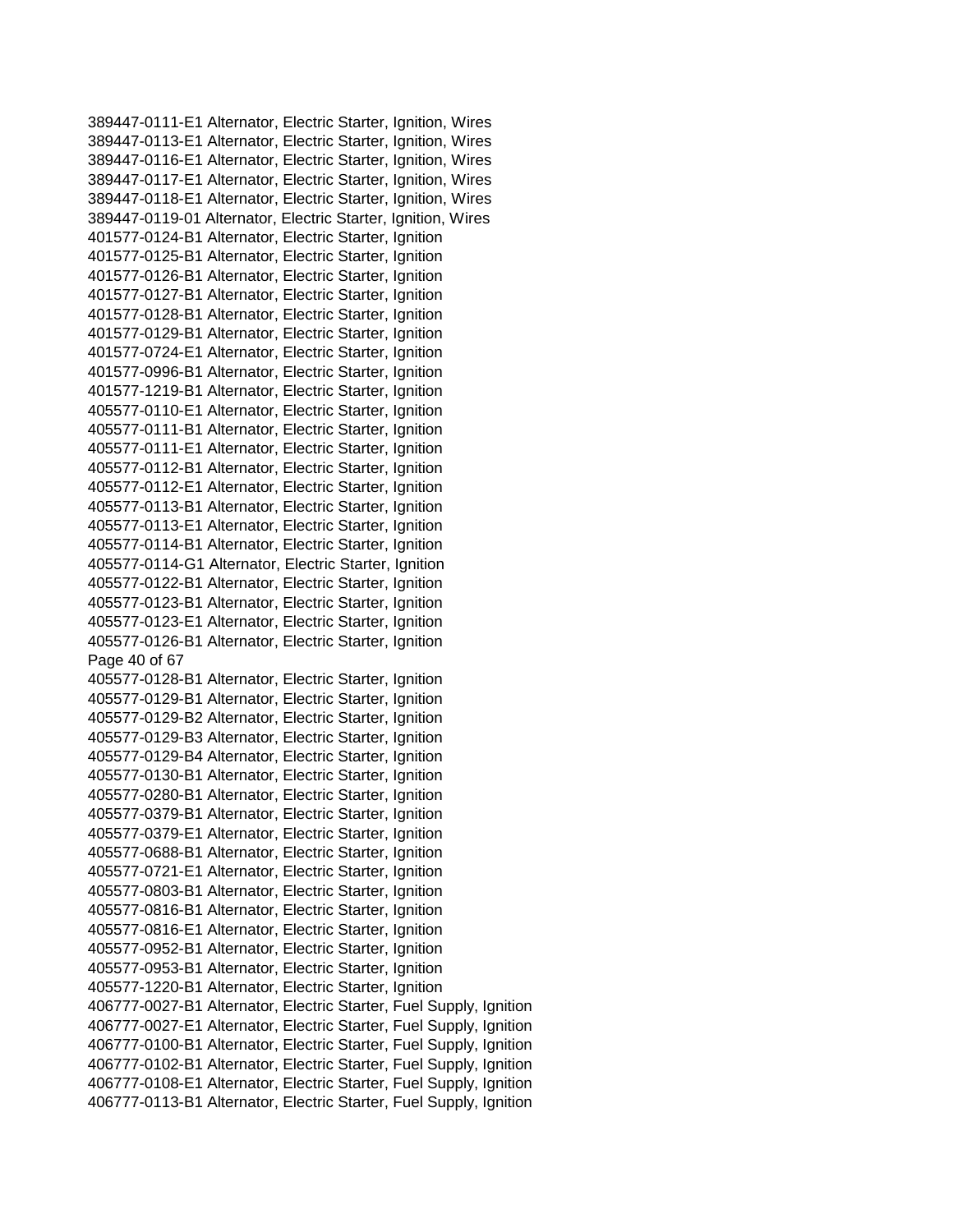406777-0114-B1 Alternator, Electric Starter, Fuel Supply, Ignition 406777-0114-E1 Alternator, Electric Starter, Fuel Supply, Ignition 406777-0115-E1 Alternator, Electric Starter, Fuel Supply, Ignition 406777-0116-E1 Alternator, Electric Starter, Fuel Supply, Ignition 406777-0117-E1 Alternator, Electric Starter, Fuel Supply, Ignition 406777-0118-B1 Alternator, Electric Starter, Fuel Supply, Ignition Page 41 of 67 406777-0118-E1 Alternator, Electric Starter, Fuel Supply, Ignition 406777-0119-B1 Alternator, Electric Starter, Fuel Supply, Ignition 406777-0119-E1 Alternator, Electric Starter, Fuel Supply, Ignition 406777-0120-E1 Alternator, Electric Starter, Fuel Supply, Ignition 406777-0127-E1 Alternator, Electric Starter, Fuel Supply, Ignition 406777-0128-E1 Alternator, Electric Starter, Fuel Supply, Ignition 406777-0130-E1 Alternator, Electric Starter, Fuel Supply, Ignition 406777-0132-B1 Alternator, Electric Starter, Fuel Supply, Ignition 406777-0136-E1 Alternator, Electric Starter, Fuel Supply, Ignition 406777-0138-E1 Alternator, Electric Starter, Fuel Supply, Ignition 406777-0139-B1 Alternator, Electric Starter, Fuel Supply, Ignition 406777-0139-E1 Alternator, Electric Starter, Fuel Supply, Ignition 406777-0139-E2 Alternator, Electric Starter, Fuel Supply, Ignition 406777-0144-E1 Alternator, Electric Starter, Fuel Supply, Ignition 406777-0151-E1 Alternator, Electric Starter, Fuel Supply, Ignition 406777-0154-E1 Alternator, Electric Starter, Fuel Supply, Ignition 406777-0157-E1 Alternator, Electric Starter, Fuel Supply, Ignition 406777-0158-E1 Alternator, Electric Starter, Fuel Supply, Ignition 406777-0160-E1 Alternator, Electric Starter, Fuel Supply, Ignition 406777-0162-E1 Alternator, Electric Starter, Fuel Supply, Ignition 406777-0163-B1 Alternator, Electric Starter, Fuel Supply, Ignition 406777-0163-E1 Alternator, Electric Starter, Fuel Supply, Ignition 406777-0164-B1 Alternator, Electric Starter, Fuel Supply, Ignition 406777-0164-E1 Alternator, Electric Starter, Fuel Supply, Ignition 406777-0165-B1 Alternator, Electric Starter, Fuel Supply, Ignition 406777-0167-B1 Alternator, Electric Starter, Fuel Supply, Ignition 406777-0168-B1 Alternator, Electric Starter, Fuel Supply, Ignition 406777-0169-B1 Alternator, Electric Starter, Fuel Supply, Ignition 406777-0170-B1 Alternator, Electric Starter, Fuel Supply, Ignition Page 42 of 67 406777-0442-B1 Alternator, Electric Starter, Fuel Supply, Ignition 406777-0496-B1 Alternator, Electric Starter, Fuel Supply, Ignition 406777-0496-E1 Alternator, Electric Starter, Fuel Supply, Ignition 406777-0503-B2 Alternator, Electric Starter, Fuel Supply, Ignition 406777-0503-E1 Alternator, Electric Starter, Fuel Supply, Ignition 406777-0579-B1 Alternator, Electric Starter, Fuel Supply, Ignition 406777-0686-B1 Alternator, Electric Starter, Fuel Supply, Ignition 406777-0724-B1 Alternator, Electric Starter, Fuel Supply, Ignition 406777-0737-B1 Alternator, Electric Starter, Fuel Supply, Ignition 406777-0784-B1 Alternator, Electric Starter, Fuel Supply, Ignition 406777-0784-E1 Alternator, Electric Starter, Fuel Supply, Ignition 406777-0802-B1 Alternator, Electric Starter, Fuel Supply, Ignition 406777-0803-B1 Alternator, Electric Starter, Fuel Supply, Ignition 406777-0803-E1 Alternator, Electric Starter, Fuel Supply, Ignition 406777-0832-B1 Alternator, Electric Starter, Fuel Supply, Ignition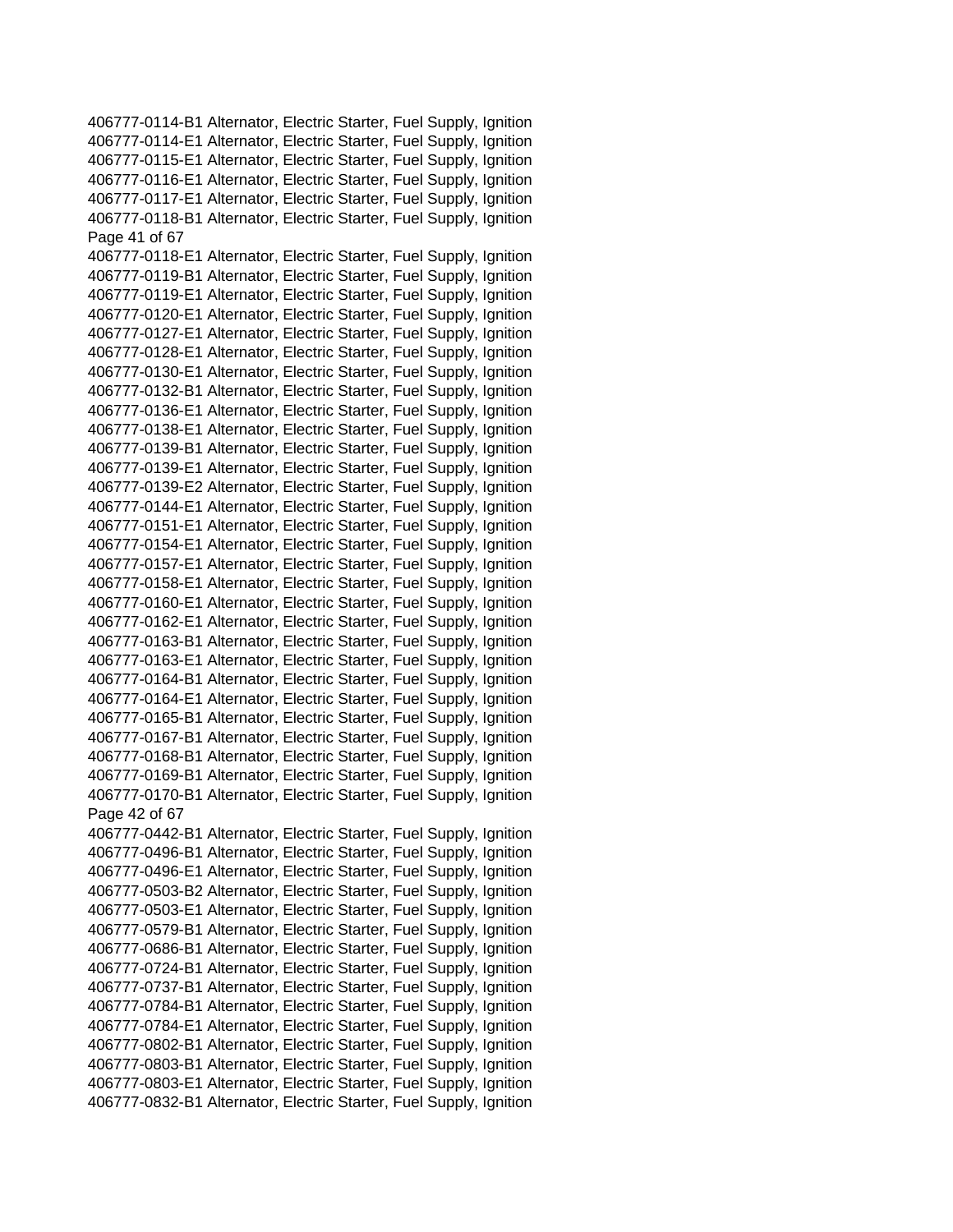406777-0832-E1 Alternator, Electric Starter, Fuel Supply, Ignition 406777-0872-B1 Alternator, Electric Starter, Fuel Supply, Ignition 406777-0872-E1 Alternator, Electric Starter, Fuel Supply, Ignition 406777-0954-B1 Alternator, Electric Starter, Fuel Supply, Ignition 406777-0958-B1 Alternator, Electric Starter, Fuel Supply, Ignition 406777-0960-B1 Alternator, Electric Starter, Fuel Supply, Ignition 406777-1163-B1 Alternator, Electric Starter, Fuel Supply, Ignition 406777-1216-B1 Alternator, Electric Starter, Fuel Supply, Ignition 406777-1239-B1 Alternator, Electric Starter, Fuel Supply, Ignition 406777-1271-B1 Alternator, Electric Starter, Fuel Supply, Ignition 406777-1404-G1 Alternator, Electric Starter, Fuel Supply, Ignition 407777-0027-E1 Alternator, Electric Starter, Ignition 407777-0100-B1 Alternator, Electric Starter, Ignition 407777-0100-E1 Alternator, Electric Starter, Ignition Page 43 of 67 407777-0102-B1 Alternator, Electric Starter, Ignition 407777-0116-B1 Alternator, Electric Starter, Ignition 407777-0117-E1 Alternator, Electric Starter, Ignition 407777-0118-E1 Alternator, Electric Starter, Ignition 407777-0119-E1 Alternator, Electric Starter, Ignition 407777-0119-E3 Alternator, Electric Starter, Ignition 407777-0120-E1 Alternator, Electric Starter, Ignition 407777-0121-E1 Alternator, Electric Starter, Ignition 407777-0121-E2 Alternator, Electric Starter, Ignition 407777-0121-E3 Alternator, Electric Starter, Ignition 407777-0121-E4 Alternator, Electric Starter, Ignition 407777-0121-E5 Alternator, Electric Starter, Ignition 407777-0122-E1 Alternator, Electric Starter, Ignition 407777-0122-E2 Alternator, Electric Starter, Ignition 407777-0122-E3 Alternator, Electric Starter, Ignition 407777-0124-E1 Alternator, Electric Starter, Ignition 407777-0124-E5 Alternator, Electric Starter, Ignition 407777-0125-E1 Alternator, Electric Starter, Ignition 407777-0126-E1 Alternator, Electric Starter, Ignition 407777-0128-E1 Alternator, Electric Starter, Ignition 407777-0130-E1 Alternator, Electric Starter, Ignition 407777-0131-B1 Alternator, Electric Starter, Ignition 407777-0131-E1 Alternator, Electric Starter, Ignition 407777-0131-E2 Alternator, Electric Starter, Ignition 407777-0135-E1 Alternator, Electric Starter, Ignition 407777-0137-E1 Alternator, Electric Starter, Ignition 407777-0138-E1 Alternator, Electric Starter, Ignition 407777-0138-E2 Alternator, Electric Starter, Ignition 407777-0143-B1 Alternator, Electric Starter, Ignition Page 44 of 67 407777-0145-G1 Alternator, Electric Starter, Ignition 407777-0145-G2 Alternator, Electric Starter, Ignition 407777-0146-B1 Alternator, Electric Starter, Ignition 407777-0146-B2 Alternator, Electric Starter, Ignition 407777-0147-E1 Alternator, Electric Starter, Ignition 407777-0148-B1 Alternator, Electric Starter, Ignition 407777-0149-B1 Alternator, Electric Starter, Ignition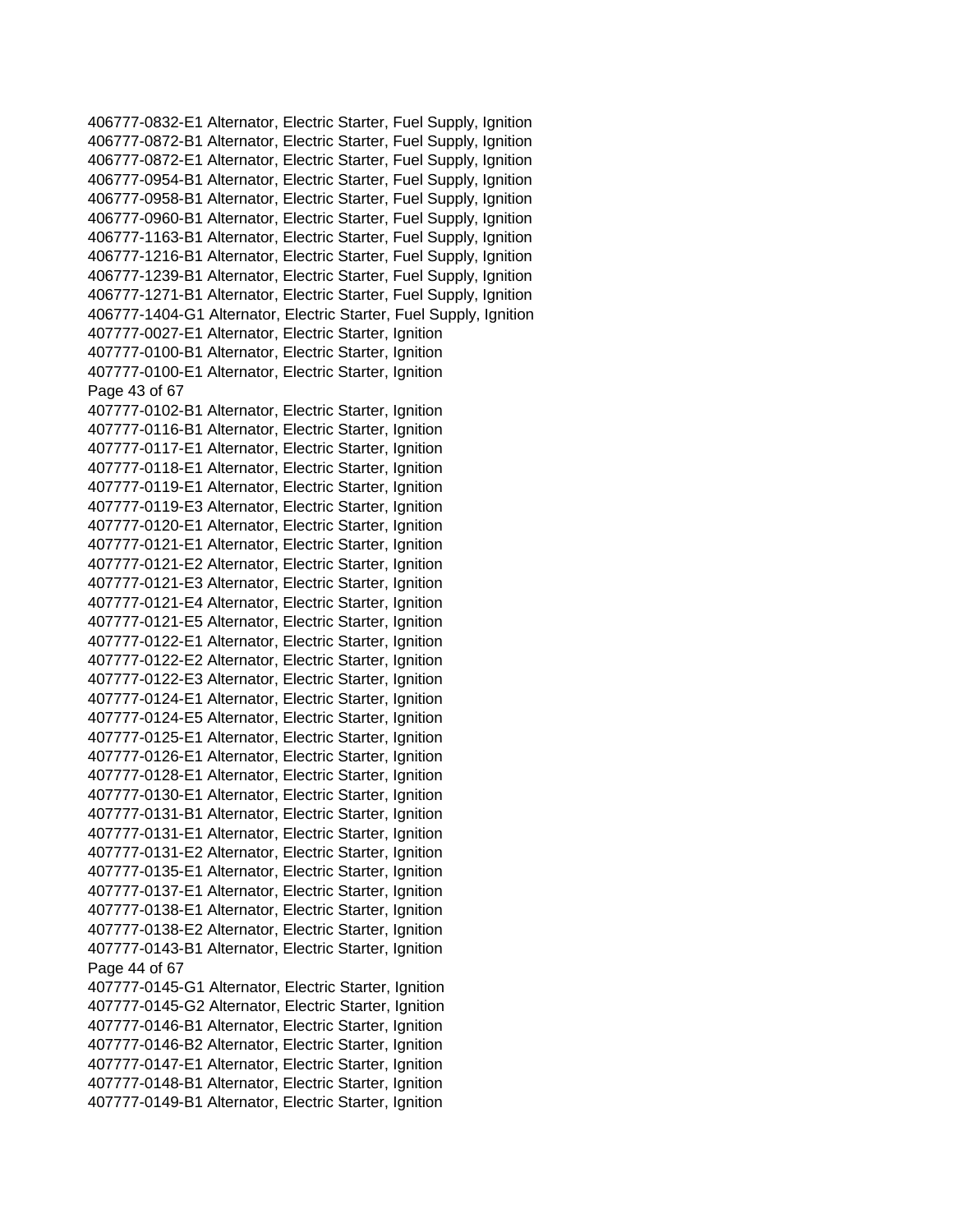407777-0150-B1 Alternator, Electric Starter, Ignition 407777-0151-B1 Alternator, Electric Starter, Ignition 407777-0151-B2 Alternator, Electric Starter, Ignition 407777-0152-B1 Alternator, Electric Starter, Ignition 407777-0156-E1 Alternator, Electric Starter, Ignition 407777-0167-E1 Alternator, Electric Starter, Ignition 407777-0171-B1 Alternator, Electric Starter, Ignition 407777-0171-E1 Alternator, Electric Starter, Ignition 407777-0174-B1 Alternator, Electric Starter, Ignition 407777-0174-E1 Alternator, Electric Starter, Ignition 407777-0176-E1 Alternator, Electric Starter, Ignition 407777-0178-B1 Alternator, Electric Starter, Ignition 407777-0178-B2 Alternator, Electric Starter, Ignition 407777-0184-E1 Alternator, Electric Starter, Ignition 407777-0187-E1 Alternator, Electric Starter, Ignition 407777-0188-B1 Alternator, Electric Starter, Ignition 407777-0188-B2 Alternator, Electric Starter, Ignition 407777-0189-G1 Alternator, Electric Starter, Ignition 407777-0189-G2 Alternator, Electric Starter, Ignition 407777-0204-E1 Alternator, Electric Starter, Ignition 407777-0205-E1 Alternator, Electric Starter, Ignition 407777-0218-E1 Alternator, Electric Starter, Ignition Page 45 of 67 407777-0219-E1 Alternator, Electric Starter, Ignition 407777-0229-E1 Alternator, Electric Starter, Ignition 407777-0230-E1 Alternator, Electric Starter, Ignition 407777-0231-B1 Alternator, Electric Starter, Ignition 407777-0232-B1 Alternator, Electric Starter, Ignition 407777-0232-B2 Alternator, Electric Starter, Ignition 407777-0232-B3 Alternator, Electric Starter, Ignition 407777-0232-B4 Alternator, Electric Starter, Ignition 407777-0255-E1 Alternator, Electric Starter, Ignition 407777-0260-E1 Alternator, Electric Starter, Ignition 407777-0268-E1 Alternator, Electric Starter, Ignition 407777-0270-B1 Alternator, Electric Starter, Ignition 407777-0271-B1 Alternator, Electric Starter, Ignition 407777-0272-G1 Alternator, Electric Starter, Ignition 407777-0272-G2 Alternator, Electric Starter, Ignition 407777-0273-B1 Alternator, Electric Starter, Ignition 407777-0281-B1 Alternator, Electric Starter, Ignition 407777-0283-G1 Alternator, Electric Starter, Ignition 407777-0284-B1 Alternator, Electric Starter, Ignition 407777-0405-B1 Alternator, Electric Starter, Ignition 407777-0550-B1 Alternator, Electric Starter, Ignition 407777-0550-E1 Alternator, Electric Starter, Ignition 407777-0607-B1 Alternator, Electric Starter, Ignition 407777-0607-E2 Alternator, Electric Starter, Ignition 407777-0687-B1 Alternator, Electric Starter, Ignition 407777-0717-B1 Alternator, Electric Starter, Ignition 407777-0801-B1 Alternator, Electric Starter, Ignition 407777-0964-B1 Alternator, Electric Starter, Ignition 407777-0964-G1 Alternator, Electric Starter, Ignition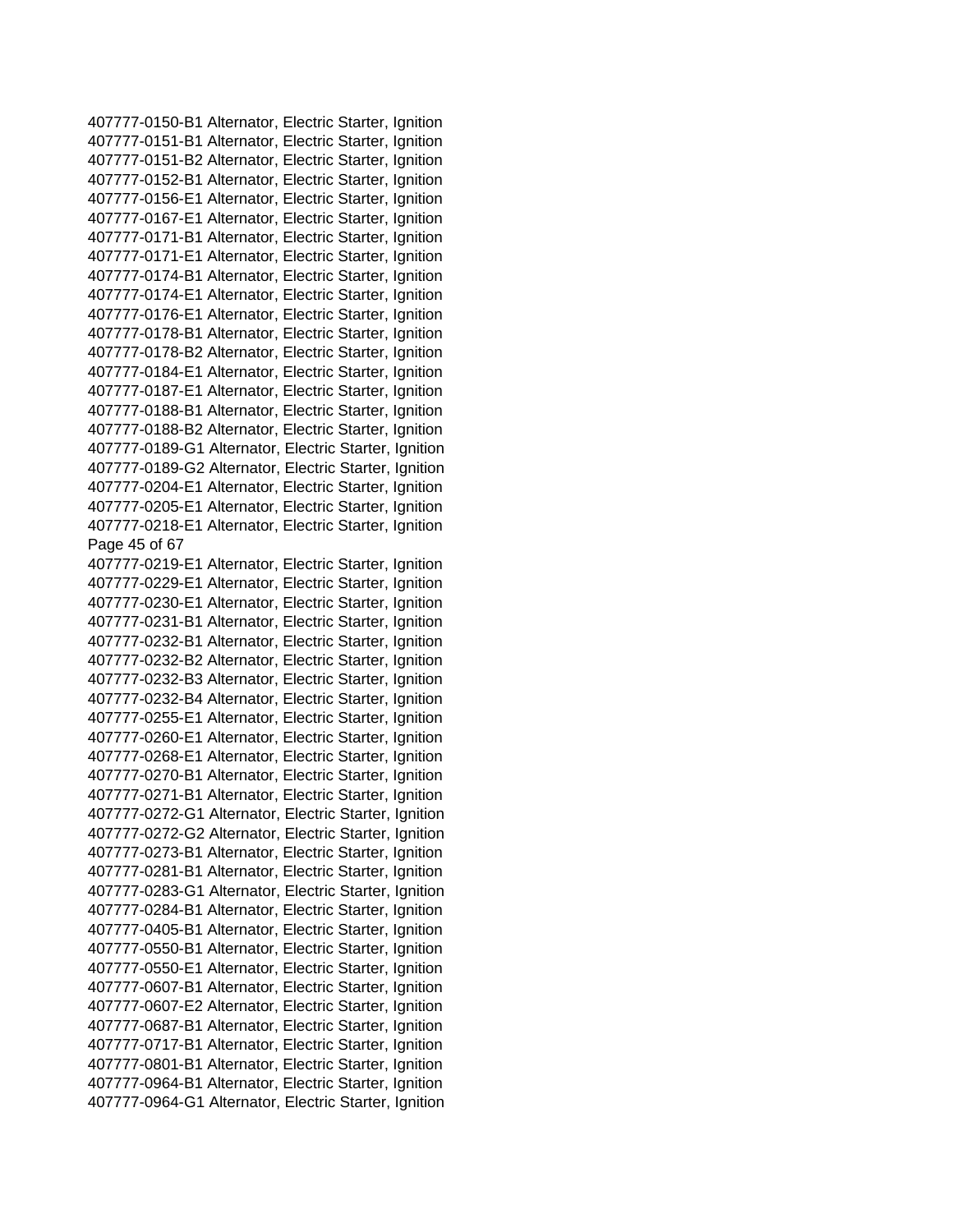Page 46 of 67 407777-0967-B1 Alternator, Electric Starter, Ignition 407777-0970-B1 Alternator, Electric Starter, Ignition 407777-0972-B1 Alternator, Electric Starter, Ignition 407777-0974-B1 Alternator, Electric Starter, Ignition 407777-0975-B1 Alternator, Electric Starter, Ignition 407777-1195-B1 Alternator, Electric Starter, Ignition 407777-1195-G1 Alternator, Electric Starter, Ignition 407777-1217-B1 Alternator, Electric Starter, Ignition 407777-1330-B1 Alternator, Electric Starter, Ignition 407777-1331-B1 Alternator, Electric Starter, Ignition 407777-1338-B1 Alternator, Electric Starter, Ignition 407777-4146-B1 Alternator, Electric Starter, Ignition 40G777-0100-E1 Alternator, Electric Starter, Ignition 40G777-0101-B1 Alternator, Electric Starter, Ignition 40G777-0110-E1 Alternator, Electric Starter, Ignition 40G777-0111-B1 Alternator, Electric Starter, Ignition 40G777-0111-E1 Alternator, Electric Starter, Ignition 40G777-0112-B1 Alternator, Electric Starter, Ignition 40G777-0112-E1 Alternator, Electric Starter, Ignition 40G777-0114-B1 Alternator, Electric Starter, Ignition 40G777-0114-E1 Alternator, Electric Starter, Ignition 40G777-0115-B1 Alternator, Electric Starter, Ignition 40G777-0115-E1 Alternator, Electric Starter, Ignition 40G777-0116-B1 Alternator, Electric Starter, Ignition 40G777-0116-E1 Alternator, Electric Starter, Ignition 40G777-0117-G1 Alternator, Electric Starter, Ignition 40G777-0118-G1 Alternator, Electric Starter, Ignition 40G777-0122-G1 Alternator, Electric Starter, Ignition 40G777-0123-G1 Alternator, Electric Starter, Ignition Page 47 of 67 40G777-0124-G1 Alternator, Electric Starter, Ignition 40G777-0127-G1 Alternator, Electric Starter, Ignition 40G777-0181-E1 Alternator, Electric Starter, Ignition 40G777-0183-B1 Alternator, Electric Starter, Ignition 40G777-0183-E1 Alternator, Electric Starter, Ignition 40G777-0184-B1 Alternator, Electric Starter, Ignition 40G777-0184-E1 Alternator, Electric Starter, Ignition 40G777-0185-G1 Alternator, Electric Starter, Ignition 40G777-0187-B1 Alternator, Electric Starter, Ignition 40G777-0383-E1 Alternator, Electric Starter, Ignition 40G777-0400-B1 Alternator, Electric Starter, Ignition 40G777-0400-E1 Alternator, Electric Starter, Ignition 40G777-0400-G1 Alternator, Electric Starter, Ignition 40G777-0862-B1 Alternator, Electric Starter, Ignition 40G777-1222-B1 Alternator, Electric Starter, Ignition 40G777-1222-G1 Alternator, Electric Starter, Ignition 40H777-0026-E1 Alternator, Electric Starter, Ignition 40H777-0027-B1 Alternator, Electric Starter, Ignition 40H777-0027-E1 Alternator, Electric Starter, Ignition 40H777-0100-B1 Alternator, Electric Starter, Ignition 40H777-0101-B1 Alternator, Electric Starter, Ignition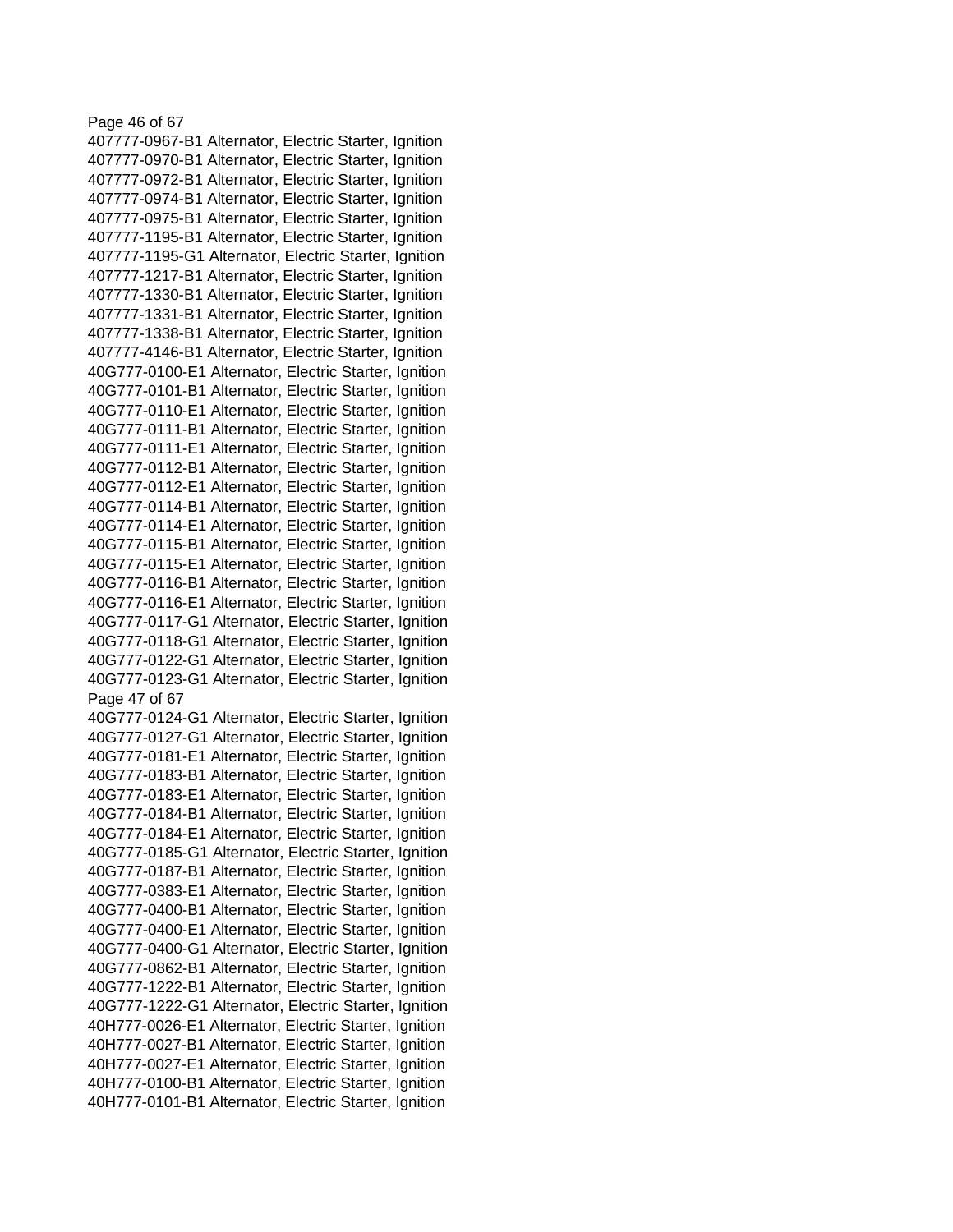40H777-0112-E1 Alternator, Electric Starter, Ignition 40H777-0114-B1 Alternator, Electric Starter, Ignition 40H777-0114-E1 Alternator, Electric Starter, Ignition 40H777-0115-B1 Alternator, Electric Starter, Ignition 40H777-0115-E1 Alternator, Electric Starter, Ignition 40H777-0116-B1 Alternator, Electric Starter, Ignition 40H777-0116-E1 Alternator, Electric Starter, Ignition 40H777-0117-G1 Alternator, Electric Starter, Ignition Page 48 of 67 40H777-0119-G1 Alternator, Electric Starter, Ignition 40H777-0120-G1 Alternator, Electric Starter, Ignition 40H777-0121-B1 Alternator, Electric Starter, Ignition 40H777-0122-G1 Alternator, Electric Starter, Ignition 40H777-0123-B1 Alternator, Electric Starter, Ignition 40H777-0124-G1 Alternator, Electric Starter, Ignition 40H777-0125-G1 Alternator, Electric Starter, Ignition 40H777-0126-G1 Alternator, Electric Starter, Ignition 40H777-0128-G1 Alternator, Electric Starter, Ignition 40H777-0129-B1 Alternator, Electric Starter, Ignition 40H777-0131-B1 Alternator, Electric Starter, Ignition 40H777-0134-B1 Alternator, Electric Starter, Ignition 40H777-0135-G1 Alternator, Electric Starter, Ignition 40H777-0136-B1 Alternator, Electric Starter, Ignition 40H777-0137-B1 Alternator, Electric Starter, Ignition 40H777-0139-B1 Alternator, Electric Starter, Ignition 40H777-0140-G1 Alternator, Electric Starter, Ignition 40H777-0155-G1 Alternator, Electric Starter, Ignition 40H777-0155-G2 Alternator, Electric Starter, Ignition 40H777-0156-B1 Alternator, Electric Starter, Ignition 40H777-0156-B2 Alternator, Electric Starter, Ignition 40H777-0160-G1 Alternator, Electric Starter, Ignition 40H777-0160-G2 Alternator, Electric Starter, Ignition 40H777-0162-B1 Alternator, Electric Starter, Ignition 40H777-0162-B2 Alternator, Electric Starter, Ignition 40H777-0168-E1 Alternator, Electric Starter, Ignition 40H777-0171-E1 Alternator, Electric Starter, Ignition 40H777-0172-G1 Alternator, Electric Starter, Ignition 40H777-0173-B1 Alternator, Electric Starter, Ignition Page 49 of 67 40H777-0175-B1 Alternator, Electric Starter, Ignition 40H777-0241-B1 Alternator, Electric Starter, Ignition 40H777-0241-E1 Alternator, Electric Starter, Ignition 40H777-0241-E2 Alternator, Electric Starter, Ignition 40H777-0242-B1 Alternator, Electric Starter, Ignition 40H777-0242-E1 Alternator, Electric Starter, Ignition 40H777-0242-E2 Alternator, Electric Starter, Ignition 40H777-0248-E1 Alternator, Electric Starter, Ignition 40H777-0274-G1 Alternator, Electric Starter, Ignition 40H777-0285-B1 Alternator, Electric Starter, Ignition 40H777-0363-B1 Alternator, Electric Starter, Ignition 40H777-0363-E1 Alternator, Electric Starter, Ignition 40H777-0364-B1 Alternator, Electric Starter, Ignition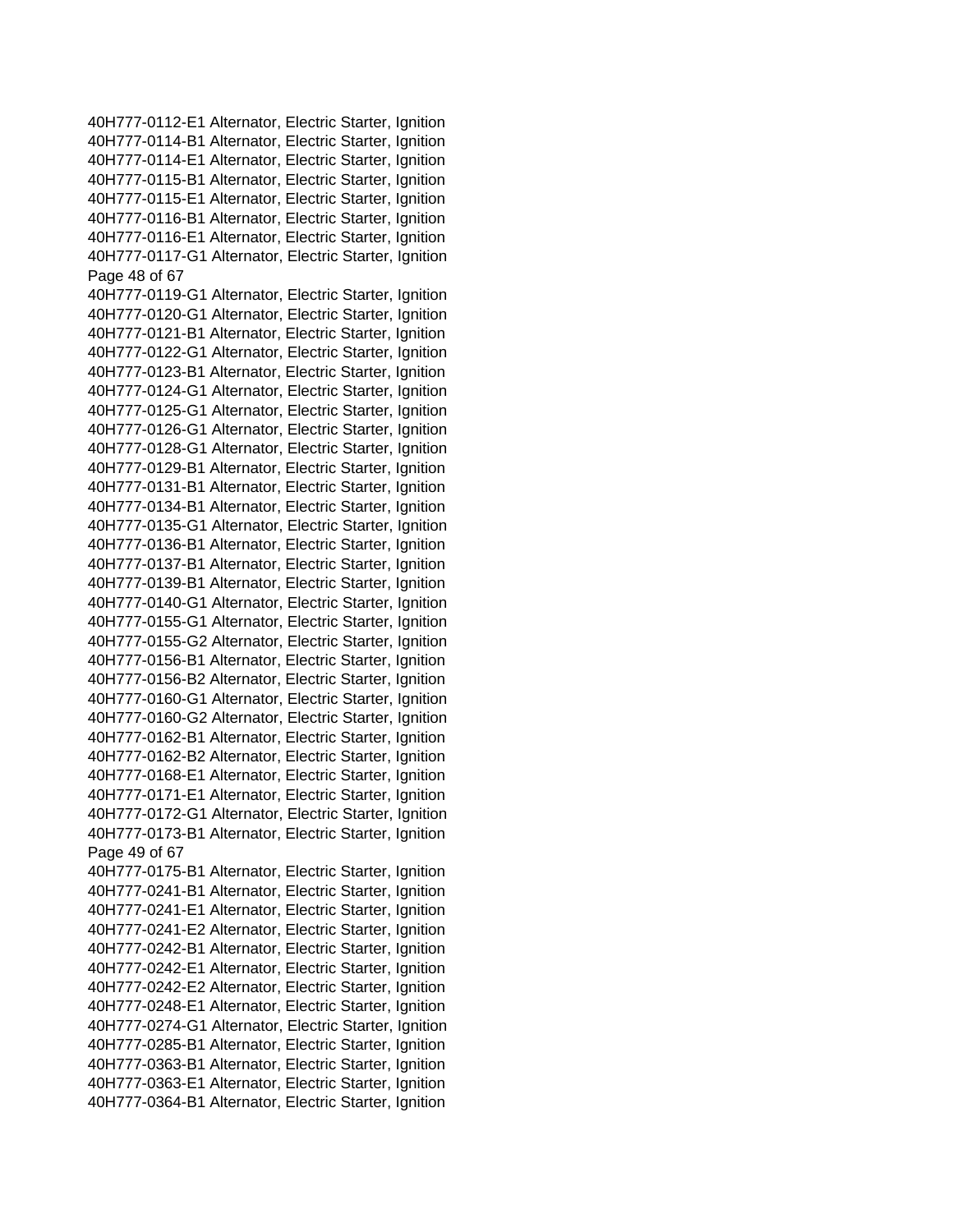40H777-0364-E1 Alternator, Electric Starter, Ignition 40H777-0789-B1 Alternator, Electric Starter, Ignition 40H777-0822-B1 Alternator, Electric Starter, Ignition 40H777-0823-B1 Alternator, Electric Starter, Ignition 40H777-0871-B1 Alternator, Electric Starter, Ignition 40H777-1223-B1 Alternator, Electric Starter, Ignition 40H777-1223-G1 Alternator, Electric Starter, Ignition 40H777-1421-B1 Alternator, Electric Starter, Ignition 40H777-1421-G1 Alternator, Electric Starter, Ignition 40H777-1456-B1 Alternator, Electric Starter, Ignition 40H777-1458-B1 Alternator, Electric Starter, Ignition 441777-0025-E1 Alternators, Fuel Supply, Ignition 441777-0025-G1 Alternators, Fuel Supply, Ignition 441777-0026-E1 Alternators, Fuel Supply, Ignition 441777-0026-G1 Alternators, Fuel Supply, Ignition 441777-0027-B1 Alternators, Fuel Supply, Ignition Page 50 of 67 441777-0027-E1 Alternators, Fuel Supply, Ignition 441777-0027-G1 Alternators, Fuel Supply, Ignition 441777-0110-B1 Alternators, Fuel Supply, Ignition 441777-0110-E1 Alternators, Fuel Supply, Ignition 441777-0116-B1 Alternators, Fuel Supply, Ignition 441777-0116-E1 Alternators, Fuel Supply, Ignition 441777-0116-E2 Alternators, Fuel Supply, Ignition 441777-0117-B1 Alternators, Fuel Supply, Ignition 441777-0118-B1 Alternators, Fuel Supply, Ignition 441777-0119-B1 Alternators, Fuel Supply, Ignition 441777-0119-E1 Alternators, Fuel Supply, Ignition 441777-0121-B1 Alternators, Fuel Supply, Ignition 441777-0121-E1 Alternators, Fuel Supply, Ignition 441777-0123-B1 Alternators, Fuel Supply, Ignition 441777-0123-E1 Alternators, Fuel Supply, Ignition 441777-0124-B1 Alternators, Fuel Supply, Ignition 441777-0124-E1 Alternators, Fuel Supply, Ignition 441777-0126-B1 Alternators, Fuel Supply, Ignition 441777-0126-E1 Alternators, Fuel Supply, Ignition 441777-0127-B1 Alternators, Fuel Supply, Ignition 441777-0128-B1 Alternators, Fuel Supply, Ignition 441777-0129-B1 Alternators, Fuel Supply, Ignition 441777-0130-B1 Alternators, Fuel Supply, Ignition 441777-0283-B1 Alternators, Fuel Supply, Ignition 441777-0283-E1 Alternators, Fuel Supply, Ignition 441777-0284-B1 Alternators, Fuel Supply, Ignition 441777-0284-E1 Alternators, Fuel Supply, Ignition 441777-0288-B1 Alternators, Fuel Supply, Ignition 441777-0428-B1 Alternators, Fuel Supply, Ignition Page 51 of 67 441777-0428-E1 Alternators, Fuel Supply, Ignition 441777-0437-B1 Alternators, Fuel Supply, Ignition 441777-0568-B1 Alternators, Fuel Supply, Ignition 441777-0568-E1 Alternators, Fuel Supply, Ignition 441777-0651-B1 Alternators, Fuel Supply, Ignition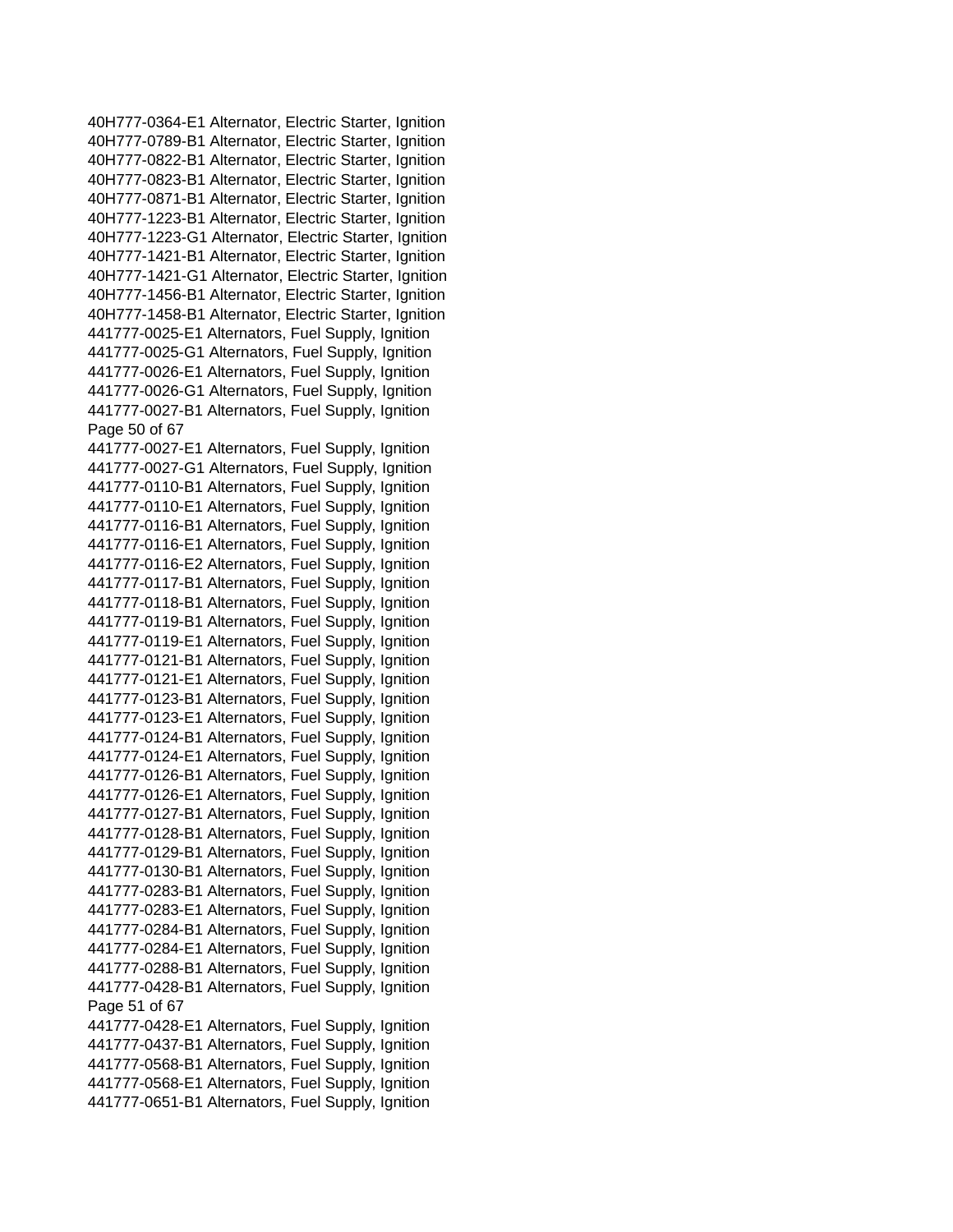441777-0722-E1 Alternators, Fuel Supply, Ignition 441777-0726-B1 Alternators, Fuel Supply, Ignition 441777-0726-E1 Alternators, Fuel Supply, Ignition 441777-0750-E1 Alternators, Fuel Supply, Ignition 441777-0766-B1 Alternators, Fuel Supply, Ignition 441777-0766-E1 Alternators, Fuel Supply, Ignition 441777-0785-B1 Alternators, Fuel Supply, Ignition 441777-0785-E1 Alternators, Fuel Supply, Ignition 441777-0788-B1 Alternators, Fuel Supply, Ignition 441777-0788-E1 Alternators, Fuel Supply, Ignition 441777-0790-B1 Alternators, Fuel Supply, Ignition 441777-0790-E1 Alternators, Fuel Supply, Ignition 441777-0797-B1 Alternators, Fuel Supply, Ignition 441777-0797-E1 Alternators, Fuel Supply, Ignition 441777-0800-B1 Alternators, Fuel Supply, Ignition 441777-0800-E1 Alternators, Fuel Supply, Ignition 441777-0883-B1 Alternators, Fuel Supply, Ignition 441777-0883-E1 Alternators, Fuel Supply, Ignition 445577-0025-G1 Alternator, Electric Starter, Fuel Supply 445577-0026-G1 Alternator, Electric Starter, Fuel Supply 445577-0027-G1 Alternator, Electric Starter, Fuel Supply 445577-0035-G1 Alternator, Electric Starter, Fuel Supply 445577-0036-G1 Alternator, Electric Starter, Fuel Supply 445577-0037-G1 Alternator, Electric Starter, Fuel Supply Page 52 of 67 445577-0110-B1 Alternator, Electric Starter, Fuel Supply 445577-0110-E1 Alternator, Electric Starter, Fuel Supply 445577-0110-E2 Alternator, Electric Starter, Fuel Supply 445577-0111-G1 Alternator, Electric Starter, Fuel Supply 445577-0112-B1 Alternator, Electric Starter, Fuel Supply 445577-0120-B1 Alternator, Electric Starter, Fuel Supply 445577-0120-E1 Alternator, Electric Starter, Fuel Supply 445577-0121-B1 Alternator, Electric Starter, Fuel Supply 445577-0121-E1 Alternator, Electric Starter, Fuel Supply 445577-0122-B1 Alternator, Electric Starter, Fuel Supply 445577-0122-E1 Alternator, Electric Starter, Fuel Supply 445577-0123-B1 Alternator, Electric Starter, Fuel Supply 445577-0124-G1 Alternator, Electric Starter, Fuel Supply 445577-0125-B1 Alternator, Electric Starter, Fuel Supply 445577-0128-B1 Alternator, Electric Starter, Fuel Supply 445577-0129-B1 Alternator, Electric Starter, Fuel Supply 445577-0131-B1 Alternator, Electric Starter, Fuel Supply 445577-0132-B1 Alternator, Electric Starter, Fuel Supply 445577-0133-B1 Alternator, Electric Starter, Fuel Supply 445577-0135-B1 Alternator, Electric Starter, Fuel Supply 445577-0136-B1 Alternator, Electric Starter, Fuel Supply 445577-0138-B1 Alternator, Electric Starter, Fuel Supply 445577-0435-B1 Alternator, Electric Starter, Fuel Supply 445577-0435-E1 Alternator, Electric Starter, Fuel Supply 445577-0485-B1 Alternator, Electric Starter, Fuel Supply 445577-0485-E1 Alternator, Electric Starter, Fuel Supply 445577-0499-B1 Alternator, Electric Starter, Fuel Supply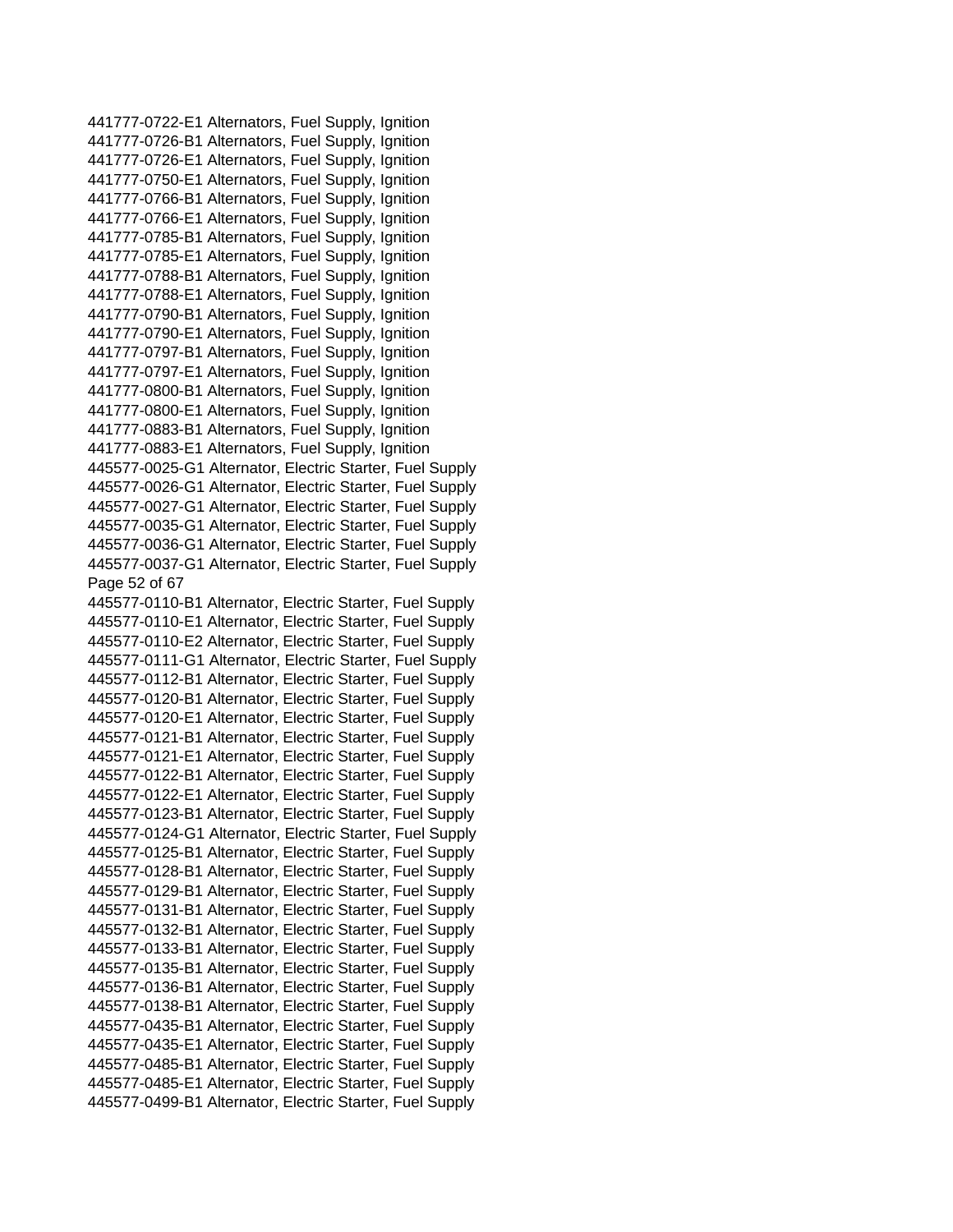445577-0499-E1 Alternator, Electric Starter, Fuel Supply 445577-0504-E1 Alternator, Electric Starter, Fuel Supply Page 53 of 67 445577-0510-B1 Alternator, Electric Starter, Fuel Supply 445577-0510-E1 Alternator, Electric Starter, Fuel Supply 445577-0516-B1 Alternator, Electric Starter, Fuel Supply 445577-0516-E1 Alternator, Electric Starter, Fuel Supply 445577-0557-B1 Alternator, Electric Starter, Fuel Supply 445577-0595-B1 Alternator, Electric Starter, Fuel Supply 445577-0595-E1 Alternator, Electric Starter, Fuel Supply 445577-0626-B1 Alternator, Electric Starter, Fuel Supply 445577-0626-E1 Alternator, Electric Starter, Fuel Supply 445577-0723-B1 Alternator, Electric Starter, Fuel Supply 445577-0723-E1 Alternator, Electric Starter, Fuel Supply 445577-0755-B1 Alternator, Electric Starter, Fuel Supply 445577-0755-E1 Alternator, Electric Starter, Fuel Supply 445577-0755-G1 Alternator, Electric Starter, Fuel Supply 445577-0789-B1 Alternator, Electric Starter, Fuel Supply 445577-0789-E1 Alternator, Electric Starter, Fuel Supply 445577-0801-B1 Alternator, Electric Starter, Fuel Supply 445577-0801-E1 Alternator, Electric Starter, Fuel Supply 445577-0819-B1 Alternator, Electric Starter, Fuel Supply 445577-0820-B1 Alternator, Electric Starter, Fuel Supply 445577-0820-E1 Alternator, Electric Starter, Fuel Supply 445577-0864-B1 Alternator, Electric Starter, Fuel Supply 445577-0864-E1 Alternator, Electric Starter, Fuel Supply 445577-1125-B1 Alternator, Electric Starter, Fuel Supply 445577-1187-B1 Alternator, Electric Starter, Fuel Supply 445577-1187-G1 Alternator, Electric Starter, Fuel Supply 445577-1221-B1 Alternator, Electric Starter, Fuel Supply 445577-1318-B1 Alternator, Electric Starter, Fuel Supply 445577-1340-B1 Alternator, Electric Starter, Fuel Supply Page 54 of 67 445577-1471-E1 Alternator, Electric Starter, Fuel Supply 445577-1511-E1 Alternator, Electric Starter, Fuel Supply 445577-2111-G1 Alternator, Electric Starter, Fuel Supply 445577-2187-G1 Alternator, Electric Starter, Fuel Supply 445677-0110-B1 Alternator, Electric Starter, Ignition 445677-0110-E1 Alternator, Electric Starter, Ignition 445677-0113-B1 Alternator, Electric Starter, Ignition 445677-0115-B1 Alternator, Electric Starter, Ignition 445677-0127-B1 Alternator, Electric Starter, Ignition 445677-0128-B1 Alternator, Electric Starter, Ignition 445677-0129-B1 Alternator, Electric Starter, Ignition 445677-0413-B1 Alternator, Electric Starter, Ignition 445677-0413-E1 Alternator, Electric Starter, Ignition 445677-0420-B1 Alternator, Electric Starter, Ignition 445677-0420-E1 Alternator, Electric Starter, Ignition 445677-0421-B1 Alternator, Electric Starter, Ignition 445677-0476-B1 Alternator, Electric Starter, Ignition 445677-0476-E1 Alternator, Electric Starter, Ignition 445677-0503-B1 Alternator, Electric Starter, Ignition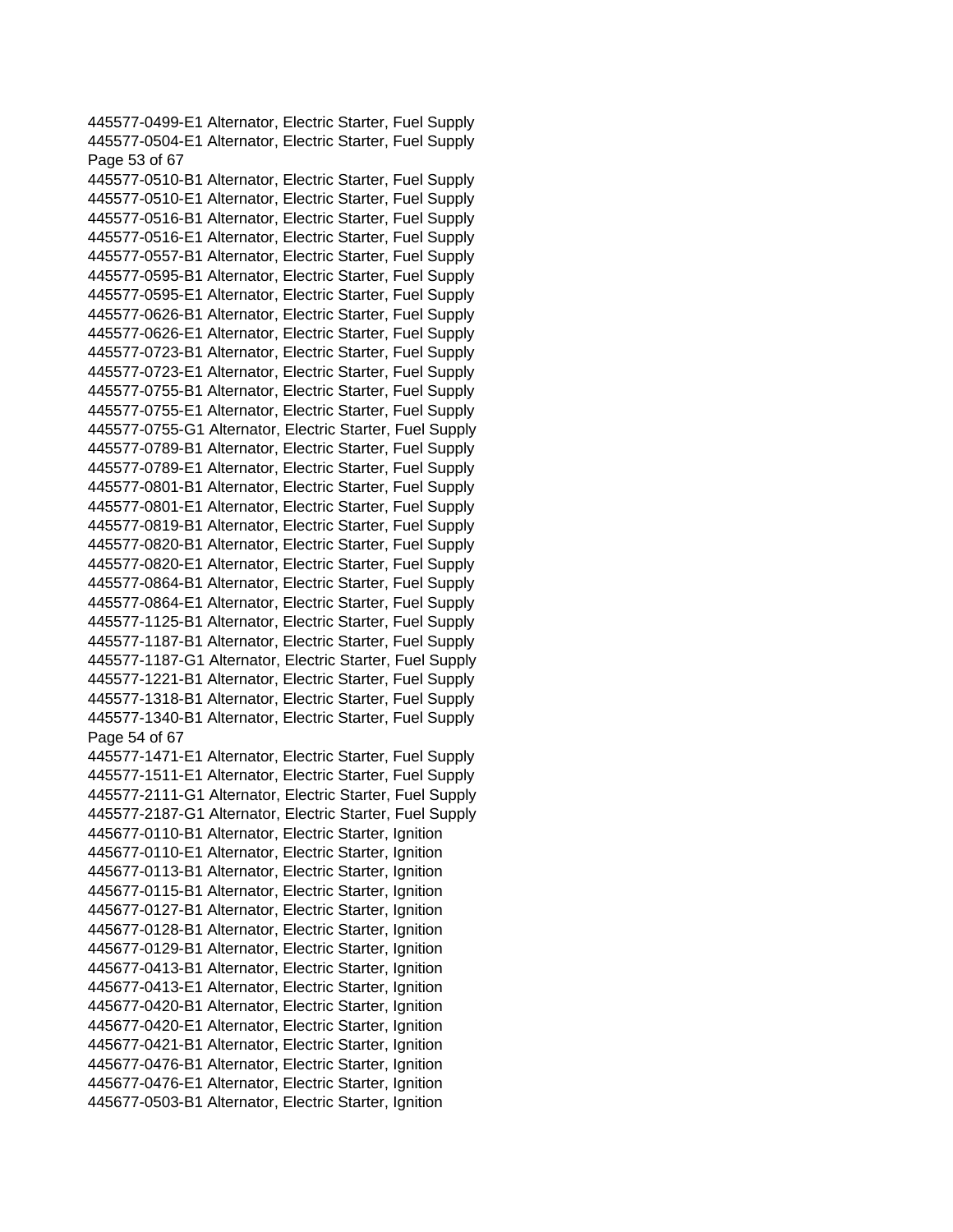445677-0503-E1 Alternator, Electric Starter, Ignition 445677-0725-B1 Alternator, Electric Starter, Ignition 445677-0725-E1 Alternator, Electric Starter, Ignition 445677-0758-B1 Alternator, Electric Starter, Ignition 445677-0758-E1 Alternator, Electric Starter, Ignition 445677-0759-B1 Alternator, Electric Starter, Ignition 445677-0759-E1 Alternator, Electric Starter, Ignition 445677-0759-G1 Alternator, Electric Starter, Ignition 445677-0827-B1 Alternator, Electric Starter, Ignition 445677-0827-E1 Alternator, Electric Starter, Ignition Page 55 of 67 445677-1113-B1 Alternator, Electric Starter, Ignition 445677-1114-B1 Alternator, Electric Starter, Ignition 445677-1145-B1 Alternator, Electric Starter, Ignition 445677-1188-B1 Alternator, Electric Starter, Ignition 445677-1188-G1 Alternator, Electric Starter, Ignition 445677-1198-B1 Alternator, Electric Starter, Ignition 445677-1199-B1 Alternator, Electric Starter, Ignition 445677-1201-B1 Alternator, Electric Starter, Ignition 445677-1201-G1 Alternator, Electric Starter, Ignition 445677-1262-B1 Alternator, Electric Starter, Ignition 445677-1274-B1 Alternator, Electric Starter, Ignition 445677-1344-B1 Alternator, Electric Starter, Ignition 445777-0264-E1 Alternator, Ignition 445777-0264-E2 Alternator, Ignition 445877-0100-B1 Alternator, Ignition 445877-0130-B1 Alternator, Ignition 445877-0130-E1 Alternator, Ignition 445877-0130-E2 Alternator, Ignition 445877-0132-B1 Alternator, Ignition 445877-0135-B1 Alternator, Ignition 445877-0135-E1 Alternator, Ignition 445877-0136-B1 Alternator, Ignition 445877-0136-E1 Alternator, Ignition 445877-0139-B1 Alternator, Ignition 445877-0502-B1 Alternator, Ignition 445877-0502-E1 Alternator, Ignition 445877-0569-B1 Alternator, Ignition 445877-0569-E1 Alternator, Ignition 445877-0672-B1 Alternator, Ignition Page 56 of 67 445877-0728-B1 Alternator, Ignition 445877-0760-B1 Alternator, Ignition 445877-0760-E1 Alternator, Ignition 445877-0760-G1 Alternator, Ignition 445877-0829-B1 Alternator, Ignition 445877-0829-E1 Alternator, Ignition 445877-1105-B1 Alternator, Ignition 445877-1189-B1 Alternator, Ignition 44L777-0025-G1 Alternators, Ignition 44L777-0026-G1 Alternators, Ignition 44L777-0027-G1 Alternators, Ignition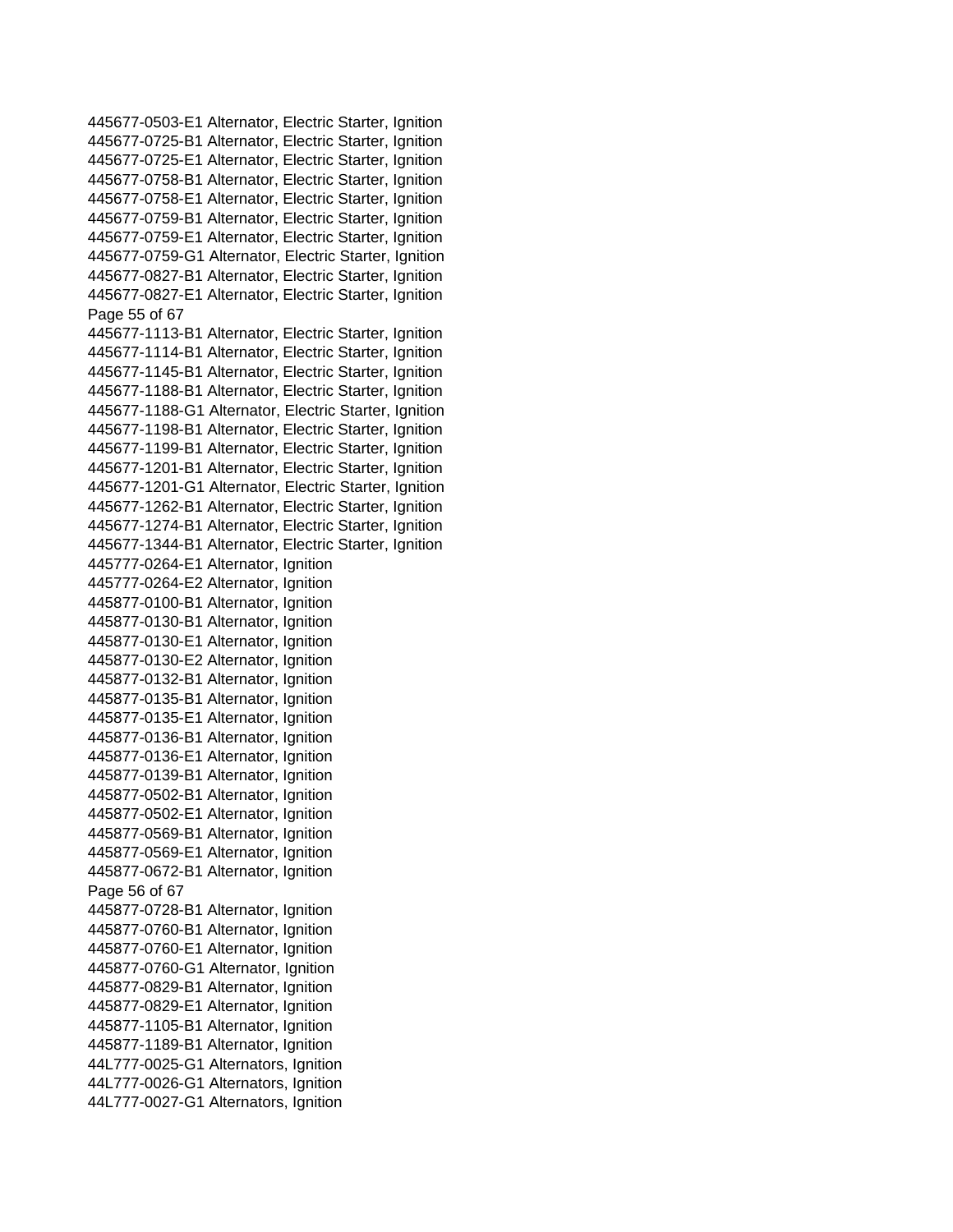44L777-0035-G1 Alternators, Ignition 44L777-0036-G1 Alternators, Ignition 44L777-0037-G1 Alternators, Ignition 44L777-0100-B1 Alternators, Ignition 44L777-0111-E1 Alternators, Ignition 44L777-0112-E1 Alternators, Ignition 44L777-0115-B1 Alternators, Ignition 44L777-0116-G1 Alternators, Ignition 44L777-0117-G1 Alternators, Ignition 44L777-0118-B1 Alternators, Ignition 44L777-0119-B1 Alternators, Ignition 44L777-0123-G1 Alternators, Ignition 44L777-0125-B1 Alternators, Ignition 44L777-0125-E1 Alternators, Ignition 44L777-0125-G1 Alternators, Ignition 44L777-0128-B1 Alternators, Ignition 44L777-0130-G1 Alternators, Ignition 44L777-0131-B1 Alternators, Ignition Page 57 of 67 44L777-0135-G1 Alternators, Ignition 44L777-0136-G1 Alternators, Ignition 44L777-0137-G1 Alternators, Ignition 44L777-0138-G1 Alternators, Ignition 44L777-0138-G2 Alternators, Ignition 44L777-0139-B1 Alternators, Ignition 44L777-0144-G1 Alternators, Ignition 44L777-0145-G1 Alternators, Ignition 44L777-0160-B1 Alternators, Ignition 44L777-0160-B2 Alternators, Ignition 44L777-0160-B3 Alternators, Ignition 44L777-0162-G1 Alternators, Ignition 44L777-0279-G1 Alternators, Ignition 44L777-0282-B1 Alternators, Ignition 44L777-0593-B1 Alternators, Ignition 44L777-0593-E1 Alternators, Ignition 44L777-0719-B1 Alternators, Ignition 44L777-0723-B1 Alternators, Ignition 44L777-0757-B1 Alternators, Ignition 44L777-0763-B1 Alternators, Ignition 44L777-0769-B1 Alternators, Ignition 44L777-1038-B1 Alternators, Ignition 44L777-1224-B1 Alternators, Ignition 44L777-1224-G1 Alternators, Ignition 44M777-0100-B1 Alternators, Ignition 44M777-0110-B1 Alternators, Ignition 44M777-0110-E1 Alternators, Ignition 44M777-0110-G1 Alternators, Ignition 44M777-0113-B1 Alternators, Ignition Page 58 of 67 44M777-0113-E1 Alternators, Ignition 44M777-0113-G1 Alternators, Ignition 44M777-0115-B1 Alternators, Ignition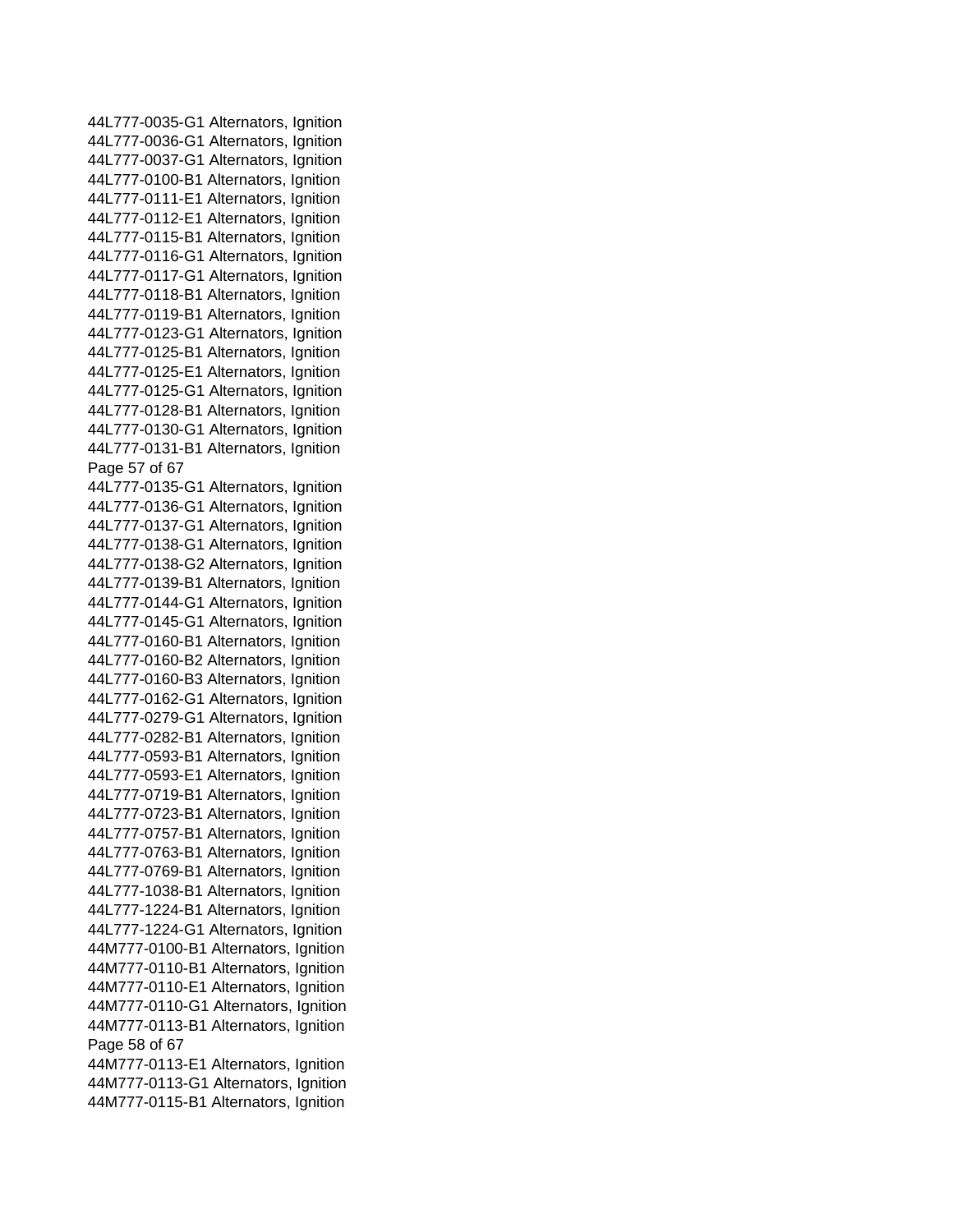44M777-0115-E1 Alternators, Ignition 44M777-0118-B1 Alternators, Ignition 44M777-0118-E1 Alternators, Ignition 44M777-0119-B1 Alternators, Ignition 44M777-0119-E1 Alternators, Ignition 44M777-0119-G1 Alternators, Ignition 44M777-0121-B1 Alternators, Ignition 44M777-0121-E1 Alternators, Ignition 44M777-0121-G1 Alternators, Ignition 44M777-0122-B1 Alternators, Ignition 44M777-0122-B2 Alternators, Ignition 44M777-0123-G1 Alternators, Ignition 44M777-0123-G2 Alternators, Ignition 44M777-0124-B1 Alternators, Ignition 44M777-0125-B1 Alternators, Ignition 44M777-0126-B1 Alternators, Ignition 44M777-0127-G1 Alternators, Ignition 44M777-0128-B1 Alternators, Ignition 44M777-0130-G1 Alternators, Ignition 44M777-0133-G1 Alternators, Ignition 44M777-0135-G1 Alternators, Ignition 44M777-0136-G1 Alternators, Ignition 44M777-0139-B1 Alternators, Ignition 44M777-0140-B1 Alternators, Ignition 44M777-0143-B1 Alternators, Ignition 44M777-0144-G1 Alternators, Ignition Page 59 of 67 44M777-0145-B1 Alternators, Ignition 44M777-0146-B1 Alternators, Ignition 44M777-0147-G1 Alternators, Ignition 44M777-0147-G2 Alternators, Ignition 44M777-0148-B1 Alternators, Ignition 44M777-0148-B2 Alternators, Ignition 44M777-0149-G1 Alternators, Ignition 44M777-0154-B1 Alternators, Ignition 44M777-0155-G1 Alternators, Ignition 44M777-0158-G1 Alternators, Ignition 44M777-0159-G1 Alternators, Ignition 44M777-0159-G2 Alternators, Ignition 44M777-0160-G1 Alternators, Ignition 44M777-0161-G1 Alternators, Ignition 44M777-0163-B1 Alternators, Ignition 44M777-0163-B2 Alternators, Ignition 44M777-0164-B1 Alternators, Ignition 44M777-0165-B1 Alternators, Ignition 44M777-0166-B1 Alternators, Ignition 44M777-0168-B1 Alternators, Ignition 44M777-0169-B1 Alternators, Ignition 44M777-0278-G1 Alternators, Ignition 44M777-0286-B1 Alternators, Ignition 44M777-0720-B1 Alternators, Ignition 44M777-0729-B1 Alternators, Ignition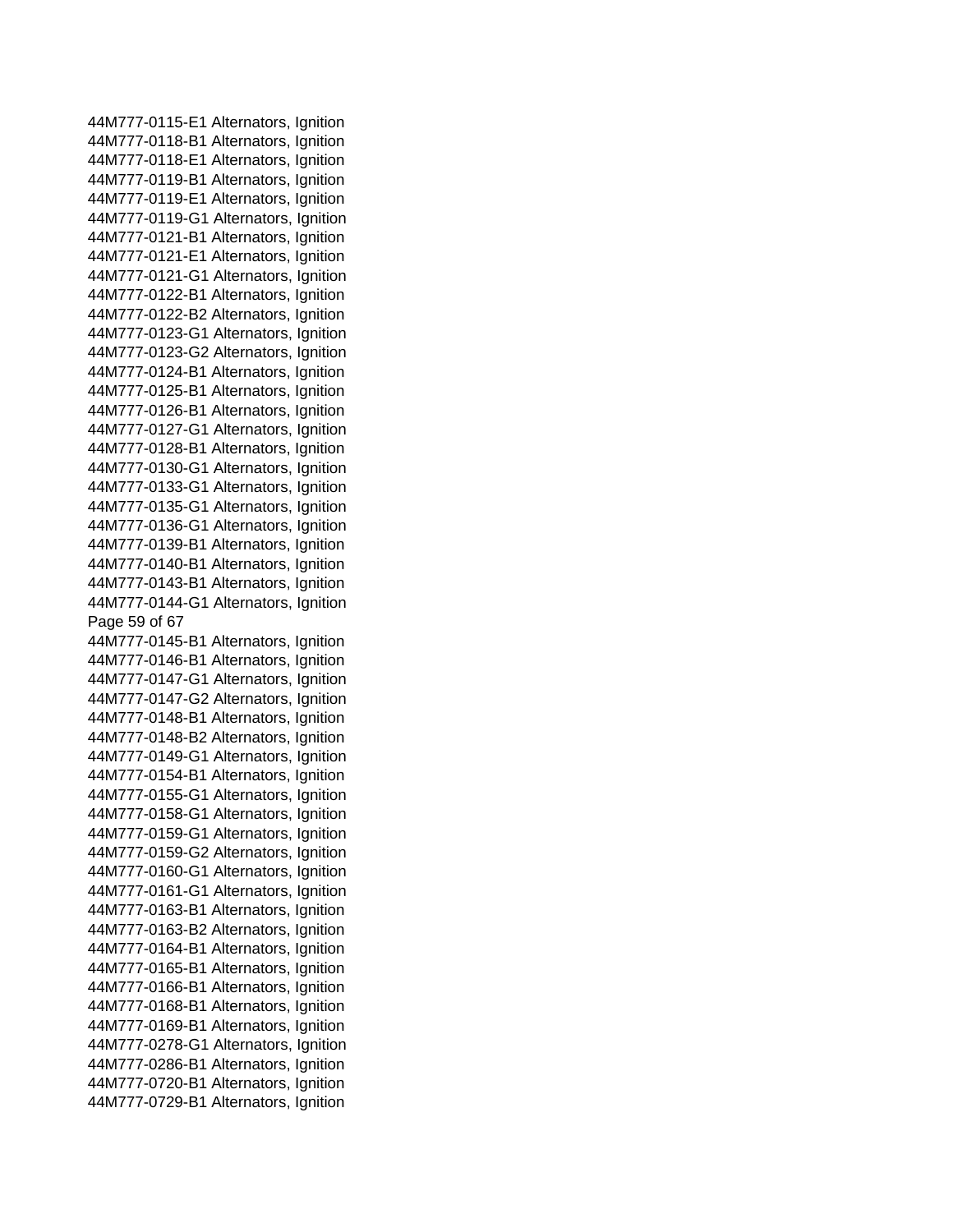44M777-0764-B1 Alternators, Ignition 44M777-0764-G1 Alternators, Ignition 44M777-0790-B1 Alternators, Ignition 44M777-0790-G1 Alternators, Ignition Page 60 of 67 44M777-0816-B1 Alternators, Ignition 44M777-0818-B1 Alternators, Ignition 44M777-1091-B1 Alternators, Ignition 44M777-1193-B1 Alternators, Ignition 44M777-1193-G1 Alternators, Ignition 44M777-1387-B1 Alternators, Ignition 44M777-1387-G1 Alternators, Ignition 44P777-0016-E1 Alternator, Electronic Fuel Management, Ignition 44P777-0016-G1 Alternator, Electronic Fuel Management, Ignition 44P777-0025-E1 Alternator, Electronic Fuel Management, Ignition 44P777-0025-G1 Alternator, Electronic Fuel Management, Ignition 44P777-0026-B1 Alternator, Electronic Fuel Management, Ignition 44P777-0026-E1 Alternator, Electronic Fuel Management, Ignition 44P777-0026-G1 Alternator, Electronic Fuel Management, Ignition 44P777-0027-B1 Alternator, Electronic Fuel Management, Ignition 44P777-0027-E1 Alternator, Electronic Fuel Management, Ignition 44P777-0027-G1 Alternator, Electronic Fuel Management, Ignition 44P777-0100-B1 Alternator, Electronic Fuel Management, Ignition 44P777-0110-E1 Alternator, Electronic Fuel Management, Ignition 44P777-0110-G1 Alternator, Electronic Fuel Management, Ignition 44P777-0111-B1 Alternator, Electronic Fuel Management, Ignition 44P777-0111-E1 Alternator, Electronic Fuel Management, Ignition 44P777-0112-B1 Alternator, Electronic Fuel Management, Ignition 44P777-0112-E1 Alternator, Electronic Fuel Management, Ignition 44P777-0113-B1 Alternator, Electronic Fuel Management, Ignition 44P777-0113-E1 Alternator, Electronic Fuel Management, Ignition 44P777-0113-G1 Alternator, Electronic Fuel Management, Ignition 44P777-0115-B1 Alternator, Electronic Fuel Management, Ignition 44P777-0115-E1 Alternator, Electronic Fuel Management, Ignition Page 61 of 67 44P777-0116-B1 Alternator, Electronic Fuel Management, Ignition 44P777-0116-E1 Alternator, Electronic Fuel Management, Ignition 44P777-0116-G1 Alternator, Electronic Fuel Management, Ignition 44P777-0117-B1 Alternator, Electronic Fuel Management, Ignition 44P777-0117-E1 Alternator, Electronic Fuel Management, Ignition 44P777-0119-B1 Alternator, Electronic Fuel Management, Ignition 44P777-0119-E1 Alternator, Electronic Fuel Management, Ignition 44P777-0120-B1 Alternator, Electronic Fuel Management, Ignition 44P777-0120-E1 Alternator, Electronic Fuel Management, Ignition 44P777-0120-G1 Alternator, Electronic Fuel Management, Ignition 44P777-0121-B1 Alternator, Electronic Fuel Management, Ignition 44P777-0121-E1 Alternator, Electronic Fuel Management, Ignition 44P777-0122-B1 Alternator, Electronic Fuel Management, Ignition 44P777-0122-B2 Alternator, Electronic Fuel Management, Ignition 44P777-0123-G1 Alternator, Electronic Fuel Management, Ignition 44P777-0123-G2 Alternator, Electronic Fuel Management, Ignition 44P777-0124-G1 Alternator, Electronic Fuel Management, Ignition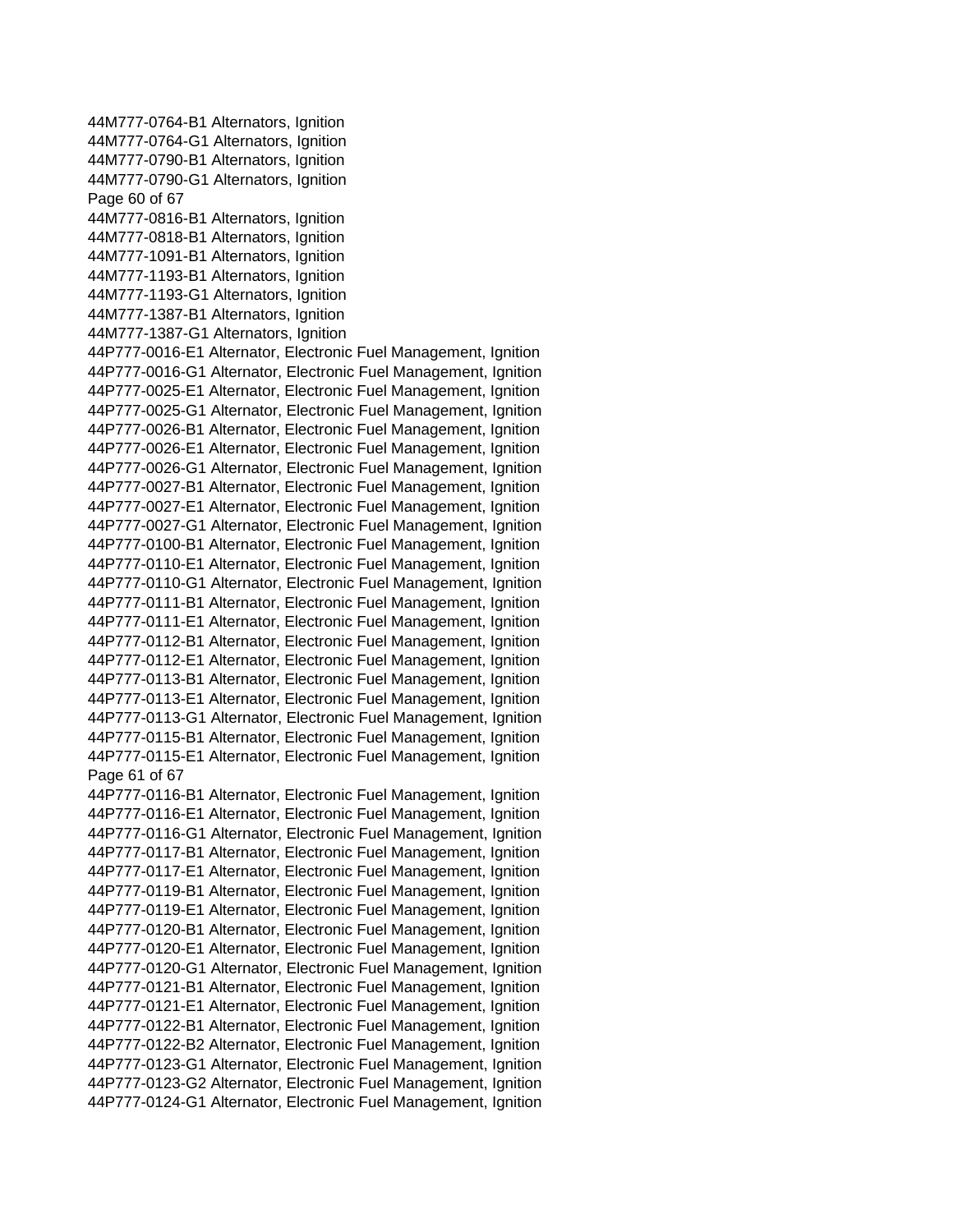44P777-0126-B1 Alternator, Electronic Fuel Management, Ignition 44P777-0127-B1 Alternator, Electronic Fuel Management, Ignition 44P777-0128-B1 Alternator, Electronic Fuel Management, Ignition 44P777-0128-G1 Alternator, Electronic Fuel Management, Ignition 44P777-0129-B1 Alternator, Electronic Fuel Management, Ignition 44P777-0130-B1 Alternator, Electronic Fuel Management, Ignition 44P777-0132-G1 Alternator, Electronic Fuel Management, Ignition 44P777-0133-G1 Alternator, Electronic Fuel Management, Ignition 44P777-0134-G1 Alternator, Electronic Fuel Management, Ignition 44P777-0135-G1 Alternator, Electronic Fuel Management, Ignition 44P777-0136-G1 Alternator, Electronic Fuel Management, Ignition 44P777-0137-G1 Alternator, Electronic Fuel Management, Ignition Page 62 of 67 44P777-0138-G1 Alternator, Electronic Fuel Management, Ignition 44P777-0139-G1 Alternator, Electronic Fuel Management, Ignition 44P777-0141-B1 Alternator, Electronic Fuel Management, Ignition

44P777-0142-B1 Alternator, Electronic Fuel Management, Ignition 44P777-0143-B1 Alternator, Electronic Fuel Management, Ignition 44P777-0146-B1 Alternator, Electronic Fuel Management, Ignition 44P777-0149-G1 Alternator, Electronic Fuel Management, Ignition 44P777-0149-G2 Alternator, Electronic Fuel Management, Ignition 44P777-0150-B1 Alternator, Electronic Fuel Management, Ignition 44P777-0150-B2 Alternator, Electronic Fuel Management, Ignition 44P777-0151-G1 Alternator, Electronic Fuel Management, Ignition 44P777-0152-G1 Alternator, Electronic Fuel Management, Ignition 44P777-0153-G1 Alternator, Electronic Fuel Management, Ignition 44P777-0155-G1 Alternator, Electronic Fuel Management, Ignition 44P777-0156-G1 Alternator, Electronic Fuel Management, Ignition 44P777-0157-G1 Alternator, Electronic Fuel Management, Ignition 44P777-0158-G1 Alternator, Electronic Fuel Management, Ignition 44P777-0158-G2 Alternator, Electronic Fuel Management, Ignition 44P777-0159-G1 Alternator, Electronic Fuel Management, Ignition 44P777-0160-G1 Alternator, Electronic Fuel Management, Ignition 44P777-0162-G1 Alternator, Electronic Fuel Management, Ignition 44P777-0163-G1 Alternator, Electronic Fuel Management, Ignition 44P777-0164-B1 Alternator, Electronic Fuel Management, Ignition 44P777-0164-B2 Alternator, Electronic Fuel Management, Ignition 44P777-0166-G1 Alternator, Electronic Fuel Management, Ignition 44P777-0167-B1 Alternator, Electronic Fuel Management, Ignition 44P777-0168-G1 Alternator, Electronic Fuel Management, Ignition 44P777-0169-G1 Alternator, Electronic Fuel Management, Ignition 44P777-0170-G1 Alternator, Electronic Fuel Management, Ignition Page 63 of 67 44P777-0171-B1 Alternator, Electronic Fuel Management, Ignition 44P777-0172-G1 Alternator, Electronic Fuel Management, Ignition

44P777-0173-G1 Alternator, Electronic Fuel Management, Ignition 44P777-0174-G1 Alternator, Electronic Fuel Management, Ignition 44P777-0177-B1 Alternator, Electronic Fuel Management, Ignition 44P777-0277-G1 Alternator, Electronic Fuel Management, Ignition 44P777-0287-B1 Alternator, Electronic Fuel Management, Ignition 44P777-0412-B1 Alternator, Electronic Fuel Management, Ignition 44P777-0412-E1 Alternator, Electronic Fuel Management, Ignition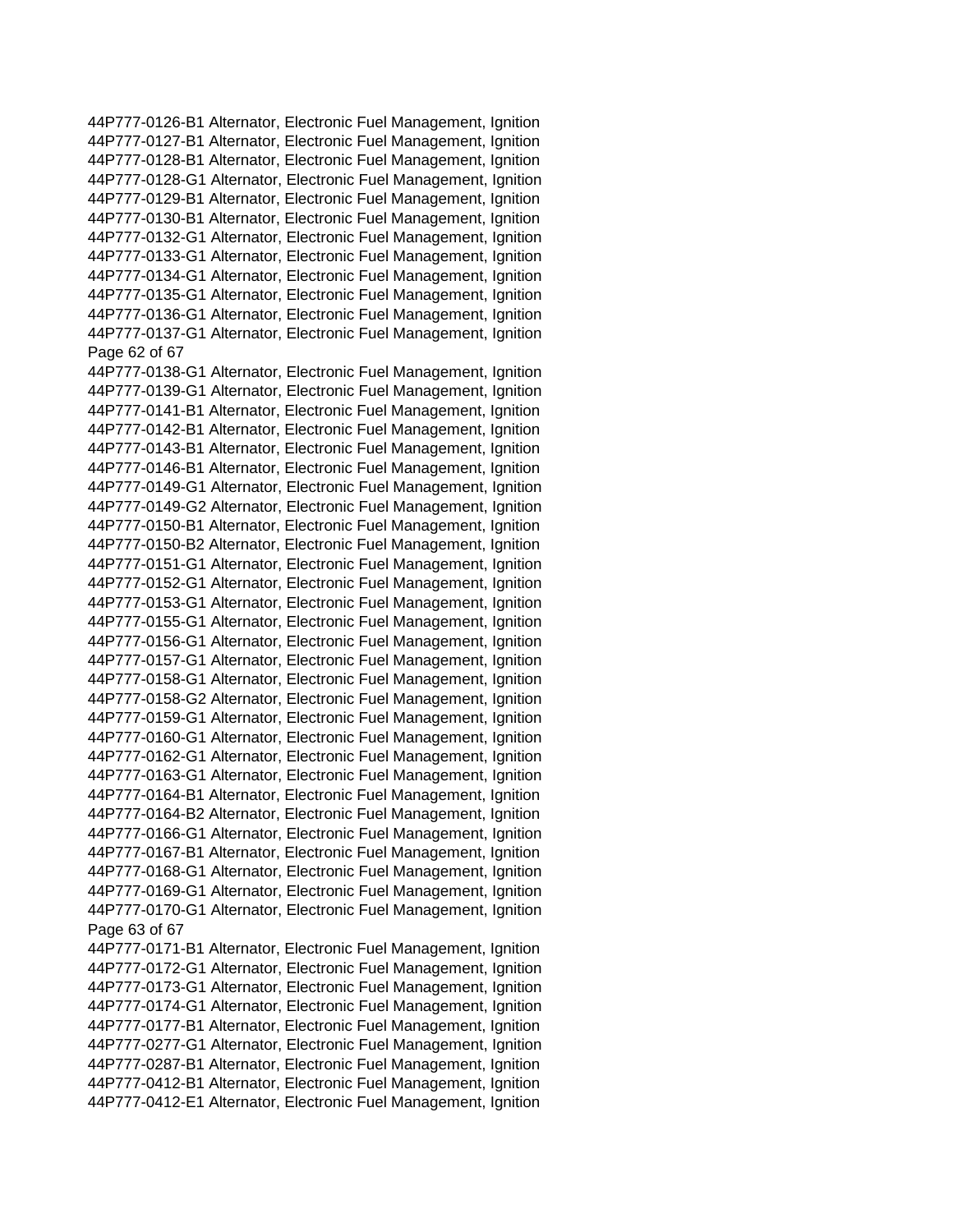44P777-0594-B1 Alternator, Electronic Fuel Management, Ignition 44P777-0594-E1 Alternator, Electronic Fuel Management, Ignition 44P777-0706-B1 Alternator, Electronic Fuel Management, Ignition 44P777-0721-B1 Alternator, Electronic Fuel Management, Ignition 44P777-0765-B1 Alternator, Electronic Fuel Management, Ignition 44P777-0784-B1 Alternator, Electronic Fuel Management, Ignition 44P777-0799-B1 Alternator, Electronic Fuel Management, Ignition 44P777-0884-B1 Alternator, Electronic Fuel Management, Ignition 44P777-0884-E1 Alternator, Electronic Fuel Management, Ignition 44P777-1202-B1 Alternator, Electronic Fuel Management, Ignition 44P777-1273-B1 Alternator, Electronic Fuel Management, Ignition 44P777-1388-B1 Alternator, Electronic Fuel Management, Ignition 44P777-1447-B1 Alternator, Electronic Fuel Management, Ignition 44P777-1448-B1 Alternator, Electronic Fuel Management, Ignition 44P777-1455-B1 Alternator, Electronic Fuel Management, Ignition 44P777-2156-G1 Alternator, Electronic Fuel Management, Ignition 44P777-2157-G1 Alternator, Electronic Fuel Management, Ignition 44P777-2448-G1 Alternator, Electronic Fuel Management, Ignition 44P777-2784-G1 Alternator, Electronic Fuel Management, Ignition 44Q777-0006-G1 Alternators, Ignition Page 64 of 67 44Q777-0016-G1 Alternators, Ignition 44Q777-0025-E1 Alternators, Ignition 44Q777-0025-G1 Alternators, Ignition 44Q777-0026-E1 Alternators, Ignition 44Q777-0026-G1 Alternators, Ignition 44Q777-0027-E1 Alternators, Ignition 44Q777-0027-G1 Alternators, Ignition 44Q777-0035-G1 Alternators, Ignition 44Q777-0036-G1 Alternators, Ignition 44Q777-0037-G1 Alternators, Ignition 44Q777-0046-G1 Alternators, Ignition 44Q777-0047-G1 Alternators, Ignition 44Q777-0111-B1 Alternators, Ignition 44Q777-0111-E1 Alternators, Ignition 44Q777-0112-B1 Alternators, Ignition 44Q777-0112-E1 Alternators, Ignition 44Q777-0120-G1 Alternators, Ignition 44Q777-0121-B1 Alternators, Ignition 44Q777-0125-G1 Alternators, Ignition 44Q777-0126-G1 Alternators, Ignition 44Q777-0127-G1 Alternators, Ignition 44Q777-0128-B1 Alternators, Ignition 44Q777-0129-B1 Alternators, Ignition 44Q777-0135-G1 Alternators, Ignition 44Q777-0136-G1 Alternators, Ignition 44Q777-0137-G1 Alternators, Ignition 44Q777-0138-B1 Alternators, Ignition 44Q777-0140-B1 Alternators, Ignition 44Q777-0141-B1 Alternators, Ignition Page 65 of 67 44Q777-0142-B1 Alternators, Ignition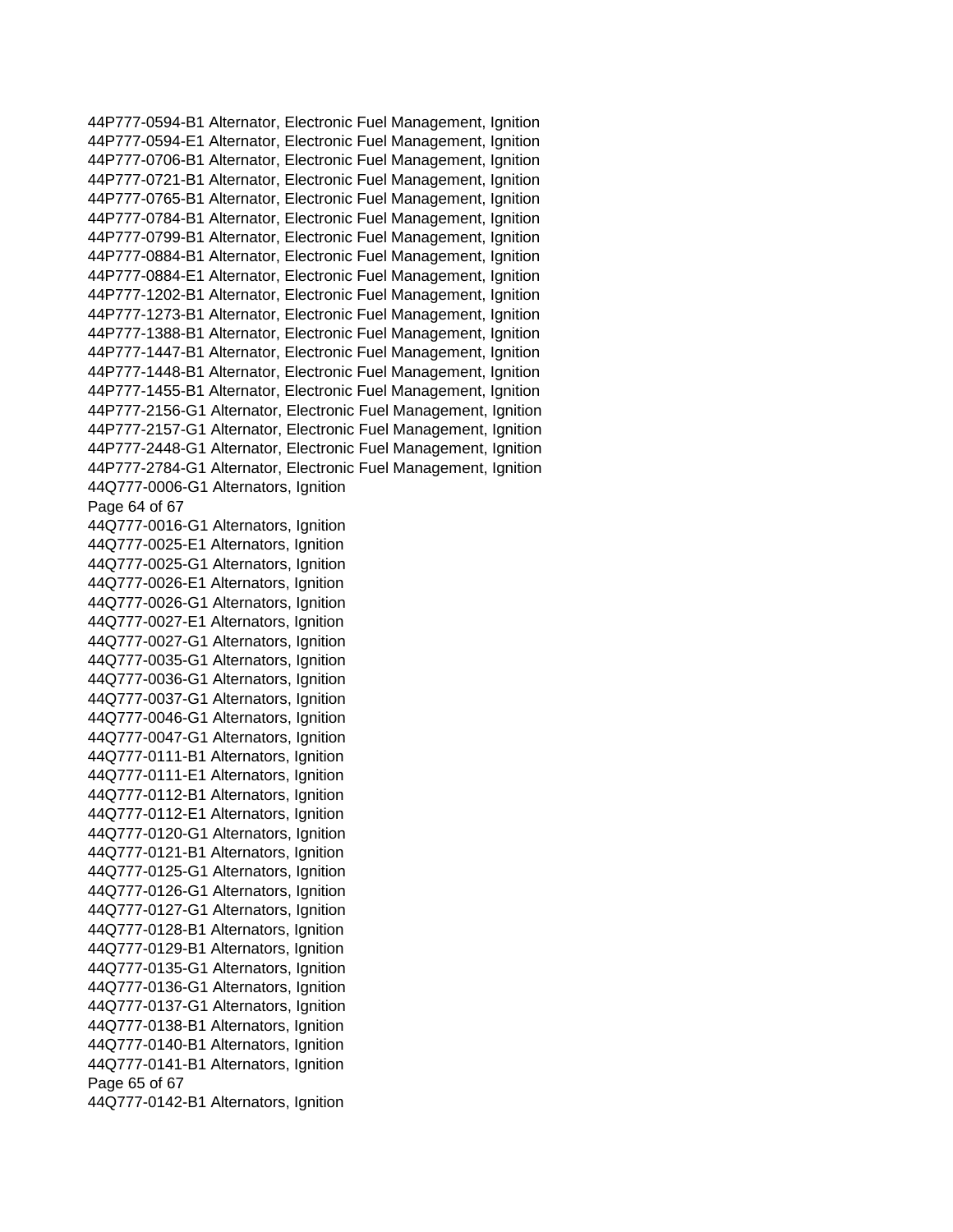44Q777-0143-B1 Alternators, Ignition 44Q777-0145-G1 Alternators, Ignition 44Q777-0146-G1 Alternators, Ignition 44Q777-0147-G1 Alternators, Ignition 44Q777-0471-B1 Alternators, Ignition 44Q777-0505-B1 Alternators, Ignition 44Q777-1039-B1 Alternators, Ignition 44Q777-1208-B1 Alternators, Ignition 44Q777-1272-B1 Alternators, Ignition 44Q777-1272-G1 Alternators, Ignition 44Q777-1406-B1 Alternators, Ignition 44Q777-1406-G1 Alternators, Ignition 44Q777-2406-G1 Alternators, Ignition 44Q977-0110-G1 Alternator, Electric Starter, Ignition 44Q977-0275-G1 Alternator, Electric Starter, Ignition 44Q977-0276-G1 Alternator, Electric Starter, Ignition 49M777-0110-G1 Alternator, Ignition 49M777-0116-G1 Alternator, Ignition 49M777-0117-G1 Alternator, Ignition 49M777-0118-G1 Alternator, Ignition 49M777-0119-G1 Alternator, Ignition 49M777-0120-G1 Alternator, Ignition 49M777-0122-G1 Alternator, Ignition 49M777-0566-G1 Alternator, Ignition 49M777-0791-G1 Alternator, Ignition 49M777-0853-G1 Alternator, Ignition 49M777-1296-G1 Alternator, Ignition 49M777-1321-G1 Alternator, Ignition Page 66 of 67 49M777-1460-G1 Alternator, Ignition 49M777-2119-G1 Alternator, Ignition 49M877-0046-G1 Alternator, Ignition 49M877-0047-G1 Alternator, Ignition 49M877-0110-E1 Alternator, Ignition Page 67 of 67 Where Used: 691185 Model Name Diagram 117436-0242-B1 Alternator, Flywheel, Ignition 117436-0242-E1 Alternator, Flywheel, Ignition 122002-0138-B8 Controls, Governor Spring, Ignition 122002-0394-B1 Controls, Governor Spring, Ignition 122002-0394-B8 Controls, Governor Spring, Ignition 122002-0394-E1 Controls, Governor Spring, Ignition 122002-0394-E2 Controls, Governor Spring, Ignition 122002-0394-E8 Controls, Governor Spring, Ignition 122002-0496-B1 Controls, Governor Spring, Ignition 122002-0496-E1 Controls, Governor Spring, Ignition 122002-0520-B8 Controls, Governor Spring, Ignition 122002-0783-B1 Controls, Governor Spring, Ignition 122002-0783-B8 Controls, Governor Spring, Ignition 122002-0783-E1 Controls, Governor Spring, Ignition 122002-0783-E8 Controls, Governor Spring, Ignition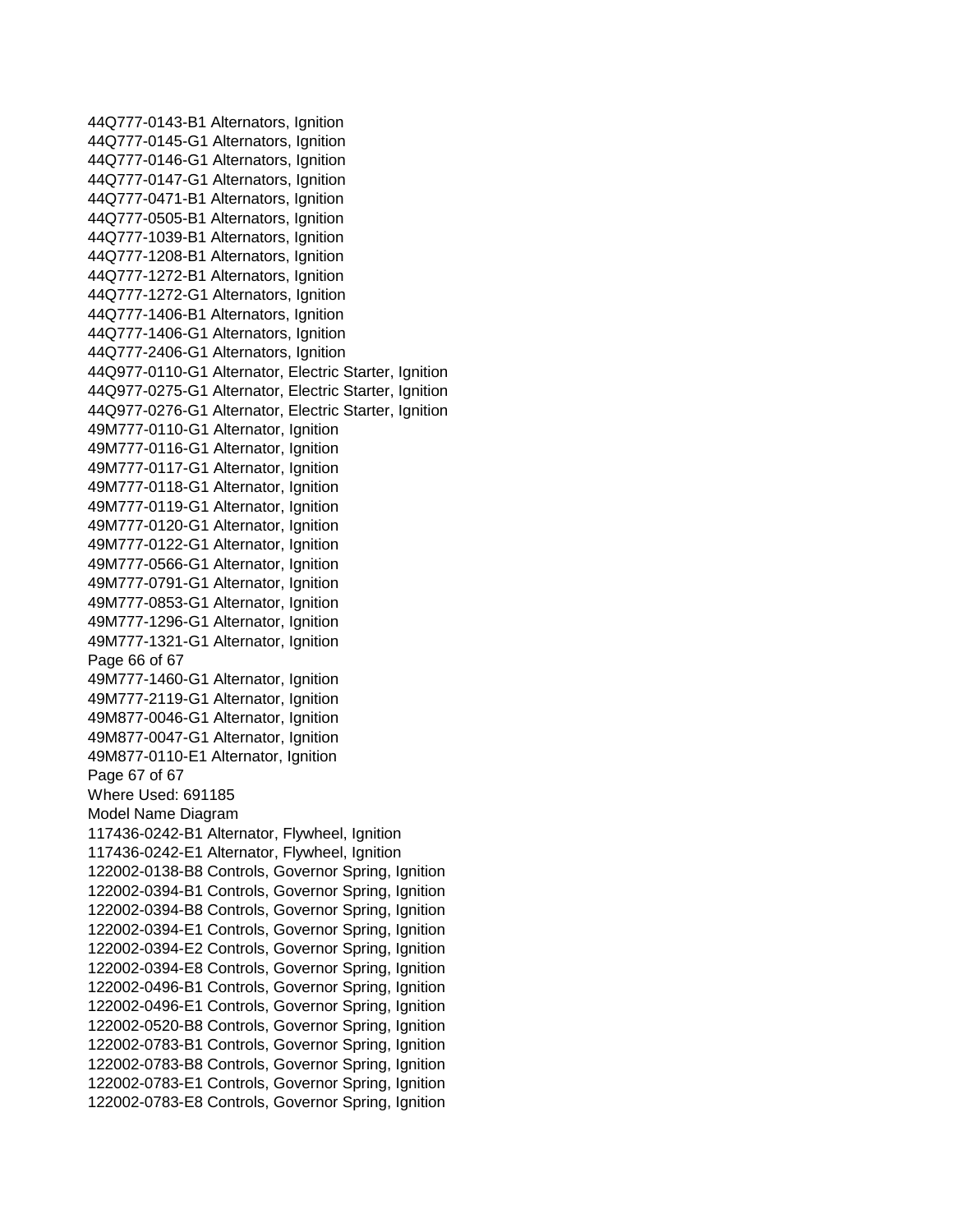122002-3783-B1 Controls, Governor Spring, Ignition 122002-3783-B8 Controls, Governor Spring, Ignition 122007-0139-B8 Controls, Governor Spring, Ignition 122012-0114-B1 Controls, Governor Spring, Ignition 122012-0114-B8 Controls, Governor Spring, Ignition 122012-0114-E1 Controls, Governor Spring, Ignition 122012-0115-B1 Controls, Governor Spring, Ignition 122012-0115-B8 Controls, Governor Spring, Ignition 122012-0115-E1 Controls, Governor Spring, Ignition 122012-0116-B1 Controls, Governor Spring, Ignition 122012-0116-B8 Controls, Governor Spring, Ignition 122012-0116-E1 Controls, Governor Spring, Ignition Page 1 of 226 122012-0118-B1 Controls, Governor Spring, Ignition 122012-0118-B8 Controls, Governor Spring, Ignition 122012-0118-E1 Controls, Governor Spring, Ignition 122012-0120-B1 Controls, Governor Spring, Ignition 122012-0120-B8 Controls, Governor Spring, Ignition 122012-0120-E1 Controls, Governor Spring, Ignition 122012-0123-B1 Controls, Governor Spring, Ignition 122012-0123-B8 Controls, Governor Spring, Ignition 122012-0124-B1 Controls, Governor Spring, Ignition 122012-0124-B8 Controls, Governor Spring, Ignition 122012-0124-E1 Controls, Governor Spring, Ignition 122012-0125-B1 Controls, Governor Spring, Ignition 122012-0125-B8 Controls, Governor Spring, Ignition 122012-0126-B1 Controls, Governor Spring, Ignition 122012-0126-B8 Controls, Governor Spring, Ignition 122012-0126-E1 Controls, Governor Spring, Ignition 122012-0127-B1 Controls, Governor Spring, Ignition 122012-0127-B8 Controls, Governor Spring, Ignition 122012-0127-E1 Controls, Governor Spring, Ignition 122012-0133-B1 Controls, Governor Spring, Ignition 122012-0133-B8 Controls, Governor Spring, Ignition 122012-0136-B8 Controls, Governor Spring, Ignition 122012-0140-B8 Controls, Governor Spring, Ignition 122012-0151-B8 Controls, Governor Spring, Ignition 122012-0157-B8 Controls, Governor Spring, Ignition 122012-0159-B8 Controls, Governor Spring, Ignition 122012-0160-B8 Controls, Governor Spring, Ignition 122012-0167-B8 Controls, Governor Spring, Ignition 122012-0170-B8 Controls, Governor Spring, Ignition Page 2 of 226 122012-0358-B1 Controls, Governor Spring, Ignition 122012-0358-B2 Controls, Governor Spring, Ignition 122012-0358-B8 Controls, Governor Spring, Ignition 122012-0358-E1 Controls, Governor Spring, Ignition 122012-0358-E2 Controls, Governor Spring, Ignition 122012-0361-B1 Controls, Governor Spring, Ignition 122012-0361-B8 Controls, Governor Spring, Ignition 122012-0361-E1 Controls, Governor Spring, Ignition 122012-0416-B1 Controls, Governor Spring, Ignition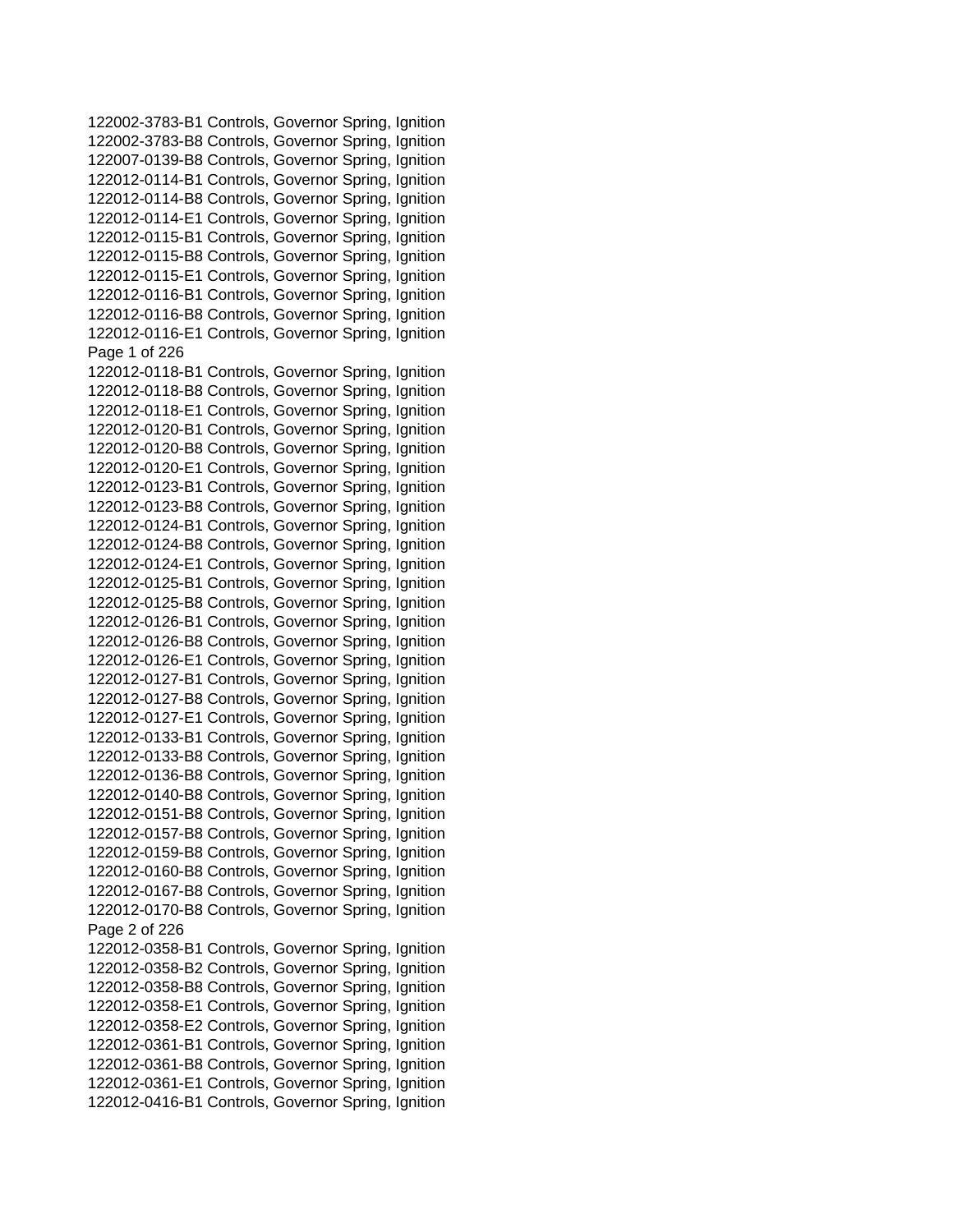122012-0416-B8 Controls, Governor Spring, Ignition 122012-0416-E1 Controls, Governor Spring, Ignition 122012-0522-B8 Controls, Governor Spring, Ignition 122012-0523-B8 Controls, Governor Spring, Ignition 122012-0526-B8 Controls, Governor Spring, Ignition 122012-0528-B8 Controls, Governor Spring, Ignition 122012-0560-B8 Controls, Governor Spring, Ignition 122012-0692-B8 Controls, Governor Spring, Ignition 122017-0374-B1 Controls, Governor Spring, Ignition 122017-0374-B8 Controls, Governor Spring, Ignition 122017-0374-E1 Controls, Governor Spring, Ignition 122032-0101-B1 Controls, Governor Spring, Ignition 122032-0101-B8 Controls, Governor Spring, Ignition 122032-0101-E1 Controls, Governor Spring, Ignition 122032-0111-E1 Controls, Governor Spring, Ignition 122032-0112-B1 Controls, Governor Spring, Ignition 122032-0112-B8 Controls, Governor Spring, Ignition 122032-0112-E1 Controls, Governor Spring, Ignition 122032-0119-B1 Controls, Governor Spring, Ignition 122032-0119-B8 Controls, Governor Spring, Ignition Page 3 of 226 122032-0119-E1 Controls, Governor Spring, Ignition 122032-0130-B1 Controls, Governor Spring, Ignition 122032-0130-B8 Controls, Governor Spring, Ignition 122032-0130-E1 Controls, Governor Spring, Ignition 122032-0134-B1 Controls, Governor Spring, Ignition 122032-0134-B8 Controls, Governor Spring, Ignition 122032-0135-B8 Controls, Governor Spring, Ignition 122032-0137-B8 Controls, Governor Spring, Ignition 122032-0141-B8 Controls, Governor Spring, Ignition 122032-0146-B8 Controls, Governor Spring, Ignition 122032-0147-B8 Controls, Governor Spring, Ignition 122032-0148-B8 Controls, Governor Spring, Ignition 122032-0154-B8 Controls, Governor Spring, Ignition 122032-0161-B8 Controls, Governor Spring, Ignition 122032-0162-B8 Controls, Governor Spring, Ignition 122032-0163-B8 Controls, Governor Spring, Ignition 122032-0164-B8 Controls, Governor Spring, Ignition 122032-0166-B8 Controls, Governor Spring, Ignition 122032-0171-B8 Controls, Governor Spring, Ignition 122032-0184-B8 Controls, Governor Spring, Ignition 122032-0533-B8 Controls, Governor Spring, Ignition 122032-0535-B8 Controls, Governor Spring, Ignition 122032-0536-B8 Controls, Governor Spring, Ignition 122037-0121-B1 Controls, Governor Spring, Ignition 122037-0121-B8 Controls, Governor Spring, Ignition 122037-0121-E1 Controls, Governor Spring, Ignition 122037-0129-B1 Controls, Governor Spring, Ignition 122037-0129-B8 Controls, Governor Spring, Ignition 122037-0129-E1 Controls, Governor Spring, Ignition Page 4 of 226

122037-0168-B8 Controls, Governor Spring, Ignition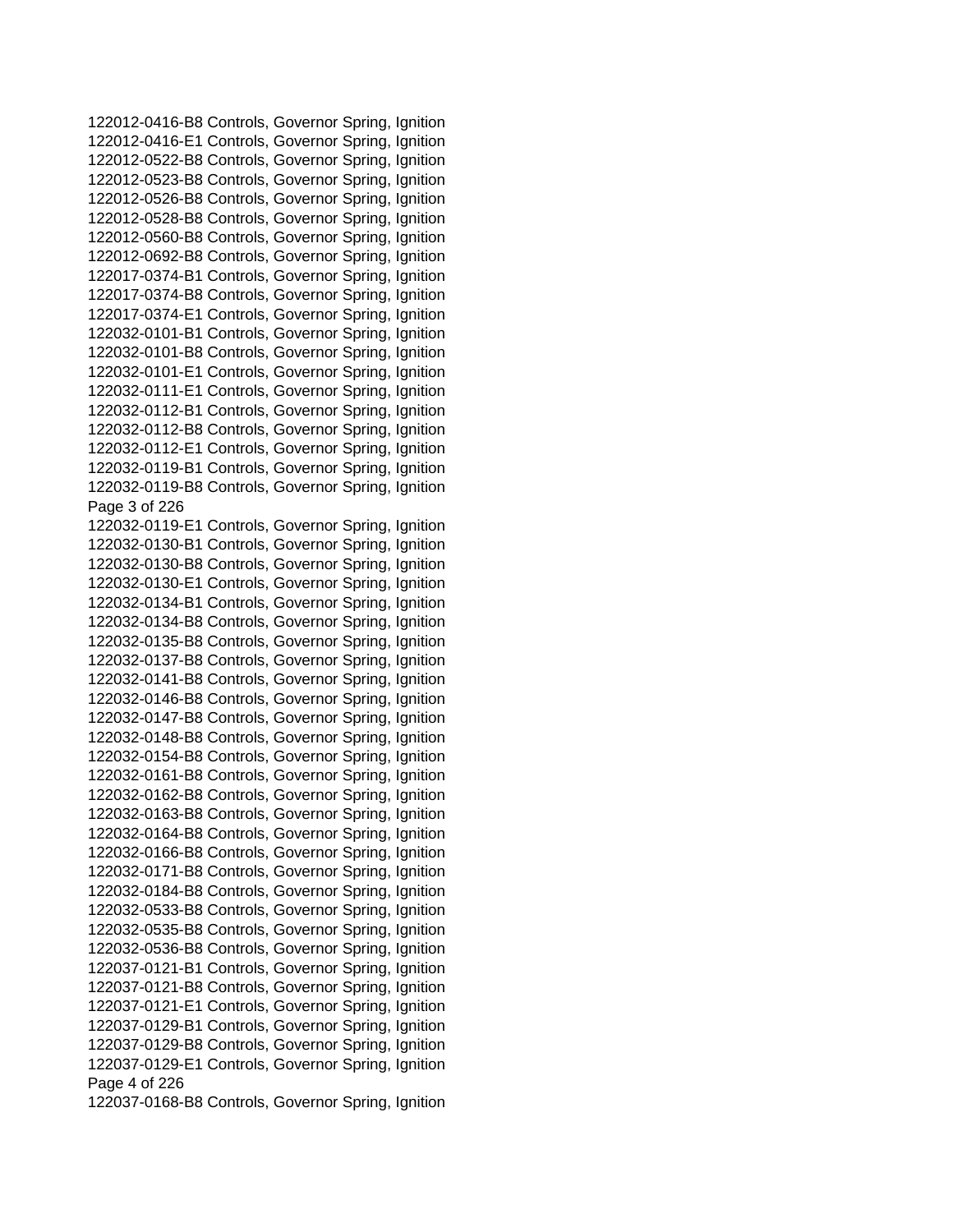122037-0169-B8 Controls, Governor Spring, Ignition 122037-0177-B8 Controls, Governor Spring, Ignition 122037-0181-B8 Controls, Governor Spring, Ignition 122037-0550-B8 Controls, Governor Spring, Ignition 122052-0142-B8 Controls, Governor Spring, Ignition 122052-0144-B8 Controls, Governor Spring, Ignition 122052-0145-B8 Controls, Governor Spring, Ignition 122052-0150-B8 Controls, Governor Spring, Ignition 122052-0156-B8 Controls, Governor Spring, Ignition 122052-0165-B8 Controls, Governor Spring, Ignition 122052-0172-B8 Controls, Governor Spring, Ignition 122052-0176-B8 Controls, Governor Spring, Ignition 122052-0180-B8 Controls, Governor Spring, Ignition 122052-0549-B8 Controls, Governor Spring, Ignition 122092-0570-B8 Controls, Governor Spring, Ignition 122092-0571-B8 Controls, Governor Spring, Ignition 122437-0251-B8 Controls, Governor Spring, Ignition 122466-0232-01 Controls, Governor Spring, Ignition 122467-0229-01 Controls, Governor Spring, Ignition 122467-0248-B8 Controls, Governor Spring, Ignition 123332-0035-B1 Controls, Electric Starter, Governor Spring, Ignition 123332-0035-E1 Controls, Electric Starter, Governor Spring, Ignition 123332-0036-B1 Controls, Electric Starter, Governor Spring, Ignition 123332-0036-E1 Controls, Electric Starter, Governor Spring, Ignition 123332-0118-B1 Controls, Electric Starter, Governor Spring, Ignition 123332-0118-E1 Controls, Electric Starter, Governor Spring, Ignition 123332-0122-B1 Controls, Electric Starter, Governor Spring, Ignition 123332-0122-B8 Controls, Electric Starter, Governor Spring, Ignition Page 5 of 226 123332-0122-E1 Controls, Electric Starter, Governor Spring, Ignition 123332-0122-E8 Controls, Electric Starter, Governor Spring, Ignition 123332-0123-B1 Controls, Electric Starter, Governor Spring, Ignition 123332-0135-B1 Controls, Electric Starter, Governor Spring, Ignition 123332-0135-E1 Controls, Electric Starter, Governor Spring, Ignition 123332-0136-B1 Controls, Electric Starter, Governor Spring, Ignition 123332-0136-E1 Controls, Electric Starter, Governor Spring, Ignition 123332-0140-B1 Controls, Electric Starter, Governor Spring, Ignition 123332-0140-B8 Controls, Electric Starter, Governor Spring, Ignition 123332-0140-E1 Controls, Electric Starter, Governor Spring, Ignition 123332-0140-E8 Controls, Electric Starter, Governor Spring, Ignition 123332-0141-B1 Controls, Electric Starter, Governor Spring, Ignition 123332-0141-B8 Controls, Electric Starter, Governor Spring, Ignition 123332-0141-E1 Controls, Electric Starter, Governor Spring, Ignition 123332-0141-E8 Controls, Electric Starter, Governor Spring, Ignition 123332-0144-B1 Controls, Electric Starter, Governor Spring, Ignition 123332-0144-E1 Controls, Electric Starter, Governor Spring, Ignition 123332-0145-B1 Controls, Electric Starter, Governor Spring, Ignition 123332-0145-E1 Controls, Electric Starter, Governor Spring, Ignition 123332-0147-B1 Controls, Electric Starter, Governor Spring, Ignition 123332-0153-E8 Controls, Electric Starter, Governor Spring, Ignition 123332-0179-B1 Controls, Electric Starter, Governor Spring, Ignition 123332-0179-E1 Controls, Electric Starter, Governor Spring, Ignition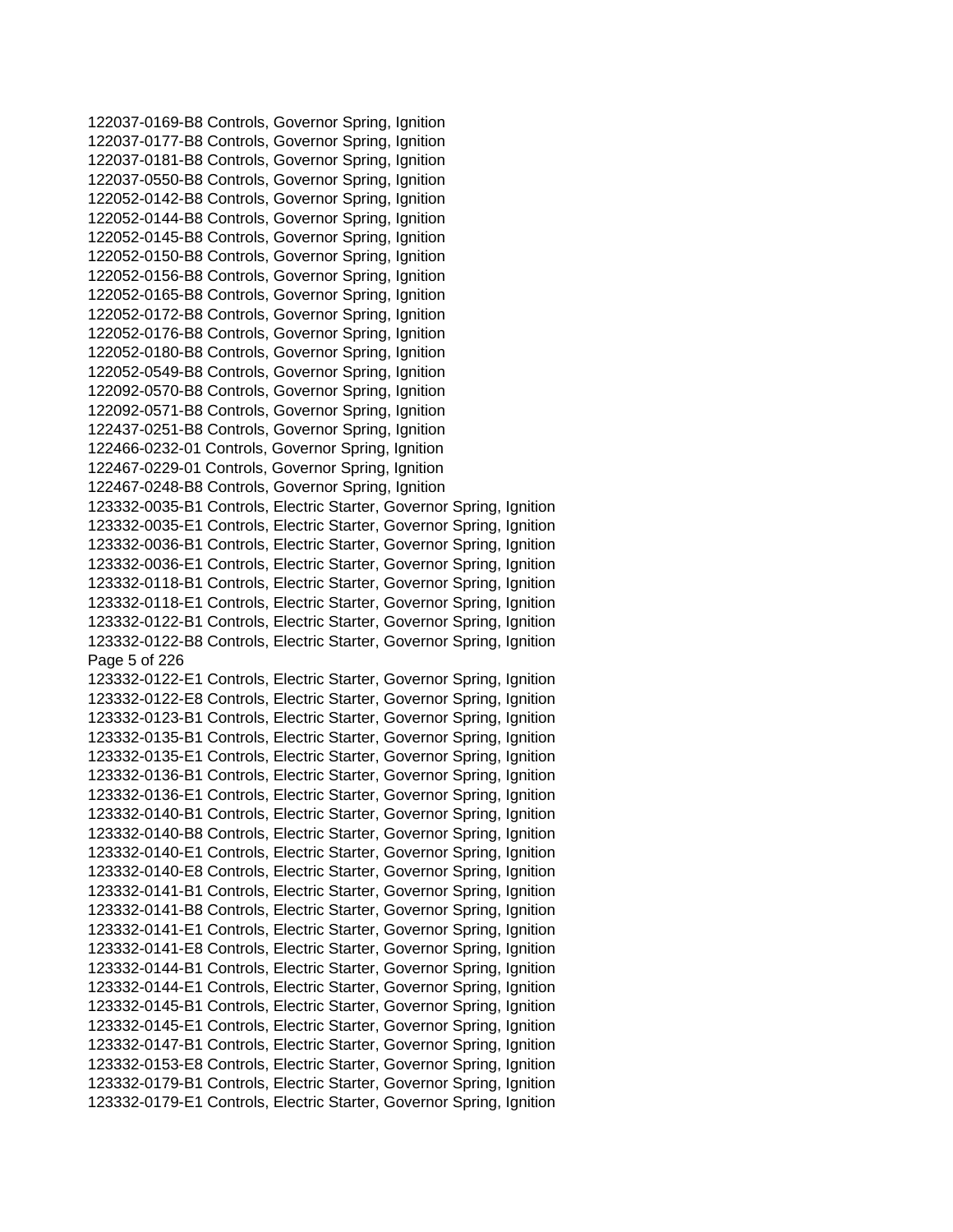123332-0235-B1 Controls, Electric Starter, Governor Spring, Ignition 123332-0235-E1 Controls, Electric Starter, Governor Spring, Ignition 123332-0236-B1 Controls, Electric Starter, Governor Spring, Ignition 123332-0236-E1 Controls, Electric Starter, Governor Spring, Ignition 123332-0267-B1 Controls, Electric Starter, Governor Spring, Ignition 123332-0267-B2 Controls, Electric Starter, Governor Spring, Ignition Page 6 of 226 123332-0267-E1 Controls, Electric Starter, Governor Spring, Ignition 123332-0267-E2 Controls, Electric Starter, Governor Spring, Ignition 123332-0268-B1 Controls, Electric Starter, Governor Spring, Ignition 123332-0268-E1 Controls, Electric Starter, Governor Spring, Ignition 123332-0301-B1 Controls, Electric Starter, Governor Spring, Ignition 123332-0301-E1 Controls, Electric Starter, Governor Spring, Ignition 123332-0302-B1 Controls, Electric Starter, Governor Spring, Ignition 123332-0302-E1 Controls, Electric Starter, Governor Spring, Ignition 123332-0305-B8 Controls, Electric Starter, Governor Spring, Ignition 123332-0306-B8 Controls, Electric Starter, Governor Spring, Ignition 123332-0307-B8 Controls, Electric Starter, Governor Spring, Ignition 123337-0050-B1 Controls, Electric Starter, Governor Spring, Ignition 123337-0050-E1 Controls, Electric Starter, Governor Spring, Ignition 123337-0119-B1 Controls, Electric Starter, Governor Spring, Ignition 123337-0119-E1 Controls, Electric Starter, Governor Spring, Ignition 123337-0121-B1 Controls, Electric Starter, Governor Spring, Ignition 123337-0121-B8 Controls, Electric Starter, Governor Spring, Ignition 123337-0121-E1 Controls, Electric Starter, Governor Spring, Ignition 123337-0121-E8 Controls, Electric Starter, Governor Spring, Ignition 123337-0138-E1 Controls, Electric Starter, Governor Spring, Ignition 123337-0151-B1 Controls, Electric Starter, Governor Spring, Ignition 123337-0151-E1 Controls, Electric Starter, Governor Spring, Ignition 123337-0170-B1 Controls, Electric Starter, Governor Spring, Ignition 123337-0170-B8 Controls, Electric Starter, Governor Spring, Ignition 123337-0170-E1 Controls, Electric Starter, Governor Spring, Ignition 123337-0170-E8 Controls, Electric Starter, Governor Spring, Ignition 123337-0172-01 Controls, Electric Starter, Governor Spring, Ignition 123337-0176-B1 Controls, Electric Starter, Governor Spring, Ignition 123337-0176-E1 Controls, Electric Starter, Governor Spring, Ignition Page 7 of 226 123337-0178-B1 Controls, Electric Starter, Governor Spring, Ignition 123337-0178-E1 Controls, Electric Starter, Governor Spring, Ignition 123337-0181-B1 Controls, Electric Starter, Governor Spring, Ignition 123337-0184-B8 Controls, Electric Starter, Governor Spring, Ignition 123337-0185-B8 Controls, Electric Starter, Governor Spring, Ignition 123337-0250-B1 Controls, Electric Starter, Governor Spring, Ignition 123337-0250-E1 Controls, Electric Starter, Governor Spring, Ignition 123337-0300-E1 Controls, Electric Starter, Governor Spring, Ignition 123352-0049-B1 Controls, Electric Starter, Governor Spring, Ignition 123352-0049-B2 Controls, Electric Starter, Governor Spring, Ignition 123352-0049-B3 Controls, Electric Starter, Governor Spring, Ignition 123352-0049-E1 Controls, Electric Starter, Governor Spring, Ignition 123352-0049-E2 Controls, Electric Starter, Governor Spring, Ignition 123352-0049-E3 Controls, Electric Starter, Governor Spring, Ignition 123352-0120-B1 Controls, Electric Starter, Governor Spring, Ignition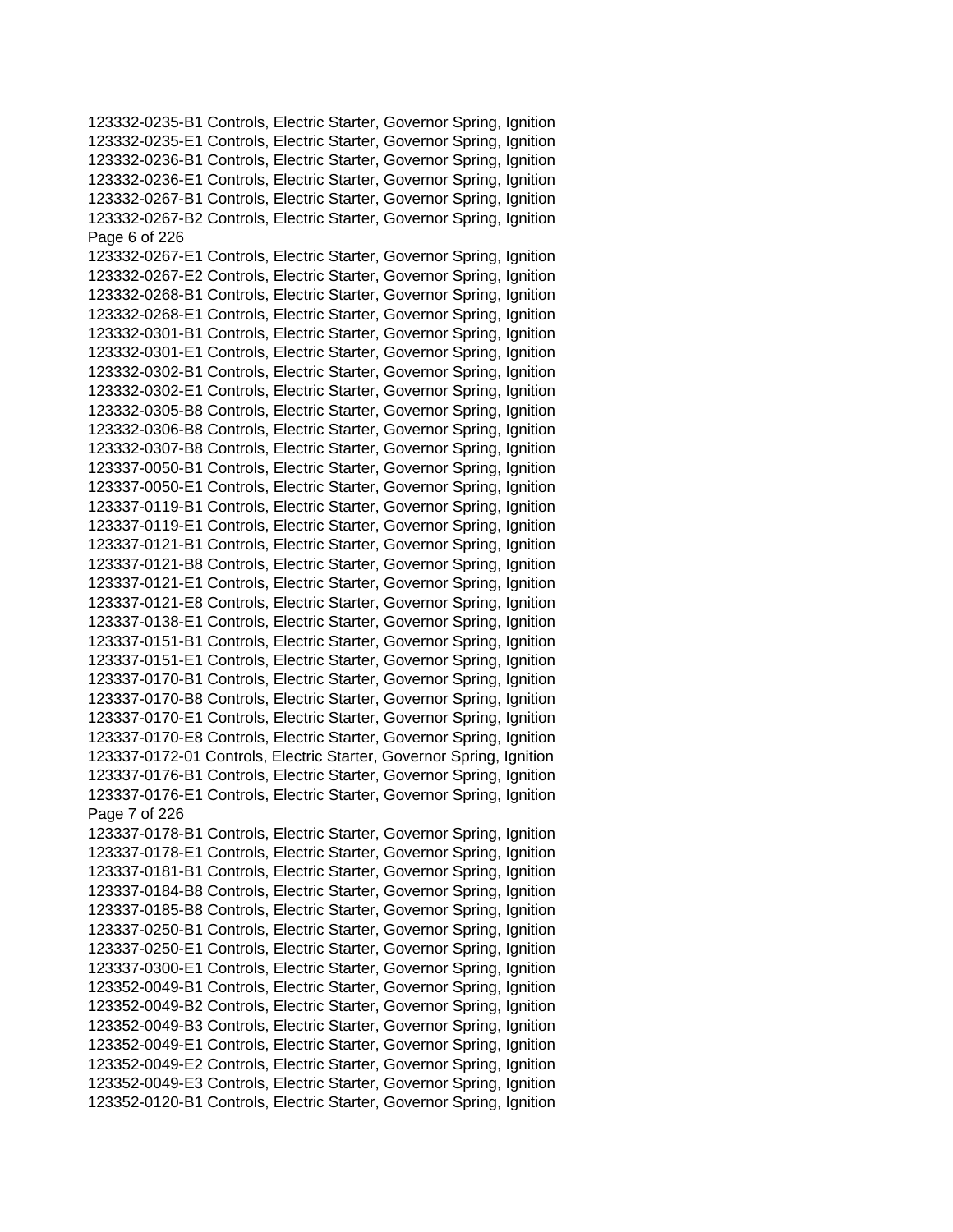123352-0120-E1 Controls, Electric Starter, Governor Spring, Ignition 123352-0249-B1 Controls, Electric Starter, Governor Spring, Ignition 123352-0249-E1 Controls, Electric Starter, Governor Spring, Ignition 123352-0303-B1 Controls, Electric Starter, Governor Spring, Ignition 123352-0303-E1 Controls, Electric Starter, Governor Spring, Ignition 12H132-0110-B8 Controls, Governor Spring, Ignition 12H132-0111-B8 Controls, Governor Spring, Ignition 12H132-0114-B8 Controls, Governor Spring, Ignition 12H132-0115-B8 Controls, Governor Spring, Ignition 12H132-0116-B8 Controls, Governor Spring, Ignition 12H132-0118-B8 Controls, Governor Spring, Ignition 12H132-0152-B8 Controls, Governor Spring, Ignition 12H137-0123-B8 Controls, Governor Spring, Ignition 12H137-0125-B8 Controls, Governor Spring, Ignition Page 8 of 226 12H137-0153-B8 Controls, Governor Spring, Ignition 12H332-0113-B8 Controls, Governor Spring, Ignition 12H332-0114-B8 Controls, Governor Spring, Ignition 12H332-0115-B8 Controls, Governor Spring, Ignition 12H332-0116-B8 Controls, Governor Spring, Ignition 12H332-0117-B8 Controls, Governor Spring, Ignition 12H332-0118-B8 Controls, Governor Spring, Ignition 12H332-0119-B8 Controls, Governor Spring, Ignition 12H332-0120-B8 Controls, Governor Spring, Ignition 12H332-0121-B8 Controls, Governor Spring, Ignition 12H332-0122-B8 Controls, Governor Spring, Ignition 12H332-0124-B8 Controls, Governor Spring, Ignition 12H332-0125-B8 Controls, Governor Spring, Ignition 12H332-0126-B8 Controls, Governor Spring, Ignition 12H332-0128-B8 Controls, Governor Spring, Ignition 12H332-0129-B8 Controls, Governor Spring, Ignition 12H332-0130-B8 Controls, Governor Spring, Ignition 12H332-0131-B8 Controls, Governor Spring, Ignition 12H332-0137-B8 Controls, Governor Spring, Ignition 12H332-0138-B8 Controls, Governor Spring, Ignition 12H332-0140-B8 Controls, Governor Spring, Ignition 12H332-0141-B8 Controls, Governor Spring, Ignition 12H332-0142-B8 Controls, Governor Spring, Ignition 12H332-0143-B8 Controls, Governor Spring, Ignition 12H332-0144-B8 Controls, Governor Spring, Ignition 12H332-0149-B8 Controls, Governor Spring, Ignition 12H332-0150-B8 Controls, Governor Spring, Ignition 12H332-0151-B8 Controls, Governor Spring, Ignition 12H332-0160-B8 Controls, Governor Spring, Ignition Page 9 of 226 12H332-0161-B8 Controls, Governor Spring, Ignition 12H337-0110-B8 Controls, Governor Spring, Ignition 12H337-0134-B8 Controls, Governor Spring, Ignition 12H337-0156-B8 Controls, Governor Spring, Ignition 12H337-0159-B8 Controls, Governor Spring, Ignition 12H352-0139-B8 Controls, Governor Spring, Ignition 12H362-0123-B8 Controls, Governor Spring, Ignition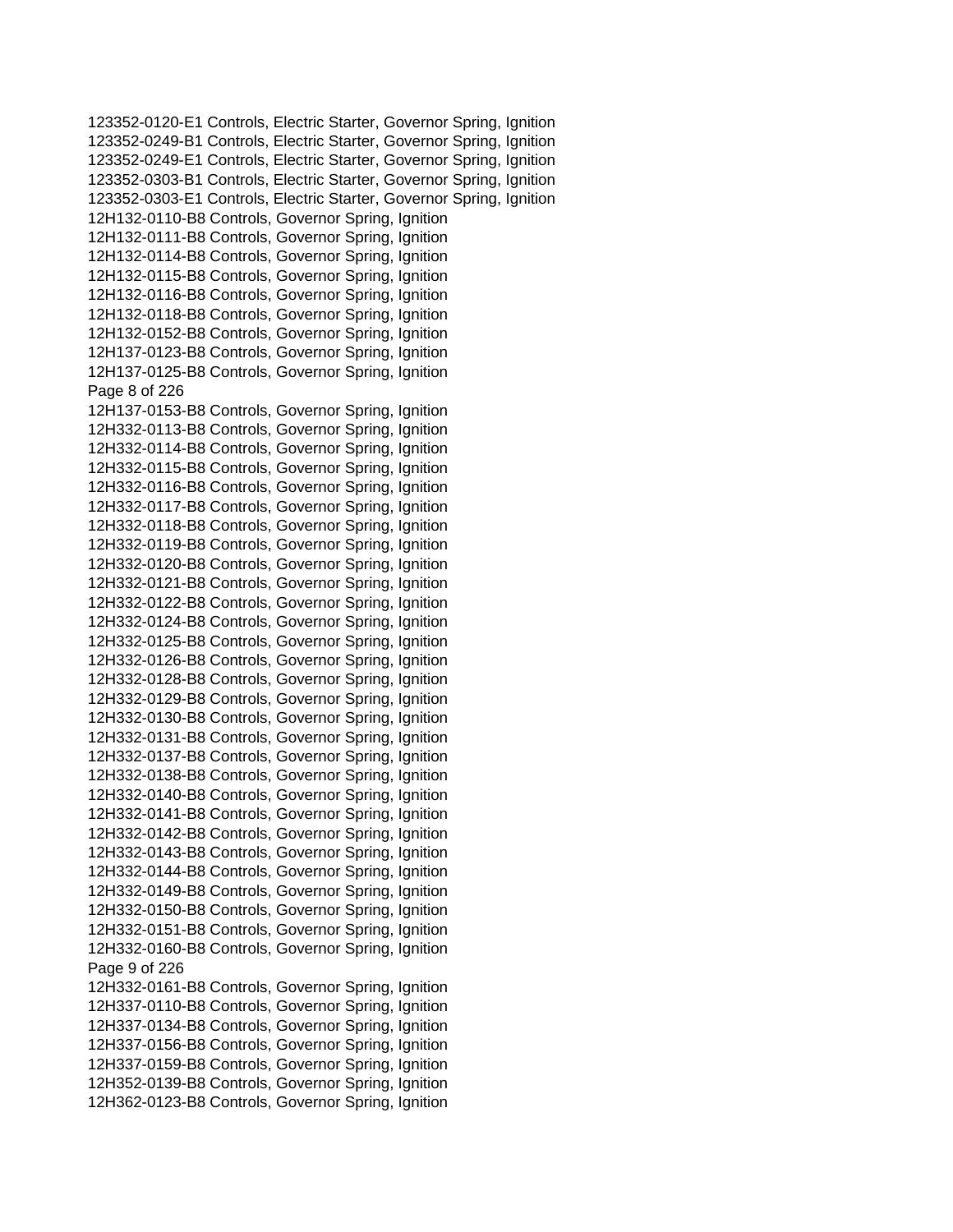138437-0140-B1 Blower Housing, Control Panel, Ignition 138437-0140-E1 Blower Housing, Control Panel, Ignition 138437-0284-B1 Blower Housing, Control Panel, Ignition 138437-0284-E1 Blower Housing, Control Panel, Ignition 138467-0169-E1 Blower Housing, Control Panel, Ignition 185436-0145-01 Control Panel, Ignition 185436-0545-A1 Control Panel, Ignition 185437-0039-01 Control Panel, Ignition 185437-0059-01 Control Panel, Ignition 185437-0084-01 Control Panel, Ignition 185437-0130-01 Control Panel, Ignition 185437-0165-B1 Control Panel, Ignition 185437-0165-E1 Control Panel, Ignition 185437-0165-E9 Control Panel, Ignition 185437-0259-B1 Control Panel, Ignition 185437-0259-E1 Control Panel, Ignition 185437-0259-E9 Control Panel, Ignition 185437-0284-A1 Control Panel, Ignition 185437-0284-B1 Control Panel, Ignition 185437-0284-E1 Control Panel, Ignition 185437-0284-E9 Control Panel, Ignition 185437-0554-E1 Control Panel, Ignition Page 10 of 226 185437-0562-B1 Control Panel, Ignition 185437-0562-E1 Control Panel, Ignition 185437-0562-E9 Control Panel, Ignition 192402-0015-01 Alternators, Wires, Gear Reduction, Gasket Sets 192402-0100-01 Alternators, Wires, Gear Reduction, Gasket Sets 192402-0127-01 Alternators, Wires, Gear Reduction, Gasket Sets 192402-0132-01 Alternators, Wires, Gear Reduction, Gasket Sets 192402-0145-02 Alternators, Wires, Gear Reduction, Gasket Sets 192402-0515-A1 Alternators, Wires, Gear Reduction, Gasket Sets 192402-0645-A1 Alternators, Wires, Gear Reduction, Gasket Sets 192402-0645-A2 Alternators, Wires, Gear Reduction, Gasket Sets 192402-1015-E1 Alternators, Wires, Gear Reduction, Gasket Sets 192402-1100-E1 Alternators, Wires, Gear Reduction, Gasket Sets 192402-1127-E1 Alternators, Wires, Gear Reduction, Gasket Sets 192402-1132-E1 Alternators, Wires, Gear Reduction, Gasket Sets 192402-1145-E2 Alternators, Wires, Gear Reduction, Gasket Sets 192402-1196-E1 Alternators, Wires, Gear Reduction, Gasket Sets 192402-1197-E1 Alternators, Wires, Gear Reduction, Gasket Sets 192402-1200-E1 Alternators, Wires, Gear Reduction, Gasket Sets 192402-1205-E1 Alternators, Wires, Gear Reduction, Gasket Sets 192402-1209-E1 Alternators, Wires, Gear Reduction, Gasket Sets 192402-1211-E1 Alternators, Wires, Gear Reduction, Gasket Sets 192407-0025-01 Alternators, Wires, Gear Reduction, Gasket Sets 192407-0131-01 Alternators, Wires, Gear Reduction, Gasket Sets 192407-0525-A1 Alternators, Wires, Gear Reduction, Gasket Sets 192407-1025-E1 Alternators, Wires, Gear Reduction, Gasket Sets 192407-1131-E1 Alternators, Wires, Gear Reduction, Gasket Sets 192407-1221-E1 Alternators, Wires, Gear Reduction, Gasket Sets 192412-0005-01 Alternators, Wires, Gear Reduction, Gasket Sets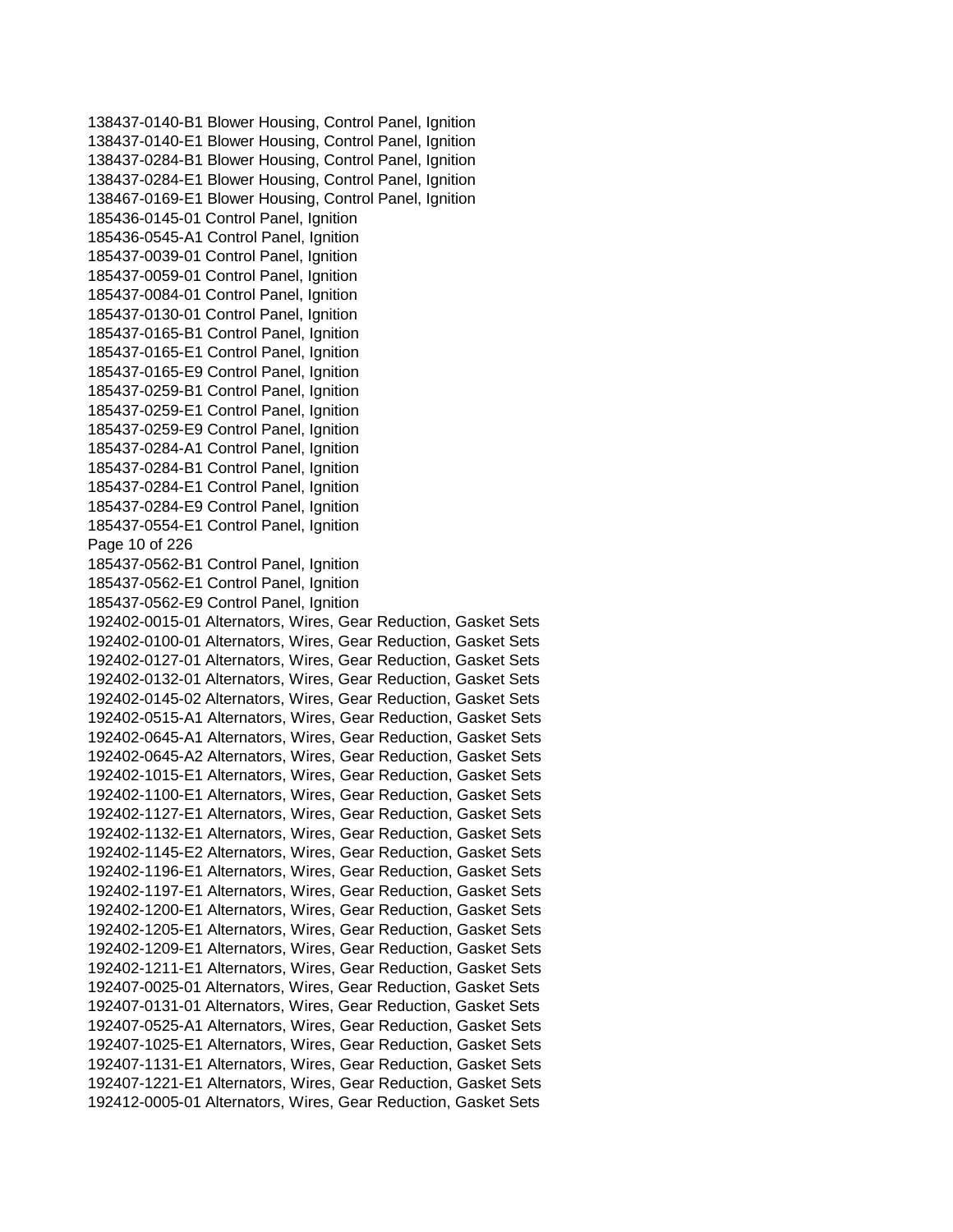## Page 11 of 226

192412-0007-01 Alternators, Wires, Gear Reduction, Gasket Sets 192412-0023-01 Alternators, Wires, Gear Reduction, Gasket Sets 192412-0116-01 Alternators, Wires, Gear Reduction, Gasket Sets 192412-0123-01 Alternators, Wires, Gear Reduction, Gasket Sets 192412-0128-01 Alternators, Wires, Gear Reduction, Gasket Sets 192412-0134-01 Alternators, Wires, Gear Reduction, Gasket Sets 192412-0137-01 Alternators, Wires, Gear Reduction, Gasket Sets 192412-0140-01 Alternators, Wires, Gear Reduction, Gasket Sets 192412-0143-01 Alternators, Wires, Gear Reduction, Gasket Sets 192412-0152-01 Alternators, Wires, Gear Reduction, Gasket Sets 192412-0160-01 Alternators, Wires, Gear Reduction, Gasket Sets 192412-0167-01 Alternators, Wires, Gear Reduction, Gasket Sets 192412-0168-01 Alternators, Wires, Gear Reduction, Gasket Sets 192412-0177-01 Alternators, Wires, Gear Reduction, Gasket Sets 192412-0180-01 Alternators, Wires, Gear Reduction, Gasket Sets 192412-0185-01 Alternators, Wires, Gear Reduction, Gasket Sets 192412-0186-01 Alternators, Wires, Gear Reduction, Gasket Sets 192412-0190-01 Alternators, Wires, Gear Reduction, Gasket Sets 192412-0192-01 Alternators, Wires, Gear Reduction, Gasket Sets 192412-0505-A1 Alternators, Wires, Gear Reduction, Gasket Sets 192412-0523-A1 Alternators, Wires, Gear Reduction, Gasket Sets 192412-0616-A1 Alternators, Wires, Gear Reduction, Gasket Sets 192412-0623-A1 Alternators, Wires, Gear Reduction, Gasket Sets 192412-0626-A1 Alternators, Wires, Gear Reduction, Gasket Sets 192412-0643-A1 Alternators, Wires, Gear Reduction, Gasket Sets 192412-0667-A1 Alternators, Wires, Gear Reduction, Gasket Sets 192412-0668-A1 Alternators, Wires, Gear Reduction, Gasket Sets 192412-0672-A1 Alternators, Wires, Gear Reduction, Gasket Sets 192412-0702-A1 Alternators, Wires, Gear Reduction, Gasket Sets Page 12 of 226 192412-1005-E1 Alternators, Wires, Gear Reduction, Gasket Sets 192412-1023-E1 Alternators, Wires, Gear Reduction, Gasket Sets 192412-1116-E1 Alternators, Wires, Gear Reduction, Gasket Sets 192412-1128-E1 Alternators, Wires, Gear Reduction, Gasket Sets 192412-1143-E1 Alternators, Wires, Gear Reduction, Gasket Sets 192412-1167-E1 Alternators, Wires, Gear Reduction, Gasket Sets 192412-1168-E1 Alternators, Wires, Gear Reduction, Gasket Sets 192412-1186-E1 Alternators, Wires, Gear Reduction, Gasket Sets 192412-1198-E1 Alternators, Wires, Gear Reduction, Gasket Sets 192412-1198-E2 Alternators, Wires, Gear Reduction, Gasket Sets 192412-1216-E1 Alternators, Wires, Gear Reduction, Gasket Sets 192412-1217-99 Alternators, Wires, Gear Reduction, Gasket Sets 192412-1220-E1 Alternators, Wires, Gear Reduction, Gasket Sets 192417-0001-01 Alternators, Wires, Gear Reduction, Gasket Sets 192417-0115-01 Alternators, Wires, Gear Reduction, Gasket Sets 192417-0141-01 Alternators, Wires, Gear Reduction, Gasket Sets 192417-0171-01 Alternators, Wires, Gear Reduction, Gasket Sets 192417-0191-01 Alternators, Wires, Gear Reduction, Gasket Sets 192417-0673-A1 Alternators, Wires, Gear Reduction, Gasket Sets 192417-0691-A1 Alternators, Wires, Gear Reduction, Gasket Sets 192417-0694-A1 Alternators, Wires, Gear Reduction, Gasket Sets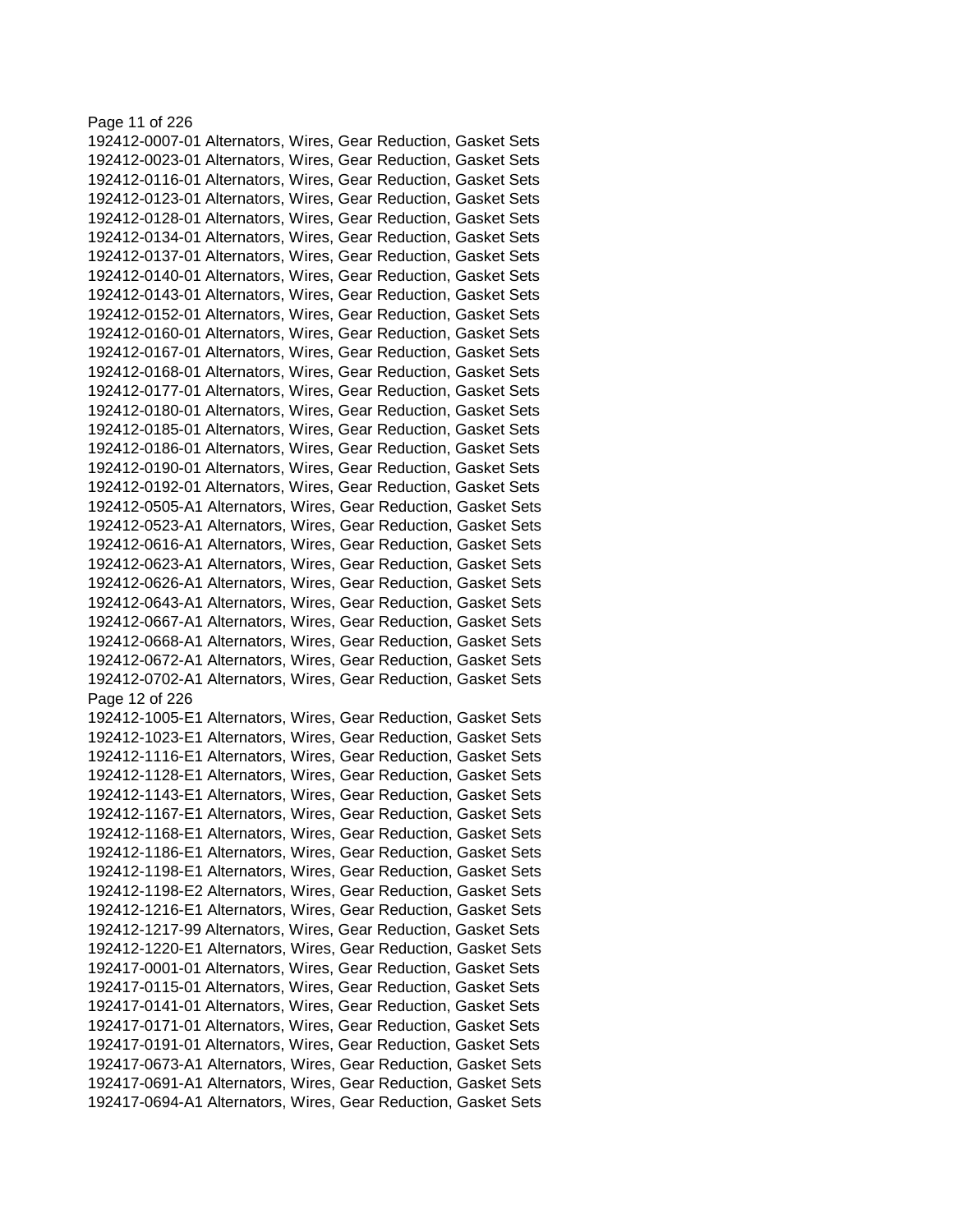192417-1115-E1 Alternators, Wires, Gear Reduction, Gasket Sets 192417-1137-E1 Alternators, Wires, Gear Reduction, Gasket Sets 192417-1144-E1 Alternators, Wires, Gear Reduction, Gasket Sets 192417-1191-E1 Alternators, Wires, Gear Reduction, Gasket Sets 192417-1194-E1 Alternators, Wires, Gear Reduction, Gasket Sets 192417-1203-E1 Alternators, Wires, Gear Reduction, Gasket Sets 192432-0008-01 Alternators, Wires, Gear Reduction, Gasket Sets 192432-0011-01 Alternators, Wires, Gear Reduction, Gasket Sets Page 13 of 226 192432-0035-01 Alternators, Wires, Gear Reduction, Gasket Sets 192432-0047-01 Alternators, Wires, Gear Reduction, Gasket Sets 192432-0065-01 Alternators, Wires, Gear Reduction, Gasket Sets 192432-0070-01 Alternators, Wires, Gear Reduction, Gasket Sets 192432-0102-01 Alternators, Wires, Gear Reduction, Gasket Sets 192432-0122-01 Alternators, Wires, Gear Reduction, Gasket Sets 192432-0122-02 Alternators, Wires, Gear Reduction, Gasket Sets 192432-0126-01 Alternators, Wires, Gear Reduction, Gasket Sets 192432-0133-02 Alternators, Wires, Gear Reduction, Gasket Sets 192432-0135-01 Alternators, Wires, Gear Reduction, Gasket Sets 192432-0156-01 Alternators, Wires, Gear Reduction, Gasket Sets 192432-0159-01 Alternators, Wires, Gear Reduction, Gasket Sets 192432-0163-01 Alternators, Wires, Gear Reduction, Gasket Sets 192432-0166-01 Alternators, Wires, Gear Reduction, Gasket Sets 192432-0170-01 Alternators, Wires, Gear Reduction, Gasket Sets 192432-0172-01 Alternators, Wires, Gear Reduction, Gasket Sets 192432-0173-01 Alternators, Wires, Gear Reduction, Gasket Sets 192432-0173-02 Alternators, Wires, Gear Reduction, Gasket Sets 192432-0175-02 Alternators, Wires, Gear Reduction, Gasket Sets 192432-0176-01 Alternators, Wires, Gear Reduction, Gasket Sets 192432-0187-01 Alternators, Wires, Gear Reduction, Gasket Sets 192432-0189-01 Alternators, Wires, Gear Reduction, Gasket Sets 192432-0193-01 Alternators, Wires, Gear Reduction, Gasket Sets 192432-0195-01 Alternators, Wires, Gear Reduction, Gasket Sets 192432-0535-A1 Alternators, Wires, Gear Reduction, Gasket Sets 192432-0547-A1 Alternators, Wires, Gear Reduction, Gasket Sets 192432-0565-A1 Alternators, Wires, Gear Reduction, Gasket Sets 192432-0570-A1 Alternators, Wires, Gear Reduction, Gasket Sets 192432-0622-A1 Alternators, Wires, Gear Reduction, Gasket Sets Page 14 of 226 192432-0636-A1 Alternators, Wires, Gear Reduction, Gasket Sets 192432-0656-A1 Alternators, Wires, Gear Reduction, Gasket Sets 192432-0669-A1 Alternators, Wires, Gear Reduction, Gasket Sets 192432-0671-A1 Alternators, Wires, Gear Reduction, Gasket Sets 192432-1008-E1 Alternators, Wires, Gear Reduction, Gasket Sets 192432-1011-E1 Alternators, Wires, Gear Reduction, Gasket Sets 192432-1035-E1 Alternators, Wires, Gear Reduction, Gasket Sets 192432-1047-E1 Alternators, Wires, Gear Reduction, Gasket Sets 192432-1063-E1 Alternators, Wires, Gear Reduction, Gasket Sets 192432-1065-E1 Alternators, Wires, Gear Reduction, Gasket Sets 192432-1070-E1 Alternators, Wires, Gear Reduction, Gasket Sets 192432-1102-E1 Alternators, Wires, Gear Reduction, Gasket Sets 192432-1122-E1 Alternators, Wires, Gear Reduction, Gasket Sets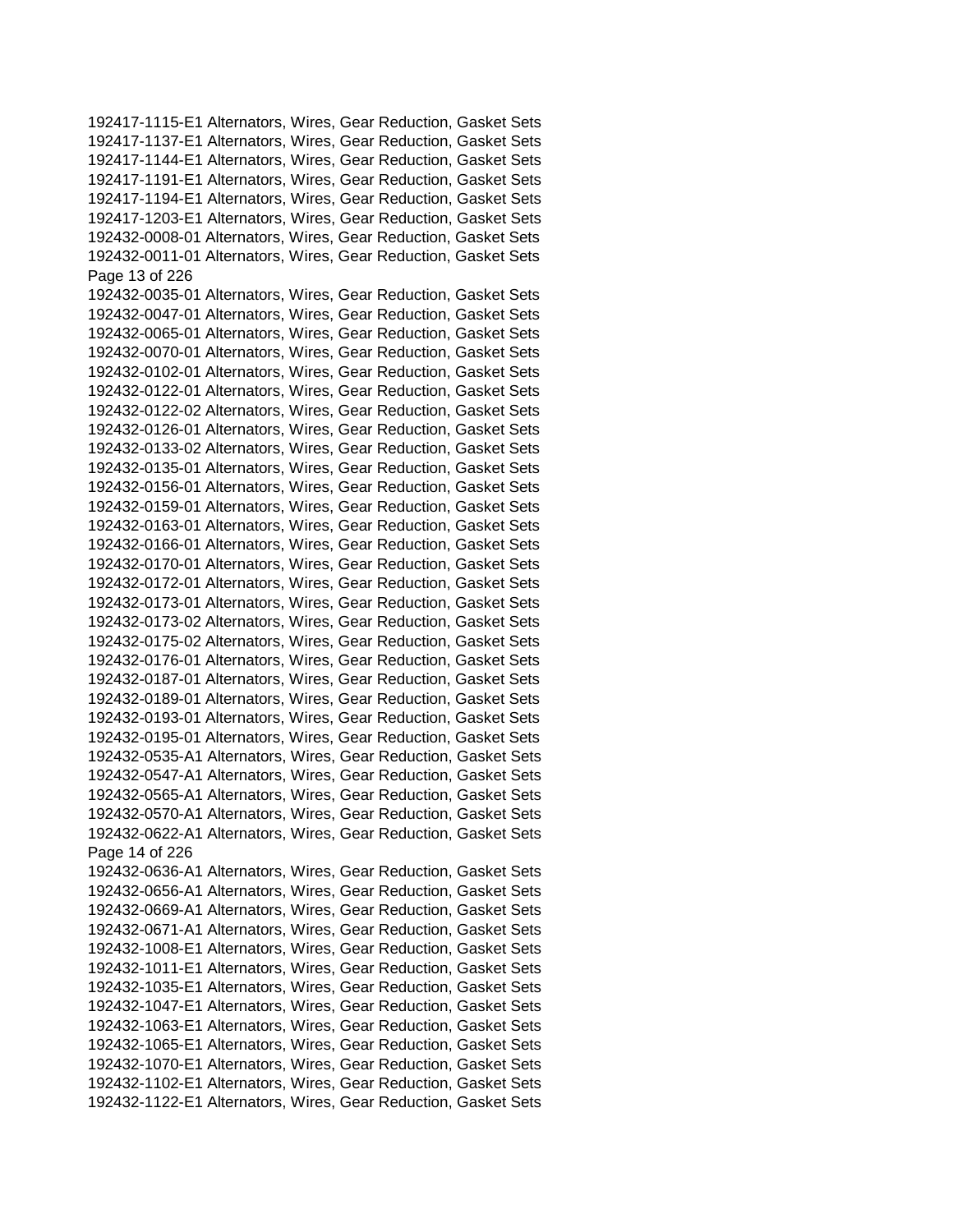192432-1126-E1 Alternators, Wires, Gear Reduction, Gasket Sets 192432-1136-E1 Alternators, Wires, Gear Reduction, Gasket Sets 192432-1147-E1 Alternators, Wires, Gear Reduction, Gasket Sets 192432-1159-E1 Alternators, Wires, Gear Reduction, Gasket Sets 192432-1173-E2 Alternators, Wires, Gear Reduction, Gasket Sets 192432-1175-E2 Alternators, Wires, Gear Reduction, Gasket Sets 192432-1181-99 Alternators, Wires, Gear Reduction, Gasket Sets 192432-1189-E1 Alternators, Wires, Gear Reduction, Gasket Sets 192432-1193-E1 Alternators, Wires, Gear Reduction, Gasket Sets 192432-1195-E1 Alternators, Wires, Gear Reduction, Gasket Sets 192432-1204-E1 Alternators, Wires, Gear Reduction, Gasket Sets 192432-1206-E1 Alternators, Wires, Gear Reduction, Gasket Sets 192432-1213-E1 Alternators, Wires, Gear Reduction, Gasket Sets 192432-1219-E1 Alternators, Wires, Gear Reduction, Gasket Sets 192432-6167-01 Alternators, Wires, Gear Reduction, Gasket Sets 192432-6167-E1 Alternators, Wires, Gear Reduction, Gasket Sets Page 15 of 226 192436-1129-E1 Alternators, Wires, Gear Reduction, Gasket Sets 192436-1222-E1 Alternators, Wires, Gear Reduction, Gasket Sets 192437-0006-01 Alternators, Wires, Gear Reduction, Gasket Sets 192437-0041-01 Alternators, Wires, Gear Reduction, Gasket Sets 192437-0125-01 Alternators, Wires, Gear Reduction, Gasket Sets 192437-0161-01 Alternators, Wires, Gear Reduction, Gasket Sets 192437-0541-A1 Alternators, Wires, Gear Reduction, Gasket Sets 192437-0625-A1 Alternators, Wires, Gear Reduction, Gasket Sets 192437-0654-A1 Alternators, Wires, Gear Reduction, Gasket Sets 192437-0670-A1 Alternators, Wires, Gear Reduction, Gasket Sets 192437-1041-E1 Alternators, Wires, Gear Reduction, Gasket Sets 192437-1125-E1 Alternators, Wires, Gear Reduction, Gasket Sets 192437-1148-E1 Alternators, Wires, Gear Reduction, Gasket Sets 192437-1161-E1 Alternators, Wires, Gear Reduction, Gasket Sets 192437-1212-E1 Alternators, Wires, Gear Reduction, Gasket Sets 192437-1218-E1 Alternators, Wires, Gear Reduction, Gasket Sets 192452-0049-01 Alternators, Wires, Gear Reduction, Gasket Sets 192452-0049-02 Alternators, Wires, Gear Reduction, Gasket Sets 192452-0103-01 Alternators, Wires, Gear Reduction, Gasket Sets 192452-0549-A1 Alternators, Wires, Gear Reduction, Gasket Sets 192452-1049-E1 Alternators, Wires, Gear Reduction, Gasket Sets 192452-1049-E2 Alternators, Wires, Gear Reduction, Gasket Sets 195702-0102-01 Electric Starter, Stator 195702-0122-01 Electric Starter, Stator 195702-0126-01 Electric Starter, Stator 195702-0128-01 Electric Starter, Stator 195702-0129-01 Electric Starter, Stator 195702-0132-01 Electric Starter, Stator 195702-0134-01 Electric Starter, Stator Page 16 of 226 195702-0135-01 Electric Starter, Stator 195702-0136-01 Electric Starter, Stator 195702-0142-01 Electric Starter, Stator 195702-0144-01 Electric Starter, Stator 195702-0146-01 Electric Starter, Stator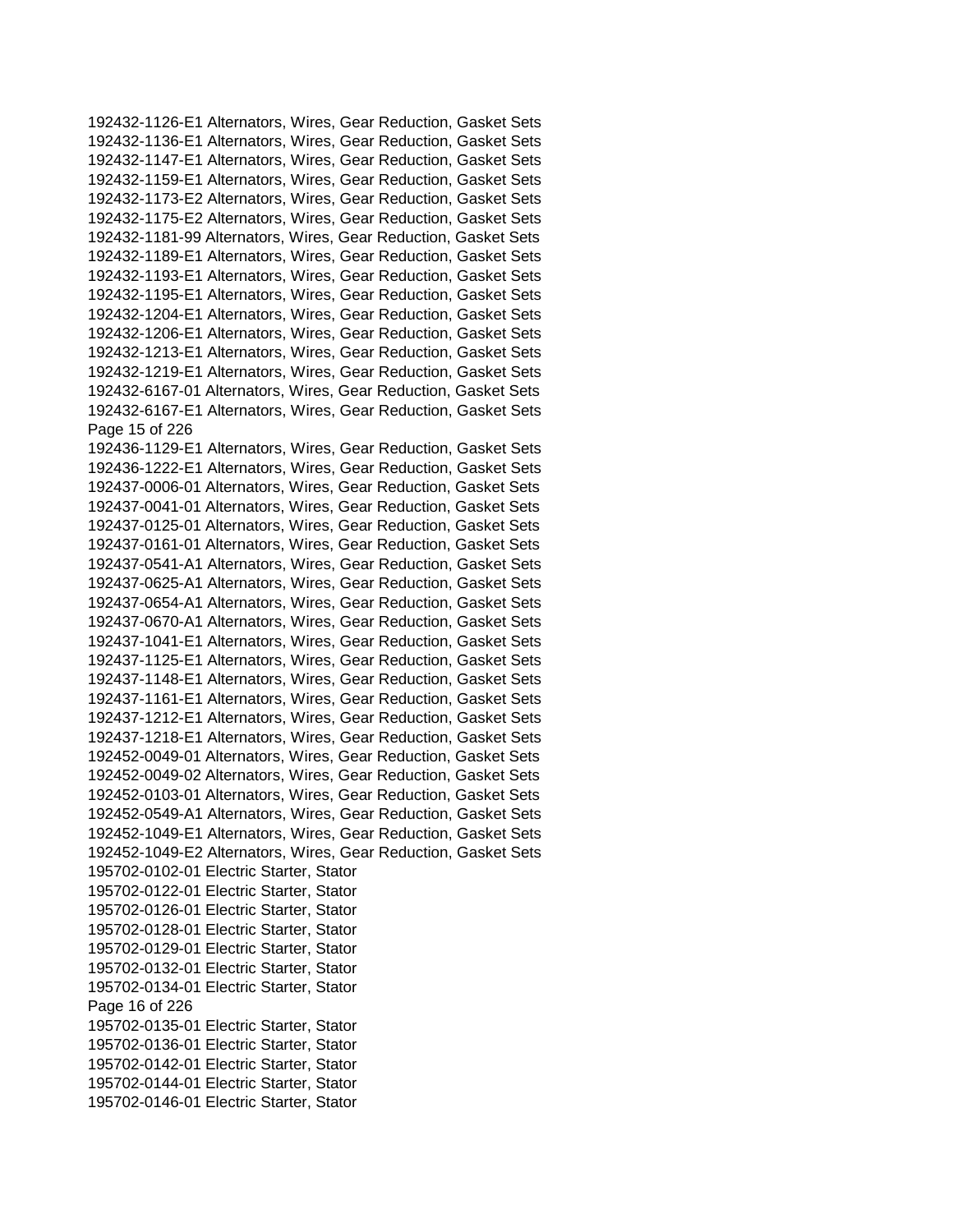195702-0149-01 Electric Starter, Stator 195702-0150-01 Electric Starter, Stator 195702-0151-01 Electric Starter, Stator 195702-0152-01 Electric Starter, Stator 195702-0155-01 Electric Starter, Stator 195702-0157-01 Electric Starter, Stator 195702-0160-01 Electric Starter, Stator 195702-0402-E1 Electric Starter, Stator 195702-0426-E1 Electric Starter, Stator 195702-0429-E1 Electric Starter, Stator 195702-0436-A1 Electric Starter, Stator 195702-0442-E1 Electric Starter, Stator 195702-0449-A1 Electric Starter, Stator 195702-0449-E1 Electric Starter, Stator 195702-0450-A1 Electric Starter, Stator 195702-0450-E1 Electric Starter, Stator 195702-0452-A1 Electric Starter, Stator 195702-0457-E1 Electric Starter, Stator 195702-0465-E1 Electric Starter, Stator 195702-0467-E1 Electric Starter, Stator 195702-4002-01 Electric Starter, Stator 195702-4015-01 Electric Starter, Stator 195702-4016-01 Electric Starter, Stator 195702-4016-02 Electric Starter, Stator Page 17 of 226 195702-4018-01 Electric Starter, Stator 195702-4020-01 Electric Starter, Stator 195702-4502-E1 Electric Starter, Stator 195702-4515-A1 Electric Starter, Stator 195702-4515-E1 Electric Starter, Stator 195702-4516-A1 Electric Starter, Stator 195702-4516-E1 Electric Starter, Stator 195702-4518-A1 Electric Starter, Stator 195702-4518-E1 Electric Starter, Stator 195702-4520-A1 Electric Starter, Stator 195702-4520-E1 Electric Starter, Stator 195703-0131-01 Electric Starter, Stator 195706-0148-01 Electric Starter, Stator 195707-0101-01 Electric Starter, Stator 195707-0111-01 Electric Starter, Stator 195707-0112-01 Electric Starter, Stator 195707-0113-01 Electric Starter, Stator 195707-0114-01 Electric Starter, Stator 195707-0117-01 Electric Starter, Stator 195707-0118-01 Electric Starter, Stator 195707-0119-01 Electric Starter, Stator 195707-0119-02 Electric Starter, Stator 195707-0120-01 Electric Starter, Stator 195707-0121-01 Electric Starter, Stator 195707-0124-01 Electric Starter, Stator 195707-0125-01 Electric Starter, Stator 195707-0127-01 Electric Starter, Stator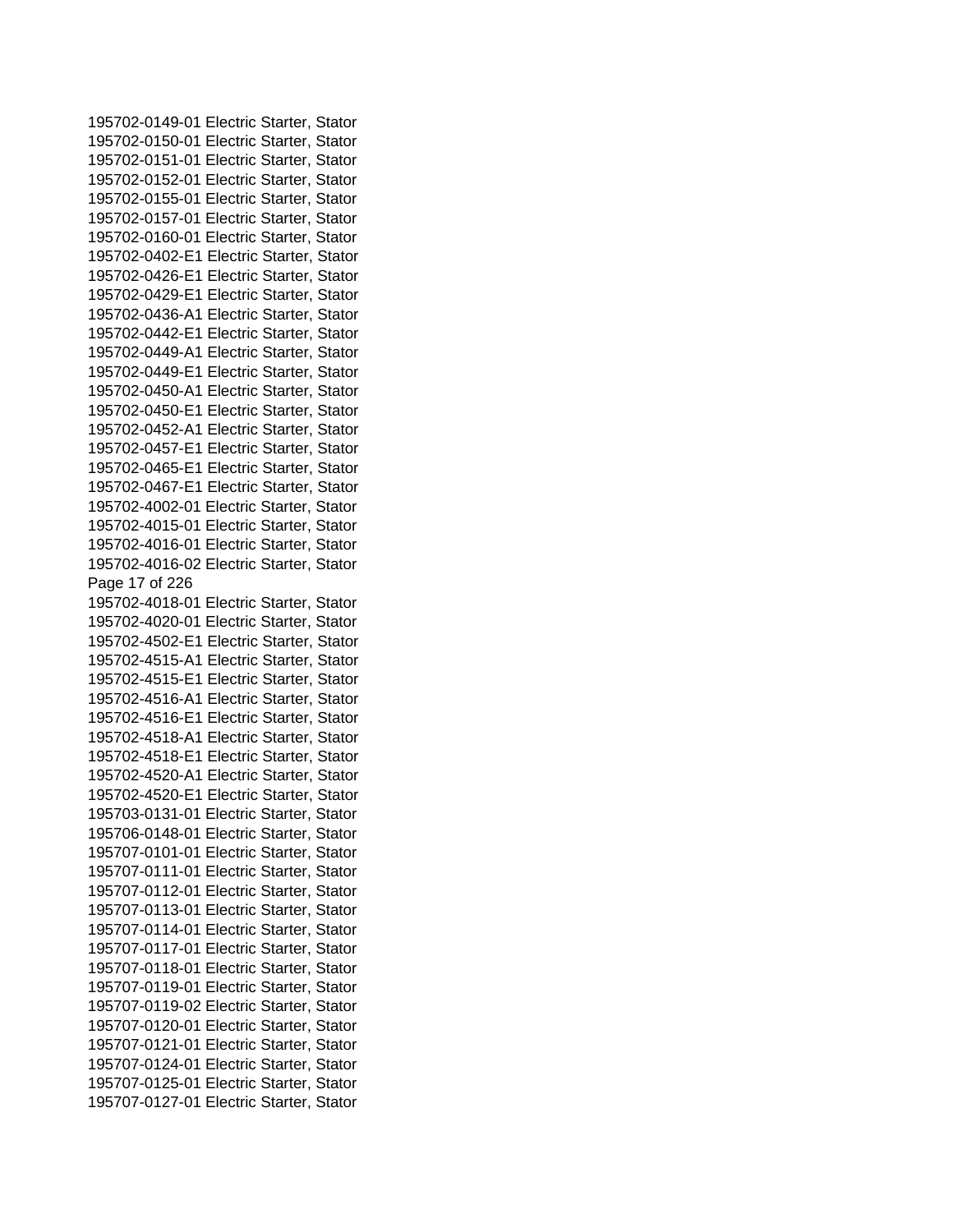195707-0130-01 Electric Starter, Stator 195707-0133-01 Electric Starter, Stator Page 18 of 226 195707-0137-01 Electric Starter, Stator 195707-0139-01 Electric Starter, Stator 195707-0141-01 Electric Starter, Stator 195707-0143-01 Electric Starter, Stator 195707-0145-01 Electric Starter, Stator 195707-0147-01 Electric Starter, Stator 195707-0153-01 Electric Starter, Stator 195707-0161-01 Electric Starter, Stator 195707-0162-01 Electric Starter, Stator 195707-0189-01 Electric Starter, Stator 195707-0401-E1 Electric Starter, Stator 195707-0412-E1 Electric Starter, Stator 195707-0413-A1 Electric Starter, Stator 195707-0414-E1 Electric Starter, Stator 195707-0421-A1 Electric Starter, Stator 195707-0421-E1 Electric Starter, Stator 195707-0430-E1 Electric Starter, Stator 195707-0432-E1 Electric Starter, Stator 195707-0443-E1 Electric Starter, Stator 195707-0453-A1 Electric Starter, Stator 195707-0461-E1 Electric Starter, Stator 195707-0462-E1 Electric Starter, Stator 195707-0466-E1 Electric Starter, Stator 195707-0468-E1 Electric Starter, Stator 195707-0490-E1 Electric Starter, Stator 195707-0492-E1 Electric Starter, Stator 195707-4019-01 Electric Starter, Stator 195707-4025-01 Electric Starter, Stator 195707-4025-02 Electric Starter, Stator Page 19 of 226 195707-4025-03 Electric Starter, Stator 195707-4026-01 Electric Starter, Stator 195707-4027-01 Electric Starter, Stator 195707-4519-A1 Electric Starter, Stator 195707-4519-E1 Electric Starter, Stator 195707-4525-A1 Electric Starter, Stator 195707-4525-E1 Electric Starter, Stator 195707-4526-A1 Electric Starter, Stator 195707-4526-E1 Electric Starter, Stator 195707-4527-A1 Electric Starter, Stator 195707-4527-E1 Electric Starter, Stator 196402-0022-01 ALTERNATORS, PANEL KIT, GEAR REDUCTION, WIRES, GASKETS 196402-0165-01 ALTERNATORS, PANEL KIT, GEAR REDUCTION, WIRES, GASKETS 196402-0522-A1 ALTERNATORS, PANEL KIT, GEAR REDUCTION, WIRES, GASKETS 196402-1022-E1 ALTERNATORS, PANEL KIT, GEAR REDUCTION, WIRES, GASKETS 196402-1105-E1 ALTERNATORS, PANEL KIT, GEAR REDUCTION, WIRES, GASKETS 196402-1123-E1 ALTERNATORS, PANEL KIT, GEAR REDUCTION, WIRES, GASKETS 196402-1165-E1 ALTERNATORS, PANEL KIT, GEAR REDUCTION, WIRES, GASKETS 196402-1231-E1 ALTERNATORS, PANEL KIT, GEAR REDUCTION, WIRES, GASKETS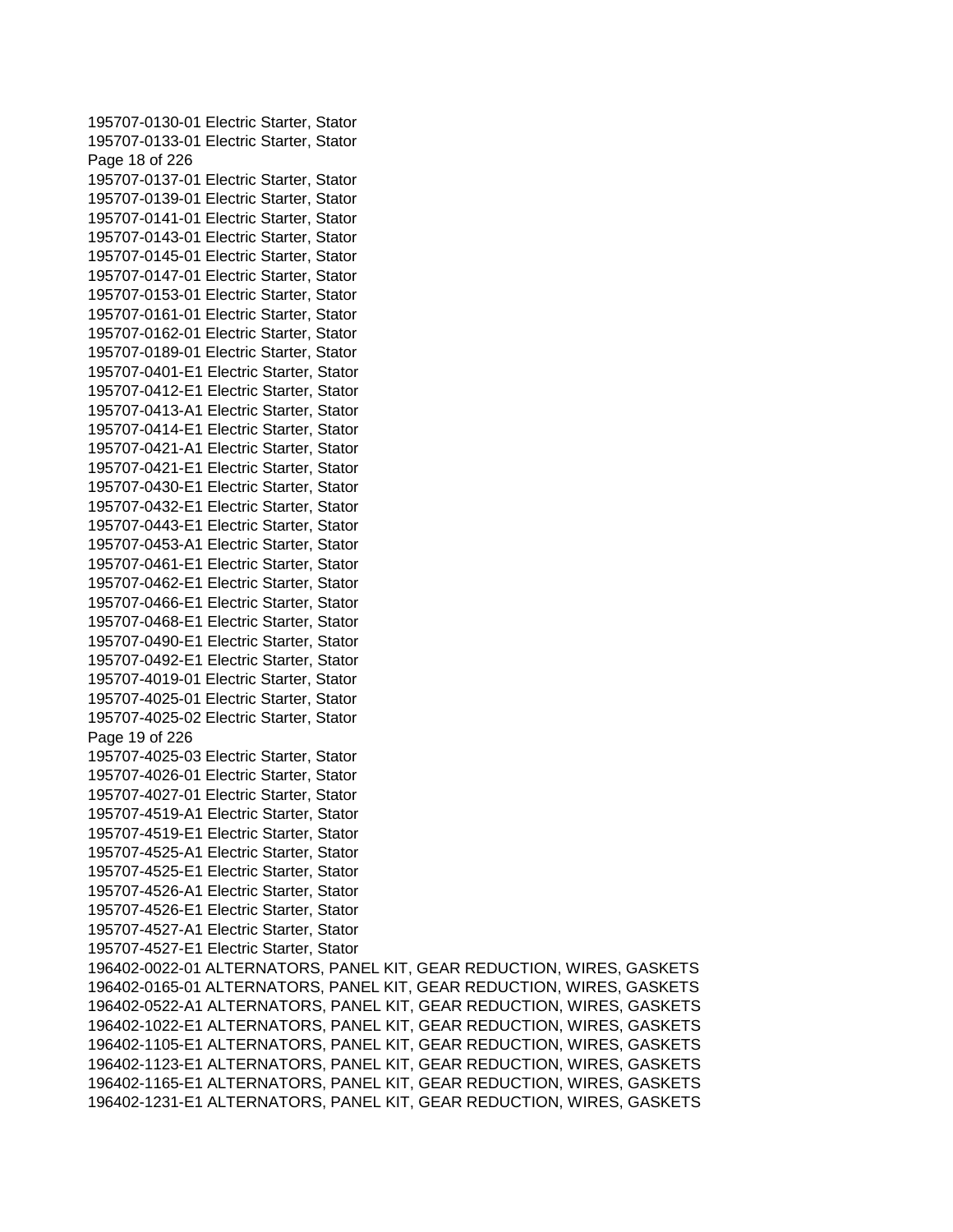196402-1236-E1 ALTERNATORS, PANEL KIT, GEAR REDUCTION, WIRES, GASKETS 196402-1244-E1 ALTERNATORS, PANEL KIT, GEAR REDUCTION, WIRES, GASKETS 196412-0117-01 ALTERNATORS, PANEL KIT, GEAR REDUCTION, WIRES, GASKETS 196412-0171-01 ALTERNATORS, PANEL KIT, GEAR REDUCTION, WIRES, GASKETS 196412-0171-02 ALTERNATORS, PANEL KIT, GEAR REDUCTION, WIRES, GASKETS 196412-0668-A1 ALTERNATORS, PANEL KIT, GEAR REDUCTION, WIRES, GASKETS 196412-0671-A1 ALTERNATORS, PANEL KIT, GEAR REDUCTION, WIRES, GASKETS 196412-0671-A2 ALTERNATORS, PANEL KIT, GEAR REDUCTION, WIRES, GASKETS 196412-0703-A1 ALTERNATORS, PANEL KIT, GEAR REDUCTION, WIRES, GASKETS 196412-1024-E1 ALTERNATORS, PANEL KIT, GEAR REDUCTION, WIRES, GASKETS Page 20 of 226 196412-1171-E1 ALTERNATORS, PANEL KIT, GEAR REDUCTION, WIRES, GASKETS 196412-1171-E2 ALTERNATORS, PANEL KIT, GEAR REDUCTION, WIRES, GASKETS 196417-0172-01 ALTERNATORS, PANEL KIT, GEAR REDUCTION, WIRES, GASKETS 196417-1172-E1 ALTERNATORS, PANEL KIT, GEAR REDUCTION, WIRES, GASKETS 196422-0004-01 ALTERNATORS, PANEL KIT, GEAR REDUCTION, WIRES, GASKETS 196422-0022-99 ALTERNATORS, PANEL KIT, GEAR REDUCTION, WIRES, GASKETS 196422-0162-01 ALTERNATORS, PANEL KIT, GEAR REDUCTION, WIRES, GASKETS 196422-1004-E1 ALTERNATORS, PANEL KIT, GEAR REDUCTION, WIRES, GASKETS 196422-1162-E1 ALTERNATORS, PANEL KIT, GEAR REDUCTION, WIRES, GASKETS 196427-0149-01 ALTERNATORS, PANEL KIT, GEAR REDUCTION, WIRES, GASKETS 196427-1149-E1 ALTERNATORS, PANEL KIT, GEAR REDUCTION, WIRES, GASKETS 196432-0005-01 ALTERNATORS, PANEL KIT, GEAR REDUCTION, WIRES, GASKETS 196432-0006-01 ALTERNATORS, PANEL KIT, GEAR REDUCTION, WIRES, GASKETS 196432-0007-01 ALTERNATORS, PANEL KIT, GEAR REDUCTION, WIRES, GASKETS 196432-0009-01 ALTERNATORS, PANEL KIT, GEAR REDUCTION, WIRES, GASKETS 196432-0009-02 ALTERNATORS, PANEL KIT, GEAR REDUCTION, WIRES, GASKETS 196432-0009-09 ALTERNATORS, PANEL KIT, GEAR REDUCTION, WIRES, GASKETS 196432-0033-01 ALTERNATORS, PANEL KIT, GEAR REDUCTION, WIRES, GASKETS 196432-0033-02 ALTERNATORS, PANEL KIT, GEAR REDUCTION, WIRES, GASKETS 196432-0035-01 ALTERNATORS, PANEL KIT, GEAR REDUCTION, WIRES, GASKETS 196432-0035-02 ALTERNATORS, PANEL KIT, GEAR REDUCTION, WIRES, GASKETS 196432-0035-03 ALTERNATORS, PANEL KIT, GEAR REDUCTION, WIRES, GASKETS 196432-0035-04 ALTERNATORS, PANEL KIT, GEAR REDUCTION, WIRES, GASKETS 196432-0041-99 ALTERNATORS, PANEL KIT, GEAR REDUCTION, WIRES, GASKETS 196432-0047-01 ALTERNATORS, PANEL KIT, GEAR REDUCTION, WIRES, GASKETS 196432-0047-02 ALTERNATORS, PANEL KIT, GEAR REDUCTION, WIRES, GASKETS 196432-0047-03 ALTERNATORS, PANEL KIT, GEAR REDUCTION, WIRES, GASKETS 196432-0050-02 ALTERNATORS, PANEL KIT, GEAR REDUCTION, WIRES, GASKETS 196432-0050-03 ALTERNATORS, PANEL KIT, GEAR REDUCTION, WIRES, GASKETS Page 21 of 226 196432-0065-01 ALTERNATORS, PANEL KIT, GEAR REDUCTION, WIRES, GASKETS 196432-0070-01 ALTERNATORS, PANEL KIT, GEAR REDUCTION, WIRES, GASKETS 196432-0070-02 ALTERNATORS, PANEL KIT, GEAR REDUCTION, WIRES, GASKETS 196432-0070-03 ALTERNATORS, PANEL KIT, GEAR REDUCTION, WIRES, GASKETS 196432-0073-01 ALTERNATORS, PANEL KIT, GEAR REDUCTION, WIRES, GASKETS 196432-0101-01 ALTERNATORS, PANEL KIT, GEAR REDUCTION, WIRES, GASKETS 196432-0112-01 ALTERNATORS, PANEL KIT, GEAR REDUCTION, WIRES, GASKETS 196432-0113-02 ALTERNATORS, PANEL KIT, GEAR REDUCTION, WIRES, GASKETS 196432-0114-02 ALTERNATORS, PANEL KIT, GEAR REDUCTION, WIRES, GASKETS 196432-0115-01 ALTERNATORS, PANEL KIT, GEAR REDUCTION, WIRES, GASKETS 196432-0116-01 ALTERNATORS, PANEL KIT, GEAR REDUCTION, WIRES, GASKETS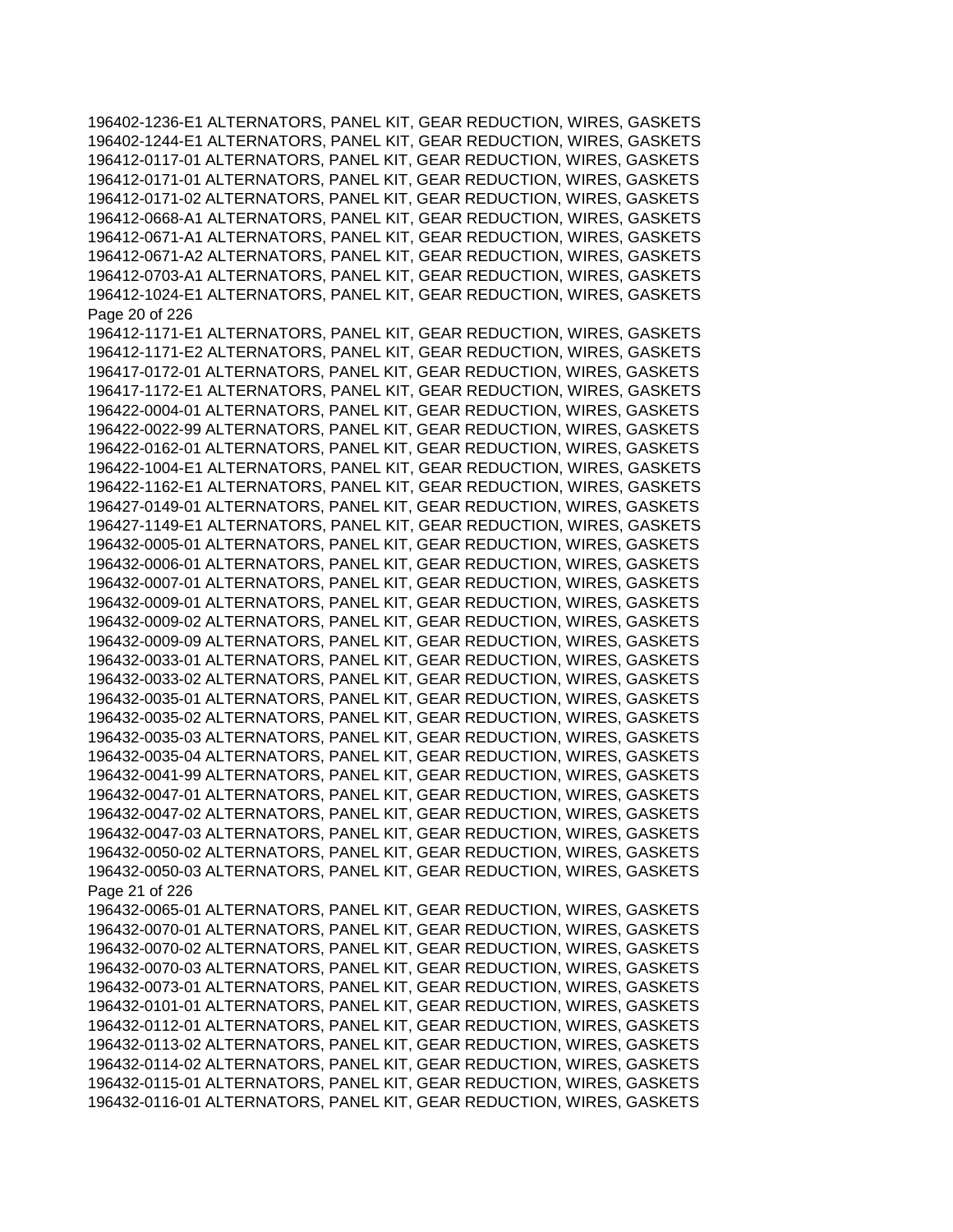196432-0116-02 ALTERNATORS, PANEL KIT, GEAR REDUCTION, WIRES, GASKETS 196432-0120-01 ALTERNATORS, PANEL KIT, GEAR REDUCTION, WIRES, GASKETS 196432-0121-01 ALTERNATORS, PANEL KIT, GEAR REDUCTION, WIRES, GASKETS 196432-0129-01 ALTERNATORS, PANEL KIT, GEAR REDUCTION, WIRES, GASKETS 196432-0132-01 ALTERNATORS, PANEL KIT, GEAR REDUCTION, WIRES, GASKETS 196432-0135-01 ALTERNATORS, PANEL KIT, GEAR REDUCTION, WIRES, GASKETS 196432-0138-01 ALTERNATORS, PANEL KIT, GEAR REDUCTION, WIRES, GASKETS 196432-0143-01 ALTERNATORS, PANEL KIT, GEAR REDUCTION, WIRES, GASKETS 196432-0144-01 ALTERNATORS, PANEL KIT, GEAR REDUCTION, WIRES, GASKETS 196432-0145-01 ALTERNATORS, PANEL KIT, GEAR REDUCTION, WIRES, GASKETS 196432-0146-01 ALTERNATORS, PANEL KIT, GEAR REDUCTION, WIRES, GASKETS 196432-0147-01 ALTERNATORS, PANEL KIT, GEAR REDUCTION, WIRES, GASKETS 196432-0150-01 ALTERNATORS, PANEL KIT, GEAR REDUCTION, WIRES, GASKETS 196432-0151-01 ALTERNATORS, PANEL KIT, GEAR REDUCTION, WIRES, GASKETS 196432-0152-01 ALTERNATORS, PANEL KIT, GEAR REDUCTION, WIRES, GASKETS 196432-0160-01 ALTERNATORS, PANEL KIT, GEAR REDUCTION, WIRES, GASKETS 196432-0161-01 ALTERNATORS, PANEL KIT, GEAR REDUCTION, WIRES, GASKETS 196432-0163-01 ALTERNATORS, PANEL KIT, GEAR REDUCTION, WIRES, GASKETS Page 22 of 226 196432-0163-03 ALTERNATORS, PANEL KIT, GEAR REDUCTION, WIRES, GASKETS 196432-0167-01 ALTERNATORS, PANEL KIT, GEAR REDUCTION, WIRES, GASKETS 196432-0174-01 ALTERNATORS, PANEL KIT, GEAR REDUCTION, WIRES, GASKETS 196432-0175-01 ALTERNATORS, PANEL KIT, GEAR REDUCTION, WIRES, GASKETS 196432-0180-01 ALTERNATORS, PANEL KIT, GEAR REDUCTION, WIRES, GASKETS 196432-0181-01 ALTERNATORS, PANEL KIT, GEAR REDUCTION, WIRES, GASKETS 196432-0182-01 ALTERNATORS, PANEL KIT, GEAR REDUCTION, WIRES, GASKETS 196432-0197-01 ALTERNATORS, PANEL KIT, GEAR REDUCTION, WIRES, GASKETS 196432-0198-01 ALTERNATORS, PANEL KIT, GEAR REDUCTION, WIRES, GASKETS 196432-0223-01 ALTERNATORS, PANEL KIT, GEAR REDUCTION, WIRES, GASKETS 196432-0225-A1 ALTERNATORS, PANEL KIT, GEAR REDUCTION, WIRES, GASKETS 196432-0506-A1 ALTERNATORS, PANEL KIT, GEAR REDUCTION, WIRES, GASKETS 196432-0513-A1 ALTERNATORS, PANEL KIT, GEAR REDUCTION, WIRES, GASKETS 196432-0533-A1 ALTERNATORS, PANEL KIT, GEAR REDUCTION, WIRES, GASKETS 196432-0535-A1 ALTERNATORS, PANEL KIT, GEAR REDUCTION, WIRES, GASKETS 196432-0547-A1 ALTERNATORS, PANEL KIT, GEAR REDUCTION, WIRES, GASKETS 196432-0565-A1 ALTERNATORS, PANEL KIT, GEAR REDUCTION, WIRES, GASKETS 196432-0570-A1 ALTERNATORS, PANEL KIT, GEAR REDUCTION, WIRES, GASKETS 196432-0570-A2 ALTERNATORS, PANEL KIT, GEAR REDUCTION, WIRES, GASKETS 196432-0615-A1 ALTERNATORS, PANEL KIT, GEAR REDUCTION, WIRES, GASKETS 196432-0621-A1 ALTERNATORS, PANEL KIT, GEAR REDUCTION, WIRES, GASKETS 196432-0624-A1 ALTERNATORS, PANEL KIT, GEAR REDUCTION, WIRES, GASKETS 196432-0630-A1 ALTERNATORS, PANEL KIT, GEAR REDUCTION, WIRES, GASKETS 196432-0635-A1 ALTERNATORS, PANEL KIT, GEAR REDUCTION, WIRES, GASKETS 196432-0646-A1 ALTERNATORS, PANEL KIT, GEAR REDUCTION, WIRES, GASKETS 196432-0650-A1 ALTERNATORS, PANEL KIT, GEAR REDUCTION, WIRES, GASKETS 196432-0653-A1 ALTERNATORS, PANEL KIT, GEAR REDUCTION, WIRES, GASKETS 196432-0663-A1 ALTERNATORS, PANEL KIT, GEAR REDUCTION, WIRES, GASKETS 196432-0663-A2 ALTERNATORS, PANEL KIT, GEAR REDUCTION, WIRES, GASKETS Page 23 of 226 196432-0666-A1 ALTERNATORS, PANEL KIT, GEAR REDUCTION, WIRES, GASKETS 196432-0674-A1 ALTERNATORS, PANEL KIT, GEAR REDUCTION, WIRES, GASKETS 196432-0685-A1 ALTERNATORS, PANEL KIT, GEAR REDUCTION, WIRES, GASKETS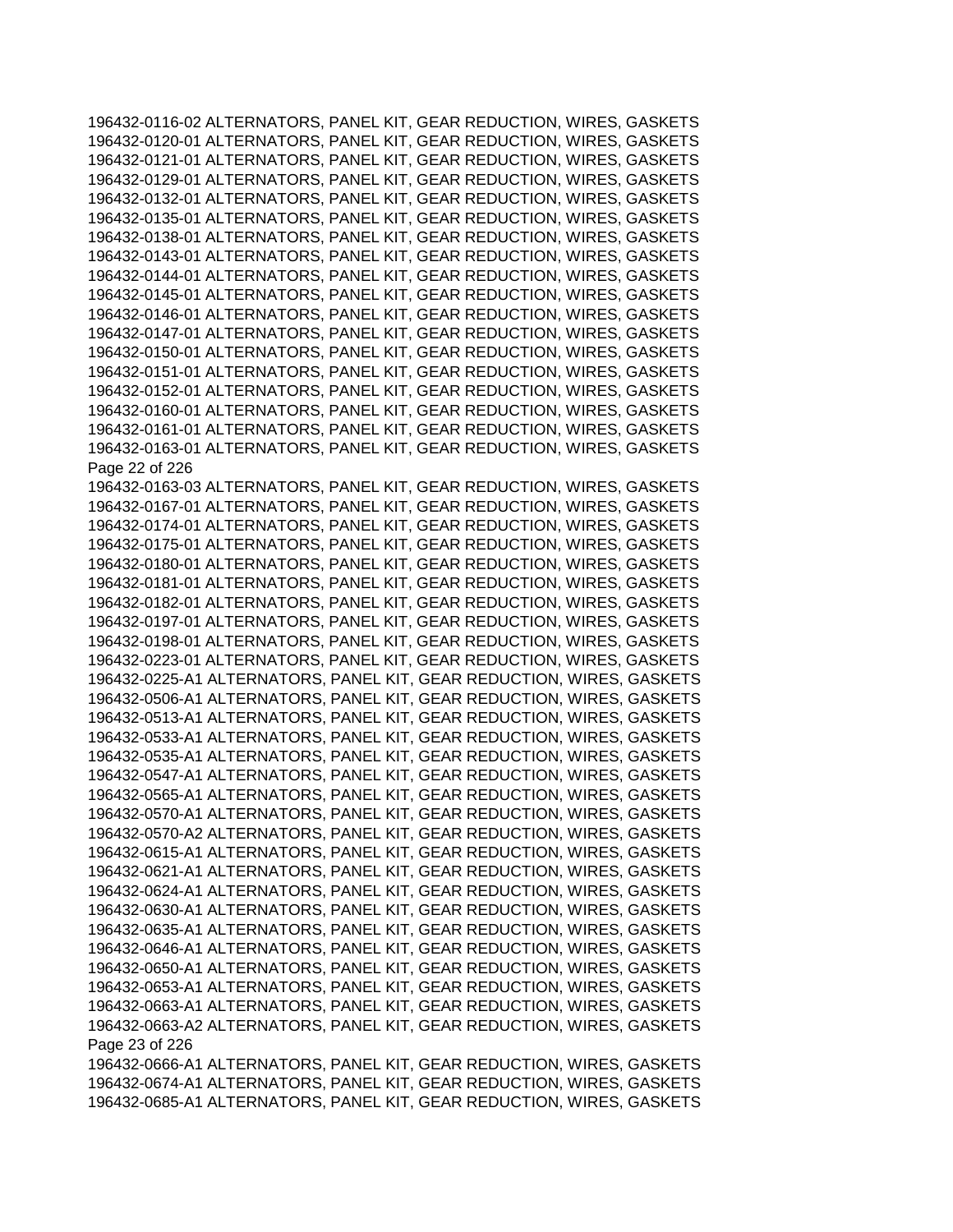196432-0690-A1 ALTERNATORS, PANEL KIT, GEAR REDUCTION, WIRES, GASKETS 196432-0702-A1 ALTERNATORS, PANEL KIT, GEAR REDUCTION, WIRES, GASKETS 196432-1005-E1 ALTERNATORS, PANEL KIT, GEAR REDUCTION, WIRES, GASKETS 196432-1006-E1 ALTERNATORS, PANEL KIT, GEAR REDUCTION, WIRES, GASKETS 196432-1007-E1 ALTERNATORS, PANEL KIT, GEAR REDUCTION, WIRES, GASKETS 196432-1009-E1 ALTERNATORS, PANEL KIT, GEAR REDUCTION, WIRES, GASKETS 196432-1013-E1 ALTERNATORS, PANEL KIT, GEAR REDUCTION, WIRES, GASKETS 196432-1016-E2 ALTERNATORS, PANEL KIT, GEAR REDUCTION, WIRES, GASKETS 196432-1033-E1 ALTERNATORS, PANEL KIT, GEAR REDUCTION, WIRES, GASKETS 196432-1033-E2 ALTERNATORS, PANEL KIT, GEAR REDUCTION, WIRES, GASKETS 196432-1035-E1 ALTERNATORS, PANEL KIT, GEAR REDUCTION, WIRES, GASKETS 196432-1035-E4 ALTERNATORS, PANEL KIT, GEAR REDUCTION, WIRES, GASKETS 196432-1036-E1 ALTERNATORS, PANEL KIT, GEAR REDUCTION, WIRES, GASKETS 196432-1047-E1 ALTERNATORS, PANEL KIT, GEAR REDUCTION, WIRES, GASKETS 196432-1047-E2 ALTERNATORS, PANEL KIT, GEAR REDUCTION, WIRES, GASKETS 196432-1050-E2 ALTERNATORS, PANEL KIT, GEAR REDUCTION, WIRES, GASKETS 196432-1063-E2 ALTERNATORS, PANEL KIT, GEAR REDUCTION, WIRES, GASKETS 196432-1065-E1 ALTERNATORS, PANEL KIT, GEAR REDUCTION, WIRES, GASKETS 196432-1070-E1 ALTERNATORS, PANEL KIT, GEAR REDUCTION, WIRES, GASKETS 196432-1070-E2 ALTERNATORS, PANEL KIT, GEAR REDUCTION, WIRES, GASKETS 196432-1073-E1 ALTERNATORS, PANEL KIT, GEAR REDUCTION, WIRES, GASKETS 196432-1101-E1 ALTERNATORS, PANEL KIT, GEAR REDUCTION, WIRES, GASKETS 196432-1113-E2 ALTERNATORS, PANEL KIT, GEAR REDUCTION, WIRES, GASKETS 196432-1114-E2 ALTERNATORS, PANEL KIT, GEAR REDUCTION, WIRES, GASKETS 196432-1115-E1 ALTERNATORS, PANEL KIT, GEAR REDUCTION, WIRES, GASKETS 196432-1116-E1 ALTERNATORS, PANEL KIT, GEAR REDUCTION, WIRES, GASKETS Page 24 of 226 196432-1121-E1 ALTERNATORS, PANEL KIT, GEAR REDUCTION, WIRES, GASKETS 196432-1124-E1 ALTERNATORS, PANEL KIT, GEAR REDUCTION, WIRES, GASKETS 196432-1126-E1 ALTERNATORS, PANEL KIT, GEAR REDUCTION, WIRES, GASKETS 196432-1129-E1 ALTERNATORS, PANEL KIT, GEAR REDUCTION, WIRES, GASKETS 196432-1130-E1 ALTERNATORS, PANEL KIT, GEAR REDUCTION, WIRES, GASKETS 196432-1132-E1 ALTERNATORS, PANEL KIT, GEAR REDUCTION, WIRES, GASKETS 196432-1135-E1 ALTERNATORS, PANEL KIT, GEAR REDUCTION, WIRES, GASKETS 196432-1143-E1 ALTERNATORS, PANEL KIT, GEAR REDUCTION, WIRES, GASKETS 196432-1144-E1 ALTERNATORS, PANEL KIT, GEAR REDUCTION, WIRES, GASKETS 196432-1145-E1 ALTERNATORS, PANEL KIT, GEAR REDUCTION, WIRES, GASKETS 196432-1146-E1 ALTERNATORS, PANEL KIT, GEAR REDUCTION, WIRES, GASKETS 196432-1150-E1 ALTERNATORS, PANEL KIT, GEAR REDUCTION, WIRES, GASKETS 196432-1151-E1 ALTERNATORS, PANEL KIT, GEAR REDUCTION, WIRES, GASKETS 196432-1152-E1 ALTERNATORS, PANEL KIT, GEAR REDUCTION, WIRES, GASKETS 196432-1153-E1 ALTERNATORS, PANEL KIT, GEAR REDUCTION, WIRES, GASKETS 196432-1155-E1 ALTERNATORS, PANEL KIT, GEAR REDUCTION, WIRES, GASKETS 196432-1163-E1 ALTERNATORS, PANEL KIT, GEAR REDUCTION, WIRES, GASKETS 196432-1163-E2 ALTERNATORS, PANEL KIT, GEAR REDUCTION, WIRES, GASKETS 196432-1163-E3 ALTERNATORS, PANEL KIT, GEAR REDUCTION, WIRES, GASKETS 196432-1166-E1 ALTERNATORS, PANEL KIT, GEAR REDUCTION, WIRES, GASKETS 196432-1175-E1 ALTERNATORS, PANEL KIT, GEAR REDUCTION, WIRES, GASKETS 196432-1181-E1 ALTERNATORS, PANEL KIT, GEAR REDUCTION, WIRES, GASKETS 196432-1183-E1 ALTERNATORS, PANEL KIT, GEAR REDUCTION, WIRES, GASKETS 196432-1197-E1 ALTERNATORS, PANEL KIT, GEAR REDUCTION, WIRES, GASKETS 196432-1198-E1 ALTERNATORS, PANEL KIT, GEAR REDUCTION, WIRES, GASKETS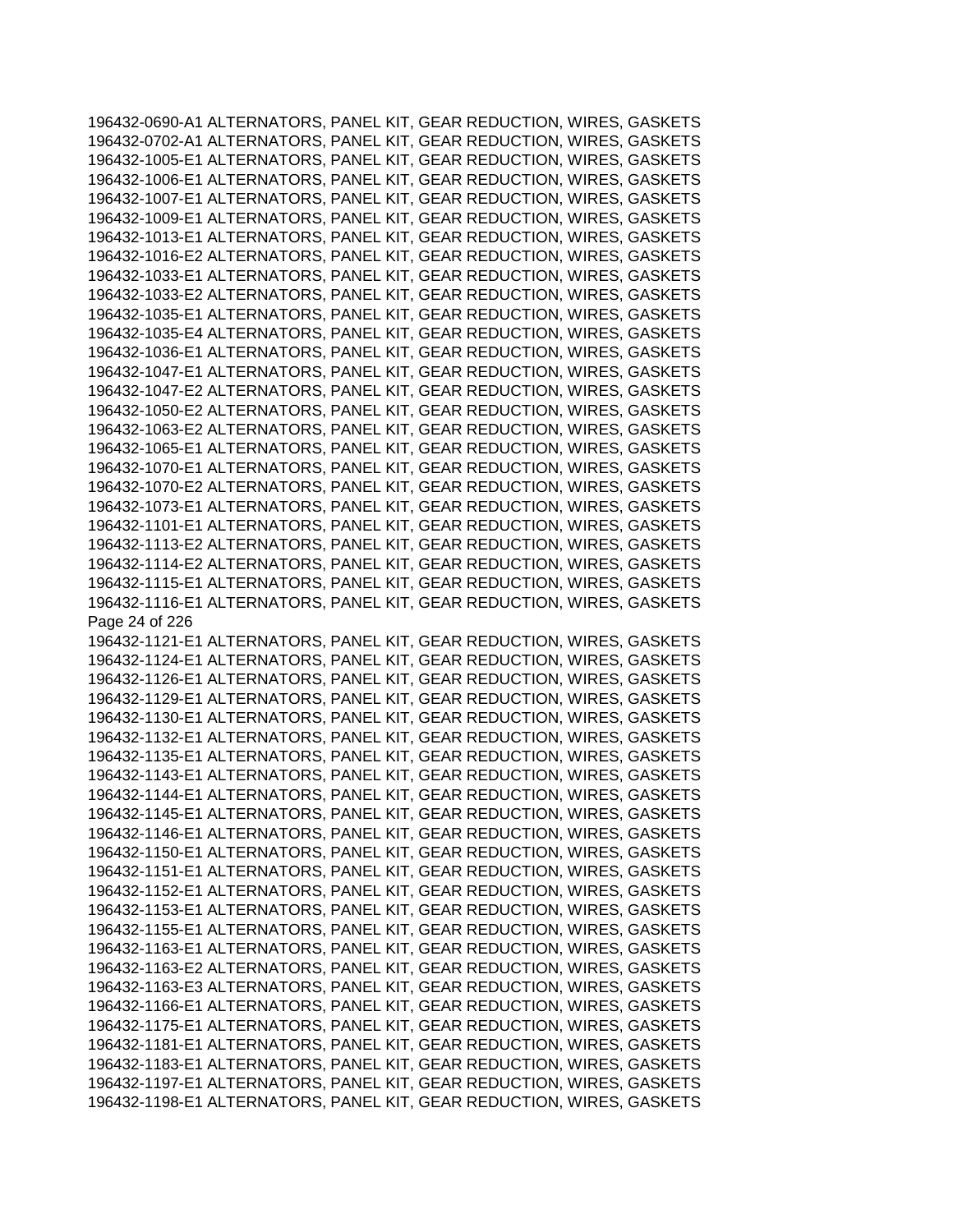196432-1202-E1 ALTERNATORS, PANEL KIT, GEAR REDUCTION, WIRES, GASKETS 196432-1205-99 ALTERNATORS, PANEL KIT, GEAR REDUCTION, WIRES, GASKETS 196432-1215-E1 ALTERNATORS, PANEL KIT, GEAR REDUCTION, WIRES, GASKETS 196432-1215-E2 ALTERNATORS, PANEL KIT, GEAR REDUCTION, WIRES, GASKETS Page 25 of 226 196432-1223-E1 ALTERNATORS, PANEL KIT, GEAR REDUCTION, WIRES, GASKETS 196432-1227-E1 ALTERNATORS, PANEL KIT, GEAR REDUCTION, WIRES, GASKETS 196432-1229-E1 ALTERNATORS, PANEL KIT, GEAR REDUCTION, WIRES, GASKETS 196432-1230-E1 ALTERNATORS, PANEL KIT, GEAR REDUCTION, WIRES, GASKETS 196432-1233-E1 ALTERNATORS, PANEL KIT, GEAR REDUCTION, WIRES, GASKETS 196432-1235-E1 ALTERNATORS, PANEL KIT, GEAR REDUCTION, WIRES, GASKETS 196432-1241-E1 ALTERNATORS, PANEL KIT, GEAR REDUCTION, WIRES, GASKETS 196432-1242-99 ALTERNATORS, PANEL KIT, GEAR REDUCTION, WIRES, GASKETS 196432-1243-E1 ALTERNATORS, PANEL KIT, GEAR REDUCTION, WIRES, GASKETS 196432-1247-E1 ALTERNATORS, PANEL KIT, GEAR REDUCTION, WIRES, GASKETS 196436-0140-01 ALTERNATORS, PANEL KIT, GEAR REDUCTION, WIRES, GASKETS 196436-1240-E1 ALTERNATORS, PANEL KIT, GEAR REDUCTION, WIRES, GASKETS 196437-0008-01 ALTERNATORS, PANEL KIT, GEAR REDUCTION, WIRES, GASKETS 196437-0010-01 ALTERNATORS, PANEL KIT, GEAR REDUCTION, WIRES, GASKETS 196437-0030-01 ALTERNATORS, PANEL KIT, GEAR REDUCTION, WIRES, GASKETS 196437-0039-01 ALTERNATORS, PANEL KIT, GEAR REDUCTION, WIRES, GASKETS 196437-0041-01 ALTERNATORS, PANEL KIT, GEAR REDUCTION, WIRES, GASKETS 196437-0041-02 ALTERNATORS, PANEL KIT, GEAR REDUCTION, WIRES, GASKETS 196437-0042-01 ALTERNATORS, PANEL KIT, GEAR REDUCTION, WIRES, GASKETS 196437-0042-02 ALTERNATORS, PANEL KIT, GEAR REDUCTION, WIRES, GASKETS 196437-0042-03 ALTERNATORS, PANEL KIT, GEAR REDUCTION, WIRES, GASKETS 196437-0057-01 ALTERNATORS, PANEL KIT, GEAR REDUCTION, WIRES, GASKETS 196437-0127-01 ALTERNATORS, PANEL KIT, GEAR REDUCTION, WIRES, GASKETS 196437-0133-02 ALTERNATORS, PANEL KIT, GEAR REDUCTION, WIRES, GASKETS 196437-0134-01 ALTERNATORS, PANEL KIT, GEAR REDUCTION, WIRES, GASKETS 196437-0134-03 ALTERNATORS, PANEL KIT, GEAR REDUCTION, WIRES, GASKETS 196437-0148-01 ALTERNATORS, PANEL KIT, GEAR REDUCTION, WIRES, GASKETS 196437-0164-01 ALTERNATORS, PANEL KIT, GEAR REDUCTION, WIRES, GASKETS 196437-0166-01 ALTERNATORS, PANEL KIT, GEAR REDUCTION, WIRES, GASKETS Page 26 of 226 196437-0170-01 ALTERNATORS, PANEL KIT, GEAR REDUCTION, WIRES, GASKETS 196437-0176-01 ALTERNATORS, PANEL KIT, GEAR REDUCTION, WIRES, GASKETS 196437-0541-A1 ALTERNATORS, PANEL KIT, GEAR REDUCTION, WIRES, GASKETS 196437-0542-A2 ALTERNATORS, PANEL KIT, GEAR REDUCTION, WIRES, GASKETS 196437-0627-A1 ALTERNATORS, PANEL KIT, GEAR REDUCTION, WIRES, GASKETS 196437-0634-A1 ALTERNATORS, PANEL KIT, GEAR REDUCTION, WIRES, GASKETS 196437-0634-A2 ALTERNATORS, PANEL KIT, GEAR REDUCTION, WIRES, GASKETS 196437-0665-99 ALTERNATORS, PANEL KIT, GEAR REDUCTION, WIRES, GASKETS 196437-0667-A1 ALTERNATORS, PANEL KIT, GEAR REDUCTION, WIRES, GASKETS 196437-0675-A1 ALTERNATORS, PANEL KIT, GEAR REDUCTION, WIRES, GASKETS 196437-1008-E1 ALTERNATORS, PANEL KIT, GEAR REDUCTION, WIRES, GASKETS 196437-1010-E1 ALTERNATORS, PANEL KIT, GEAR REDUCTION, WIRES, GASKETS 196437-1030-E1 ALTERNATORS, PANEL KIT, GEAR REDUCTION, WIRES, GASKETS 196437-1033-E2 ALTERNATORS, PANEL KIT, GEAR REDUCTION, WIRES, GASKETS 196437-1039-E1 ALTERNATORS, PANEL KIT, GEAR REDUCTION, WIRES, GASKETS 196437-1041-E1 ALTERNATORS, PANEL KIT, GEAR REDUCTION, WIRES, GASKETS 196437-1042-E1 ALTERNATORS, PANEL KIT, GEAR REDUCTION, WIRES, GASKETS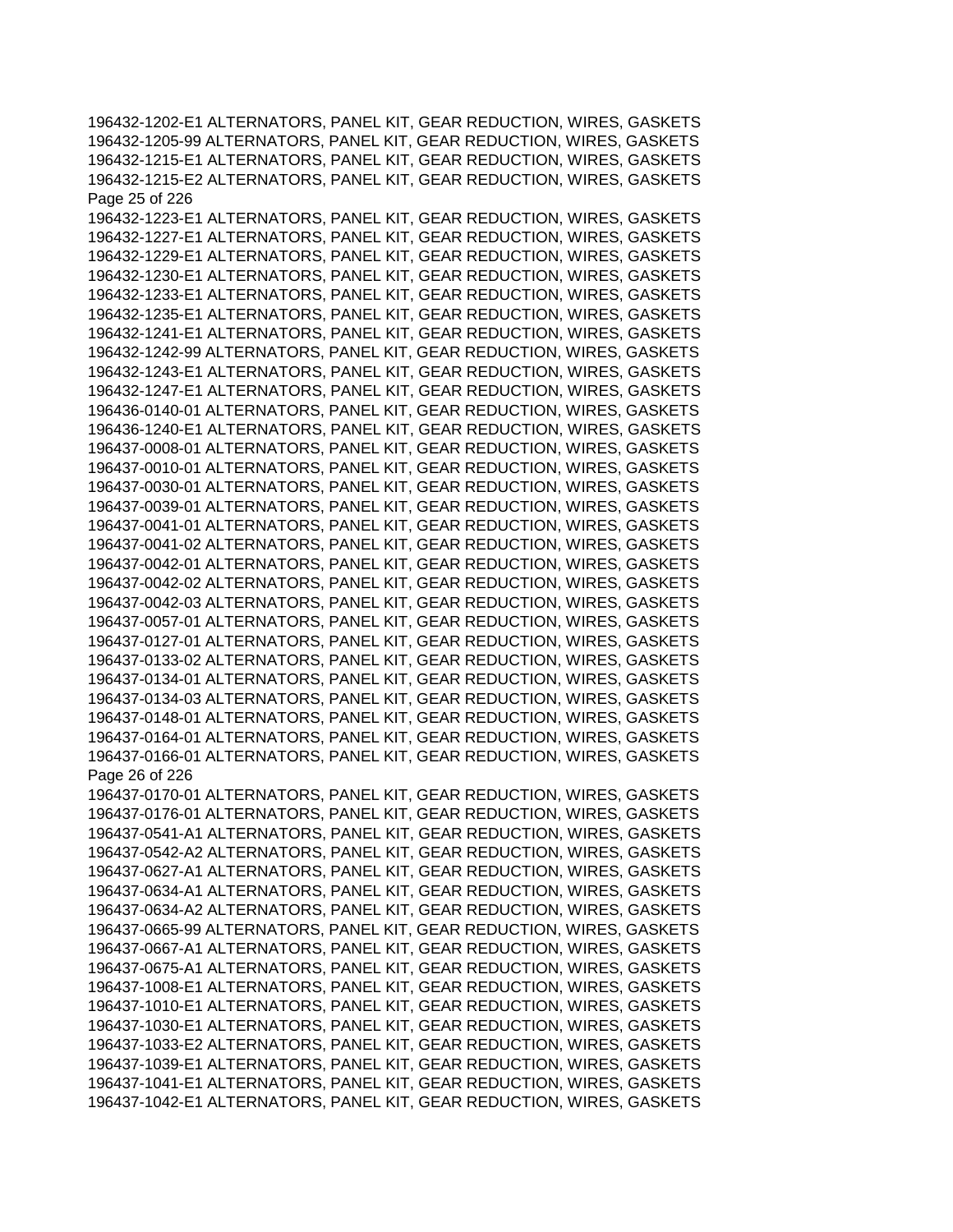196437-1042-E2 ALTERNATORS, PANEL KIT, GEAR REDUCTION, WIRES, GASKETS 196437-1057-E1 ALTERNATORS, PANEL KIT, GEAR REDUCTION, WIRES, GASKETS 196437-1080-E1 ALTERNATORS, PANEL KIT, GEAR REDUCTION, WIRES, GASKETS 196437-1133-E2 ALTERNATORS, PANEL KIT, GEAR REDUCTION, WIRES, GASKETS 196437-1134-E1 ALTERNATORS, PANEL KIT, GEAR REDUCTION, WIRES, GASKETS 196437-1164-E1 ALTERNATORS, PANEL KIT, GEAR REDUCTION, WIRES, GASKETS 196437-1167-E1 ALTERNATORS, PANEL KIT, GEAR REDUCTION, WIRES, GASKETS 196437-1184-E1 ALTERNATORS, PANEL KIT, GEAR REDUCTION, WIRES, GASKETS 196437-1226-E1 ALTERNATORS, PANEL KIT, GEAR REDUCTION, WIRES, GASKETS 196437-1232-E1 ALTERNATORS, PANEL KIT, GEAR REDUCTION, WIRES, GASKETS 196437-1234-E1 ALTERNATORS, PANEL KIT, GEAR REDUCTION, WIRES, GASKETS 196437-1237-E1 ALTERNATORS, PANEL KIT, GEAR REDUCTION, WIRES, GASKETS Page 27 of 226 196437-1238-E1 ALTERNATORS, PANEL KIT, GEAR REDUCTION, WIRES, GASKETS 196452-0011-01 ALTERNATORS, PANEL KIT, GEAR REDUCTION, WIRES, GASKETS 196452-0049-01 ALTERNATORS, PANEL KIT, GEAR REDUCTION, WIRES, GASKETS 196452-0049-02 ALTERNATORS, PANEL KIT, GEAR REDUCTION, WIRES, GASKETS 196452-0051-01 ALTERNATORS, PANEL KIT, GEAR REDUCTION, WIRES, GASKETS 196452-0103-01 ALTERNATORS, PANEL KIT, GEAR REDUCTION, WIRES, GASKETS 196452-0549-A1 ALTERNATORS, PANEL KIT, GEAR REDUCTION, WIRES, GASKETS 196452-0559-A1 ALTERNATORS, PANEL KIT, GEAR REDUCTION, WIRES, GASKETS 196452-1011-E1 ALTERNATORS, PANEL KIT, GEAR REDUCTION, WIRES, GASKETS 196452-1049-E1 ALTERNATORS, PANEL KIT, GEAR REDUCTION, WIRES, GASKETS 196452-1049-E3 ALTERNATORS, PANEL KIT, GEAR REDUCTION, WIRES, GASKETS 196452-1059-E1 ALTERNATORS, PANEL KIT, GEAR REDUCTION, WIRES, GASKETS 196452-1061-E1 ALTERNATORS, PANEL KIT, GEAR REDUCTION, WIRES, GASKETS 196457-0048-01 ALTERNATORS, PANEL KIT, GEAR REDUCTION, WIRES, GASKETS 196457-0048-02 ALTERNATORS, PANEL KIT, GEAR REDUCTION, WIRES, GASKETS 196457-1048-E1 ALTERNATORS, PANEL KIT, GEAR REDUCTION, WIRES, GASKETS 196457-1136-E1 ALTERNATORS, PANEL KIT, GEAR REDUCTION, WIRES, GASKETS 196702-0102-01 Alternator, Electric Starter 196702-0105-01 Alternator, Electric Starter 196702-0113-01 Alternator, Electric Starter 196702-0117-01 Alternator, Electric Starter 196702-0125-01 Alternator, Electric Starter 196702-0125-02 Alternator, Electric Starter 196702-0126-01 Alternator, Electric Starter 196702-0127-01 Alternator, Electric Starter 196702-0130-01 Alternator, Electric Starter 196702-0131-01 Alternator, Electric Starter 196702-0136-01 Alternator, Electric Starter 196702-0137-01 Alternator, Electric Starter Page 28 of 226 196702-0139-01 Alternator, Electric Starter 196702-0142-01 Alternator, Electric Starter 196702-0143-01 Alternator, Electric Starter 196702-0145-01 Alternator, Electric Starter 196702-0146-01 Alternator, Electric Starter 196702-0149-01 Alternator, Electric Starter 196702-0154-01 Alternator, Electric Starter 196702-0159-01 Alternator, Electric Starter 196702-0162-01 Alternator, Electric Starter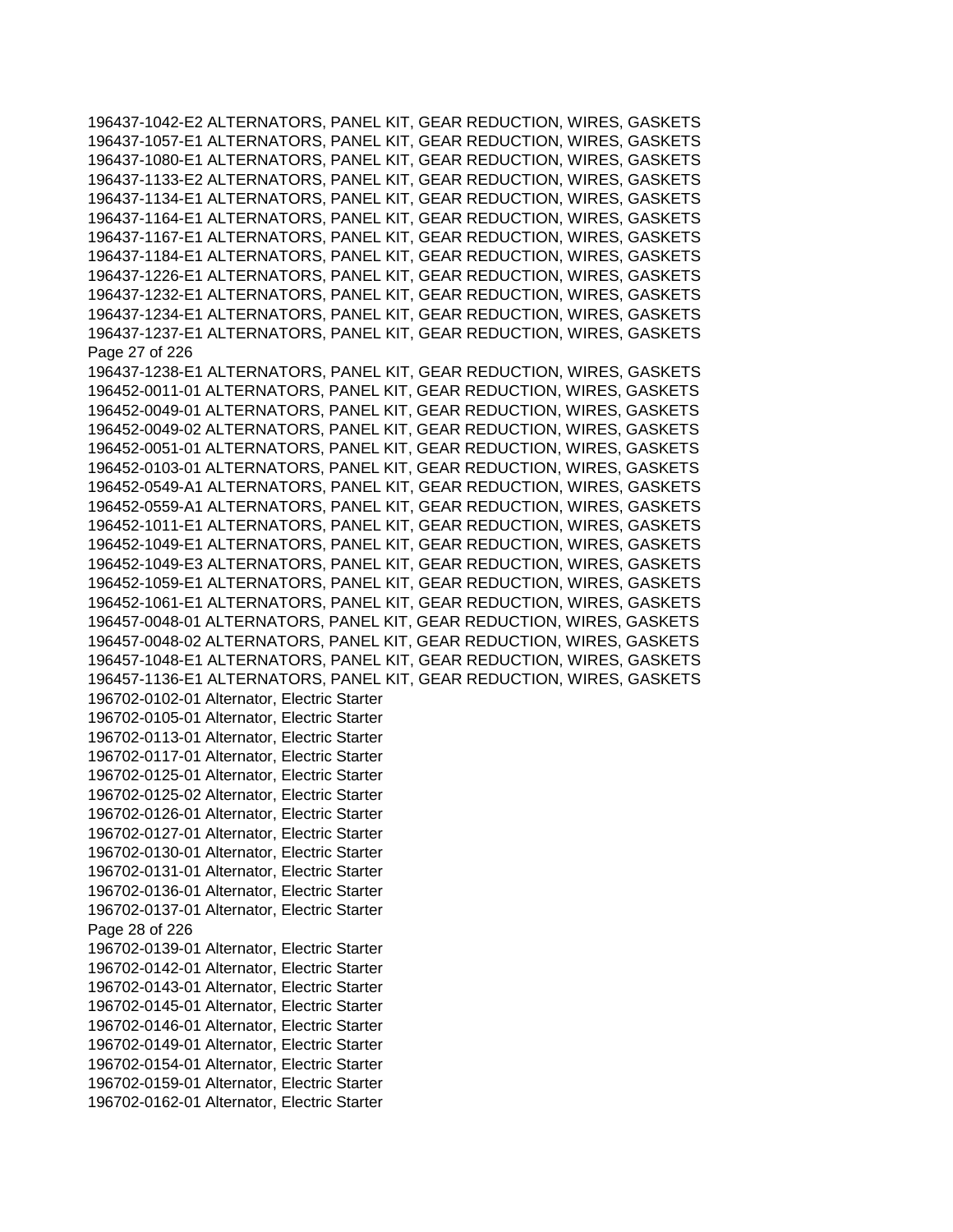196702-0164-01 Alternator, Electric Starter 196702-0171-01 Alternator, Electric Starter 196702-0173-01 Alternator, Electric Starter 196702-0189-01 Alternator, Electric Starter 196702-0191-01 Alternator, Electric Starter 196702-0192-01 Alternator, Electric Starter 196702-0194-01 Alternator, Electric Starter 196702-0201-01 Alternator, Electric Starter 196702-0202-01 Alternator, Electric Starter 196702-0204-01 Alternator, Electric Starter 196702-0439-E1 Alternator, Electric Starter 196702-0471-E1 Alternator, Electric Starter 196702-0496-E1 Alternator, Electric Starter 196702-4004-01 Alternator, Electric Starter 196702-4004-02 Alternator, Electric Starter 196702-4011-01 Alternator, Electric Starter 196702-4015-01 Alternator, Electric Starter 196702-4015-04 Alternator, Electric Starter 196702-4016-01 Alternator, Electric Starter 196702-4016-02 Alternator, Electric Starter Page 29 of 226 196702-4017-01 Alternator, Electric Starter 196702-4018-02 Alternator, Electric Starter 196702-4019-01 Alternator, Electric Starter 196702-4031-01 Alternator, Electric Starter 196702-4515-A1 Alternator, Electric Starter 196702-4515-E1 Alternator, Electric Starter 196702-4516-A2 Alternator, Electric Starter 196702-4516-E2 Alternator, Electric Starter 196702-4517-A1 Alternator, Electric Starter 196702-4519-A1 Alternator, Electric Starter 196702-4519-E1 Alternator, Electric Starter 196706-0140-01 Alternator, Electric Starter 196706-0147-01 Alternator, Electric Starter 196706-0156-01 Alternator, Electric Starter 196707-0101-01 Alternator, Electric Starter 196707-0114-01 Alternator, Electric Starter 196707-0116-01 Alternator, Electric Starter 196707-0118-01 Alternator, Electric Starter 196707-0119-01 Alternator, Electric Starter 196707-0121-01 Alternator, Electric Starter 196707-0123-01 Alternator, Electric Starter 196707-0129-01 Alternator, Electric Starter 196707-0132-01 Alternator, Electric Starter 196707-0133-01 Alternator, Electric Starter 196707-0134-01 Alternator, Electric Starter 196707-0135-01 Alternator, Electric Starter 196707-0138-01 Alternator, Electric Starter 196707-0141-01 Alternator, Electric Starter 196707-0144-01 Alternator, Electric Starter Page 30 of 226 196707-0148-01 Alternator, Electric Starter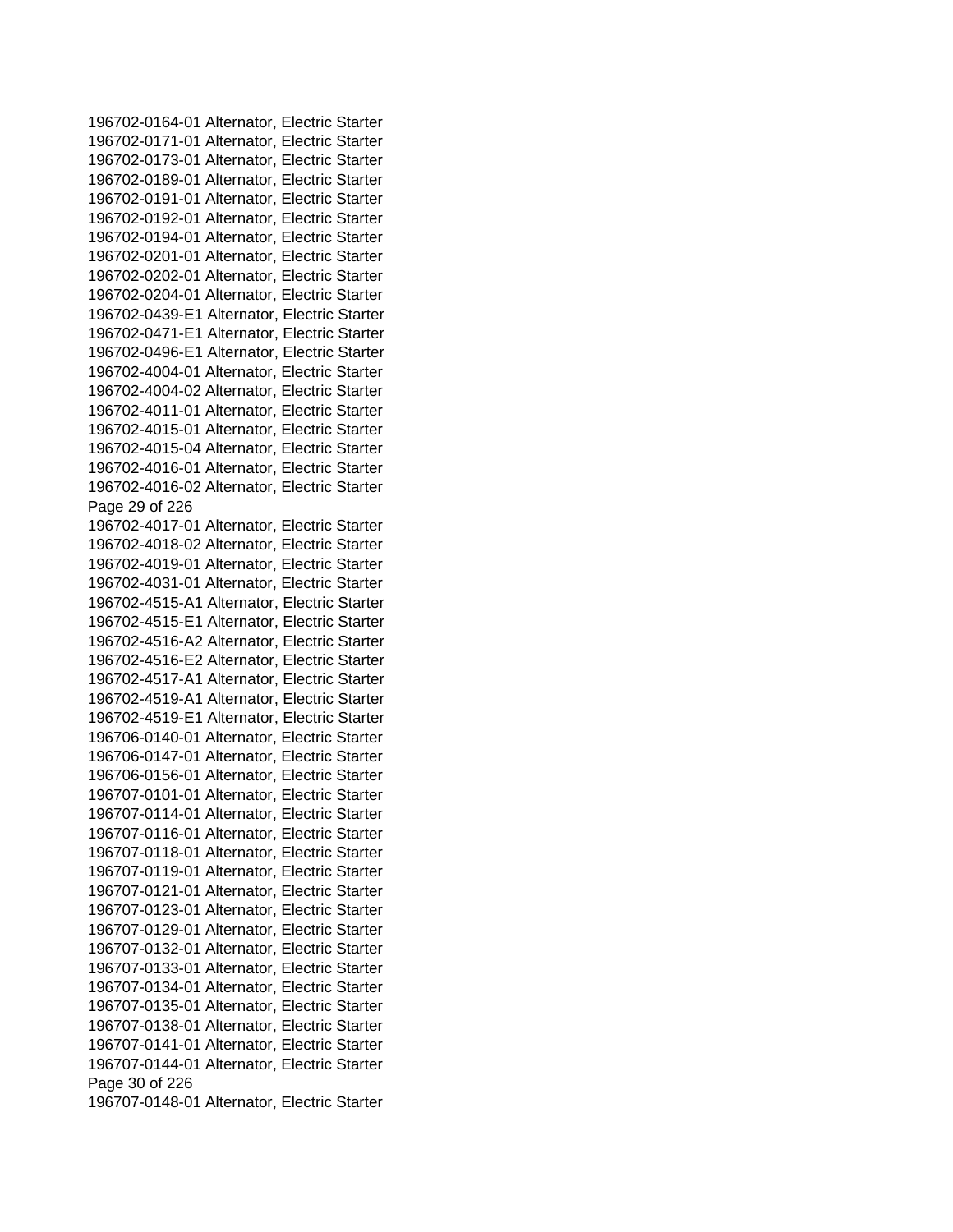196707-0150-01 Alternator, Electric Starter 196707-0151-01 Alternator, Electric Starter 196707-0153-01 Alternator, Electric Starter 196707-0155-01 Alternator, Electric Starter 196707-0157-01 Alternator, Electric Starter 196707-0157-02 Alternator, Electric Starter 196707-0163-01 Alternator, Electric Starter 196707-0165-01 Alternator, Electric Starter 196707-0166-01 Alternator, Electric Starter 196707-0168-01 Alternator, Electric Starter 196707-0170-01 Alternator, Electric Starter 196707-0174-01 Alternator, Electric Starter 196707-0188-01 Alternator, Electric Starter 196707-0190-01 Alternator, Electric Starter 196707-0195-01 Alternator, Electric Starter 196707-0197-01 Alternator, Electric Starter 196707-0198-01 Alternator, Electric Starter 196707-0205-01 Alternator, Electric Starter 196707-0450-E1 Alternator, Electric Starter 196707-0466-E1 Alternator, Electric Starter 196707-0470-E1 Alternator, Electric Starter 196707-0490-E1 Alternator, Electric Starter 196707-0495-E1 Alternator, Electric Starter 196707-0498-E1 Alternator, Electric Starter 196707-4007-01 Alternator, Electric Starter 196707-4009-01 Alternator, Electric Starter 196707-4010-01 Alternator, Electric Starter 196707-4012-01 Alternator, Electric Starter Page 31 of 226 196707-4025-01 Alternator, Electric Starter 196707-4025-02 Alternator, Electric Starter 196707-4025-03 Alternator, Electric Starter 196707-4026-01 Alternator, Electric Starter 196707-4027-01 Alternator, Electric Starter 196707-4510-E1 Alternator, Electric Starter 196707-4525-A1 Alternator, Electric Starter 196707-4525-E1 Alternator, Electric Starter 196707-4525-E2 Alternator, Electric Starter 196707-4527-A1 Alternator, Electric Starter 196707-4527-E1 Alternator, Electric Starter 202412-0100-E1 Alternator, Ignition 202412-0100-E9 Alternator, Ignition 202412-0112-E1 Alternator, Ignition 202412-0112-E9 Alternator, Ignition 202412-0134-E1 Alternator, Ignition 202412-0142-E1 Alternator, Ignition 202412-0145-E1 Alternator, Ignition 202412-0145-E9 Alternator, Ignition 202412-0147-E1 Alternator, Ignition 202412-0147-E9 Alternator, Ignition 202412-0155-E1 Alternator, Ignition 202412-0155-E9 Alternator, Ignition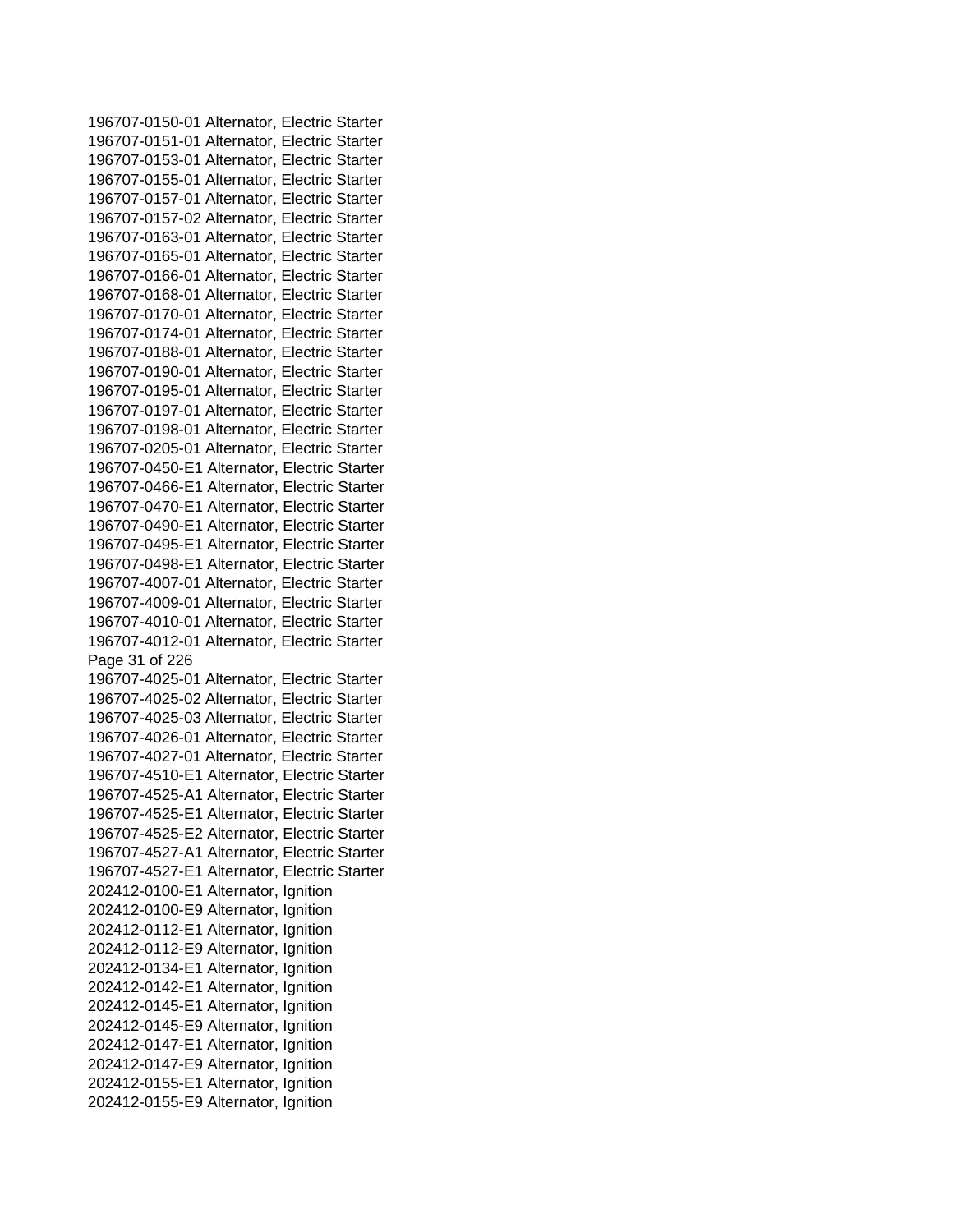202412-0157-E1 Alternator, Ignition 202412-0157-E9 Alternator, Ignition 202412-0158-E1 Alternator, Ignition 202412-0159-B9 Alternator, Ignition 202412-0166-E1 Alternator, Ignition 202412-0167-E1 Alternator, Ignition Page 32 of 226 202412-0167-E9 Alternator, Ignition 202412-0168-E1 Alternator, Ignition 202412-0175-E1 Alternator, Ignition 202412-0178-E9 Alternator, Ignition 202412-0179-E9 Alternator, Ignition 202412-0199-E9 Alternator, Ignition 202412-0205-E9 Alternator, Ignition 202412-0434-B1 Alternator, Ignition 202412-0434-E1 Alternator, Ignition 202412-0434-E9 Alternator, Ignition 202417-0204-E9 Alternator, Ignition 202432-0035-E1 Alternator, Ignition 202432-0035-E9 Alternator, Ignition 202432-0036-E1 Alternator, Ignition 202432-0036-E2 Alternator, Ignition 202432-0036-E9 Alternator, Ignition 202432-0063-E1 Alternator, Ignition 202432-0063-E9 Alternator, Ignition 202432-0105-E1 Alternator, Ignition 202432-0105-E9 Alternator, Ignition 202432-0114-E1 Alternator, Ignition 202432-0116-E1 Alternator, Ignition 202432-0116-E9 Alternator, Ignition 202432-0118-E1 Alternator, Ignition 202432-0119-E1 Alternator, Ignition 202432-0119-E9 Alternator, Ignition 202432-0121-E1 Alternator, Ignition 202432-0122-E1 Alternator, Ignition 202432-0122-E9 Alternator, Ignition Page 33 of 226 202432-0123-E1 Alternator, Ignition 202432-0123-E9 Alternator, Ignition 202432-0124-E1 Alternator, Ignition 202432-0124-E9 Alternator, Ignition 202432-0132-E1 Alternator, Ignition 202432-0136-E1 Alternator, Ignition 202432-0136-E9 Alternator, Ignition 202432-0148-E1 Alternator, Ignition 202432-0148-E9 Alternator, Ignition 202432-0149-B1 Alternator, Ignition 202432-0149-B9 Alternator, Ignition 202432-0149-E1 Alternator, Ignition 202432-0149-E9 Alternator, Ignition 202432-0150-B1 Alternator, Ignition 202432-0150-B9 Alternator, Ignition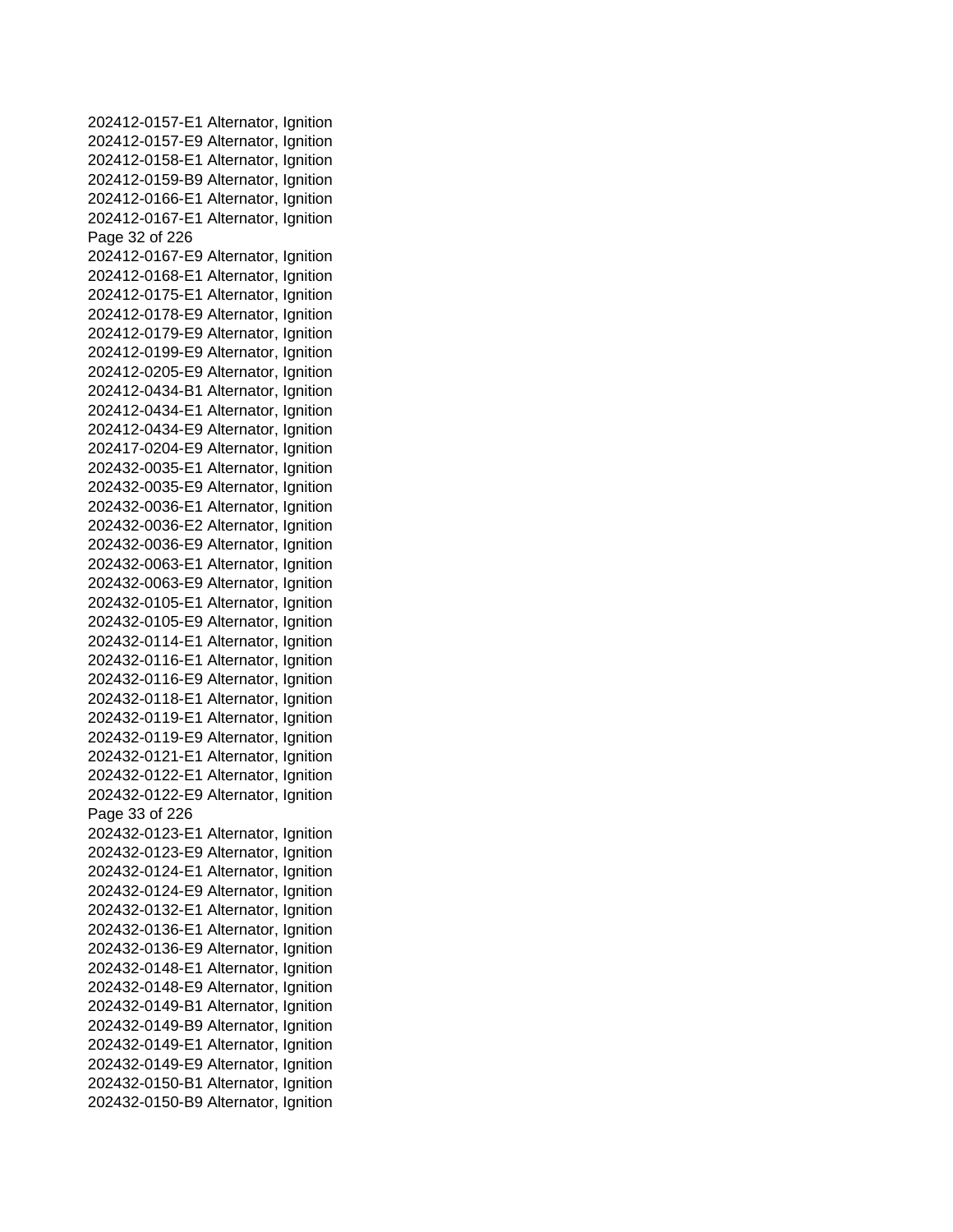202432-0150-E1 Alternator, Ignition 202432-0150-E9 Alternator, Ignition 202432-0151-B1 Alternator, Ignition 202432-0151-B9 Alternator, Ignition 202432-0151-E1 Alternator, Ignition 202432-0151-E9 Alternator, Ignition 202432-0152-B1 Alternator, Ignition 202432-0152-B9 Alternator, Ignition 202432-0152-E1 Alternator, Ignition 202432-0152-E9 Alternator, Ignition 202432-0156-E1 Alternator, Ignition 202432-0156-E9 Alternator, Ignition 202432-0160-B1 Alternator, Ignition 202432-0160-B9 Alternator, Ignition Page 34 of 226 202432-0163-B9 Alternator, Ignition 202432-0171-B1 Alternator, Ignition 202432-0171-B9 Alternator, Ignition 202432-0171-E1 Alternator, Ignition 202432-0171-E9 Alternator, Ignition 202432-0177-E9 Alternator, Ignition 202432-0182-E9 Alternator, Ignition 202432-0185-E9 Alternator, Ignition 202432-0194-E9 Alternator, Ignition 202432-0200-B9 Alternator, Ignition 202432-0207-E9 Alternator, Ignition 202432-0210-E9 Alternator, Ignition 202436-0135-E1 Alternator, Ignition 202436-0135-E9 Alternator, Ignition 202437-0033-E1 Alternator, Ignition 202437-0033-E9 Alternator, Ignition 202437-0041-E1 Alternator, Ignition 202437-0041-E9 Alternator, Ignition 202437-0111-B1 Alternator, Ignition 202437-0111-B9 Alternator, Ignition 202437-0111-E1 Alternator, Ignition 202437-0111-E9 Alternator, Ignition 202437-0125-E1 Alternator, Ignition 202437-0125-E9 Alternator, Ignition 202437-0127-E1 Alternator, Ignition 202437-0127-E9 Alternator, Ignition 202437-0133-E1 Alternator, Ignition 202437-0139-E1 Alternator, Ignition 202437-0139-E9 Alternator, Ignition Page 35 of 226 202437-0140-E1 Alternator, Ignition 202437-0154-B1 Alternator, Ignition 202437-0154-B9 Alternator, Ignition 202437-0161-B1 Alternator, Ignition 202437-0161-B9 Alternator, Ignition 202437-0180-E1 Alternator, Ignition 202437-0181-E9 Alternator, Ignition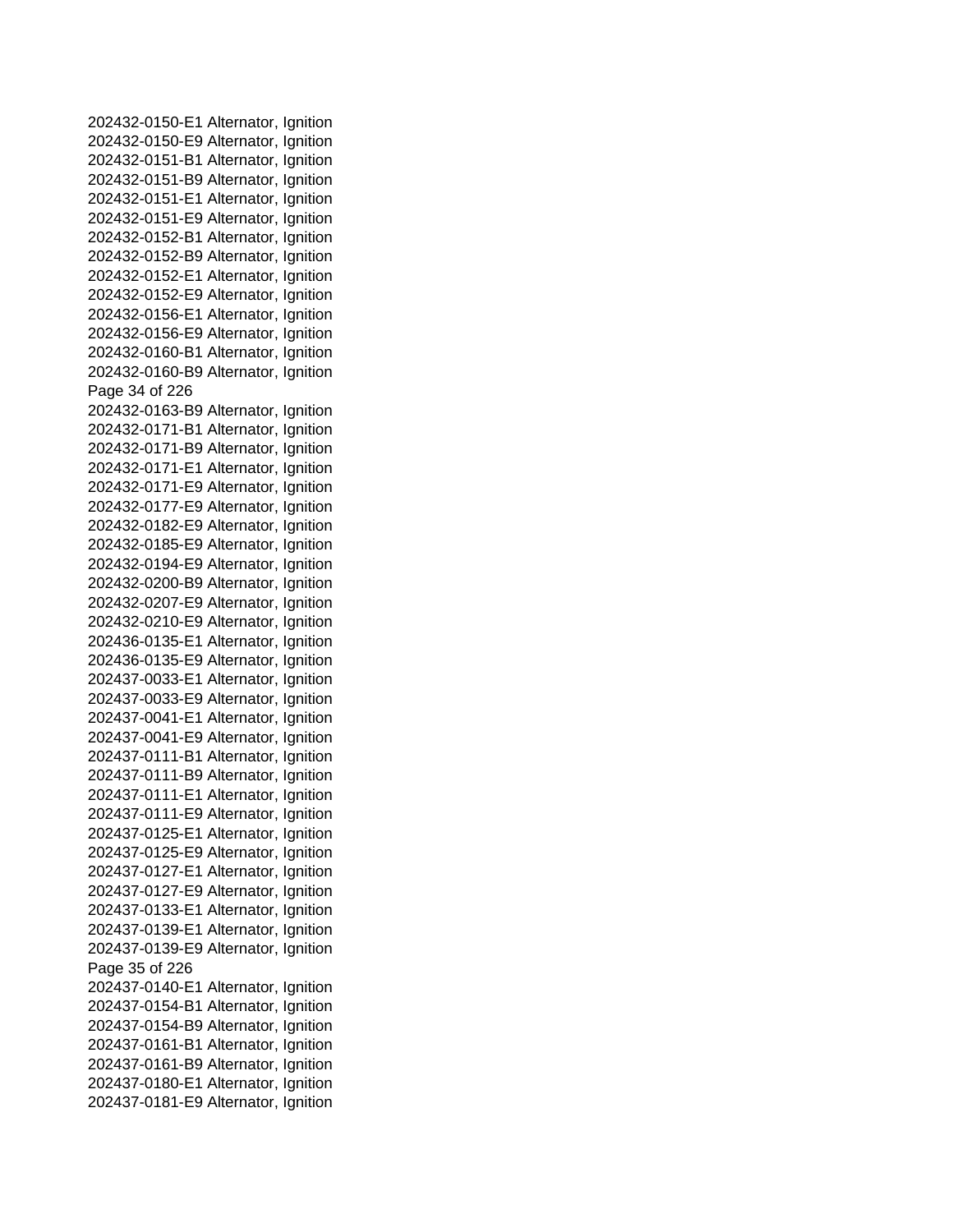202437-0183-E9 Alternator, Ignition 202437-0197-E9 Alternator, Ignition 202437-0203-E9 Alternator, Ignition 202437-0211-E9 Alternator, Ignition 202452-0049-E1 Alternator, Ignition 202452-0049-E2 Alternator, Ignition 202452-0049-E3 Alternator, Ignition 202452-0049-E9 Alternator, Ignition 202452-0128-B1 Alternator, Ignition 202452-0128-B9 Alternator, Ignition 202452-0128-E1 Alternator, Ignition 202452-0128-E9 Alternator, Ignition 202452-0212-E9 Alternator, Ignition 202457-0193-E1 Alternator, Ignition 202457-0193-E9 Alternator, Ignition 202457-0209-E9 Alternator, Ignition 203432-0035-E1 Alternator, Ignition 203432-0035-E9 Alternator, Ignition 203432-0036-E1 Alternator, Ignition 203432-0036-E2 Alternator, Ignition 203432-0036-E9 Alternator, Ignition 203432-0100-E1 Alternator, Ignition Page 36 of 226 203432-0100-E9 Alternator, Ignition 203432-0111-E1 Alternator, Ignition 203432-0111-E9 Alternator, Ignition 203432-0114-E1 Alternator, Ignition 203432-0116-E1 Alternator, Ignition 203432-0116-E9 Alternator, Ignition 203432-0117-E1 Alternator, Ignition 203432-0118-E1 Alternator, Ignition 203432-0120-E1 Alternator, Ignition 203432-0120-E9 Alternator, Ignition 203432-0121-E1 Alternator, Ignition 203432-0121-E9 Alternator, Ignition 203432-0129-E1 Alternator, Ignition 203432-0129-E9 Alternator, Ignition 203432-0130-B1 Alternator, Ignition 203432-0130-B9 Alternator, Ignition 203432-0130-E1 Alternator, Ignition 203432-0130-E9 Alternator, Ignition 203432-0131-B1 Alternator, Ignition 203432-0131-B9 Alternator, Ignition 203432-0131-E1 Alternator, Ignition 203432-0131-E9 Alternator, Ignition 203432-0132-B1 Alternator, Ignition 203432-0132-B9 Alternator, Ignition 203432-0132-E1 Alternator, Ignition 203432-0132-E9 Alternator, Ignition 203432-0134-E1 Alternator, Ignition 203432-0134-E9 Alternator, Ignition 203437-0041-E1 Alternator, Ignition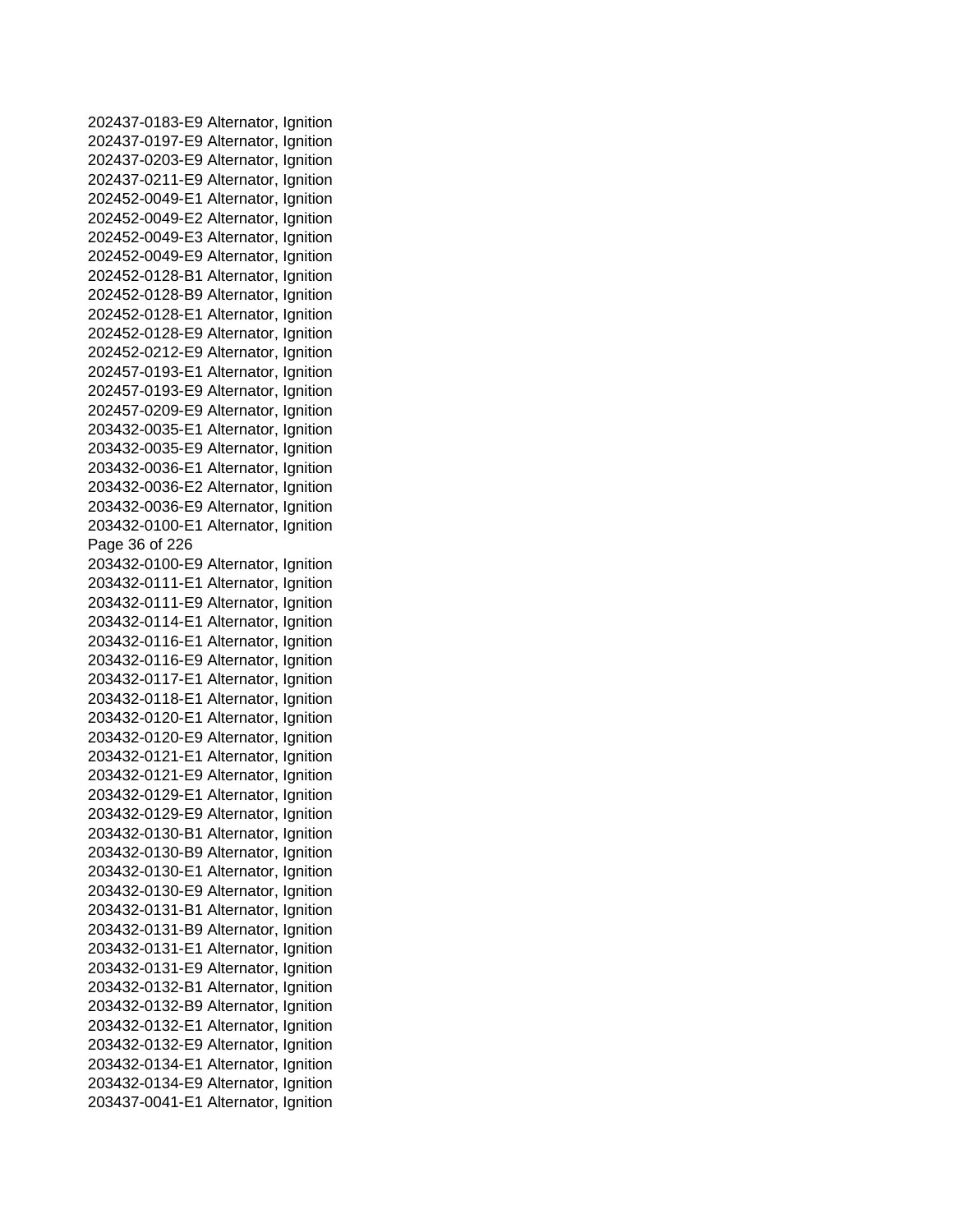Page 37 of 226 203437-0041-E9 Alternator, Ignition 203437-0110-E1 Alternator, Ignition 203437-0110-E9 Alternator, Ignition 203437-0127-E1 Alternator, Ignition 203437-0128-E1 Alternator, Ignition 203437-0128-E9 Alternator, Ignition 203452-0049-E1 Alternator, Ignition 203452-0049-E2 Alternator, Ignition 203452-0049-E9 Alternator, Ignition 203452-0133-B1 Alternator, Ignition 203452-0133-B9 Alternator, Ignition 203452-0133-E1 Alternator, Ignition 203452-0133-E9 Alternator, Ignition 203455-0119-E1 Alternator, Ignition 204437-0110-E1 Alternator, Ignition 205312-0100-B1 Alternator, Ignition 205312-0100-E9 Alternator, Ignition 205312-0113-B1 Alternator, Ignition 205312-0113-E9 Alternator, Ignition 205312-0121-B1 Alternator, Ignition 205312-0121-E9 Alternator, Ignition 205312-0129-B1 Alternator, Ignition 205312-0129-E9 Alternator, Ignition 205312-0133-B1 Alternator, Ignition 205312-0133-E9 Alternator, Ignition 205312-0140-B1 Alternator, Ignition 205312-0140-E1 Alternator, Ignition 205312-0151-B1 Alternator, Ignition 205312-0161-B1 Alternator, Ignition Page 38 of 226 205312-0161-E9 Alternator, Ignition 205312-0178-B1 Alternator, Ignition 205312-0178-E2 Alternator, Ignition 205312-0194-B1 Alternator, Ignition 205312-0194-E1 Alternator, Ignition 205312-0202-B1 Alternator, Ignition 205312-0202-E9 Alternator, Ignition 205312-0203-B1 Alternator, Ignition 205312-0203-E9 Alternator, Ignition 205312-0205-B1 Alternator, Ignition 205312-0205-E1 Alternator, Ignition 205312-0208-B1 Alternator, Ignition 205312-0208-E9 Alternator, Ignition 205312-0209-B1 Alternator, Ignition 205312-0209-E9 Alternator, Ignition 205312-0214-B1 Alternator, Ignition 205312-0214-E1 Alternator, Ignition 205312-0215-B1 Alternator, Ignition 205312-0215-E9 Alternator, Ignition 205312-0217-B1 Alternator, Ignition 205312-0217-E1 Alternator, Ignition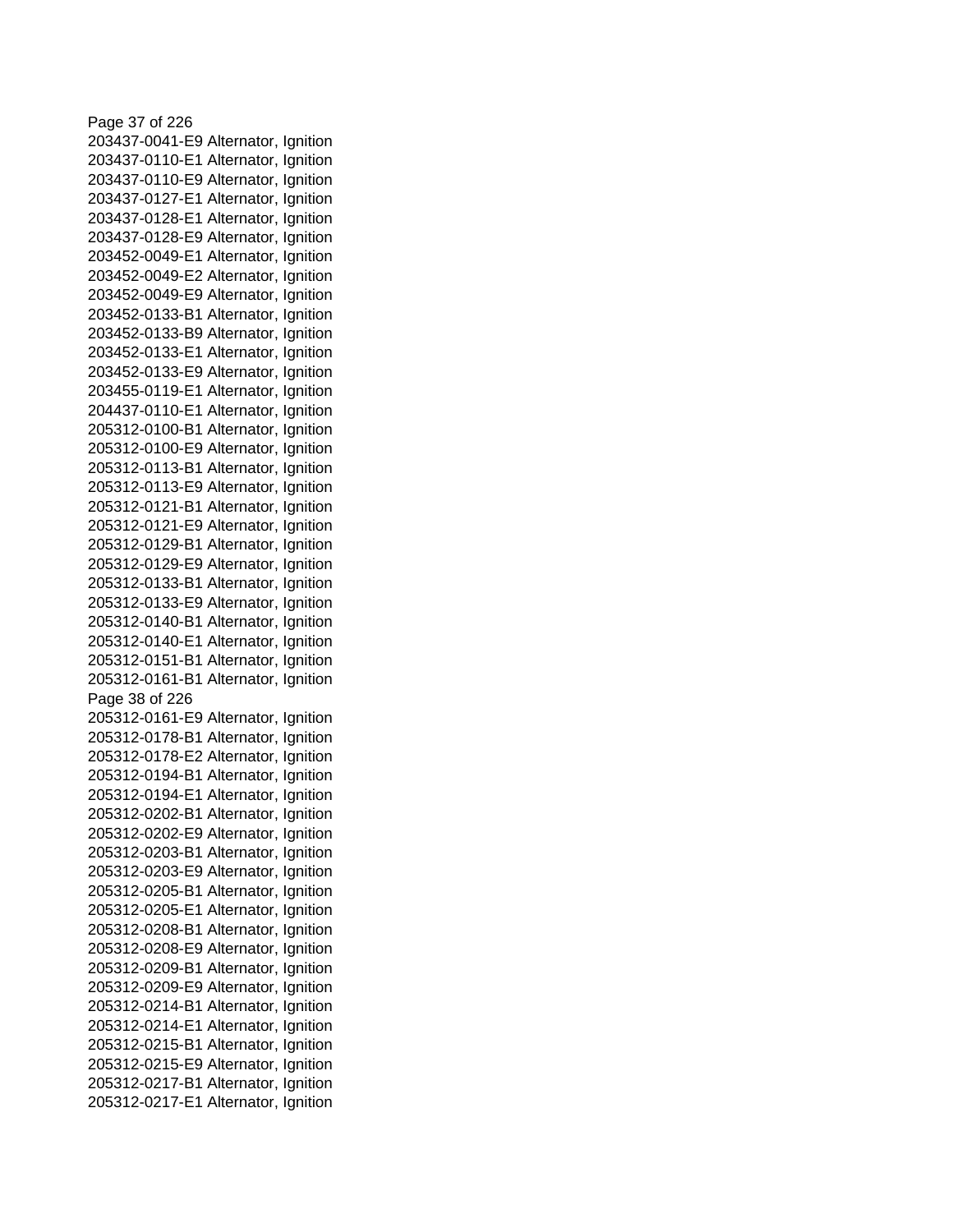205312-0219-B1 Alternator, Ignition 205312-0219-B9 Alternator, Ignition 205312-0230-B1 Alternator, Ignition 205312-0230-B9 Alternator, Ignition 205312-0236-B1 Alternator, Ignition 205312-0236-E9 Alternator, Ignition 205312-0299-B1 Alternator, Ignition 205312-0299-E9 Alternator, Ignition Page 39 of 226 205312-0301-B1 Alternator, Ignition 205312-0301-B9 Alternator, Ignition 205312-0301-E9 Alternator, Ignition 205312-0309-B1 Alternator, Ignition 205312-0309-E9 Alternator, Ignition 205312-1191-B1 Alternator, Ignition 205312-1191-E9 Alternator, Ignition 205317-0210-B1 Alternator, Ignition 205317-0210-E9 Alternator, Ignition 205332-0036-B1 Alternator, Ignition 205332-0036-E9 Alternator, Ignition 205332-0115-B1 Alternator, Ignition 205332-0115-E9 Alternator, Ignition 205332-0118-B1 Alternator, Ignition 205332-0119-B1 Alternator, Ignition 205332-0119-B9 Alternator, Ignition 205332-0123-B1 Alternator, Ignition 205332-0123-B9 Alternator, Ignition 205332-0124-B1 Alternator, Ignition 205332-0126-B1 Alternator, Ignition 205332-0128-B1 Alternator, Ignition 205332-0130-B1 Alternator, Ignition 205332-0136-B1 Alternator, Ignition 205332-0136-E9 Alternator, Ignition 205332-0141-B1 Alternator, Ignition 205332-0141-E9 Alternator, Ignition 205332-0145-B1 Alternator, Ignition 205332-0145-E9 Alternator, Ignition 205332-0164-B1 Alternator, Ignition Page 40 of 226 205332-0164-E1 Alternator, Ignition 205332-0165-B1 Alternator, Ignition 205332-0165-E9 Alternator, Ignition 205332-0166-B1 Alternator, Ignition 205332-0166-E9 Alternator, Ignition 205332-0168-B1 Alternator, Ignition 205332-0168-E9 Alternator, Ignition 205332-0173-B1 Alternator, Ignition 205332-0173-B9 Alternator, Ignition 205332-0196-B1 Alternator, Ignition 205332-0196-E9 Alternator, Ignition 205332-0213-B1 Alternator, Ignition 205332-0213-E9 Alternator, Ignition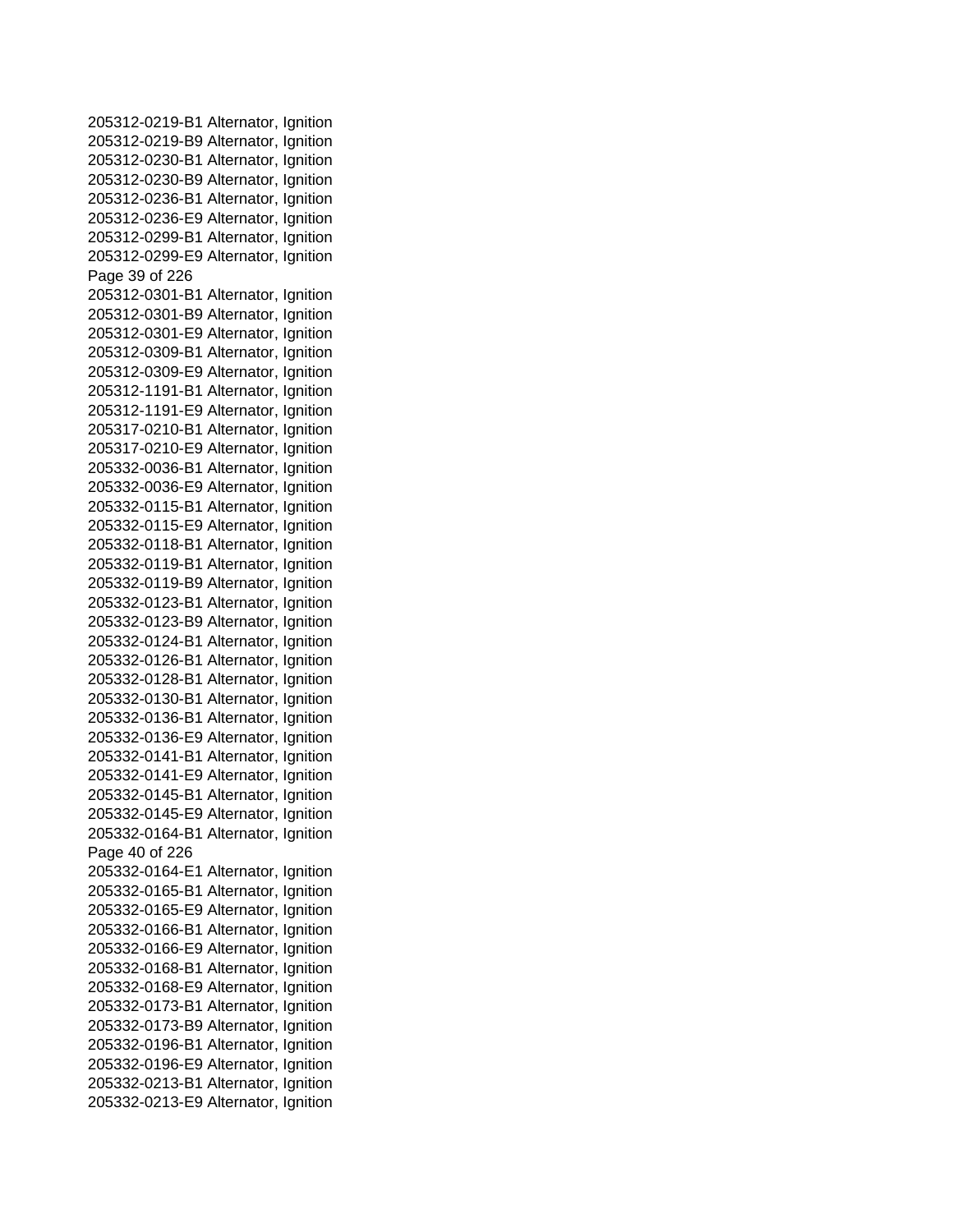205332-0229-B1 Alternator, Ignition 205332-0229-B9 Alternator, Ignition 205332-0241-B1 Alternator, Ignition 205332-0245-B1 Alternator, Ignition 205332-0246-B1 Alternator, Ignition 205332-0279-B1 Alternator, Ignition 205332-0279-E9 Alternator, Ignition 205332-0280-B1 Alternator, Ignition 205332-0280-E9 Alternator, Ignition 205332-0282-B1 Alternator, Ignition 205332-0304-B1 Alternator, Ignition 205332-0304-E9 Alternator, Ignition 205332-0305-B1 Alternator, Ignition 205332-0305-E9 Alternator, Ignition 205332-0306-B1 Alternator, Ignition 205332-0306-E9 Alternator, Ignition Page 41 of 226 205332-0307-B1 Alternator, Ignition 205332-0307-E9 Alternator, Ignition 205332-0313-B1 Alternator, Ignition 205332-0313-B9 Alternator, Ignition 205332-0314-B1 Alternator, Ignition 205332-0314-B9 Alternator, Ignition 205332-0535-B1 Alternator, Ignition 205332-0535-E9 Alternator, Ignition 205332-0536-B1 Alternator, Ignition 205332-0536-E9 Alternator, Ignition 205332-0537-B1 Alternator, Ignition 205332-0537-E9 Alternator, Ignition 205332-0538-B1 Alternator, Ignition 205332-0538-E9 Alternator, Ignition 205332-0563-B1 Alternator, Ignition 205332-0563-E9 Alternator, Ignition 205332-1035-B1 Alternator, Ignition 205332-1035-E9 Alternator, Ignition 205332-1036-B1 Alternator, Ignition 205332-1036-B9 Alternator, Ignition 205332-1036-E9 Alternator, Ignition 205332-1105-B1 Alternator, Ignition 205332-1105-E9 Alternator, Ignition 205332-1163-B1 Alternator, Ignition 205332-1163-E9 Alternator, Ignition 205332-1164-B1 Alternator, Ignition 205332-1164-E9 Alternator, Ignition 205332-1165-B1 Alternator, Ignition 205332-1165-E9 Alternator, Ignition Page 42 of 226 205332-1166-B1 Alternator, Ignition 205332-1166-E9 Alternator, Ignition 205332-1171-B1 Alternator, Ignition 205332-1171-E9 Alternator, Ignition 205332-1183-B1 Alternator, Ignition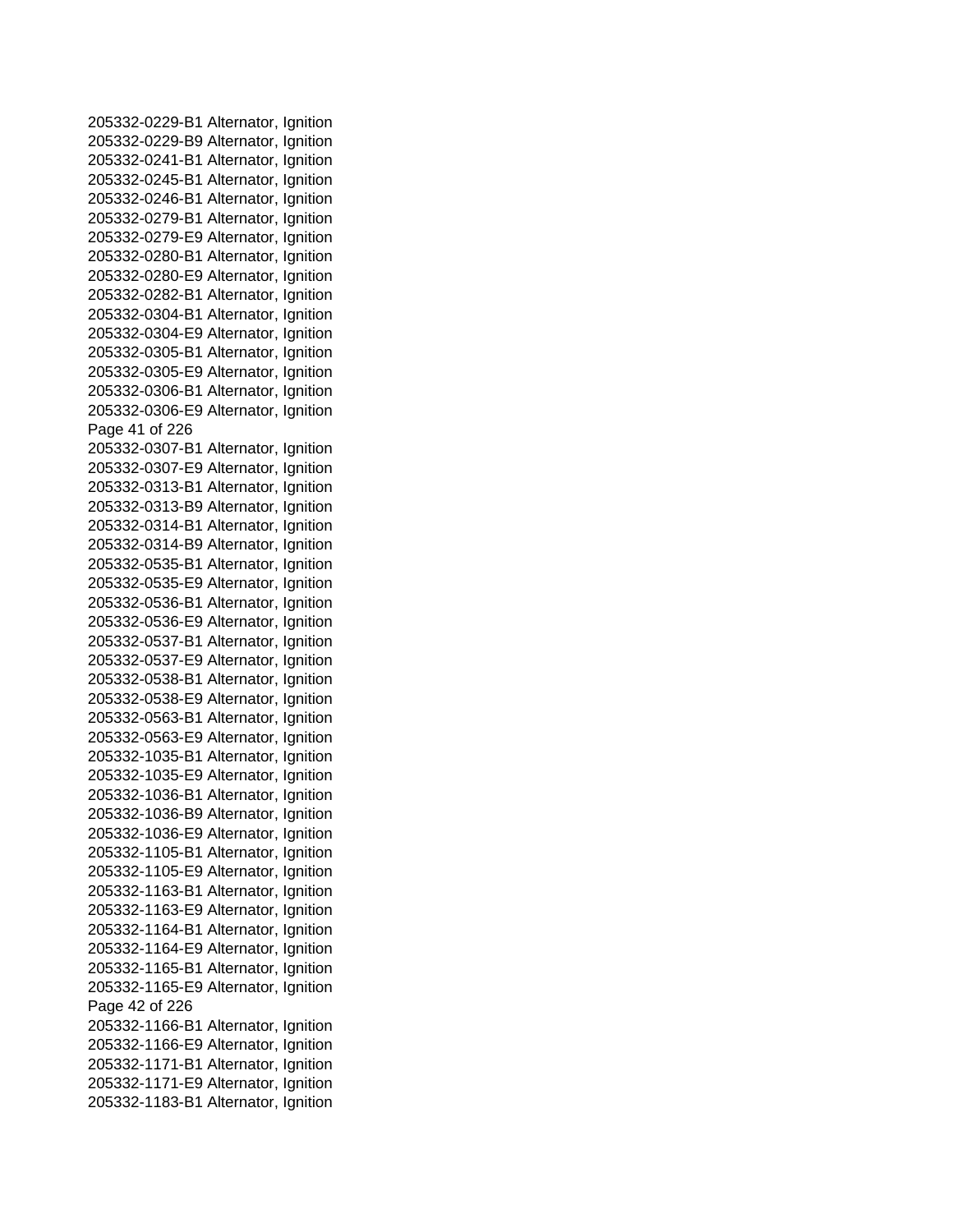205332-1183-E9 Alternator, Ignition 205332-1196-B1 Alternator, Ignition 205332-1196-B9 Alternator, Ignition 205332-1196-E9 Alternator, Ignition 205332-1197-B1 Alternator, Ignition 205332-1197-B9 Alternator, Ignition 205332-1197-E9 Alternator, Ignition 205332-1199-B1 Alternator, Ignition 205332-1199-E9 Alternator, Ignition 205332-1200-B1 Alternator, Ignition 205332-1200-B9 Alternator, Ignition 205332-1200-E9 Alternator, Ignition 205332-1201-B1 Alternator, Ignition 205332-1201-B9 Alternator, Ignition 205332-1201-E9 Alternator, Ignition 205332-1207-B1 Alternator, Ignition 205332-1207-E9 Alternator, Ignition 205332-1211-B1 Alternator, Ignition 205332-1211-B9 Alternator, Ignition 205332-1232-B1 Alternator, Ignition 205332-1232-B9 Alternator, Ignition 205337-0041-B1 Alternator, Ignition 205337-0041-E9 Alternator, Ignition 205337-0116-B1 Alternator, Ignition Page 43 of 226 205337-0120-B1 Alternator, Ignition 205337-0120-B9 Alternator, Ignition 205337-0134-B1 Alternator, Ignition 205337-0150-B1 Alternator, Ignition 205337-0150-E9 Alternator, Ignition 205337-0169-B1 Alternator, Ignition 205337-0169-E9 Alternator, Ignition 205337-0172-B1 Alternator, Ignition 205337-0204-B1 Alternator, Ignition 205337-0204-E9 Alternator, Ignition 205337-0216-B1 Alternator, Ignition 205337-0216-E9 Alternator, Ignition 205337-0218-B1 Alternator, Ignition 205337-0218-E9 Alternator, Ignition 205337-0242-B1 Alternator, Ignition 205337-0302-B1 Alternator, Ignition 205337-0302-E9 Alternator, Ignition 205337-0303-B1 Alternator, Ignition 205337-0303-E9 Alternator, Ignition 205337-0312-B1 Alternator, Ignition 205337-0312-E9 Alternator, Ignition 205337-0317-B1 Alternator, Ignition 205337-0319-B1 Alternator, Ignition 205337-0322-B1 Alternator, Ignition 205337-0533-B1 Alternator, Ignition 205337-0533-E9 Alternator, Ignition 205337-0541-B1 Alternator, Ignition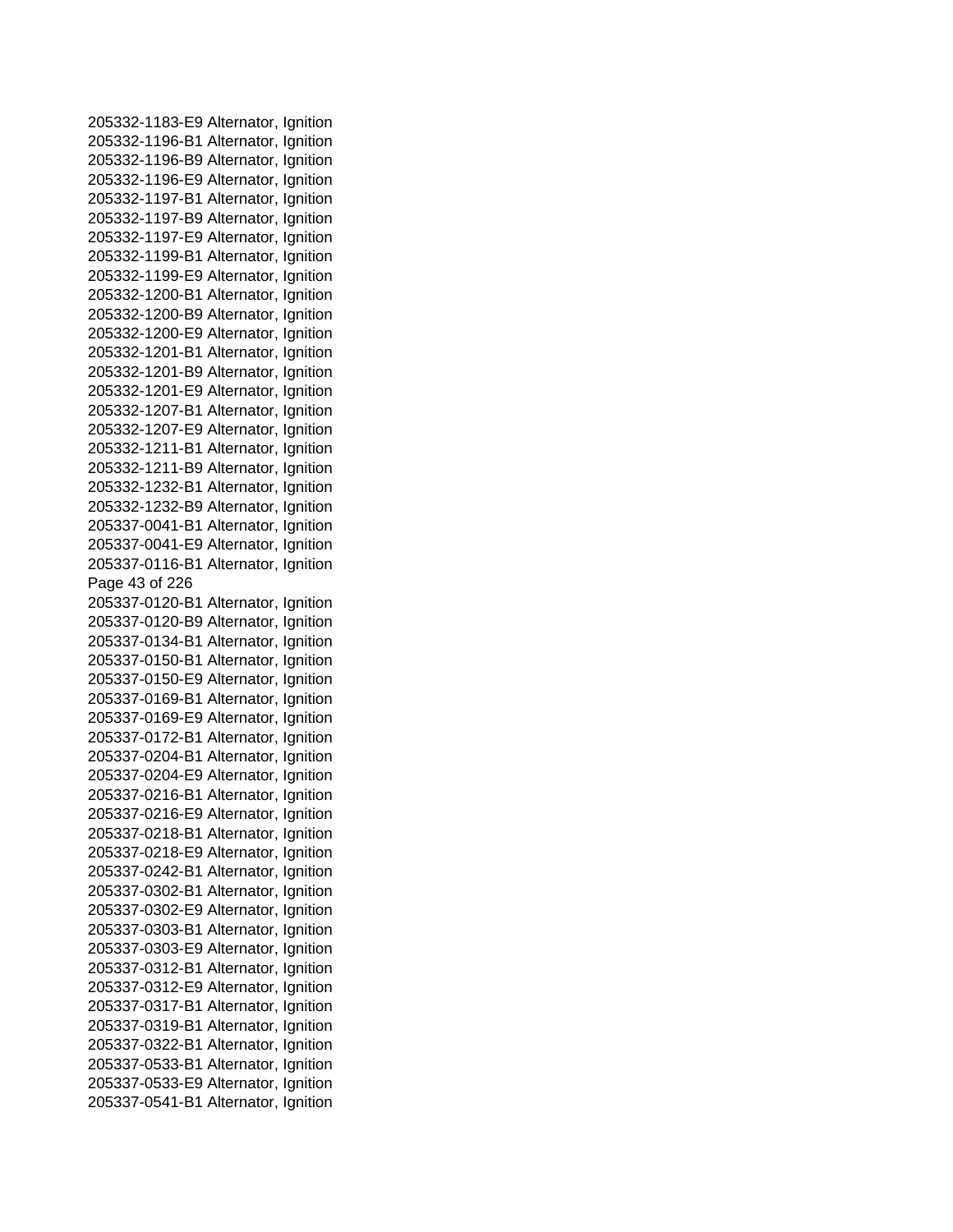205337-0541-E9 Alternator, Ignition 205337-0542-B1 Alternator, Ignition Page 44 of 226 205337-0542-E9 Alternator, Ignition 205337-1041-B1 Alternator, Ignition 205337-1041-E9 Alternator, Ignition 205337-1172-B1 Alternator, Ignition 205337-1172-E9 Alternator, Ignition 205337-1174-B1 Alternator, Ignition 205337-1174-B9 Alternator, Ignition 205337-1185-B1 Alternator, Ignition 205337-1185-E9 Alternator, Ignition 205337-1198-B1 Alternator, Ignition 205337-1198-B9 Alternator, Ignition 205337-1198-E9 Alternator, Ignition 205337-1313-B1 Alternator, Ignition 205352-0049-B1 Alternator, Ignition 205352-0049-E9 Alternator, Ignition 205352-0122-B1 Alternator, Ignition 205352-0122-B9 Alternator, Ignition 205352-0195-B1 Alternator, Ignition 205352-0195-B9 Alternator, Ignition 205352-0281-B1 Alternator, Ignition 205352-0281-E9 Alternator, Ignition 205352-0310-B1 Alternator, Ignition 205352-0310-E9 Alternator, Ignition 205352-0315-B1 Alternator, Ignition 205352-0549-B1 Alternator, Ignition 205352-0549-E9 Alternator, Ignition 205352-1049-B1 Alternator, Ignition 205352-1049-E9 Alternator, Ignition 205352-1195-B1 Alternator, Ignition Page 45 of 226 205352-1195-E9 Alternator, Ignition 205352-1549-B1 Alternator, Ignition 205352-1549-E9 Alternator, Ignition 205355-0212-B1 Alternator, Ignition 205355-0212-E9 Alternator, Ignition 205357-0197-B1 Alternator, Ignition 205357-0311-B1 Alternator, Ignition 205357-0311-E9 Alternator, Ignition 205357-0550-B1 Alternator, Ignition 205357-0550-E9 Alternator, Ignition 205357-1050-B1 Alternator, Ignition 205357-1050-E9 Alternator, Ignition 205412-0100-E1 Alternator, Ignition 205412-0100-E9 Alternator, Ignition 205412-0113-E1 Alternator, Ignition 205412-0113-E9 Alternator, Ignition 205412-0116-E1 Alternator, Ignition 205412-0120-E1 Alternator, Ignition 205412-0121-E1 Alternator, Ignition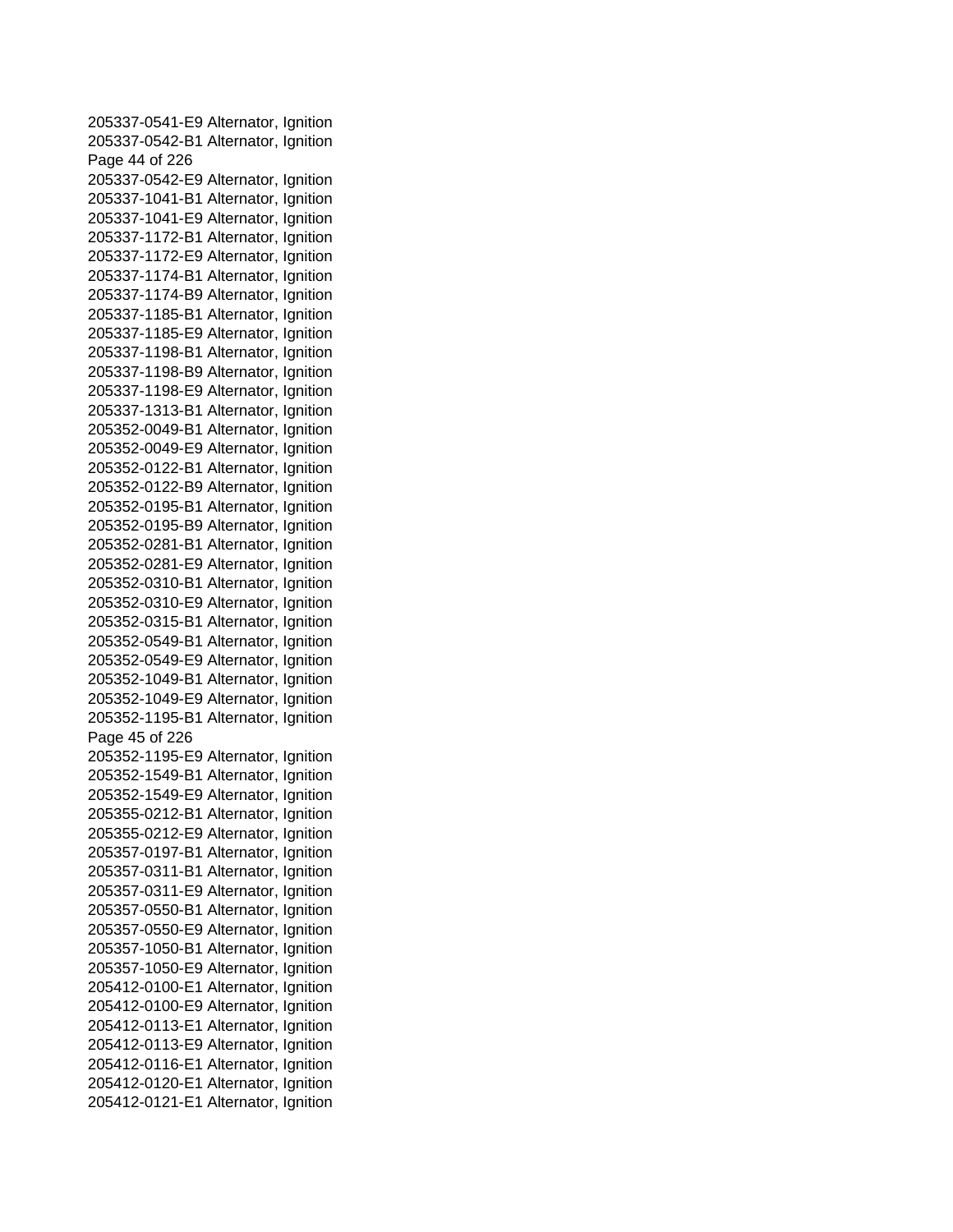205412-0121-E9 Alternator, Ignition 205412-0125-E1 Alternator, Ignition 205412-0126-E1 Alternator, Ignition 205412-0128-E1 Alternator, Ignition 205412-0129-E1 Alternator, Ignition 205412-0129-E9 Alternator, Ignition 205412-0130-E1 Alternator, Ignition 205412-0133-E1 Alternator, Ignition 205412-0133-E9 Alternator, Ignition 205412-0134-E1 Alternator, Ignition Page 46 of 226 205412-0140-E1 Alternator, Ignition 205412-0153-E1 Alternator, Ignition 205412-0154-E1 Alternator, Ignition 205412-0161-E1 Alternator, Ignition 205412-0161-E9 Alternator, Ignition 205412-0167-E1 Alternator, Ignition 205412-0173-E1 Alternator, Ignition 205412-0175-E1 Alternator, Ignition 205412-0177-E1 Alternator, Ignition 205412-0177-E2 Alternator, Ignition 205412-0178-E1 Alternator, Ignition 205412-0178-E2 Alternator, Ignition 205412-0179-E1 Alternator, Ignition 205412-0184-E1 Alternator, Ignition 205412-0187-E1 Alternator, Ignition 205412-0188-E1 Alternator, Ignition 205412-0190-E1 Alternator, Ignition 205412-0191-E1 Alternator, Ignition 205412-0191-E9 Alternator, Ignition 205412-0194-E1 Alternator, Ignition 205412-0202-E1 Alternator, Ignition 205412-0202-E9 Alternator, Ignition 205412-0203-E1 Alternator, Ignition 205412-0203-E9 Alternator, Ignition 205412-0205-E1 Alternator, Ignition 205412-0208-E1 Alternator, Ignition 205412-0208-E9 Alternator, Ignition 205412-0209-E1 Alternator, Ignition 205412-0209-E9 Alternator, Ignition Page 47 of 226 205412-0214-E1 Alternator, Ignition 205412-0215-E9 Alternator, Ignition 205412-0217-E1 Alternator, Ignition 205412-0228-E1 Alternator, Ignition 205412-0230-B1 Alternator, Ignition 205412-0230-B9 Alternator, Ignition 205412-0236-E9 Alternator, Ignition 205412-0278-E1 Alternator, Ignition 205412-0299-E1 Alternator, Ignition 205412-0299-E9 Alternator, Ignition 205412-0301-B1 Alternator, Ignition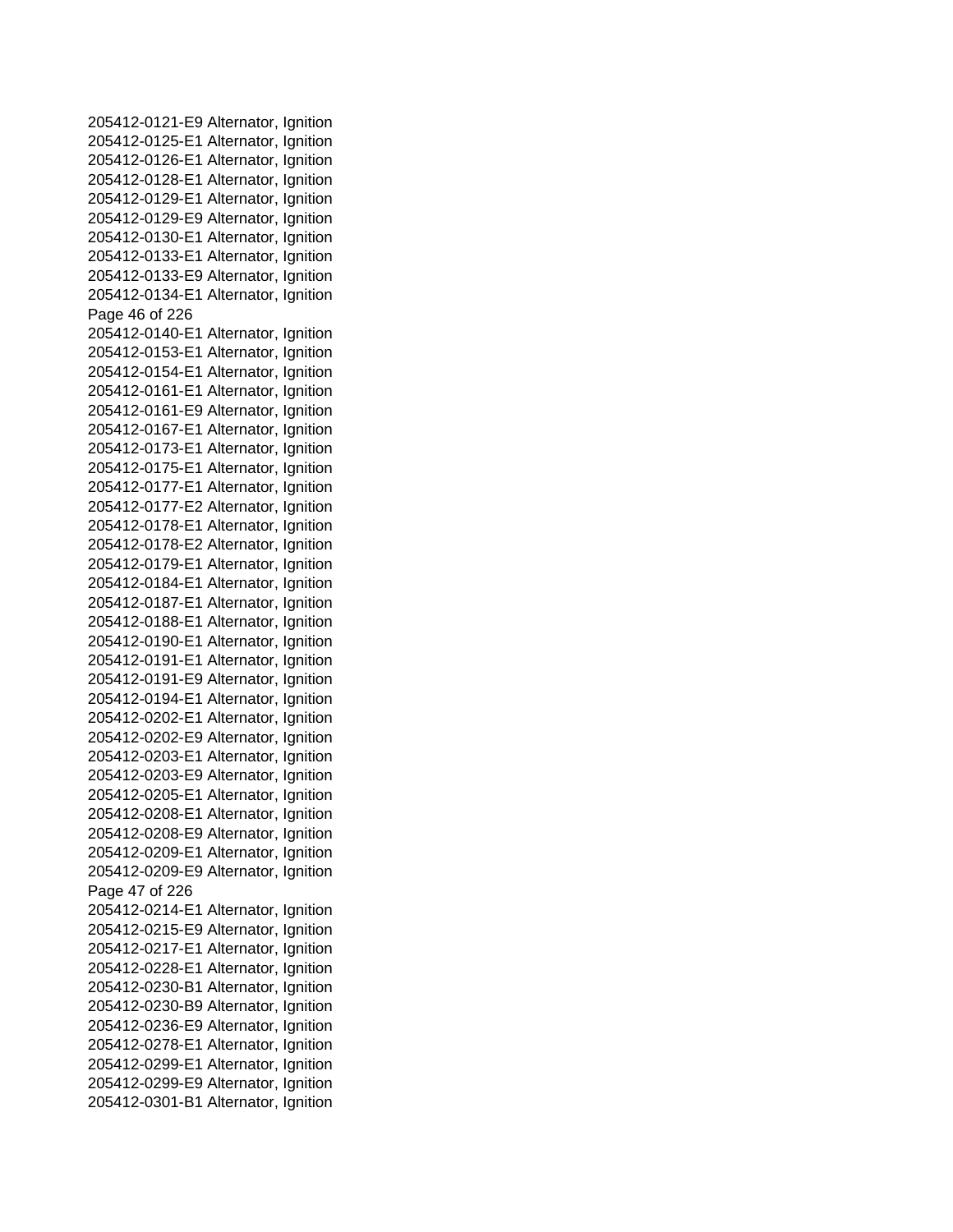205412-0301-B9 Alternator, Ignition 205412-0301-E9 Alternator, Ignition 205412-0309-E9 Alternator, Ignition 205417-0123-E1 Alternator, Ignition 205417-0148-E1 Alternator, Ignition 205417-0210-E1 Alternator, Ignition 205417-0210-E9 Alternator, Ignition 205432-0035-E1 Alternator, Ignition 205432-0035-E9 Alternator, Ignition 205432-0036-B1 Alternator, Ignition 205432-0036-B9 Alternator, Ignition 205432-0036-E1 Alternator, Ignition 205432-0036-E2 Alternator, Ignition 205432-0036-E9 Alternator, Ignition 205432-0038-E1 Alternator, Ignition 205432-0038-E9 Alternator, Ignition 205432-0105-E1 Alternator, Ignition 205432-0105-E9 Alternator, Ignition Page 48 of 226 205432-0114-E1 Alternator, Ignition 205432-0114-E2 Alternator, Ignition 205432-0115-E1 Alternator, Ignition 205432-0115-E9 Alternator, Ignition 205432-0132-E1 Alternator, Ignition 205432-0136-E1 Alternator, Ignition 205432-0136-E9 Alternator, Ignition 205432-0141-E1 Alternator, Ignition 205432-0141-E9 Alternator, Ignition 205432-0145-E1 Alternator, Ignition 205432-0145-E9 Alternator, Ignition 205432-0159-E1 Alternator, Ignition 205432-0163-E1 Alternator, Ignition 205432-0163-E9 Alternator, Ignition 205432-0164-E1 Alternator, Ignition 205432-0164-E9 Alternator, Ignition 205432-0165-E1 Alternator, Ignition 205432-0165-E9 Alternator, Ignition 205432-0166-E1 Alternator, Ignition 205432-0166-E9 Alternator, Ignition 205432-0168-E1 Alternator, Ignition 205432-0168-E9 Alternator, Ignition 205432-0171-E1 Alternator, Ignition 205432-0171-E9 Alternator, Ignition 205432-0183-E1 Alternator, Ignition 205432-0183-E9 Alternator, Ignition 205432-0196-B1 Alternator, Ignition 205432-0196-B9 Alternator, Ignition 205432-0196-E1 Alternator, Ignition Page 49 of 226 205432-0196-E9 Alternator, Ignition 205432-0197-B1 Alternator, Ignition 205432-0197-B9 Alternator, Ignition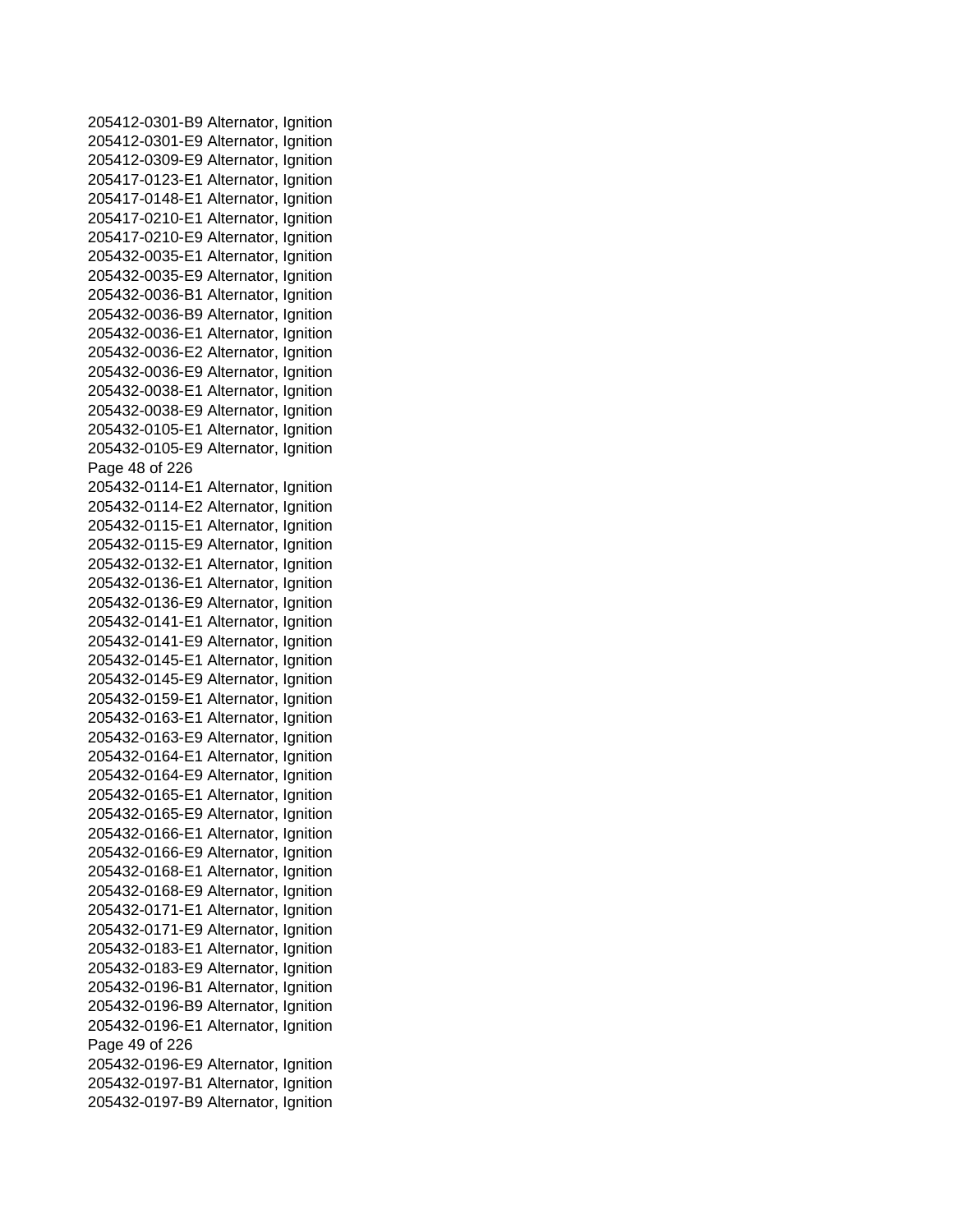205432-0197-E1 Alternator, Ignition 205432-0197-E9 Alternator, Ignition 205432-0199-E1 Alternator, Ignition 205432-0199-E9 Alternator, Ignition 205432-0200-B1 Alternator, Ignition 205432-0200-B9 Alternator, Ignition 205432-0200-E1 Alternator, Ignition 205432-0200-E9 Alternator, Ignition 205432-0201-B1 Alternator, Ignition 205432-0201-B9 Alternator, Ignition 205432-0201-E1 Alternator, Ignition 205432-0201-E9 Alternator, Ignition 205432-0207-E1 Alternator, Ignition 205432-0207-E9 Alternator, Ignition 205432-0211-B1 Alternator, Ignition 205432-0211-B9 Alternator, Ignition 205432-0213-E9 Alternator, Ignition 205432-0227-E1 Alternator, Ignition 205432-0232-B1 Alternator, Ignition 205432-0232-B9 Alternator, Ignition 205432-0279-E1 Alternator, Ignition 205432-0279-E9 Alternator, Ignition 205432-0280-E9 Alternator, Ignition 205432-0304-E9 Alternator, Ignition 205432-0305-E9 Alternator, Ignition 205432-0306-E9 Alternator, Ignition Page 50 of 226 205432-0307-E9 Alternator, Ignition 205432-0535-E9 Alternator, Ignition 205432-0536-E9 Alternator, Ignition 205432-0537-E9 Alternator, Ignition 205432-0538-E9 Alternator, Ignition 205432-0563-E9 Alternator, Ignition 205437-0041-E1 Alternator, Ignition 205437-0041-E9 Alternator, Ignition 205437-0118-E1 Alternator, Ignition 205437-0150-E1 Alternator, Ignition 205437-0150-E9 Alternator, Ignition 205437-0169-E1 Alternator, Ignition 205437-0169-E9 Alternator, Ignition 205437-0172-E1 Alternator, Ignition 205437-0172-E9 Alternator, Ignition 205437-0174-B1 Alternator, Ignition 205437-0174-B9 Alternator, Ignition 205437-0174-E1 Alternator, Ignition 205437-0180-E1 Alternator, Ignition 205437-0185-E1 Alternator, Ignition 205437-0185-E9 Alternator, Ignition 205437-0186-E1 Alternator, Ignition 205437-0186-E9 Alternator, Ignition 205437-0198-B1 Alternator, Ignition 205437-0198-B9 Alternator, Ignition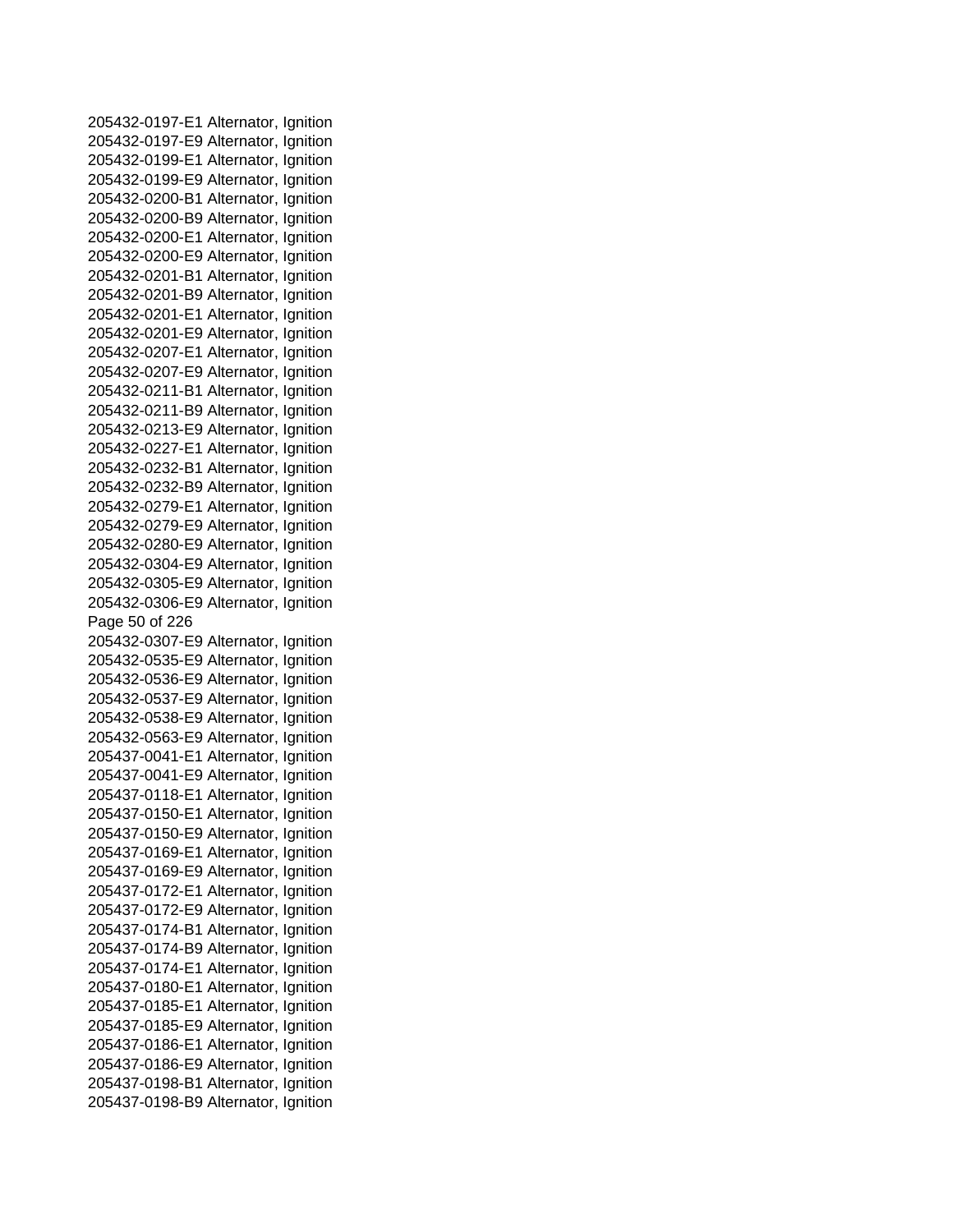205437-0198-E1 Alternator, Ignition 205437-0198-E9 Alternator, Ignition 205437-0204-E1 Alternator, Ignition 205437-0204-E9 Alternator, Ignition Page 51 of 226 205437-0216-E9 Alternator, Ignition 205437-0229-E1 Alternator, Ignition 205437-0229-E9 Alternator, Ignition 205437-0303-E9 Alternator, Ignition 205437-0312-E9 Alternator, Ignition 205437-0313-B1 Alternator, Ignition 205437-0533-E9 Alternator, Ignition 205437-0541-E9 Alternator, Ignition 205437-0542-E9 Alternator, Ignition 205452-0049-E1 Alternator, Ignition 205452-0049-E9 Alternator, Ignition 205452-0195-E1 Alternator, Ignition 205452-0195-E9 Alternator, Ignition 205452-0281-E9 Alternator, Ignition 205452-0310-E9 Alternator, Ignition 205452-0549-E9 Alternator, Ignition 205455-0212-E1 Alternator, Ignition 205455-0212-E9 Alternator, Ignition 205457-0050-E1 Alternator, Ignition 205457-0050-E9 Alternator, Ignition 205457-0112-E1 Alternator, Ignition 205457-0311-E9 Alternator, Ignition 205457-0550-E9 Alternator, Ignition 206437-0041-E1 Alternator, Ignition 206437-0041-E2 Alternator, Ignition 206437-0041-E9 Alternator, Ignition 206437-0112-E1 Alternator, Ignition 206437-0119-E1 Alternator, Ignition 206437-0122-B1 Alternator, Ignition Page 52 of 226 206437-0122-B9 Alternator, Ignition 206437-0122-E1 Alternator, Ignition 206437-0122-E9 Alternator, Ignition 206457-0117-E1 Alternator, Ignition 206457-0118-E1 Alternator, Ignition 206457-0118-E9 Alternator, Ignition 207437-0117-E1 Alternator, Ignition 207437-0123-E1 Alternator, Ignition 207437-0124-E1 Alternator, Ignition 207437-0124-E9 Alternator, Ignition 207437-0125-E1 Alternator, Ignition 207437-0127-E1 Alternator, Ignition 20B437-0111-E1 Alternator, Electric Starter, Fuel Supply, Ignition 20B437-0112-E1 Alternator, Electric Starter, Fuel Supply, Ignition 20F437-0113-E1 Alternator, Electric Starter, Fuel Supply, Ignition 20F437-0114-E1 Alternator, Electric Starter, Fuel Supply, Ignition 20H137-0119-B1 Alternator, Electric Starter, Ignition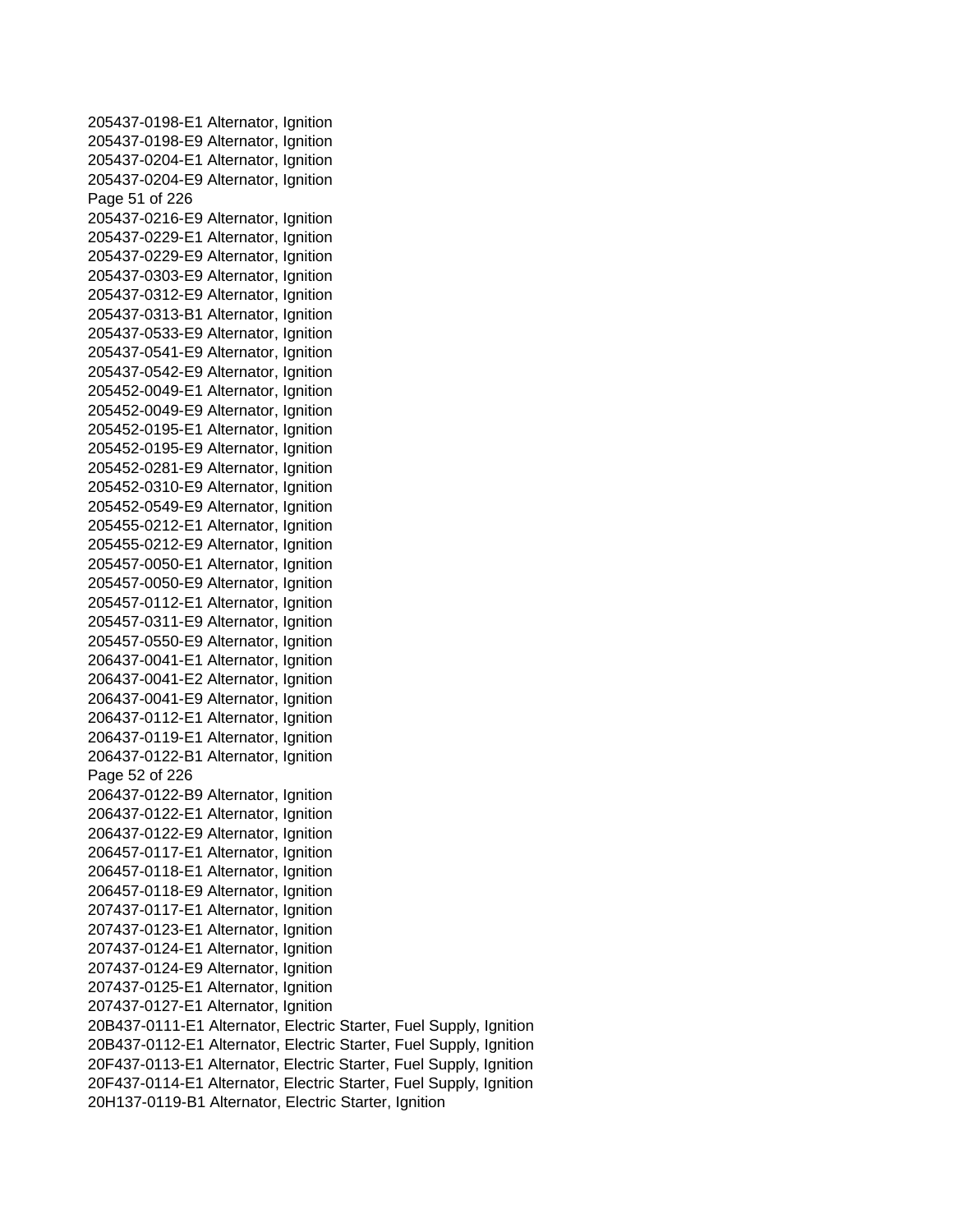20H137-0119-E9 Alternator, Electric Starter, Ignition 20H137-0124-B1 Alternator, Electric Starter, Ignition 20H137-0124-E9 Alternator, Electric Starter, Ignition 20H137-0125-B1 Alternator, Electric Starter, Ignition 20H137-0129-B1 Alternator, Electric Starter, Ignition 20H137-0131-B1 Alternator, Electric Starter, Ignition 20H137-0136-B1 Alternator, Electric Starter, Ignition 210417-0132-E1 Alternator, Ignition 210417-0132-E2 Alternator, Ignition 210417-0132-E9 Alternator, Ignition 210417-0142-E1 Alternator, Ignition 210417-0152-E1 Alternator, Ignition Page 53 of 226 210417-0152-E9 Alternator, Ignition 210417-0193-E9 Alternator, Ignition 212417-0118-E1 Alternator, Electric Starter, Ignition 212417-0118-E9 Alternator, Electric Starter, Ignition 212417-0119-B1 Alternator, Electric Starter, Ignition 212417-0119-B9 Alternator, Electric Starter, Ignition 212417-0121-E1 Alternator, Electric Starter, Ignition 212417-0121-E9 Alternator, Electric Starter, Ignition 212417-0129-E1 Alternator, Electric Starter, Ignition 212417-0131-E9 Alternator, Electric Starter, Ignition 212437-0041-E1 Alternator, Electric Starter, Ignition 212437-0041-E9 Alternator, Electric Starter, Ignition 212437-0112-E1 Alternator, Electric Starter, Ignition 212437-0112-E9 Alternator, Electric Starter, Ignition 212437-0116-E1 Alternator, Electric Starter, Ignition 212437-0116-E9 Alternator, Electric Starter, Ignition 212437-0541-E9 Alternator, Electric Starter, Ignition 216977-0116-E1 Alternator 21A977-0115-E1 Alternator 21A977-0165-E1 Alternator 21A977-0165-E9 Alternator 21A977-0189-E1 Alternator 21A977-0197-E1 Alternator 21B417-1117-E1 Alternator, Electric Starter, Fuel Supply, Ignition 235432-0035-01 Alternator, Ignition 235432-0037-01 Alternator, Ignition 235432-0042-01 Alternator, Ignition 235432-0047-01 Alternator, Ignition 235432-0058-01 Alternator, Ignition Page 54 of 226 235432-0070-01 Alternator, Ignition 235432-0071-01 Alternator, Ignition 235432-0083-01 Alternator, Ignition 235432-0090-01 Alternator, Ignition 235432-0120-01 Alternator, Ignition 235432-0122-01 Alternator, Ignition 235432-0235-A1 Alternator, Ignition 235432-0235-B2 Alternator, Ignition 235432-0235-E1 Alternator, Ignition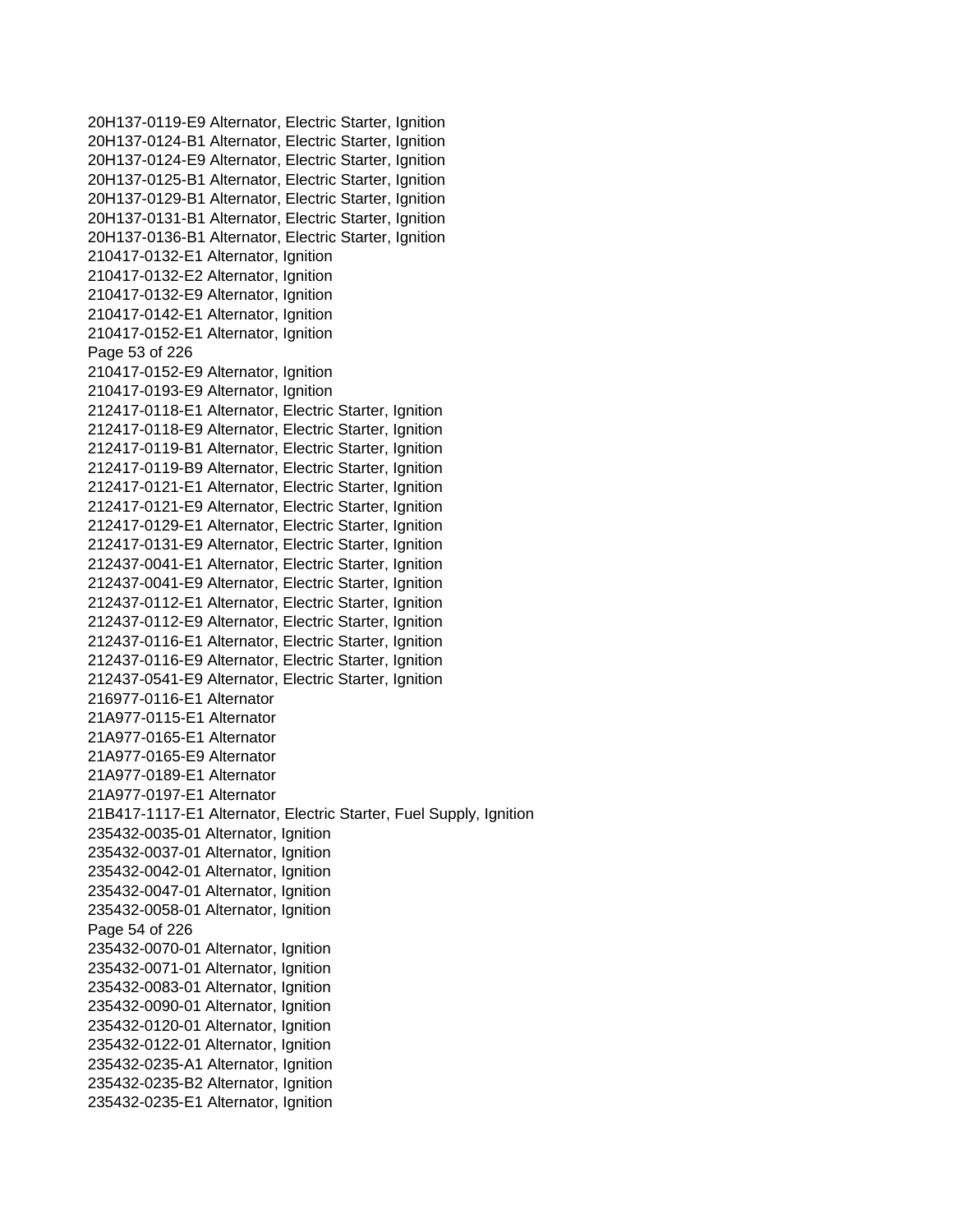235432-0235-E2 Alternator, Ignition 235432-0235-E9 Alternator, Ignition 235432-0247-E1 Alternator, Ignition 235432-0290-B1 Alternator, Ignition 235432-0290-E1 Alternator, Ignition 235432-0290-E2 Alternator, Ignition 235432-0290-E9 Alternator, Ignition 235432-0520-B1 Alternator, Ignition 235432-0520-E1 Alternator, Ignition 235432-0520-E9 Alternator, Ignition 235432-0540-B1 Alternator, Ignition 235432-0540-E1 Alternator, Ignition 235432-0540-E9 Alternator, Ignition 235432-0561-B1 Alternator, Ignition 235432-0561-E1 Alternator, Ignition 235432-0561-E9 Alternator, Ignition 235432-0595-B1 Alternator, Ignition 235432-0595-E1 Alternator, Ignition 235432-0596-B1 Alternator, Ignition 235432-0596-E1 Alternator, Ignition Page 55 of 226 235436-0122-01 Alternator, Ignition 235437-0043-01 Alternator, Ignition 235437-0074-01 Alternator, Ignition 235437-0076-01 Alternator, Ignition 235437-0080-01 Alternator, Ignition 235437-0084-01 Alternator, Ignition 235437-0276-E1 Alternator, Ignition 235437-0276-E9 Alternator, Ignition 235437-0280-B1 Alternator, Ignition 235437-0280-E1 Alternator, Ignition 235437-0280-E9 Alternator, Ignition 235437-0284-B1 Alternator, Ignition 235437-0284-E1 Alternator, Ignition 235437-0284-E2 Alternator, Ignition 235437-0284-E9 Alternator, Ignition 235437-0522-B1 Alternator, Ignition 235437-0522-E1 Alternator, Ignition 235437-0522-E9 Alternator, Ignition 243431-0010-99 Alternator, Wire Assemblies 243431-0020-99 Alternator, Wire Assemblies 243431-0021-99 Alternator, Wire Assemblies 243431-0022-99 Alternator, Wire Assemblies 243431-0023-99 Alternator, Wire Assemblies 243431-0024-99 Alternator, Wire Assemblies 243431-0112-99 Alternator, Wire Assemblies 243431-0116-99 Alternator, Wire Assemblies 243431-0118-99 Alternator, Wire Assemblies 243431-0120-99 Alternator, Wire Assemblies 243431-0121-99 Alternator, Wire Assemblies Page 56 of 226 243431-0122-99 Alternator, Wire Assemblies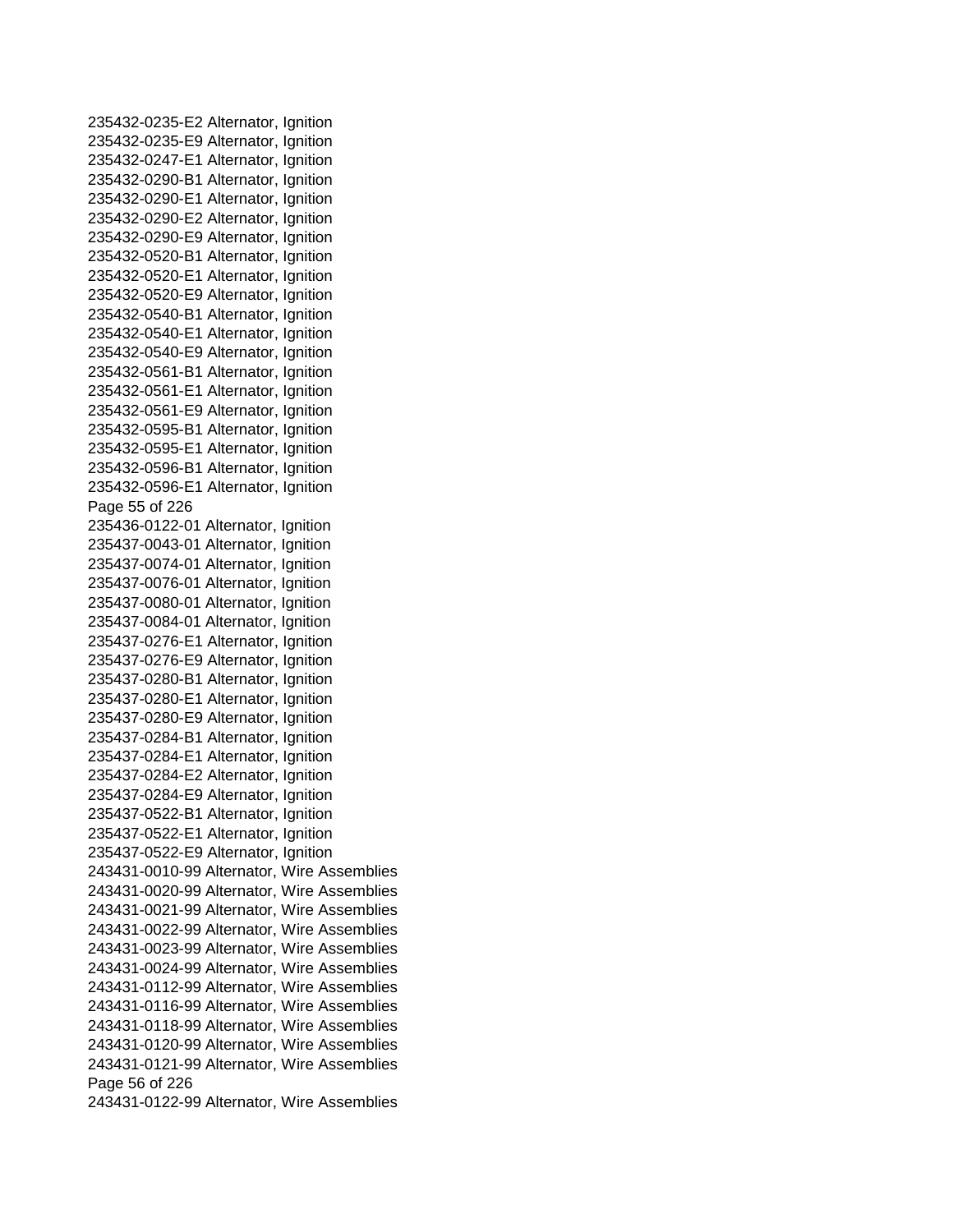243431-0123-99 Alternator, Wire Assemblies 243431-0124-99 Alternator, Wire Assemblies 243431-0125-99 Alternator, Wire Assemblies 243431-0129-99 Alternator, Wire Assemblies 243431-0130-99 Alternator, Wire Assemblies 243431-0131-99 Alternator, Wire Assemblies 243431-0132-99 Alternator, Wire Assemblies 243431-0133-99 Alternator, Wire Assemblies 243431-0135-99 Alternator, Wire Assemblies 243431-0137-99 Alternator, Wire Assemblies 243431-0139-99 Alternator, Wire Assemblies 243431-0140-99 Alternator, Wire Assemblies 243431-0143-99 Alternator, Wire Assemblies 243431-0146-99 Alternator, Wire Assemblies 243431-0147-99 Alternator, Wire Assemblies 243431-0148-99 Alternator, Wire Assemblies 243431-0149-99 Alternator, Wire Assemblies 243431-0150-99 Alternator, Wire Assemblies 243431-0152-99 Alternator, Wire Assemblies 243431-0154-99 Alternator, Wire Assemblies 243431-0156-99 Alternator, Wire Assemblies 243431-0157-99 Alternator, Wire Assemblies 243431-0159-99 Alternator, Wire Assemblies 243431-0160-99 Alternator, Wire Assemblies 243431-0161-99 Alternator, Wire Assemblies 243431-0162-99 Alternator, Wire Assemblies 243431-0163-99 Alternator, Wire Assemblies 243431-0164-99 Alternator, Wire Assemblies Page 57 of 226 243431-0165-99 Alternator, Wire Assemblies 243431-0166-99 Alternator, Wire Assemblies 243431-0167-99 Alternator, Wire Assemblies 243431-0168-99 Alternator, Wire Assemblies 243431-0169-99 Alternator, Wire Assemblies 243431-0170-99 Alternator, Wire Assemblies 243431-0171-99 Alternator, Wire Assemblies 243431-0172-99 Alternator, Wire Assemblies 243431-0173-99 Alternator, Wire Assemblies 243431-0174-99 Alternator, Wire Assemblies 243431-0175-99 Alternator, Wire Assemblies 243431-0176-99 Alternator, Wire Assemblies 243431-0177-99 Alternator, Wire Assemblies 243431-0178-99 Alternator, Wire Assemblies 243431-0179-99 Alternator, Wire Assemblies 243431-0181-99 Alternator, Wire Assemblies 243431-0183-99 Alternator, Wire Assemblies 243431-0184-99 Alternator, Wire Assemblies 243431-0185-99 Alternator, Wire Assemblies 243431-0186-99 Alternator, Wire Assemblies 243431-0187-99 Alternator, Wire Assemblies 243431-0189-99 Alternator, Wire Assemblies 243431-0190-99 Alternator, Wire Assemblies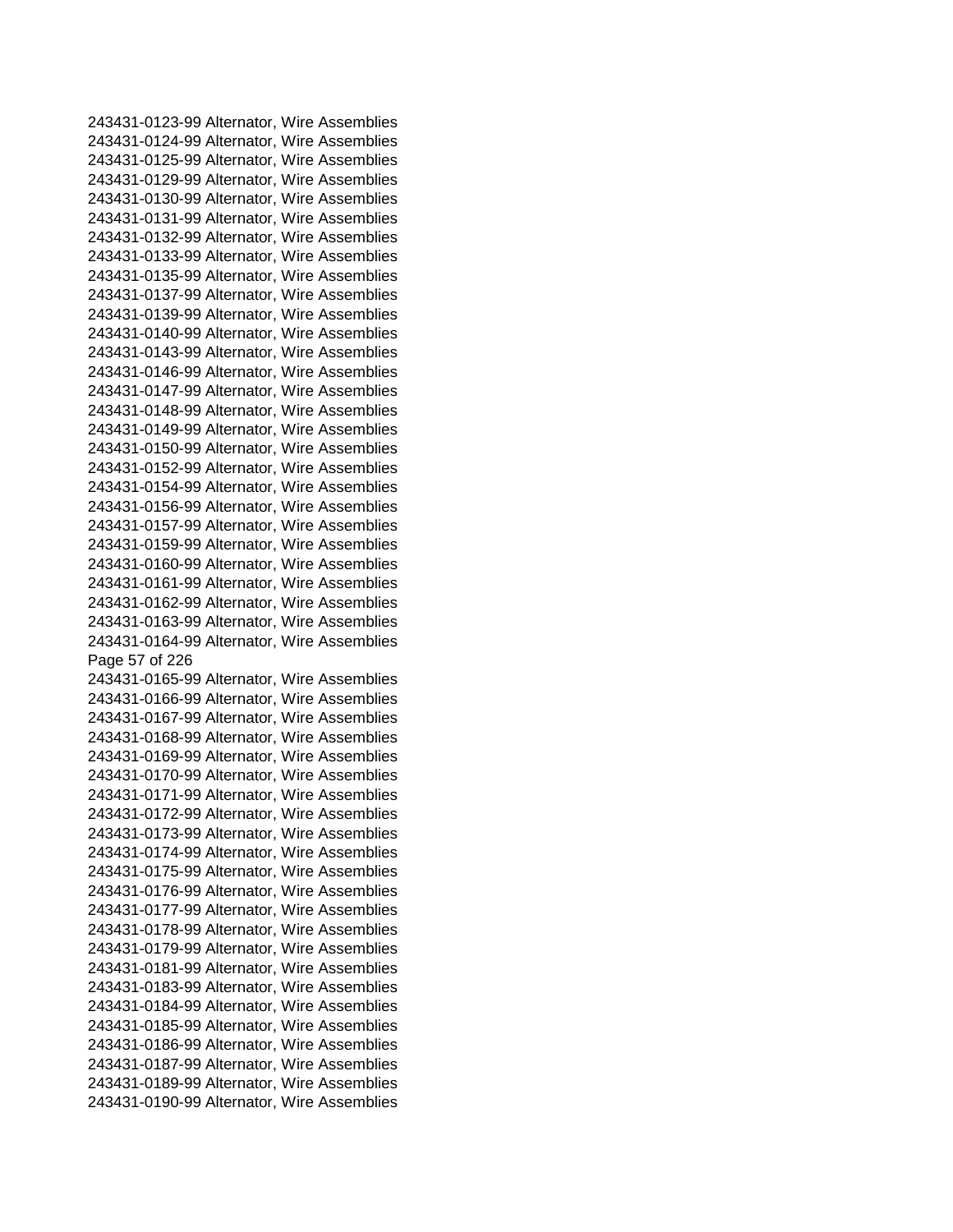```
243431-0191-99 Alternator, Wire Assemblies
243431-0192-99 Alternator, Wire Assemblies
243431-0193-99 Alternator, Wire Assemblies
243431-0194-99 Alternator, Wire Assemblies
243431-0195-99 Alternator, Wire Assemblies
243431-0196-99 Alternator, Wire Assemblies
Page 58 of 226
243431-0197-99 Alternator, Wire Assemblies
243431-0198-99 Alternator, Wire Assemblies
243431-0199-99 Alternator, Wire Assemblies
243431-0200-99 Alternator, Wire Assemblies
243431-0510-99 Alternator, Wire Assemblies
243431-0520-99 Alternator, Wire Assemblies
243431-0522-99 Alternator, Wire Assemblies
243431-0523-99 Alternator, Wire Assemblies
243431-0524-99 Alternator, Wire Assemblies
243431-0525-99 Alternator, Wire Assemblies
243431-0527-99 Alternator, Wire Assemblies
243431-0528-99 Alternator, Wire Assemblies
243431-0529-99 Alternator, Wire Assemblies
243431-0530-99 Alternator, Wire Assemblies
243431-0531-99 Alternator, Wire Assemblies
243431-0560-99 Alternator, Wire Assemblies
243431-0561-99 Alternator, Wire Assemblies
243431-0610-99 Alternator, Wire Assemblies
243431-0612-99 Alternator, Wire Assemblies
243431-0614-99 Alternator, Wire Assemblies
243431-0615-99 Alternator, Wire Assemblies
243431-0616-99 Alternator, Wire Assemblies
243431-0618-99 Alternator, Wire Assemblies
243431-0619-99 Alternator, Wire Assemblies
243431-0620-99 Alternator, Wire Assemblies
243431-0621-99 Alternator, Wire Assemblies
243431-0622-99 Alternator, Wire Assemblies
243431-0625-99 Alternator, Wire Assemblies
243431-0626-99 Alternator, Wire Assemblies
Page 59 of 226
243431-0627-99 Alternator, Wire Assemblies
243431-0628-99 Alternator, Wire Assemblies
243431-0629-99 Alternator, Wire Assemblies
243431-0630-99 Alternator, Wire Assemblies
243431-0631-99 Alternator, Wire Assemblies
243431-0632-99 Alternator, Wire Assemblies
243431-0635-99 Alternator, Wire Assemblies
243431-0636-99 Alternator, Wire Assemblies
243431-0637-99 Alternator, Wire Assemblies
243431-0639-99 Alternator, Wire Assemblies
243431-0640-99 Alternator, Wire Assemblies
243431-0641-99 Alternator, Wire Assemblies
243431-0642-99 Alternator, Wire Assemblies
243431-0644-99 Alternator, Wire Assemblies
243431-0645-99 Alternator, Wire Assemblies
```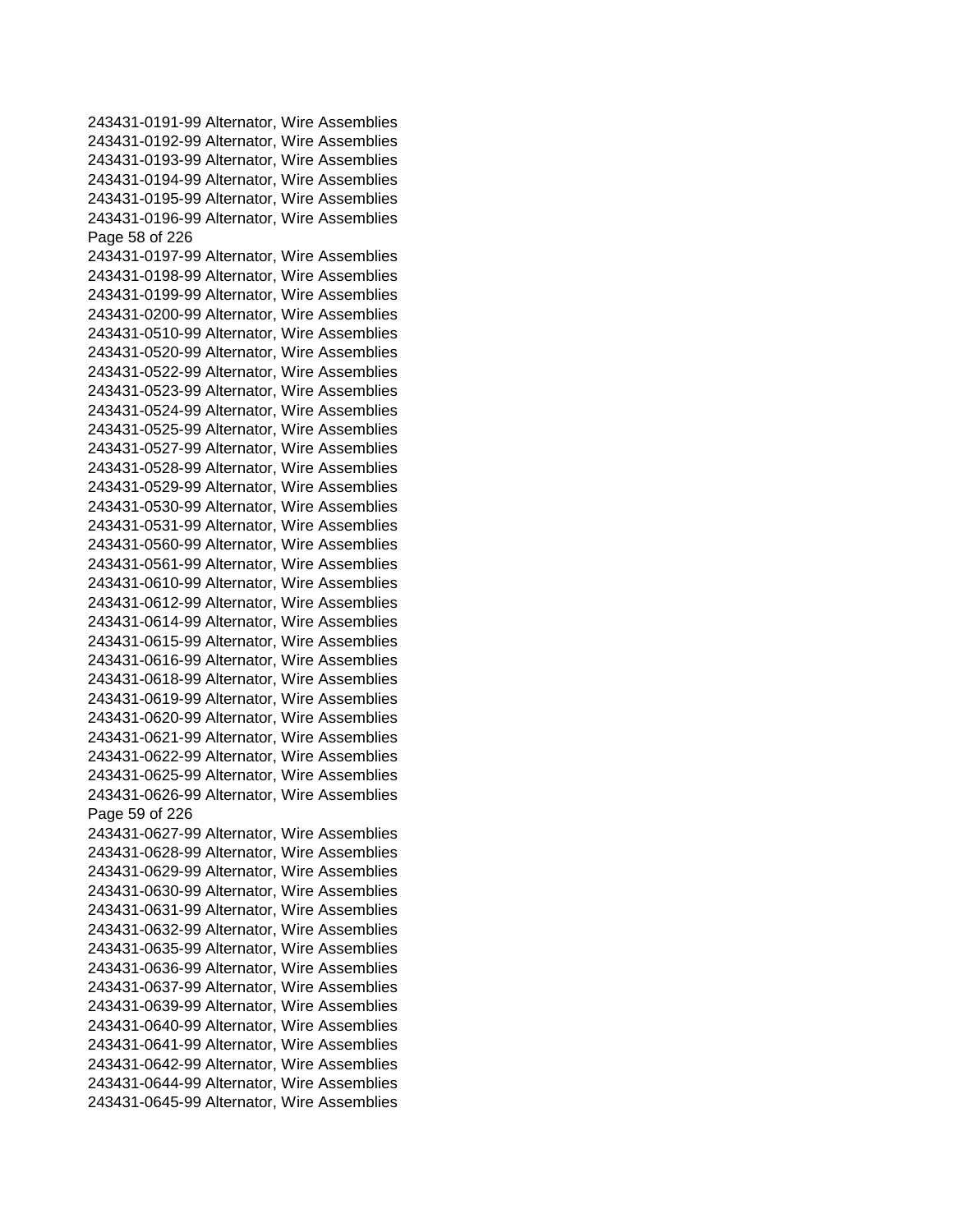243431-0647-99 Alternator, Wire Assemblies 243431-0648-99 Alternator, Wire Assemblies 243431-0649-99 Alternator, Wire Assemblies 243431-0651-99 Alternator, Wire Assemblies 243431-0652-99 Alternator, Wire Assemblies 243431-0653-99 Alternator, Wire Assemblies 243431-0654-99 Alternator, Wire Assemblies 243431-0655-99 Alternator, Wire Assemblies 243431-0656-99 Alternator, Wire Assemblies 243431-0657-99 Alternator, Wire Assemblies 243431-0658-99 Alternator, Wire Assemblies 243431-0659-99 Alternator, Wire Assemblies 243431-0660-99 Alternator, Wire Assemblies 243431-0661-99 Alternator, Wire Assemblies Page 60 of 226 243431-0662-99 Alternator, Wire Assemblies 243431-0664-99 Alternator, Wire Assemblies 243431-0665-99 Alternator, Wire Assemblies 243431-0666-99 Alternator, Wire Assemblies 243431-0667-99 Alternator, Wire Assemblies 243431-0669-99 Alternator, Wire Assemblies 243431-0670-99 Alternator, Wire Assemblies 243431-0671-99 Alternator, Wire Assemblies 243431-0673-99 Alternator, Wire Assemblies 243431-0674-99 Alternator, Wire Assemblies 243431-0675-99 Alternator, Wire Assemblies 243431-0676-99 Alternator, Wire Assemblies 243431-0677-99 Alternator, Wire Assemblies 243431-0678-99 Alternator, Wire Assemblies 243431-0679-99 Alternator, Wire Assemblies 243431-0680-99 Alternator, Wire Assemblies 243431-0682-99 Alternator, Wire Assemblies 243431-0683-99 Alternator, Wire Assemblies 243431-0684-99 Alternator, Wire Assemblies 243431-0685-99 Alternator, Wire Assemblies 243431-0686-99 Alternator, Wire Assemblies 243431-0687-99 Alternator, Wire Assemblies 243431-0688-99 Alternator, Wire Assemblies 243431-0689-99 Alternator, Wire Assemblies 243431-0690-99 Alternator, Wire Assemblies 243431-0692-99 Alternator, Wire Assemblies 243431-0693-99 Alternator, Wire Assemblies 243431-0695-99 Alternator, Wire Assemblies 243431-0696-99 Alternator, Wire Assemblies Page 61 of 226 243431-0697-99 Alternator, Wire Assemblies 243431-0699-99 Alternator, Wire Assemblies 243431-0700-99 Alternator, Wire Assemblies 243431-0702-99 Alternator, Wire Assemblies 243431-0703-99 Alternator, Wire Assemblies 243431-0704-99 Alternator, Wire Assemblies 243431-0705-99 Alternator, Wire Assemblies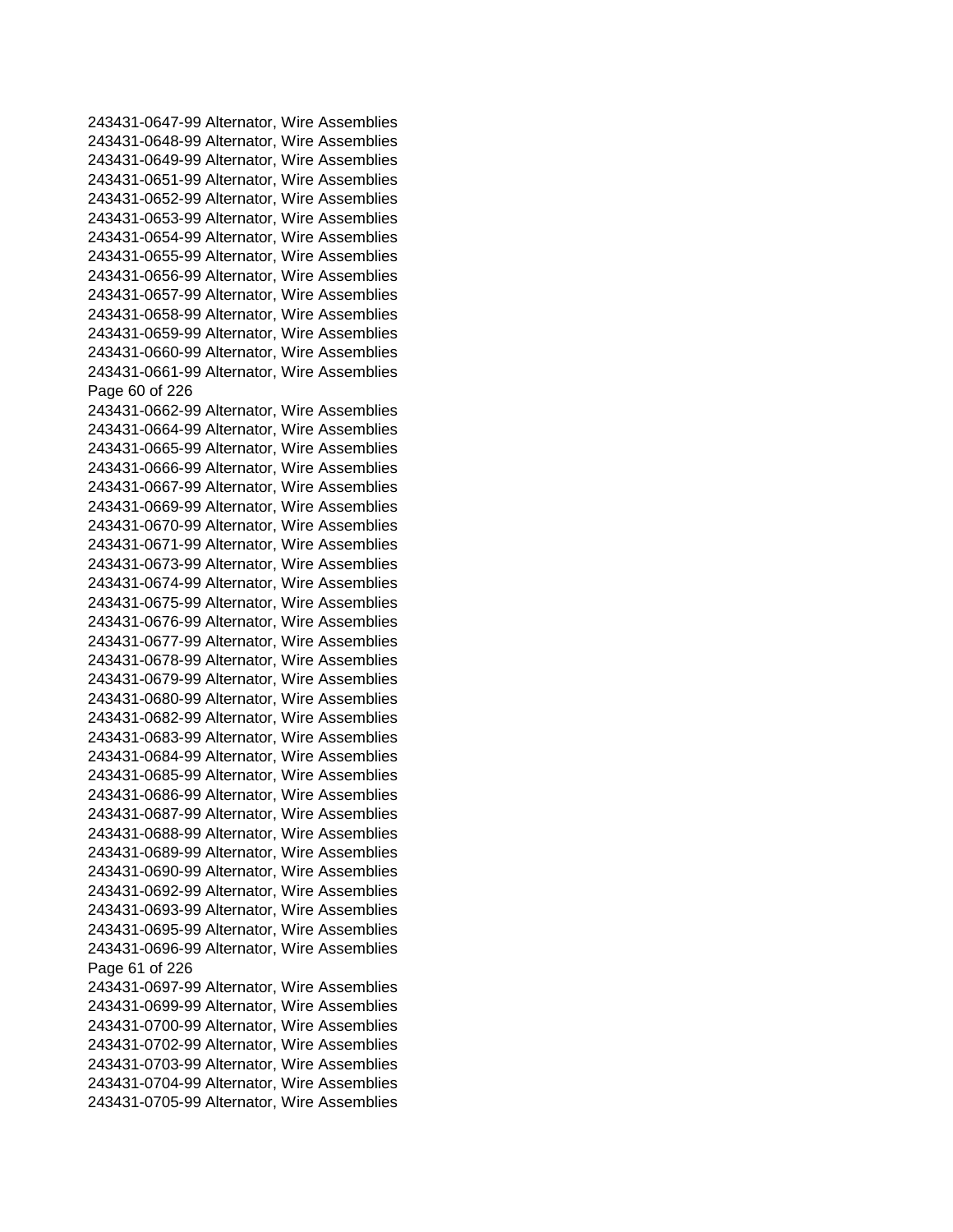243431-0706-99 Alternator, Wire Assemblies 243431-0707-99 Alternator, Wire Assemblies 243431-0708-99 Alternator, Wire Assemblies 243431-0709-99 Alternator, Wire Assemblies 243431-0710-99 Alternator, Wire Assemblies 243431-0712-99 Alternator, Wire Assemblies 243431-0713-99 Alternator, Wire Assemblies 243431-0715-99 Alternator, Wire Assemblies 243431-0716-99 Alternator, Wire Assemblies 243431-0717-99 Alternator, Wire Assemblies 243431-0718-99 Alternator, Wire Assemblies 243431-0720-99 Alternator, Wire Assemblies 243431-0721-99 Alternator, Wire Assemblies 243431-0722-99 Alternator, Wire Assemblies 243431-0724-99 Alternator, Wire Assemblies 243431-0725-99 Alternator, Wire Assemblies 243431-0726-99 Alternator, Wire Assemblies 243431-0727-99 Alternator, Wire Assemblies 243431-0728-99 Alternator, Wire Assemblies 243431-0729-99 Alternator, Wire Assemblies 243431-0731-99 Alternator, Wire Assemblies 243431-0732-99 Alternator, Wire Assemblies Page 62 of 226 243431-0733-99 Alternator, Wire Assemblies 243431-0734-99 Alternator, Wire Assemblies 243431-0735-99 Alternator, Wire Assemblies 243431-0737-99 Alternator, Wire Assemblies 243431-0738-99 Alternator, Wire Assemblies 243431-0739-99 Alternator, Wire Assemblies 243431-0740-99 Alternator, Wire Assemblies 243431-0743-99 Alternator, Wire Assemblies 243431-0746-99 Alternator, Wire Assemblies 243431-0748-99 Alternator, Wire Assemblies 243431-0750-99 Alternator, Wire Assemblies 243431-0754-99 Alternator, Wire Assemblies 243431-0755-99 Alternator, Wire Assemblies 243431-0757-99 Alternator, Wire Assemblies 243431-0758-99 Alternator, Wire Assemblies 243431-0759-99 Alternator, Wire Assemblies 243431-0760-99 Alternator, Wire Assemblies 243431-0761-99 Alternator, Wire Assemblies 243431-0763-99 Alternator, Wire Assemblies 243431-0764-99 Alternator, Wire Assemblies 243431-0765-99 Alternator, Wire Assemblies 243431-0766-99 Alternator, Wire Assemblies 243431-0768-99 Alternator, Wire Assemblies 243431-0769-99 Alternator, Wire Assemblies 243431-0770-99 Alternator, Wire Assemblies 243431-0771-99 Alternator, Wire Assemblies 243431-0772-99 Alternator, Wire Assemblies 243431-0773-99 Alternator, Wire Assemblies 243431-0774-99 Alternator, Wire Assemblies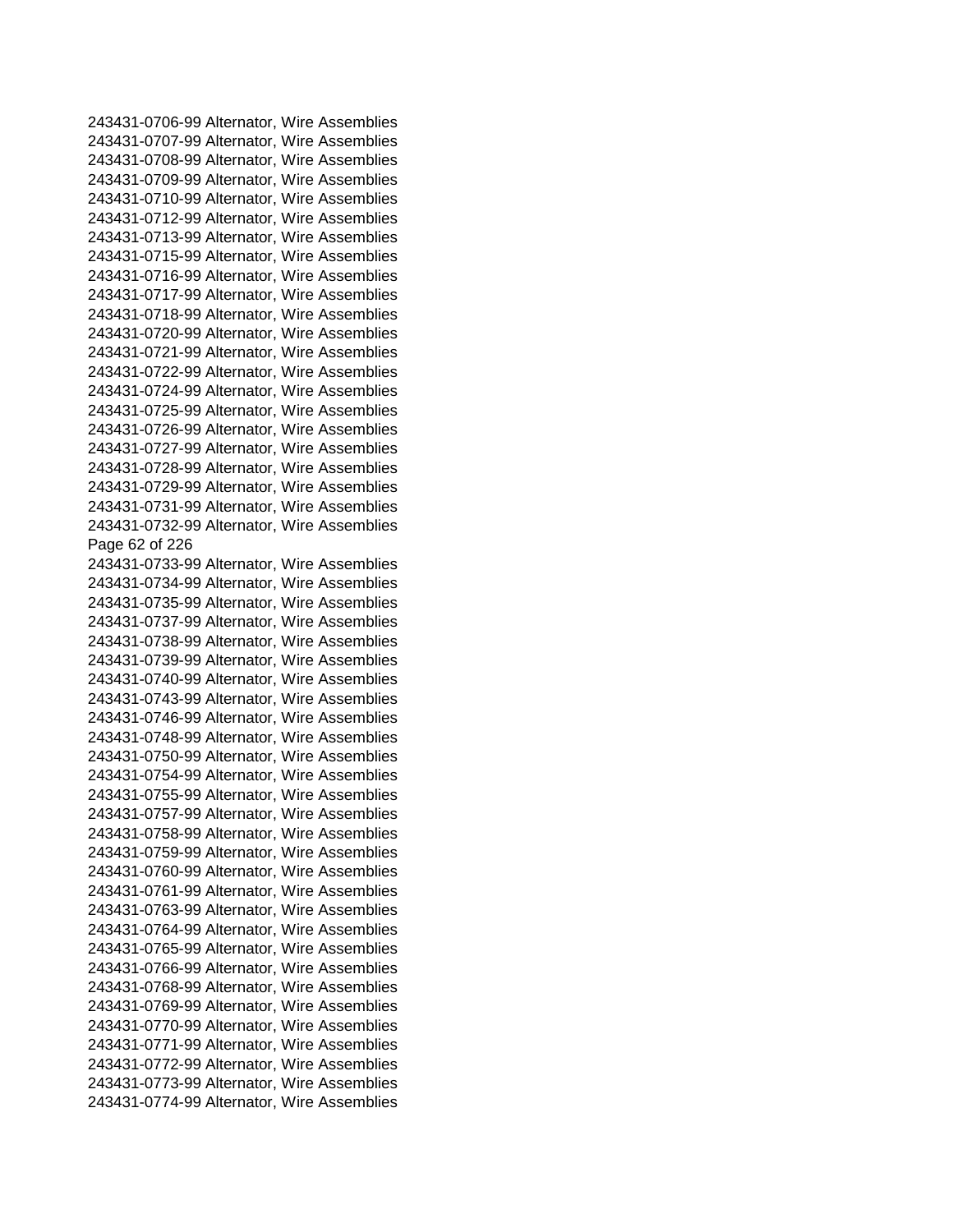## Page 63 of 226

243431-0775-99 Alternator, Wire Assemblies 243431-0776-99 Alternator, Wire Assemblies 243431-0777-99 Alternator, Wire Assemblies 243431-0778-99 Alternator, Wire Assemblies 243431-0779-99 Alternator, Wire Assemblies 243431-0781-99 Alternator, Wire Assemblies 243431-0782-99 Alternator, Wire Assemblies 243431-0783-99 Alternator, Wire Assemblies 243431-0784-99 Alternator, Wire Assemblies 243431-0785-99 Alternator, Wire Assemblies 243431-0791-99 Alternator, Wire Assemblies 243431-0792-99 Alternator, Wire Assemblies 243431-0793-99 Alternator, Wire Assemblies 243431-0794-99 Alternator, Wire Assemblies 243431-0795-99 Alternator, Wire Assemblies 243431-0796-99 Alternator, Wire Assemblies 243431-0797-99 Alternator, Wire Assemblies 243431-0798-99 Alternator, Wire Assemblies 243431-0799-99 Alternator, Wire Assemblies 243431-0800-99 Alternator, Wire Assemblies 243431-0801-99 Alternator, Wire Assemblies 243431-1111-01 Alternator, Wire Assemblies 243431-1117-99 Alternator, Wire Assemblies 243431-1130-01 Alternator, Wire Assemblies 243431-1130-02 Alternator, Wire Assemblies 243431-1130-03 Alternator, Wire Assemblies 243431-1130-04 Alternator, Wire Assemblies 243431-1130-98 Alternator, Wire Assemblies 243431-1130-99 Alternator, Wire Assemblies Page 64 of 226 243431-1131-99 Alternator, Wire Assemblies 243431-1132-01 Alternator, Wire Assemblies 243431-1133-01 Alternator, Wire Assemblies 243431-1133-02 Alternator, Wire Assemblies 243431-1133-03 Alternator, Wire Assemblies 243431-1133-04 Alternator, Wire Assemblies 243431-1133-05 Alternator, Wire Assemblies 243431-1134-01 Alternator, Wire Assemblies 243431-1135-01 Alternator, Wire Assemblies 243431-1135-02 Alternator, Wire Assemblies 243431-1135-03 Alternator, Wire Assemblies 243431-1135-04 Alternator, Wire Assemblies 243431-1135-05 Alternator, Wire Assemblies 243431-1135-06 Alternator, Wire Assemblies 243431-1137-01 Alternator, Wire Assemblies 243431-1137-02 Alternator, Wire Assemblies 243431-1138-01 Alternator, Wire Assemblies 243431-1138-02 Alternator, Wire Assemblies 243431-1139-99 Alternator, Wire Assemblies 243431-1140-01 Alternator, Wire Assemblies 243431-1142-01 Alternator, Wire Assemblies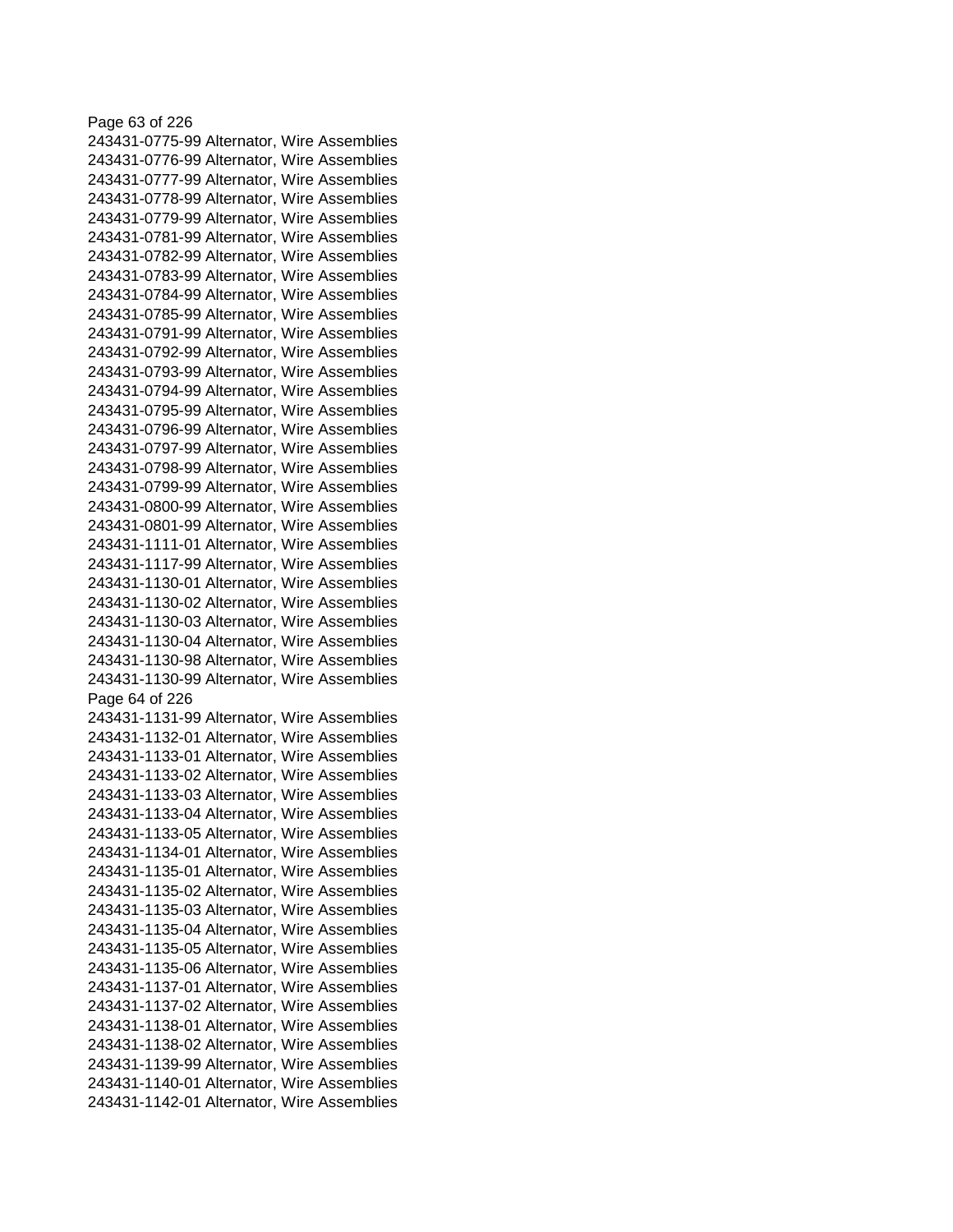```
243431-1143-01 Alternator, Wire Assemblies
243431-1144-01 Alternator, Wire Assemblies
243431-1145-99 Alternator, Wire Assemblies
243431-1147-99 Alternator, Wire Assemblies
243431-1148-99 Alternator, Wire Assemblies
243431-1149-01 Alternator, Wire Assemblies
243431-1150-01 Alternator, Wire Assemblies
243431-1152-01 Alternator, Wire Assemblies
Page 65 of 226
243431-1152-02 Alternator, Wire Assemblies
243431-1152-03 Alternator, Wire Assemblies
243431-1153-99 Alternator, Wire Assemblies
243431-1156-99 Alternator, Wire Assemblies
243431-1157-01 Alternator, Wire Assemblies
243431-1158-01 Alternator, Wire Assemblies
243431-1161-01 Alternator, Wire Assemblies
243431-1162-99 Alternator, Wire Assemblies
243431-1163-99 Alternator, Wire Assemblies
243431-1166-01 Alternator, Wire Assemblies
243431-1167-99 Alternator, Wire Assemblies
243431-1168-01 Alternator, Wire Assemblies
243431-1169-01 Alternator, Wire Assemblies
243431-1170-01 Alternator, Wire Assemblies
243431-1172-01 Alternator, Wire Assemblies
243431-1172-02 Alternator, Wire Assemblies
243431-1173-99 Alternator, Wire Assemblies
243431-1174-01 Alternator, Wire Assemblies
243431-1174-02 Alternator, Wire Assemblies
243431-2520-01 Alternator, Wire Assemblies
243431-2520-02 Alternator, Wire Assemblies
243431-2520-03 Alternator, Wire Assemblies
243431-2520-04 Alternator, Wire Assemblies
243431-2520-05 Alternator, Wire Assemblies
243431-2520-06 Alternator, Wire Assemblies
243431-2520-07 Alternator, Wire Assemblies
243431-2520-08 Alternator, Wire Assemblies
243431-2522-01 Alternator, Wire Assemblies
243431-2522-02 Alternator, Wire Assemblies
Page 66 of 226
243431-2522-03 Alternator, Wire Assemblies
243431-2524-01 Alternator, Wire Assemblies
243431-2524-02 Alternator, Wire Assemblies
243431-2524-03 Alternator, Wire Assemblies
243431-2524-04 Alternator, Wire Assemblies
243431-2524-05 Alternator, Wire Assemblies
243431-2528-99 Alternator, Wire Assemblies
243431-2529-99 Alternator, Wire Assemblies
243431-2531-01 Alternator, Wire Assemblies
243431-2541-99 Alternator, Wire Assemblies
243431-2550-99 Alternator, Wire Assemblies
243431-2580-01 Alternator, Wire Assemblies
243431-2581-01 Alternator, Wire Assemblies
```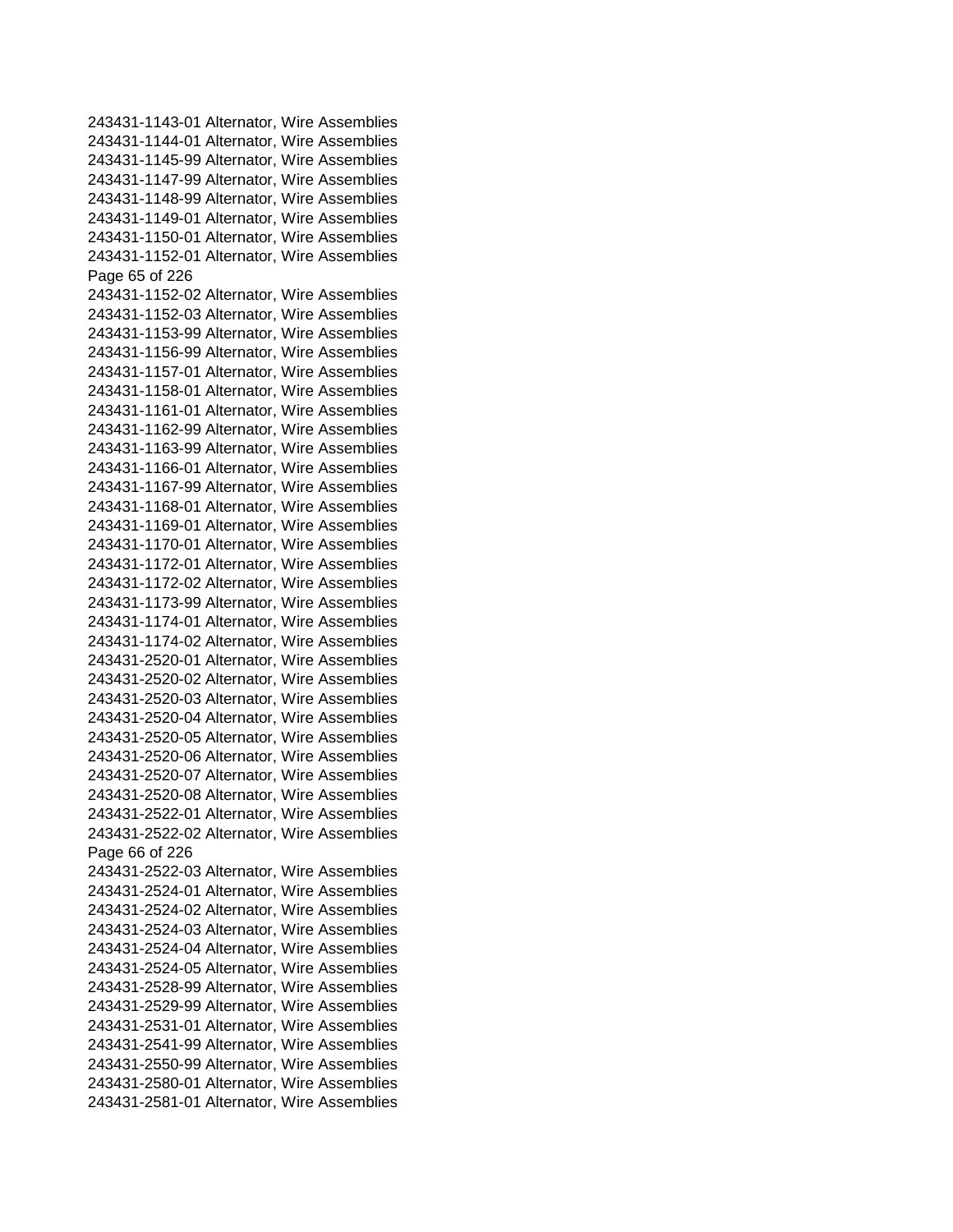243432-0561-99 Alternator, Wire Assemblies 243432-0624-99 Alternator, Wire Assemblies 243432-0733-99 Alternator, Wire Assemblies 243432-0734-99 Alternator, Wire Assemblies 243432-0735-99 Alternator, Wire Assemblies 243432-0736-99 Alternator, Wire Assemblies 243432-0737-99 Alternator, Wire Assemblies 243432-0738-99 Alternator, Wire Assemblies 243432-0739-99 Alternator, Wire Assemblies 243432-0744-99 Alternator, Wire Assemblies 243432-0749-99 Alternator, Wire Assemblies 243432-0754-99 Alternator, Wire Assemblies 243432-0757-99 Alternator, Wire Assemblies 243432-0761-99 Alternator, Wire Assemblies 243432-0762-99 Alternator, Wire Assemblies 243432-0768-99 Alternator, Wire Assemblies Page 67 of 226 243432-0770-99 Alternator, Wire Assemblies 243432-0780-99 Alternator, Wire Assemblies 243432-0786-99 Alternator, Wire Assemblies 243432-0794-99 Alternator, Wire Assemblies 243432-0797-99 Alternator, Wire Assemblies 243432-0801-99 Alternator, Wire Assemblies 243432-1131-01 Alternator, Wire Assemblies 243432-1136-01 Alternator, Wire Assemblies 243432-1141-01 Alternator, Wire Assemblies 243432-1145-01 Alternator, Wire Assemblies 243432-1146-01 Alternator, Wire Assemblies 243432-1151-01 Alternator, Wire Assemblies 243432-1154-01 Alternator, Wire Assemblies 243432-1159-01 Alternator, Wire Assemblies 243432-1160-01 Alternator, Wire Assemblies 243432-1164-01 Alternator, Wire Assemblies 243432-2561-01 Alternator, Wire Assemblies 243432-2561-02 Alternator, Wire Assemblies 243434-0137-99 Alternator, Wire Assemblies 243434-0194-99 Alternator, Wire Assemblies 243434-0527-99 Alternator, Wire Assemblies 243434-0670-99 Alternator, Wire Assemblies 243434-0676-99 Alternator, Wire Assemblies 243434-0716-99 Alternator, Wire Assemblies 243436-1139-01 Alternator, Wire Assemblies 243436-1156-01 Alternator, Wire Assemblies 243436-1162-01 Alternator, Wire Assemblies 243436-1163-01 Alternator, Wire Assemblies 243436-1173-01 Alternator, Wire Assemblies Page 68 of 226 243437-0775-99 Alternator, Wire Assemblies 243437-0776-99 Alternator, Wire Assemblies 243437-0778-99 Alternator, Wire Assemblies 243437-0782-99 Alternator, Wire Assemblies 243437-0792-99 Alternator, Wire Assemblies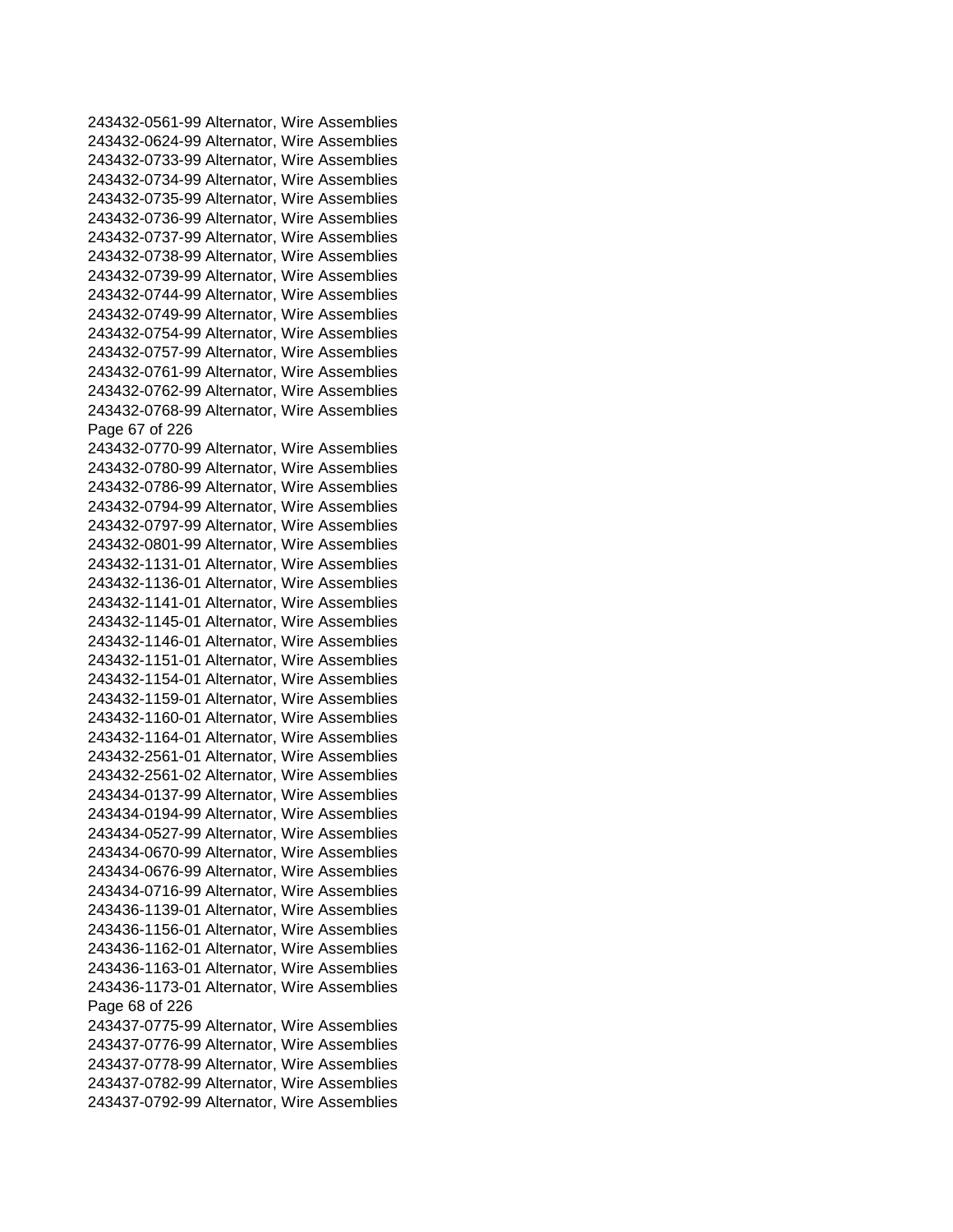243437-1147-01 Alternator, Wire Assemblies 243437-1148-01 Alternator, Wire Assemblies 243437-1153-01 Alternator, Wire Assemblies 243437-1155-01 Alternator, Wire Assemblies 243437-1167-01 Alternator, Wire Assemblies 243437-2528-01 Alternator, Wire Assemblies 243437-2528-02 Alternator, Wire Assemblies 243437-2529-01 Alternator, Wire Assemblies 243437-2529-02 Alternator, Wire Assemblies 243437-2530-01 Alternator, Wire Assemblies 243437-2530-02 Alternator, Wire Assemblies 243437-2530-03 Alternator, Wire Assemblies 243451-1116-01 Alternator, Wire Assemblies 243451-1116-02 Alternator, Wire Assemblies 243451-2540-01 Alternator, Wire Assemblies 243451-2540-02 Alternator, Wire Assemblies 243452-2541-01 Alternator, Wire Assemblies 243452-2541-02 Alternator, Wire Assemblies 243452-2541-03 Alternator, Wire Assemblies 243452-2541-04 Alternator, Wire Assemblies 243457-2550-01 Alternator, Wire Assemblies 243457-2550-02 Alternator, Wire Assemblies 243457-2550-03 Alternator, Wire Assemblies 243457-2550-04 Alternator, Wire Assemblies Page 69 of 226 243457-2550-05 Alternator, Wire Assemblies 243457-2550-06 Alternator, Wire Assemblies 243457-2550-07 Alternator, Wire Assemblies 243457-2550-08 Alternator, Wire Assemblies 247432-0113-B1 BLOWER HOUSING, IGNITION, OIL SENSOR GROUP 247432-0113-E1 BLOWER HOUSING, IGNITION, OIL SENSOR GROUP 247432-0113-E9 BLOWER HOUSING, IGNITION, OIL SENSOR GROUP 247437-0111-B1 BLOWER HOUSING, IGNITION, OIL SENSOR GROUP 247437-0111-E1 BLOWER HOUSING, IGNITION, OIL SENSOR GROUP 247437-0112-E1 BLOWER HOUSING, IGNITION, OIL SENSOR GROUP 247437-0112-E9 BLOWER HOUSING, IGNITION, OIL SENSOR GROUP 250417-1167-E1 Alternator, Electric Starter, Gear Reducer 256412-0111-01 Alternator, Electric Starter, Gear Reducer 256412-0132-01 Alternator, Electric Starter, Gear Reducer 256412-0153-01 Alternator, Electric Starter, Gear Reducer 256412-0653-A1 Alternator, Electric Starter, Gear Reducer 256412-0660-A1 Alternator, Electric Starter, Gear Reducer 256412-1132-E1 Alternator, Electric Starter, Gear Reducer 256412-1153-E1 Alternator, Electric Starter, Gear Reducer 256412-1178-E1 Alternator, Electric Starter, Gear Reducer 256412-1178-E2 Alternator, Electric Starter, Gear Reducer 256417-0113-01 Alternator, Electric Starter, Gear Reducer 256417-0133-01 Alternator, Electric Starter, Gear Reducer 256417-0134-01 Alternator, Electric Starter, Gear Reducer 256417-0134-02 Alternator, Electric Starter, Gear Reducer 256417-0634-A2 Alternator, Electric Starter, Gear Reducer 256417-1133-E1 Alternator, Electric Starter, Gear Reducer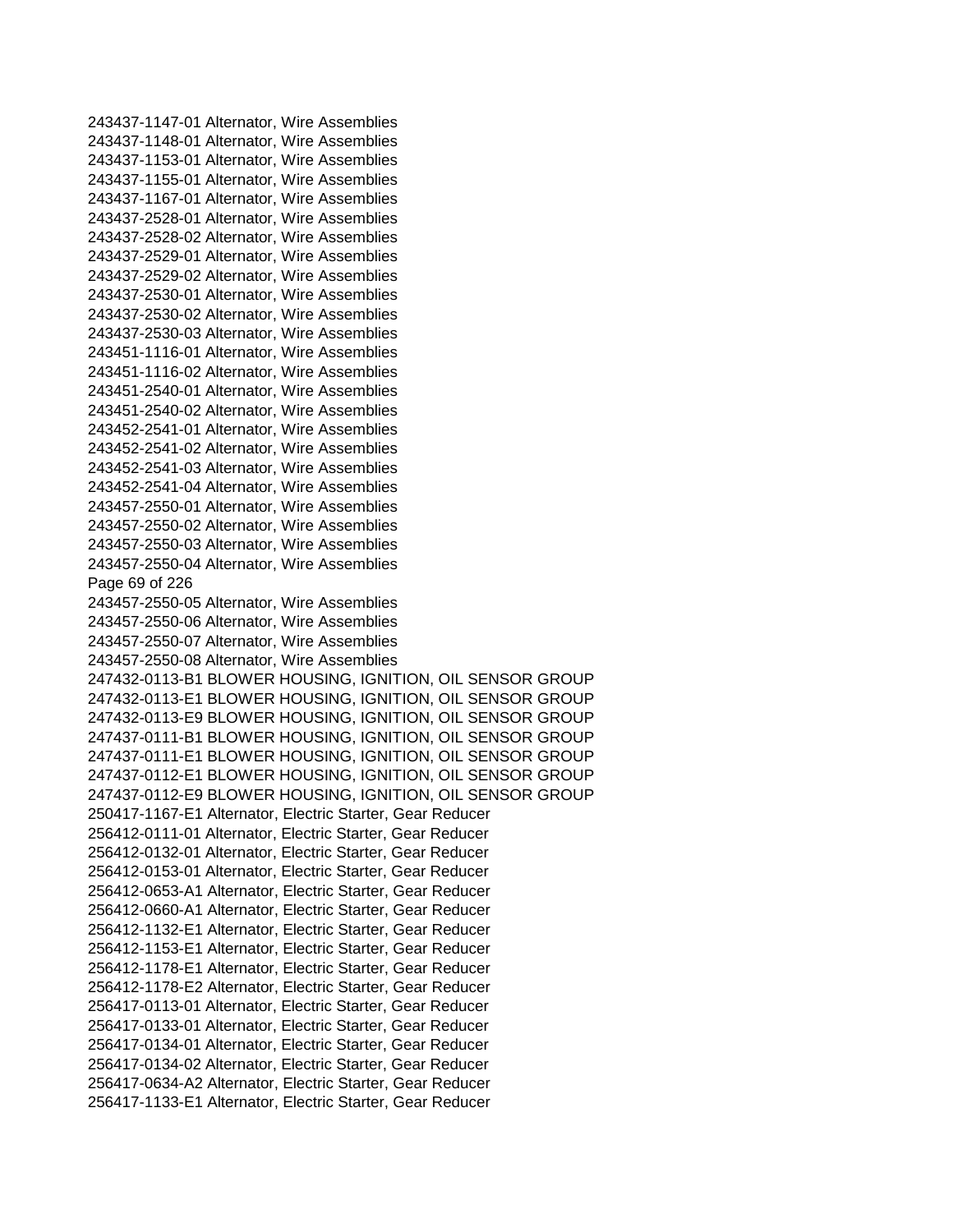256417-1134-E1 Alternator, Electric Starter, Gear Reducer 256417-1134-E2 Alternator, Electric Starter, Gear Reducer Page 70 of 226 256422-0004-01 Alternator, Electric Starter, Gear Reducer 256422-0004-03 Alternator, Electric Starter, Gear Reducer 256422-0015-01 Alternator, Electric Starter, Gear Reducer 256422-0015-02 Alternator, Electric Starter, Gear Reducer 256422-0015-03 Alternator, Electric Starter, Gear Reducer 256422-0015-04 Alternator, Electric Starter, Gear Reducer 256422-0026-02 Alternator, Electric Starter, Gear Reducer 256422-0070-01 Alternator, Electric Starter, Gear Reducer 256422-0070-02 Alternator, Electric Starter, Gear Reducer 256422-0070-04 Alternator, Electric Starter, Gear Reducer 256422-0101-01 Alternator, Electric Starter, Gear Reducer 256422-0116-01 Alternator, Electric Starter, Gear Reducer 256422-0120-01 Alternator, Electric Starter, Gear Reducer 256422-0124-01 Alternator, Electric Starter, Gear Reducer 256422-0128-01 Alternator, Electric Starter, Gear Reducer 256422-0129-01 Alternator, Electric Starter, Gear Reducer 256422-0130-99 Alternator, Electric Starter, Gear Reducer 256422-0135-01 Alternator, Electric Starter, Gear Reducer 256422-0136-01 Alternator, Electric Starter, Gear Reducer 256422-0137-01 Alternator, Electric Starter, Gear Reducer 256422-0143-01 Alternator, Electric Starter, Gear Reducer 256422-0173-01 Alternator, Electric Starter, Gear Reducer 256422-0515-A1 Alternator, Electric Starter, Gear Reducer 256422-0570-A1 Alternator, Electric Starter, Gear Reducer 256422-0570-A2 Alternator, Electric Starter, Gear Reducer 256422-0601-A1 Alternator, Electric Starter, Gear Reducer 256422-0635-A1 Alternator, Electric Starter, Gear Reducer 256422-0661-A1 Alternator, Electric Starter, Gear Reducer 256422-0695-A1 Alternator, Electric Starter, Gear Reducer Page 71 of 226 256422-0696-A1 Alternator, Electric Starter, Gear Reducer 256422-1004-E1 Alternator, Electric Starter, Gear Reducer 256422-1015-E1 Alternator, Electric Starter, Gear Reducer 256422-1015-E2 Alternator, Electric Starter, Gear Reducer 256422-1015-E4 Alternator, Electric Starter, Gear Reducer 256422-1070-E1 Alternator, Electric Starter, Gear Reducer 256422-1070-E2 Alternator, Electric Starter, Gear Reducer 256422-1101-E1 Alternator, Electric Starter, Gear Reducer 256422-1105-E1 Alternator, Electric Starter, Gear Reducer 256422-1135-E1 Alternator, Electric Starter, Gear Reducer 256422-1136-E1 Alternator, Electric Starter, Gear Reducer 256422-1137-E1 Alternator, Electric Starter, Gear Reducer 256422-1138-E1 Alternator, Electric Starter, Gear Reducer 256422-1143-E1 Alternator, Electric Starter, Gear Reducer 256422-1154-E1 Alternator, Electric Starter, Gear Reducer 256422-1161-E1 Alternator, Electric Starter, Gear Reducer 256422-1161-E2 Alternator, Electric Starter, Gear Reducer 256422-1174-E1 Alternator, Electric Starter, Gear Reducer 256422-1176-E1 Alternator, Electric Starter, Gear Reducer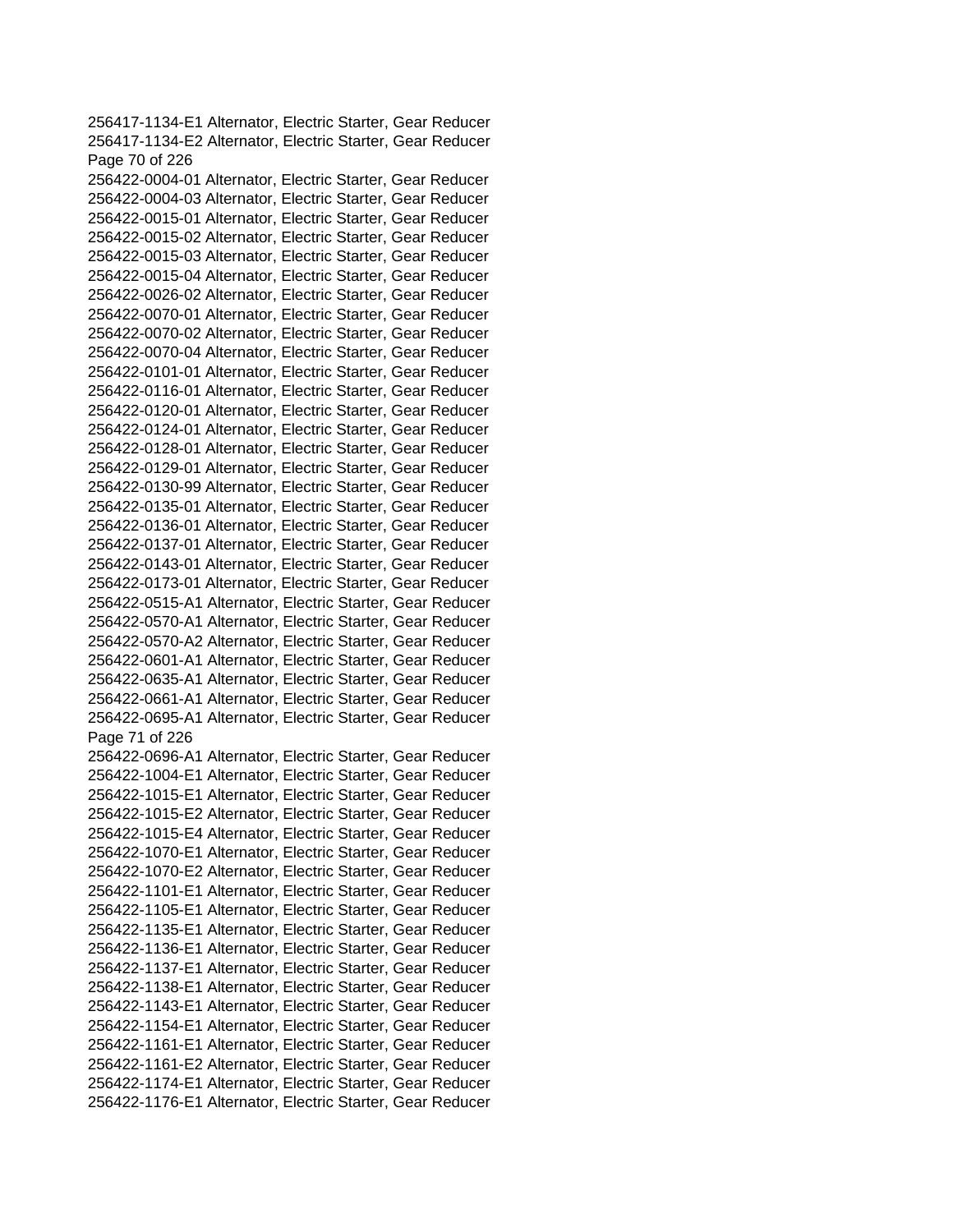256422-1195-E1 Alternator, Electric Starter, Gear Reducer 256422-1196-E1 Alternator, Electric Starter, Gear Reducer 256422-1203-E1 Alternator, Electric Starter, Gear Reducer 256422-1205-E1 Alternator, Electric Starter, Gear Reducer 256422-1210-E1 Alternator, Electric Starter, Gear Reducer 256426-0121-01 Alternator, Electric Starter, Gear Reducer 256426-0130-01 Alternator, Electric Starter, Gear Reducer 256426-1121-E1 Alternator, Electric Starter, Gear Reducer 256426-1130-E1 Alternator, Electric Starter, Gear Reducer 256427-0006-01 Alternator, Electric Starter, Gear Reducer Page 72 of 226 256427-0006-02 Alternator, Electric Starter, Gear Reducer 256427-0006-03 Alternator, Electric Starter, Gear Reducer 256427-0007-01 Alternator, Electric Starter, Gear Reducer 256427-0008-01 Alternator, Electric Starter, Gear Reducer 256427-0012-01 Alternator, Electric Starter, Gear Reducer 256427-0020-01 Alternator, Electric Starter, Gear Reducer 256427-0025-01 Alternator, Electric Starter, Gear Reducer 256427-0027-01 Alternator, Electric Starter, Gear Reducer 256427-0028-01 Alternator, Electric Starter, Gear Reducer 256427-0028-03 Alternator, Electric Starter, Gear Reducer 256427-0115-01 Alternator, Electric Starter, Gear Reducer 256427-0139-01 Alternator, Electric Starter, Gear Reducer 256427-0140-01 Alternator, Electric Starter, Gear Reducer 256427-0156-01 Alternator, Electric Starter, Gear Reducer 256427-0174-01 Alternator, Electric Starter, Gear Reducer 256427-0506-A2 Alternator, Electric Starter, Gear Reducer 256427-0512-A1 Alternator, Electric Starter, Gear Reducer 256427-0525-A1 Alternator, Electric Starter, Gear Reducer 256427-0527-A1 Alternator, Electric Starter, Gear Reducer 256427-0528-A1 Alternator, Electric Starter, Gear Reducer 256427-1006-E2 Alternator, Electric Starter, Gear Reducer 256427-1006-E3 Alternator, Electric Starter, Gear Reducer 256427-1007-E1 Alternator, Electric Starter, Gear Reducer 256427-1008-E1 Alternator, Electric Starter, Gear Reducer 256427-1012-E1 Alternator, Electric Starter, Gear Reducer 256427-1020-E1 Alternator, Electric Starter, Gear Reducer 256427-1025-E1 Alternator, Electric Starter, Gear Reducer 256427-1027-E1 Alternator, Electric Starter, Gear Reducer 256427-1028-E1 Alternator, Electric Starter, Gear Reducer Page 73 of 226 256427-1029-E1 Alternator, Electric Starter, Gear Reducer 256427-1072-E1 Alternator, Electric Starter, Gear Reducer 256427-1139-E1 Alternator, Electric Starter, Gear Reducer 256427-1140-E1 Alternator, Electric Starter, Gear Reducer 256427-1156-E1 Alternator, Electric Starter, Gear Reducer 256427-1162-E1 Alternator, Electric Starter, Gear Reducer 256427-1175-E1 Alternator, Electric Starter, Gear Reducer 256427-1177-E1 Alternator, Electric Starter, Gear Reducer 256427-1198-E1 Alternator, Electric Starter, Gear Reducer 256427-1200-E1 Alternator, Electric Starter, Gear Reducer 256427-1201-E1 Alternator, Electric Starter, Gear Reducer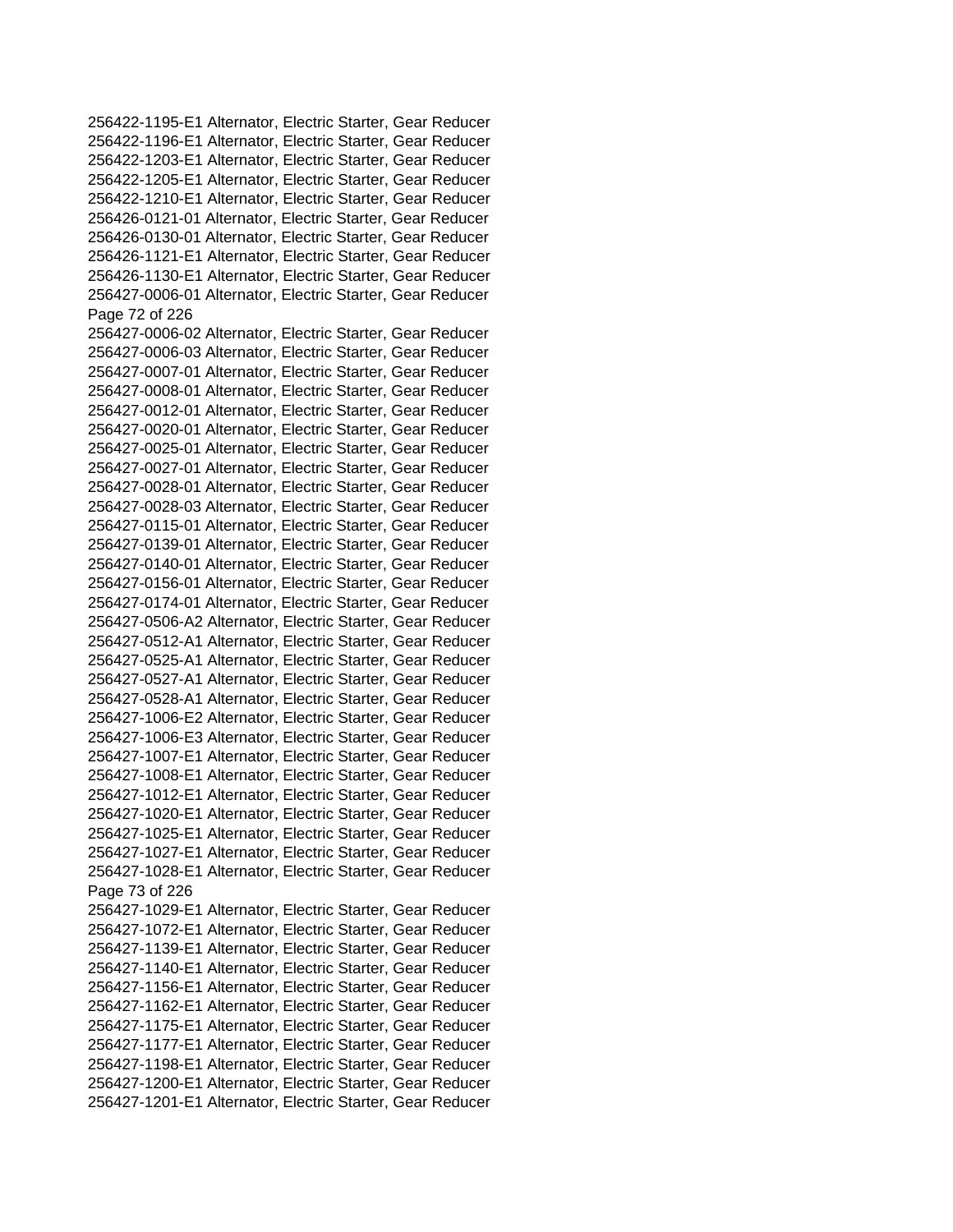256427-1204-E1 Alternator, Electric Starter, Gear Reducer 256427-1206-E1 Alternator, Electric Starter, Gear Reducer 256427-1211-E1 Alternator, Electric Starter, Gear Reducer 256452-0049-E2 Alternator, Electric Starter, Gear Reducer 256452-1049-E1 Alternator, Electric Starter, Gear Reducer 256452-1049-E2 Alternator, Electric Starter, Gear Reducer 256452-1202-E1 Alternator, Electric Starter, Gear Reducer 256457-1050-E1 Alternator, Electric Starter, Gear Reducer 281H07-0111-E1 Alternator, Controls, Electric Starter, Governor Spring, Ignition 281H07-0112-E1 Alternator, Controls, Electric Starter, Governor Spring, Ignition 281H07-0113-E1 Alternator, Controls, Electric Starter, Governor Spring, Ignition 281H07-0372-E1 Alternator, Controls, Electric Starter, Governor Spring, Ignition 281H07-0384-B1 Alternator, Controls, Electric Starter, Governor Spring, Ignition 281H07-0384-E1 Alternator, Controls, Electric Starter, Governor Spring, Ignition 283702-0102-01 Alternator, Ignition 283702-0515-A1 Alternator, Ignition 283702-1015-E1 Alternator, Ignition 283702-1041-E1 Alternator, Ignition Page 74 of 226 283702-1107-E1 Alternator, Ignition 283702-4015-01 Alternator, Ignition 283702-4015-02 Alternator, Ignition 283702-4016-01 Alternator, Ignition 283702-4516-E1 Alternator, Ignition 283707-0101-01 Alternator, Ignition 283707-0109-01 Alternator, Ignition 283707-0110-01 Alternator, Ignition 283707-0111-01 Alternator, Ignition 283707-0115-01 Alternator, Ignition 283707-0116-01 Alternator, Ignition 283707-0117-01 Alternator, Ignition 283707-0118-01 Alternator, Ignition 283707-0118-02 Alternator, Ignition 283707-0119-01 Alternator, Ignition 283707-0120-01 Alternator, Ignition 283707-0123-01 Alternator, Ignition 283707-0124-01 Alternator, Ignition 283707-0125-01 Alternator, Ignition 283707-0126-01 Alternator, Ignition 283707-0127-01 Alternator, Ignition 283707-0128-01 Alternator, Ignition 283707-0129-01 Alternator, Ignition 283707-0129-02 Alternator, Ignition 283707-0131-01 Alternator, Ignition 283707-0134-01 Alternator, Ignition 283707-0136-01 Alternator, Ignition 283707-0137-01 Alternator, Ignition 283707-0138-01 Alternator, Ignition Page 75 of 226 283707-0139-01 Alternator, Ignition 283707-0140-01 Alternator, Ignition 283707-0147-01 Alternator, Ignition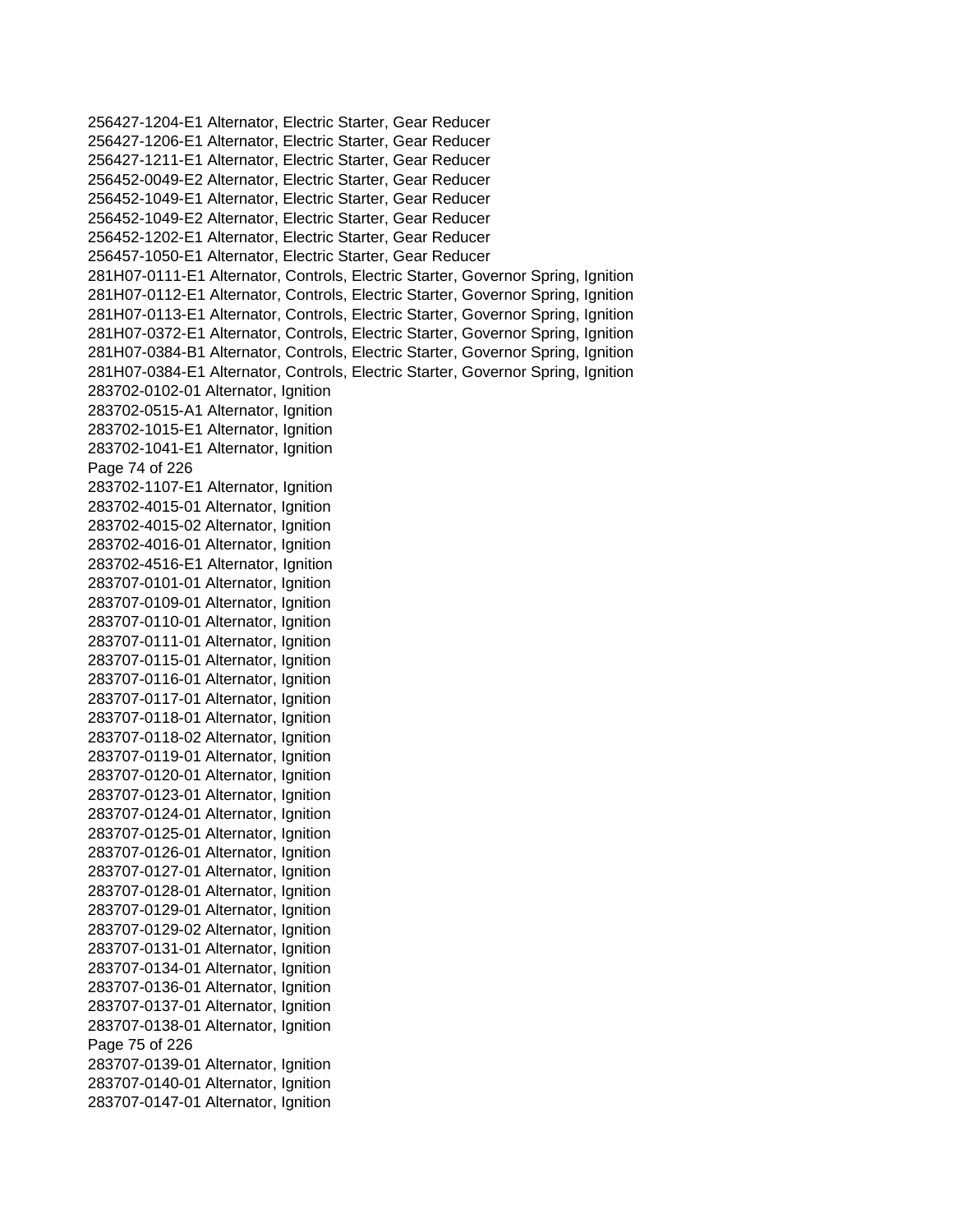283707-0148-01 Alternator, Ignition 283707-0149-01 Alternator, Ignition 283707-0152-01 Alternator, Ignition 283707-0153-01 Alternator, Ignition 283707-0156-01 Alternator, Ignition 283707-0157-01 Alternator, Ignition 283707-0157-02 Alternator, Ignition 283707-0159-01 Alternator, Ignition 283707-0160-01 Alternator, Ignition 283707-0161-01 Alternator, Ignition 283707-0162-01 Alternator, Ignition 283707-0165-01 Alternator, Ignition 283707-0166-01 Alternator, Ignition 283707-0167-01 Alternator, Ignition 283707-0217-02 Alternator, Ignition 283707-0517-A1 Alternator, Ignition 283707-0604-A1 Alternator, Ignition 283707-0634-A1 Alternator, Ignition 283707-0639-A1 Alternator, Ignition 283707-0667-A1 Alternator, Ignition 283707-1068-E1 Alternator, Ignition 283707-1101-E1 Alternator, Ignition 283707-1136-E1 Alternator, Ignition 283707-1137-E1 Alternator, Ignition 283707-1139-E1 Alternator, Ignition 283707-1156-E1 Alternator, Ignition Page 76 of 226 283707-1162-E1 Alternator, Ignition 283707-1166-E1 Alternator, Ignition 283707-1167-E1 Alternator, Ignition 283707-1217-E1 Alternator, Ignition 283707-4003-01 Alternator, Ignition 283707-4029-01 Alternator, Ignition 283707-4030-01 Alternator, Ignition 283707-4030-02 Alternator, Ignition 284H77-0121-E1 Alternator, Controls, Electric Starter, Governor Spring, Ignition 285H07-0028-E1 Alternator, Controls, Electric Starter, Governor Spring, Ignition 285H77-0116-E1 Alternator, Controls, Electric Starter, Governor Spring, Ignition 285H77-0178-E1 Alternator, Controls, Electric Starter, Governor Spring, Ignition 286702-0131-01 Alternator, Ignition, Wires 286702-0139-01 Alternator, Ignition, Wires 286702-0418-01 Alternator, Ignition, Wires 286702-0622-A1 Alternator, Ignition, Wires 286702-1015-E1 Alternator, Ignition, Wires 286702-1016-E1 Alternator, Ignition, Wires 286702-1107-E1 Alternator, Ignition, Wires 286702-1122-E1 Alternator, Ignition, Wires 286702-1139-E1 Alternator, Ignition, Wires 286702-1193-E1 Alternator, Ignition, Wires 286702-4015-01 Alternator, Ignition, Wires 286702-4016-01 Alternator, Ignition, Wires 286702-4515-A1 Alternator, Ignition, Wires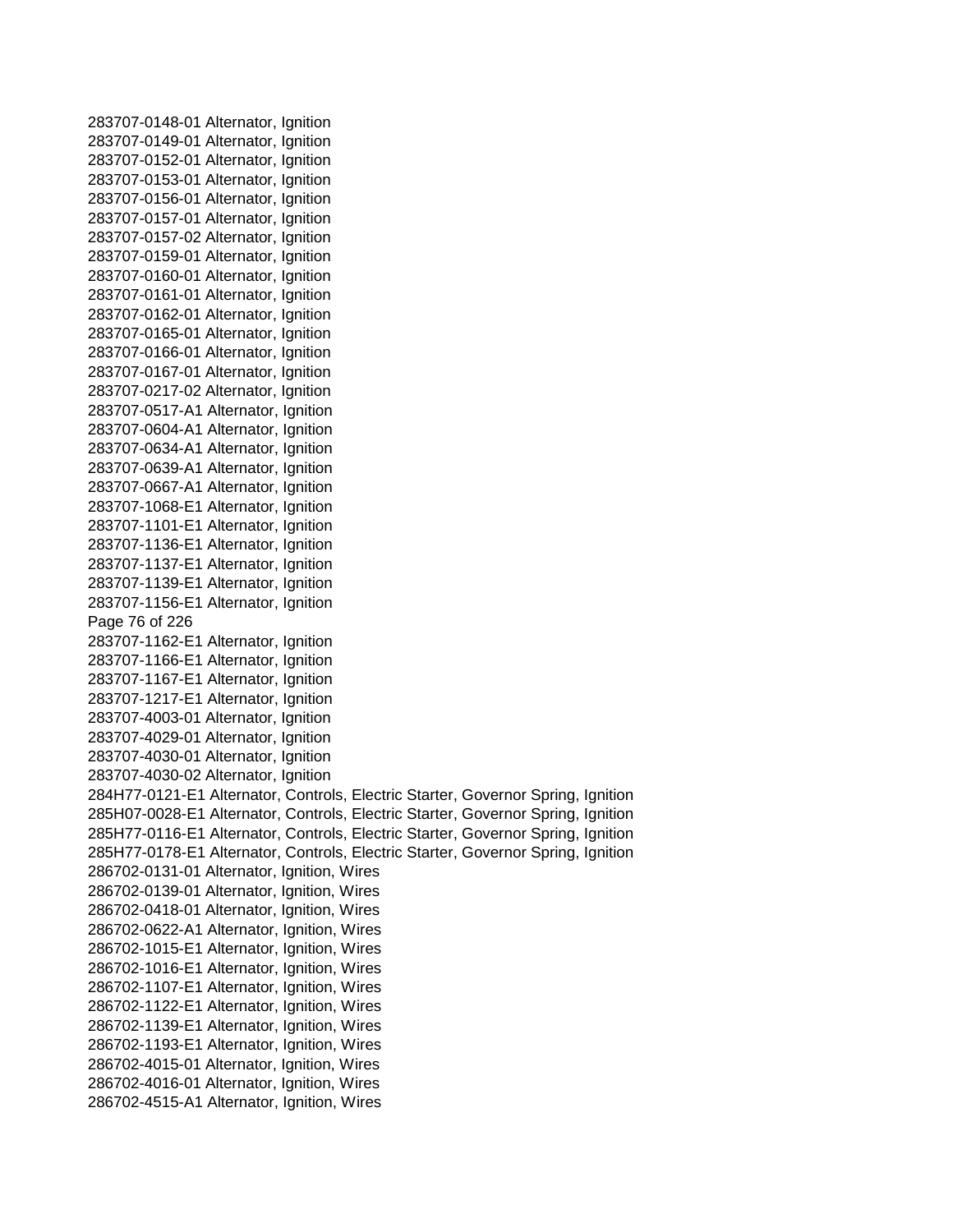286702-4515-E1 Alternator, Ignition, Wires 286702-4515-E2 Alternator, Ignition, Wires 286702-4516-A1 Alternator, Ignition, Wires 286702-4516-E1 Alternator, Ignition, Wires Page 77 of 226 286707-0102-01 Alternator, Ignition, Wires 286707-0103-01 Alternator, Ignition, Wires 286707-0111-01 Alternator, Ignition, Wires 286707-0111-02 Alternator, Ignition, Wires 286707-0112-01 Alternator, Ignition, Wires 286707-0113-01 Alternator, Ignition, Wires 286707-0114-01 Alternator, Ignition, Wires 286707-0115-01 Alternator, Ignition, Wires 286707-0116-01 Alternator, Ignition, Wires 286707-0117-01 Alternator, Ignition, Wires 286707-0118-01 Alternator, Ignition, Wires 286707-0119-01 Alternator, Ignition, Wires 286707-0120-01 Alternator, Ignition, Wires 286707-0121-01 Alternator, Ignition, Wires 286707-0122-01 Alternator, Ignition, Wires 286707-0123-01 Alternator, Ignition, Wires 286707-0124-01 Alternator, Ignition, Wires 286707-0125-01 Alternator, Ignition, Wires 286707-0126-01 Alternator, Ignition, Wires 286707-0127-01 Alternator, Ignition, Wires 286707-0128-01 Alternator, Ignition, Wires 286707-0129-01 Alternator, Ignition, Wires 286707-0130-01 Alternator, Ignition, Wires 286707-0132-01 Alternator, Ignition, Wires 286707-0134-01 Alternator, Ignition, Wires 286707-0136-01 Alternator, Ignition, Wires 286707-0137-01 Alternator, Ignition, Wires 286707-0138-01 Alternator, Ignition, Wires 286707-0138-02 Alternator, Ignition, Wires Page 78 of 226 286707-0140-01 Alternator, Ignition, Wires 286707-0140-02 Alternator, Ignition, Wires 286707-0141-01 Alternator, Ignition, Wires 286707-0142-01 Alternator, Ignition, Wires 286707-0143-01 Alternator, Ignition, Wires 286707-0144-01 Alternator, Ignition, Wires 286707-0145-01 Alternator, Ignition, Wires 286707-0145-02 Alternator, Ignition, Wires 286707-0146-01 Alternator, Ignition, Wires 286707-0147-01 Alternator, Ignition, Wires 286707-0148-01 Alternator, Ignition, Wires 286707-0149-01 Alternator, Ignition, Wires 286707-0149-02 Alternator, Ignition, Wires 286707-0150-01 Alternator, Ignition, Wires 286707-0151-01 Alternator, Ignition, Wires 286707-0152-01 Alternator, Ignition, Wires 286707-0153-01 Alternator, Ignition, Wires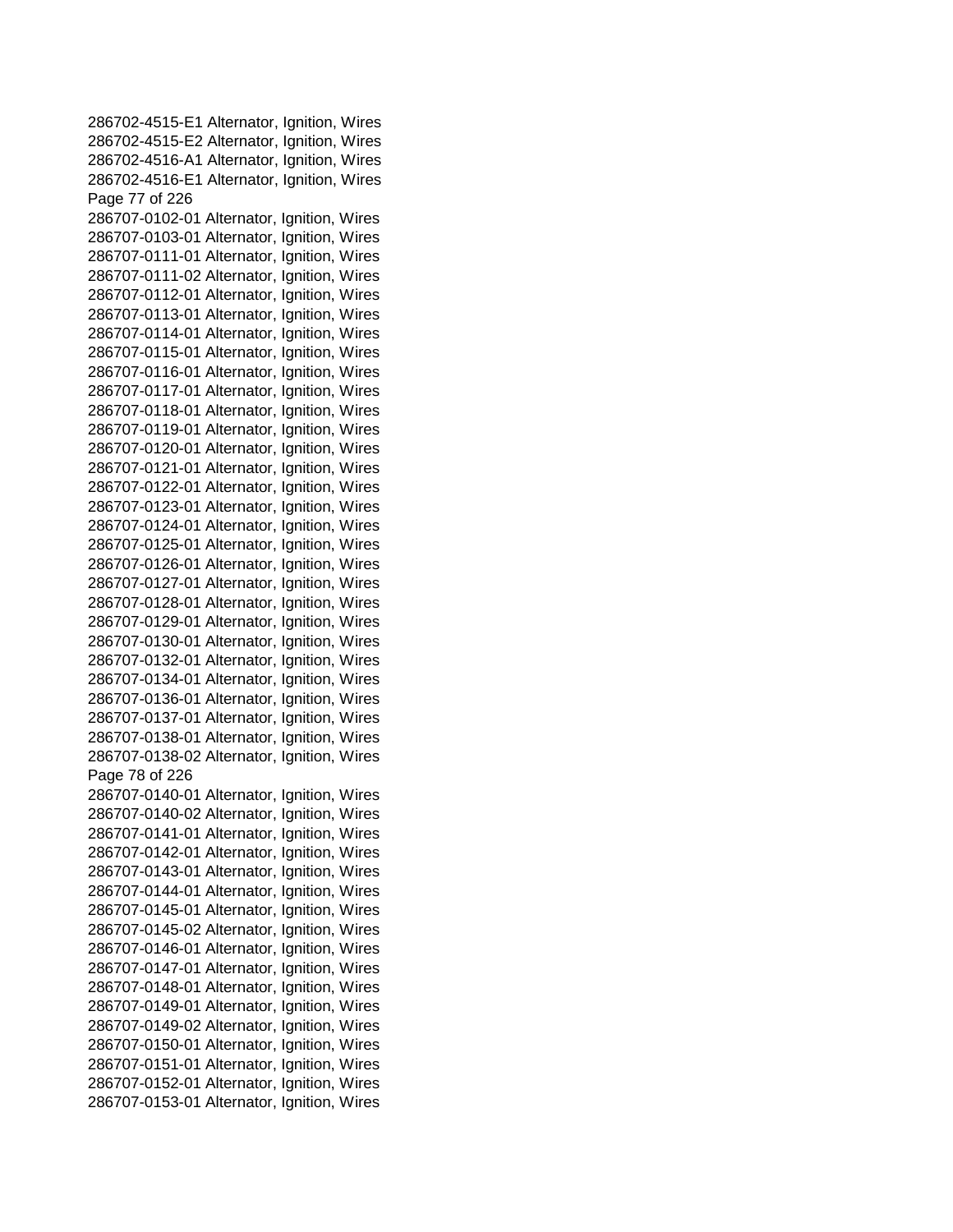286707-0155-01 Alternator, Ignition, Wires 286707-0156-01 Alternator, Ignition, Wires 286707-0157-01 Alternator, Ignition, Wires 286707-0158-01 Alternator, Ignition, Wires 286707-0158-02 Alternator, Ignition, Wires 286707-0159-01 Alternator, Ignition, Wires 286707-0160-01 Alternator, Ignition, Wires 286707-0161-01 Alternator, Ignition, Wires 286707-0162-01 Alternator, Ignition, Wires 286707-0163-01 Alternator, Ignition, Wires 286707-0164-01 Alternator, Ignition, Wires 286707-0166-01 Alternator, Ignition, Wires Page 79 of 226 286707-0167-01 Alternator, Ignition, Wires 286707-0167-03 Alternator, Ignition, Wires 286707-0167-04 Alternator, Ignition, Wires 286707-0169-01 Alternator, Ignition, Wires 286707-0170-01 Alternator, Ignition, Wires 286707-0171-01 Alternator, Ignition, Wires 286707-0172-01 Alternator, Ignition, Wires 286707-0173-01 Alternator, Ignition, Wires 286707-0174-01 Alternator, Ignition, Wires 286707-0175-01 Alternator, Ignition, Wires 286707-0176-01 Alternator, Ignition, Wires 286707-0177-01 Alternator, Ignition, Wires 286707-0179-01 Alternator, Ignition, Wires 286707-0182-01 Alternator, Ignition, Wires 286707-0183-01 Alternator, Ignition, Wires 286707-0184-01 Alternator, Ignition, Wires 286707-0185-01 Alternator, Ignition, Wires 286707-0186-01 Alternator, Ignition, Wires 286707-0187-01 Alternator, Ignition, Wires 286707-0190-01 Alternator, Ignition, Wires 286707-0401-01 Alternator, Ignition, Wires 286707-0403-01 Alternator, Ignition, Wires 286707-0411-01 Alternator, Ignition, Wires 286707-0412-01 Alternator, Ignition, Wires 286707-0413-01 Alternator, Ignition, Wires 286707-0414-01 Alternator, Ignition, Wires 286707-0416-01 Alternator, Ignition, Wires 286707-0417-01 Alternator, Ignition, Wires 286707-0419-01 Alternator, Ignition, Wires Page 80 of 226 286707-0420-01 Alternator, Ignition, Wires 286707-0422-01 Alternator, Ignition, Wires 286707-0423-01 Alternator, Ignition, Wires 286707-0424-01 Alternator, Ignition, Wires 286707-0425-01 Alternator, Ignition, Wires 286707-0437-01 Alternator, Ignition, Wires 286707-0438-01 Alternator, Ignition, Wires 286707-0439-01 Alternator, Ignition, Wires 286707-0441-01 Alternator, Ignition, Wires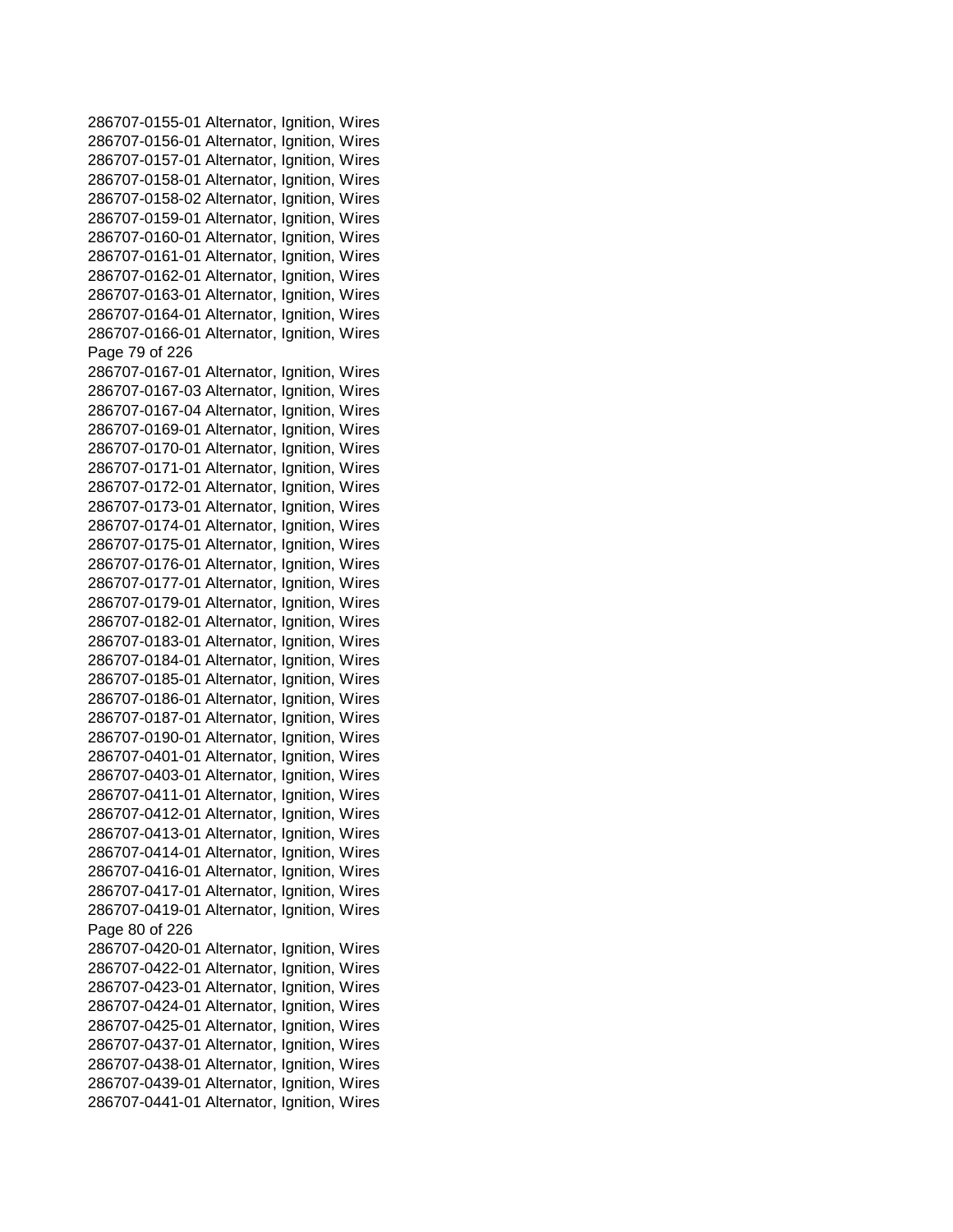286707-0442-01 Alternator, Ignition, Wires 286707-0443-01 Alternator, Ignition, Wires 286707-0450-01 Alternator, Ignition, Wires 286707-0452-01 Alternator, Ignition, Wires 286707-0453-01 Alternator, Ignition, Wires 286707-0454-01 Alternator, Ignition, Wires 286707-0455-01 Alternator, Ignition, Wires 286707-0604-A1 Alternator, Ignition, Wires 286707-0634-A1 Alternator, Ignition, Wires 286707-1021-E1 Alternator, Ignition, Wires 286707-1025-E1 Alternator, Ignition, Wires 286707-1026-E1 Alternator, Ignition, Wires 286707-1028-E1 Alternator, Ignition, Wires 286707-1028-E2 Alternator, Ignition, Wires 286707-1029-E1 Alternator, Ignition, Wires 286707-1029-E2 Alternator, Ignition, Wires 286707-1102-E1 Alternator, Ignition, Wires 286707-1103-E1 Alternator, Ignition, Wires 286707-1137-E1 Alternator, Ignition, Wires 286707-1141-E1 Alternator, Ignition, Wires Page 81 of 226 286707-1142-E1 Alternator, Ignition, Wires 286707-1143-E1 Alternator, Ignition, Wires 286707-1143-E2 Alternator, Ignition, Wires 286707-1152-E1 Alternator, Ignition, Wires 286707-1160-E1 Alternator, Ignition, Wires 286707-1162-E1 Alternator, Ignition, Wires 286707-1163-E1 Alternator, Ignition, Wires 286707-1172-E1 Alternator, Ignition, Wires 286707-1182-E1 Alternator, Ignition, Wires 286707-1183-E1 Alternator, Ignition, Wires 286707-1184-E1 Alternator, Ignition, Wires 286707-1185-E1 Alternator, Ignition, Wires 286707-1186-E1 Alternator, Ignition, Wires 286707-1187-E1 Alternator, Ignition, Wires 286707-1188-E1 Alternator, Ignition, Wires 286707-1190-E1 Alternator, Ignition, Wires 286707-1194-E1 Alternator, Ignition, Wires 286707-1196-E1 Alternator, Ignition, Wires 286707-1197-E1 Alternator, Ignition, Wires 286707-1198-E1 Alternator, Ignition, Wires 286707-1199-E1 Alternator, Ignition, Wires 286707-1200-E1 Alternator, Ignition, Wires 286707-1202-E1 Alternator, Ignition, Wires 286707-1205-E1 Alternator, Ignition, Wires 286707-1206-E1 Alternator, Ignition, Wires 286707-1424-E1 Alternator, Ignition, Wires 286707-1425-E1 Alternator, Ignition, Wires 286707-4020-01 Alternator, Ignition, Wires 286707-4021-01 Alternator, Ignition, Wires Page 82 of 226 286707-4025-01 Alternator, Ignition, Wires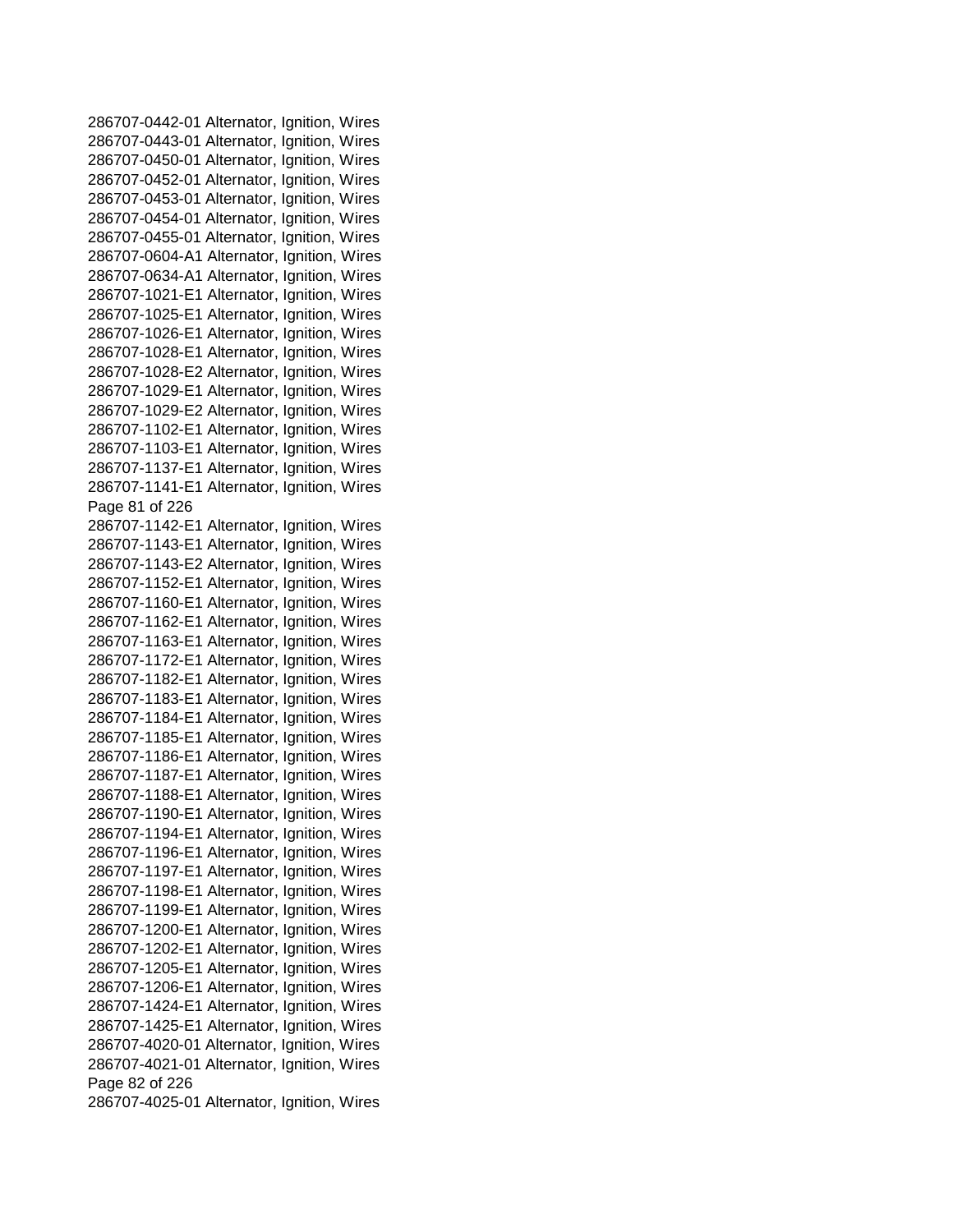286707-4026-01 Alternator, Ignition, Wires 286707-4027-01 Alternator, Ignition, Wires 286707-4028-01 Alternator, Ignition, Wires 286707-4028-02 Alternator, Ignition, Wires 286707-4029-01 Alternator, Ignition, Wires 286707-4029-02 Alternator, Ignition, Wires 286707-4029-03 Alternator, Ignition, Wires 286707-4030-01 Alternator, Ignition, Wires 286707-4031-01 Alternator, Ignition, Wires 286707-4520-A1 Alternator, Ignition, Wires 286707-4520-E1 Alternator, Ignition, Wires 286707-4521-E1 Alternator, Ignition, Wires 286707-4525-A1 Alternator, Ignition, Wires 286707-4525-E1 Alternator, Ignition, Wires 286707-4526-A1 Alternator, Ignition, Wires 286707-4526-E1 Alternator, Ignition, Wires 286707-4527-A1 Alternator, Ignition, Wires 286707-4528-A1 Alternator, Ignition, Wires 286707-4528-E1 Alternator, Ignition, Wires 286707-4528-E2 Alternator, Ignition, Wires 286707-4529-A1 Alternator, Ignition, Wires 286707-4529-A2 Alternator, Ignition, Wires 286707-4529-E1 Alternator, Ignition, Wires 286707-4529-E2 Alternator, Ignition, Wires 286H77-0122-B1 Alternator, Controls, Electric Starter, Governor Spring, Ignition 286H77-0122-E1 Alternator, Controls, Electric Starter, Governor Spring, Ignition 289702-1107-E1 Alternator, Wires, Armature 289702-1151-E1 Alternator, Wires, Armature Page 83 of 226 289707-0101-01 Alternator, Wires, Armature 289707-0102-01 Alternator, Wires, Armature 289707-0103-01 Alternator, Wires, Armature 289707-0113-01 Alternator, Wires, Armature 289707-0114-01 Alternator, Wires, Armature 289707-0114-02 Alternator, Wires, Armature 289707-0115-01 Alternator, Wires, Armature 289707-0116-01 Alternator, Wires, Armature 289707-0117-01 Alternator, Wires, Armature 289707-0120-01 Alternator, Wires, Armature 289707-0121-01 Alternator, Wires, Armature 289707-0130-01 Alternator, Wires, Armature 289707-0150-01 Alternator, Wires, Armature 289707-0154-01 Alternator, Wires, Armature 289707-0168-01 Alternator, Wires, Armature 289707-0169-01 Alternator, Wires, Armature 289707-0170-01 Alternator, Wires, Armature 289707-0171-01 Alternator, Wires, Armature 289707-0179-01 Alternator, Wires, Armature 289707-0186-01 Alternator, Wires, Armature 289707-0604-A1 Alternator, Wires, Armature 289707-0615-A1 Alternator, Wires, Armature 289707-0654-A1 Alternator, Wires, Armature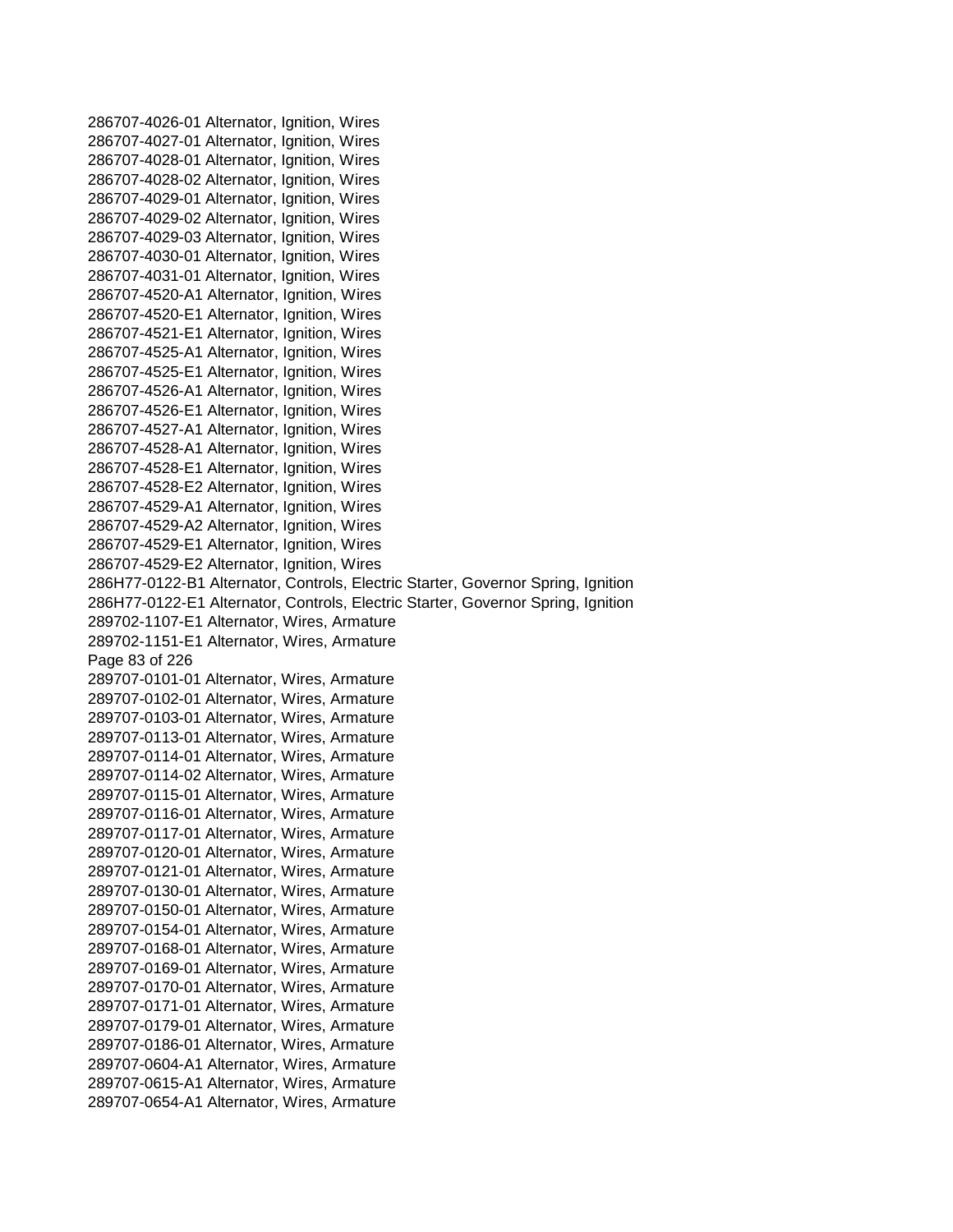289707-0686-A1 Alternator, Wires, Armature 289707-0689-A1 Alternator, Wires, Armature 289707-1101-E1 Alternator, Wires, Armature 289707-1102-E1 Alternator, Wires, Armature 289707-1110-E1 Alternator, Wires, Armature 289707-1119-E1 Alternator, Wires, Armature Page 84 of 226 289707-1120-E1 Alternator, Wires, Armature 289707-1121-E1 Alternator, Wires, Armature 289707-1150-E1 Alternator, Wires, Armature 289707-1154-E1 Alternator, Wires, Armature 289707-1155-E1 Alternator, Wires, Armature 289707-1171-E1 Alternator, Wires, Armature 289707-1179-E1 Alternator, Wires, Armature 289707-1179-E2 Alternator, Wires, Armature 289707-1179-E3 Alternator, Wires, Armature 289707-1186-E1 Alternator, Wires, Armature 289707-1199-E1 Alternator, Wires, Armature 289707-1200-E1 Alternator, Wires, Armature 289707-1201-E1 Alternator, Wires, Armature 289707-1202-E1 Alternator, Wires, Armature 289707-1204-E1 Alternator, Wires, Armature 28AH77-0112-E1 Alternator, Controls, Electric Starter, Governor Spring, Ignition 28B707-1125-E1 Alternator, Wires, Regulator 28BH77-0115-E1 Alternator, Controls, Electric Starter, Governor Spring, Ignition 28M706-1031-E1 Alternator, Ignition, Wires 28M707-0026-01 Alternator, Ignition, Wires 28M707-0029-01 Alternator, Ignition, Wires 28M707-0036-01 Alternator, Ignition, Wires 28M707-0101-01 Alternator, Ignition, Wires 28M707-0102-01 Alternator, Ignition, Wires 28M707-0112-01 Alternator, Ignition, Wires 28M707-0113-01 Alternator, Ignition, Wires 28M707-0114-01 Alternator, Ignition, Wires 28M707-0115-01 Alternator, Ignition, Wires 28M707-0118-01 Alternator, Ignition, Wires Page 85 of 226 28M707-0122-01 Alternator, Ignition, Wires 28M707-0123-01 Alternator, Ignition, Wires 28M707-0124-01 Alternator, Ignition, Wires 28M707-0125-01 Alternator, Ignition, Wires 28M707-0126-01 Alternator, Ignition, Wires 28M707-0127-01 Alternator, Ignition, Wires 28M707-0128-01 Alternator, Ignition, Wires 28M707-0129-01 Alternator, Ignition, Wires 28M707-0130-01 Alternator, Ignition, Wires 28M707-0132-01 Alternator, Ignition, Wires 28M707-0133-01 Alternator, Ignition, Wires 28M707-0136-01 Alternator, Ignition, Wires 28M707-0137-01 Alternator, Ignition, Wires 28M707-0138-01 Alternator, Ignition, Wires 28M707-0140-01 Alternator, Ignition, Wires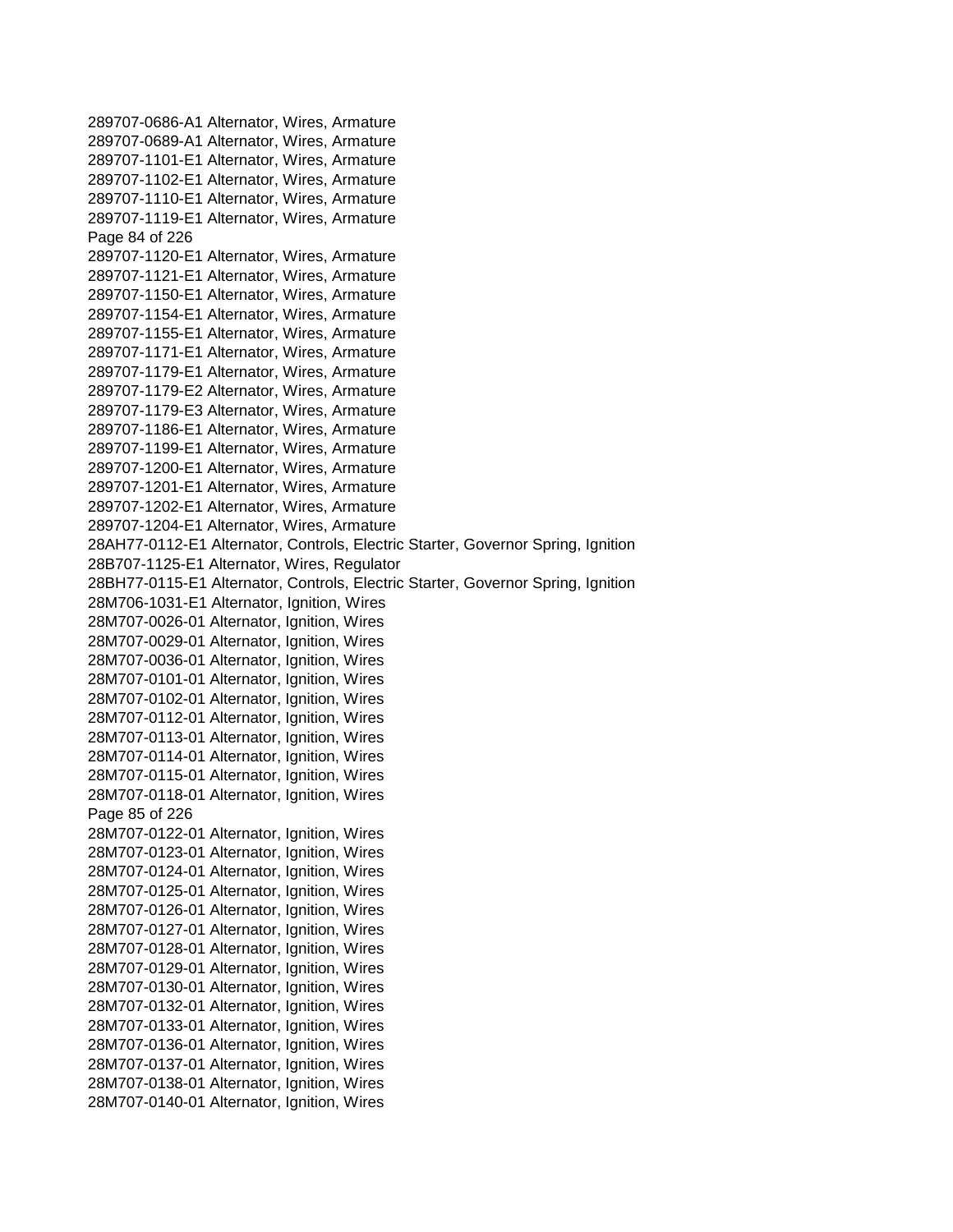28M707-0142-01 Alternator, Ignition, Wires 28M707-0143-01 Alternator, Ignition, Wires 28M707-0146-01 Alternator, Ignition, Wires 28M707-0147-01 Alternator, Ignition, Wires 28M707-0148-01 Alternator, Ignition, Wires 28M707-0178-01 Alternator, Ignition, Wires 28M707-0179-01 Alternator, Ignition, Wires 28M707-0180-01 Alternator, Ignition, Wires 28M707-0526-A1 Alternator, Ignition, Wires 28M707-0529-A1 Alternator, Ignition, Wires 28M707-0604-A1 Alternator, Ignition, Wires 28M707-0615-A1 Alternator, Ignition, Wires 28M707-0622-A1 Alternator, Ignition, Wires 28M707-0633-A1 Alternator, Ignition, Wires Page 86 of 226 28M707-0647-A1 Alternator, Ignition, Wires 28M707-0648-A1 Alternator, Ignition, Wires 28M707-0660-A1 Alternator, Ignition, Wires 28M707-1026-E1 Alternator, Ignition, Wires 28M707-1029-E1 Alternator, Ignition, Wires 28M707-1036-E1 Alternator, Ignition, Wires 28M707-1039-E1 Alternator, Ignition, Wires 28M707-1040-E1 Alternator, Ignition, Wires 28M707-1102-E1 Alternator, Ignition, Wires 28M707-1113-E1 Alternator, Ignition, Wires 28M707-1120-E1 Alternator, Ignition, Wires 28M707-1121-E1 Alternator, Ignition, Wires 28M707-1122-E1 Alternator, Ignition, Wires 28M707-1123-E1 Alternator, Ignition, Wires 28M707-1124-E1 Alternator, Ignition, Wires 28M707-1125-E1 Alternator, Ignition, Wires 28M707-1127-E1 Alternator, Ignition, Wires 28M707-1128-E1 Alternator, Ignition, Wires 28M707-1129-E1 Alternator, Ignition, Wires 28M707-1130-E1 Alternator, Ignition, Wires 28M707-1132-E1 Alternator, Ignition, Wires 28M707-1133-E1 Alternator, Ignition, Wires 28M707-1135-E1 Alternator, Ignition, Wires 28M707-1136-E1 Alternator, Ignition, Wires 28M707-1137-E1 Alternator, Ignition, Wires 28M707-1138-E1 Alternator, Ignition, Wires 28M707-1141-E1 Alternator, Ignition, Wires 28M707-1143-E1 Alternator, Ignition, Wires 28M707-1147-E1 Alternator, Ignition, Wires Page 87 of 226 28M707-1148-E1 Alternator, Ignition, Wires 28M707-1149-E1 Alternator, Ignition, Wires 28M707-1150-E1 Alternator, Ignition, Wires 28M707-1151-E1 Alternator, Ignition, Wires 28M707-1152-E1 Alternator, Ignition, Wires 28M707-1160-E1 Alternator, Ignition, Wires 28M707-1161-E1 Alternator, Ignition, Wires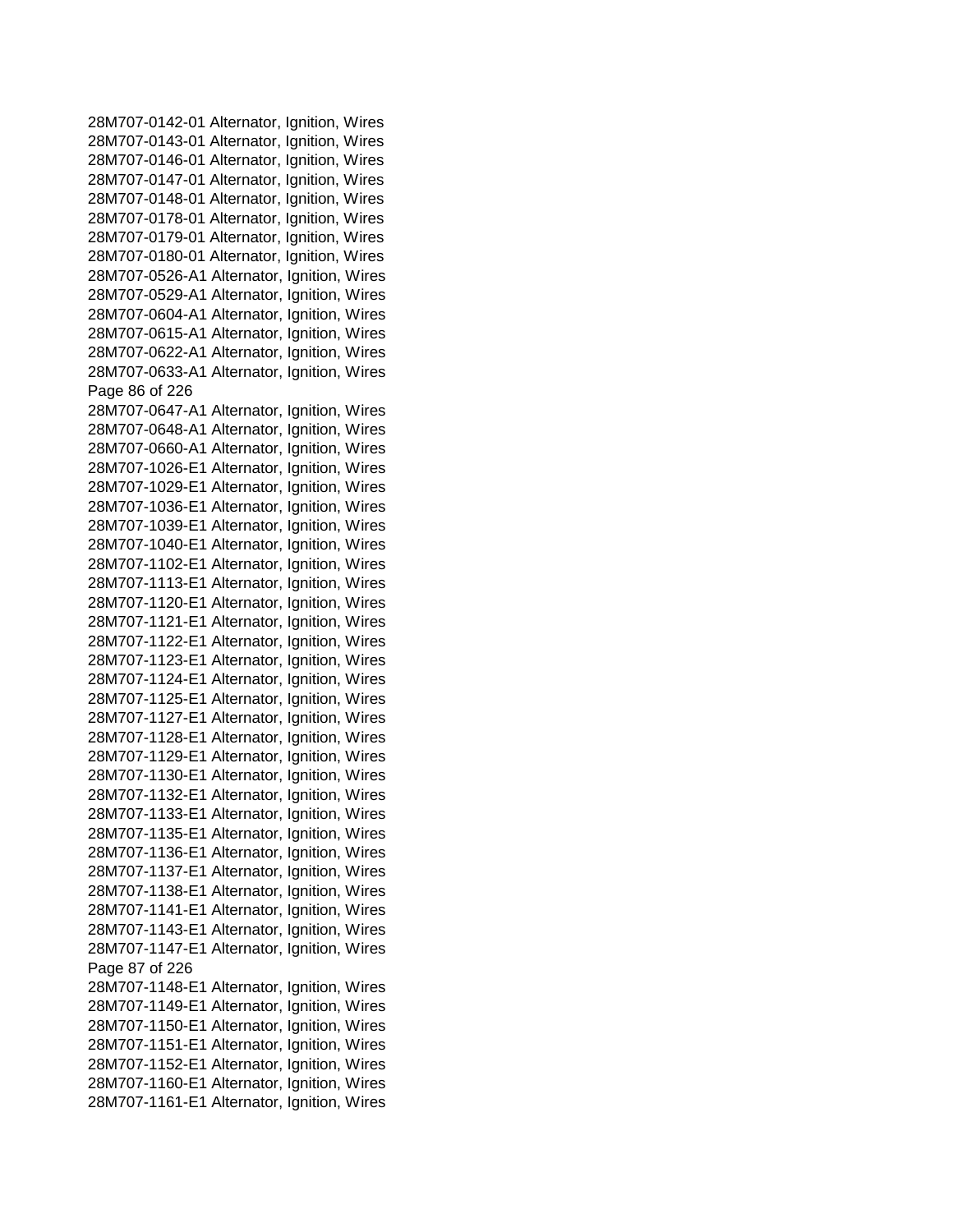28M707-1162-E1 Alternator, Ignition, Wires 28M707-1162-E2 Alternator, Ignition, Wires 28M707-1166-E1 Alternator, Ignition, Wires 28M707-1167-E1 Alternator, Ignition, Wires 28M707-1178-E1 Alternator, Ignition, Wires 28M707-1179-E1 Alternator, Ignition, Wires 28M707-1180-E1 Alternator, Ignition, Wires 28M707-1182-E1 Alternator, Ignition, Wires 28M707-1183-E1 Alternator, Ignition, Wires 28M707-1184-E1 Alternator, Ignition, Wires 28M707-1185-E1 Alternator, Ignition, Wires 28M707-1186-E1 Alternator, Ignition, Wires 28M707-1187-E1 Alternator, Ignition, Wires 28M707-1189-E1 Alternator, Ignition, Wires 28M707-1190-E1 Alternator, Ignition, Wires 28M707-1192-E1 Alternator, Ignition, Wires 28M707-1193-E1 Alternator, Ignition, Wires 28M707-1194-E1 Alternator, Ignition, Wires 28Q777-0026-01 Alternator, Wires, Magneto 28Q777-0026-02 Alternator, Wires, Magneto 28Q777-0026-03 Alternator, Wires, Magneto 28Q777-0101-01 Alternator, Wires, Magneto Page 88 of 226 28Q777-0102-01 Alternator, Wires, Magneto 28Q777-0112-01 Alternator, Wires, Magneto 28Q777-0116-01 Alternator, Wires, Magneto 28Q777-0117-01 Alternator, Wires, Magneto 28Q777-0128-01 Alternator, Wires, Magneto 28Q777-0129-01 Alternator, Wires, Magneto 28Q777-0136-01 Alternator, Wires, Magneto 28Q777-0139-01 Alternator, Wires, Magneto 28Q777-0140-01 Alternator, Wires, Magneto 28Q777-0144-01 Alternator, Wires, Magneto 28Q777-0148-01 Alternator, Wires, Magneto 28Q777-0149-01 Alternator, Wires, Magneto 28Q777-0150-01 Alternator, Wires, Magneto 28Q777-0151-01 Alternator, Wires, Magneto 28Q777-0155-01 Alternator, Wires, Magneto 28Q777-0155-02 Alternator, Wires, Magneto 28Q777-0156-01 Alternator, Wires, Magneto 28Q777-0164-01 Alternator, Wires, Magneto 28Q777-0165-01 Alternator, Wires, Magneto 28Q777-0166-01 Alternator, Wires, Magneto 28Q777-0167-01 Alternator, Wires, Magneto 28Q777-0168-01 Alternator, Wires, Magneto 28Q777-0526-E1 Alternator, Wires, Magneto 28Q777-0526-E2 Alternator, Wires, Magneto 28Q777-0536-A1 Alternator, Wires, Magneto 28Q777-0536-E1 Alternator, Wires, Magneto 28Q777-0601-E1 Alternator, Wires, Magneto 28Q777-0602-E1 Alternator, Wires, Magneto 28Q777-0612-A1 Alternator, Wires, Magneto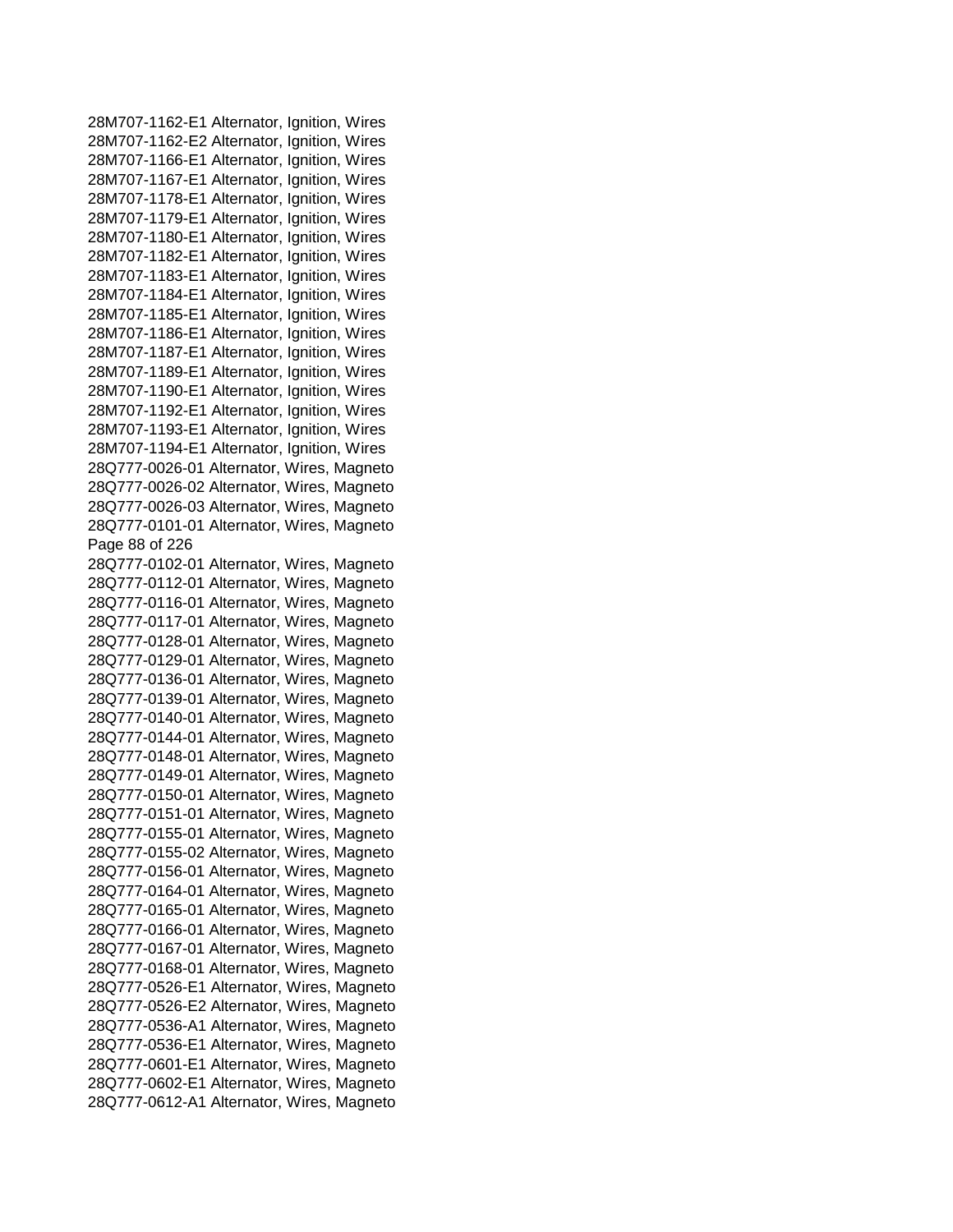Page 89 of 226 28Q777-0613-A1 Alternator, Wires, Magneto 28Q777-0616-E1 Alternator, Wires, Magneto 28Q777-0623-A1 Alternator, Wires, Magneto 28Q777-0624-01 Alternator, Wires, Magneto 28Q777-0624-A1 Alternator, Wires, Magneto 28Q777-0627-A1 Alternator, Wires, Magneto 28Q777-0627-A2 Alternator, Wires, Magneto 28Q777-0630-A1 Alternator, Wires, Magneto 28Q777-0631-E1 Alternator, Wires, Magneto 28Q777-0636-E1 Alternator, Wires, Magneto 28Q777-0639-E1 Alternator, Wires, Magneto 28Q777-0641-A1 Alternator, Wires, Magneto 28Q777-0641-E1 Alternator, Wires, Magneto 28Q777-0642-A1 Alternator, Wires, Magneto 28Q777-0645-E1 Alternator, Wires, Magneto 28Q777-0646-A1 Alternator, Wires, Magneto 28Q777-0646-E1 Alternator, Wires, Magneto 28Q777-0647-A1 Alternator, Wires, Magneto 28Q777-0647-E1 Alternator, Wires, Magneto 28Q777-0650-A1 Alternator, Wires, Magneto 28Q777-0655-A1 Alternator, Wires, Magneto 28Q777-0655-A2 Alternator, Wires, Magneto 28Q777-0656-A1 Alternator, Wires, Magneto 28Q777-0662-E1 Alternator, Wires, Magneto 28Q777-0664-A1 Alternator, Wires, Magneto 28Q777-0667-A1 Alternator, Wires, Magneto 28Q777-0668-E1 Alternator, Wires, Magneto 28Q777-0670-A1 Alternator, Wires, Magneto 28Q777-0670-E1 Alternator, Wires, Magneto Page 90 of 226 28Q777-0671-A1 Alternator, Wires, Magneto 28Q777-0672-E1 Alternator, Wires, Magneto 28Q777-0673-E1 Alternator, Wires, Magneto 28Q777-0674-E1 Alternator, Wires, Magneto 28Q777-0675-A1 Alternator, Wires, Magneto 28Q777-0675-E1 Alternator, Wires, Magneto 28Q777-0676-A1 Alternator, Wires, Magneto 28Q777-0677-E1 Alternator, Wires, Magneto 28Q777-0678-E1 Alternator, Wires, Magneto 28Q777-0679-E1 Alternator, Wires, Magneto 28Q777-0681-01 Alternator, Wires, Magneto 28Q777-0687-E1 Alternator, Wires, Magneto 28Q777-0687-E3 Alternator, Wires, Magneto 28Q777-0688-E1 Alternator, Wires, Magneto 28Q777-0690-E1 Alternator, Wires, Magneto 28Q777-0691-E1 Alternator, Wires, Magneto 28Q777-0692-E1 Alternator, Wires, Magneto 28Q777-0693-E1 Alternator, Wires, Magneto 28Q777-0694-E1 Alternator, Wires, Magneto 294440-0414-01 Alternators, Control Panels, Wires, Ignition 294440-0478-01 Alternators, Control Panels, Wires, Ignition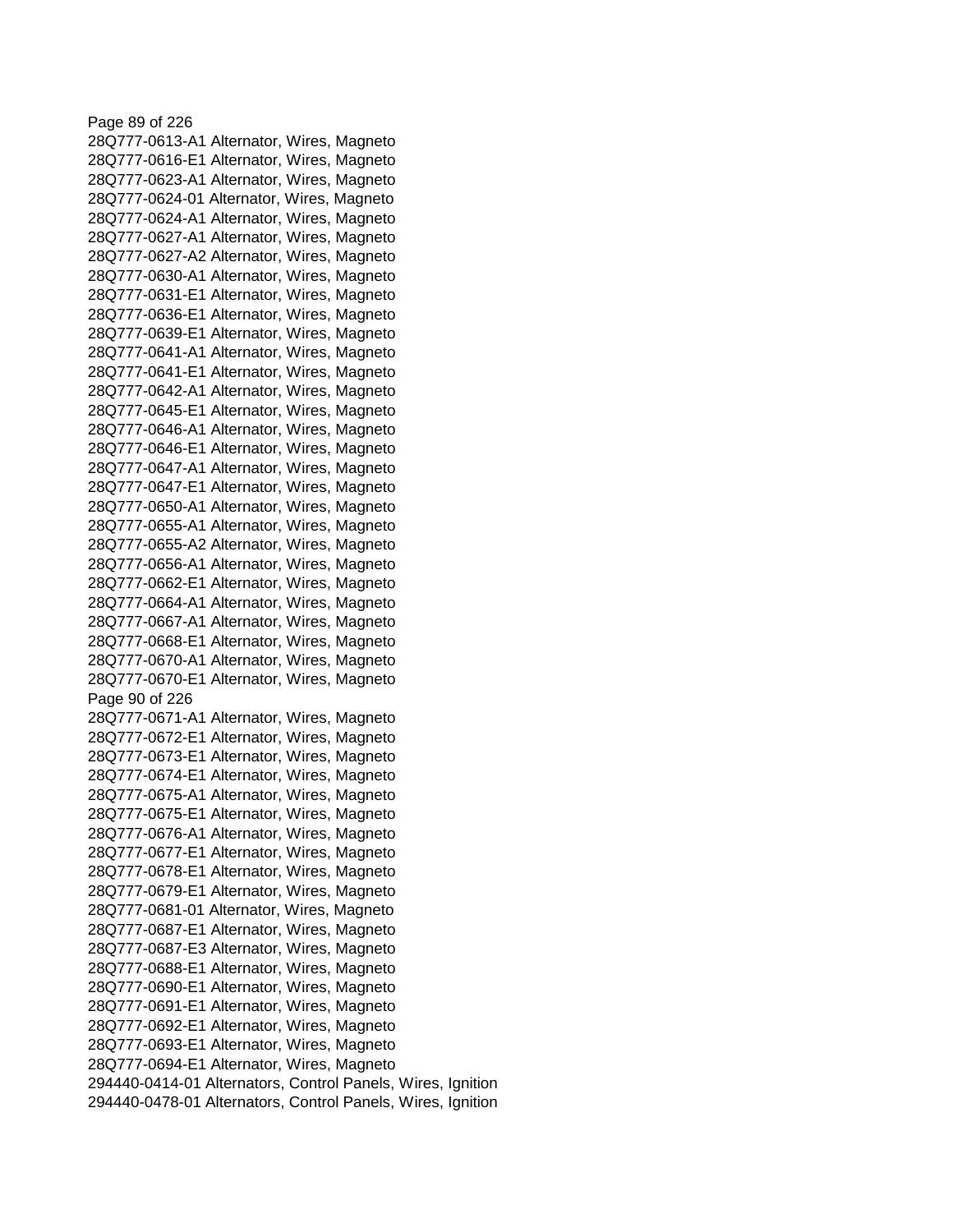294440-1114-A1 Alternators, Control Panels, Wires, Ignition 294440-1178-A1 Alternators, Control Panels, Wires, Ignition 294442-0102-01 Alternators, Control Panels, Wires, Ignition 294442-0315-01 Alternators, Control Panels, Wires, Ignition 294442-0318-01 Alternators, Control Panels, Wires, Ignition 294442-0347-01 Alternators, Control Panels, Wires, Ignition 294442-0347-02 Alternators, Control Panels, Wires, Ignition 294442-0357-01 Alternators, Control Panels, Wires, Ignition Page 91 of 226 294442-0359-01 Alternators, Control Panels, Wires, Ignition 294442-0360-01 Alternators, Control Panels, Wires, Ignition 294442-0361-01 Alternators, Control Panels, Wires, Ignition 294442-0363-01 Alternators, Control Panels, Wires, Ignition 294442-0365-01 Alternators, Control Panels, Wires, Ignition 294442-0365-02 Alternators, Control Panels, Wires, Ignition 294442-0370-01 Alternators, Control Panels, Wires, Ignition 294442-0370-02 Alternators, Control Panels, Wires, Ignition 294442-0423-01 Alternators, Control Panels, Wires, Ignition 294442-0427-01 Alternators, Control Panels, Wires, Ignition 294442-0457-01 Alternators, Control Panels, Wires, Ignition 294442-0460-01 Alternators, Control Panels, Wires, Ignition 294442-0461-01 Alternators, Control Panels, Wires, Ignition 294442-0479-01 Alternators, Control Panels, Wires, Ignition 294442-0480-01 Alternators, Control Panels, Wires, Ignition 294442-0481-01 Alternators, Control Panels, Wires, Ignition 294442-0481-E1 Alternators, Control Panels, Wires, Ignition 294442-1015-A1 Alternators, Control Panels, Wires, Ignition 294442-1018-A1 Alternators, Control Panels, Wires, Ignition 294442-1018-A2 Alternators, Control Panels, Wires, Ignition 294442-1018-E1 Alternators, Control Panels, Wires, Ignition 294442-1018-E2 Alternators, Control Panels, Wires, Ignition 294442-1020-A1 Alternators, Control Panels, Wires, Ignition 294442-1020-E1 Alternators, Control Panels, Wires, Ignition 294442-1020-E9 Alternators, Control Panels, Wires, Ignition 294442-1047-A1 Alternators, Control Panels, Wires, Ignition 294442-1047-A2 Alternators, Control Panels, Wires, Ignition 294442-1049-A1 Alternators, Control Panels, Wires, Ignition 294442-1049-E1 Alternators, Control Panels, Wires, Ignition Page 92 of 226 294442-1059-A1 Alternators, Control Panels, Wires, Ignition 294442-1060-A1 Alternators, Control Panels, Wires, Ignition 294442-1061-A1 Alternators, Control Panels, Wires, Ignition 294442-1063-A1 Alternators, Control Panels, Wires, Ignition 294442-1065-A1 Alternators, Control Panels, Wires, Ignition 294442-1065-A2 Alternators, Control Panels, Wires, Ignition 294442-1070-A1 Alternators, Control Panels, Wires, Ignition 294442-1070-A2 Alternators, Control Panels, Wires, Ignition 294442-1085-A1 Alternators, Control Panels, Wires, Ignition 294442-1085-E1 Alternators, Control Panels, Wires, Ignition 294442-1102-A1 Alternators, Control Panels, Wires, Ignition 294442-1102-E1 Alternators, Control Panels, Wires, Ignition 294442-1111-A1 Alternators, Control Panels, Wires, Ignition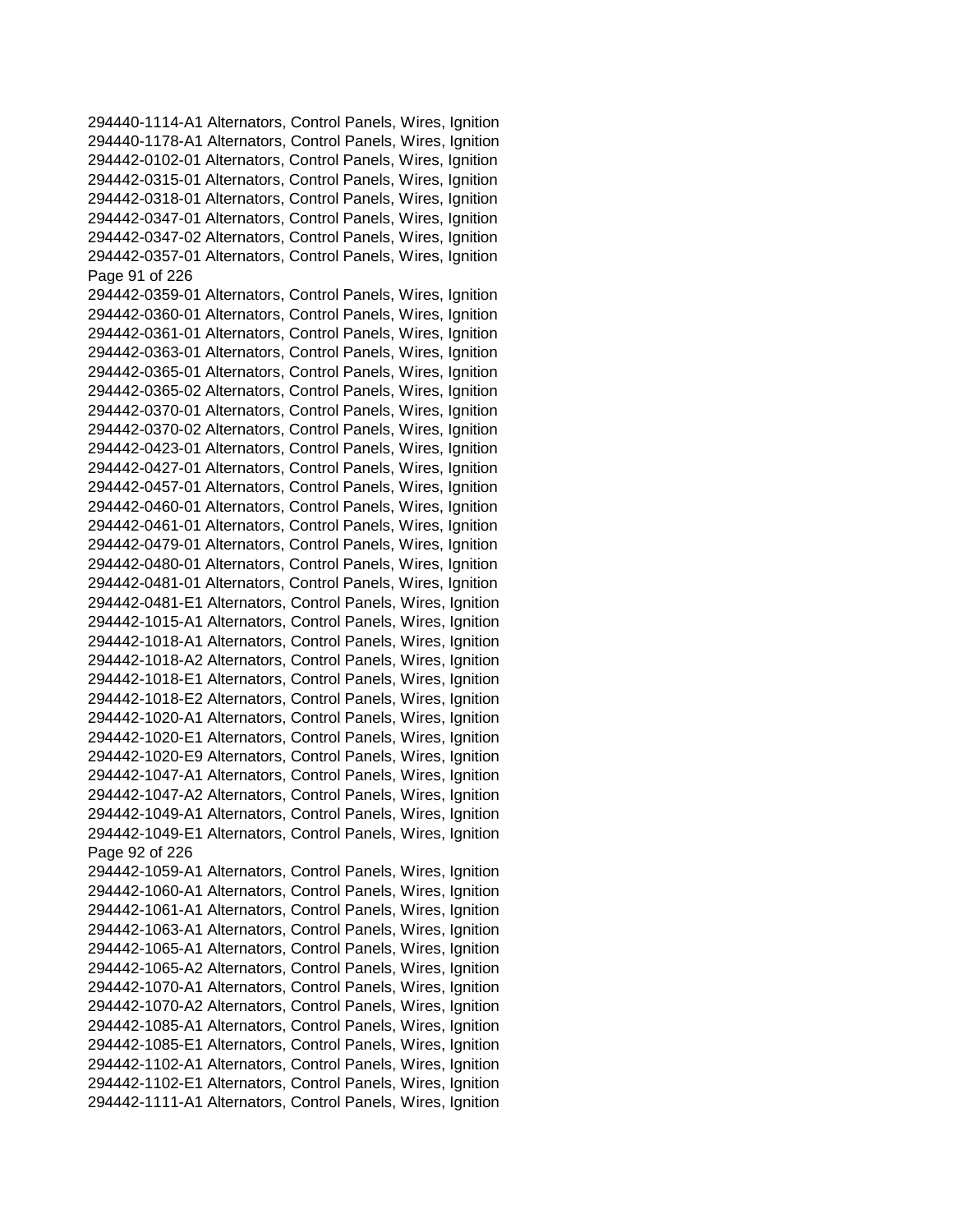294442-1115-A1 Alternators, Control Panels, Wires, Ignition 294442-1119-A1 Alternators, Control Panels, Wires, Ignition 294442-1123-A1 Alternators, Control Panels, Wires, Ignition 294442-1123-E1 Alternators, Control Panels, Wires, Ignition 294442-1124-A1 Alternators, Control Panels, Wires, Ignition 294442-1126-A1 Alternators, Control Panels, Wires, Ignition 294442-1127-A1 Alternators, Control Panels, Wires, Ignition 294442-1133-A1 Alternators, Control Panels, Wires, Ignition 294442-1135-A1 Alternators, Control Panels, Wires, Ignition 294442-1135-E1 Alternators, Control Panels, Wires, Ignition 294442-1136-A1 Alternators, Control Panels, Wires, Ignition 294442-1143-A1 Alternators, Control Panels, Wires, Ignition 294442-1157-A1 Alternators, Control Panels, Wires, Ignition 294442-1158-A1 Alternators, Control Panels, Wires, Ignition 294442-1161-A1 Alternators, Control Panels, Wires, Ignition 294442-1161-A2 Alternators, Control Panels, Wires, Ignition Page 93 of 226 294442-1161-E1 Alternators, Control Panels, Wires, Ignition 294442-1169-A1 Alternators, Control Panels, Wires, Ignition 294442-1169-E1 Alternators, Control Panels, Wires, Ignition 294442-1171-A1 Alternators, Control Panels, Wires, Ignition 294442-1171-E1 Alternators, Control Panels, Wires, Ignition 294442-1171-E9 Alternators, Control Panels, Wires, Ignition 294442-1172-A1 Alternators, Control Panels, Wires, Ignition 294442-1172-E1 Alternators, Control Panels, Wires, Ignition 294442-1179-A1 Alternators, Control Panels, Wires, Ignition 294442-1179-E1 Alternators, Control Panels, Wires, Ignition 294442-1179-E9 Alternators, Control Panels, Wires, Ignition 294442-1181-A1 Alternators, Control Panels, Wires, Ignition 294442-1181-E1 Alternators, Control Panels, Wires, Ignition 294442-1185-A1 Alternators, Control Panels, Wires, Ignition 294442-1190-A1 Alternators, Control Panels, Wires, Ignition 294442-1191-A1 Alternators, Control Panels, Wires, Ignition 294442-1194-A1 Alternators, Control Panels, Wires, Ignition 294442-1194-A2 Alternators, Control Panels, Wires, Ignition 294442-1195-A1 Alternators, Control Panels, Wires, Ignition 294442-1195-E1 Alternators, Control Panels, Wires, Ignition 294442-1195-E9 Alternators, Control Panels, Wires, Ignition 294442-1199-A1 Alternators, Control Panels, Wires, Ignition 294442-1199-E1 Alternators, Control Panels, Wires, Ignition 294442-1207-A1 Alternators, Control Panels, Wires, Ignition 294442-1212-A1 Alternators, Control Panels, Wires, Ignition 294442-1217-E1 Alternators, Control Panels, Wires, Ignition 294442-1249-E1 Alternators, Control Panels, Wires, Ignition 294442-1249-E9 Alternators, Control Panels, Wires, Ignition 294442-1250-E1 Alternators, Control Panels, Wires, Ignition Page 94 of 226 294442-1254-E1 Alternators, Control Panels, Wires, Ignition 294442-1272-E1 Alternators, Control Panels, Wires, Ignition 294442-1274-E1 Alternators, Control Panels, Wires, Ignition 294446-0428-01 Alternators, Control Panels, Wires, Ignition 294446-0449-01 Alternators, Control Panels, Wires, Ignition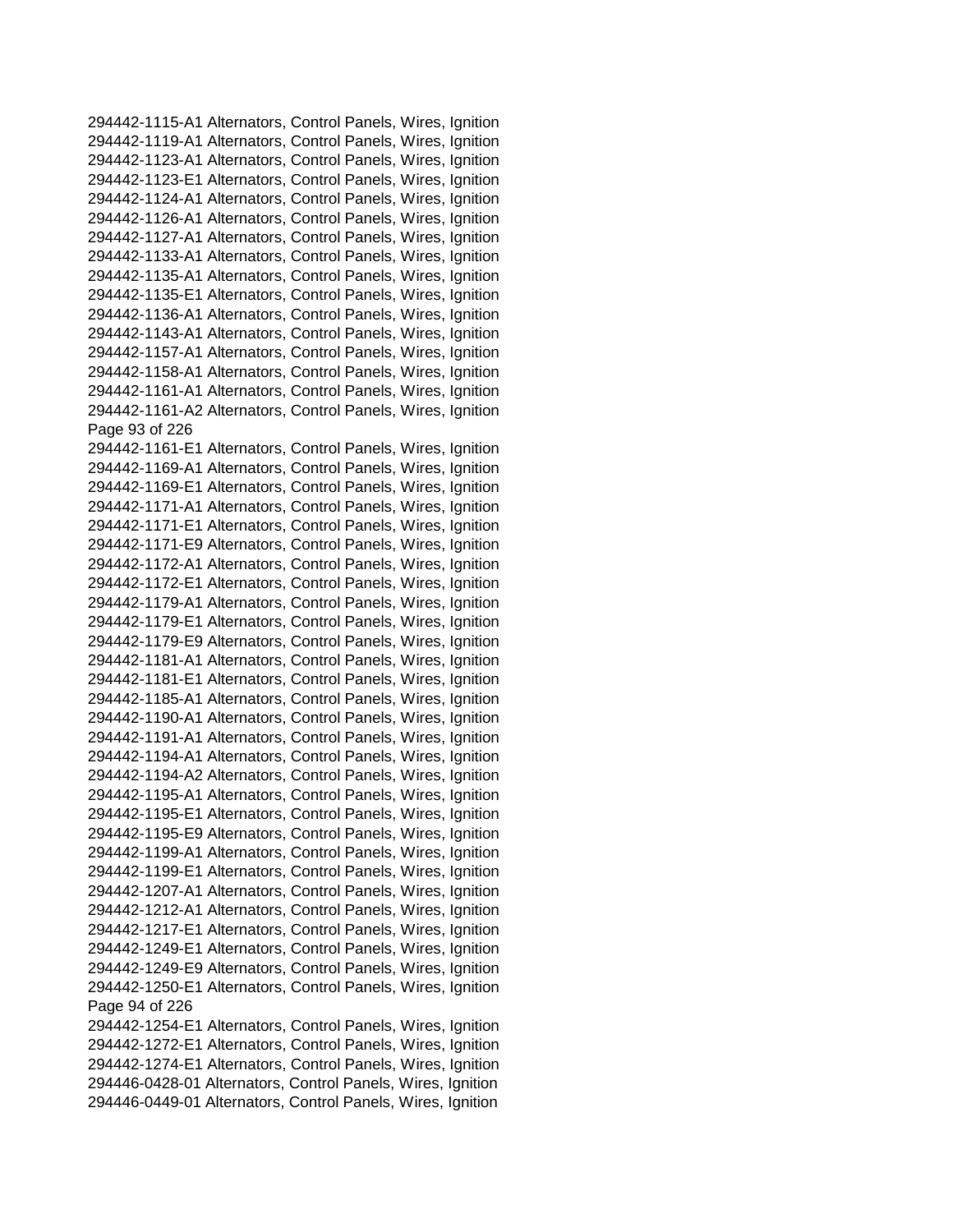294446-0462-01 Alternators, Control Panels, Wires, Ignition 294446-1113-A1 Alternators, Control Panels, Wires, Ignition 294446-1128-A1 Alternators, Control Panels, Wires, Ignition 294446-1141-A1 Alternators, Control Panels, Wires, Ignition 294446-1141-E1 Alternators, Control Panels, Wires, Ignition 294446-1146-A1 Alternators, Control Panels, Wires, Ignition 294446-1146-E1 Alternators, Control Panels, Wires, Ignition 294446-1149-A1 Alternators, Control Panels, Wires, Ignition 294446-1162-A1 Alternators, Control Panels, Wires, Ignition 294446-1176-A1 Alternators, Control Panels, Wires, Ignition 294446-1176-E1 Alternators, Control Panels, Wires, Ignition 294446-1189-A1 Alternators, Control Panels, Wires, Ignition 294446-1189-E1 Alternators, Control Panels, Wires, Ignition 294446-1192-A1 Alternators, Control Panels, Wires, Ignition 294446-1193-A1 Alternators, Control Panels, Wires, Ignition 294446-1202-A1 Alternators, Control Panels, Wires, Ignition 294446-1202-E1 Alternators, Control Panels, Wires, Ignition 294446-1211-A1 Alternators, Control Panels, Wires, Ignition 294446-1211-E1 Alternators, Control Panels, Wires, Ignition 294446-1231-E1 Alternators, Control Panels, Wires, Ignition 294446-1231-E9 Alternators, Control Panels, Wires, Ignition 294446-1245-E1 Alternators, Control Panels, Wires, Ignition 294446-1246-E1 Alternators, Control Panels, Wires, Ignition 294446-1263-E1 Alternators, Control Panels, Wires, Ignition Page 95 of 226 294447-0030-01 Alternators, Control Panels, Wires, Ignition 294447-0030-02 Alternators, Control Panels, Wires, Ignition 294447-0040-01 Alternators, Control Panels, Wires, Ignition 294447-0100-01 Alternators, Control Panels, Wires, Ignition 294447-0107-01 Alternators, Control Panels, Wires, Ignition 294447-0108-01 Alternators, Control Panels, Wires, Ignition 294447-0109-01 Alternators, Control Panels, Wires, Ignition 294447-0111-01 Alternators, Control Panels, Wires, Ignition 294447-0313-01 Alternators, Control Panels, Wires, Ignition 294447-0314-01 Alternators, Control Panels, Wires, Ignition 294447-0319-01 Alternators, Control Panels, Wires, Ignition 294447-0325-01 Alternators, Control Panels, Wires, Ignition 294447-0326-01 Alternators, Control Panels, Wires, Ignition 294447-0327-01 Alternators, Control Panels, Wires, Ignition 294447-0340-01 Alternators, Control Panels, Wires, Ignition 294447-0342-01 Alternators, Control Panels, Wires, Ignition 294447-0346-02 Alternators, Control Panels, Wires, Ignition 294447-0348-01 Alternators, Control Panels, Wires, Ignition 294447-0348-02 Alternators, Control Panels, Wires, Ignition 294447-0354-01 Alternators, Control Panels, Wires, Ignition 294447-0364-01 Alternators, Control Panels, Wires, Ignition 294447-0364-02 Alternators, Control Panels, Wires, Ignition 294447-0374-01 Alternators, Control Panels, Wires, Ignition 294447-0375-01 Alternators, Control Panels, Wires, Ignition 294447-0375-02 Alternators, Control Panels, Wires, Ignition 294447-0376-01 Alternators, Control Panels, Wires, Ignition 294447-0377-01 Alternators, Control Panels, Wires, Ignition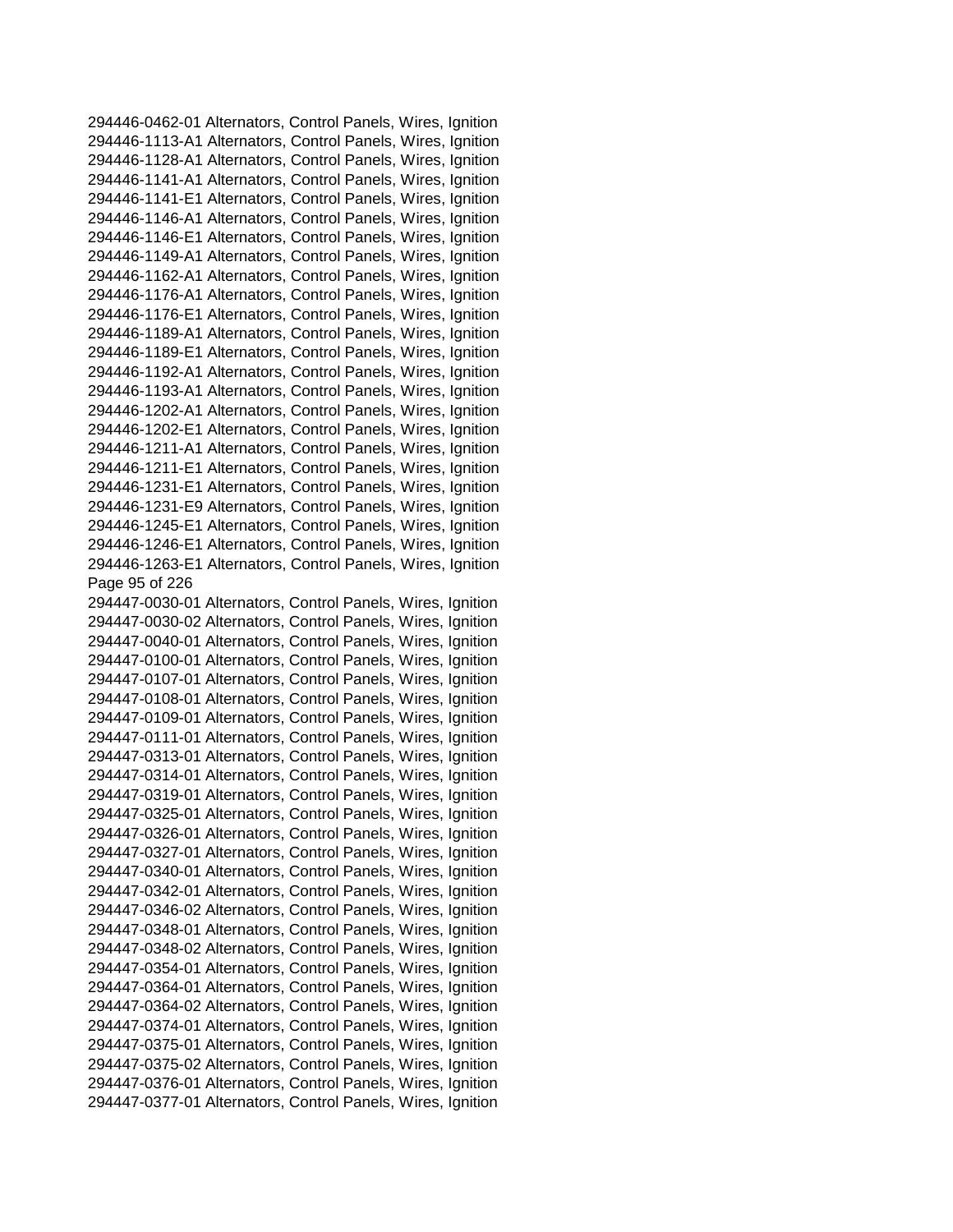294447-0378-01 Alternators, Control Panels, Wires, Ignition 294447-0401-01 Alternators, Control Panels, Wires, Ignition Page 96 of 226 294447-0410-01 Alternators, Control Panels, Wires, Ignition 294447-0412-01 Alternators, Control Panels, Wires, Ignition 294447-0413-01 Alternators, Control Panels, Wires, Ignition 294447-0417-01 Alternators, Control Panels, Wires, Ignition 294447-0418-01 Alternators, Control Panels, Wires, Ignition 294447-0422-01 Alternators, Control Panels, Wires, Ignition 294447-0430-01 Alternators, Control Panels, Wires, Ignition 294447-0432-01 Alternators, Control Panels, Wires, Ignition 294447-0437-01 Alternators, Control Panels, Wires, Ignition 294447-0445-01 Alternators, Control Panels, Wires, Ignition 294447-0445-02 Alternators, Control Panels, Wires, Ignition 294447-0447-01 Alternators, Control Panels, Wires, Ignition 294447-0448-01 Alternators, Control Panels, Wires, Ignition 294447-1013-A1 Alternators, Control Panels, Wires, Ignition 294447-1014-A1 Alternators, Control Panels, Wires, Ignition 294447-1019-A1 Alternators, Control Panels, Wires, Ignition 294447-1019-E1 Alternators, Control Panels, Wires, Ignition 294447-1025-A1 Alternators, Control Panels, Wires, Ignition 294447-1025-E1 Alternators, Control Panels, Wires, Ignition 294447-1026-A1 Alternators, Control Panels, Wires, Ignition 294447-1026-E1 Alternators, Control Panels, Wires, Ignition 294447-1027-A1 Alternators, Control Panels, Wires, Ignition 294447-1028-A2 Alternators, Control Panels, Wires, Ignition 294447-1028-E2 Alternators, Control Panels, Wires, Ignition 294447-1029-A1 Alternators, Control Panels, Wires, Ignition 294447-1042-A1 Alternators, Control Panels, Wires, Ignition 294447-1042-E1 Alternators, Control Panels, Wires, Ignition 294447-1046-A2 Alternators, Control Panels, Wires, Ignition 294447-1046-E2 Alternators, Control Panels, Wires, Ignition Page 97 of 226 294447-1048-A1 Alternators, Control Panels, Wires, Ignition 294447-1048-A2 Alternators, Control Panels, Wires, Ignition 294447-1054-A1 Alternators, Control Panels, Wires, Ignition 294447-1056-A1 Alternators, Control Panels, Wires, Ignition 294447-1056-E1 Alternators, Control Panels, Wires, Ignition 294447-1058-A1 Alternators, Control Panels, Wires, Ignition 294447-1058-A2 Alternators, Control Panels, Wires, Ignition 294447-1058-E1 Alternators, Control Panels, Wires, Ignition 294447-1058-E2 Alternators, Control Panels, Wires, Ignition 294447-1064-A1 Alternators, Control Panels, Wires, Ignition 294447-1064-E1 Alternators, Control Panels, Wires, Ignition 294447-1064-E2 Alternators, Control Panels, Wires, Ignition 294447-1074-A1 Alternators, Control Panels, Wires, Ignition 294447-1074-E1 Alternators, Control Panels, Wires, Ignition 294447-1075-A1 Alternators, Control Panels, Wires, Ignition 294447-1075-A2 Alternators, Control Panels, Wires, Ignition 294447-1075-E2 Alternators, Control Panels, Wires, Ignition 294447-1076-A1 Alternators, Control Panels, Wires, Ignition 294447-1077-A1 Alternators, Control Panels, Wires, Ignition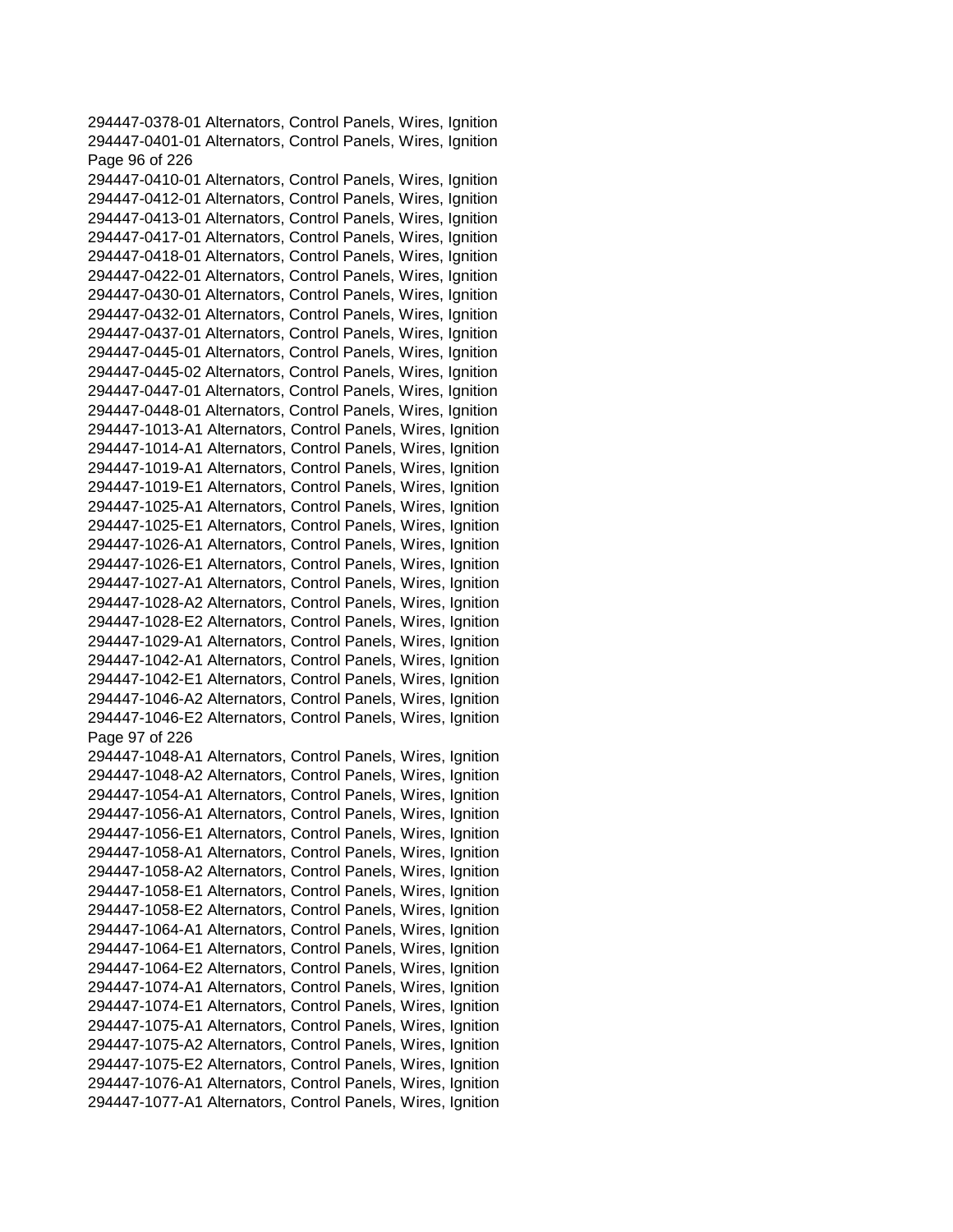294447-1077-E1 Alternators, Control Panels, Wires, Ignition 294447-1078-A1 Alternators, Control Panels, Wires, Ignition 294447-1100-A1 Alternators, Control Panels, Wires, Ignition 294447-1100-E1 Alternators, Control Panels, Wires, Ignition 294447-1110-A1 Alternators, Control Panels, Wires, Ignition 294447-1110-E1 Alternators, Control Panels, Wires, Ignition 294447-1116-A1 Alternators, Control Panels, Wires, Ignition 294447-1117-A1 Alternators, Control Panels, Wires, Ignition 294447-1118-A1 Alternators, Control Panels, Wires, Ignition 294447-1122-A1 Alternators, Control Panels, Wires, Ignition Page 98 of 226 294447-1122-E1 Alternators, Control Panels, Wires, Ignition 294447-1122-E9 Alternators, Control Panels, Wires, Ignition 294447-1129-A1 Alternators, Control Panels, Wires, Ignition 294447-1130-A1 Alternators, Control Panels, Wires, Ignition 294447-1131-A1 Alternators, Control Panels, Wires, Ignition 294447-1132-A1 Alternators, Control Panels, Wires, Ignition 294447-1134-A1 Alternators, Control Panels, Wires, Ignition 294447-1134-E1 Alternators, Control Panels, Wires, Ignition 294447-1137-A1 Alternators, Control Panels, Wires, Ignition 294447-1138-A1 Alternators, Control Panels, Wires, Ignition 294447-1138-E1 Alternators, Control Panels, Wires, Ignition 294447-1142-A1 Alternators, Control Panels, Wires, Ignition 294447-1145-A1 Alternators, Control Panels, Wires, Ignition 294447-1145-A2 Alternators, Control Panels, Wires, Ignition 294447-1145-E1 Alternators, Control Panels, Wires, Ignition 294447-1145-E2 Alternators, Control Panels, Wires, Ignition 294447-1147-A1 Alternators, Control Panels, Wires, Ignition 294447-1148-A1 Alternators, Control Panels, Wires, Ignition 294447-1150-A1 Alternators, Control Panels, Wires, Ignition 294447-1151-A1 Alternators, Control Panels, Wires, Ignition 294447-1163-A1 Alternators, Control Panels, Wires, Ignition 294447-1165-A1 Alternators, Control Panels, Wires, Ignition 294447-1165-E1 Alternators, Control Panels, Wires, Ignition 294447-1165-E9 Alternators, Control Panels, Wires, Ignition 294447-1167-A1 Alternators, Control Panels, Wires, Ignition 294447-1170-A1 Alternators, Control Panels, Wires, Ignition 294447-1173-A1 Alternators, Control Panels, Wires, Ignition 294447-1175-A1 Alternators, Control Panels, Wires, Ignition 294447-1175-E1 Alternators, Control Panels, Wires, Ignition Page 99 of 226 294447-1182-A1 Alternators, Control Panels, Wires, Ignition 294447-1183-A1 Alternators, Control Panels, Wires, Ignition 294447-1183-E1 Alternators, Control Panels, Wires, Ignition 294447-1187-A1 Alternators, Control Panels, Wires, Ignition 294447-1187-E1 Alternators, Control Panels, Wires, Ignition 294447-1196-A1 Alternators, Control Panels, Wires, Ignition 294447-1196-E1 Alternators, Control Panels, Wires, Ignition 294447-1197-A1 Alternators, Control Panels, Wires, Ignition 294447-1197-E1 Alternators, Control Panels, Wires, Ignition 294447-1200-E1 Alternators, Control Panels, Wires, Ignition 294447-1201-A1 Alternators, Control Panels, Wires, Ignition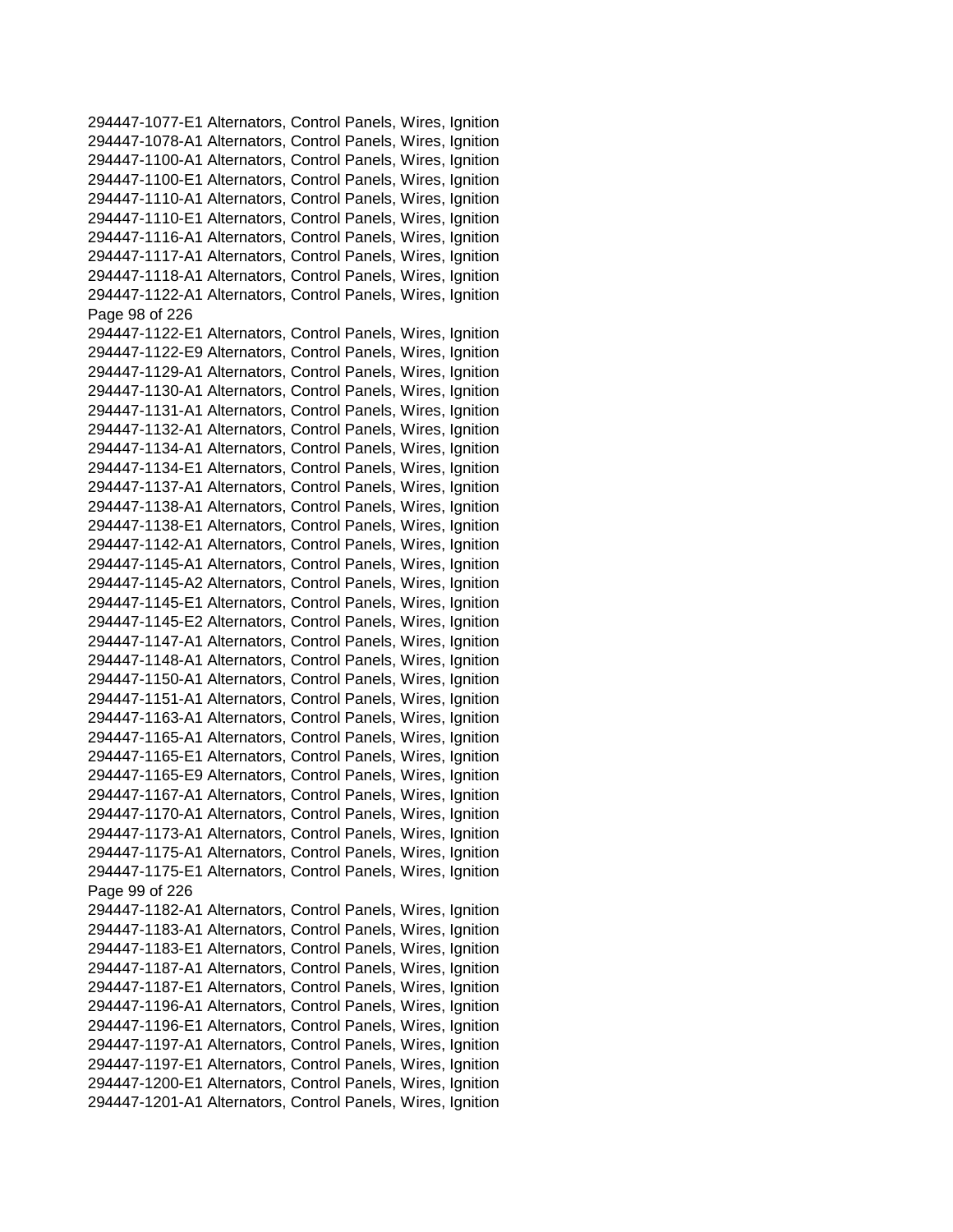294447-1201-E1 Alternators, Control Panels, Wires, Ignition 294447-1203-A1 Alternators, Control Panels, Wires, Ignition 294447-1203-E1 Alternators, Control Panels, Wires, Ignition 294447-1204-A1 Alternators, Control Panels, Wires, Ignition 294447-1204-E1 Alternators, Control Panels, Wires, Ignition 294447-1205-A1 Alternators, Control Panels, Wires, Ignition 294447-1205-E1 Alternators, Control Panels, Wires, Ignition 294447-1209-A1 Alternators, Control Panels, Wires, Ignition 294447-1210-A1 Alternators, Control Panels, Wires, Ignition 294447-1213-A1 Alternators, Control Panels, Wires, Ignition 294447-1213-E1 Alternators, Control Panels, Wires, Ignition 294447-1218-E1 Alternators, Control Panels, Wires, Ignition 294447-1219-E1 Alternators, Control Panels, Wires, Ignition 294447-1220-E1 Alternators, Control Panels, Wires, Ignition 294447-1222-E1 Alternators, Control Panels, Wires, Ignition 294447-1222-E9 Alternators, Control Panels, Wires, Ignition 294447-1223-E1 Alternators, Control Panels, Wires, Ignition 294447-1224-A1 Alternators, Control Panels, Wires, Ignition Page 100 of 226 294447-1224-E1 Alternators, Control Panels, Wires, Ignition 294447-1230-A1 Alternators, Control Panels, Wires, Ignition 294447-1235-A1 Alternators, Control Panels, Wires, Ignition 294447-1235-E1 Alternators, Control Panels, Wires, Ignition 294447-1236-A1 Alternators, Control Panels, Wires, Ignition 294447-1237-A1 Alternators, Control Panels, Wires, Ignition 294447-1237-E1 Alternators, Control Panels, Wires, Ignition 294447-1238-A1 Alternators, Control Panels, Wires, Ignition 294447-1238-E1 Alternators, Control Panels, Wires, Ignition 294447-1238-E9 Alternators, Control Panels, Wires, Ignition 294447-1241-E1 Alternators, Control Panels, Wires, Ignition 294447-1243-E1 Alternators, Control Panels, Wires, Ignition 294447-1244-E1 Alternators, Control Panels, Wires, Ignition 294447-1247-E1 Alternators, Control Panels, Wires, Ignition 294447-1252-01 Alternators, Control Panels, Wires, Ignition 294447-1253-E1 Alternators, Control Panels, Wires, Ignition 294447-1255-E1 Alternators, Control Panels, Wires, Ignition 294447-1256-E1 Alternators, Control Panels, Wires, Ignition 294447-1257-E1 Alternators, Control Panels, Wires, Ignition 294447-1258-E1 Alternators, Control Panels, Wires, Ignition 294447-1259-E1 Alternators, Control Panels, Wires, Ignition 294447-1267-E1 Alternators, Control Panels, Wires, Ignition 294447-1268-E1 Alternators, Control Panels, Wires, Ignition 294447-1269-E1 Alternators, Control Panels, Wires, Ignition 294447-1271-E1 Alternators, Control Panels, Wires, Ignition 294447-1277-E1 Alternators, Control Panels, Wires, Ignition 294447-1278-E1 Alternators, Control Panels, Wires, Ignition 294447-1281-E1 Alternators, Control Panels, Wires, Ignition 294447-1281-E9 Alternators, Control Panels, Wires, Ignition Page 101 of 226 294447-1282-E1 Alternators, Control Panels, Wires, Ignition 294772-0102-01 Alternator, Ignition, Wires, Controls, Governor Springs 294772-0320-01 Alternator, Ignition, Wires, Controls, Governor Springs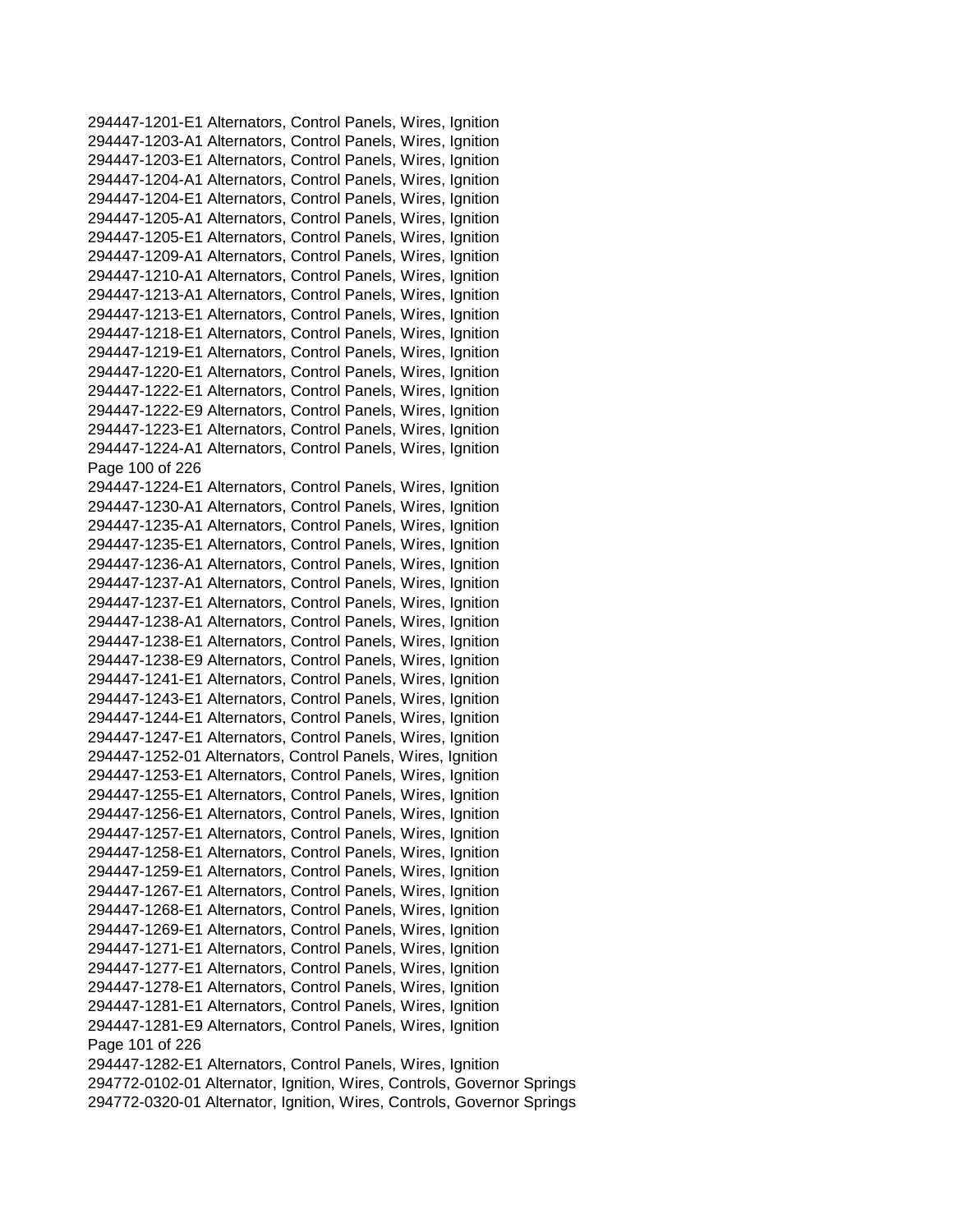294772-0320-02 Alternator, Ignition, Wires, Controls, Governor Springs 294772-0334-02 Alternator, Ignition, Wires, Controls, Governor Springs 294772-1034-A2 Alternator, Ignition, Wires, Controls, Governor Springs 294772-1102-A1 Alternator, Ignition, Wires, Controls, Governor Springs 294772-1102-E1 Alternator, Ignition, Wires, Controls, Governor Springs 294772-1138-A1 Alternator, Ignition, Wires, Controls, Governor Springs 294772-1138-E1 Alternator, Ignition, Wires, Controls, Governor Springs 294772-1140-E1 Alternator, Ignition, Wires, Controls, Governor Springs 294772-1147-E1 Alternator, Ignition, Wires, Controls, Governor Springs 294772-1150-E1 Alternator, Ignition, Wires, Controls, Governor Springs 294775-1143-E1 Alternator, Ignition, Wires, Controls, Governor Springs 294776-0432-01 Alternator, Ignition, Wires, Controls, Governor Springs 294776-1132-A1 Alternator, Ignition, Wires, Controls, Governor Springs 294776-1132-E1 Alternator, Ignition, Wires, Controls, Governor Springs 294777-0015-01 Alternator, Ignition, Wires, Controls, Governor Springs 294777-0015-02 Alternator, Ignition, Wires, Controls, Governor Springs 294777-0016-01 Alternator, Ignition, Wires, Controls, Governor Springs 294777-0016-02 Alternator, Ignition, Wires, Controls, Governor Springs 294777-0017-01 Alternator, Ignition, Wires, Controls, Governor Springs 294777-0033-01 Alternator, Ignition, Wires, Controls, Governor Springs 294777-0033-02 Alternator, Ignition, Wires, Controls, Governor Springs 294777-0035-01 Alternator, Ignition, Wires, Controls, Governor Springs 294777-0035-02 Alternator, Ignition, Wires, Controls, Governor Springs 294777-0108-01 Alternator, Ignition, Wires, Controls, Governor Springs 294777-0109-01 Alternator, Ignition, Wires, Controls, Governor Springs 294777-0111-01 Alternator, Ignition, Wires, Controls, Governor Springs Page 102 of 226 294777-0112-01 Alternator, Ignition, Wires, Controls, Governor Springs 294777-0113-01 Alternator, Ignition, Wires, Controls, Governor Springs 294777-0114-01 Alternator, Ignition, Wires, Controls, Governor Springs 294777-0114-02 Alternator, Ignition, Wires, Controls, Governor Springs 294777-0116-01 Alternator, Ignition, Wires, Controls, Governor Springs 294777-0117-01 Alternator, Ignition, Wires, Controls, Governor Springs 294777-0118-01 Alternator, Ignition, Wires, Controls, Governor Springs 294777-0119-01 Alternator, Ignition, Wires, Controls, Governor Springs 294777-0316-01 Alternator, Ignition, Wires, Controls, Governor Springs 294777-0316-02 Alternator, Ignition, Wires, Controls, Governor Springs 294777-0330-01 Alternator, Ignition, Wires, Controls, Governor Springs 294777-0330-02 Alternator, Ignition, Wires, Controls, Governor Springs 294777-0331-01 Alternator, Ignition, Wires, Controls, Governor Springs 294777-0331-02 Alternator, Ignition, Wires, Controls, Governor Springs 294777-0332-01 Alternator, Ignition, Wires, Controls, Governor Springs 294777-0333-01 Alternator, Ignition, Wires, Controls, Governor Springs 294777-0333-02 Alternator, Ignition, Wires, Controls, Governor Springs 294777-0333-04 Alternator, Ignition, Wires, Controls, Governor Springs 294777-0335-01 Alternator, Ignition, Wires, Controls, Governor Springs 294777-0335-02 Alternator, Ignition, Wires, Controls, Governor Springs 294777-0400-01 Alternator, Ignition, Wires, Controls, Governor Springs 294777-0410-01 Alternator, Ignition, Wires, Controls, Governor Springs 294777-0411-01 Alternator, Ignition, Wires, Controls, Governor Springs 294777-0412-01 Alternator, Ignition, Wires, Controls, Governor Springs 294777-0414-01 Alternator, Ignition, Wires, Controls, Governor Springs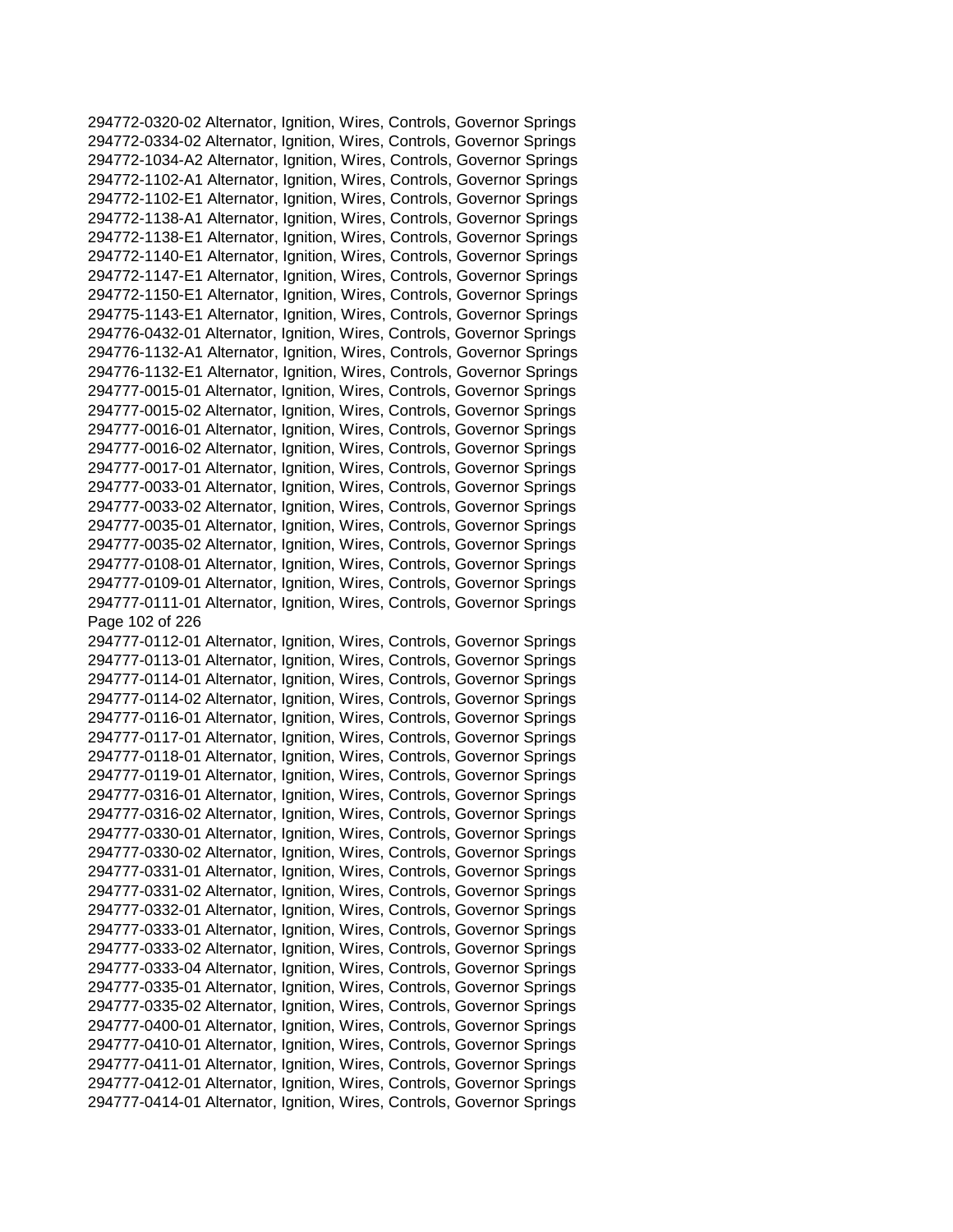294777-0415-01 Alternator, Ignition, Wires, Controls, Governor Springs 294777-0416-01 Alternator, Ignition, Wires, Controls, Governor Springs 294777-0417-01 Alternator, Ignition, Wires, Controls, Governor Springs 294777-0417-02 Alternator, Ignition, Wires, Controls, Governor Springs Page 103 of 226 294777-0418-01 Alternator, Ignition, Wires, Controls, Governor Springs 294777-0419-01 Alternator, Ignition, Wires, Controls, Governor Springs 294777-0420-01 Alternator, Ignition, Wires, Controls, Governor Springs 294777-0429-01 Alternator, Ignition, Wires, Controls, Governor Springs 294777-0430-01 Alternator, Ignition, Wires, Controls, Governor Springs 294777-0431-01 Alternator, Ignition, Wires, Controls, Governor Springs 294777-0433-01 Alternator, Ignition, Wires, Controls, Governor Springs 294777-0435-01 Alternator, Ignition, Wires, Controls, Governor Springs 294777-1035-A1 Alternator, Ignition, Wires, Controls, Governor Springs 294777-1035-A2 Alternator, Ignition, Wires, Controls, Governor Springs 294777-1035-E1 Alternator, Ignition, Wires, Controls, Governor Springs 294777-1035-E2 Alternator, Ignition, Wires, Controls, Governor Springs 294777-1100-A1 Alternator, Ignition, Wires, Controls, Governor Springs 294777-1100-E1 Alternator, Ignition, Wires, Controls, Governor Springs 294777-1110-A1 Alternator, Ignition, Wires, Controls, Governor Springs 294777-1110-E1 Alternator, Ignition, Wires, Controls, Governor Springs 294777-1117-A2 Alternator, Ignition, Wires, Controls, Governor Springs 294777-1118-A1 Alternator, Ignition, Wires, Controls, Governor Springs 294777-1119-A1 Alternator, Ignition, Wires, Controls, Governor Springs 294777-1120-A1 Alternator, Ignition, Wires, Controls, Governor Springs 294777-1120-E1 Alternator, Ignition, Wires, Controls, Governor Springs 294777-1121-A1 Alternator, Ignition, Wires, Controls, Governor Springs 294777-1121-E1 Alternator, Ignition, Wires, Controls, Governor Springs 294777-1122-E1 Alternator, Ignition, Wires, Controls, Governor Springs 294777-1124-E1 Alternator, Ignition, Wires, Controls, Governor Springs 294777-1125-E1 Alternator, Ignition, Wires, Controls, Governor Springs 294777-1130-A1 Alternator, Ignition, Wires, Controls, Governor Springs 294777-1130-E1 Alternator, Ignition, Wires, Controls, Governor Springs 294777-1131-A1 Alternator, Ignition, Wires, Controls, Governor Springs Page 104 of 226 294777-1131-E1 Alternator, Ignition, Wires, Controls, Governor Springs 294777-1133-A1 Alternator, Ignition, Wires, Controls, Governor Springs 294777-1133-E1 Alternator, Ignition, Wires, Controls, Governor Springs 294777-1139-E1 Alternator, Ignition, Wires, Controls, Governor Springs 294777-1142-E1 Alternator, Ignition, Wires, Controls, Governor Springs 294777-1145-E1 Alternator, Ignition, Wires, Controls, Governor Springs 294777-1146-E1 Alternator, Ignition, Wires, Controls, Governor Springs 295442-0112-E1 Alternator, Ignition 295442-0113-E1 Alternator, Ignition 295442-0113-E9 Alternator, Ignition 295442-0130-01 Alternator, Ignition 295442-0134-E1 Alternator, Ignition 295442-0134-E9 Alternator, Ignition 295442-0136-E1 Alternator, Ignition 295442-0140-E1 Alternator, Ignition 295446-0119-E1 Alternator, Ignition 295446-0139-E1 Alternator, Ignition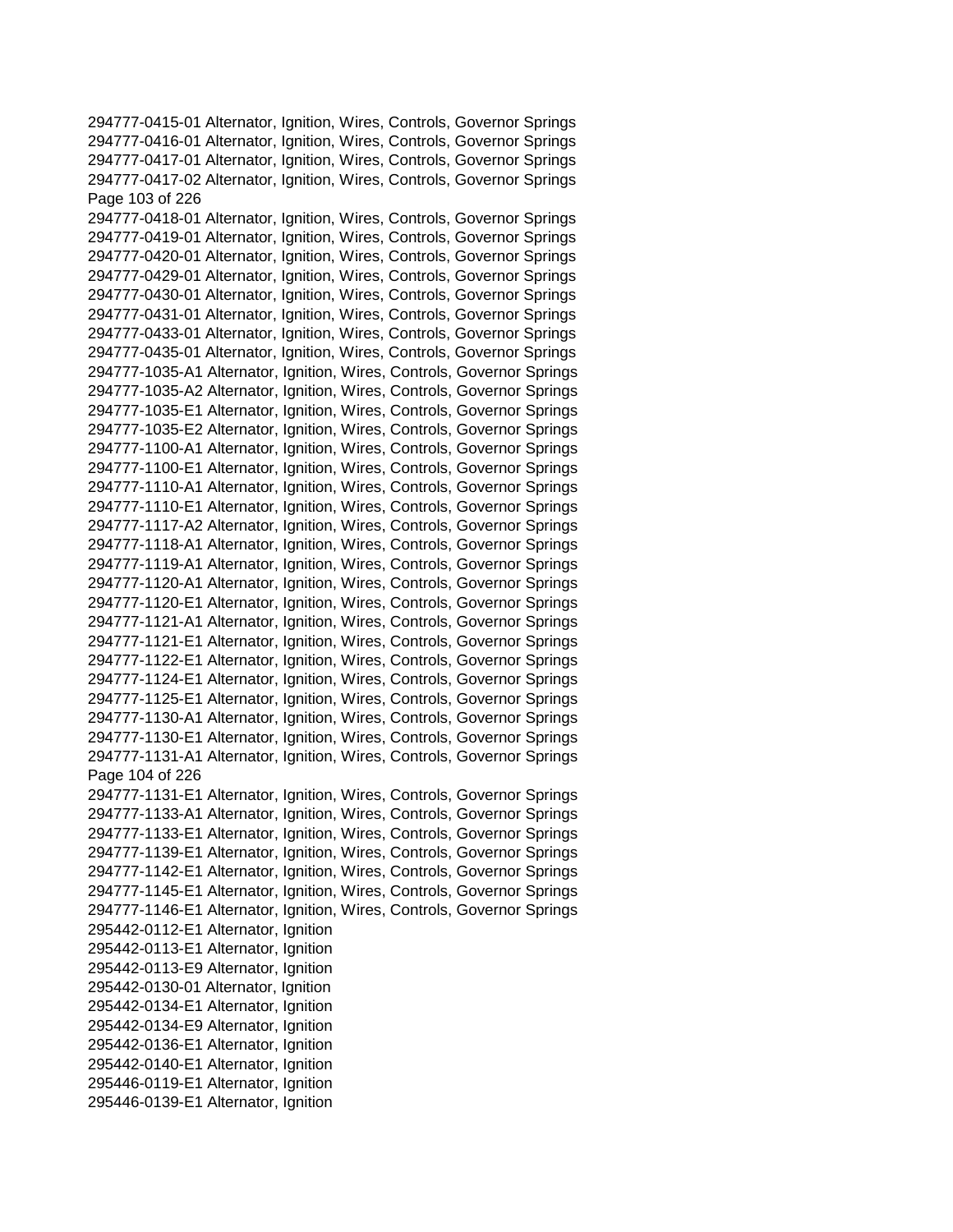295446-0139-E9 Alternator, Ignition 295447-0110-E1 Alternator, Ignition 295447-0110-E9 Alternator, Ignition 295447-0111-E1 Alternator, Ignition 295447-0116-E1 Alternator, Ignition 295447-0116-E9 Alternator, Ignition 295447-0117-E1 Alternator, Ignition 295447-0118-E1 Alternator, Ignition 295447-0123-E1 Alternator, Ignition 295447-0126-E1 Alternator, Ignition 295447-0126-E2 Alternator, Ignition 295447-0128-E1 Alternator, Ignition Page 105 of 226 295447-0128-E9 Alternator, Ignition 295447-0132-E1 Alternator, Ignition 295447-0135-E1 Alternator, Ignition 295447-0138-E1 Alternator, Ignition 295447-0138-E9 Alternator, Ignition 303437-0100-01 Alternator, Ignition, Wires 303437-0101-01 Alternator, Ignition, Wires 303440-1320-E1 Alternator, Ignition, Wires 303440-1326-E1 Alternator, Ignition, Wires 303440-1381-E1 Alternator, Ignition, Wires 303440-1409-E1 Alternator, Ignition, Wires 303440-1409-E2 Alternator, Ignition, Wires 303440-1410-E1 Alternator, Ignition, Wires 303440-1410-E2 Alternator, Ignition, Wires 303442-0023-01 Alternator, Ignition, Wires 303442-0023-02 Alternator, Ignition, Wires 303442-0031-01 Alternator, Ignition, Wires 303442-0031-02 Alternator, Ignition, Wires 303442-0034-01 Alternator, Ignition, Wires 303442-0036-01 Alternator, Ignition, Wires 303442-0036-02 Alternator, Ignition, Wires 303442-0040-01 Alternator, Ignition, Wires 303442-0040-02 Alternator, Ignition, Wires 303442-0043-01 Alternator, Ignition, Wires 303442-0043-02 Alternator, Ignition, Wires 303442-0044-01 Alternator, Ignition, Wires 303442-0047-01 Alternator, Ignition, Wires 303442-0047-02 Alternator, Ignition, Wires 303442-0053-01 Alternator, Ignition, Wires Page 106 of 226 303442-0053-02 Alternator, Ignition, Wires 303442-0057-01 Alternator, Ignition, Wires 303442-0057-02 Alternator, Ignition, Wires 303442-0060-01 Alternator, Ignition, Wires 303442-0060-02 Alternator, Ignition, Wires 303442-0070-01 Alternator, Ignition, Wires 303442-0084-01 Alternator, Ignition, Wires 303442-0085-01 Alternator, Ignition, Wires 303442-0102-01 Alternator, Ignition, Wires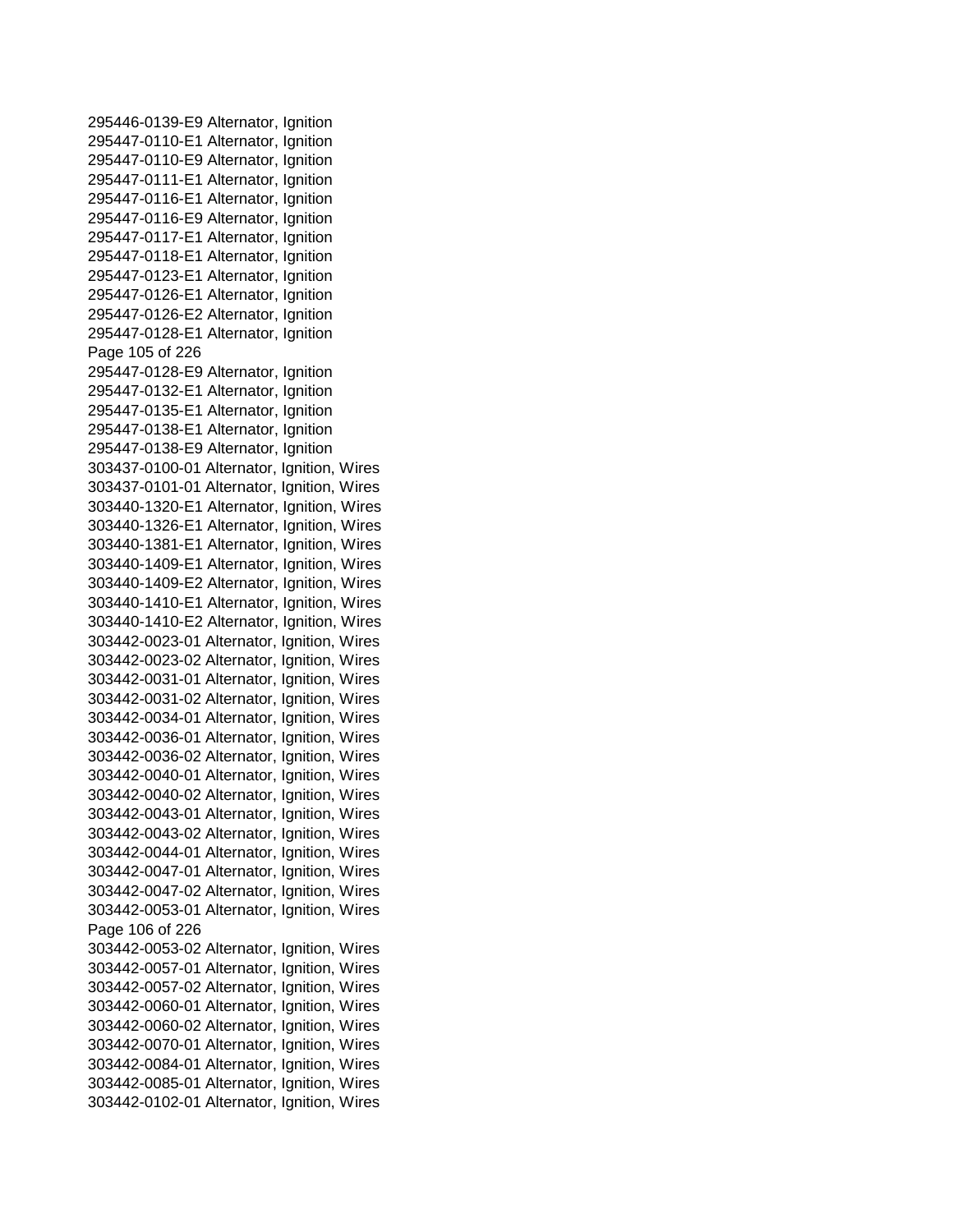303442-0123-01 Alternator, Ignition, Wires 303442-0123-02 Alternator, Ignition, Wires 303442-0126-01 Alternator, Ignition, Wires 303442-0128-01 Alternator, Ignition, Wires 303442-0129-01 Alternator, Ignition, Wires 303442-0136-01 Alternator, Ignition, Wires 303442-0138-01 Alternator, Ignition, Wires 303442-0140-01 Alternator, Ignition, Wires 303442-0142-01 Alternator, Ignition, Wires 303442-0309-01 Alternator, Ignition, Wires 303442-0312-01 Alternator, Ignition, Wires 303442-0313-01 Alternator, Ignition, Wires 303442-0314-01 Alternator, Ignition, Wires 303442-0317-01 Alternator, Ignition, Wires 303442-0319-01 Alternator, Ignition, Wires 303442-0319-03 Alternator, Ignition, Wires 303442-0321-01 Alternator, Ignition, Wires 303442-0339-01 Alternator, Ignition, Wires 303442-0340-01 Alternator, Ignition, Wires 303442-0340-02 Alternator, Ignition, Wires Page 107 of 226 303442-0343-01 Alternator, Ignition, Wires 303442-0344-01 Alternator, Ignition, Wires 303442-0347-01 Alternator, Ignition, Wires 303442-0347-02 Alternator, Ignition, Wires 303442-0350-01 Alternator, Ignition, Wires 303442-0353-01 Alternator, Ignition, Wires 303442-0357-01 Alternator, Ignition, Wires 303442-0360-01 Alternator, Ignition, Wires 303442-0360-03 Alternator, Ignition, Wires 303442-0362-01 Alternator, Ignition, Wires 303442-0365-01 Alternator, Ignition, Wires 303442-0365-02 Alternator, Ignition, Wires 303442-0365-05 Alternator, Ignition, Wires 303442-0366-01 Alternator, Ignition, Wires 303442-0370-01 Alternator, Ignition, Wires 303442-0372-01 Alternator, Ignition, Wires 303442-0385-01 Alternator, Ignition, Wires 303442-0391-01 Alternator, Ignition, Wires 303442-0397-01 Alternator, Ignition, Wires 303442-0399-01 Alternator, Ignition, Wires 303442-0399-02 Alternator, Ignition, Wires 303442-0403-01 Alternator, Ignition, Wires 303442-0413-01 Alternator, Ignition, Wires 303442-0416-01 Alternator, Ignition, Wires 303442-0419-01 Alternator, Ignition, Wires 303442-0419-02 Alternator, Ignition, Wires 303442-0423-01 Alternator, Ignition, Wires 303442-0424-01 Alternator, Ignition, Wires 303442-0425-01 Alternator, Ignition, Wires Page 108 of 226 303442-0426-01 Alternator, Ignition, Wires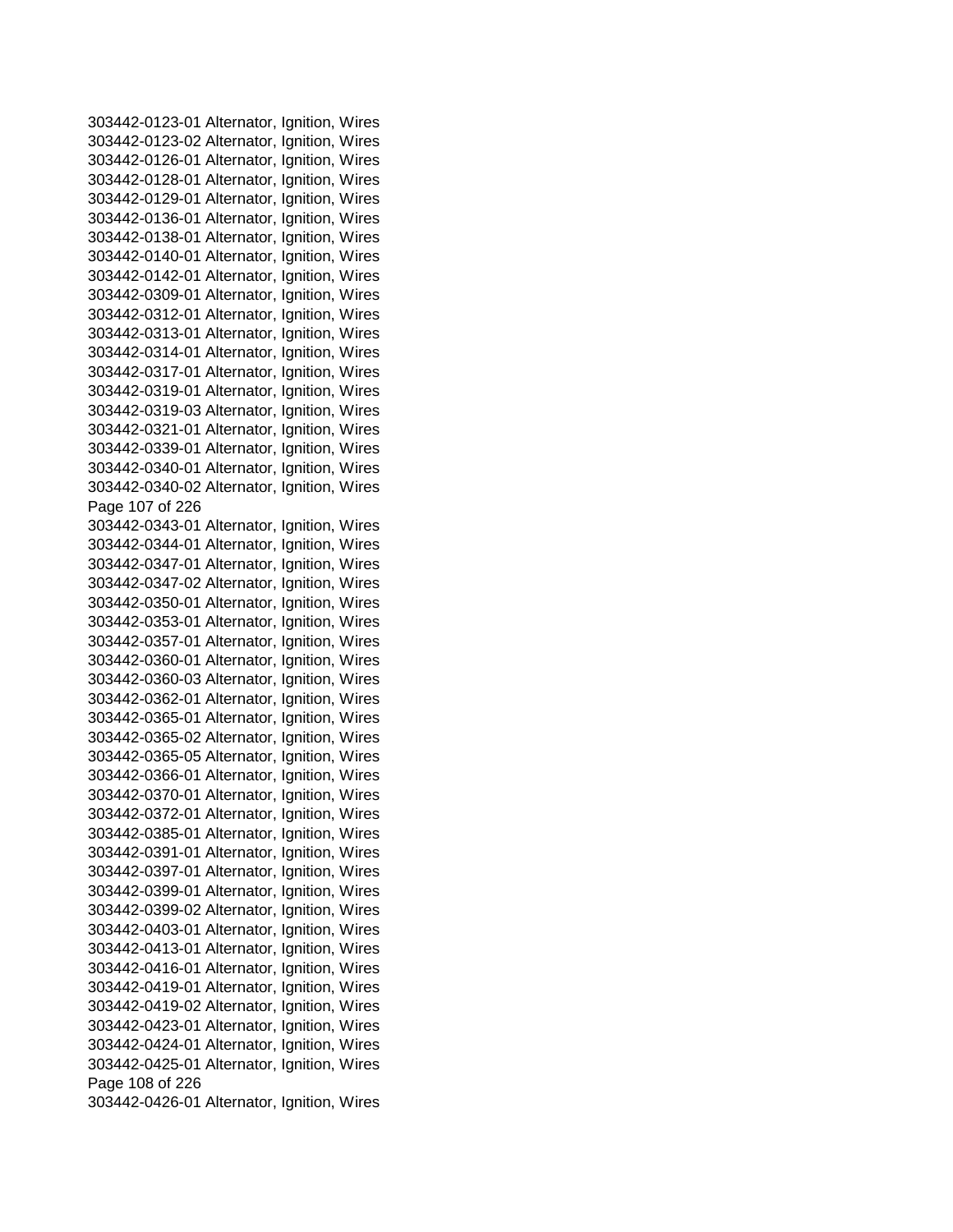303442-0427-01 Alternator, Ignition, Wires 303442-0428-01 Alternator, Ignition, Wires 303442-0435-02 Alternator, Ignition, Wires 303442-0438-01 Alternator, Ignition, Wires 303442-0448-01 Alternator, Ignition, Wires 303442-0458-01 Alternator, Ignition, Wires 303442-0464-01 Alternator, Ignition, Wires 303442-0475-01 Alternator, Ignition, Wires 303442-0476-01 Alternator, Ignition, Wires 303442-0488-01 Alternator, Ignition, Wires 303442-0496-01 Alternator, Ignition, Wires 303442-0502-01 Alternator, Ignition, Wires 303442-0505-01 Alternator, Ignition, Wires 303442-0518-01 Alternator, Ignition, Wires 303442-1009-A2 Alternator, Ignition, Wires 303442-1012-A1 Alternator, Ignition, Wires 303442-1013-A1 Alternator, Ignition, Wires 303442-1014-A1 Alternator, Ignition, Wires 303442-1017-A1 Alternator, Ignition, Wires 303442-1019-E3 Alternator, Ignition, Wires 303442-1021-A1 Alternator, Ignition, Wires 303442-1027-A1 Alternator, Ignition, Wires 303442-1027-E1 Alternator, Ignition, Wires 303442-1027-E2 Alternator, Ignition, Wires 303442-1027-E9 Alternator, Ignition, Wires 303442-1028-A1 Alternator, Ignition, Wires 303442-1028-E1 Alternator, Ignition, Wires 303442-1030-A1 Alternator, Ignition, Wires Page 109 of 226 303442-1030-E1 Alternator, Ignition, Wires 303442-1031-A1 Alternator, Ignition, Wires 303442-1033-E1 Alternator, Ignition, Wires 303442-1033-E9 Alternator, Ignition, Wires 303442-1034-E1 Alternator, Ignition, Wires 303442-1034-E9 Alternator, Ignition, Wires 303442-1040-E1 Alternator, Ignition, Wires 303442-1043-A1 Alternator, Ignition, Wires 303442-1044-A1 Alternator, Ignition, Wires 303442-1047-A1 Alternator, Ignition, Wires 303442-1047-A2 Alternator, Ignition, Wires 303442-1053-A1 Alternator, Ignition, Wires 303442-1059-A1 Alternator, Ignition, Wires 303442-1059-E1 Alternator, Ignition, Wires 303442-1060-A3 Alternator, Ignition, Wires 303442-1060-A4 Alternator, Ignition, Wires 303442-1060-E3 Alternator, Ignition, Wires 303442-1062-A1 Alternator, Ignition, Wires 303442-1066-A1 Alternator, Ignition, Wires 303442-1069-E1 Alternator, Ignition, Wires 303442-1070-A1 Alternator, Ignition, Wires 303442-1072-A1 Alternator, Ignition, Wires 303442-1087-A1 Alternator, Ignition, Wires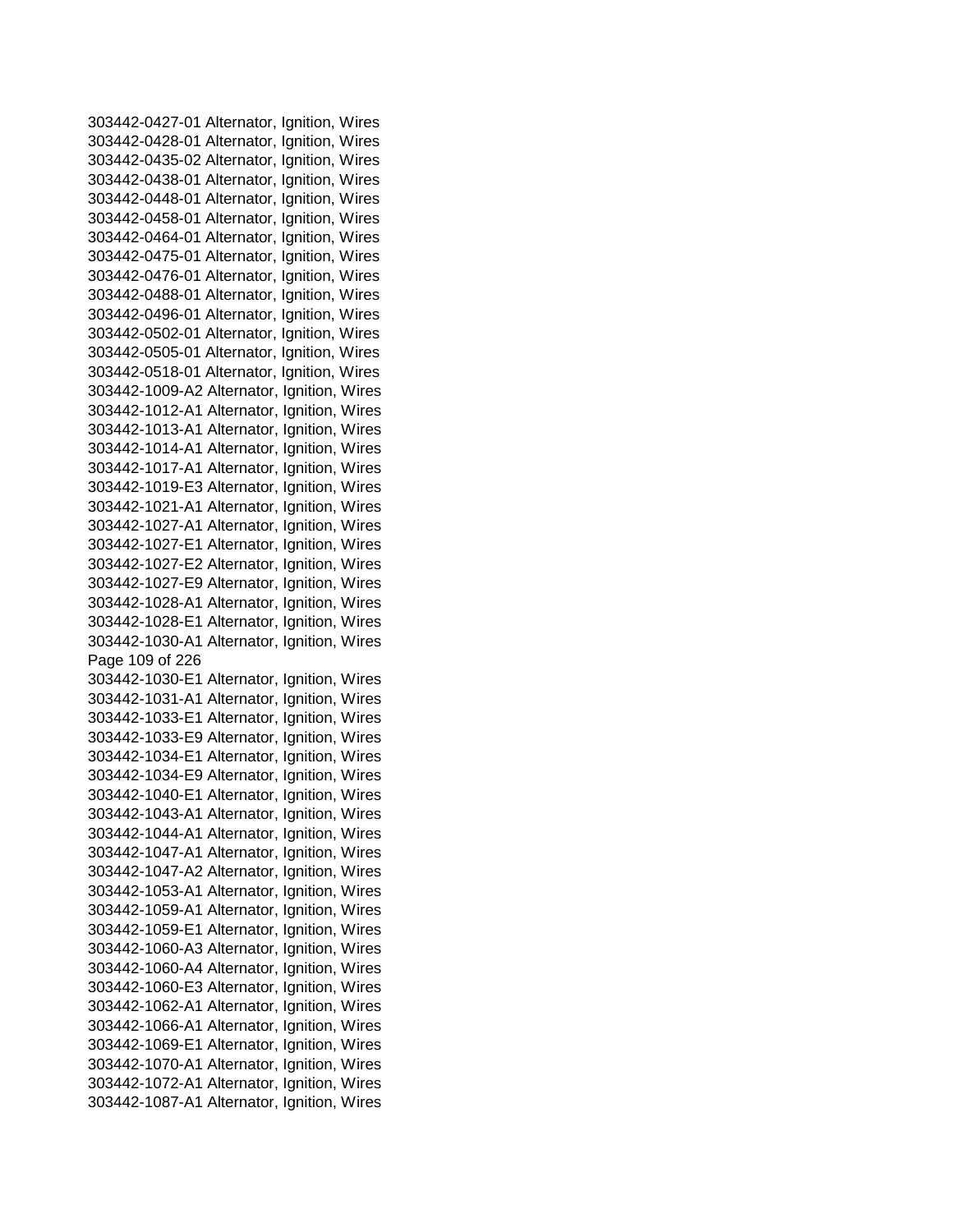303442-1095-A1 Alternator, Ignition, Wires 303442-1095-E1 Alternator, Ignition, Wires 303442-1095-E9 Alternator, Ignition, Wires 303442-1102-E1 Alternator, Ignition, Wires 303442-1107-A1 Alternator, Ignition, Wires 303442-1113-A1 Alternator, Ignition, Wires Page 110 of 226 303442-1114-A1 Alternator, Ignition, Wires 303442-1116-E1 Alternator, Ignition, Wires 303442-1116-E2 Alternator, Ignition, Wires 303442-1116-E9 Alternator, Ignition, Wires 303442-1118-A1 Alternator, Ignition, Wires 303442-1119-A1 Alternator, Ignition, Wires 303442-1124-A1 Alternator, Ignition, Wires 303442-1127-A1 Alternator, Ignition, Wires 303442-1129-A1 Alternator, Ignition, Wires 303442-1130-E1 Alternator, Ignition, Wires 303442-1130-E9 Alternator, Ignition, Wires 303442-1131-A1 Alternator, Ignition, Wires 303442-1133-A1 Alternator, Ignition, Wires 303442-1134-A1 Alternator, Ignition, Wires 303442-1134-E1 Alternator, Ignition, Wires 303442-1138-E1 Alternator, Ignition, Wires 303442-1148-E1 Alternator, Ignition, Wires 303442-1158-A1 Alternator, Ignition, Wires 303442-1159-A1 Alternator, Ignition, Wires 303442-1164-A1 Alternator, Ignition, Wires 303442-1167-E1 Alternator, Ignition, Wires 303442-1169-E1 Alternator, Ignition, Wires 303442-1169-E9 Alternator, Ignition, Wires 303442-1172-E1 Alternator, Ignition, Wires 303442-1175-A1 Alternator, Ignition, Wires 303442-1176-E1 Alternator, Ignition, Wires 303442-1196-A1 Alternator, Ignition, Wires 303442-1205-A1 Alternator, Ignition, Wires 303442-1208-A1 Alternator, Ignition, Wires Page 111 of 226 303442-1208-E1 Alternator, Ignition, Wires 303442-1218-A1 Alternator, Ignition, Wires 303442-1223-E1 Alternator, Ignition, Wires 303442-1223-E9 Alternator, Ignition, Wires 303442-1238-A1 Alternator, Ignition, Wires 303442-1238-E1 Alternator, Ignition, Wires 303442-1238-E9 Alternator, Ignition, Wires 303442-1250-A1 Alternator, Ignition, Wires 303442-1250-E1 Alternator, Ignition, Wires 303442-1251-E1 Alternator, Ignition, Wires 303442-1275-E1 Alternator, Ignition, Wires 303442-1275-E9 Alternator, Ignition, Wires 303442-1277-E1 Alternator, Ignition, Wires 303442-1277-E9 Alternator, Ignition, Wires 303442-1299-E1 Alternator, Ignition, Wires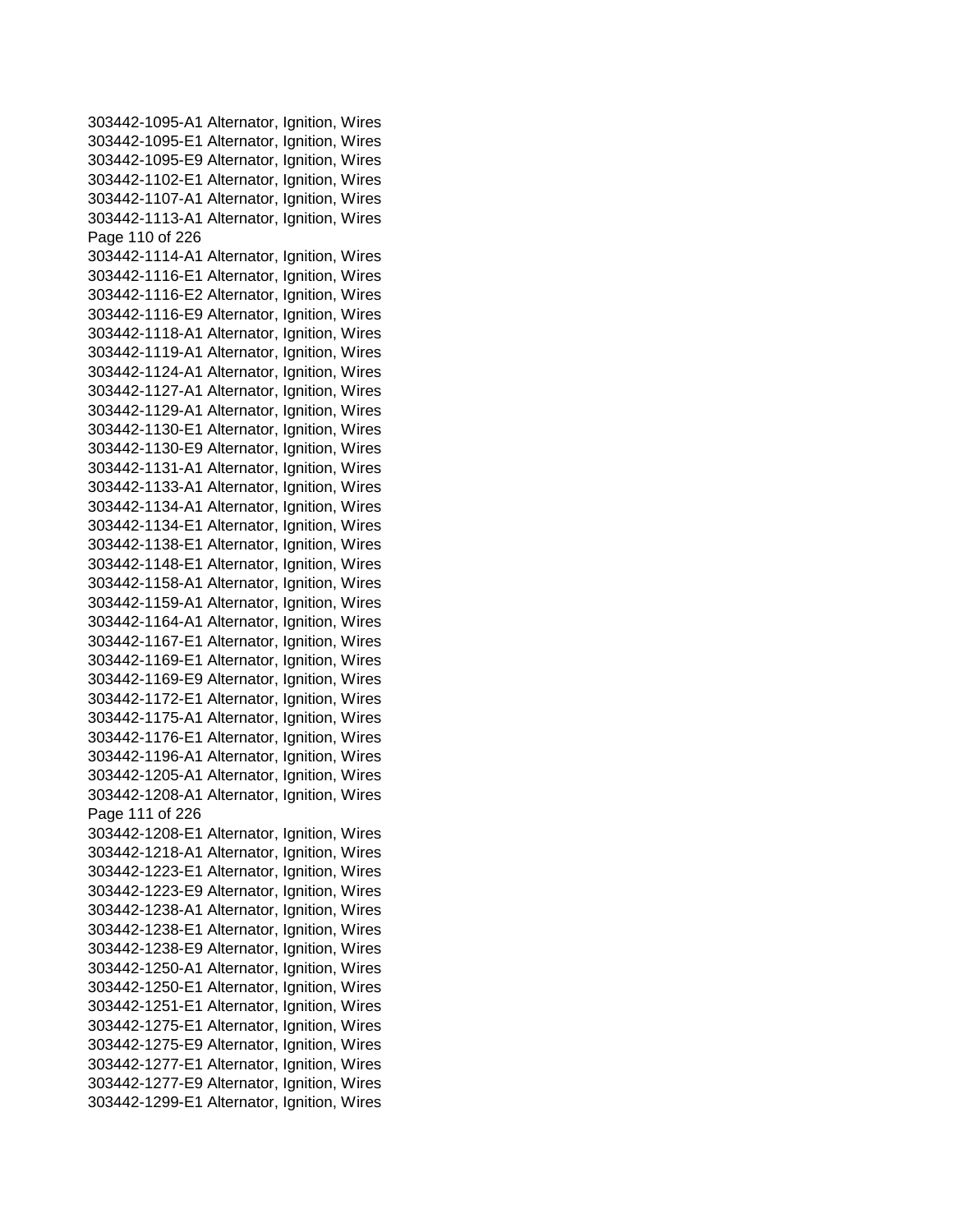303442-1299-E2 Alternator, Ignition, Wires 303442-1303-E1 Alternator, Ignition, Wires 303442-1327-E1 Alternator, Ignition, Wires 303442-1327-E9 Alternator, Ignition, Wires 303442-1338-E1 Alternator, Ignition, Wires 303442-1338-E9 Alternator, Ignition, Wires 303442-1343-E1 Alternator, Ignition, Wires 303442-1343-E9 Alternator, Ignition, Wires 303442-1403-E1 Alternator, Ignition, Wires 303442-1420-E1 Alternator, Ignition, Wires 303442-1422-E1 Alternator, Ignition, Wires 303442-1429-E1 Alternator, Ignition, Wires 303442-1429-E9 Alternator, Ignition, Wires 303442-1439-E1 Alternator, Ignition, Wires Page 112 of 226 303442-1439-E9 Alternator, Ignition, Wires 303442-1450-E1 Alternator, Ignition, Wires 303442-1450-E9 Alternator, Ignition, Wires 303445-0037-01 Alternator, Ignition, Wires 303445-0037-02 Alternator, Ignition, Wires 303445-0439-01 Alternator, Ignition, Wires 303445-1149-E1 Alternator, Ignition, Wires 303445-1217-A1 Alternator, Ignition, Wires 303445-1345-E1 Alternator, Ignition, Wires 303446-0491-01 Alternator, Ignition, Wires 303446-1191-A1 Alternator, Ignition, Wires 303446-1232-E1 Alternator, Ignition, Wires 303446-1242-A1 Alternator, Ignition, Wires 303446-1293-E1 Alternator, Ignition, Wires 303446-1346-E1 Alternator, Ignition, Wires 303446-1380-E1 Alternator, Ignition, Wires 303446-1412-E1 Alternator, Ignition, Wires 303446-1413-E1 Alternator, Ignition, Wires 303446-1421-E1 Alternator, Ignition, Wires 303446-1425-E1 Alternator, Ignition, Wires 303446-1432-E1 Alternator, Ignition, Wires 303446-1434-E1 Alternator, Ignition, Wires 303446-1434-E9 Alternator, Ignition, Wires 303446-1449-E1 Alternator, Ignition, Wires 303447-0021-01 Alternator, Ignition, Wires 303447-0021-02 Alternator, Ignition, Wires 303447-0022-01 Alternator, Ignition, Wires 303447-0022-02 Alternator, Ignition, Wires 303447-0024-01 Alternator, Ignition, Wires Page 113 of 226 303447-0024-02 Alternator, Ignition, Wires 303447-0026-01 Alternator, Ignition, Wires 303447-0026-02 Alternator, Ignition, Wires 303447-0026-03 Alternator, Ignition, Wires 303447-0026-04 Alternator, Ignition, Wires 303447-0027-01 Alternator, Ignition, Wires 303447-0027-02 Alternator, Ignition, Wires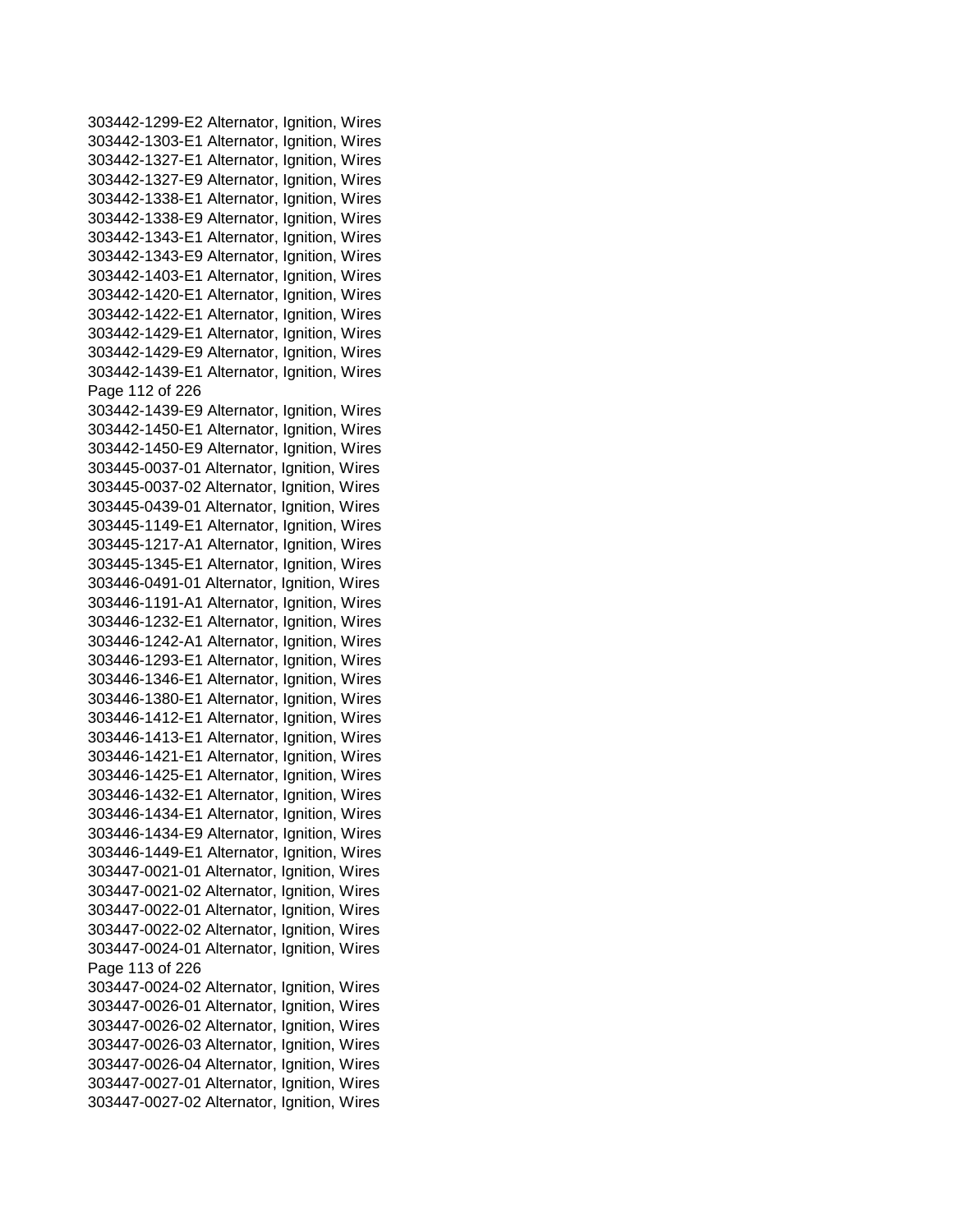303447-0028-01 Alternator, Ignition, Wires 303447-0028-02 Alternator, Ignition, Wires 303447-0029-01 Alternator, Ignition, Wires 303447-0029-02 Alternator, Ignition, Wires 303447-0030-01 Alternator, Ignition, Wires 303447-0030-02 Alternator, Ignition, Wires 303447-0032-01 Alternator, Ignition, Wires 303447-0032-02 Alternator, Ignition, Wires 303447-0033-01 Alternator, Ignition, Wires 303447-0035-01 Alternator, Ignition, Wires 303447-0041-01 Alternator, Ignition, Wires 303447-0042-01 Alternator, Ignition, Wires 303447-0042-02 Alternator, Ignition, Wires 303447-0045-01 Alternator, Ignition, Wires 303447-0046-01 Alternator, Ignition, Wires 303447-0046-02 Alternator, Ignition, Wires 303447-0048-01 Alternator, Ignition, Wires 303447-0048-02 Alternator, Ignition, Wires 303447-0049-01 Alternator, Ignition, Wires 303447-0049-02 Alternator, Ignition, Wires 303447-0051-01 Alternator, Ignition, Wires 303447-0051-02 Alternator, Ignition, Wires Page 114 of 226 303447-0052-01 Alternator, Ignition, Wires 303447-0052-02 Alternator, Ignition, Wires 303447-0054-01 Alternator, Ignition, Wires 303447-0055-01 Alternator, Ignition, Wires 303447-0056-01 Alternator, Ignition, Wires 303447-0056-02 Alternator, Ignition, Wires 303447-0058-01 Alternator, Ignition, Wires 303447-0058-02 Alternator, Ignition, Wires 303447-0061-01 Alternator, Ignition, Wires 303447-0064-01 Alternator, Ignition, Wires 303447-0064-02 Alternator, Ignition, Wires 303447-0064-03 Alternator, Ignition, Wires 303447-0074-01 Alternator, Ignition, Wires 303447-0075-01 Alternator, Ignition, Wires 303447-0076-01 Alternator, Ignition, Wires 303447-0077-01 Alternator, Ignition, Wires 303447-0078-01 Alternator, Ignition, Wires 303447-0079-01 Alternator, Ignition, Wires 303447-0092-01 Alternator, Ignition, Wires 303447-0093-01 Alternator, Ignition, Wires 303447-0093-02 Alternator, Ignition, Wires 303447-0100-01 Alternator, Ignition, Wires 303447-0103-01 Alternator, Ignition, Wires 303447-0104-01 Alternator, Ignition, Wires 303447-0120-01 Alternator, Ignition, Wires 303447-0121-01 Alternator, Ignition, Wires 303447-0122-01 Alternator, Ignition, Wires 303447-0125-01 Alternator, Ignition, Wires 303447-0130-01 Alternator, Ignition, Wires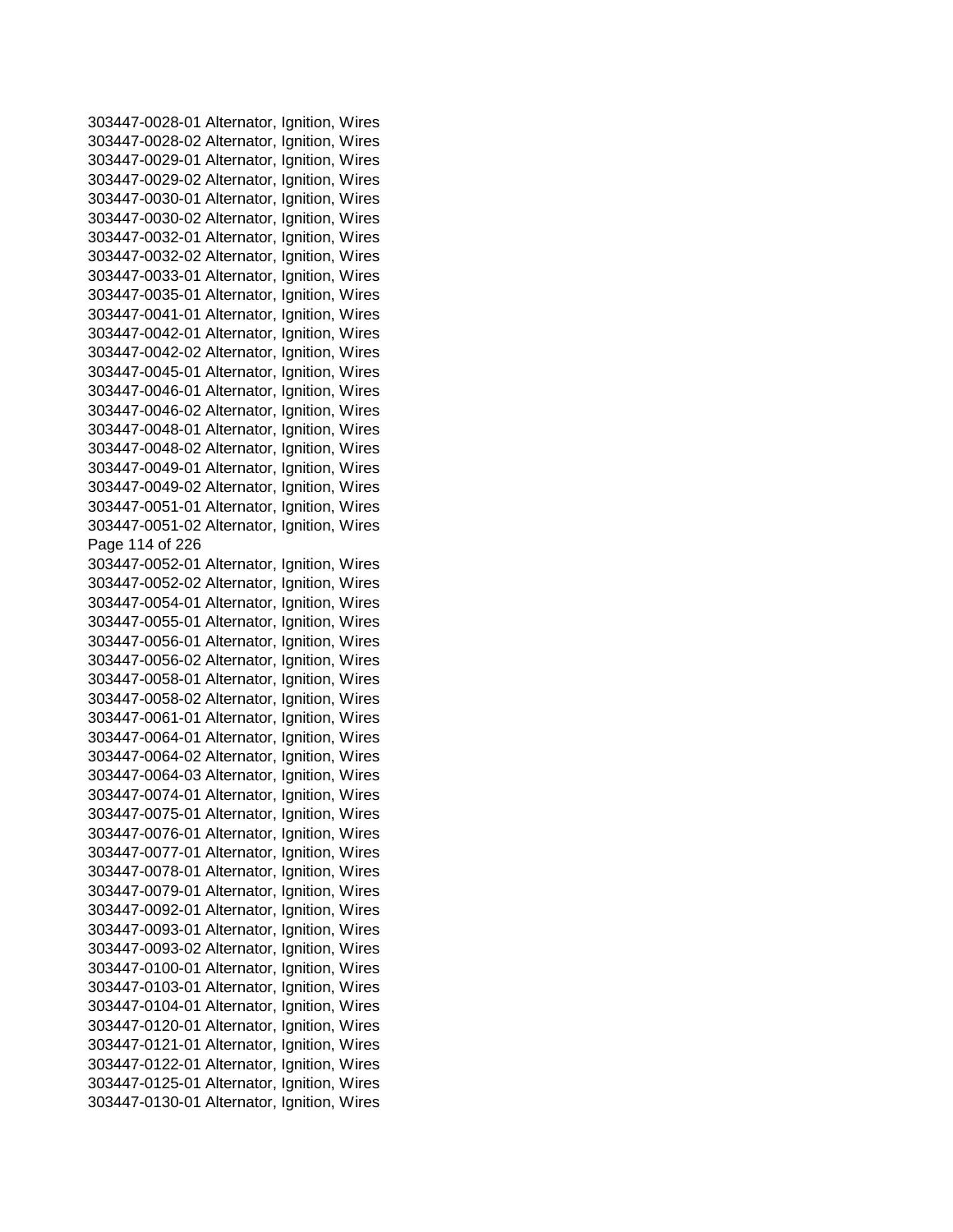Page 115 of 226 303447-0131-01 Alternator, Ignition, Wires 303447-0132-01 Alternator, Ignition, Wires 303447-0133-01 Alternator, Ignition, Wires 303447-0134-01 Alternator, Ignition, Wires 303447-0137-01 Alternator, Ignition, Wires 303447-0139-01 Alternator, Ignition, Wires 303447-0141-01 Alternator, Ignition, Wires 303447-0143-01 Alternator, Ignition, Wires 303447-0144-01 Alternator, Ignition, Wires 303447-0145-01 Alternator, Ignition, Wires 303447-0308-01 Alternator, Ignition, Wires 303447-0310-01 Alternator, Ignition, Wires 303447-0315-01 Alternator, Ignition, Wires 303447-0316-01 Alternator, Ignition, Wires 303447-0325-01 Alternator, Ignition, Wires 303447-0326-01 Alternator, Ignition, Wires 303447-0327-01 Alternator, Ignition, Wires 303447-0327-02 Alternator, Ignition, Wires 303447-0329-01 Alternator, Ignition, Wires 303447-0342-01 Alternator, Ignition, Wires 303447-0345-01 Alternator, Ignition, Wires 303447-0345-02 Alternator, Ignition, Wires 303447-0346-01 Alternator, Ignition, Wires 303447-0346-02 Alternator, Ignition, Wires 303447-0348-01 Alternator, Ignition, Wires 303447-0348-02 Alternator, Ignition, Wires 303447-0351-01 Alternator, Ignition, Wires 303447-0352-01 Alternator, Ignition, Wires 303447-0354-01 Alternator, Ignition, Wires Page 116 of 226 303447-0355-01 Alternator, Ignition, Wires 303447-0355-02 Alternator, Ignition, Wires 303447-0356-01 Alternator, Ignition, Wires 303447-0358-01 Alternator, Ignition, Wires 303447-0358-02 Alternator, Ignition, Wires 303447-0364-01 Alternator, Ignition, Wires 303447-0364-02 Alternator, Ignition, Wires 303447-0364-03 Alternator, Ignition, Wires 303447-0364-04 Alternator, Ignition, Wires 303447-0364-05 Alternator, Ignition, Wires 303447-0369-01 Alternator, Ignition, Wires 303447-0373-01 Alternator, Ignition, Wires 303447-0373-02 Alternator, Ignition, Wires 303447-0374-01 Alternator, Ignition, Wires 303447-0375-01 Alternator, Ignition, Wires 303447-0375-02 Alternator, Ignition, Wires 303447-0376-01 Alternator, Ignition, Wires 303447-0376-02 Alternator, Ignition, Wires 303447-0377-01 Alternator, Ignition, Wires 303447-0378-01 Alternator, Ignition, Wires 303447-0379-01 Alternator, Ignition, Wires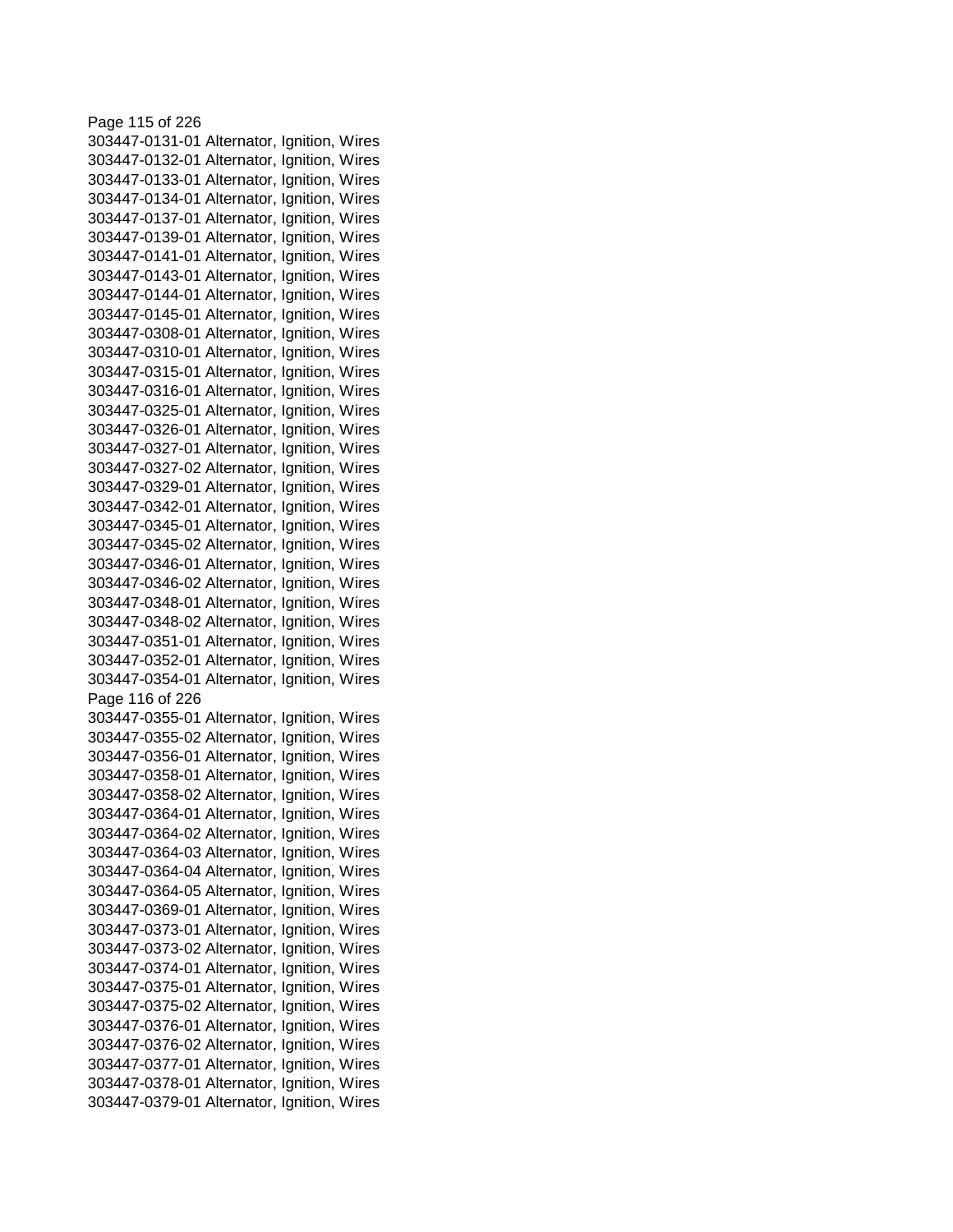303447-0382-01 Alternator, Ignition, Wires 303447-0386-01 Alternator, Ignition, Wires 303447-0392-01 Alternator, Ignition, Wires 303447-0393-01 Alternator, Ignition, Wires 303447-0393-02 Alternator, Ignition, Wires 303447-0394-01 Alternator, Ignition, Wires 303447-0396-01 Alternator, Ignition, Wires 303447-0396-02 Alternator, Ignition, Wires Page 117 of 226 303447-0400-01 Alternator, Ignition, Wires 303447-0401-01 Alternator, Ignition, Wires 303447-0404-01 Alternator, Ignition, Wires 303447-0405-01 Alternator, Ignition, Wires 303447-0410-01 Alternator, Ignition, Wires 303447-0411-01 Alternator, Ignition, Wires 303447-0412-01 Alternator, Ignition, Wires 303447-0414-01 Alternator, Ignition, Wires 303447-0415-01 Alternator, Ignition, Wires 303447-0417-01 Alternator, Ignition, Wires 303447-0418-01 Alternator, Ignition, Wires 303447-0420-01 Alternator, Ignition, Wires 303447-0420-02 Alternator, Ignition, Wires 303447-0422-01 Alternator, Ignition, Wires 303447-0429-01 Alternator, Ignition, Wires 303447-0430-01 Alternator, Ignition, Wires 303447-0431-01 Alternator, Ignition, Wires 303447-0432-01 Alternator, Ignition, Wires 303447-0433-01 Alternator, Ignition, Wires 303447-0434-01 Alternator, Ignition, Wires 303447-0437-01 Alternator, Ignition, Wires 303447-0440-01 Alternator, Ignition, Wires 303447-0442-01 Alternator, Ignition, Wires 303447-0443-01 Alternator, Ignition, Wires 303447-0446-01 Alternator, Ignition, Wires 303447-0447-01 Alternator, Ignition, Wires 303447-0447-02 Alternator, Ignition, Wires 303447-0449-01 Alternator, Ignition, Wires 303447-0449-02 Alternator, Ignition, Wires Page 118 of 226 303447-0450-01 Alternator, Ignition, Wires 303447-0451-01 Alternator, Ignition, Wires 303447-0452-01 Alternator, Ignition, Wires 303447-0453-01 Alternator, Ignition, Wires 303447-0453-02 Alternator, Ignition, Wires 303447-0454-01 Alternator, Ignition, Wires 303447-0455-01 Alternator, Ignition, Wires 303447-0456-01 Alternator, Ignition, Wires 303447-0462-01 Alternator, Ignition, Wires 303447-0463-01 Alternator, Ignition, Wires 303447-0466-01 Alternator, Ignition, Wires 303447-0468-01 Alternator, Ignition, Wires 303447-0470-01 Alternator, Ignition, Wires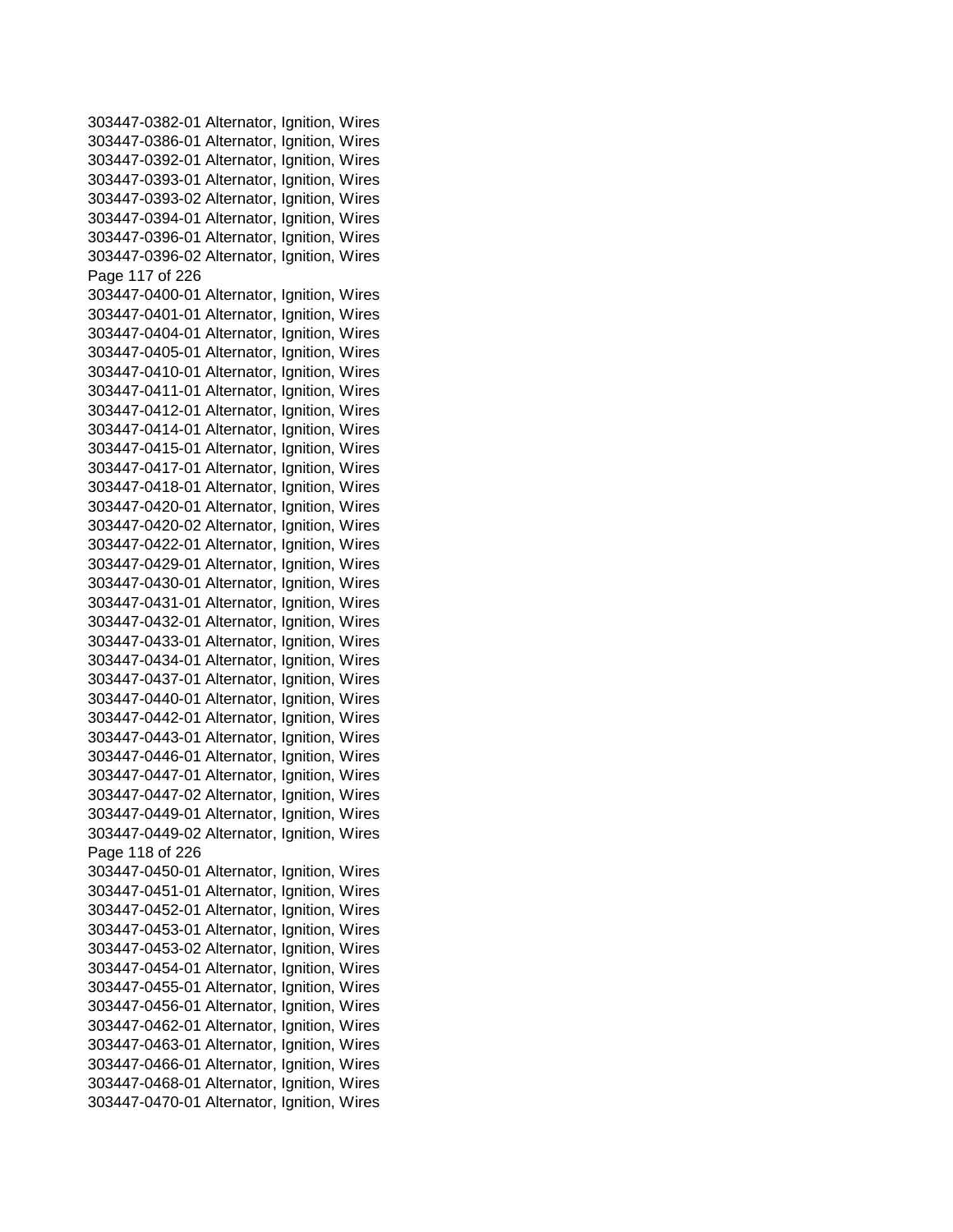303447-0472-01 Alternator, Ignition, Wires 303447-0474-01 Alternator, Ignition, Wires 303447-0477-01 Alternator, Ignition, Wires 303447-0478-01 Alternator, Ignition, Wires 303447-0479-01 Alternator, Ignition, Wires 303447-0480-01 Alternator, Ignition, Wires 303447-0481-01 Alternator, Ignition, Wires 303447-0482-01 Alternator, Ignition, Wires 303447-0483-01 Alternator, Ignition, Wires 303447-0485-01 Alternator, Ignition, Wires 303447-0486-01 Alternator, Ignition, Wires 303447-0489-01 Alternator, Ignition, Wires 303447-0490-01 Alternator, Ignition, Wires 303447-0492-01 Alternator, Ignition, Wires 303447-0493-01 Alternator, Ignition, Wires 303447-0494-01 Alternator, Ignition, Wires Page 119 of 226 303447-0495-01 Alternator, Ignition, Wires 303447-0497-01 Alternator, Ignition, Wires 303447-0498-01 Alternator, Ignition, Wires 303447-0501-01 Alternator, Ignition, Wires 303447-0504-01 Alternator, Ignition, Wires 303447-0506-01 Alternator, Ignition, Wires 303447-0510-01 Alternator, Ignition, Wires 303447-1008-A1 Alternator, Ignition, Wires 303447-1010-A1 Alternator, Ignition, Wires 303447-1015-A1 Alternator, Ignition, Wires 303447-1016-A1 Alternator, Ignition, Wires 303447-1018-A1 Alternator, Ignition, Wires 303447-1018-A2 Alternator, Ignition, Wires 303447-1018-E1 Alternator, Ignition, Wires 303447-1018-E2 Alternator, Ignition, Wires 303447-1023-A1 Alternator, Ignition, Wires 303447-1023-E1 Alternator, Ignition, Wires 303447-1025-A1 Alternator, Ignition, Wires 303447-1026-E1 Alternator, Ignition, Wires 303447-1029-E1 Alternator, Ignition, Wires 303447-1035-A1 Alternator, Ignition, Wires 303447-1036-A1 Alternator, Ignition, Wires 303447-1036-E1 Alternator, Ignition, Wires 303447-1042-A1 Alternator, Ignition, Wires 303447-1042-A2 Alternator, Ignition, Wires 303447-1042-E1 Alternator, Ignition, Wires 303447-1042-E2 Alternator, Ignition, Wires 303447-1046-A2 Alternator, Ignition, Wires 303447-1046-E1 Alternator, Ignition, Wires Page 120 of 226 303447-1046-E2 Alternator, Ignition, Wires 303447-1048-E1 Alternator, Ignition, Wires 303447-1048-E2 Alternator, Ignition, Wires 303447-1049-E1 Alternator, Ignition, Wires 303447-1049-E9 Alternator, Ignition, Wires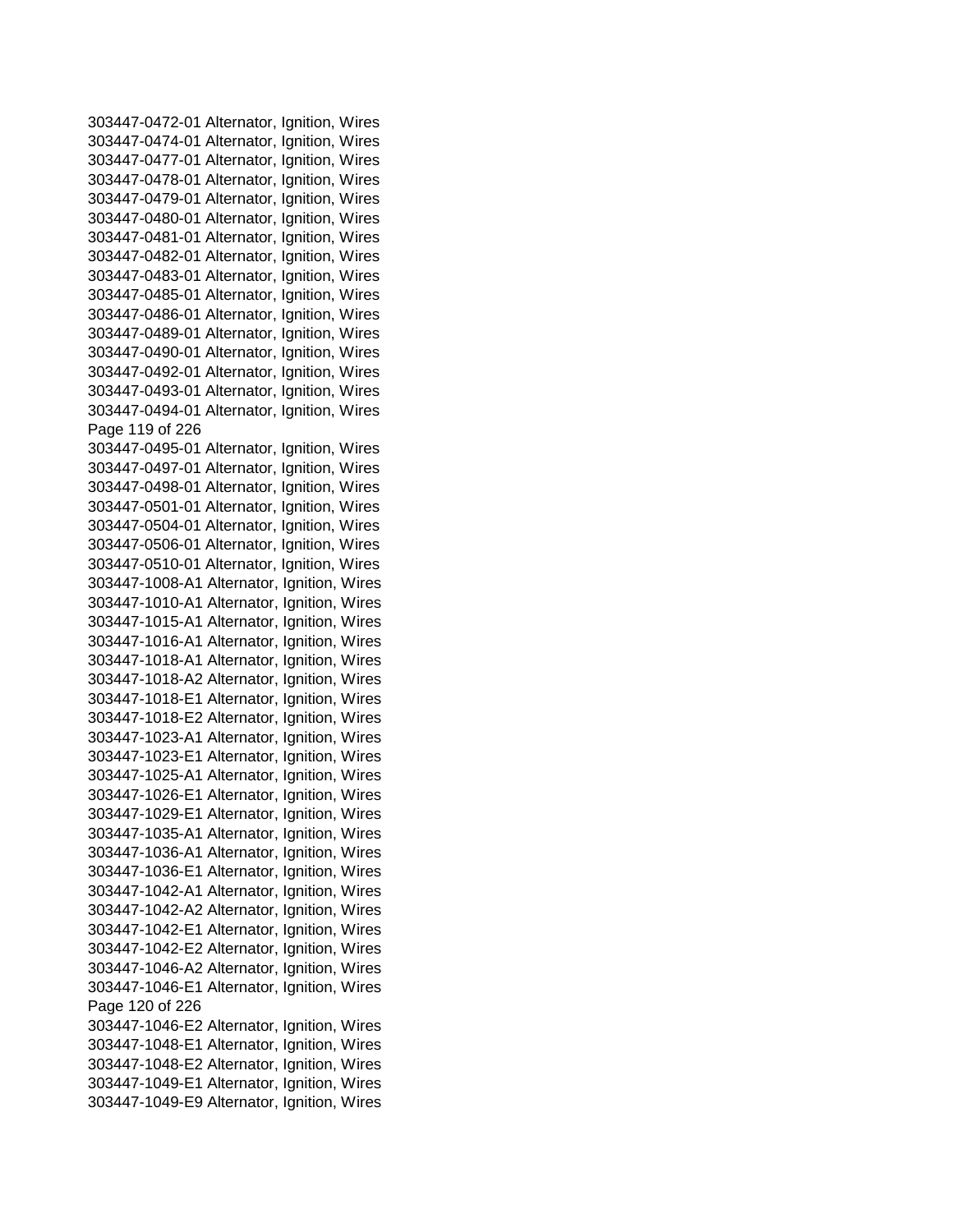303447-1051-A1 Alternator, Ignition, Wires 303447-1052-E1 Alternator, Ignition, Wires 303447-1054-A1 Alternator, Ignition, Wires 303447-1055-A1 Alternator, Ignition, Wires 303447-1055-A2 Alternator, Ignition, Wires 303447-1056-A1 Alternator, Ignition, Wires 303447-1058-A1 Alternator, Ignition, Wires 303447-1064-A1 Alternator, Ignition, Wires 303447-1064-A2 Alternator, Ignition, Wires 303447-1064-E1 Alternator, Ignition, Wires 303447-1064-E2 Alternator, Ignition, Wires 303447-1068-A1 Alternator, Ignition, Wires 303447-1068-A2 Alternator, Ignition, Wires 303447-1068-E1 Alternator, Ignition, Wires 303447-1068-E2 Alternator, Ignition, Wires 303447-1073-A1 Alternator, Ignition, Wires 303447-1074-E1 Alternator, Ignition, Wires 303447-1075-A1 Alternator, Ignition, Wires 303447-1075-E1 Alternator, Ignition, Wires 303447-1075-E2 Alternator, Ignition, Wires 303447-1076-A1 Alternator, Ignition, Wires 303447-1076-E1 Alternator, Ignition, Wires 303447-1077-A1 Alternator, Ignition, Wires 303447-1077-E1 Alternator, Ignition, Wires Page 121 of 226 303447-1078-A1 Alternator, Ignition, Wires 303447-1078-E1 Alternator, Ignition, Wires 303447-1079-A1 Alternator, Ignition, Wires 303447-1079-E1 Alternator, Ignition, Wires 303447-1086-A1 Alternator, Ignition, Wires 303447-1093-A2 Alternator, Ignition, Wires 303447-1093-E2 Alternator, Ignition, Wires 303447-1094-A1 Alternator, Ignition, Wires 303447-1096-A1 Alternator, Ignition, Wires 303447-1096-E1 Alternator, Ignition, Wires 303447-1100-E1 Alternator, Ignition, Wires 303447-1104-E1 Alternator, Ignition, Wires 303447-1105-A1 Alternator, Ignition, Wires 303447-1105-E1 Alternator, Ignition, Wires 303447-1108-A1 Alternator, Ignition, Wires 303447-1108-E1 Alternator, Ignition, Wires 303447-1111-A1 Alternator, Ignition, Wires 303447-1112-A1 Alternator, Ignition, Wires 303447-1120-A1 Alternator, Ignition, Wires 303447-1122-A1 Alternator, Ignition, Wires 303447-1125-A1 Alternator, Ignition, Wires 303447-1128-A1 Alternator, Ignition, Wires 303447-1131-E1 Alternator, Ignition, Wires 303447-1132-A1 Alternator, Ignition, Wires 303447-1140-E1 Alternator, Ignition, Wires 303447-1141-A1 Alternator, Ignition, Wires 303447-1142-A1 Alternator, Ignition, Wires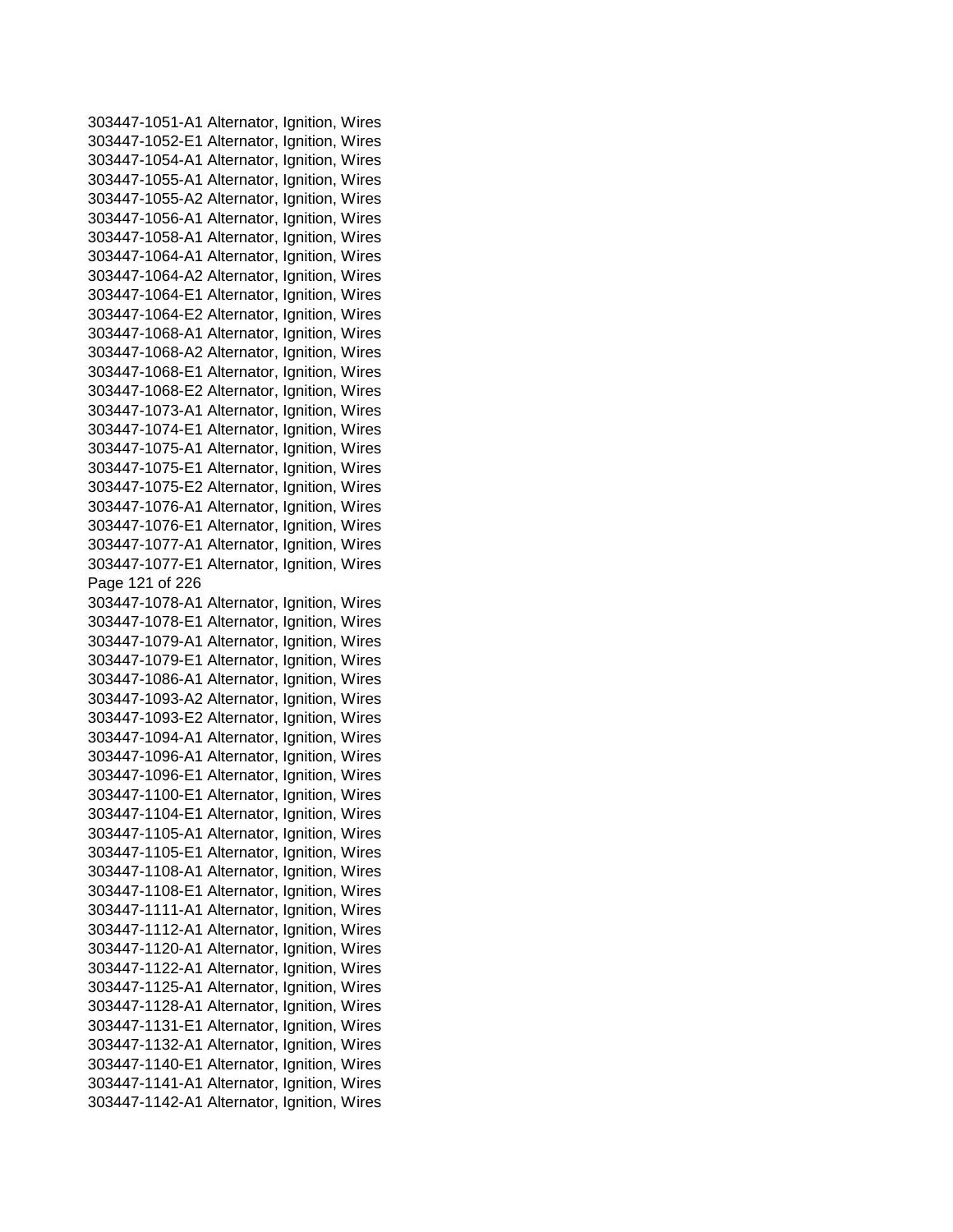303447-1143-A1 Alternator, Ignition, Wires 303447-1143-E1 Alternator, Ignition, Wires Page 122 of 226 303447-1144-A1 Alternator, Ignition, Wires 303447-1145-E1 Alternator, Ignition, Wires 303447-1145-E9 Alternator, Ignition, Wires 303447-1147-A1 Alternator, Ignition, Wires 303447-1147-A2 Alternator, Ignition, Wires 303447-1147-E1 Alternator, Ignition, Wires 303447-1147-E2 Alternator, Ignition, Wires 303447-1150-A1 Alternator, Ignition, Wires 303447-1151-A1 Alternator, Ignition, Wires 303447-1152-A1 Alternator, Ignition, Wires 303447-1153-A1 Alternator, Ignition, Wires 303447-1154-A1 Alternator, Ignition, Wires 303447-1154-E1 Alternator, Ignition, Wires 303447-1155-A1 Alternator, Ignition, Wires 303447-1156-A1 Alternator, Ignition, Wires 303447-1157-A1 Alternator, Ignition, Wires 303447-1162-A1 Alternator, Ignition, Wires 303447-1163-A1 Alternator, Ignition, Wires 303447-1163-E1 Alternator, Ignition, Wires 303447-1165-A1 Alternator, Ignition, Wires 303447-1165-E1 Alternator, Ignition, Wires 303447-1166-A1 Alternator, Ignition, Wires 303447-1168-E1 Alternator, Ignition, Wires 303447-1170-A1 Alternator, Ignition, Wires 303447-1171-A1 Alternator, Ignition, Wires 303447-1171-E1 Alternator, Ignition, Wires 303447-1171-E9 Alternator, Ignition, Wires 303447-1174-E1 Alternator, Ignition, Wires 303447-1177-E1 Alternator, Ignition, Wires Page 123 of 226 303447-1178-A1 Alternator, Ignition, Wires 303447-1179-A1 Alternator, Ignition, Wires 303447-1179-E1 Alternator, Ignition, Wires 303447-1180-A2 Alternator, Ignition, Wires 303447-1180-E1 Alternator, Ignition, Wires 303447-1180-E2 Alternator, Ignition, Wires 303447-1181-A1 Alternator, Ignition, Wires 303447-1182-A1 Alternator, Ignition, Wires 303447-1183-A1 Alternator, Ignition, Wires 303447-1185-A1 Alternator, Ignition, Wires 303447-1186-A1 Alternator, Ignition, Wires 303447-1188-A1 Alternator, Ignition, Wires 303447-1188-E1 Alternator, Ignition, Wires 303447-1189-E1 Alternator, Ignition, Wires 303447-1190-E2 Alternator, Ignition, Wires 303447-1192-A1 Alternator, Ignition, Wires 303447-1193-E2 Alternator, Ignition, Wires 303447-1194-A1 Alternator, Ignition, Wires 303447-1194-E1 Alternator, Ignition, Wires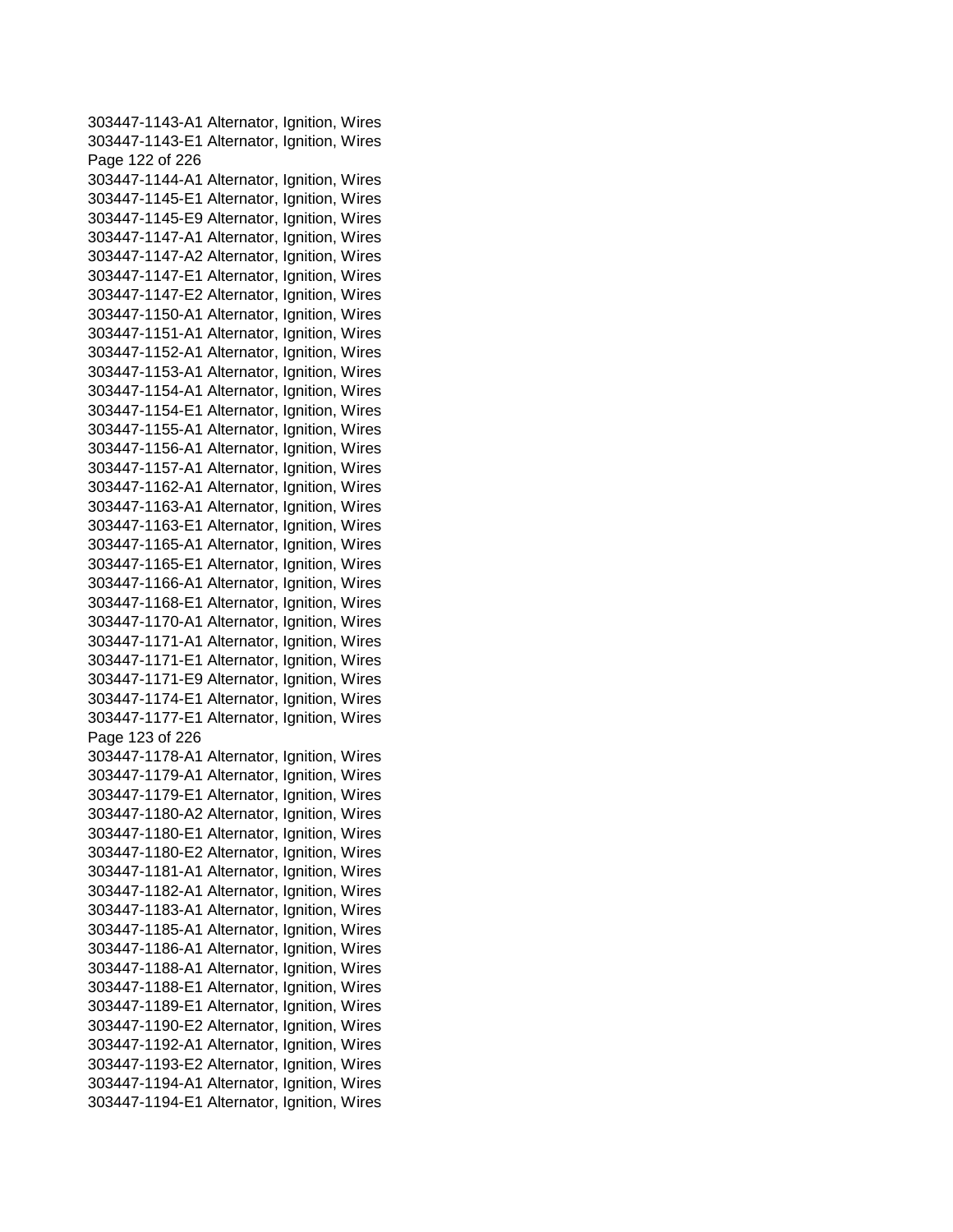303447-1195-A1 Alternator, Ignition, Wires 303447-1197-A1 Alternator, Ignition, Wires 303447-1197-E1 Alternator, Ignition, Wires 303447-1198-A1 Alternator, Ignition, Wires 303447-1198-E1 Alternator, Ignition, Wires 303447-1200-A1 Alternator, Ignition, Wires 303447-1200-E1 Alternator, Ignition, Wires 303447-1204-A1 Alternator, Ignition, Wires 303447-1206-E1 Alternator, Ignition, Wires 303447-1210-A1 Alternator, Ignition, Wires Page 124 of 226 303447-1214-E1 Alternator, Ignition, Wires 303447-1216-A1 Alternator, Ignition, Wires 303447-1216-E1 Alternator, Ignition, Wires 303447-1219-A1 Alternator, Ignition, Wires 303447-1220-A1 Alternator, Ignition, Wires 303447-1220-E1 Alternator, Ignition, Wires 303447-1222-A1 Alternator, Ignition, Wires 303447-1222-E1 Alternator, Ignition, Wires 303447-1224-A1 Alternator, Ignition, Wires 303447-1225-A1 Alternator, Ignition, Wires 303447-1227-E1 Alternator, Ignition, Wires 303447-1228-E1 Alternator, Ignition, Wires 303447-1231-E1 Alternator, Ignition, Wires 303447-1231-E9 Alternator, Ignition, Wires 303447-1233-E1 Alternator, Ignition, Wires 303447-1235-A1 Alternator, Ignition, Wires 303447-1237-E1 Alternator, Ignition, Wires 303447-1239-E1 Alternator, Ignition, Wires 303447-1240-A1 Alternator, Ignition, Wires 303447-1240-E1 Alternator, Ignition, Wires 303447-1243-A1 Alternator, Ignition, Wires 303447-1246-A1 Alternator, Ignition, Wires 303447-1247-A1 Alternator, Ignition, Wires 303447-1247-E1 Alternator, Ignition, Wires 303447-1249-E1 Alternator, Ignition, Wires 303447-1252-A1 Alternator, Ignition, Wires 303447-1252-E1 Alternator, Ignition, Wires 303447-1255-E1 Alternator, Ignition, Wires 303447-1256-A2 Alternator, Ignition, Wires Page 125 of 226 303447-1256-E2 Alternator, Ignition, Wires 303447-1256-E3 Alternator, Ignition, Wires 303447-1257-A1 Alternator, Ignition, Wires 303447-1258-E1 Alternator, Ignition, Wires 303447-1261-A1 Alternator, Ignition, Wires 303447-1261-E1 Alternator, Ignition, Wires 303447-1262-A1 Alternator, Ignition, Wires 303447-1267-A1 Alternator, Ignition, Wires 303447-1267-E1 Alternator, Ignition, Wires 303447-1268-A1 Alternator, Ignition, Wires 303447-1268-E1 Alternator, Ignition, Wires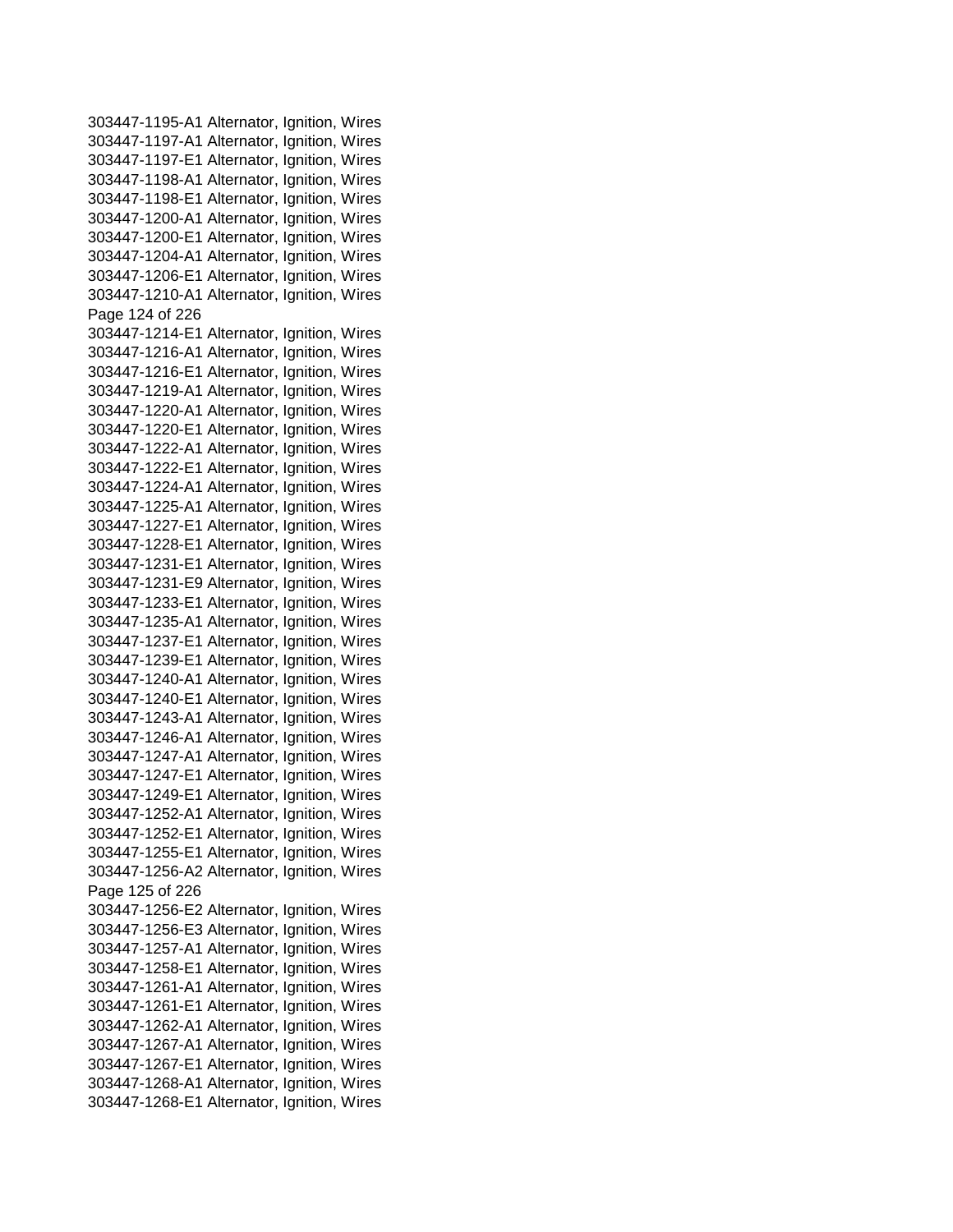303447-1269-A1 Alternator, Ignition, Wires 303447-1269-E1 Alternator, Ignition, Wires 303447-1270-E1 Alternator, Ignition, Wires 303447-1272-E1 Alternator, Ignition, Wires 303447-1273-E1 Alternator, Ignition, Wires 303447-1276-E1 Alternator, Ignition, Wires 303447-1279-E1 Alternator, Ignition, Wires 303447-1281-E1 Alternator, Ignition, Wires 303447-1282-E1 Alternator, Ignition, Wires 303447-1283-E1 Alternator, Ignition, Wires 303447-1284-E1 Alternator, Ignition, Wires 303447-1285-E1 Alternator, Ignition, Wires 303447-1286-E2 Alternator, Ignition, Wires 303447-1287-E1 Alternator, Ignition, Wires 303447-1288-E1 Alternator, Ignition, Wires 303447-1289-E1 Alternator, Ignition, Wires 303447-1290-E1 Alternator, Ignition, Wires 303447-1291-E1 Alternator, Ignition, Wires Page 126 of 226 303447-1292-E1 Alternator, Ignition, Wires 303447-1294-E1 Alternator, Ignition, Wires 303447-1296-E1 Alternator, Ignition, Wires 303447-1297-E1 Alternator, Ignition, Wires 303447-1298-E1 Alternator, Ignition, Wires 303447-1298-E9 Alternator, Ignition, Wires 303447-1299-E1 Alternator, Ignition, Wires 303447-1300-E1 Alternator, Ignition, Wires 303447-1301-E1 Alternator, Ignition, Wires 303447-1302-E1 Alternator, Ignition, Wires 303447-1304-E1 Alternator, Ignition, Wires 303447-1306-E1 Alternator, Ignition, Wires 303447-1306-E9 Alternator, Ignition, Wires 303447-1308-E1 Alternator, Ignition, Wires 303447-1311-E1 Alternator, Ignition, Wires 303447-1312-E1 Alternator, Ignition, Wires 303447-1312-E9 Alternator, Ignition, Wires 303447-1313-E1 Alternator, Ignition, Wires 303447-1314-E1 Alternator, Ignition, Wires 303447-1315-E1 Alternator, Ignition, Wires 303447-1316-E1 Alternator, Ignition, Wires 303447-1318-E1 Alternator, Ignition, Wires 303447-1319-E1 Alternator, Ignition, Wires 303447-1323-E1 Alternator, Ignition, Wires 303447-1323-E9 Alternator, Ignition, Wires 303447-1328-E1 Alternator, Ignition, Wires 303447-1330-E1 Alternator, Ignition, Wires 303447-1334-E1 Alternator, Ignition, Wires 303447-1334-E2 Alternator, Ignition, Wires Page 127 of 226 303447-1335-E1 Alternator, Ignition, Wires 303447-1336-E1 Alternator, Ignition, Wires 303447-1337-E1 Alternator, Ignition, Wires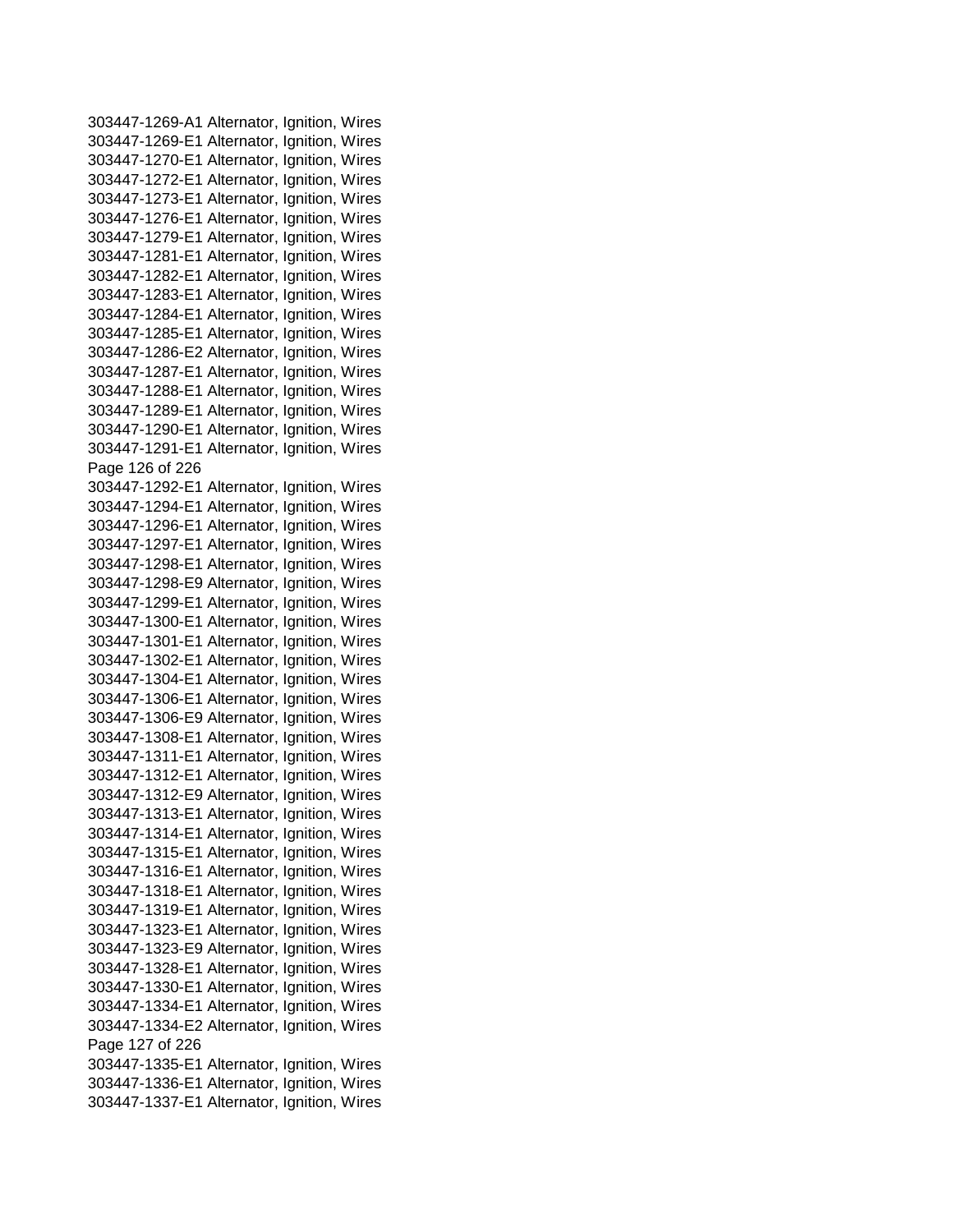303447-1340-E1 Alternator, Ignition, Wires 303447-1341-E1 Alternator, Ignition, Wires 303447-1341-E9 Alternator, Ignition, Wires 303447-1344-E1 Alternator, Ignition, Wires 303447-1347-E1 Alternator, Ignition, Wires 303447-1368-E1 Alternator, Ignition, Wires 303447-1368-E9 Alternator, Ignition, Wires 303447-1375-E1 Alternator, Ignition, Wires 303447-1377-E1 Alternator, Ignition, Wires 303447-1378-E1 Alternator, Ignition, Wires 303447-1379-E1 Alternator, Ignition, Wires 303447-1382-E1 Alternator, Ignition, Wires 303447-1385-E1 Alternator, Ignition, Wires 303447-1385-E9 Alternator, Ignition, Wires 303447-1387-E1 Alternator, Ignition, Wires 303447-1401-E1 Alternator, Ignition, Wires 303447-1402-E1 Alternator, Ignition, Wires 303447-1405-E1 Alternator, Ignition, Wires 303447-1406-E1 Alternator, Ignition, Wires 303447-1408-E1 Alternator, Ignition, Wires 303447-1416-E1 Alternator, Ignition, Wires 303447-1426-E1 Alternator, Ignition, Wires 303447-1427-E1 Alternator, Ignition, Wires 303447-1428-E1 Alternator, Ignition, Wires 303447-1433-E1 Alternator, Ignition, Wires 303447-1435-E1 Alternator, Ignition, Wires Page 128 of 226 303447-1435-E9 Alternator, Ignition, Wires 303447-1436-E1 Alternator, Ignition, Wires 303447-1437-E1 Alternator, Ignition, Wires 303447-1438-E1 Alternator, Ignition, Wires 303447-1440-E1 Alternator, Ignition, Wires 303447-1440-E9 Alternator, Ignition, Wires 303447-1441-E1 Alternator, Ignition, Wires 303447-1442-E1 Alternator, Ignition, Wires 303447-1443-E1 Alternator, Ignition, Wires 303447-1444-E1 Alternator, Ignition, Wires 303447-1445-E1 Alternator, Ignition, Wires 303447-1448-E1 Alternator, Ignition, Wires 303447-1454-E1 Alternator, Ignition, Wires 303707-0100-01 Alternator, Controls, Ignition 303707-0101-01 Alternator, Controls, Ignition 303772-0020-01 Alternator, Controls, Ignition 303772-0020-02 Alternator, Controls, Ignition 303772-0021-01 Alternator, Controls, Ignition 303772-0021-02 Alternator, Controls, Ignition 303772-0102-01 Alternator, Controls, Ignition 303772-0104-01 Alternator, Controls, Ignition 303772-0132-01 Alternator, Controls, Ignition 303772-0141-01 Alternator, Controls, Ignition 303772-0320-01 Alternator, Controls, Ignition 303772-0321-01 Alternator, Controls, Ignition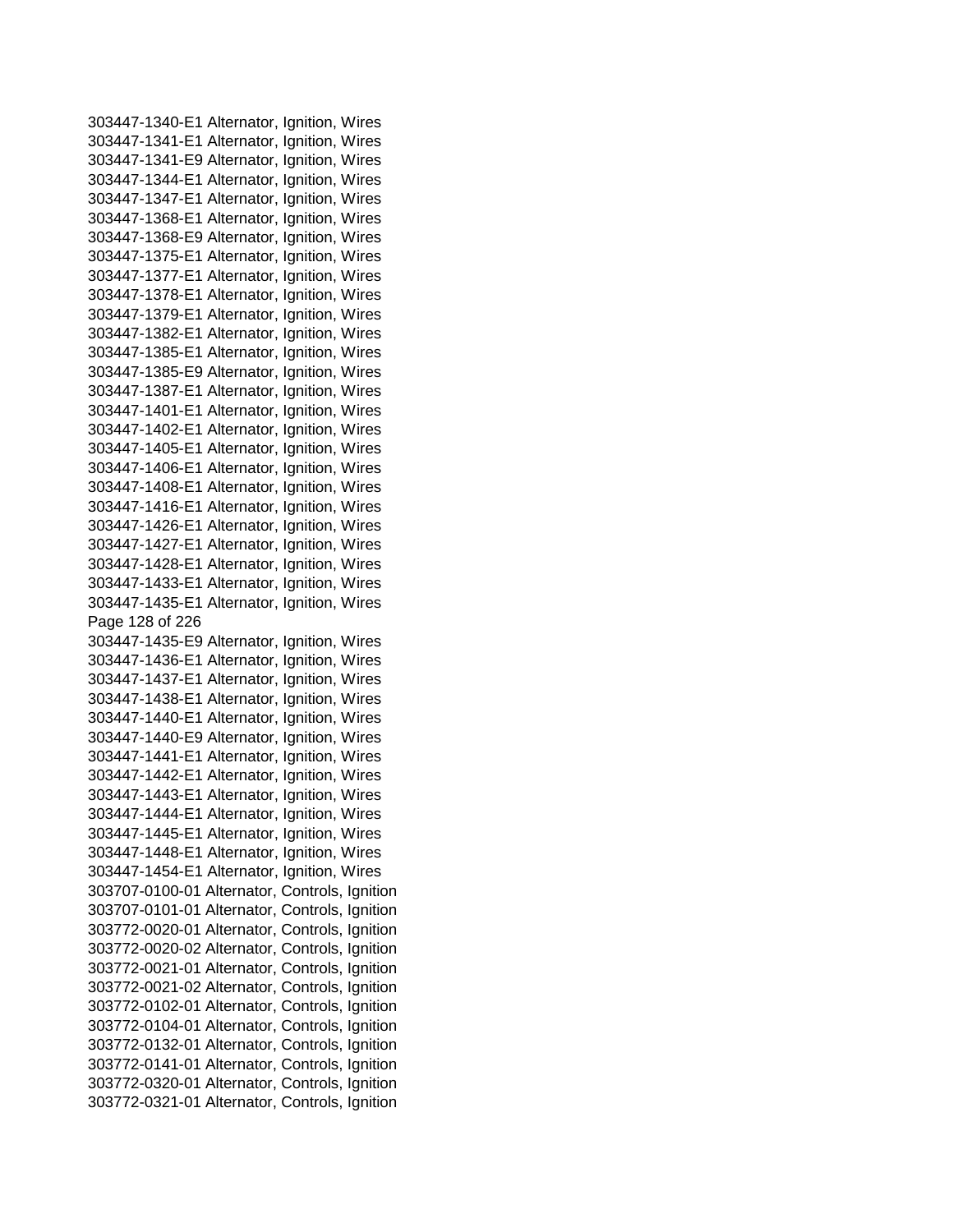303772-0321-02 Alternator, Controls, Ignition 303772-0345-01 Alternator, Controls, Ignition 303772-0345-02 Alternator, Controls, Ignition 303772-0355-02 Alternator, Controls, Ignition Page 129 of 226 303772-0415-01 Alternator, Controls, Ignition 303772-0423-01 Alternator, Controls, Ignition 303772-0437-01 Alternator, Controls, Ignition 303772-1020-A1 Alternator, Controls, Ignition 303772-1020-E1 Alternator, Controls, Ignition 303772-1045-A1 Alternator, Controls, Ignition 303772-1045-A2 Alternator, Controls, Ignition 303772-1045-E2 Alternator, Controls, Ignition 303772-1055-A2 Alternator, Controls, Ignition 303772-1055-A3 Alternator, Controls, Ignition 303772-1055-E2 Alternator, Controls, Ignition 303772-1102-E1 Alternator, Controls, Ignition 303772-1123-A1 Alternator, Controls, Ignition 303772-1137-A1 Alternator, Controls, Ignition 303772-1193-E1 Alternator, Controls, Ignition 303772-1206-E1 Alternator, Controls, Ignition 303775-0119-01 Alternator, Controls, Ignition 303775-0120-01 Alternator, Controls, Ignition 303776-0346-02 Alternator, Controls, Ignition 303776-0422-01 Alternator, Controls, Ignition 303776-0430-01 Alternator, Controls, Ignition 303776-1046-A2 Alternator, Controls, Ignition 303776-1046-E2 Alternator, Controls, Ignition 303776-1122-A1 Alternator, Controls, Ignition 303776-1127-A1 Alternator, Controls, Ignition 303776-1130-A1 Alternator, Controls, Ignition 303776-1130-E1 Alternator, Controls, Ignition 303776-1152-A1 Alternator, Controls, Ignition 303776-1156-E1 Alternator, Controls, Ignition Page 130 of 226 303776-1188-A1 Alternator, Controls, Ignition 303776-1188-E1 Alternator, Controls, Ignition 303777-0007-01 Alternator, Controls, Ignition 303777-0015-01 Alternator, Controls, Ignition 303777-0015-02 Alternator, Controls, Ignition 303777-0015-03 Alternator, Controls, Ignition 303777-0015-04 Alternator, Controls, Ignition 303777-0016-01 Alternator, Controls, Ignition 303777-0016-02 Alternator, Controls, Ignition 303777-0017-01 Alternator, Controls, Ignition 303777-0017-02 Alternator, Controls, Ignition 303777-0017-03 Alternator, Controls, Ignition 303777-0017-04 Alternator, Controls, Ignition 303777-0032-01 Alternator, Controls, Ignition 303777-0032-02 Alternator, Controls, Ignition 303777-0032-03 Alternator, Controls, Ignition 303777-0032-05 Alternator, Controls, Ignition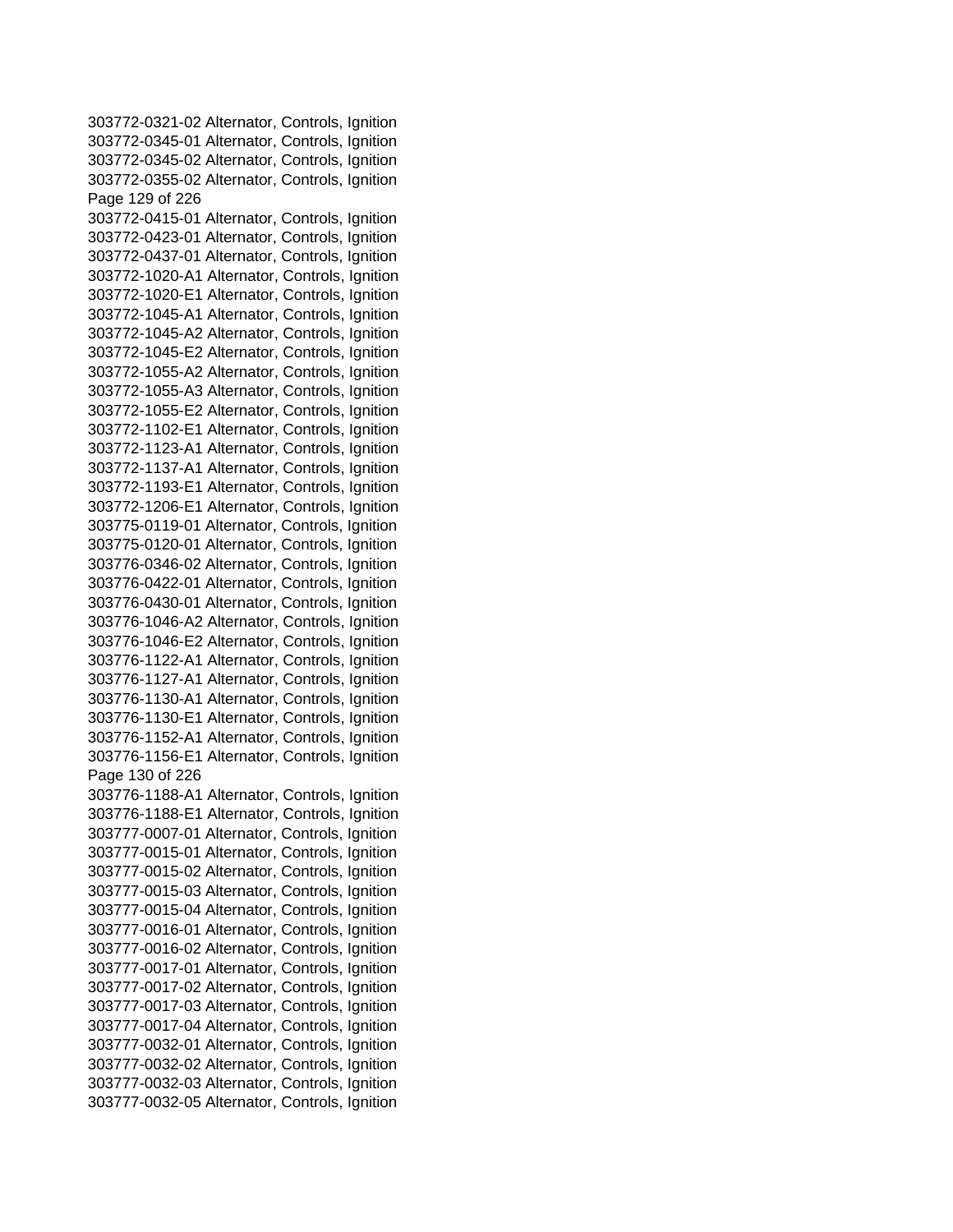303777-0033-01 Alternator, Controls, Ignition 303777-0033-02 Alternator, Controls, Ignition 303777-0100-01 Alternator, Controls, Ignition 303777-0103-01 Alternator, Controls, Ignition 303777-0105-01 Alternator, Controls, Ignition 303777-0121-01 Alternator, Controls, Ignition 303777-0122-01 Alternator, Controls, Ignition 303777-0124-01 Alternator, Controls, Ignition 303777-0126-01 Alternator, Controls, Ignition 303777-0127-01 Alternator, Controls, Ignition 303777-0128-01 Alternator, Controls, Ignition 303777-0129-01 Alternator, Controls, Ignition Page 131 of 226 303777-0130-01 Alternator, Controls, Ignition 303777-0131-01 Alternator, Controls, Ignition 303777-0133-01 Alternator, Controls, Ignition 303777-0134-01 Alternator, Controls, Ignition 303777-0135-01 Alternator, Controls, Ignition 303777-0137-01 Alternator, Controls, Ignition 303777-0138-01 Alternator, Controls, Ignition 303777-0139-01 Alternator, Controls, Ignition 303777-0140-01 Alternator, Controls, Ignition 303777-0142-01 Alternator, Controls, Ignition 303777-0316-01 Alternator, Controls, Ignition 303777-0330-01 Alternator, Controls, Ignition 303777-0330-02 Alternator, Controls, Ignition 303777-0331-01 Alternator, Controls, Ignition 303777-0331-02 Alternator, Controls, Ignition 303777-0332-01 Alternator, Controls, Ignition 303777-0332-02 Alternator, Controls, Ignition 303777-0332-03 Alternator, Controls, Ignition 303777-0332-04 Alternator, Controls, Ignition 303777-0332-07 Alternator, Controls, Ignition 303777-0333-01 Alternator, Controls, Ignition 303777-0333-02 Alternator, Controls, Ignition 303777-0333-03 Alternator, Controls, Ignition 303777-0344-01 Alternator, Controls, Ignition 303777-0344-02 Alternator, Controls, Ignition 303777-0400-01 Alternator, Controls, Ignition 303777-0410-01 Alternator, Controls, Ignition 303777-0411-01 Alternator, Controls, Ignition 303777-0412-01 Alternator, Controls, Ignition Page 132 of 226 303777-0413-01 Alternator, Controls, Ignition 303777-0414-01 Alternator, Controls, Ignition 303777-0416-01 Alternator, Controls, Ignition 303777-0416-02 Alternator, Controls, Ignition 303777-0417-01 Alternator, Controls, Ignition 303777-0418-01 Alternator, Controls, Ignition 303777-0419-01 Alternator, Controls, Ignition 303777-0420-01 Alternator, Controls, Ignition 303777-0421-01 Alternator, Controls, Ignition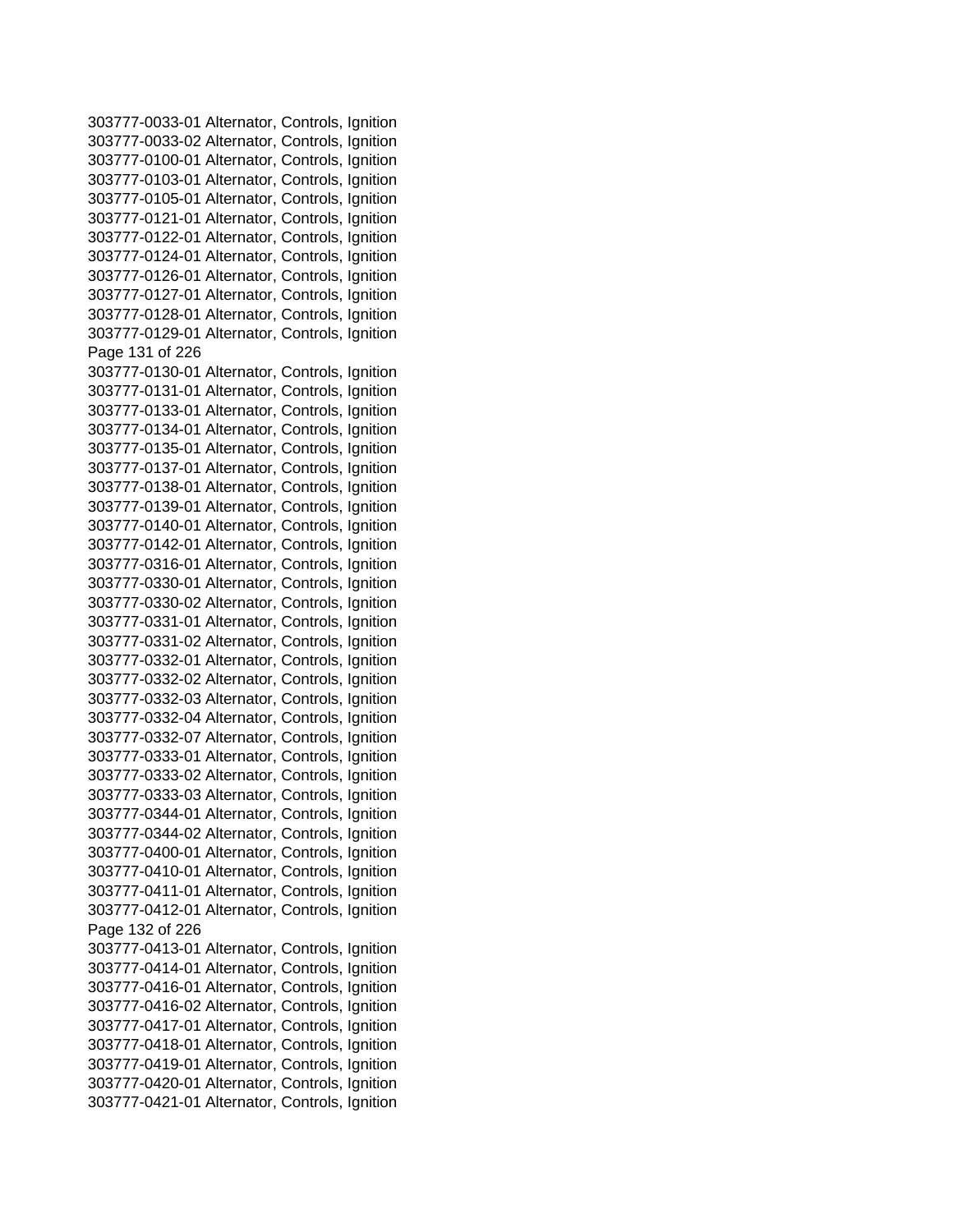303777-0424-01 Alternator, Controls, Ignition 303777-0425-01 Alternator, Controls, Ignition 303777-0426-01 Alternator, Controls, Ignition 303777-0428-01 Alternator, Controls, Ignition 303777-0429-01 Alternator, Controls, Ignition 303777-0431-01 Alternator, Controls, Ignition 303777-0432-01 Alternator, Controls, Ignition 303777-0434-01 Alternator, Controls, Ignition 303777-0435-01 Alternator, Controls, Ignition 303777-0435-02 Alternator, Controls, Ignition 303777-0436-01 Alternator, Controls, Ignition 303777-0438-01 Alternator, Controls, Ignition 303777-0439-01 Alternator, Controls, Ignition 303777-0440-01 Alternator, Controls, Ignition 303777-1032-A1 Alternator, Controls, Ignition 303777-1032-E1 Alternator, Controls, Ignition 303777-1033-A3 Alternator, Controls, Ignition 303777-1033-E1 Alternator, Controls, Ignition 303777-1033-E3 Alternator, Controls, Ignition 303777-1035-E2 Alternator, Controls, Ignition Page 133 of 226 303777-1044-A2 Alternator, Controls, Ignition 303777-1044-E2 Alternator, Controls, Ignition 303777-1044-E3 Alternator, Controls, Ignition 303777-1100-E1 Alternator, Controls, Ignition 303777-1111-A1 Alternator, Controls, Ignition 303777-1111-E1 Alternator, Controls, Ignition 303777-1112-A1 Alternator, Controls, Ignition 303777-1113-A1 Alternator, Controls, Ignition 303777-1114-E1 Alternator, Controls, Ignition 303777-1116-E2 Alternator, Controls, Ignition 303777-1117-A1 Alternator, Controls, Ignition 303777-1118-A1 Alternator, Controls, Ignition 303777-1119-A1 Alternator, Controls, Ignition 303777-1120-A1 Alternator, Controls, Ignition 303777-1120-E1 Alternator, Controls, Ignition 303777-1121-A1 Alternator, Controls, Ignition 303777-1121-A2 Alternator, Controls, Ignition 303777-1124-A1 Alternator, Controls, Ignition 303777-1125-A1 Alternator, Controls, Ignition 303777-1126-A1 Alternator, Controls, Ignition 303777-1128-E1 Alternator, Controls, Ignition 303777-1129-A1 Alternator, Controls, Ignition 303777-1131-A1 Alternator, Controls, Ignition 303777-1132-A1 Alternator, Controls, Ignition 303777-1134-E1 Alternator, Controls, Ignition 303777-1135-A1 Alternator, Controls, Ignition 303777-1135-A2 Alternator, Controls, Ignition 303777-1136-A1 Alternator, Controls, Ignition 303777-1138-E1 Alternator, Controls, Ignition Page 134 of 226 303777-1139-A1 Alternator, Controls, Ignition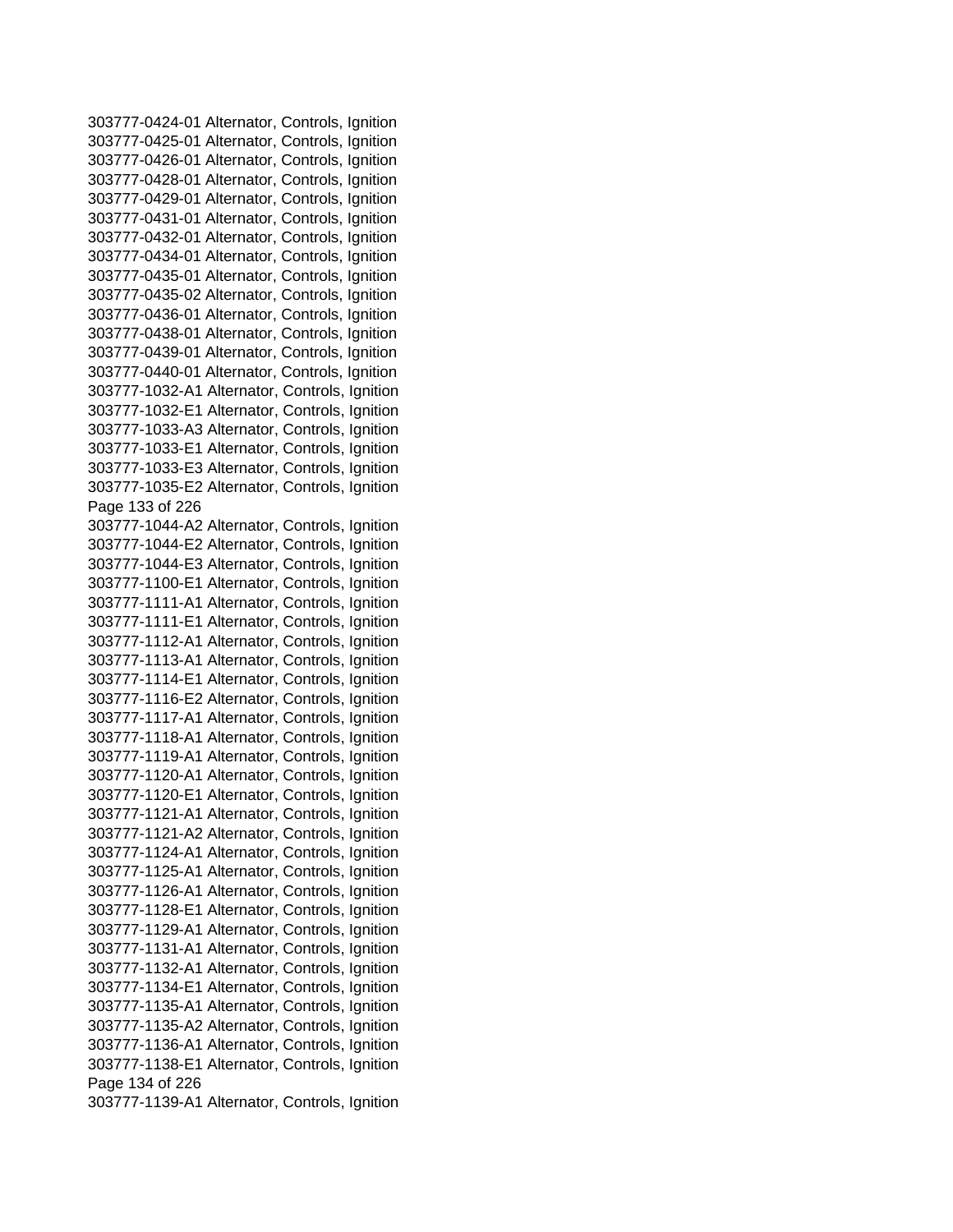303777-1139-E1 Alternator, Controls, Ignition 303777-1140-A1 Alternator, Controls, Ignition 303777-1140-E1 Alternator, Controls, Ignition 303777-1142-E1 Alternator, Controls, Ignition 303777-1144-A1 Alternator, Controls, Ignition 303777-1145-E1 Alternator, Controls, Ignition 303777-1147-A1 Alternator, Controls, Ignition 303777-1147-E1 Alternator, Controls, Ignition 303777-1148-E1 Alternator, Controls, Ignition 303777-1149-E1 Alternator, Controls, Ignition 303777-1150-E1 Alternator, Controls, Ignition 303777-1151-A1 Alternator, Controls, Ignition 303777-1151-E1 Alternator, Controls, Ignition 303777-1153-A1 Alternator, Controls, Ignition 303777-1153-E1 Alternator, Controls, Ignition 303777-1161-E1 Alternator, Controls, Ignition 303777-1162-E1 Alternator, Controls, Ignition 303777-1163-E1 Alternator, Controls, Ignition 303777-1164-E1 Alternator, Controls, Ignition 303777-1165-E1 Alternator, Controls, Ignition 303777-1166-E1 Alternator, Controls, Ignition 303777-1167-E1 Alternator, Controls, Ignition 303777-1168-E1 Alternator, Controls, Ignition 303777-1169-E1 Alternator, Controls, Ignition 303777-1170-E1 Alternator, Controls, Ignition 303777-1171-E1 Alternator, Controls, Ignition 303777-1172-E1 Alternator, Controls, Ignition 303777-1173-E1 Alternator, Controls, Ignition Page 135 of 226 303777-1174-E1 Alternator, Controls, Ignition 303777-1175-E1 Alternator, Controls, Ignition 303777-1189-E1 Alternator, Controls, Ignition 303777-1191-E1 Alternator, Controls, Ignition 303777-1192-E1 Alternator, Controls, Ignition 303777-1194-E1 Alternator, Controls, Ignition 303777-1195-E1 Alternator, Controls, Ignition 303777-1196-E1 Alternator, Controls, Ignition 303777-1199-E1 Alternator, Controls, Ignition 303777-1202-E1 Alternator, Controls, Ignition 304447-0300-E1 Alternator, Ignition 304447-0322-E1 Alternator, Ignition 304447-0323-E1 Alternator, Ignition 304447-0416-E1 Alternator, Ignition 305440-1409-E1 Alternator, Regulator, Wire Assemblies, Inverter, Electronic Module 305440-1410-E2 Alternator, Regulator, Wire Assemblies, Inverter, Electronic Module 305442-0027-E1 Alternator, Regulator, Wire Assemblies, Inverter, Electronic Module 305442-0027-E9 Alternator, Regulator, Wire Assemblies, Inverter, Electronic Module 305442-0112-E1 Alternator, Regulator, Wire Assemblies, Inverter, Electronic Module 305442-0113-E1 Alternator, Regulator, Wire Assemblies, Inverter, Electronic Module 305442-0113-E9 Alternator, Regulator, Wire Assemblies, Inverter, Electronic Module 305442-0114-E1 Alternator, Regulator, Wire Assemblies, Inverter, Electronic Module 305442-0114-E9 Alternator, Regulator, Wire Assemblies, Inverter, Electronic Module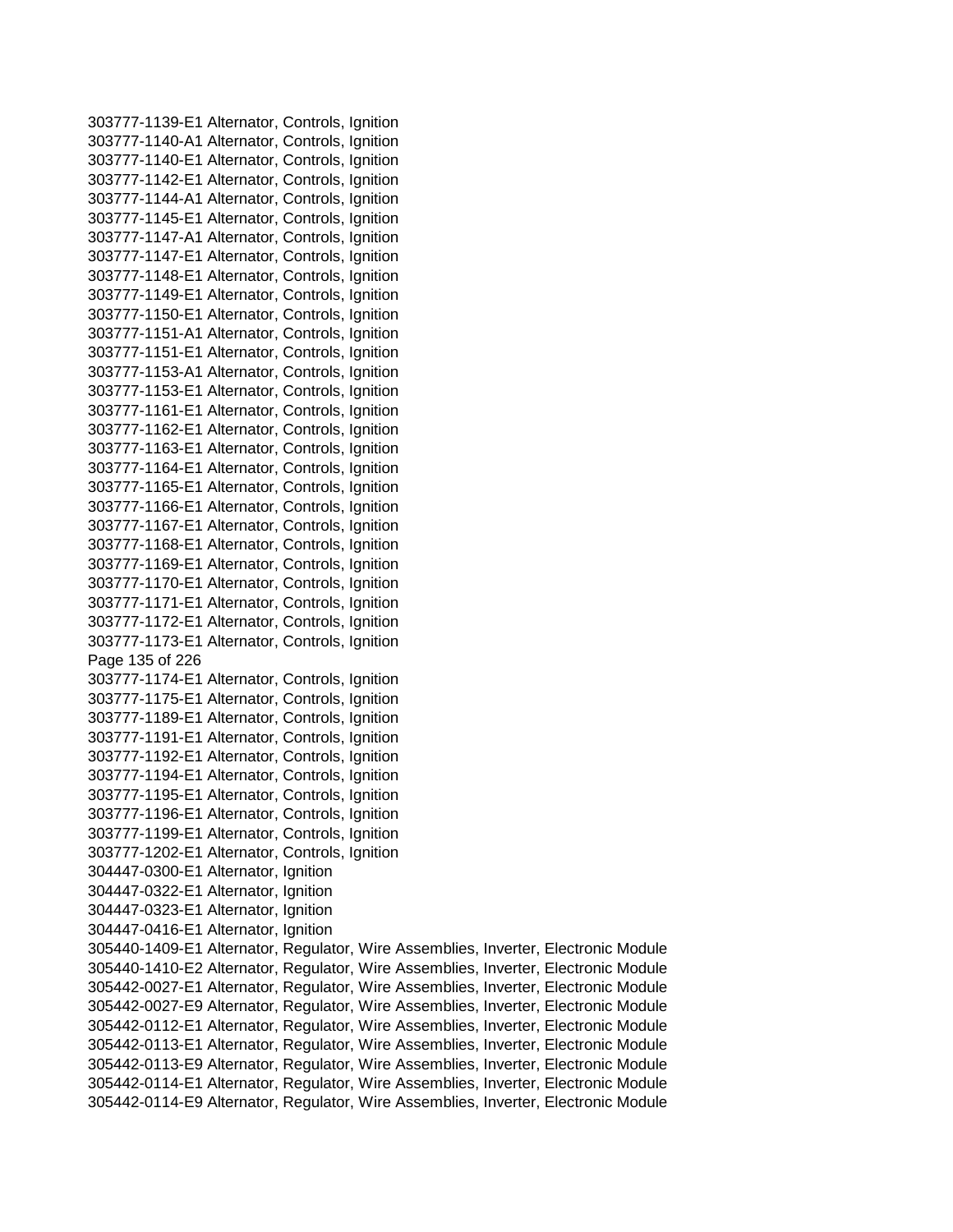305442-0120-E1 Alternator, Regulator, Wire Assemblies, Inverter, Electronic Module 305442-0120-E9 Alternator, Regulator, Wire Assemblies, Inverter, Electronic Module 305442-0121-E1 Alternator, Regulator, Wire Assemblies, Inverter, Electronic Module 305442-0121-E9 Alternator, Regulator, Wire Assemblies, Inverter, Electronic Module 305442-0123-E1 Alternator, Regulator, Wire Assemblies, Inverter, Electronic Module 305442-0123-E9 Alternator, Regulator, Wire Assemblies, Inverter, Electronic Module Page 136 of 226 305442-0127-E1 Alternator, Regulator, Wire Assemblies, Inverter, Electronic Module 305442-0127-E9 Alternator, Regulator, Wire Assemblies, Inverter, Electronic Module 305442-0156-E1 Alternator, Regulator, Wire Assemblies, Inverter, Electronic Module 305442-0156-E9 Alternator, Regulator, Wire Assemblies, Inverter, Electronic Module 305442-0183-E1 Alternator, Regulator, Wire Assemblies, Inverter, Electronic Module 305442-0183-E9 Alternator, Regulator, Wire Assemblies, Inverter, Electronic Module 305442-0187-E1 Alternator, Regulator, Wire Assemblies, Inverter, Electronic Module 305442-0197-E1 Alternator, Regulator, Wire Assemblies, Inverter, Electronic Module 305442-0197-E9 Alternator, Regulator, Wire Assemblies, Inverter, Electronic Module 305446-0169-E1 Alternator, Regulator, Wire Assemblies, Inverter, Electronic Module 305446-0170-E1 Alternator, Regulator, Wire Assemblies, Inverter, Electronic Module 305446-0194-E1 Alternator, Regulator, Wire Assemblies, Inverter, Electronic Module 305446-0194-E9 Alternator, Regulator, Wire Assemblies, Inverter, Electronic Module 305446-0196-E1 Alternator, Regulator, Wire Assemblies, Inverter, Electronic Module 305447-0005-E1 Alternator, Regulator, Wire Assemblies, Inverter, Electronic Module 305447-0023-E1 Alternator, Regulator, Wire Assemblies, Inverter, Electronic Module 305447-0023-E9 Alternator, Regulator, Wire Assemblies, Inverter, Electronic Module 305447-0068-E1 Alternator, Regulator, Wire Assemblies, Inverter, Electronic Module 305447-0068-E9 Alternator, Regulator, Wire Assemblies, Inverter, Electronic Module 305447-0075-E1 Alternator, Regulator, Wire Assemblies, Inverter, Electronic Module 305447-0075-E2 Alternator, Regulator, Wire Assemblies, Inverter, Electronic Module 305447-0077-E1 Alternator, Regulator, Wire Assemblies, Inverter, Electronic Module 305447-0078-E1 Alternator, Regulator, Wire Assemblies, Inverter, Electronic Module 305447-0079-E1 Alternator, Regulator, Wire Assemblies, Inverter, Electronic Module 305447-0110-E1 Alternator, Regulator, Wire Assemblies, Inverter, Electronic Module 305447-0110-E2 Alternator, Regulator, Wire Assemblies, Inverter, Electronic Module 305447-0115-E1 Alternator, Regulator, Wire Assemblies, Inverter, Electronic Module 305447-0115-E9 Alternator, Regulator, Wire Assemblies, Inverter, Electronic Module 305447-0116-E1 Alternator, Regulator, Wire Assemblies, Inverter, Electronic Module Page 137 of 226 305447-0116-E2 Alternator, Regulator, Wire Assemblies, Inverter, Electronic Module 305447-0124-E1 Alternator, Regulator, Wire Assemblies, Inverter, Electronic Module 305447-0124-E9 Alternator, Regulator, Wire Assemblies, Inverter, Electronic Module 305447-0126-E1 Alternator, Regulator, Wire Assemblies, Inverter, Electronic Module 305447-0126-E9 Alternator, Regulator, Wire Assemblies, Inverter, Electronic Module 305447-0130-E1 Alternator, Regulator, Wire Assemblies, Inverter, Electronic Module 305447-0132-E1 Alternator, Regulator, Wire Assemblies, Inverter, Electronic Module 305447-0133-E1 Alternator, Regulator, Wire Assemblies, Inverter, Electronic Module 305447-0138-E1 Alternator, Regulator, Wire Assemblies, Inverter, Electronic Module 305447-0143-E1 Alternator, Regulator, Wire Assemblies, Inverter, Electronic Module 305447-0143-E9 Alternator, Regulator, Wire Assemblies, Inverter, Electronic Module 305447-0144-E1 Alternator, Regulator, Wire Assemblies, Inverter, Electronic Module 305447-0145-E1 Alternator, Regulator, Wire Assemblies, Inverter, Electronic Module 305447-0146-E1 Alternator, Regulator, Wire Assemblies, Inverter, Electronic Module 305447-0150-E1 Alternator, Regulator, Wire Assemblies, Inverter, Electronic Module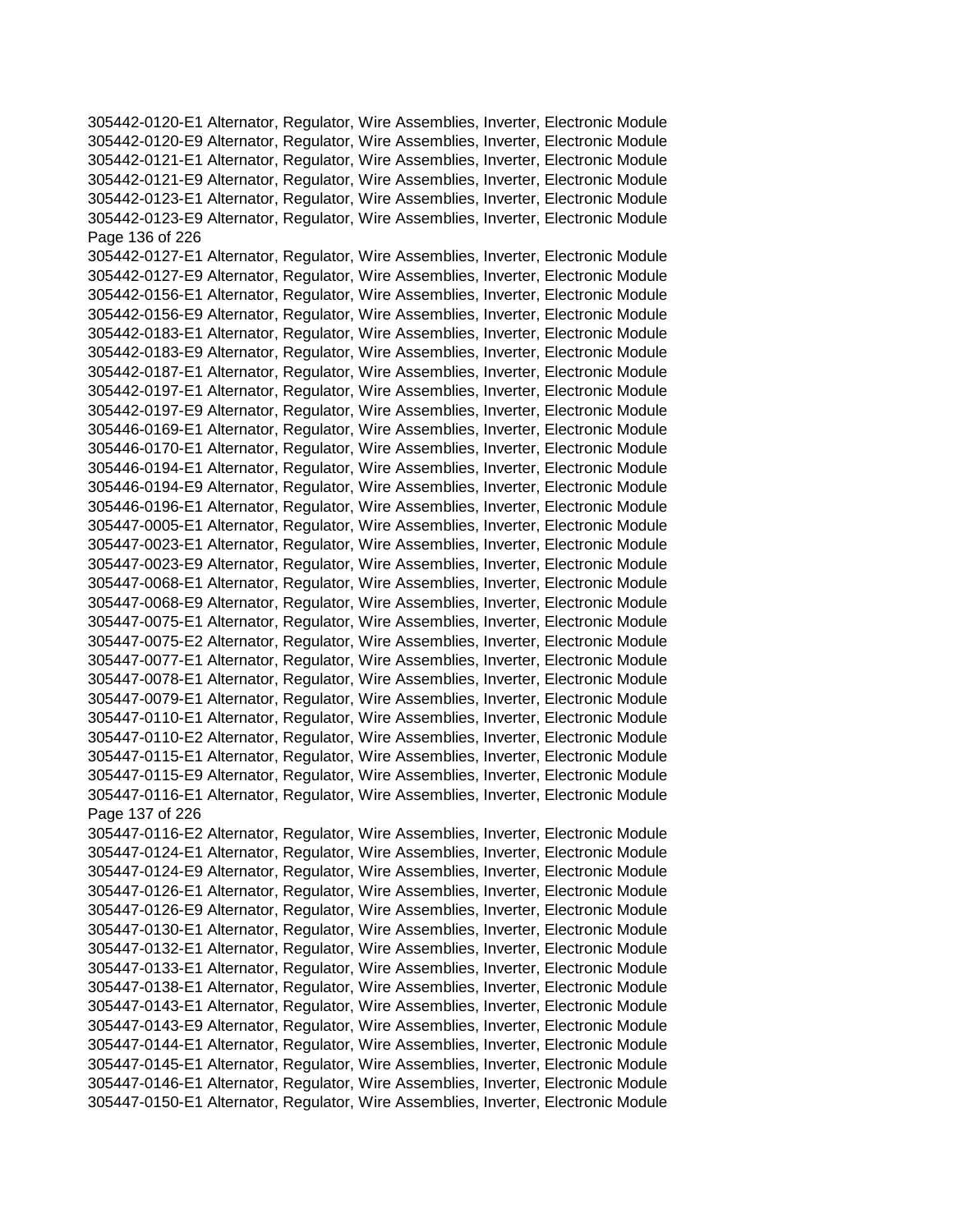305447-0151-E1 Alternator, Regulator, Wire Assemblies, Inverter, Electronic Module 305447-0152-E1 Alternator, Regulator, Wire Assemblies, Inverter, Electronic Module 305447-0153-E1 Alternator, Regulator, Wire Assemblies, Inverter, Electronic Module 305447-0154-E1 Alternator, Regulator, Wire Assemblies, Inverter, Electronic Module 305447-0157-E1 Alternator, Regulator, Wire Assemblies, Inverter, Electronic Module 305447-0158-E1 Alternator, Regulator, Wire Assemblies, Inverter, Electronic Module 305447-0158-E9 Alternator, Regulator, Wire Assemblies, Inverter, Electronic Module 305447-0165-E1 Alternator, Regulator, Wire Assemblies, Inverter, Electronic Module 305447-0168-E1 Alternator, Regulator, Wire Assemblies, Inverter, Electronic Module 305447-0171-E1 Alternator, Regulator, Wire Assemblies, Inverter, Electronic Module 305447-0172-E1 Alternator, Regulator, Wire Assemblies, Inverter, Electronic Module 305447-0172-E9 Alternator, Regulator, Wire Assemblies, Inverter, Electronic Module 305447-0173-E1 Alternator, Regulator, Wire Assemblies, Inverter, Electronic Module 305447-0174-E1 Alternator, Regulator, Wire Assemblies, Inverter, Electronic Module Page 138 of 226 305447-0174-E9 Alternator, Regulator, Wire Assemblies, Inverter, Electronic Module 305447-0175-E1 Alternator, Regulator, Wire Assemblies, Inverter, Electronic Module 305447-0178-E1 Alternator, Regulator, Wire Assemblies, Inverter, Electronic Module 305447-0180-E1 Alternator, Regulator, Wire Assemblies, Inverter, Electronic Module 305447-0180-E9 Alternator, Regulator, Wire Assemblies, Inverter, Electronic Module 305447-0189-E1 Alternator, Regulator, Wire Assemblies, Inverter, Electronic Module 305447-0190-E1 Alternator, Regulator, Wire Assemblies, Inverter, Electronic Module 305447-0190-E9 Alternator, Regulator, Wire Assemblies, Inverter, Electronic Module 305447-0191-E1 Alternator, Regulator, Wire Assemblies, Inverter, Electronic Module 305447-0192-E1 Alternator, Regulator, Wire Assemblies, Inverter, Electronic Module 305447-0193-E1 Alternator, Regulator, Wire Assemblies, Inverter, Electronic Module 305447-0209-E1 Alternator, Regulator, Wire Assemblies, Inverter, Electronic Module 305447-0257-B1 Alternator, Regulator, Wire Assemblies, Inverter, Electronic Module 30544A-0111-E1 Alternator, Regulator, Wire Assemblies, Inverter, Electronic Module 30544A-0111-E2 Alternator, Regulator, Wire Assemblies, Inverter, Electronic Module 305772-0125-E1 Alternator, Controls, Ignition, Governor Spring 305772-0125-G1 Alternator, Controls, Ignition, Governor Spring 305775-0128-E1 Alternator, Controls, Ignition, Governor Spring 305775-0128-G1 Alternator, Controls, Ignition, Governor Spring 305776-0110-E1 Alternator, Controls, Ignition, Governor Spring 305776-0110-G1 Alternator, Controls, Ignition, Governor Spring 305777-0032-E1 Alternator, Controls, Ignition, Governor Spring 305777-0032-G1 Alternator, Controls, Ignition, Governor Spring 305777-0111-E1 Alternator, Controls, Ignition, Governor Spring 305777-0111-G1 Alternator, Controls, Ignition, Governor Spring 305777-0112-E1 Alternator, Controls, Ignition, Governor Spring 305777-0112-G1 Alternator, Controls, Ignition, Governor Spring 305777-0113-E1 Alternator, Controls, Ignition, Governor Spring 305777-0113-G1 Alternator, Controls, Ignition, Governor Spring Page 139 of 226 305777-0115-E1 Alternator, Controls, Ignition, Governor Spring 305777-0115-G1 Alternator, Controls, Ignition, Governor Spring 305777-0116-E1 Alternator, Controls, Ignition, Governor Spring 305777-0116-G1 Alternator, Controls, Ignition, Governor Spring 305777-0117-E1 Alternator, Controls, Ignition, Governor Spring 305777-0117-G1 Alternator, Controls, Ignition, Governor Spring 305777-0118-E1 Alternator, Controls, Ignition, Governor Spring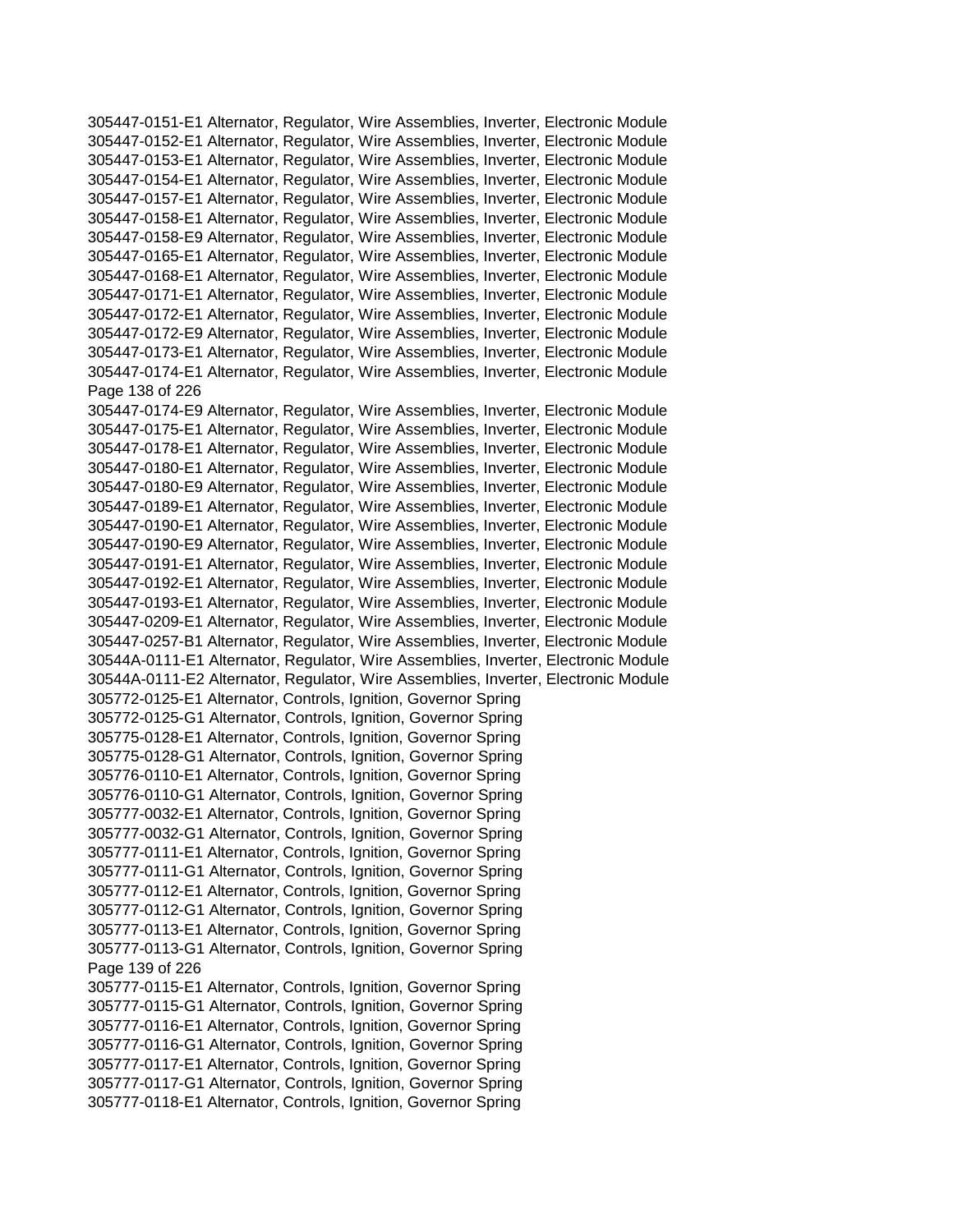305777-0118-G1 Alternator, Controls, Ignition, Governor Spring 305777-0120-E1 Alternator, Controls, Ignition, Governor Spring 305777-0120-G1 Alternator, Controls, Ignition, Governor Spring 305777-0121-E1 Alternator, Controls, Ignition, Governor Spring 305777-0121-G1 Alternator, Controls, Ignition, Governor Spring 305777-0122-E1 Alternator, Controls, Ignition, Governor Spring 305777-0122-G1 Alternator, Controls, Ignition, Governor Spring 305777-0123-E1 Alternator, Controls, Ignition, Governor Spring 305777-0123-G1 Alternator, Controls, Ignition, Governor Spring 305777-0126-E1 Alternator, Controls, Ignition, Governor Spring 305777-0126-G1 Alternator, Controls, Ignition, Governor Spring 305777-0129-E1 Alternator, Controls, Ignition, Governor Spring 305777-0129-G1 Alternator, Controls, Ignition, Governor Spring 305777-0130-E1 Alternator, Controls, Ignition, Governor Spring 305777-0130-G1 Alternator, Controls, Ignition, Governor Spring 309447-0110-E1 Alternator, Ignition 310707-0101-E1 Alternator, Ignitiion, Control Bracket 310707-0113-E1 Alternator, Ignitiion, Control Bracket 310707-0114-E1 Alternator, Ignitiion, Control Bracket 310707-0130-E1 Alternator, Ignitiion, Control Bracket 310707-0130-E3 Alternator, Ignitiion, Control Bracket 310707-0132-E1 Alternator, Ignitiion, Control Bracket Page 140 of 226 310707-0135-E1 Alternator, Ignitiion, Control Bracket 310707-0136-E1 Alternator, Ignitiion, Control Bracket 310707-0137-E1 Alternator, Ignitiion, Control Bracket 310707-0139-E1 Alternator, Ignitiion, Control Bracket 310707-0203-E1 Alternator, Ignitiion, Control Bracket 310777-0102-E1 Alternator, Ignitiion, Control Bracket 310777-0112-E1 Alternator, Ignitiion, Control Bracket 310777-0131-E1 Alternator, Ignitiion, Control Bracket 310777-0131-E3 Alternator, Ignitiion, Control Bracket 310777-0142-E1 Alternator, Ignitiion, Control Bracket 311707-0026-E1 Alternator, Control Bracket, Ignition 311707-0028-E1 Alternator, Control Bracket, Ignition 311707-0114-E1 Alternator, Control Bracket, Ignition 311707-0116-99 Alternator, Control Bracket, Ignition 311707-0117-99 Alternator, Control Bracket, Ignition 311707-0121-E1 Alternator, Control Bracket, Ignition 311707-0125-E1 Alternator, Control Bracket, Ignition 311707-0132-E1 Alternator, Control Bracket, Ignition 311707-0132-E3 Alternator, Control Bracket, Ignition 311707-0138-E1 Alternator, Control Bracket, Ignition 311707-0138-E2 Alternator, Control Bracket, Ignition 311707-0145-E1 Alternator, Control Bracket, Ignition 311707-0146-E1 Alternator, Control Bracket, Ignition 311707-0160-99 Alternator, Control Bracket, Ignition 311707-0162-99 Alternator, Control Bracket, Ignition 311707-0164-99 Alternator, Control Bracket, Ignition 311777-0005-E1 Alternator, Control Bracket, Ignition 311777-0036-E1 Alternator, Control Bracket, Ignition 311777-0038-E1 Alternator, Control Bracket, Ignition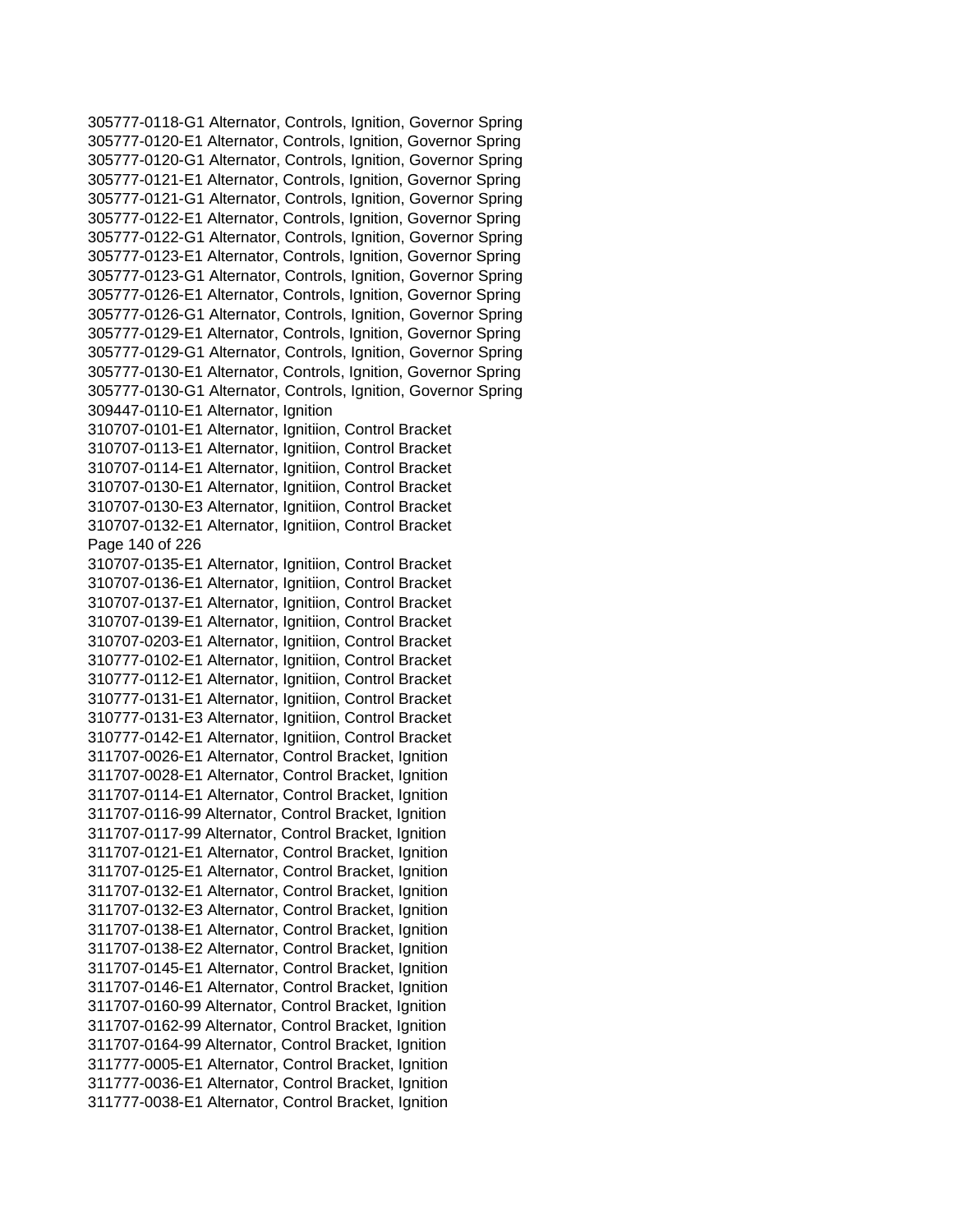## Page 141 of 226 311777-0070-E1 Alternator, Control Bracket, Ignition 311777-0101-E1 Alternator, Control Bracket, Ignition 311777-0105-E1 Alternator, Control Bracket, Ignition 311777-0115-E1 Alternator, Control Bracket, Ignition 311777-0116-E1 Alternator, Control Bracket, Ignition 311777-0117-E1 Alternator, Control Bracket, Ignition 311777-0120-E1 Alternator, Control Bracket, Ignition 311777-0131-E1 Alternator, Control Bracket, Ignition 311777-0133-E1 Alternator, Control Bracket, Ignition 311777-0134-E1 Alternator, Control Bracket, Ignition 311777-0134-E3 Alternator, Control Bracket, Ignition 311777-0137-E1 Alternator, Control Bracket, Ignition 311777-0139-E1 Alternator, Control Bracket, Ignition 311777-0140-E1 Alternator, Control Bracket, Ignition 311777-0141-E1 Alternator, Control Bracket, Ignition 311777-0142-E1 Alternator, Control Bracket, Ignition 311777-0143-E1 Alternator, Control Bracket, Ignition 311777-0143-E2 Alternator, Control Bracket, Ignition 311777-0144-E1 Alternator, Control Bracket, Ignition 311777-0144-E3 Alternator, Control Bracket, Ignition 311777-0148-E1 Alternator, Control Bracket, Ignition 311777-0151-E1 Alternator, Control Bracket, Ignition 311777-0152-E1 Alternator, Control Bracket, Ignition 311777-0152-E2 Alternator, Control Bracket, Ignition 311777-0153-E1 Alternator, Control Bracket, Ignition 311777-0154-E1 Alternator, Control Bracket, Ignition 311777-0156-E1 Alternator, Control Bracket, Ignition 311777-0157-E1 Alternator, Control Bracket, Ignition 311777-0159-E1 Alternator, Control Bracket, Ignition Page 142 of 226 311777-0160-E1 Alternator, Control Bracket, Ignition 311777-0162-E1 Alternator, Control Bracket, Ignition 311777-0164-E1 Alternator, Control Bracket, Ignition 311777-0165-E1 Alternator, Control Bracket, Ignition 311777-0166-E1 Alternator, Control Bracket, Ignition 311777-0167-E1 Alternator, Control Bracket, Ignition 311777-0209-E1 Alternator, Control Bracket, Ignition 312707-0136-E1 Alternator, Controls, Ignition 312777-0101-E1 Alternator, Controls, Ignition 312777-0127-E1 Alternator, Controls, Ignition 312777-0128-E1 Alternator, Controls, Ignition 312777-0129-E1 Alternator, Controls, Ignition 312777-0130-E1 Alternator, Controls, Ignition 312777-0131-E1 Alternator, Controls, Ignition 312777-0132-E1 Alternator, Controls, Ignition 312777-0134-E1 Alternator, Controls, Ignition 312777-0150-E1 Alternator, Controls, Ignition 312777-0151-E1 Alternator, Controls, Ignition 31F777-0111-E1 Alternator, Controls, Electric Starter, Governor Spring, Ignition 31F777-0124-E1 Alternator, Controls, Electric Starter, Governor Spring, Ignition 31F777-0125-E1 Alternator, Controls, Electric Starter, Governor Spring, Ignition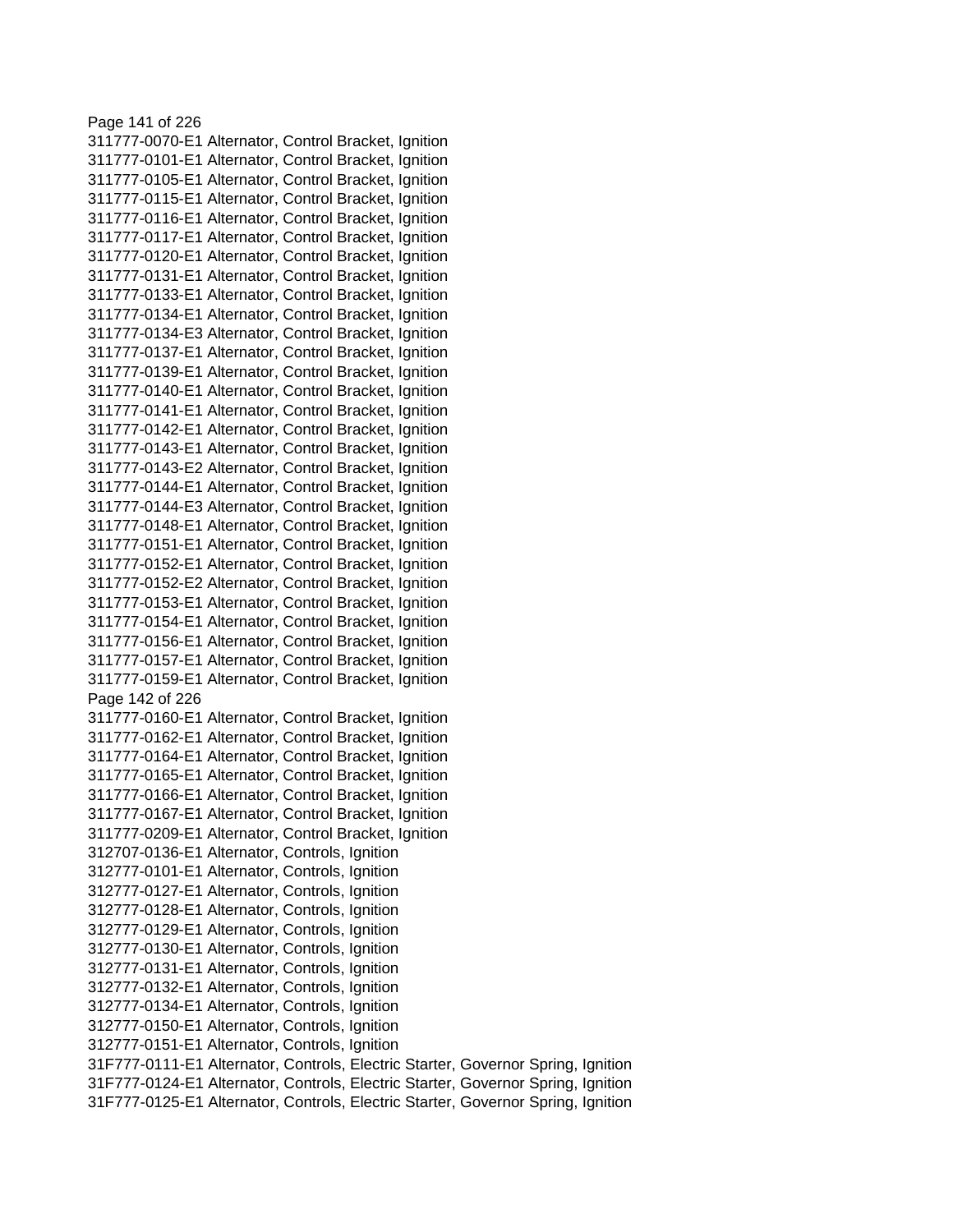31F777-0126-E1 Alternator, Controls, Electric Starter, Governor Spring, Ignition 31F777-0161-E1 Alternator, Controls, Electric Starter, Governor Spring, Ignition 31F777-0162-E1 Alternator, Controls, Electric Starter, Governor Spring, Ignition 31H777-0110-E1 Alternator, Controls, Electric Starter, Governor Spring, Ignition 31H777-0113-E1 Alternator, Controls, Electric Starter, Governor Spring, Ignition 31H777-0115-E1 Alternator, Controls, Electric Starter, Governor Spring, Ignition 31H777-0117-E1 Alternator, Controls, Electric Starter, Governor Spring, Ignition 31H777-0118-E1 Alternator, Controls, Electric Starter, Governor Spring, Ignition Page 143 of 226 31H777-0120-E1 Alternator, Controls, Electric Starter, Governor Spring, Ignition 31H777-0122-B1 Alternator, Controls, Electric Starter, Governor Spring, Ignition 31H777-0168-E1 Alternator, Controls, Electric Starter, Governor Spring, Ignition 31K777-0190-E1 ALTERNATOR, CONTROLS, ELECTRIC STARTER, GOVERNOR SPRING, IGNITION 31M777-0111-E1 Alternator, Controls, Electric Starter, Governor Spring, Ignition 31M777-0167-E1 Alternator, Controls, Electric Starter, Governor Spring, Ignition 326431-0020-99 Alternators 326431-0021-99 Alternators 326431-0022-99 Alternators 326431-0050-99 Alternators 326431-0112-99 Alternators 326431-0113-99 Alternators 326431-0114-99 Alternators 326431-0115-99 Alternators 326431-0116-99 Alternators 326431-0119-99 Alternators 326431-0120-99 Alternators 326431-0121-99 Alternators 326431-0123-99 Alternators 326431-0124-99 Alternators 326431-0126-99 Alternators 326431-0127-99 Alternators 326431-0128-99 Alternators 326431-0129-99 Alternators 326431-0130-99 Alternators 326431-0131-99 Alternators 326431-0133-99 Alternators 326431-0134-99 Alternators 326431-0135-99 Alternators Page 144 of 226 326431-0136-99 Alternators 326431-0137-99 Alternators 326431-0138-99 Alternators 326431-0139-99 Alternators 326431-0140-99 Alternators 326431-0141-99 Alternators 326431-0143-99 Alternators 326431-0144-99 Alternators 326431-0145-99 Alternators 326431-0147-99 Alternators 326431-0148-99 Alternators 326431-0149-99 Alternators 326431-0150-99 Alternators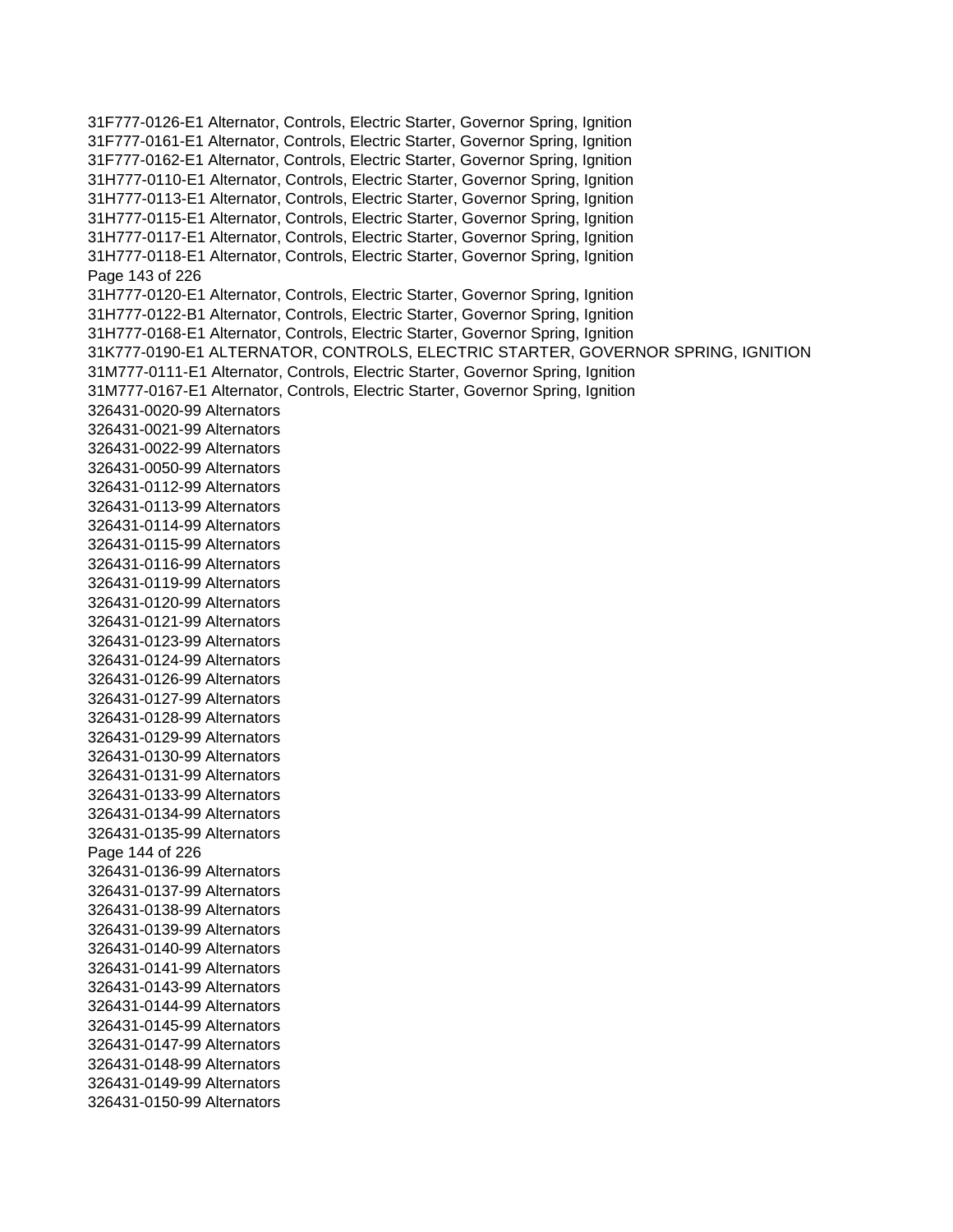326431-0151-99 Alternators 326431-0152-99 Alternators 326431-0153-99 Alternators 326431-0155-99 Alternators 326431-0156-99 Alternators 326431-0157-99 Alternators 326431-0158-99 Alternators 326431-0159-99 Alternators 326431-0160-99 Alternators 326431-0162-99 Alternators 326431-0163-99 Alternators 326431-0164-99 Alternators 326431-0165-99 Alternators 326431-0166-99 Alternators 326431-0167-99 Alternators 326431-0168-99 Alternators Page 145 of 226 326431-0169-99 Alternators 326431-0170-99 Alternators 326431-0171-99 Alternators 326431-0172-99 Alternators 326431-0173-99 Alternators 326431-0174-99 Alternators 326431-0175-99 Alternators 326431-0176-99 Alternators 326431-0178-99 Alternators 326431-0180-99 Alternators 326431-0181-99 Alternators 326431-0182-99 Alternators 326431-0183-99 Alternators 326431-0184-99 Alternators 326431-0185-99 Alternators 326431-0186-99 Alternators 326431-0187-99 Alternators 326431-0188-99 Alternators 326431-0189-99 Alternators 326431-0190-99 Alternators 326431-0191-99 Alternators 326431-0192-99 Alternators 326431-0193-99 Alternators 326431-0195-99 Alternators 326431-0196-99 Alternators 326431-0197-99 Alternators 326431-0198-99 Alternators 326431-0200-99 Alternators 326431-0201-99 Alternators Page 146 of 226 326431-0203-99 Alternators 326431-0204-99 Alternators 326431-0205-99 Alternators 326431-0206-99 Alternators 326431-0208-99 Alternators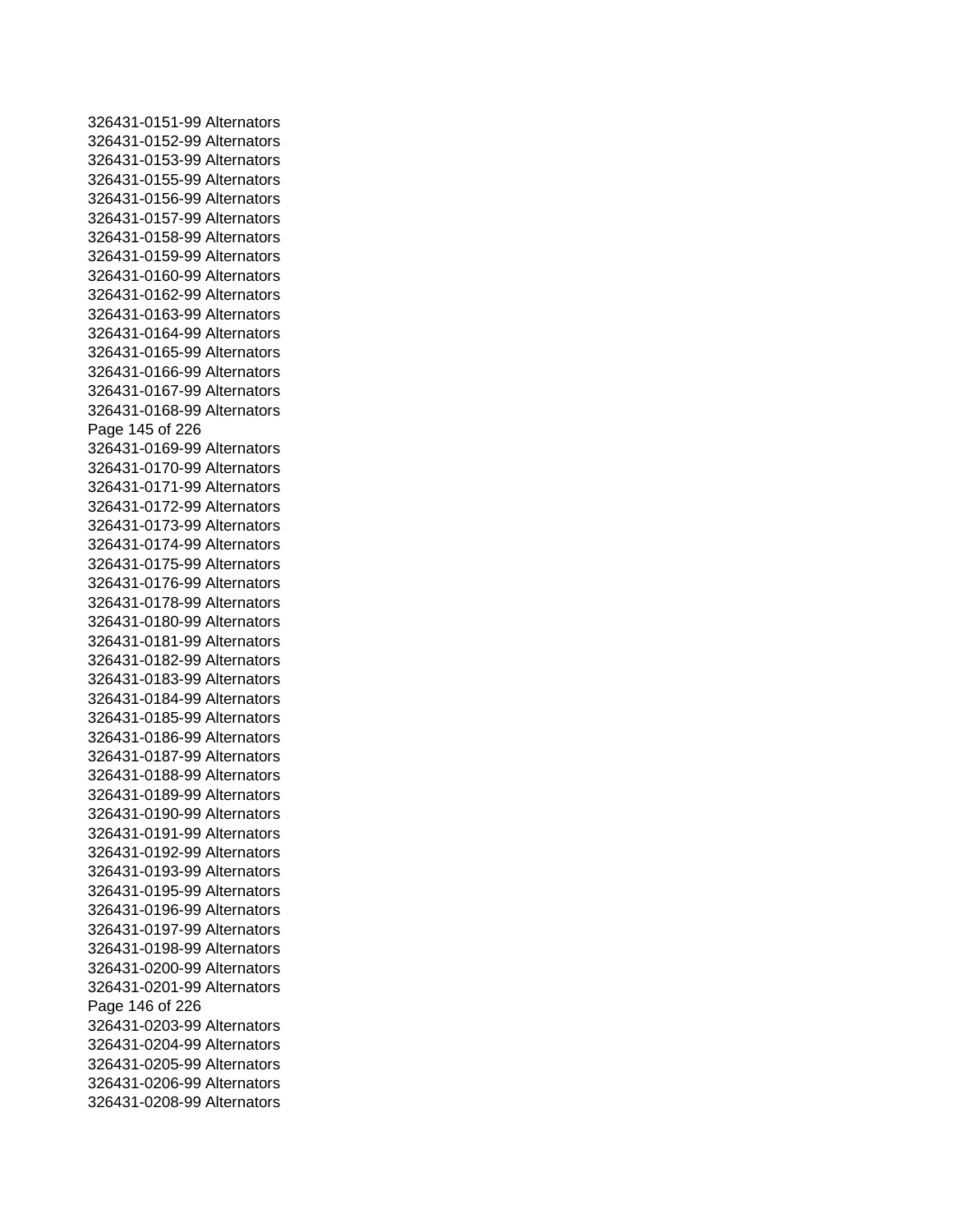326431-0209-99 Alternators 326431-0210-99 Alternators 326431-0211-99 Alternators 326431-0212-99 Alternators 326431-0213-99 Alternators 326431-0215-99 Alternators 326431-0216-99 Alternators 326431-0217-99 Alternators 326431-0218-99 Alternators 326431-0219-99 Alternators 326431-0220-99 Alternators 326431-0221-99 Alternators 326431-0222-99 Alternators 326431-0223-99 Alternators 326431-0224-99 Alternators 326431-0226-99 Alternators 326431-0227-99 Alternators 326431-0228-99 Alternators 326431-0229-99 Alternators 326431-0230-99 Alternators 326431-0231-99 Alternators 326431-0232-99 Alternators 326431-0233-99 Alternators 326431-0234-99 Alternators Page 147 of 226 326431-0235-99 Alternators 326431-0236-99 Alternators 326431-0237-99 Alternators 326431-0238-99 Alternators 326431-0240-99 Alternators 326431-0241-99 Alternators 326431-0242-99 Alternators 326431-0243-99 Alternators 326431-0244-99 Alternators 326431-0245-99 Alternators 326431-0246-99 Alternators 326431-0247-99 Alternators 326431-0248-99 Alternators 326431-0249-99 Alternators 326431-0250-99 Alternators 326431-0251-99 Alternators 326431-0252-99 Alternators 326431-0253-99 Alternators 326431-0254-99 Alternators 326431-0255-99 Alternators 326431-0256-99 Alternators 326431-0257-99 Alternators 326431-0258-99 Alternators 326431-0259-99 Alternators 326431-0260-99 Alternators 326431-0261-99 Alternators 326431-0262-99 Alternators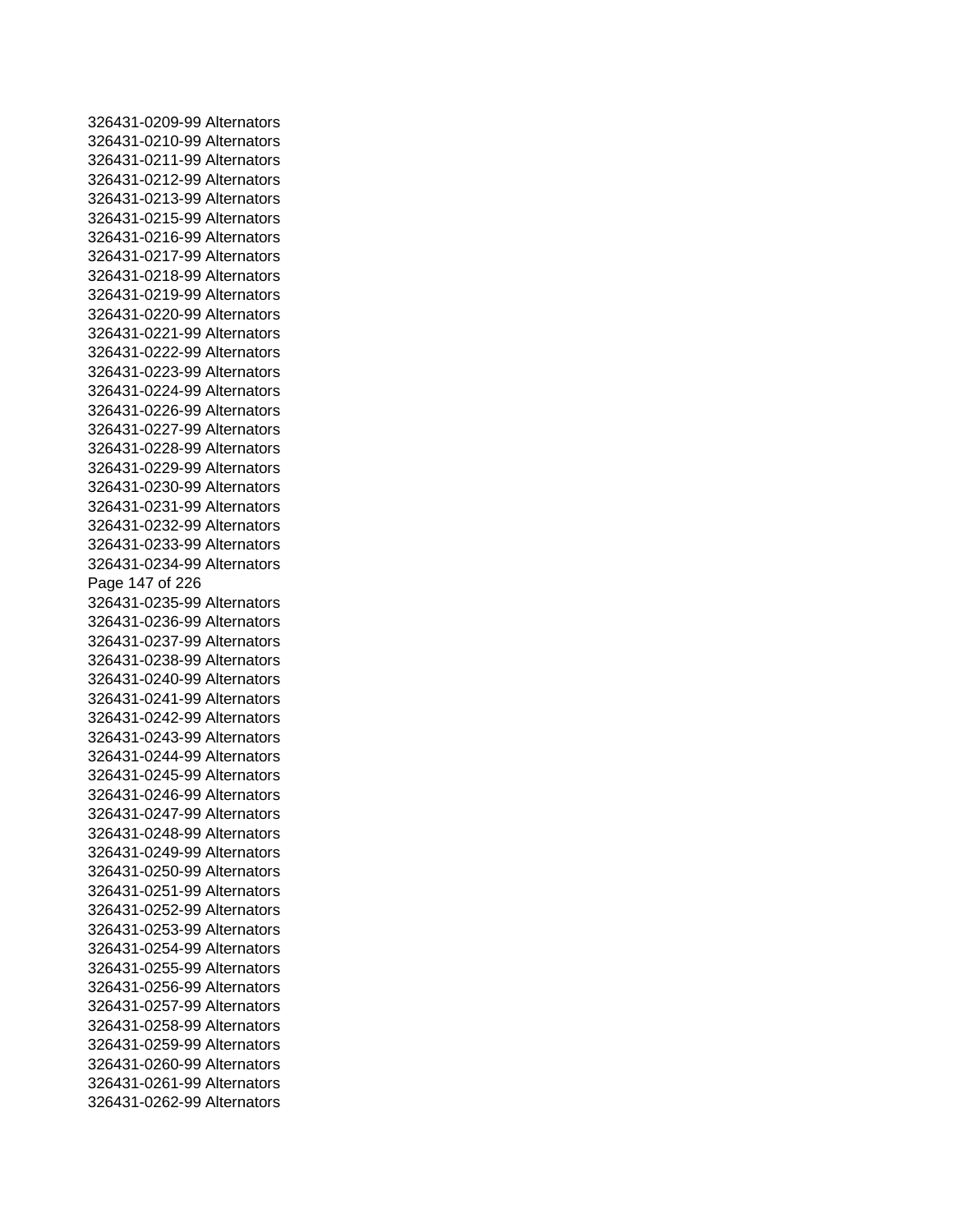326431-0264-99 Alternators 326431-0265-99 Alternators Page 148 of 226 326431-0266-99 Alternators 326431-0269-99 Alternators 326431-0271-99 Alternators 326431-0272-99 Alternators 326431-0273-99 Alternators 326431-0274-99 Alternators 326431-0275-99 Alternators 326431-0276-99 Alternators 326431-0277-99 Alternators 326431-0278-99 Alternators 326431-0279-99 Alternators 326431-0281-99 Alternators 326431-0282-99 Alternators 326431-0283-99 Alternators 326431-0284-99 Alternators 326431-0285-99 Alternators 326431-0286-99 Alternators 326431-0287-99 Alternators 326431-0288-99 Alternators 326431-0289-99 Alternators 326431-0290-99 Alternators 326431-0291-99 Alternators 326431-0292-99 Alternators 326431-0293-99 Alternators 326431-0295-99 Alternators 326431-0297-99 Alternators 326431-0298-99 Alternators 326431-0300-99 Alternators 326431-0302-99 Alternators Page 149 of 226 326431-0303-99 Alternators 326431-0304-99 Alternators 326431-0305-99 Alternators 326431-0306-99 Alternators 326431-0307-99 Alternators 326431-0308-99 Alternators 326431-0309-99 Alternators 326431-0310-99 Alternators 326431-0311-99 Alternators 326431-0312-99 Alternators 326431-0314-99 Alternators 326431-0315-99 Alternators 326431-0316-99 Alternators 326431-0317-99 Alternators 326431-0318-99 Alternators 326431-0319-99 Alternators 326431-0320-99 Alternators 326431-0321-99 Alternators 326431-0322-99 Alternators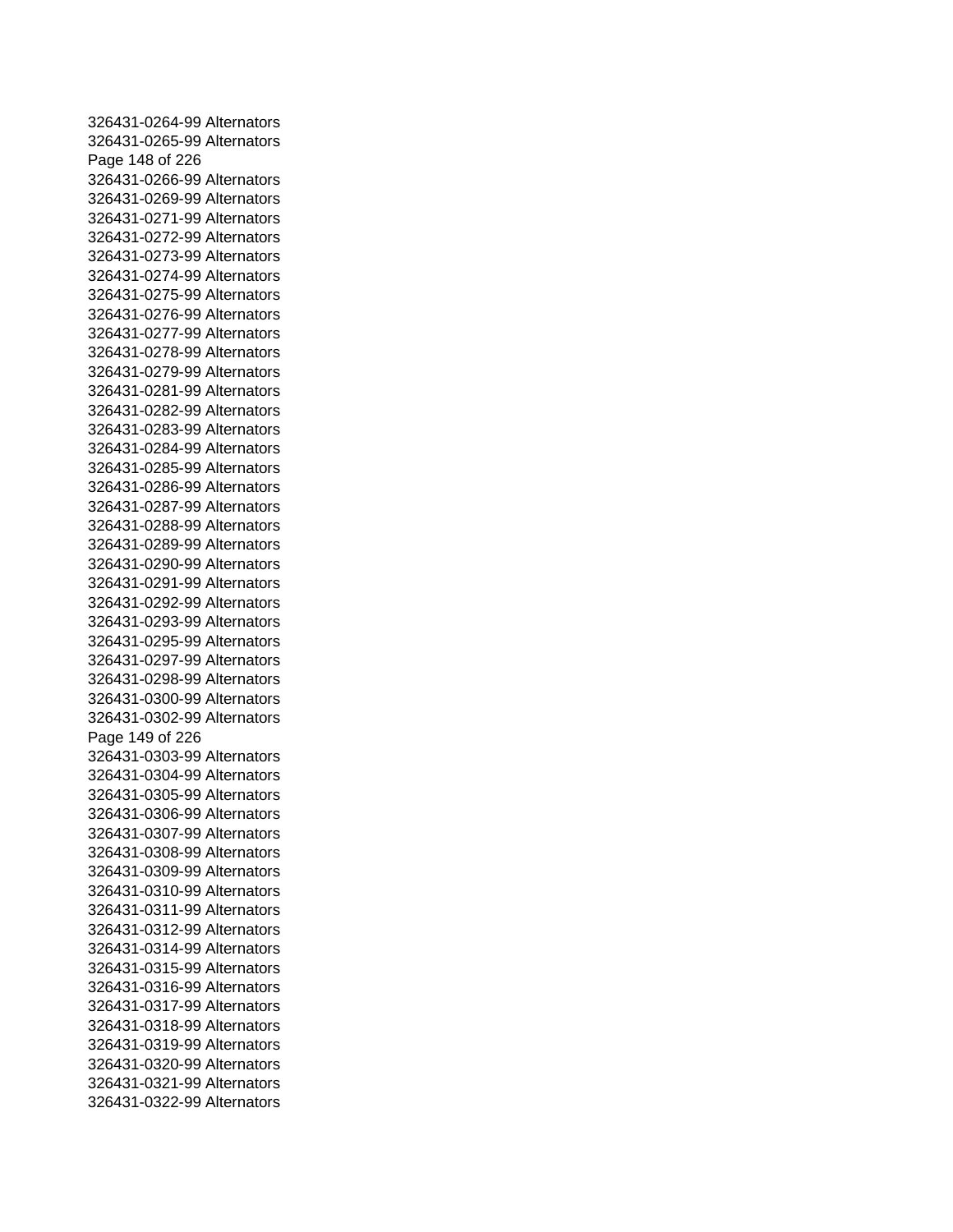326431-0323-99 Alternators 326431-0324-99 Alternators 326431-0325-99 Alternators 326431-0326-99 Alternators 326431-0327-99 Alternators 326431-0328-99 Alternators 326431-0329-99 Alternators 326431-0330-99 Alternators 326431-0331-99 Alternators 326431-0332-99 Alternators Page 150 of 226 326431-0333-99 Alternators 326431-0334-99 Alternators 326431-0335-99 Alternators 326431-0336-99 Alternators 326431-0337-99 Alternators 326431-0338-99 Alternators 326431-0340-99 Alternators 326431-0341-99 Alternators 326431-0342-99 Alternators 326431-0343-99 Alternators 326431-0344-99 Alternators 326431-0345-99 Alternators 326431-0346-99 Alternators 326431-0347-99 Alternators 326431-0348-99 Alternators 326431-0349-99 Alternators 326431-0350-99 Alternators 326431-0351-99 Alternators 326431-0352-99 Alternators 326431-0353-99 Alternators 326431-0354-99 Alternators 326431-0355-99 Alternators 326431-0356-99 Alternators 326431-0357-99 Alternators 326431-0358-99 Alternators 326431-0359-99 Alternators 326431-0360-99 Alternators 326431-0361-99 Alternators 326431-0362-99 Alternators Page 151 of 226 326431-0363-99 Alternators 326431-0364-99 Alternators 326431-0365-99 Alternators 326431-0366-99 Alternators 326431-0367-99 Alternators 326431-0368-99 Alternators 326431-0369-99 Alternators 326431-0370-99 Alternators 326431-0371-99 Alternators 326431-0372-99 Alternators 326431-0373-99 Alternators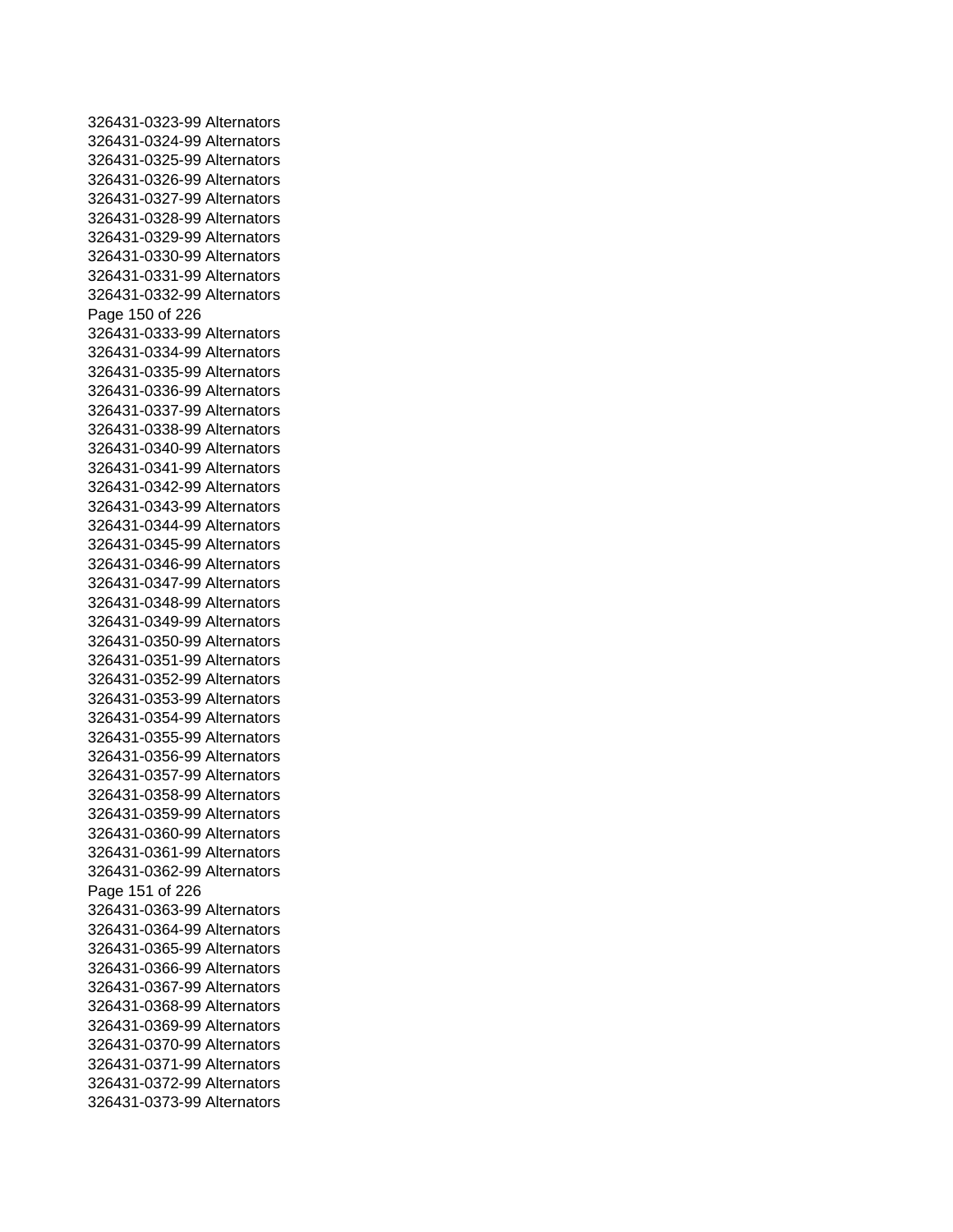326431-0375-99 Alternators 326431-0376-99 Alternators 326431-0377-99 Alternators 326431-0378-99 Alternators 326431-0379-99 Alternators 326431-0381-99 Alternators 326431-0382-99 Alternators 326431-0383-99 Alternators 326431-0384-99 Alternators 326431-0385-99 Alternators 326431-0387-99 Alternators 326431-0388-99 Alternators 326431-0389-99 Alternators 326431-0391-99 Alternators 326431-0392-99 Alternators 326431-0394-99 Alternators 326431-0396-99 Alternators 326431-0399-99 Alternators Page 152 of 226 326431-0611-01 Alternators 326431-0620-01 Alternators 326431-0632-01 Alternators 326431-0632-02 Alternators 326431-0632-03 Alternators 326431-0632-04 Alternators 326431-0633-01 Alternators 326431-0637-01 Alternators 326431-0637-02 Alternators 326431-0637-03 Alternators 326431-0637-04 Alternators 326431-0637-05 Alternators 326431-0637-06 Alternators 326431-0640-01 Alternators 326431-0641-01 Alternators 326431-0642-01 Alternators 326431-0644-01 Alternators 326431-0645-01 Alternators 326431-0647-01 Alternators 326431-0647-02 Alternators 326431-0648-01 Alternators 326431-0650-01 Alternators 326431-0651-01 Alternators 326431-0651-02 Alternators 326431-0651-03 Alternators 326431-0651-04 Alternators 326431-0651-05 Alternators 326431-0651-06 Alternators 326431-0651-07 Alternators Page 153 of 226 326431-0651-08 Alternators 326431-0651-09 Alternators 326431-0652-01 Alternators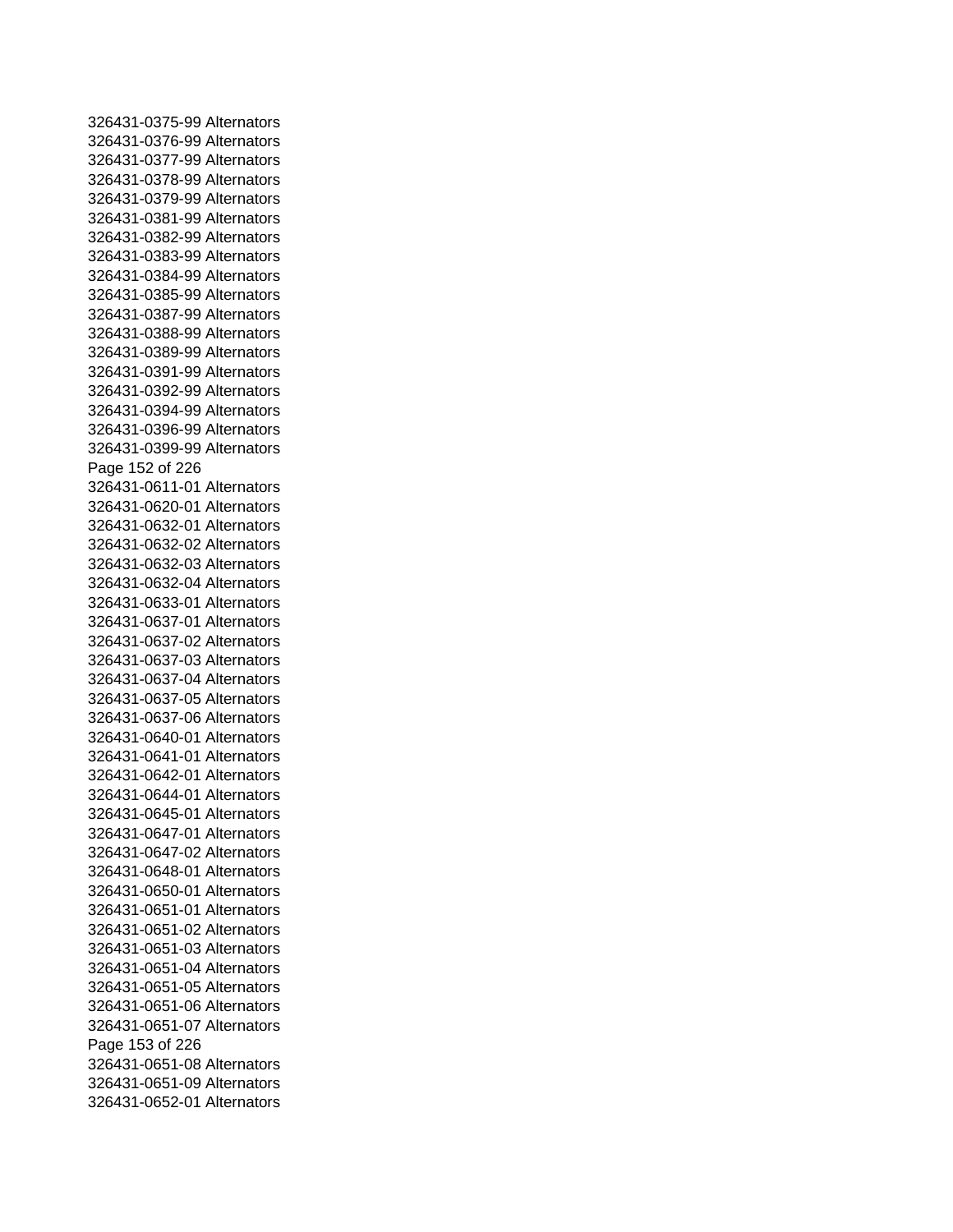326431-0655-01 Alternators 326431-0656-01 Alternators 326431-0656-02 Alternators 326431-0656-03 Alternators 326431-0657-01 Alternators 326431-0659-01 Alternators 326431-0662-01 Alternators 326431-0664-01 Alternators 326431-0674-01 Alternators 326431-0674-02 Alternators 326431-0677-01 Alternators 326431-0683-01 Alternators 326431-0689-01 Alternators 326431-0690-01 Alternators 326431-0690-02 Alternators 326431-0694-01 Alternators 326431-0695-01 Alternators 326431-0696-01 Alternators 326431-0700-01 Alternators 326431-0706-01 Alternators 326431-0709-01 Alternators 326431-0709-02 Alternators 326431-0709-03 Alternators 326431-0709-04 Alternators 326431-0709-05 Alternators 326431-0717-01 Alternators Page 154 of 226 326431-0717-02 Alternators 326431-0717-03 Alternators 326431-0717-04 Alternators 326431-0717-05 Alternators 326431-0717-06 Alternators 326431-0717-07 Alternators 326431-0717-09 Alternators 326431-0722-01 Alternators 326431-0727-01 Alternators 326431-0734-01 Alternators 326431-0739-01 Alternators 326431-0743-01 Alternators 326431-0747-01 Alternators 326431-0755-99 Alternators 326431-0756-01 Alternators 326431-0757-01 Alternators 326431-0757-02 Alternators 326431-0762-01 Alternators 326431-0763-01 Alternators 326431-0766-99 Alternators 326431-0775-01 Alternators 326431-0778-01 Alternators 326431-0790-01 Alternators 326431-0790-02 Alternators 326431-0791-01 Alternators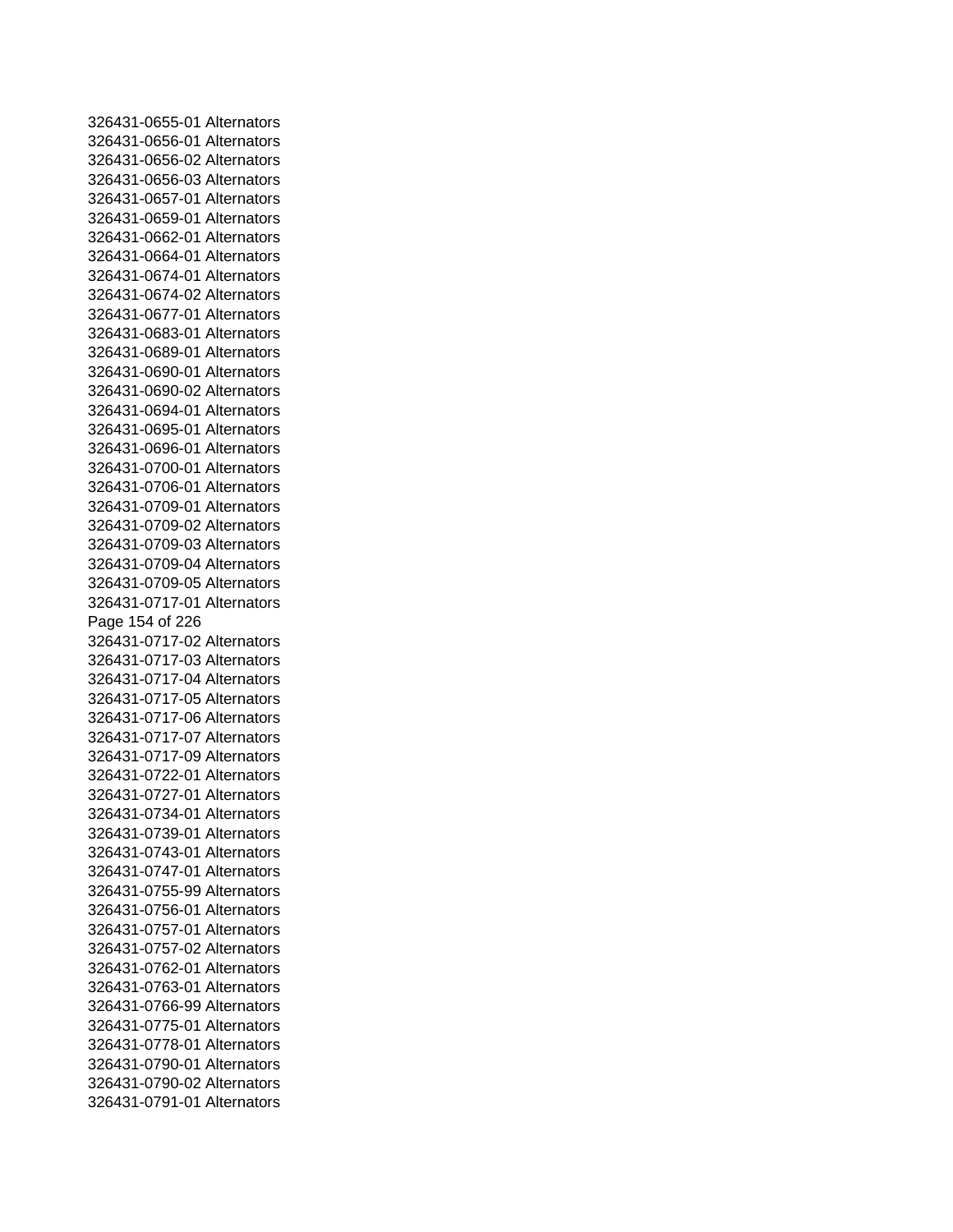326431-0792-01 Alternators 326431-0793-01 Alternators 326431-0793-02 Alternators 326431-0794-01 Alternators Page 155 of 226 326431-0799-01 Alternators 326431-0801-01 Alternators 326431-0802-01 Alternators 326431-0803-01 Alternators 326431-0803-02 Alternators 326431-0804-01 Alternators 326431-1160-99 Alternators 326431-2520-01 Alternators 326431-2520-02 Alternators 326431-2520-03 Alternators 326431-2520-04 Alternators 326431-2520-05 Alternators 326431-2520-06 Alternators 326431-2521-01 Alternators 326431-2521-02 Alternators 326431-2521-03 Alternators 326431-2521-04 Alternators 326431-2521-05 Alternators 326431-2521-06 Alternators 326431-2521-07 Alternators 326431-2521-08 Alternators 326431-2521-09 Alternators 326431-2522-01 Alternators 326431-2522-02 Alternators 326431-2522-03 Alternators 326431-2530-01 Alternators 326431-2550-01 Alternators 326431-2550-02 Alternators 326431-2550-03 Alternators Page 156 of 226 326431-2580-01 Alternators 326431-2580-02 Alternators 326431-2581-01 Alternators 326431-2582-01 Alternators 326431-2583-01 Alternators 326432-0060-99 Alternators 326432-0061-99 Alternators 326432-0062-99 Alternators 326432-0635-01 Alternators 326432-0635-02 Alternators 326432-0646-01 Alternators 326432-0646-02 Alternators 326432-0670-01 Alternators 326432-0681-01 Alternators 326432-0686-01 Alternators 326432-0691-01 Alternators 326432-0710-01 Alternators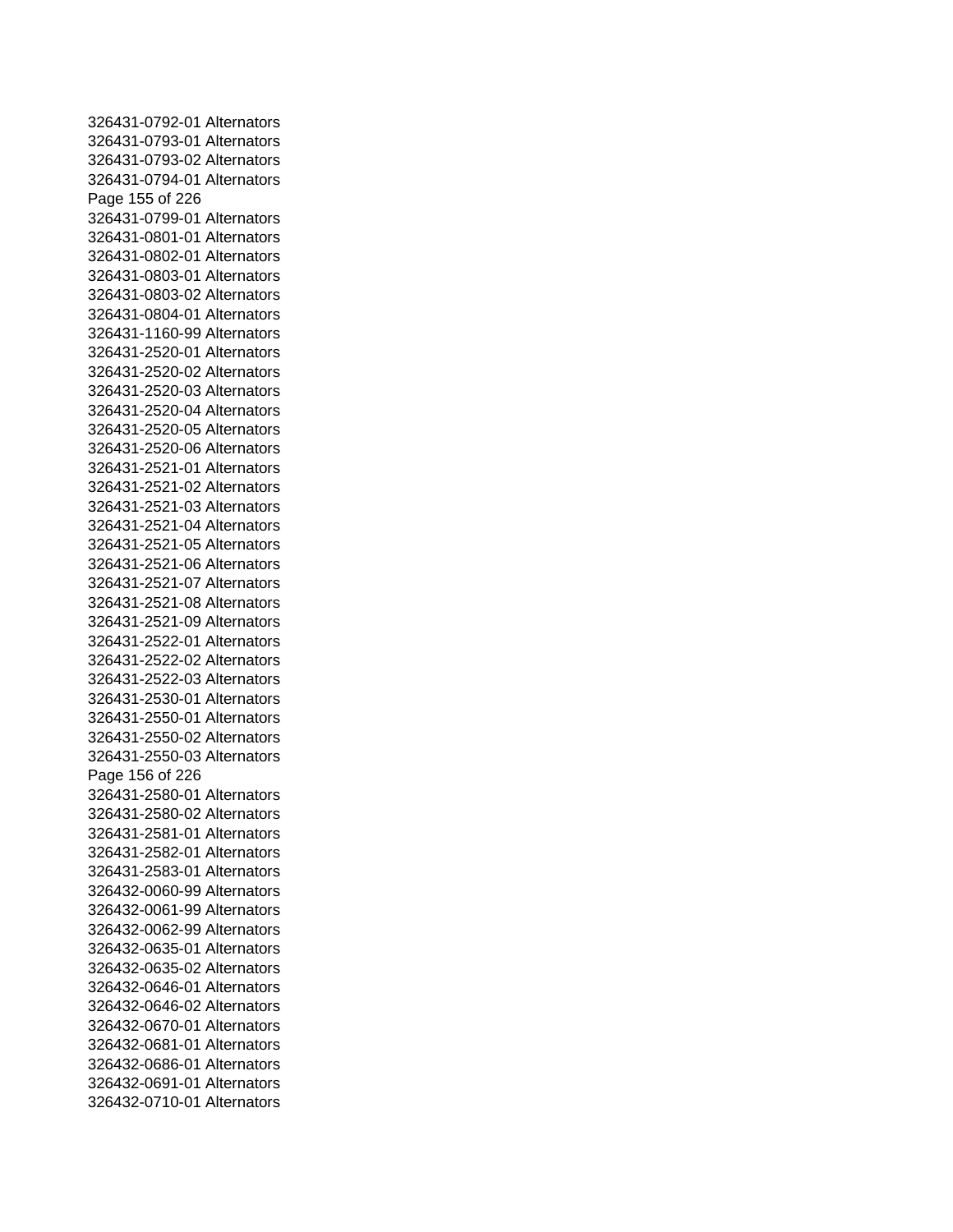326432-0713-01 Alternators 326432-0723-01 Alternators 326432-0728-01 Alternators 326432-0730-01 Alternators 326432-0735-01 Alternators 326432-0737-01 Alternators 326432-0744-01 Alternators 326432-0745-01 Alternators 326432-0750-01 Alternators 326432-0755-01 Alternators 326432-0759-01 Alternators 326432-0780-01 Alternators Page 157 of 226 326432-0785-01 Alternators 326432-0786-01 Alternators 326432-2560-01 Alternators 326432-2561-01 Alternators 326432-2561-02 Alternators 326432-2561-03 Alternators 326432-2562-01 Alternators 326432-2562-02 Alternators 326432-2562-03 Alternators 326432-2562-04 Alternators 326434-0023-99 Alternators 326435-0296-99 Alternators 326435-0374-99 Alternators 326435-0684-01 Alternators 326435-0705-01 Alternators 326435-0708-01 Alternators 326435-0724-01 Alternators 326435-0733-01 Alternators 326435-2596-01 Alternators 326436-0080-99 Alternators 326436-0386-99 Alternators 326436-0387-99 Alternators 326436-0393-99 Alternators 326436-0395-99 Alternators 326436-0396-99 Alternators 326436-0397-99 Alternators 326436-0631-01 Alternators 326436-0639-01 Alternators 326436-0726-01 Alternators Page 158 of 226 326436-0767-99 Alternators 326437-0027-99 Alternators 326437-0028-99 Alternators 326437-0063-99 Alternators 326437-0630-01 Alternators 326437-0630-02 Alternators 326437-0634-01 Alternators 326437-0634-02 Alternators 326437-0636-01 Alternators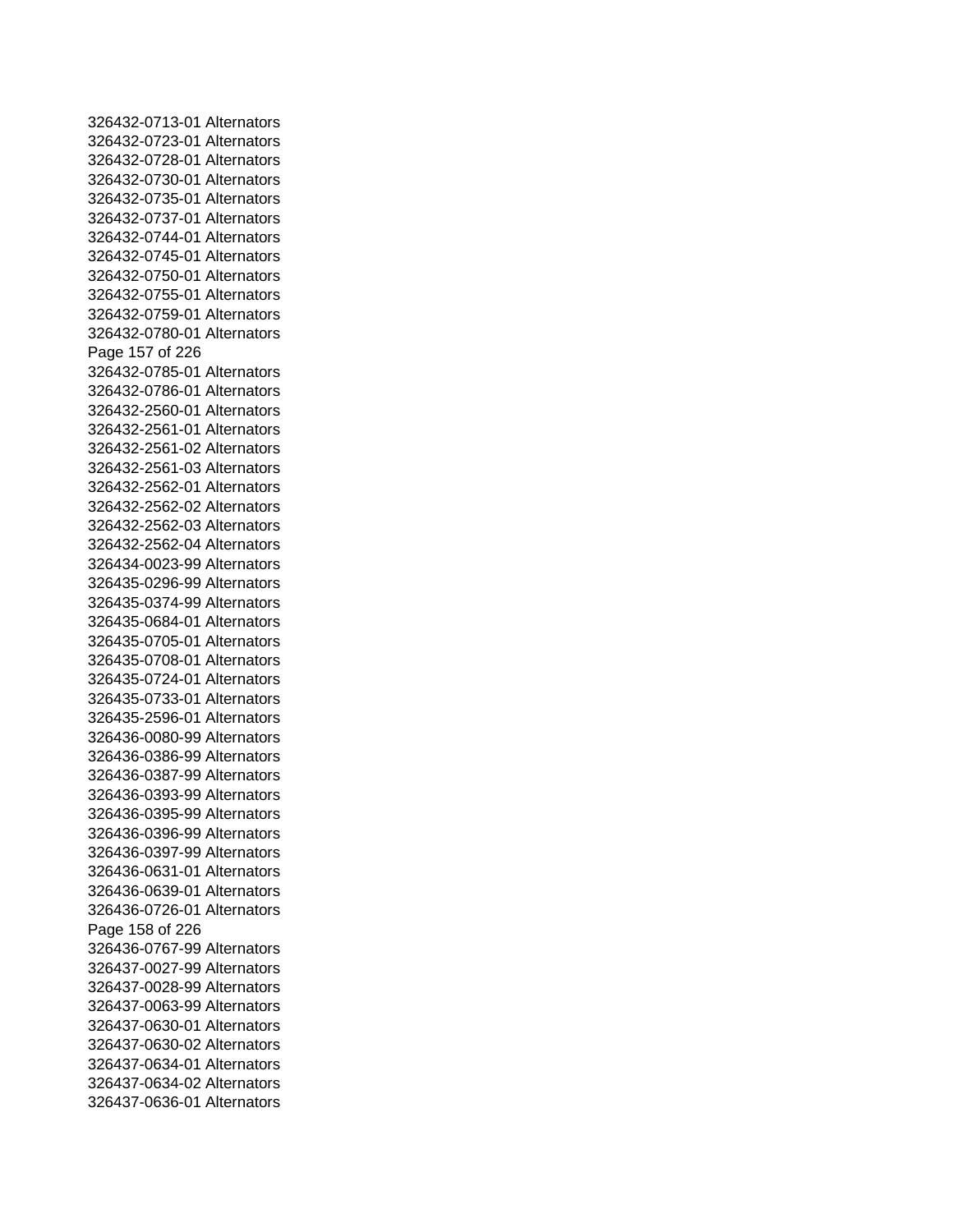326437-0638-01 Alternators 326437-0640-01 Alternators 326437-0643-01 Alternators 326437-0649-01 Alternators 326437-0653-01 Alternators 326437-0654-01 Alternators 326437-0658-01 Alternators 326437-0660-01 Alternators 326437-0661-01 Alternators 326437-0663-01 Alternators 326437-0665-01 Alternators 326437-0665-02 Alternators 326437-0666-01 Alternators 326437-0667-01 Alternators 326437-0667-02 Alternators 326437-0668-01 Alternators 326437-0668-02 Alternators 326437-0669-01 Alternators 326437-0671-01 Alternators 326437-0671-02 Alternators Page 159 of 226 326437-0671-03 Alternators 326437-0671-04 Alternators 326437-0672-01 Alternators 326437-0673-01 Alternators 326437-0675-01 Alternators 326437-0676-01 Alternators 326437-0678-01 Alternators 326437-0679-01 Alternators 326437-0680-01 Alternators 326437-0682-01 Alternators 326437-0682-02 Alternators 326437-0682-03 Alternators 326437-0685-01 Alternators 326437-0687-01 Alternators 326437-0688-01 Alternators 326437-0688-02 Alternators 326437-0692-01 Alternators 326437-0693-01 Alternators 326437-0697-01 Alternators 326437-0698-01 Alternators 326437-0699-01 Alternators 326437-0701-01 Alternators 326437-0702-01 Alternators 326437-0703-01 Alternators 326437-0704-01 Alternators 326437-0707-01 Alternators 326437-0711-01 Alternators 326437-0712-01 Alternators 326437-0714-01 Alternators Page 160 of 226 326437-0715-01 Alternators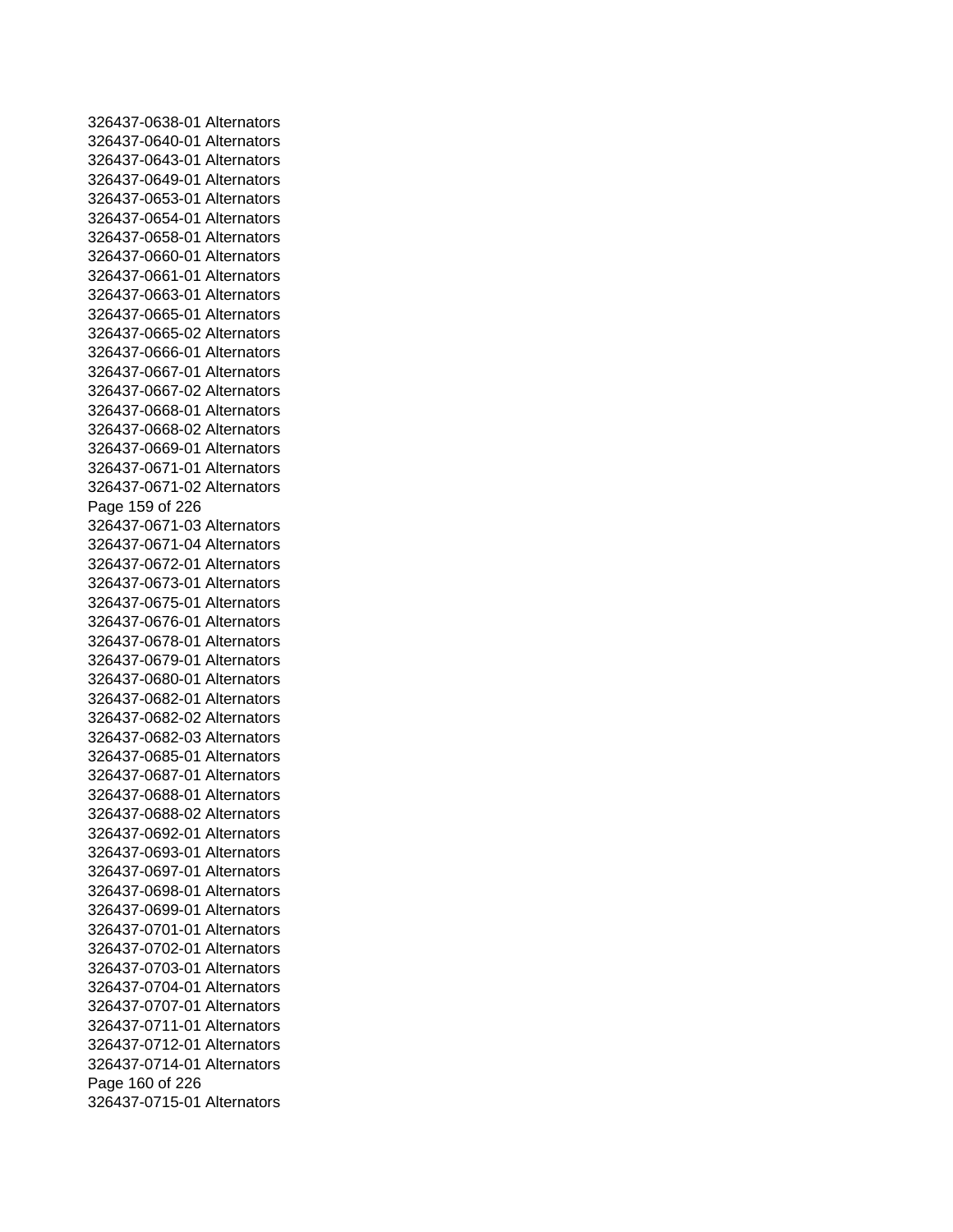326437-0716-01 Alternators 326437-0718-01 Alternators 326437-0718-02 Alternators 326437-0718-03 Alternators 326437-0719-01 Alternators 326437-0720-01 Alternators 326437-0720-02 Alternators 326437-0721-01 Alternators 326437-0725-01 Alternators 326437-0729-01 Alternators 326437-0731-01 Alternators 326437-0732-01 Alternators 326437-0736-01 Alternators 326437-0738-01 Alternators 326437-0740-01 Alternators 326437-0741-01 Alternators 326437-0742-01 Alternators 326437-0746-01 Alternators 326437-0748-01 Alternators 326437-0749-01 Alternators 326437-0749-02 Alternators 326437-0751-01 Alternators 326437-0752-01 Alternators 326437-0753-01 Alternators 326437-0754-01 Alternators 326437-0758-01 Alternators 326437-0758-02 Alternators 326437-0760-01 Alternators Page 161 of 226 326437-0761-01 Alternators 326437-0764-01 Alternators 326437-0765-01 Alternators 326437-0770-01 Alternators 326437-0771-01 Alternators 326437-0771-02 Alternators 326437-0771-03 Alternators 326437-0772-01 Alternators 326437-0774-01 Alternators 326437-0776-01 Alternators 326437-0779-01 Alternators 326437-0781-01 Alternators 326437-0782-01 Alternators 326437-0782-02 Alternators 326437-0783-01 Alternators 326437-0784-01 Alternators 326437-0787-01 Alternators 326437-0788-01 Alternators 326437-0789-01 Alternators 326437-0797-01 Alternators 326437-0797-02 Alternators 326437-2526-01 Alternators 326437-2527-01 Alternators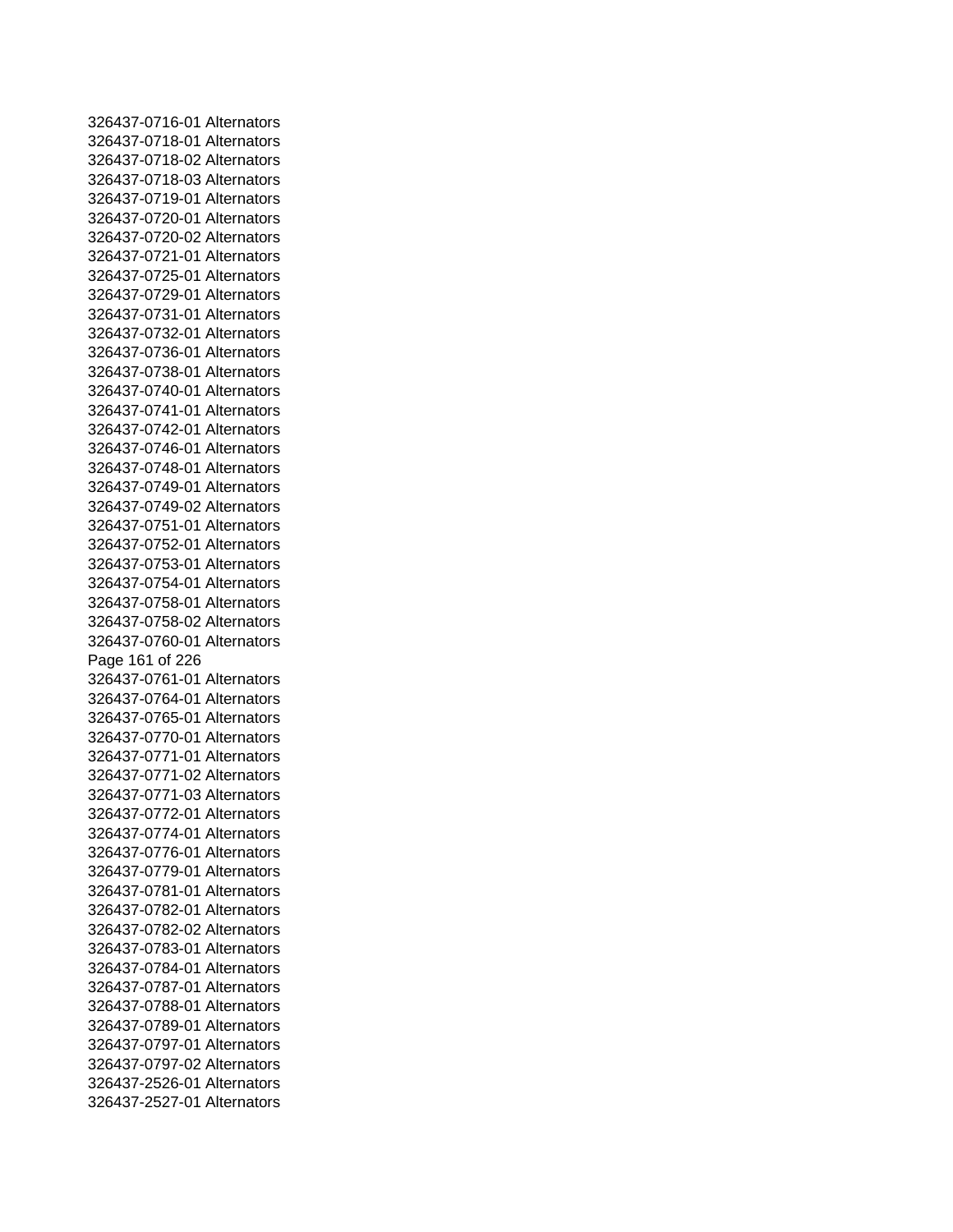326437-2527-02 Alternators 326437-2527-03 Alternators 326437-2528-01 Alternators 326437-2528-02 Alternators 326437-2528-03 Alternators 326437-2528-04 Alternators Page 162 of 226 326437-2529-01 Alternators 326437-2529-02 Alternators 326437-2563-01 Alternators 326437-2563-02 Alternators 326437-2563-03 Alternators 326437-2563-04 Alternators 350442-0001-01 Alternator, Ignition 350442-0002-01 Alternator, Ignition 350442-0003-01 Alternator, Ignition 350442-0004-01 Alternator, Ignition 350442-0040-01 Alternator, Ignition 350442-0040-02 Alternator, Ignition 350442-0043-01 Alternator, Ignition 350442-0043-02 Alternator, Ignition 350442-0070-01 Alternator, Ignition 350442-0102-01 Alternator, Ignition 350442-0113-01 Alternator, Ignition 350442-0120-01 Alternator, Ignition 350442-0130-01 Alternator, Ignition 350442-0131-01 Alternator, Ignition 350442-0132-01 Alternator, Ignition 350442-0137-01 Alternator, Ignition 350442-0143-01 Alternator, Ignition 350442-1001-A1 Alternator, Ignition 350442-1001-E1 Alternator, Ignition 350442-1003-A1 Alternator, Ignition 350442-1004-A1 Alternator, Ignition 350442-1040-A1 Alternator, Ignition 350442-1040-E1 Alternator, Ignition Page 163 of 226 350442-1043-A1 Alternator, Ignition 350442-1043-A2 Alternator, Ignition 350442-1065-A1 Alternator, Ignition 350442-1065-E1 Alternator, Ignition 350442-1065-E9 Alternator, Ignition 350442-1067-E1 Alternator, Ignition 350442-1070-A1 Alternator, Ignition 350442-1102-A1 Alternator, Ignition 350442-1102-E1 Alternator, Ignition 350442-1107-A1 Alternator, Ignition 350442-1113-A1 Alternator, Ignition 350442-1122-A1 Alternator, Ignition 350442-1131-A1 Alternator, Ignition 350442-1131-E1 Alternator, Ignition 350442-1132-A1 Alternator, Ignition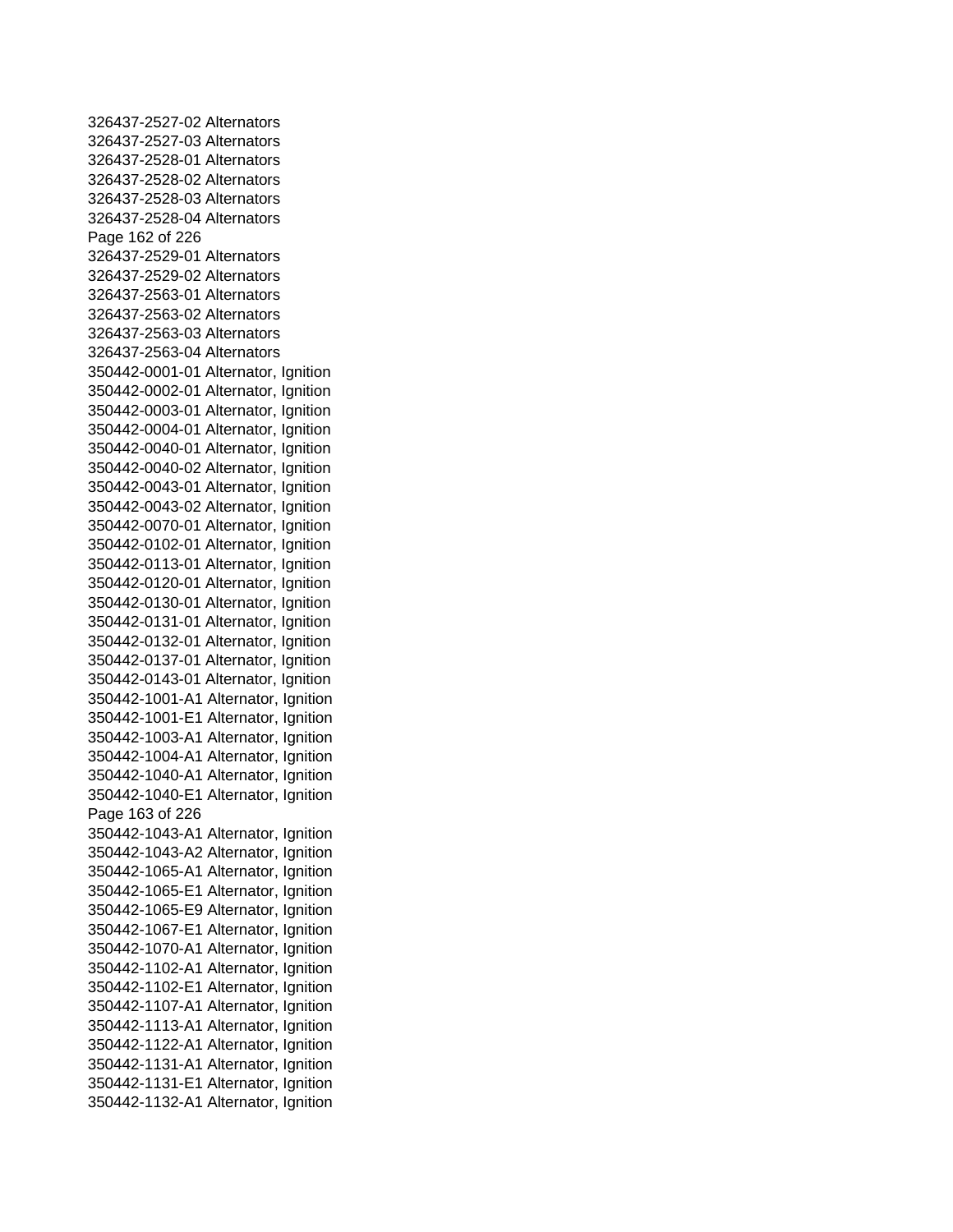350442-1137-A1 Alternator, Ignition 350442-1137-E1 Alternator, Ignition 350442-1143-A1 Alternator, Ignition 350442-1156-A1 Alternator, Ignition 350442-1156-E1 Alternator, Ignition 350442-1159-A1 Alternator, Ignition 350442-1172-A1 Alternator, Ignition 350442-1186-A1 Alternator, Ignition 350442-1186-E1 Alternator, Ignition 350442-1186-E9 Alternator, Ignition 350442-1194-A1 Alternator, Ignition 350442-1194-E1 Alternator, Ignition 350442-1249-E1 Alternator, Ignition 350442-1252-E1 Alternator, Ignition Page 164 of 226 350442-1256-E1 Alternator, Ignition 350442-1263-E1 Alternator, Ignition 350442-1263-E9 Alternator, Ignition 350442-1313-E1 Alternator, Ignition 350442-1313-E9 Alternator, Ignition 350442-1365-E1 Alternator, Ignition 350442-1365-E9 Alternator, Ignition 350445-0138-01 Alternator, Ignition 350445-0162-01 Alternator, Ignition 350445-1138-A1 Alternator, Ignition 350445-1162-A1 Alternator, Ignition 350445-1162-E1 Alternator, Ignition 350445-1162-E2 Alternator, Ignition 350445-1245-E1 Alternator, Ignition 350445-1398-E1 Alternator, Ignition 350445-1401-E1 Alternator, Ignition 350445-1401-E2 Alternator, Ignition 350446-0152-01 Alternator, Ignition 350446-1152-A1 Alternator, Ignition 350447-0005-01 Alternator, Ignition 350447-0006-01 Alternator, Ignition 350447-0007-01 Alternator, Ignition 350447-0008-01 Alternator, Ignition 350447-0010-02 Alternator, Ignition 350447-0012-01 Alternator, Ignition 350447-0026-01 Alternator, Ignition 350447-0027-01 Alternator, Ignition 350447-0042-01 Alternator, Ignition 350447-0046-01 Alternator, Ignition Page 165 of 226 350447-0046-02 Alternator, Ignition 350447-0047-01 Alternator, Ignition 350447-0048-01 Alternator, Ignition 350447-0048-02 Alternator, Ignition 350447-0052-01 Alternator, Ignition 350447-0055-01 Alternator, Ignition 350447-0056-01 Alternator, Ignition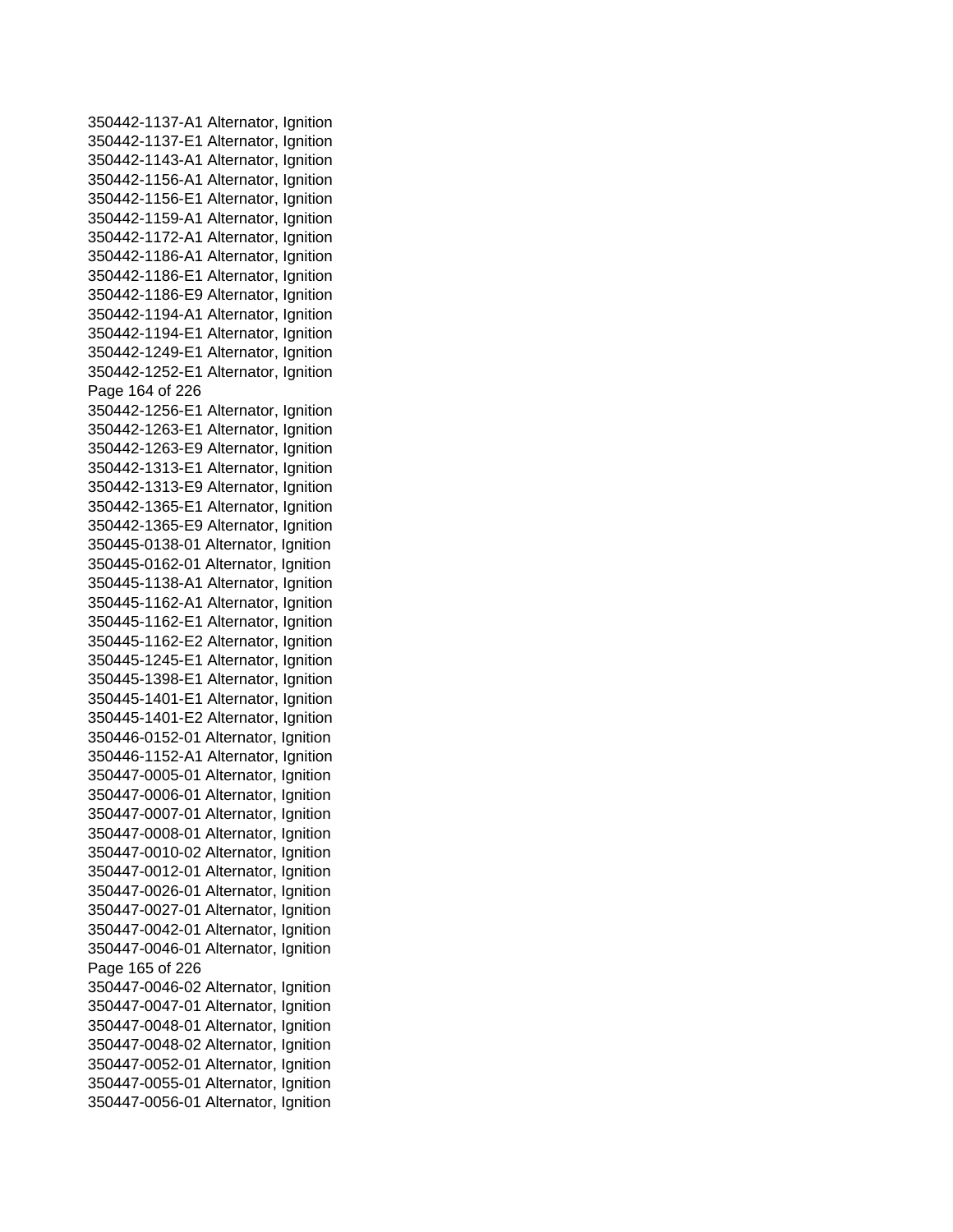350447-0058-01 Alternator, Ignition 350447-0064-01 Alternator, Ignition 350447-0064-02 Alternator, Ignition 350447-0064-03 Alternator, Ignition 350447-0064-04 Alternator, Ignition 350447-0068-01 Alternator, Ignition 350447-0068-02 Alternator, Ignition 350447-0075-01 Alternator, Ignition 350447-0075-02 Alternator, Ignition 350447-0076-01 Alternator, Ignition 350447-0077-01 Alternator, Ignition 350447-0078-01 Alternator, Ignition 350447-0079-01 Alternator, Ignition 350447-0080-01 Alternator, Ignition 350447-0081-01 Alternator, Ignition 350447-0082-01 Alternator, Ignition 350447-0083-01 Alternator, Ignition 350447-0084-01 Alternator, Ignition 350447-0086-01 Alternator, Ignition 350447-0100-01 Alternator, Ignition 350447-0109-01 Alternator, Ignition 350447-0110-01 Alternator, Ignition Page 166 of 226 350447-0112-01 Alternator, Ignition 350447-0114-01 Alternator, Ignition 350447-0115-01 Alternator, Ignition 350447-0117-01 Alternator, Ignition 350447-0118-01 Alternator, Ignition 350447-0119-01 Alternator, Ignition 350447-0123-01 Alternator, Ignition 350447-0123-02 Alternator, Ignition 350447-0124-01 Alternator, Ignition 350447-0125-01 Alternator, Ignition 350447-0126-01 Alternator, Ignition 350447-0127-01 Alternator, Ignition 350447-0128-01 Alternator, Ignition 350447-0129-01 Alternator, Ignition 350447-0129-02 Alternator, Ignition 350447-0133-01 Alternator, Ignition 350447-0134-01 Alternator, Ignition 350447-0136-01 Alternator, Ignition 350447-0139-01 Alternator, Ignition 350447-0144-01 Alternator, Ignition 350447-0145-01 Alternator, Ignition 350447-0146-01 Alternator, Ignition 350447-0147-01 Alternator, Ignition 350447-0148-01 Alternator, Ignition 350447-0150-01 Alternator, Ignition 350447-0151-01 Alternator, Ignition 350447-0153-01 Alternator, Ignition 350447-0154-01 Alternator, Ignition 350447-0155-01 Alternator, Ignition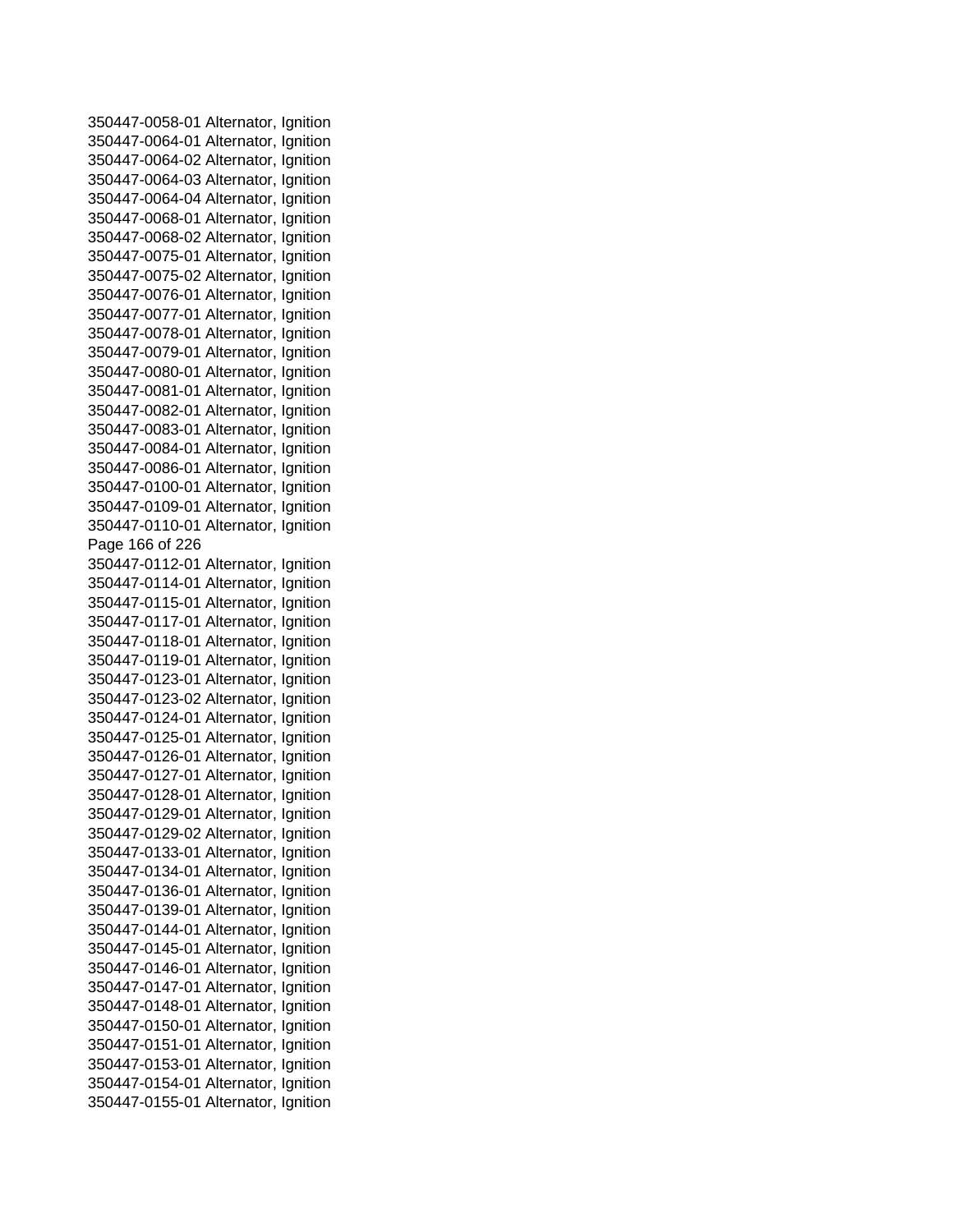Page 167 of 226 350447-0157-01 Alternator, Ignition 350447-0158-01 Alternator, Ignition 350447-0160-01 Alternator, Ignition 350447-0163-01 Alternator, Ignition 350447-0164-01 Alternator, Ignition 350447-0166-01 Alternator, Ignition 350447-0167-01 Alternator, Ignition 350447-0169-01 Alternator, Ignition 350447-1005-A1 Alternator, Ignition 350447-1005-E1 Alternator, Ignition 350447-1006-A1 Alternator, Ignition 350447-1010-A2 Alternator, Ignition 350447-1010-E2 Alternator, Ignition 350447-1011-A1 Alternator, Ignition 350447-1013-A1 Alternator, Ignition 350447-1013-E1 Alternator, Ignition 350447-1014-E1 Alternator, Ignition 350447-1026-A1 Alternator, Ignition 350447-1026-E1 Alternator, Ignition 350447-1027-A1 Alternator, Ignition 350447-1042-A1 Alternator, Ignition 350447-1042-E1 Alternator, Ignition 350447-1046-A1 Alternator, Ignition 350447-1046-A2 Alternator, Ignition 350447-1046-E1 Alternator, Ignition 350447-1046-E2 Alternator, Ignition 350447-1047-A1 Alternator, Ignition 350447-1047-E1 Alternator, Ignition 350447-1048-A1 Alternator, Ignition Page 168 of 226 350447-1048-A2 Alternator, Ignition 350447-1052-A1 Alternator, Ignition 350447-1058-A1 Alternator, Ignition 350447-1064-A1 Alternator, Ignition 350447-1064-A2 Alternator, Ignition 350447-1064-A3 Alternator, Ignition 350447-1064-A4 Alternator, Ignition 350447-1064-E1 Alternator, Ignition 350447-1064-E2 Alternator, Ignition 350447-1066-A1 Alternator, Ignition 350447-1066-A2 Alternator, Ignition 350447-1066-E1 Alternator, Ignition 350447-1066-E2 Alternator, Ignition 350447-1066-E9 Alternator, Ignition 350447-1075-A1 Alternator, Ignition 350447-1075-A2 Alternator, Ignition 350447-1075-E1 Alternator, Ignition 350447-1076-A1 Alternator, Ignition 350447-1076-E1 Alternator, Ignition 350447-1077-A1 Alternator, Ignition 350447-1077-A2 Alternator, Ignition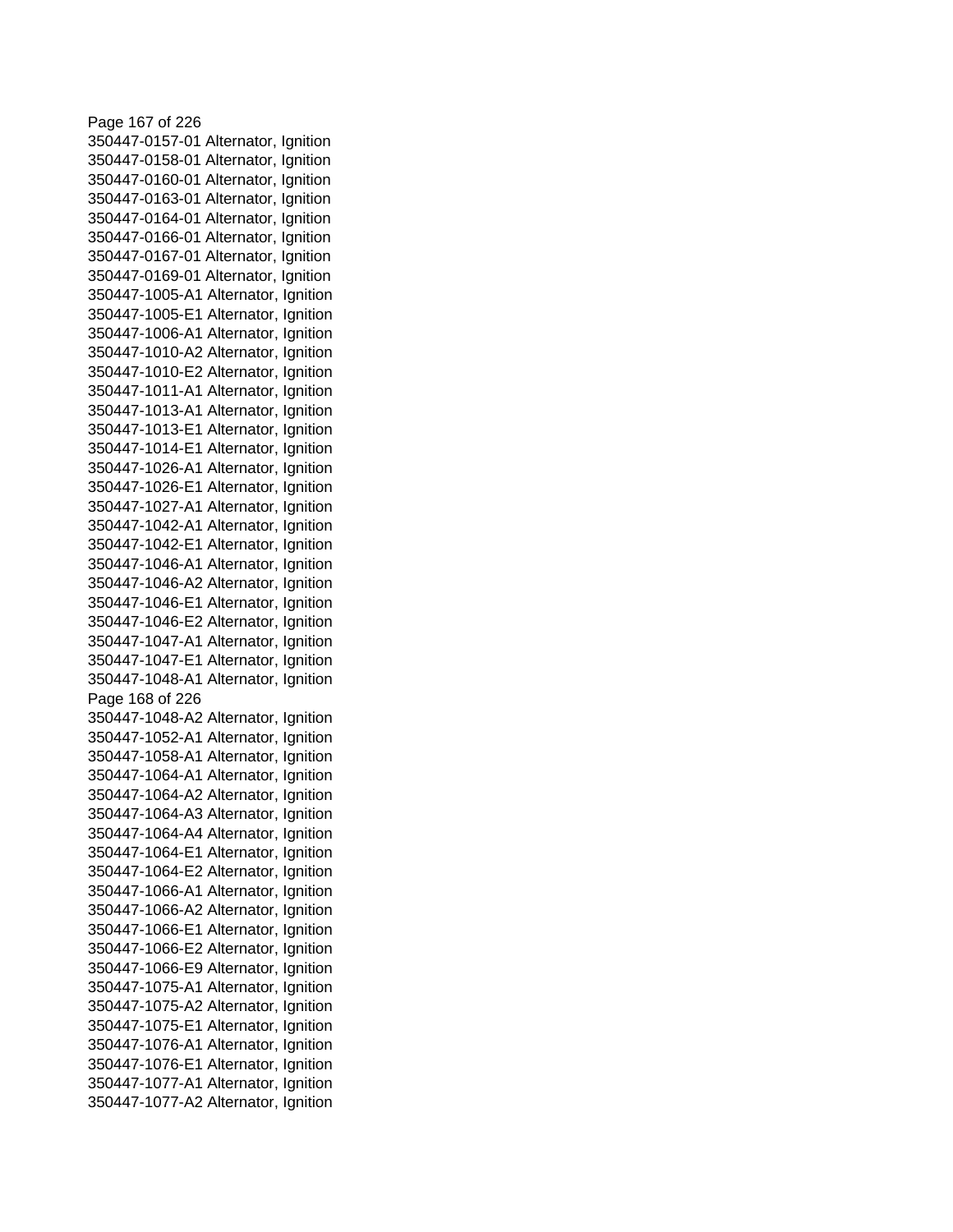350447-1077-E1 Alternator, Ignition 350447-1078-A1 Alternator, Ignition 350447-1078-E1 Alternator, Ignition 350447-1079-A1 Alternator, Ignition 350447-1079-E1 Alternator, Ignition 350447-1080-A1 Alternator, Ignition 350447-1080-E1 Alternator, Ignition 350447-1081-A1 Alternator, Ignition Page 169 of 226 350447-1081-E1 Alternator, Ignition 350447-1082-A1 Alternator, Ignition 350447-1083-A1 Alternator, Ignition 350447-1084-A1 Alternator, Ignition 350447-1084-E1 Alternator, Ignition 350447-1085-A1 Alternator, Ignition 350447-1085-E1 Alternator, Ignition 350447-1085-E9 Alternator, Ignition 350447-1086-A1 Alternator, Ignition 350447-1086-E1 Alternator, Ignition 350447-1087-E1 Alternator, Ignition 350447-1096-A1 Alternator, Ignition 350447-1096-E1 Alternator, Ignition 350447-1096-E2 Alternator, Ignition 350447-1096-E9 Alternator, Ignition 350447-1100-A1 Alternator, Ignition 350447-1100-E1 Alternator, Ignition 350447-1105-E1 Alternator, Ignition 350447-1109-E1 Alternator, Ignition 350447-1110-E1 Alternator, Ignition 350447-1111-E1 Alternator, Ignition 350447-1113-E1 Alternator, Ignition 350447-1115-A1 Alternator, Ignition 350447-1116-E1 Alternator, Ignition 350447-1116-E2 Alternator, Ignition 350447-1118-A1 Alternator, Ignition 350447-1118-E1 Alternator, Ignition 350447-1119-A1 Alternator, Ignition 350447-1120-E1 Alternator, Ignition Page 170 of 226 350447-1123-A1 Alternator, Ignition 350447-1125-A1 Alternator, Ignition 350447-1125-E1 Alternator, Ignition 350447-1125-E9 Alternator, Ignition 350447-1126-A1 Alternator, Ignition 350447-1127-A1 Alternator, Ignition 350447-1128-A1 Alternator, Ignition 350447-1128-E1 Alternator, Ignition 350447-1129-A2 Alternator, Ignition 350447-1129-E2 Alternator, Ignition 350447-1133-A1 Alternator, Ignition 350447-1133-A2 Alternator, Ignition 350447-1133-E2 Alternator, Ignition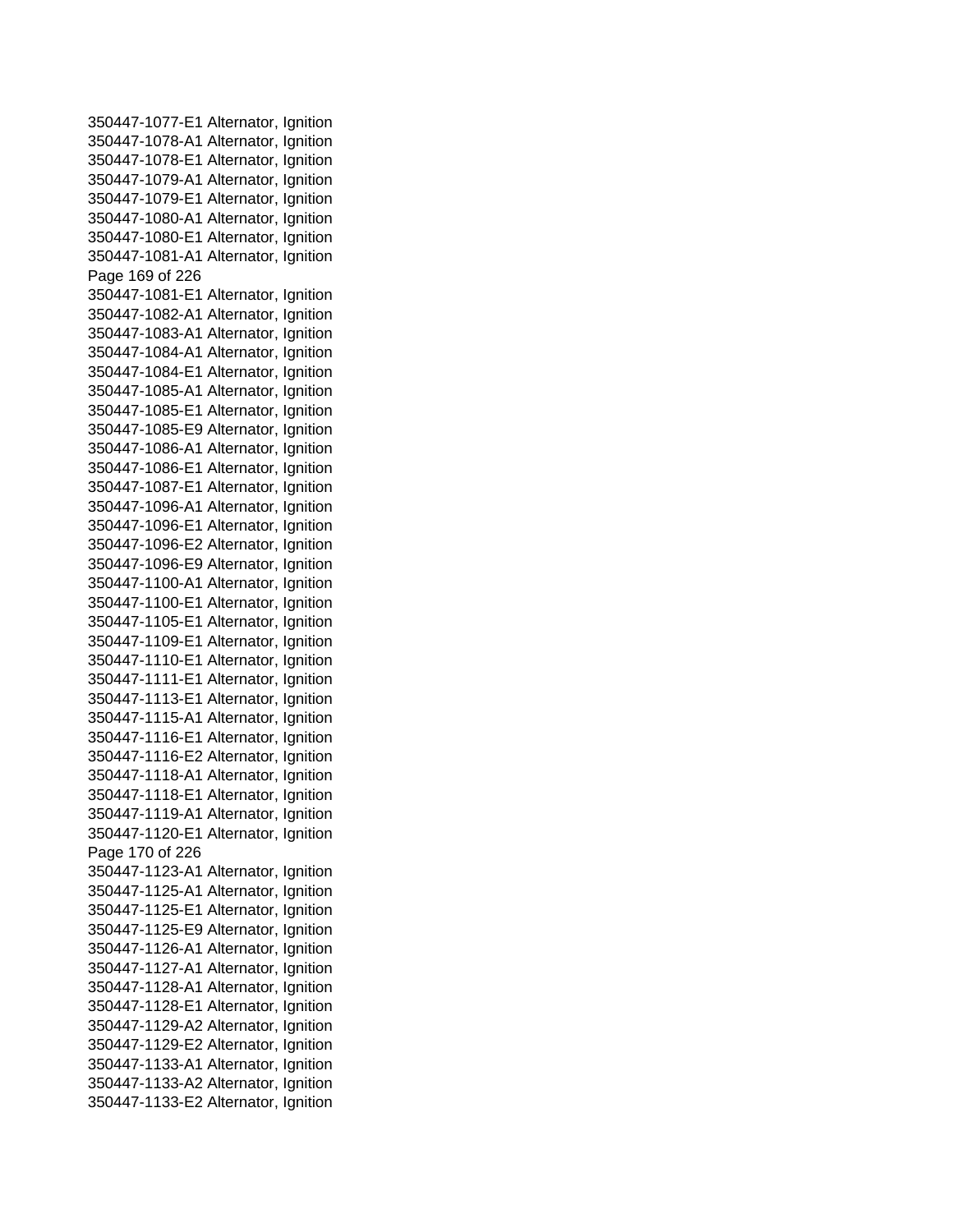350447-1134-A1 Alternator, Ignition 350447-1136-A1 Alternator, Ignition 350447-1139-A1 Alternator, Ignition 350447-1139-E1 Alternator, Ignition 350447-1144-A1 Alternator, Ignition 350447-1145-A1 Alternator, Ignition 350447-1145-A3 Alternator, Ignition 350447-1145-E1 Alternator, Ignition 350447-1145-E3 Alternator, Ignition 350447-1146-A1 Alternator, Ignition 350447-1147-A1 Alternator, Ignition 350447-1148-A1 Alternator, Ignition 350447-1150-A1 Alternator, Ignition 350447-1150-E1 Alternator, Ignition 350447-1151-A1 Alternator, Ignition 350447-1153-A1 Alternator, Ignition Page 171 of 226 350447-1154-A1 Alternator, Ignition 350447-1155-A1 Alternator, Ignition 350447-1157-A1 Alternator, Ignition 350447-1157-E1 Alternator, Ignition 350447-1158-A1 Alternator, Ignition 350447-1158-E1 Alternator, Ignition 350447-1160-A1 Alternator, Ignition 350447-1160-E1 Alternator, Ignition 350447-1163-A1 Alternator, Ignition 350447-1164-A1 Alternator, Ignition 350447-1166-A1 Alternator, Ignition 350447-1167-A1 Alternator, Ignition 350447-1169-A1 Alternator, Ignition 350447-1169-E1 Alternator, Ignition 350447-1170-A1 Alternator, Ignition 350447-1171-A1 Alternator, Ignition 350447-1171-E1 Alternator, Ignition 350447-1173-A1 Alternator, Ignition 350447-1173-E1 Alternator, Ignition 350447-1174-A1 Alternator, Ignition 350447-1174-E1 Alternator, Ignition 350447-1175-A1 Alternator, Ignition 350447-1176-A1 Alternator, Ignition 350447-1176-E1 Alternator, Ignition 350447-1183-A2 Alternator, Ignition 350447-1183-E2 Alternator, Ignition 350447-1184-A1 Alternator, Ignition 350447-1185-A1 Alternator, Ignition 350447-1185-E1 Alternator, Ignition Page 172 of 226 350447-1185-E9 Alternator, Ignition 350447-1188-A1 Alternator, Ignition 350447-1189-A1 Alternator, Ignition 350447-1190-A1 Alternator, Ignition 350447-1190-E1 Alternator, Ignition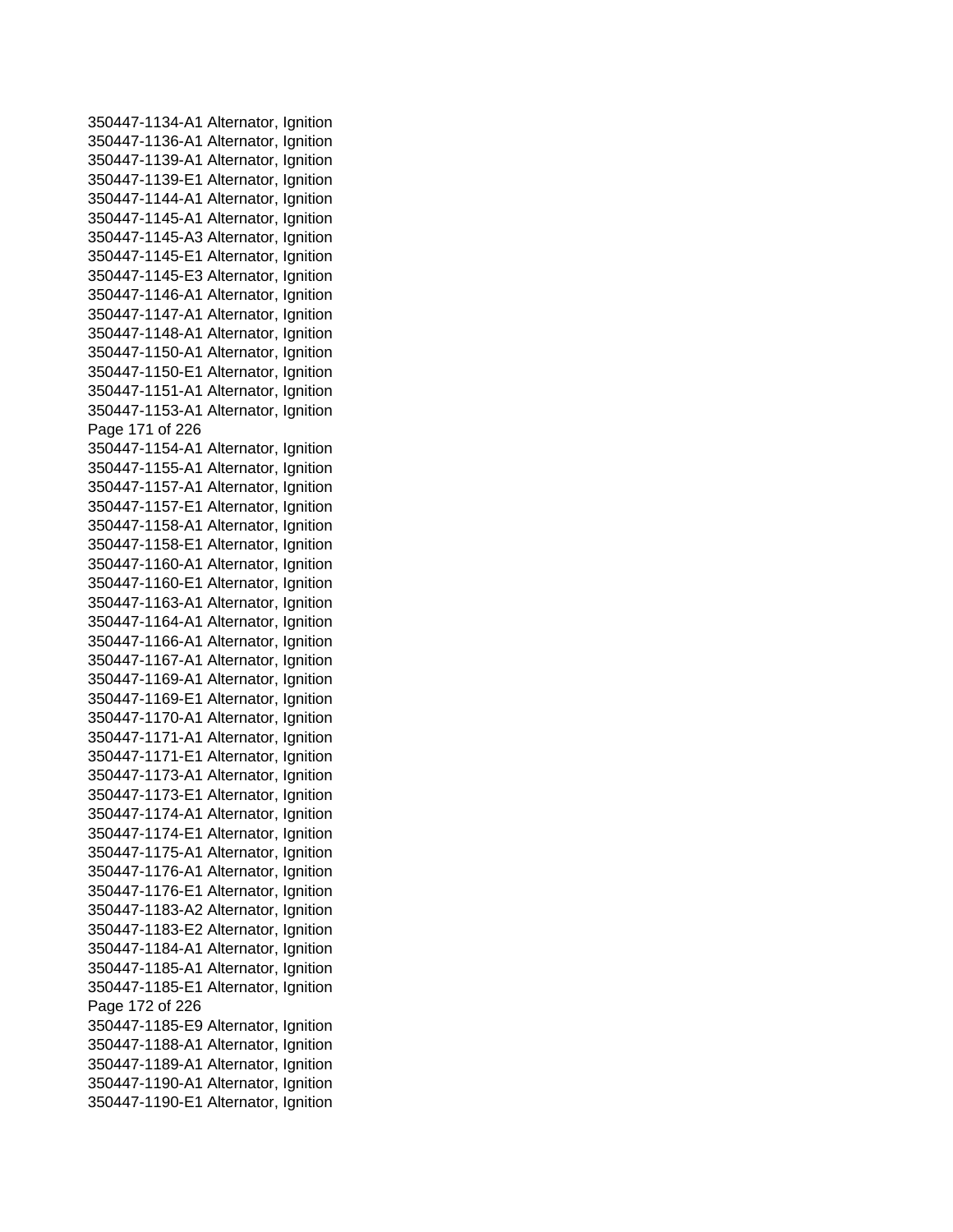350447-1191-A1 Alternator, Ignition 350447-1191-E1 Alternator, Ignition 350447-1195-A1 Alternator, Ignition 350447-1195-E1 Alternator, Ignition 350447-1196-A1 Alternator, Ignition 350447-1197-A1 Alternator, Ignition 350447-1197-E1 Alternator, Ignition 350447-1198-A1 Alternator, Ignition 350447-1198-E1 Alternator, Ignition 350447-1199-A1 Alternator, Ignition 350447-1199-E1 Alternator, Ignition 350447-1200-A1 Alternator, Ignition 350447-1201-E1 Alternator, Ignition 350447-1203-A1 Alternator, Ignition 350447-1204-A1 Alternator, Ignition 350447-1206-E1 Alternator, Ignition 350447-1208-A1 Alternator, Ignition 350447-1208-E1 Alternator, Ignition 350447-1209-A1 Alternator, Ignition 350447-1209-E1 Alternator, Ignition 350447-1213-A1 Alternator, Ignition 350447-1214-E1 Alternator, Ignition 350447-1217-A1 Alternator, Ignition 350447-1217-E1 Alternator, Ignition Page 173 of 226 350447-1218-A1 Alternator, Ignition 350447-1218-E1 Alternator, Ignition 350447-1220-A1 Alternator, Ignition 350447-1220-E1 Alternator, Ignition 350447-1221-A1 Alternator, Ignition 350447-1221-E1 Alternator, Ignition 350447-1222-A1 Alternator, Ignition 350447-1222-E1 Alternator, Ignition 350447-1224-A1 Alternator, Ignition 350447-1224-E1 Alternator, Ignition 350447-1225-A1 Alternator, Ignition 350447-1225-E1 Alternator, Ignition 350447-1227-A1 Alternator, Ignition 350447-1227-E1 Alternator, Ignition 350447-1228-A1 Alternator, Ignition 350447-1228-E1 Alternator, Ignition 350447-1230-A1 Alternator, Ignition 350447-1230-E1 Alternator, Ignition 350447-1232-A1 Alternator, Ignition 350447-1232-E1 Alternator, Ignition 350447-1233-A1 Alternator, Ignition 350447-1233-E1 Alternator, Ignition 350447-1234-A1 Alternator, Ignition 350447-1234-E1 Alternator, Ignition 350447-1235-A1 Alternator, Ignition 350447-1235-E1 Alternator, Ignition 350447-1237-E1 Alternator, Ignition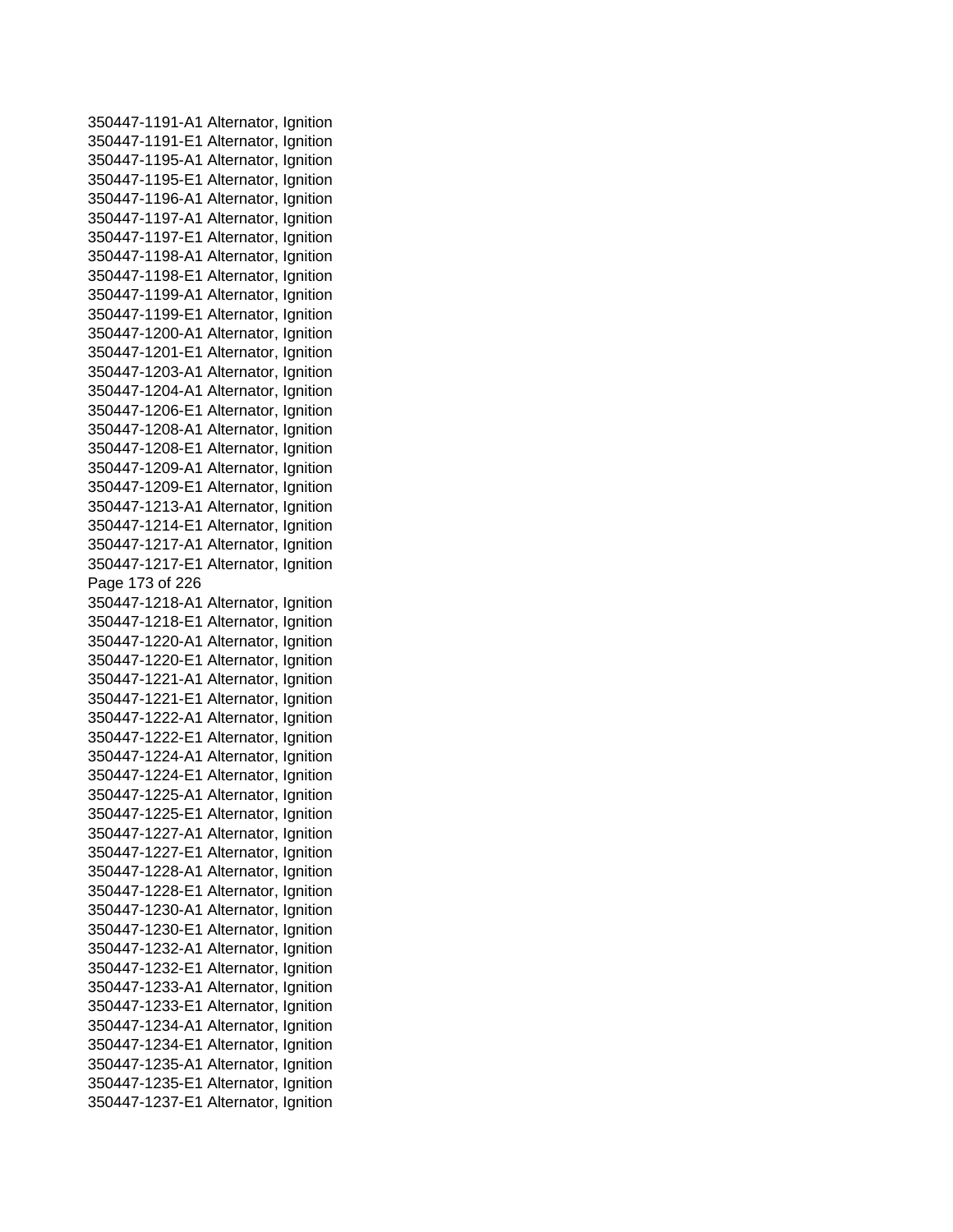350447-1240-E1 Alternator, Ignition 350447-1242-E1 Alternator, Ignition Page 174 of 226 350447-1243-E1 Alternator, Ignition 350447-1244-E1 Alternator, Ignition 350447-1246-E1 Alternator, Ignition 350447-1247-E1 Alternator, Ignition 350447-1248-E1 Alternator, Ignition 350447-1250-E1 Alternator, Ignition 350447-1250-E2 Alternator, Ignition 350447-1250-E9 Alternator, Ignition 350447-1251-E1 Alternator, Ignition 350447-1253-E1 Alternator, Ignition 350447-1254-E1 Alternator, Ignition 350447-1255-E1 Alternator, Ignition 350447-1257-E1 Alternator, Ignition 350447-1259-E1 Alternator, Ignition 350447-1261-E1 Alternator, Ignition 350447-1266-E1 Alternator, Ignition 350447-1266-E9 Alternator, Ignition 350447-1268-E1 Alternator, Ignition 350447-1268-E9 Alternator, Ignition 350447-1269-E1 Alternator, Ignition 350447-1269-E9 Alternator, Ignition 350447-1273-E1 Alternator, Ignition 350447-1274-E1 Alternator, Ignition 350447-1275-E1 Alternator, Ignition 350447-1277-E1 Alternator, Ignition 350447-1278-E1 Alternator, Ignition 350447-1279-E1 Alternator, Ignition 350447-1280-E1 Alternator, Ignition 350447-1281-E1 Alternator, Ignition Page 175 of 226 350447-1283-E1 Alternator, Ignition 350447-1284-E1 Alternator, Ignition 350447-1287-E1 Alternator, Ignition 350447-1289-E1 Alternator, Ignition 350447-1289-E9 Alternator, Ignition 350447-1290-E1 Alternator, Ignition 350447-1294-E1 Alternator, Ignition 350447-1304-E1 Alternator, Ignition 350447-1306-E1 Alternator, Ignition 350447-1308-E1 Alternator, Ignition 350447-1309-E1 Alternator, Ignition 350447-1311-E1 Alternator, Ignition 350447-1312-E1 Alternator, Ignition 350447-1315-E1 Alternator, Ignition 350447-1316-E1 Alternator, Ignition 350447-1317-E1 Alternator, Ignition 350447-1318-E1 Alternator, Ignition 350447-1319-E1 Alternator, Ignition 350447-1331-E1 Alternator, Ignition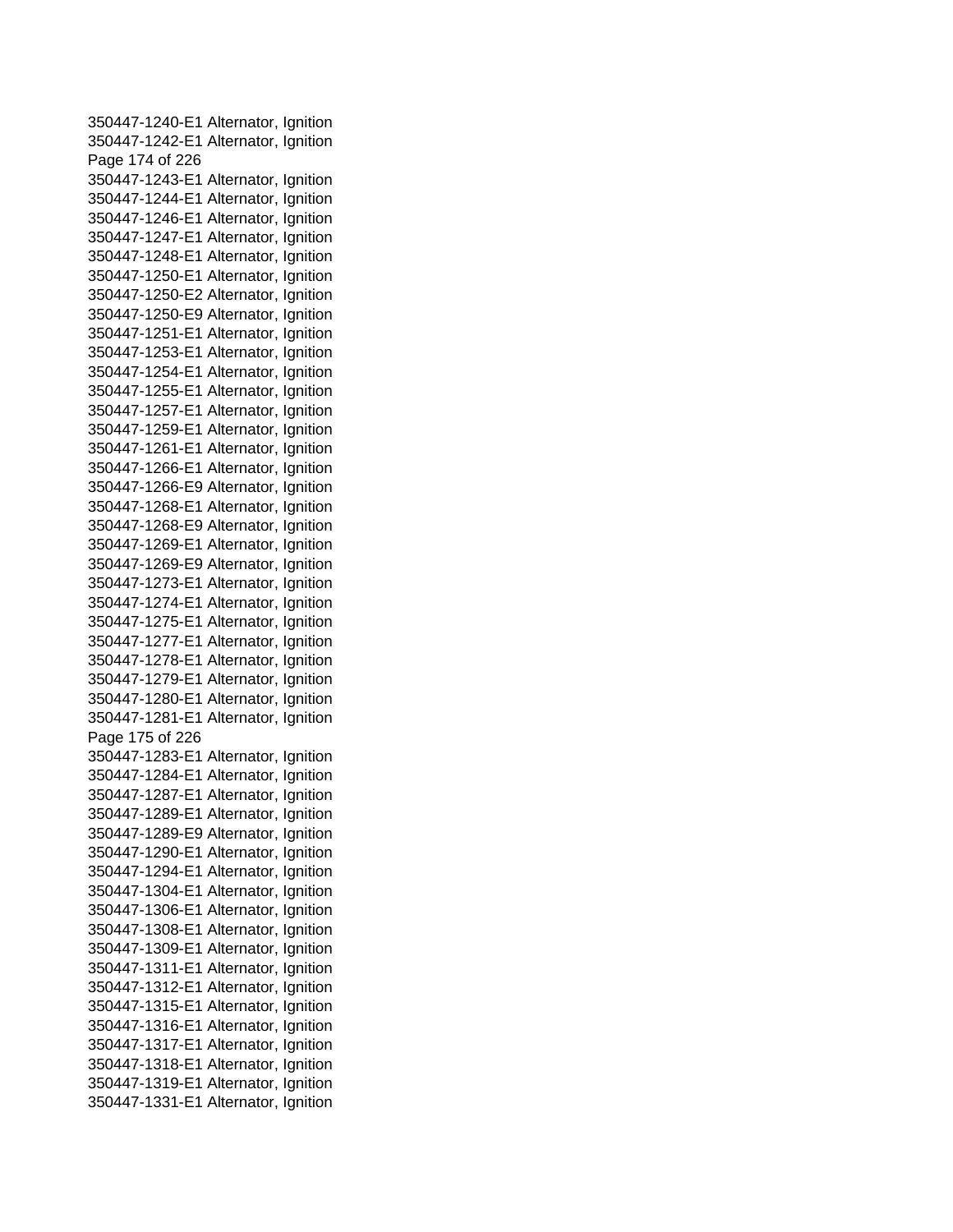350447-1332-E1 Alternator, Ignition 350447-1333-E1 Alternator, Ignition 350447-1334-E1 Alternator, Ignition 350447-1334-E9 Alternator, Ignition 350447-1366-E1 Alternator, Ignition 350447-1366-E9 Alternator, Ignition 350447-1375-E1 Alternator, Ignition 350447-1377-E1 Alternator, Ignition 350447-1378-E1 Alternator, Ignition 350447-1396-E1 Alternator, Ignition Page 176 of 226 350447-1396-E9 Alternator, Ignition 350447-1397-E1 Alternator, Ignition 350447-1399-E1 Alternator, Ignition 350447-1400-E1 Alternator, Ignition 350447-1400-E9 Alternator, Ignition 350447-1402-E1 Alternator, Ignition 350447-1405-E1 Alternator, Ignition 350447-1409-E1 Alternator, Ignition 350447-1410-E1 Alternator, Ignition 350447-1413-E1 Alternator, Ignition 350447-1414-E1 Alternator, Ignition 350447-1421-E1 Alternator, Ignition 350772-0045-01 Alternator, Controls, Governor Spring, Ignition, Wire 350772-0045-02 Alternator, Controls, Governor Spring, Ignition, Wire 350772-0102-01 Alternator, Controls, Governor Spring, Ignition, Wire 350772-1045-A1 Alternator, Controls, Governor Spring, Ignition, Wire 350772-1045-A2 Alternator, Controls, Governor Spring, Ignition, Wire 350772-1045-E2 Alternator, Controls, Governor Spring, Ignition, Wire 350772-1102-A1 Alternator, Controls, Governor Spring, Ignition, Wire 350772-1102-E1 Alternator, Controls, Governor Spring, Ignition, Wire 350775-0119-01 Alternator, Controls, Governor Spring, Ignition, Wire 350776-0046-02 Alternator, Controls, Governor Spring, Ignition, Wire 350776-0122-01 Alternator, Controls, Governor Spring, Ignition, Wire 350776-1046-A2 Alternator, Controls, Governor Spring, Ignition, Wire 350776-1046-E2 Alternator, Controls, Governor Spring, Ignition, Wire 350776-1122-A1 Alternator, Controls, Governor Spring, Ignition, Wire 350776-1122-E1 Alternator, Controls, Governor Spring, Ignition, Wire 350777-0034-01 Alternator, Controls, Governor Spring, Ignition, Wire 350777-0034-02 Alternator, Controls, Governor Spring, Ignition, Wire Page 177 of 226 350777-0035-01 Alternator, Controls, Governor Spring, Ignition, Wire 350777-0044-01 Alternator, Controls, Governor Spring, Ignition, Wire 350777-0044-02 Alternator, Controls, Governor Spring, Ignition, Wire 350777-0100-01 Alternator, Controls, Governor Spring, Ignition, Wire 350777-0110-01 Alternator, Controls, Governor Spring, Ignition, Wire 350777-0113-01 Alternator, Controls, Governor Spring, Ignition, Wire 350777-0114-01 Alternator, Controls, Governor Spring, Ignition, Wire 350777-0115-01 Alternator, Controls, Governor Spring, Ignition, Wire 350777-0116-01 Alternator, Controls, Governor Spring, Ignition, Wire 350777-0117-01 Alternator, Controls, Governor Spring, Ignition, Wire 350777-0120-01 Alternator, Controls, Governor Spring, Ignition, Wire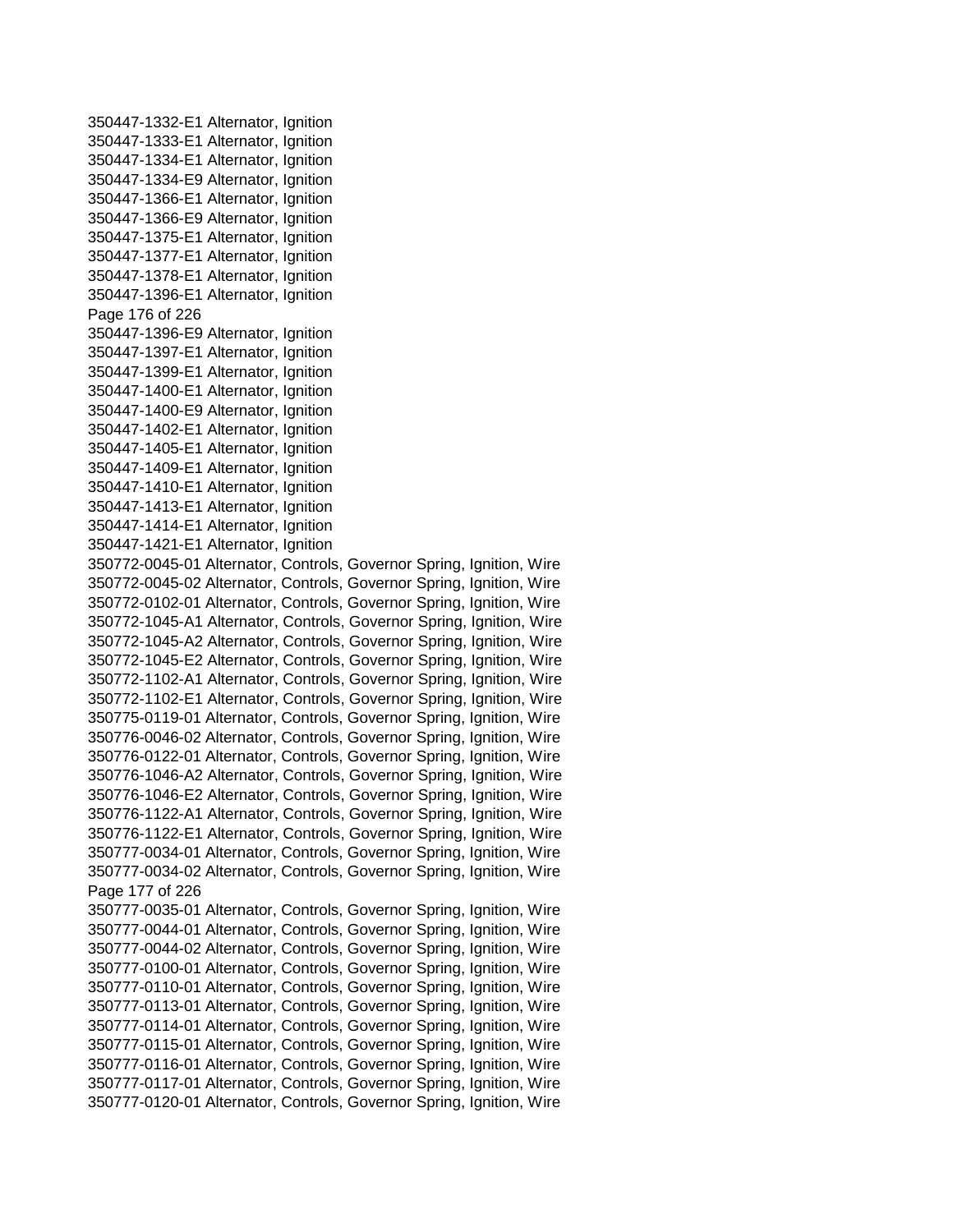350777-0123-01 Alternator, Controls, Governor Spring, Ignition, Wire 350777-0125-01 Alternator, Controls, Governor Spring, Ignition, Wire 350777-0450-01 Alternator, Controls, Governor Spring, Ignition, Wire 350777-1034-A1 Alternator, Controls, Governor Spring, Ignition, Wire 350777-1034-E1 Alternator, Controls, Governor Spring, Ignition, Wire 350777-1034-E3 Alternator, Controls, Governor Spring, Ignition, Wire 350777-1035-A1 Alternator, Controls, Governor Spring, Ignition, Wire 350777-1035-E1 Alternator, Controls, Governor Spring, Ignition, Wire 350777-1044-A1 Alternator, Controls, Governor Spring, Ignition, Wire 350777-1044-A2 Alternator, Controls, Governor Spring, Ignition, Wire 350777-1044-E2 Alternator, Controls, Governor Spring, Ignition, Wire 350777-1048-E2 Alternator, Controls, Governor Spring, Ignition, Wire 350777-1077-E1 Alternator, Controls, Governor Spring, Ignition, Wire 350777-1100-A1 Alternator, Controls, Governor Spring, Ignition, Wire 350777-1100-E1 Alternator, Controls, Governor Spring, Ignition, Wire 350777-1112-A1 Alternator, Controls, Governor Spring, Ignition, Wire 350777-1112-E1 Alternator, Controls, Governor Spring, Ignition, Wire 350777-1113-A1 Alternator, Controls, Governor Spring, Ignition, Wire Page 178 of 226 350777-1113-E1 Alternator, Controls, Governor Spring, Ignition, Wire 350777-1114-A1 Alternator, Controls, Governor Spring, Ignition, Wire 350777-1115-A1 Alternator, Controls, Governor Spring, Ignition, Wire 350777-1115-E1 Alternator, Controls, Governor Spring, Ignition, Wire 350777-1117-A1 Alternator, Controls, Governor Spring, Ignition, Wire 350777-1117-E1 Alternator, Controls, Governor Spring, Ignition, Wire 350777-1118-A1 Alternator, Controls, Governor Spring, Ignition, Wire 350777-1118-E1 Alternator, Controls, Governor Spring, Ignition, Wire 350777-1120-A1 Alternator, Controls, Governor Spring, Ignition, Wire 350777-1120-E1 Alternator, Controls, Governor Spring, Ignition, Wire 350777-1123-A1 Alternator, Controls, Governor Spring, Ignition, Wire 350777-1124-A1 Alternator, Controls, Governor Spring, Ignition, Wire 350777-1125-A1 Alternator, Controls, Governor Spring, Ignition, Wire 350777-1125-E1 Alternator, Controls, Governor Spring, Ignition, Wire 350777-1128-A1 Alternator, Controls, Governor Spring, Ignition, Wire 350777-1128-E1 Alternator, Controls, Governor Spring, Ignition, Wire 350777-1130-A1 Alternator, Controls, Governor Spring, Ignition, Wire 350777-1130-E1 Alternator, Controls, Governor Spring, Ignition, Wire 350777-1131-A1 Alternator, Controls, Governor Spring, Ignition, Wire 350777-1132-A1 Alternator, Controls, Governor Spring, Ignition, Wire 350777-1132-E1 Alternator, Controls, Governor Spring, Ignition, Wire 350777-1134-A2 Alternator, Controls, Governor Spring, Ignition, Wire 350777-1134-E2 Alternator, Controls, Governor Spring, Ignition, Wire 350777-1135-A1 Alternator, Controls, Governor Spring, Ignition, Wire 350777-1135-E1 Alternator, Controls, Governor Spring, Ignition, Wire 350777-1136-E2 Alternator, Controls, Governor Spring, Ignition, Wire 350777-1137-E1 Alternator, Controls, Governor Spring, Ignition, Wire 350777-1137-E2 Alternator, Controls, Governor Spring, Ignition, Wire 350777-1138-E1 Alternator, Controls, Governor Spring, Ignition, Wire Page 179 of 226 350777-1140-E1 Alternator, Controls, Governor Spring, Ignition, Wire 350777-1141-E1 Alternator, Controls, Governor Spring, Ignition, Wire 350777-1142-E1 Alternator, Controls, Governor Spring, Ignition, Wire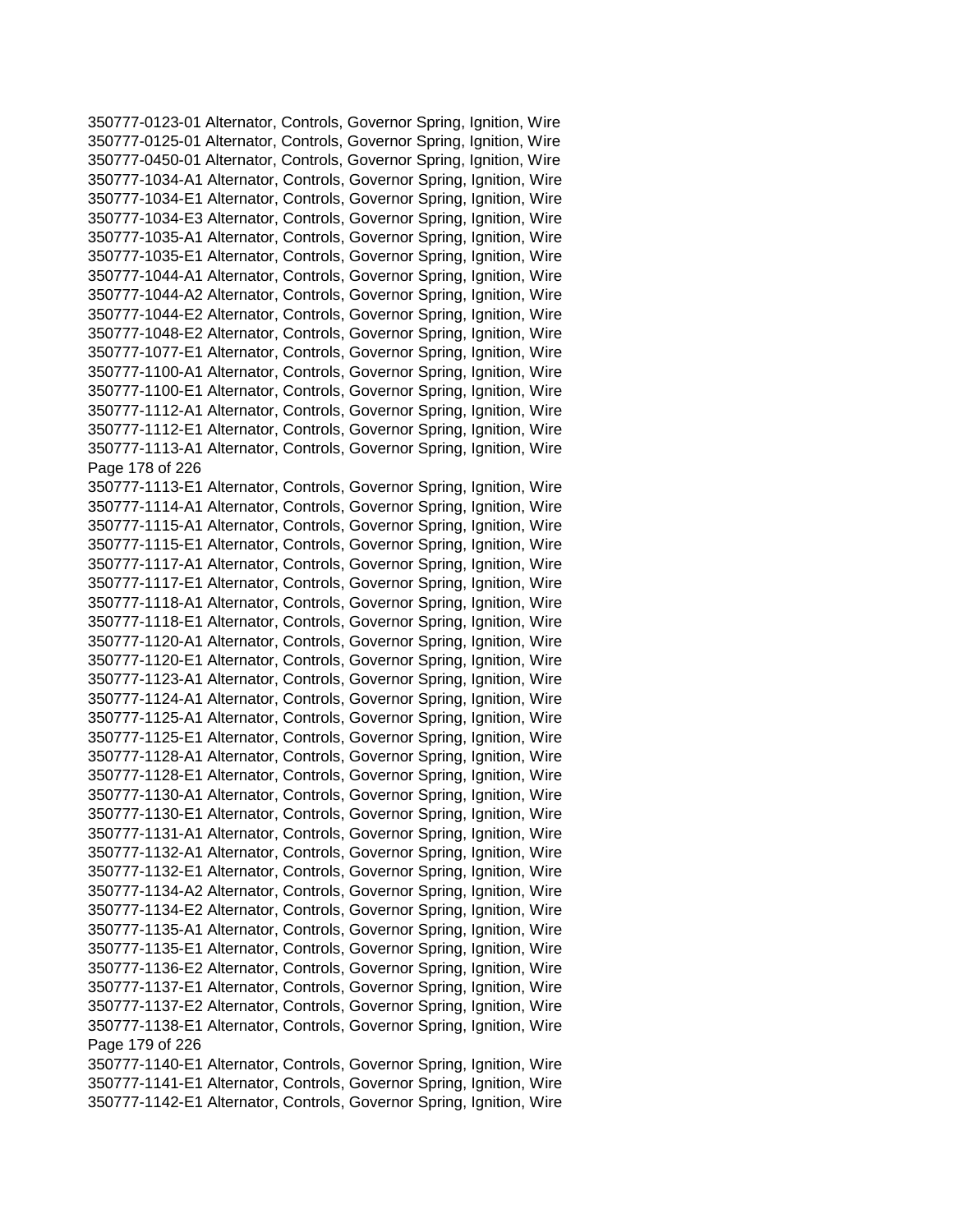350777-1143-E1 Alternator, Controls, Governor Spring, Ignition, Wire 350777-1144-E1 Alternator, Controls, Governor Spring, Ignition, Wire 350777-1147-E1 Alternator, Controls, Governor Spring, Ignition, Wire 350777-1149-E1 Alternator, Controls, Governor Spring, Ignition, Wire 350777-1150-E1 Alternator, Controls, Governor Spring, Ignition, Wire 350777-1151-E1 Alternator, Controls, Governor Spring, Ignition, Wire 350777-1152-E1 Alternator, Controls, Governor Spring, Ignition, Wire 350777-1155-E1 Alternator, Controls, Governor Spring, Ignition, Wire 350777-1156-E1 Alternator, Controls, Governor Spring, Ignition, Wire 350777-1157-E1 Alternator, Controls, Governor Spring, Ignition, Wire 350777-1158-E1 Alternator, Controls, Governor Spring, Ignition, Wire 350777-1162-E1 Alternator, Controls, Governor Spring, Ignition, Wire 350777-1163-01 Alternator, Controls, Governor Spring, Ignition, Wire 350777-1163-02 Alternator, Controls, Governor Spring, Ignition, Wire 350777-1163-E1 Alternator, Controls, Governor Spring, Ignition, Wire 350777-1164-E1 Alternator, Controls, Governor Spring, Ignition, Wire 350777-1165-E1 Alternator, Controls, Governor Spring, Ignition, Wire 350777-1166-E1 Alternator, Controls, Governor Spring, Ignition, Wire 350777-1167-E1 Alternator, Controls, Governor Spring, Ignition, Wire 350777-1168-01 Alternator, Controls, Governor Spring, Ignition, Wire 350777-1169-E1 Alternator, Controls, Governor Spring, Ignition, Wire 350777-1170-E1 Alternator, Controls, Governor Spring, Ignition, Wire 350777-1171-E1 Alternator, Controls, Governor Spring, Ignition, Wire 351442-0186-01 Alternator, Ignition 351442-1102-A1 Alternator, Ignition 351442-1102-E1 Alternator, Ignition Page 180 of 226 351442-1120-A1 Alternator, Ignition 351442-1122-A1 Alternator, Ignition 351442-1122-E1 Alternator, Ignition 351442-1141-A1 Alternator, Ignition 351442-1186-A1 Alternator, Ignition 351442-1186-E1 Alternator, Ignition 351442-1194-A1 Alternator, Ignition 351442-1194-E1 Alternator, Ignition 351446-1144-E1 Alternator, Ignition 351447-0042-01 Alternator, Ignition 351447-0046-01 Alternator, Ignition 351447-0064-01 Alternator, Ignition 351447-0096-01 Alternator, Ignition 351447-0100-01 Alternator, Ignition 351447-0103-01 Alternator, Ignition 351447-0115-01 Alternator, Ignition 351447-0180-01 Alternator, Ignition 351447-0181-01 Alternator, Ignition 351447-0182-01 Alternator, Ignition 351447-0415-01 Alternator, Ignition 351447-0416-01 Alternator, Ignition 351447-0417-01 Alternator, Ignition 351447-1023-A1 Alternator, Ignition 351447-1023-E1 Alternator, Ignition 351447-1024-E1 Alternator, Ignition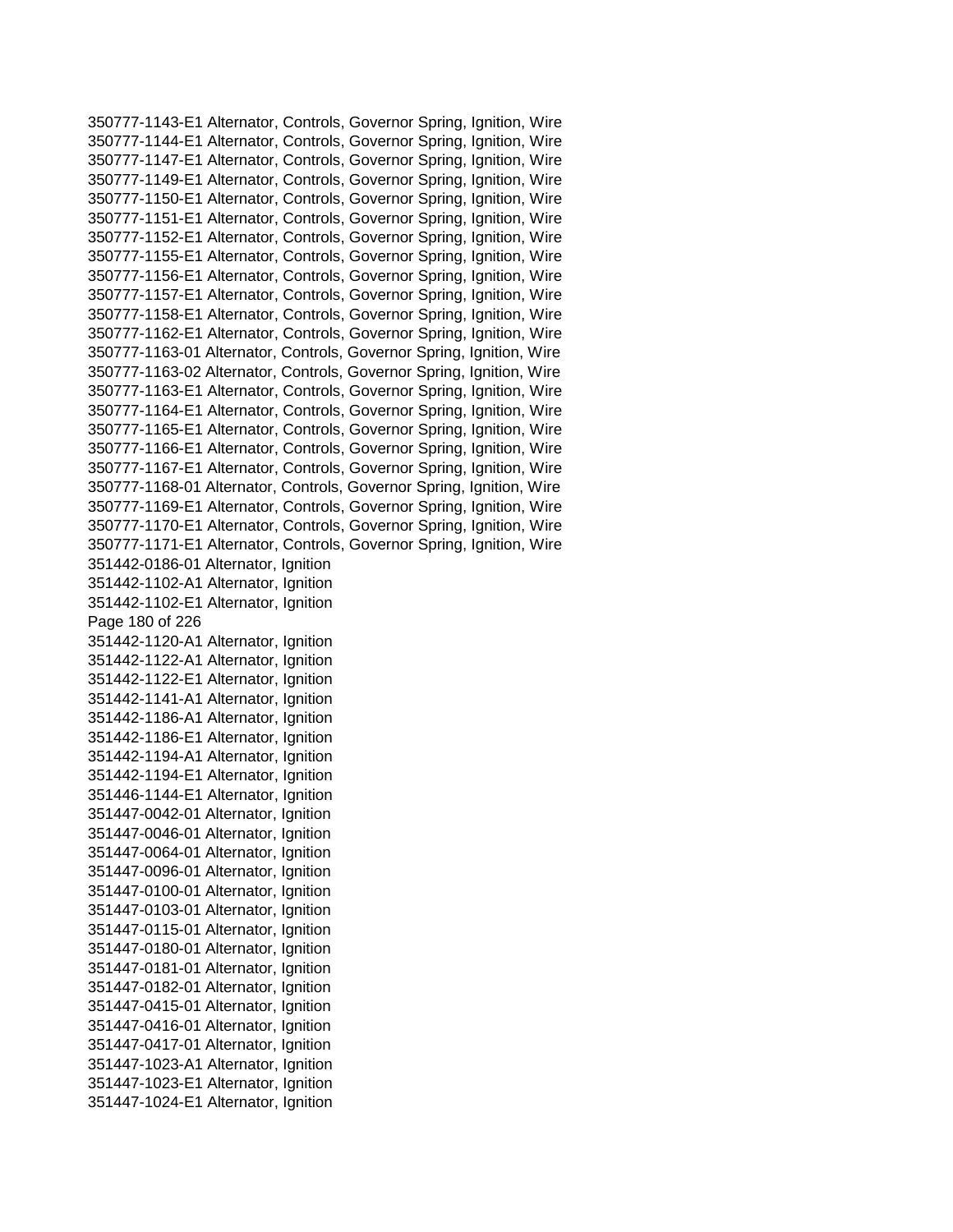351447-1042-A1 Alternator, Ignition 351447-1042-E1 Alternator, Ignition 351447-1043-A1 Alternator, Ignition 351447-1043-E1 Alternator, Ignition Page 181 of 226 351447-1045-E1 Alternator, Ignition 351447-1046-A1 Alternator, Ignition 351447-1046-E1 Alternator, Ignition 351447-1048-E1 Alternator, Ignition 351447-1048-E2 Alternator, Ignition 351447-1064-A1 Alternator, Ignition 351447-1064-E1 Alternator, Ignition 351447-1074-E1 Alternator, Ignition 351447-1075-A1 Alternator, Ignition 351447-1075-A2 Alternator, Ignition 351447-1075-E1 Alternator, Ignition 351447-1075-E2 Alternator, Ignition 351447-1076-A2 Alternator, Ignition 351447-1076-E2 Alternator, Ignition 351447-1077-A1 Alternator, Ignition 351447-1077-A2 Alternator, Ignition 351447-1077-E1 Alternator, Ignition 351447-1078-A1 Alternator, Ignition 351447-1078-E1 Alternator, Ignition 351447-1079-A1 Alternator, Ignition 351447-1079-E1 Alternator, Ignition 351447-1096-A1 Alternator, Ignition 351447-1096-E1 Alternator, Ignition 351447-1100-A1 Alternator, Ignition 351447-1100-E1 Alternator, Ignition 351447-1103-A1 Alternator, Ignition 351447-1115-A1 Alternator, Ignition 351447-1117-A1 Alternator, Ignition 351447-1117-E1 Alternator, Ignition Page 182 of 226 351447-1118-A1 Alternator, Ignition 351447-1118-E1 Alternator, Ignition 351447-1119-A1 Alternator, Ignition 351447-1123-A1 Alternator, Ignition 351447-1126-A1 Alternator, Ignition 351447-1130-A1 Alternator, Ignition 351447-1130-E1 Alternator, Ignition 351447-1131-A1 Alternator, Ignition 351447-1131-E1 Alternator, Ignition 351447-1138-A1 Alternator, Ignition 351447-1139-A1 Alternator, Ignition 351447-1140-A1 Alternator, Ignition 351447-1170-A1 Alternator, Ignition 351447-1170-E1 Alternator, Ignition 351447-1171-E1 Alternator, Ignition 351447-1172-A1 Alternator, Ignition 351447-1173-A1 Alternator, Ignition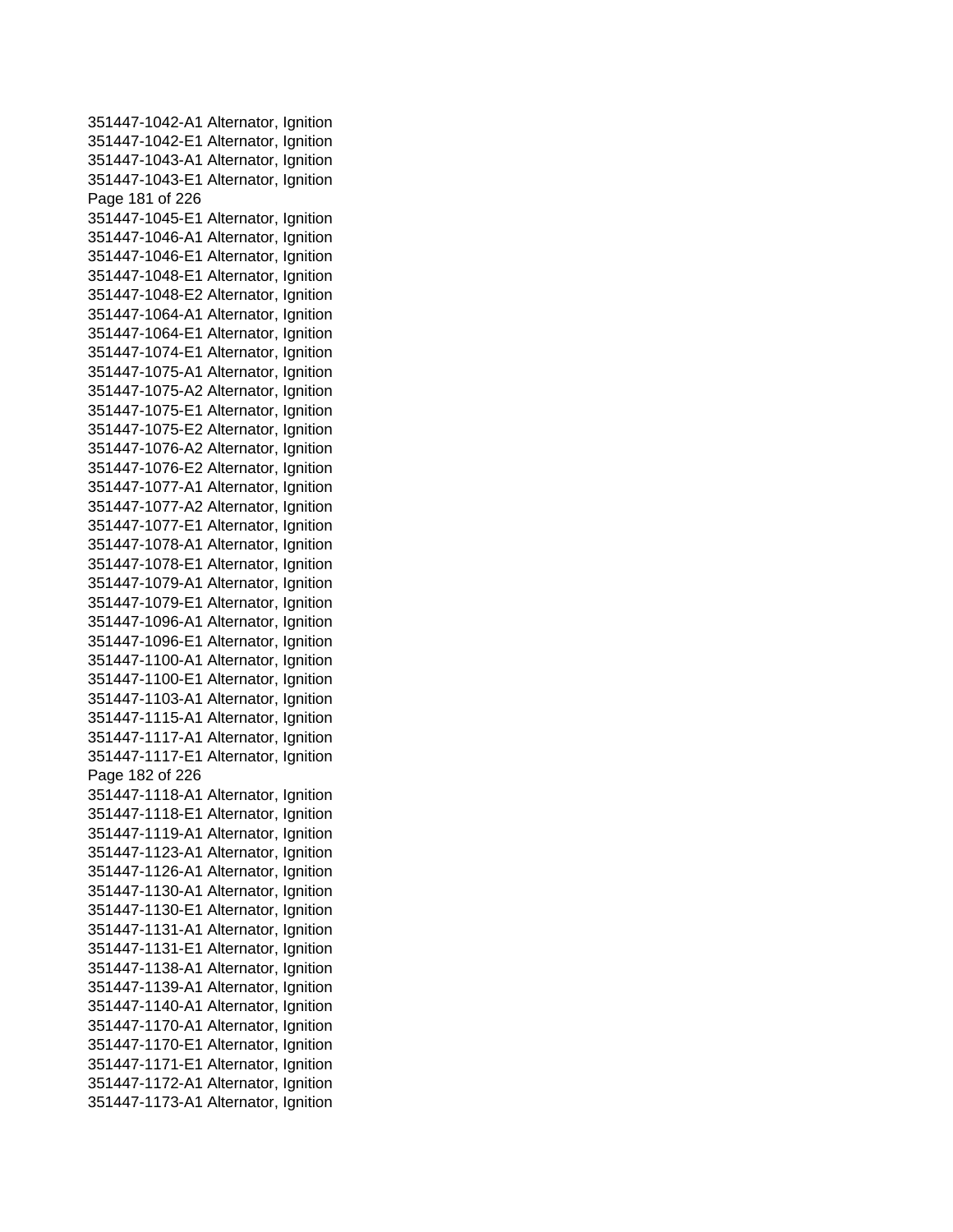351447-1176-A1 Alternator, Ignition 351447-1180-A1 Alternator, Ignition 351447-1180-E1 Alternator, Ignition 351447-1181-A1 Alternator, Ignition 351447-1181-A2 Alternator, Ignition 351447-1181-A3 Alternator, Ignition 351447-1181-E1 Alternator, Ignition 351447-1181-E2 Alternator, Ignition 351447-1181-E3 Alternator, Ignition 351447-1182-A1 Alternator, Ignition 351447-1183-A1 Alternator, Ignition 351447-1190-A1 Alternator, Ignition Page 183 of 226 351447-1192-A1 Alternator, Ignition 351447-1192-E1 Alternator, Ignition 351447-1193-A1 Alternator, Ignition 351447-1193-E1 Alternator, Ignition 351447-1195-A1 Alternator, Ignition 351447-1195-E1 Alternator, Ignition 351447-1196-A1 Alternator, Ignition 351447-1196-E1 Alternator, Ignition 351447-1197-A1 Alternator, Ignition 351447-1197-E1 Alternator, Ignition 351447-1203-A1 Alternator, Ignition 351447-1203-E1 Alternator, Ignition 351447-1221-A1 Alternator, Ignition 351447-1221-E1 Alternator, Ignition 351447-1228-A1 Alternator, Ignition 351447-1228-E1 Alternator, Ignition 351447-1229-A1 Alternator, Ignition 351447-1229-E1 Alternator, Ignition 351447-1233-E1 Alternator, Ignition 351447-1234-E1 Alternator, Ignition 351447-1235-E1 Alternator, Ignition 351447-1236-E1 Alternator, Ignition 351447-1237-E1 Alternator, Ignition 351447-1238-E1 Alternator, Ignition 351447-1239-E1 Alternator, Ignition 351447-1244-E1 Alternator, Ignition 351447-1245-E1 Alternator, Ignition 351447-1245-E2 Alternator, Ignition 351447-1246-E1 Alternator, Ignition Page 184 of 226 351447-1248-E1 Alternator, Ignition 351447-1249-E1 Alternator, Ignition 351447-1250-E1 Alternator, Ignition 351447-1251-E1 Alternator, Ignition 351447-1252-E1 Alternator, Ignition 351447-1253-E1 Alternator, Ignition 351447-1254-E1 Alternator, Ignition 351447-1255-E1 Alternator, Ignition 351447-1256-E1 Alternator, Ignition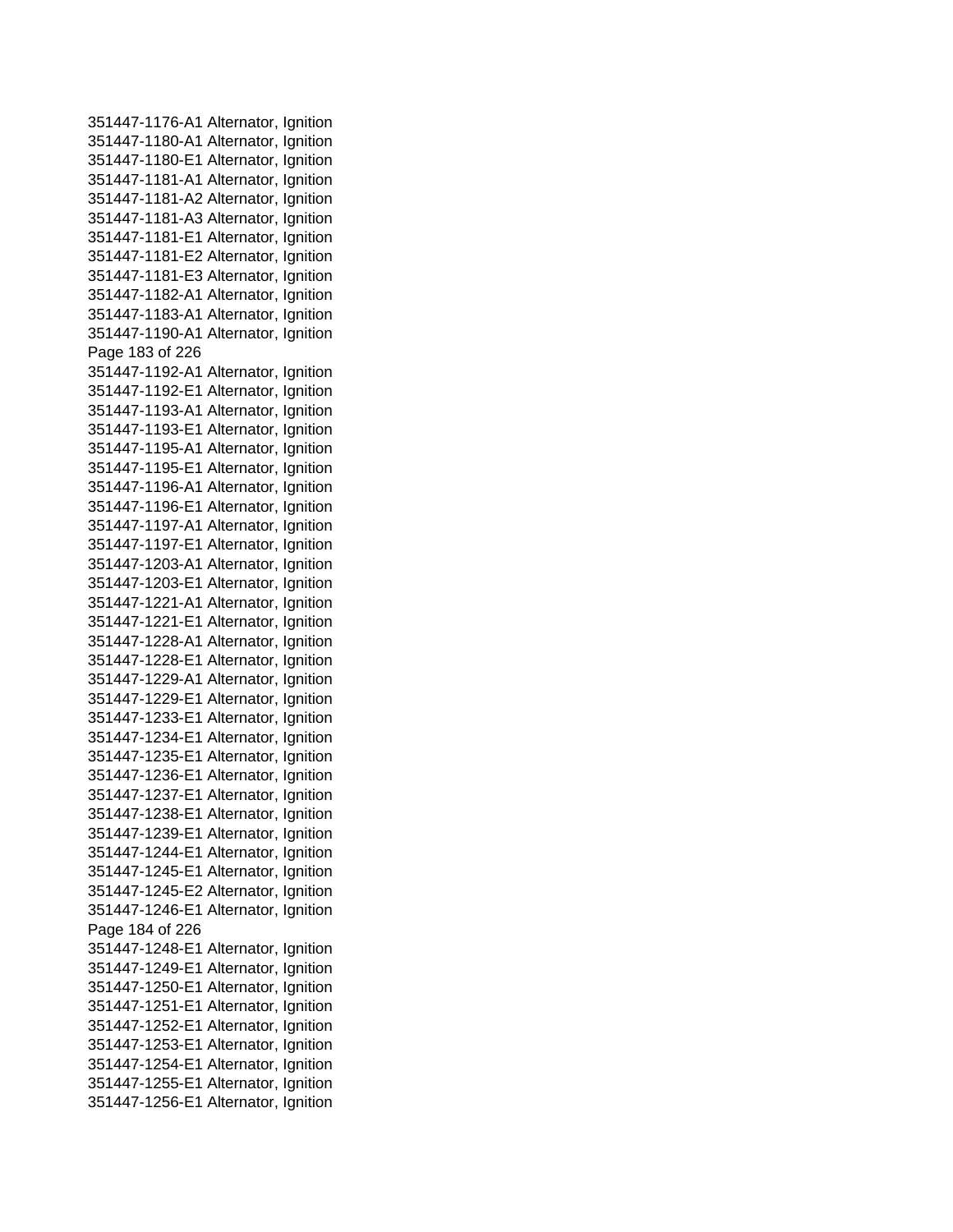351772-0045-01 Alternator, Controls, Ignition, Governor Spring 351772-1045-A1 Alternator, Controls, Ignition, Governor Spring 351772-1045-E1 Alternator, Controls, Ignition, Governor Spring 351772-1102-A1 Alternator, Controls, Ignition, Governor Spring 351772-1102-E1 Alternator, Controls, Ignition, Governor Spring 351776-1146-E1 Alternator, Controls, Ignition, Governor Spring 351777-0036-01 Alternator, Controls, Ignition, Governor Spring 351777-0044-02 Alternator, Controls, Ignition, Governor Spring 351777-0100-01 Alternator, Controls, Ignition, Governor Spring 351777-1036-A1 Alternator, Controls, Ignition, Governor Spring 351777-1036-E1 Alternator, Controls, Ignition, Governor Spring 351777-1044-A2 Alternator, Controls, Ignition, Governor Spring 351777-1044-E2 Alternator, Controls, Ignition, Governor Spring 351777-1044-E3 Alternator, Controls, Ignition, Governor Spring 351777-1047-E1 Alternator, Controls, Ignition, Governor Spring 351777-1100-A1 Alternator, Controls, Ignition, Governor Spring 351777-1100-E1 Alternator, Controls, Ignition, Governor Spring 351777-1114-A1 Alternator, Controls, Ignition, Governor Spring 351777-1114-E1 Alternator, Controls, Ignition, Governor Spring 351777-1116-A1 Alternator, Controls, Ignition, Governor Spring Page 185 of 226 351777-1117-A1 Alternator, Controls, Ignition, Governor Spring 351777-1117-E1 Alternator, Controls, Ignition, Governor Spring 351777-1121-A1 Alternator, Controls, Ignition, Governor Spring 351777-1121-E1 Alternator, Controls, Ignition, Governor Spring 351777-1123-A1 Alternator, Controls, Ignition, Governor Spring 351777-1123-E1 Alternator, Controls, Ignition, Governor Spring 351777-1124-A1 Alternator, Controls, Ignition, Governor Spring 351777-1124-E1 Alternator, Controls, Ignition, Governor Spring 351777-1125-A1 Alternator, Controls, Ignition, Governor Spring 351777-1125-E1 Alternator, Controls, Ignition, Governor Spring 351777-1126-A1 Alternator, Controls, Ignition, Governor Spring 351777-1126-E1 Alternator, Controls, Ignition, Governor Spring 351777-1128-E1 Alternator, Controls, Ignition, Governor Spring 351777-1129-E1 Alternator, Controls, Ignition, Governor Spring 351777-1130-E1 Alternator, Controls, Ignition, Governor Spring 351777-1131-E1 Alternator, Controls, Ignition, Governor Spring 351777-1132-E1 Alternator, Controls, Ignition, Governor Spring 351777-1134-E1 Alternator, Controls, Ignition, Governor Spring 351777-1135-E1 Alternator, Controls, Ignition, Governor Spring 351777-1136-E1 Alternator, Controls, Ignition, Governor Spring 351777-1137-E1 Alternator, Controls, Ignition, Governor Spring 351777-1138-E1 Alternator, Controls, Ignition, Governor Spring 351777-1139-E1 Alternator, Controls, Ignition, Governor Spring 351777-1140-E1 Alternator, Controls, Ignition, Governor Spring 351777-1141-E1 Alternator, Controls, Ignition, Governor Spring 351777-1142-E1 Alternator, Controls, Ignition, Governor Spring 351777-1143-E1 Alternator, Controls, Ignition, Governor Spring 351777-1144-E1 Alternator, Controls, Ignition, Governor Spring 351777-1145-E1 Alternator, Controls, Ignition, Governor Spring Page 186 of 226 351777-1148-E1 Alternator, Controls, Ignition, Governor Spring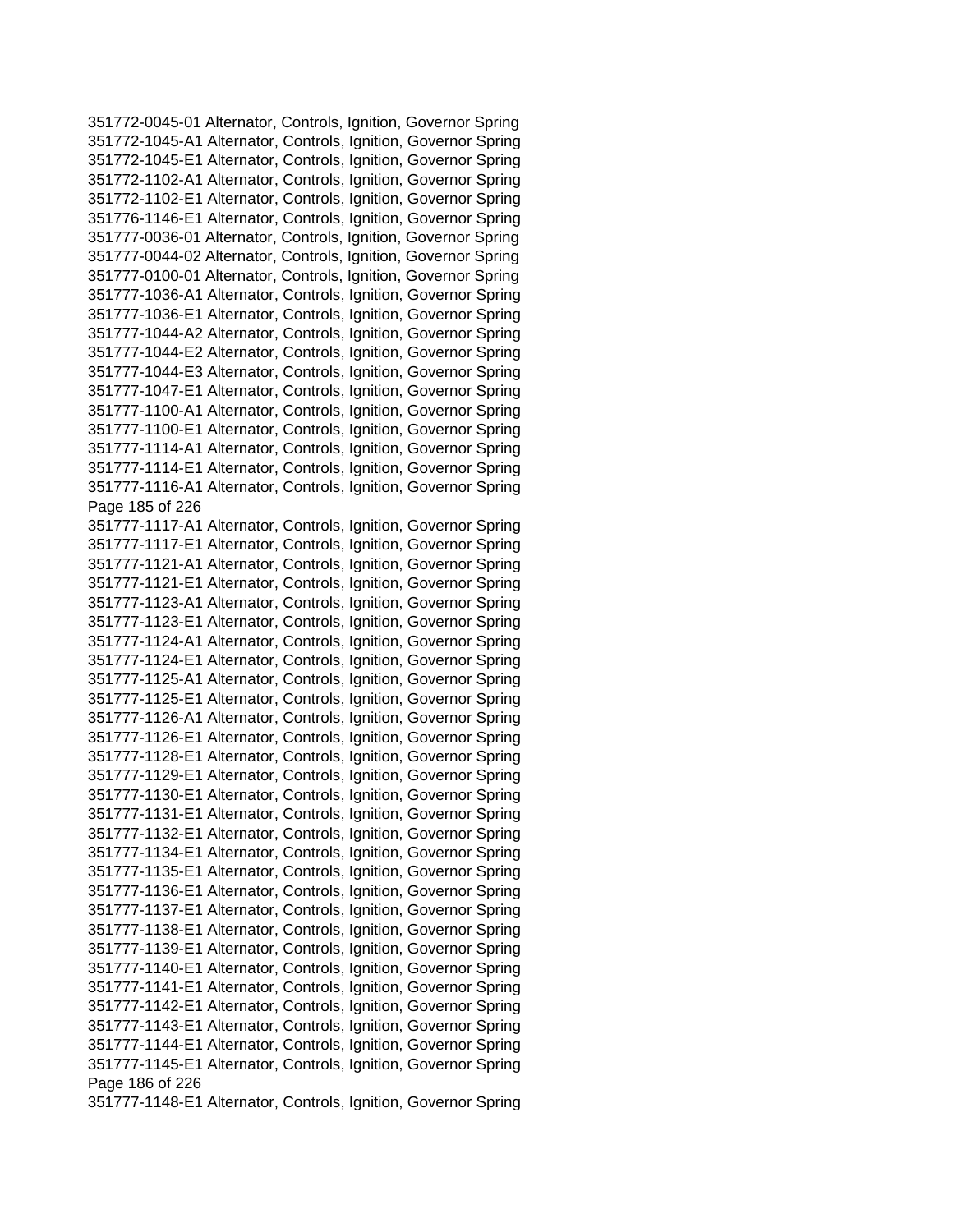351777-1150-E1 Alternator, Controls, Ignition, Governor Spring 354445-0424-E1 Alternator, Ignition 354445-0424-E2 Alternator, Ignition 354447-0030-E1 Alternator, Ignition 354447-0042-E1 Alternator, Ignition 354447-0044-E1 Alternator, Ignition 354447-0110-E1 Alternator, Ignition 354447-0115-E1 Alternator, Ignition 354447-0116-E1 Alternator, Ignition 354447-0119-E1 Alternator, Ignition 354447-0120-E1 Alternator, Ignition 354447-0122-E1 Alternator, Ignition 354447-0300-E1 Alternator, Ignition 354447-0330-E1 Alternator, Ignition 354447-0421-E1 Alternator, Ignition 356442-0065-B1 Alternator, Ignition 356442-0065-E1 Alternator, Ignition 356442-0065-E9 Alternator, Ignition 356442-0119-E1 Alternator, Ignition 356442-0119-G1 Alternator, Ignition 356442-0126-E1 Alternator, Ignition 356442-0126-G1 Alternator, Ignition 356442-0127-B1 Alternator, Ignition 356442-0127-E1 Alternator, Ignition 356442-0127-E9 Alternator, Ignition 356442-0128-B1 Alternator, Ignition 356442-0128-E1 Alternator, Ignition 356442-0128-E9 Alternator, Ignition Page 187 of 226 356442-0186-B1 Alternator, Ignition 356442-0186-E1 Alternator, Ignition 356442-0186-E9 Alternator, Ignition 356445-0173-E1 Alternator, Ignition 356447-0066-B1 Alternator, Ignition 356447-0066-E1 Alternator, Ignition 356447-0066-E9 Alternator, Ignition 356447-0075-E1 Alternator, Ignition 356447-0075-G1 Alternator, Ignition 356447-0078-E1 Alternator, Ignition 356447-0078-G1 Alternator, Ignition 356447-0079-E1 Alternator, Ignition 356447-0079-G1 Alternator, Ignition 356447-0096-B1 Alternator, Ignition 356447-0096-E1 Alternator, Ignition 356447-0096-E9 Alternator, Ignition 356447-0114-E1 Alternator, Ignition 356447-0114-G1 Alternator, Ignition 356447-0115-E1 Alternator, Ignition 356447-0115-G1 Alternator, Ignition 356447-0117-E1 Alternator, Ignition 356447-0117-G1 Alternator, Ignition 356447-0118-E1 Alternator, Ignition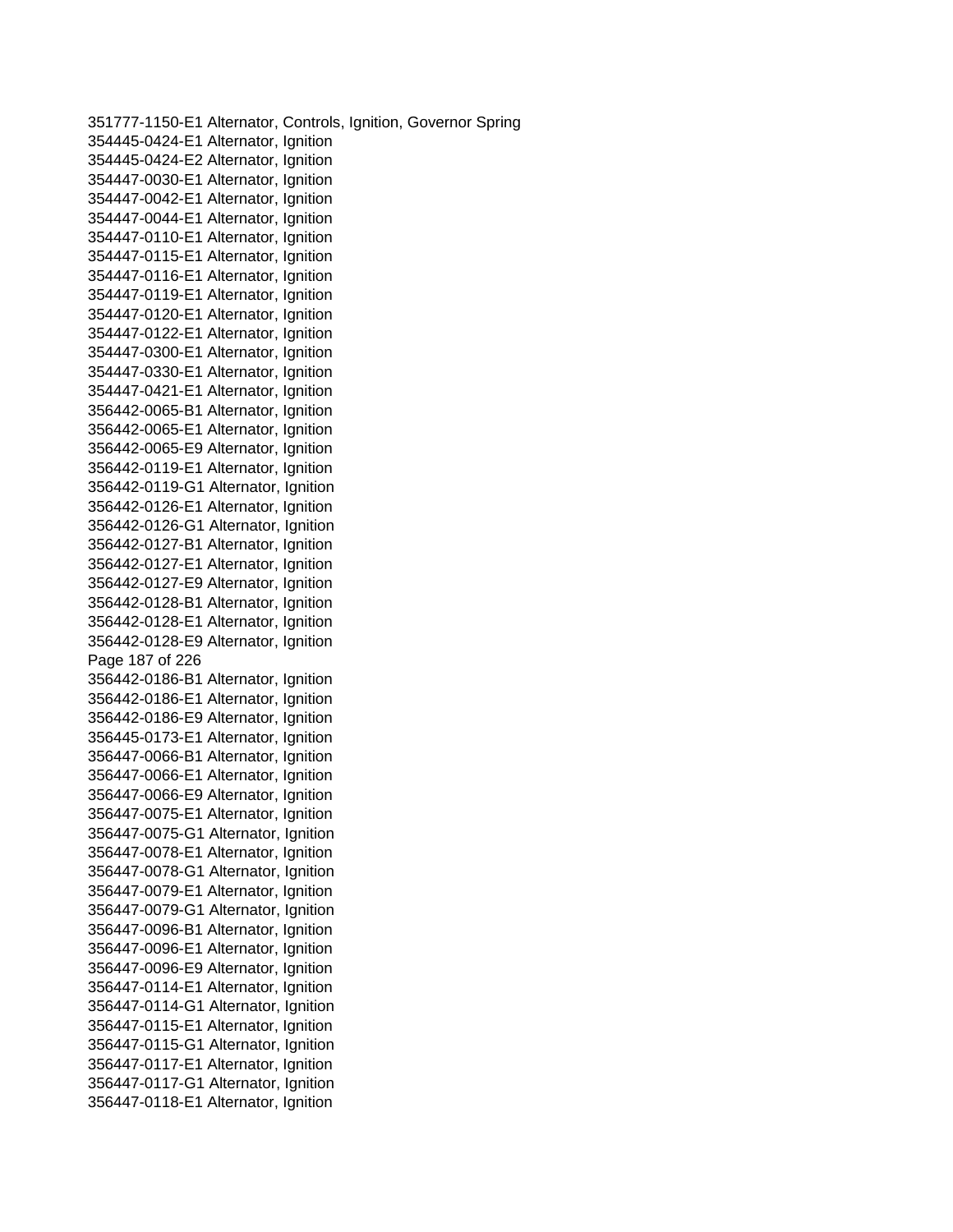356447-0118-G1 Alternator, Ignition 356447-0121-E1 Alternator, Ignition 356447-0121-G1 Alternator, Ignition 356447-0122-B1 Alternator, Ignition 356447-0122-E1 Alternator, Ignition 356447-0122-E9 Alternator, Ignition Page 188 of 226 356447-0124-E1 Alternator, Ignition 356447-0124-G1 Alternator, Ignition 356447-0129-E2 Alternator, Ignition 356447-0129-G2 Alternator, Ignition 356447-0133-E1 Alternator, Ignition 356447-0133-G1 Alternator, Ignition 356447-0135-E1 Alternator, Ignition 356447-0135-G1 Alternator, Ignition 356447-0139-E1 Alternator, Ignition 356447-0139-G1 Alternator, Ignition 356447-0140-E1 Alternator, Ignition 356447-0140-E2 Alternator, Ignition 356447-0140-G1 Alternator, Ignition 356447-0140-G2 Alternator, Ignition 356447-0141-E1 Alternator, Ignition 356447-0141-G1 Alternator, Ignition 356447-0142-E1 Alternator, Ignition 356447-0142-G1 Alternator, Ignition 356447-0148-B1 Alternator, Ignition 356447-0148-E1 Alternator, Ignition 356447-0148-E9 Alternator, Ignition 356447-0149-E1 Alternator, Ignition 356447-0149-G1 Alternator, Ignition 356447-0150-E1 Alternator, Ignition 356447-0150-G1 Alternator, Ignition 356447-0152-E1 Alternator, Ignition 356447-0154-E1 Alternator, Ignition 356447-0154-G1 Alternator, Ignition 356447-0155-E1 Alternator, Ignition Page 189 of 226 356447-0155-G1 Alternator, Ignition 356447-0156-E1 Alternator, Ignition 356447-0157-E1 Alternator, Ignition 356447-0157-G1 Alternator, Ignition 356447-0158-E1 Alternator, Ignition 356447-0158-G1 Alternator, Ignition 356447-0159-E1 Alternator, Ignition 356447-0159-G1 Alternator, Ignition 356447-0160-B1 Alternator, Ignition 356447-0160-E1 Alternator, Ignition 356447-0160-E9 Alternator, Ignition 356447-0161-E1 Alternator, Ignition 356447-0161-G1 Alternator, Ignition 356447-0162-E1 Alternator, Ignition 356447-0162-G1 Alternator, Ignition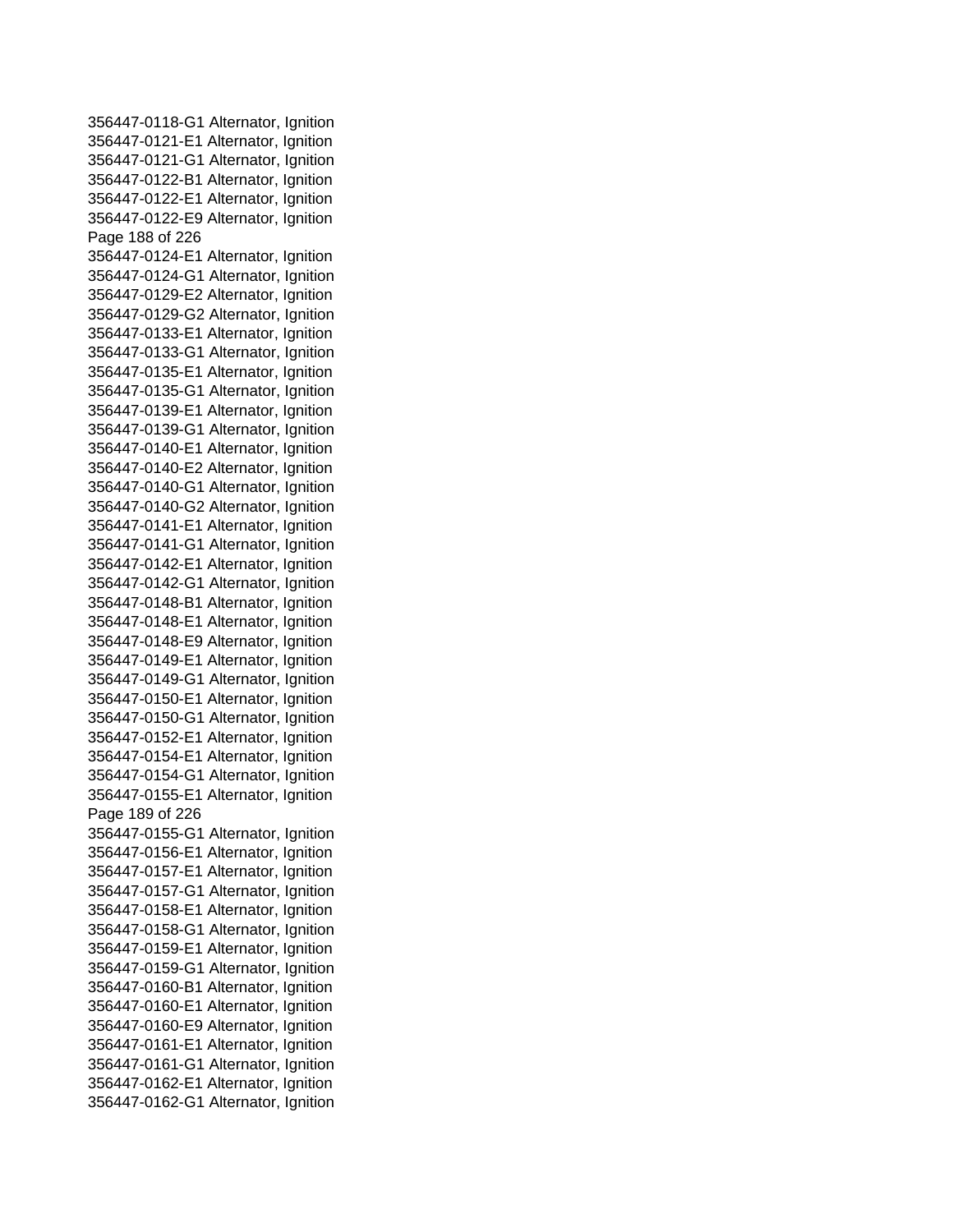356447-0163-E1 Alternator, Ignition 356447-0163-G1 Alternator, Ignition 356447-0164-E1 Alternator, Ignition 356447-0164-G1 Alternator, Ignition 356447-0168-B1 Alternator, Ignition 356447-0168-E1 Alternator, Ignition 356447-0168-E9 Alternator, Ignition 356447-0169-E1 Alternator, Ignition 356447-0169-G1 Alternator, Ignition 356447-0171-E1 Alternator, Ignition 356447-0171-G1 Alternator, Ignition 356447-0172-E1 Alternator, Ignition 356447-0172-G1 Alternator, Ignition 356447-0174-E1 Alternator, Ignition Page 190 of 226 356447-0174-G1 Alternator, Ignition 356447-0179-E1 Alternator, Ignition 356447-0179-G1 Alternator, Ignition 356447-0180-B1 Alternator, Ignition 356447-0180-E1 Alternator, Ignition 356447-0180-E9 Alternator, Ignition 356447-0183-B1 Alternator, Ignition 356447-0183-E1 Alternator, Ignition 356447-0183-E9 Alternator, Ignition 356447-0189-E1 Alternator, Ignition 356447-0189-G1 Alternator, Ignition 356447-0191-B1 Alternator, Ignition 356447-0191-E1 Alternator, Ignition 356447-0191-E9 Alternator, Ignition 356447-0194-E1 Alternator, Ignition 356447-0194-G1 Alternator, Ignition 356447-0197-E1 Alternator, Ignition 356447-0197-G1 Alternator, Ignition 356447-0199-E1 Alternator, Ignition 356447-0199-G1 Alternator, Ignition 356447-0200-E1 Alternator, Ignition 356447-0200-G1 Alternator, Ignition 356447-0201-E1 Alternator, Ignition 356447-0201-G1 Alternator, Ignition 356447-0202-E1 Alternator, Ignition 356447-0202-G1 Alternator, Ignition 356447-0203-E1 Alternator, Ignition 356447-0203-G1 Alternator, Ignition 356447-0206-B1 Alternator, Ignition Page 191 of 226 356447-0206-E1 Alternator, Ignition 356447-0206-E9 Alternator, Ignition 356447-0215-E1 Alternator, Ignition 356447-0215-G1 Alternator, Ignition 356447-0217-E1 Alternator, Ignition 356447-0217-G1 Alternator, Ignition 356447-0218-E1 Alternator, Ignition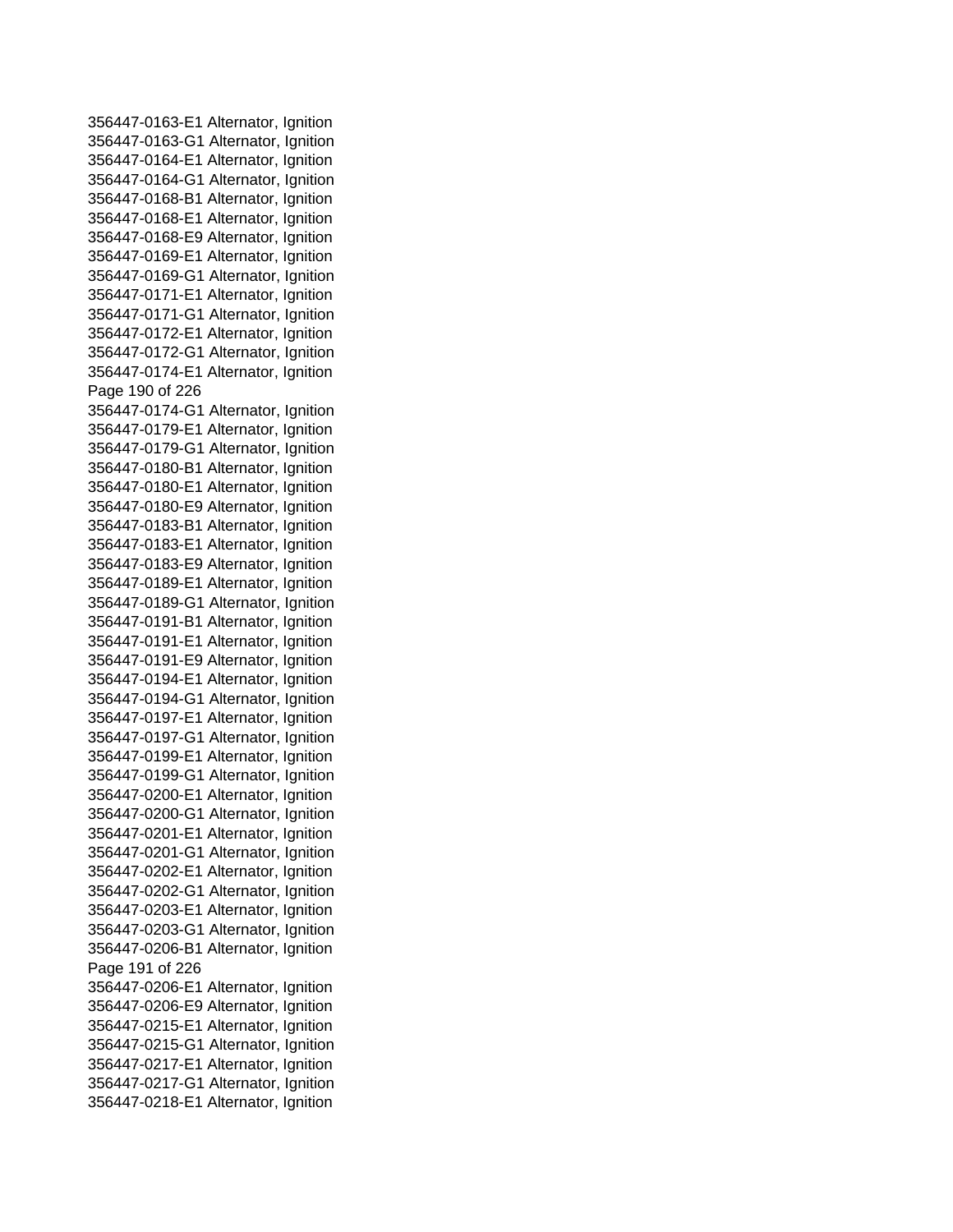356447-0218-E9 Alternator, Ignition 356447-0219-E1 Alternator, Ignition 356447-0219-G1 Alternator, Ignition 356447-0220-E1 Alternator, Ignition 356447-0220-G1 Alternator, Ignition 356447-0331-E1 Alternator, Ignition 356447-0331-G1 Alternator, Ignition 35644A-0116-E1 Alternator, Ignition 35644A-0116-G1 Alternator, Ignition 35644A-0166-E1 Alternator, Ignition 35644A-0166-G1 Alternator, Ignition 35644A-0167-B1 Alternator, Ignition 35644A-0167-E1 Alternator, Ignition 35644A-0167-E9 Alternator, Ignition 35644A-0175-E1 Alternator, Ignition 35644A-0175-G1 Alternator, Ignition 356777-0034-E1 Alternator, Ignition, Controls, Springs 356777-0034-G1 Alternator, Ignition, Controls, Springs 356777-0100-E1 Alternator, Ignition, Controls, Springs 356777-0100-G1 Alternator, Ignition, Controls, Springs 356777-0113-E1 Alternator, Ignition, Controls, Springs 356777-0113-G1 Alternator, Ignition, Controls, Springs Page 192 of 226 356777-0115-E1 Alternator, Ignition, Controls, Springs 356777-0115-G1 Alternator, Ignition, Controls, Springs 356777-0116-E1 Alternator, Ignition, Controls, Springs 356777-0116-G1 Alternator, Ignition, Controls, Springs 356777-0117-E1 Alternator, Ignition, Controls, Springs 356777-0118-E1 Alternator, Ignition, Controls, Springs 356777-0118-G1 Alternator, Ignition, Controls, Springs 356777-0119-E1 Alternator, Ignition, Controls, Springs 356777-0119-G1 Alternator, Ignition, Controls, Springs 356777-0120-E1 Alternator, Ignition, Controls, Springs 356777-0120-G1 Alternator, Ignition, Controls, Springs 356777-0121-E1 Alternator, Ignition, Controls, Springs 356777-0121-G1 Alternator, Ignition, Controls, Springs 356777-0130-E1 Alternator, Ignition, Controls, Springs 356777-0130-G1 Alternator, Ignition, Controls, Springs 356777-0131-E1 Alternator, Ignition, Controls, Springs 356777-0131-G1 Alternator, Ignition, Controls, Springs 356777-0133-E1 Alternator, Ignition, Controls, Springs 356777-0133-G1 Alternator, Ignition, Controls, Springs 358777-0036-E1 Alternator, Controls Governor Spring, Ignition 358777-0036-G1 Alternator, Controls Governor Spring, Ignition 358777-0100-E1 Alternator, Controls Governor Spring, Ignition 358777-0100-G1 Alternator, Controls Governor Spring, Ignition 358777-0110-E1 Alternator, Controls Governor Spring, Ignition 358777-0112-E1 Alternator, Controls Governor Spring, Ignition 358777-0112-G1 Alternator, Controls Governor Spring, Ignition 358777-0113-E1 Alternator, Controls Governor Spring, Ignition 358777-0113-G1 Alternator, Controls Governor Spring, Ignition 358777-0114-E1 Alternator, Controls Governor Spring, Ignition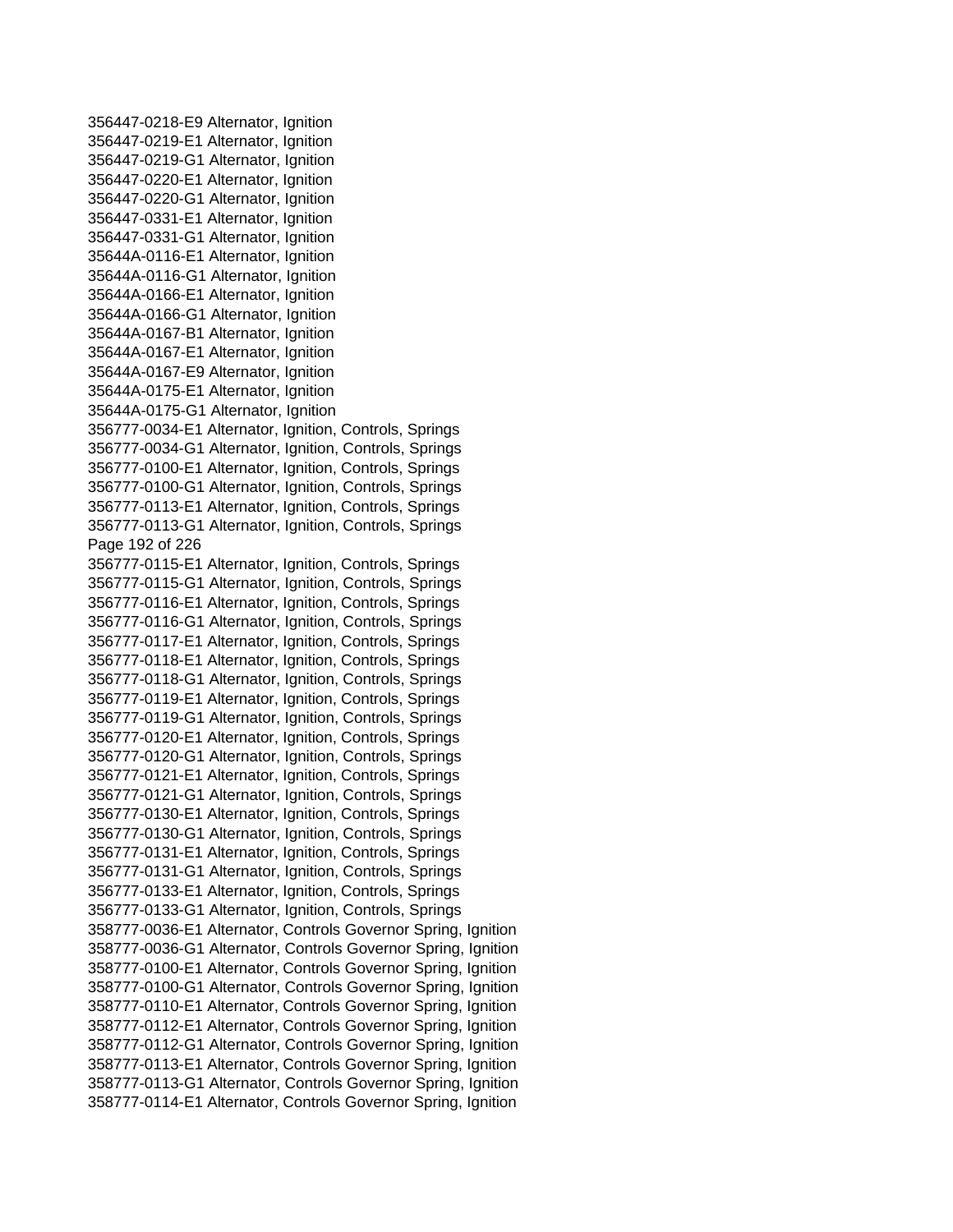Page 193 of 226 358777-0114-G1 Alternator, Controls Governor Spring, Ignition 358777-0280-E1 Alternator, Controls Governor Spring, Ignition 358777-0280-G1 Alternator, Controls Governor Spring, Ignition 359447-0044-E1 Alternator, Ignition 359447-0110-E1 Alternator, Ignition 359447-0112-E1 Alternator, Ignition 359447-0113-E1 Alternator, Ignition 359447-0114-E1 Alternator, Ignition 380442-0102-E1 Alternator, Ignition 380442-0130-E1 Alternator, Ignition 380447-0024-E1 Alternator, Ignition 380447-0042-E1 Alternator, Ignition 380447-0048-E1 Alternator, Ignition 380447-0065-E1 Alternator, Ignition 380447-0075-E1 Alternator, Ignition 380447-0076-E1 Alternator, Ignition 380447-0077-E1 Alternator, Ignition 380447-0078-E1 Alternator, Ignition 380447-0079-E1 Alternator, Ignition 380447-0079-E2 Alternator, Ignition 380447-0100-E1 Alternator, Ignition 380447-0101-E1 Alternator, Ignition 380447-0112-E1 Alternator, Ignition 380447-0112-E2 Alternator, Ignition 380447-0115-E1 Alternator, Ignition 380447-0116-E1 Alternator, Ignition 380447-0118-E1 Alternator, Ignition 380447-0119-E1 Alternator, Ignition 380447-0125-E1 Alternator, Ignition Page 194 of 226 380447-0126-E1 Alternator, Ignition 380447-0127-E1 Alternator, Ignition 380447-0128-E1 Alternator, Ignition 380447-0129-E1 Alternator, Ignition 380447-0131-E1 Alternator, Ignition 380447-0132-E1 Alternator, Ignition 380447-0133-E1 Alternator, Ignition 380447-0134-E1 Alternator, Ignition 380447-0135-E1 Alternator, Ignition 380447-0136-E1 Alternator, Ignition 380447-0137-E1 Alternator, Ignition 380447-0139-E1 Alternator, Ignition 380447-0141-E1 Alternator, Ignition 380447-0142-E1 Alternator, Ignition 380447-0143-E1 Alternator, Ignition 380447-0144-E1 Alternator, Ignition 380447-0146-E1 Alternator, Ignition 380447-0150-E1 Alternator, Ignition 380447-0151-E1 Alternator, Ignition 380447-0152-E1 Alternator, Ignition 380447-0153-E1 Alternator, Ignition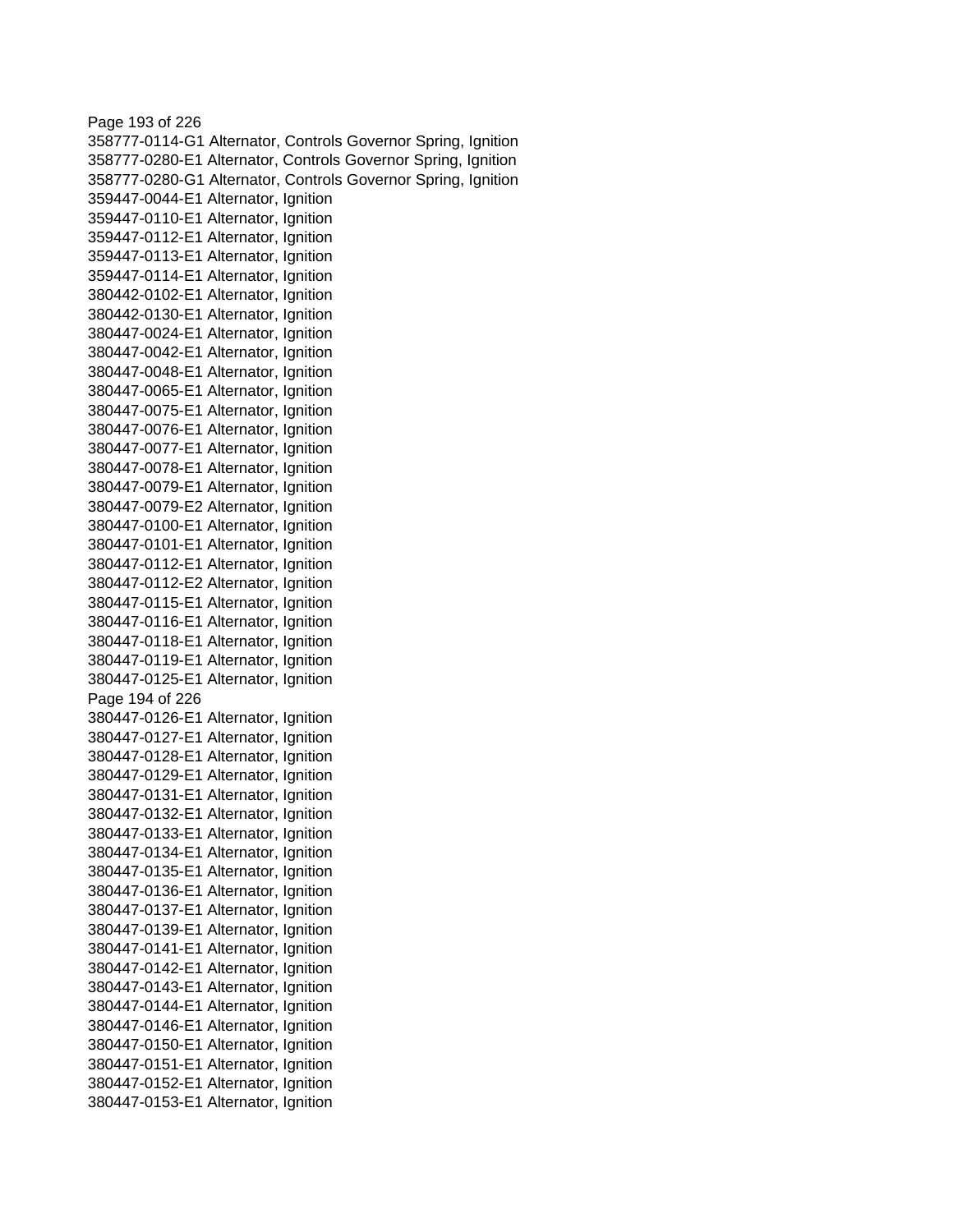380447-0154-E1 Alternator, Ignition 380447-0155-E1 Alternator, Ignition 380447-0158-01 Alternator, Ignition 380447-0163-E1 Alternator, Ignition 380447-0164-01 Alternator, Ignition 380447-0165-E1 Alternator, Ignition 380447-0166-E1 Alternator, Ignition 380447-0171-E1 Alternator, Ignition Page 195 of 226 380447-0171-E2 Alternator, Ignition 380447-0173-E1 Alternator, Ignition 380447-0175-E1 Alternator, Ignition 380447-0177-01 Alternator, Ignition 380447-0217-E1 Alternator, Ignition 380447-0218-E1 Alternator, Ignition 380772-0102-E1 Alternator, Controls, Governor Spring, Ignition 380777-0024-E1 Alternator, Controls, Governor Spring, Ignition 380777-0025-E1 Alternator, Controls, Governor Spring, Ignition 380777-0036-E1 Alternator, Controls, Governor Spring, Ignition 380777-0100-E1 Alternator, Controls, Governor Spring, Ignition 380777-0131-E1 Alternator, Controls, Governor Spring, Ignition 380777-0131-E2 Alternator, Controls, Governor Spring, Ignition 380777-0135-E1 Alternator, Controls, Governor Spring, Ignition 380777-0138-E1 Alternator, Controls, Governor Spring, Ignition 380777-0139-E1 Alternator, Controls, Governor Spring, Ignition 380777-0140-E1 Alternator, Controls, Governor Spring, Ignition 380777-0142-E1 Alternator, Controls, Governor Spring, Ignition 380777-0143-E1 Alternator, Controls, Governor Spring, Ignition 381442-0102-E1 Alternator, Ignition 381442-0194-E1 Alternator, Ignition 381442-0256-E1 Alternator, Ignition 381446-0155-E1 Alternator, Ignition 381446-0252-E1 Alternator, Ignition 381446-0259-E1 Alternator, Ignition 381447-0023-E1 Alternator, Ignition 381447-0024-E1 Alternator, Ignition 381447-0048-E2 Alternator, Ignition 381447-0064-E1 Alternator, Ignition Page 196 of 226 381447-0074-E1 Alternator, Ignition 381447-0075-E1 Alternator, Ignition 381447-0075-E2 Alternator, Ignition 381447-0077-E1 Alternator, Ignition 381447-0079-E1 Alternator, Ignition 381447-0096-E1 Alternator, Ignition 381447-0111-E1 Alternator, Ignition 381447-0114-E1 Alternator, Ignition 381447-0116-E1 Alternator, Ignition 381447-0117-E1 Alternator, Ignition 381447-0118-E1 Alternator, Ignition 381447-0119-E1 Alternator, Ignition 381447-0130-E1 Alternator, Ignition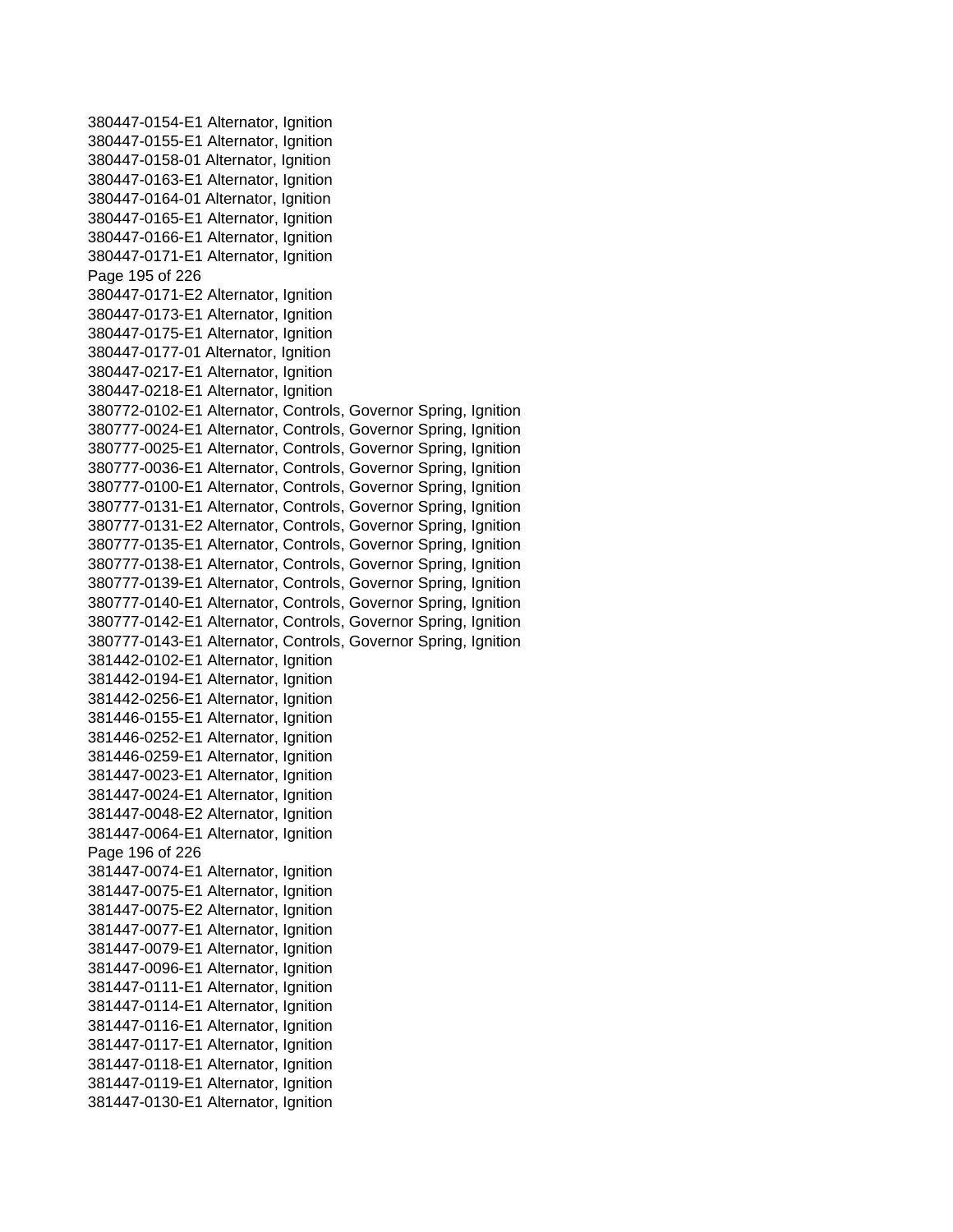381447-0134-E1 Alternator, Ignition 381447-0135-E1 Alternator, Ignition 381447-0136-E1 Alternator, Ignition 381447-0137-E1 Alternator, Ignition 381447-0140-E1 Alternator, Ignition 381447-0143-E1 Alternator, Ignition 381447-0144-E1 Alternator, Ignition 381447-0144-E2 Alternator, Ignition 381447-0145-E1 Alternator, Ignition 381447-0146-E1 Alternator, Ignition 381447-0148-E1 Alternator, Ignition 381447-0149-E1 Alternator, Ignition 381447-0150-E1 Alternator, Ignition 381447-0151-E1 Alternator, Ignition 381447-0152-E1 Alternator, Ignition 381447-0154-E1 Alternator, Ignition Page 197 of 226 381447-0154-E2 Alternator, Ignition 381447-0156-E1 Alternator, Ignition 381447-0158-E1 Alternator, Ignition 381447-0171-E1 Alternator, Ignition 381447-0178-E1 Alternator, Ignition 381447-0181-E1 Alternator, Ignition 381447-0181-E2 Alternator, Ignition 381447-0193-E1 Alternator, Ignition 381447-0196-E1 Alternator, Ignition 381447-0221-E1 Alternator, Ignition 381447-0228-E1 Alternator, Ignition 381447-0233-E1 Alternator, Ignition 381447-0235-E1 Alternator, Ignition 381447-0245-E1 Alternator, Ignition 381447-0245-E2 Alternator, Ignition 381447-0246-E1 Alternator, Ignition 381447-0247-E1 Alternator, Ignition 381447-0248-E1 Alternator, Ignition 381447-0249-E1 Alternator, Ignition 381447-0250-E1 Alternator, Ignition 381447-0251-E1 Alternator, Ignition 381447-0253-E1 Alternator, Ignition 381447-0254-E1 Alternator, Ignition 381447-0255-E1 Alternator, Ignition 381447-0257-E1 Alternator, Ignition 381447-0258-E1 Alternator, Ignition 381447-0258-E2 Alternator, Ignition 381447-0261-E1 Alternator, Ignition 381447-0266-E1 Alternator, Ignition Page 198 of 226 381447-0268-E1 Alternator, Ignition 381447-0268-E2 Alternator, Ignition 381447-0270-E1 Alternator, Ignition 381447-0271-E1 Alternator, Ignition 381447-0273-E1 Alternator, Ignition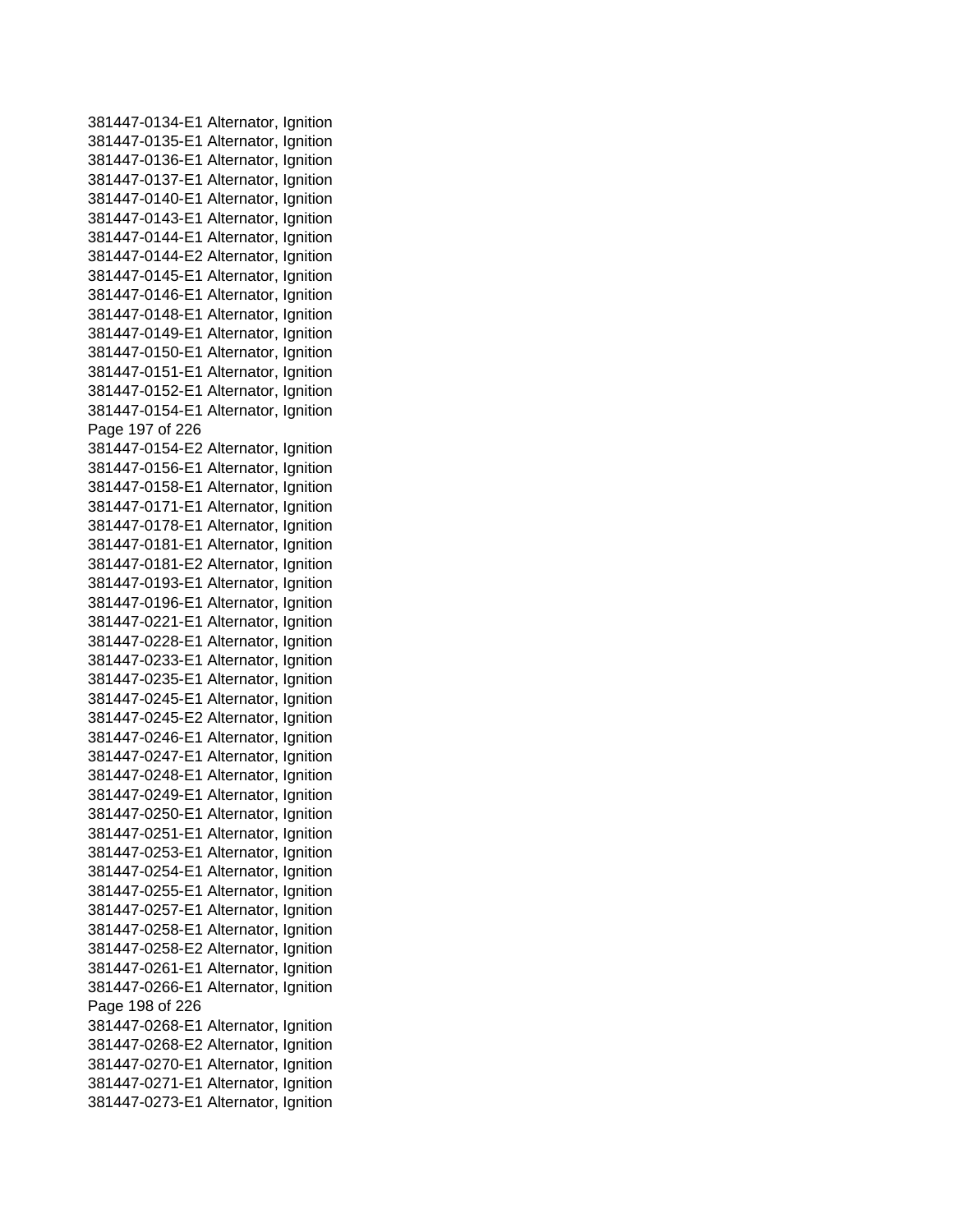381447-0274-E1 Alternator, Ignition 381447-0275-E1 Alternator, Ignition 381447-0277-E1 Alternator, Ignition 381447-0279-E1 Alternator, Ignition 381447-0280-E1 Alternator, Ignition 381447-0306-E1 Alternator, Ignition 381772-0102-E1 Controls, Alternator, Wires, Ignition, Springs 381777-0030-E1 Controls, Alternator, Wires, Ignition, Springs 381777-0110-E1 Controls, Alternator, Wires, Ignition, Springs 381777-0111-E1 Controls, Alternator, Wires, Ignition, Springs 381777-0112-E1 Controls, Alternator, Wires, Ignition, Springs 381777-0115-E1 Controls, Alternator, Wires, Ignition, Springs 384445-0112-E1 Alternator, Ignition 384445-0112-E2 Alternator, Ignition 384447-0111-E1 Alternator, Ignition 384447-0113-E1 Alternator, Ignition 385442-0113-E1 Alternator, Ignition 385442-0113-G1 Alternator, Ignition 385446-0125-E1 Alternator, Ignition 385446-0125-G1 Alternator, Ignition 385446-0155-E1 Alternator, Ignition 385446-0155-G1 Alternator, Ignition 385447-0075-E1 Alternator, Ignition 385447-0075-E3 Alternator, Ignition Page 199 of 226 385447-0075-G1 Alternator, Ignition 385447-0075-G3 Alternator, Ignition 385447-0111-E1 Alternator, Ignition 385447-0111-G1 Alternator, Ignition 385447-0115-E1 Alternator, Ignition 385447-0115-G1 Alternator, Ignition 385447-0116-E1 Alternator, Ignition 385447-0116-G1 Alternator, Ignition 385447-0118-E1 Alternator, Ignition 385447-0118-E2 Alternator, Ignition 385447-0118-G1 Alternator, Ignition 385447-0118-G2 Alternator, Ignition 385447-0121-E1 Alternator, Ignition 385447-0121-G1 Alternator, Ignition 385447-0123-E1 Alternator, Ignition 385447-0123-G1 Alternator, Ignition 385447-0127-E1 Alternator, Ignition 385447-0127-G1 Alternator, Ignition 385447-0130-E1 Alternator, Ignition 385447-0130-G1 Alternator, Ignition 385447-0131-E1 Alternator, Ignition 385447-0131-G1 Alternator, Ignition 385447-0132-E1 Alternator, Ignition 385447-0132-G1 Alternator, Ignition 385447-0134-E1 Alternator, Ignition 385447-0134-G1 Alternator, Ignition 385447-0135-E1 Alternator, Ignition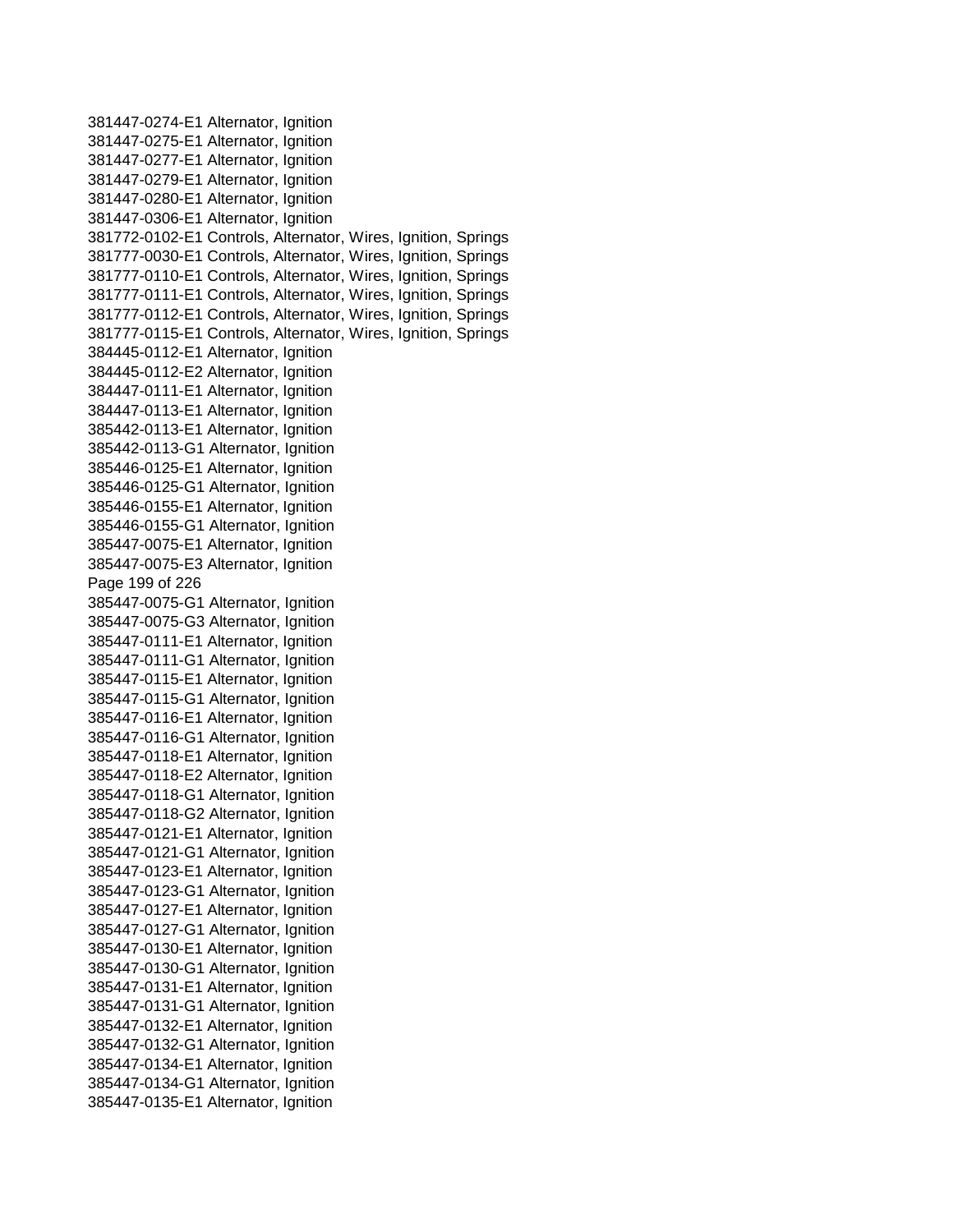385447-0135-G1 Alternator, Ignition 385447-0137-E1 Alternator, Ignition Page 200 of 226 385447-0137-G1 Alternator, Ignition 385447-0138-E1 Alternator, Ignition 385447-0138-G1 Alternator, Ignition 385447-0139-E1 Alternator, Ignition 385447-0139-G1 Alternator, Ignition 385447-0142-E1 Alternator, Ignition 385447-0142-G1 Alternator, Ignition 385447-0143-E1 Alternator, Ignition 385447-0143-G1 Alternator, Ignition 385447-0145-E1 Alternator, Ignition 385447-0145-G1 Alternator, Ignition 385447-0146-E1 Alternator, Ignition 385447-0146-G1 Alternator, Ignition 385447-0148-E1 Alternator, Ignition 385447-0148-G1 Alternator, Ignition 385447-0152-E1 Alternator, Ignition 385447-0152-G1 Alternator, Ignition 385447-0157-E1 Alternator, Ignition 385447-0157-G1 Alternator, Ignition 385447-0158-E1 Alternator, Ignition 385447-0158-G1 Alternator, Ignition 385777-0108-E1 Controls, Springs, Alternators, Ignition 385777-0108-G1 Controls, Springs, Alternators, Ignition 385777-0110-E1 Controls, Springs, Alternators, Ignition 385777-0110-G1 Controls, Springs, Alternators, Ignition 385777-0111-E1 Controls, Springs, Alternators, Ignition 385777-0112-E1 Controls, Springs, Alternators, Ignition 385777-0112-G1 Controls, Springs, Alternators, Ignition 385777-0114-E1 Controls, Springs, Alternators, Ignition Page 201 of 226 385777-0114-G1 Controls, Springs, Alternators, Ignition 385777-0115-E1 Controls, Springs, Alternators, Ignition 385777-0115-G1 Controls, Springs, Alternators, Ignition 385777-0116-E1 Controls, Springs, Alternators, Ignition 385777-0116-G1 Controls, Springs, Alternators, Ignition 385777-0117-E1 Controls, Springs, Alternators, Ignition 385777-0117-G1 Controls, Springs, Alternators, Ignition 385777-0118-E1 Controls, Springs, Alternators, Ignition 385777-0118-G1 Controls, Springs, Alternators, Ignition 385777-0119-E1 Controls, Springs, Alternators, Ignition 385777-0119-G1 Controls, Springs, Alternators, Ignition 385777-0123-E1 Controls, Springs, Alternators, Ignition 385777-0123-G1 Controls, Springs, Alternators, Ignition 385777-0349-E1 Controls, Springs, Alternators, Ignition 386777-0024-E1 Alternator, Controls, Ignition, Governor Spring 386777-0025-E1 Alternator, Controls, Ignition, Governor Spring 386777-0026-E1 Alternator, Controls, Ignition, Governor Spring 386777-0036-E1 Alternator, Controls, Ignition, Governor Spring 386777-0110-E1 Alternator, Controls, Ignition, Governor Spring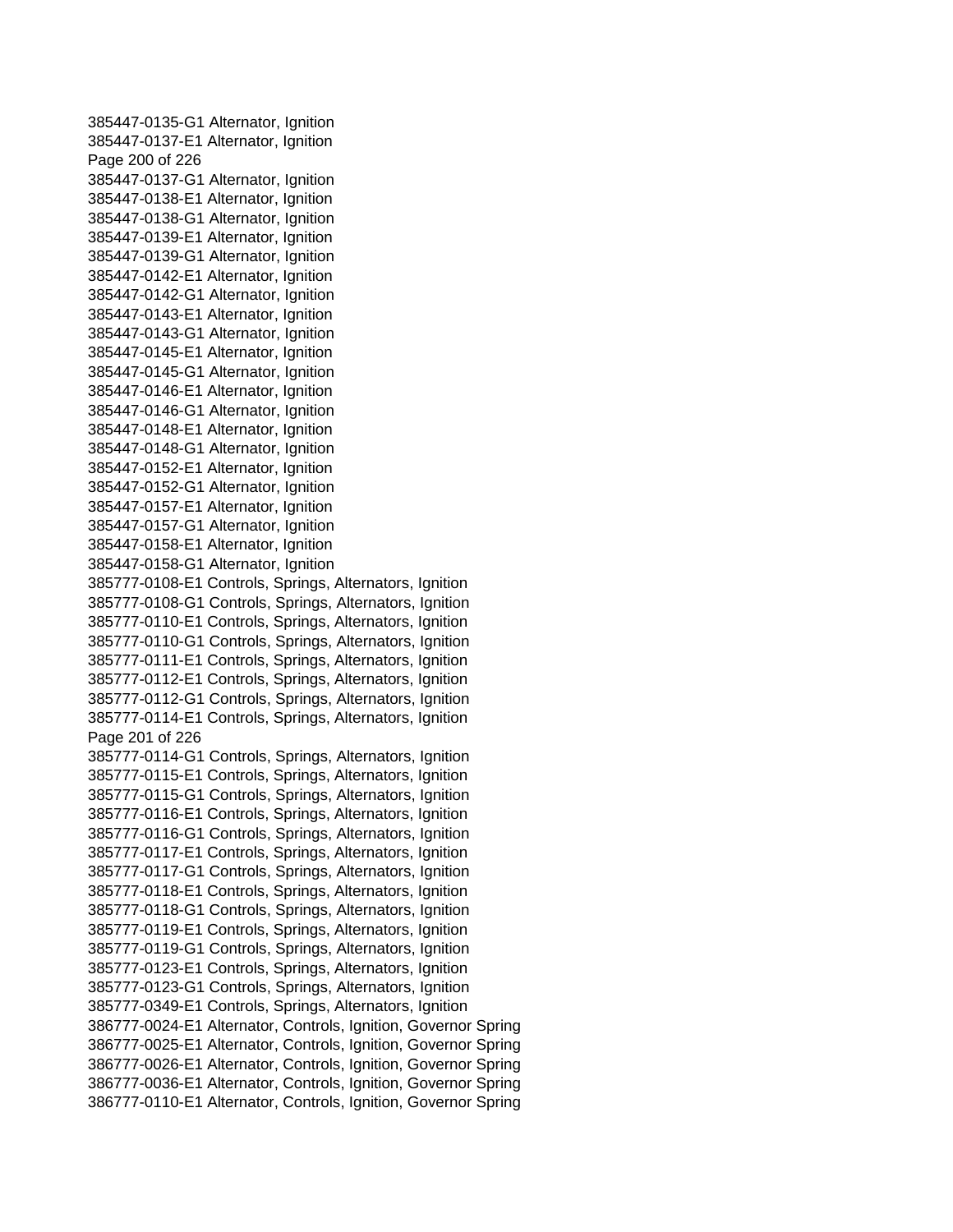386777-0110-G1 Alternator, Controls, Ignition, Governor Spring 386777-0111-E1 Alternator, Controls, Ignition, Governor Spring 386777-0112-E1 Alternator, Controls, Ignition, Governor Spring 386777-0113-E1 Alternator, Controls, Ignition, Governor Spring 386777-0114-E1 Alternator, Controls, Ignition, Governor Spring 386777-0116-E1 Alternator, Controls, Ignition, Governor Spring 386777-0117-E1 Alternator, Controls, Ignition, Governor Spring 386777-0118-E1 Alternator, Controls, Ignition, Governor Spring 386777-0119-E1 Alternator, Controls, Ignition, Governor Spring 386777-0120-E1 Alternator, Controls, Ignition, Governor Spring Page 202 of 226 386777-0122-E1 Alternator, Controls, Ignition, Governor Spring 386777-0123-E1 Alternator, Controls, Ignition, Governor Spring 386777-1021-E1 Alternator, Controls, Ignition, Governor Spring 4035A7-0409-E1 Blower Housing Brackets, Flywheel 404577-0264-E1 Alternator, Ignition 4045A7-0259-E1 Alternator, Ignition 4045A7-0285-E1 Alternator, Ignition 405777-0112-E1 Alternator, Fuel Supply, Ignition 405777-0114-E1 Alternator, Fuel Supply, Ignition 405777-0116-E1 Alternator, Fuel Supply, Ignition 405777-0117-E1 Alternator, Fuel Supply, Ignition 405777-0118-E1 Alternator, Fuel Supply, Ignition 405777-0124-E1 Alternator, Fuel Supply, Ignition 405777-0129-E1 Alternator, Fuel Supply, Ignition 405777-0132-E1 Alternator, Fuel Supply, Ignition 405777-0135-E1 Alternator, Fuel Supply, Ignition 405777-0136-E1 Alternator, Fuel Supply, Ignition 405777-0139-E1 Alternator, Fuel Supply, Ignition 405777-0140-E1 Alternator, Fuel Supply, Ignition 406577-0100-E1 Alternators, Ignition 406577-0105-E1 Alternators, Ignition 406577-0106-E1 Alternators, Ignition 406577-0119-E1 Alternators, Ignition 406577-0122-E1 Alternators, Ignition 406577-0124-E1 Alternators, Ignition 406577-0125-E1 Alternators, Ignition 406577-0139-E1 Alternators, Ignition 406577-0139-E2 Alternators, Ignition 406577-0141-E1 Alternators, Ignition Page 203 of 226 406577-0142-E1 Alternators, Ignition 406577-0143-B1 Alternators, Ignition 406577-0191-E1 Alternators, Ignition 406577-0301-E1 Alternators, Ignition 406577-0312-E1 Alternators, Ignition 406577-0380-E1 Alternators, Ignition 406577-0395-E1 Alternators, Ignition 406577-0410-E1 Alternators, Ignition 406577-0411-E1 Alternators, Ignition 406577-0418-E1 Alternators, Ignition 406577-0442-E1 Alternators, Ignition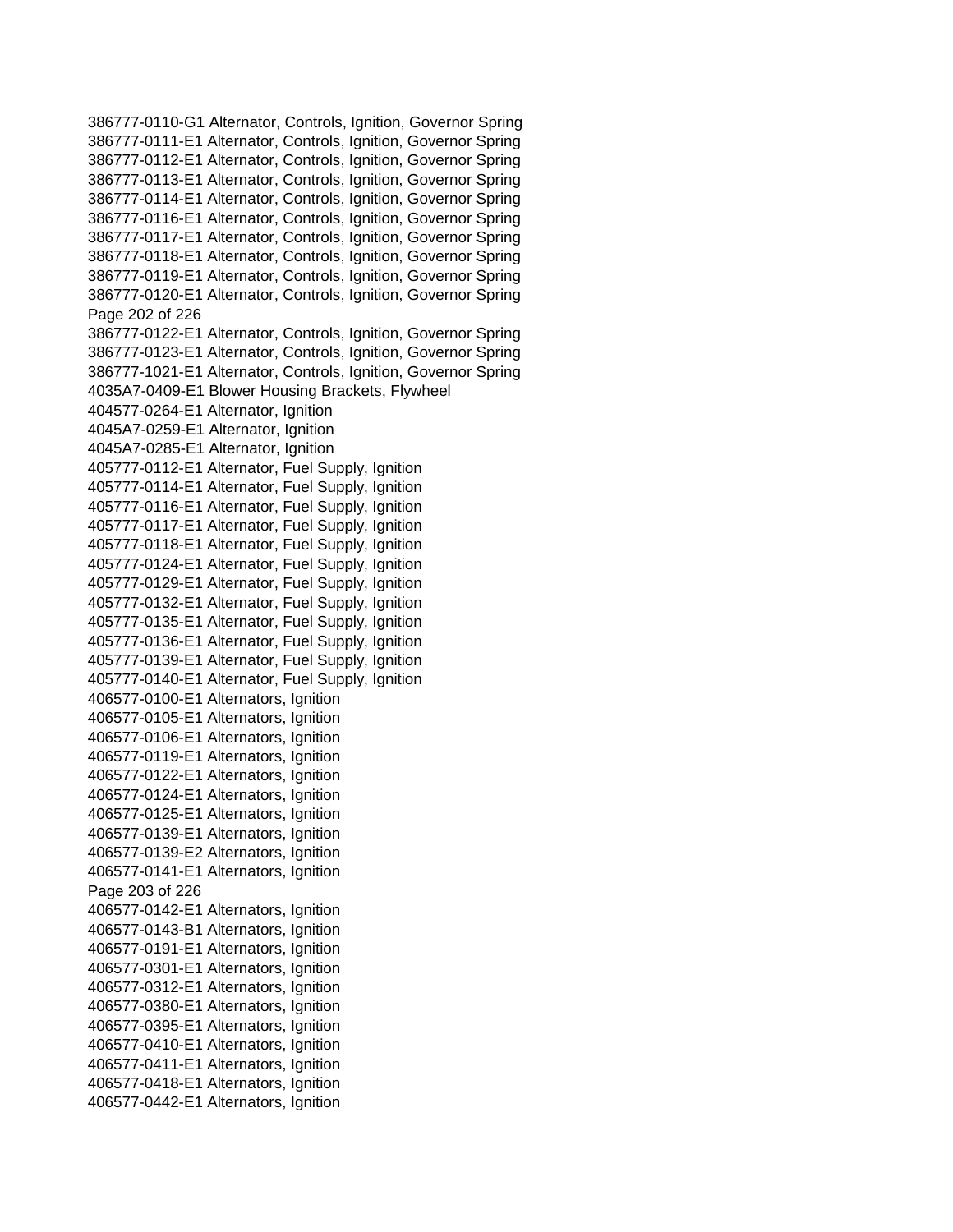406677-0373-E1 Alternator, Ignition 406677-0405-E1 Alternator, Ignition 406677-0406-E1 Alternator, Ignition 407577-0025-E1 Alternators, Ignition 407577-0026-E1 Alternators, Ignition 407577-0027-E1 Alternators, Ignition 407577-0110-E1 Alternators, Ignition 407577-0111-E1 Alternators, Ignition 407577-0112-E1 Alternators, Ignition 407577-0113-E1 Alternators, Ignition 407577-0217-E1 Alternators, Ignition 407577-0257-E1 Alternators, Ignition 407577-0283-E1 Alternators, Ignition 407577-0284-E1 Alternators, Ignition 407577-0287-E1 Alternators, Ignition 407577-0288-E1 Alternators, Ignition 407577-0292-E1 Alternators, Ignition 407577-0294-E1 Alternators, Ignition Page 204 of 226 407577-0308-E1 Alternators, Ignition 407577-0309-E1 Alternators, Ignition 407577-0317-E1 Alternators, Ignition 407577-0346-E1 Alternators, Ignition 407577-0392-E1 Alternators, Ignition 407577-0398-E1 Alternators, Ignition 407677-0201-E1 Alternators/Ignition 407677-0232-E1 Alternators/Ignition 40F777-0100-B1 Alternators, Ignition 40F777-0111-E1 Alternators, Ignition 40F777-0112-E1 Alternators, Ignition 40F777-0113-B1 Alternators, Ignition 422432-1109-01 Alternator, Ignition 422432-1235-01 Alternator, Ignition 422432-1237-01 Alternator, Ignition 422432-4009-01 Alternator, Ignition 422435-0757-01 Alternator, Ignition 422435-1199-01 Alternator, Ignition 422435-1215-01 Alternator, Ignition 422435-4098-01 Alternator, Ignition 422435-4098-02 Alternator, Ignition 422437-0728-01 Alternator, Ignition 422437-0750-01 Alternator, Ignition 422437-0751-01 Alternator, Ignition 422437-0759-01 Alternator, Ignition 422437-1125-01 Alternator, Ignition 422437-1145-01 Alternator, Ignition 422437-1145-02 Alternator, Ignition 422437-1146-01 Alternator, Ignition Page 205 of 226 422437-1146-02 Alternator, Ignition 422437-1149-01 Alternator, Ignition 422437-1149-02 Alternator, Ignition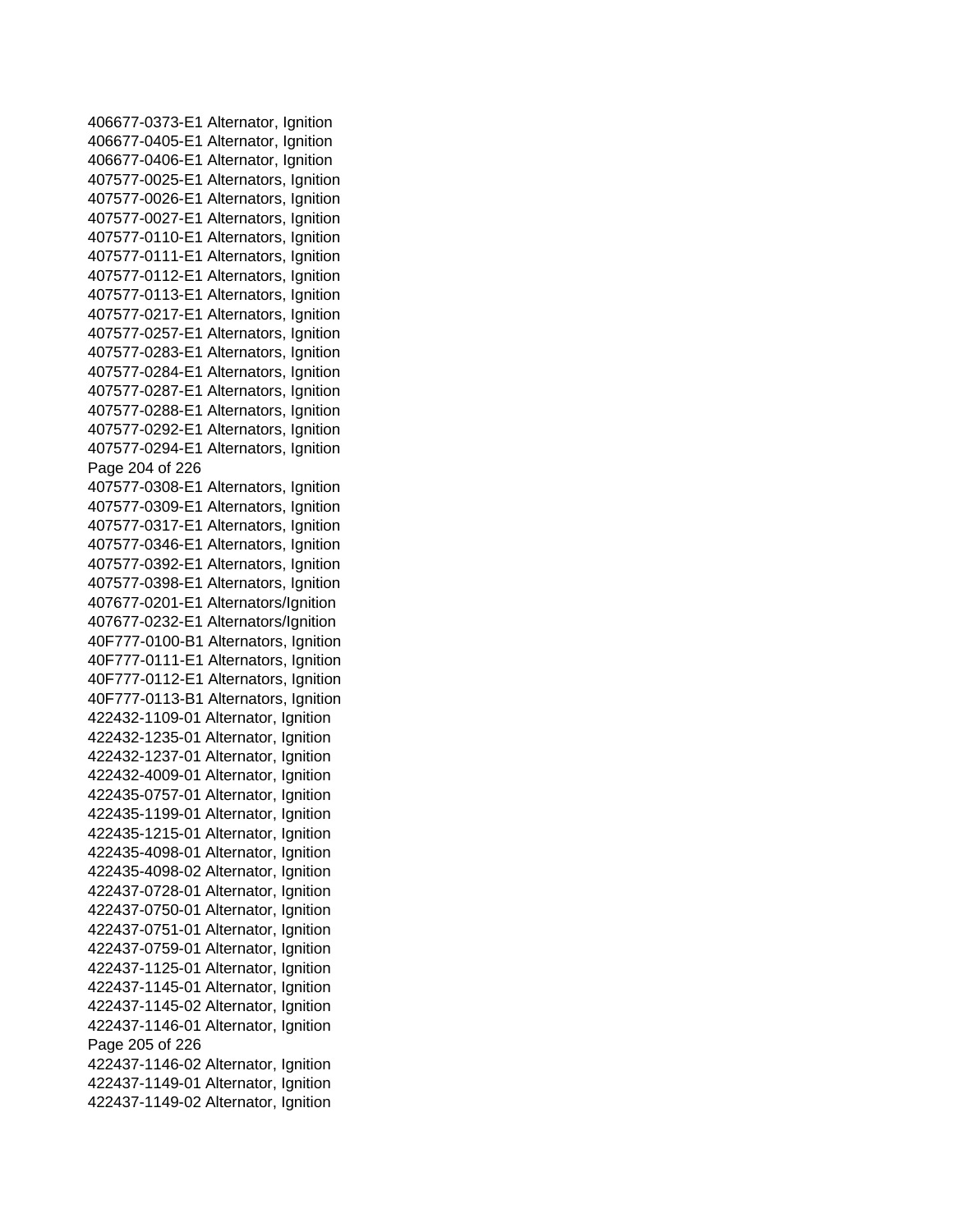422437-1150-01 Alternator, Ignition 422437-1150-02 Alternator, Ignition 422437-1151-01 Alternator, Ignition 422437-1200-01 Alternator, Ignition 422437-1202-01 Alternator, Ignition 422437-1205-01 Alternator, Ignition 422437-1207-01 Alternator, Ignition 422437-1208-01 Alternator, Ignition 422437-1209-01 Alternator, Ignition 422437-1209-02 Alternator, Ignition 422437-1210-02 Alternator, Ignition 422437-1211-01 Alternator, Ignition 422437-1212-01 Alternator, Ignition 422437-1213-01 Alternator, Ignition 422437-1214-01 Alternator, Ignition 422437-1222-01 Alternator, Ignition 422437-1223-01 Alternator, Ignition 422437-1224-01 Alternator, Ignition 422437-1226-01 Alternator, Ignition 422437-1227-01 Alternator, Ignition 422437-1228-01 Alternator, Ignition 422437-1230-01 Alternator, Ignition 422437-1231-01 Alternator, Ignition 422437-1232-01 Alternator, Ignition 422437-1233-01 Alternator, Ignition 422437-1233-02 Alternator, Ignition Page 206 of 226 422437-1234-01 Alternator, Ignition 422437-1238-01 Alternator, Ignition 422437-1239-01 Alternator, Ignition 422437-1242-01 Alternator, Ignition 422437-1246-01 Alternator, Ignition 422437-1248-01 Alternator, Ignition 422437-1256-01 Alternator, Ignition 422437-1257-01 Alternator, Ignition 422437-1261-01 Alternator, Ignition 422437-1266-01 Alternator, Ignition 422437-1268-01 Alternator, Ignition 422437-1278-01 Alternator, Ignition 422437-1279-01 Alternator, Ignition 422437-1281-01 Alternator, Ignition 422437-1286-01 Alternator, Ignition 422437-1288-02 Alternator, Ignition 422437-1800-E1 Alternator, Ignition 422437-1879-E1 Alternator, Ignition 422437-1882-E1 Alternator, Ignition 422437-1895-E1 Alternator, Ignition 422437-1896-E1 Alternator, Ignition 422437-1898-E1 Alternator, Ignition 422437-1899-E1 Alternator, Ignition 422437-4001-01 Alternator, Ignition 422437-4002-01 Alternator, Ignition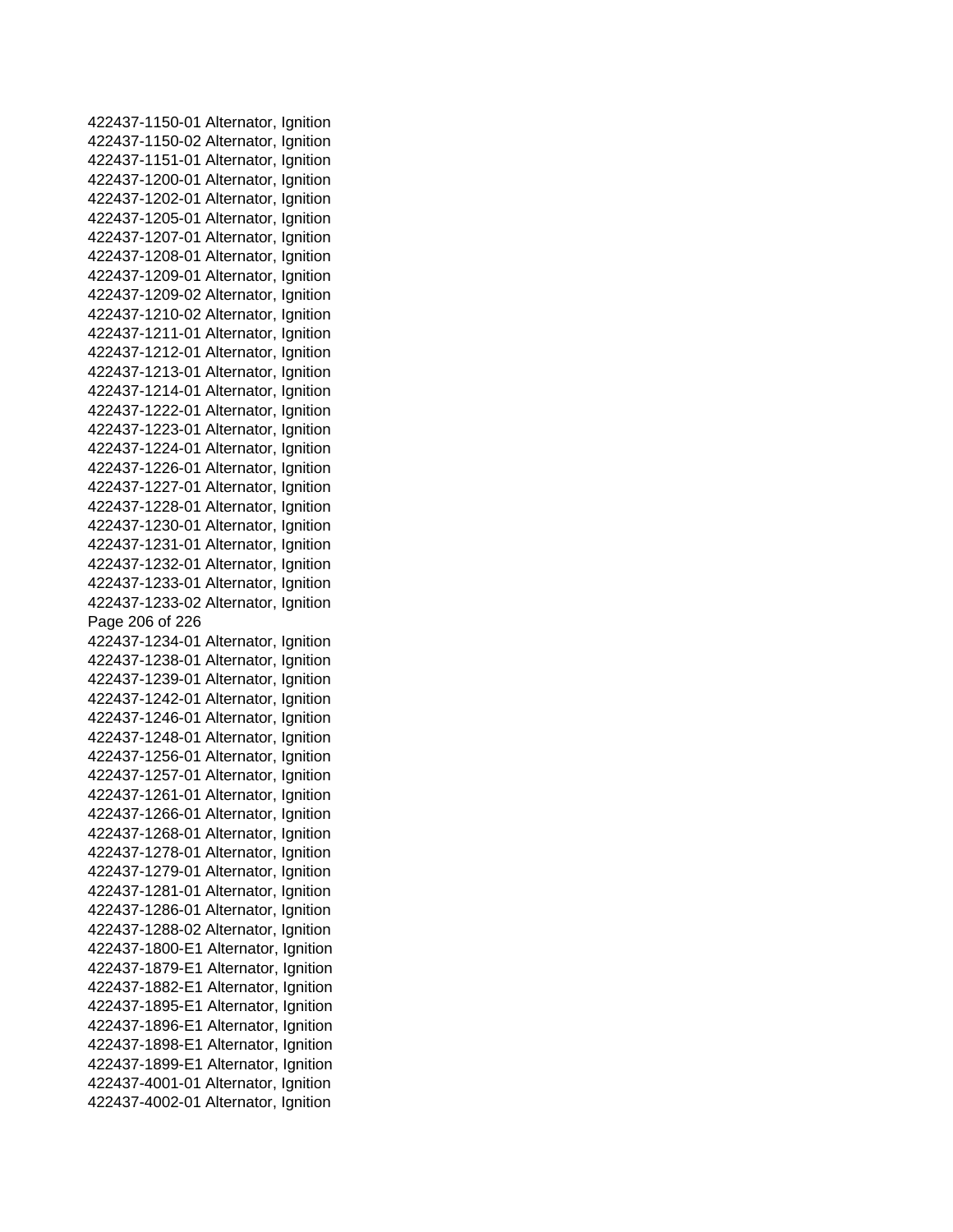422437-4003-01 Alternator, Ignition 422437-4006-01 Alternator, Ignition 422437-4006-02 Alternator, Ignition 422437-4030-01 Alternator, Ignition Page 207 of 226 422437-4045-01 Alternator, Ignition 422437-4046-01 Alternator, Ignition 422437-4049-01 Alternator, Ignition 422437-4050-01 Alternator, Ignition 422437-4051-01 Alternator, Ignition 422437-4070-01 Alternator, Ignition 422437-4111-01 Alternator, Ignition 422437-4145-E1 Alternator, Ignition 422437-4146-E1 Alternator, Ignition 422437-4149-E1 Alternator, Ignition 422437-4150-E1 Alternator, Ignition 422437-4811-E1 Alternator, Ignition 422437-4830-E1 Alternator, Ignition 422437-4845-E1 Alternator, Ignition 422437-4846-E1 Alternator, Ignition 422437-4850-E4 Alternator, Ignition 422437-4851-E1 Alternator, Ignition 422437-4851-E4 Alternator, Ignition 422437-4888-E2 Alternator, Ignition 422442-1110-01 Alternator, Ignition 422442-1236-01 Alternator, Ignition 422442-1243-01 Alternator, Ignition 422442-1244-01 Alternator, Ignition 422442-4010-01 Alternator, Ignition 422442-4020-01 Alternator, Ignition 422442-4020-02 Alternator, Ignition 422442-4024-01 Alternator, Ignition 422442-4024-02 Alternator, Ignition 422442-4024-03 Alternator, Ignition Page 208 of 226 422442-4034-01 Alternator, Ignition 422442-4034-02 Alternator, Ignition 422442-4034-03 Alternator, Ignition 422442-4072-01 Alternator, Ignition 422445-1290-01 Alternator, Ignition 422447-1155-01 Alternator, Ignition 422447-1156-01 Alternator, Ignition 422447-1156-02 Alternator, Ignition 422447-1159-01 Alternator, Ignition 422447-1159-02 Alternator, Ignition 422447-1160-01 Alternator, Ignition 422447-1160-02 Alternator, Ignition 422447-1161-01 Alternator, Ignition 422447-1162-01 Alternator, Ignition 422447-1201-01 Alternator, Ignition 422447-1203-01 Alternator, Ignition 422447-1216-01 Alternator, Ignition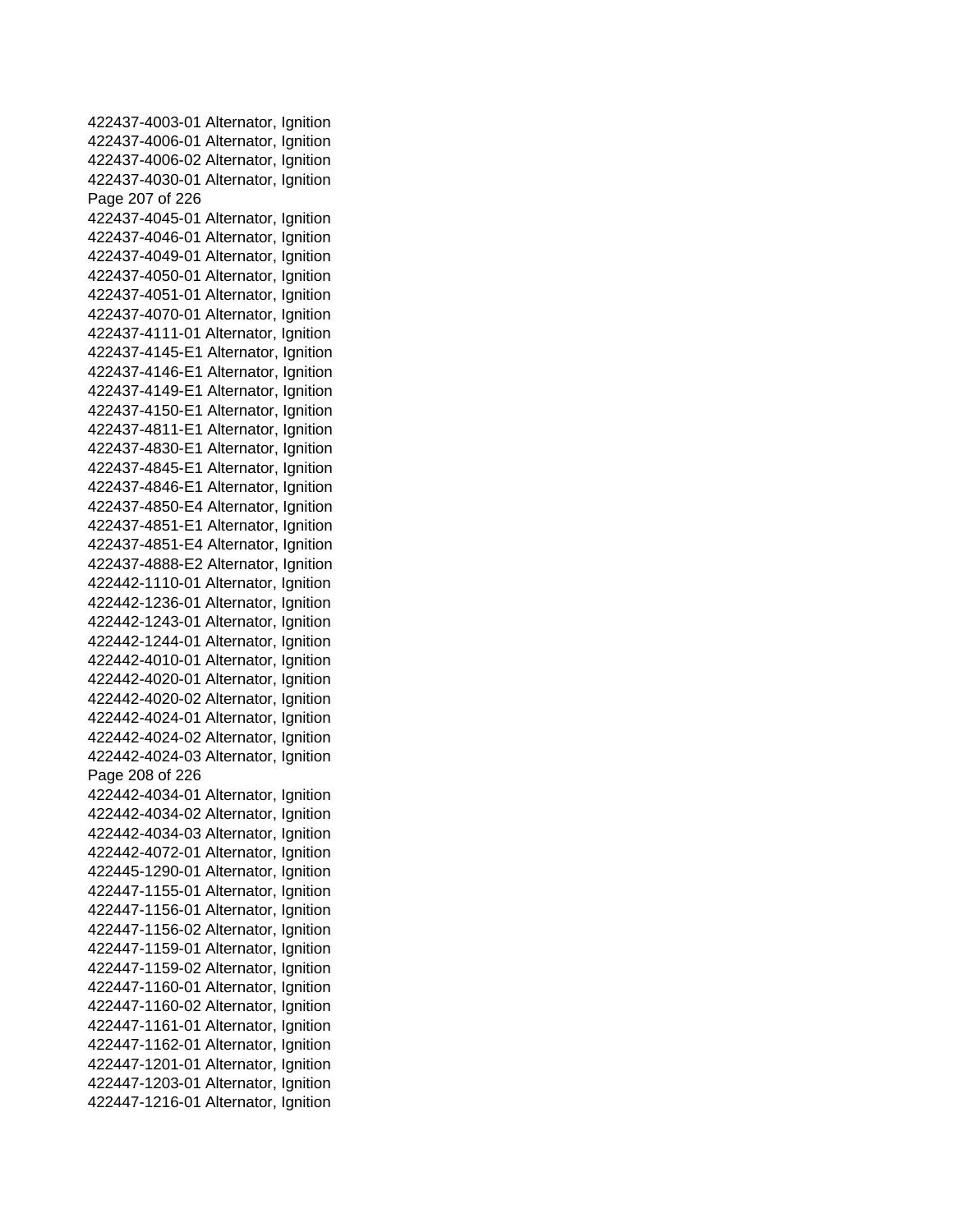422447-1217-01 Alternator, Ignition 422447-1218-01 Alternator, Ignition 422447-1219-01 Alternator, Ignition 422447-1220-01 Alternator, Ignition 422447-1221-01 Alternator, Ignition 422447-1225-01 Alternator, Ignition 422447-1229-01 Alternator, Ignition 422447-1240-01 Alternator, Ignition 422447-1245-01 Alternator, Ignition 422447-1247-01 Alternator, Ignition 422447-1249-01 Alternator, Ignition 422447-1250-01 Alternator, Ignition Page 209 of 226 422447-1251-01 Alternator, Ignition 422447-1252-01 Alternator, Ignition 422447-1253-01 Alternator, Ignition 422447-1254-01 Alternator, Ignition 422447-1255-01 Alternator, Ignition 422447-1259-01 Alternator, Ignition 422447-1260-01 Alternator, Ignition 422447-1264-01 Alternator, Ignition 422447-1267-01 Alternator, Ignition 422447-1269-01 Alternator, Ignition 422447-1270-01 Alternator, Ignition 422447-1277-01 Alternator, Ignition 422447-1280-02 Alternator, Ignition 422447-1283-01 Alternator, Ignition 422447-1284-01 Alternator, Ignition 422447-1289-01 Alternator, Ignition 422447-1801-E1 Alternator, Ignition 422447-1880-E2 Alternator, Ignition 422447-1883-E1 Alternator, Ignition 422447-1892-E1 Alternator, Ignition 422447-1893-E1 Alternator, Ignition 422447-1894-E1 Alternator, Ignition 422447-1897-E1 Alternator, Ignition 422447-4007-01 Alternator, Ignition 422447-4007-02 Alternator, Ignition 422447-4008-01 Alternator, Ignition 422447-4008-02 Alternator, Ignition 422447-4013-01 Alternator, Ignition 422447-4015-01 Alternator, Ignition Page 210 of 226 422447-4016-01 Alternator, Ignition 422447-4017-01 Alternator, Ignition 422447-4018-01 Alternator, Ignition 422447-4019-01 Alternator, Ignition 422447-4023-01 Alternator, Ignition 422447-4025-01 Alternator, Ignition 422447-4027-01 Alternator, Ignition 422447-4028-02 Alternator, Ignition 422447-4029-01 Alternator, Ignition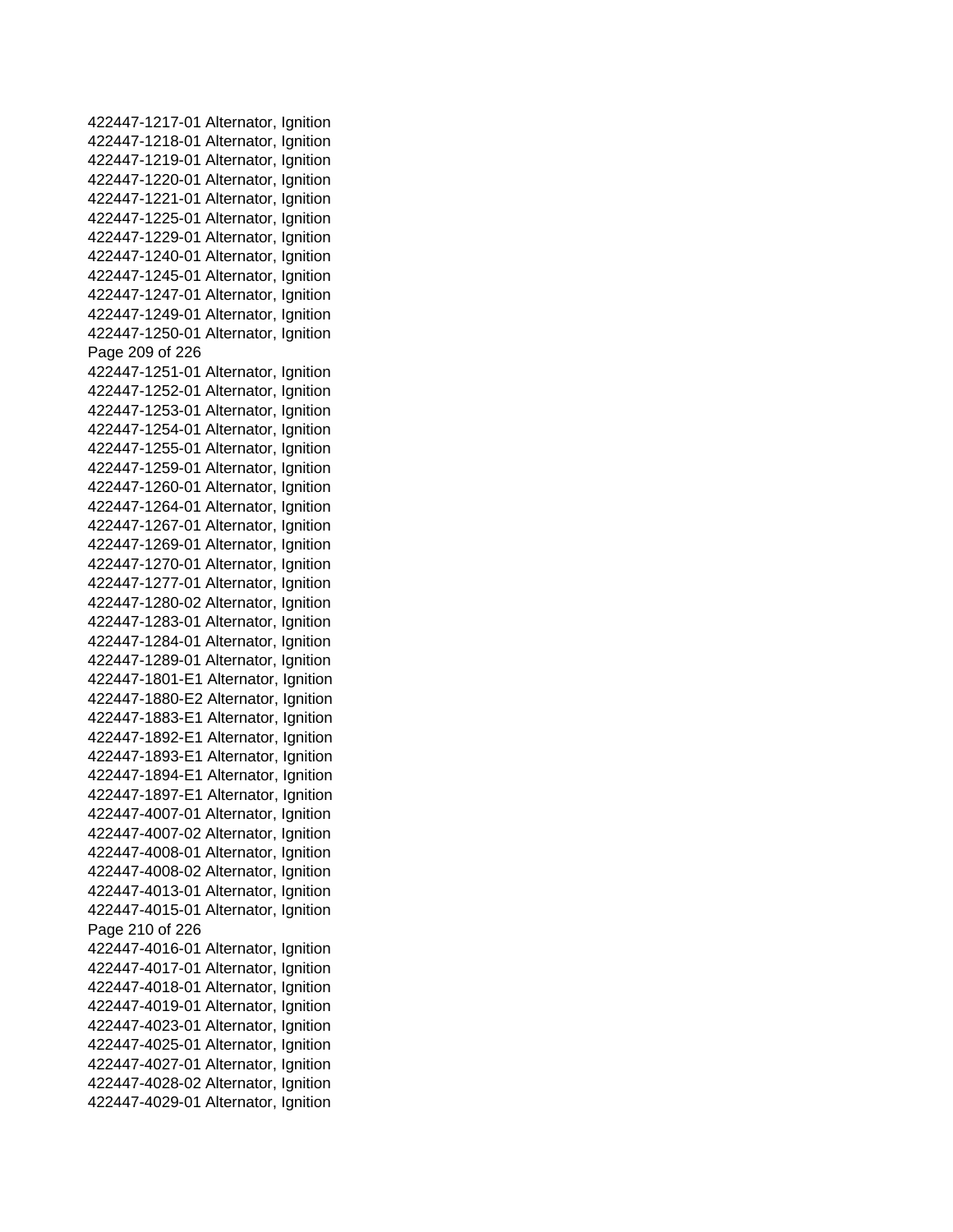422447-4037-01 Alternator, Ignition 422447-4038-01 Alternator, Ignition 422447-4055-01 Alternator, Ignition 422447-4055-03 Alternator, Ignition 422447-4056-01 Alternator, Ignition 422447-4059-01 Alternator, Ignition 422447-4060-01 Alternator, Ignition 422447-4060-02 Alternator, Ignition 422447-4062-02 Alternator, Ignition 422447-4110-01 Alternator, Ignition 422447-4155-E1 Alternator, Ignition 422447-4156-E1 Alternator, Ignition 422447-4159-E1 Alternator, Ignition 422447-4160-E1 Alternator, Ignition 422447-4160-E2 Alternator, Ignition 422447-4815-E1 Alternator, Ignition 422447-4817-E1 Alternator, Ignition 422447-4828-E1 Alternator, Ignition 422447-4828-E2 Alternator, Ignition 422447-4829-E1 Alternator, Ignition Page 211 of 226 422447-4838-E1 Alternator, Ignition 422447-4855-E1 Alternator, Ignition 422447-4855-E3 Alternator, Ignition 422707-0127-99 Alternator, Controls, Electrical, Governor Spring, Ignition, Kits/Gasket-Engine 422707-0132-01 Alternator, Controls, Electrical, Governor Spring, Ignition, Kits/Gasket-Engine 422707-0132-02 Alternator, Controls, Electrical, Governor Spring, Ignition, Kits/Gasket-Engine 422707-0133-01 Alternator, Controls, Electrical, Governor Spring, Ignition, Kits/Gasket-Engine 422707-0134-01 Alternator, Controls, Electrical, Governor Spring, Ignition, Kits/Gasket-Engine 422707-0135-01 Alternator, Controls, Electrical, Governor Spring, Ignition, Kits/Gasket-Engine 422707-0138-01 Alternator, Controls, Electrical, Governor Spring, Ignition, Kits/Gasket-Engine 422707-0138-02 Alternator, Controls, Electrical, Governor Spring, Ignition, Kits/Gasket-Engine 422707-0151-01 Alternator, Controls, Electrical, Governor Spring, Ignition, Kits/Gasket-Engine 422707-0155-99 Alternator, Controls, Electrical, Governor Spring, Ignition, Kits/Gasket-Engine 422707-0162-01 Alternator, Controls, Electrical, Governor Spring, Ignition, Kits/Gasket-Engine 422707-0165-01 Alternator, Controls, Electrical, Governor Spring, Ignition, Kits/Gasket-Engine 422707-0167-99 Alternator, Controls, Electrical, Governor Spring, Ignition, Kits/Gasket-Engine 422707-1105-01 Alternator, Controls, Electrical, Governor Spring, Ignition, Kits/Gasket-Engine 422707-1106-01 Alternator, Controls, Electrical, Governor Spring, Ignition, Kits/Gasket-Engine 422707-1107-01 Alternator, Controls, Electrical, Governor Spring, Ignition, Kits/Gasket-Engine 422707-1115-01 Alternator, Controls, Electrical, Governor Spring, Ignition, Kits/Gasket-Engine 422707-1130-01 Alternator, Controls, Electrical, Governor Spring, Ignition, Kits/Gasket-Engine 422707-1131-01 Alternator, Controls, Electrical, Governor Spring, Ignition, Kits/Gasket-Engine 422707-1200-01 Alternator, Controls, Electrical, Governor Spring, Ignition, Kits/Gasket-Engine 422707-1202-01 Alternator, Controls, Electrical, Governor Spring, Ignition, Kits/Gasket-Engine 422707-1205-99 Alternator, Controls, Electrical, Governor Spring, Ignition, Kits/Gasket-Engine 422707-1206-01 Alternator, Controls, Electrical, Governor Spring, Ignition, Kits/Gasket-Engine 422707-1207-01 Alternator, Controls, Electrical, Governor Spring, Ignition, Kits/Gasket-Engine 422707-1207-02 Alternator, Controls, Electrical, Governor Spring, Ignition, Kits/Gasket-Engine 422707-1208-01 Alternator, Controls, Electrical, Governor Spring, Ignition, Kits/Gasket-Engine Page 212 of 226 422707-1208-02 Alternator, Controls, Electrical, Governor Spring, Ignition, Kits/Gasket-Engine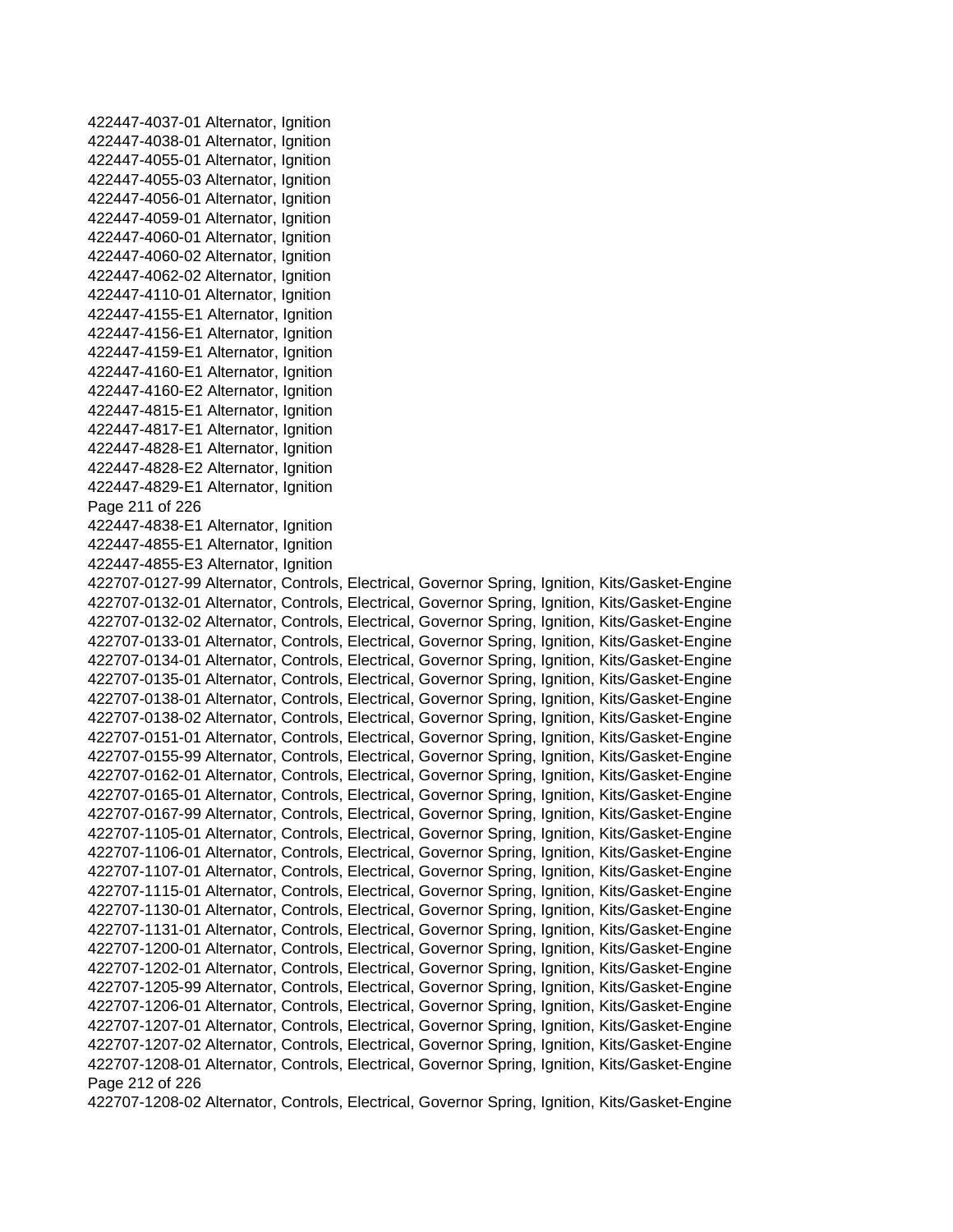422707-1209-01 Alternator, Controls, Electrical, Governor Spring, Ignition, Kits/Gasket-Engine 422707-1210-01 Alternator, Controls, Electrical, Governor Spring, Ignition, Kits/Gasket-Engine 422707-1211-01 Alternator, Controls, Electrical, Governor Spring, Ignition, Kits/Gasket-Engine 422707-1212-01 Alternator, Controls, Electrical, Governor Spring, Ignition, Kits/Gasket-Engine 422707-1213-01 Alternator, Controls, Electrical, Governor Spring, Ignition, Kits/Gasket-Engine 422707-1214-01 Alternator, Controls, Electrical, Governor Spring, Ignition, Kits/Gasket-Engine 422707-1216-01 Alternator, Controls, Electrical, Governor Spring, Ignition, Kits/Gasket-Engine 422707-1217-01 Alternator, Controls, Electrical, Governor Spring, Ignition, Kits/Gasket-Engine 422707-1219-01 Alternator, Controls, Electrical, Governor Spring, Ignition, Kits/Gasket-Engine 422707-1222-01 Alternator, Controls, Electrical, Governor Spring, Ignition, Kits/Gasket-Engine 422707-1225-01 Alternator, Controls, Electrical, Governor Spring, Ignition, Kits/Gasket-Engine 422707-1227-01 Alternator, Controls, Electrical, Governor Spring, Ignition, Kits/Gasket-Engine 422707-1228-01 Alternator, Controls, Electrical, Governor Spring, Ignition, Kits/Gasket-Engine 422707-1229-01 Alternator, Controls, Electrical, Governor Spring, Ignition, Kits/Gasket-Engine 422707-1229-02 Alternator, Controls, Electrical, Governor Spring, Ignition, Kits/Gasket-Engine 422707-1232-01 Alternator, Controls, Electrical, Governor Spring, Ignition, Kits/Gasket-Engine 422707-1233-01 Alternator, Controls, Electrical, Governor Spring, Ignition, Kits/Gasket-Engine 422707-1236-01 Alternator, Controls, Electrical, Governor Spring, Ignition, Kits/Gasket-Engine 422707-1236-02 Alternator, Controls, Electrical, Governor Spring, Ignition, Kits/Gasket-Engine 422707-1241-01 Alternator, Controls, Electrical, Governor Spring, Ignition, Kits/Gasket-Engine 422707-1242-01 Alternator, Controls, Electrical, Governor Spring, Ignition, Kits/Gasket-Engine 422707-1243-01 Alternator, Controls, Electrical, Governor Spring, Ignition, Kits/Gasket-Engine 422707-1245-99 Alternator, Controls, Electrical, Governor Spring, Ignition, Kits/Gasket-Engine 422707-1247-99 Alternator, Controls, Electrical, Governor Spring, Ignition, Kits/Gasket-Engine 422707-1251-01 Alternator, Controls, Electrical, Governor Spring, Ignition, Kits/Gasket-Engine 422707-1251-02 Alternator, Controls, Electrical, Governor Spring, Ignition, Kits/Gasket-Engine 422707-1252-99 Alternator, Controls, Electrical, Governor Spring, Ignition, Kits/Gasket-Engine 422707-1253-01 Alternator, Controls, Electrical, Governor Spring, Ignition, Kits/Gasket-Engine Page 213 of 226 422707-1254-01 Alternator, Controls, Electrical, Governor Spring, Ignition, Kits/Gasket-Engine 422707-1255-99 Alternator, Controls, Electrical, Governor Spring, Ignition, Kits/Gasket-Engine 422707-1256-01 Alternator, Controls, Electrical, Governor Spring, Ignition, Kits/Gasket-Engine 422707-1257-01 Alternator, Controls, Electrical, Governor Spring, Ignition, Kits/Gasket-Engine 422707-1258-01 Alternator, Controls, Electrical, Governor Spring, Ignition, Kits/Gasket-Engine 422707-1260-01 Alternator, Controls, Electrical, Governor Spring, Ignition, Kits/Gasket-Engine 422707-1261-01 Alternator, Controls, Electrical, Governor Spring, Ignition, Kits/Gasket-Engine 422707-1262-99 Alternator, Controls, Electrical, Governor Spring, Ignition, Kits/Gasket-Engine 422707-1263-01 Alternator, Controls, Electrical, Governor Spring, Ignition, Kits/Gasket-Engine 422707-1264-01 Alternator, Controls, Electrical, Governor Spring, Ignition, Kits/Gasket-Engine 422707-1267-01 Alternator, Controls, Electrical, Governor Spring, Ignition, Kits/Gasket-Engine 422707-1275-01 Alternator, Controls, Electrical, Governor Spring, Ignition, Kits/Gasket-Engine 422707-1276-01 Alternator, Controls, Electrical, Governor Spring, Ignition, Kits/Gasket-Engine 422707-1277-01 Alternator, Controls, Electrical, Governor Spring, Ignition, Kits/Gasket-Engine 422707-1500-01 Alternator, Controls, Electrical, Governor Spring, Ignition, Kits/Gasket-Engine 422707-1502-01 Alternator, Controls, Electrical, Governor Spring, Ignition, Kits/Gasket-Engine 422707-1505-01 Alternator, Controls, Electrical, Governor Spring, Ignition, Kits/Gasket-Engine 422707-1506-99 Alternator, Controls, Electrical, Governor Spring, Ignition, Kits/Gasket-Engine 422707-1507-01 Alternator, Controls, Electrical, Governor Spring, Ignition, Kits/Gasket-Engine 422707-1508-01 Alternator, Controls, Electrical, Governor Spring, Ignition, Kits/Gasket-Engine 422707-1509-01 Alternator, Controls, Electrical, Governor Spring, Ignition, Kits/Gasket-Engine 422707-1510-01 Alternator, Controls, Electrical, Governor Spring, Ignition, Kits/Gasket-Engine 422707-1511-01 Alternator, Controls, Electrical, Governor Spring, Ignition, Kits/Gasket-Engine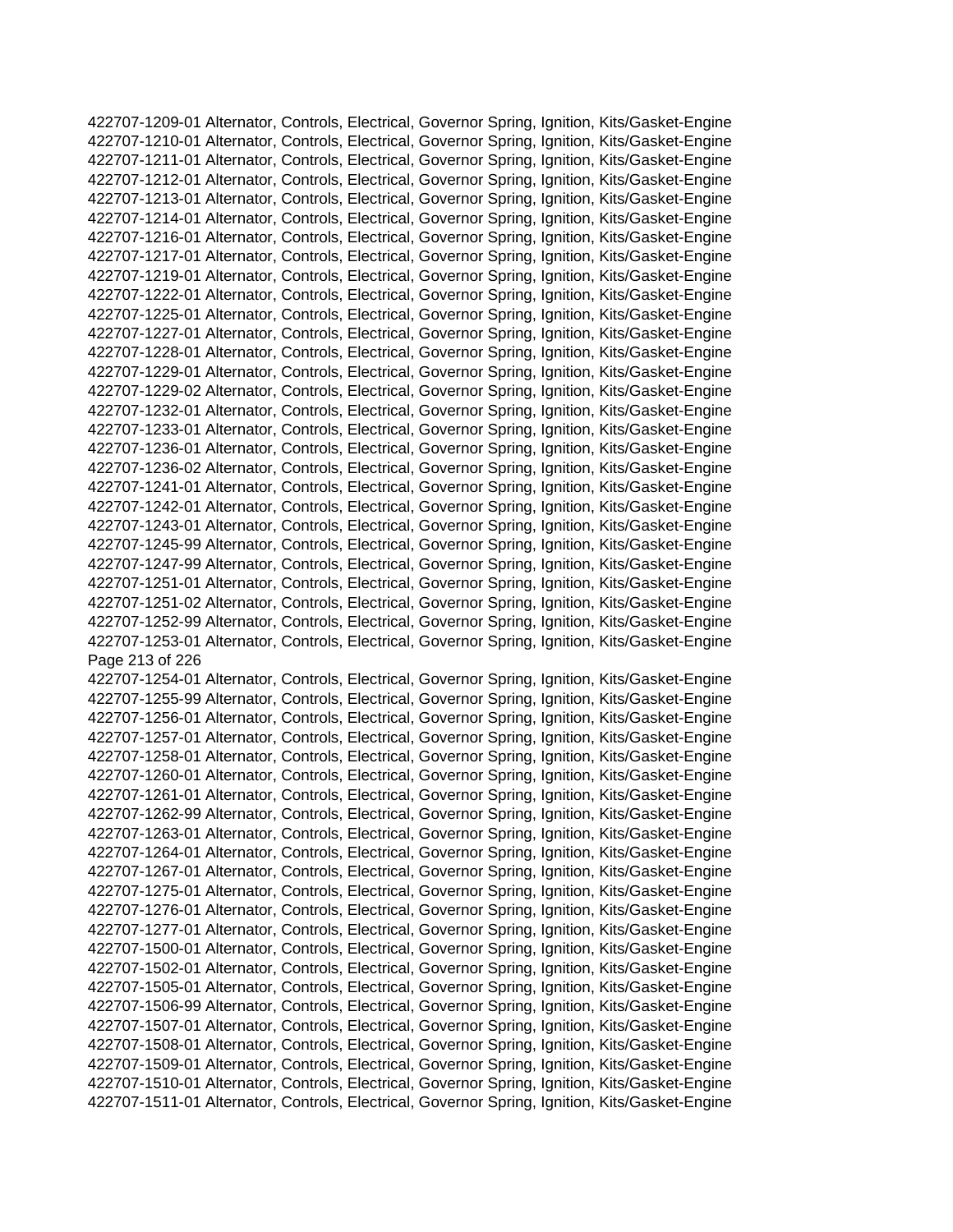422707-1512-01 Alternator, Controls, Electrical, Governor Spring, Ignition, Kits/Gasket-Engine 422707-1513-01 Alternator, Controls, Electrical, Governor Spring, Ignition, Kits/Gasket-Engine 422707-1514-99 Alternator, Controls, Electrical, Governor Spring, Ignition, Kits/Gasket-Engine 422707-1515-01 Alternator, Controls, Electrical, Governor Spring, Ignition, Kits/Gasket-Engine 422707-1516-01 Alternator, Controls, Electrical, Governor Spring, Ignition, Kits/Gasket-Engine 422707-1520-99 Alternator, Controls, Electrical, Governor Spring, Ignition, Kits/Gasket-Engine Page 214 of 226 422707-1521-01 Alternator, Controls, Electrical, Governor Spring, Ignition, Kits/Gasket-Engine 422707-1522-01 Alternator, Controls, Electrical, Governor Spring, Ignition, Kits/Gasket-Engine 422707-1524-01 Alternator, Controls, Electrical, Governor Spring, Ignition, Kits/Gasket-Engine 422707-1525-01 Alternator, Controls, Electrical, Governor Spring, Ignition, Kits/Gasket-Engine 422707-1526-99 Alternator, Controls, Electrical, Governor Spring, Ignition, Kits/Gasket-Engine 422707-1527-01 Alternator, Controls, Electrical, Governor Spring, Ignition, Kits/Gasket-Engine 422707-1529-01 Alternator, Controls, Electrical, Governor Spring, Ignition, Kits/Gasket-Engine 422707-1705-E1 Alternator, Controls, Electrical, Governor Spring, Ignition, Kits/Gasket-Engine 422707-1706-E1 Alternator, Controls, Electrical, Governor Spring, Ignition, Kits/Gasket-Engine 422707-1707-E1 Alternator, Controls, Electrical, Governor Spring, Ignition, Kits/Gasket-Engine 422707-2105-E1 Alternator, Controls, Electrical, Governor Spring, Ignition, Kits/Gasket-Engine 422707-2106-E1 Alternator, Controls, Electrical, Governor Spring, Ignition, Kits/Gasket-Engine 422707-2107-E1 Alternator, Controls, Electrical, Governor Spring, Ignition, Kits/Gasket-Engine 422707-2200-E1 Alternator, Controls, Electrical, Governor Spring, Ignition, Kits/Gasket-Engine 422707-2500-E1 Alternator, Controls, Electrical, Governor Spring, Ignition, Kits/Gasket-Engine 422707-4015-01 Alternator, Controls, Electrical, Governor Spring, Ignition, Kits/Gasket-Engine 422707-4015-02 Alternator, Controls, Electrical, Governor Spring, Ignition, Kits/Gasket-Engine 422707-4030-01 Alternator, Controls, Electrical, Governor Spring, Ignition, Kits/Gasket-Engine 422707-4031-99 Alternator, Controls, Electrical, Governor Spring, Ignition, Kits/Gasket-Engine 422707-4032-99 Alternator, Controls, Electrical, Governor Spring, Ignition, Kits/Gasket-Engine 422707-7001-99 Alternator, Controls, Electrical, Governor Spring, Ignition, Kits/Gasket-Engine 422777-1125-01 Alternator, Controls, Electrical, Governor Spring, Ignition, Kits/Gasket-Engine 422777-1127-01 Alternator, Controls, Electrical, Governor Spring, Ignition, Kits/Gasket-Engine 422777-1201-01 Alternator, Controls, Electrical, Governor Spring, Ignition, Kits/Gasket-Engine 422777-1203-01 Alternator, Controls, Electrical, Governor Spring, Ignition, Kits/Gasket-Engine 422777-1215-01 Alternator, Controls, Electrical, Governor Spring, Ignition, Kits/Gasket-Engine 422777-1218-01 Alternator, Controls, Electrical, Governor Spring, Ignition, Kits/Gasket-Engine 422777-1220-01 Alternator, Controls, Electrical, Governor Spring, Ignition, Kits/Gasket-Engine 422777-1223-01 Alternator, Controls, Electrical, Governor Spring, Ignition, Kits/Gasket-Engine Page 215 of 226 422777-1224-01 Alternator, Controls, Electrical, Governor Spring, Ignition, Kits/Gasket-Engine 422777-1226-99 Alternator, Controls, Electrical, Governor Spring, Ignition, Kits/Gasket-Engine 422777-1230-01 Alternator, Controls, Electrical, Governor Spring, Ignition, Kits/Gasket-Engine 422777-1231-01 Alternator, Controls, Electrical, Governor Spring, Ignition, Kits/Gasket-Engine 422777-1234-01 Alternator, Controls, Electrical, Governor Spring, Ignition, Kits/Gasket-Engine 422777-1235-01 Alternator, Controls, Electrical, Governor Spring, Ignition, Kits/Gasket-Engine 422777-1237-99 Alternator, Controls, Electrical, Governor Spring, Ignition, Kits/Gasket-Engine 422777-1238-01 Alternator, Controls, Electrical, Governor Spring, Ignition, Kits/Gasket-Engine 422777-1239-01 Alternator, Controls, Electrical, Governor Spring, Ignition, Kits/Gasket-Engine 422777-1240-01 Alternator, Controls, Electrical, Governor Spring, Ignition, Kits/Gasket-Engine 422777-1244-01 Alternator, Controls, Electrical, Governor Spring, Ignition, Kits/Gasket-Engine 422777-1250-99 Alternator, Controls, Electrical, Governor Spring, Ignition, Kits/Gasket-Engine 422777-1259-01 Alternator, Controls, Electrical, Governor Spring, Ignition, Kits/Gasket-Engine 422777-1262-99 Alternator, Controls, Electrical, Governor Spring, Ignition, Kits/Gasket-Engine 422777-1265-01 Alternator, Controls, Electrical, Governor Spring, Ignition, Kits/Gasket-Engine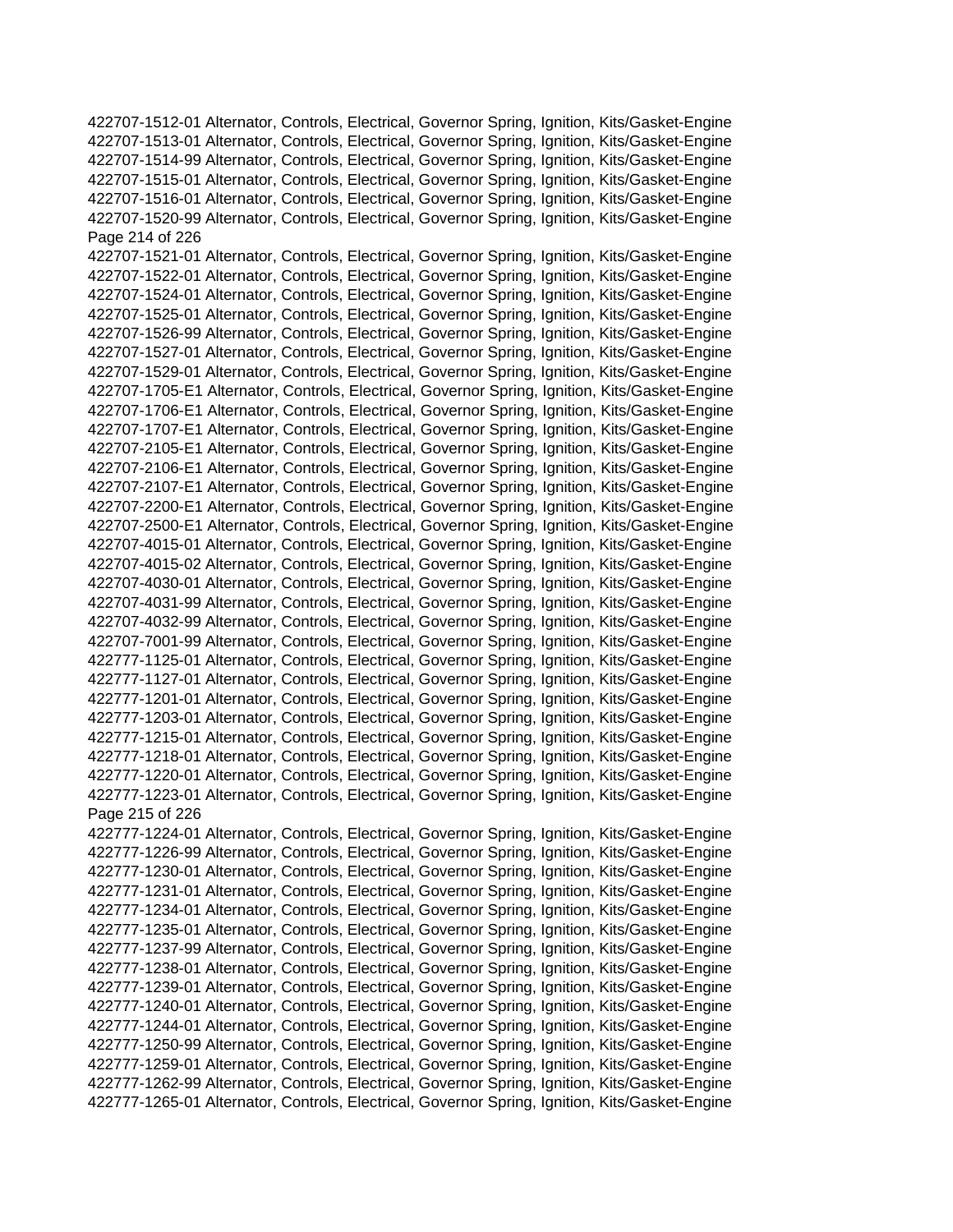422777-1266-01 Alternator, Controls, Electrical, Governor Spring, Ignition, Kits/Gasket-Engine 422777-1278-01 Alternator, Controls, Electrical, Governor Spring, Ignition, Kits/Gasket-Engine 422777-1281-01 Alternator, Controls, Electrical, Governor Spring, Ignition, Kits/Gasket-Engine 422777-1725-E1 Alternator, Controls, Electrical, Governor Spring, Ignition, Kits/Gasket-Engine 422777-1727-E1 Alternator, Controls, Electrical, Governor Spring, Ignition, Kits/Gasket-Engine 422777-1881-A1 Alternator, Controls, Electrical, Governor Spring, Ignition, Kits/Gasket-Engine 422777-2125-E1 Alternator, Controls, Electrical, Governor Spring, Ignition, Kits/Gasket-Engine 422777-2127-E1 Alternator, Controls, Electrical, Governor Spring, Ignition, Kits/Gasket-Engine 422777-2201-E1 Alternator, Controls, Electrical, Governor Spring, Ignition, Kits/Gasket-Engine 422777-2281-E1 Alternator, Controls, Electrical, Governor Spring, Ignition, Kits/Gasket-Engine 422777-4022-01 Alternator, Controls, Electrical, Governor Spring, Ignition, Kits/Gasket-Engine 422777-4822-E1 Alternator, Controls, Electrical, Governor Spring, Ignition, Kits/Gasket-Engine 42A707-1107-01 Alternator, Controls, Electrical, Governor Spring, Ignition, Kits/Gaskets-Engine 42A707-1237-01 Alternator, Controls, Electrical, Governor Spring, Ignition, Kits/Gaskets-Engine Page 216 of 226 42A707-1238-01 Alternator, Controls, Electrical, Governor Spring, Ignition, Kits/Gaskets-Engine 42A707-1238-02 Alternator, Controls, Electrical, Governor Spring, Ignition, Kits/Gaskets-Engine 42A707-1251-01 Alternator, Controls, Electrical, Governor Spring, Ignition, Kits/Gaskets-Engine 42A707-1252-01 Alternator, Controls, Electrical, Governor Spring, Ignition, Kits/Gaskets-Engine 42A707-1269-01 Alternator, Controls, Electrical, Governor Spring, Ignition, Kits/Gaskets-Engine 42A707-1273-01 Alternator, Controls, Electrical, Governor Spring, Ignition, Kits/Gaskets-Engine 42A707-1293-99 Alternator, Controls, Electrical, Governor Spring, Ignition, Kits/Gaskets-Engine 42A707-1299-01 Alternator, Controls, Electrical, Governor Spring, Ignition, Kits/Gaskets-Engine 42A707-1300-01 Alternator, Controls, Electrical, Governor Spring, Ignition, Kits/Gaskets-Engine 42A707-1550-01 Alternator, Controls, Electrical, Governor Spring, Ignition, Kits/Gaskets-Engine 42A707-1600-01 Alternator, Controls, Electrical, Governor Spring, Ignition, Kits/Gaskets-Engine 42A707-1623-99 Alternator, Controls, Electrical, Governor Spring, Ignition, Kits/Gaskets-Engine 42A707-1624-01 Alternator, Controls, Electrical, Governor Spring, Ignition, Kits/Gaskets-Engine 42A707-1625-01 Alternator, Controls, Electrical, Governor Spring, Ignition, Kits/Gaskets-Engine 42A707-1631-99 Alternator, Controls, Electrical, Governor Spring, Ignition, Kits/Gaskets-Engine 42A707-1652-01 Alternator, Controls, Electrical, Governor Spring, Ignition, Kits/Gaskets-Engine 42A707-1653-01 Alternator, Controls, Electrical, Governor Spring, Ignition, Kits/Gaskets-Engine 42A707-1655-01 Alternator, Controls, Electrical, Governor Spring, Ignition, Kits/Gaskets-Engine 42A707-1707-E1 Alternator, Controls, Electrical, Governor Spring, Ignition, Kits/Gaskets-Engine 42A707-1838-A1 Alternator, Controls, Electrical, Governor Spring, Ignition, Kits/Gaskets-Engine 42A707-2107-E1 Alternator, Controls, Electrical, Governor Spring, Ignition, Kits/Gaskets-Engine 42A707-2238-E1 Alternator, Controls, Electrical, Governor Spring, Ignition, Kits/Gaskets-Engine 42A707-2238-E2 Alternator, Controls, Electrical, Governor Spring, Ignition, Kits/Gaskets-Engine 42A707-2240-99 Alternator, Controls, Electrical, Governor Spring, Ignition, Kits/Gaskets-Engine 42A707-2299-E1 Alternator, Controls, Electrical, Governor Spring, Ignition, Kits/Gaskets-Engine 42A707-2300-E1 Alternator, Controls, Electrical, Governor Spring, Ignition, Kits/Gaskets-Engine 42A707-2550-E1 Alternator, Controls, Electrical, Governor Spring, Ignition, Kits/Gaskets-Engine 42A707-2600-E1 Alternator, Controls, Electrical, Governor Spring, Ignition, Kits/Gaskets-Engine 42A707-2625-E1 Alternator, Controls, Electrical, Governor Spring, Ignition, Kits/Gaskets-Engine Page 217 of 226 42A707-2652-E1 Alternator, Controls, Electrical, Governor Spring, Ignition, Kits/Gaskets-Engine 42A707-2653-E1 Alternator, Controls, Electrical, Governor Spring, Ignition, Kits/Gaskets-Engine 42A707-2655-E1 Alternator, Controls, Electrical, Governor Spring, Ignition, Kits/Gaskets-Engine 42A777-1127-01 Alternator, Controls, Electrical, Governor Spring, Ignition, Kits/Gaskets-Engine 42A777-1201-01 Alternator, Controls, Electrical, Governor Spring, Ignition, Kits/Gaskets-Engine 42A777-1236-01 Alternator, Controls, Electrical, Governor Spring, Ignition, Kits/Gaskets-Engine 42A777-1270-01 Alternator, Controls, Electrical, Governor Spring, Ignition, Kits/Gaskets-Engine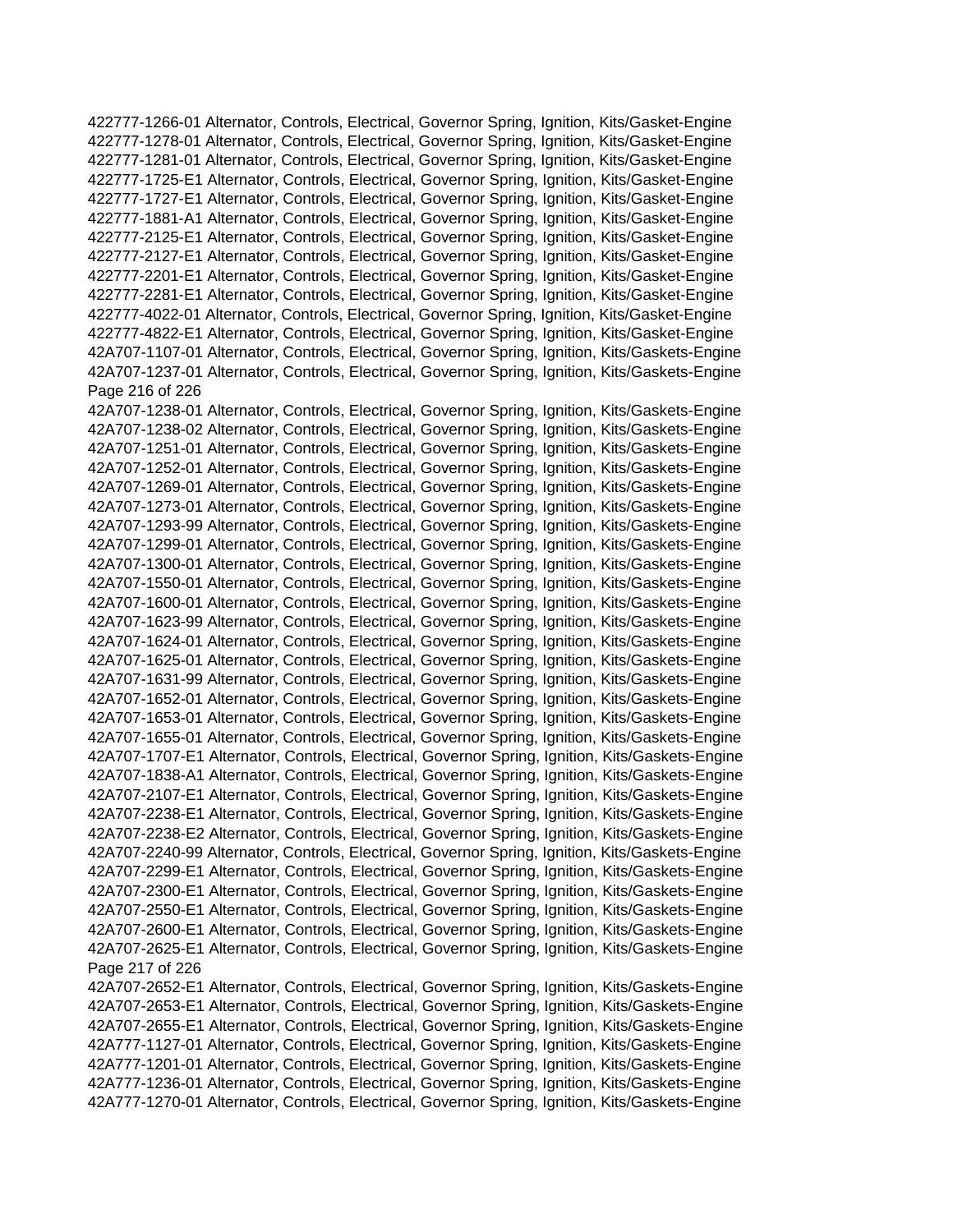42A777-1271-01 Alternator, Controls, Electrical, Governor Spring, Ignition, Kits/Gaskets-Engine 42A777-1272-01 Alternator, Controls, Electrical, Governor Spring, Ignition, Kits/Gaskets-Engine 42A777-1285-01 Alternator, Controls, Electrical, Governor Spring, Ignition, Kits/Gaskets-Engine 42A777-1286-01 Alternator, Controls, Electrical, Governor Spring, Ignition, Kits/Gaskets-Engine 42A777-1295-01 Alternator, Controls, Electrical, Governor Spring, Ignition, Kits/Gaskets-Engine 42A777-1298-01 Alternator, Controls, Electrical, Governor Spring, Ignition, Kits/Gaskets-Engine 42A777-1727-E1 Alternator, Controls, Electrical, Governor Spring, Ignition, Kits/Gaskets-Engine 42A777-1886-A1 Alternator, Controls, Electrical, Governor Spring, Ignition, Kits/Gaskets-Engine 42A777-2127-E1 Alternator, Controls, Electrical, Governor Spring, Ignition, Kits/Gaskets-Engine 42A777-2201-E1 Alternator, Controls, Electrical, Governor Spring, Ignition, Kits/Gaskets-Engine 42A777-2236-E1 Alternator, Controls, Electrical, Governor Spring, Ignition, Kits/Gaskets-Engine 42A777-2239-E1 Alternator, Controls, Electrical, Governor Spring, Ignition, Kits/Gaskets-Engine 42A777-2271-E1 Alternator, Controls, Electrical, Governor Spring, Ignition, Kits/Gaskets-Engine 42A777-2295-E1 Alternator, Controls, Electrical, Governor Spring, Ignition, Kits/Gaskets-Engine 42A777-2295-E3 Alternator, Controls, Electrical, Governor Spring, Ignition, Kits/Gaskets-Engine 42A777-2296-E1 Alternator, Controls, Electrical, Governor Spring, Ignition, Kits/Gaskets-Engine 441577-0112-E1 Alternators, Ignition 441577-0113-E1 Alternators, Ignition 441577-0113-E2 Alternators, Ignition 441577-0114-B1 Alternators, Ignition 441577-0117-B1 Alternators, Ignition 441577-0118-B1 Alternators, Ignition Page 218 of 226 441577-0119-E1 Alternators, Ignition 441577-0120-E1 Alternators, Ignition 441577-0121-B1 Alternators, Ignition 441577-0122-E1 Alternators, Ignition 441577-0124-E1 Alternators, Ignition 441577-0410-B1 Alternators, Ignition 441577-0411-E1 Alternators, Ignition 441577-0425-B1 Alternators, Ignition 441577-0442-E1 Alternators, Ignition 441577-0672-E1 Alternators, Ignition 441677-0112-B1 Alternator, Fuel Supply, Ignition 441677-0112-E1 Alternator, Fuel Supply, Ignition 441677-0113-B1 Alternator, Fuel Supply, Ignition 441677-0113-E1 Alternator, Fuel Supply, Ignition 441677-0113-E2 Alternator, Fuel Supply, Ignition 441677-0131-B1 Alternator, Fuel Supply, Ignition 441677-0131-E1 Alternator, Fuel Supply, Ignition 441677-0131-E2 Alternator, Fuel Supply, Ignition 441677-0136-B1 Alternator, Fuel Supply, Ignition 441677-0136-E1 Alternator, Fuel Supply, Ignition 441677-0137-B1 Alternator, Fuel Supply, Ignition 441677-0137-E1 Alternator, Fuel Supply, Ignition 441677-0141-B1 Alternator, Fuel Supply, Ignition 441677-0142-B1 Alternator, Fuel Supply, Ignition 441677-0143-B1 Alternator, Fuel Supply, Ignition 441677-0143-B2 Alternator, Fuel Supply, Ignition 441677-0144-B1 Alternator, Fuel Supply, Ignition 441677-0403-B1 Alternator, Fuel Supply, Ignition 441677-0403-E1 Alternator, Fuel Supply, Ignition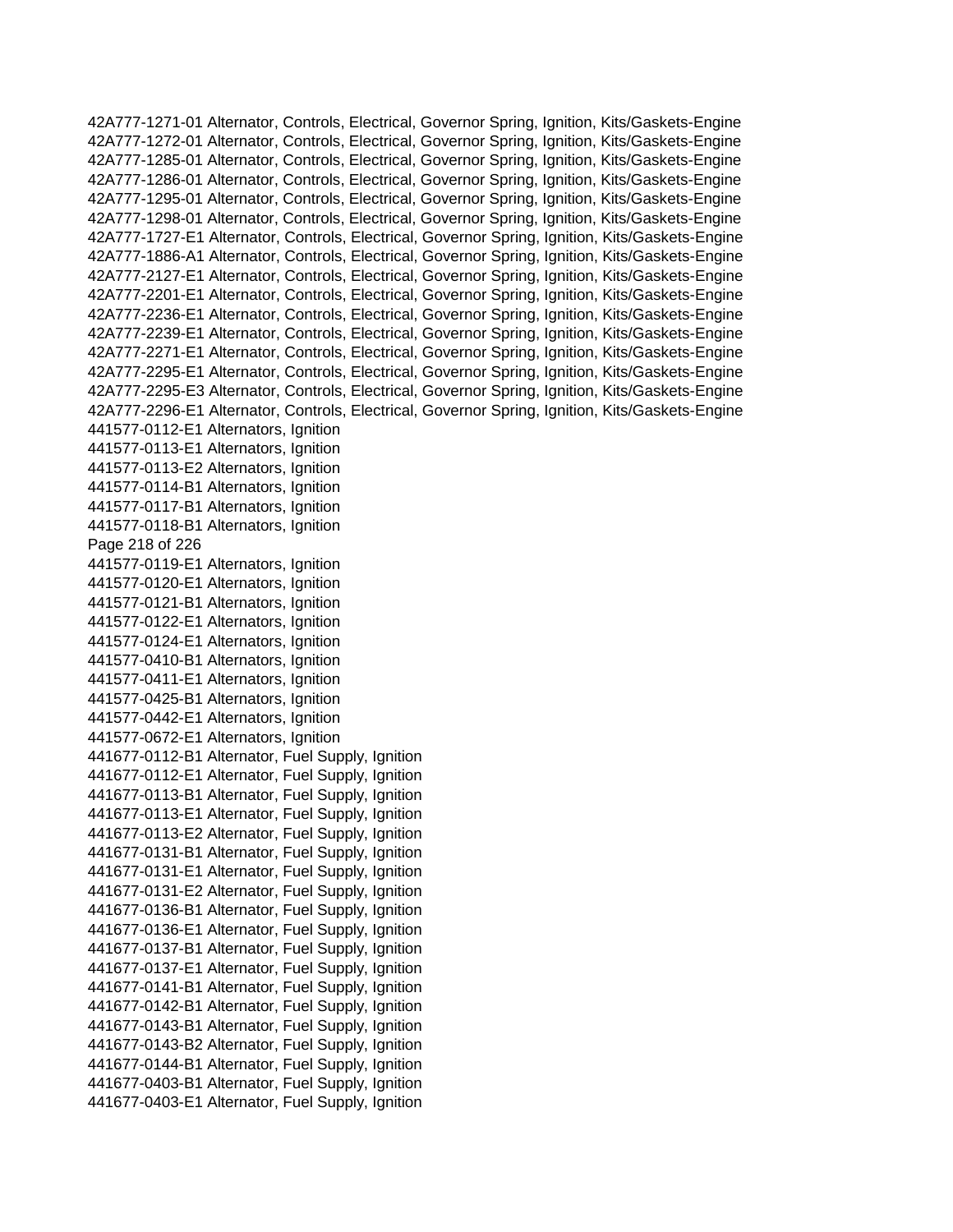Page 219 of 226 441677-0580-B1 Alternator, Fuel Supply, Ignition 441677-0580-E1 Alternator, Fuel Supply, Ignition 441677-0702-B1 Alternator, Fuel Supply, Ignition 441677-0702-E1 Alternator, Fuel Supply, Ignition 441677-0748-B1 Alternator, Fuel Supply, Ignition 441677-0748-E1 Alternator, Fuel Supply, Ignition 441677-0754-B1 Alternator, Fuel Supply, Ignition 441677-0754-E1 Alternator, Fuel Supply, Ignition 441677-0796-B1 Alternator, Fuel Supply, Ignition 441677-0796-E1 Alternator, Fuel Supply, Ignition 442577-0121-E1 Alternators, Ignition 445777-0027-E1 Alternator, Ignition 445777-0027-E2 Alternator, Ignition 445777-0112-E1 Alternator, Ignition 445777-0112-E2 Alternator, Ignition 445777-0112-E3 Alternator, Ignition 445777-0114-E1 Alternator, Ignition 445777-0129-E1 Alternator, Ignition 445777-0133-E1 Alternator, Ignition 445777-0134-E1 Alternator, Ignition 445777-0154-E1 Alternator, Ignition 445777-0168-E1 Alternator, Ignition 445777-0172-E1 Alternator, Ignition 445777-0200-E1 Alternator, Ignition 445777-0211-E1 Alternator, Ignition 445777-0231-E1 Alternator, Ignition 445777-0315-E1 Alternator, Ignition 445777-0352-B1 Alternator, Ignition 445777-0352-E1 Alternator, Ignition Page 220 of 226 445777-0539-E1 Alternator, Ignition 445777-0560-E1 Alternator, Ignition 445777-0594-E1 Alternator, Ignition 445977-1092-B1 Alternator, Ignition 446677-0125-B1 Alternators, Fuel Supply, Ignition 446677-0126-B1 Alternators, Fuel Supply, Ignition 446677-0126-E1 Alternators, Fuel Supply, Ignition 446677-0127-B1 Alternators, Fuel Supply, Ignition 446677-0366-E1 Alternators, Fuel Supply, Ignition 446677-0463-E1 Alternators, Fuel Supply, Ignition 446677-0470-E1 Alternators, Fuel Supply, Ignition 446777-0025-E1 Alternator, Fuel Supply, Ignition 446777-0026-E1 Alternator, Fuel Supply, Ignition 446777-0026-E2 Alternator, Fuel Supply, Ignition 446777-0027-E1 Alternator, Fuel Supply, Ignition 446777-0027-E2 Alternator, Fuel Supply, Ignition 446777-0100-E1 Alternator, Fuel Supply, Ignition 446777-0106-E1 Alternator, Fuel Supply, Ignition 446777-0112-E1 Alternator, Fuel Supply, Ignition 446777-0115-E1 Alternator, Fuel Supply, Ignition 446777-0117-E1 Alternator, Fuel Supply, Ignition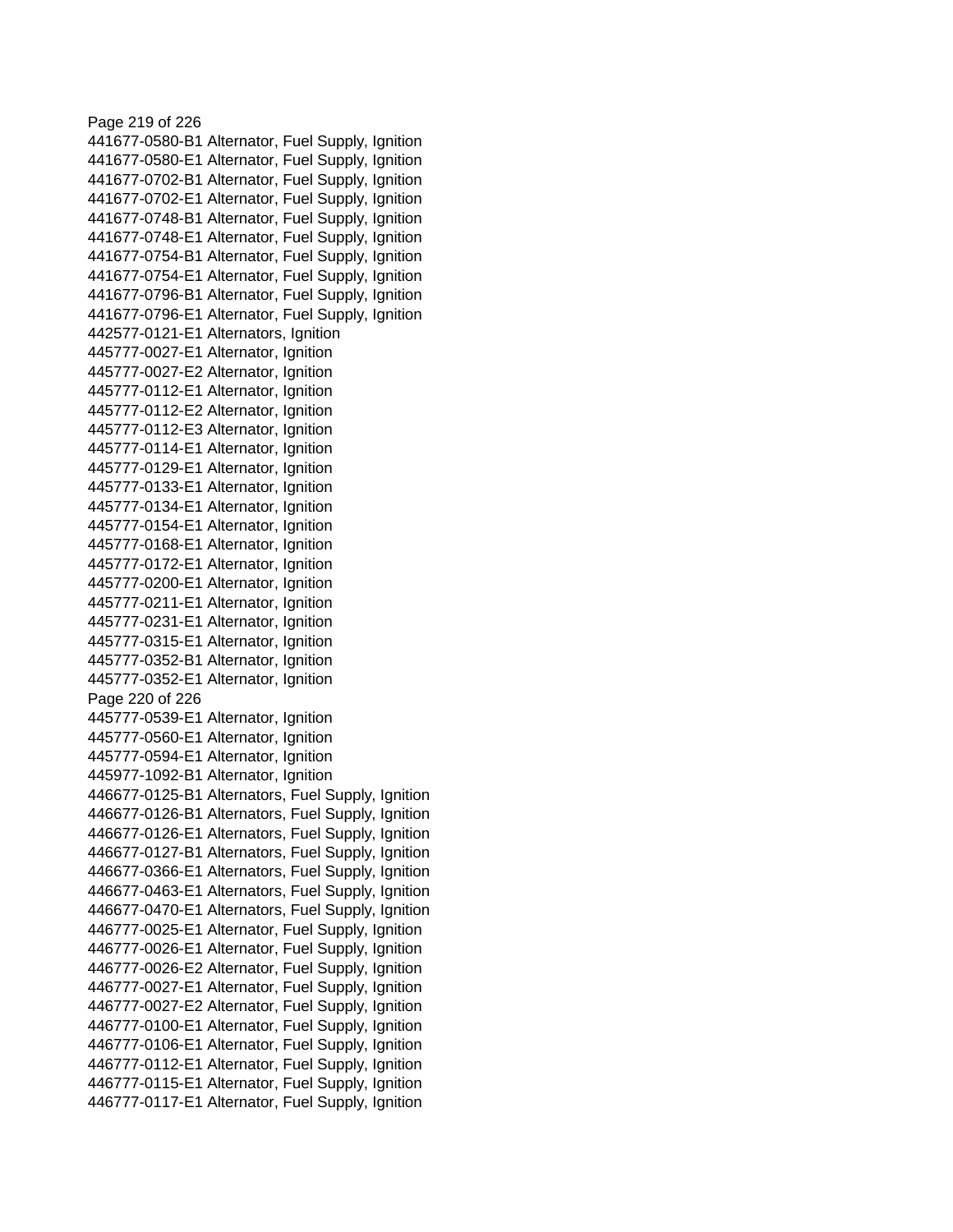446777-0118-E1 Alternator, Fuel Supply, Ignition 446777-0126-E1 Alternator, Fuel Supply, Ignition 446777-0127-E1 Alternator, Fuel Supply, Ignition 446777-0128-E1 Alternator, Fuel Supply, Ignition 446777-0165-E1 Alternator, Fuel Supply, Ignition 446777-0177-E1 Alternator, Fuel Supply, Ignition 446777-0197-E1 Alternator, Fuel Supply, Ignition 446777-0200-E1 Alternator, Fuel Supply, Ignition Page 221 of 226 446777-0219-E1 Alternator, Fuel Supply, Ignition 446777-0241-E1 Alternator, Fuel Supply, Ignition 446777-0244-E1 Alternator, Fuel Supply, Ignition 446777-0245-E1 Alternator, Fuel Supply, Ignition 446777-0246-E1 Alternator, Fuel Supply, Ignition 446777-0264-E1 Alternator, Fuel Supply, Ignition 446777-0302-E1 Alternator, Fuel Supply, Ignition 446777-0316-E1 Alternator, Fuel Supply, Ignition 446777-0365-E1 Alternator, Fuel Supply, Ignition 446877-0025-E1 Alternators, Ignition 446877-0026-E1 Alternators, Ignition 446877-0027-E1 Alternators, Ignition 446877-0121-E1 Alternators, Ignition 446877-0412-E1 Alternators, Ignition 446977-0385-E1 Alternators, Ignition 446977-0471-E1 Alternators, Ignition 446977-0472-E1 Alternators, Ignition 446977-0505-E1 Alternators, Ignition 44H777-0113-E1 Alternators, Ignition 44H777-0114-E1 Alternators, Ignition 44H777-0116-E1 Alternators, Ignition 44H777-0117-E1 Alternators, Ignition 44H777-0118-B1 Alternators, Ignition 44H777-0121-E1 Alternators, Ignition 44H777-0122-E1 Alternators, Ignition 44K777-0025-G1 Alternators, Ignition 44K777-0026-E1 Alternators, Ignition 44K777-0026-G1 Alternators, Ignition 44K777-0027-E1 Alternators, Ignition Page 222 of 226 44K777-0027-G1 Alternators, Ignition 44K777-0100-B1 Alternators, Ignition 44K777-0112-B1 Alternators, Ignition 44K777-0112-E1 Alternators, Ignition 44K777-0113-B1 Alternators, Ignition 44K777-0113-E1 Alternators, Ignition 44K777-0115-B1 Alternators, Ignition 44K777-0115-E1 Alternators, Ignition 44K777-0115-G1 Alternators, Ignition 44K777-0116-B1 Alternators, Ignition 44K777-0116-E1 Alternators, Ignition 44K777-0116-G1 Alternators, Ignition 44K777-0117-B1 Alternators, Ignition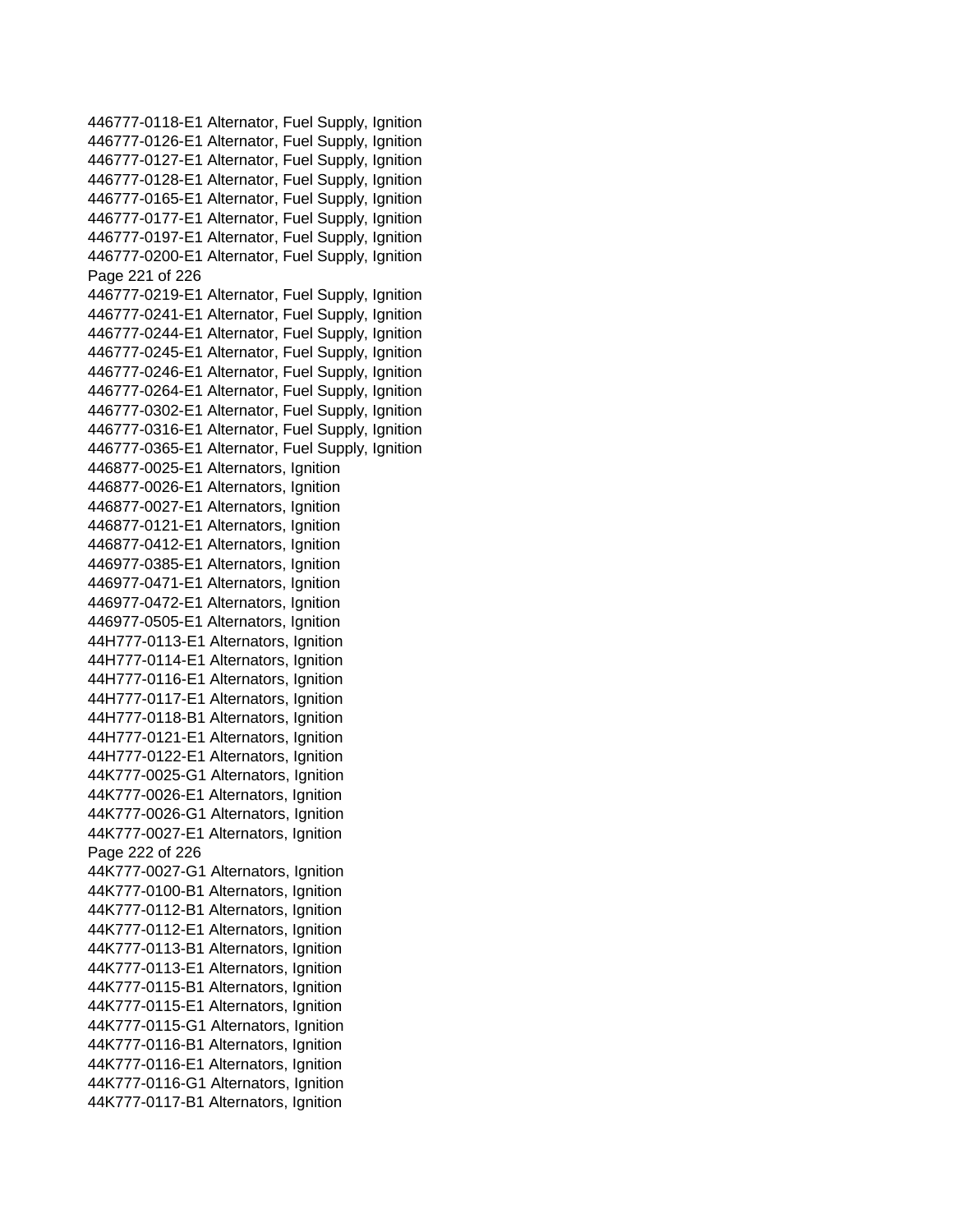44K777-0117-E1 Alternators, Ignition 44K777-0117-G1 Alternators, Ignition 44K777-0119-B1 Alternators, Ignition 44K777-0119-E1 Alternators, Ignition 44K777-0119-G1 Alternators, Ignition 44K777-0120-B1 Alternators, Ignition 44K777-0120-E1 Alternators, Ignition 44K777-0120-G1 Alternators, Ignition 44K777-0121-B1 Alternators, Ignition 44K777-0121-E1 Alternators, Ignition 44K777-0123-B1 Alternators, Ignition 44K777-0123-E1 Alternators, Ignition 44K777-0124-B1 Alternators, Ignition 44K777-0124-E1 Alternators, Ignition 44K777-0125-G1 Alternators, Ignition 44N777-0114-B1 Alternators, Ignition Page 223 of 226 44N777-0121-E1 Alternators, Ignition 44N777-0122-E1 Alternators, Ignition 44N777-0124-E1 Alternators, Ignition 460707-1107-01 Alternator, Controls 460707-1278-01 Alternator, Controls 460707-1600-01 Alternator, Controls 460707-1631-01 Alternator, Controls 460707-1707-E1 Alternator, Controls 460707-2278-E1 Alternator, Controls 460707-2600-E1 Alternator, Controls 460707-2631-E1 Alternator, Controls 460777-1127-01 Alternator, Controls 460777-1201-01 Alternator, Controls 460777-1276-01 Alternator, Controls 460777-1277-01 Alternator, Controls 460777-1279-01 Alternator, Controls 460777-1288-01 Alternator, Controls 460777-1289-01 Alternator, Controls 460777-1297-01 Alternator, Controls 460777-1727-E1 Alternator, Controls 460777-1876-A1 Alternator, Controls 460777-1877-A1 Alternator, Controls 460777-1888-A1 Alternator, Controls 460777-2127-E1 Alternator, Controls 460777-2201-E1 Alternator, Controls 460777-2276-E1 Alternator, Controls 460777-2277-E1 Alternator, Controls 460777-2288-E1 Alternator, Controls 460777-2289-E1 Alternator, Controls Page 224 of 226 460777-2297-E1 Alternator, Controls 460777-2299-E1 Alternator, Controls Page 225 of 226 Where Used: Part Number 394890 Model Name Diagram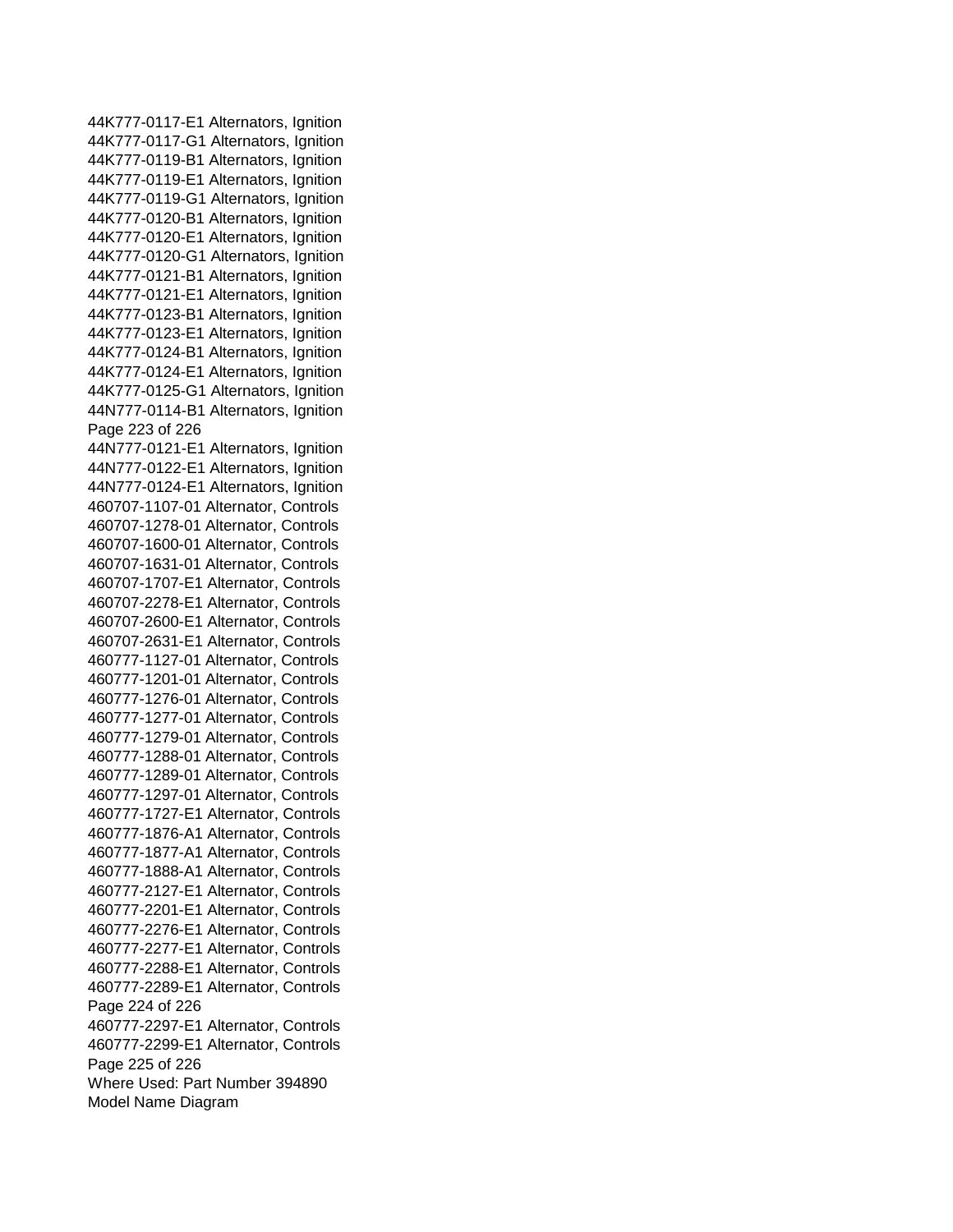161430-0199-01 Alternator Chart 161430-0199-02 Alternator Chart 161432-0010-01 Alternator Chart 161432-0010-02 Alternator Chart 161432-0011-01 Alternator Chart 161432-0011-02 Alternator Chart 161432-0011-03 Alternator Chart 161432-0011-04 Alternator Chart 161432-0011-05 Alternator Chart 161432-0014-01 Alternator Chart 161432-0014-02 Alternator Chart 161432-0016-01 Alternator Chart 161432-0016-02 Alternator Chart 161432-0016-03 Alternator Chart 161432-0016-04 Alternator Chart 161432-0020-01 Alternator Chart 161432-0020-02 Alternator Chart 161432-0021-01 Alternator Chart 161432-0021-02 Alternator Chart 161432-0023-01 Alternator Chart 161432-0023-03 Alternator Chart 161432-0023-04 Alternator Chart 161432-0024-01 Alternator Chart 161432-0024-02 Alternator Chart 161432-0026-01 Alternator Chart 161432-0026-02 Alternator Chart 161432-0029-01 Alternator Chart Page 1 of 234 161432-0029-02 Alternator Chart 161432-0029-03 Alternator Chart 161432-0030-99 Alternator Chart 161432-0031-01 Alternator Chart 161432-0032-01 Alternator Chart 161432-0034-01 Alternator Chart 161432-0035-01 Alternator Chart 161432-0035-02 Alternator Chart 161432-0035-04 Alternator Chart 161432-0036-01 Alternator Chart 161432-0036-02 Alternator Chart 161432-0047-01 Alternator Chart 161432-0047-03 Alternator Chart 161432-0051-99 Alternator Chart 161432-0070-01 Alternator Chart 161432-0070-03 Alternator Chart 161432-0070-05 Alternator Chart 161432-0070-06 Alternator Chart 161432-0070-07 Alternator Chart 161432-0071-01 Alternator Chart 161432-0072-99 Alternator Chart 161432-0077-99 Alternator Chart 161432-0079-01 Alternator Chart 161432-0080-01 Alternator Chart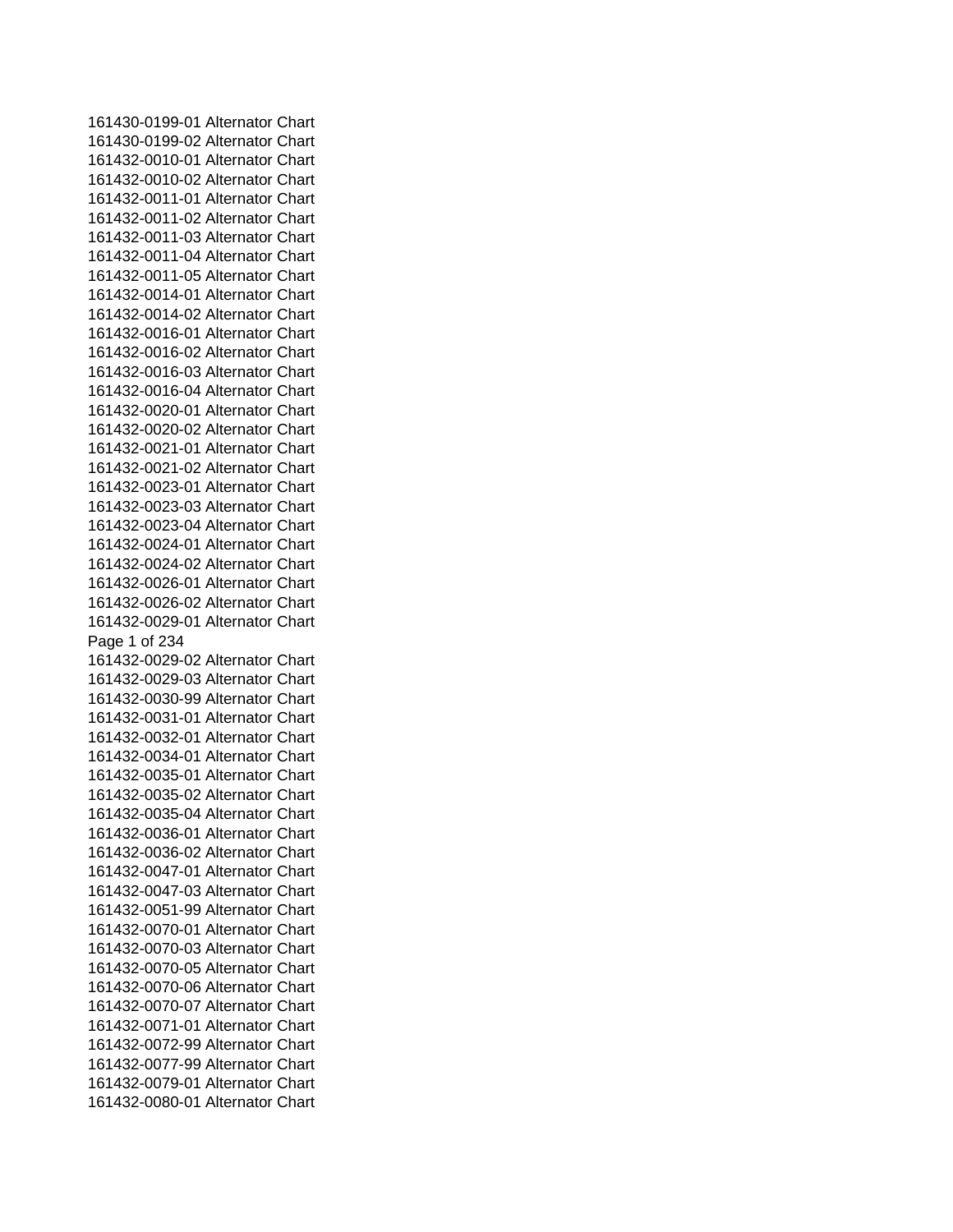161432-0101-01 Alternator Chart 161432-0111-01 Alternator Chart 161432-0113-01 Alternator Chart 161432-0114-01 Alternator Chart 161432-0115-01 Alternator Chart Page 2 of 234 161432-0118-01 Alternator Chart 161432-0119-99 Alternator Chart 161432-0121-01 Alternator Chart 161432-0122-99 Alternator Chart 161432-0124-01 Alternator Chart 161432-0125-99 Alternator Chart 161432-0126-99 Alternator Chart 161432-0127-01 Alternator Chart 161432-0128-99 Alternator Chart 161432-0133-01 Alternator Chart 161432-0134-01 Alternator Chart 161432-0135-01 Alternator Chart 161436-0027-01 Alternator Chart 161436-0112-01 Alternator Chart 161436-0116-99 Alternator Chart 161436-0117-01 Alternator Chart 161436-0120-01 Alternator Chart 161436-0131-01 Alternator Chart 161437-0012-01 Alternator Chart 161437-0012-02 Alternator Chart 161437-0018-01 Alternator Chart 161437-0018-02 Alternator Chart 161437-0019-01 Alternator Chart 161437-0019-02 Alternator Chart 161437-0019-03 Alternator Chart 161437-0019-05 Alternator Chart 161437-0019-06 Alternator Chart 161437-0025-01 Alternator Chart 161437-0025-02 Alternator Chart Page 3 of 234 161437-0039-99 Alternator Chart 161437-0040-01 Alternator Chart 161437-0041-01 Alternator Chart 161437-0041-02 Alternator Chart 161437-0041-03 Alternator Chart 161437-0042-99 Alternator Chart 161437-0043-99 Alternator Chart 161437-0073-01 Alternator Chart 161437-0081-01 Alternator Chart 161437-0082-01 Alternator Chart 161437-0083-01 Alternator Chart 161437-0084-01 Alternator Chart 161437-0085-01 Alternator Chart 161437-0090-01 Alternator Chart 161437-0110-01 Alternator Chart 161437-0123-01 Alternator Chart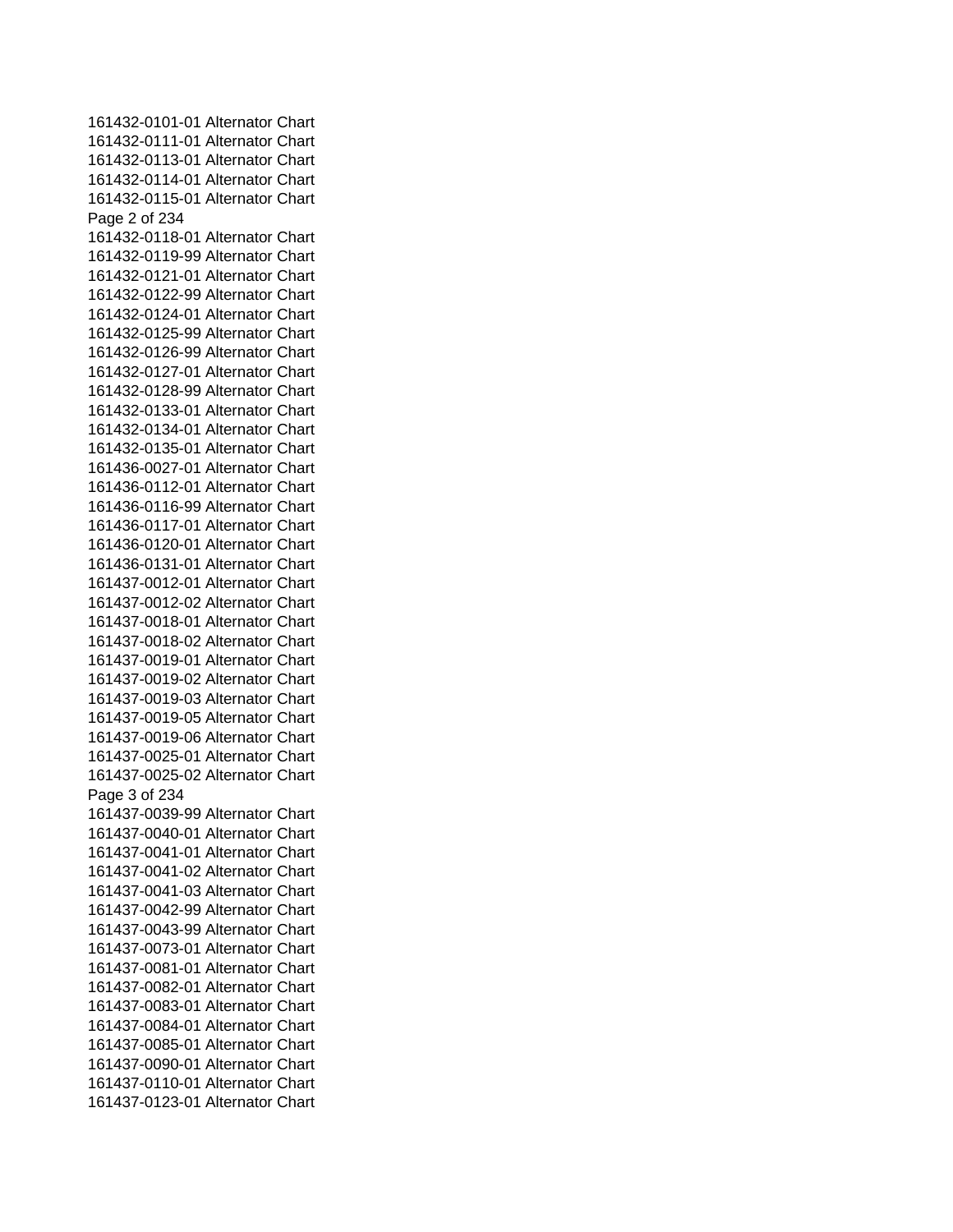161437-0123-02 Alternator Chart 161437-0129-01 Alternator Chart 161437-0130-01 Alternator Chart 161437-0132-01 Alternator Chart 161437-0136-99 Alternator Chart 161437-0137-99 Alternator Chart 161452-0015-01 Alternator Chart 161452-0015-02 Alternator Chart 161452-0015-03 Alternator Chart 161452-0015-04 Alternator Chart 161452-0022-99 Alternator Chart 161452-0049-01 Alternator Chart 161452-0049-02 Alternator Chart Page 4 of 234 161452-0049-03 Alternator Chart 161452-0049-04 Alternator Chart 161452-0049-17 Alternator Chart 161452-0051-01 Alternator Chart 161452-0051-03 Alternator Chart 161457-0050-01 Alternator Chart 170401-2110-01 Key Panel 170401-2301-01 Key Panel 170402-2015-01 Key Panel 170402-2015-02 Key Panel 170402-2015-03 Key Panel 170402-2020-01 Key Panel 170402-2101-01 Key Panel 170402-2102-01 Key Panel 170402-2111-01 Key Panel 170402-2133-01 Key Panel 170402-2136-01 Key Panel 170402-2139-01 Key Panel 170402-2143-01 Key Panel 170402-2146-01 Key Panel 170402-2149-01 Key Panel 170402-2151-01 Key Panel 170402-2155-01 Key Panel 170402-2159-01 Key Panel 170402-2163-01 Key Panel 170402-2215-01 Key Panel 170402-2215-02 Key Panel 170402-2215-03 Key Panel 170402-2215-04 Key Panel Page 5 of 234 170402-2220-01 Key Panel 170402-2300-01 Key Panel 170402-2308-01 Key Panel 170402-2310-01 Key Panel 170402-2324-01 Key Panel 170402-2328-01 Key Panel 170402-2330-01 Key Panel 170402-2334-01 Key Panel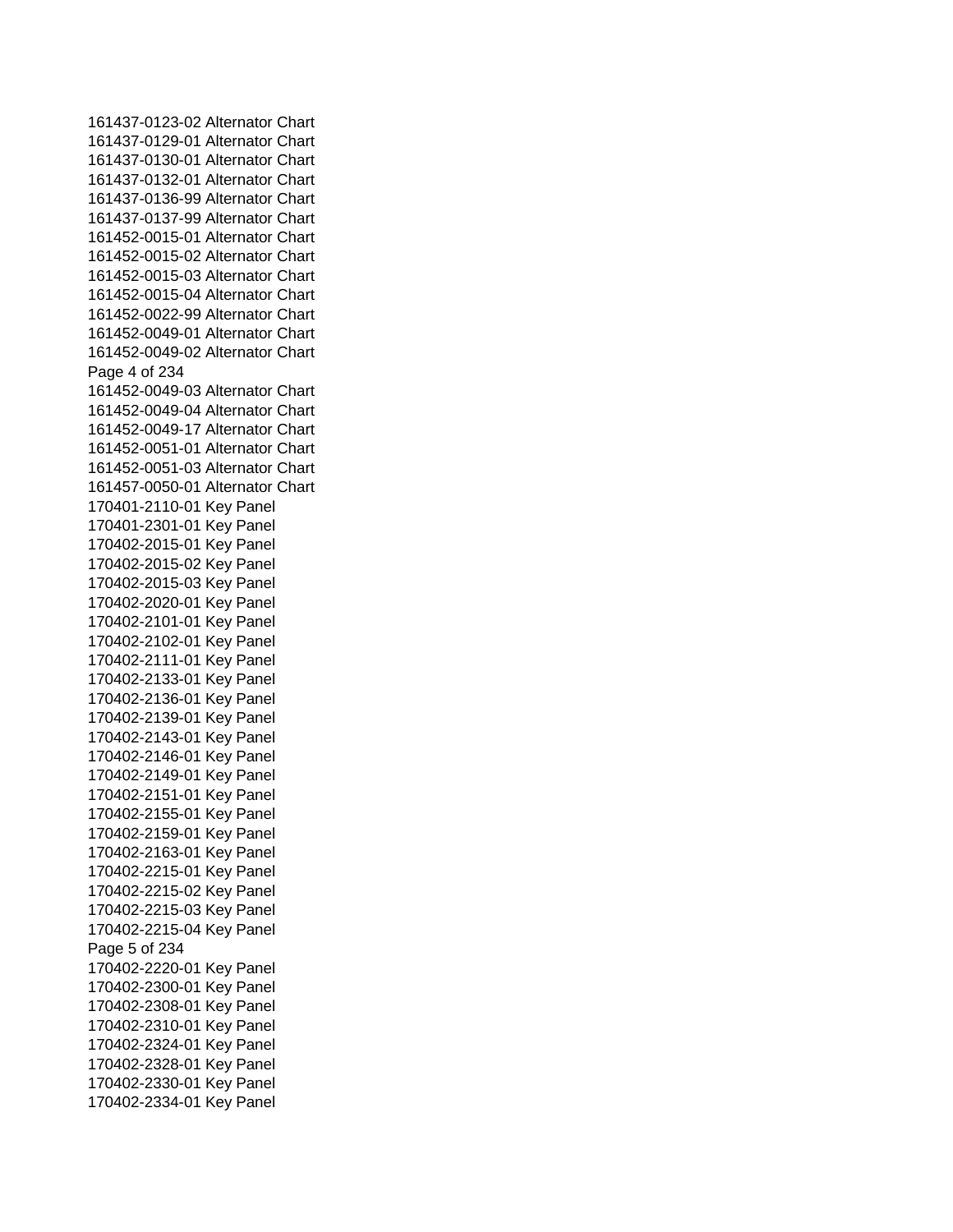170402-2335-01 Key Panel 170402-2336-01 Key Panel 170402-2346-01 Key Panel 170402-2349-01 Key Panel 170402-2352-01 Key Panel 170402-4003-01 Key Panel 170402-4003-02 Key Panel 170402-4015-01 Key Panel 170402-4020-01 Key Panel 170403-2311-01 Key Panel 170407-2123-01 Key Panel 170407-2306-01 Key Panel 170407-2353-01 Key Panel 170407-2355-99 Key Panel 170407-4002-01 Key Panel 170412-2025-01 Key Panel 170412-2135-01 Key Panel 170412-2144-01 Key Panel 170412-2148-01 Key Panel 170412-2158-99 Key Panel 170412-2161-01 Key Panel Page 6 of 234 170412-2225-01 Key Panel 170412-2329-01 Key Panel 170412-5525-01 Key Panel 170417-4001-01 Key Panel 170431-2118-01 Key Panel 170431-2138-01 Key Panel 170431-2140-01 Key Panel 170431-2140-02 Key Panel 170431-2140-03 Key Panel 170431-2140-04 Key Panel 170431-2140-05 Key Panel 170431-2141-01 Key Panel 170431-2141-02 Key Panel 170431-2142-01 Key Panel 170431-2145-01 Key Panel 170431-2303-01 Key Panel 170431-2320-01 Key Panel 170431-2325-01 Key Panel 170431-2327-01 Key Panel 170431-2343-01 Key Panel 170432-2035-01 Key Panel 170432-2036-01 Key Panel 170432-2036-02 Key Panel 170432-2037-01 Key Panel 170432-2037-02 Key Panel 170432-2038-01 Key Panel 170432-2047-01 Key Panel 170432-2047-02 Key Panel 170432-2070-01 Key Panel Page 7 of 234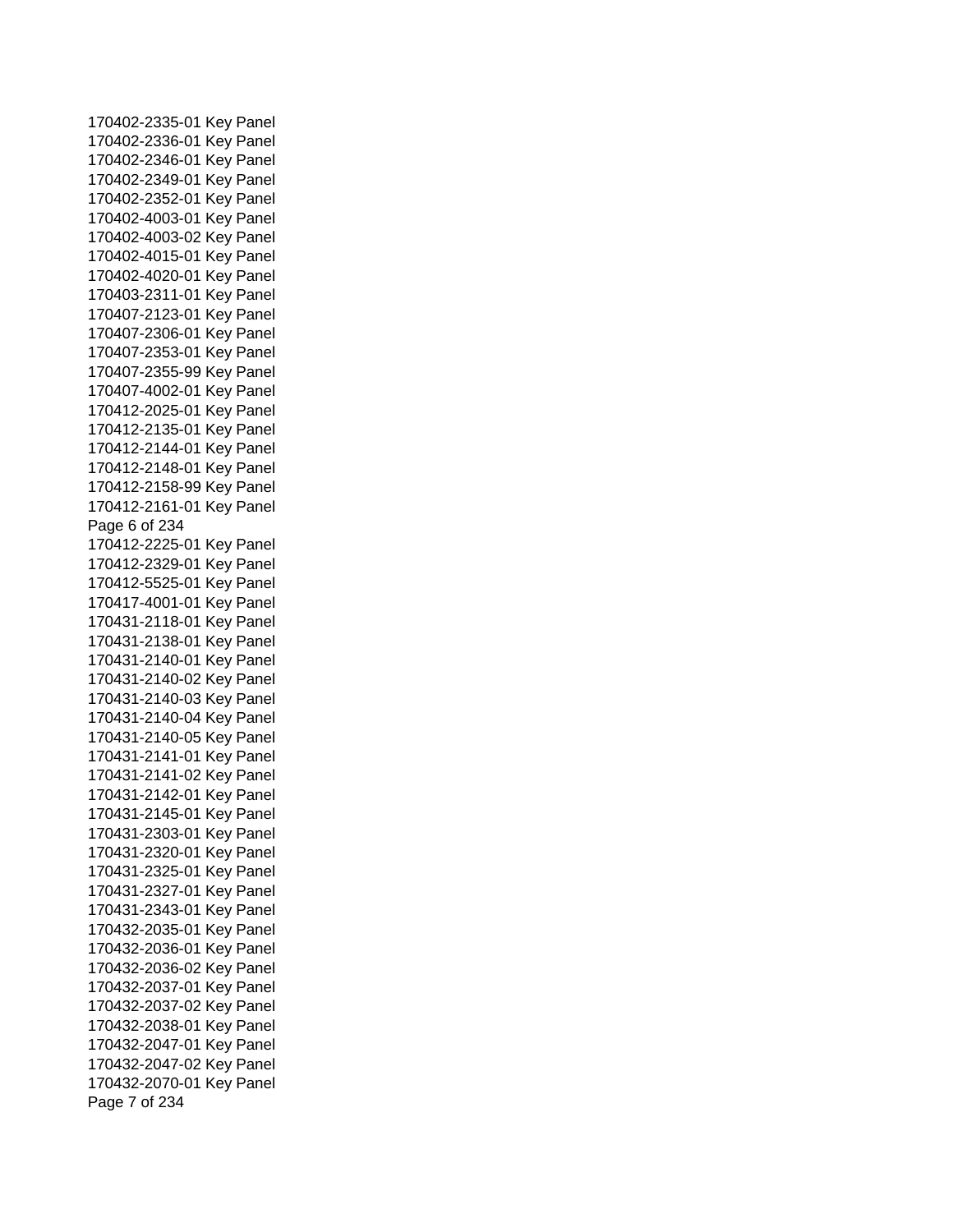170432-2070-02 Key Panel 170432-2070-03 Key Panel 170432-2117-01 Key Panel 170432-2119-01 Key Panel 170432-2130-01 Key Panel 170432-2131-01 Key Panel 170432-2132-01 Key Panel 170432-2132-02 Key Panel 170432-2134-01 Key Panel 170432-2137-01 Key Panel 170432-2147-01 Key Panel 170432-2152-01 Key Panel 170432-2153-01 Key Panel 170432-2154-01 Key Panel 170432-2156-01 Key Panel 170432-2160-01 Key Panel 170432-2162-01 Key Panel 170432-2164-01 Key Panel 170432-2165-01 Key Panel 170432-2235-01 Key Panel 170432-2235-02 Key Panel 170432-2236-01 Key Panel 170432-2236-02 Key Panel 170432-2238-01 Key Panel 170432-2238-02 Key Panel 170432-2247-01 Key Panel 170432-2270-01 Key Panel 170432-2270-02 Key Panel 170432-2302-01 Key Panel Page 8 of 234 170432-2304-01 Key Panel 170432-2321-01 Key Panel 170432-2322-01 Key Panel 170432-2323-01 Key Panel 170432-2326-01 Key Panel 170432-2331-01 Key Panel 170432-2332-01 Key Panel 170432-2333-01 Key Panel 170432-2337-01 Key Panel 170432-2338-01 Key Panel 170432-2341-01 Key Panel 170432-2344-01 Key Panel 170432-2345-01 Key Panel 170432-2347-01 Key Panel 170432-2348-01 Key Panel 170432-2354-01 Key Panel 170432-5135-01 Key Panel 170432-5136-01 Key Panel 170432-5137-01 Key Panel 170432-5137-02 Key Panel 170432-5138-01 Key Panel 170432-5139-01 Key Panel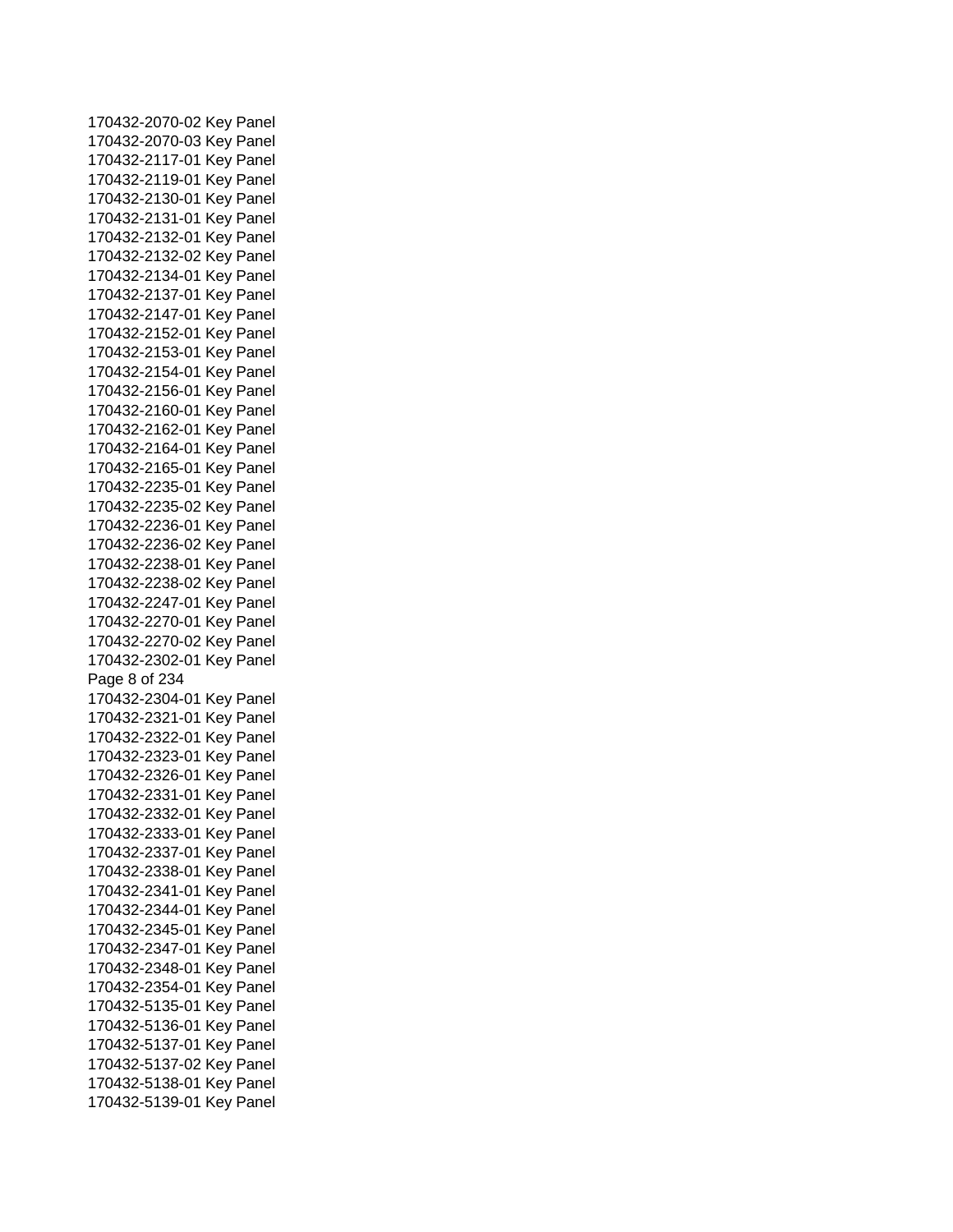170432-5501-01 Key Panel 170432-5502-01 Key Panel 170432-5504-01 Key Panel 170432-5535-01 Key Panel 170432-5570-01 Key Panel 170432-5575-01 Key Panel 170435-2342-01 Key Panel Page 9 of 234 170437-5140-01 Key Panel 170437-5503-01 Key Panel 170452-2049-01 Key Panel 170452-2049-02 Key Panel 170452-2049-03 Key Panel 170452-2049-04 Key Panel 170452-2121-01 Key Panel 170452-2150-01 Key Panel 170452-2157-01 Key Panel 170452-2249-01 Key Panel 170452-2249-02 Key Panel 170452-2249-03 Key Panel 170452-2249-04 Key Panel 170452-2305-01 Key Panel 170452-2351-01 Key Panel 170452-5549-01 Key Panel 170452-5549-02 Key Panel 170452-5549-03 Key Panel 170452-5549-04 Key Panel 170457-2125-01 Key Panel 170457-2307-01 Key Panel 190401-2504-01 Electric Starters & KeyPanel 190401-2504-01 Alternator Chart 190401-2610-01 Electric Starters & KeyPanel 190401-2610-01 Alternator Chart 190401-2804-01 Electric Starters & KeyPanel 190401-2804-01 Alternator Chart 190401-2901-01 Electric Starters & KeyPanel 190401-2901-01 Alternator Chart Page 10 of 234 190401-4009-01 Electric Starters & KeyPanel 190401-4009-01 Alternator Chart 190401-6009-99 Electric Starters & KeyPanel 190401-6009-99 Alternator Chart 190402-2515-01 Electric Starters & KeyPanel 190402-2515-01 Alternator Chart 190402-2515-02 Electric Starters & KeyPanel 190402-2515-02 Alternator Chart 190402-2515-03 Electric Starters & KeyPanel 190402-2515-03 Alternator Chart 190402-2517-01 Electric Starters & KeyPanel 190402-2517-01 Alternator Chart 190402-2519-01 Electric Starters & KeyPanel 190402-2519-01 Alternator Chart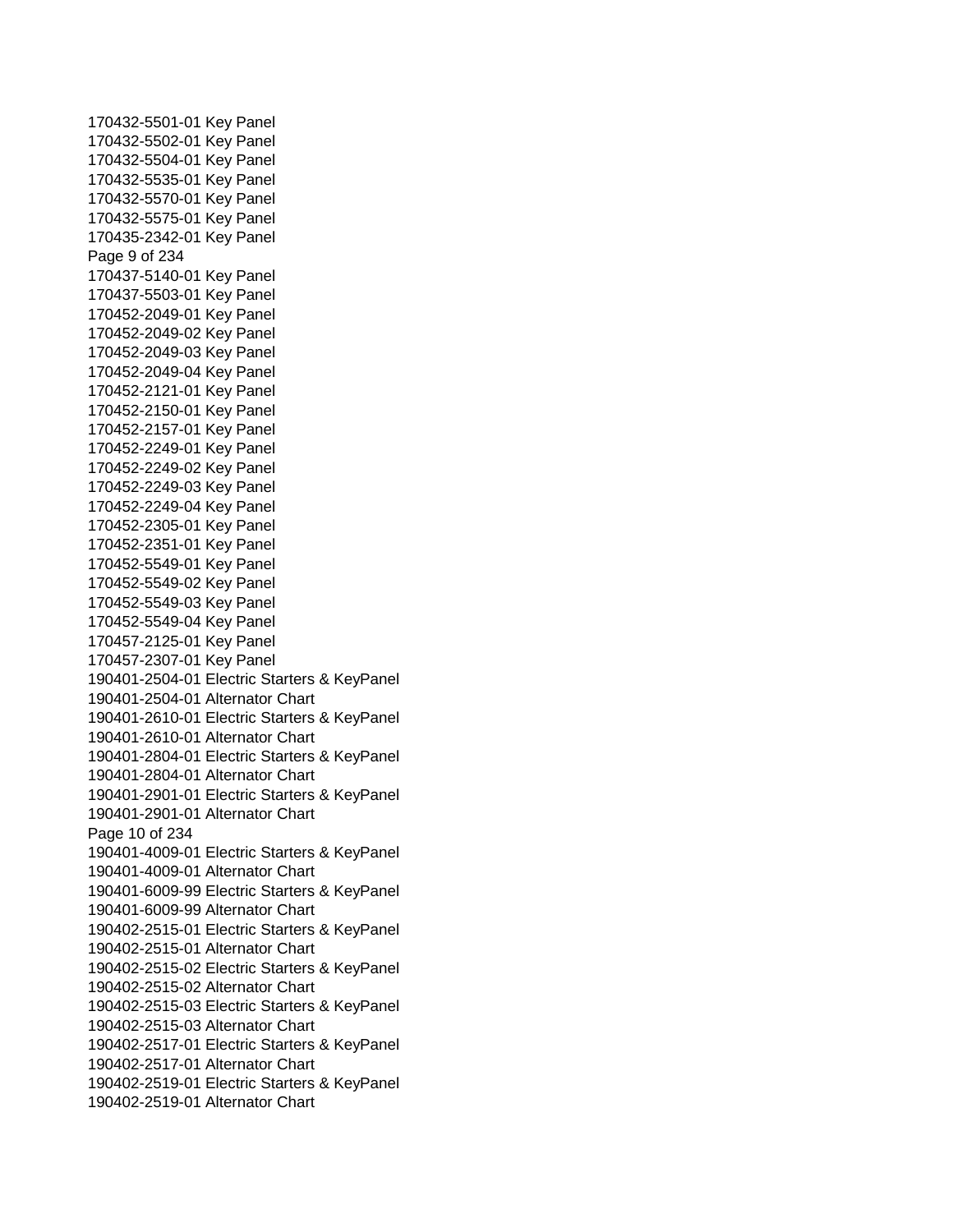190402-2520-01 Electric Starters & KeyPanel 190402-2520-01 Alternator Chart 190402-2580-01 Electric Starters & KeyPanel 190402-2580-01 Alternator Chart 190402-2601-01 Electric Starters & KeyPanel 190402-2601-01 Alternator Chart 190402-2602-01 Electric Starters & KeyPanel 190402-2602-01 Alternator Chart 190402-2611-01 Electric Starters & KeyPanel 190402-2611-01 Alternator Chart 190402-2640-01 Electric Starters & KeyPanel 190402-2640-01 Alternator Chart 190402-2643-01 Electric Starters & KeyPanel 190402-2643-01 Alternator Chart 190402-2648-01 Electric Starters & KeyPanel Page 11 of 234 190402-2648-01 Alternator Chart 190402-2649-01 Electric Starters & KeyPanel 190402-2649-01 Alternator Chart 190402-2652-01 Electric Starters & KeyPanel 190402-2652-01 Alternator Chart 190402-2653-01 Electric Starters & KeyPanel 190402-2653-01 Alternator Chart 190402-2655-01 Electric Starters & KeyPanel 190402-2655-01 Alternator Chart 190402-2662-01 Electric Starters & KeyPanel 190402-2662-01 Alternator Chart 190402-2662-02 Electric Starters & KeyPanel 190402-2662-02 Alternator Chart 190402-2664-01 Electric Starters & KeyPanel 190402-2664-01 Alternator Chart 190402-2675-01 Electric Starters & KeyPanel 190402-2675-01 Alternator Chart 190402-2676-01 Electric Starters & KeyPanel 190402-2676-01 Alternator Chart 190402-2676-02 Electric Starters & KeyPanel 190402-2676-02 Alternator Chart 190402-2676-03 Electric Starters & KeyPanel 190402-2676-03 Alternator Chart 190402-2677-01 Electric Starters & KeyPanel 190402-2677-01 Alternator Chart 190402-2682-01 Electric Starters & KeyPanel 190402-2682-01 Alternator Chart 190402-2684-01 Electric Starters & KeyPanel 190402-2684-01 Alternator Chart Page 12 of 234 190402-2686-01 Electric Starters & KeyPanel 190402-2686-01 Alternator Chart 190402-2693-01 Electric Starters & KeyPanel 190402-2693-01 Alternator Chart 190402-2693-02 Electric Starters & KeyPanel 190402-2693-02 Alternator Chart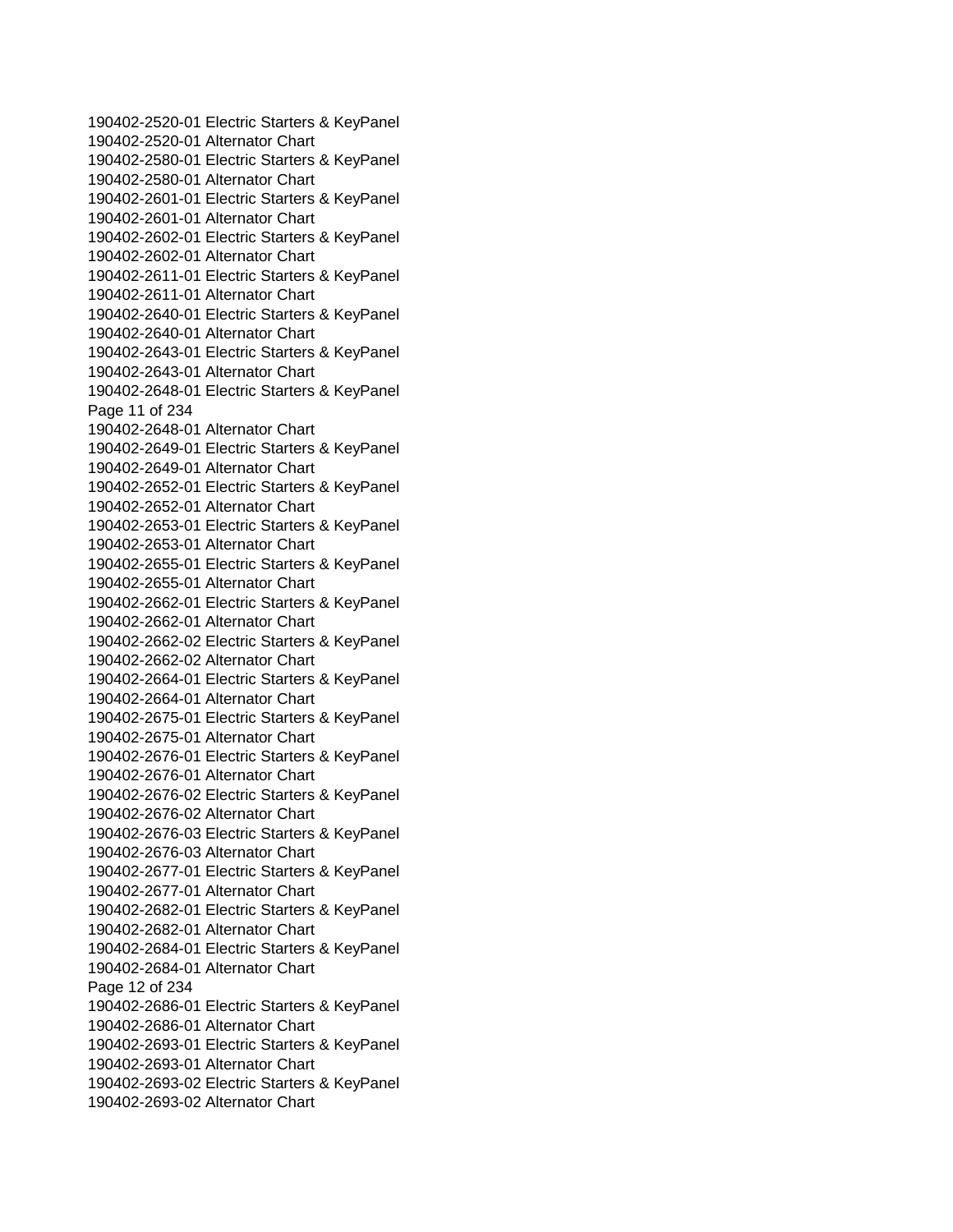190402-2693-03 Electric Starters & KeyPanel 190402-2693-03 Alternator Chart 190402-2695-01 Electric Starters & KeyPanel 190402-2695-01 Alternator Chart 190402-2697-01 Electric Starters & KeyPanel 190402-2697-01 Alternator Chart 190402-2702-01 Electric Starters & KeyPanel 190402-2702-01 Alternator Chart 190402-2704-01 Electric Starters & KeyPanel 190402-2704-01 Alternator Chart 190402-2706-01 Electric Starters & KeyPanel 190402-2706-01 Alternator Chart 190402-2708-01 Electric Starters & KeyPanel 190402-2708-01 Alternator Chart 190402-2710-01 Electric Starters & KeyPanel 190402-2710-01 Alternator Chart 190402-2711-01 Electric Starters & KeyPanel 190402-2711-01 Alternator Chart 190402-2712-01 Electric Starters & KeyPanel 190402-2712-01 Alternator Chart 190402-2713-01 Electric Starters & KeyPanel 190402-2713-01 Alternator Chart 190402-2720-01 Electric Starters & KeyPanel Page 13 of 234 190402-2720-01 Alternator Chart 190402-2721-01 Alternator Chart 190402-2721-01 Electric Starters & KeyPanel 190402-2725-01 Electric Starters & KeyPanel 190402-2725-01 Alternator Chart 190402-2728-01 Electric Starters & KeyPanel 190402-2728-01 Alternator Chart 190402-2731-01 Electric Starters & KeyPanel 190402-2731-01 Alternator Chart 190402-2736-01 Electric Starters & KeyPanel 190402-2736-01 Alternator Chart 190402-2739-01 Electric Starters & KeyPanel 190402-2739-01 Alternator Chart 190402-2741-01 Electric Starters & KeyPanel 190402-2741-01 Alternator Chart 190402-2743-01 Electric Starters & KeyPanel 190402-2743-01 Alternator Chart 190402-2745-01 Electric Starters & KeyPanel 190402-2745-01 Alternator Chart 190402-2753-01 Electric Starters & KeyPanel 190402-2753-01 Alternator Chart 190402-2760-01 Alternator Chart 190402-2760-01 Electric Starters & KeyPanel 190402-2815-01 Electric Starters & KeyPanel 190402-2815-01 Alternator Chart 190402-2815-02 Electric Starters & KeyPanel 190402-2815-02 Alternator Chart 190402-2815-03 Electric Starters & KeyPanel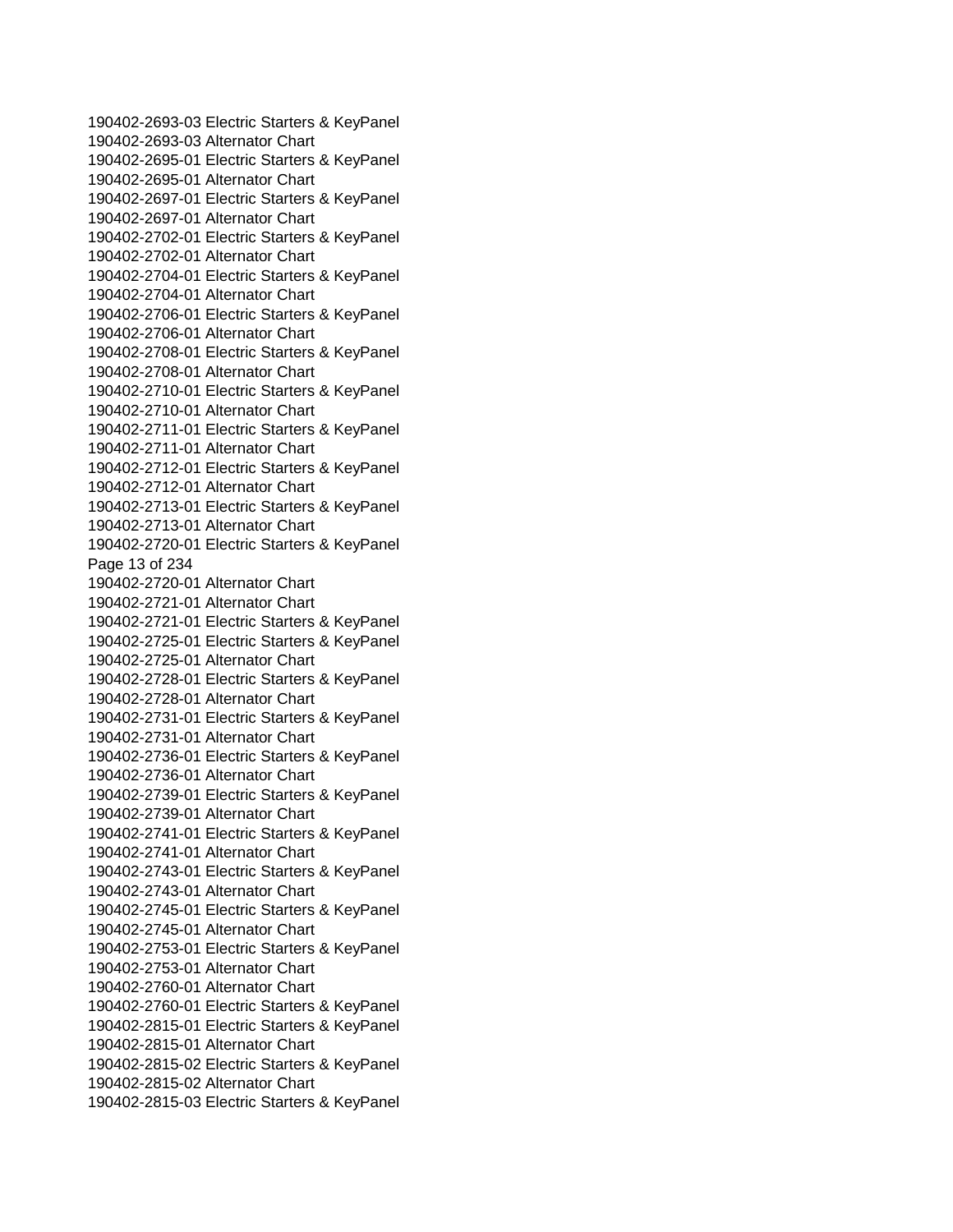190402-2815-03 Alternator Chart Page 14 of 234 190402-2819-01 Electric Starters & KeyPanel 190402-2819-01 Alternator Chart 190402-2820-01 Electric Starters & KeyPanel 190402-2820-01 Alternator Chart 190402-2829-01 Electric Starters & KeyPanel 190402-2829-01 Alternator Chart 190402-2900-01 Electric Starters & KeyPanel 190402-2900-01 Alternator Chart 190402-2908-01 Electric Starters & KeyPanel 190402-2908-01 Alternator Chart 190402-2910-01 Electric Starters & KeyPanel 190402-2910-01 Alternator Chart 190402-2912-01 Electric Starters & KeyPanel 190402-2912-01 Alternator Chart 190402-2921-01 Electric Starters & KeyPanel 190402-2921-01 Alternator Chart 190402-2927-01 Electric Starters & KeyPanel 190402-2927-01 Alternator Chart 190402-2932-01 Electric Starters & KeyPanel 190402-2932-01 Alternator Chart 190402-2937-01 Electric Starters & KeyPanel 190402-2937-01 Alternator Chart 190402-2938-01 Electric Starters & KeyPanel 190402-2938-01 Alternator Chart 190402-2943-01 Electric Starters & KeyPanel 190402-2943-01 Alternator Chart 190402-2948-01 Electric Starters & KeyPanel 190402-2948-01 Alternator Chart 190402-2950-01 Electric Starters & KeyPanel Page 15 of 234 190402-2950-01 Alternator Chart 190402-2954-01 Electric Starters & KeyPanel 190402-2954-01 Alternator Chart 190402-2954-02 Electric Starters & KeyPanel 190402-2954-02 Alternator Chart 190402-2955-01 Electric Starters & KeyPanel 190402-2955-01 Alternator Chart 190402-2957-01 Electric Starters & KeyPanel 190402-2957-01 Alternator Chart 190402-2958-01 Electric Starters & KeyPanel 190402-2958-01 Alternator Chart 190402-2961-01 Electric Starters & KeyPanel 190402-2961-01 Alternator Chart 190402-2962-01 Electric Starters & KeyPanel 190402-2962-01 Alternator Chart 190402-2966-01 Electric Starters & KeyPanel 190402-2966-01 Alternator Chart 190402-2966-02 Electric Starters & KeyPanel 190402-2966-02 Alternator Chart 190402-2976-01 Electric Starters & KeyPanel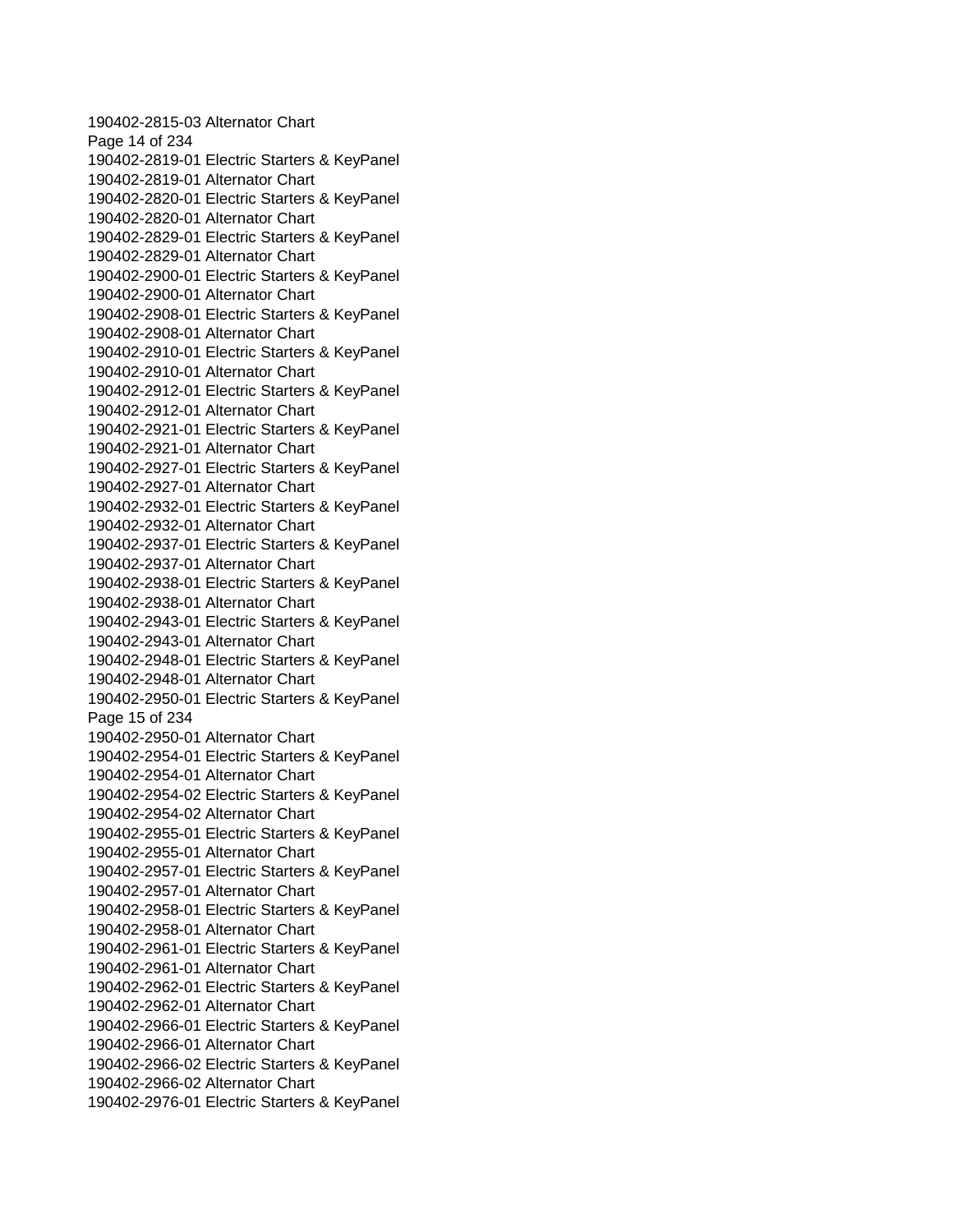190402-2976-01 Alternator Chart 190402-2978-01 Electric Starters & KeyPanel 190402-2978-01 Alternator Chart 190402-2978-02 Electric Starters & KeyPanel 190402-2978-02 Alternator Chart 190402-2979-01 Electric Starters & KeyPanel 190402-2979-01 Alternator Chart 190402-2979-02 Electric Starters & KeyPanel 190402-2979-02 Alternator Chart Page 16 of 234 190402-2981-01 Electric Starters & KeyPanel 190402-2981-01 Alternator Chart 190402-2985-01 Electric Starters & KeyPanel 190402-2985-01 Alternator Chart 190402-2988-01 Electric Starters & KeyPanel 190402-2988-01 Alternator Chart 190402-2989-01 Electric Starters & KeyPanel 190402-2989-01 Alternator Chart 190402-2993-01 Electric Starters & KeyPanel 190402-2993-01 Alternator Chart 190402-2997-01 Electric Starters & KeyPanel 190402-2997-01 Alternator Chart 190402-2998-01 Electric Starters & KeyPanel 190402-2998-01 Alternator Chart 190402-3005-01 Electric Starters & KeyPanel 190402-3005-01 Alternator Chart 190402-3006-01 Electric Starters & KeyPanel 190402-3006-01 Alternator Chart 190402-3013-01 Electric Starters & KeyPanel 190402-3013-01 Alternator Chart 190402-3018-01 Electric Starters & KeyPanel 190402-3018-01 Alternator Chart 190402-3032-01 Electric Starters & KeyPanel 190402-3032-01 Alternator Chart 190402-3034-01 Electric Starters & KeyPanel 190402-3034-01 Alternator Chart 190402-3034-02 Electric Starters & KeyPanel 190402-3034-02 Alternator Chart 190402-3038-01 Electric Starters & KeyPanel Page 17 of 234 190402-3038-01 Alternator Chart 190402-3043-01 Alternator Chart 190402-3043-01 Electric Starters & KeyPanel 190402-3043-02 Alternator Chart 190402-3043-02 Electric Starters & KeyPanel 190402-3060-01 Electric Starters & KeyPanel 190402-3060-01 Alternator Chart 190402-3061-99 Electric Starters & KeyPanel 190402-3064-01 Electric Starters & KeyPanel 190402-3064-01 Alternator Chart 190402-3065-01 Electric Starters & KeyPanel 190402-3065-01 Alternator Chart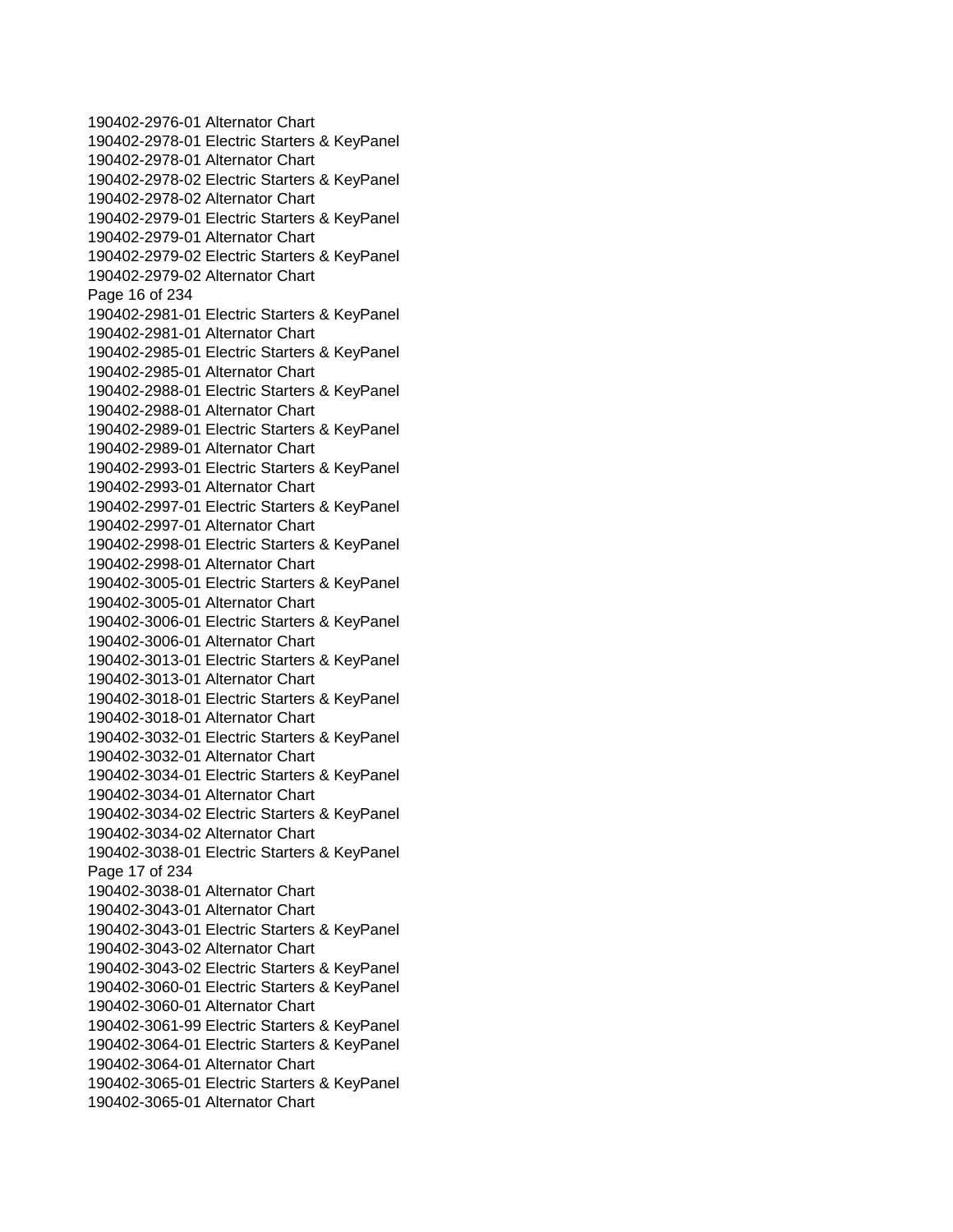190402-3069-99 Electric Starters & KeyPanel 190402-3071-01 Electric Starters & KeyPanel 190402-3071-01 Alternator Chart 190402-3071-02 Electric Starters & KeyPanel 190402-3071-02 Alternator Chart 190402-3088-99 Electric Starters & KeyPanel 190402-3091-01 Electric Starters & KeyPanel 190402-3091-01 Alternator Chart 190402-3092-01 Electric Starters & KeyPanel 190402-3092-01 Alternator Chart 190402-3120-01 Electric Starters & KeyPanel 190402-3120-01 Alternator Chart 190402-3126-01 Electric Starters & KeyPanel 190402-3126-01 Alternator Chart 190402-3132-01 Alternator Chart 190402-3132-01 Electric Starters & KeyPanel 190402-3138-01 Electric Starters & KeyPanel Page 18 of 234 190402-3138-01 Alternator Chart 190402-3144-01 Electric Starters & KeyPanel 190402-3144-01 Alternator Chart 190402-3151-01 Alternator Chart 190402-3151-01 Electric Starters & KeyPanel 190402-3158-01 Electric Starters & KeyPanel 190402-3158-01 Alternator Chart 190402-4002-01 Electric Starters & KeyPanel 190402-4002-01 Alternator Chart 190402-4007-01 Electric Starters & KeyPanel 190402-4007-01 Alternator Chart 190402-4010-01 Electric Starters & KeyPanel 190402-4010-01 Alternator Chart 190402-4015-01 Electric Starters & KeyPanel 190402-4015-01 Alternator Chart 190402-4020-01 Electric Starters & KeyPanel 190402-4020-01 Alternator Chart 190402-6015-01 Alternator Chart 190402-6020-01 Alternator Chart 190402-6029-01 Alternator Chart 190402-6102-01 Alternator Chart 190402-6116-01 Alternator Chart 190402-6120-01 Alternator Chart 190402-6121-01 Alternator Chart 190402-6131-01 Alternator Chart 190402-6132-01 Alternator Chart 190402-6138-01 Alternator Chart 190402-6144-01 Alternator Chart 190402-6151-01 Alternator Chart Page 19 of 234 190402-6165-01 Alternator Chart 190402-6166-01 Alternator Chart 190403-2638-01 Electric Starters & KeyPanel 190403-2638-01 Alternator Chart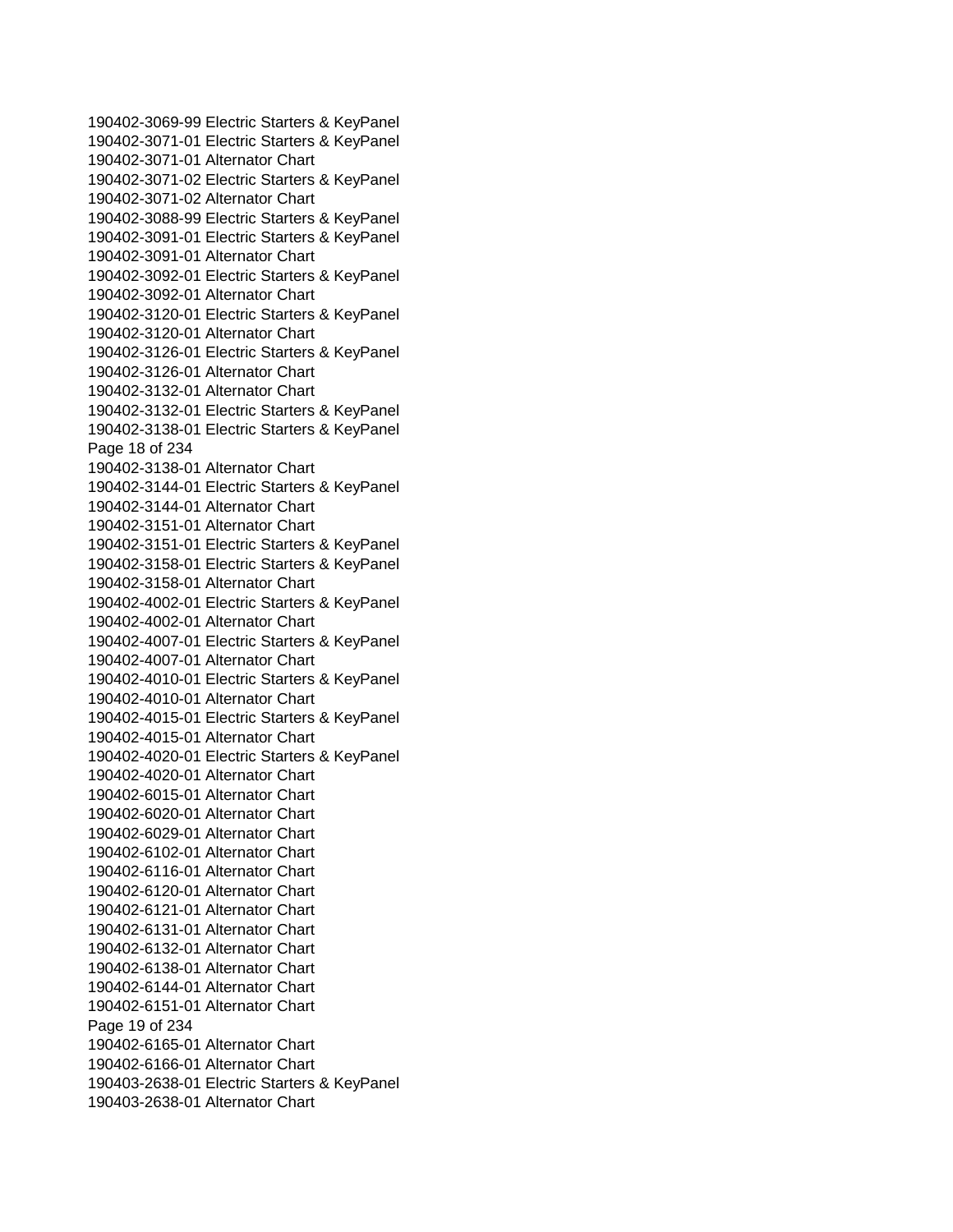190403-2639-01 Electric Starters & KeyPanel 190403-2639-01 Alternator Chart 190403-2742-01 Electric Starters & KeyPanel 190403-2742-01 Alternator Chart 190403-2911-01 Electric Starters & KeyPanel 190403-2911-01 Alternator Chart 190403-2994-01 Electric Starters & KeyPanel 190403-2994-01 Alternator Chart 190403-3043-01 Alternator Chart 190403-3043-01 Electric Starters & KeyPanel 190403-3044-01 Electric Starters & KeyPanel 190403-3044-01 Alternator Chart 190403-3044-02 Electric Starters & KeyPanel 190403-3044-02 Alternator Chart 190403-3082-01 Alternator Chart 190403-3082-01 Electric Starters & KeyPanel 190403-3133-01 Electric Starters & KeyPanel 190403-3133-01 Alternator Chart 190403-6157-99 Electric Starters & KeyPanel 190403-6157-99 Alternator Chart 190406-2641-01 Electric Starters & KeyPanel 190406-2641-01 Alternator Chart 190406-2740-01 Electric Starters & KeyPanel 190406-2740-01 Alternator Chart 190406-2763-01 Alternator Chart Page 20 of 234 190406-2763-01 Electric Starters & KeyPanel 190406-2765-01 Alternator Chart 190406-2765-01 Electric Starters & KeyPanel 190406-2983-01 Electric Starters & KeyPanel 190406-2983-01 Alternator Chart 190406-2999-01 Electric Starters & KeyPanel 190406-2999-01 Alternator Chart 190406-3014-01 Electric Starters & KeyPanel 190406-3014-01 Alternator Chart 190406-3045-01 Electric Starters & KeyPanel 190406-3045-01 Alternator Chart 190406-3047-01 Electric Starters & KeyPanel 190406-3047-01 Alternator Chart 190406-3054-01 Electric Starters & KeyPanel 190406-3054-01 Alternator Chart 190406-3061-01 Electric Starters & KeyPanel 190406-3061-01 Alternator Chart 190406-3061-02 Electric Starters & KeyPanel 190406-3061-02 Alternator Chart 190406-3069-01 Electric Starters & KeyPanel 190406-3069-01 Alternator Chart 190406-3083-01 Electric Starters & KeyPanel 190406-3083-01 Alternator Chart 190406-3086-01 Electric Starters & KeyPanel 190406-3086-01 Alternator Chart 190406-3088-01 Electric Starters & KeyPanel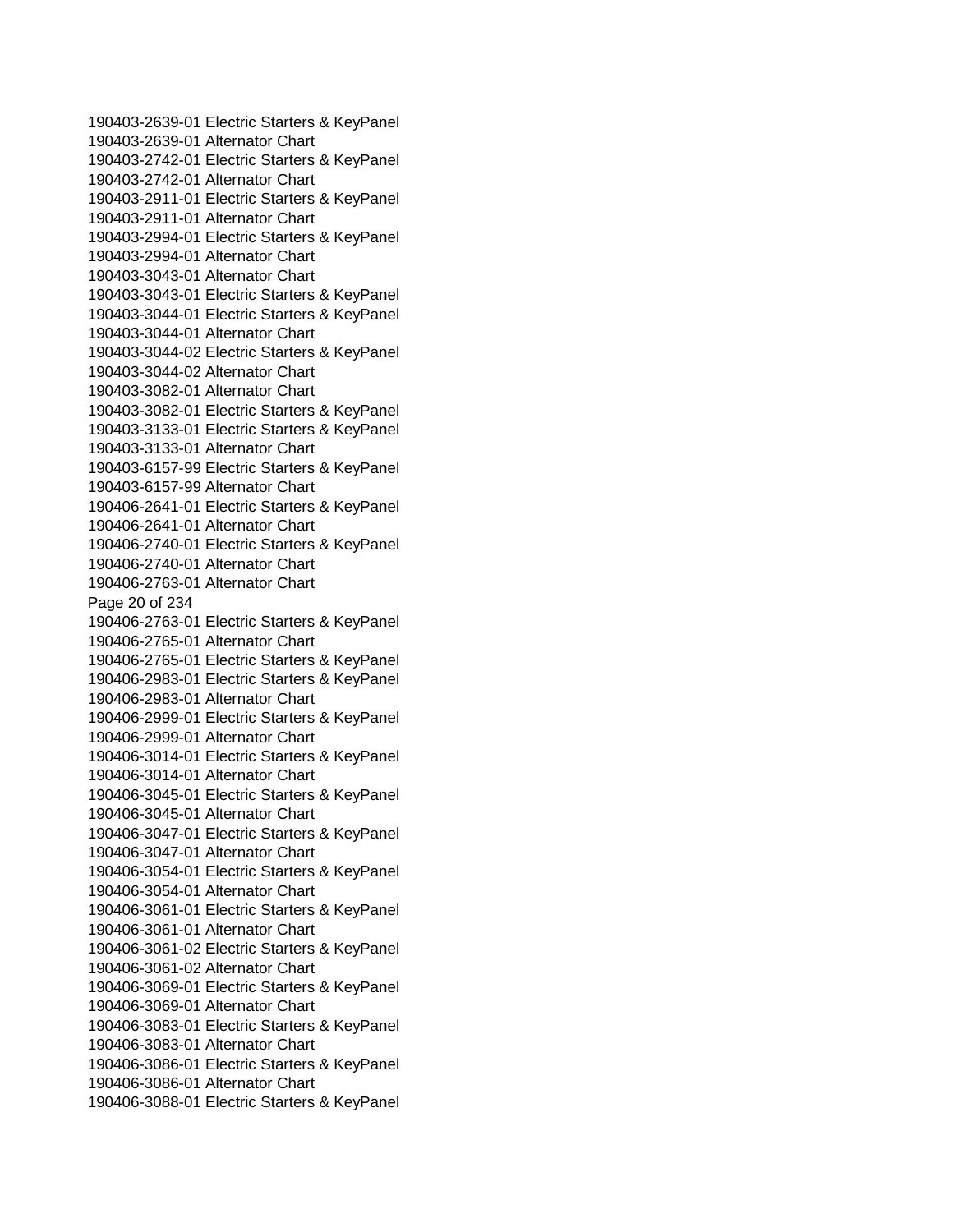190406-3088-01 Alternator Chart 190406-3104-01 Electric Starters & KeyPanel 190406-3104-01 Alternator Chart Page 21 of 234 190406-3113-01 Electric Starters & KeyPanel 190406-3113-01 Alternator Chart 190406-3119-01 Alternator Chart 190406-3119-01 Electric Starters & KeyPanel 190406-3134-01 Electric Starters & KeyPanel 190406-3134-01 Alternator Chart 190406-3135-01 Electric Starters & KeyPanel 190406-3135-01 Alternator Chart 190406-6142-01 Alternator Chart 190406-6142-02 Alternator Chart 190407-2525-01 Electric Starters & KeyPanel 190407-2525-01 Alternator Chart 190407-2525-02 Electric Starters & KeyPanel 190407-2525-02 Alternator Chart 190407-2581-01 Electric Starters & KeyPanel 190407-2581-01 Alternator Chart 190407-2582-01 Electric Starters & KeyPanel 190407-2582-01 Alternator Chart 190407-2623-01 Electric Starters & KeyPanel 190407-2623-01 Alternator Chart 190407-2668-01 Electric Starters & KeyPanel 190407-2668-01 Alternator Chart 190407-2749-01 Electric Starters & KeyPanel 190407-2749-01 Alternator Chart 190407-2825-01 Electric Starters & KeyPanel 190407-2825-01 Alternator Chart 190407-2882-01 Electric Starters & KeyPanel 190407-2882-01 Alternator Chart 190407-2906-01 Electric Starters & KeyPanel Page 22 of 234 190407-2906-01 Alternator Chart 190407-2922-01 Electric Starters & KeyPanel 190407-2922-01 Alternator Chart 190407-3125-01 Electric Starters & KeyPanel 190407-3125-01 Alternator Chart 190407-4006-01 Electric Starters & KeyPanel 190407-4006-01 Alternator Chart 190407-4008-01 Electric Starters & KeyPanel 190407-4008-01 Alternator Chart 190407-4025-01 Electric Starters & KeyPanel 190407-4025-01 Alternator Chart 190407-6025-01 Alternator Chart 190407-6122-01 Alternator Chart 190412-2518-01 Electric Starters & KeyPanel 190412-2518-01 Alternator Chart 190412-2524-01 Electric Starters & KeyPanel 190412-2524-01 Alternator Chart 190412-2630-01 Electric Starters & KeyPanel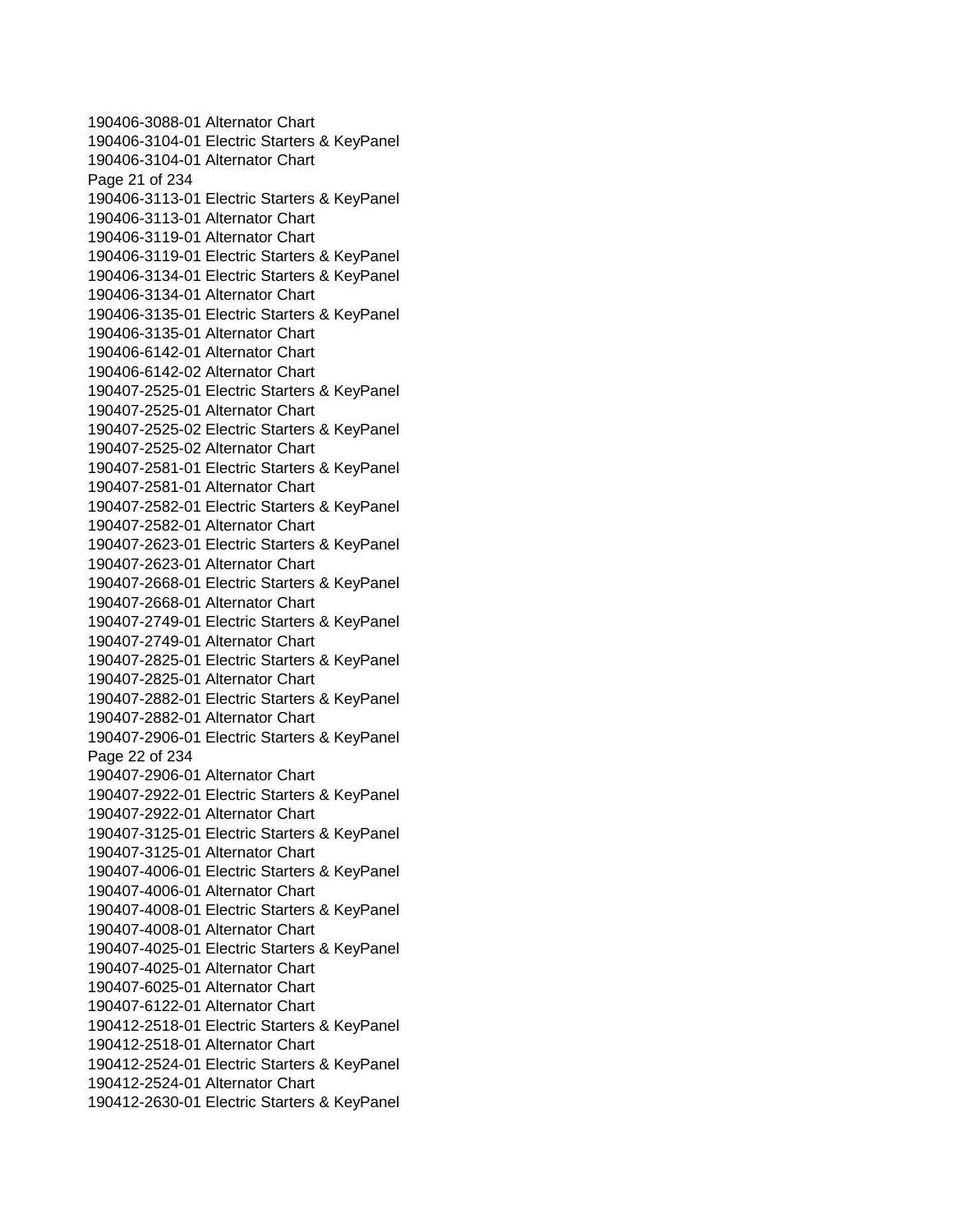190412-2630-01 Alternator Chart 190412-2644-01 Electric Starters & KeyPanel 190412-2644-01 Alternator Chart 190412-2646-01 Electric Starters & KeyPanel 190412-2646-01 Alternator Chart 190412-2650-01 Electric Starters & KeyPanel 190412-2650-01 Alternator Chart 190412-2650-02 Electric Starters & KeyPanel 190412-2650-02 Alternator Chart 190412-2654-01 Electric Starters & KeyPanel 190412-2654-01 Alternator Chart Page 23 of 234 190412-2658-01 Electric Starters & KeyPanel 190412-2658-01 Alternator Chart 190412-2672-01 Electric Starters & KeyPanel 190412-2672-01 Alternator Chart 190412-2678-01 Electric Starters & KeyPanel 190412-2678-01 Alternator Chart 190412-2687-01 Electric Starters & KeyPanel 190412-2687-01 Alternator Chart 190412-2688-01 Electric Starters & KeyPanel 190412-2688-01 Alternator Chart 190412-2688-02 Electric Starters & KeyPanel 190412-2688-02 Alternator Chart 190412-2689-01 Electric Starters & KeyPanel 190412-2689-01 Alternator Chart 190412-2694-01 Electric Starters & KeyPanel 190412-2694-01 Alternator Chart 190412-2699-01 Electric Starters & KeyPanel 190412-2699-01 Alternator Chart 190412-2700-01 Electric Starters & KeyPanel 190412-2700-01 Alternator Chart 190412-2705-01 Electric Starters & KeyPanel 190412-2705-01 Alternator Chart 190412-2717-01 Electric Starters & KeyPanel 190412-2717-01 Alternator Chart 190412-2719-01 Electric Starters & KeyPanel 190412-2719-01 Alternator Chart 190412-2732-01 Electric Starters & KeyPanel 190412-2732-01 Alternator Chart 190412-2738-01 Electric Starters & KeyPanel Page 24 of 234 190412-2738-01 Alternator Chart 190412-2744-01 Electric Starters & KeyPanel 190412-2744-01 Alternator Chart 190412-2744-02 Electric Starters & KeyPanel 190412-2744-02 Alternator Chart 190412-2747-01 Electric Starters & KeyPanel 190412-2747-01 Alternator Chart 190412-2750-01 Electric Starters & KeyPanel 190412-2750-01 Alternator Chart 190412-2920-01 Electric Starters & KeyPanel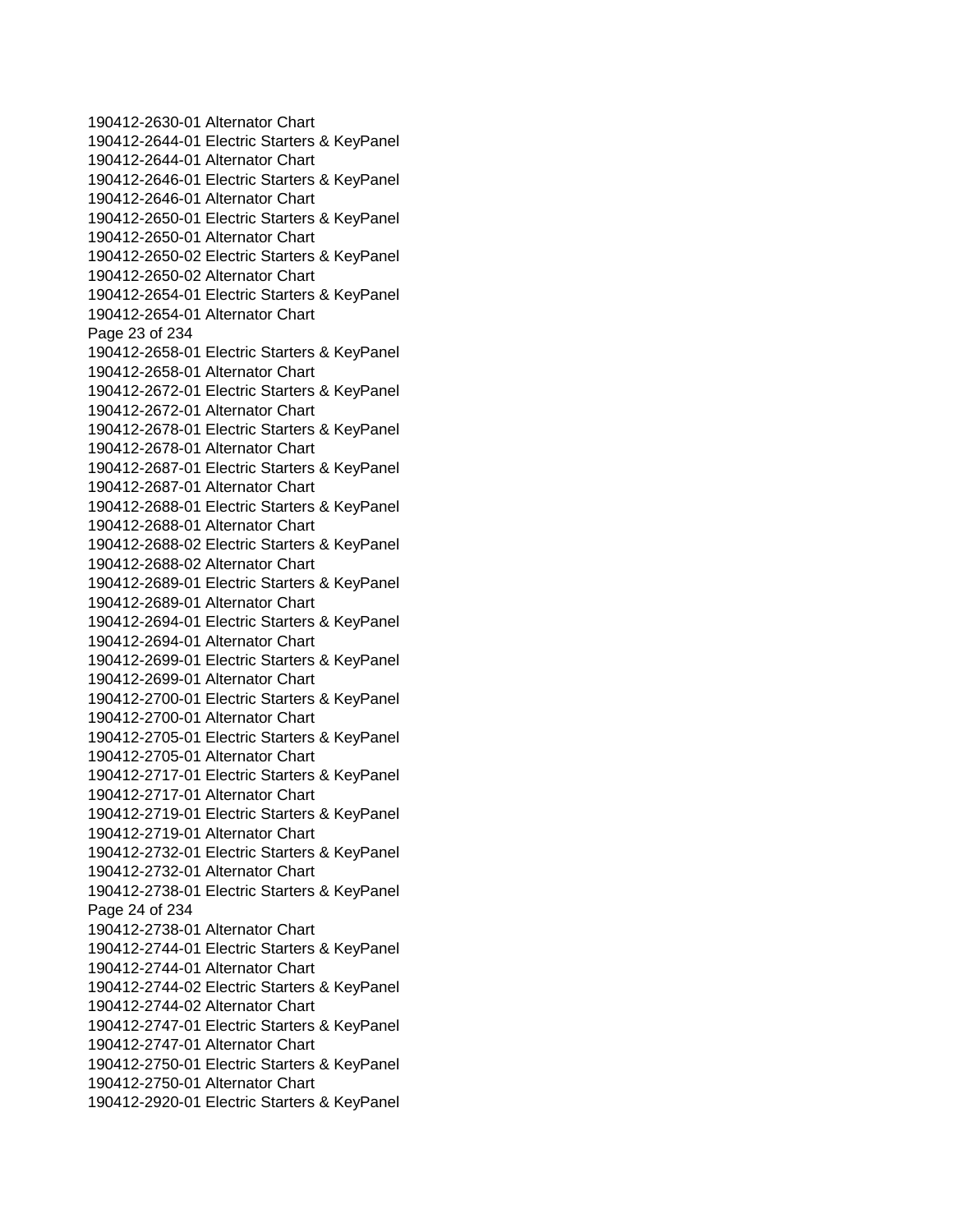190412-2920-01 Alternator Chart 190412-2925-01 Electric Starters & KeyPanel 190412-2925-01 Alternator Chart 190412-2933-01 Electric Starters & KeyPanel 190412-2933-01 Alternator Chart 190412-2933-02 Electric Starters & KeyPanel 190412-2933-02 Alternator Chart 190412-2934-01 Electric Starters & KeyPanel 190412-2934-01 Alternator Chart 190412-2939-01 Electric Starters & KeyPanel 190412-2939-01 Alternator Chart 190412-2940-01 Electric Starters & KeyPanel 190412-2940-01 Alternator Chart 190412-2941-01 Electric Starters & KeyPanel 190412-2941-01 Alternator Chart 190412-2941-02 Electric Starters & KeyPanel 190412-2941-02 Alternator Chart 190412-2946-01 Electric Starters & KeyPanel 190412-2946-01 Alternator Chart Page 25 of 234 190412-2960-01 Electric Starters & KeyPanel 190412-2960-01 Alternator Chart 190412-2960-02 Electric Starters & KeyPanel 190412-2960-02 Alternator Chart 190412-2965-01 Electric Starters & KeyPanel 190412-2965-01 Alternator Chart 190412-2996-99 Electric Starters & KeyPanel 190412-2996-99 Alternator Chart 190412-3002-01 Electric Starters & KeyPanel 190412-3002-01 Alternator Chart 190412-3003-01 Electric Starters & KeyPanel 190412-3003-01 Alternator Chart 190412-3004-01 Electric Starters & KeyPanel 190412-3004-01 Alternator Chart 190412-3020-01 Electric Starters & KeyPanel 190412-3020-01 Alternator Chart 190412-3020-02 Electric Starters & KeyPanel 190412-3020-02 Alternator Chart 190412-3020-03 Electric Starters & KeyPanel 190412-3020-03 Alternator Chart 190412-3021-01 Electric Starters & KeyPanel 190412-3021-01 Alternator Chart 190412-3028-01 Electric Starters & KeyPanel 190412-3028-01 Alternator Chart 190412-3029-01 Electric Starters & KeyPanel 190412-3029-01 Alternator Chart 190412-3030-01 Electric Starters & KeyPanel 190412-3030-01 Alternator Chart 190412-3053-01 Electric Starters & KeyPanel Page 26 of 234 190412-3053-01 Alternator Chart 190412-3057-01 Electric Starters & KeyPanel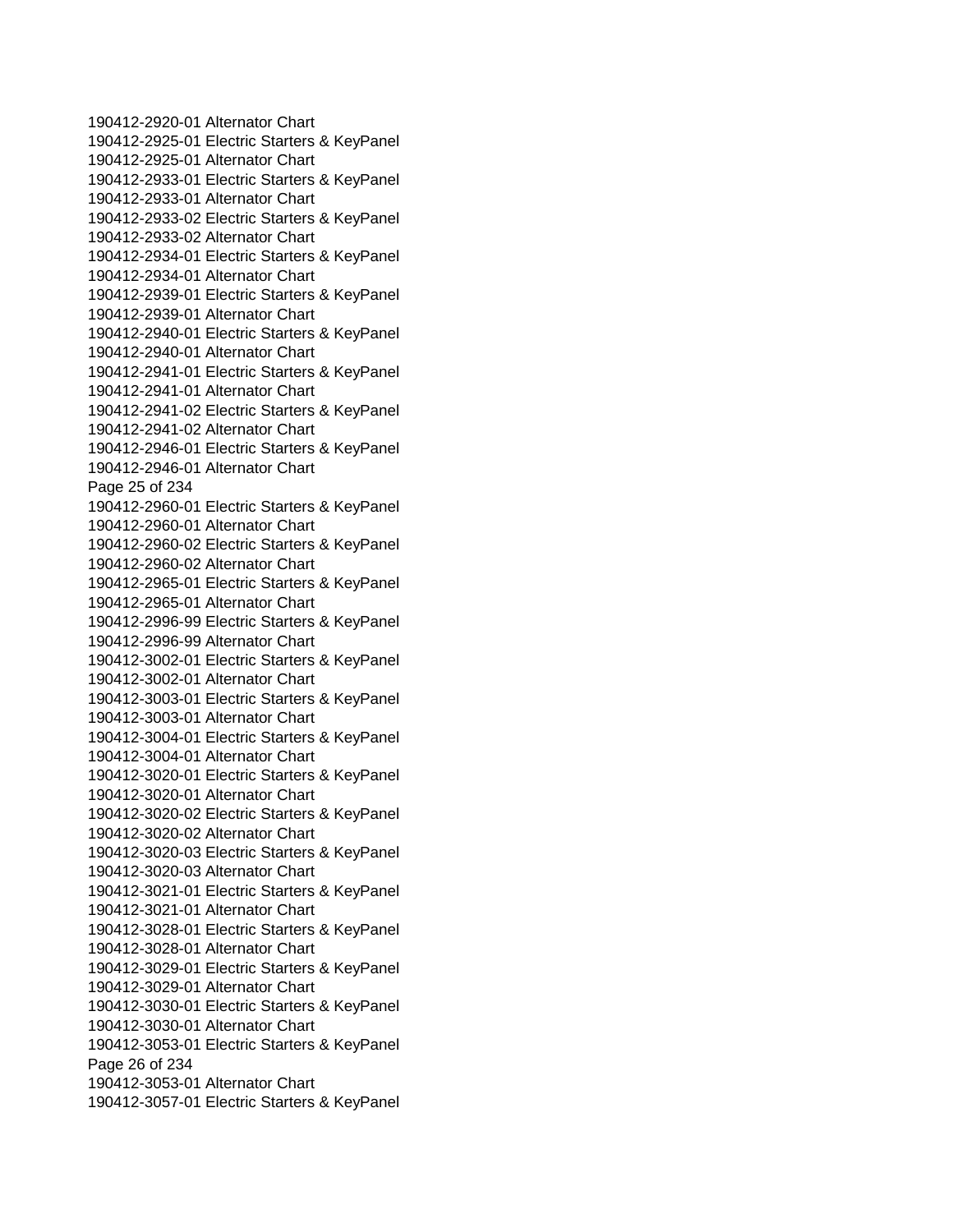190412-3057-01 Alternator Chart 190412-3057-02 Electric Starters & KeyPanel 190412-3057-02 Alternator Chart 190412-3058-01 Electric Starters & KeyPanel 190412-3058-01 Alternator Chart 190412-3077-01 Electric Starters & KeyPanel 190412-3077-01 Alternator Chart 190412-3094-01 Electric Starters & KeyPanel 190412-3094-01 Alternator Chart 190412-3097-01 Alternator Chart 190412-3097-01 Electric Starters & KeyPanel 190412-3098-01 Electric Starters & KeyPanel 190412-3098-01 Alternator Chart 190412-3098-02 Electric Starters & KeyPanel 190412-3098-02 Alternator Chart 190412-3107-01 Electric Starters & KeyPanel 190412-3107-01 Alternator Chart 190412-3107-02 Electric Starters & KeyPanel 190412-3107-02 Alternator Chart 190412-3116-01 Electric Starters & KeyPanel 190412-3116-01 Alternator Chart 190412-3118-01 Electric Starters & KeyPanel 190412-3118-01 Alternator Chart 190412-3122-01 Electric Starters & KeyPanel 190412-3122-01 Alternator Chart 190412-3123-01 Electric Starters & KeyPanel 190412-3123-01 Alternator Chart Page 27 of 234 190412-3127-01 Alternator Chart 190412-3127-01 Electric Starters & KeyPanel 190412-3129-01 Electric Starters & KeyPanel 190412-3129-01 Alternator Chart 190412-3130-99 Electric Starters & KeyPanel 190412-3130-99 Alternator Chart 190412-3140-01 Alternator Chart 190412-3140-01 Electric Starters & KeyPanel 190412-3140-02 Alternator Chart 190412-3140-02 Electric Starters & KeyPanel 190412-3143-01 Electric Starters & KeyPanel 190412-3143-01 Alternator Chart 190412-3145-99 Electric Starters & KeyPanel 190412-3145-99 Alternator Chart 190412-3146-99 Electric Starters & KeyPanel 190412-3146-99 Alternator Chart 190412-3152-01 Alternator Chart 190412-3152-01 Electric Starters & KeyPanel 190412-3154-01 Electric Starters & KeyPanel 190412-3154-01 Alternator Chart 190412-3156-01 Electric Starters & KeyPanel 190412-3156-01 Alternator Chart 190412-3157-01 Electric Starters & KeyPanel 190412-3157-01 Alternator Chart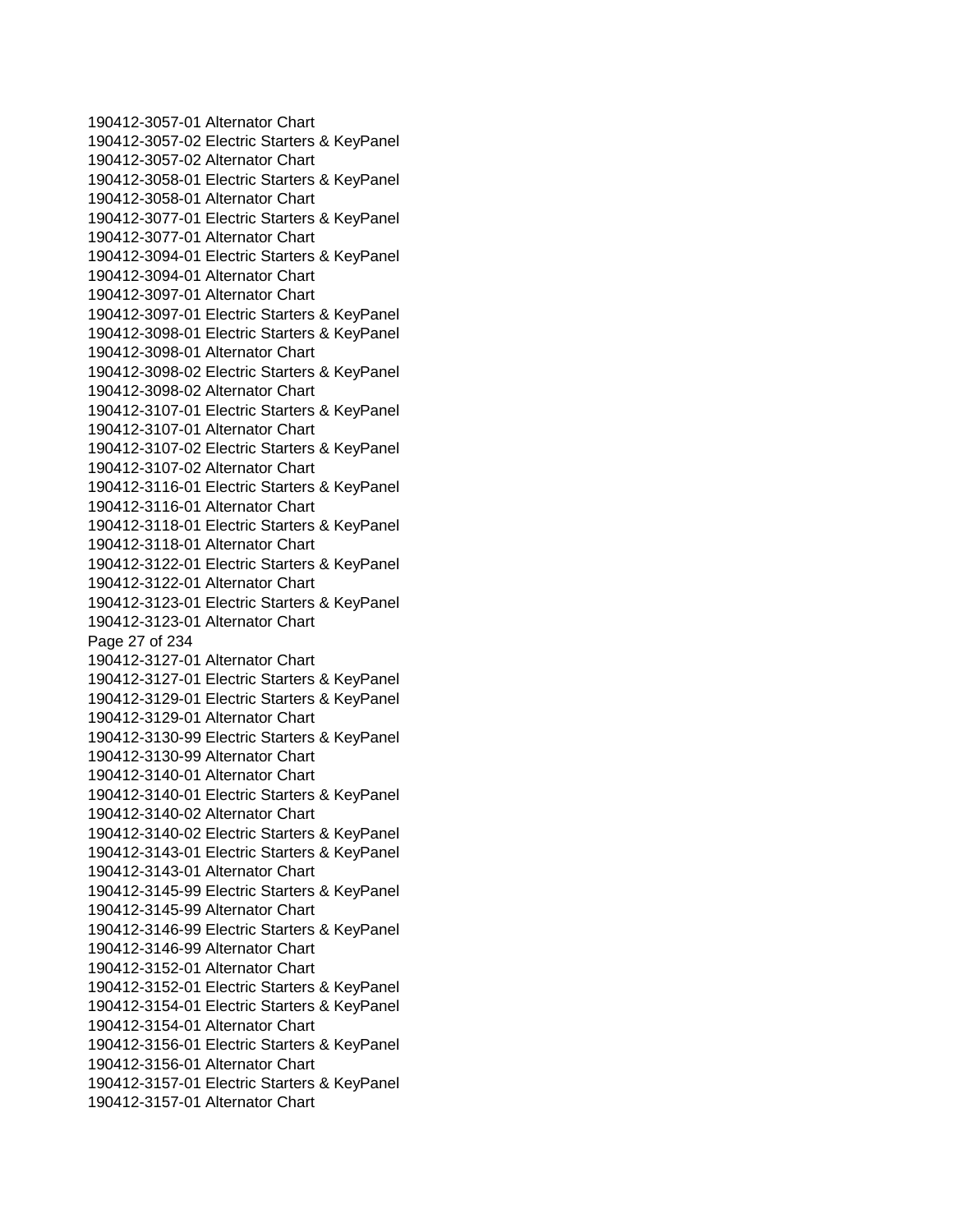190412-3213-01 Alternator Chart 190412-3213-01 Electric Starters & KeyPanel 190412-3214-01 Electric Starters & KeyPanel 190412-3214-01 Alternator Chart 190412-3215-01 Electric Starters & KeyPanel Page 28 of 234 190412-3215-01 Alternator Chart 190412-4003-99 Electric Starters & KeyPanel 190412-4003-99 Alternator Chart 190412-4004-01 Electric Starters & KeyPanel 190412-4004-01 Alternator Chart 190412-4004-02 Electric Starters & KeyPanel 190412-4004-02 Alternator Chart 190412-4004-03 Electric Starters & KeyPanel 190412-4004-03 Alternator Chart 190412-4005-01 Electric Starters & KeyPanel 190412-4005-01 Alternator Chart 190412-4011-01 Electric Starters & KeyPanel 190412-4011-01 Alternator Chart 190412-4012-01 Electric Starters & KeyPanel 190412-4012-01 Alternator Chart 190412-4012-02 Electric Starters & KeyPanel 190412-4012-02 Alternator Chart 190412-4013-01 Electric Starters & KeyPanel 190412-4013-01 Alternator Chart 190412-4016-99 Electric Starters & KeyPanel 190412-4016-99 Alternator Chart 190412-6004-01 Alternator Chart 190412-6005-01 Alternator Chart 190412-6012-99 Electric Starters & KeyPanel 190412-6012-99 Alternator Chart 190412-6023-01 Alternator Chart 190412-6111-01 Alternator Chart 190412-6112-01 Alternator Chart 190412-6114-01 Alternator Chart Page 29 of 234 190412-6123-01 Alternator Chart 190412-6124-01 Alternator Chart 190412-6125-01 Alternator Chart 190412-6126-01 Alternator Chart 190412-6128-01 Alternator Chart 190412-6130-99 Electric Starters & KeyPanel 190412-6130-99 Alternator Chart 190412-6140-01 Alternator Chart 190412-6141-99 Electric Starters & KeyPanel 190412-6141-99 Alternator Chart 190412-6143-01 Alternator Chart 190412-6146-99 Electric Starters & KeyPanel 190412-6146-99 Alternator Chart 190412-6150-99 Electric Starters & KeyPanel 190412-6150-99 Alternator Chart 190412-6153-01 Alternator Chart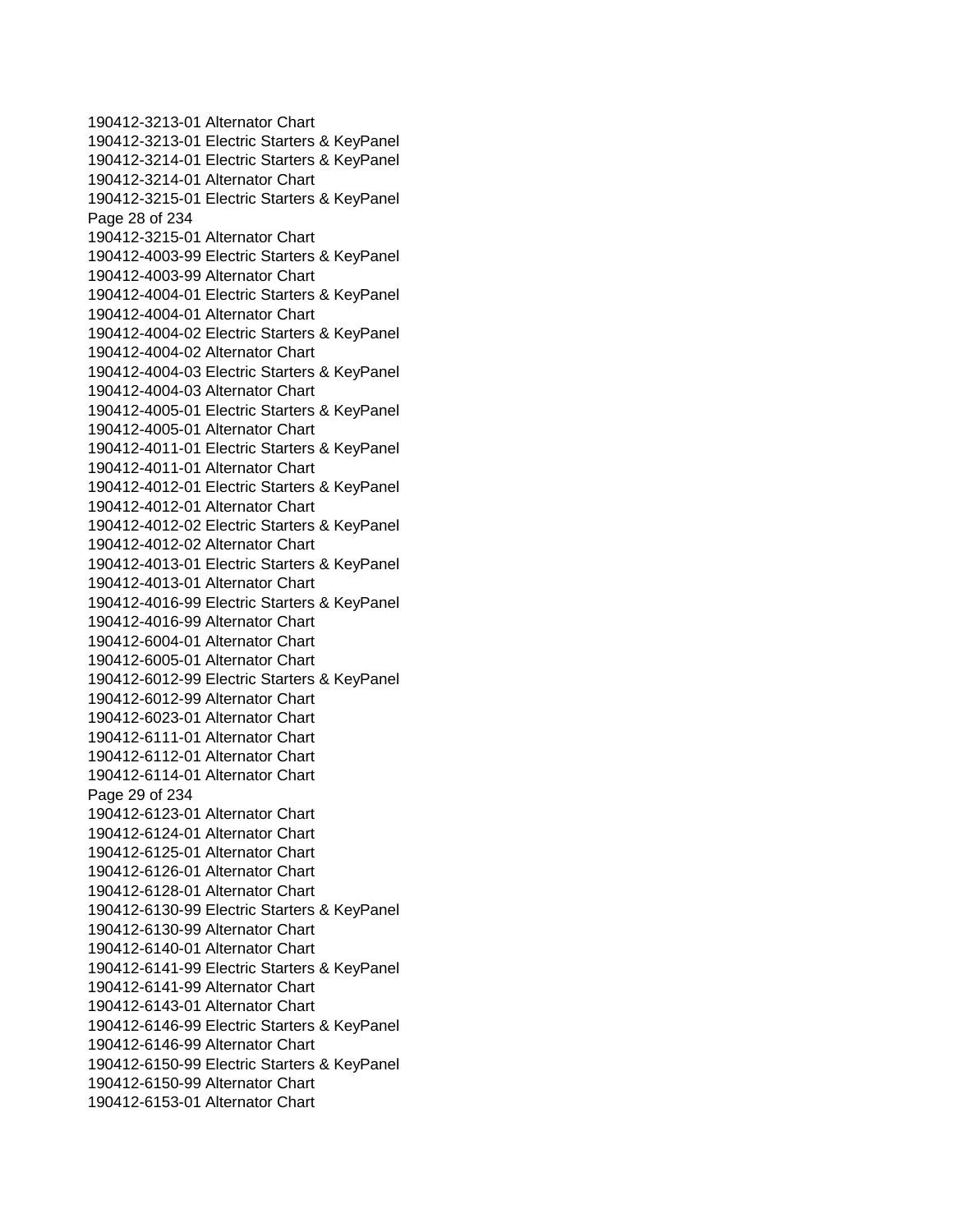190412-6154-01 Alternator Chart 190412-6159-01 Alternator Chart 190412-6160-01 Alternator Chart 190412-6160-02 Alternator Chart 190412-6214-01 Alternator Chart 190415-2722-01 Electric Starters & KeyPanel 190415-2722-01 Alternator Chart 190415-2761-01 Electric Starters & KeyPanel 190415-2761-01 Alternator Chart 190415-2972-01 Electric Starters & KeyPanel 190415-2972-01 Alternator Chart 190415-3068-01 Electric Starters & KeyPanel 190415-3068-01 Alternator Chart Page 30 of 234 190415-3076-01 Electric Starters & KeyPanel 190415-3076-01 Alternator Chart 190415-3128-01 Electric Starters & KeyPanel 190415-3128-01 Alternator Chart 190415-3131-01 Electric Starters & KeyPanel 190415-3131-01 Alternator Chart 190415-3147-99 Electric Starters & KeyPanel 190415-3147-99 Alternator Chart 190415-6149-01 Alternator Chart 190416-2756-01 Alternator Chart 190416-2756-01 Electric Starters & KeyPanel 190416-2996-01 Electric Starters & KeyPanel 190416-2996-01 Alternator Chart 190416-3048-01 Electric Starters & KeyPanel 190416-3048-01 Alternator Chart 190417-2762-01 Electric Starters & KeyPanel 190417-2762-01 Alternator Chart 190417-3009-01 Electric Starters & KeyPanel 190417-3009-01 Alternator Chart 190417-3024-01 Electric Starters & KeyPanel 190417-3024-01 Alternator Chart 190417-3027-99 Electric Starters & KeyPanel 190417-3027-99 Alternator Chart 190417-3033-01 Electric Starters & KeyPanel 190417-3033-01 Alternator Chart 190417-3033-02 Electric Starters & KeyPanel 190417-3033-02 Alternator Chart 190417-3036-01 Electric Starters & KeyPanel 190417-3036-01 Alternator Chart Page 31 of 234 190417-3056-01 Electric Starters & KeyPanel 190417-3056-01 Alternator Chart 190417-3085-01 Electric Starters & KeyPanel 190417-3085-01 Alternator Chart 190417-3093-01 Electric Starters & KeyPanel 190417-3093-01 Alternator Chart 190417-3099-01 Electric Starters & KeyPanel 190417-3099-01 Alternator Chart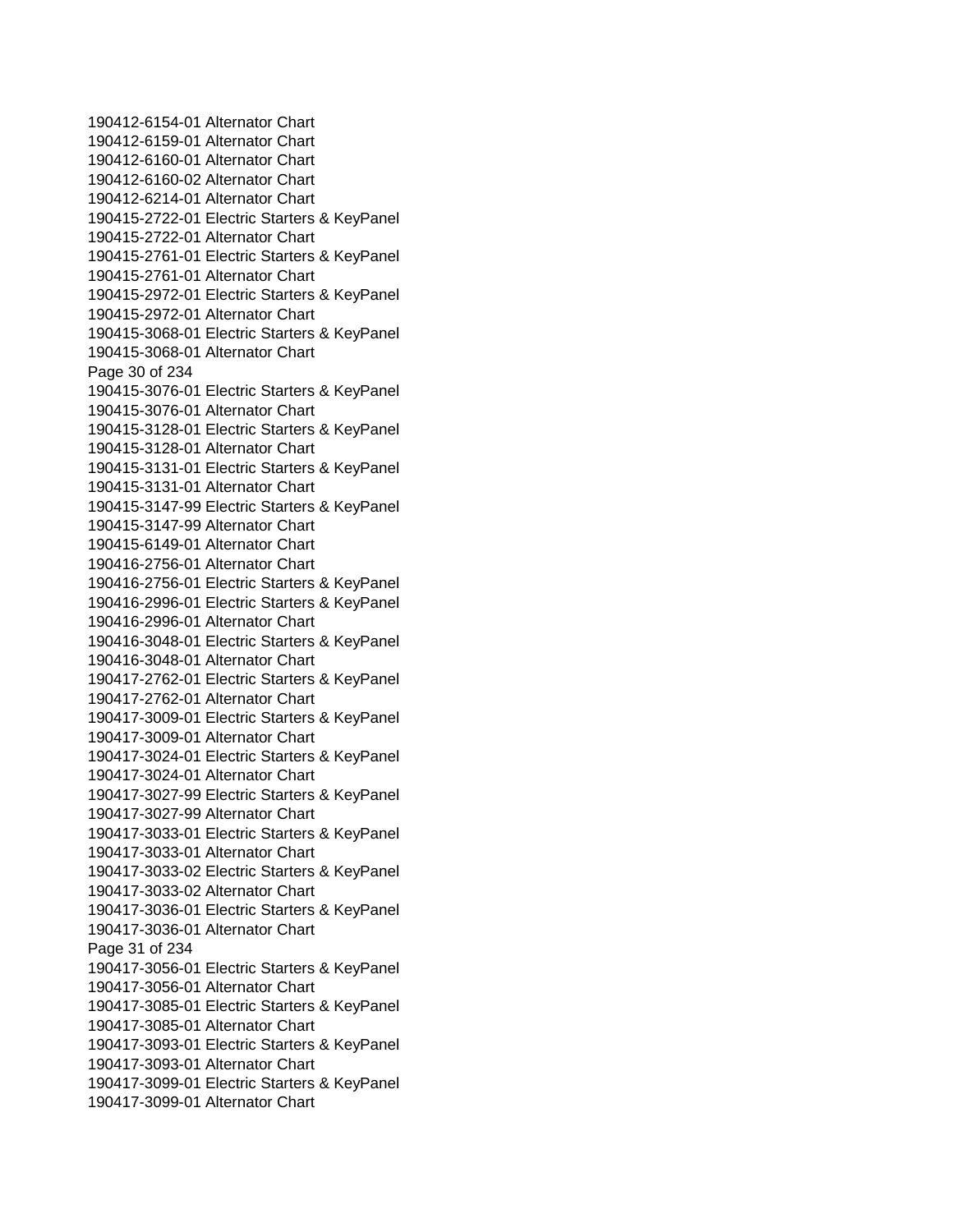190417-3105-01 Electric Starters & KeyPanel 190417-3105-01 Alternator Chart 190417-3115-01 Electric Starters & KeyPanel 190417-3115-01 Alternator Chart 190417-3124-01 Electric Starters & KeyPanel 190417-3124-01 Alternator Chart 190417-3139-01 Electric Starters & KeyPanel 190417-3139-01 Alternator Chart 190417-3155-01 Electric Starters & KeyPanel 190417-3155-01 Alternator Chart 190417-4001-01 Electric Starters & KeyPanel 190417-4001-01 Alternator Chart 190417-6001-01 Alternator Chart 190417-6113-01 Alternator Chart 190417-6139-99 Electric Starters & KeyPanel 190417-6139-99 Alternator Chart 190417-6163-01 Alternator Chart 190417-6213-01 Alternator Chart 190431-1804-99 Electric Starters & KeyPanel 190431-1804-99 Alternator Chart 190431-2680-01 Electric Starters & KeyPanel Page 32 of 234 190431-2680-01 Alternator Chart 190431-2698-01 Electric Starters & KeyPanel 190431-2698-01 Alternator Chart 190431-2729-01 Electric Starters & KeyPanel 190431-2729-01 Alternator Chart 190431-2924-01 Electric Starters & KeyPanel 190431-2924-01 Alternator Chart 190431-2964-01 Electric Starters & KeyPanel 190431-2964-01 Alternator Chart 190431-2964-02 Electric Starters & KeyPanel 190431-2964-02 Alternator Chart 190431-2969-01 Electric Starters & KeyPanel 190431-2969-01 Alternator Chart 190431-2969-02 Electric Starters & KeyPanel 190431-2969-02 Alternator Chart 190431-2980-01 Electric Starters & KeyPanel 190431-2980-01 Alternator Chart 190431-3019-01 Electric Starters & KeyPanel 190431-3019-01 Alternator Chart 190432-2535-01 Electric Starters & KeyPanel 190432-2535-01 Alternator Chart 190432-2535-02 Electric Starters & KeyPanel 190432-2535-02 Alternator Chart 190432-2535-03 Electric Starters & KeyPanel 190432-2535-03 Alternator Chart 190432-2535-04 Electric Starters & KeyPanel 190432-2535-04 Alternator Chart 190432-2536-01 Electric Starters & KeyPanel 190432-2536-01 Alternator Chart Page 33 of 234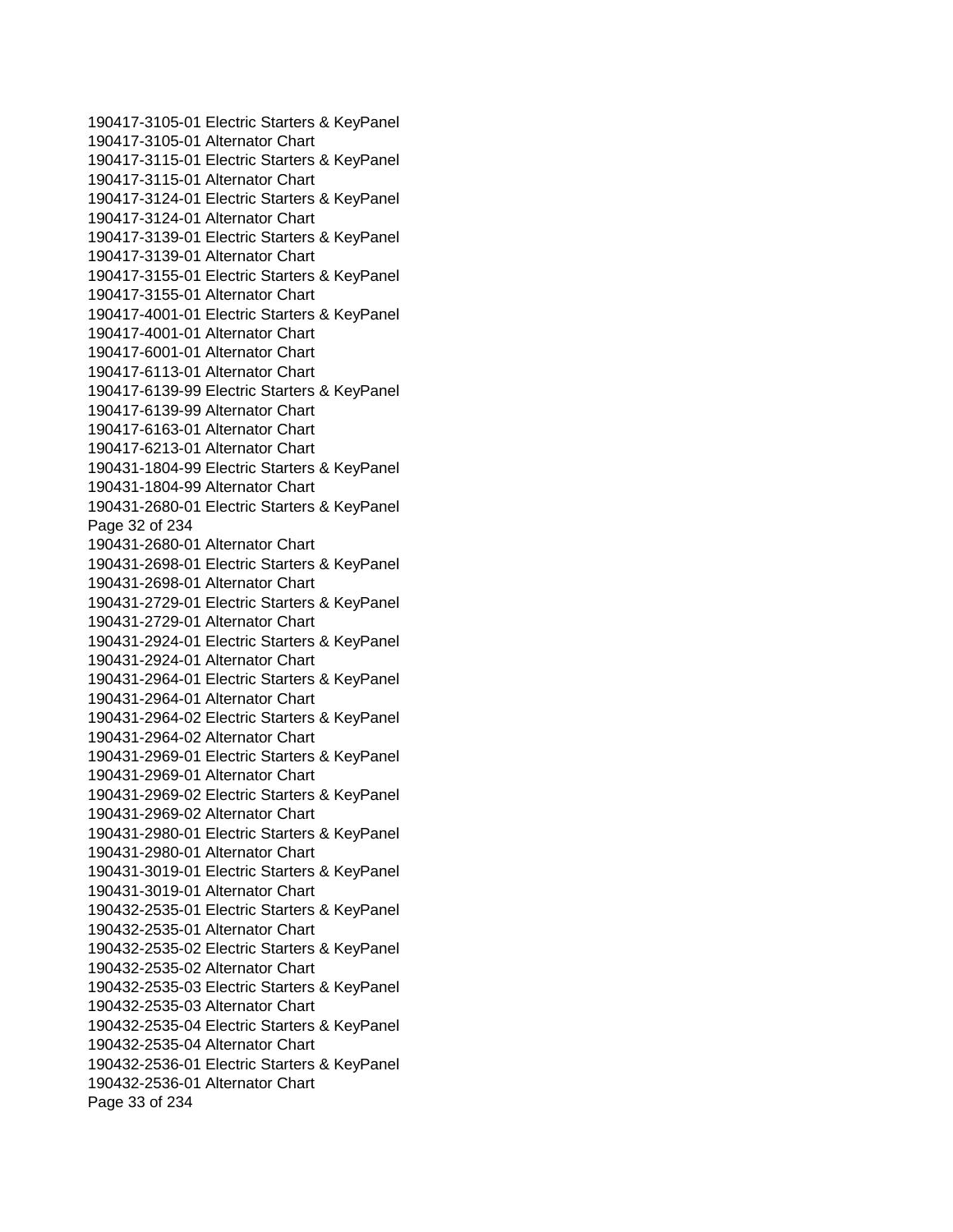190432-2536-02 Electric Starters & KeyPanel 190432-2536-02 Alternator Chart 190432-2537-01 Electric Starters & KeyPanel 190432-2537-01 Alternator Chart 190432-2537-02 Electric Starters & KeyPanel 190432-2537-02 Alternator Chart 190432-2547-01 Electric Starters & KeyPanel 190432-2547-01 Alternator Chart 190432-2547-02 Electric Starters & KeyPanel 190432-2547-02 Alternator Chart 190432-2547-03 Electric Starters & KeyPanel 190432-2547-03 Alternator Chart 190432-2570-01 Electric Starters & KeyPanel 190432-2570-01 Alternator Chart 190432-2570-02 Electric Starters & KeyPanel 190432-2570-02 Alternator Chart 190432-2570-03 Electric Starters & KeyPanel 190432-2570-03 Alternator Chart 190432-2570-04 Electric Starters & KeyPanel 190432-2570-04 Alternator Chart 190432-2613-01 Electric Starters & KeyPanel 190432-2613-01 Alternator Chart 190432-2617-01 Electric Starters & KeyPanel 190432-2617-01 Alternator Chart 190432-2631-01 Electric Starters & KeyPanel 190432-2631-01 Alternator Chart 190432-2633-01 Electric Starters & KeyPanel 190432-2633-01 Alternator Chart 190432-2637-01 Electric Starters & KeyPanel Page 34 of 234 190432-2637-01 Alternator Chart 190432-2659-01 Electric Starters & KeyPanel 190432-2659-01 Alternator Chart 190432-2660-01 Electric Starters & KeyPanel 190432-2660-01 Alternator Chart 190432-2661-01 Electric Starters & KeyPanel 190432-2661-01 Alternator Chart 190432-2663-01 Electric Starters & KeyPanel 190432-2663-01 Alternator Chart 190432-2663-02 Electric Starters & KeyPanel 190432-2663-02 Alternator Chart 190432-2665-01 Electric Starters & KeyPanel 190432-2665-01 Alternator Chart 190432-2665-02 Electric Starters & KeyPanel 190432-2665-02 Alternator Chart 190432-2665-03 Electric Starters & KeyPanel 190432-2665-03 Alternator Chart 190432-2665-04 Electric Starters & KeyPanel 190432-2665-04 Alternator Chart 190432-2666-01 Electric Starters & KeyPanel 190432-2666-01 Alternator Chart 190432-2667-01 Electric Starters & KeyPanel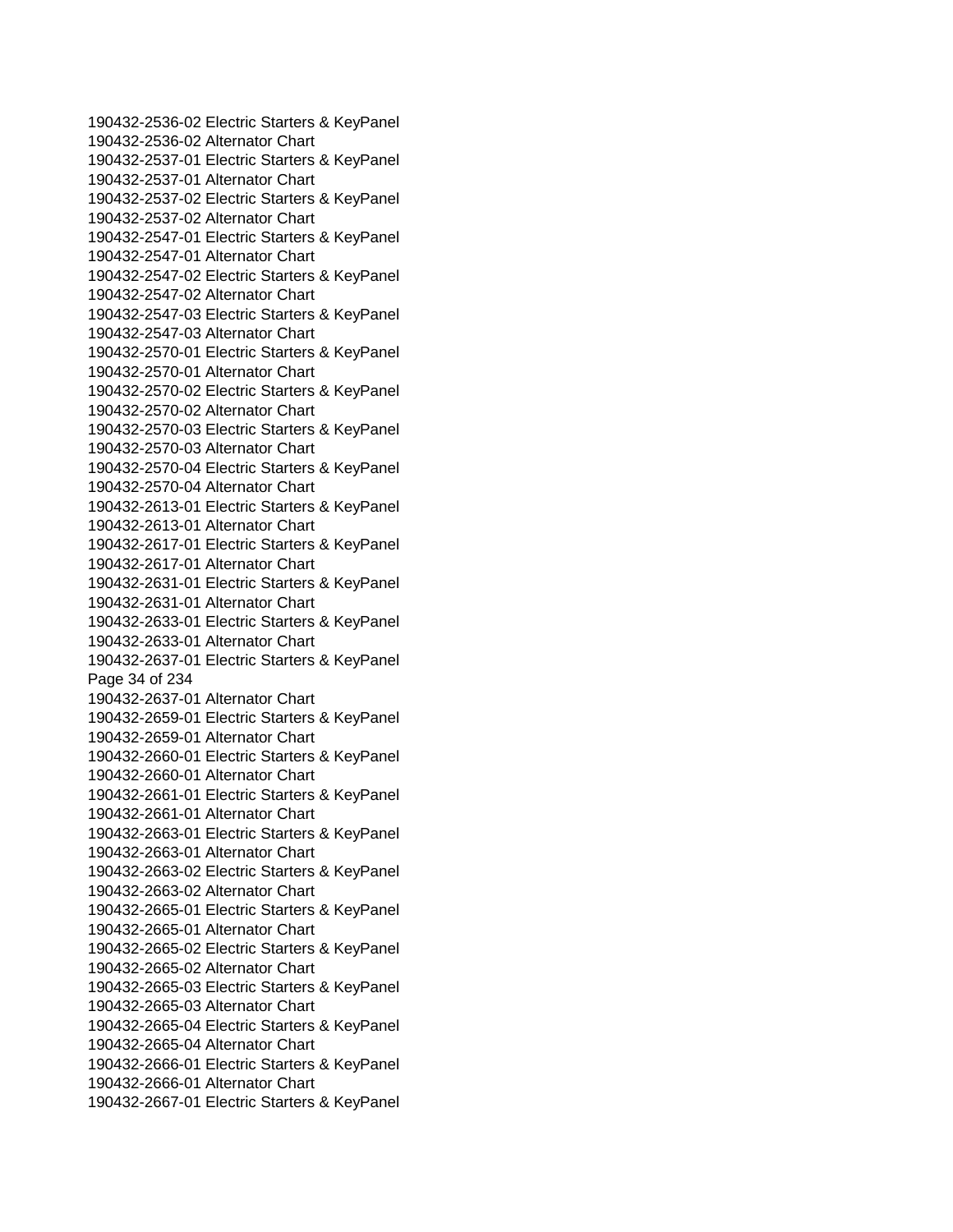190432-2667-01 Alternator Chart 190432-2669-01 Electric Starters & KeyPanel 190432-2669-01 Alternator Chart 190432-2670-01 Electric Starters & KeyPanel 190432-2670-01 Alternator Chart 190432-2670-02 Electric Starters & KeyPanel 190432-2670-02 Alternator Chart Page 35 of 234 190432-2671-01 Electric Starters & KeyPanel 190432-2671-01 Alternator Chart 190432-2674-01 Electric Starters & KeyPanel 190432-2674-01 Alternator Chart 190432-2679-01 Electric Starters & KeyPanel 190432-2679-01 Alternator Chart 190432-2681-01 Electric Starters & KeyPanel 190432-2681-01 Alternator Chart 190432-2683-01 Electric Starters & KeyPanel 190432-2683-01 Alternator Chart 190432-2685-01 Electric Starters & KeyPanel 190432-2685-01 Alternator Chart 190432-2690-01 Electric Starters & KeyPanel 190432-2690-01 Alternator Chart 190432-2691-01 Electric Starters & KeyPanel 190432-2691-01 Alternator Chart 190432-2692-01 Electric Starters & KeyPanel 190432-2692-01 Alternator Chart 190432-2696-01 Electric Starters & KeyPanel 190432-2696-01 Alternator Chart 190432-2703-01 Electric Starters & KeyPanel 190432-2703-01 Alternator Chart 190432-2707-01 Electric Starters & KeyPanel 190432-2707-01 Alternator Chart 190432-2709-01 Electric Starters & KeyPanel 190432-2709-01 Alternator Chart 190432-2714-01 Electric Starters & KeyPanel 190432-2714-01 Alternator Chart 190432-2715-01 Electric Starters & KeyPanel Page 36 of 234 190432-2715-01 Alternator Chart 190432-2716-01 Electric Starters & KeyPanel 190432-2716-01 Alternator Chart 190432-2718-01 Electric Starters & KeyPanel 190432-2718-01 Alternator Chart 190432-2723-01 Electric Starters & KeyPanel 190432-2723-01 Alternator Chart 190432-2724-01 Electric Starters & KeyPanel 190432-2724-01 Alternator Chart 190432-2727-01 Electric Starters & KeyPanel 190432-2727-01 Alternator Chart 190432-2733-01 Electric Starters & KeyPanel 190432-2733-01 Alternator Chart 190432-2737-01 Electric Starters & KeyPanel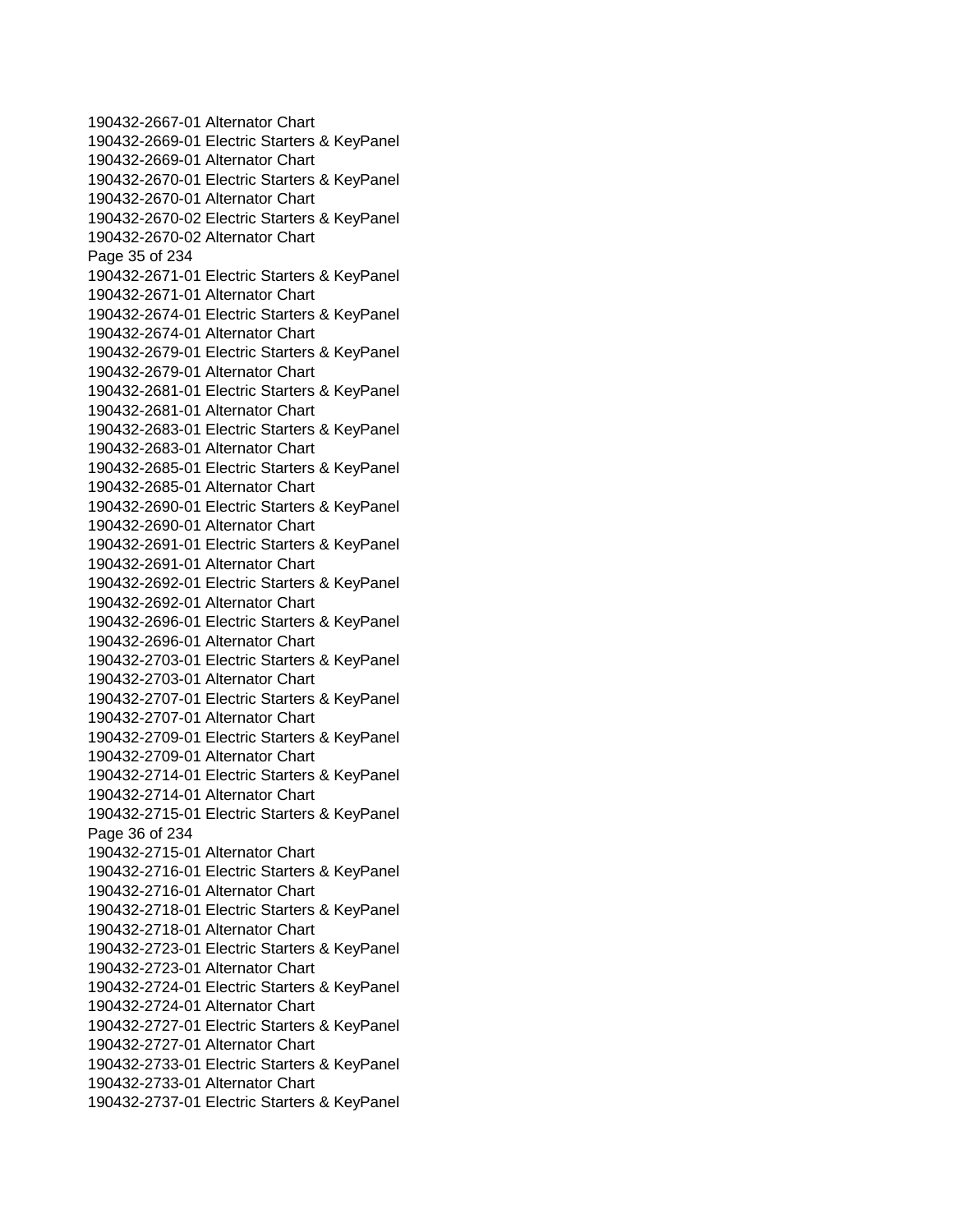190432-2737-01 Alternator Chart 190432-2746-01 Electric Starters & KeyPanel 190432-2746-01 Alternator Chart 190432-2748-01 Electric Starters & KeyPanel 190432-2748-01 Alternator Chart 190432-2752-01 Electric Starters & KeyPanel 190432-2752-01 Alternator Chart 190432-2755-01 Electric Starters & KeyPanel 190432-2755-01 Alternator Chart 190432-2758-01 Electric Starters & KeyPanel 190432-2758-01 Alternator Chart 190432-2766-01 Electric Starters & KeyPanel 190432-2766-01 Alternator Chart 190432-2835-01 Electric Starters & KeyPanel 190432-2835-01 Alternator Chart Page 37 of 234 190432-2835-02 Electric Starters & KeyPanel 190432-2835-02 Alternator Chart 190432-2835-03 Electric Starters & KeyPanel 190432-2835-03 Alternator Chart 190432-2835-04 Electric Starters & KeyPanel 190432-2835-04 Alternator Chart 190432-2836-01 Electric Starters & KeyPanel 190432-2836-01 Alternator Chart 190432-2847-01 Electric Starters & KeyPanel 190432-2847-01 Alternator Chart 190432-2847-02 Electric Starters & KeyPanel 190432-2847-02 Alternator Chart 190432-2847-03 Electric Starters & KeyPanel 190432-2847-03 Alternator Chart 190432-2870-01 Electric Starters & KeyPanel 190432-2870-01 Alternator Chart 190432-2870-02 Electric Starters & KeyPanel 190432-2870-02 Alternator Chart 190432-2870-04 Electric Starters & KeyPanel 190432-2870-04 Alternator Chart 190432-2902-01 Electric Starters & KeyPanel 190432-2902-01 Alternator Chart 190432-2903-01 Electric Starters & KeyPanel 190432-2903-01 Alternator Chart 190432-2913-01 Electric Starters & KeyPanel 190432-2913-01 Alternator Chart 190432-2923-01 Electric Starters & KeyPanel 190432-2923-01 Alternator Chart 190432-2926-01 Electric Starters & KeyPanel Page 38 of 234 190432-2926-01 Alternator Chart 190432-2928-01 Electric Starters & KeyPanel 190432-2928-01 Alternator Chart 190432-2928-02 Electric Starters & KeyPanel 190432-2928-02 Alternator Chart 190432-2928-03 Electric Starters & KeyPanel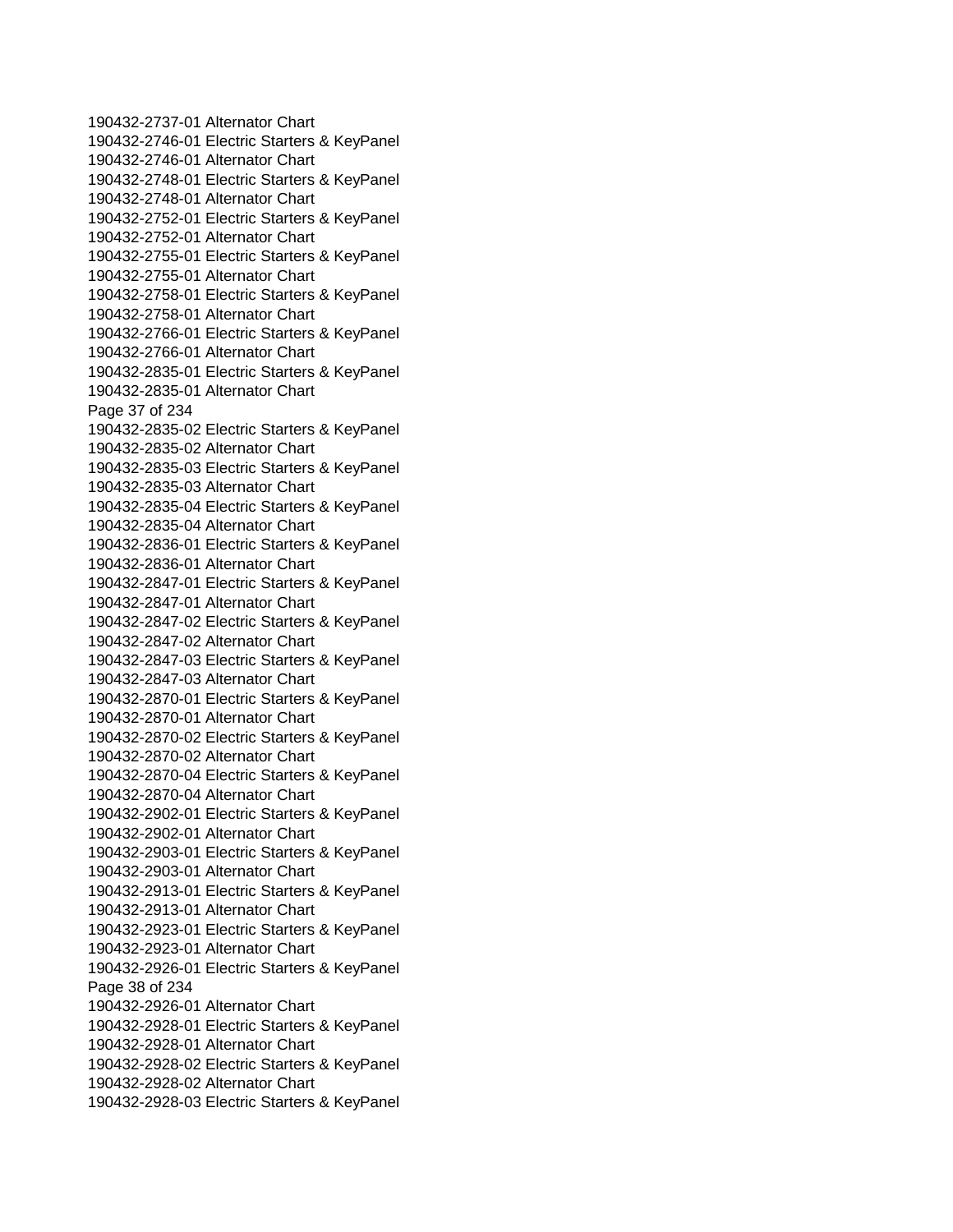190432-2928-03 Alternator Chart 190432-2928-04 Electric Starters & KeyPanel 190432-2928-04 Alternator Chart 190432-2928-05 Electric Starters & KeyPanel 190432-2928-05 Alternator Chart 190432-2929-01 Electric Starters & KeyPanel 190432-2929-01 Alternator Chart 190432-2930-01 Electric Starters & KeyPanel 190432-2930-01 Alternator Chart 190432-2930-02 Electric Starters & KeyPanel 190432-2930-02 Alternator Chart 190432-2931-01 Electric Starters & KeyPanel 190432-2931-01 Alternator Chart 190432-2935-01 Electric Starters & KeyPanel 190432-2935-01 Alternator Chart 190432-2936-01 Electric Starters & KeyPanel 190432-2936-01 Alternator Chart 190432-2942-01 Electric Starters & KeyPanel 190432-2942-01 Alternator Chart 190432-2944-01 Electric Starters & KeyPanel 190432-2944-01 Alternator Chart 190432-2945-01 Electric Starters & KeyPanel 190432-2945-01 Alternator Chart Page 39 of 234 190432-2949-01 Electric Starters & KeyPanel 190432-2949-01 Alternator Chart 190432-2951-01 Electric Starters & KeyPanel 190432-2951-01 Alternator Chart 190432-2953-01 Electric Starters & KeyPanel 190432-2953-01 Alternator Chart 190432-2956-01 Electric Starters & KeyPanel 190432-2956-01 Alternator Chart 190432-2963-01 Electric Starters & KeyPanel 190432-2963-01 Alternator Chart 190432-2975-01 Electric Starters & KeyPanel 190432-2975-01 Alternator Chart 190432-2977-01 Electric Starters & KeyPanel 190432-2977-01 Alternator Chart 190432-2982-01 Electric Starters & KeyPanel 190432-2982-01 Alternator Chart 190432-2984-01 Electric Starters & KeyPanel 190432-2984-01 Alternator Chart 190432-2986-01 Electric Starters & KeyPanel 190432-2986-01 Alternator Chart 190432-2990-01 Electric Starters & KeyPanel 190432-2990-01 Alternator Chart 190432-2990-02 Electric Starters & KeyPanel 190432-2990-02 Alternator Chart 190432-2995-01 Electric Starters & KeyPanel 190432-2995-01 Alternator Chart 190432-3001-01 Electric Starters & KeyPanel 190432-3001-01 Alternator Chart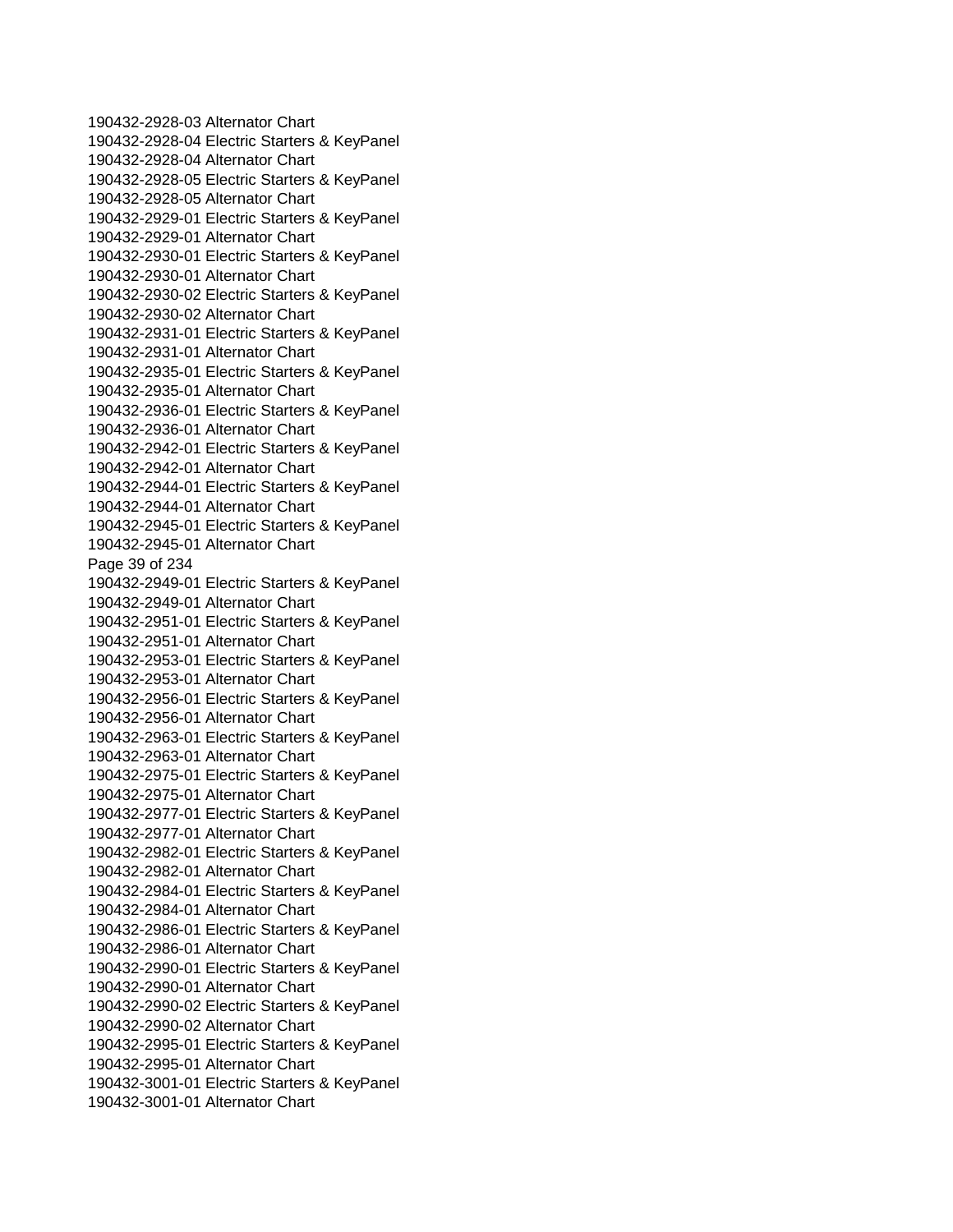190432-3007-99 Electric Starters & KeyPanel Page 40 of 234 190432-3015-01 Electric Starters & KeyPanel 190432-3015-01 Alternator Chart 190432-3016-01 Electric Starters & KeyPanel 190432-3016-01 Alternator Chart 190432-3017-01 Alternator Chart 190432-3017-01 Electric Starters & KeyPanel 190432-3017-02 Alternator Chart 190432-3017-02 Electric Starters & KeyPanel 190432-3022-01 Electric Starters & KeyPanel 190432-3022-01 Alternator Chart 190432-3025-01 Electric Starters & KeyPanel 190432-3025-01 Alternator Chart 190432-3026-01 Electric Starters & KeyPanel 190432-3026-01 Alternator Chart 190432-3035-01 Electric Starters & KeyPanel 190432-3035-01 Alternator Chart 190432-3035-02 Electric Starters & KeyPanel 190432-3035-02 Alternator Chart 190432-3039-01 Electric Starters & KeyPanel 190432-3039-01 Alternator Chart 190432-3040-01 Electric Starters & KeyPanel 190432-3040-01 Alternator Chart 190432-3041-01 Electric Starters & KeyPanel 190432-3041-01 Alternator Chart 190432-3066-01 Electric Starters & KeyPanel 190432-3066-01 Alternator Chart 190432-3067-01 Electric Starters & KeyPanel 190432-3067-01 Alternator Chart 190432-3070-01 Electric Starters & KeyPanel Page 41 of 234 190432-3070-01 Alternator Chart 190432-3074-01 Electric Starters & KeyPanel 190432-3074-01 Alternator Chart 190432-3075-01 Electric Starters & KeyPanel 190432-3075-01 Alternator Chart 190432-3079-01 Alternator Chart 190432-3079-01 Electric Starters & KeyPanel 190432-3080-01 Electric Starters & KeyPanel 190432-3080-01 Alternator Chart 190432-3081-01 Electric Starters & KeyPanel 190432-3081-01 Alternator Chart 190432-3087-01 Electric Starters & KeyPanel 190432-3087-01 Alternator Chart 190432-3089-01 Electric Starters & KeyPanel 190432-3089-01 Alternator Chart 190432-3090-01 Electric Starters & KeyPanel 190432-3090-01 Alternator Chart 190432-3095-01 Electric Starters & KeyPanel 190432-3095-01 Alternator Chart 190432-3100-01 Electric Starters & KeyPanel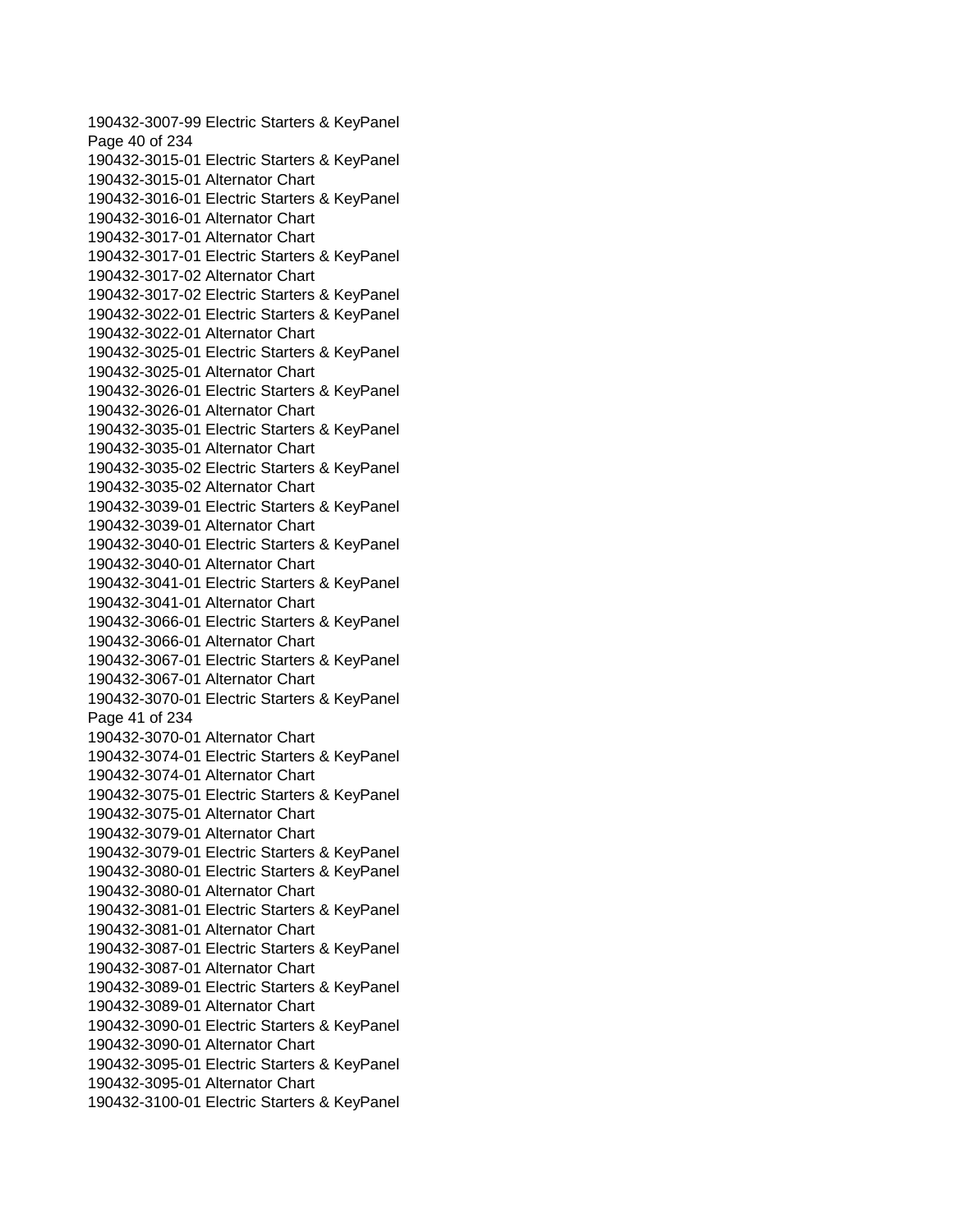190432-3100-01 Alternator Chart 190432-3103-01 Electric Starters & KeyPanel 190432-3103-01 Alternator Chart 190432-3106-99 Electric Starters & KeyPanel 190432-3109-01 Electric Starters & KeyPanel 190432-3109-01 Alternator Chart 190432-3121-01 Electric Starters & KeyPanel 190432-3121-01 Alternator Chart 190432-3142-01 Alternator Chart Page 42 of 234 190432-3142-01 Electric Starters & KeyPanel 190432-3153-01 Electric Starters & KeyPanel 190432-3153-01 Alternator Chart 190432-3219-01 Alternator Chart 190432-3219-01 Electric Starters & KeyPanel 190432-5130-01 Electric Starters & KeyPanel 190432-5130-01 Alternator Chart 190432-5130-03 Electric Starters & KeyPanel 190432-5130-03 Alternator Chart 190432-5130-04 Electric Starters & KeyPanel 190432-5130-04 Alternator Chart 190432-5133-01 Electric Starters & KeyPanel 190432-5133-01 Alternator Chart 190432-5134-01 Electric Starters & KeyPanel 190432-5134-01 Alternator Chart 190432-5135-01 Electric Starters & KeyPanel 190432-5135-01 Alternator Chart 190432-5136-01 Electric Starters & KeyPanel 190432-5136-01 Alternator Chart 190432-5137-01 Electric Starters & KeyPanel 190432-5137-01 Alternator Chart 190432-5138-01 Electric Starters & KeyPanel 190432-5138-01 Alternator Chart 190432-5140-01 Electric Starters & KeyPanel 190432-5140-01 Alternator Chart 190432-5141-01 Electric Starters & KeyPanel 190432-5141-01 Alternator Chart 190432-5141-02 Electric Starters & KeyPanel 190432-5141-02 Alternator Chart Page 43 of 234 190432-5141-03 Electric Starters & KeyPanel 190432-5141-03 Alternator Chart 190432-5142-01 Electric Starters & KeyPanel 190432-5142-01 Alternator Chart 190432-5145-01 Electric Starters & KeyPanel 190432-5145-01 Alternator Chart 190432-5146-01 Electric Starters & KeyPanel 190432-5146-01 Alternator Chart 190432-5146-02 Electric Starters & KeyPanel 190432-5146-02 Alternator Chart 190432-5147-01 Electric Starters & KeyPanel 190432-5147-01 Alternator Chart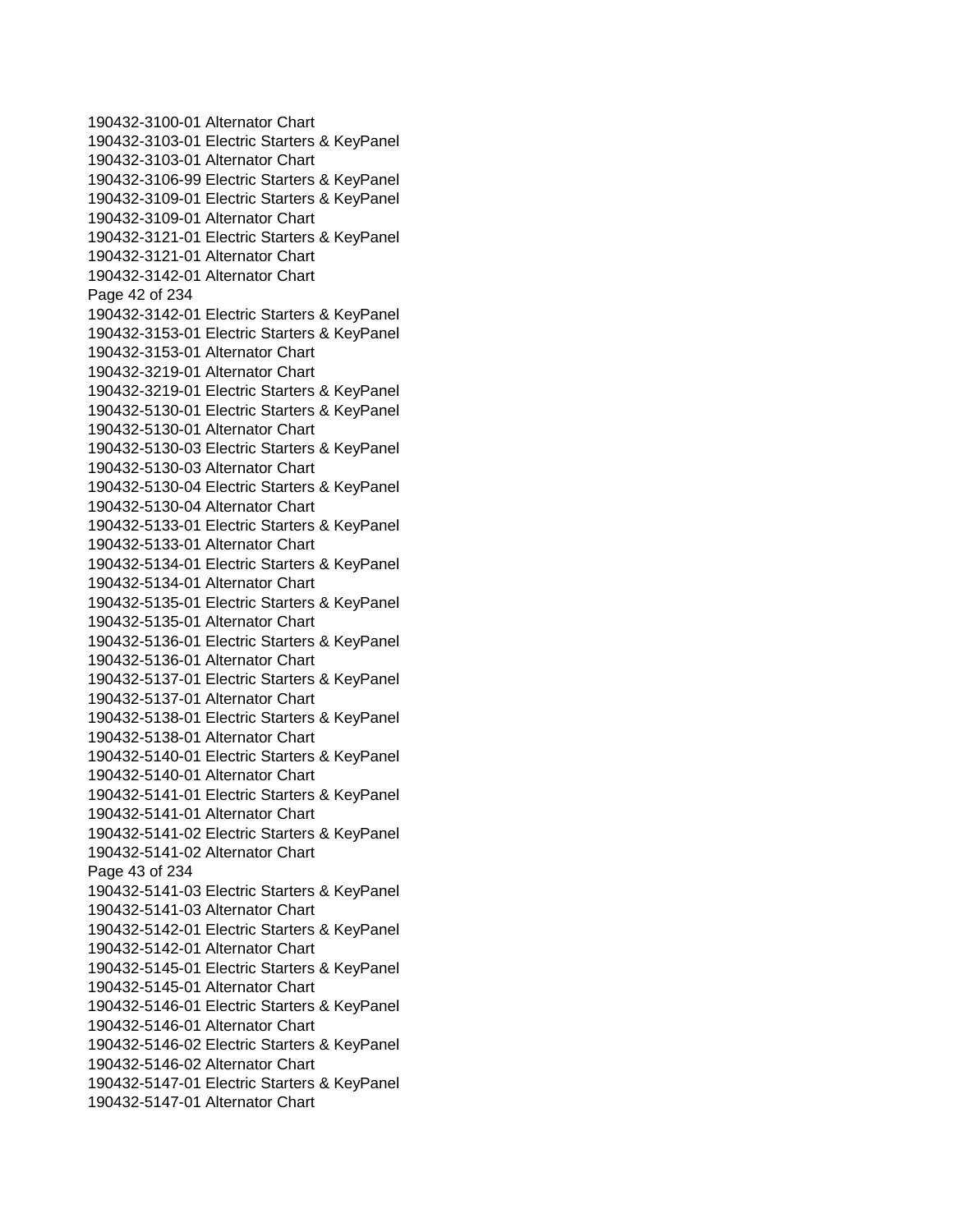190432-5148-01 Electric Starters & KeyPanel 190432-5148-01 Alternator Chart 190432-5149-01 Electric Starters & KeyPanel 190432-5149-01 Alternator Chart 190432-5150-01 Electric Starters & KeyPanel 190432-5150-01 Alternator Chart 190432-5153-01 Electric Starters & KeyPanel 190432-5153-01 Alternator Chart 190432-5154-01 Electric Starters & KeyPanel 190432-5154-01 Alternator Chart 190432-5155-01 Electric Starters & KeyPanel 190432-5155-01 Alternator Chart 190432-5156-01 Electric Starters & KeyPanel 190432-5156-01 Alternator Chart 190432-5156-02 Electric Starters & KeyPanel 190432-5156-02 Alternator Chart 190432-5157-01 Alternator Chart Page 44 of 234 190432-5157-01 Electric Starters & KeyPanel 190432-5158-01 Electric Starters & KeyPanel 190432-5158-01 Alternator Chart 190432-5160-01 Electric Starters & KeyPanel 190432-5160-01 Alternator Chart 190432-5163-01 Electric Starters & KeyPanel 190432-5163-01 Alternator Chart 190432-5166-01 Electric Starters & KeyPanel 190432-5166-01 Alternator Chart 190432-5168-01 Alternator Chart 190432-5168-01 Electric Starters & KeyPanel 190432-5169-01 Alternator Chart 190432-5169-01 Electric Starters & KeyPanel 190432-5171-01 Alternator Chart 190432-5171-01 Electric Starters & KeyPanel 190432-5172-01 Alternator Chart 190432-5172-01 Electric Starters & KeyPanel 190432-5173-01 Electric Starters & KeyPanel 190432-5173-01 Alternator Chart 190432-5174-01 Electric Starters & KeyPanel 190432-5174-01 Alternator Chart 190432-5175-01 Electric Starters & KeyPanel 190432-5175-01 Alternator Chart 190432-5177-01 Electric Starters & KeyPanel 190432-5177-01 Alternator Chart 190432-5178-01 Alternator Chart 190432-5178-01 Electric Starters & KeyPanel 190432-5179-99 Electric Starters & KeyPanel 190432-5180-01 Electric Starters & KeyPanel Page 45 of 234 190432-5180-01 Alternator Chart 190432-5181-01 Electric Starters & KeyPanel 190432-5181-01 Alternator Chart 190432-5182-01 Electric Starters & KeyPanel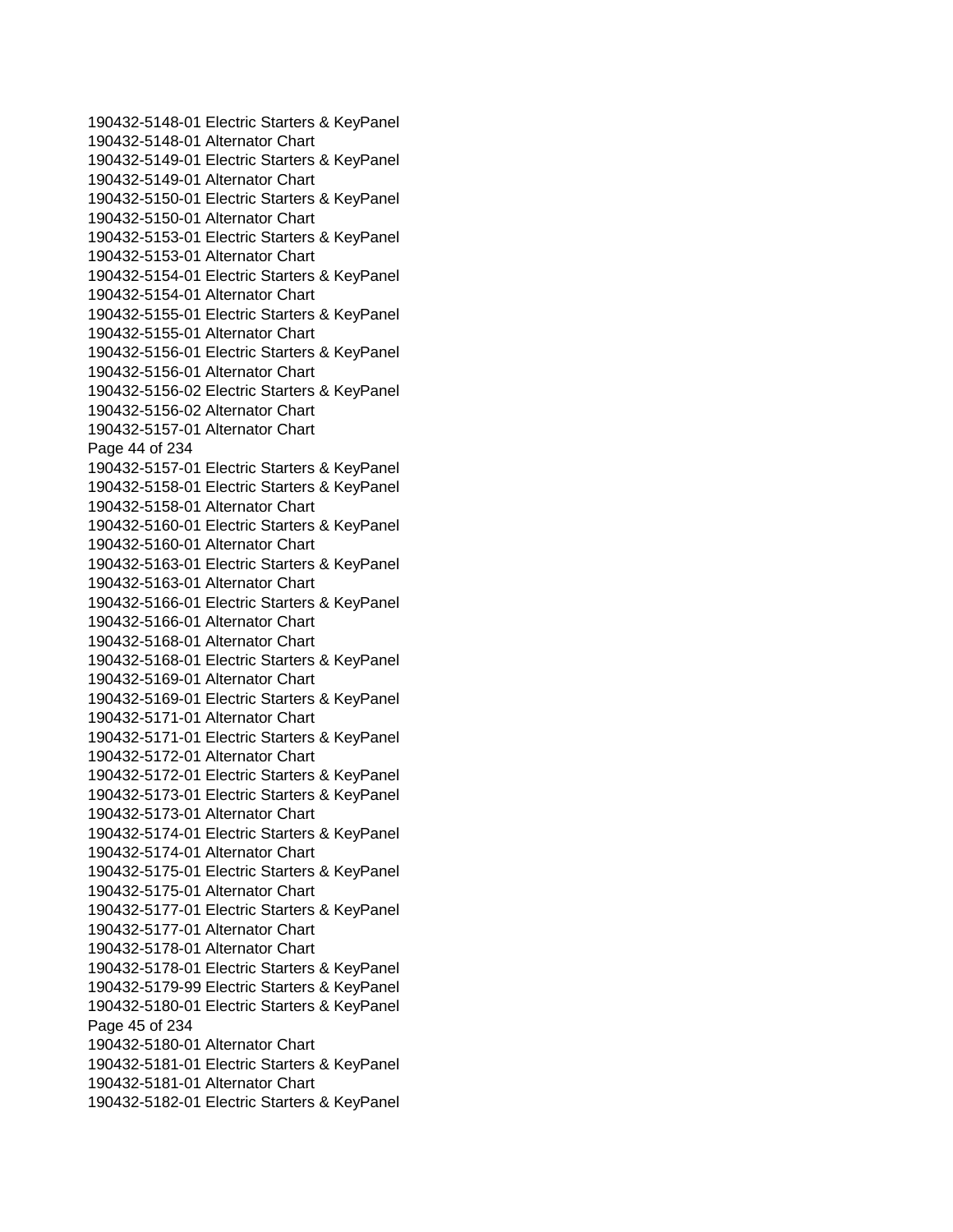190432-5182-01 Alternator Chart 190432-5183-01 Electric Starters & KeyPanel 190432-5183-01 Alternator Chart 190432-5184-01 Electric Starters & KeyPanel 190432-5184-01 Alternator Chart 190432-5185-01 Electric Starters & KeyPanel 190432-5185-01 Alternator Chart 190432-5186-01 Alternator Chart 190432-5186-01 Electric Starters & KeyPanel 190432-5187-01 Alternator Chart 190432-5187-01 Electric Starters & KeyPanel 190432-5501-01 Electric Starters & KeyPanel 190432-5501-01 Alternator Chart 190432-5502-01 Electric Starters & KeyPanel 190432-5502-01 Alternator Chart 190432-5508-01 Electric Starters & KeyPanel 190432-5508-01 Alternator Chart 190432-5508-02 Electric Starters & KeyPanel 190432-5508-02 Alternator Chart 190432-5509-01 Alternator Chart 190432-5509-01 Electric Starters & KeyPanel 190432-5509-02 Alternator Chart 190432-5509-02 Electric Starters & KeyPanel 190432-5509-03 Alternator Chart 190432-5509-03 Electric Starters & KeyPanel Page 46 of 234 190432-5509-04 Alternator Chart 190432-5509-04 Electric Starters & KeyPanel 190432-5509-05 Alternator Chart 190432-5509-05 Electric Starters & KeyPanel 190432-5510-01 Electric Starters & KeyPanel 190432-5510-01 Alternator Chart 190432-5511-01 Electric Starters & KeyPanel 190432-5511-01 Alternator Chart 190432-5513-01 Alternator Chart 190432-5513-01 Electric Starters & KeyPanel 190432-5513-02 Alternator Chart 190432-5513-02 Electric Starters & KeyPanel 190432-5514-01 Electric Starters & KeyPanel 190432-5514-01 Alternator Chart 190432-5535-01 Electric Starters & KeyPanel 190432-5535-01 Alternator Chart 190432-5535-02 Electric Starters & KeyPanel 190432-5535-02 Alternator Chart 190432-5535-03 Electric Starters & KeyPanel 190432-5535-03 Alternator Chart 190432-5535-04 Electric Starters & KeyPanel 190432-5535-04 Alternator Chart 190432-5537-01 Electric Starters & KeyPanel 190432-5537-01 Alternator Chart 190432-5547-01 Electric Starters & KeyPanel 190432-5547-01 Alternator Chart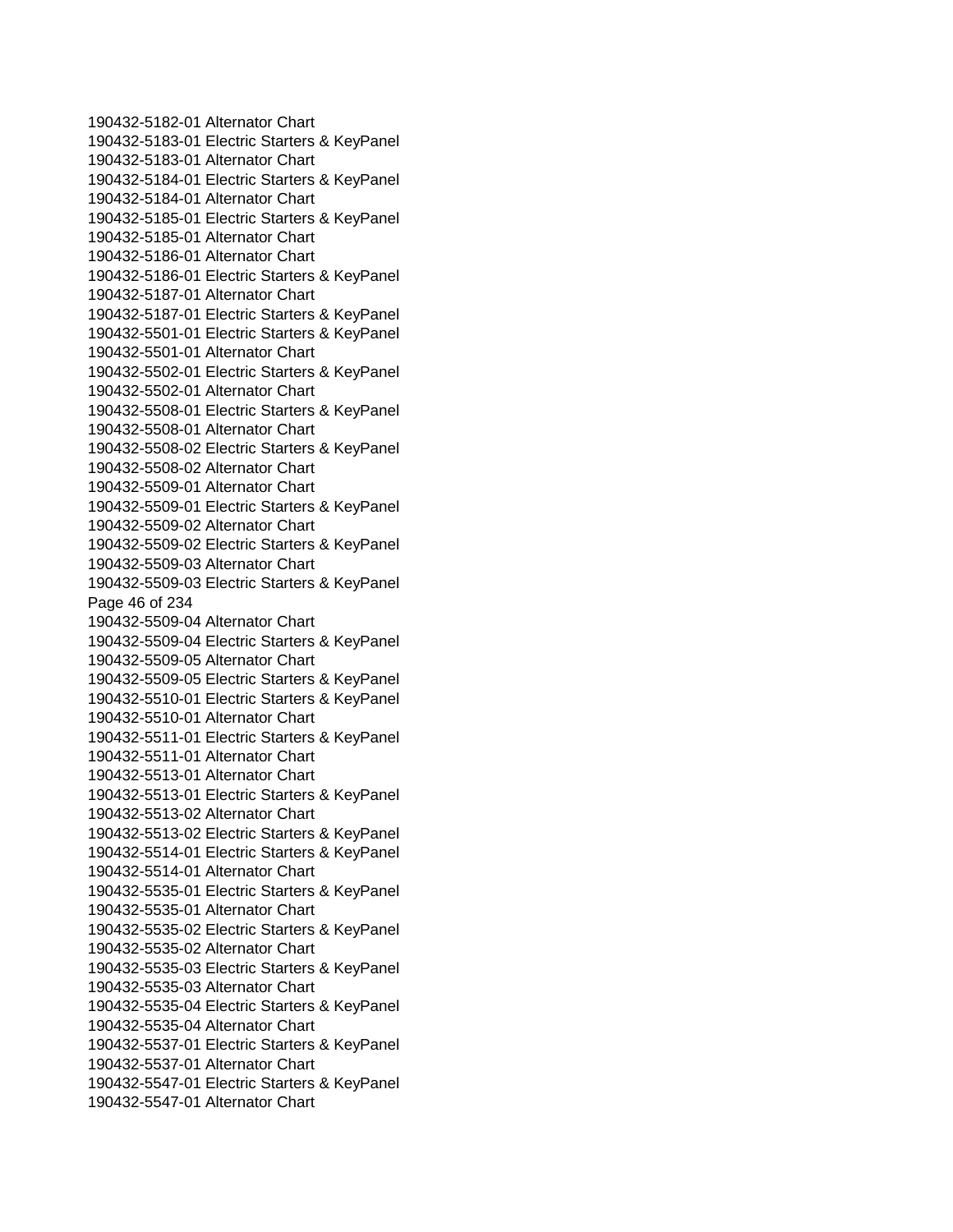190432-5547-02 Electric Starters & KeyPanel 190432-5547-02 Alternator Chart 190432-5551-01 Electric Starters & KeyPanel Page 47 of 234 190432-5551-01 Alternator Chart 190432-5570-01 Electric Starters & KeyPanel 190432-5570-01 Alternator Chart 190432-5570-02 Electric Starters & KeyPanel 190432-5570-02 Alternator Chart 190432-5580-01 Alternator Chart 190432-5580-01 Electric Starters & KeyPanel 190432-5580-02 Alternator Chart 190432-5580-02 Electric Starters & KeyPanel 190432-5583-01 Alternator Chart 190432-5583-01 Electric Starters & KeyPanel 190432-6011-01 Alternator Chart 190432-6013-01 Alternator Chart 190432-6035-01 Alternator Chart 190432-6047-01 Alternator Chart 190432-6059-01 Alternator Chart 190432-6070-01 Alternator Chart 190432-6083-01 Alternator Chart 190432-6103-01 Alternator Chart 190432-6110-01 Alternator Chart 190432-6115-01 Alternator Chart 190432-6115-02 Alternator Chart 190432-6117-01 Alternator Chart 190432-6117-02 Alternator Chart 190432-6118-01 Alternator Chart 190432-6119-01 Alternator Chart 190432-6127-01 Alternator Chart 190432-6133-01 Alternator Chart 190432-6133-02 Alternator Chart Page 48 of 234 190432-6135-01 Alternator Chart 190432-6136-01 Alternator Chart 190432-6137-01 Alternator Chart 190432-6141-01 Alternator Chart 190432-6145-01 Alternator Chart 190432-6147-01 Alternator Chart 190432-6147-02 Alternator Chart 190432-6148-01 Alternator Chart 190432-6155-01 Alternator Chart 190432-6156-01 Alternator Chart 190432-6161-01 Alternator Chart 190432-6162-01 Alternator Chart 190432-6167-01 Alternator Chart 190432-6180-01 Alternator Chart 190435-2673-01 Electric Starters & KeyPanel 190435-2673-01 Alternator Chart 190435-5143-01 Electric Starters & KeyPanel 190435-5143-01 Alternator Chart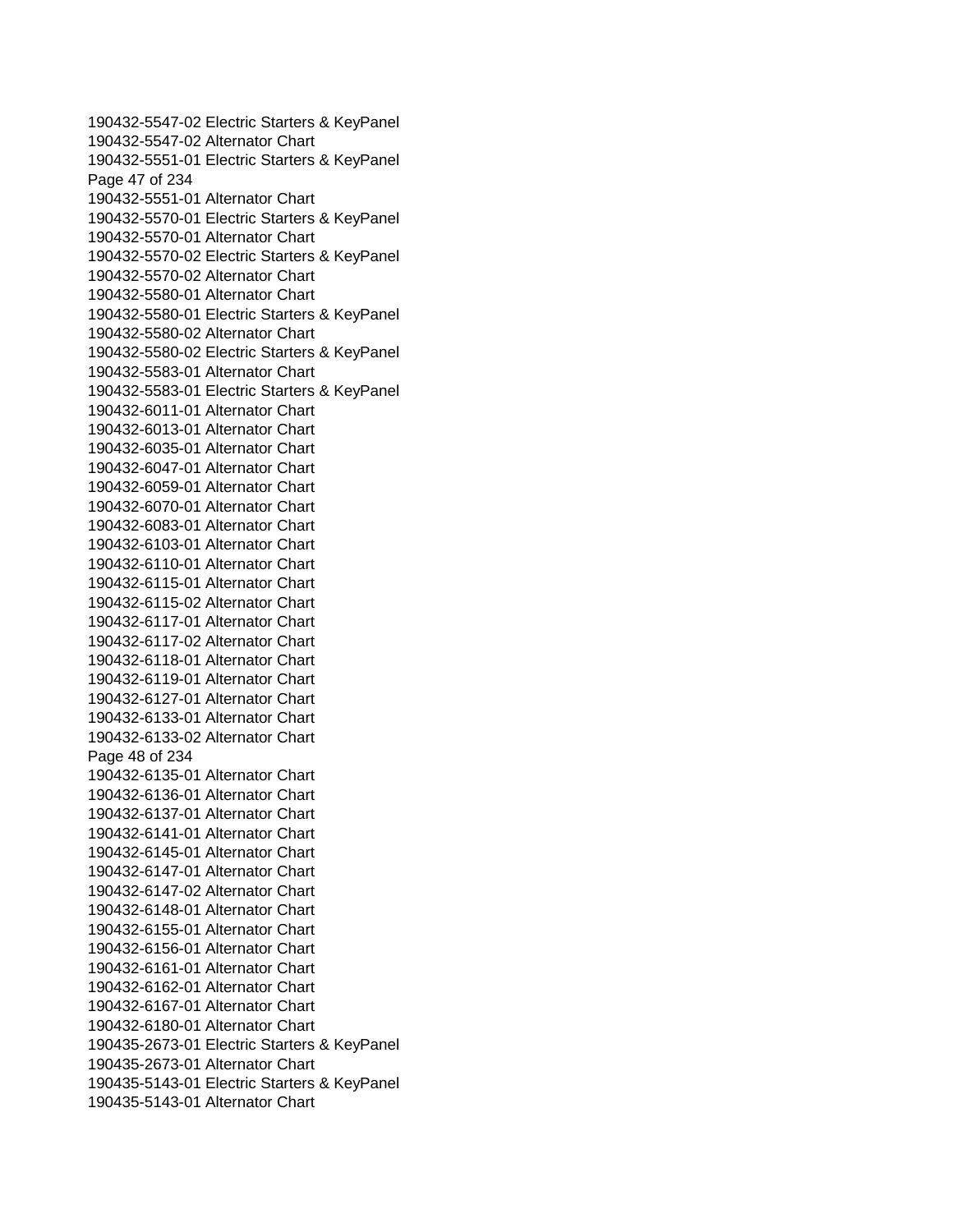190436-2642-01 Electric Starters & KeyPanel 190436-2642-01 Alternator Chart 190436-2726-01 Electric Starters & KeyPanel 190436-2726-01 Alternator Chart 190436-2735-01 Alternator Chart 190436-2735-01 Electric Starters & KeyPanel 190436-3007-01 Electric Starters & KeyPanel 190436-3007-01 Alternator Chart 190436-3037-01 Electric Starters & KeyPanel 190436-3037-01 Alternator Chart 190436-3051-01 Electric Starters & KeyPanel Page 49 of 234 190436-3051-01 Alternator Chart 190436-3059-01 Electric Starters & KeyPanel 190436-3059-01 Alternator Chart 190436-3062-01 Electric Starters & KeyPanel 190436-3062-01 Alternator Chart 190436-3084-01 Electric Starters & KeyPanel 190436-3084-01 Alternator Chart 190436-3106-01 Electric Starters & KeyPanel 190436-3106-01 Alternator Chart 190436-3108-01 Electric Starters & KeyPanel 190436-3108-01 Alternator Chart 190436-5144-01 Electric Starters & KeyPanel 190436-5144-01 Alternator Chart 190436-5151-01 Electric Starters & KeyPanel 190436-5151-01 Alternator Chart 190436-5162-01 Electric Starters & KeyPanel 190436-5162-01 Alternator Chart 190436-5503-01 Electric Starters & KeyPanel 190436-5503-01 Alternator Chart 190436-5503-02 Electric Starters & KeyPanel 190436-5503-02 Alternator Chart 190436-6158-01 Alternator Chart 190437-2541-01 Alternator Chart 190437-2541-01 Electric Starters & KeyPanel 190437-2571-01 Electric Starters & KeyPanel 190437-2571-01 Alternator Chart 190437-2571-02 Electric Starters & KeyPanel 190437-2571-02 Alternator Chart 190437-2572-01 Electric Starters & KeyPanel Page 50 of 234 190437-2572-01 Alternator Chart 190437-2635-01 Electric Starters & KeyPanel 190437-2635-01 Alternator Chart 190437-2636-01 Electric Starters & KeyPanel 190437-2636-01 Alternator Chart 190437-2647-01 Electric Starters & KeyPanel 190437-2647-01 Alternator Chart 190437-2734-01 Electric Starters & KeyPanel 190437-2734-01 Alternator Chart 190437-2751-01 Electric Starters & KeyPanel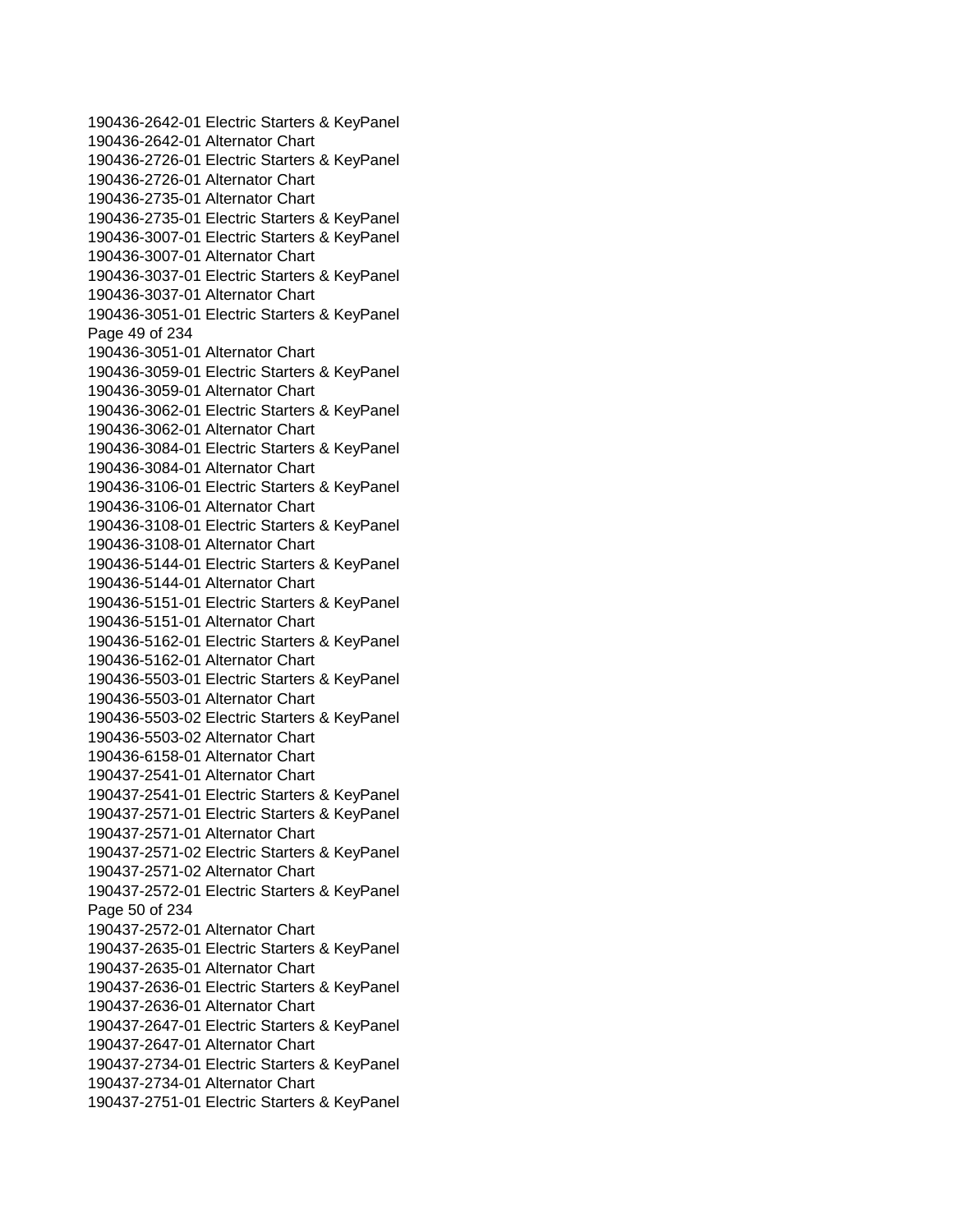190437-2751-01 Alternator Chart 190437-2751-02 Electric Starters & KeyPanel 190437-2751-02 Alternator Chart 190437-2757-01 Electric Starters & KeyPanel 190437-2757-01 Alternator Chart 190437-2759-01 Electric Starters & KeyPanel 190437-2759-01 Alternator Chart 190437-2841-01 Alternator Chart 190437-2841-01 Electric Starters & KeyPanel 190437-2871-01 Electric Starters & KeyPanel 190437-2871-01 Alternator Chart 190437-2871-02 Electric Starters & KeyPanel 190437-2871-02 Alternator Chart 190437-2872-01 Electric Starters & KeyPanel 190437-2872-01 Alternator Chart 190437-2952-01 Electric Starters & KeyPanel 190437-2952-01 Alternator Chart 190437-2967-01 Electric Starters & KeyPanel 190437-2967-01 Alternator Chart Page 51 of 234 190437-2967-02 Electric Starters & KeyPanel 190437-2967-02 Alternator Chart 190437-2967-03 Electric Starters & KeyPanel 190437-2967-03 Alternator Chart 190437-2967-04 Electric Starters & KeyPanel 190437-2967-04 Alternator Chart 190437-3008-01 Electric Starters & KeyPanel 190437-3008-01 Alternator Chart 190437-3023-99 Electric Starters & KeyPanel 190437-3023-99 Alternator Chart 190437-3031-01 Electric Starters & KeyPanel 190437-3031-01 Alternator Chart 190437-3052-01 Electric Starters & KeyPanel 190437-3052-01 Alternator Chart 190437-3055-01 Alternator Chart 190437-3055-01 Electric Starters & KeyPanel 190437-3072-01 Electric Starters & KeyPanel 190437-3072-01 Alternator Chart 190437-3073-01 Electric Starters & KeyPanel 190437-3073-01 Alternator Chart 190437-3078-01 Alternator Chart 190437-3078-01 Electric Starters & KeyPanel 190437-3078-02 Alternator Chart 190437-3078-02 Electric Starters & KeyPanel 190437-3096-01 Alternator Chart 190437-3096-01 Electric Starters & KeyPanel 190437-3101-01 Electric Starters & KeyPanel 190437-3101-01 Alternator Chart 190437-3102-99 Electric Starters & KeyPanel Page 52 of 234 190437-3102-99 Alternator Chart 190437-3112-01 Alternator Chart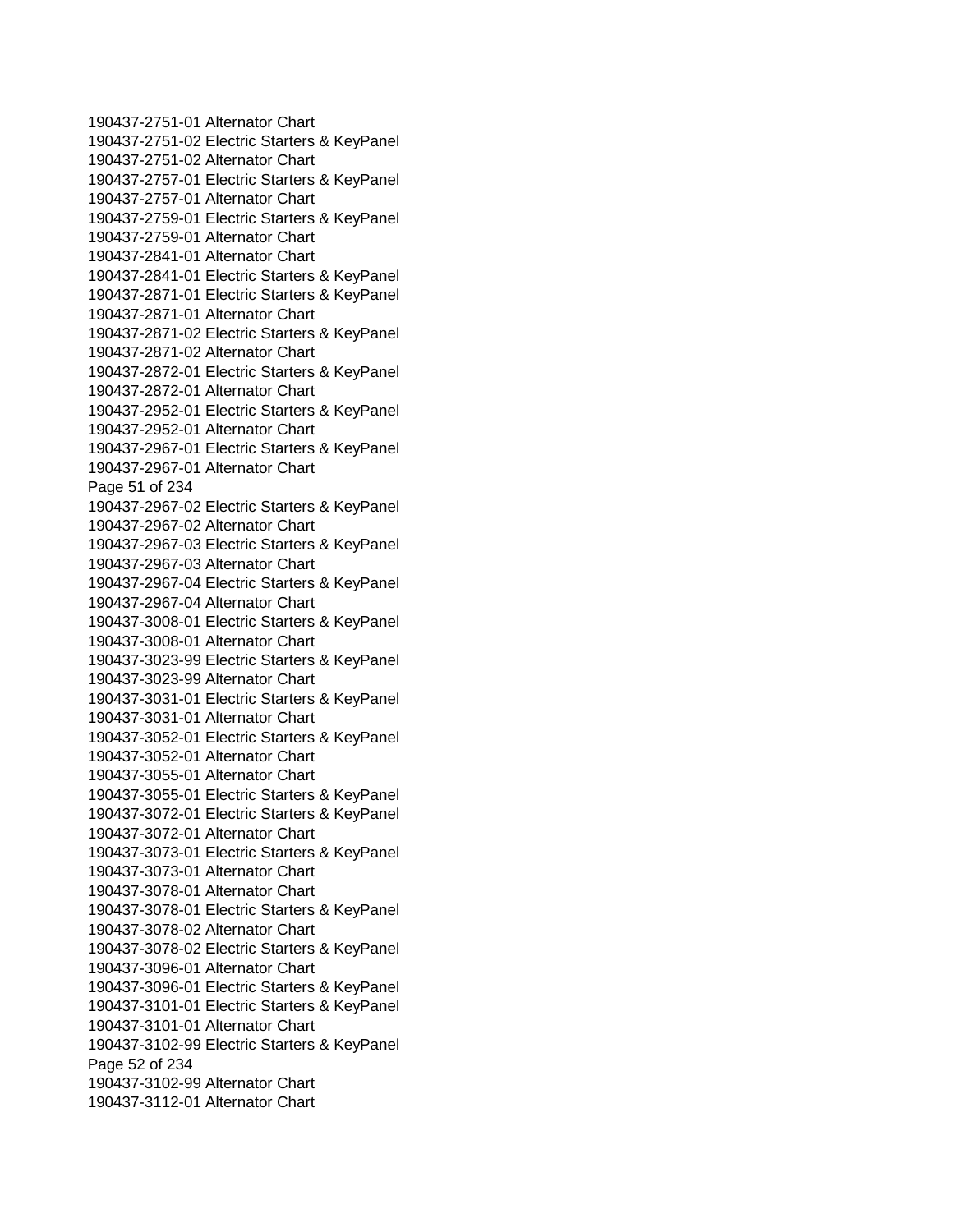190437-3112-01 Electric Starters & KeyPanel 190437-3114-99 Electric Starters & KeyPanel 190437-3114-99 Alternator Chart 190437-3117-01 Electric Starters & KeyPanel 190437-3117-01 Alternator Chart 190437-5131-01 Electric Starters & KeyPanel 190437-5131-01 Alternator Chart 190437-5131-02 Electric Starters & KeyPanel 190437-5131-02 Alternator Chart 190437-5131-03 Electric Starters & KeyPanel 190437-5131-03 Alternator Chart 190437-5131-04 Electric Starters & KeyPanel 190437-5131-04 Alternator Chart 190437-5139-01 Electric Starters & KeyPanel 190437-5139-01 Alternator Chart 190437-5152-01 Electric Starters & KeyPanel 190437-5152-01 Alternator Chart 190437-5159-01 Electric Starters & KeyPanel 190437-5159-01 Alternator Chart 190437-5161-99 Electric Starters & KeyPanel 190437-5161-99 Alternator Chart 190437-5165-01 Electric Starters & KeyPanel 190437-5165-01 Alternator Chart 190437-5179-01 Alternator Chart 190437-5179-01 Electric Starters & KeyPanel 190437-5504-01 Electric Starters & KeyPanel 190437-5504-01 Alternator Chart Page 53 of 234 190437-5504-02 Electric Starters & KeyPanel 190437-5504-02 Alternator Chart 190437-5506-01 Electric Starters & KeyPanel 190437-5506-01 Alternator Chart 190437-5512-99 Electric Starters & KeyPanel 190437-5512-99 Alternator Chart 190437-5515-01 Alternator Chart 190437-5515-01 Electric Starters & KeyPanel 190437-5515-02 Alternator Chart 190437-5515-02 Electric Starters & KeyPanel 190437-5541-01 Alternator Chart 190437-5541-01 Electric Starters & KeyPanel 190437-5572-01 Electric Starters & KeyPanel 190437-5572-01 Alternator Chart 190437-6002-01 Alternator Chart 190437-6006-01 Alternator Chart 190437-6041-01 Alternator Chart 190437-6072-01 Alternator Chart 190437-6130-01 Alternator Chart 190451-2620-01 Electric Starters & KeyPanel 190451-2620-01 Alternator Chart 190451-2701-01 Electric Starters & KeyPanel 190451-2701-01 Alternator Chart 190451-2904-01 Electric Starters & KeyPanel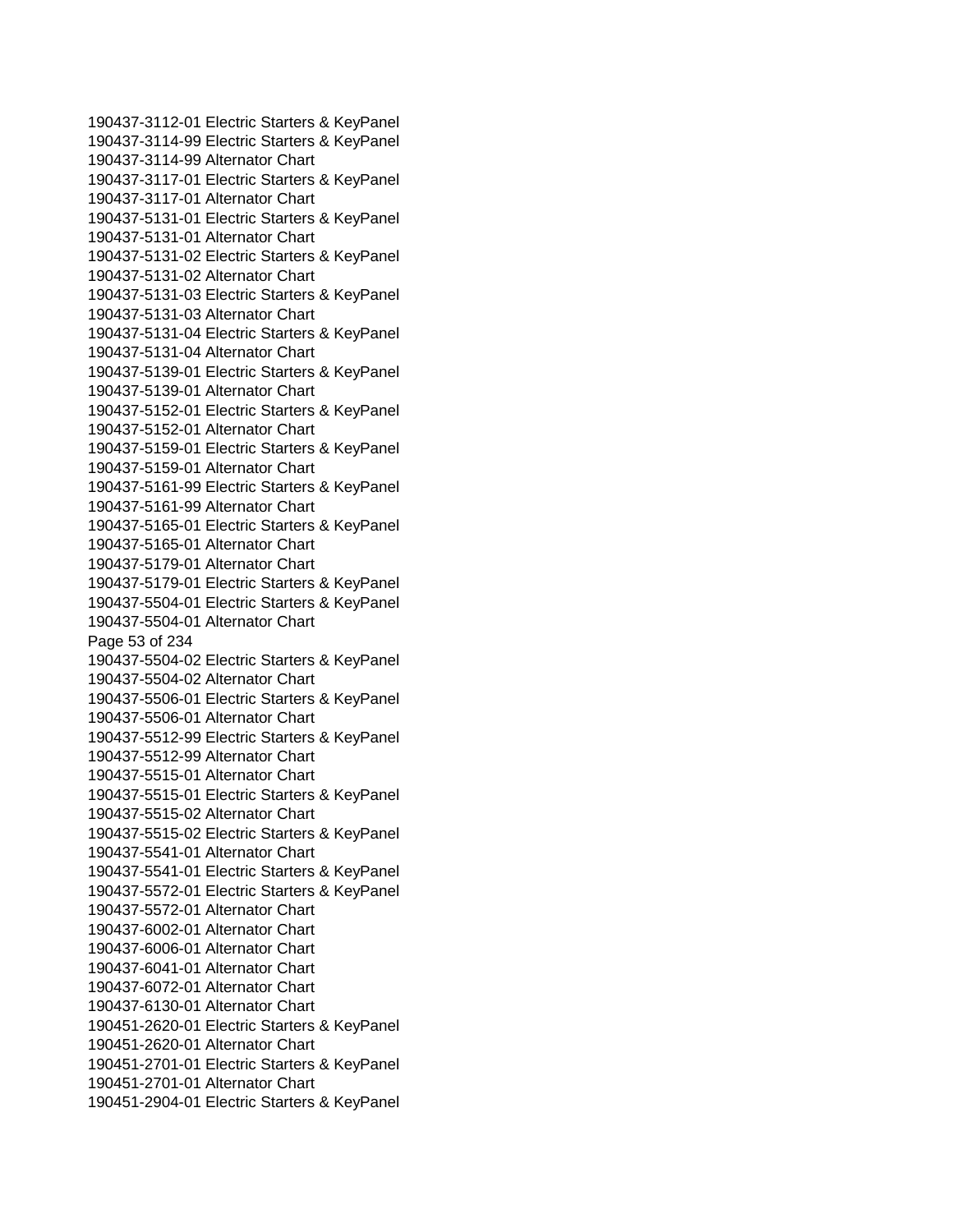190451-2904-01 Alternator Chart 190451-2971-01 Electric Starters & KeyPanel 190451-2971-01 Alternator Chart 190451-2973-01 Electric Starters & KeyPanel 190451-2973-01 Alternator Chart Page 54 of 234 190452-2549-01 Electric Starters & KeyPanel 190452-2549-01 Alternator Chart 190452-2549-02 Electric Starters & KeyPanel 190452-2549-02 Alternator Chart 190452-2549-03 Electric Starters & KeyPanel 190452-2549-03 Alternator Chart 190452-2549-04 Electric Starters & KeyPanel 190452-2549-04 Alternator Chart 190452-2621-01 Electric Starters & KeyPanel 190452-2621-01 Alternator Chart 190452-2632-01 Electric Starters & KeyPanel 190452-2632-01 Alternator Chart 190452-2645-01 Electric Starters & KeyPanel 190452-2645-01 Alternator Chart 190452-2849-01 Electric Starters & KeyPanel 190452-2849-01 Alternator Chart 190452-2849-02 Electric Starters & KeyPanel 190452-2849-02 Alternator Chart 190452-2849-03 Electric Starters & KeyPanel 190452-2849-03 Alternator Chart 190452-2905-01 Electric Starters & KeyPanel 190452-2905-01 Alternator Chart 190452-2914-01 Electric Starters & KeyPanel 190452-2914-01 Alternator Chart 190452-2959-01 Electric Starters & KeyPanel 190452-2959-01 Alternator Chart 190452-2970-01 Electric Starters & KeyPanel 190452-2970-01 Alternator Chart 190452-2992-01 Electric Starters & KeyPanel Page 55 of 234 190452-2992-01 Alternator Chart 190452-5549-01 Electric Starters & KeyPanel 190452-5549-01 Alternator Chart 190452-5549-02 Electric Starters & KeyPanel 190452-5549-02 Alternator Chart 190452-5549-03 Electric Starters & KeyPanel 190452-5549-03 Alternator Chart 190452-5549-04 Electric Starters & KeyPanel 190452-5549-04 Alternator Chart 190452-6049-01 Alternator Chart 190452-6049-03 Alternator Chart 190452-6104-01 Alternator Chart 190457-2625-01 Electric Starters & KeyPanel 190457-2625-01 Alternator Chart 190457-2907-01 Electric Starters & KeyPanel 190457-2907-01 Alternator Chart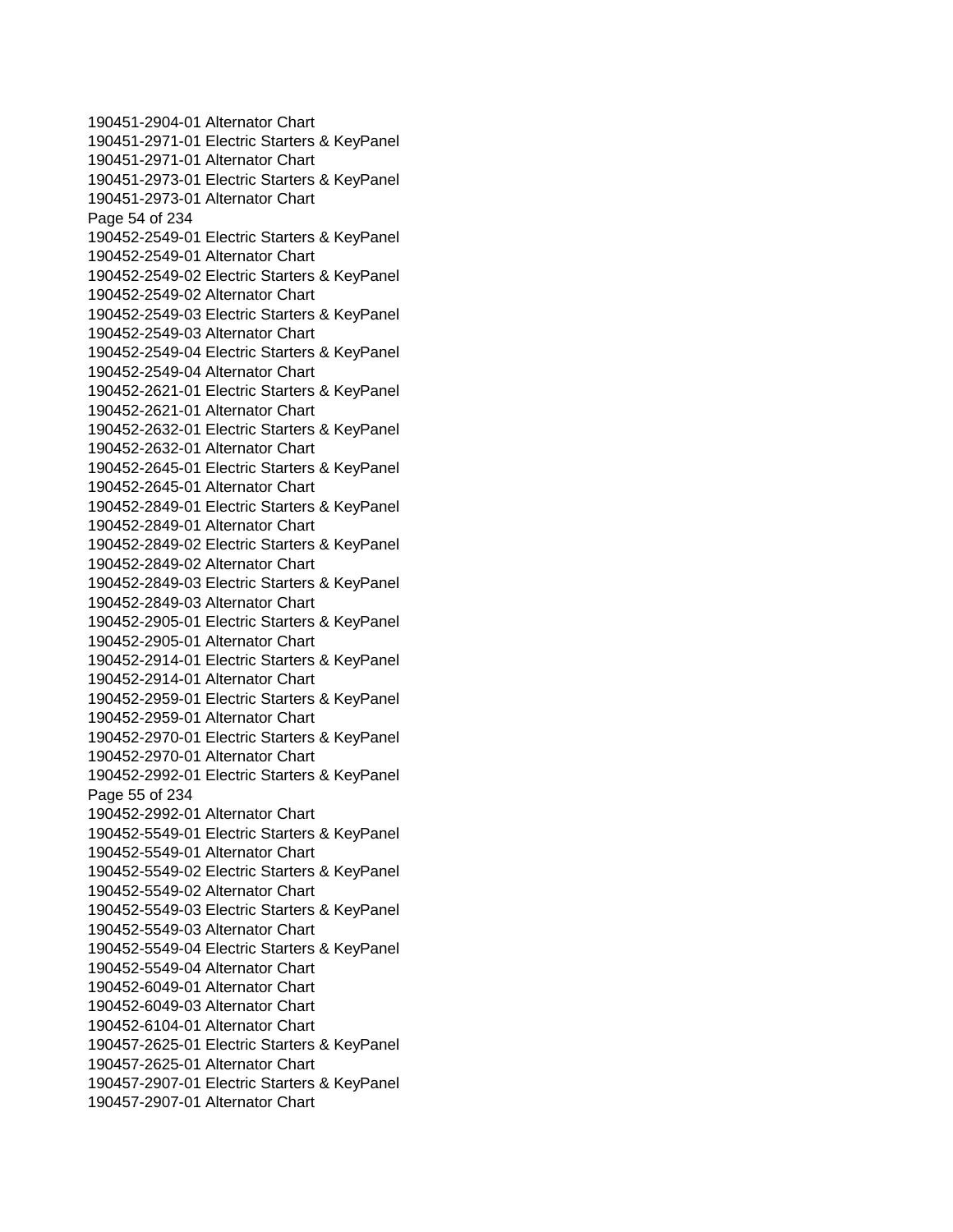190492-2634-01 Electric Starters & KeyPanel 190492-2634-01 Alternator Chart 190492-2634-02 Electric Starters & KeyPanel 190492-2634-02 Alternator Chart 190492-2651-01 Electric Starters & KeyPanel 190492-2651-01 Alternator Chart 190492-2730-01 Electric Starters & KeyPanel 190492-2730-01 Alternator Chart 190492-2730-02 Electric Starters & KeyPanel 190492-2730-02 Alternator Chart 190492-2754-01 Electric Starters & KeyPanel 190492-2754-01 Alternator Chart 190492-2764-01 Alternator Chart Page 56 of 234 190492-2764-01 Electric Starters & KeyPanel 190492-2764-02 Alternator Chart 190492-2764-02 Electric Starters & KeyPanel 190492-3000-99 Electric Starters & KeyPanel 190492-3000-99 Alternator Chart 190492-3011-01 Electric Starters & KeyPanel 190492-3011-01 Alternator Chart 190492-3011-02 Electric Starters & KeyPanel 190492-3011-02 Alternator Chart 190492-3049-01 Electric Starters & KeyPanel 190492-3049-01 Alternator Chart 190492-3049-02 Electric Starters & KeyPanel 190492-3049-02 Alternator Chart 190493-2987-99 Electric Starters & KeyPanel 190493-2987-99 Alternator Chart 190493-3010-01 Electric Starters & KeyPanel 190493-3010-01 Alternator Chart 190493-3050-99 Electric Starters & KeyPanel 190493-3050-99 Alternator Chart 190496-2657-01 Electric Starters & KeyPanel 190496-2657-01 Alternator Chart 190496-2767-01 Alternator Chart 190496-2767-01 Electric Starters & KeyPanel 190496-3063-01 Electric Starters & KeyPanel 190496-3063-01 Alternator Chart 190496-3136-01 Electric Starters & KeyPanel 190496-3136-01 Alternator Chart 190496-3137-01 Electric Starters & KeyPanel 190496-3137-01 Alternator Chart Page 57 of 234 190497-2656-01 Alternator Chart 190497-2656-01 Electric Starters & KeyPanel 191700-2040-01 Alternator Chart & Starter 191702-2016-01 Alternator Chart & Starter 191702-2111-01 Alternator Chart & Starter 191702-2130-01 Alternator Chart & Starter 191702-2133-01 Alternator Chart & Starter 191702-2134-01 Alternator Chart & Starter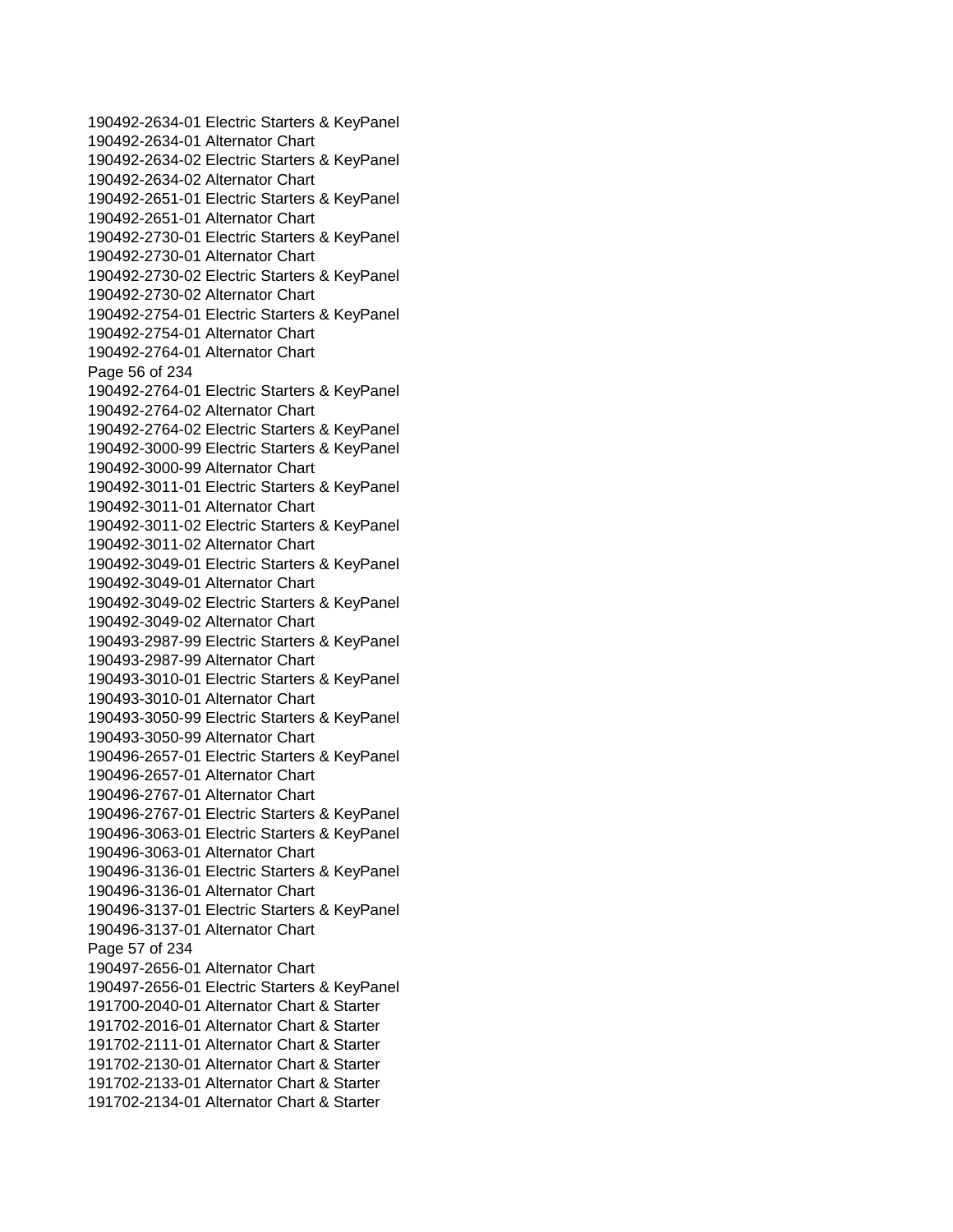191702-2139-01 Alternator Chart & Starter 191702-2141-01 Alternator Chart & Starter 191702-2143-01 Alternator Chart & Starter 191702-2144-01 Alternator Chart & Starter 191702-2145-01 Alternator Chart & Starter 191702-2148-01 Alternator Chart & Starter 191702-2149-01 Alternator Chart & Starter 191702-2156-01 Alternator Chart & Starter 191702-2158-01 Alternator Chart & Starter 191702-2160-01 Alternator Chart & Starter 191702-2165-01 Alternator Chart & Starter 191702-2169-01 Alternator Chart & Starter 191702-2169-02 Alternator Chart & Starter 191702-2174-01 Alternator Chart & Starter 191702-2180-01 Alternator Chart & Starter 191702-2180-02 Alternator Chart & Starter 191702-2182-99 Alternator Chart & Starter 191702-5715-01 Alternator Chart & Starter 191702-5716-01 Alternator Chart & Starter 191702-5717-01 Alternator Chart & Starter 191702-5814-01 Alternator Chart & Starter Page 58 of 234 191702-5819-01 Alternator Chart & Starter 191702-5822-01 Alternator Chart & Starter 191702-5828-01 Alternator Chart & Starter 191702-5828-02 Alternator Chart & Starter 191702-5834-01 Alternator Chart & Starter 191702-5835-01 Alternator Chart & Starter 191702-5836-01 Alternator Chart & Starter 191702-5837-01 Alternator Chart & Starter 191702-5838-01 Alternator Chart & Starter 191702-5840-01 Alternator Chart & Starter 191702-5842-01 Alternator Chart & Starter 191702-5848-01 Alternator Chart & Starter 191702-5849-01 Alternator Chart & Starter 191702-5851-01 Alternator Chart & Starter 191702-5854-99 Alternator Chart & Starter 191702-5856-01 Alternator Chart & Starter 191703-5833-01 Alternator Chart & Starter 191705-2114-01 Alternator Chart & Starter 191706-5839-01 Alternator Chart & Starter 191707-2025-01 Alternator Chart & Starter 191707-2026-01 Alternator Chart & Starter 191707-2039-01 Alternator Chart & Starter 191707-2115-01 Alternator Chart & Starter 191707-2131-01 Alternator Chart & Starter 191707-2132-01 Alternator Chart & Starter 191707-2135-01 Alternator Chart & Starter 191707-2136-01 Alternator Chart & Starter 191707-2137-01 Alternator Chart & Starter 191707-2138-01 Alternator Chart & Starter Page 59 of 234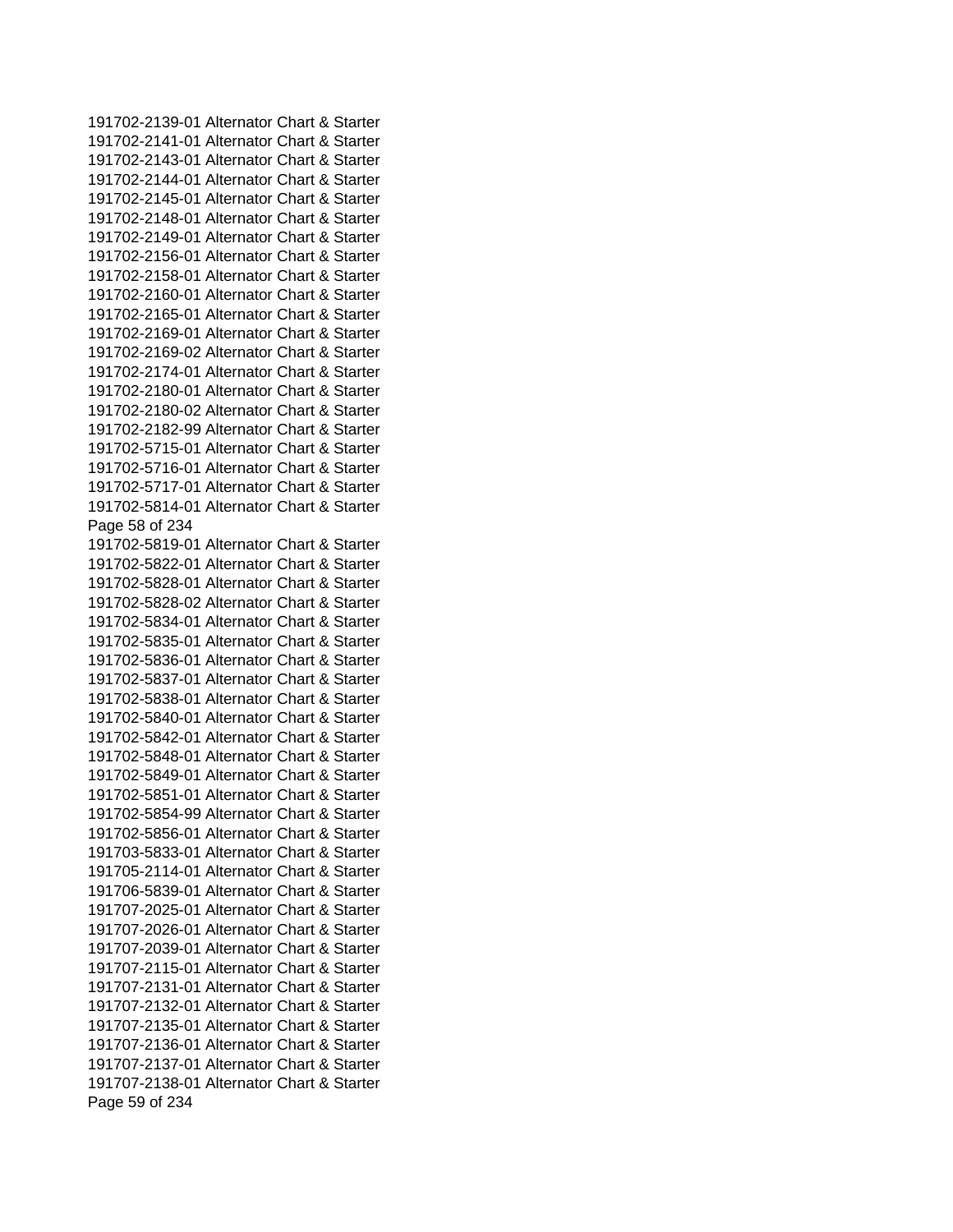191707-2140-01 Alternator Chart & Starter 191707-2142-01 Alternator Chart & Starter 191707-2146-01 Alternator Chart & Starter 191707-2147-01 Alternator Chart & Starter 191707-2150-01 Alternator Chart & Starter 191707-2151-01 Alternator Chart & Starter 191707-2152-01 Alternator Chart & Starter 191707-2153-01 Alternator Chart & Starter 191707-2154-01 Alternator Chart & Starter 191707-2155-01 Alternator Chart & Starter 191707-2157-01 Alternator Chart & Starter 191707-2159-01 Alternator Chart & Starter 191707-2161-01 Alternator Chart & Starter 191707-2162-01 Alternator Chart & Starter 191707-2163-01 Alternator Chart & Starter 191707-2164-01 Alternator Chart & Starter 191707-2166-01 Alternator Chart & Starter 191707-2167-01 Alternator Chart & Starter 191707-2168-01 Alternator Chart & Starter 191707-2170-01 Alternator Chart & Starter 191707-2171-01 Alternator Chart & Starter 191707-2172-01 Alternator Chart & Starter 191707-2173-01 Alternator Chart & Starter 191707-2174-99 Alternator Chart & Starter 191707-2175-01 Alternator Chart & Starter 191707-2176-01 Alternator Chart & Starter 191707-2177-01 Alternator Chart & Starter 191707-2178-01 Alternator Chart & Starter 191707-2179-01 Alternator Chart & Starter Page 60 of 234 191707-2181-01 Alternator Chart & Starter 191707-2181-02 Alternator Chart & Starter 191707-2183-99 Alternator Chart & Starter 191707-2184-01 Alternator Chart & Starter 191707-5725-01 Alternator Chart & Starter 191707-5726-01 Alternator Chart & Starter 191707-5727-01 Alternator Chart & Starter 191707-5812-01 Alternator Chart & Starter 191707-5813-01 Alternator Chart & Starter 191707-5815-01 Alternator Chart & Starter 191707-5816-01 Alternator Chart & Starter 191707-5817-01 Alternator Chart & Starter 191707-5818-01 Alternator Chart & Starter 191707-5818-02 Alternator Chart & Starter 191707-5820-01 Alternator Chart & Starter 191707-5821-01 Alternator Chart & Starter 191707-5822-99 Alternator Chart & Starter 191707-5823-01 Alternator Chart & Starter 191707-5824-01 Alternator Chart & Starter 191707-5825-01 Alternator Chart & Starter 191707-5825-02 Alternator Chart & Starter 191707-5826-01 Alternator Chart & Starter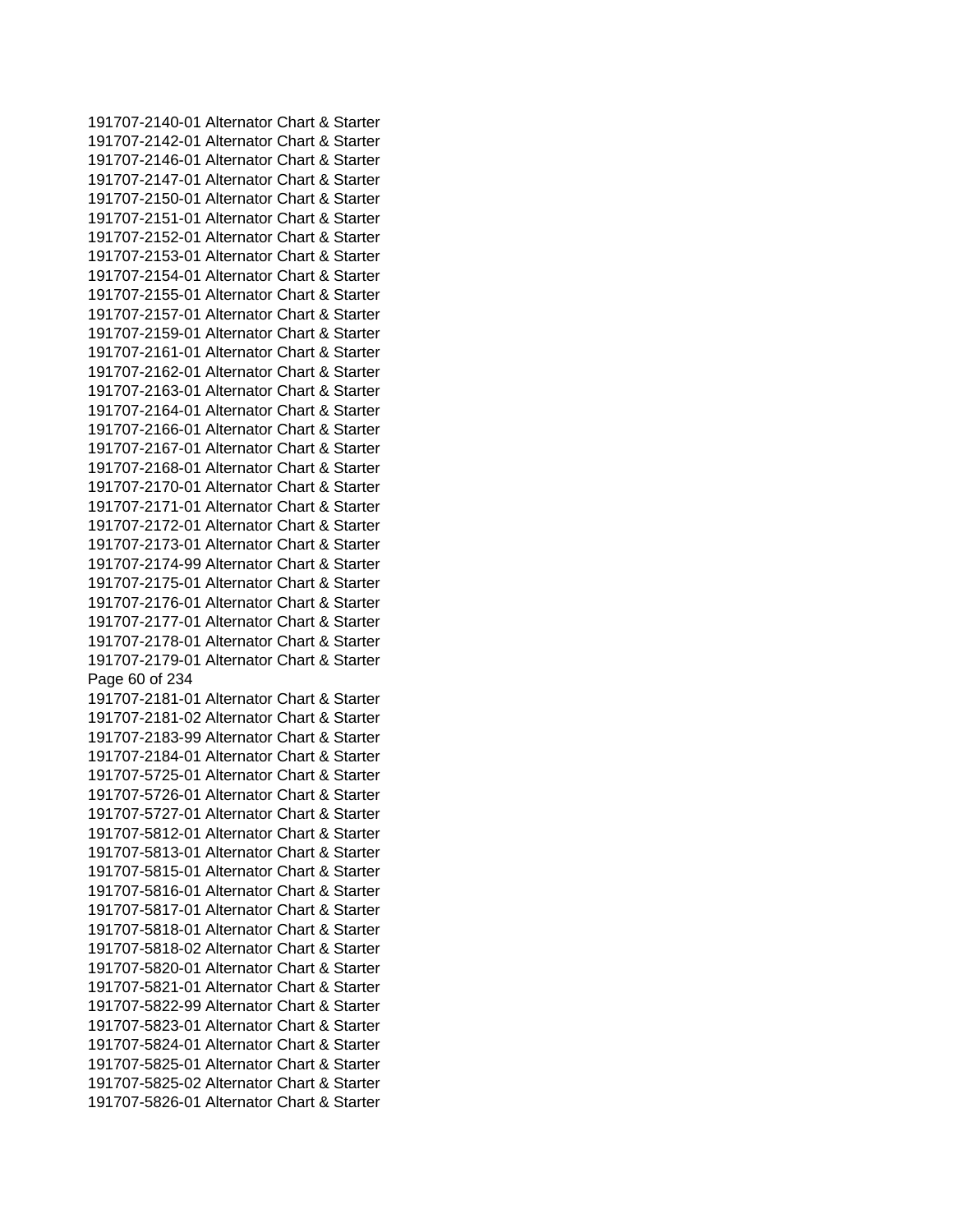191707-5827-01 Alternator Chart & Starter 191707-5829-01 Alternator Chart & Starter 191707-5829-02 Alternator Chart & Starter 191707-5830-01 Alternator Chart & Starter 191707-5831-01 Alternator Chart & Starter 191707-5832-01 Alternator Chart & Starter 191707-5841-01 Alternator Chart & Starter Page 61 of 234 191707-5843-01 Alternator Chart & Starter 191707-5844-01 Alternator Chart & Starter 191707-5845-01 Alternator Chart & Starter 191707-5846-01 Alternator Chart & Starter 191707-5847-01 Alternator Chart & Starter 191707-5850-01 Alternator Chart & Starter 191707-5852-01 Alternator Chart & Starter 191707-5852-02 Alternator Chart & Starter 191707-5853-99 Alternator Chart & Starter 191707-5854-01 Alternator Chart & Starter 191707-5855-01 Alternator Chart & Starter 191707-5857-01 Alternator Chart & Starter 193702-0163-99 Electric Starter and Starter 193702-0164-99 Electric Starter and Starter 193702-0215-01 Electric Starter and Starter 193702-0215-02 Electric Starter and Starter 193702-0215-03 Electric Starter and Starter 193702-0216-01 Electric Starter and Starter 193702-0217-01 Electric Starter and Starter 193702-0300-01 Electric Starter and Starter 193702-0301-01 Electric Starter and Starter 193702-0308-01 Electric Starter and Starter 193702-0309-01 Electric Starter and Starter 193702-0317-01 Electric Starter and Starter 193702-0318-01 Electric Starter and Starter 193702-0320-01 Electric Starter and Starter 193702-0322-01 Electric Starter and Starter 193702-0324-01 Electric Starter and Starter 193702-0325-01 Electric Starter and Starter Page 62 of 234 193702-0326-01 Electric Starter and Starter 193702-0327-01 Electric Starter and Starter 193702-0329-01 Electric Starter and Starter 193702-0330-01 Electric Starter and Starter 193702-0332-01 Electric Starter and Starter 193702-0333-01 Electric Starter and Starter 193702-0334-01 Electric Starter and Starter 193702-0336-01 Electric Starter and Starter 193702-0338-01 Electric Starter and Starter 193702-0338-02 Electric Starter and Starter 193702-0339-01 Electric Starter and Starter 193702-0341-01 Electric Starter and Starter 193702-0342-01 Electric Starter and Starter 193702-0345-01 Electric Starter and Starter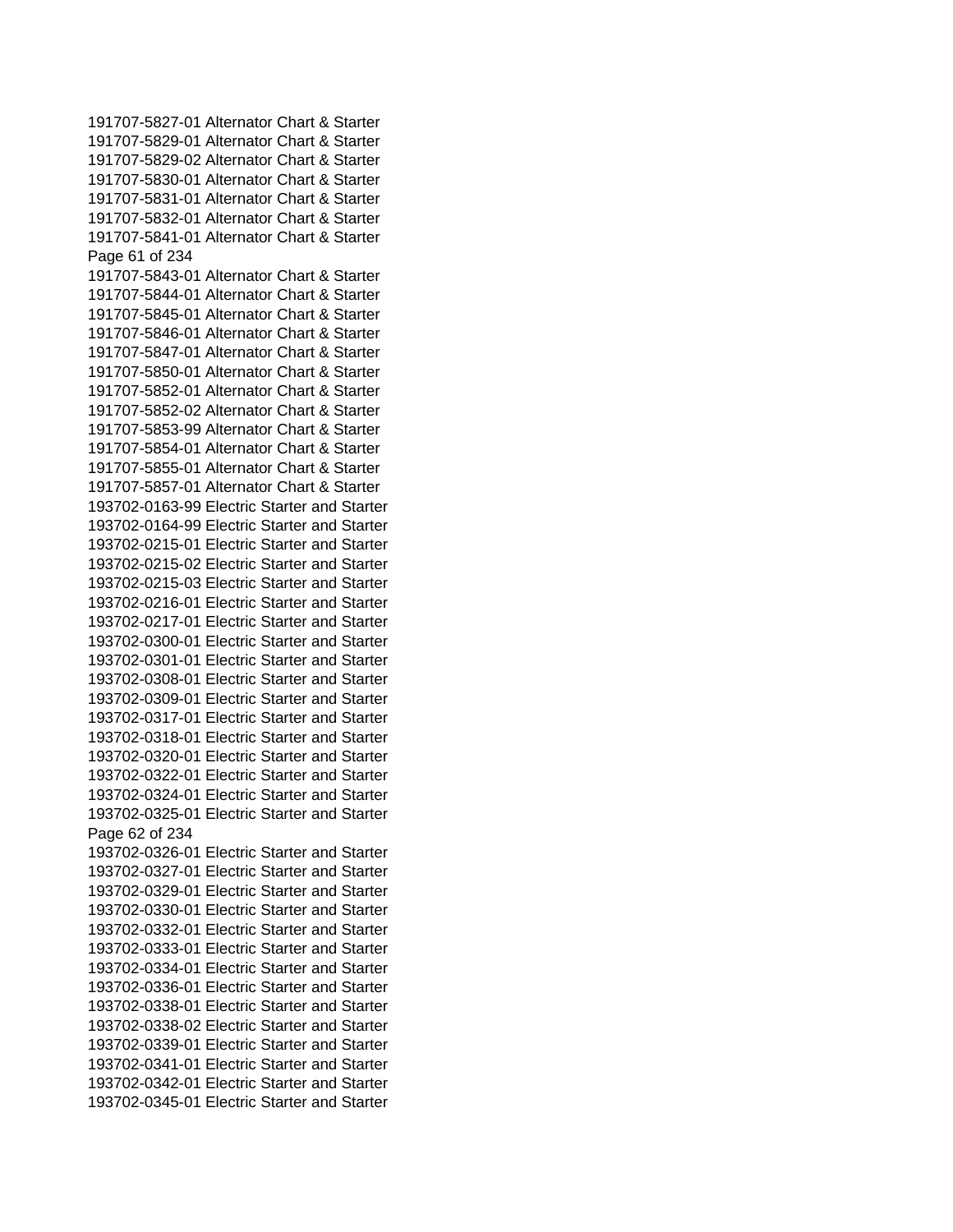193702-0346-01 Electric Starter and Starter 193702-0347-01 Electric Starter and Starter 193702-0350-01 Electric Starter and Starter 193702-0354-01 Electric Starter and Starter 193702-0355-01 Electric Starter and Starter 193702-0358-01 Electric Starter and Starter 193702-0359-01 Electric Starter and Starter 193702-0361-01 Electric Starter and Starter 193702-0362-01 Electric Starter and Starter 193702-0368-99 Electric Starter and Starter 193702-0371-01 Electric Starter and Starter 193702-0372-01 Electric Starter and Starter 193702-0373-01 Electric Starter and Starter 193702-4001-01 Electric Starter and Starter 193702-4002-01 Electric Starter and Starter Page 63 of 234 193702-4003-01 Electric Starter and Starter 193702-4004-01 Electric Starter and Starter 193702-4004-02 Electric Starter and Starter 193702-4005-01 Electric Starter and Starter 193702-4006-01 Electric Starter and Starter 193702-4011-01 Electric Starter and Starter 193702-4015-01 Electric Starter and Starter 193702-4015-02 Electric Starter and Starter 193702-4015-03 Electric Starter and Starter 193702-4016-01 Electric Starter and Starter 193705-0352-01 Electric Starter and Starter 193706-0323-01 Electric Starter and Starter 193706-0363-01 Electric Starter and Starter 193707-0165-99 Electric Starter and Starter 193707-0166-99 Electric Starter and Starter 193707-0225-01 Electric Starter and Starter 193707-0227-01 Electric Starter and Starter 193707-0249-99 Electric Starter and Starter 193707-0302-01 Electric Starter and Starter 193707-0305-01 Electric Starter and Starter 193707-0306-01 Electric Starter and Starter 193707-0307-01 Electric Starter and Starter 193707-0310-01 Electric Starter and Starter 193707-0311-01 Electric Starter and Starter 193707-0312-01 Electric Starter and Starter 193707-0313-01 Electric Starter and Starter 193707-0314-01 Electric Starter and Starter 193707-0315-01 Electric Starter and Starter 193707-0316-01 Electric Starter and Starter Page 64 of 234 193707-0319-01 Electric Starter and Starter 193707-0321-01 Electric Starter and Starter 193707-0328-01 Electric Starter and Starter 193707-0331-01 Electric Starter and Starter 193707-0335-01 Electric Starter and Starter 193707-0337-01 Electric Starter and Starter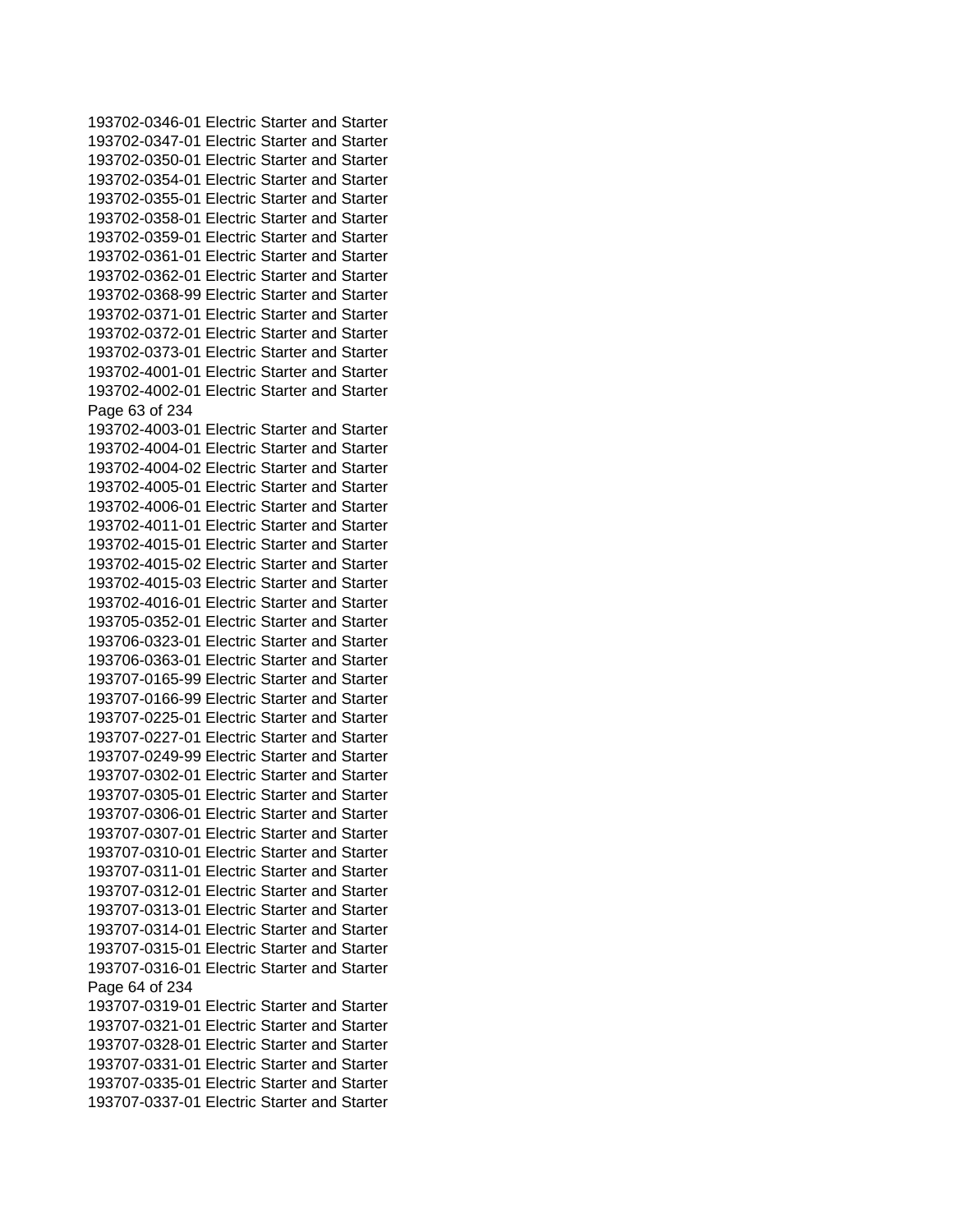193707-0338-99 Electric Starter and Starter 193707-0340-01 Electric Starter and Starter 193707-0343-01 Electric Starter and Starter 193707-0344-01 Electric Starter and Starter 193707-0348-01 Electric Starter and Starter 193707-0349-01 Electric Starter and Starter 193707-0351-01 Electric Starter and Starter 193707-0352-99 Electric Starter and Starter 193707-0353-01 Electric Starter and Starter 193707-0353-02 Electric Starter and Starter 193707-0356-01 Electric Starter and Starter 193707-0356-02 Electric Starter and Starter 193707-0357-01 Electric Starter and Starter 193707-0360-99 Electric Starter and Starter 193707-0364-01 Electric Starter and Starter 193707-0365-01 Electric Starter and Starter 193707-0366-01 Electric Starter and Starter 193707-0367-01 Electric Starter and Starter 193707-0369-01 Electric Starter and Starter 193707-0370-01 Electric Starter and Starter 193707-0374-01 Electric Starter and Starter 193707-4007-01 Electric Starter and Starter 193707-4008-99 Electric Starter and Starter Page 65 of 234 193707-4009-01 Electric Starter and Starter 193707-4010-01 Electric Starter and Starter 193707-4011-99 Electric Starter and Starter 193707-4012-01 Electric Starter and Starter 193707-4025-01 Electric Starter and Starter 193707-4025-02 Electric Starter and Starter 193707-4027-01 Electric Starter and Starter 193707-4028-01 Electric Starter and Starter 195412-0899-01 Alternator Chart, Elect Starter 195412-1024-01 Panel Kit, Oil Gard,Oil Fill 195412-1024-01 Alternator Chart 195412-1137-01 Panel Kit, Oil Gard,Oil Fill 195412-1137-01 Alternator Chart 195412-1137-02 Panel Kit, Oil Gard,Oil Fill 195412-1137-02 Alternator Chart 195412-1138-01 Panel Kit, Oil Gard,Oil Fill 195412-1138-01 Alternator Chart 195412-1162-01 Panel Kit, Oil Gard,Oil Fill 195412-1162-01 Alternator Chart 195412-2124-01 Alternator Chart, Elect Starter 195412-2224-01 Alternator Chart, Elect Starter 195412-4024-01 Alternator Chart, Elect Starter 195415-1149-01 Panel Kit, Oil Gard,Oil Fill 195415-1149-01 Alternator Chart 195422-0688-01 Alternator Chart, Elect Starter 195422-0722-01 Alternator Chart, Elect Starter 195422-0751-01 Alternator Chart, Elect Starter 195422-0760-01 Alternator Chart, Elect Starter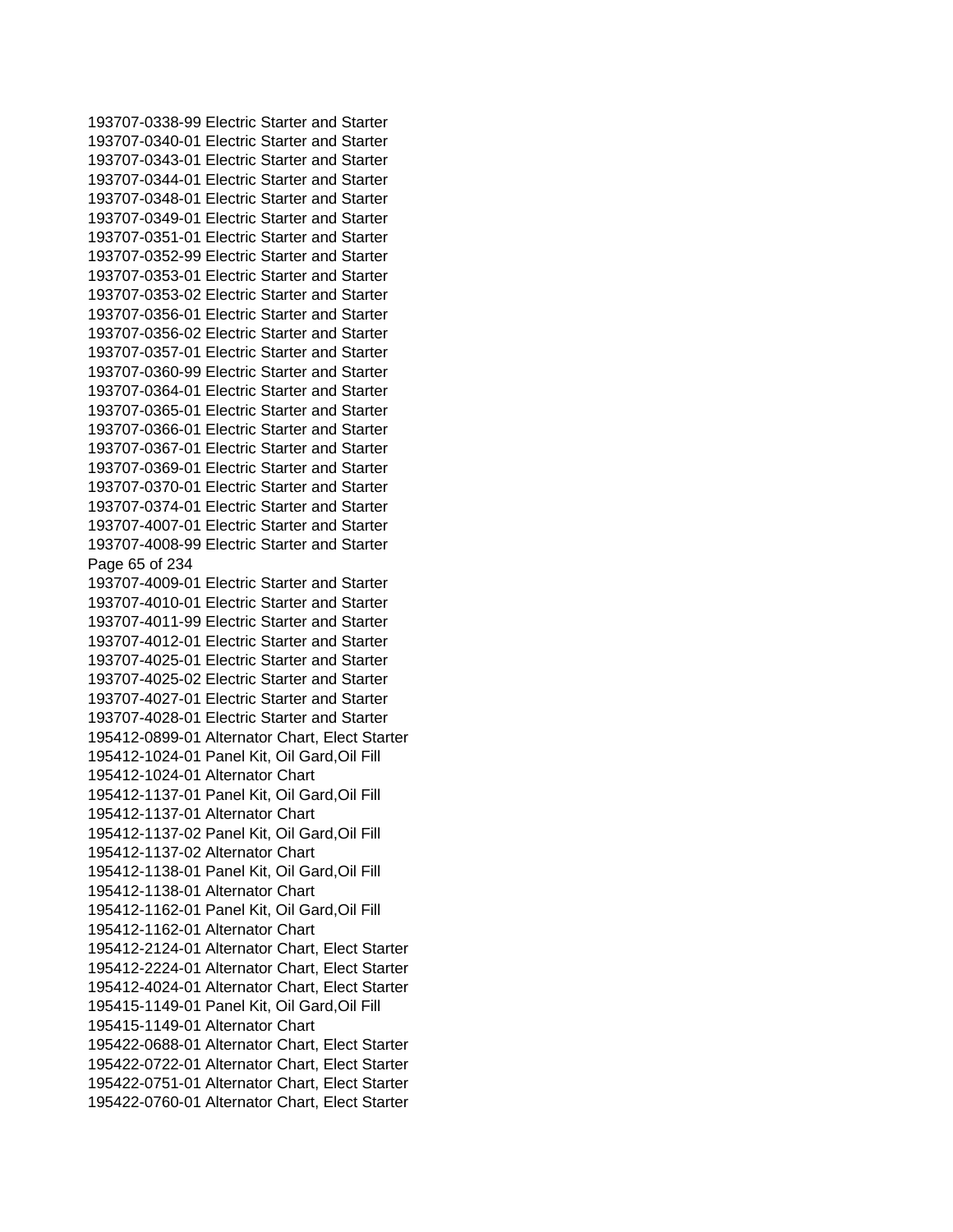195422-0769-01 Alternator Chart, Elect Starter Page 66 of 234 195422-0778-01 Alternator Chart, Elect Starter 195422-0816-01 Alternator Chart, Elect Starter 195422-0829-01 Alternator Chart, Elect Starter 195422-0848-01 Alternator Chart, Elect Starter 195422-0852-01 Alternator Chart, Elect Starter 195422-0866-01 Alternator Chart, Elect Starter 195422-0872-01 Alternator Chart, Elect Starter 195422-0900-01 Alternator Chart, Elect Starter 195422-1004-01 Panel Kit, Oil Gard,Oil Fill 195422-1004-01 Alternator Chart 195422-1022-01 Panel Kit, Oil Gard,Oil Fill 195422-1022-01 Alternator Chart 195422-1022-02 Panel Kit, Oil Gard,Oil Fill 195422-1022-02 Alternator Chart 195422-1128-01 Panel Kit, Oil Gard,Oil Fill 195422-1128-01 Alternator Chart 195422-1128-02 Panel Kit, Oil Gard,Oil Fill 195422-1128-02 Alternator Chart 195422-1132-01 Panel Kit, Oil Gard,Oil Fill 195422-1132-01 Alternator Chart 195422-1136-01 Panel Kit, Oil Gard,Oil Fill 195422-1136-01 Alternator Chart 195422-1138-99 Panel Kit, Oil Gard,Oil Fill 195422-1138-99 Alternator Chart, Elect Starter 195422-1138-99 Alternator Chart 195422-1168-01 Panel Kit, Oil Gard,Oil Fill 195422-1168-01 Alternator Chart 195422-1169-01 Panel Kit, Oil Gard,Oil Fill 195422-1169-01 Alternator Chart Page 67 of 234 195422-4004-01 Alternator Chart, Elect Starter 195422-4004-02 Alternator Chart, Elect Starter 195422-4022-01 Alternator Chart, Elect Starter 195422-4022-02 Alternator Chart, Elect Starter 195423-0880-01 Alternator Chart, Elect Starter 195423-1158-99 Panel Kit, Oil Gard,Oil Fill 195423-1158-99 Alternator Chart, Elect Starter 195423-1158-99 Alternator Chart 195431-0601-01 Alternator Chart, Elect Starter 195431-0621-01 Alternator Chart, Elect Starter 195431-0622-99 Panel Kit, Oil Gard,Oil Fill 195431-0622-99 Alternator Chart, Elect Starter 195431-0622-99 Alternator Chart 195431-0642-99 Panel Kit, Oil Gard,Oil Fill 195431-0642-99 Alternator Chart, Elect Starter 195431-0642-99 Alternator Chart 195431-0667-01 Alternator Chart, Elect Starter 195431-0670-01 Alternator Chart, Elect Starter 195431-0701-99 Panel Kit, Oil Gard,Oil Fill 195431-0701-99 Alternator Chart, Elect Starter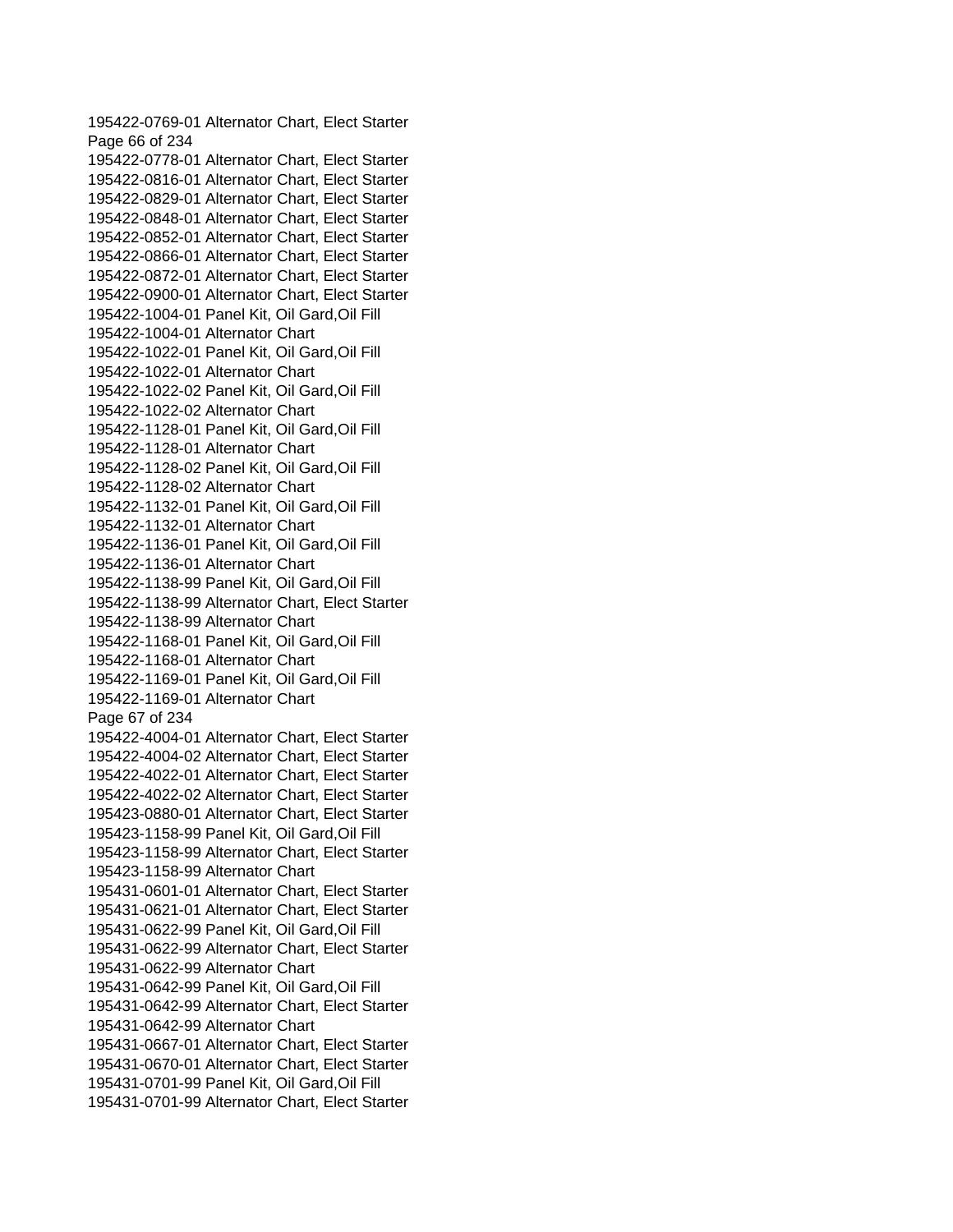195431-0701-99 Alternator Chart 195431-0734-01 Alternator Chart, Elect Starter 195431-0734-02 Alternator Chart, Elect Starter 195431-0734-03 Alternator Chart, Elect Starter 195431-0741-01 Alternator Chart, Elect Starter 195431-0741-02 Alternator Chart, Elect Starter 195431-0743-01 Alternator Chart, Elect Starter 195431-0754-01 Alternator Chart, Elect Starter 195431-0796-01 Alternator Chart, Elect Starter Page 68 of 234 195431-0820-01 Alternator Chart, Elect Starter 195431-0821-01 Alternator Chart, Elect Starter 195431-0832-01 Alternator Chart, Elect Starter 195431-0863-01 Alternator Chart, Elect Starter 195431-0876-01 Alternator Chart, Elect Starter 195431-0897-01 Alternator Chart, Elect Starter 195431-0901-01 Alternator Chart, Elect Starter 195431-1141-01 Panel Kit, Oil Gard,Oil Fill 195431-1141-01 Alternator Chart 195431-2134-01 Alternator Chart, Elect Starter 195431-2234-99 Panel Kit, Oil Gard,Oil Fill 195431-2234-99 Alternator Chart, Elect Starter 195431-2234-99 Alternator Chart 195432-0600-01 Alternator Chart, Elect Starter 195432-0602-01 Alternator Chart, Elect Starter 195432-0603-01 Alternator Chart, Elect Starter 195432-0620-01 Alternator Chart, Elect Starter 195432-0623-01 Alternator Chart, Elect Starter 195432-0624-01 Alternator Chart, Elect Starter 195432-0625-01 Alternator Chart, Elect Starter 195432-0626-01 Alternator Chart, Elect Starter 195432-0627-01 Alternator Chart, Elect Starter 195432-0628-01 Alternator Chart, Elect Starter 195432-0630-01 Alternator Chart, Elect Starter 195432-0631-01 Alternator Chart, Elect Starter 195432-0632-01 Alternator Chart, Elect Starter 195432-0633-01 Alternator Chart, Elect Starter 195432-0636-01 Alternator Chart, Elect Starter 195432-0637-01 Alternator Chart, Elect Starter Page 69 of 234 195432-0638-01 Alternator Chart, Elect Starter 195432-0638-02 Alternator Chart, Elect Starter 195432-0638-03 Alternator Chart, Elect Starter 195432-0641-01 Alternator Chart, Elect Starter 195432-0643-01 Alternator Chart, Elect Starter 195432-0645-01 Alternator Chart, Elect Starter 195432-0646-01 Alternator Chart, Elect Starter 195432-0646-02 Alternator Chart, Elect Starter 195432-0647-01 Alternator Chart, Elect Starter 195432-0649-01 Alternator Chart, Elect Starter 195432-0651-01 Alternator Chart, Elect Starter 195432-0653-01 Alternator Chart, Elect Starter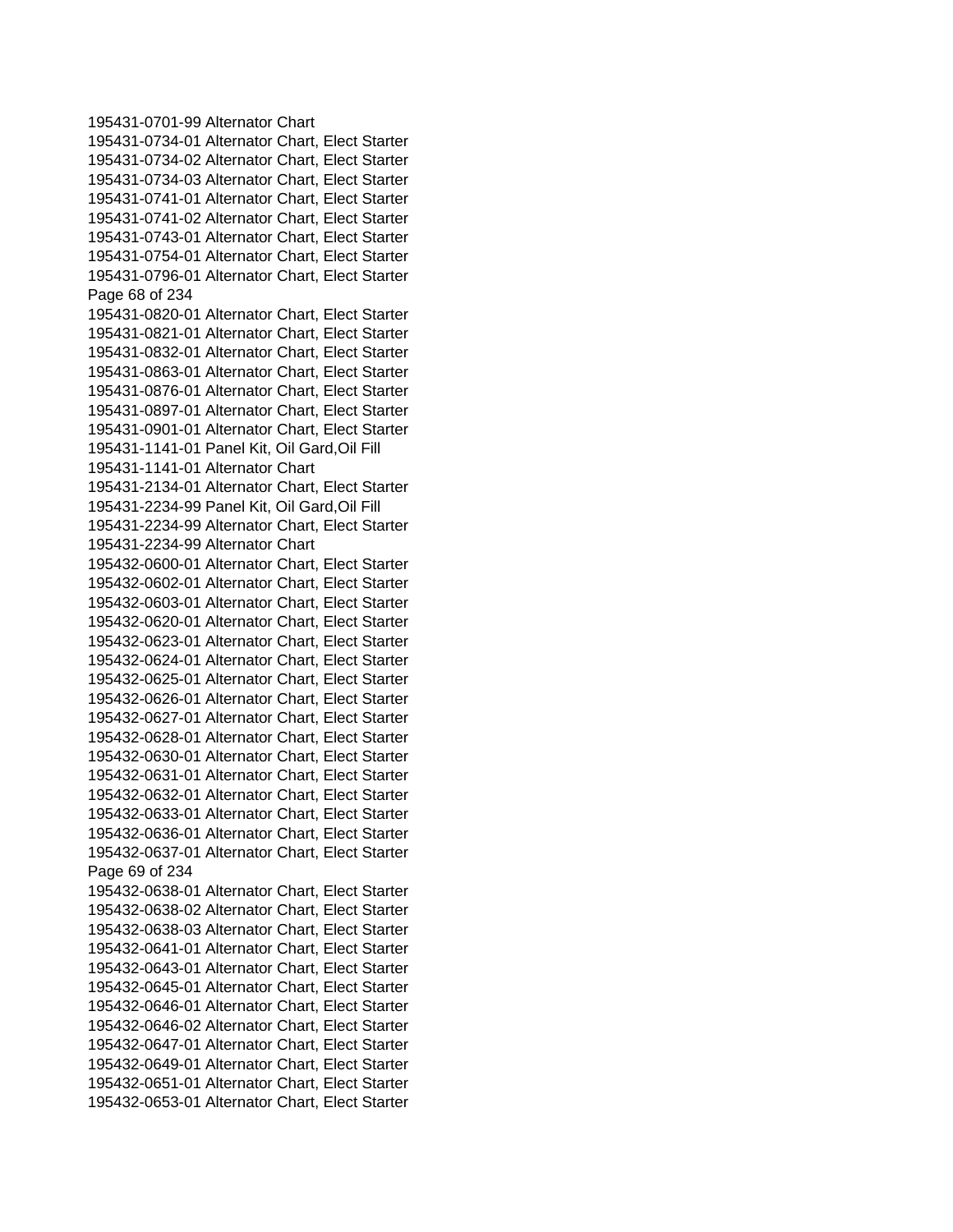195432-0654-01 Alternator Chart, Elect Starter 195432-0655-01 Alternator Chart, Elect Starter 195432-0656-01 Alternator Chart, Elect Starter 195432-0659-01 Alternator Chart, Elect Starter 195432-0660-01 Alternator Chart, Elect Starter 195432-0661-01 Alternator Chart, Elect Starter 195432-0662-01 Alternator Chart, Elect Starter 195432-0664-01 Alternator Chart, Elect Starter 195432-0665-01 Alternator Chart, Elect Starter 195432-0666-01 Alternator Chart, Elect Starter 195432-0667-99 Panel Kit, Oil Gard,Oil Fill 195432-0667-99 Alternator Chart, Elect Starter 195432-0667-99 Alternator Chart 195432-0669-01 Alternator Chart, Elect Starter 195432-0672-99 Panel Kit, Oil Gard,Oil Fill 195432-0672-99 Alternator Chart, Elect Starter 195432-0672-99 Alternator Chart Page 70 of 234 195432-0675-01 Alternator Chart, Elect Starter 195432-0678-01 Alternator Chart, Elect Starter 195432-0680-01 Alternator Chart, Elect Starter 195432-0685-01 Alternator Chart, Elect Starter 195432-0686-99 Panel Kit, Oil Gard,Oil Fill 195432-0686-99 Alternator Chart, Elect Starter 195432-0686-99 Alternator Chart 195432-0687-01 Alternator Chart, Elect Starter 195432-0689-99 Panel Kit, Oil Gard,Oil Fill 195432-0689-99 Alternator Chart, Elect Starter 195432-0689-99 Alternator Chart 195432-0691-01 Alternator Chart, Elect Starter 195432-0692-01 Alternator Chart, Elect Starter 195432-0694-99 Panel Kit, Oil Gard,Oil Fill 195432-0694-99 Alternator Chart, Elect Starter 195432-0694-99 Alternator Chart 195432-0700-01 Alternator Chart, Elect Starter 195432-0702-01 Alternator Chart, Elect Starter 195432-0720-01 Alternator Chart, Elect Starter 195432-0721-01 Alternator Chart, Elect Starter 195432-0723-01 Alternator Chart, Elect Starter 195432-0724-01 Alternator Chart, Elect Starter 195432-0725-01 Alternator Chart, Elect Starter 195432-0726-01 Alternator Chart, Elect Starter 195432-0727-01 Alternator Chart, Elect Starter 195432-0729-01 Alternator Chart, Elect Starter 195432-0730-99 Panel Kit, Oil Gard,Oil Fill 195432-0730-99 Alternator Chart, Elect Starter 195432-0730-99 Alternator Chart Page 71 of 234 195432-0732-01 Alternator Chart, Elect Starter 195432-0733-01 Alternator Chart, Elect Starter 195432-0735-01 Alternator Chart, Elect Starter 195432-0736-01 Alternator Chart, Elect Starter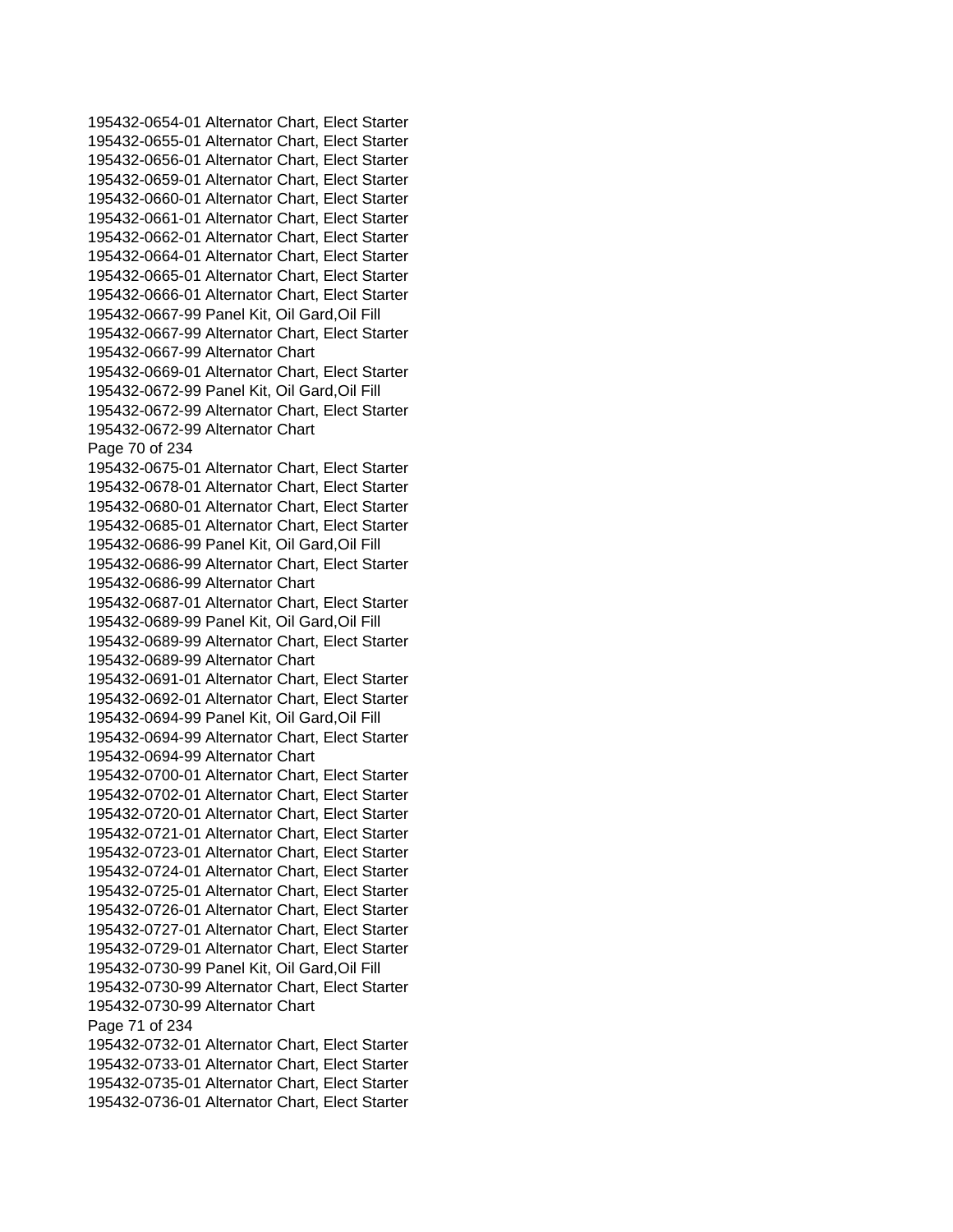195432-0737-01 Alternator Chart, Elect Starter 195432-0737-03 Alternator Chart, Elect Starter 195432-0737-04 Alternator Chart, Elect Starter 195432-0738-01 Alternator Chart, Elect Starter 195432-0739-01 Alternator Chart, Elect Starter 195432-0740-01 Alternator Chart, Elect Starter 195432-0744-01 Alternator Chart, Elect Starter 195432-0744-02 Alternator Chart, Elect Starter 195432-0744-03 Alternator Chart, Elect Starter 195432-0746-01 Alternator Chart, Elect Starter 195432-0747-01 Alternator Chart, Elect Starter 195432-0750-01 Alternator Chart, Elect Starter 195432-0752-01 Alternator Chart, Elect Starter 195432-0753-01 Alternator Chart, Elect Starter 195432-0753-02 Alternator Chart, Elect Starter 195432-0756-01 Alternator Chart, Elect Starter 195432-0758-01 Alternator Chart, Elect Starter 195432-0761-01 Alternator Chart, Elect Starter 195432-0762-01 Alternator Chart, Elect Starter 195432-0762-02 Alternator Chart, Elect Starter 195432-0765-01 Alternator Chart, Elect Starter 195432-0767-01 Alternator Chart, Elect Starter 195432-0768-01 Alternator Chart, Elect Starter 195432-0771-01 Alternator Chart, Elect Starter 195432-0773-01 Alternator Chart, Elect Starter Page 72 of 234 195432-0774-01 Alternator Chart, Elect Starter 195432-0775-01 Alternator Chart, Elect Starter 195432-0776-01 Alternator Chart, Elect Starter 195432-0779-01 Alternator Chart, Elect Starter 195432-0779-02 Alternator Chart, Elect Starter 195432-0782-01 Alternator Chart, Elect Starter 195432-0784-01 Alternator Chart, Elect Starter 195432-0787-01 Alternator Chart, Elect Starter 195432-0788-01 Alternator Chart, Elect Starter 195432-0789-99 Panel Kit, Oil Gard,Oil Fill 195432-0789-99 Alternator Chart, Elect Starter 195432-0789-99 Alternator Chart 195432-0790-01 Alternator Chart, Elect Starter 195432-0792-01 Alternator Chart, Elect Starter 195432-0793-01 Alternator Chart, Elect Starter 195432-0794-01 Alternator Chart, Elect Starter 195432-0795-99 Panel Kit, Oil Gard,Oil Fill 195432-0795-99 Alternator Chart, Elect Starter 195432-0795-99 Alternator Chart 195432-0797-01 Alternator Chart, Elect Starter 195432-0799-01 Alternator Chart, Elect Starter 195432-0800-01 Alternator Chart, Elect Starter 195432-0805-01 Alternator Chart, Elect Starter 195432-0807-01 Alternator Chart, Elect Starter 195432-0808-01 Alternator Chart, Elect Starter 195432-0809-01 Alternator Chart, Elect Starter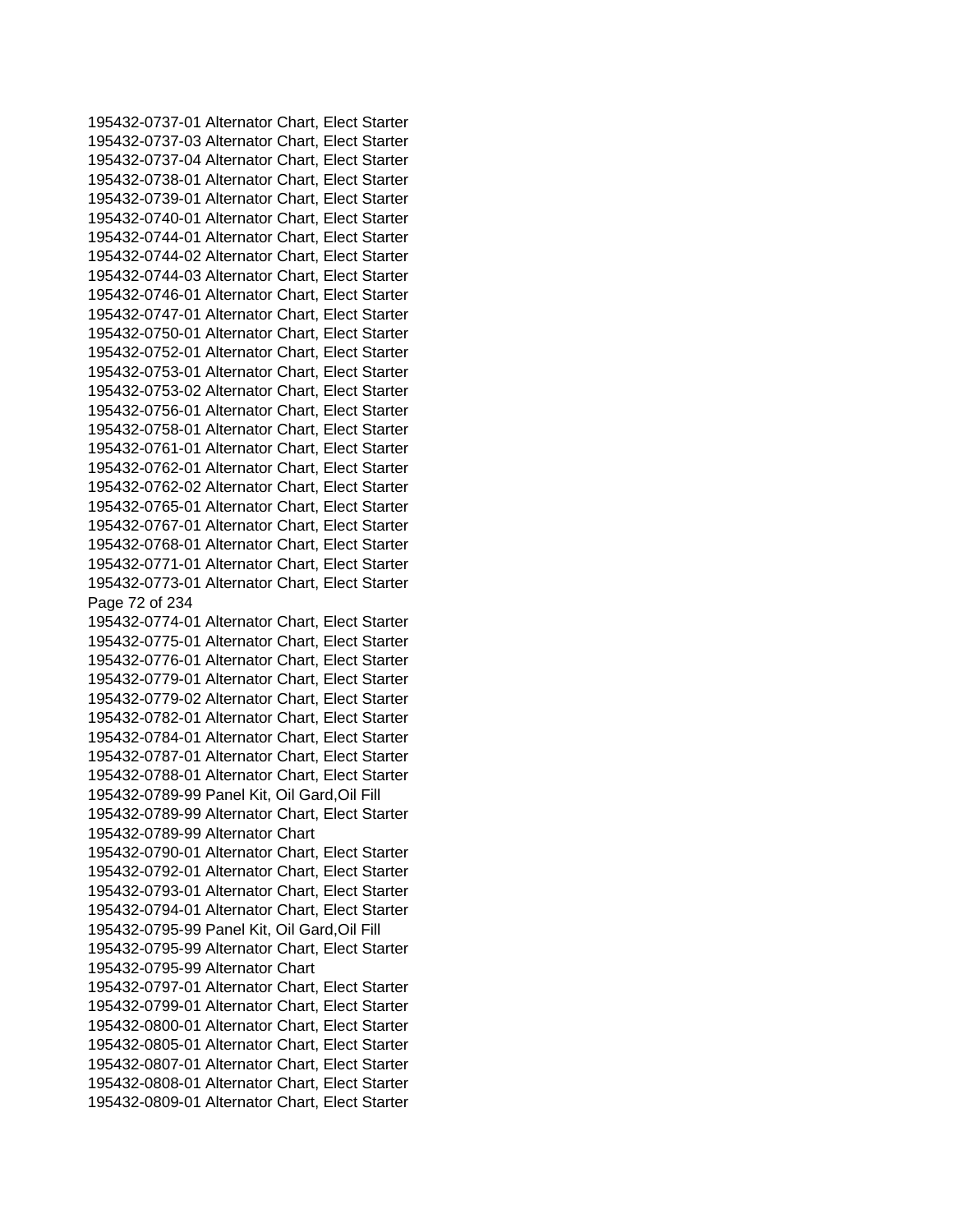195432-0811-01 Alternator Chart, Elect Starter 195432-0812-01 Alternator Chart, Elect Starter 195432-0815-01 Alternator Chart, Elect Starter Page 73 of 234 195432-0819-01 Alternator Chart, Elect Starter 195432-0819-02 Alternator Chart, Elect Starter 195432-0823-01 Alternator Chart, Elect Starter 195432-0824-01 Alternator Chart, Elect Starter 195432-0826-01 Alternator Chart, Elect Starter 195432-0827-01 Alternator Chart, Elect Starter 195432-0827-02 Alternator Chart, Elect Starter 195432-0828-01 Alternator Chart, Elect Starter 195432-0830-99 Panel Kit, Oil Gard,Oil Fill 195432-0830-99 Alternator Chart, Elect Starter 195432-0830-99 Alternator Chart 195432-0831-01 Alternator Chart, Elect Starter 195432-0832-99 Panel Kit, Oil Gard,Oil Fill 195432-0832-99 Alternator Chart, Elect Starter 195432-0832-99 Alternator Chart 195432-0834-01 Alternator Chart, Elect Starter 195432-0835-01 Alternator Chart, Elect Starter 195432-0836-01 Alternator Chart, Elect Starter 195432-0838-01 Alternator Chart, Elect Starter 195432-0840-01 Alternator Chart, Elect Starter 195432-0842-01 Alternator Chart, Elect Starter 195432-0843-01 Alternator Chart, Elect Starter 195432-0843-02 Alternator Chart, Elect Starter 195432-0846-01 Alternator Chart, Elect Starter 195432-0847-01 Alternator Chart, Elect Starter 195432-0849-01 Alternator Chart, Elect Starter 195432-0850-01 Alternator Chart, Elect Starter 195432-0850-02 Alternator Chart, Elect Starter 195432-0851-01 Alternator Chart, Elect Starter Page 74 of 234 195432-0853-99 Panel Kit, Oil Gard,Oil Fill 195432-0853-99 Alternator Chart, Elect Starter 195432-0853-99 Alternator Chart 195432-0854-99 Panel Kit, Oil Gard,Oil Fill 195432-0854-99 Alternator Chart, Elect Starter 195432-0854-99 Alternator Chart 195432-0855-01 Alternator Chart, Elect Starter 195432-0857-01 Alternator Chart, Elect Starter 195432-0859-99 Panel Kit, Oil Gard,Oil Fill 195432-0859-99 Alternator Chart, Elect Starter 195432-0859-99 Alternator Chart 195432-0860-01 Alternator Chart, Elect Starter 195432-0864-01 Alternator Chart, Elect Starter 195432-0867-01 Alternator Chart, Elect Starter 195432-0867-02 Alternator Chart, Elect Starter 195432-0867-03 Alternator Chart, Elect Starter 195432-0868-01 Alternator Chart, Elect Starter 195432-0869-01 Alternator Chart, Elect Starter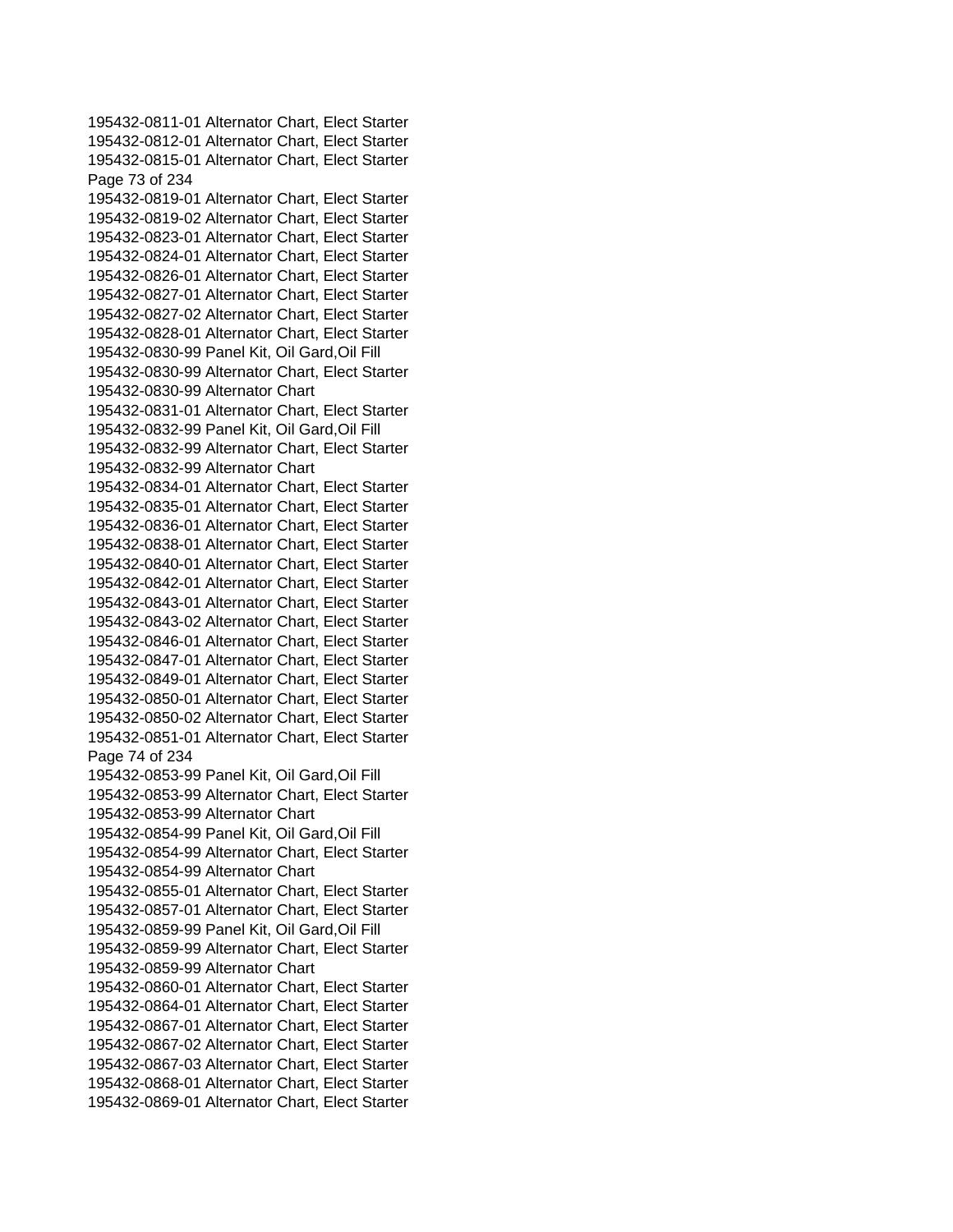195432-0871-01 Alternator Chart, Elect Starter 195432-0873-01 Alternator Chart, Elect Starter 195432-0874-01 Alternator Chart, Elect Starter 195432-0875-01 Alternator Chart, Elect Starter 195432-0878-01 Alternator Chart, Elect Starter 195432-0879-01 Alternator Chart, Elect Starter 195432-0881-01 Alternator Chart, Elect Starter 195432-0882-01 Alternator Chart, Elect Starter 195432-0885-01 Alternator Chart, Elect Starter 195432-0886-01 Alternator Chart, Elect Starter 195432-0887-01 Alternator Chart, Elect Starter Page 75 of 234 195432-0888-01 Alternator Chart, Elect Starter 195432-0889-01 Alternator Chart, Elect Starter 195432-0890-01 Alternator Chart, Elect Starter 195432-0891-99 Panel Kit, Oil Gard,Oil Fill 195432-0891-99 Alternator Chart, Elect Starter 195432-0891-99 Alternator Chart 195432-0892-01 Alternator Chart, Elect Starter 195432-0893-01 Alternator Chart, Elect Starter 195432-0893-02 Alternator Chart, Elect Starter 195432-0894-01 Alternator Chart, Elect Starter 195432-0895-01 Alternator Chart, Elect Starter 195432-0896-01 Alternator Chart, Elect Starter 195432-0902-01 Alternator Chart, Elect Starter 195432-0903-99 Panel Kit, Oil Gard,Oil Fill 195432-0903-99 Alternator Chart, Elect Starter 195432-0903-99 Alternator Chart 195432-0904-01 Alternator Chart, Elect Starter 195432-0908-01 Alternator Chart, Elect Starter 195432-0909-01 Alternator Chart, Elect Starter 195432-0911-01 Alternator Chart, Elect Starter 195432-1001-01 Panel Kit, Oil Gard,Oil Fill 195432-1001-01 Alternator Chart 195432-1001-04 Panel Kit, Oil Gard,Oil Fill 195432-1001-04 Alternator Chart 195432-1002-02 Panel Kit, Oil Gard,Oil Fill 195432-1002-02 Alternator Chart 195432-1002-05 Panel Kit, Oil Gard,Oil Fill 195432-1002-05 Alternator Chart 195432-1002-07 Panel Kit, Oil Gard,Oil Fill Page 76 of 234 195432-1002-07 Alternator Chart 195432-1002-08 Panel Kit, Oil Gard,Oil Fill 195432-1002-08 Alternator Chart 195432-1006-01 Panel Kit, Oil Gard,Oil Fill 195432-1006-01 Alternator Chart 195432-1007-01 Panel Kit, Oil Gard,Oil Fill 195432-1007-01 Alternator Chart 195432-1007-04 Panel Kit, Oil Gard,Oil Fill 195432-1007-04 Alternator Chart 195432-1013-01 Panel Kit, Oil Gard,Oil Fill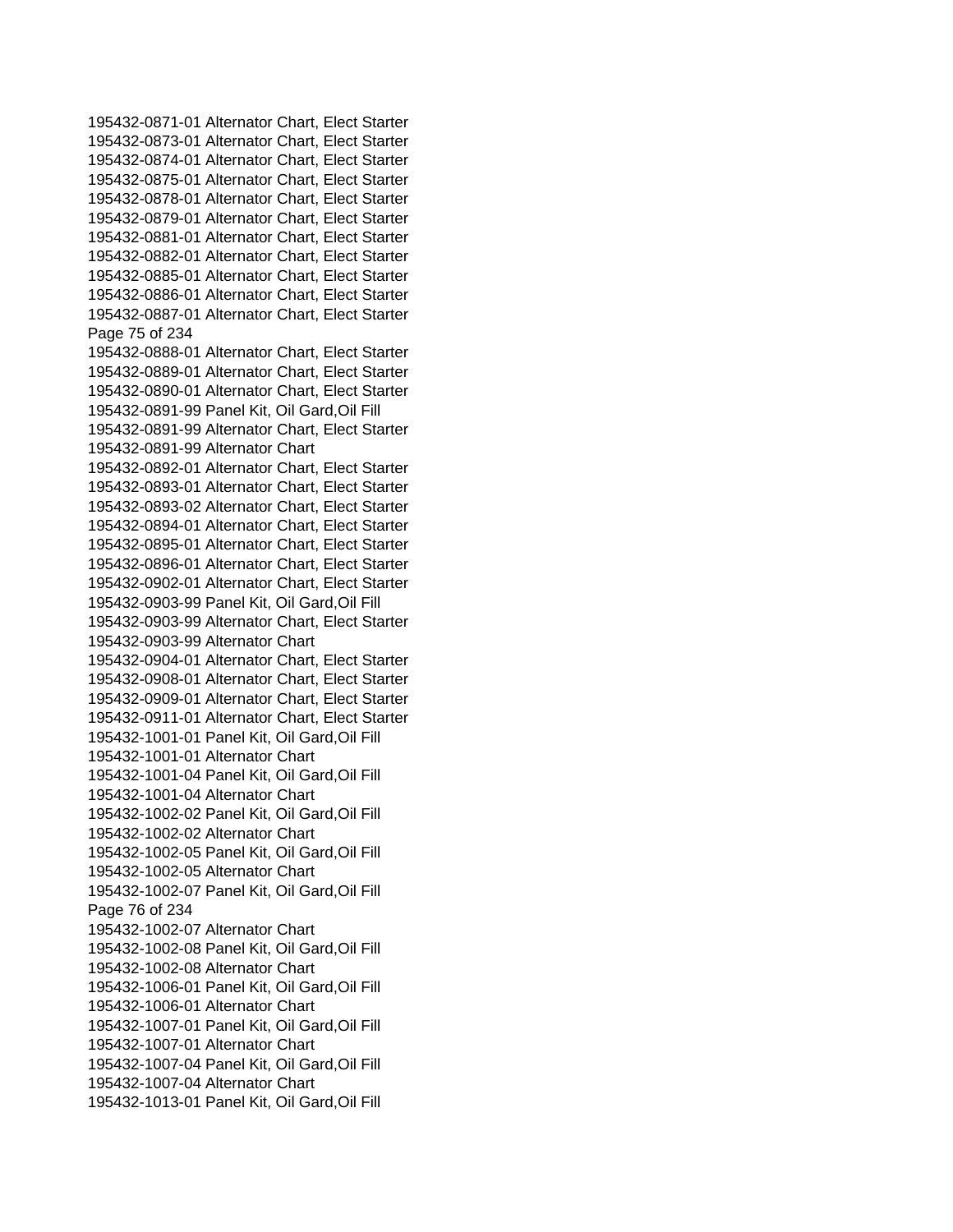195432-1013-01 Alternator Chart 195432-1013-02 Panel Kit, Oil Gard,Oil Fill 195432-1013-02 Alternator Chart 195432-1035-01 Panel Kit, Oil Gard,Oil Fill 195432-1035-01 Alternator Chart 195432-1035-02 Panel Kit, Oil Gard,Oil Fill 195432-1035-02 Alternator Chart 195432-1035-10 Panel Kit, Oil Gard,Oil Fill 195432-1035-10 Alternator Chart 195432-1035-11 Panel Kit, Oil Gard,Oil Fill 195432-1035-11 Alternator Chart 195432-1035-12 Panel Kit, Oil Gard,Oil Fill 195432-1035-12 Alternator Chart 195432-1038-01 Panel Kit, Oil Gard,Oil Fill 195432-1038-01 Alternator Chart 195432-1047-01 Panel Kit, Oil Gard,Oil Fill 195432-1047-01 Alternator Chart 195432-1047-02 Panel Kit, Oil Gard,Oil Fill 195432-1047-02 Alternator Chart Page 77 of 234 195432-1047-03 Panel Kit, Oil Gard,Oil Fill 195432-1047-03 Alternator Chart 195432-1047-04 Panel Kit, Oil Gard,Oil Fill 195432-1047-04 Alternator Chart 195432-1070-01 Panel Kit, Oil Gard,Oil Fill 195432-1070-01 Alternator Chart 195432-1070-02 Panel Kit, Oil Gard,Oil Fill 195432-1070-02 Alternator Chart 195432-1070-03 Panel Kit, Oil Gard,Oil Fill 195432-1070-03 Alternator Chart 195432-1070-07 Panel Kit, Oil Gard,Oil Fill 195432-1070-07 Alternator Chart 195432-1070-10 Panel Kit, Oil Gard,Oil Fill 195432-1070-10 Alternator Chart 195432-1070-13 Panel Kit, Oil Gard,Oil Fill 195432-1070-13 Alternator Chart 195432-1070-17 Panel Kit, Oil Gard,Oil Fill 195432-1070-17 Alternator Chart 195432-1073-01 Panel Kit, Oil Gard,Oil Fill 195432-1073-01 Alternator Chart 195432-1073-02 Panel Kit, Oil Gard,Oil Fill 195432-1073-02 Alternator Chart 195432-1073-03 Panel Kit, Oil Gard,Oil Fill 195432-1073-03 Alternator Chart 195432-1090-01 Panel Kit, Oil Gard,Oil Fill 195432-1090-01 Alternator Chart 195432-1091-01 Panel Kit, Oil Gard,Oil Fill 195432-1091-01 Alternator Chart 195432-1100-01 Panel Kit, Oil Gard,Oil Fill Page 78 of 234 195432-1100-01 Alternator Chart 195432-1110-01 Panel Kit, Oil Gard,Oil Fill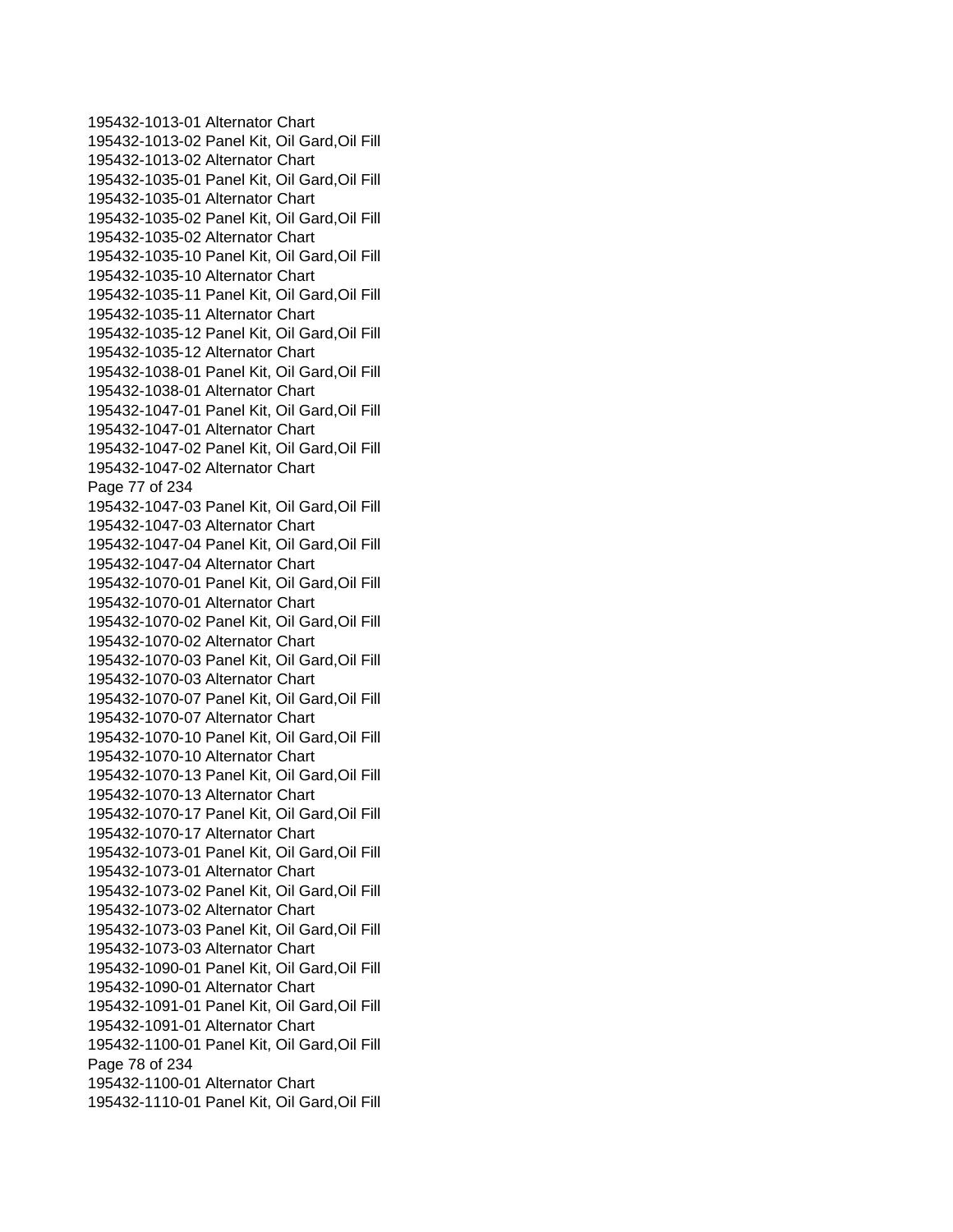195432-1110-01 Alternator Chart 195432-1111-01 Panel Kit, Oil Gard,Oil Fill 195432-1111-01 Alternator Chart 195432-1112-99 Panel Kit, Oil Gard,Oil Fill 195432-1112-99 Alternator Chart, Elect Starter 195432-1112-99 Alternator Chart 195432-1113-01 Panel Kit, Oil Gard,Oil Fill 195432-1113-01 Alternator Chart 195432-1114-01 Panel Kit, Oil Gard,Oil Fill 195432-1114-01 Alternator Chart 195432-1114-02 Panel Kit, Oil Gard,Oil Fill 195432-1114-02 Alternator Chart 195432-1115-01 Panel Kit, Oil Gard,Oil Fill 195432-1115-01 Alternator Chart 195432-1116-01 Panel Kit, Oil Gard,Oil Fill 195432-1116-01 Alternator Chart 195432-1117-02 Panel Kit, Oil Gard,Oil Fill 195432-1117-02 Alternator Chart 195432-1118-01 Panel Kit, Oil Gard,Oil Fill 195432-1118-01 Alternator Chart 195432-1119-01 Panel Kit, Oil Gard,Oil Fill 195432-1119-01 Alternator Chart 195432-1120-99 Panel Kit, Oil Gard,Oil Fill 195432-1120-99 Alternator Chart, Elect Starter 195432-1120-99 Alternator Chart 195432-1122-01 Panel Kit, Oil Gard,Oil Fill 195432-1122-01 Alternator Chart Page 79 of 234 195432-1123-01 Panel Kit, Oil Gard,Oil Fill 195432-1123-01 Alternator Chart 195432-1124-01 Panel Kit, Oil Gard,Oil Fill 195432-1124-01 Alternator Chart 195432-1126-01 Panel Kit, Oil Gard,Oil Fill 195432-1126-01 Alternator Chart 195432-1127-01 Panel Kit, Oil Gard,Oil Fill 195432-1127-01 Alternator Chart 195432-1127-02 Panel Kit, Oil Gard,Oil Fill 195432-1127-02 Alternator Chart 195432-1129-01 Panel Kit, Oil Gard,Oil Fill 195432-1129-01 Alternator Chart 195432-1131-01 Panel Kit, Oil Gard,Oil Fill 195432-1131-01 Alternator Chart 195432-1133-01 Panel Kit, Oil Gard,Oil Fill 195432-1133-01 Alternator Chart 195432-1134-01 Panel Kit, Oil Gard,Oil Fill 195432-1134-01 Alternator Chart 195432-1135-99 Panel Kit, Oil Gard,Oil Fill 195432-1135-99 Alternator Chart, Elect Starter 195432-1135-99 Alternator Chart 195432-1140-01 Panel Kit, Oil Gard,Oil Fill 195432-1140-01 Alternator Chart 195432-1142-01 Panel Kit, Oil Gard,Oil Fill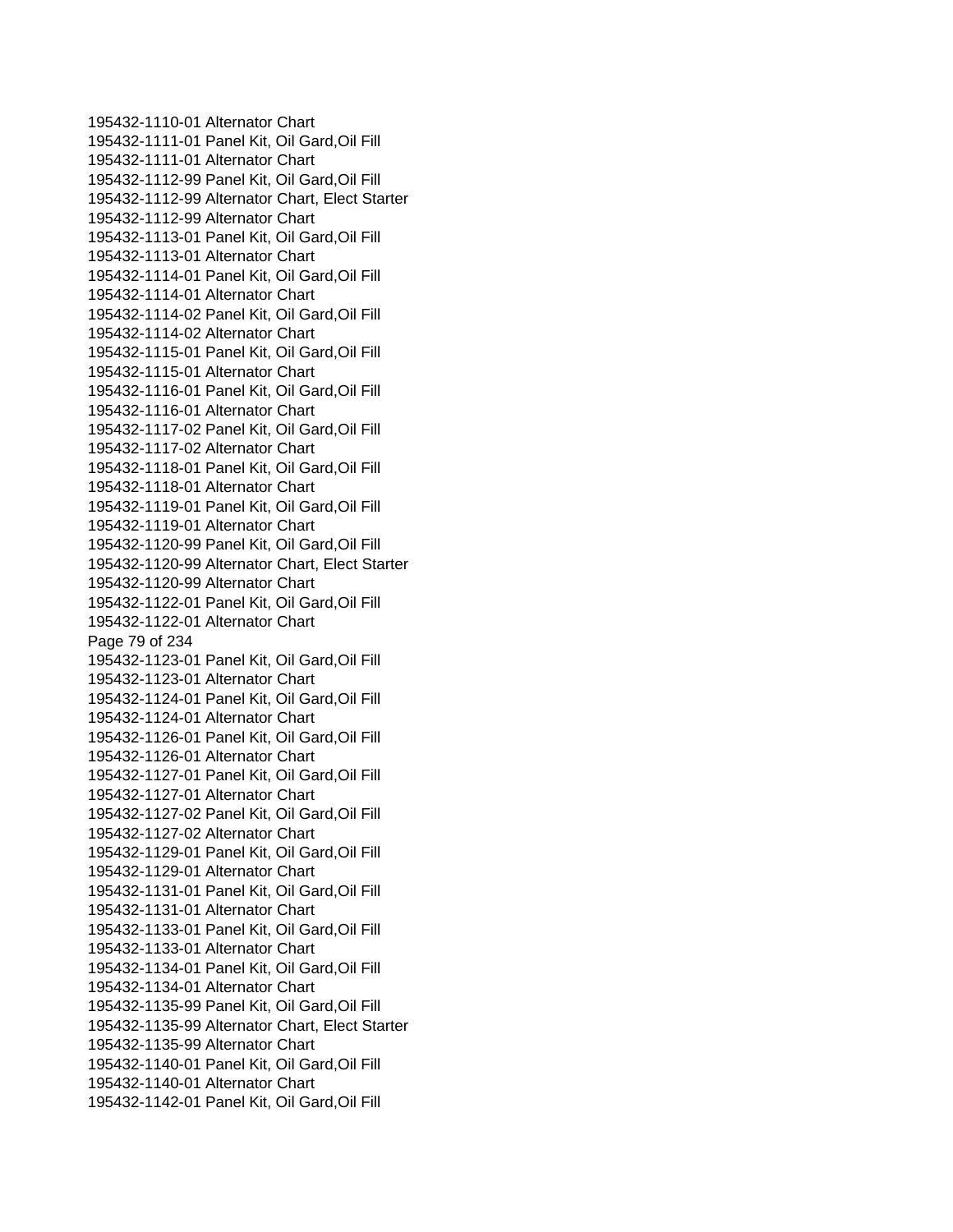195432-1142-01 Alternator Chart 195432-1143-01 Panel Kit, Oil Gard,Oil Fill 195432-1143-01 Alternator Chart 195432-1146-01 Panel Kit, Oil Gard,Oil Fill 195432-1146-01 Alternator Chart Page 80 of 234 195432-1147-01 Panel Kit, Oil Gard,Oil Fill 195432-1147-01 Alternator Chart 195432-1148-99 Panel Kit, Oil Gard,Oil Fill 195432-1148-99 Alternator Chart, Elect Starter 195432-1148-99 Alternator Chart 195432-1150-01 Panel Kit, Oil Gard,Oil Fill 195432-1150-01 Alternator Chart 195432-1152-01 Panel Kit, Oil Gard,Oil Fill 195432-1152-01 Alternator Chart 195432-1153-01 Panel Kit, Oil Gard,Oil Fill 195432-1153-01 Alternator Chart 195432-1154-01 Panel Kit, Oil Gard,Oil Fill 195432-1154-01 Alternator Chart 195432-1155-01 Panel Kit, Oil Gard,Oil Fill 195432-1155-01 Alternator Chart 195432-1156-01 Panel Kit, Oil Gard,Oil Fill 195432-1156-01 Alternator Chart 195432-1157-99 Panel Kit, Oil Gard,Oil Fill 195432-1157-99 Alternator Chart, Elect Starter 195432-1157-99 Alternator Chart 195432-1159-01 Panel Kit, Oil Gard,Oil Fill 195432-1159-01 Alternator Chart 195432-1160-01 Panel Kit, Oil Gard,Oil Fill 195432-1160-01 Alternator Chart 195432-1161-99 Panel Kit, Oil Gard,Oil Fill 195432-1161-99 Alternator Chart, Elect Starter 195432-1161-99 Alternator Chart 195432-1167-01 Panel Kit, Oil Gard,Oil Fill 195432-1167-01 Alternator Chart Page 81 of 234 195432-1167-02 Panel Kit, Oil Gard,Oil Fill 195432-1167-02 Alternator Chart 195432-1214-01 Panel Kit, Oil Gard,Oil Fill 195432-1214-01 Alternator Chart 195432-2135-01 Alternator Chart, Elect Starter 195432-2135-02 Alternator Chart, Elect Starter 195432-2135-03 Alternator Chart, Elect Starter 195432-2135-04 Alternator Chart, Elect Starter 195432-2135-06 Alternator Chart, Elect Starter 195432-2136-01 Alternator Chart, Elect Starter 195432-2136-03 Alternator Chart, Elect Starter 195432-2137-01 Alternator Chart, Elect Starter 195432-2147-01 Alternator Chart, Elect Starter 195432-2147-02 Alternator Chart, Elect Starter 195432-2147-03 Alternator Chart, Elect Starter 195432-2170-01 Alternator Chart, Elect Starter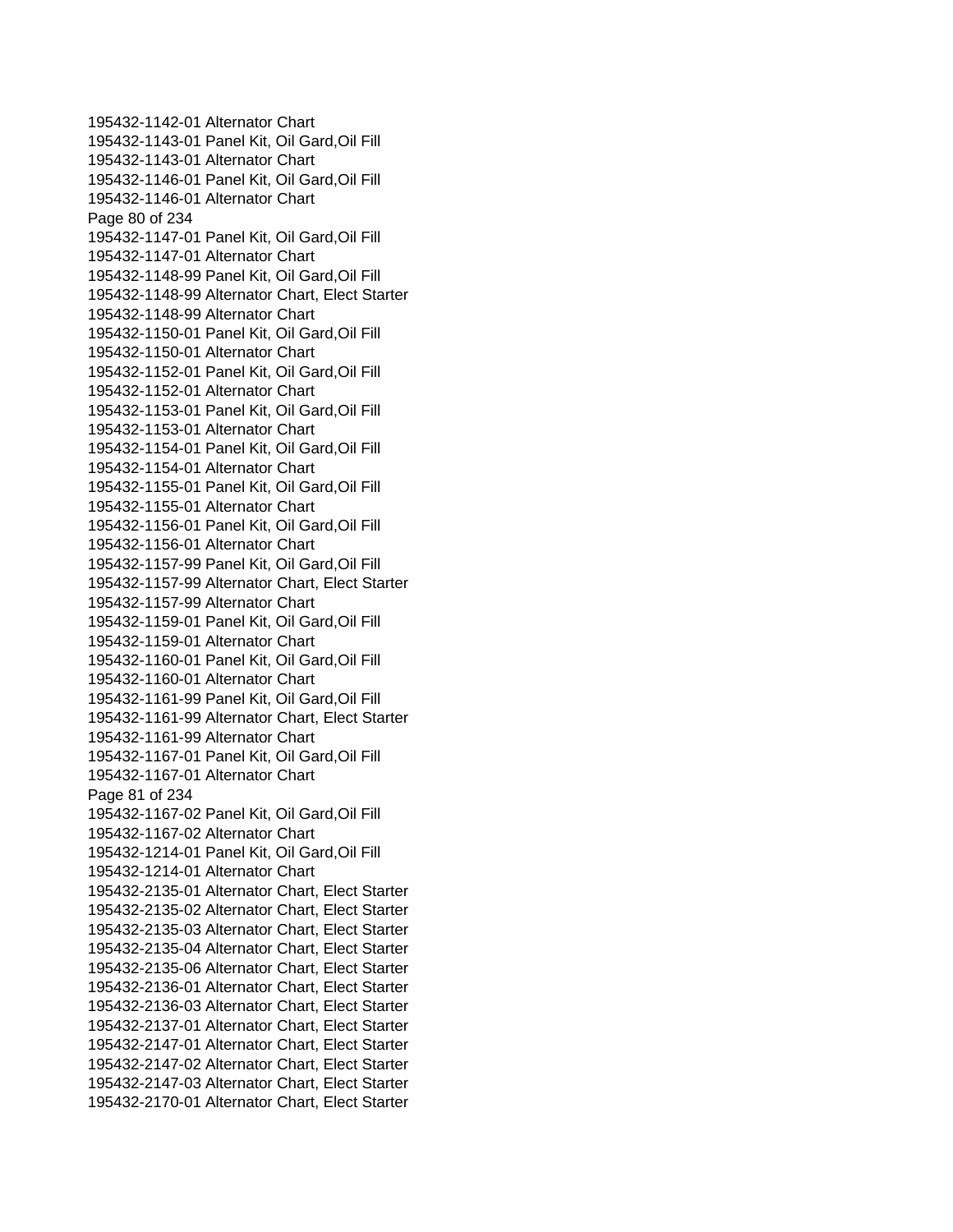195432-2170-02 Alternator Chart, Elect Starter 195432-2170-03 Alternator Chart, Elect Starter 195432-2235-01 Alternator Chart, Elect Starter 195432-2235-02 Alternator Chart, Elect Starter 195432-2235-04 Alternator Chart, Elect Starter 195432-2235-07 Alternator Chart, Elect Starter 195432-2236-99 Panel Kit, Oil Gard,Oil Fill 195432-2236-99 Alternator Chart, Elect Starter 195432-2236-99 Alternator Chart 195432-2237-01 Alternator Chart, Elect Starter 195432-2238-01 Alternator Chart, Elect Starter 195432-2245-01 Alternator Chart, Elect Starter 195432-2247-01 Alternator Chart, Elect Starter Page 82 of 234 195432-2247-02 Alternator Chart, Elect Starter 195432-2247-03 Alternator Chart, Elect Starter 195432-2250-01 Alternator Chart, Elect Starter 195432-2250-02 Alternator Chart, Elect Starter 195432-2270-01 Alternator Chart, Elect Starter 195432-2270-02 Alternator Chart, Elect Starter 195432-2270-03 Alternator Chart, Elect Starter 195432-2270-04 Alternator Chart, Elect Starter 195432-2271-01 Alternator Chart, Elect Starter 195432-2271-02 Alternator Chart, Elect Starter 195432-4001-01 Alternator Chart, Elect Starter 195432-4001-02 Alternator Chart, Elect Starter 195432-4001-03 Alternator Chart, Elect Starter 195432-4001-04 Alternator Chart, Elect Starter 195432-4002-01 Alternator Chart, Elect Starter 195432-4002-02 Alternator Chart, Elect Starter 195432-4002-03 Alternator Chart, Elect Starter 195432-4002-04 Alternator Chart, Elect Starter 195432-4002-05 Alternator Chart, Elect Starter 195432-4002-06 Alternator Chart, Elect Starter 195432-4002-07 Alternator Chart, Elect Starter 195432-4002-08 Alternator Chart, Elect Starter 195432-4003-99 Panel Kit, Oil Gard,Oil Fill 195432-4003-99 Alternator Chart, Elect Starter 195432-4003-99 Alternator Chart 195432-4004-99 Panel Kit, Oil Gard,Oil Fill 195432-4004-99 Alternator Chart, Elect Starter 195432-4004-99 Alternator Chart 195432-4006-01 Alternator Chart, Elect Starter Page 83 of 234 195432-4006-02 Alternator Chart, Elect Starter 195432-4007-01 Alternator Chart, Elect Starter 195432-4007-02 Alternator Chart, Elect Starter 195432-4007-03 Alternator Chart, Elect Starter 195432-4007-04 Alternator Chart, Elect Starter 195432-4013-01 Alternator Chart, Elect Starter 195432-4013-02 Alternator Chart, Elect Starter 195432-4014-01 Alternator Chart, Elect Starter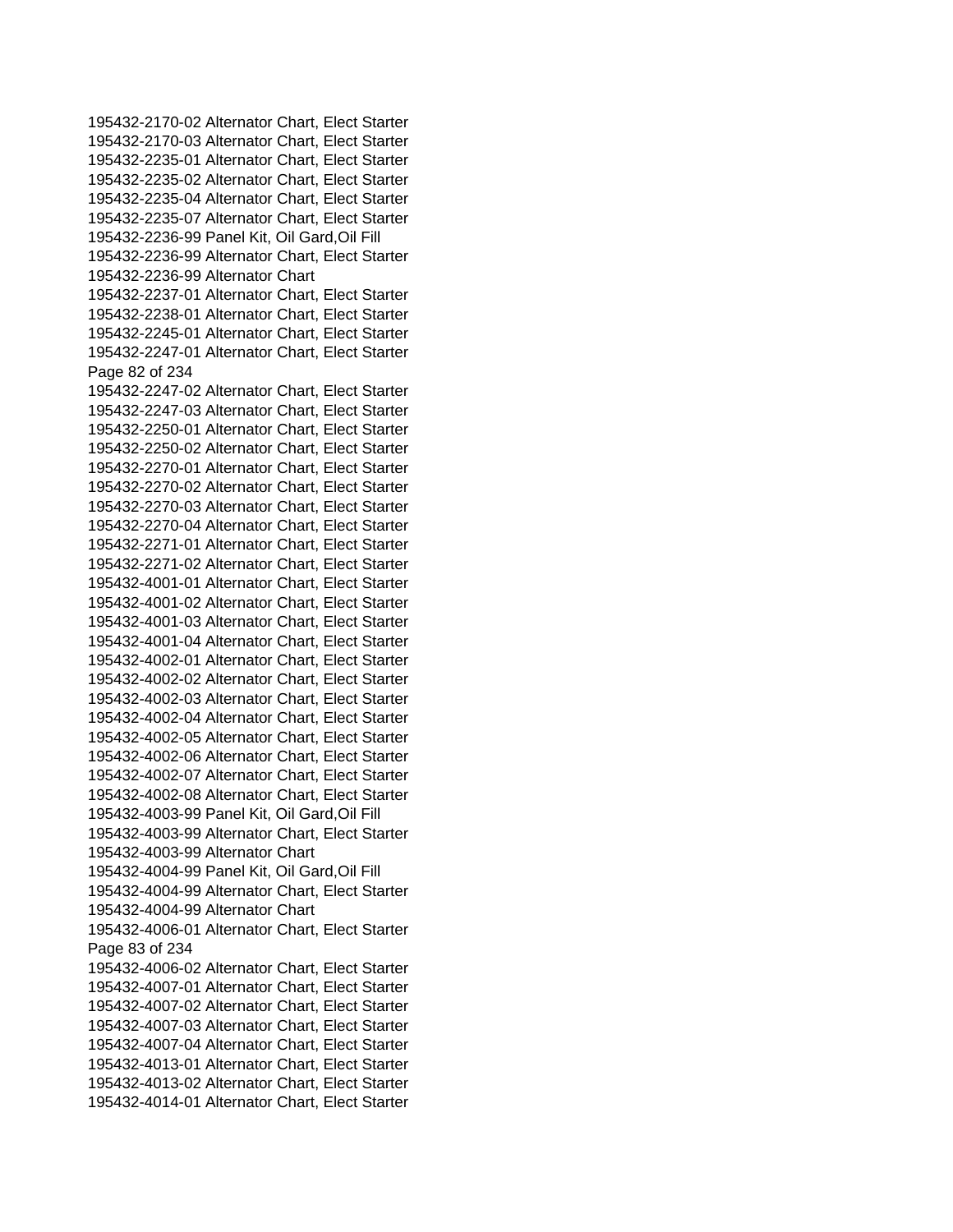195432-4015-01 Alternator Chart, Elect Starter 195432-4015-02 Alternator Chart, Elect Starter 195432-4025-01 Alternator Chart, Elect Starter 195432-4025-02 Alternator Chart, Elect Starter 195432-4035-01 Alternator Chart, Elect Starter 195432-4035-02 Alternator Chart, Elect Starter 195432-4035-03 Alternator Chart, Elect Starter 195432-4035-04 Alternator Chart, Elect Starter 195432-4035-07 Alternator Chart, Elect Starter 195432-4035-08 Alternator Chart, Elect Starter 195432-4035-10 Alternator Chart, Elect Starter 195432-4035-11 Alternator Chart, Elect Starter 195432-4036-99 Panel Kit, Oil Gard,Oil Fill 195432-4036-99 Alternator Chart, Elect Starter 195432-4036-99 Alternator Chart 195432-4047-01 Alternator Chart, Elect Starter 195432-4047-02 Alternator Chart, Elect Starter 195432-4047-03 Alternator Chart, Elect Starter 195432-4047-04 Alternator Chart, Elect Starter 195432-4070-01 Alternator Chart, Elect Starter 195432-4070-02 Alternator Chart, Elect Starter Page 84 of 234 195432-4070-03 Alternator Chart, Elect Starter 195432-4070-05 Alternator Chart, Elect Starter 195432-4070-06 Alternator Chart, Elect Starter 195432-4070-07 Alternator Chart, Elect Starter 195432-4070-08 Alternator Chart, Elect Starter 195432-4070-09 Alternator Chart, Elect Starter 195432-4070-10 Alternator Chart, Elect Starter 195432-4070-11 Alternator Chart, Elect Starter 195432-4070-12 Alternator Chart, Elect Starter 195432-4070-13 Alternator Chart, Elect Starter 195432-4070-14 Alternator Chart, Elect Starter 195432-4070-17 Alternator Chart, Elect Starter 195432-4071-01 Alternator Chart, Elect Starter 195432-4073-01 Alternator Chart, Elect Starter 195432-4073-02 Alternator Chart, Elect Starter 195432-4073-03 Alternator Chart, Elect Starter 195432-4073-04 Alternator Chart, Elect Starter 195432-4073-05 Alternator Chart, Elect Starter 195432-4090-01 Alternator Chart, Elect Starter 195432-4091-01 Alternator Chart, Elect Starter 195433-0817-01 Alternator Chart, Elect Starter 195435-0673-01 Alternator Chart, Elect Starter 195435-0674-01 Alternator Chart, Elect Starter 195435-0690-01 Alternator Chart, Elect Starter 195435-0755-01 Alternator Chart, Elect Starter 195435-0813-01 Alternator Chart, Elect Starter 195435-0814-01 Alternator Chart, Elect Starter 195435-0818-01 Alternator Chart, Elect Starter 195435-1145-01 Panel Kit, Oil Gard,Oil Fill Page 85 of 234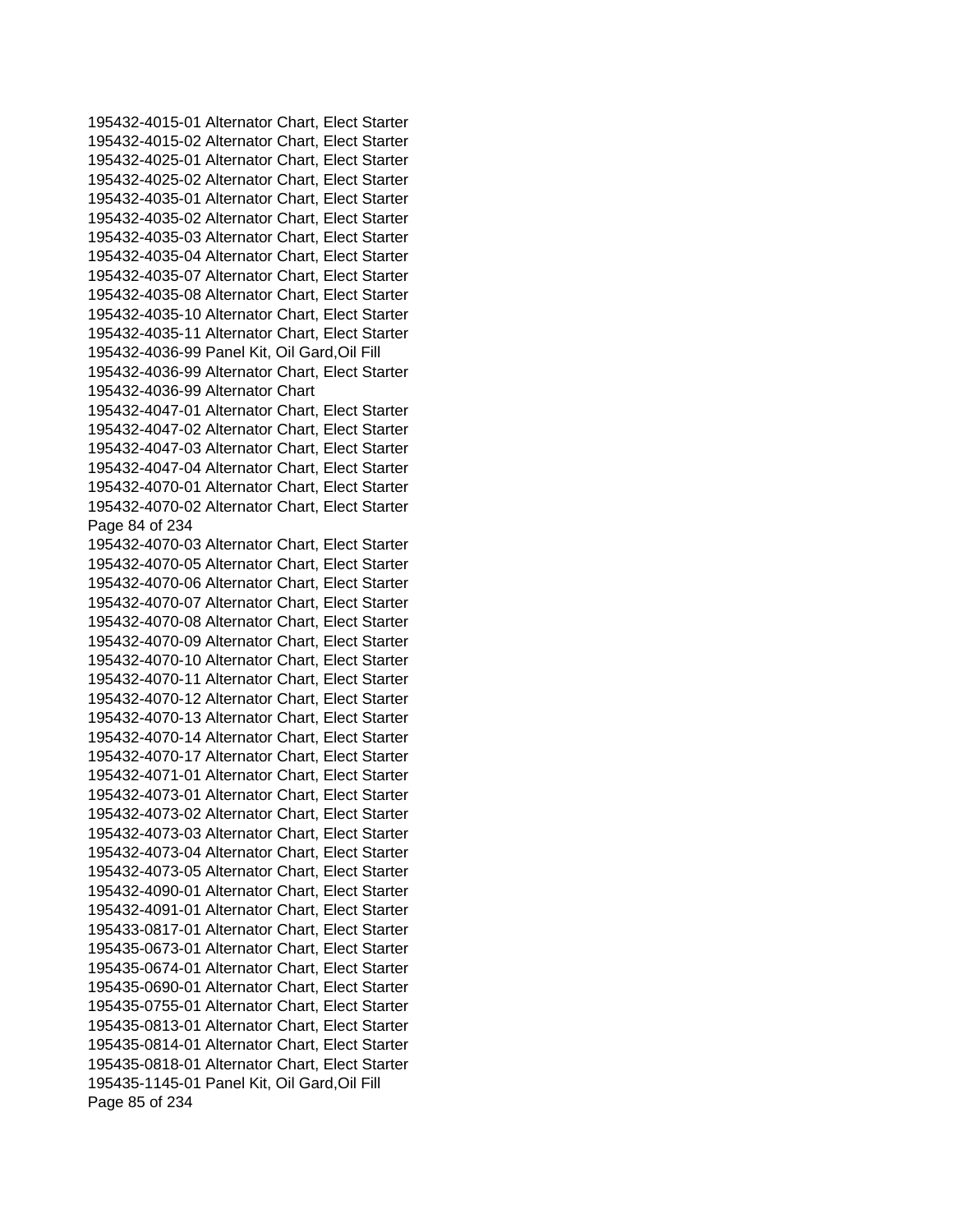195435-1145-01 Alternator Chart 195436-0648-01 Alternator Chart, Elect Starter 195436-0657-01 Alternator Chart, Elect Starter 195436-0731-01 Alternator Chart, Elect Starter 195436-0742-01 Alternator Chart, Elect Starter 195436-0780-01 Alternator Chart, Elect Starter 195436-0781-01 Alternator Chart, Elect Starter 195436-0786-01 Alternator Chart, Elect Starter 195436-0795-01 Alternator Chart, Elect Starter 195436-0898-01 Alternator Chart, Elect Starter 195436-0906-01 Alternator Chart, Elect Starter 195436-1139-01 Panel Kit, Oil Gard,Oil Fill 195436-1139-01 Alternator Chart 195436-1144-99 Panel Kit, Oil Gard,Oil Fill 195436-1144-99 Alternator Chart, Elect Starter 195436-1144-99 Alternator Chart 195436-1163-01 Panel Kit, Oil Gard,Oil Fill 195436-1163-01 Alternator Chart 195436-4016-01 Alternator Chart, Elect Starter 195436-4016-02 Alternator Chart, Elect Starter 195437-0605-01 Alternator Chart, Elect Starter 195437-0629-01 Alternator Chart, Elect Starter 195437-0634-01 Alternator Chart, Elect Starter 195437-0639-01 Alternator Chart, Elect Starter 195437-0639-02 Alternator Chart, Elect Starter 195437-0644-01 Alternator Chart, Elect Starter 195437-0650-01 Alternator Chart, Elect Starter 195437-0652-01 Alternator Chart, Elect Starter 195437-0652-04 Alternator Chart, Elect Starter Page 86 of 234 195437-0663-01 Alternator Chart, Elect Starter 195437-0668-01 Alternator Chart, Elect Starter 195437-0671-01 Alternator Chart, Elect Starter 195437-0705-01 Alternator Chart, Elect Starter 195437-0728-01 Alternator Chart, Elect Starter 195437-0745-01 Alternator Chart, Elect Starter 195437-0748-01 Alternator Chart, Elect Starter 195437-0757-01 Alternator Chart, Elect Starter 195437-0763-01 Alternator Chart, Elect Starter 195437-0772-01 Alternator Chart, Elect Starter 195437-0783-01 Alternator Chart, Elect Starter 195437-0801-01 Alternator Chart, Elect Starter 195437-0802-01 Alternator Chart, Elect Starter 195437-0806-01 Alternator Chart, Elect Starter 195437-0810-01 Alternator Chart, Elect Starter 195437-0822-01 Alternator Chart, Elect Starter 195437-0825-01 Alternator Chart, Elect Starter 195437-0825-02 Alternator Chart, Elect Starter 195437-0830-01 Alternator Chart, Elect Starter 195437-0837-01 Alternator Chart, Elect Starter 195437-0841-01 Alternator Chart, Elect Starter 195437-0844-01 Alternator Chart, Elect Starter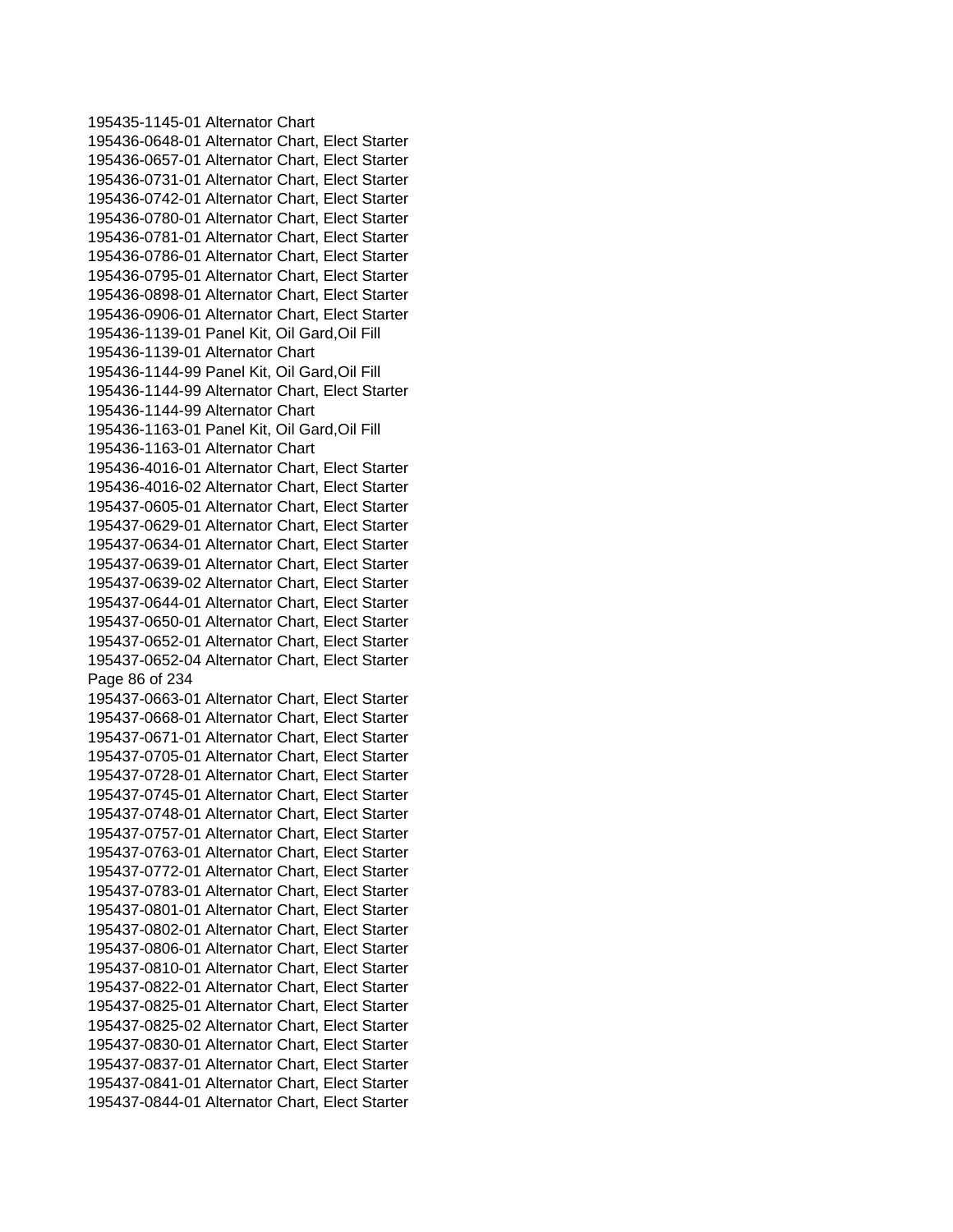195437-0845-99 Panel Kit, Oil Gard,Oil Fill 195437-0845-99 Alternator Chart, Elect Starter 195437-0845-99 Alternator Chart 195437-0854-99 Panel Kit, Oil Gard,Oil Fill 195437-0854-99 Alternator Chart, Elect Starter 195437-0854-99 Alternator Chart 195437-0856-01 Alternator Chart, Elect Starter Page 87 of 234 195437-0858-01 Alternator Chart, Elect Starter 195437-0861-99 Panel Kit, Oil Gard,Oil Fill 195437-0861-99 Alternator Chart, Elect Starter 195437-0861-99 Alternator Chart 195437-0862-01 Alternator Chart, Elect Starter 195437-0862-02 Alternator Chart, Elect Starter 195437-0865-01 Alternator Chart, Elect Starter 195437-0870-01 Alternator Chart, Elect Starter 195437-0877-01 Alternator Chart, Elect Starter 195437-0883-01 Alternator Chart, Elect Starter 195437-0884-01 Alternator Chart, Elect Starter 195437-0891-01 Alternator Chart, Elect Starter 195437-0892-99 Panel Kit, Oil Gard,Oil Fill 195437-0892-99 Alternator Chart, Elect Starter 195437-0892-99 Alternator Chart 195437-0905-01 Alternator Chart, Elect Starter 195437-0910-01 Alternator Chart, Elect Starter 195437-1008-01 Panel Kit, Oil Gard,Oil Fill 195437-1008-01 Alternator Chart 195437-1008-02 Panel Kit, Oil Gard,Oil Fill 195437-1008-02 Alternator Chart 195437-1009-01 Panel Kit, Oil Gard,Oil Fill 195437-1009-01 Alternator Chart 195437-1017-01 Panel Kit, Oil Gard,Oil Fill 195437-1017-01 Alternator Chart 195437-1017-03 Panel Kit, Oil Gard,Oil Fill 195437-1017-03 Alternator Chart 195437-1023-01 Panel Kit, Oil Gard,Oil Fill 195437-1023-01 Alternator Chart Page 88 of 234 195437-1039-01 Panel Kit, Oil Gard,Oil Fill 195437-1039-01 Alternator Chart 195437-1041-01 Panel Kit, Oil Gard,Oil Fill 195437-1041-01 Alternator Chart 195437-1041-02 Panel Kit, Oil Gard,Oil Fill 195437-1041-02 Alternator Chart 195437-1041-03 Panel Kit, Oil Gard,Oil Fill 195437-1041-03 Alternator Chart 195437-1042-01 Panel Kit, Oil Gard,Oil Fill 195437-1042-01 Alternator Chart 195437-1042-02 Panel Kit, Oil Gard,Oil Fill 195437-1042-02 Alternator Chart 195437-1042-03 Panel Kit, Oil Gard,Oil Fill 195437-1042-03 Alternator Chart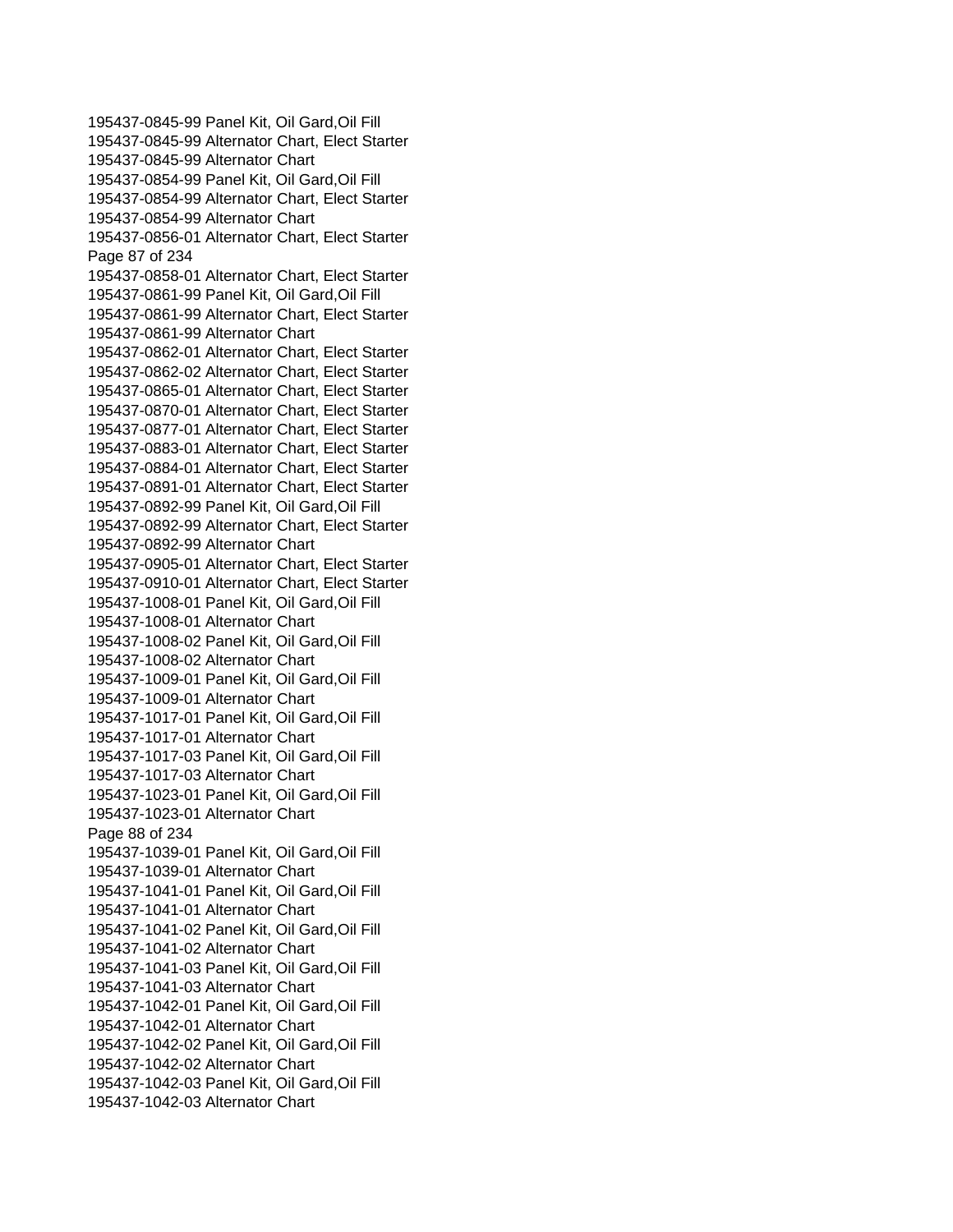195437-1121-01 Panel Kit, Oil Gard,Oil Fill 195437-1121-01 Alternator Chart 195437-1125-01 Panel Kit, Oil Gard,Oil Fill 195437-1125-01 Alternator Chart 195437-1130-01 Panel Kit, Oil Gard,Oil Fill 195437-1130-01 Alternator Chart 195437-1157-01 Panel Kit, Oil Gard,Oil Fill 195437-1157-01 Alternator Chart 195437-1165-01 Panel Kit, Oil Gard,Oil Fill 195437-1165-01 Alternator Chart 195437-1166-01 Panel Kit, Oil Gard,Oil Fill 195437-1166-01 Alternator Chart 195437-1166-02 Panel Kit, Oil Gard,Oil Fill 195437-1166-02 Alternator Chart 195437-2125-01 Alternator Chart, Elect Starter Page 89 of 234 195437-2125-02 Alternator Chart, Elect Starter 195437-2141-01 Alternator Chart, Elect Starter 195437-2225-01 Alternator Chart, Elect Starter 195437-2225-02 Alternator Chart, Elect Starter 195437-2239-01 Alternator Chart, Elect Starter 195437-2241-01 Alternator Chart, Elect Starter 195437-2241-02 Alternator Chart, Elect Starter 195437-2242-01 Alternator Chart, Elect Starter 195437-2243-01 Alternator Chart, Elect Starter 195437-4008-01 Alternator Chart, Elect Starter 195437-4009-01 Alternator Chart, Elect Starter 195437-4010-99 Panel Kit, Oil Gard,Oil Fill 195437-4010-99 Alternator Chart, Elect Starter 195437-4010-99 Alternator Chart 195437-4017-01 Alternator Chart, Elect Starter 195437-4017-02 Alternator Chart, Elect Starter 195437-4020-01 Alternator Chart, Elect Starter 195437-4023-01 Alternator Chart, Elect Starter 195437-4041-01 Alternator Chart, Elect Starter 195437-4041-02 Alternator Chart, Elect Starter 195437-4041-03 Alternator Chart, Elect Starter 195437-4042-01 Alternator Chart, Elect Starter 195437-4042-02 Alternator Chart, Elect Starter 195437-5130-99 Panel Kit, Oil Gard,Oil Fill 195437-5130-99 Alternator Chart, Elect Starter 195437-5130-99 Alternator Chart 195451-0839-01 Alternator Chart, Elect Starter 195452-0191-01 Panel Kit, Oil Gard,Oil Fill 195452-0191-01 Alternator Chart Page 90 of 234 195452-0191-02 Panel Kit, Oil Gard,Oil Fill 195452-0191-02 Alternator Chart 195452-0262-01 Panel Kit, Oil Gard,Oil Fill 195452-0262-01 Alternator Chart 195452-0604-01 Alternator Chart, Elect Starter 195452-0635-01 Alternator Chart, Elect Starter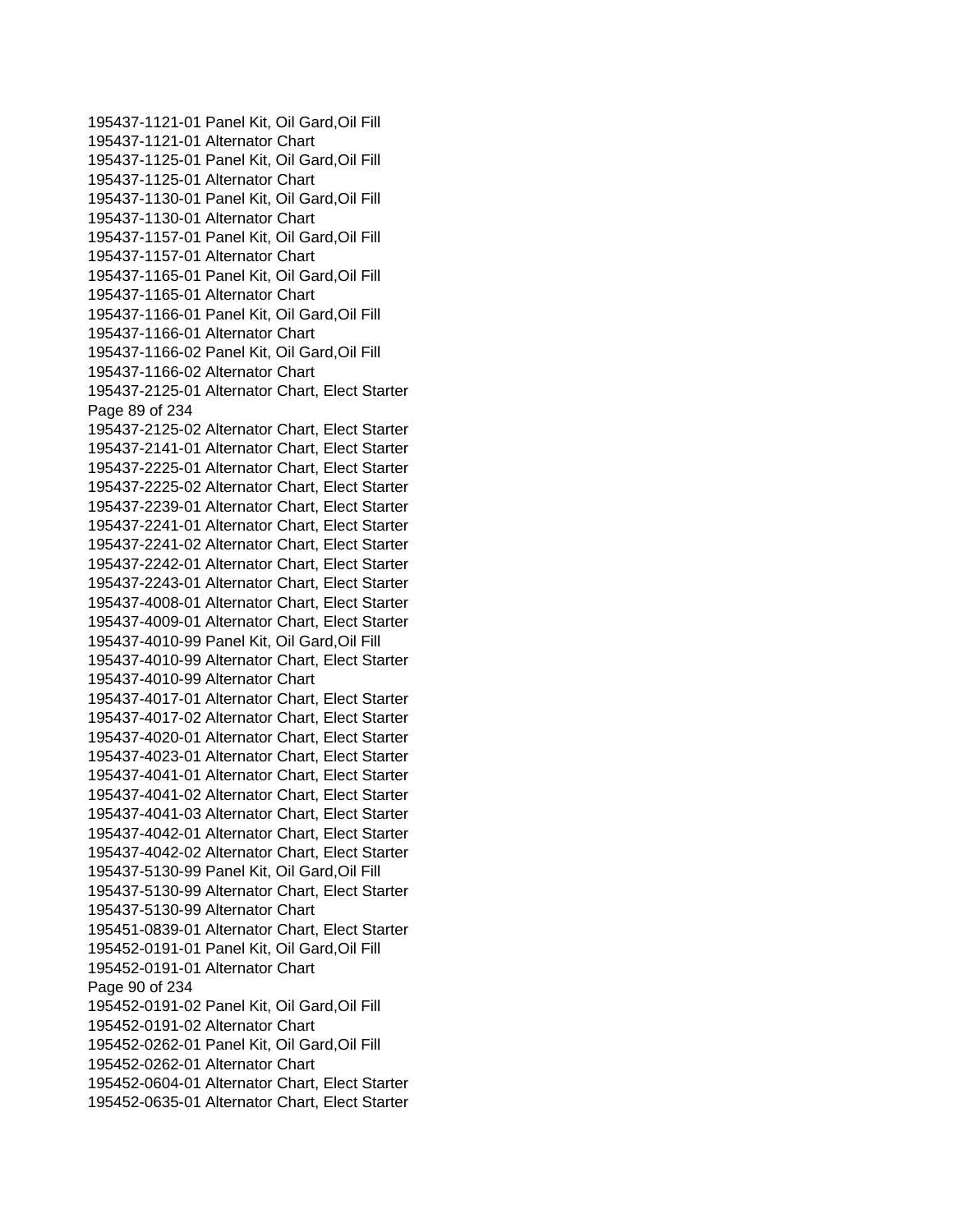195452-0640-01 Alternator Chart, Elect Starter 195452-0658-99 Panel Kit, Oil Gard,Oil Fill 195452-0658-99 Alternator Chart 195452-0676-01 Alternator Chart, Elect Starter 195452-0677-01 Alternator Chart, Elect Starter 195452-0679-01 Alternator Chart, Elect Starter 195452-0693-01 Alternator Chart, Elect Starter 195452-0704-01 Alternator Chart, Elect Starter 195452-0749-01 Alternator Chart, Elect Starter 195452-0759-01 Alternator Chart, Elect Starter 195452-0764-01 Alternator Chart, Elect Starter 195452-0766-01 Alternator Chart, Elect Starter 195452-0770-01 Alternator Chart, Elect Starter 195452-0777-01 Alternator Chart, Elect Starter 195452-0785-01 Alternator Chart, Elect Starter 195452-0791-99 Panel Kit, Oil Gard,Oil Fill 195452-0791-99 Alternator Chart 195452-0798-01 Alternator Chart, Elect Starter 195452-0803-01 Alternator Chart, Elect Starter 195452-0804-01 Alternator Chart, Elect Starter 195452-0833-01 Alternator Chart, Elect Starter 195452-1026-02 Panel Kit, Oil Gard,Oil Fill 195452-1026-02 Alternator Chart Page 91 of 234 195452-1049-01 Panel Kit, Oil Gard,Oil Fill 195452-1049-01 Alternator Chart 195452-1049-02 Panel Kit, Oil Gard,Oil Fill 195452-1049-02 Alternator Chart 195452-1049-03 Panel Kit, Oil Gard,Oil Fill 195452-1049-03 Alternator Chart 195452-1049-13 Panel Kit, Oil Gard,Oil Fill 195452-1049-13 Alternator Chart 195452-1104-01 Panel Kit, Oil Gard,Oil Fill 195452-1104-01 Alternator Chart 195452-1164-01 Panel Kit, Oil Gard,Oil Fill 195452-1164-01 Alternator Chart 195452-2149-01 Alternator Chart, Elect Starter 195452-2149-03 Alternator Chart, Elect Starter 195452-2149-07 Alternator Chart, Elect Starter 195452-2249-01 Alternator Chart, Elect Starter 195452-2249-02 Alternator Chart, Elect Starter 195452-2249-03 Alternator Chart, Elect Starter 195452-2249-05 Alternator Chart, Elect Starter 195452-2249-07 Alternator Chart, Elect Starter 195452-2251-01 Alternator Chart, Elect Starter 195452-4026-01 Alternator Chart, Elect Starter 195452-4026-02 Alternator Chart, Elect Starter 195452-4049-01 Alternator Chart, Elect Starter 195452-4049-02 Alternator Chart, Elect Starter 195452-4049-03 Alternator Chart, Elect Starter 195452-4049-04 Alternator Chart, Elect Starter 195452-4049-05 Alternator Chart, Elect Starter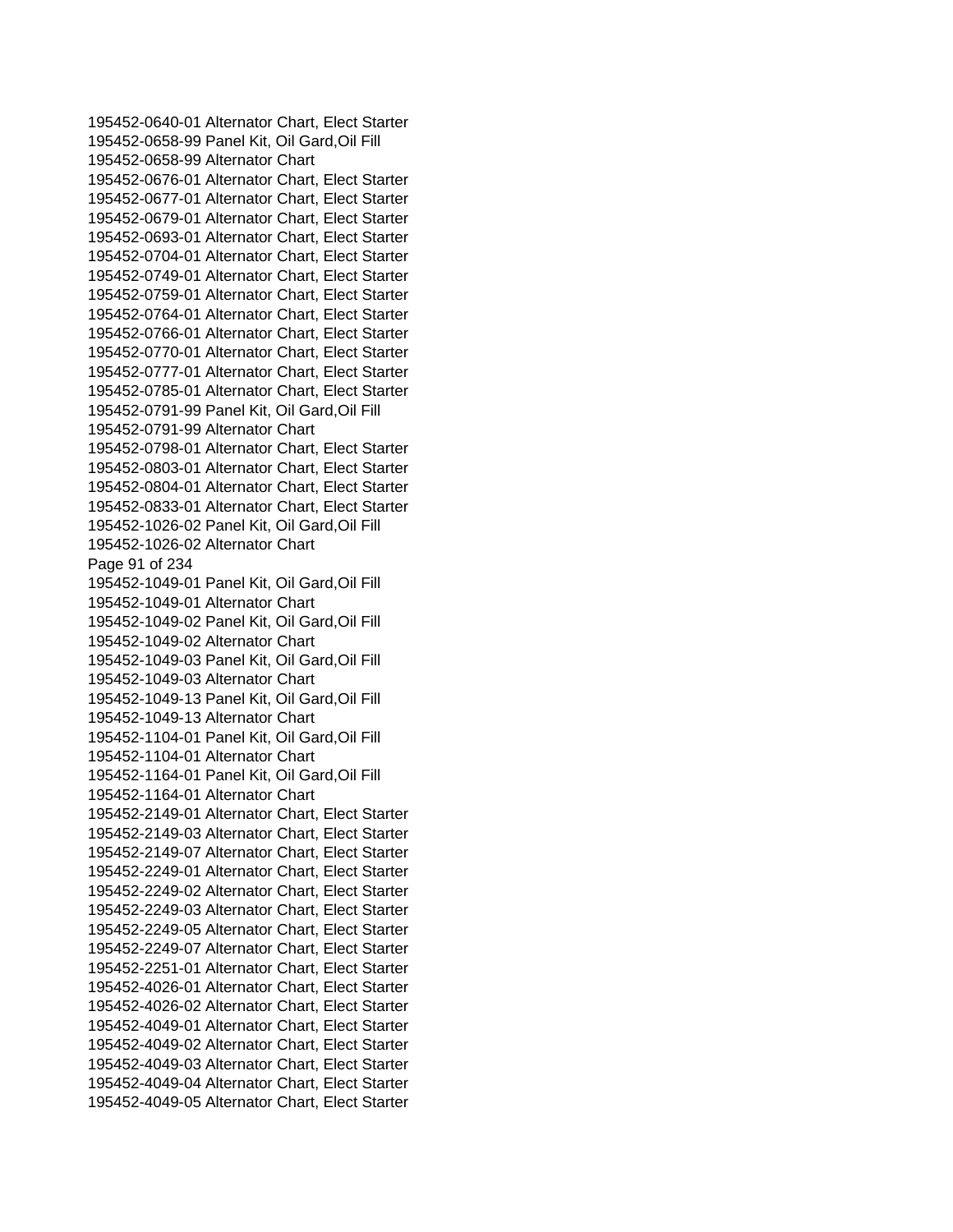195452-4049-09 Alternator Chart, Elect Starter Page 92 of 234 195452-4049-13 Alternator Chart, Elect Starter 195457-1048-01 Panel Kit, Oil Gard,Oil Fill 195457-1048-01 Alternator Chart 195457-2148-01 Alternator Chart, Elect Starter 195457-2248-01 Alternator Chart, Elect Starter 195457-2248-02 Alternator Chart, Elect Starter 195457-4048-01 Alternator Chart, Elect Starter 195457-4048-02 Alternator Chart, Elect Starter 195457-4048-05 Alternator Chart, Elect Starter 221431-0140-01 Alternator Chart 221431-0142-01 Alternator Chart 221431-0146-01 Alternator Chart 221431-0156-01 Alternator Chart 221431-0176-01 Alternator Chart 221431-0179-01 Alternator Chart 221431-0183-01 Alternator Chart 221431-0189-01 Alternator Chart 221431-0319-01 Alternator Chart 221431-0336-01 Alternator Chart 221431-0339-01 Alternator Chart 221432-0111-01 Alternator Chart 221432-0112-01 Alternator Chart 221432-0113-01 Alternator Chart 221432-0131-01 Alternator Chart 221432-0131-02 Alternator Chart 221432-0131-03 Alternator Chart 221432-0133-01 Alternator Chart 221432-0134-01 Alternator Chart 221432-0135-01 Alternator Chart Page 93 of 234 221432-0135-02 Alternator Chart 221432-0138-01 Alternator Chart 221432-0138-02 Alternator Chart 221432-0139-01 Alternator Chart 221432-0141-01 Alternator Chart 221432-0143-99 Alternator Chart 221432-0145-01 Alternator Chart 221432-0145-02 Alternator Chart 221432-0145-03 Alternator Chart 221432-0145-04 Alternator Chart 221432-0145-05 Alternator Chart 221432-0147-01 Alternator Chart 221432-0148-01 Alternator Chart 221432-0148-02 Alternator Chart 221432-0148-03 Alternator Chart 221432-0152-01 Alternator Chart 221432-0152-02 Alternator Chart 221432-0154-01 Alternator Chart 221432-0155-01 Alternator Chart 221432-0155-02 Alternator Chart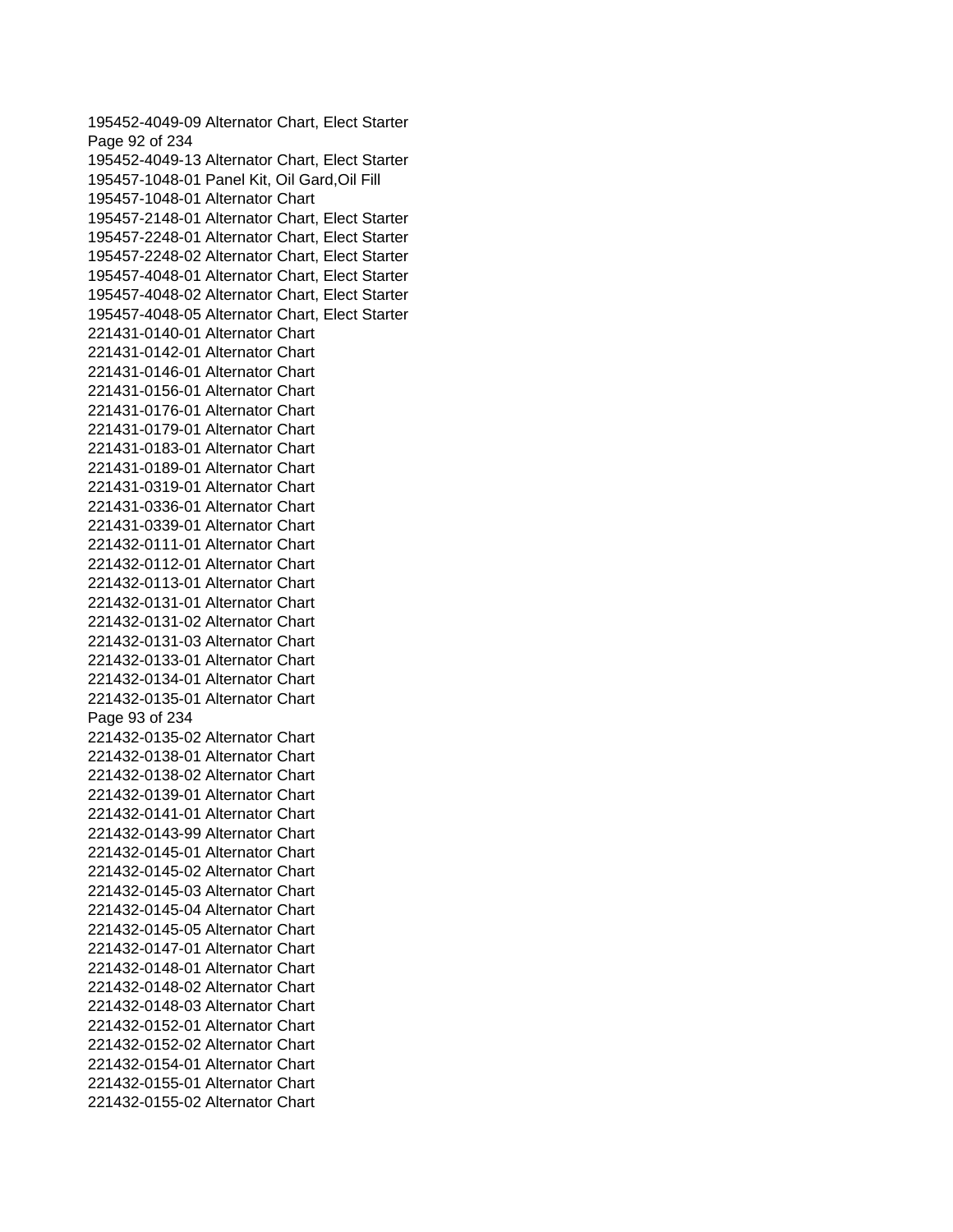221432-0155-03 Alternator Chart 221432-0159-01 Alternator Chart 221432-0162-01 Alternator Chart 221432-0162-02 Alternator Chart 221432-0162-03 Alternator Chart 221432-0164-01 Alternator Chart 221432-0165-01 Alternator Chart 221432-0167-01 Alternator Chart 221432-0170-01 Alternator Chart Page 94 of 234 221432-0170-02 Alternator Chart 221432-0171-01 Alternator Chart 221432-0171-02 Alternator Chart 221432-0171-03 Alternator Chart 221432-0173-01 Alternator Chart 221432-0174-01 Alternator Chart 221432-0175-01 Alternator Chart 221432-0177-01 Alternator Chart 221432-0185-01 Alternator Chart 221432-0188-01 Alternator Chart 221432-0188-04 Alternator Chart 221432-0191-01 Alternator Chart 221432-0194-01 Alternator Chart 221432-0196-01 Alternator Chart 221432-0198-99 Alternator Chart 221432-0200-01 Alternator Chart 221432-0203-01 Alternator Chart 221432-0204-01 Alternator Chart 221432-0205-01 Alternator Chart 221432-0206-99 Alternator Chart 221432-0207-01 Alternator Chart 221432-0208-01 Alternator Chart 221432-0208-02 Alternator Chart 221432-0211-01 Alternator Chart 221432-0213-01 Alternator Chart 221432-0300-01 Alternator Chart 221432-0301-99 Alternator Chart 221432-0302-99 Alternator Chart 221432-0304-99 Alternator Chart Page 95 of 234 221432-0310-01 Alternator Chart 221432-0312-01 Alternator Chart 221432-0314-01 Alternator Chart 221432-0315-01 Alternator Chart 221432-0317-01 Alternator Chart 221432-0318-01 Alternator Chart 221432-0321-01 Alternator Chart 221432-0322-01 Alternator Chart 221432-0322-02 Alternator Chart 221432-0326-01 Alternator Chart 221432-0327-01 Alternator Chart 221432-0329-01 Alternator Chart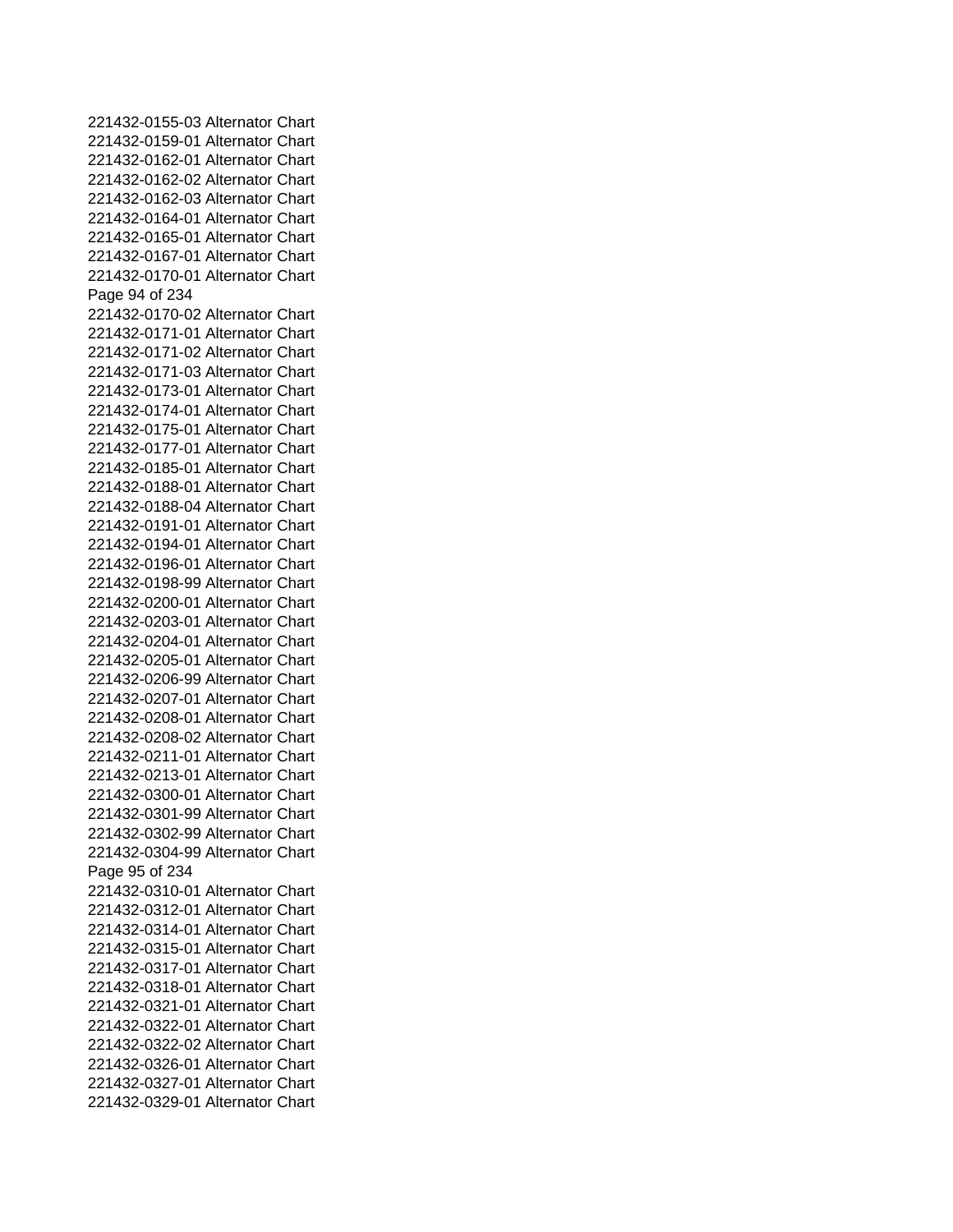221432-0330-01 Alternator Chart 221432-0333-01 Alternator Chart 221432-0334-01 Alternator Chart 221432-0335-01 Alternator Chart 221432-0337-99 Alternator Chart 221432-0342-01 Alternator Chart 221432-0343-01 Alternator Chart 221432-0345-01 Alternator Chart 221432-0346-01 Alternator Chart 221432-0349-99 Alternator Chart 221432-0350-01 Alternator Chart 221432-0351-01 Alternator Chart 221432-0352-01 Alternator Chart 221432-0353-01 Alternator Chart 221432-1345-01 Alternator Chart 221432-1345-02 Alternator Chart 221432-1353-01 Alternator Chart Page 96 of 234 221432-2035-01 Alternator Chart 221432-2035-02 Alternator Chart 221432-2037-01 Alternator Chart 221432-2037-02 Alternator Chart 221432-2037-03 Alternator Chart 221432-2070-01 Alternator Chart 221432-2070-02 Alternator Chart 221432-2070-03 Alternator Chart 221432-2070-04 Alternator Chart 221432-2135-01 Alternator Chart 221432-2135-02 Alternator Chart 221432-2136-01 Alternator Chart 221432-2136-02 Alternator Chart 221432-2137-01 Alternator Chart 221432-2137-03 Alternator Chart 221432-2138-99 Alternator Chart 221432-2170-01 Alternator Chart 221432-2170-02 Alternator Chart 221432-2170-04 Alternator Chart 221432-2171-01 Alternator Chart 221432-2174-01 Alternator Chart 221432-4006-01 Alternator Chart 221432-4035-01 Alternator Chart 221432-4035-02 Alternator Chart 221432-4035-03 Alternator Chart 221432-4035-04 Alternator Chart 221432-4035-05 Alternator Chart 221432-4037-01 Alternator Chart 221432-4037-02 Alternator Chart Page 97 of 234 221432-4037-03 Alternator Chart 221432-4037-04 Alternator Chart 221432-4037-05 Alternator Chart 221432-4070-01 Alternator Chart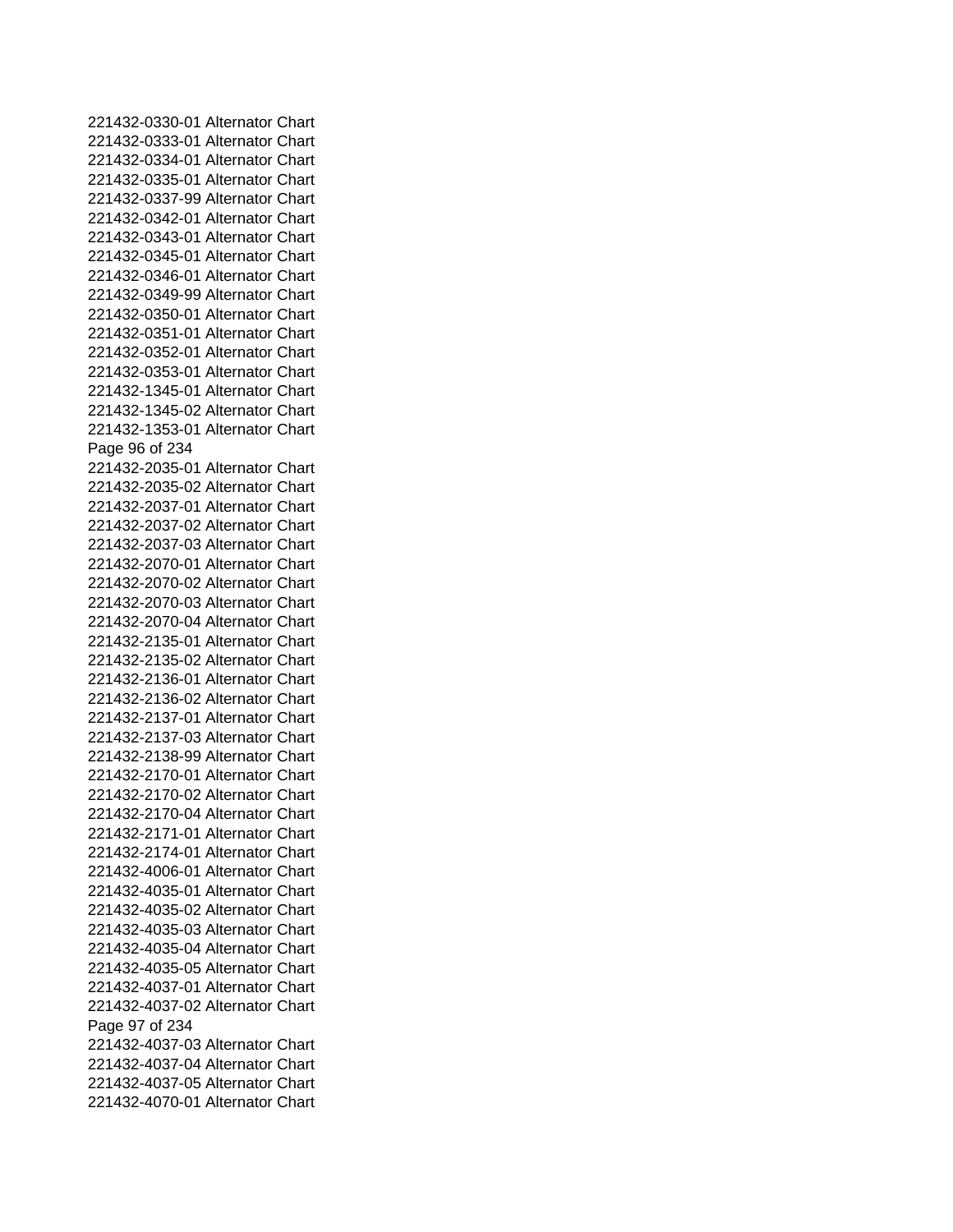221432-4070-02 Alternator Chart 221432-4070-03 Alternator Chart 221432-4070-04 Alternator Chart 221432-4070-05 Alternator Chart 221432-4090-01 Alternator Chart 221432-5006-01 Alternator Chart 221432-5035-01 Alternator Chart 221432-5035-04 Alternator Chart 221432-5037-01 Alternator Chart 221432-5037-05 Alternator Chart 221432-5037-06 Alternator Chart 221432-5070-01 Alternator Chart 221433-0332-01 Alternator Chart 221433-0332-02 Alternator Chart 221435-0144-01 Alternator Chart 221435-0153-01 Alternator Chart 221435-0172-01 Alternator Chart 221435-0192-01 Alternator Chart 221435-0197-01 Alternator Chart 221435-0323-01 Alternator Chart 221435-0325-01 Alternator Chart 221435-4001-01 Alternator Chart 221435-4001-02 Alternator Chart 221435-4001-03 Alternator Chart 221435-4001-04 Alternator Chart Page 98 of 234 221435-5001-02 Alternator Chart 221436-0201-01 Alternator Chart 221437-0120-01 Alternator Chart 221437-0130-01 Alternator Chart 221437-0132-01 Alternator Chart 221437-0136-01 Alternator Chart 221437-0149-01 Alternator Chart 221437-0151-01 Alternator Chart 221437-0157-01 Alternator Chart 221437-0158-01 Alternator Chart 221437-0160-01 Alternator Chart 221437-0161-01 Alternator Chart 221437-0166-01 Alternator Chart 221437-0166-02 Alternator Chart 221437-0168-01 Alternator Chart 221437-0169-01 Alternator Chart 221437-0178-01 Alternator Chart 221437-0180-01 Alternator Chart 221437-0180-02 Alternator Chart 221437-0181-01 Alternator Chart 221437-0182-01 Alternator Chart 221437-0184-01 Alternator Chart 221437-0186-01 Alternator Chart 221437-0187-01 Alternator Chart 221437-0187-02 Alternator Chart 221437-0190-01 Alternator Chart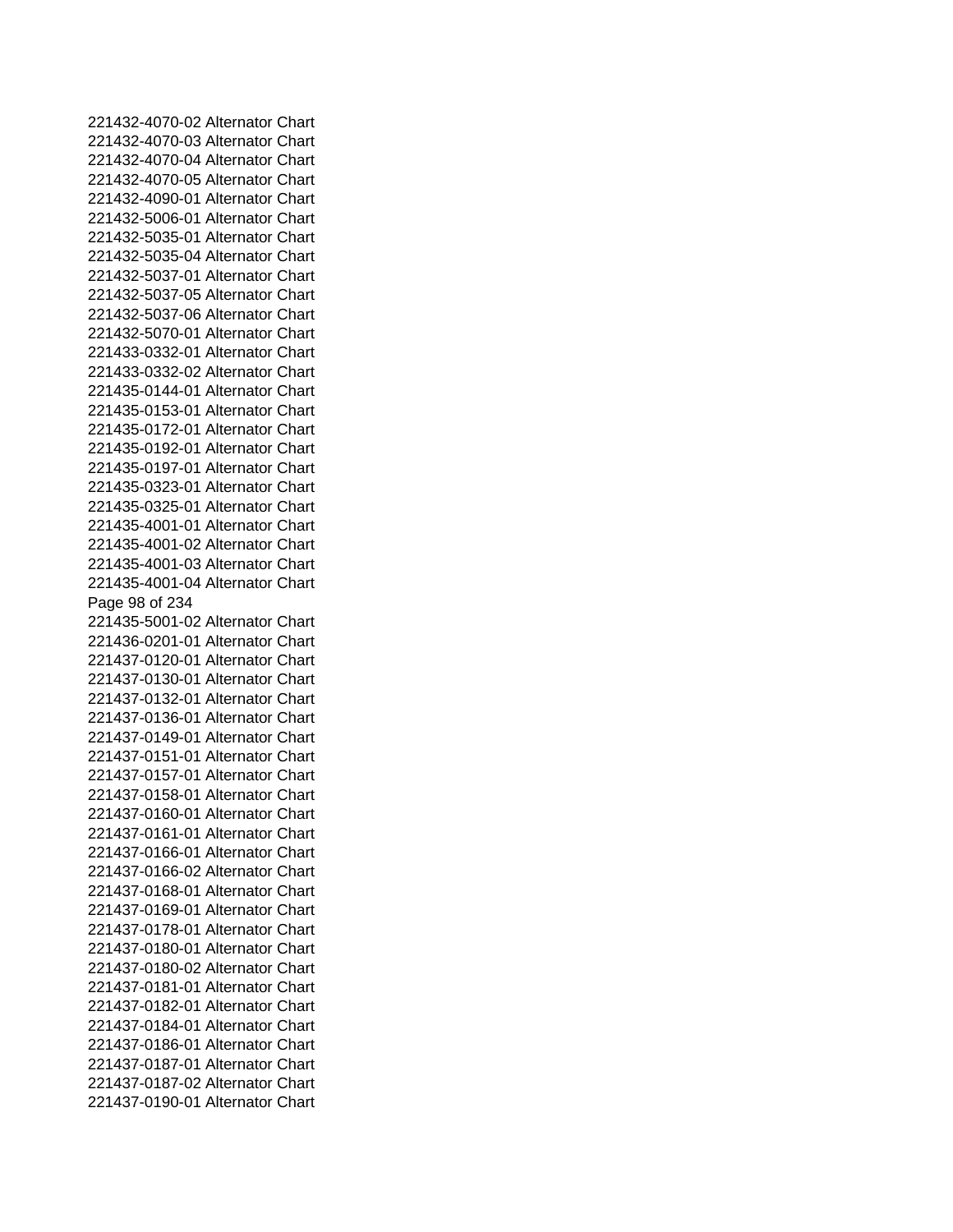221437-0193-01 Alternator Chart 221437-0195-01 Alternator Chart 221437-0199-01 Alternator Chart Page 99 of 234 221437-0202-01 Alternator Chart 221437-0203-99 Alternator Chart 221437-0209-01 Alternator Chart 221437-0210-01 Alternator Chart 221437-0212-99 Alternator Chart 221437-0304-01 Alternator Chart 221437-0311-01 Alternator Chart 221437-0313-01 Alternator Chart 221437-0316-01 Alternator Chart 221437-0320-01 Alternator Chart 221437-0324-01 Alternator Chart 221437-0328-01 Alternator Chart 221437-0331-01 Alternator Chart 221437-0338-01 Alternator Chart 221437-0340-01 Alternator Chart 221437-0341-01 Alternator Chart 221437-0344-01 Alternator Chart 221437-0347-01 Alternator Chart 221437-0348-01 Alternator Chart 221437-2045-01 Alternator Chart 221437-2045-02 Alternator Chart 221437-2073-01 Alternator Chart 221437-2073-02 Alternator Chart 221437-2073-03 Alternator Chart 221437-2145-01 Alternator Chart 221437-2145-02 Alternator Chart 221437-2146-01 Alternator Chart 221437-2146-02 Alternator Chart 221437-2173-01 Alternator Chart Page 100 of 234 221437-4003-01 Alternator Chart 221437-4005-01 Alternator Chart 221437-4007-01 Alternator Chart 221437-4045-01 Alternator Chart 221437-5005-01 Alternator Chart 221437-5045-01 Alternator Chart 221452-0116-01 Alternator Chart 221452-0137-01 Alternator Chart 221452-0150-01 Alternator Chart 221452-0163-01 Alternator Chart 221452-0163-02 Alternator Chart 221452-0163-03 Alternator Chart 221452-0303-01 Alternator Chart 221452-2049-01 Alternator Chart 221452-2049-02 Alternator Chart 221452-2049-03 Alternator Chart 221452-2049-04 Alternator Chart 221452-2049-05 Alternator Chart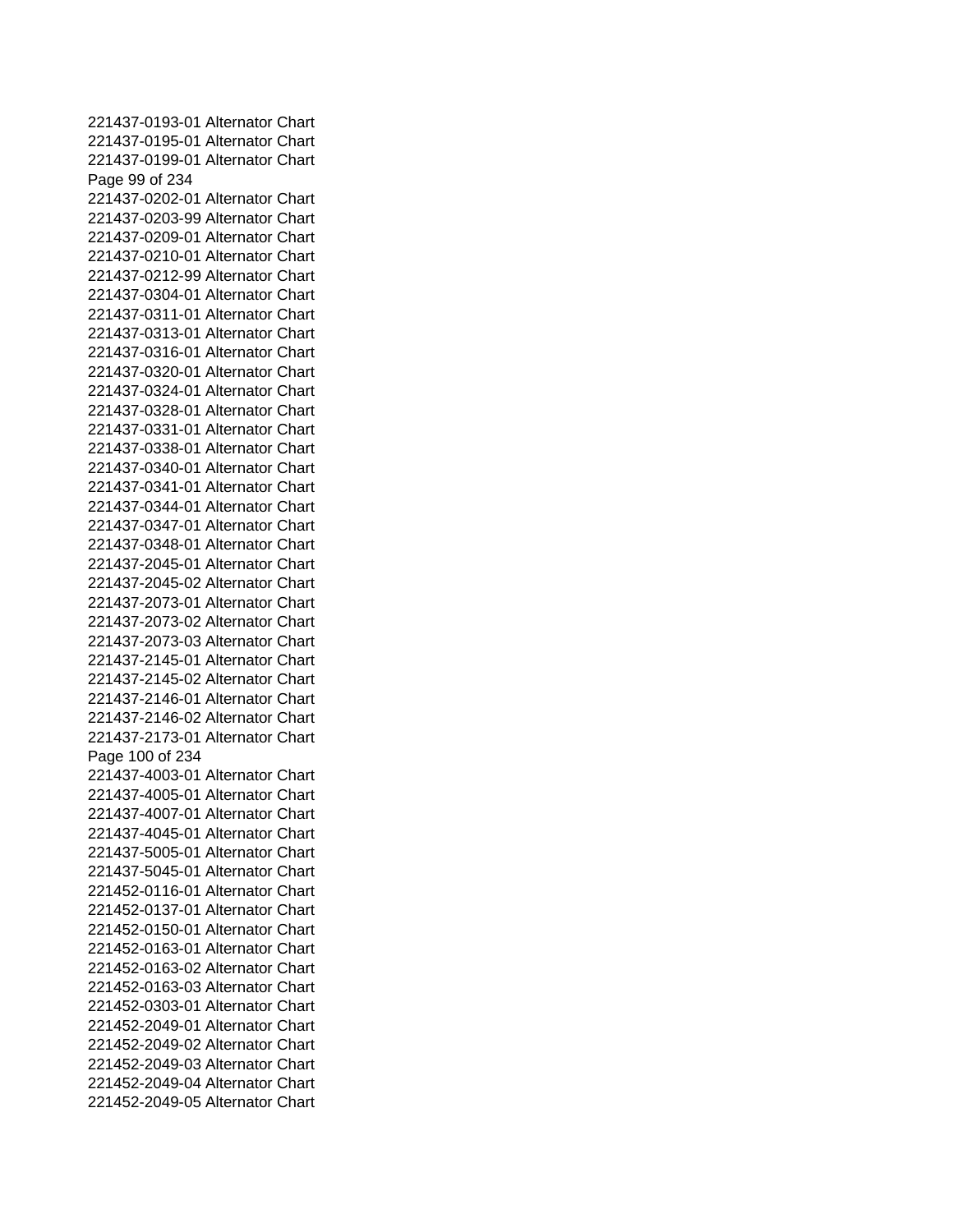221452-2049-06 Alternator Chart 221452-2049-07 Alternator Chart 221452-2049-08 Alternator Chart 221452-2148-01 Alternator Chart 221452-2149-01 Alternator Chart 221452-2149-03 Alternator Chart 221452-4049-01 Alternator Chart 221452-4049-02 Alternator Chart 221452-4049-03 Alternator Chart 221452-4049-04 Alternator Chart 221452-5049-01 Alternator Chart Page 101 of 234 221452-5049-03 Alternator Chart 221457-0121-01 Alternator Chart 221457-0305-99 Alternator Chart 221457-2050-01 Alternator Chart 221457-2050-02 Alternator Chart 221457-2050-03 Alternator Chart 221457-2050-04 Alternator Chart 221457-2050-05 Alternator Chart 221457-2050-06 Alternator Chart 221457-2050-07 Alternator Chart 221457-2050-08 Alternator Chart 221457-2150-01 Alternator Chart 221457-2150-02 Alternator Chart 221457-4038-01 Alternator Chart 221457-4050-01 Alternator Chart 221457-4050-02 Alternator Chart 221457-5038-01 Alternator Chart 221457-5038-02 Alternator Chart 226432-0006-01 Switch Plate, Elect, Oil Grp 226432-0006-02 Switch Plate, Elect, Oil Grp 226432-0035-01 Switch Plate, Elect, Oil Grp 226432-0036-01 Switch Plate, Elect, Oil Grp 226432-0037-01 Switch Plate, Elect, Oil Grp 226432-0047-01 Switch Plate, Elect, Oil Grp 226432-0047-02 Switch Plate, Elect, Oil Grp 226432-0050-99 Switch Plate, Elect, Oil Grp 226432-0057-99 Switch Plate, Elect, Oil Grp 226432-0070-99 Switch Plate, Elect, Oil Grp 226432-0101-01 Switch Plate, Elect, Oil Grp Page 102 of 234 226432-0110-99 Switch Plate, Elect, Oil Grp 226432-0111-01 Switch Plate, Elect, Oil Grp 226432-0112-99 Switch Plate, Elect, Oil Grp 226432-0114-01 Switch Plate, Elect, Oil Grp 226432-0115-01 Switch Plate, Elect, Oil Grp 226432-0116-01 Switch Plate, Elect, Oil Grp 226432-0145-01 Switch Plate, Elect, Oil Grp 226432-0147-99 Switch Plate, Elect, Oil Grp 226432-1006-E1 Switch Plate, Elect, Oil Grp 226432-1006-E2 Switch Plate, Elect, Oil Grp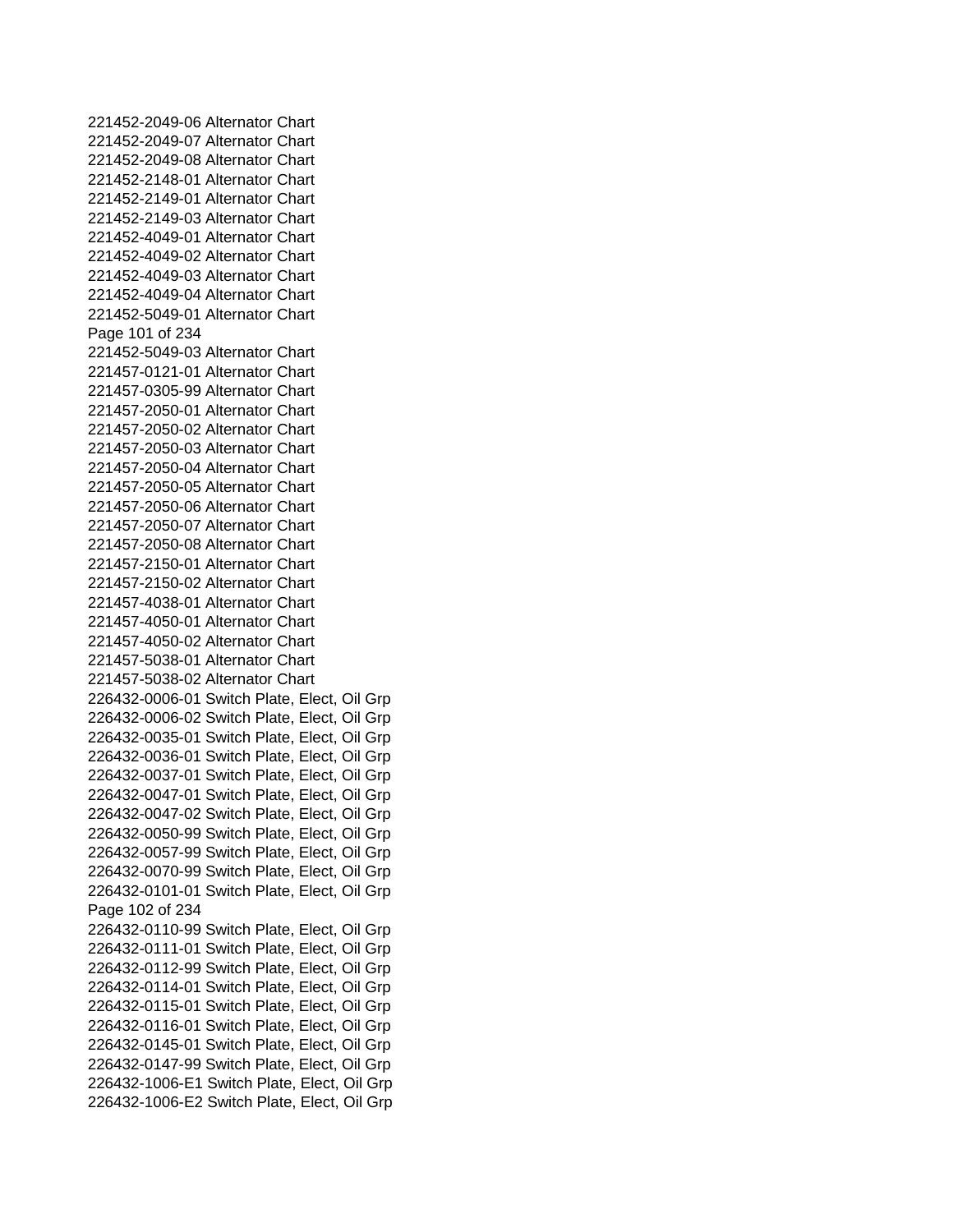226432-1035-E1 Switch Plate, Elect, Oil Grp 226432-1101-E1 Switch Plate, Elect, Oil Grp 226432-1114-E1 Switch Plate, Elect, Oil Grp 226437-0005-01 Switch Plate, Elect, Oil Grp 226437-0045-01 Switch Plate, Elect, Oil Grp 226437-0046-99 Switch Plate, Elect, Oil Grp 226437-1005-E1 Switch Plate, Elect, Oil Grp 226452-0044-99 Switch Plate, Elect, Oil Grp 226452-0049-01 Switch Plate, Elect, Oil Grp 226452-0049-02 Switch Plate, Elect, Oil Grp 226452-0049-03 Switch Plate, Elect, Oil Grp 226452-0103-01 Switch Plate, Elect, Oil Grp 226452-1049-E1 Switch Plate, Elect, Oil Grp 226457-0048-99 Switch Plate, Elect, Oil Grp 226457-0060-01 Switch Plate, Elect, Oil Grp 252411-0162-99 Alternator Chart 252411-0162-99 Starter Panel Kit 252411-0168-99 Alternator Chart 252411-0168-99 Starter Panel Kit Page 103 of 234 252411-0219-99 Alternator Chart 252411-0219-99 Starter Panel Kit 252411-0672-01 Alternator Chart 252411-0672-01 Starter Panel Kit 252411-0752-01 Alternator Chart 252411-0752-01 Starter Panel Kit 252412-0015-99 Alternator Chart 252412-0015-99 Starter Panel Kit 252412-0016-99 Alternator Chart 252412-0016-99 Starter Panel Kit 252412-0070-99 Alternator Chart 252412-0070-99 Starter Panel Kit 252412-0071-99 Alternator Chart 252412-0071-99 Starter Panel Kit 252412-0110-99 Alternator Chart 252412-0110-99 Starter Panel Kit 252412-0111-99 Alternator Chart 252412-0111-99 Starter Panel Kit 252412-0112-99 Alternator Chart 252412-0112-99 Starter Panel Kit 252412-0134-99 Alternator Chart 252412-0134-99 Starter Panel Kit 252412-0136-99 Alternator Chart 252412-0136-99 Starter Panel Kit 252412-0139-99 Alternator Chart 252412-0139-99 Starter Panel Kit 252412-0142-99 Alternator Chart 252412-0142-99 Starter Panel Kit 252412-0147-99 Alternator Chart Page 104 of 234 252412-0147-99 Starter Panel Kit 252412-0148-99 Alternator Chart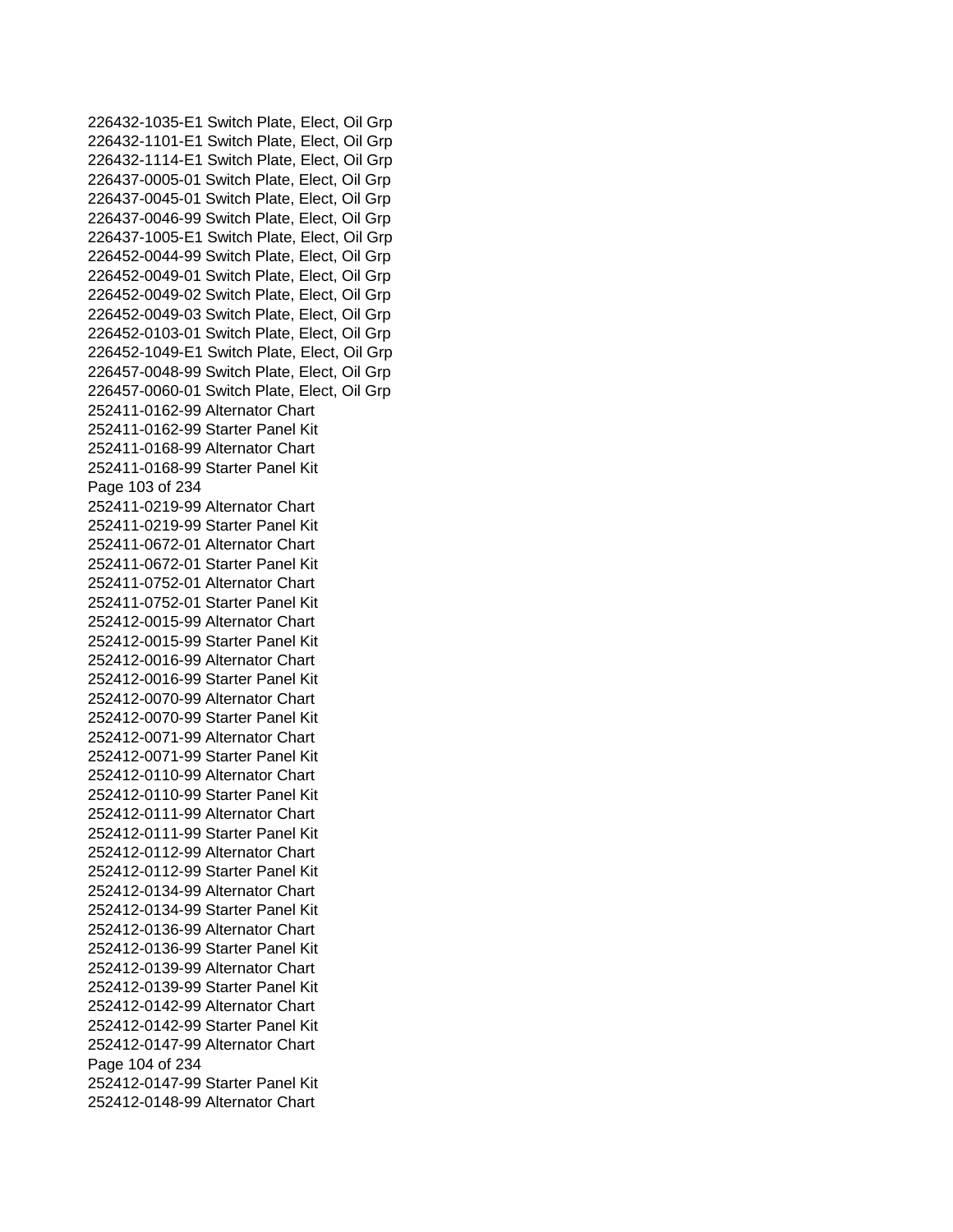252412-0148-99 Starter Panel Kit 252412-0151-99 Alternator Chart 252412-0151-99 Starter Panel Kit 252412-0154-99 Alternator Chart 252412-0154-99 Starter Panel Kit 252412-0158-99 Alternator Chart 252412-0158-99 Starter Panel Kit 252412-0159-99 Alternator Chart 252412-0159-99 Starter Panel Kit 252412-0160-99 Alternator Chart 252412-0160-99 Starter Panel Kit 252412-0163-99 Alternator Chart 252412-0163-99 Starter Panel Kit 252412-0164-99 Alternator Chart 252412-0164-99 Starter Panel Kit 252412-0165-99 Alternator Chart 252412-0165-99 Starter Panel Kit 252412-0166-99 Alternator Chart 252412-0166-99 Starter Panel Kit 252412-0167-99 Alternator Chart 252412-0167-99 Starter Panel Kit 252412-0172-99 Alternator Chart 252412-0172-99 Starter Panel Kit 252412-0173-99 Alternator Chart 252412-0173-99 Starter Panel Kit 252412-0174-99 Alternator Chart 252412-0174-99 Starter Panel Kit Page 105 of 234 252412-0176-99 Alternator Chart 252412-0176-99 Starter Panel Kit 252412-0178-99 Alternator Chart 252412-0178-99 Starter Panel Kit 252412-0179-99 Alternator Chart 252412-0179-99 Starter Panel Kit 252412-0184-99 Alternator Chart 252412-0184-99 Starter Panel Kit 252412-0187-99 Alternator Chart 252412-0187-99 Starter Panel Kit 252412-0191-99 Alternator Chart 252412-0191-99 Starter Panel Kit 252412-0192-99 Alternator Chart 252412-0192-99 Starter Panel Kit 252412-0194-99 Alternator Chart 252412-0194-99 Starter Panel Kit 252412-0196-99 Alternator Chart 252412-0196-99 Starter Panel Kit 252412-0200-99 Alternator Chart 252412-0200-99 Starter Panel Kit 252412-0202-99 Alternator Chart 252412-0202-99 Starter Panel Kit 252412-0203-99 Alternator Chart 252412-0203-99 Starter Panel Kit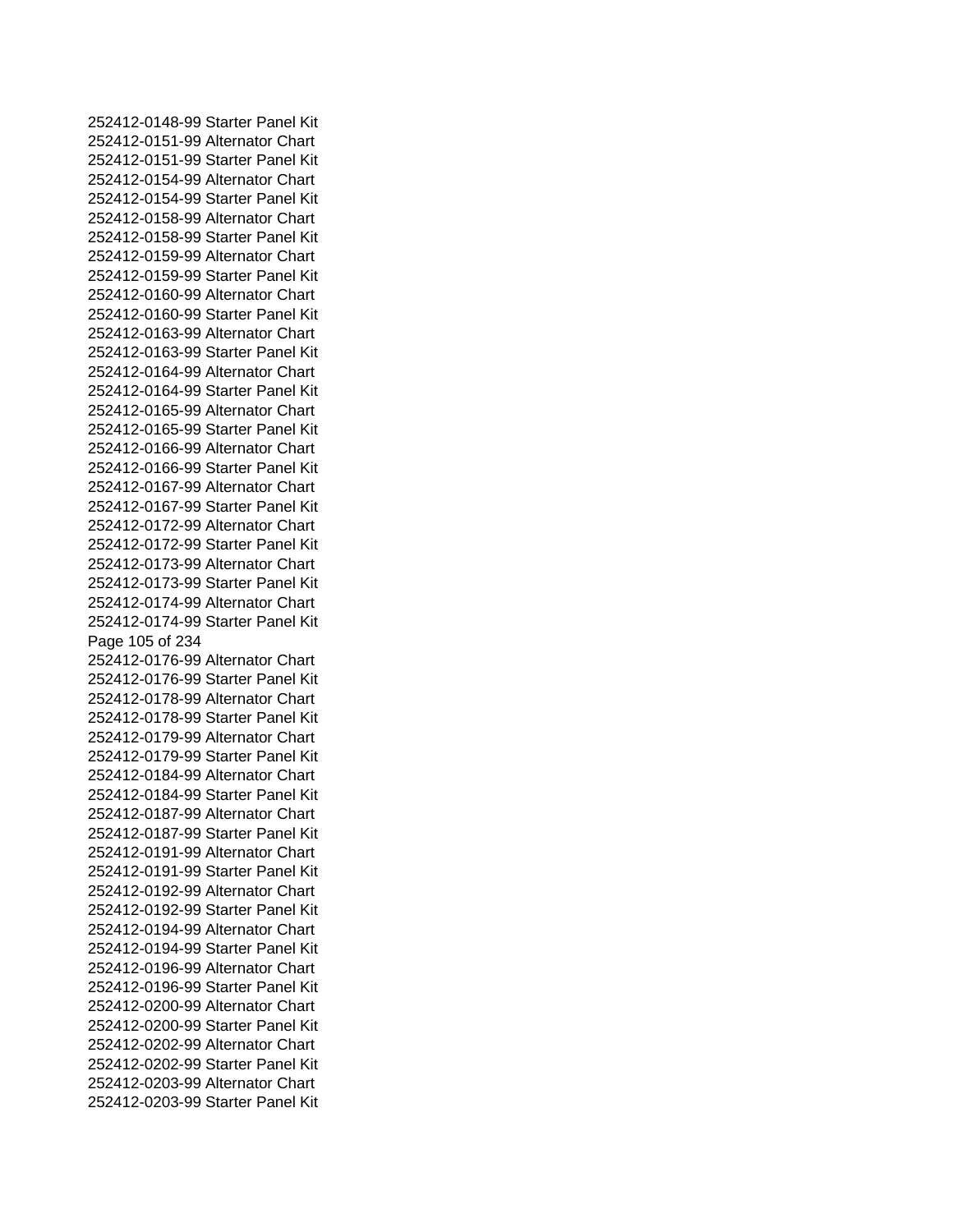252412-0207-99 Alternator Chart 252412-0207-99 Starter Panel Kit 252412-0209-99 Alternator Chart 252412-0209-99 Starter Panel Kit 252412-0210-99 Alternator Chart Page 106 of 234 252412-0210-99 Starter Panel Kit 252412-0212-99 Alternator Chart 252412-0212-99 Starter Panel Kit 252412-0213-99 Alternator Chart 252412-0213-99 Starter Panel Kit 252412-0216-99 Alternator Chart 252412-0216-99 Starter Panel Kit 252412-0221-99 Alternator Chart 252412-0221-99 Starter Panel Kit 252412-0223-99 Alternator Chart 252412-0223-99 Starter Panel Kit 252412-0224-99 Alternator Chart 252412-0224-99 Starter Panel Kit 252412-0225-99 Alternator Chart 252412-0225-99 Starter Panel Kit 252412-0226-99 Alternator Chart 252412-0226-99 Starter Panel Kit 252412-0228-99 Alternator Chart 252412-0228-99 Starter Panel Kit 252412-0229-99 Alternator Chart 252412-0229-99 Starter Panel Kit 252412-0230-99 Alternator Chart 252412-0230-99 Starter Panel Kit 252412-0235-99 Alternator Chart 252412-0235-99 Starter Panel Kit 252412-0238-99 Alternator Chart 252412-0238-99 Starter Panel Kit 252412-0239-99 Alternator Chart 252412-0239-99 Starter Panel Kit Page 107 of 234 252412-0240-99 Alternator Chart 252412-0240-99 Starter Panel Kit 252412-0241-99 Alternator Chart 252412-0241-99 Starter Panel Kit 252412-0243-99 Alternator Chart 252412-0243-99 Starter Panel Kit 252412-0247-99 Alternator Chart 252412-0247-99 Starter Panel Kit 252412-0249-99 Alternator Chart 252412-0249-99 Starter Panel Kit 252412-0250-99 Alternator Chart 252412-0250-99 Starter Panel Kit 252412-0252-99 Alternator Chart 252412-0252-99 Starter Panel Kit 252412-0254-99 Alternator Chart 252412-0254-99 Starter Panel Kit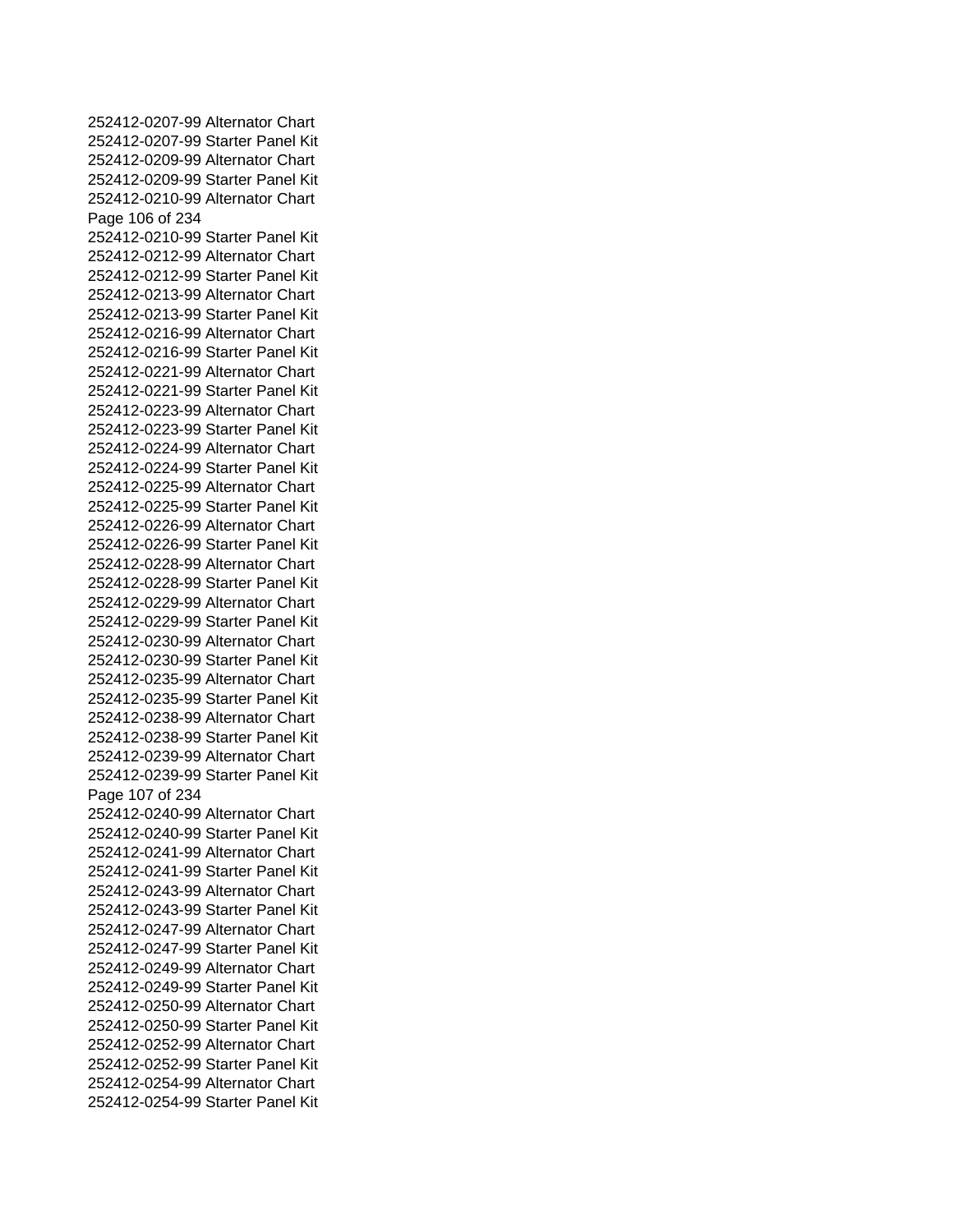252412-0255-99 Alternator Chart 252412-0255-99 Starter Panel Kit 252412-0258-99 Alternator Chart 252412-0258-99 Starter Panel Kit 252412-0260-99 Alternator Chart 252412-0260-99 Starter Panel Kit 252412-0262-99 Alternator Chart 252412-0262-99 Starter Panel Kit 252412-0263-99 Alternator Chart 252412-0263-99 Starter Panel Kit 252412-0266-99 Alternator Chart 252412-0266-99 Starter Panel Kit 252412-0268-99 Alternator Chart Page 108 of 234 252412-0268-99 Starter Panel Kit 252412-0273-99 Alternator Chart 252412-0273-99 Starter Panel Kit 252412-0275-99 Alternator Chart 252412-0275-99 Starter Panel Kit 252412-0515-01 Alternator Chart 252412-0515-01 Starter Panel Kit 252412-0515-02 Alternator Chart 252412-0515-02 Starter Panel Kit 252412-0515-03 Alternator Chart 252412-0515-03 Starter Panel Kit 252412-0515-04 Alternator Chart 252412-0515-04 Starter Panel Kit 252412-0516-01 Alternator Chart 252412-0516-01 Starter Panel Kit 252412-0517-99 Alternator Chart 252412-0517-99 Starter Panel Kit 252412-0570-01 Alternator Chart 252412-0570-01 Starter Panel Kit 252412-0570-02 Alternator Chart 252412-0570-02 Starter Panel Kit 252412-0570-03 Alternator Chart 252412-0570-03 Starter Panel Kit 252412-0571-01 Alternator Chart 252412-0571-01 Starter Panel Kit 252412-0571-02 Alternator Chart 252412-0571-02 Starter Panel Kit 252412-0571-03 Alternator Chart 252412-0571-03 Starter Panel Kit Page 109 of 234 252412-0601-01 Alternator Chart 252412-0601-01 Starter Panel Kit 252412-0606-01 Alternator Chart 252412-0606-01 Starter Panel Kit 252412-0611-01 Alternator Chart 252412-0611-01 Starter Panel Kit 252412-0612-01 Alternator Chart 252412-0612-01 Starter Panel Kit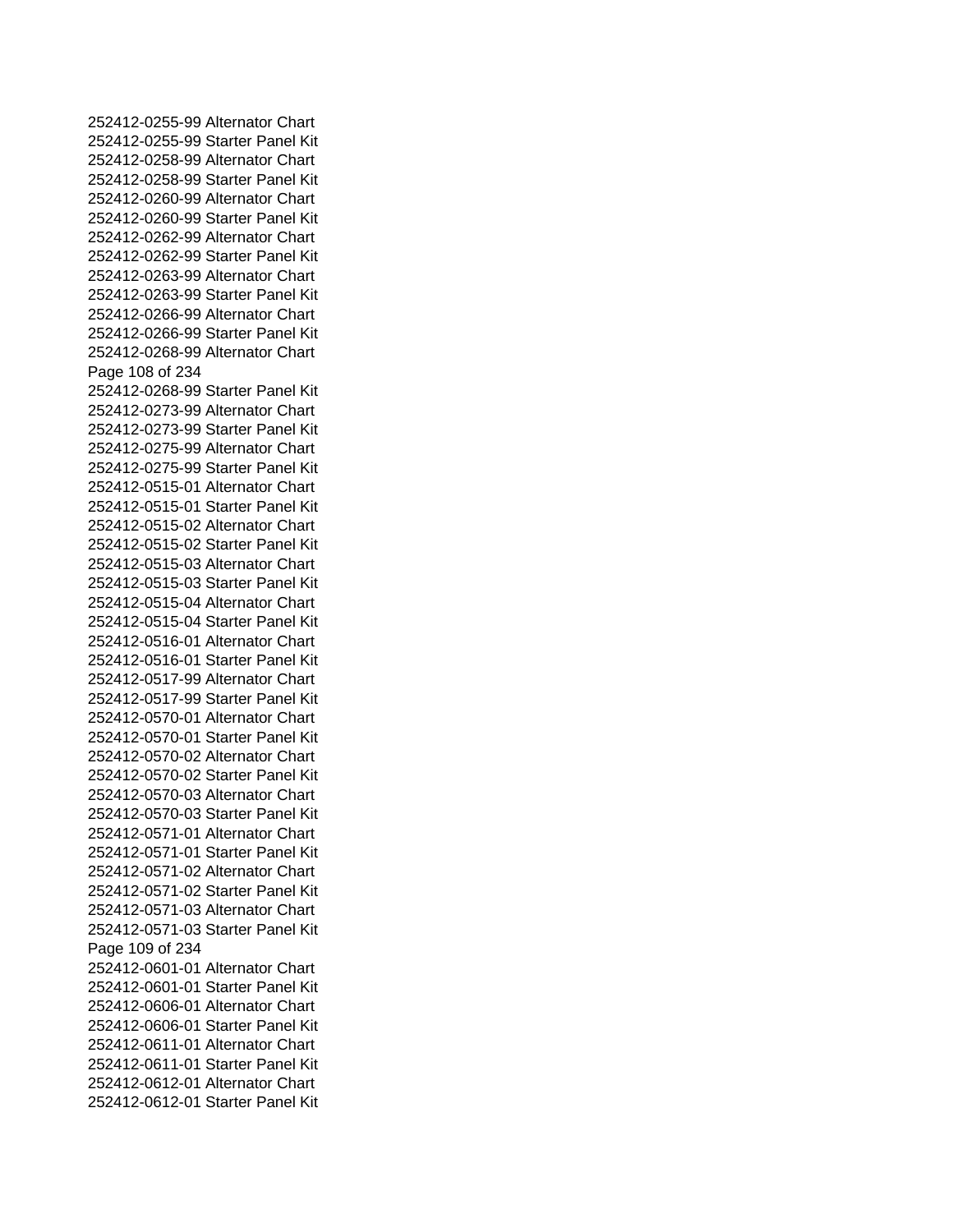252412-0613-01 Alternator Chart 252412-0613-01 Starter Panel Kit 252412-0633-01 Alternator Chart 252412-0633-01 Starter Panel Kit 252412-0634-01 Alternator Chart 252412-0634-01 Starter Panel Kit 252412-0634-02 Alternator Chart 252412-0634-02 Starter Panel Kit 252412-0636-01 Alternator Chart 252412-0636-01 Starter Panel Kit 252412-0637-01 Alternator Chart 252412-0637-01 Starter Panel Kit 252412-0642-01 Alternator Chart 252412-0642-01 Starter Panel Kit 252412-0646-01 Alternator Chart 252412-0646-01 Starter Panel Kit 252412-0647-01 Alternator Chart 252412-0647-01 Starter Panel Kit 252412-0648-01 Alternator Chart 252412-0648-01 Starter Panel Kit 252412-0649-01 Alternator Chart Page 110 of 234 252412-0649-01 Starter Panel Kit 252412-0649-02 Alternator Chart 252412-0649-02 Starter Panel Kit 252412-0649-03 Alternator Chart 252412-0649-03 Starter Panel Kit 252412-0652-01 Alternator Chart 252412-0652-01 Starter Panel Kit 252412-0653-01 Alternator Chart 252412-0653-01 Starter Panel Kit 252412-0653-02 Alternator Chart 252412-0653-02 Starter Panel Kit 252412-0656-01 Alternator Chart 252412-0656-01 Starter Panel Kit 252412-0657-01 Alternator Chart 252412-0657-01 Starter Panel Kit 252412-0657-02 Alternator Chart 252412-0657-02 Starter Panel Kit 252412-0660-01 Alternator Chart 252412-0660-01 Starter Panel Kit 252412-0661-01 Alternator Chart 252412-0661-01 Starter Panel Kit 252412-0662-01 Alternator Chart 252412-0662-01 Starter Panel Kit 252412-0666-01 Alternator Chart 252412-0666-01 Starter Panel Kit 252412-0667-01 Alternator Chart 252412-0667-01 Starter Panel Kit 252412-0671-01 Alternator Chart 252412-0671-01 Starter Panel Kit Page 111 of 234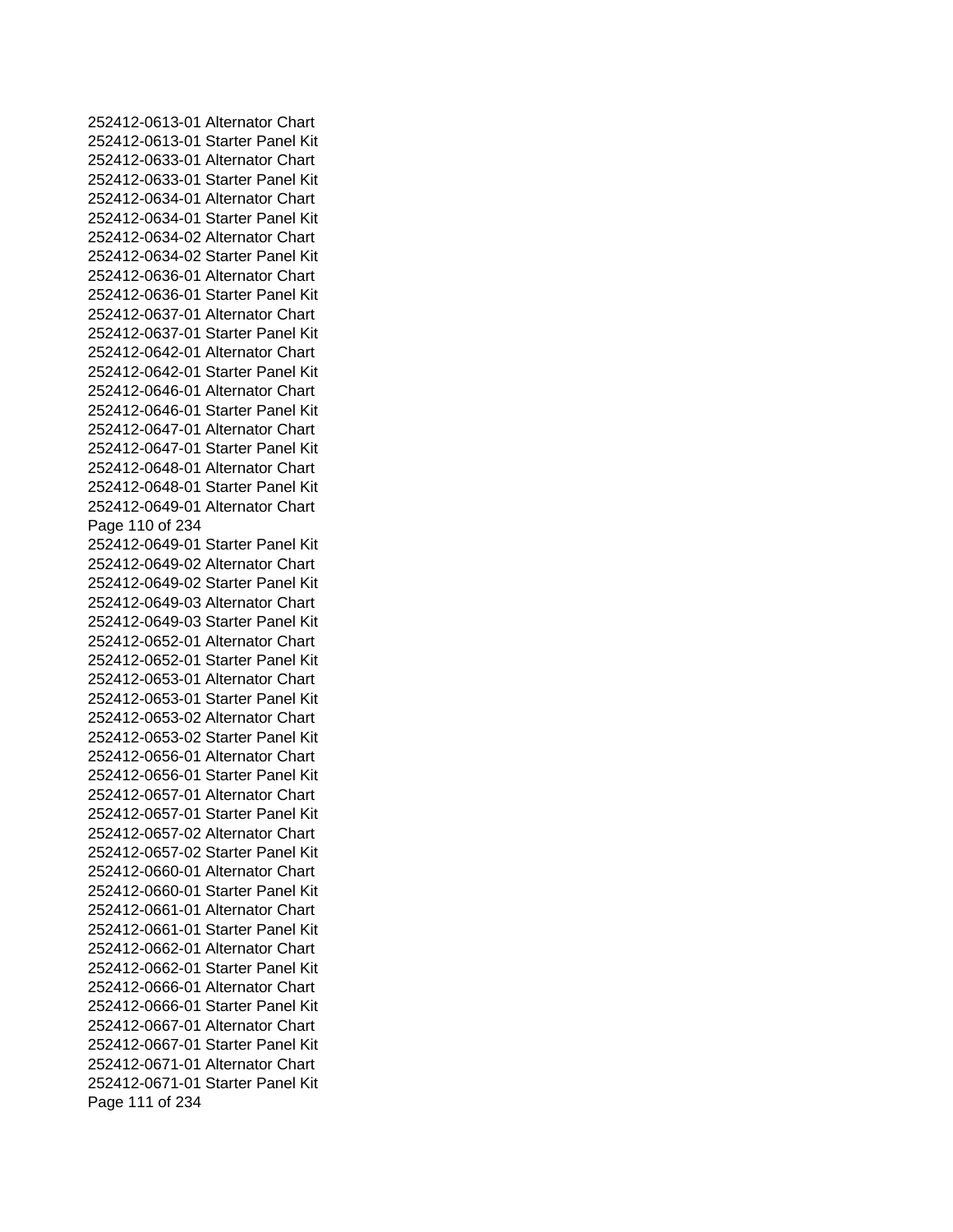252412-0674-01 Alternator Chart 252412-0674-01 Starter Panel Kit 252412-0676-99 Alternator Chart 252412-0676-99 Starter Panel Kit 252412-0678-01 Alternator Chart 252412-0678-01 Starter Panel Kit 252412-0683-01 Alternator Chart 252412-0683-01 Starter Panel Kit 252412-0685-01 Alternator Chart 252412-0685-01 Starter Panel Kit 252412-0686-01 Alternator Chart 252412-0686-01 Starter Panel Kit 252412-0689-01 Alternator Chart 252412-0689-01 Starter Panel Kit 252412-0690-01 Alternator Chart 252412-0690-01 Starter Panel Kit 252412-0692-01 Alternator Chart 252412-0692-01 Starter Panel Kit 252412-0696-01 Alternator Chart 252412-0696-01 Starter Panel Kit 252412-0698-01 Alternator Chart 252412-0698-01 Starter Panel Kit 252412-0700-01 Alternator Chart 252412-0700-01 Starter Panel Kit 252412-0701-01 Alternator Chart 252412-0701-01 Starter Panel Kit 252412-0702-01 Alternator Chart 252412-0702-01 Starter Panel Kit 252412-0703-99 Starter Panel Kit Page 112 of 234 252412-0703-99 Alternator Chart 252412-0704-01 Alternator Chart 252412-0704-01 Starter Panel Kit 252412-0706-01 Alternator Chart 252412-0706-01 Starter Panel Kit 252412-0707-01 Alternator Chart 252412-0707-01 Starter Panel Kit 252412-0707-03 Alternator Chart 252412-0707-03 Starter Panel Kit 252412-0707-04 Alternator Chart 252412-0707-04 Starter Panel Kit 252412-0709-01 Alternator Chart 252412-0709-01 Starter Panel Kit 252412-0710-01 Alternator Chart 252412-0710-01 Starter Panel Kit 252412-0712-01 Alternator Chart 252412-0712-01 Starter Panel Kit 252412-0714-01 Alternator Chart 252412-0714-01 Starter Panel Kit 252412-0717-01 Alternator Chart 252412-0717-01 Starter Panel Kit 252412-0720-01 Alternator Chart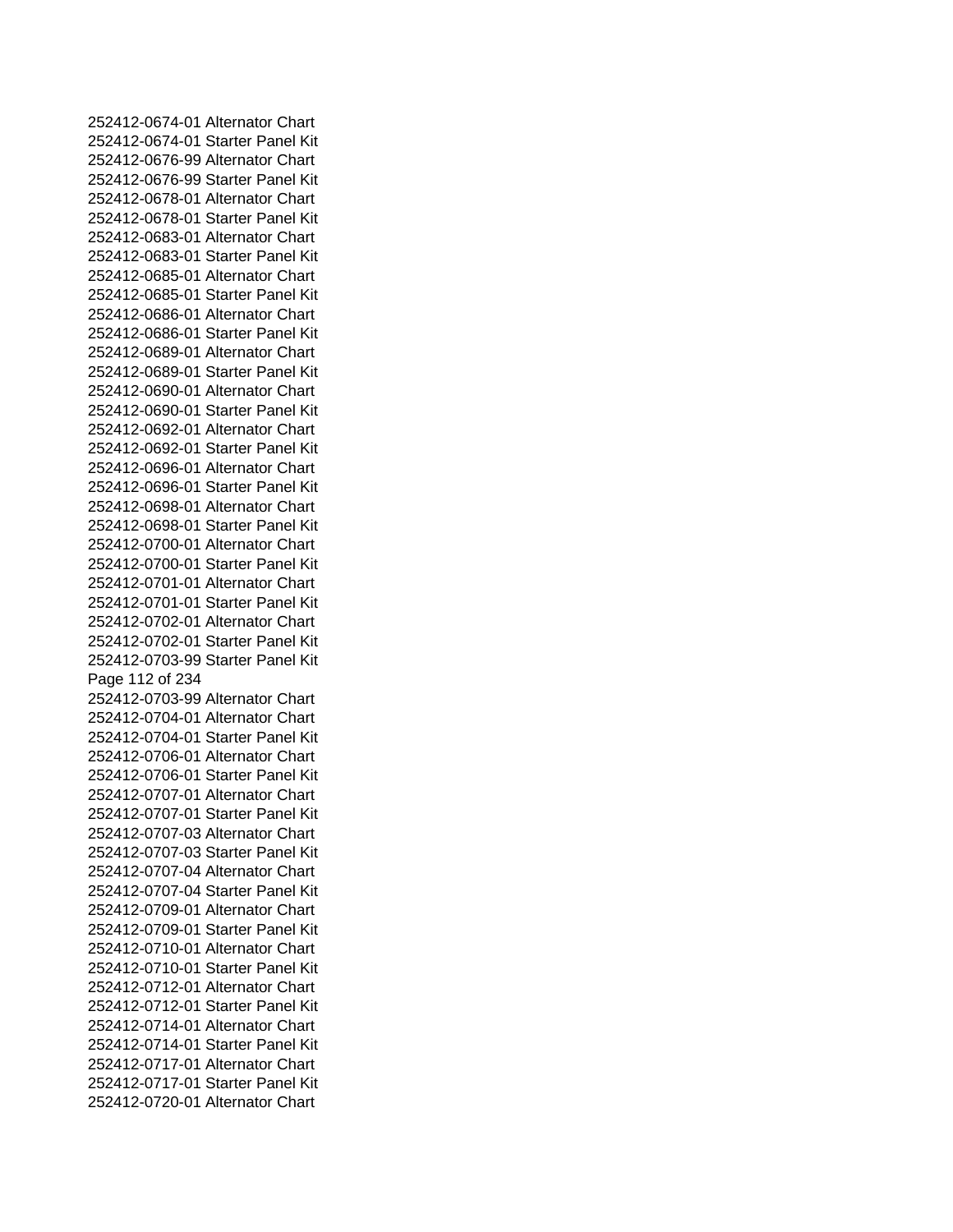252412-0720-01 Starter Panel Kit 252412-0722-01 Alternator Chart 252412-0722-01 Starter Panel Kit 252412-0723-01 Alternator Chart 252412-0723-01 Starter Panel Kit 252412-0724-01 Alternator Chart 252412-0724-01 Starter Panel Kit Page 113 of 234 252412-0726-99 Alternator Chart 252412-0726-99 Starter Panel Kit 252412-0727-99 Starter Panel Kit 252412-0727-99 Alternator Chart 252412-0728-99 Starter Panel Kit 252412-0728-99 Alternator Chart 252412-0730-99 Alternator Chart 252412-0730-99 Starter Panel Kit 252412-0733-01 Alternator Chart 252412-0733-01 Starter Panel Kit 252412-0741-01 Alternator Chart 252412-0741-01 Starter Panel Kit 252412-0743-01 Alternator Chart 252412-0743-01 Starter Panel Kit 252412-0745-99 Alternator Chart 252412-0745-99 Starter Panel Kit 252412-0746-01 Alternator Chart 252412-0746-01 Starter Panel Kit 252412-0747-01 Alternator Chart 252412-0747-01 Starter Panel Kit 252412-0748-01 Alternator Chart 252412-0748-01 Starter Panel Kit 252412-0758-01 Alternator Chart 252412-0758-01 Starter Panel Kit 252412-0763-01 Alternator Chart 252412-0763-01 Starter Panel Kit 252412-0764-01 Alternator Chart 252412-0764-01 Starter Panel Kit 252412-0768-01 Alternator Chart Page 114 of 234 252412-0768-01 Starter Panel Kit 252412-5071-01 Alternator Chart 252412-5071-01 Starter Panel Kit 252412-5130-01 Alternator Chart 252412-5130-01 Starter Panel Kit 252412-5131-01 Alternator Chart 252412-5131-01 Starter Panel Kit 252412-5131-02 Alternator Chart 252412-5131-02 Starter Panel Kit 252412-5132-99 Starter Panel Kit 252412-5132-99 Alternator Chart 252412-5133-01 Alternator Chart 252412-5133-01 Starter Panel Kit 252412-5135-01 Alternator Chart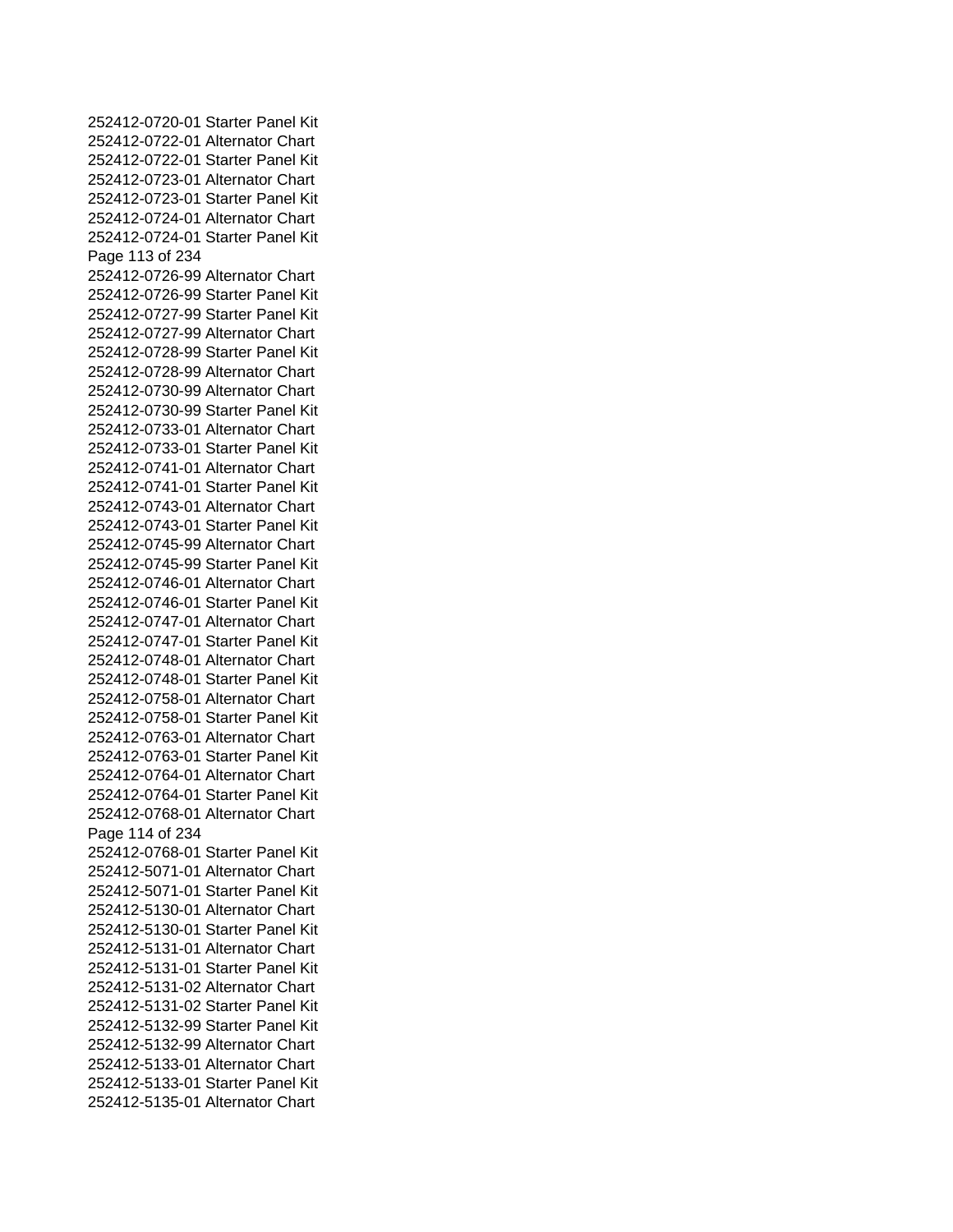252412-5135-01 Starter Panel Kit 252412-5136-01 Alternator Chart 252412-5136-01 Starter Panel Kit 252412-5137-01 Alternator Chart 252412-5137-01 Starter Panel Kit 252412-5137-02 Alternator Chart 252412-5137-02 Starter Panel Kit 252412-5139-01 Alternator Chart 252412-5139-01 Starter Panel Kit 252412-5139-02 Alternator Chart 252412-5139-02 Starter Panel Kit 252412-5140-01 Alternator Chart 252412-5140-01 Starter Panel Kit 252412-5143-01 Alternator Chart 252412-5143-01 Starter Panel Kit Page 115 of 234 252412-5146-99 Alternator Chart 252412-5146-99 Starter Panel Kit 252412-5147-01 Alternator Chart 252412-5147-01 Starter Panel Kit 252412-5149-01 Alternator Chart 252412-5149-01 Starter Panel Kit 252412-5152-01 Alternator Chart 252412-5152-01 Starter Panel Kit 252412-5501-01 Alternator Chart 252412-5501-01 Starter Panel Kit 252412-5501-02 Alternator Chart 252412-5501-02 Starter Panel Kit 252412-5502-99 Starter Panel Kit 252412-5502-99 Alternator Chart 252412-5504-99 Alternator Chart 252412-5504-99 Starter Panel Kit 252412-5506-01 Alternator Chart 252412-5506-01 Starter Panel Kit 252412-5508-01 Alternator Chart 252412-5508-01 Starter Panel Kit 252412-5508-02 Alternator Chart 252412-5508-02 Starter Panel Kit 252412-5509-01 Alternator Chart 252412-5509-01 Starter Panel Kit 252412-5510-01 Alternator Chart 252412-5510-01 Starter Panel Kit 252412-5515-01 Alternator Chart 252412-5515-01 Starter Panel Kit 252412-5570-01 Alternator Chart Page 116 of 234 252412-5570-01 Starter Panel Kit 252412-5570-02 Alternator Chart 252412-5570-02 Starter Panel Kit 252412-5570-03 Alternator Chart 252412-5570-03 Starter Panel Kit 252412-5571-01 Alternator Chart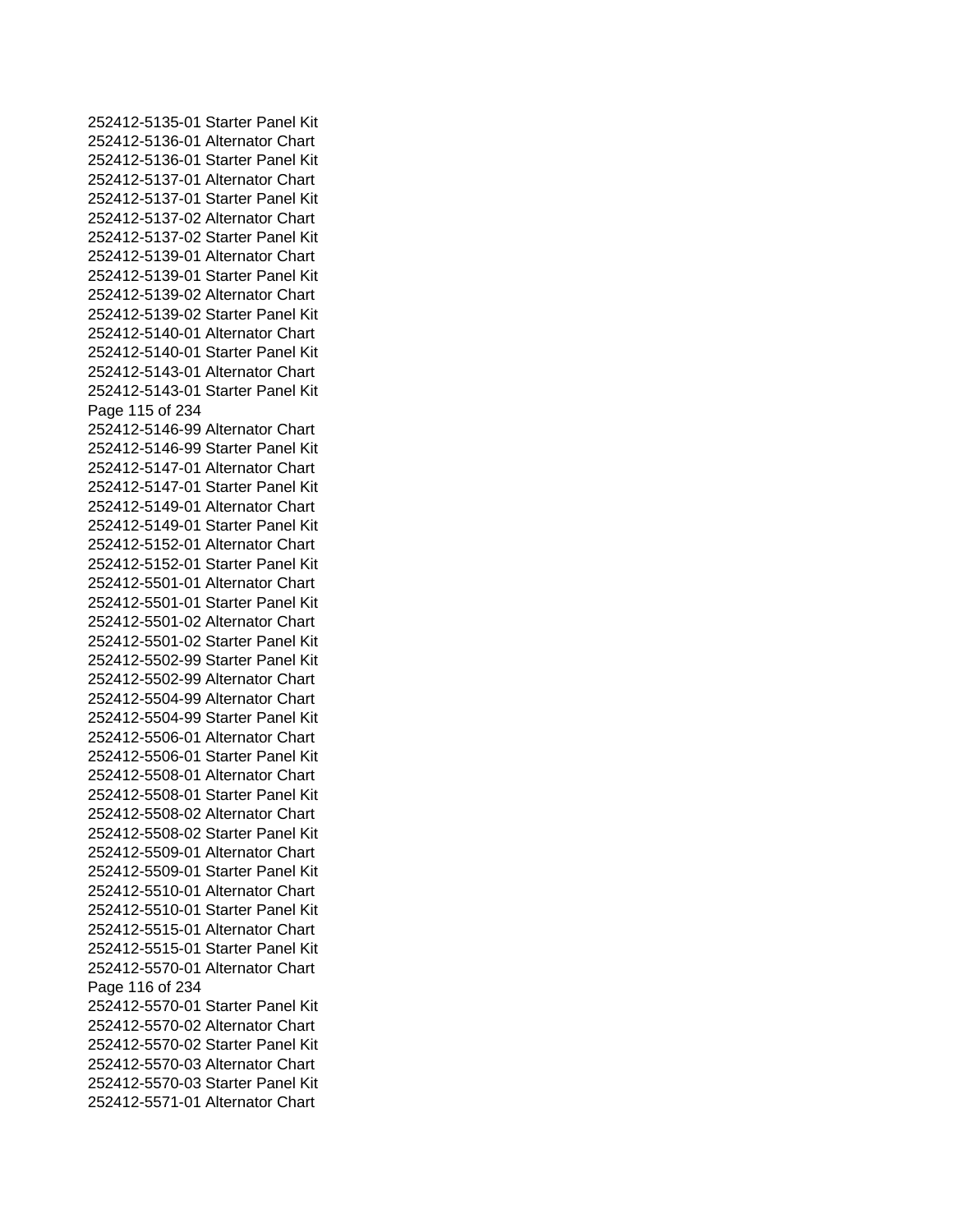252412-5571-01 Starter Panel Kit 252413-0201-99 Alternator Chart 252413-0201-99 Starter Panel Kit 252413-0223-99 Alternator Chart 252413-0223-99 Starter Panel Kit 252413-0691-01 Starter Panel Kit 252413-0691-01 Alternator Chart 252413-0715-01 Starter Panel Kit 252413-0715-01 Alternator Chart 252413-0727-01 Starter Panel Kit 252413-0727-01 Alternator Chart 252415-0138-99 Alternator Chart 252415-0138-99 Starter Panel Kit 252415-0146-99 Alternator Chart 252415-0146-99 Starter Panel Kit 252415-0155-99 Alternator Chart 252415-0155-99 Starter Panel Kit 252415-0175-99 Alternator Chart 252415-0175-99 Starter Panel Kit 252415-0183-99 Alternator Chart 252415-0183-99 Starter Panel Kit 252415-0188-99 Alternator Chart 252415-0188-99 Starter Panel Kit Page 117 of 234 252415-0189-99 Alternator Chart 252415-0189-99 Starter Panel Kit 252415-0197-99 Alternator Chart 252415-0197-99 Starter Panel Kit 252415-0206-99 Alternator Chart 252415-0206-99 Starter Panel Kit 252415-0248-99 Alternator Chart 252415-0248-99 Starter Panel Kit 252415-0264-99 Alternator Chart 252415-0264-99 Starter Panel Kit 252415-0654-01 Alternator Chart 252415-0654-01 Starter Panel Kit 252415-0659-01 Alternator Chart 252415-0659-01 Starter Panel Kit 252415-0659-02 Alternator Chart 252415-0659-02 Starter Panel Kit 252415-0665-01 Alternator Chart 252415-0665-01 Starter Panel Kit 252415-0679-01 Alternator Chart 252415-0679-01 Starter Panel Kit 252415-0711-01 Alternator Chart 252415-0711-01 Starter Panel Kit 252415-0721-01 Alternator Chart 252415-0721-01 Starter Panel Kit 252415-0742-01 Alternator Chart 252415-0742-01 Starter Panel Kit 252415-5134-01 Alternator Chart 252415-5134-01 Starter Panel Kit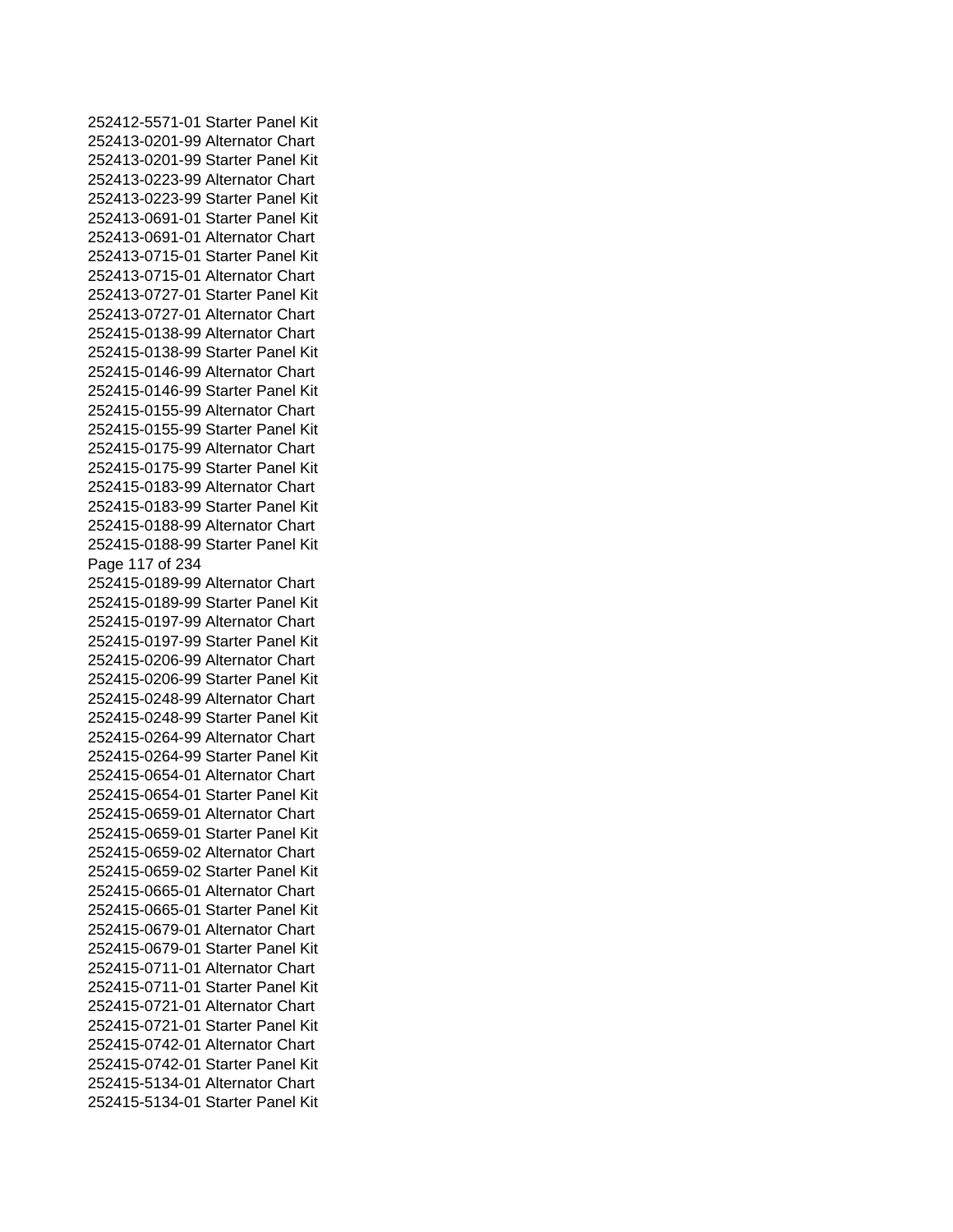252415-5150-01 Alternator Chart Page 118 of 234 252415-5150-01 Starter Panel Kit 252416-0141-99 Alternator Chart 252416-0141-99 Starter Panel Kit 252416-0185-99 Alternator Chart 252416-0185-99 Starter Panel Kit 252416-0190-99 Alternator Chart 252416-0190-99 Starter Panel Kit 252416-0234-99 Alternator Chart 252416-0234-99 Starter Panel Kit 252416-0631-01 Starter Panel Kit 252416-0631-01 Alternator Chart 252416-0632-01 Starter Panel Kit 252416-0632-01 Alternator Chart 252416-0670-01 Starter Panel Kit 252416-0670-01 Alternator Chart 252416-0670-02 Starter Panel Kit 252416-0670-02 Alternator Chart 252416-0677-01 Alternator Chart 252416-0677-01 Starter Panel Kit 252416-0693-01 Starter Panel Kit 252416-0693-01 Alternator Chart 252416-0705-01 Starter Panel Kit 252416-0705-01 Alternator Chart 252416-0718-99 Alternator Chart 252416-0718-99 Starter Panel Kit 252416-0719-01 Starter Panel Kit 252416-0719-01 Alternator Chart 252416-0728-01 Starter Panel Kit 252416-0728-01 Alternator Chart Page 119 of 234 252416-0730-99 Alternator Chart 252416-0730-99 Starter Panel Kit 252416-0734-01 Starter Panel Kit 252416-0734-01 Alternator Chart 252416-0735-01 Alternator Chart 252416-0735-01 Starter Panel Kit 252416-0737-01 Starter Panel Kit 252416-0737-01 Alternator Chart 252416-0739-01 Alternator Chart 252416-0739-01 Starter Panel Kit 252416-0740-01 Alternator Chart 252416-0740-01 Starter Panel Kit 252416-0745-01 Alternator Chart 252416-0745-01 Starter Panel Kit 252416-0749-01 Alternator Chart 252416-0749-01 Starter Panel Kit 252416-0755-01 Starter Panel Kit 252416-0755-01 Alternator Chart 252416-0756-01 Starter Panel Kit 252416-0756-01 Alternator Chart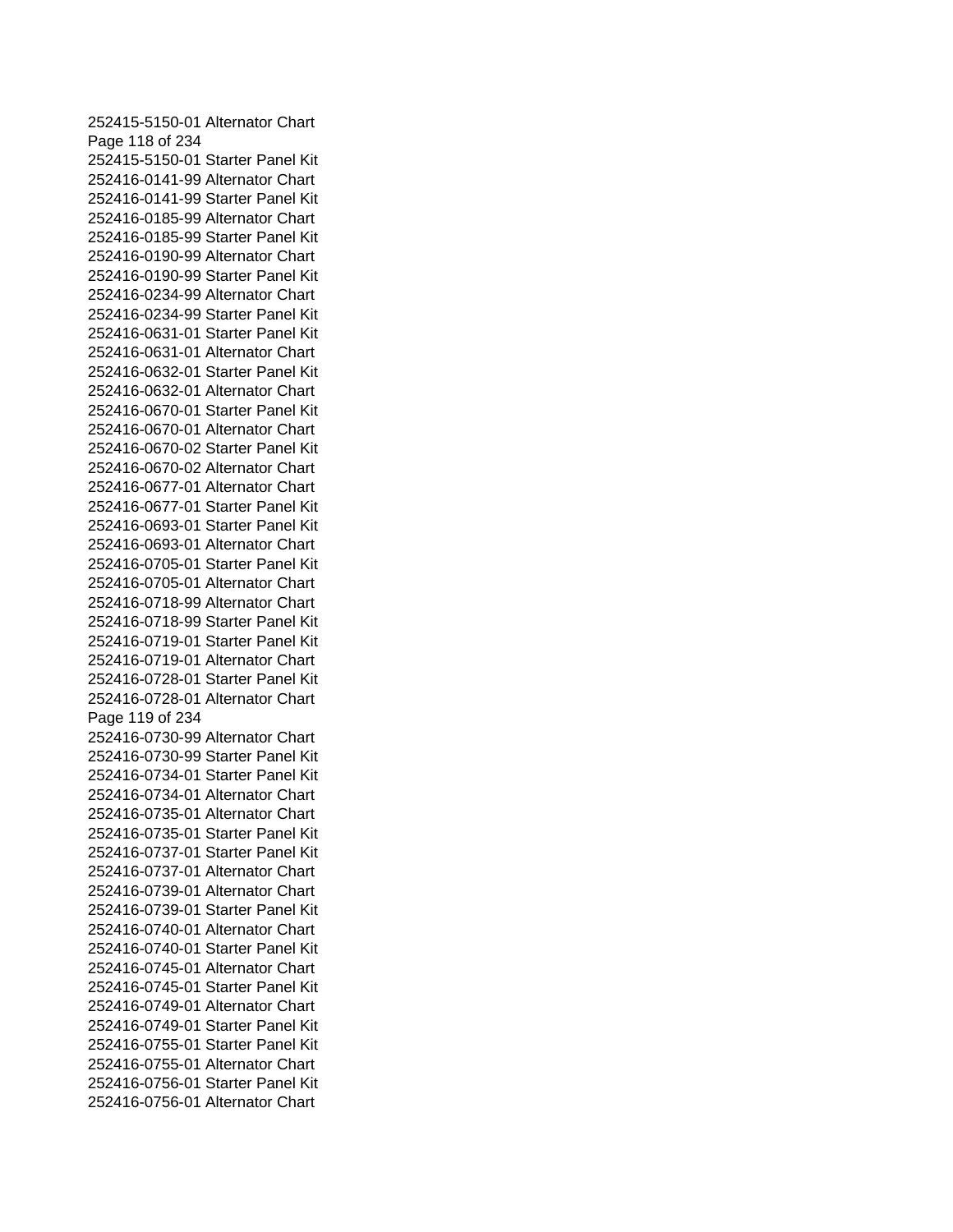252416-0757-01 Alternator Chart 252416-0757-01 Starter Panel Kit 252416-0757-02 Alternator Chart 252416-0757-02 Starter Panel Kit 252416-5507-01 Starter Panel Kit 252416-5507-01 Alternator Chart 252417-0025-99 Alternator Chart 252417-0025-99 Starter Panel Kit 252417-0026-99 Alternator Chart Page 120 of 234 252417-0026-99 Starter Panel Kit 252417-0027-99 Alternator Chart 252417-0027-99 Starter Panel Kit 252417-0050-99 Alternator Chart 252417-0050-99 Starter Panel Kit 252417-0072-99 Alternator Chart 252417-0072-99 Starter Panel Kit 252417-0118-99 Alternator Chart 252417-0118-99 Starter Panel Kit 252417-0119-99 Alternator Chart 252417-0119-99 Starter Panel Kit 252417-0120-99 Alternator Chart 252417-0120-99 Starter Panel Kit 252417-0128-99 Alternator Chart 252417-0128-99 Starter Panel Kit 252417-0129-99 Alternator Chart 252417-0129-99 Starter Panel Kit 252417-0130-99 Alternator Chart 252417-0130-99 Starter Panel Kit 252417-0131-99 Alternator Chart 252417-0131-99 Starter Panel Kit 252417-0132-99 Alternator Chart 252417-0132-99 Starter Panel Kit 252417-0133-99 Alternator Chart 252417-0133-99 Starter Panel Kit 252417-0137-99 Alternator Chart 252417-0137-99 Starter Panel Kit 252417-0140-99 Alternator Chart 252417-0140-99 Starter Panel Kit Page 121 of 234 252417-0143-99 Alternator Chart 252417-0143-99 Starter Panel Kit 252417-0144-99 Alternator Chart 252417-0144-99 Starter Panel Kit 252417-0149-99 Alternator Chart 252417-0149-99 Starter Panel Kit 252417-0150-99 Alternator Chart 252417-0150-99 Starter Panel Kit 252417-0152-99 Alternator Chart 252417-0152-99 Starter Panel Kit 252417-0153-99 Alternator Chart 252417-0153-99 Starter Panel Kit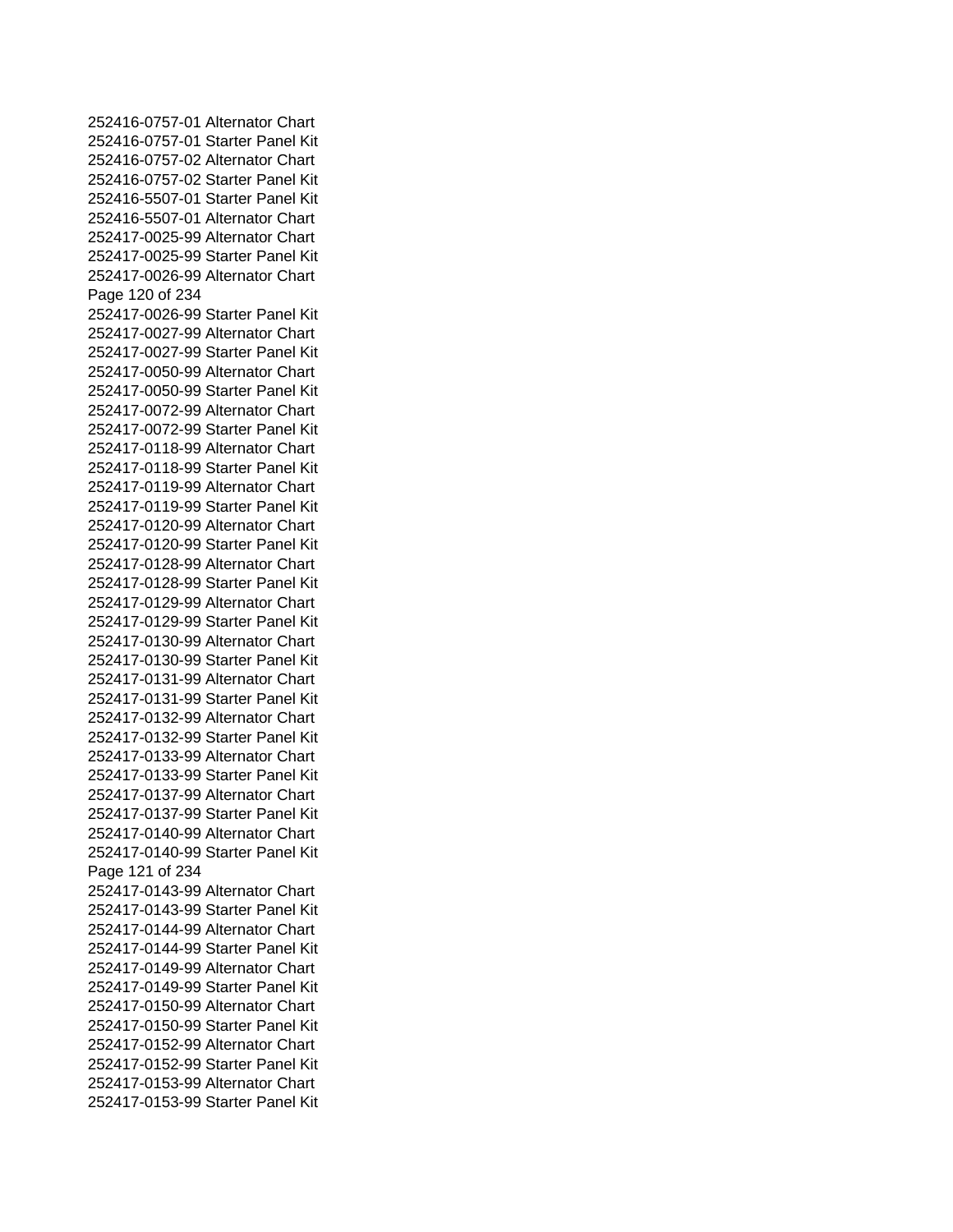252417-0157-99 Alternator Chart 252417-0157-99 Starter Panel Kit 252417-0161-99 Alternator Chart 252417-0161-99 Starter Panel Kit 252417-0169-99 Alternator Chart 252417-0169-99 Starter Panel Kit 252417-0171-99 Alternator Chart 252417-0171-99 Starter Panel Kit 252417-0177-99 Alternator Chart 252417-0177-99 Starter Panel Kit 252417-0180-99 Alternator Chart 252417-0180-99 Starter Panel Kit 252417-0181-99 Alternator Chart 252417-0181-99 Starter Panel Kit 252417-0182-99 Alternator Chart 252417-0182-99 Starter Panel Kit 252417-0186-99 Alternator Chart Page 122 of 234 252417-0186-99 Starter Panel Kit 252417-0189-99 Alternator Chart 252417-0189-99 Starter Panel Kit 252417-0193-99 Alternator Chart 252417-0193-99 Starter Panel Kit 252417-0195-99 Alternator Chart 252417-0195-99 Starter Panel Kit 252417-0198-99 Alternator Chart 252417-0198-99 Starter Panel Kit 252417-0199-99 Alternator Chart 252417-0199-99 Starter Panel Kit 252417-0204-99 Alternator Chart 252417-0204-99 Starter Panel Kit 252417-0205-99 Alternator Chart 252417-0205-99 Starter Panel Kit 252417-0208-99 Alternator Chart 252417-0208-99 Starter Panel Kit 252417-0211-99 Alternator Chart 252417-0211-99 Starter Panel Kit 252417-0214-99 Alternator Chart 252417-0214-99 Starter Panel Kit 252417-0215-99 Alternator Chart 252417-0215-99 Starter Panel Kit 252417-0217-99 Alternator Chart 252417-0217-99 Starter Panel Kit 252417-0218-99 Alternator Chart 252417-0218-99 Starter Panel Kit 252417-0220-99 Alternator Chart 252417-0220-99 Starter Panel Kit Page 123 of 234 252417-0222-99 Alternator Chart 252417-0222-99 Starter Panel Kit 252417-0227-99 Alternator Chart 252417-0227-99 Starter Panel Kit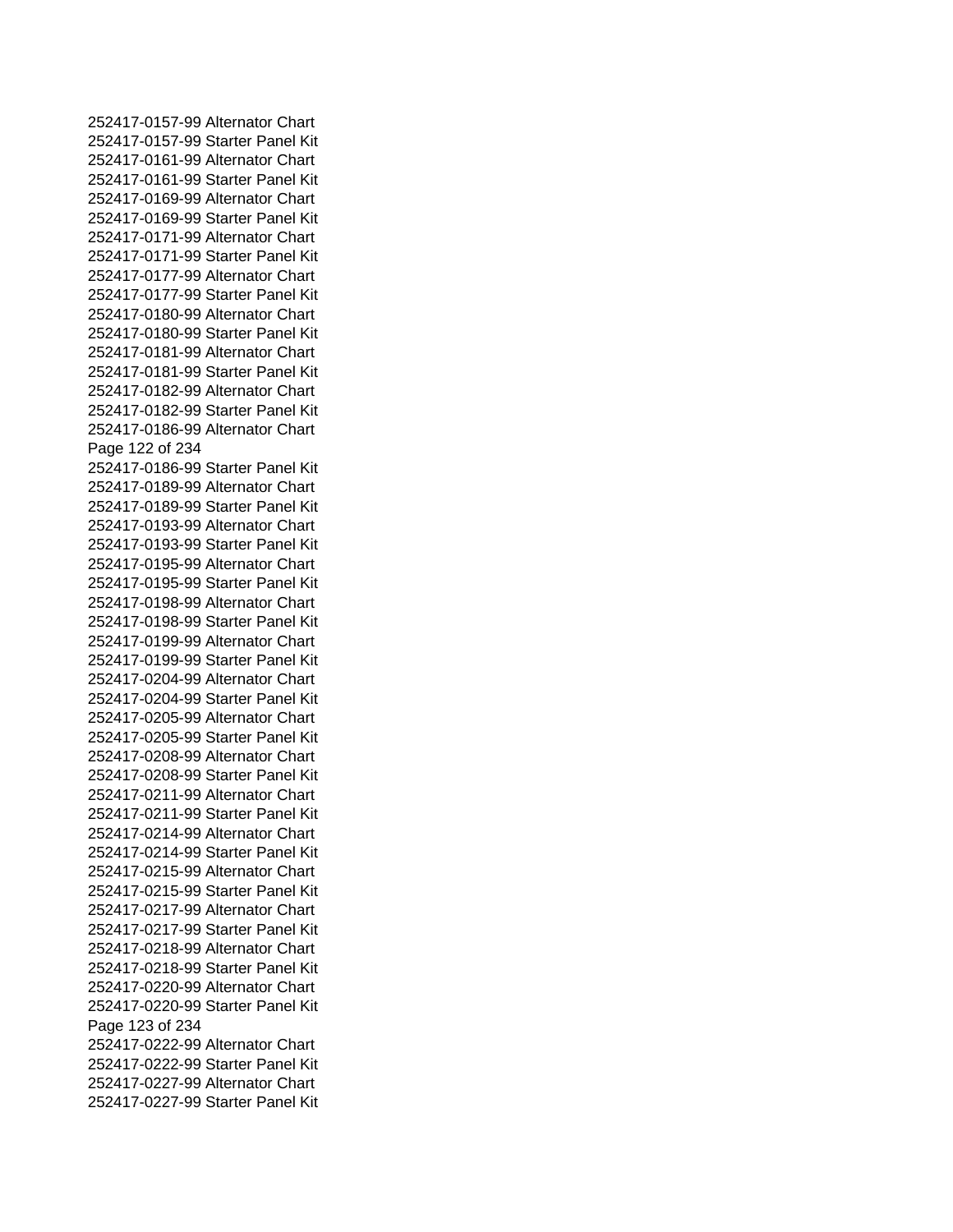252417-0231-99 Alternator Chart 252417-0231-99 Starter Panel Kit 252417-0232-99 Alternator Chart 252417-0232-99 Starter Panel Kit 252417-0233-99 Alternator Chart 252417-0233-99 Starter Panel Kit 252417-0236-99 Alternator Chart 252417-0236-99 Starter Panel Kit 252417-0237-99 Alternator Chart 252417-0237-99 Starter Panel Kit 252417-0242-99 Alternator Chart 252417-0242-99 Starter Panel Kit 252417-0244-99 Alternator Chart 252417-0244-99 Starter Panel Kit 252417-0245-99 Alternator Chart 252417-0245-99 Starter Panel Kit 252417-0246-99 Alternator Chart 252417-0246-99 Starter Panel Kit 252417-0251-99 Alternator Chart 252417-0251-99 Starter Panel Kit 252417-0253-99 Alternator Chart 252417-0253-99 Starter Panel Kit 252417-0256-99 Alternator Chart 252417-0256-99 Starter Panel Kit 252417-0257-99 Alternator Chart Page 124 of 234 252417-0257-99 Starter Panel Kit 252417-0259-99 Alternator Chart 252417-0259-99 Starter Panel Kit 252417-0261-99 Alternator Chart 252417-0261-99 Starter Panel Kit 252417-0265-99 Alternator Chart 252417-0265-99 Starter Panel Kit 252417-0267-99 Alternator Chart 252417-0267-99 Starter Panel Kit 252417-0269-99 Alternator Chart 252417-0269-99 Starter Panel Kit 252417-0270-99 Alternator Chart 252417-0270-99 Starter Panel Kit 252417-0271-99 Alternator Chart 252417-0271-99 Starter Panel Kit 252417-0272-99 Alternator Chart 252417-0272-99 Starter Panel Kit 252417-0274-99 Alternator Chart 252417-0274-99 Starter Panel Kit 252417-0525-01 Alternator Chart 252417-0525-01 Starter Panel Kit 252417-0526-01 Alternator Chart 252417-0526-01 Starter Panel Kit 252417-0526-02 Alternator Chart 252417-0526-02 Starter Panel Kit 252417-0527-01 Starter Panel Kit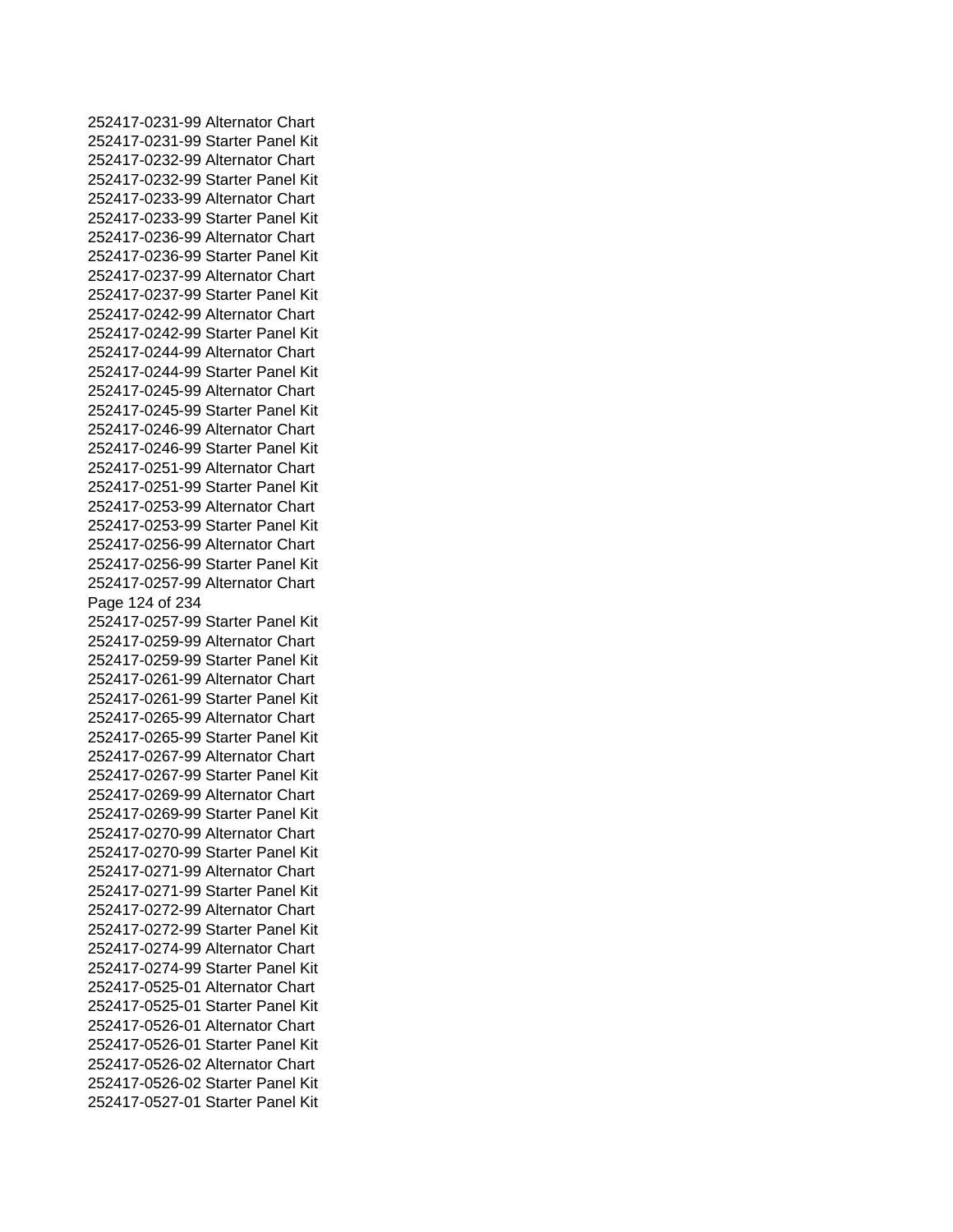252417-0527-01 Alternator Chart 252417-0550-01 Alternator Chart 252417-0550-01 Starter Panel Kit Page 125 of 234 252417-0550-02 Alternator Chart 252417-0550-02 Starter Panel Kit 252417-0572-01 Starter Panel Kit 252417-0572-01 Alternator Chart 252417-0572-02 Starter Panel Kit 252417-0572-02 Alternator Chart 252417-0572-03 Starter Panel Kit 252417-0572-03 Alternator Chart 252417-0604-01 Alternator Chart 252417-0604-01 Starter Panel Kit 252417-0607-01 Alternator Chart 252417-0607-01 Starter Panel Kit 252417-0618-01 Alternator Chart 252417-0618-01 Starter Panel Kit 252417-0619-01 Alternator Chart 252417-0619-01 Starter Panel Kit 252417-0620-01 Alternator Chart 252417-0620-01 Starter Panel Kit 252417-0630-01 Alternator Chart 252417-0630-01 Starter Panel Kit 252417-0635-01 Alternator Chart 252417-0635-01 Starter Panel Kit 252417-0635-02 Alternator Chart 252417-0635-02 Starter Panel Kit 252417-0638-01 Alternator Chart 252417-0638-01 Starter Panel Kit 252417-0639-01 Starter Panel Kit 252417-0639-01 Alternator Chart 252417-0640-01 Starter Panel Kit Page 126 of 234 252417-0640-01 Alternator Chart 252417-0641-01 Alternator Chart 252417-0641-01 Starter Panel Kit 252417-0643-01 Alternator Chart 252417-0643-01 Starter Panel Kit 252417-0644-01 Alternator Chart 252417-0644-01 Starter Panel Kit 252417-0645-01 Starter Panel Kit 252417-0645-01 Alternator Chart 252417-0649-99 Alternator Chart 252417-0649-99 Starter Panel Kit 252417-0650-01 Alternator Chart 252417-0650-01 Starter Panel Kit 252417-0651-01 Starter Panel Kit 252417-0651-01 Alternator Chart 252417-0655-01 Starter Panel Kit 252417-0655-01 Alternator Chart 252417-0658-01 Starter Panel Kit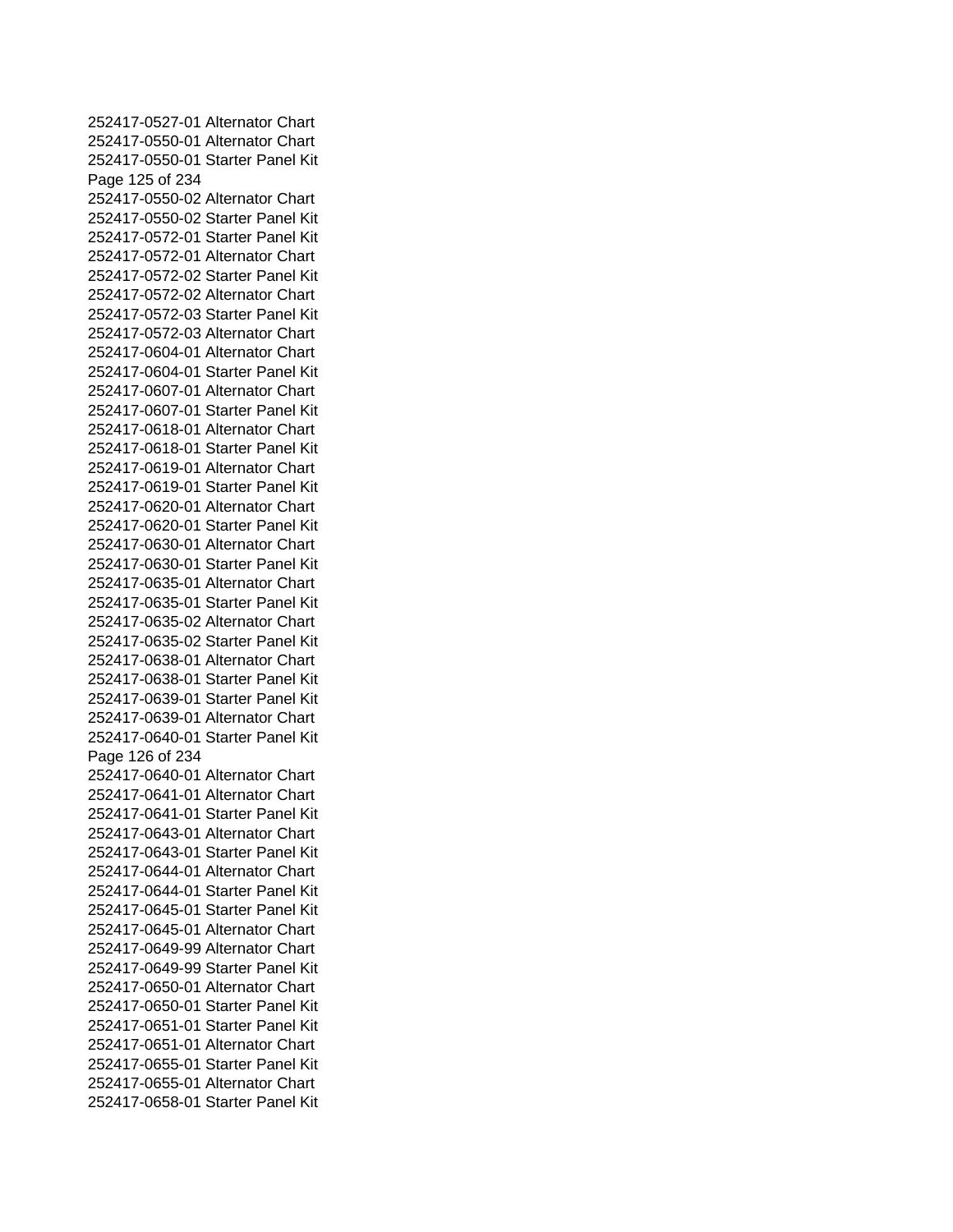252417-0658-01 Alternator Chart 252417-0663-01 Starter Panel Kit 252417-0663-01 Alternator Chart 252417-0664-01 Alternator Chart 252417-0664-01 Starter Panel Kit 252417-0668-01 Starter Panel Kit 252417-0668-01 Alternator Chart 252417-0668-02 Starter Panel Kit 252417-0668-02 Alternator Chart 252417-0668-03 Starter Panel Kit 252417-0668-03 Alternator Chart Page 127 of 234 252417-0668-04 Starter Panel Kit 252417-0668-04 Alternator Chart 252417-0669-01 Alternator Chart 252417-0669-01 Starter Panel Kit 252417-0673-01 Starter Panel Kit 252417-0673-01 Alternator Chart 252417-0675-01 Starter Panel Kit 252417-0675-01 Alternator Chart 252417-0676-01 Alternator Chart 252417-0676-01 Starter Panel Kit 252417-0680-01 Alternator Chart 252417-0680-01 Starter Panel Kit 252417-0681-99 Alternator Chart 252417-0681-99 Starter Panel Kit 252417-0682-01 Alternator Chart 252417-0682-01 Starter Panel Kit 252417-0684-01 Alternator Chart 252417-0684-01 Starter Panel Kit 252417-0687-01 Starter Panel Kit 252417-0687-01 Alternator Chart 252417-0688-01 Starter Panel Kit 252417-0688-01 Alternator Chart 252417-0694-01 Starter Panel Kit 252417-0694-01 Alternator Chart 252417-0695-01 Starter Panel Kit 252417-0695-01 Alternator Chart 252417-0697-01 Starter Panel Kit 252417-0697-01 Alternator Chart 252417-0699-01 Starter Panel Kit Page 128 of 234 252417-0699-01 Alternator Chart 252417-0703-01 Starter Panel Kit 252417-0703-01 Alternator Chart 252417-0708-01 Starter Panel Kit 252417-0708-01 Alternator Chart 252417-0713-01 Starter Panel Kit 252417-0713-01 Alternator Chart 252417-0713-03 Starter Panel Kit 252417-0713-03 Alternator Chart 252417-0713-04 Starter Panel Kit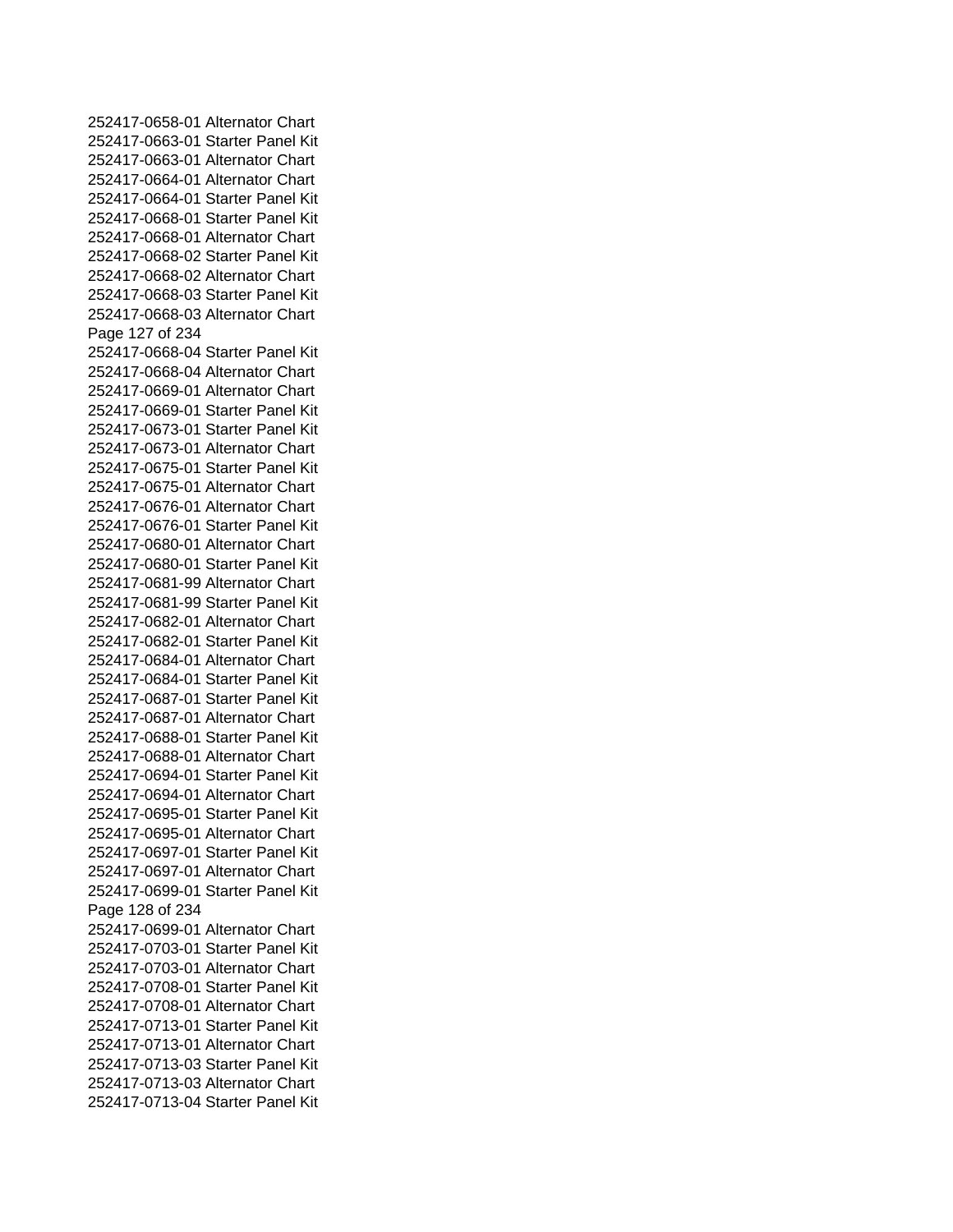252417-0713-04 Alternator Chart 252417-0716-01 Starter Panel Kit 252417-0716-01 Alternator Chart 252417-0725-01 Starter Panel Kit 252417-0725-01 Alternator Chart 252417-0727-01 Starter Panel Kit 252417-0727-01 Alternator Chart 252417-0731-99 Alternator Chart 252417-0731-99 Starter Panel Kit 252417-0732-01 Alternator Chart 252417-0732-01 Starter Panel Kit 252417-0736-01 Starter Panel Kit 252417-0736-01 Alternator Chart 252417-0738-01 Alternator Chart 252417-0738-01 Starter Panel Kit 252417-0739-99 Alternator Chart 252417-0739-99 Starter Panel Kit 252417-0744-01 Starter Panel Kit 252417-0744-01 Alternator Chart Page 129 of 234 252417-0750-01 Starter Panel Kit 252417-0750-01 Alternator Chart 252417-0751-01 Alternator Chart 252417-0751-01 Starter Panel Kit 252417-0753-01 Alternator Chart 252417-0753-01 Starter Panel Kit 252417-0754-01 Alternator Chart 252417-0754-01 Starter Panel Kit 252417-0755-01 Starter Panel Kit 252417-0755-01 Alternator Chart 252417-0759-99 Alternator Chart 252417-0759-99 Starter Panel Kit 252417-0760-99 Alternator Chart 252417-0760-99 Starter Panel Kit 252417-0761-01 Alternator Chart 252417-0761-01 Starter Panel Kit 252417-0762-01 Starter Panel Kit 252417-0762-01 Alternator Chart 252417-0765-01 Starter Panel Kit 252417-0765-01 Alternator Chart 252417-0767-01 Starter Panel Kit 252417-0767-01 Alternator Chart 252417-5132-01 Starter Panel Kit 252417-5132-01 Alternator Chart 252417-5138-01 Starter Panel Kit 252417-5138-01 Alternator Chart 252417-5141-99 Alternator Chart 252417-5141-99 Starter Panel Kit 252417-5142-01 Starter Panel Kit Page 130 of 234 252417-5142-01 Alternator Chart 252417-5144-01 Starter Panel Kit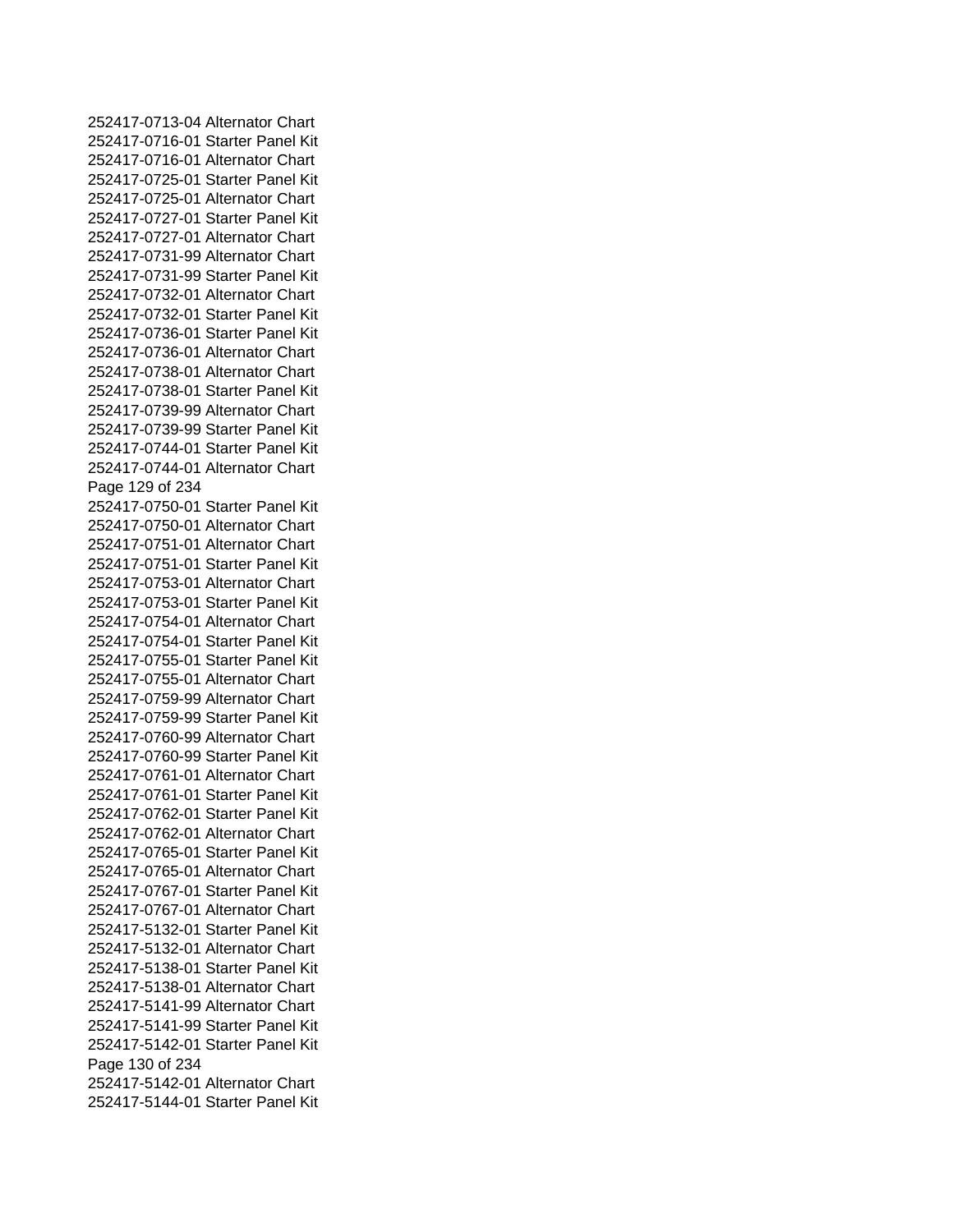252417-5144-01 Alternator Chart 252417-5145-01 Starter Panel Kit 252417-5145-01 Alternator Chart 252417-5148-01 Starter Panel Kit 252417-5148-01 Alternator Chart 252417-5151-99 Alternator Chart 252417-5151-99 Starter Panel Kit 252417-5153-01 Starter Panel Kit 252417-5153-01 Alternator Chart 252417-5154-99 Alternator Chart 252417-5154-99 Starter Panel Kit 252417-5502-01 Starter Panel Kit 252417-5502-01 Alternator Chart 252417-5503-01 Starter Panel Kit 252417-5503-01 Alternator Chart 252417-5505-01 Starter Panel Kit 252417-5505-01 Alternator Chart 252417-5526-01 Alternator Chart 252417-5526-01 Starter Panel Kit 252417-5526-02 Alternator Chart 252417-5526-02 Starter Panel Kit 252417-5545-01 Starter Panel Kit 252417-5545-01 Alternator Chart 252417-5545-03 Starter Panel Kit 252417-5545-03 Alternator Chart 252417-5573-01 Starter Panel Kit 252417-5573-01 Alternator Chart Page 131 of 234 252417-5575-01 Starter Panel Kit 252417-5575-01 Alternator Chart 252702-0015-99 Alternator Chart, Elect 252702-0016-99 Alternator Chart, Elect 252702-0111-99 Alternator Chart, Elect 252702-0112-99 Alternator Chart, Elect 252702-0142-99 Alternator Chart, Elect 252702-0144-99 Alternator Chart, Elect 252702-0148-99 Alternator Chart, Elect 252702-0149-99 Alternator Chart, Elect 252702-0152-99 Alternator Chart, Elect 252702-0155-99 Alternator Chart, Elect 252702-0156-99 Alternator Chart, Elect 252702-0160-99 Alternator Chart, Elect 252702-0165-99 Alternator Chart, Elect 252702-0176-99 Alternator Chart, Elect 252702-0182-99 Alternator Chart, Elect 252702-0184-99 Alternator Chart, Elect 252702-0187-99 Alternator Chart, Elect 252702-0190-99 Alternator Chart, Elect 252702-0191-99 Alternator Chart, Elect 252702-0194-99 Alternator Chart, Elect 252702-0198-99 Alternator Chart, Elect 252702-0203-99 Alternator Chart, Elect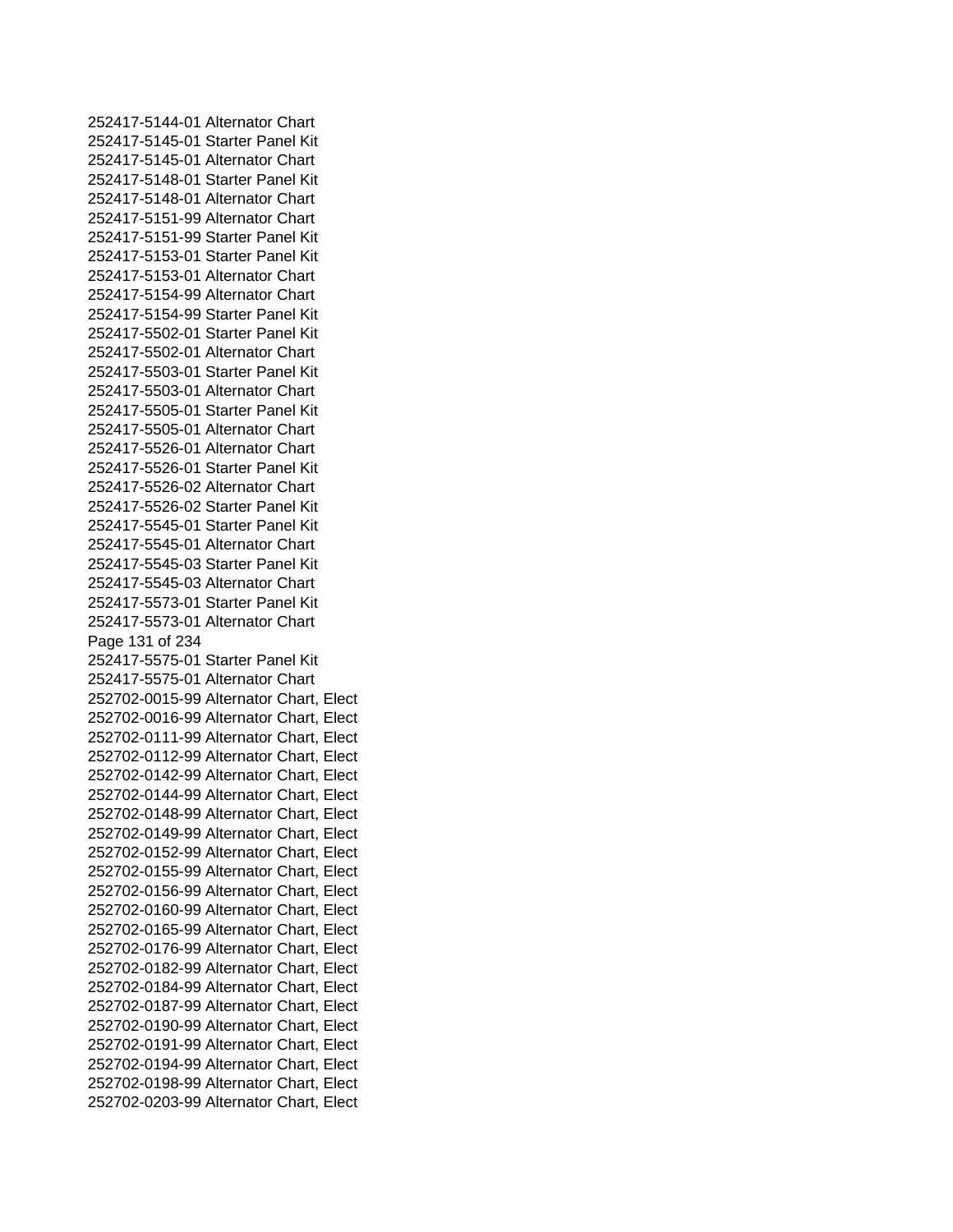252702-0211-99 Alternator Chart, Elect 252702-0214-99 Alternator Chart, Elect 252702-0217-99 Alternator Chart, Elect 252702-0218-99 Alternator Chart, Elect 252702-0226-99 Alternator Chart, Elect Page 132 of 234 252702-0227-99 Alternator Chart, Elect 252702-0244-99 Alternator Chart, Elect 252702-0246-99 Alternator Chart, Elect 252702-0515-01 Alternator Chart, Elect 252702-0516-01 Alternator Chart, Elect 252702-0560-01 Alternator Chart, Elect 252702-0611-01 Alternator Chart, Elect 252702-0618-01 Alternator Chart, Elect 252702-0619-99 Alternator Chart, Elect 252702-0635-01 Alternator Chart, Elect 252702-0639-01 Alternator Chart, Elect 252702-0649-01 Alternator Chart, Elect 252702-0659-01 Alternator Chart, Elect 252702-0663-01 Alternator Chart, Elect 252702-0664-01 Alternator Chart, Elect 252702-0666-01 Alternator Chart, Elect 252702-0689-01 Alternator Chart, Elect 252702-0713-01 Alternator Chart, Elect 252707-0025-99 Alternator Chart, Elect 252707-0026-99 Alternator Chart, Elect 252707-0027-99 Alternator Chart, Elect 252707-0028-99 Alternator Chart, Elect 252707-0118-99 Alternator Chart, Elect 252707-0119-99 Alternator Chart, Elect 252707-0130-99 Alternator Chart, Elect 252707-0131-99 Alternator Chart, Elect 252707-0132-99 Alternator Chart, Elect 252707-0133-99 Alternator Chart, Elect 252707-0134-99 Alternator Chart, Elect Page 133 of 234 252707-0135-99 Alternator Chart, Elect 252707-0136-99 Alternator Chart, Elect 252707-0137-99 Alternator Chart, Elect 252707-0138-99 Alternator Chart, Elect 252707-0139-99 Alternator Chart, Elect 252707-0140-99 Alternator Chart, Elect 252707-0141-99 Alternator Chart, Elect 252707-0143-99 Alternator Chart, Elect 252707-0145-99 Alternator Chart, Elect 252707-0146-99 Alternator Chart, Elect 252707-0147-99 Alternator Chart, Elect 252707-0150-99 Alternator Chart, Elect 252707-0151-99 Alternator Chart, Elect 252707-0154-99 Alternator Chart, Elect 252707-0157-99 Alternator Chart, Elect 252707-0158-99 Alternator Chart, Elect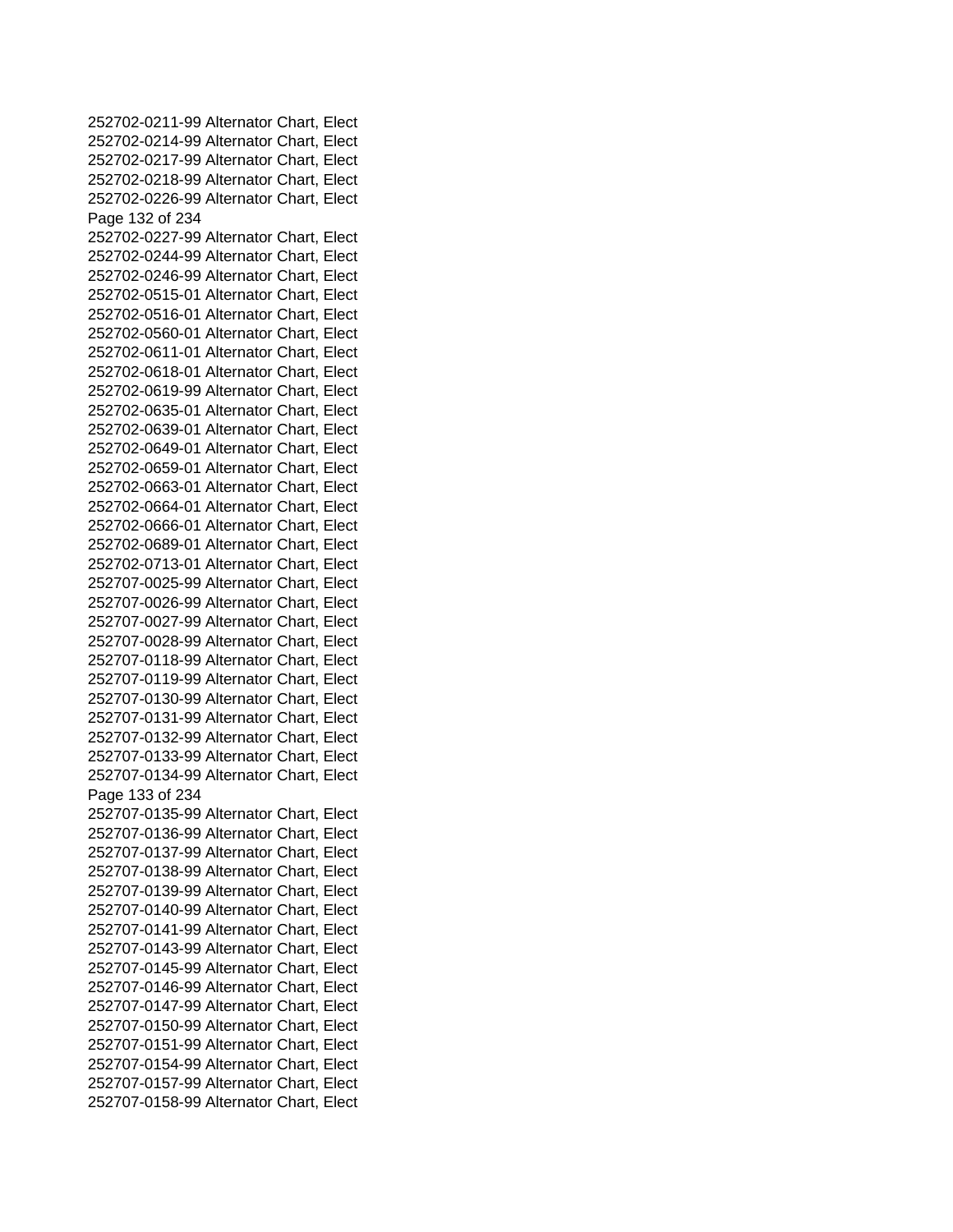252707-0159-99 Alternator Chart, Elect 252707-0161-99 Alternator Chart, Elect 252707-0162-99 Alternator Chart, Elect 252707-0163-99 Alternator Chart, Elect 252707-0164-99 Alternator Chart, Elect 252707-0166-99 Alternator Chart, Elect 252707-0167-99 Alternator Chart, Elect 252707-0168-99 Alternator Chart, Elect 252707-0169-99 Alternator Chart, Elect 252707-0170-99 Alternator Chart, Elect 252707-0171-99 Alternator Chart, Elect 252707-0172-99 Alternator Chart, Elect 252707-0173-99 Alternator Chart, Elect Page 134 of 234 252707-0174-99 Alternator Chart, Elect 252707-0175-99 Alternator Chart, Elect 252707-0177-99 Alternator Chart, Elect 252707-0178-99 Alternator Chart, Elect 252707-0179-99 Alternator Chart, Elect 252707-0180-99 Alternator Chart, Elect 252707-0181-99 Alternator Chart, Elect 252707-0182-99 Alternator Chart, Elect 252707-0183-99 Alternator Chart, Elect 252707-0185-99 Alternator Chart, Elect 252707-0186-99 Alternator Chart, Elect 252707-0188-99 Alternator Chart, Elect 252707-0189-99 Alternator Chart, Elect 252707-0192-99 Alternator Chart, Elect 252707-0193-99 Alternator Chart, Elect 252707-0195-99 Alternator Chart, Elect 252707-0196-99 Alternator Chart, Elect 252707-0197-99 Alternator Chart, Elect 252707-0199-99 Alternator Chart, Elect 252707-0200-99 Alternator Chart, Elect 252707-0201-99 Alternator Chart, Elect 252707-0202-99 Alternator Chart, Elect 252707-0204-99 Alternator Chart, Elect 252707-0205-99 Alternator Chart, Elect 252707-0206-99 Alternator Chart, Elect 252707-0207-99 Alternator Chart, Elect 252707-0208-99 Alternator Chart, Elect 252707-0209-99 Alternator Chart, Elect 252707-0210-99 Alternator Chart, Elect Page 135 of 234 252707-0212-99 Alternator Chart, Elect 252707-0213-99 Alternator Chart, Elect 252707-0215-99 Alternator Chart, Elect 252707-0216-99 Alternator Chart, Elect 252707-0219-99 Alternator Chart, Elect 252707-0220-99 Alternator Chart, Elect 252707-0221-99 Alternator Chart, Elect 252707-0222-99 Alternator Chart, Elect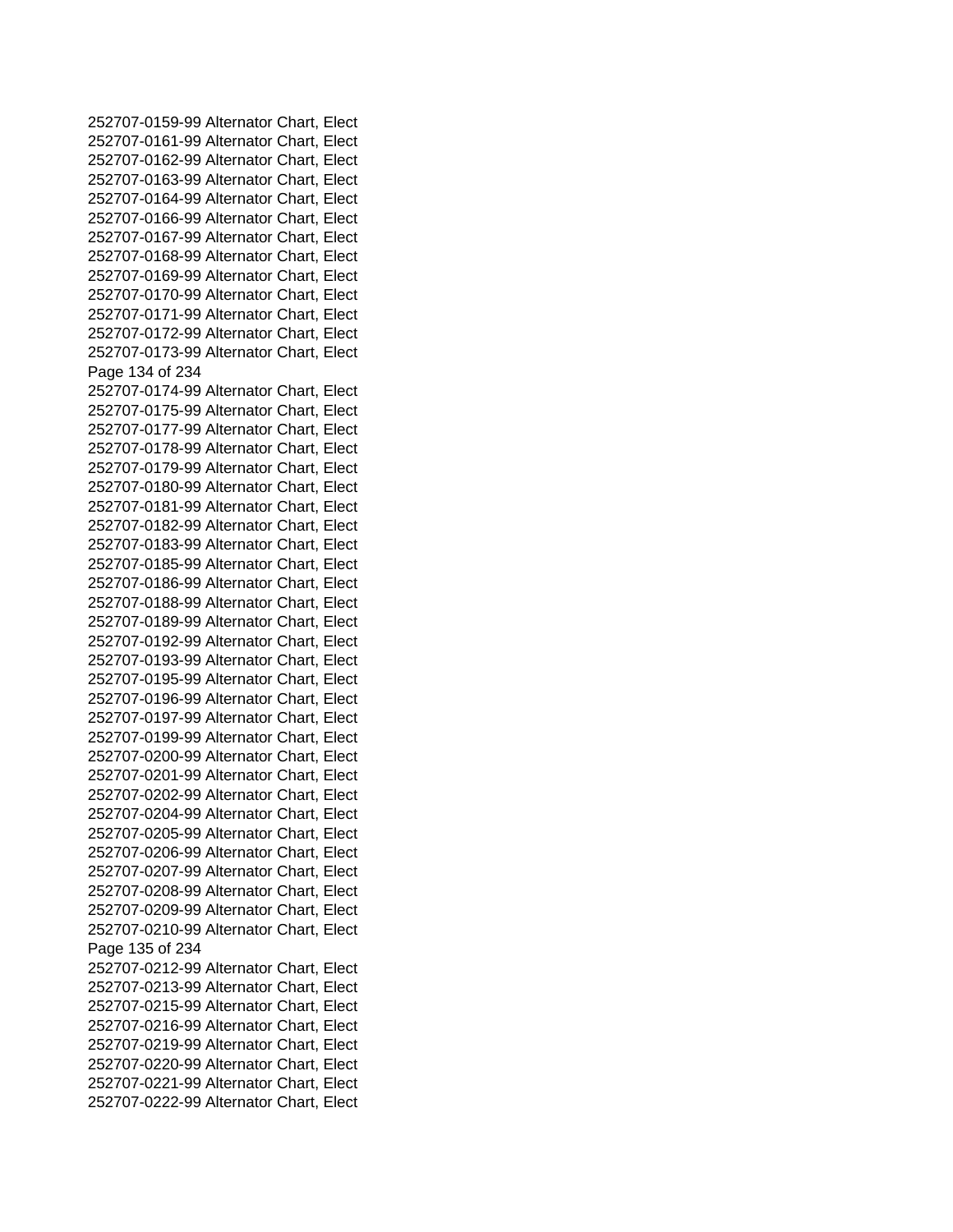252707-0223-99 Alternator Chart, Elect 252707-0224-99 Alternator Chart, Elect 252707-0225-99 Alternator Chart, Elect 252707-0228-99 Alternator Chart, Elect 252707-0229-99 Alternator Chart, Elect 252707-0230-99 Alternator Chart, Elect 252707-0231-99 Alternator Chart, Elect 252707-0232-99 Alternator Chart, Elect 252707-0233-99 Alternator Chart, Elect 252707-0234-99 Alternator Chart, Elect 252707-0235-99 Alternator Chart, Elect 252707-0236-99 Alternator Chart, Elect 252707-0237-99 Alternator Chart, Elect 252707-0238-99 Alternator Chart, Elect 252707-0239-99 Alternator Chart, Elect 252707-0240-99 Alternator Chart, Elect 252707-0241-99 Alternator Chart, Elect 252707-0242-99 Alternator Chart, Elect 252707-0243-99 Alternator Chart, Elect 252707-0245-99 Alternator Chart, Elect 252707-0247-99 Alternator Chart, Elect Page 136 of 234 252707-0525-01 Alternator Chart, Elect 252707-0526-01 Alternator Chart, Elect 252707-0527-01 Alternator Chart, Elect 252707-0528-01 Alternator Chart, Elect 252707-0537-01 Alternator Chart, Elect 252707-0615-99 Alternator Chart, Elect 252707-0616-01 Alternator Chart, Elect 252707-0617-01 Alternator Chart, Elect 252707-0618-01 Alternator Chart, Elect 252707-0619-01 Alternator Chart, Elect 252707-0620-01 Alternator Chart, Elect 252707-0621-01 Alternator Chart, Elect 252707-0621-02 Alternator Chart, Elect 252707-0621-03 Alternator Chart, Elect 252707-0621-04 Alternator Chart, Elect 252707-0621-05 Alternator Chart, Elect 252707-0622-01 Alternator Chart, Elect 252707-0622-02 Alternator Chart, Elect 252707-0623-99 Alternator Chart, Elect 252707-0624-01 Alternator Chart, Elect 252707-0625-01 Alternator Chart, Elect 252707-0630-01 Alternator Chart, Elect 252707-0631-01 Alternator Chart, Elect 252707-0632-01 Alternator Chart, Elect 252707-0632-02 Alternator Chart, Elect 252707-0633-01 Alternator Chart, Elect 252707-0634-01 Alternator Chart, Elect 252707-0636-01 Alternator Chart, Elect 252707-0637-01 Alternator Chart, Elect Page 137 of 234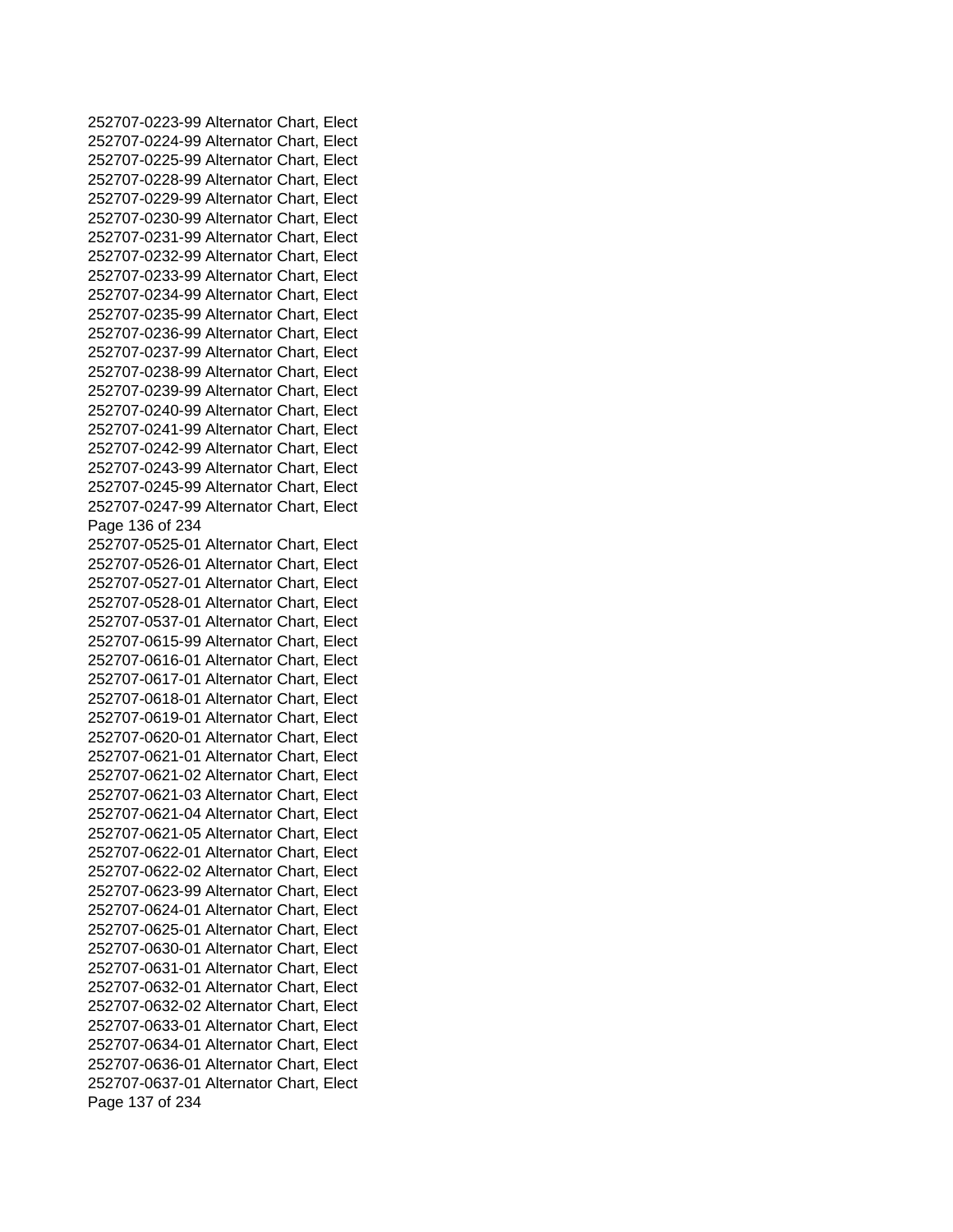252707-0638-01 Alternator Chart, Elect 252707-0640-01 Alternator Chart, Elect 252707-0641-01 Alternator Chart, Elect 252707-0642-01 Alternator Chart, Elect 252707-0643-01 Alternator Chart, Elect 252707-0644-01 Alternator Chart, Elect 252707-0644-02 Alternator Chart, Elect 252707-0645-01 Alternator Chart, Elect 252707-0646-01 Alternator Chart, Elect 252707-0647-01 Alternator Chart, Elect 252707-0648-01 Alternator Chart, Elect 252707-0650-01 Alternator Chart, Elect 252707-0651-01 Alternator Chart, Elect 252707-0652-01 Alternator Chart, Elect 252707-0653-01 Alternator Chart, Elect 252707-0654-01 Alternator Chart, Elect 252707-0655-01 Alternator Chart, Elect 252707-0655-02 Alternator Chart, Elect 252707-0656-01 Alternator Chart, Elect 252707-0657-01 Alternator Chart, Elect 252707-0657-02 Alternator Chart, Elect 252707-0658-01 Alternator Chart, Elect 252707-0660-01 Alternator Chart, Elect 252707-0661-01 Alternator Chart, Elect 252707-0662-01 Alternator Chart, Elect 252707-0665-01 Alternator Chart, Elect 252707-0667-01 Alternator Chart, Elect 252707-0668-01 Alternator Chart, Elect 252707-0669-01 Alternator Chart, Elect Page 138 of 234 252707-0669-02 Alternator Chart, Elect 252707-0670-01 Alternator Chart, Elect 252707-0671-01 Alternator Chart, Elect 252707-0672-01 Alternator Chart, Elect 252707-0673-01 Alternator Chart, Elect 252707-0674-01 Alternator Chart, Elect 252707-0675-01 Alternator Chart, Elect 252707-0675-02 Alternator Chart, Elect 252707-0676-01 Alternator Chart, Elect 252707-0676-02 Alternator Chart, Elect 252707-0677-01 Alternator Chart, Elect 252707-0677-02 Alternator Chart, Elect 252707-0678-01 Alternator Chart, Elect 252707-0679-01 Alternator Chart, Elect 252707-0680-01 Alternator Chart, Elect 252707-0681-01 Alternator Chart, Elect 252707-0682-01 Alternator Chart, Elect 252707-0682-02 Alternator Chart, Elect 252707-0683-01 Alternator Chart, Elect 252707-0684-01 Alternator Chart, Elect 252707-0685-01 Alternator Chart, Elect 252707-0686-01 Alternator Chart, Elect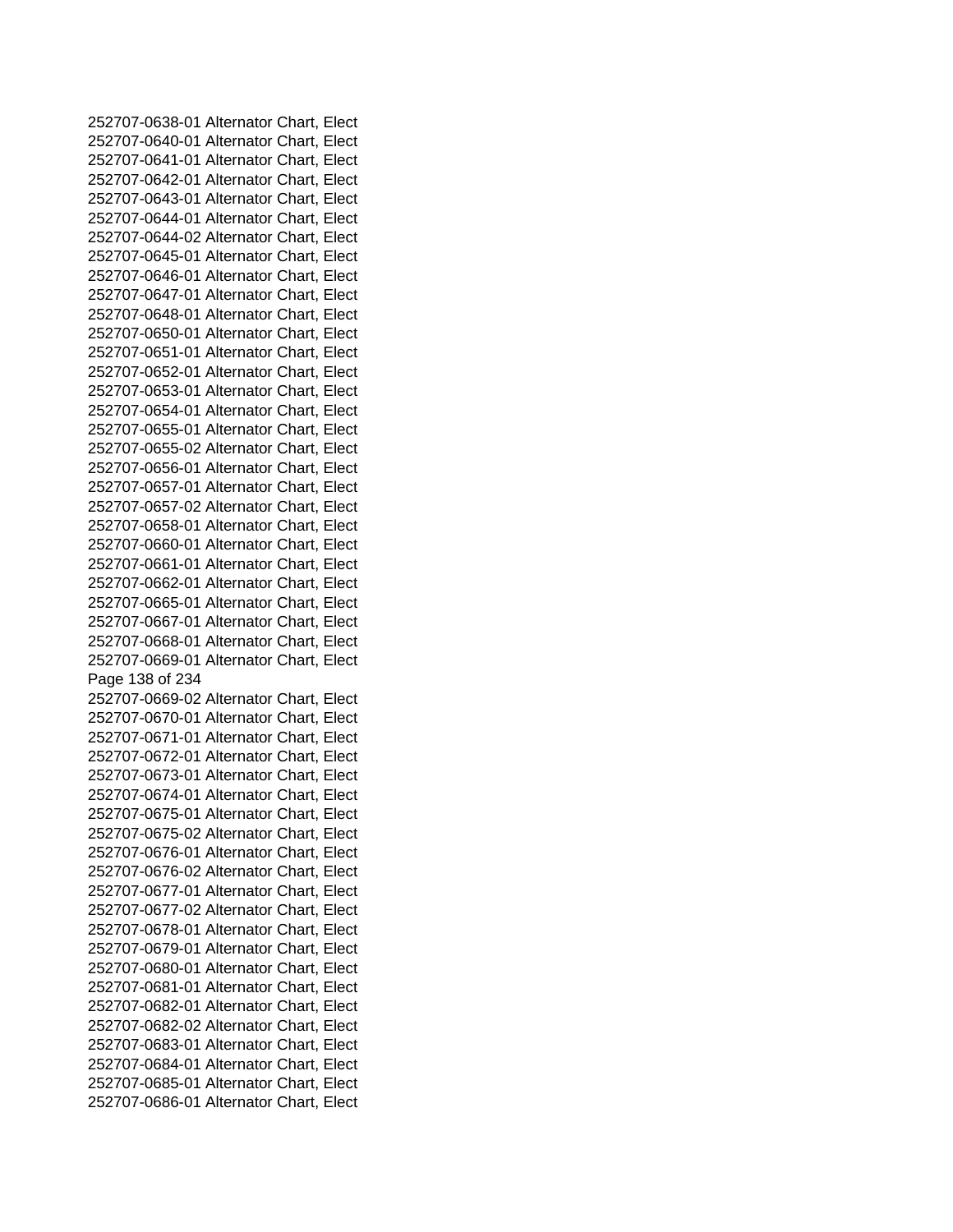252707-0687-01 Alternator Chart, Elect 252707-0687-02 Alternator Chart, Elect 252707-0688-01 Alternator Chart, Elect 252707-0690-01 Alternator Chart, Elect 252707-0691-01 Alternator Chart, Elect 252707-0692-01 Alternator Chart, Elect 252707-0693-01 Alternator Chart, Elect Page 139 of 234 252707-0695-01 Alternator Chart, Elect 252707-0696-99 Alternator Chart, Elect 252707-0697-01 Alternator Chart, Elect 252707-0698-01 Alternator Chart, Elect 252707-0699-01 Alternator Chart, Elect 252707-0700-01 Alternator Chart, Elect 252707-0701-01 Alternator Chart, Elect 252707-0702-01 Alternator Chart, Elect 252707-0703-01 Alternator Chart, Elect 252707-0704-01 Alternator Chart, Elect 252707-0705-01 Alternator Chart, Elect 252707-0706-01 Alternator Chart, Elect 252707-0707-01 Alternator Chart, Elect 252707-0708-01 Alternator Chart, Elect 252707-0709-01 Alternator Chart, Elect 252707-0710-01 Alternator Chart, Elect 252707-0711-01 Alternator Chart, Elect 252707-0712-01 Alternator Chart, Elect 252707-0713-99 Alternator Chart, Elect 252707-0714-01 Alternator Chart, Elect 252707-0715-01 Alternator Chart, Elect 252707-0716-99 Alternator Chart, Elect 252707-0717-01 Alternator Chart, Elect 252707-0718-01 Alternator Chart, Elect 252707-0719-01 Alternator Chart, Elect 252707-4001-99 Alternator Chart, Elect 252707-4002-99 Alternator Chart, Elect 252707-4003-99 Alternator Chart, Elect 253702-0015-01 Alternator Chart, Elect Page 140 of 234 253702-0015-02 Alternator Chart, Elect 253702-0016-01 Alternator Chart, Elect 253702-0016-02 Alternator Chart, Elect 253702-0020-01 Alternator Chart, Elect 253702-0111-01 Alternator Chart, Elect 253702-0133-01 Alternator Chart, Elect 253702-0134-01 Alternator Chart, Elect 253702-0135-01 Alternator Chart, Elect 253702-0138-01 Alternator Chart, Elect 253702-0138-02 Alternator Chart, Elect 253702-0140-01 Alternator Chart, Elect 253702-0146-01 Alternator Chart, Elect 253702-0148-01 Alternator Chart, Elect 253702-0148-02 Alternator Chart, Elect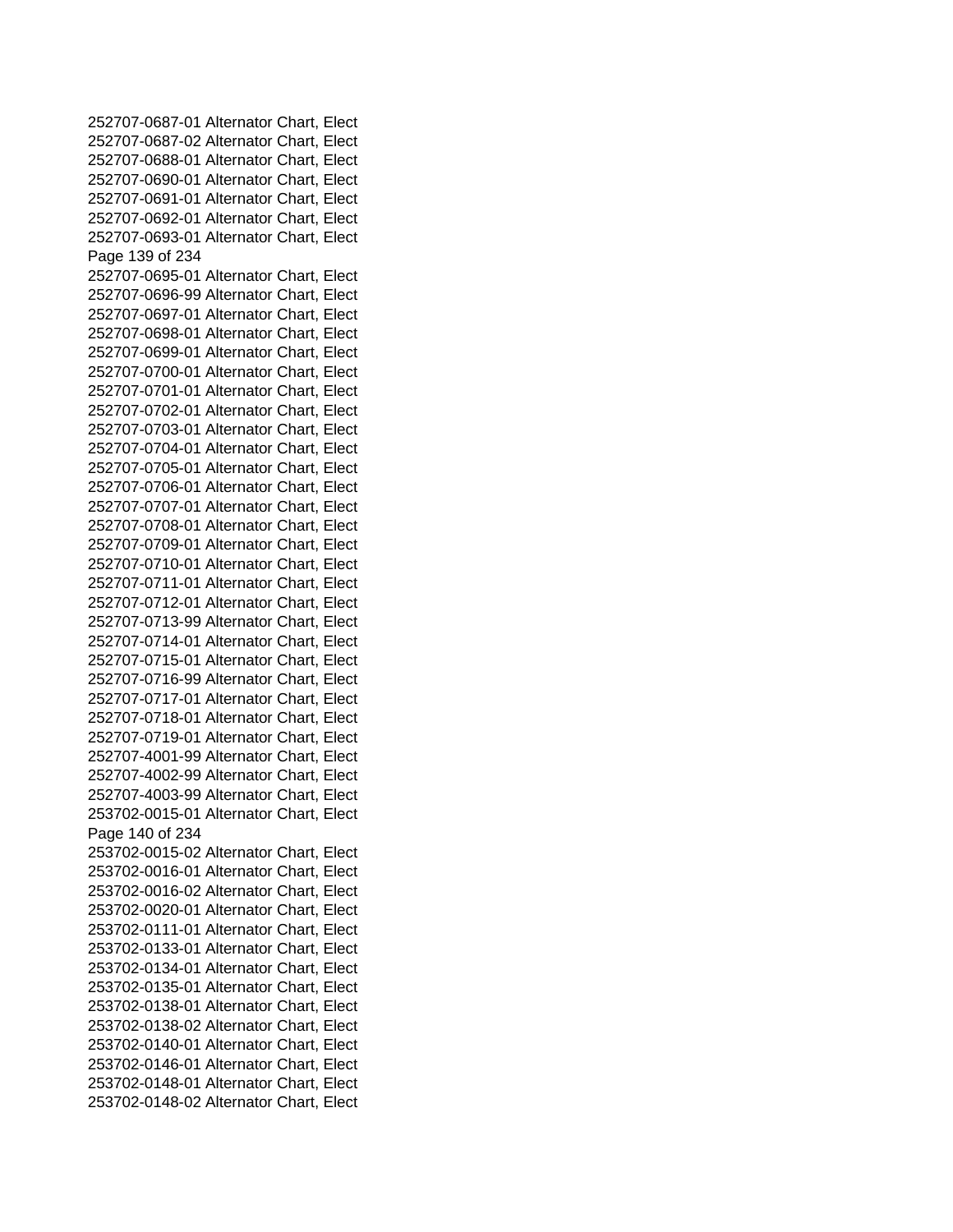253702-0156-01 Alternator Chart, Elect 253702-0159-99 Alternator Chart, Elect 253702-0161-01 Alternator Chart, Elect 253702-0162-01 Alternator Chart, Elect 253702-0165-01 Alternator Chart, Elect 253702-0174-01 Alternator Chart, Elect 253702-0175-01 Alternator Chart, Elect 253702-0182-01 Alternator Chart, Elect 253702-0190-01 Alternator Chart, Elect 253702-0192-01 Alternator Chart, Elect 253702-0198-99 Alternator Chart, Elect 253702-0205-01 Alternator Chart, Elect 253702-0210-01 Alternator Chart, Elect 253702-0214-01 Alternator Chart, Elect 253702-0231-01 Alternator Chart, Elect Page 141 of 234 253702-0315-01 Alternator Chart, Elect 253702-0315-02 Alternator Chart, Elect 253702-0316-01 Alternator Chart, Elect 253702-0316-02 Alternator Chart, Elect 253702-0405-99 Alternator Chart, Elect 253702-0414-01 Alternator Chart, Elect 253702-0420-01 Alternator Chart, Elect 253702-0423-01 Alternator Chart, Elect 253702-4004-99 Alternator Chart, Elect 253703-0031-01 Alternator Chart, Elect 253703-0032-01 Alternator Chart, Elect 253706-0151-01 Alternator Chart, Elect 253706-0152-01 Alternator Chart, Elect 253706-0180-01 Alternator Chart, Elect 253706-0223-01 Alternator Chart, Elect 253707-0025-01 Alternator Chart, Elect 253707-0026-01 Alternator Chart, Elect 253707-0026-02 Alternator Chart, Elect 253707-0027-01 Alternator Chart, Elect 253707-0028-01 Alternator Chart, Elect 253707-0028-02 Alternator Chart, Elect 253707-0030-01 Alternator Chart, Elect 253707-0030-02 Alternator Chart, Elect 253707-0118-01 Alternator Chart, Elect 253707-0121-01 Alternator Chart, Elect 253707-0122-01 Alternator Chart, Elect 253707-0130-01 Alternator Chart, Elect 253707-0131-01 Alternator Chart, Elect 253707-0132-01 Alternator Chart, Elect Page 142 of 234 253707-0136-01 Alternator Chart, Elect 253707-0137-01 Alternator Chart, Elect 253707-0137-02 Alternator Chart, Elect 253707-0139-01 Alternator Chart, Elect 253707-0141-01 Alternator Chart, Elect 253707-0141-02 Alternator Chart, Elect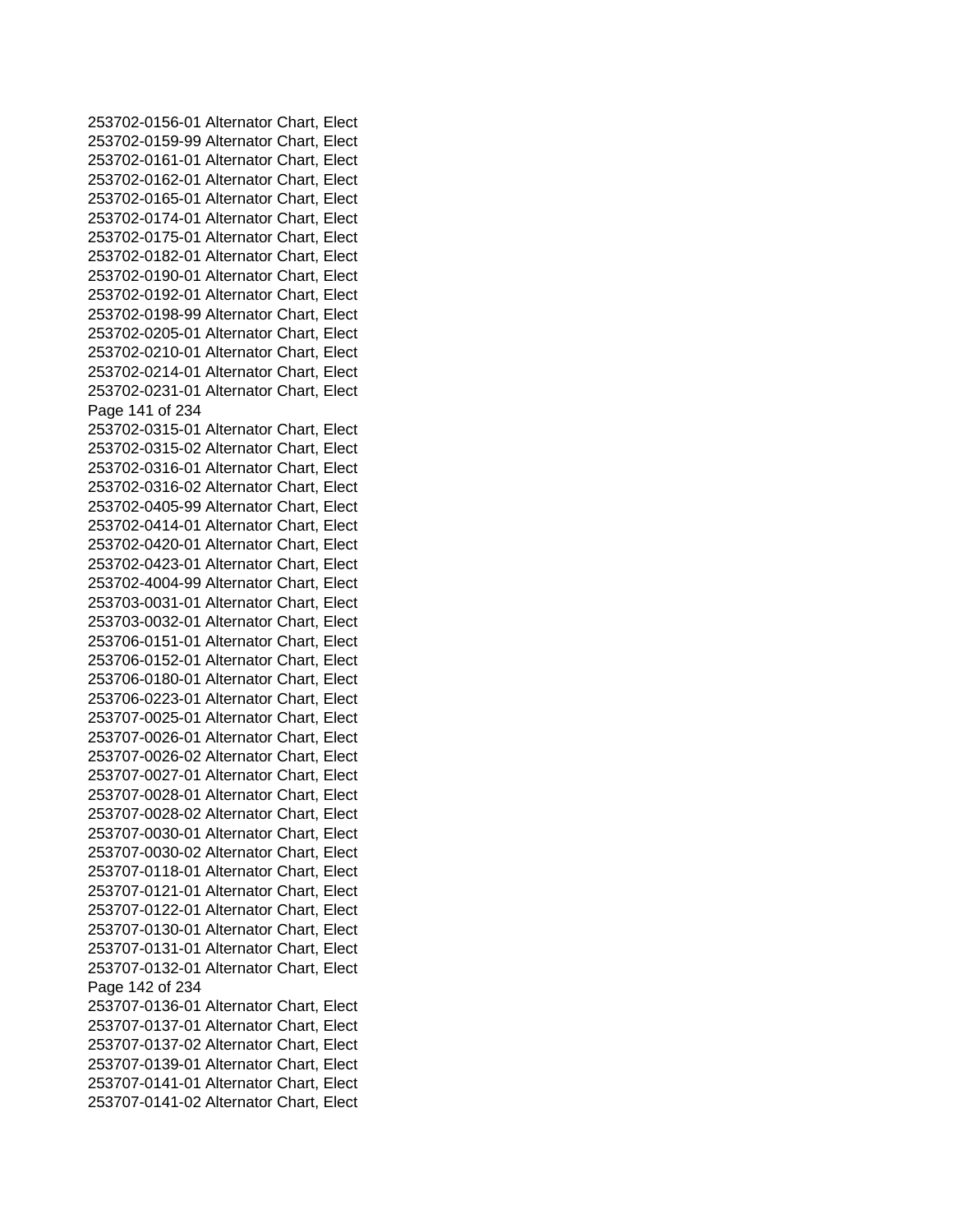253707-0142-01 Alternator Chart, Elect 253707-0143-01 Alternator Chart, Elect 253707-0143-02 Alternator Chart, Elect 253707-0144-01 Alternator Chart, Elect 253707-0144-02 Alternator Chart, Elect 253707-0145-01 Alternator Chart, Elect 253707-0147-01 Alternator Chart, Elect 253707-0149-01 Alternator Chart, Elect 253707-0149-02 Alternator Chart, Elect 253707-0150-01 Alternator Chart, Elect 253707-0150-02 Alternator Chart, Elect 253707-0153-01 Alternator Chart, Elect 253707-0153-02 Alternator Chart, Elect 253707-0154-01 Alternator Chart, Elect 253707-0154-02 Alternator Chart, Elect 253707-0155-01 Alternator Chart, Elect 253707-0155-02 Alternator Chart, Elect 253707-0157-01 Alternator Chart, Elect 253707-0158-01 Alternator Chart, Elect 253707-0158-02 Alternator Chart, Elect 253707-0158-03 Alternator Chart, Elect 253707-0159-01 Alternator Chart, Elect 253707-0159-02 Alternator Chart, Elect Page 143 of 234 253707-0160-01 Alternator Chart, Elect 253707-0160-02 Alternator Chart, Elect 253707-0163-01 Alternator Chart, Elect 253707-0163-02 Alternator Chart, Elect 253707-0164-01 Alternator Chart, Elect 253707-0166-01 Alternator Chart, Elect 253707-0167-01 Alternator Chart, Elect 253707-0168-01 Alternator Chart, Elect 253707-0169-01 Alternator Chart, Elect 253707-0170-01 Alternator Chart, Elect 253707-0170-02 Alternator Chart, Elect 253707-0171-01 Alternator Chart, Elect 253707-0173-01 Alternator Chart, Elect 253707-0173-02 Alternator Chart, Elect 253707-0176-01 Alternator Chart, Elect 253707-0177-01 Alternator Chart, Elect 253707-0178-01 Alternator Chart, Elect 253707-0179-01 Alternator Chart, Elect 253707-0181-01 Alternator Chart, Elect 253707-0183-01 Alternator Chart, Elect 253707-0183-02 Alternator Chart, Elect 253707-0184-01 Alternator Chart, Elect 253707-0185-01 Alternator Chart, Elect 253707-0186-01 Alternator Chart, Elect 253707-0187-01 Alternator Chart, Elect 253707-0188-01 Alternator Chart, Elect 253707-0189-01 Alternator Chart, Elect 253707-0191-01 Alternator Chart, Elect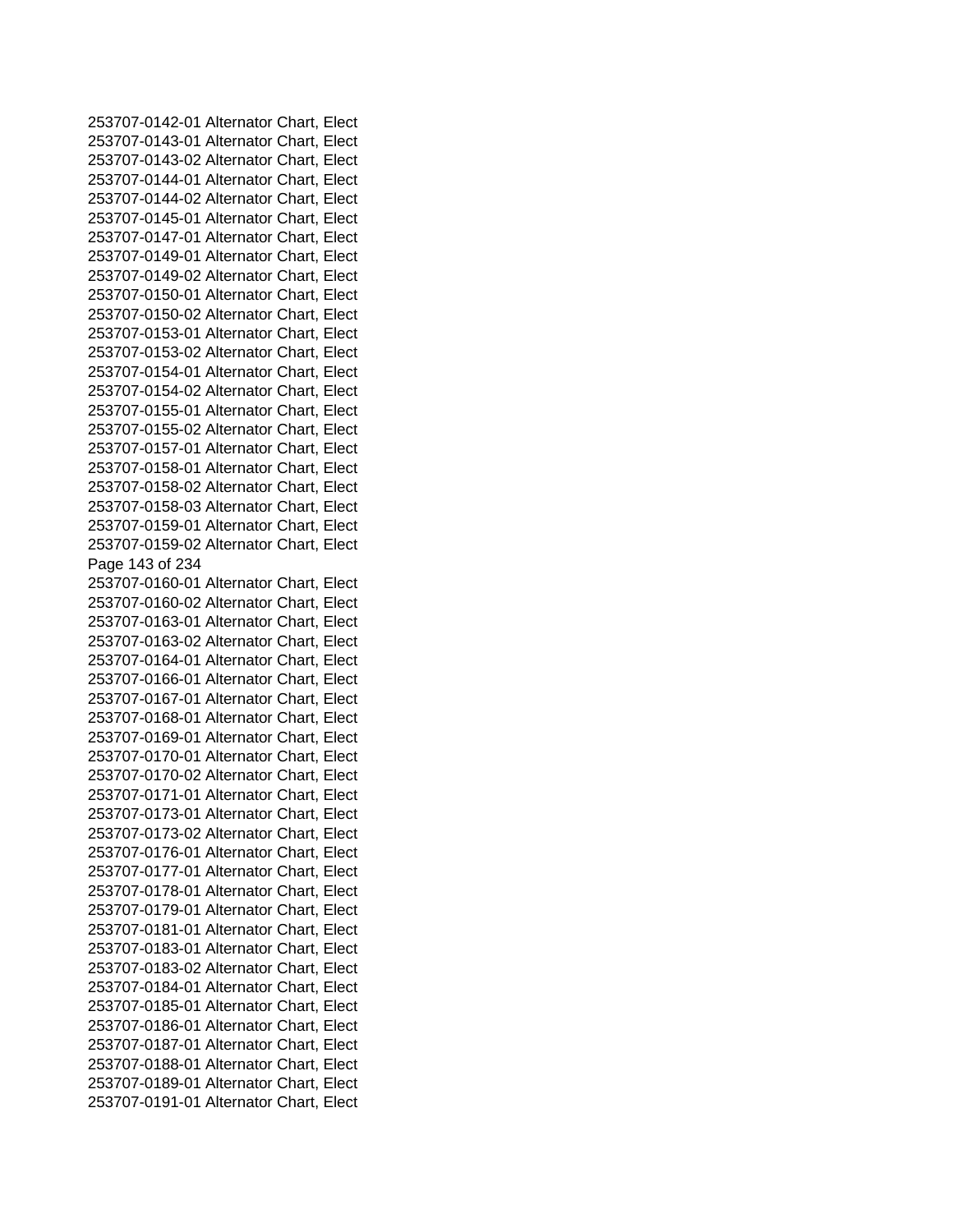253707-0193-01 Alternator Chart, Elect Page 144 of 234 253707-0194-01 Alternator Chart, Elect 253707-0195-01 Alternator Chart, Elect 253707-0196-01 Alternator Chart, Elect 253707-0197-01 Alternator Chart, Elect 253707-0198-01 Alternator Chart, Elect 253707-0199-01 Alternator Chart, Elect 253707-0200-01 Alternator Chart, Elect 253707-0201-01 Alternator Chart, Elect 253707-0202-01 Alternator Chart, Elect 253707-0204-01 Alternator Chart, Elect 253707-0206-01 Alternator Chart, Elect 253707-0206-02 Alternator Chart, Elect 253707-0208-01 Alternator Chart, Elect 253707-0209-01 Alternator Chart, Elect 253707-0211-01 Alternator Chart, Elect 253707-0212-01 Alternator Chart, Elect 253707-0213-01 Alternator Chart, Elect 253707-0215-01 Alternator Chart, Elect 253707-0216-01 Alternator Chart, Elect 253707-0217-01 Alternator Chart, Elect 253707-0218-01 Alternator Chart, Elect 253707-0219-01 Alternator Chart, Elect 253707-0220-01 Alternator Chart, Elect 253707-0221-01 Alternator Chart, Elect 253707-0222-01 Alternator Chart, Elect 253707-0224-01 Alternator Chart, Elect 253707-0225-01 Alternator Chart, Elect 253707-0226-99 Alternator Chart, Elect 253707-0227-99 Alternator Chart, Elect Page 145 of 234 253707-0228-99 Alternator Chart, Elect 253707-0229-01 Alternator Chart, Elect 253707-0231-99 Alternator Chart, Elect 253707-0246-01 Alternator Chart, Elect 253707-0247-01 Alternator Chart, Elect 253707-0248-01 Alternator Chart, Elect 253707-0249-01 Alternator Chart, Elect 253707-0250-01 Alternator Chart, Elect 253707-0251-01 Alternator Chart, Elect 253707-0252-99 Alternator Chart, Elect 253707-0253-01 Alternator Chart, Elect 253707-0254-01 Alternator Chart, Elect 253707-0270-99 Alternator Chart, Elect 253707-0318-01 Alternator Chart, Elect 253707-0325-01 Alternator Chart, Elect 253707-0326-01 Alternator Chart, Elect 253707-0327-01 Alternator Chart, Elect 253707-0328-01 Alternator Chart, Elect 253707-0328-02 Alternator Chart, Elect 253707-0400-01 Alternator Chart, Elect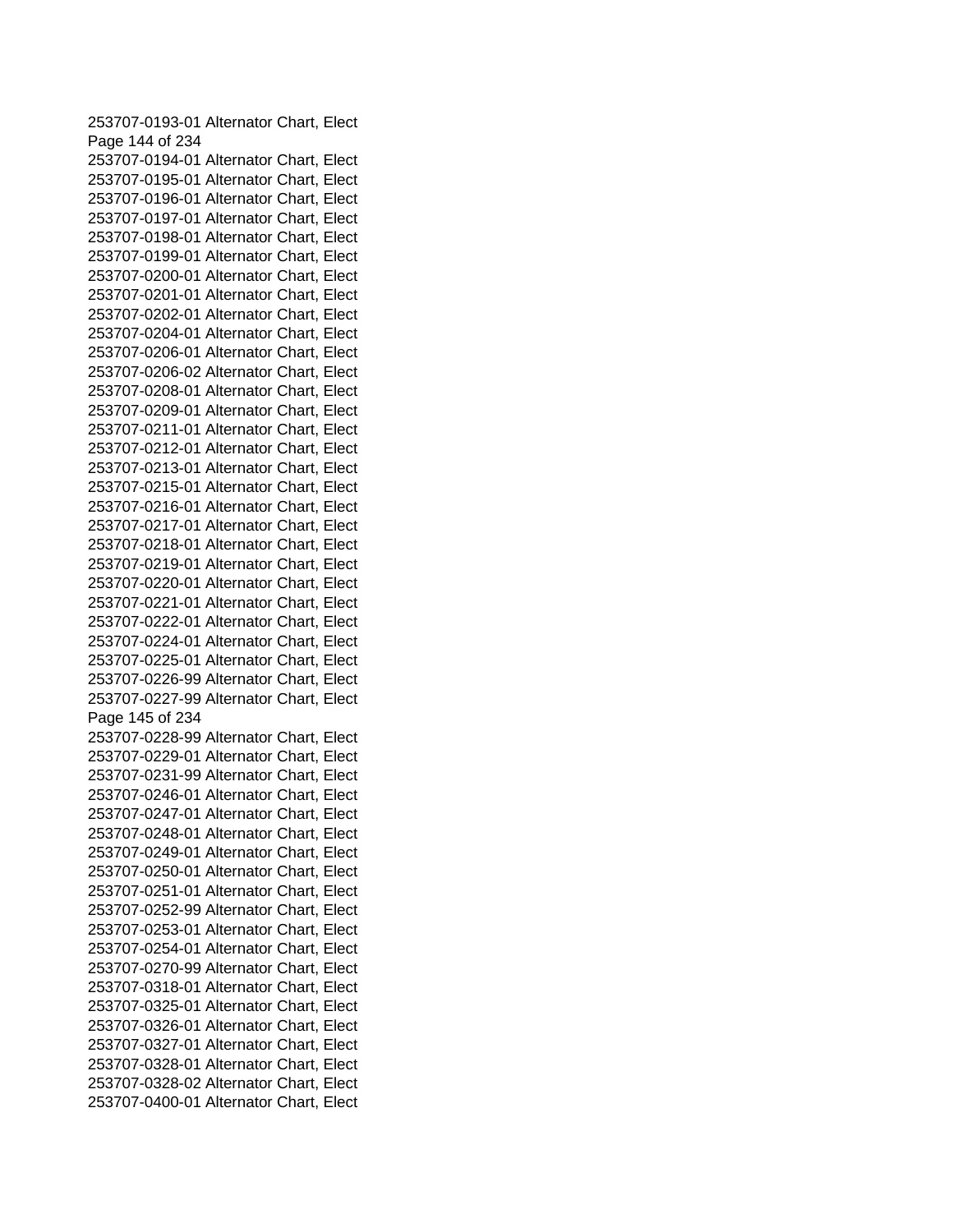253707-0406-01 Alternator Chart, Elect 253707-0407-01 Alternator Chart, Elect 253707-0408-01 Alternator Chart, Elect 253707-0409-01 Alternator Chart, Elect 253707-0410-01 Alternator Chart, Elect 253707-0410-02 Alternator Chart, Elect 253707-0411-01 Alternator Chart, Elect 253707-0412-01 Alternator Chart, Elect 253707-0413-01 Alternator Chart, Elect Page 146 of 234 253707-0415-01 Alternator Chart, Elect 253707-0416-01 Alternator Chart, Elect 253707-0417-01 Alternator Chart, Elect 253707-0418-01 Alternator Chart, Elect 253707-0419-01 Alternator Chart, Elect 253707-0421-01 Alternator Chart, Elect 253707-0422-01 Alternator Chart, Elect 253707-0424-01 Alternator Chart, Elect 253707-0425-01 Alternator Chart, Elect 253707-0426-01 Alternator Chart, Elect 253707-0427-01 Alternator Chart, Elect 253707-0428-01 Alternator Chart, Elect 253707-0429-01 Alternator Chart, Elect 253707-0430-01 Alternator Chart, Elect 253707-0431-01 Alternator Chart, Elect 253707-0432-01 Alternator Chart, Elect 253707-0433-01 Alternator Chart, Elect 253707-4001-99 Alternator Chart, Elect 253707-4002-99 Alternator Chart, Elect 253707-4003-99 Alternator Chart, Elect 253707-4005-01 Alternator Chart, Elect 253707-4006-99 Alternator Chart, Elect 254412-0544-01 Alternator Chart 254412-0549-01 Alternator Chart 254412-0556-99 Alternator Chart 254412-0563-01 Alternator Chart 254412-0576-01 Alternator Chart 254412-0576-02 Alternator Chart 254412-0576-03 Alternator Chart Page 147 of 234 254412-0578-01 Alternator Chart 254412-1549-99 Alternator Chart 254412-1563-99 Alternator Chart 254412-1576-99 Alternator Chart 254412-1578-01 Alternator Chart 254415-0550-01 Alternator Chart 254415-1550-99 Alternator Chart 254416-0577-01 Alternator Chart 254417-0545-01 Alternator Chart 254417-0545-02 Alternator Chart 254417-0557-99 Alternator Chart 254421-0132-01 Alternator Chart, Key Panel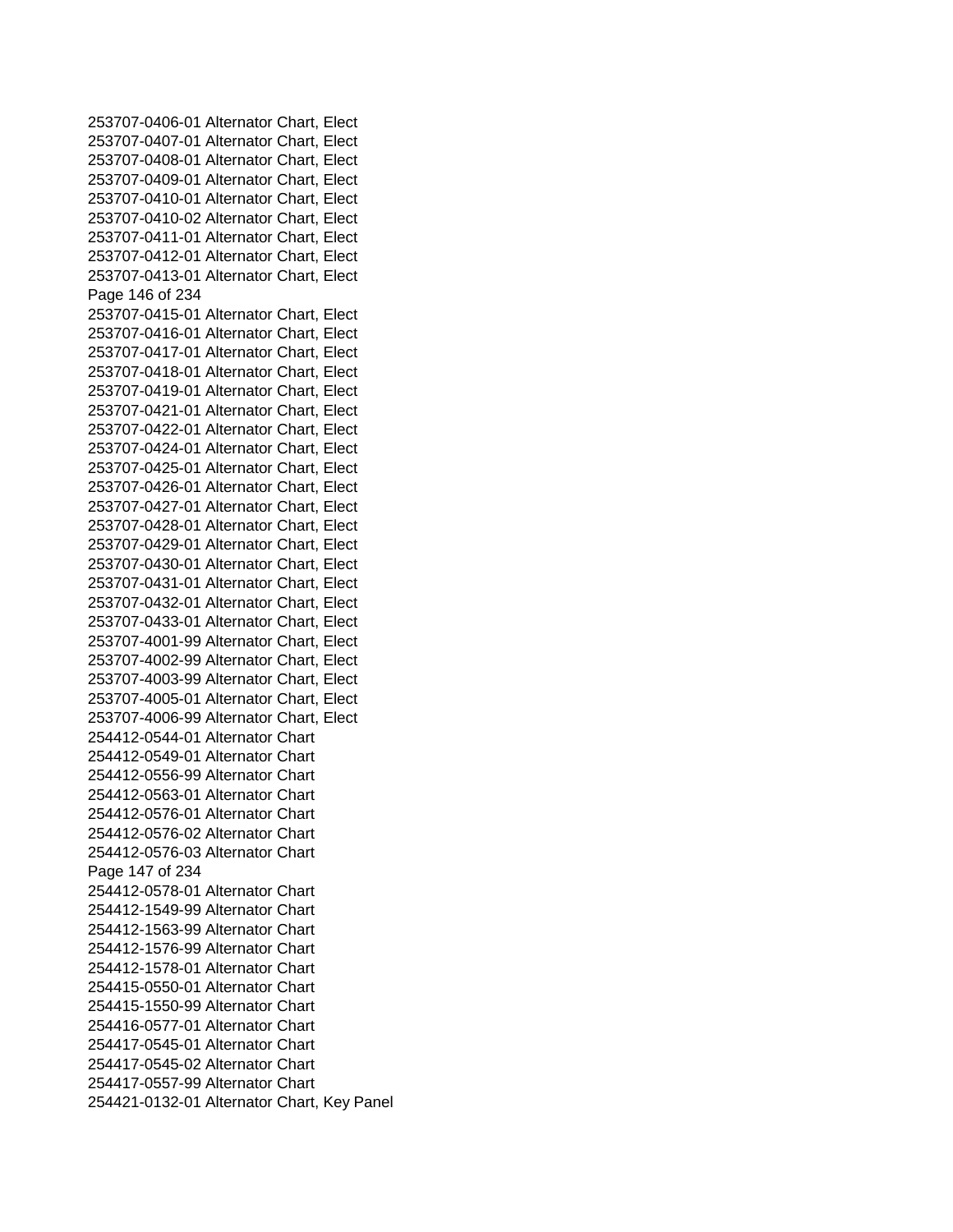254421-0136-01 Alternator Chart, Key Panel 254422-0015-01 Alternator Chart, Key Panel 254422-0015-02 Alternator Chart, Key Panel 254422-0015-03 Alternator Chart, Key Panel 254422-0015-04 Alternator Chart, Key Panel 254422-0070-01 Alternator Chart, Key Panel 254422-0070-02 Alternator Chart, Key Panel 254422-0111-01 Alternator Chart, Key Panel 254422-0120-01 Alternator Chart, Key Panel 254422-0122-01 Alternator Chart, Key Panel 254422-0123-99 Alternator Chart 254422-0123-99 Alternator Chart, Key Panel 254422-0126-99 Alternator Chart, Key Panel 254422-0128-01 Alternator Chart, Key Panel 254422-0133-01 Alternator Chart, Key Panel 254422-0133-02 Alternator Chart, Key Panel 254422-0135-01 Alternator Chart, Key Panel Page 148 of 234 254422-0137-01 Alternator Chart, Key Panel 254422-0138-01 Alternator Chart, Key Panel 254422-0215-01 Alternator Chart, Key Panel 254422-0215-02 Alternator Chart, Key Panel 254422-0215-03 Alternator Chart, Key Panel 254422-0216-01 Alternator Chart, Key Panel 254422-0216-02 Alternator Chart, Key Panel 254422-0269-01 Alternator Chart, Key Panel 254422-0270-01 Alternator Chart, Key Panel 254422-0270-02 Alternator Chart, Key Panel 254422-0270-03 Alternator Chart, Key Panel 254422-0300-01 Alternator Chart, Key Panel 254422-0310-01 Alternator Chart, Key Panel 254422-0312-01 Alternator Chart, Key Panel 254422-0313-01 Alternator Chart, Key Panel 254422-0313-02 Alternator Chart, Key Panel 254422-0313-03 Alternator Chart, Key Panel 254422-0315-01 Alternator Chart, Key Panel 254422-0318-01 Alternator Chart, Key Panel 254422-0319-01 Alternator Chart, Key Panel 254422-0320-01 Alternator Chart, Key Panel 254422-0325-01 Alternator Chart, Key Panel 254422-0328-01 Alternator Chart, Key Panel 254422-0331-01 Alternator Chart, Key Panel 254422-0331-02 Alternator Chart, Key Panel 254422-0331-03 Alternator Chart, Key Panel 254422-0331-04 Alternator Chart, Key Panel 254422-0332-01 Alternator Chart, Key Panel 254422-0333-01 Alternator Chart, Key Panel Page 149 of 234 254422-0335-01 Alternator Chart, Key Panel 254422-0340-01 Alternator Chart, Key Panel 254422-0340-02 Alternator Chart, Key Panel 254422-0341-01 Alternator Chart, Key Panel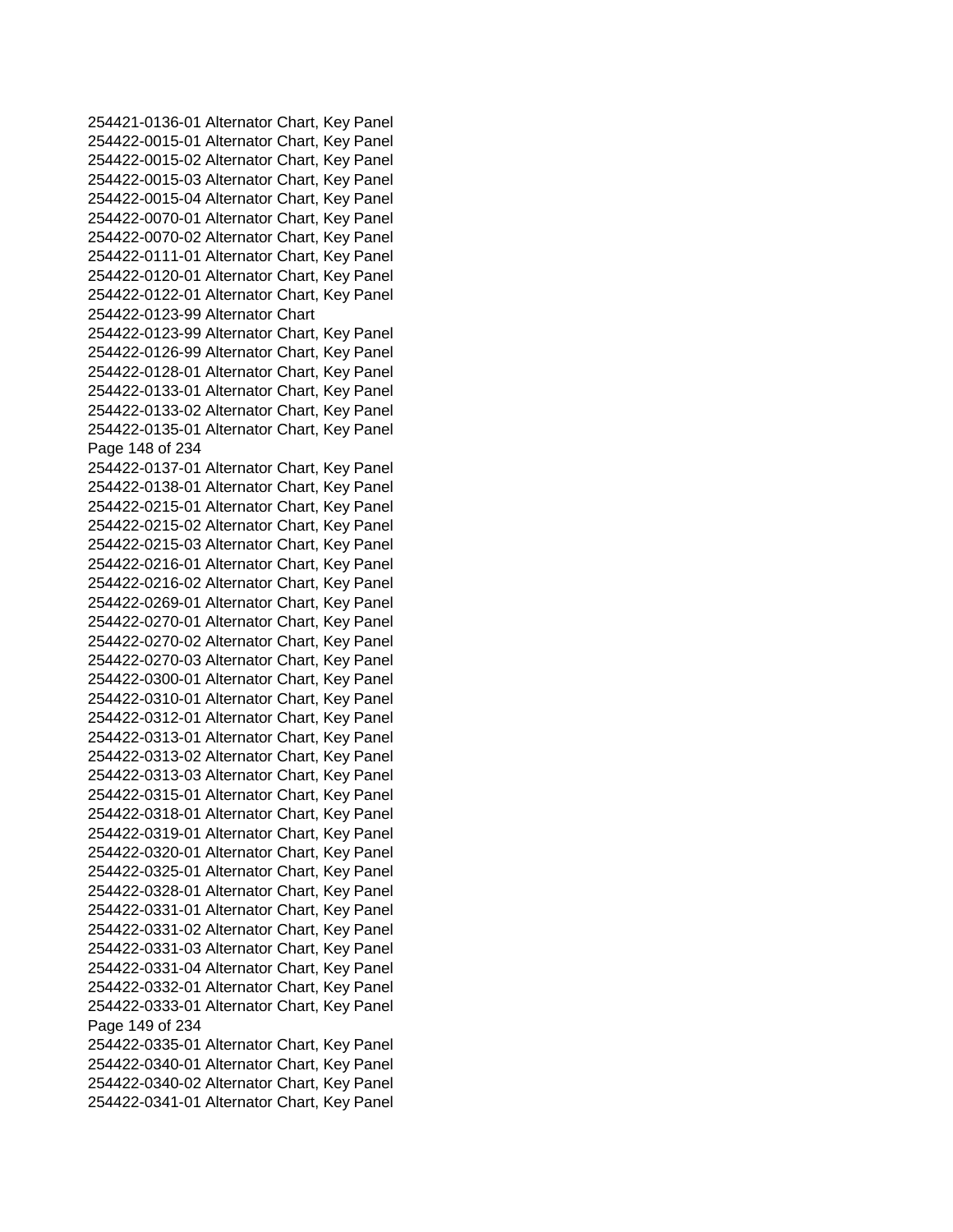254422-0342-99 Alternator Chart, Key Panel 254422-0343-99 Alternator Chart, Key Panel 254422-0344-01 Alternator Chart, Key Panel 254422-0345-01 Alternator Chart, Key Panel 254422-0345-02 Alternator Chart, Key Panel 254422-0346-01 Alternator Chart, Key Panel 254422-0349-01 Alternator Chart, Key Panel 254422-0352-01 Alternator Chart, Key Panel 254422-0355-01 Alternator Chart, Key Panel 254422-0358-01 Alternator Chart, Key Panel 254422-0360-01 Alternator Chart, Key Panel 254422-0361-01 Alternator Chart, Key Panel 254422-0364-99 Alternator Chart, Key Panel 254422-0365-99 Alternator Chart, Key Panel 254422-0368-01 Alternator Chart, Key Panel 254422-0370-01 Alternator Chart, Key Panel 254422-0501-01 Alternator Chart 254422-0505-01 Alternator Chart 254422-0506-99 Alternator Chart 254422-0508-01 Alternator Chart 254422-0508-02 Alternator Chart 254422-0512-01 Alternator Chart 254422-0514-99 Alternator Chart 254422-0517-01 Alternator Chart 254422-0521-01 Alternator Chart Page 150 of 234 254422-0523-01 Alternator Chart 254422-0526-01 Alternator Chart 254422-0527-01 Alternator Chart 254422-0528-01 Alternator Chart 254422-0528-02 Alternator Chart 254422-0530-99 Alternator Chart 254422-0532-01 Alternator Chart 254422-0535-01 Alternator Chart 254422-0536-01 Alternator Chart 254422-0536-02 Alternator Chart 254422-0537-01 Alternator Chart 254422-0537-02 Alternator Chart 254422-0538-01 Alternator Chart 254422-0539-01 Alternator Chart 254422-0540-01 Alternator Chart 254422-0541-01 Alternator Chart 254422-0555-01 Alternator Chart 254422-0558-01 Alternator Chart 254422-0562-01 Alternator Chart 254422-0564-99 Alternator Chart 254422-0565-99 Alternator Chart 254422-0567-01 Alternator Chart 254422-0568-01 Alternator Chart 254422-0572-01 Alternator Chart 254422-0573-99 Alternator Chart 254422-0574-99 Alternator Chart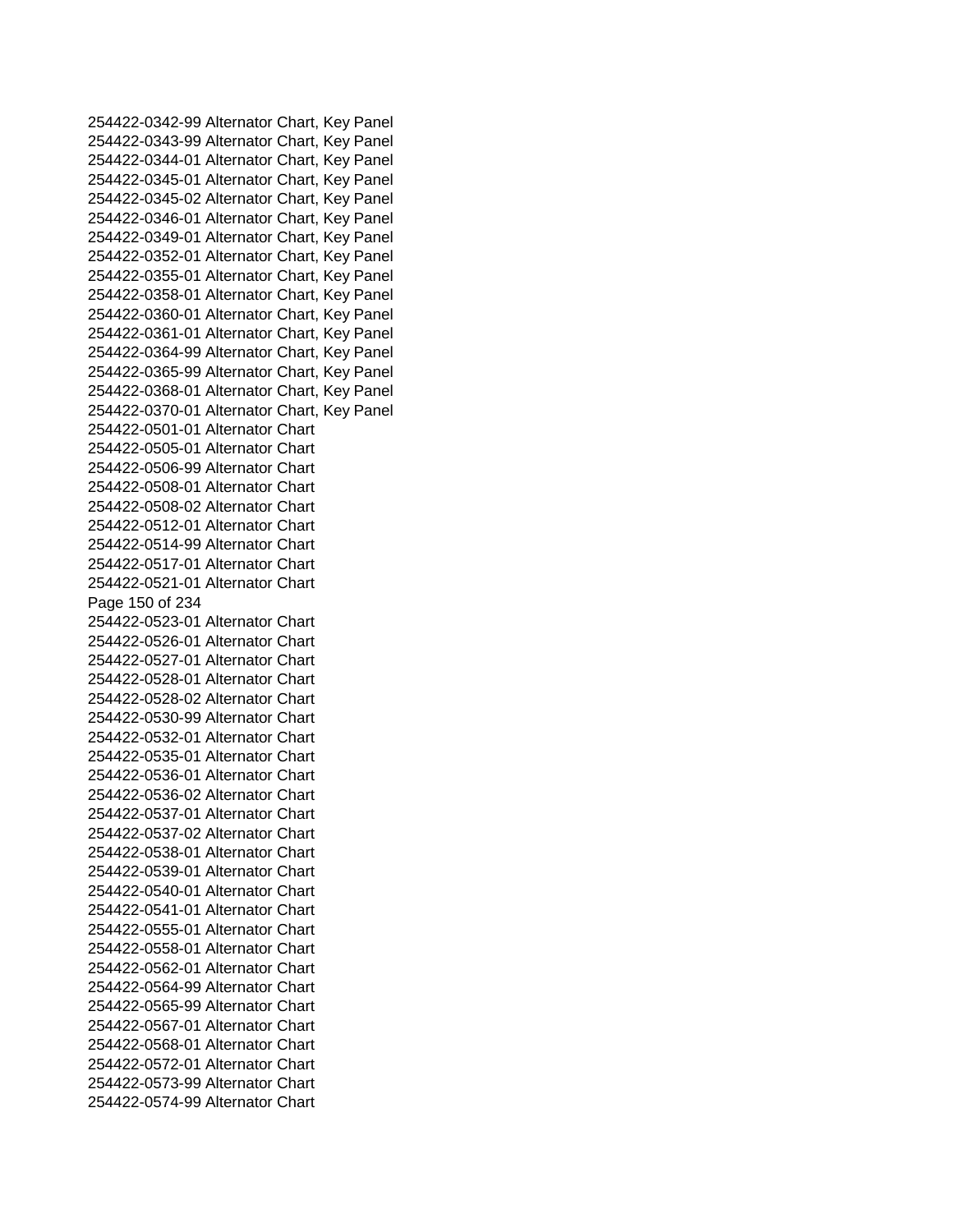254422-1508-01 Alternator Chart 254422-1508-02 Alternator Chart 254422-1512-01 Alternator Chart Page 151 of 234 254422-1526-01 Alternator Chart 254422-1558-99 Alternator Chart 254422-1572-01 Alternator Chart 254422-1573-99 Alternator Chart 254422-4002-99 Alternator Chart 254422-4003-01 Alternator Chart 254422-4004-01 Alternator Chart 254422-4004-02 Alternator Chart 254422-4004-03 Alternator Chart 254422-4004-04 Alternator Chart 254422-4005-01 Alternator Chart 254422-4014-01 Alternator Chart 254422-4014-02 Alternator Chart 254422-4014-03 Alternator Chart 254422-4014-04 Alternator Chart 254422-4014-05 Alternator Chart 254422-4014-06 Alternator Chart 254422-4014-07 Alternator Chart 254422-4014-08 Alternator Chart 254422-4014-10 Alternator Chart 254422-4015-01 Alternator Chart 254422-4015-02 Alternator Chart 254422-4015-03 Alternator Chart 254422-4015-04 Alternator Chart 254422-4022-01 Alternator Chart 254422-4023-01 Alternator Chart 254422-4026-01 Alternator Chart 254422-4026-02 Alternator Chart 254422-4026-03 Alternator Chart Page 152 of 234 254422-4029-01 Alternator Chart 254422-4030-01 Alternator Chart 254422-4030-02 Alternator Chart 254422-4031-99 Alternator Chart 254422-4044-01 Alternator Chart 254422-4045-01 Alternator Chart 254422-4045-02 Alternator Chart 254422-4055-99 Alternator Chart 254422-4070-01 Alternator Chart 254422-4070-02 Alternator Chart 254422-4070-04 Alternator Chart 254422-4070-05 Alternator Chart 254422-4070-06 Alternator Chart 254422-4070-07 Alternator Chart 254422-4070-08 Alternator Chart 254422-4070-09 Alternator Chart 254422-4070-10 Alternator Chart 254422-4071-01 Alternator Chart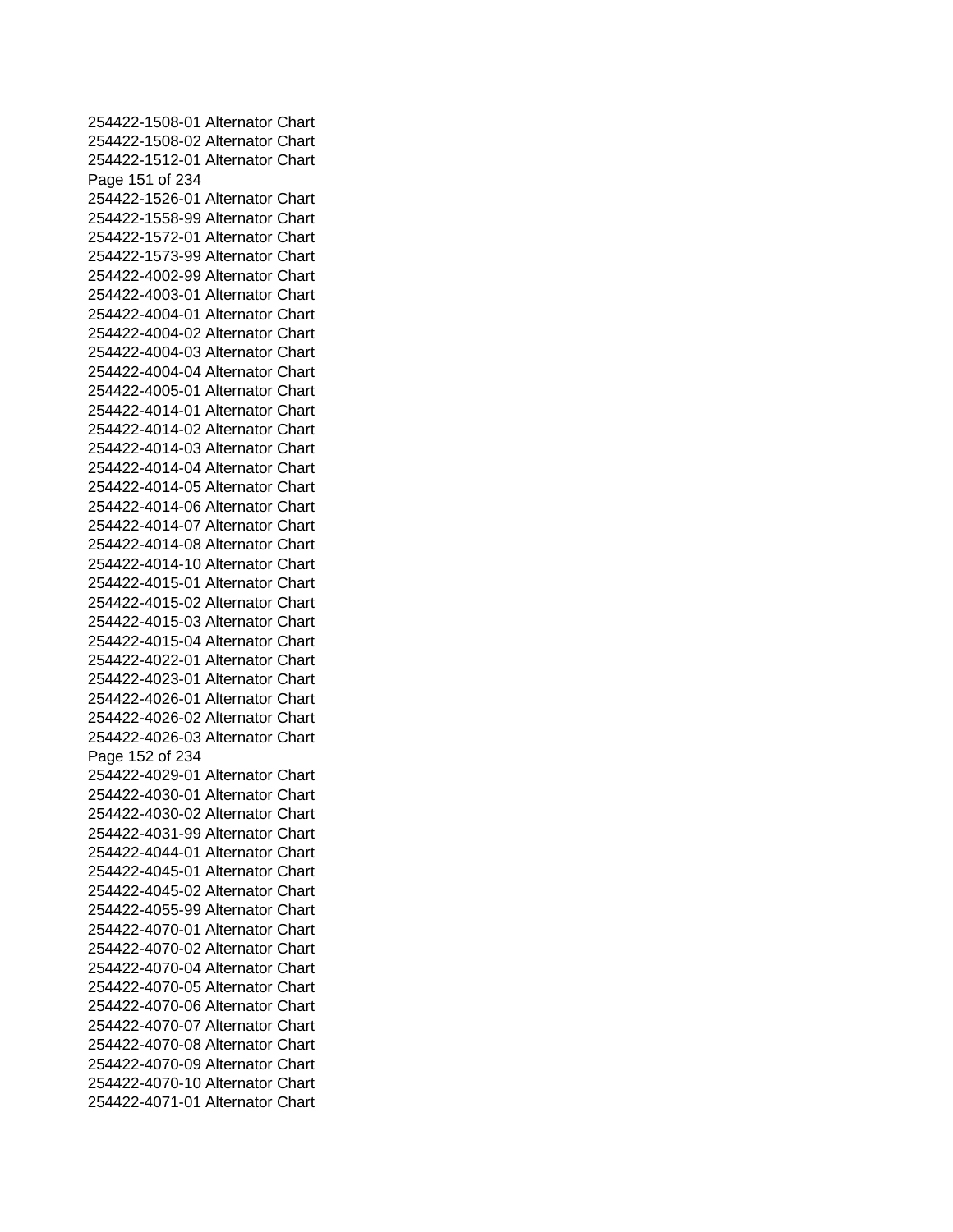254422-4072-99 Alternator Chart 254422-4090-01 Alternator Chart 254422-5004-01 Alternator Chart 254422-5004-02 Alternator Chart 254422-5014-01 Alternator Chart 254422-5014-05 Alternator Chart 254422-5014-08 Alternator Chart 254422-5015-01 Alternator Chart 254422-5015-02 Alternator Chart 254422-5026-02 Alternator Chart 254422-5044-99 Alternator Chart Page 153 of 234 254422-5045-02 Alternator Chart 254422-5070-01 Alternator Chart 254422-5070-02 Alternator Chart 254425-0329-01 Alternator Chart, Key Panel 254425-0511-01 Alternator Chart 254426-0316-01 Alternator Chart, Key Panel 254426-0531-01 Alternator Chart 254426-0543-01 Alternator Chart 254426-0547-01 Alternator Chart 254427-0025-01 Alternator Chart, Key Panel 254427-0026-01 Alternator Chart, Key Panel 254427-0027-01 Alternator Chart, Key Panel 254427-0027-02 Alternator Chart, Key Panel 254427-0028-01 Alternator Chart, Key Panel 254427-0050-99 Alternator Chart, Key Panel 254427-0121-01 Alternator Chart, Key Panel 254427-0123-01 Alternator Chart, Key Panel 254427-0124-01 Alternator Chart, Key Panel 254427-0125-01 Alternator Chart, Key Panel 254427-0127-01 Alternator Chart, Key Panel 254427-0129-01 Alternator Chart, Key Panel 254427-0130-01 Alternator Chart, Key Panel 254427-0131-01 Alternator Chart, Key Panel 254427-0134-01 Alternator Chart, Key Panel 254427-0225-01 Alternator Chart, Key Panel 254427-0226-01 Alternator Chart, Key Panel 254427-0227-01 Alternator Chart, Key Panel 254427-0227-02 Alternator Chart, Key Panel 254427-0228-01 Alternator Chart, Key Panel Page 154 of 234 254427-0229-01 Alternator Chart, Key Panel 254427-0250-01 Alternator Chart, Key Panel 254427-0308-99 Alternator Chart, Key Panel 254427-0311-99 Alternator Chart, Key Panel 254427-0314-01 Alternator Chart, Key Panel 254427-0317-01 Alternator Chart, Key Panel 254427-0321-01 Alternator Chart, Key Panel 254427-0322-01 Alternator Chart, Key Panel 254427-0323-01 Alternator Chart, Key Panel 254427-0324-01 Alternator Chart, Key Panel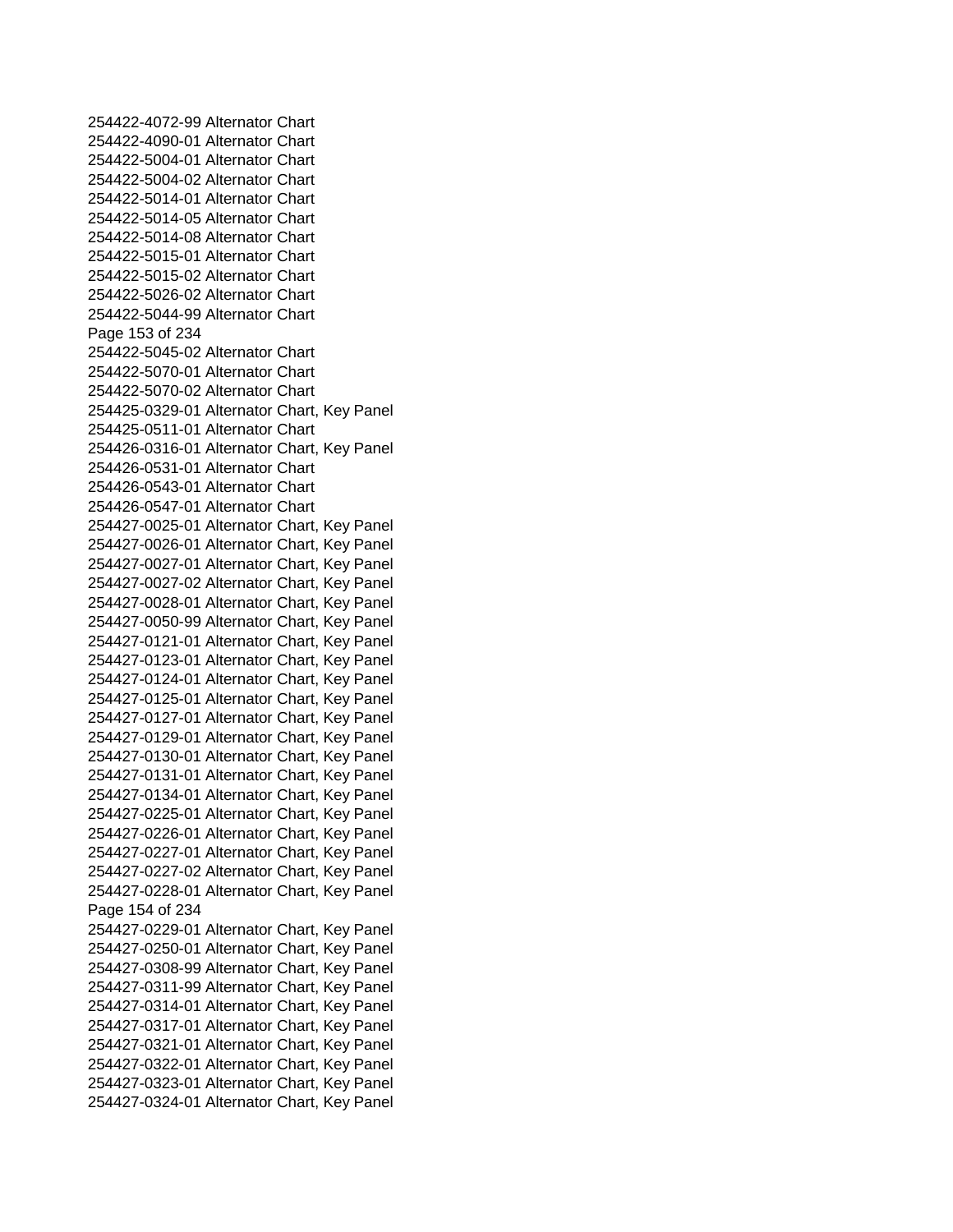254427-0326-99 Alternator Chart, Key Panel 254427-0327-01 Alternator Chart, Key Panel 254427-0330-01 Alternator Chart, Key Panel 254427-0334-01 Alternator Chart, Key Panel 254427-0336-01 Alternator Chart, Key Panel 254427-0337-01 Alternator Chart, Key Panel 254427-0338-01 Alternator Chart, Key Panel 254427-0339-01 Alternator Chart, Key Panel 254427-0347-01 Alternator Chart, Key Panel 254427-0347-02 Alternator Chart, Key Panel 254427-0348-01 Alternator Chart, Key Panel 254427-0350-01 Alternator Chart, Key Panel 254427-0351-01 Alternator Chart, Key Panel 254427-0353-01 Alternator Chart, Key Panel 254427-0354-01 Alternator Chart, Key Panel 254427-0356-01 Alternator Chart, Key Panel 254427-0357-01 Alternator Chart, Key Panel 254427-0359-01 Alternator Chart, Key Panel 254427-0362-01 Alternator Chart, Key Panel Page 155 of 234 254427-0363-01 Alternator Chart, Key Panel 254427-0365-01 Alternator Chart, Key Panel 254427-0369-01 Alternator Chart, Key Panel 254427-0507-01 Alternator Chart 254427-0509-99 Alternator Chart, Key Panel 254427-0510-01 Alternator Chart 254427-0513-99 Alternator Chart, Key Panel 254427-0516-01 Alternator Chart 254427-0518-99 Alternator Chart, Key Panel 254427-0519-01 Alternator Chart 254427-0520-01 Alternator Chart 254427-0522-01 Alternator Chart 254427-0524-01 Alternator Chart 254427-0525-01 Alternator Chart 254427-0529-01 Alternator Chart 254427-0534-01 Alternator Chart 254427-0542-01 Alternator Chart 254427-0546-01 Alternator Chart 254427-0546-02 Alternator Chart 254427-0548-01 Alternator Chart, Key Panel 254427-0551-01 Alternator Chart 254427-0552-01 Alternator Chart 254427-0553-01 Alternator Chart 254427-0554-01 Alternator Chart 254427-0559-01 Alternator Chart 254427-0560-01 Alternator Chart 254427-0560-02 Alternator Chart 254427-0561-99 Alternator Chart, Key Panel 254427-0566-01 Alternator Chart Page 156 of 234 254427-0569-01 Alternator Chart 254427-0570-01 Alternator Chart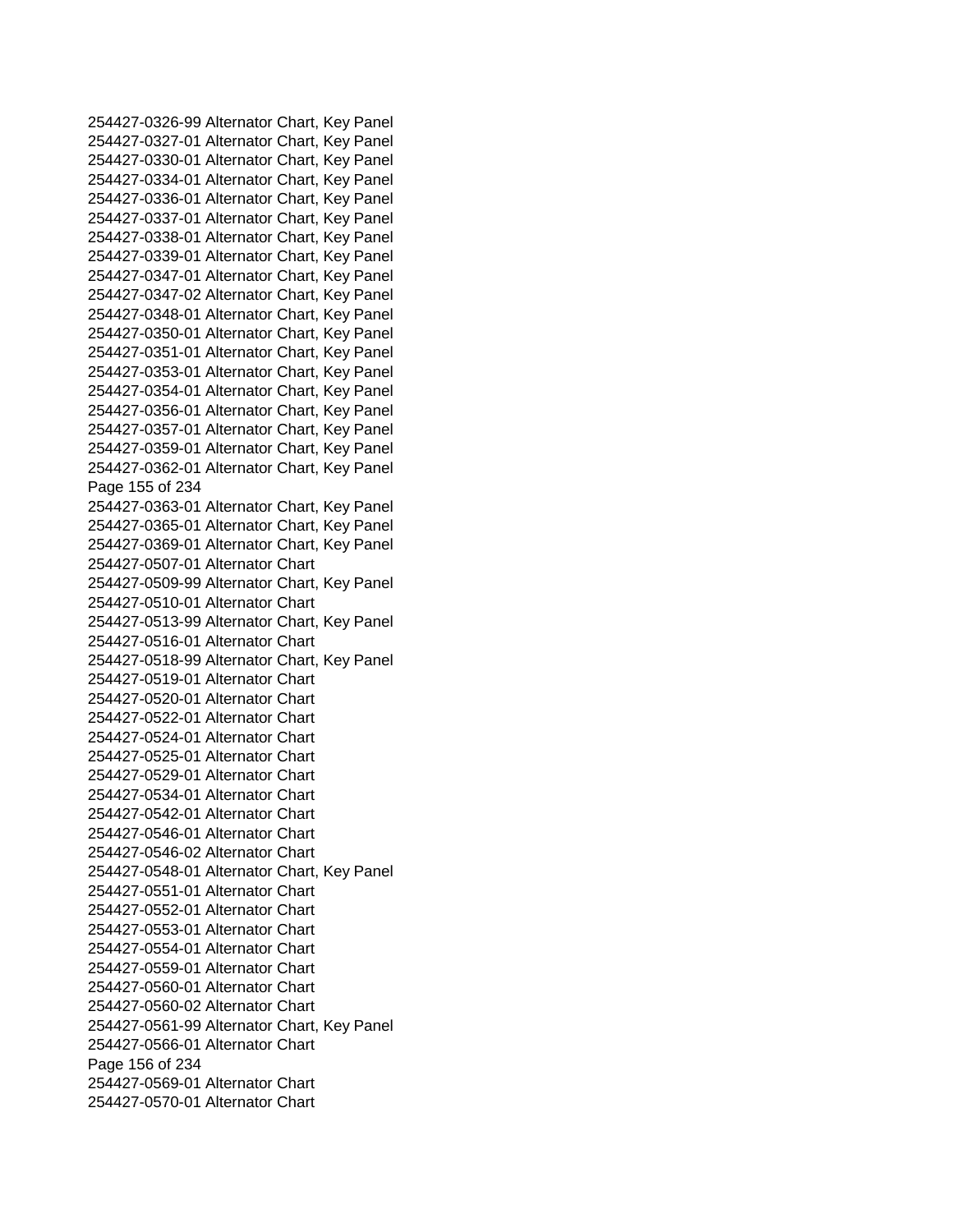254427-0571-01 Alternator Chart 254427-0575-01 Alternator Chart 254427-1559-01 Alternator Chart 254427-1560-02 Alternator Chart 254427-1571-01 Alternator Chart 254427-1575-99 Alternator Chart, Key Panel 254427-4006-01 Alternator Chart 254427-4006-02 Alternator Chart 254427-4007-01 Alternator Chart 254427-4010-01 Alternator Chart 254427-4010-02 Alternator Chart 254427-4010-03 Alternator Chart 254427-4012-01 Alternator Chart 254427-4012-02 Alternator Chart 254427-4012-03 Alternator Chart 254427-4013-01 Alternator Chart 254427-4013-02 Alternator Chart 254427-4013-03 Alternator Chart 254427-4016-01 Alternator Chart 254427-4017-01 Alternator Chart 254427-4017-02 Alternator Chart 254427-4018-01 Alternator Chart 254427-4019-01 Alternator Chart 254427-4019-02 Alternator Chart 254427-4024-01 Alternator Chart 254427-4025-01 Alternator Chart 254427-4027-01 Alternator Chart Page 157 of 234 254427-4027-02 Alternator Chart 254427-4027-03 Alternator Chart 254427-4028-01 Alternator Chart 254427-4028-02 Alternator Chart 254427-4028-03 Alternator Chart 254427-4032-01 Alternator Chart 254427-4033-01 Alternator Chart 254427-4033-02 Alternator Chart 254427-4034-01 Alternator Chart 254427-4034-02 Alternator Chart 254427-4035-01 Alternator Chart 254427-4036-01 Alternator Chart 254427-4047-01 Alternator Chart 254427-4050-01 Alternator Chart 254427-5006-01 Alternator Chart 254427-5007-01 Alternator Chart 254427-5012-01 Alternator Chart 254427-5013-99 Alternator Chart, Key Panel 254427-5017-01 Alternator Chart 254427-5019-01 Alternator Chart 254427-5024-99 Alternator Chart, Key Panel 254427-5025-01 Alternator Chart 254427-5027-01 Alternator Chart 254427-5027-03 Alternator Chart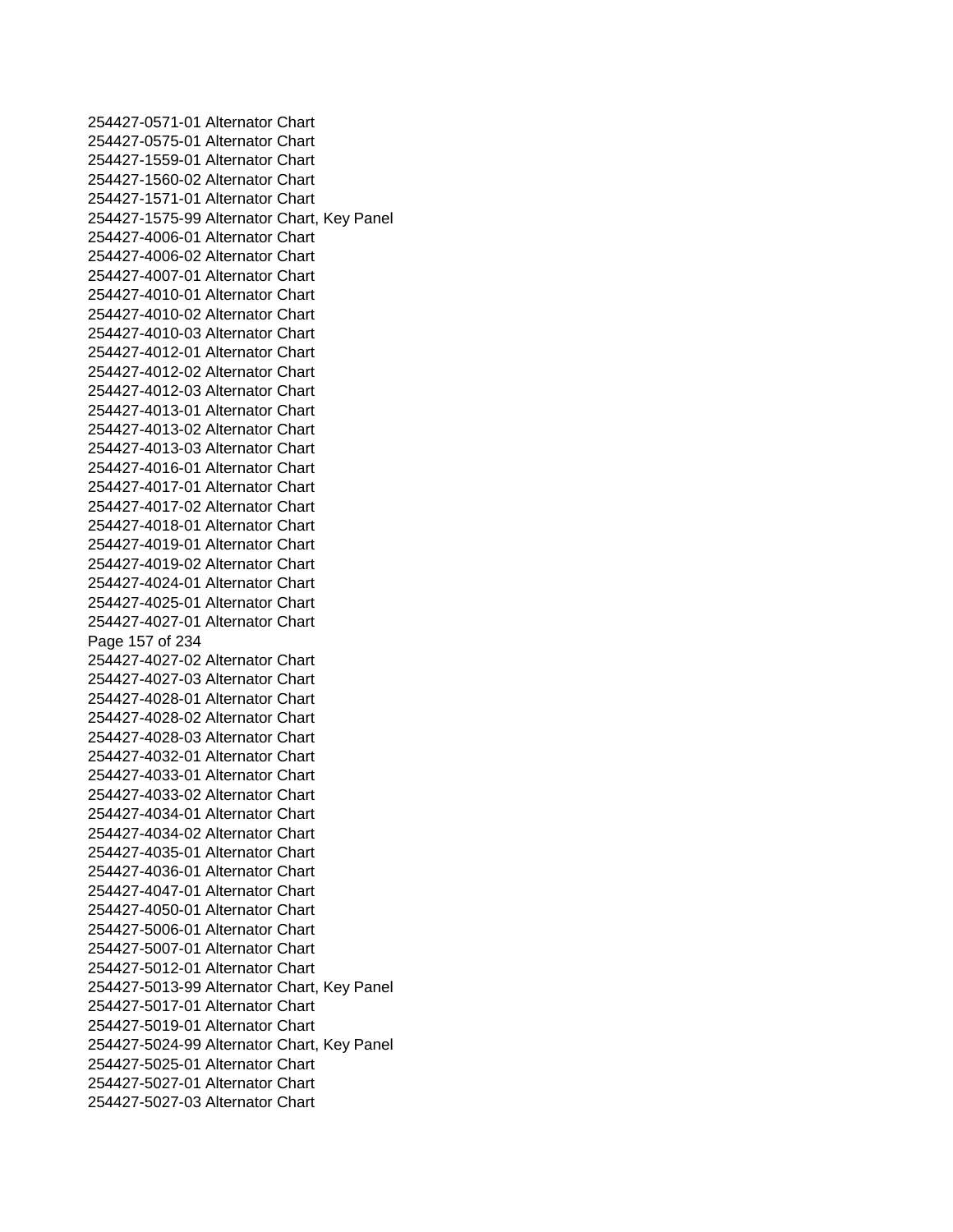254427-5028-01 Alternator Chart 254427-5034-99 Alternator Chart, Key Panel 254427-5035-01 Alternator Chart 254427-5036-01 Alternator Chart 254427-5047-01 Alternator Chart Page 158 of 234 254427-5075-01 Alternator Chart 257702-0103-01 Alternator Chart 257702-0104-01 Alternator Chart 257702-0130-01 Alternator Chart 257702-4001-01 Alternator Chart 257702-4005-99 Alternator Chart 257705-0134-01 Alternator Chart 257707-0101-01 Alternator Chart 257707-0102-01 Alternator Chart 257707-0116-01 Alternator Chart 257707-0117-01 Alternator Chart 257707-0118-01 Alternator Chart 257707-0118-02 Alternator Chart 257707-0119-01 Alternator Chart 257707-0120-01 Alternator Chart 257707-0121-99 Alternator Chart 257707-0122-01 Alternator Chart 257707-0123-01 Alternator Chart 257707-0124-01 Alternator Chart 257707-0125-01 Alternator Chart 257707-0126-01 Alternator Chart 257707-0127-01 Alternator Chart 257707-0128-01 Alternator Chart 257707-0129-01 Alternator Chart 257707-0130-99 Alternator Chart 257707-0131-01 Alternator Chart 257707-0132-99 Alternator Chart 257707-0133-01 Alternator Chart 257707-0135-01 Alternator Chart Page 159 of 234 257707-0136-01 Alternator Chart 257707-0137-01 Alternator Chart 257707-0138-01 Alternator Chart 257707-0143-01 Alternator Chart 257707-0146-99 Alternator Chart 257707-0147-01 Alternator Chart 257707-0148-01 Alternator Chart 257707-0149-01 Alternator Chart 257707-0150-01 Alternator Chart 257707-4005-01 Alternator Chart 257707-4007-99 Alternator Chart 257707-4008-01 Alternator Chart 257707-4009-01 Alternator Chart 257707-4029-99 Alternator Chart 260772-0020-01 Rewind, Wires, Electrical 260772-0020-01 Alternator Chart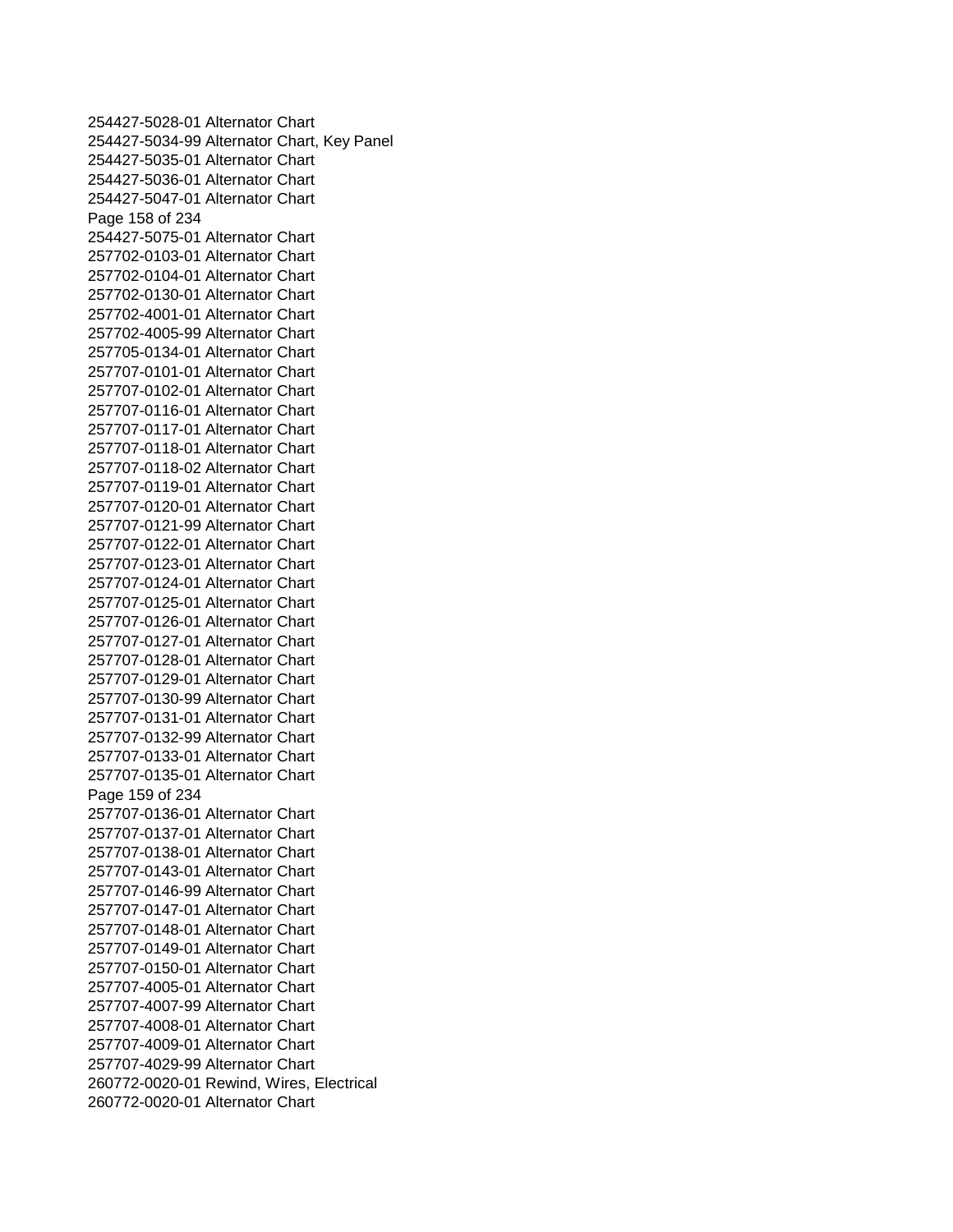260772-0022-99 Rewind, Wires, Electrical 260772-0022-99 Alternator Chart 260772-0023-99 Rewind, Wires, Electrical 260772-0023-99 Alternator Chart 260772-0110-01 Rewind, Wires, Electrical 260772-0110-01 Alternator Chart 260772-0118-01 Rewind, Wires, Electrical 260772-0118-01 Alternator Chart 260772-0120-01 Rewind, Wires, Electrical 260772-0120-01 Alternator Chart 260772-0122-99 Rewind, Wires, Electrical 260772-0122-99 Alternator Chart 260772-0125-01 Rewind, Wires, Electrical Page 160 of 234 260772-0125-01 Alternator Chart 260777-0010-01 Rewind, Wires, Electrical 260777-0010-01 Alternator Chart 260777-0011-99 Rewind, Wires, Electrical 260777-0011-99 Alternator Chart 260777-0014-99 Rewind, Wires, Electrical 260777-0014-99 Alternator Chart 260777-0026-01 Rewind, Wires, Electrical 260777-0026-01 Alternator Chart 260777-0027-99 Rewind, Wires, Electrical 260777-0027-99 Alternator Chart 260777-0029-99 Rewind, Wires, Electrical 260777-0029-99 Alternator Chart 260777-0047-01 Rewind, Wires, Electrical 260777-0047-01 Alternator Chart 260777-0111-01 Rewind, Wires, Electrical 260777-0111-01 Alternator Chart 260777-0112-01 Rewind, Wires, Electrical 260777-0112-01 Alternator Chart 260777-0116-01 Rewind, Wires, Electrical 260777-0116-01 Alternator Chart 260777-0117-01 Rewind, Wires, Electrical 260777-0117-01 Alternator Chart 260777-0117-02 Rewind, Wires, Electrical 260777-0117-02 Alternator Chart 260777-0119-01 Rewind, Wires, Electrical 260777-0119-01 Alternator Chart 260777-0123-01 Rewind, Wires, Electrical 260777-0123-01 Alternator Chart Page 161 of 234 261772-0020-01 Rewind, Wires, Electrical 261772-0020-01 Alternator Chart 261772-0021-01 Rewind, Wires, Electrical 261772-0021-01 Alternator Chart 261772-0022-01 Rewind, Wires, Electrical 261772-0022-01 Alternator Chart 261772-0022-02 Rewind, Wires, Electrical 261772-0022-02 Alternator Chart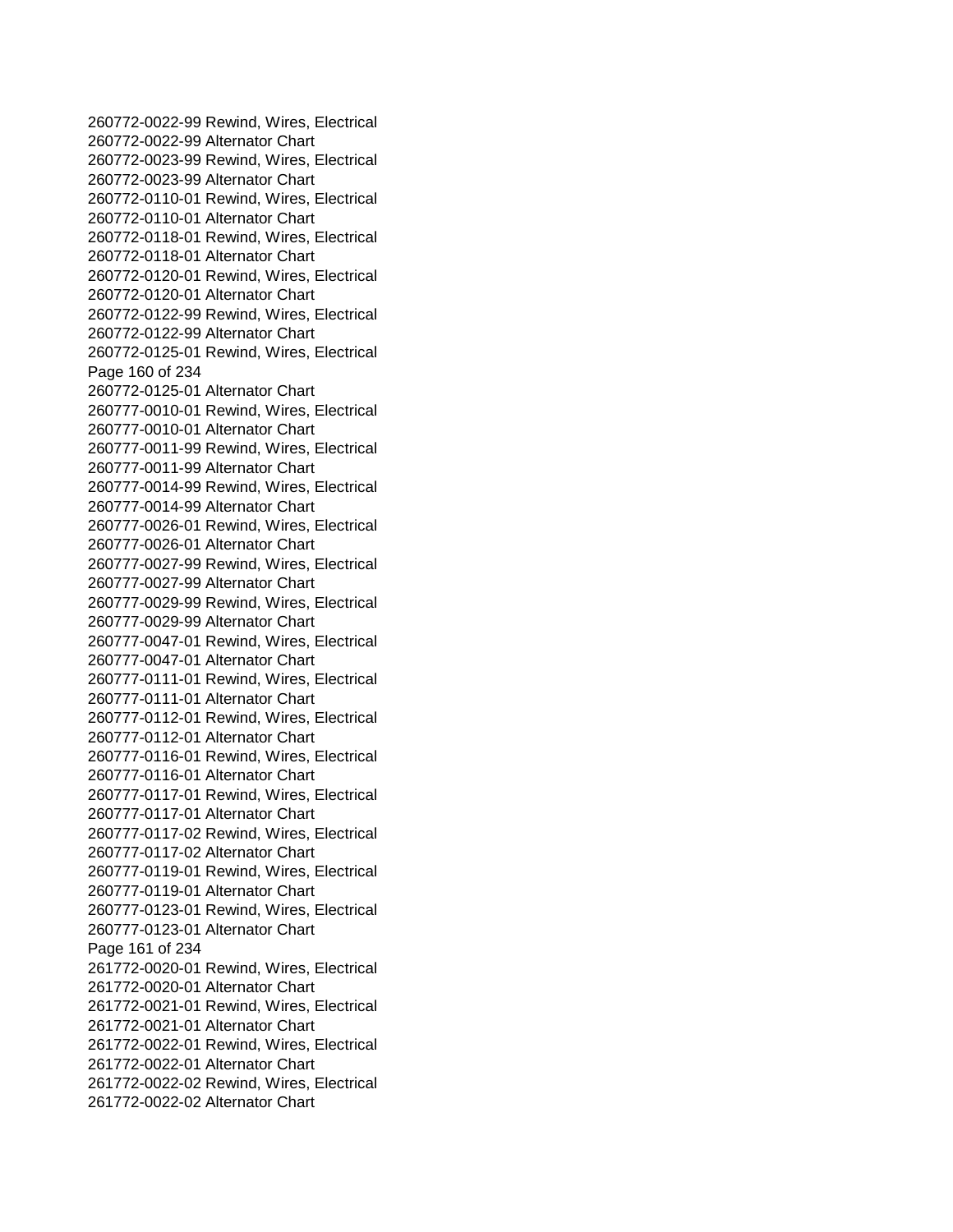261772-0023-01 Rewind, Wires, Electrical 261772-0023-01 Alternator Chart 261772-0023-02 Rewind, Wires, Electrical 261772-0023-02 Alternator Chart 261772-0110-01 Rewind, Wires, Electrical 261772-0110-01 Alternator Chart 261772-0116-99 Rewind, Wires, Electrical 261772-0116-99 Alternator Chart 261772-0118-01 Rewind, Wires, Electrical 261772-0118-01 Alternator Chart 261772-0120-01 Rewind, Wires, Electrical 261772-0120-01 Alternator Chart 261772-0122-01 Rewind, Wires, Electrical 261772-0122-01 Alternator Chart 261772-0128-01 Rewind, Wires, Electrical 261772-0128-01 Alternator Chart 261772-0131-01 Rewind, Wires, Electrical 261772-0131-01 Alternator Chart 261772-0132-01 Rewind, Wires, Electrical 261772-0132-01 Alternator Chart 261772-0147-99 Rewind, Wires, Electrical Page 162 of 234 261772-0147-99 Alternator Chart 261772-0148-01 Rewind, Wires, Electrical 261772-0148-01 Alternator Chart 261772-0149-01 Rewind, Wires, Electrical 261772-0149-01 Alternator Chart 261772-0151-01 Rewind, Wires, Electrical 261772-0151-01 Alternator Chart 261772-0152-99 Rewind, Wires, Electrical 261772-0152-99 Alternator Chart 261776-0012-01 Rewind, Wires, Electrical 261776-0012-01 Alternator Chart 261776-0012-02 Rewind, Wires, Electrical 261776-0012-02 Alternator Chart 261776-0015-01 Rewind, Wires, Electrical 261776-0015-01 Alternator Chart 261776-0015-02 Rewind, Wires, Electrical 261776-0015-02 Alternator Chart 261776-0033-01 Rewind, Wires, Electrical 261776-0033-01 Alternator Chart 261776-0133-01 Rewind, Wires, Electrical 261776-0133-01 Alternator Chart 261776-0162-99 Rewind, Wires, Electrical 261776-0162-99 Alternator Chart 261777-0010-01 Rewind, Wires, Electrical 261777-0010-01 Alternator Chart 261777-0010-02 Rewind, Wires, Electrical 261777-0010-02 Alternator Chart 261777-0011-01 Rewind, Wires, Electrical 261777-0011-01 Alternator Chart Page 163 of 234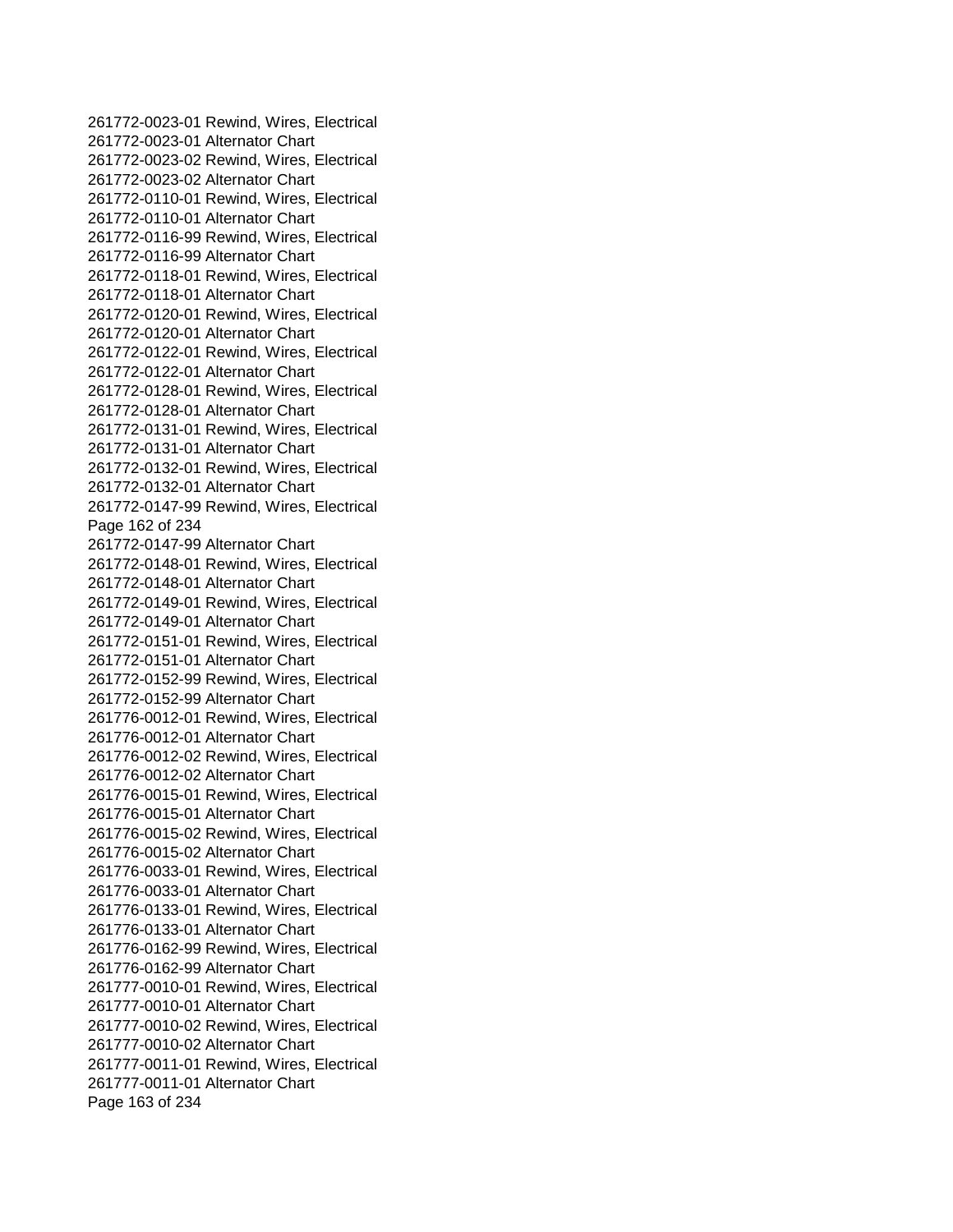261777-0011-02 Rewind, Wires, Electrical 261777-0011-02 Alternator Chart 261777-0013-01 Rewind, Wires, Electrical 261777-0013-01 Alternator Chart 261777-0013-02 Rewind, Wires, Electrical 261777-0013-02 Alternator Chart 261777-0014-01 Rewind, Wires, Electrical 261777-0014-01 Alternator Chart 261777-0014-02 Rewind, Wires, Electrical 261777-0014-02 Alternator Chart 261777-0016-01 Rewind, Wires, Electrical 261777-0016-01 Alternator Chart 261777-0026-01 Rewind, Wires, Electrical 261777-0026-01 Alternator Chart 261777-0026-02 Rewind, Wires, Electrical 261777-0026-02 Alternator Chart 261777-0026-03 Rewind, Wires, Electrical 261777-0026-03 Alternator Chart 261777-0026-04 Rewind, Wires, Electrical 261777-0026-04 Alternator Chart 261777-0026-05 Rewind, Wires, Electrical 261777-0026-05 Alternator Chart 261777-0029-01 Rewind, Wires, Electrical 261777-0029-01 Alternator Chart 261777-0029-02 Rewind, Wires, Electrical 261777-0029-02 Alternator Chart 261777-0036-01 Rewind, Wires, Electrical 261777-0036-01 Alternator Chart 261777-0111-01 Rewind, Wires, Electrical Page 164 of 234 261777-0111-01 Alternator Chart 261777-0112-01 Rewind, Wires, Electrical 261777-0112-01 Alternator Chart 261777-0117-99 Rewind, Wires, Electrical 261777-0117-99 Alternator Chart 261777-0119-01 Rewind, Wires, Electrical 261777-0119-01 Alternator Chart 261777-0121-01 Rewind, Wires, Electrical 261777-0121-01 Alternator Chart 261777-0123-01 Rewind, Wires, Electrical 261777-0123-01 Alternator Chart 261777-0124-01 Rewind, Wires, Electrical 261777-0124-01 Alternator Chart 261777-0125-01 Rewind, Wires, Electrical 261777-0125-01 Alternator Chart 261777-0126-01 Rewind, Wires, Electrical 261777-0126-01 Alternator Chart 261777-0126-02 Rewind, Wires, Electrical 261777-0126-02 Alternator Chart 261777-0127-01 Rewind, Wires, Electrical 261777-0127-01 Alternator Chart 261777-0129-01 Rewind, Wires, Electrical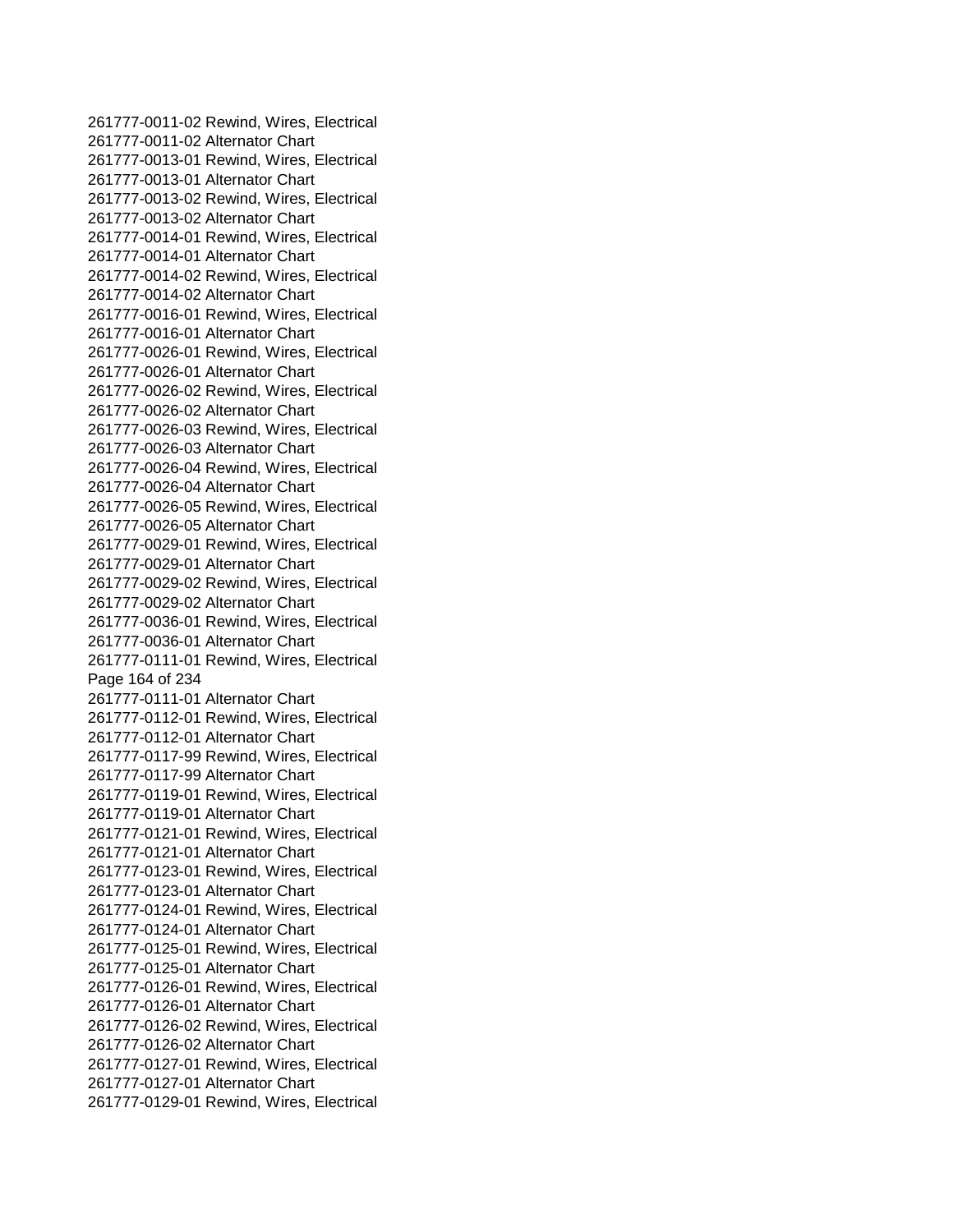261777-0129-01 Alternator Chart 261777-0130-01 Rewind, Wires, Electrical 261777-0130-01 Alternator Chart 261777-0134-01 Rewind, Wires, Electrical 261777-0134-01 Alternator Chart 261777-0135-01 Rewind, Wires, Electrical 261777-0135-01 Alternator Chart Page 165 of 234 261777-0136-01 Rewind, Wires, Electrical 261777-0136-01 Alternator Chart 261777-0137-01 Rewind, Wires, Electrical 261777-0137-01 Alternator Chart 261777-0138-01 Rewind, Wires, Electrical 261777-0138-01 Alternator Chart 261777-0140-99 Rewind, Wires, Electrical 261777-0140-99 Alternator Chart 261777-0141-01 Rewind, Wires, Electrical 261777-0141-01 Alternator Chart 261777-0142-01 Rewind, Wires, Electrical 261777-0142-01 Alternator Chart 261777-0143-01 Rewind, Wires, Electrical 261777-0143-01 Alternator Chart 261777-0144-01 Rewind, Wires, Electrical 261777-0144-01 Alternator Chart 261777-0145-01 Rewind, Wires, Electrical 261777-0145-01 Alternator Chart 261777-0146-99 Rewind, Wires, Electrical 261777-0146-99 Alternator Chart 261777-0150-01 Rewind, Wires, Electrical 261777-0150-01 Alternator Chart 261777-0153-01 Rewind, Wires, Electrical 261777-0153-01 Alternator Chart 261777-0154-99 Rewind, Wires, Electrical 261777-0154-99 Alternator Chart 261777-0155-01 Rewind, Wires, Electrical 261777-0155-01 Alternator Chart 261777-0156-01 Rewind, Wires, Electrical Page 166 of 234 261777-0156-01 Alternator Chart 261777-0157-01 Rewind, Wires, Electrical 261777-0157-01 Alternator Chart 261777-0158-01 Rewind, Wires, Electrical 261777-0158-01 Alternator Chart 261777-0159-01 Rewind, Wires, Electrical 261777-0159-01 Alternator Chart 261777-0160-99 Rewind, Wires, Electrical 261777-0160-99 Alternator Chart 261777-0163-01 Rewind, Wires, Electrical 261777-0163-01 Alternator Chart 261777-0163-02 Rewind, Wires, Electrical 261777-0163-02 Alternator Chart 261777-0164-01 Rewind, Wires, Electrical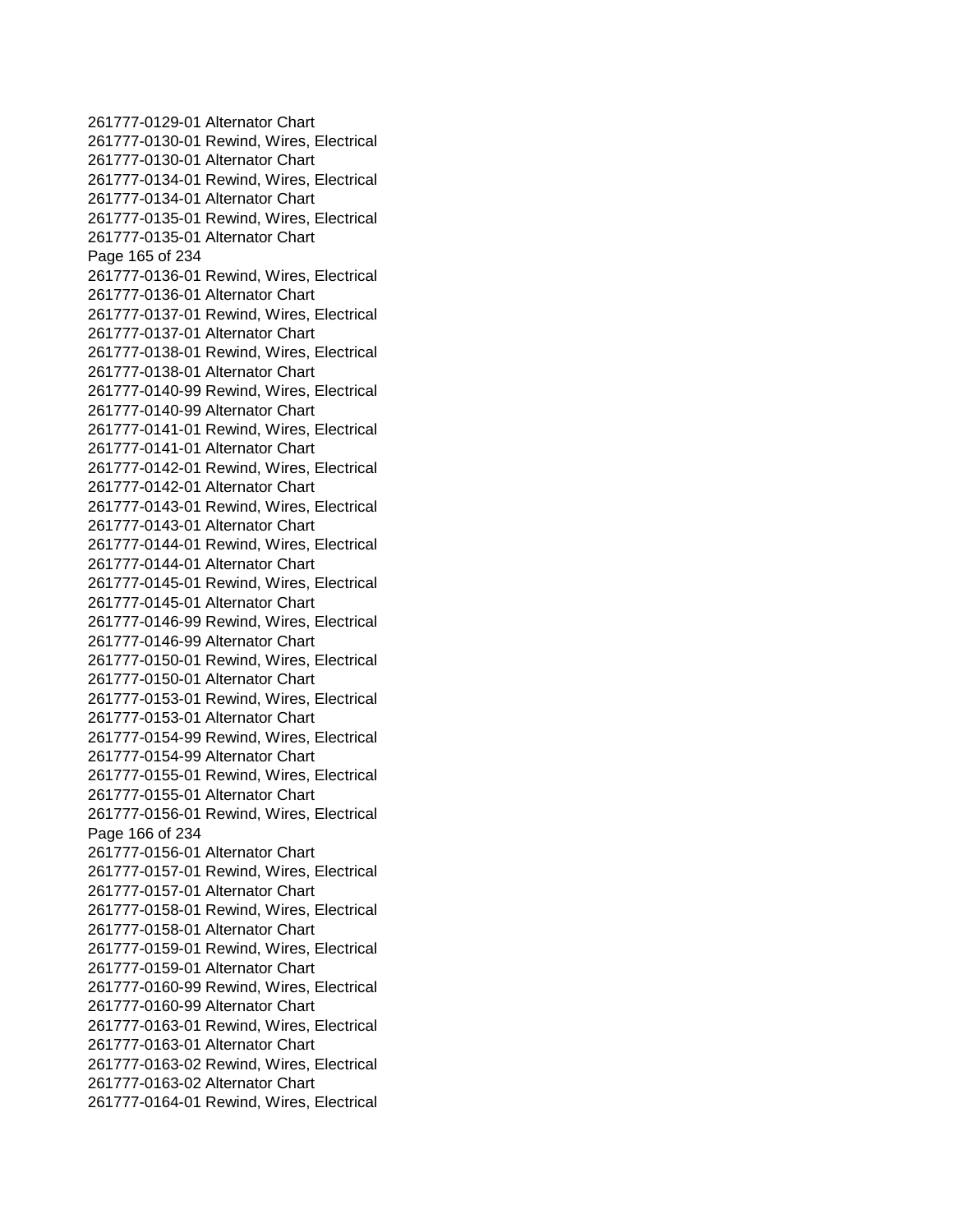261777-0164-01 Alternator Chart 261777-0165-01 Rewind, Wires, Electrical 261777-0165-01 Alternator Chart 280702-0111-01 Alternator Chart 280707-0118-01 Alternator Chart 280707-0119-01 Alternator Chart 280707-0125-01 Alternator Chart 280707-0126-01 Alternator Chart 280707-0127-01 Alternator Chart 280707-0128-01 Alternator Chart 280707-0129-01 Alternator Chart 280707-0130-01 Alternator Chart 280707-0132-01 Alternator Chart 280707-0133-01 Alternator Chart 280707-0134-01 Alternator Chart Page 167 of 234 280707-0135-01 Alternator Chart 280707-0136-01 Alternator Chart 280707-0137-01 Alternator Chart 280707-0410-01 Alternator Chart 280707-0411-01 Alternator Chart 280707-0411-02 Alternator Chart 280707-0411-03 Alternator Chart 280707-0412-99 Alternator Chart 280707-0414-01 Alternator Chart 281702-0015-01 Alternator Chart 281702-0016-01 Alternator Chart 281702-0016-02 Alternator Chart 281702-0020-01 Alternator Chart 281702-0111-01 Alternator Chart 281702-0129-01 Alternator Chart 281702-0136-01 Alternator Chart 281702-0139-01 Alternator Chart 281702-0141-01 Alternator Chart 281702-0141-02 Alternator Chart 281702-0146-01 Alternator Chart 281702-0152-01 Alternator Chart 281702-0154-01 Alternator Chart 281702-0159-01 Alternator Chart 281702-0164-01 Alternator Chart 281702-0167-01 Alternator Chart 281702-0172-01 Alternator Chart 281702-0178-99 Alternator Chart 281702-0183-01 Alternator Chart 281702-0220-99 Alternator Chart Page 168 of 234 281702-0221-99 Alternator Chart 281702-0224-99 Alternator Chart 281702-0231-01 Alternator Chart 281702-0235-01 Alternator Chart 281702-0419-01 Alternator Chart 281702-4015-01 Alternator Chart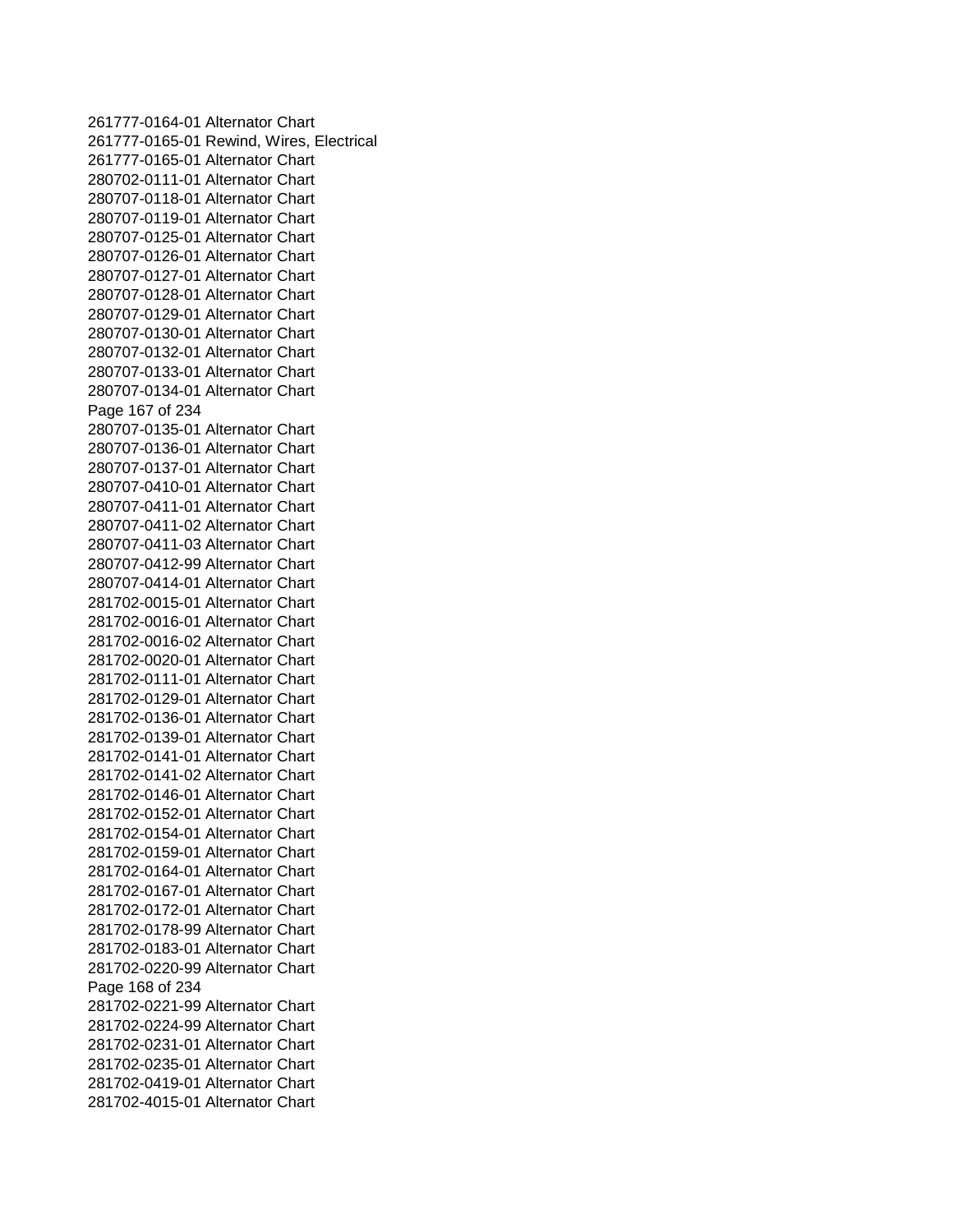281702-4015-02 Alternator Chart 281702-4016-01 Alternator Chart 281702-4020-01 Alternator Chart 281706-0180-01 Alternator Chart 281706-0186-01 Alternator Chart 281706-0193-01 Alternator Chart 281706-0203-01 Alternator Chart 281707-0002-99 Alternator Chart 281707-0025-01 Alternator Chart 281707-0026-01 Alternator Chart 281707-0028-01 Alternator Chart 281707-0028-02 Alternator Chart 281707-0029-01 Alternator Chart 281707-0029-02 Alternator Chart 281707-0029-03 Alternator Chart 281707-0030-01 Alternator Chart 281707-0112-01 Alternator Chart 281707-0118-01 Alternator Chart 281707-0119-01 Alternator Chart 281707-0125-01 Alternator Chart 281707-0126-01 Alternator Chart 281707-0127-01 Alternator Chart 281707-0127-02 Alternator Chart Page 169 of 234 281707-0128-01 Alternator Chart 281707-0130-01 Alternator Chart 281707-0131-01 Alternator Chart 281707-0132-01 Alternator Chart 281707-0133-01 Alternator Chart 281707-0134-01 Alternator Chart 281707-0135-01 Alternator Chart 281707-0137-01 Alternator Chart 281707-0138-01 Alternator Chart 281707-0138-02 Alternator Chart 281707-0140-01 Alternator Chart 281707-0142-01 Alternator Chart 281707-0143-01 Alternator Chart 281707-0143-02 Alternator Chart 281707-0144-01 Alternator Chart 281707-0145-99 Alternator Chart 281707-0147-01 Alternator Chart 281707-0148-01 Alternator Chart 281707-0149-01 Alternator Chart 281707-0150-01 Alternator Chart 281707-0151-01 Alternator Chart 281707-0153-01 Alternator Chart 281707-0155-01 Alternator Chart 281707-0155-02 Alternator Chart 281707-0156-01 Alternator Chart 281707-0157-01 Alternator Chart 281707-0158-01 Alternator Chart 281707-0160-01 Alternator Chart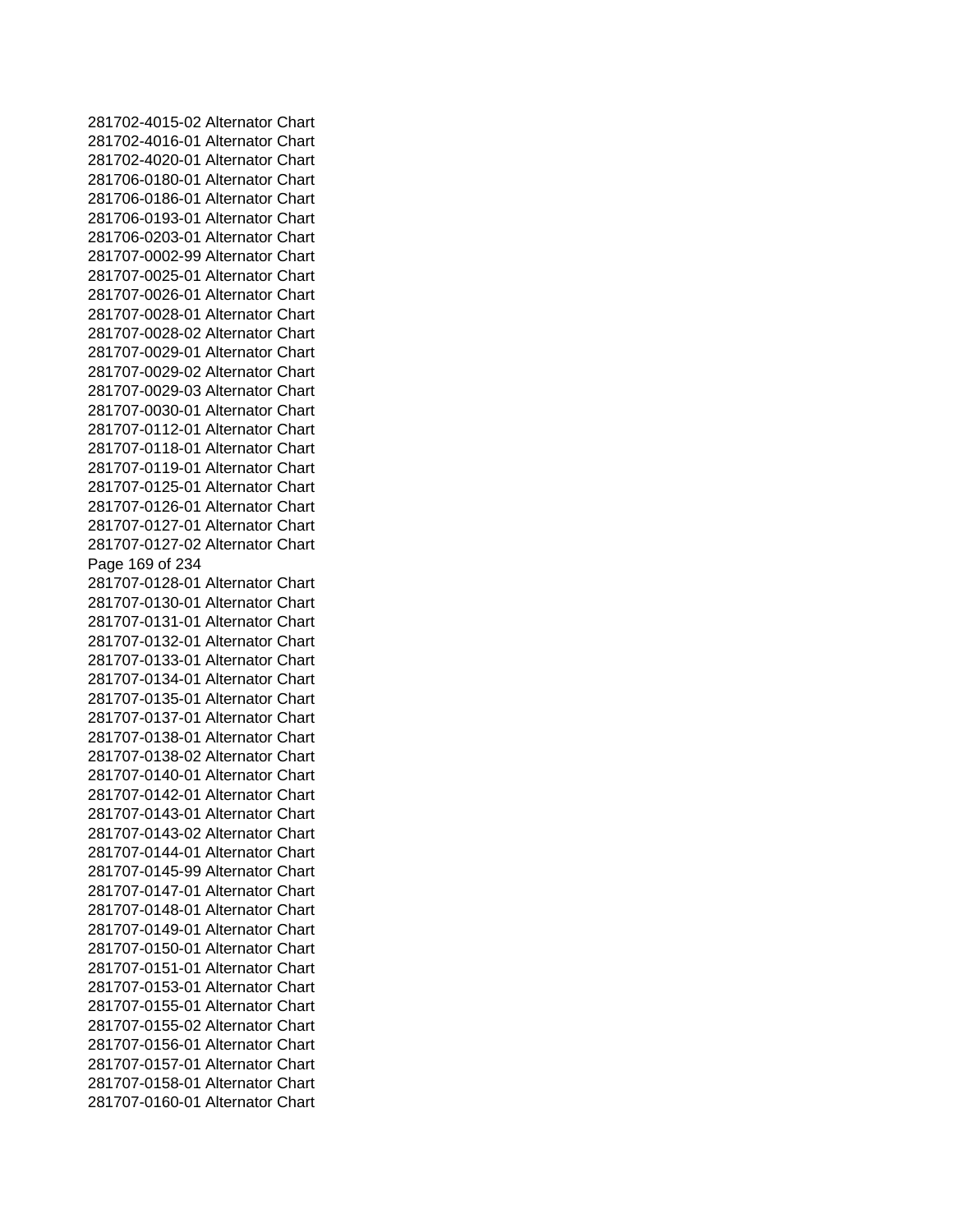281707-0161-01 Alternator Chart Page 170 of 234 281707-0162-01 Alternator Chart 281707-0163-01 Alternator Chart 281707-0163-02 Alternator Chart 281707-0165-01 Alternator Chart 281707-0166-01 Alternator Chart 281707-0168-01 Alternator Chart 281707-0168-02 Alternator Chart 281707-0169-01 Alternator Chart 281707-0170-01 Alternator Chart 281707-0171-01 Alternator Chart 281707-0173-01 Alternator Chart 281707-0174-01 Alternator Chart 281707-0175-01 Alternator Chart 281707-0176-01 Alternator Chart 281707-0177-01 Alternator Chart 281707-0179-01 Alternator Chart 281707-0181-01 Alternator Chart 281707-0182-01 Alternator Chart 281707-0184-01 Alternator Chart 281707-0185-01 Alternator Chart 281707-0187-01 Alternator Chart 281707-0188-01 Alternator Chart 281707-0189-01 Alternator Chart 281707-0190-01 Alternator Chart 281707-0191-01 Alternator Chart 281707-0192-01 Alternator Chart 281707-0194-01 Alternator Chart 281707-0195-01 Alternator Chart 281707-0196-01 Alternator Chart Page 171 of 234 281707-0197-01 Alternator Chart 281707-0198-01 Alternator Chart 281707-0199-01 Alternator Chart 281707-0200-01 Alternator Chart 281707-0200-02 Alternator Chart 281707-0201-01 Alternator Chart 281707-0202-01 Alternator Chart 281707-0204-01 Alternator Chart 281707-0205-01 Alternator Chart 281707-0205-02 Alternator Chart 281707-0206-01 Alternator Chart 281707-0207-01 Alternator Chart 281707-0208-01 Alternator Chart 281707-0209-01 Alternator Chart 281707-0210-01 Alternator Chart 281707-0211-01 Alternator Chart 281707-0212-01 Alternator Chart 281707-0213-01 Alternator Chart 281707-0214-01 Alternator Chart 281707-0215-01 Alternator Chart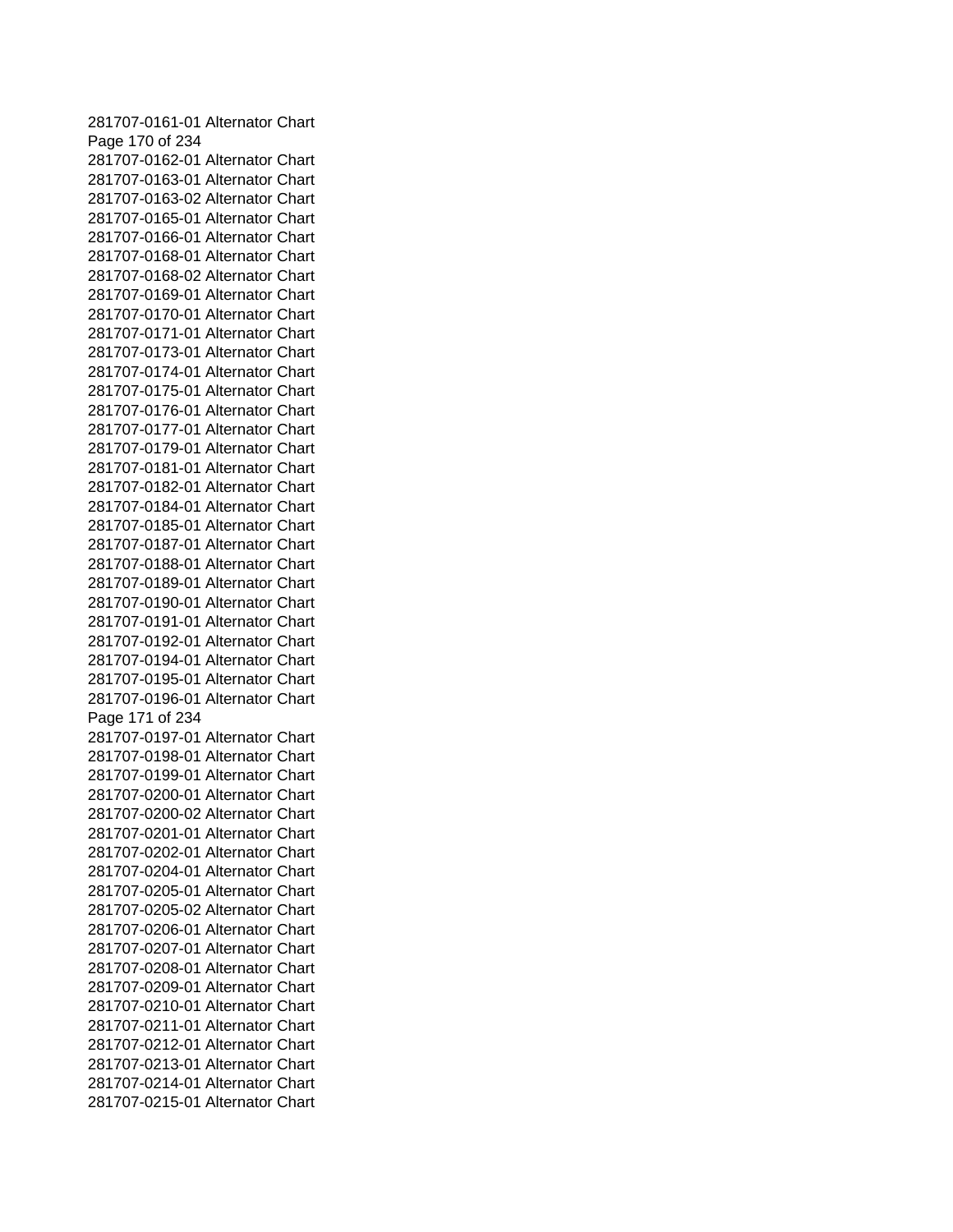281707-0216-01 Alternator Chart 281707-0217-01 Alternator Chart 281707-0217-02 Alternator Chart 281707-0218-99 Alternator Chart 281707-0219-01 Alternator Chart 281707-0222-01 Alternator Chart 281707-0223-01 Alternator Chart 281707-0225-01 Alternator Chart 281707-0226-01 Alternator Chart Page 172 of 234 281707-0227-99 Alternator Chart 281707-0228-01 Alternator Chart 281707-0229-01 Alternator Chart 281707-0230-99 Alternator Chart 281707-0232-01 Alternator Chart 281707-0233-01 Alternator Chart 281707-0234-99 Alternator Chart 281707-0401-01 Alternator Chart 281707-0410-01 Alternator Chart 281707-0411-01 Alternator Chart 281707-0412-01 Alternator Chart 281707-0413-01 Alternator Chart 281707-0414-01 Alternator Chart 281707-0414-02 Alternator Chart 281707-0414-03 Alternator Chart 281707-0415-01 Alternator Chart 281707-0416-01 Alternator Chart 281707-0417-01 Alternator Chart 281707-0418-01 Alternator Chart 281707-0420-01 Alternator Chart 281707-0421-01 Alternator Chart 281707-0422-01 Alternator Chart 281707-0422-02 Alternator Chart 281707-0423-01 Alternator Chart 281707-0424-01 Alternator Chart 281707-0425-01 Alternator Chart 281707-0426-99 Alternator Chart 281707-0427-01 Alternator Chart 281707-0428-01 Alternator Chart Page 173 of 234 281707-0429-01 Alternator Chart 281707-0430-01 Alternator Chart 281707-0431-01 Alternator Chart 281707-0432-01 Alternator Chart 281707-0433-99 Alternator Chart 281707-0434-01 Alternator Chart 281707-0435-01 Alternator Chart 281707-0436-99 Alternator Chart 281707-0437-01 Alternator Chart 281707-4001-01 Alternator Chart 281707-4002-99 Alternator Chart 281707-4003-01 Alternator Chart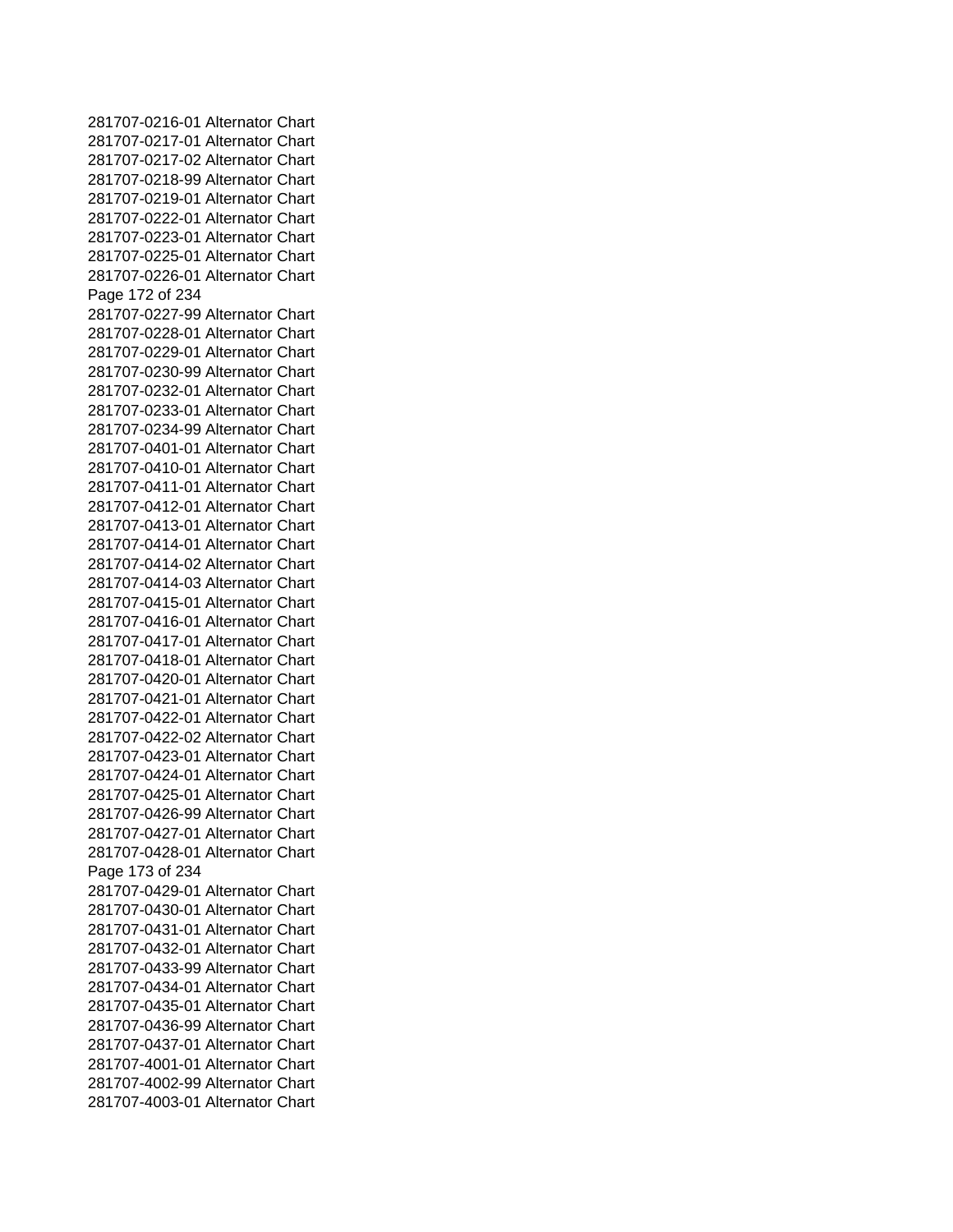281707-4003-02 Alternator Chart 281707-4004-01 Alternator Chart 281707-4029-01 Alternator Chart 281707-4029-02 Alternator Chart 281707-4030-01 Alternator Chart 281707-7001-99 Alternator Chart 290442-0023-01 Elect 290442-0023-02 Elect 290442-0031-01 Elect 290442-0031-02 Elect 290442-0031-99 Elect 290442-0034-01 Elect 290442-0034-99 Elect 290442-0040-01 Elect 290442-0040-02 Elect 290442-0043-01 Elect 290442-0043-02 Elect Page 174 of 234 290442-0044-01 Elect 290442-0047-01 Elect 290442-0047-02 Elect 290442-0053-01 Elect 290442-0053-02 Elect 290442-0057-01 Elect 290442-0057-02 Elect 290442-0059-01 Elect 290442-0060-01 Elect 290442-0061-01 Elect 290442-0061-03 Elect 290442-0062-01 Elect 290442-0062-02 Elect 290442-0063-99 Elect 290442-0070-01 Elect 290442-0070-02 Elect 290442-0084-99 Elect 290442-0085-99 Elect 290442-0102-01 Elect 290442-0122-01 Elect 290442-0123-01 Elect 290442-0307-01 Elect 290442-0311-99 Elect 290442-0318-01 Elect 290442-0320-01 Elect 290442-0320-03 Elect 290442-0329-99 Elect 290442-0330-99 Elect 290442-0340-01 Elect Page 175 of 234 290442-0340-02 Elect 290442-0343-99 Elect 290442-0344-99 Elect 290442-0347-01 Elect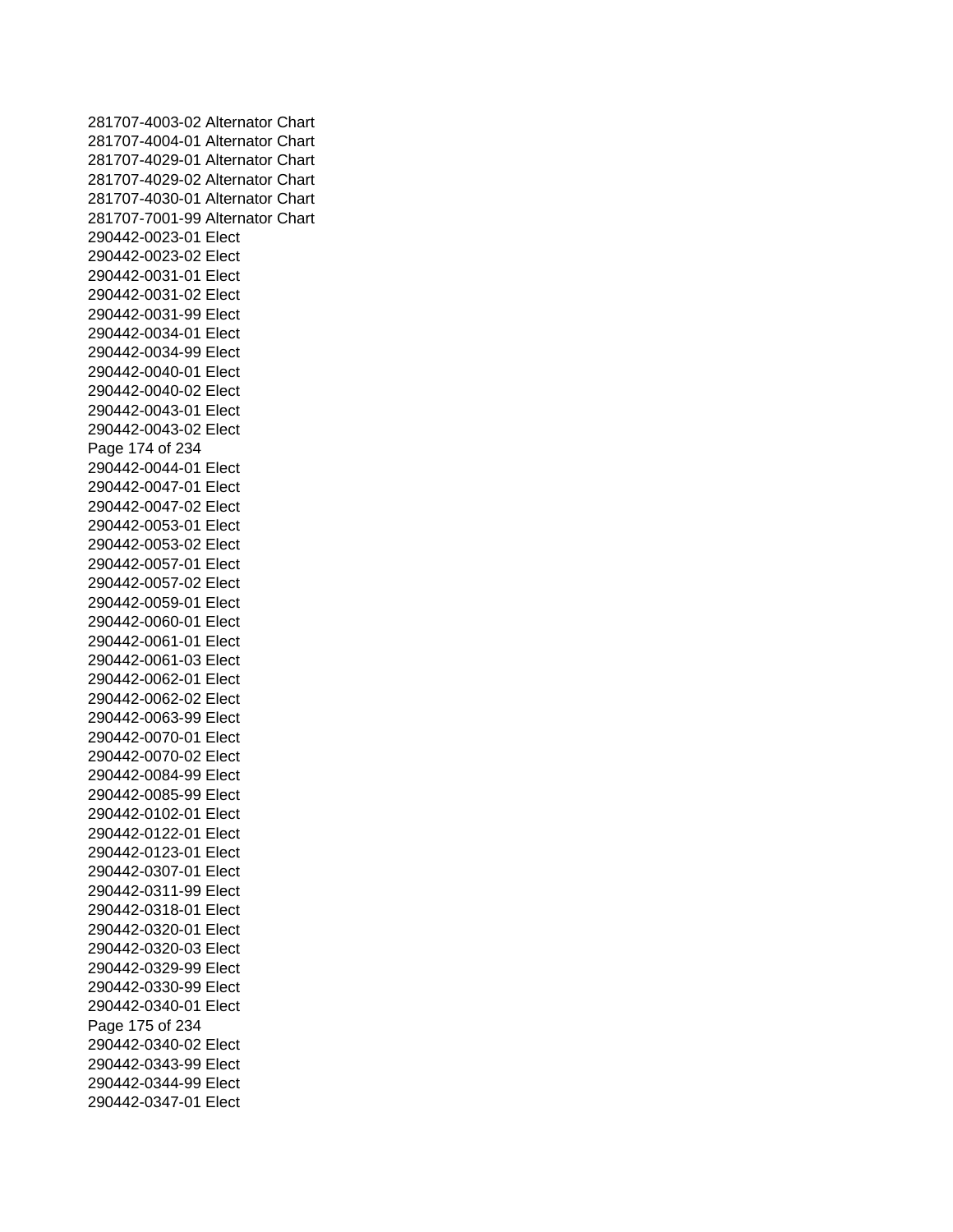290442-0347-02 Elect 290442-0347-03 Elect 290442-0347-05 Elect 290442-0350-01 Elect 290442-0353-01 Elect 290442-0357-01 Elect 290442-0357-02 Elect 290442-0359-01 Elect 290442-0360-01 Elect 290442-0360-03 Elect 290442-0361-01 Elect 290442-0361-03 Elect 290442-0362-99 Elect 290442-0363-01 Elect 290442-0366-01 Elect 290442-0370-01 Elect 290442-0370-02 Elect 290442-0371-99 Elect 290442-0372-01 Elect 290442-0384-99 Elect 290442-0385-01 Elect 290442-0390-01 Elect 290442-0390-02 Elect 290442-0391-01 Elect 290442-0395-99 Elect Page 176 of 234 290442-0398-01 Elect 290442-0398-02 Elect 290442-0402-01 Elect 290442-0405-99 Elect 290442-0408-01 Elect 290442-0409-01 Elect 290442-0412-01 Elect 290442-0415-01 Elect 290442-0416-01 Elect 290442-0416-02 Elect 290442-0422-01 Elect 290442-0426-01 Elect 290442-0427-01 Elect 290442-0433-01 Elect 290442-0436-01 Elect 290442-0438-99 Elect 290442-0443-01 Elect 290442-0445-01 Elect 290442-0446-01 Elect 290442-0447-01 Elect 290442-0447-02 Elect 290442-0448-01 Elect 290442-0449-99 Elect 290442-0454-01 Elect 290442-0457-01 Elect 290442-0458-01 Elect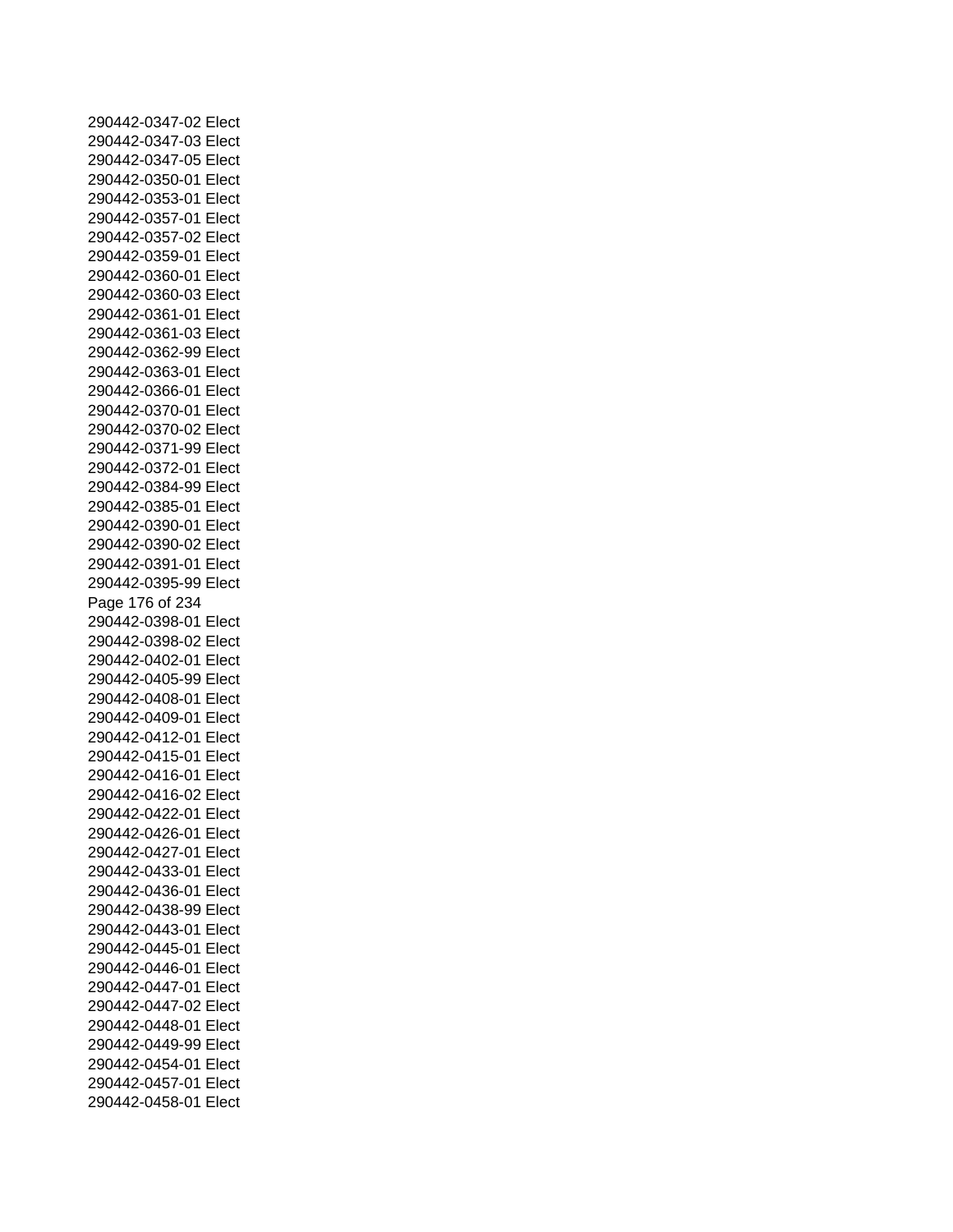290442-0459-01 Elect 290442-0461-99 Elect 290442-0500-01 Elect Page 177 of 234 290442-0501-01 Elect 290442-0503-01 Elect 290442-0505-01 Elect 290442-0506-99 Elect 290442-1066-A1 Elect 290442-1072-A1 Elect 290442-1133-A1 Elect 290442-1134-99 Elect 290442-1135-99 Elect 290442-1136-A1 Elect 290442-1146-A1 Elect 290442-1147-A1 Elect 290442-1148-A1 Elect 290442-1157-A1 Elect 290442-1158-A1 Elect 290442-1159-A1 Elect 290442-1161-99 Elect 290442-1191-A1 Elect 290442-1205-A1 Elect 290442-1206-A1 Elect 290446-0124-01 Elect 290446-0407-01 Elect 290446-0410-01 Elect 290446-0414-01 Elect 290446-0421-01 Elect 290446-0429-01 Elect 290446-0430-01 Elect 290446-0432-99 Elect 290446-0434-01 Elect Page 178 of 234 290446-0435-01 Elect 290446-0451-01 Elect 290446-1114-A1 Elect 290446-1163-A1 Elect 290447-0021-99 Elect 290447-0022-01 Elect 290447-0024-99 Elect 290447-0026-01 Elect 290447-0026-02 Elect 290447-0026-03 Elect 290447-0027-01 Elect 290447-0028-99 Elect 290447-0029-99 Elect 290447-0030-99 Elect 290447-0032-01 Elect 290447-0032-02 Elect 290447-0032-99 Elect 290447-0033-01 Elect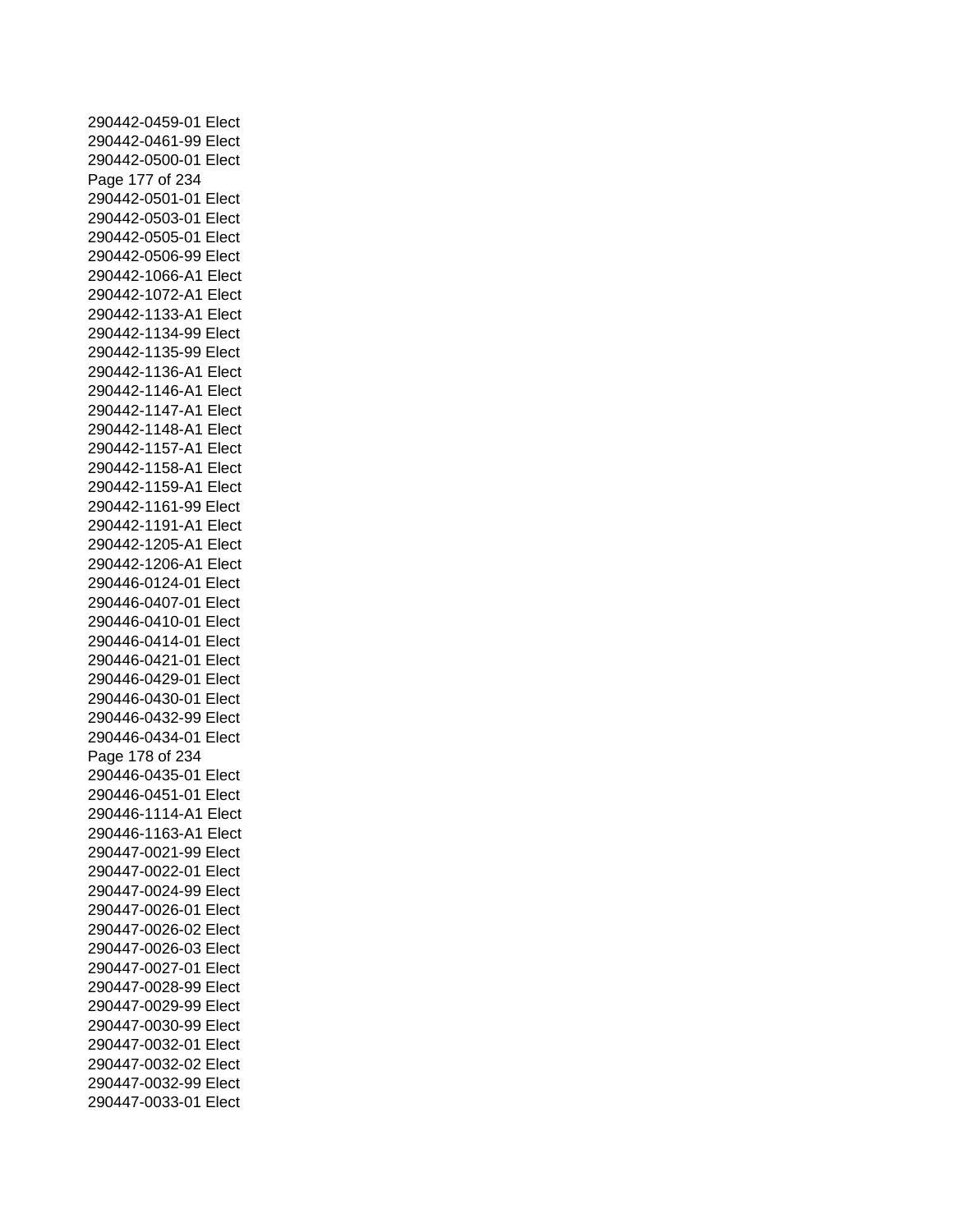290447-0035-01 Elect 290447-0035-99 Elect 290447-0041-01 Elect 290447-0041-02 Elect 290447-0042-01 Elect 290447-0042-02 Elect 290447-0046-01 Elect 290447-0046-02 Elect 290447-0048-01 Elect 290447-0048-02 Elect 290447-0049-01 Elect Page 179 of 234 290447-0049-02 Elect 290447-0051-01 Elect 290447-0051-02 Elect 290447-0052-01 Elect 290447-0052-02 Elect 290447-0054-01 Elect 290447-0056-01 Elect 290447-0056-02 Elect 290447-0058-01 Elect 290447-0058-02 Elect 290447-0064-99 Elect 290447-0073-99 Elect 290447-0074-99 Elect 290447-0075-99 Elect 290447-0076-01 Elect 290447-0078-99 Elect 290447-0082-99 Elect 290447-0100-01 Elect 290447-0120-01 Elect 290447-0121-01 Elect 290447-0125-01 Elect 290447-0314-99 Elect 290447-0316-99 Elect 290447-0326-01 Elect 290447-0327-99 Elect 290447-0328-99 Elect 290447-0341-99 Elect 290447-0342-01 Elect 290447-0346-01 Elect Page 180 of 234 290447-0346-02 Elect 290447-0348-01 Elect 290447-0348-02 Elect 290447-0348-03 Elect 290447-0349-99 Elect 290447-0351-01 Elect 290447-0352-01 Elect 290447-0354-01 Elect 290447-0355-01 Elect 290447-0356-01 Elect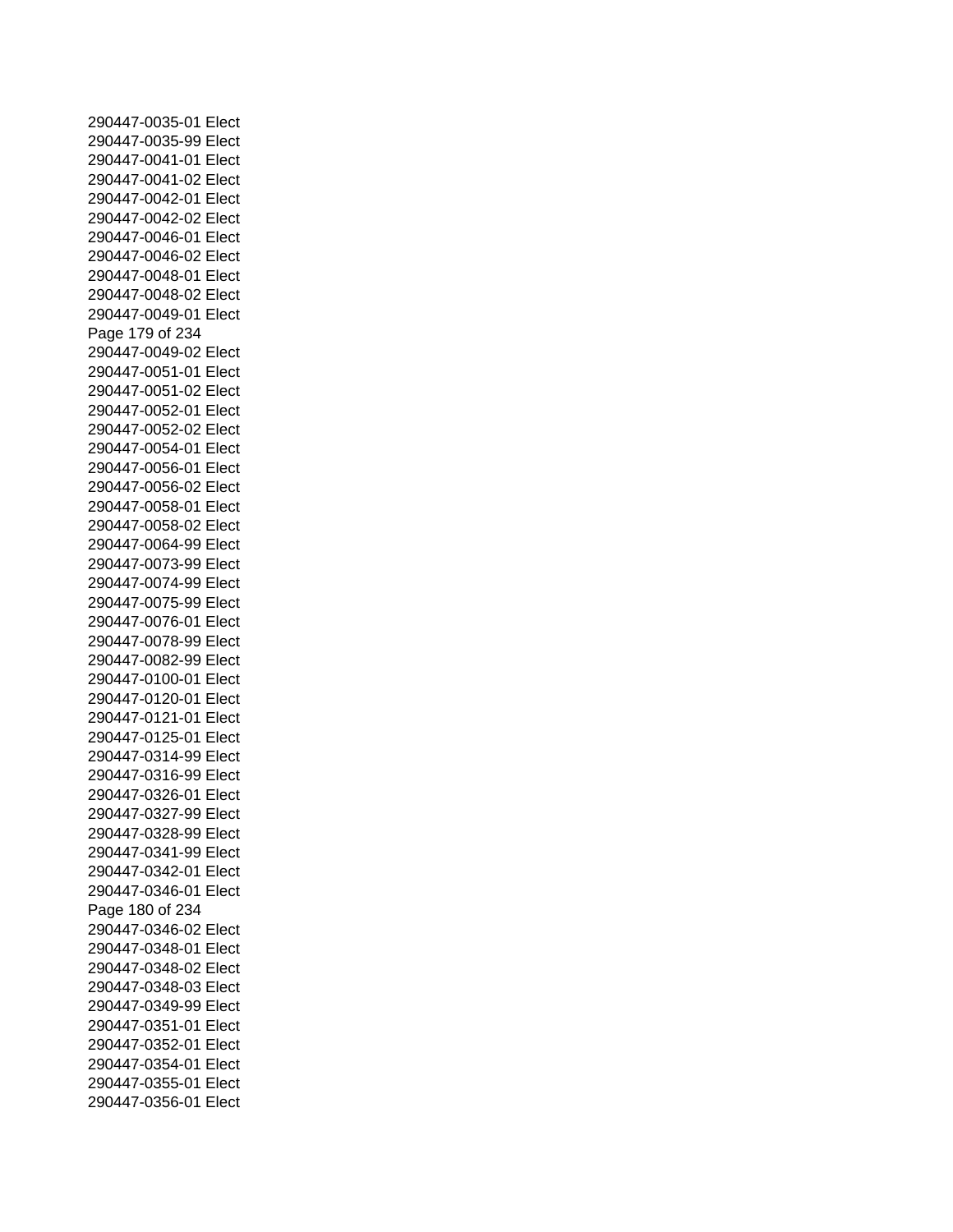290447-0357-99 Elect 290447-0358-01 Elect 290447-0364-01 Elect 290447-0364-03 Elect 290447-0373-01 Elect 290447-0374-01 Elect 290447-0375-01 Elect 290447-0376-01 Elect 290447-0377-01 Elect 290447-0378-01 Elect 290447-0382-01 Elect 290447-0392-99 Elect 290447-0394-01 Elect 290447-0406-01 Elect 290447-0411-01 Elect 290447-0413-01 Elect 290447-0417-01 Elect 290447-0418-01 Elect 290447-0419-01 Elect Page 181 of 234 290447-0420-01 Elect 290447-0423-01 Elect 290447-0425-01 Elect 290447-0428-01 Elect 290447-0431-01 Elect 290447-0437-01 Elect 290447-0439-01 Elect 290447-0440-99 Elect 290447-0441-01 Elect 290447-0442-01 Elect 290447-0444-01 Elect 290447-0450-01 Elect 290447-0452-01 Elect 290447-0453-01 Elect 290447-0460-01 Elect 290447-0502-01 Elect 290447-0504-01 Elect 290447-1073-A1 Elect 290447-1074-A1 Elect 290447-1075-A1 Elect 290447-1076-A1 Elect 290447-1077-A1 Elect 290447-1094-A1 Elect 290447-1106-A1 Elect 290447-1137-A1 Elect 290447-1147-99 Elect 290447-1149-A1 Elect 290447-1152-A1 Elect 290447-1153-A1 Elect Page 182 of 234 290447-1154-A1 Elect 290447-1160-A1 Elect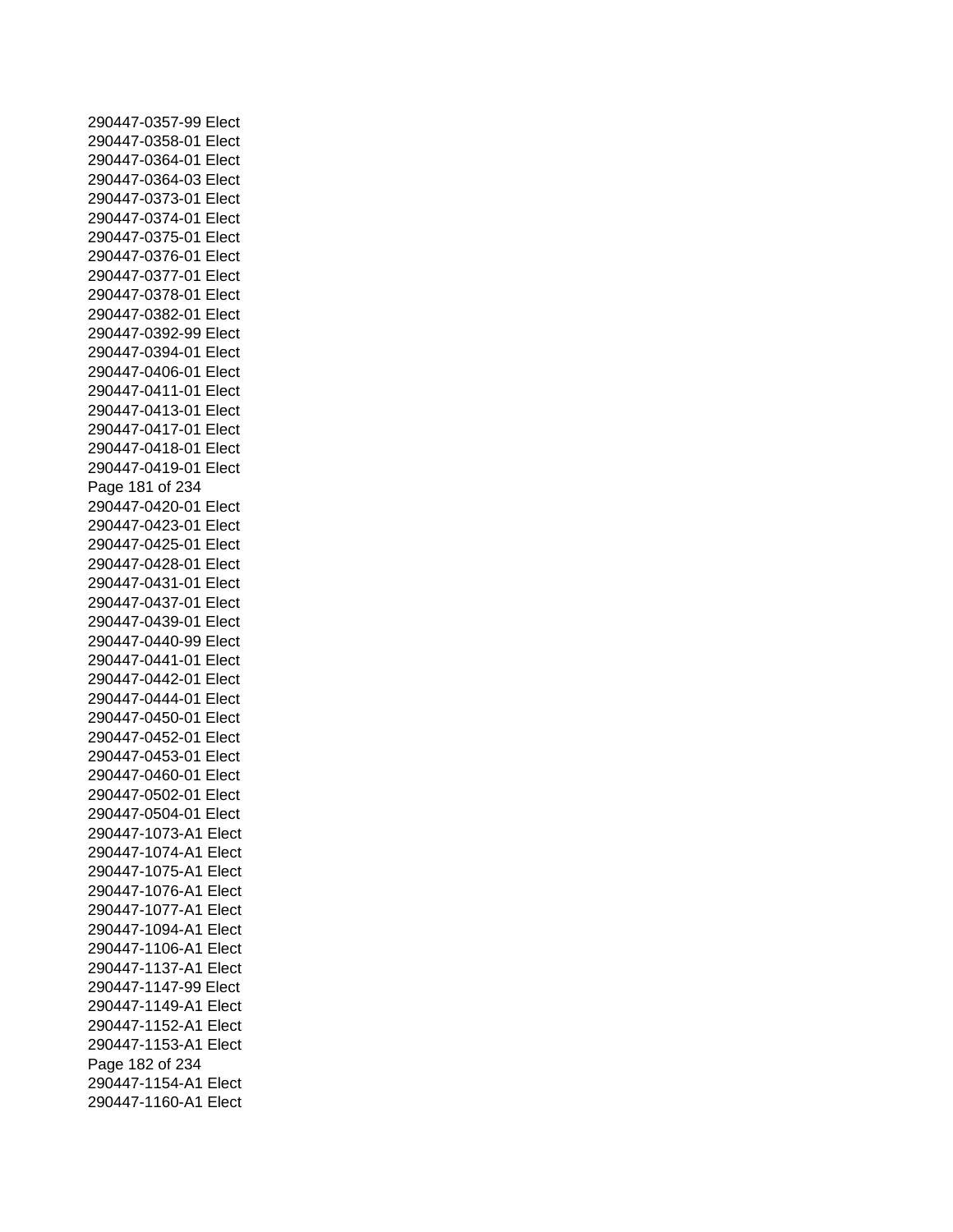290772-0020-99 Flywheel, Screens, Elect 290772-0102-01 Flywheel, Screens, Elect 290772-0402-01 Flywheel, Screens, Elect 290777-0015-99 Flywheel, Screens, Elect 290777-0016-99 Flywheel, Screens, Elect 290777-0031-99 Flywheel, Screens, Elect 290777-0033-99 Flywheel, Screens, Elect 290777-0100-01 Flywheel, Screens, Elect 290777-0106-01 Flywheel, Screens, Elect 290777-0107-01 Flywheel, Screens, Elect 290777-0108-01 Flywheel, Screens, Elect 290777-0333-01 Flywheel, Screens, Elect 290777-0333-02 Flywheel, Screens, Elect 290777-0410-01 Flywheel, Screens, Elect 400417-0119-01 Muffler,Blower Hsg,Shielding 400417-1501-01 Carburetor Grp 400417-1502-01 Carburetor Grp 400437-0015-01 Muffler,Blower Hsg,Shielding 400437-0016-01 Muffler,Blower Hsg,Shielding 400437-0111-01 Muffler,Blower Hsg,Shielding 400437-0112-01 Muffler,Blower Hsg,Shielding 400437-0113-99 Carburetor Grp 400437-0120-01 Muffler,Blower Hsg,Shielding 400437-0121-99 Muffler,Blower Hsg,Shielding 400437-0122-01 Muffler,Blower Hsg,Shielding 400437-1200-01 Carburetor Grp 400437-1202-01 Carburetor Grp Page 183 of 234 400437-1205-01 Carburetor Grp 400437-4015-01 Carburetor Grp 400437-4016-01 Carburetor Grp 400447-1201-01 Carburetor Grp 400447-1203-01 Carburetor Grp 400447-1206-01 Carburetor Grp 400447-1207-01 Carburetor Grp 400447-4002-01 Carburetor Grp 400707-0010-01 Shielding,Alternators,Elect 400707-0030-01 Shielding,Alternators,Elect 400707-0040-99 Alternator Chart 400707-0040-99 Flywheel,Fan,Misc Electrical 400707-0041-01 Shielding,Alternators,Elect 400707-0100-01 Shielding,Alternators,Elect 400707-0101-01 Shielding,Alternators,Elect 400707-0102-99 Alternator Chart 400707-0102-99 Flywheel,Fan,Misc Electrical 400707-0110-01 Shielding,Alternators,Elect 400707-0111-01 Shielding,Alternators,Elect 400707-0111-02 Shielding,Alternators,Elect 400707-0112-01 Shielding,Alternators,Elect 400707-0113-01 Shielding,Alternators,Elect 400707-0114-01 Shielding,Alternators,Elect 400707-0115-01 Shielding,Alternators,Elect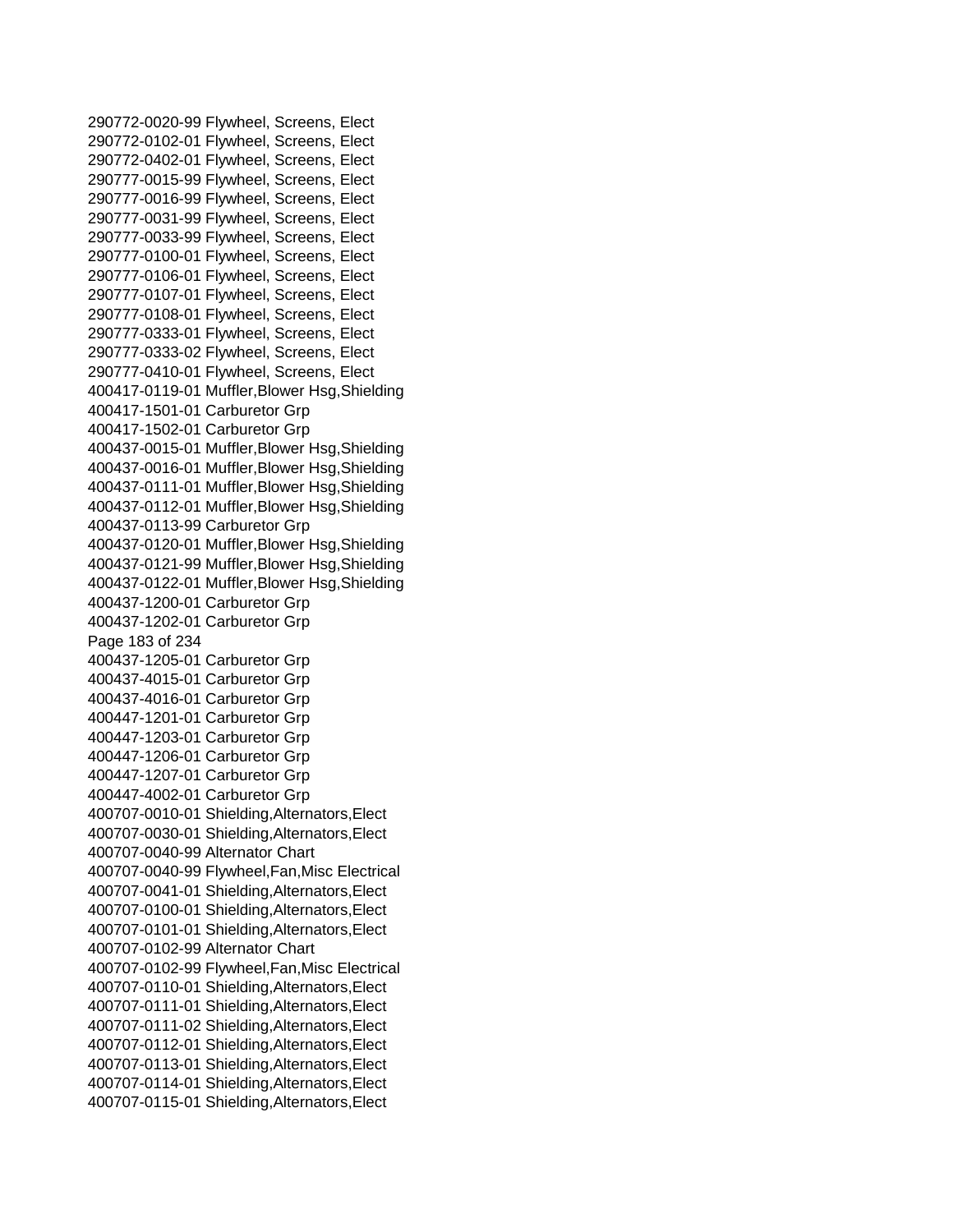400707-0116-01 Shielding,Alternators,Elect 400707-0117-01 Shielding,Alternators,Elect 400707-0118-01 Shielding,Alternators,Elect 400707-0119-01 Shielding,Alternators,Elect 400707-0120-01 Shielding,Alternators,Elect Page 184 of 234 400707-0121-01 Shielding,Alternators,Elect 400707-0122-01 Shielding,Alternators,Elect 400707-0123-99 Shielding,Alternators,Elect 400707-0124-01 Shielding,Alternators,Elect 400707-0124-02 Shielding,Alternators,Elect 400707-0125-01 Shielding,Alternators,Elect 400707-0126-01 Shielding,Alternators,Elect 400707-0127-01 Shielding,Alternators,Elect 400707-0128-01 Shielding,Alternators,Elect 400707-0129-01 Shielding,Alternators,Elect 400707-0130-01 Shielding,Alternators,Elect 400707-0131-01 Shielding,Alternators,Elect 400707-1110-01 Flywheel,Fan,Misc Electrical 400707-1110-01 Alternator Chart 400707-1111-01 Flywheel,Fan,Misc Electrical 400707-1111-01 Alternator Chart 400707-1200-01 Alternator Chart 400707-1200-01 Flywheel,Fan,Misc Electrical 400707-1202-01 Alternator Chart 400707-1202-01 Flywheel,Fan,Misc Electrical 400707-1205-01 Alternator Chart 400707-1205-01 Flywheel,Fan,Misc Electrical 400707-1205-02 Alternator Chart 400707-1205-02 Flywheel,Fan,Misc Electrical 400707-1206-99 Alternator Chart 400707-1206-99 Flywheel,Fan,Misc Electrical 400707-1207-99 Alternator Chart 400707-1207-99 Flywheel,Fan,Misc Electrical 400707-1208-01 Alternator Chart Page 185 of 234 400707-1208-01 Flywheel,Fan,Misc Electrical 400707-1209-01 Alternator Chart 400707-1209-01 Flywheel,Fan,Misc Electrical 400707-1210-01 Alternator Chart 400707-1210-01 Flywheel,Fan,Misc Electrical 400707-1211-01 Alternator Chart 400707-1211-01 Flywheel,Fan,Misc Electrical 400707-1212-01 Alternator Chart 400707-1212-01 Flywheel,Fan,Misc Electrical 400707-1213-01 Alternator Chart 400707-1213-01 Flywheel,Fan,Misc Electrical 400707-1213-02 Alternator Chart 400707-1213-02 Flywheel,Fan,Misc Electrical 400707-1214-01 Flywheel,Fan,Misc Electrical 400707-1214-01 Alternator Chart 400707-1215-01 Flywheel,Fan,Misc Electrical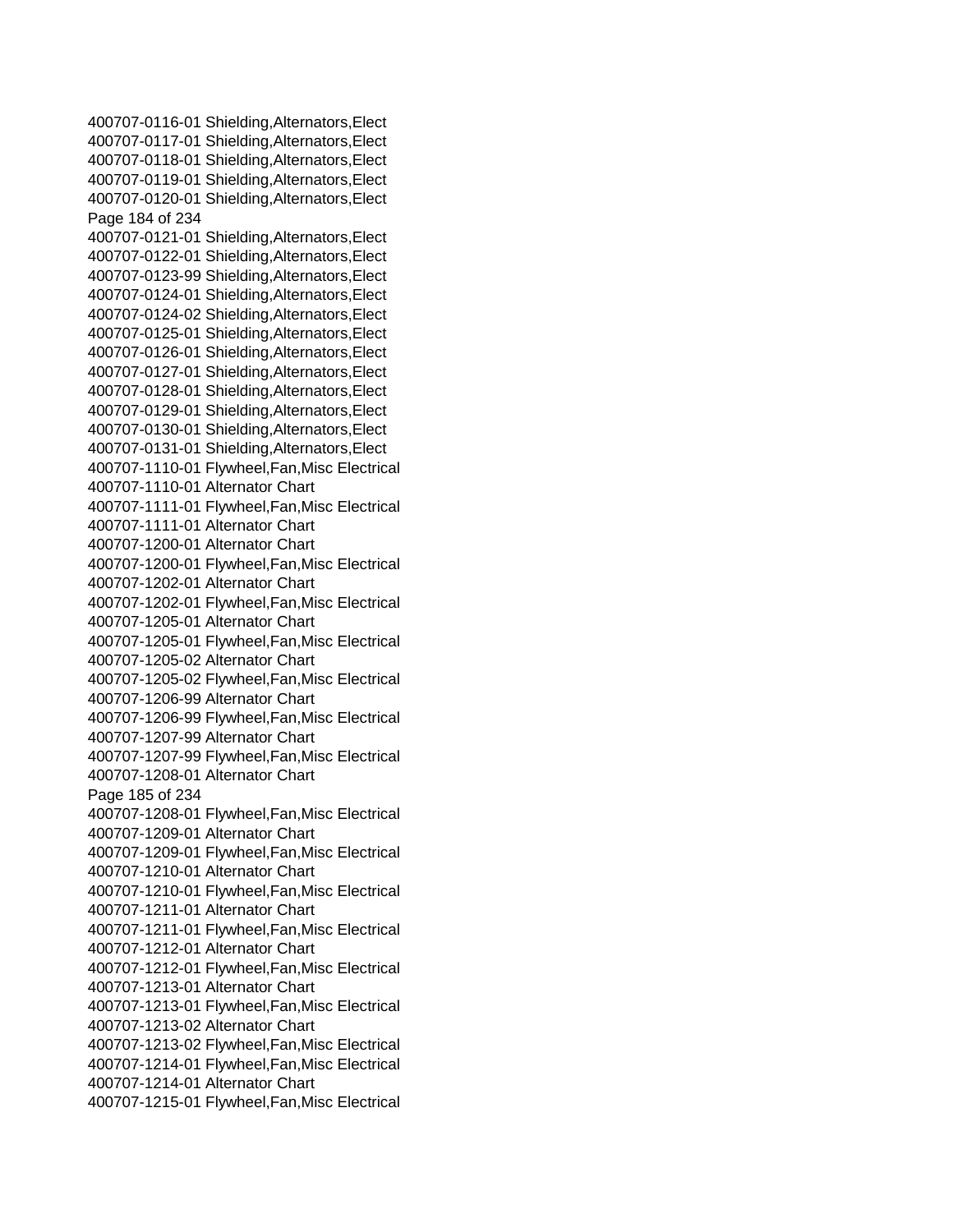400707-1215-01 Alternator Chart 400707-1216-01 Alternator Chart 400707-1216-01 Flywheel,Fan,Misc Electrical 400707-1217-01 Alternator Chart 400707-1217-01 Flywheel,Fan,Misc Electrical 400707-1218-01 Alternator Chart 400707-1218-01 Flywheel,Fan,Misc Electrical 400707-1220-01 Flywheel,Fan,Misc Electrical 400707-1220-01 Alternator Chart 400707-1221-01 Alternator Chart 400707-1221-01 Flywheel,Fan,Misc Electrical 400707-1221-02 Alternator Chart 400707-1221-02 Flywheel,Fan,Misc Electrical Page 186 of 234 400707-1222-01 Alternator Chart 400707-1222-01 Flywheel,Fan,Misc Electrical 400707-1223-99 Alternator Chart 400707-1223-99 Flywheel,Fan,Misc Electrical 400707-1224-01 Alternator Chart 400707-1224-01 Flywheel,Fan,Misc Electrical 400707-1234-01 Alternator Chart 400707-1234-01 Flywheel,Fan,Misc Electrical 400707-1235-01 Alternator Chart 400707-1235-01 Flywheel,Fan,Misc Electrical 400707-1236-99 Alternator Chart 400707-1236-99 Flywheel,Fan,Misc Electrical 400707-1237-01 Alternator Chart 400707-1237-01 Flywheel,Fan,Misc Electrical 400707-1238-01 Alternator Chart 400707-1238-01 Flywheel,Fan,Misc Electrical 400707-1239-01 Alternator Chart 400707-1239-01 Flywheel,Fan,Misc Electrical 400707-1400-99 Alternator Chart 400707-1400-99 Flywheel,Fan,Misc Electrical 400707-1500-01 Alternator Chart 400707-1500-01 Flywheel,Fan,Misc Electrical 400707-1502-01 Alternator Chart 400707-1502-01 Flywheel,Fan,Misc Electrical 400707-1505-01 Alternator Chart 400707-1505-01 Flywheel,Fan,Misc Electrical 400707-1506-01 Alternator Chart 400707-1506-01 Flywheel,Fan,Misc Electrical 400707-1507-01 Alternator Chart Page 187 of 234 400707-1507-01 Flywheel,Fan,Misc Electrical 400707-1508-01 Alternator Chart 400707-1508-01 Flywheel,Fan,Misc Electrical 400707-1509-01 Alternator Chart 400707-1509-01 Flywheel,Fan,Misc Electrical 400707-1510-01 Alternator Chart 400707-1510-01 Flywheel,Fan,Misc Electrical 400707-1510-03 Alternator Chart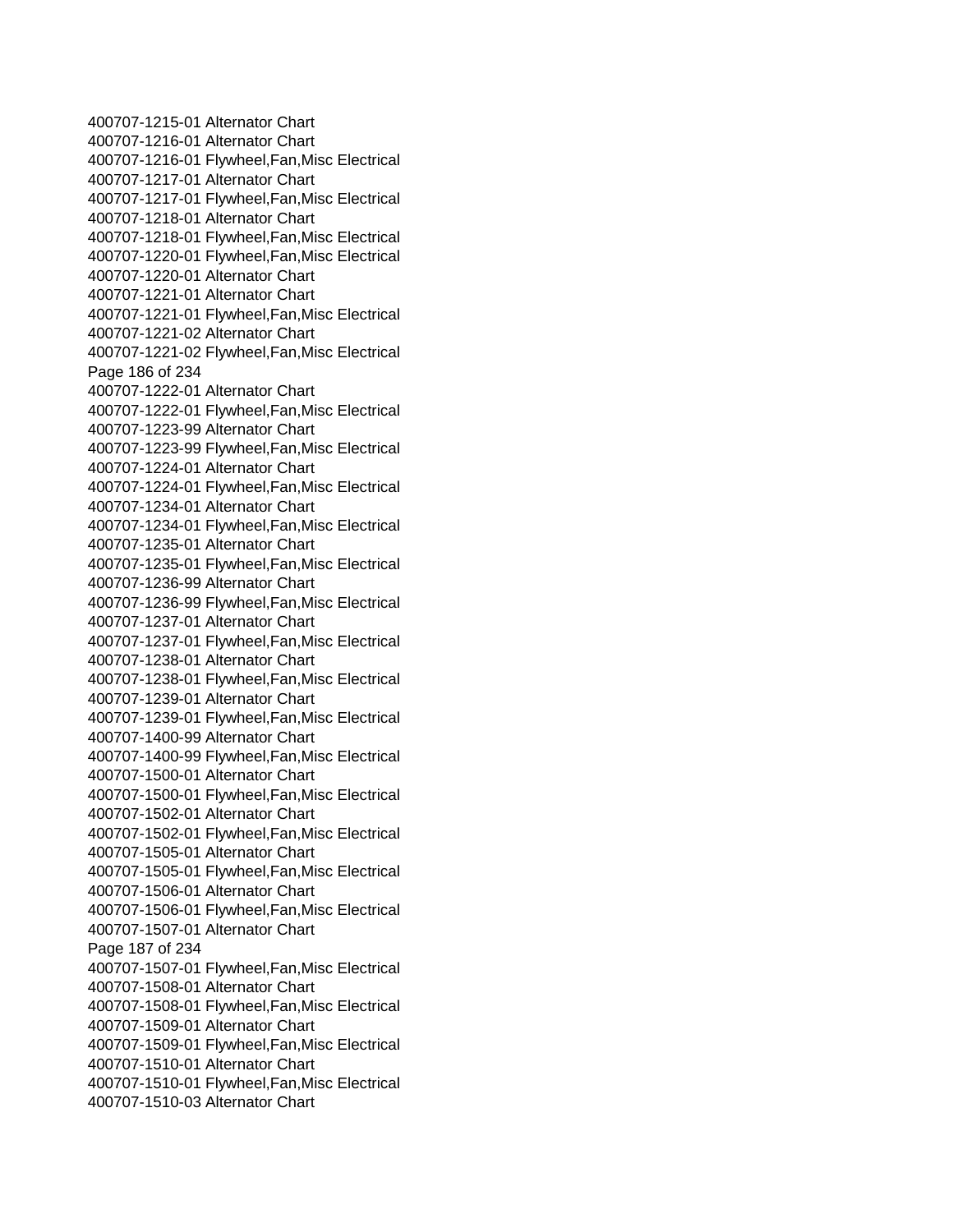400707-1510-03 Flywheel,Fan,Misc Electrical 400707-1511-01 Alternator Chart 400707-1511-01 Flywheel,Fan,Misc Electrical 400707-1520-01 Alternator Chart 400707-1520-01 Flywheel,Fan,Misc Electrical 400707-1520-03 Alternator Chart 400707-1520-03 Flywheel,Fan,Misc Electrical 400707-4001-99 Alternator Chart 400707-4001-99 Flywheel,Fan,Misc Electrical 400707-4002-01 Flywheel,Fan,Misc Electrical 400707-4002-01 Alternator Chart 400707-4003-99 Alternator Chart 400707-4003-99 Flywheel,Fan,Misc Electrical 400707-7001-99 Alternator Chart 400707-7001-99 Flywheel,Fan,Misc Electrical 400777-1201-01 Alternator Chart 400777-1201-01 Flywheel,Fan,Misc Electrical 400777-1203-01 Alternator Chart 400777-1203-01 Flywheel,Fan,Misc Electrical 400777-1219-01 Alternator Chart 400777-1219-01 Flywheel,Fan,Misc Electrical Page 188 of 234 401407-0171-99 Alternators,Elect,Flywheel 401411-0143-99 Alternators,Misc Electrical 401411-0636-99 Alternators,Misc Electrical 401415-0146-99 Alternators,Misc Electrical 401415-0148-99 Alternators,Misc Electrical 401415-0152-99 Alternators,Misc Electrical 401415-0156-99 Alternators,Misc Electrical 401415-0168-99 Alternators,Misc Electrical 401415-0632-99 Alternators,Misc Electrical 401417-0010-99 Alternators,Misc Electrical 401417-0011-99 Alternators,Misc Electrical 401417-0012-99 Alternators,Misc Electrical 401417-0013-99 Alternators,Misc Electrical 401417-0070-99 Alternators,Misc Electrical 401417-0111-99 Alternators,Misc Electrical 401417-0112-99 Alternators,Misc Electrical 401417-0113-99 Alternators,Misc Electrical 401417-0114-99 Alternators,Misc Electrical 401417-0119-99 Alternators,Misc Electrical 401417-0126-99 Alternators,Misc Electrical 401417-0127-99 Alternators,Misc Electrical 401417-0128-99 Alternators,Misc Electrical 401417-0129-99 Alternators,Misc Electrical 401417-0130-99 Alternators,Misc Electrical 401417-0131-99 Alternators,Misc Electrical 401417-0132-99 Alternators,Misc Electrical 401417-0133-99 Alternators,Misc Electrical 401417-0134-99 Alternators,Misc Electrical 401417-0135-99 Alternators,Misc Electrical Page 189 of 234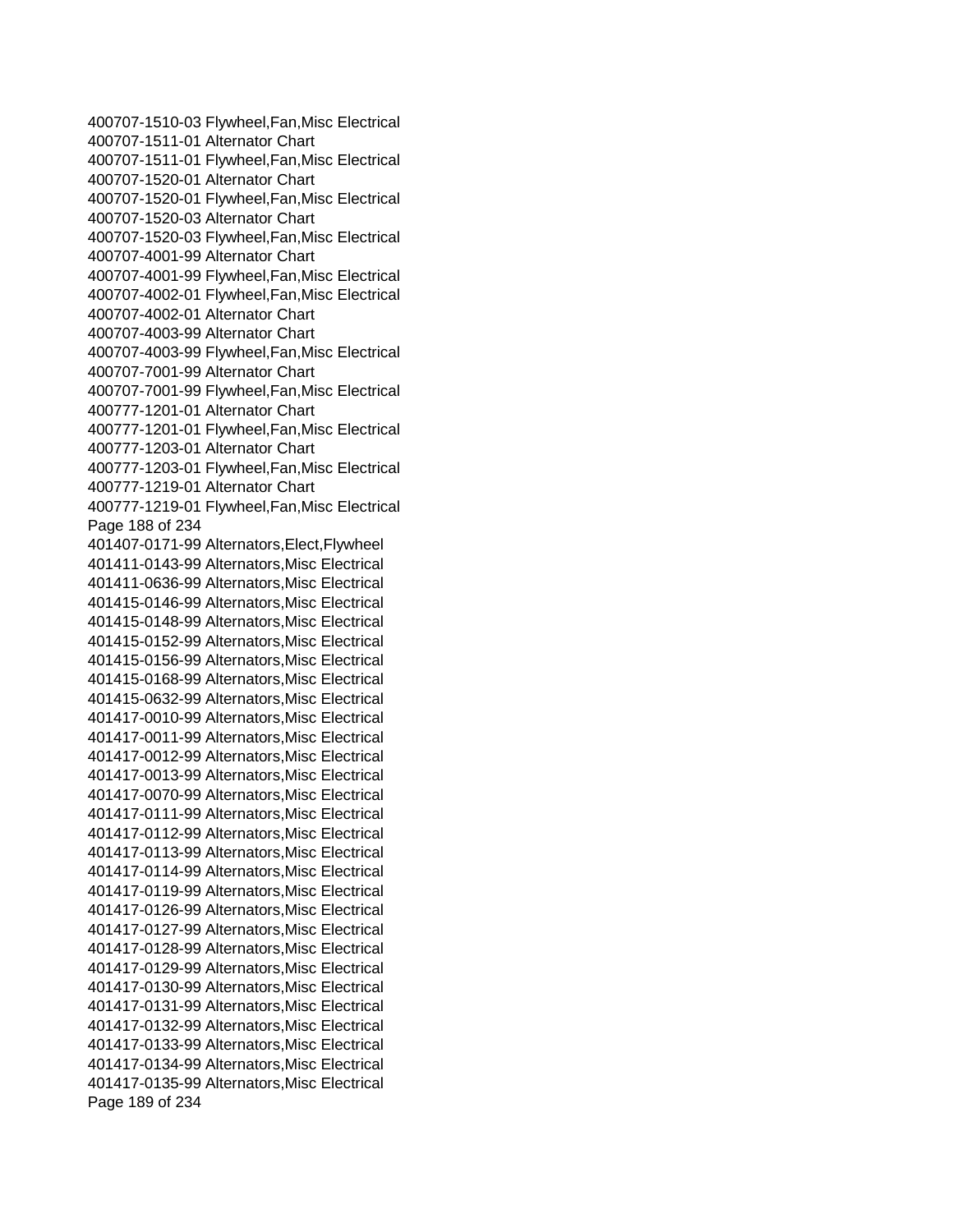401417-0136-99 Alternators,Misc Electrical 401417-0137-99 Alternators,Misc Electrical 401417-0138-99 Alternators,Misc Electrical 401417-0139-99 Alternators,Misc Electrical 401417-0140-99 Alternators,Misc Electrical 401417-0141-99 Alternators,Misc Electrical 401417-0142-99 Alternators,Misc Electrical 401417-0144-99 Alternators,Misc Electrical 401417-0145-99 Alternators,Misc Electrical 401417-0147-99 Alternators,Misc Electrical 401417-0151-99 Alternators,Misc Electrical 401417-0153-99 Alternators,Misc Electrical 401417-0154-99 Alternators,Misc Electrical 401417-0155-99 Alternators,Misc Electrical 401417-0156-99 Alternators,Misc Electrical 401417-0157-99 Alternators,Misc Electrical 401417-0158-99 Alternators,Misc Electrical 401417-0159-99 Alternators,Misc Electrical 401417-0161-99 Alternators,Misc Electrical 401417-0163-99 Alternators,Misc Electrical 401417-0165-99 Alternators,Misc Electrical 401417-0166-99 Alternators,Misc Electrical 401417-0169-99 Alternators,Misc Electrical 401417-0170-99 Alternators,Misc Electrical 401417-0171-99 Alternators,Misc Electrical 401417-0510-99 Alternators,Misc Electrical 401417-0511-99 Alternators,Misc Electrical 401417-0630-99 Alternators,Misc Electrical 401417-0631-99 Alternators,Misc Electrical Page 190 of 234 401417-0633-99 Alternators,Misc Electrical 401417-0634-99 Alternators,Misc Electrical 401417-0635-99 Alternators,Misc Electrical 401417-0637-99 Alternators,Misc Electrical 401417-0638-99 Alternators,Misc Electrical 401431-0118-99 Alternators,Misc Electrical 401431-0121-99 Alternators,Misc Electrical 401431-0122-99 Alternators,Misc Electrical 401437-0015-99 Alternators,Misc Electrical 401437-0020-99 Alternators,Misc Electrical 401437-0021-99 Alternators,Misc Electrical 401437-0022-99 Alternators,Misc Electrical 401437-0116-99 Alternators,Misc Electrical 401437-0117-99 Alternators,Misc Electrical 401437-0150-99 Alternators,Misc Electrical 401437-0153-99 Alternators,Misc Electrical 401437-0160-99 Alternators,Misc Electrical 401437-0162-99 Alternators,Misc Electrical 401437-0164-99 Alternators,Misc Electrical 401437-0167-99 Alternators,Misc Electrical 401707-0010-99 Alternators,Elect,Flywheel 401707-0011-99 Alternators,Elect,Flywheel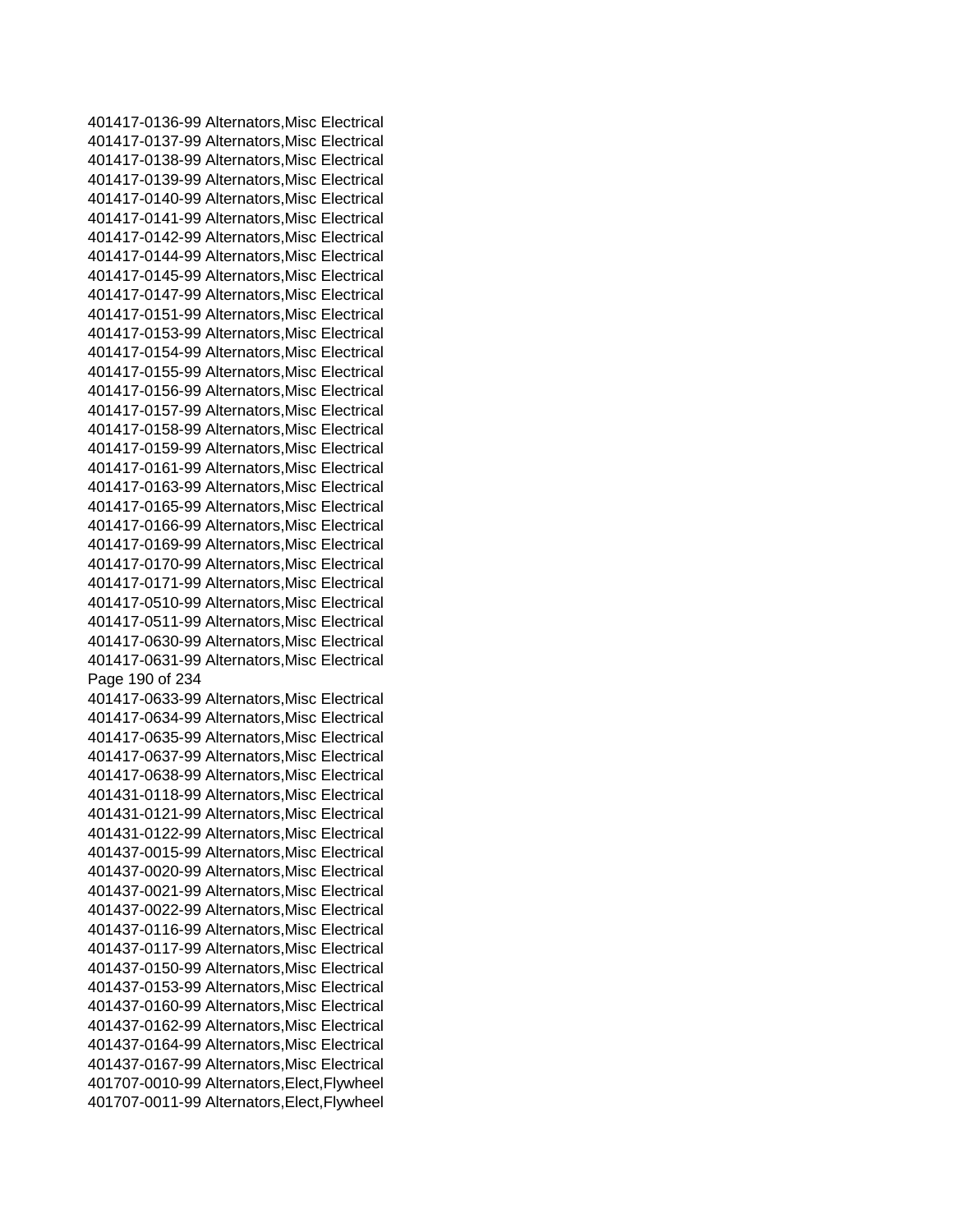401707-0111-99 Alternators,Elect,Flywheel 401707-0130-99 Alternators,Elect,Flywheel 401707-0131-99 Alternators,Elect,Flywheel 401707-0132-99 Alternators,Elect,Flywheel 401707-0133-99 Alternators,Elect,Flywheel 401707-0134-99 Alternators,Elect,Flywheel 401707-0135-99 Alternators,Elect,Flywheel Page 191 of 234 401707-0136-99 Alternators,Elect,Flywheel 401707-0137-99 Alternators,Elect,Flywheel 401707-0138-99 Alternators,Elect,Flywheel 401707-0139-99 Alternators,Elect,Flywheel 401707-0140-99 Alternators,Elect,Flywheel 401707-0141-99 Alternators,Elect,Flywheel 401707-0510-99 Alternators,Elect,Flywheel 401707-0611-99 Alternators,Elect,Flywheel 401707-0630-99 Alternators,Elect,Flywheel 401707-0631-99 Alternators,Elect,Flywheel 401707-0632-99 Alternators,Elect,Flywheel 401707-0633-99 Alternators,Elect,Flywheel 402415-0682-01 Alternator Chart 402415-0682-01 Alternator Chart 402415-0682-01 Fuel Tank,Flywheel,Screens 402415-0691-01 Alternator Chart 402415-0691-01 Fuel Tank,Flywheel,Screens 402415-0691-01 Alternator Chart 402415-0693-01 Fuel Tank,Flywheel,Screens 402415-0693-01 Alternator Chart 402415-1506-01 Alternator Chart 402417-0609-01 Fuel Tank,Flywheel,Screens 402417-0609-01 Alternator Chart 402417-0610-01 Fuel Tank,Flywheel,Screens 402417-0610-01 Alternator Chart 402417-0640-99 Alternator Chart 402417-0660-01 Fuel Tank,Flywheel,Screens 402417-0660-01 Alternator Chart 402417-0661-01 Alternator Chart Page 192 of 234 402417-0661-01 Fuel Tank,Flywheel,Screens 402417-0662-01 Fuel Tank,Flywheel,Screens 402417-0662-01 Alternator Chart 402417-0664-01 Fuel Tank,Flywheel,Screens 402417-0664-01 Alternator Chart 402417-0665-01 Fuel Tank,Flywheel,Screens 402417-0665-01 Alternator Chart 402417-0671-01 Fuel Tank,Flywheel,Screens 402417-0671-01 Alternator Chart 402417-0671-02 Fuel Tank,Flywheel,Screens 402417-0671-02 Alternator Chart 402417-0675-01 Fuel Tank,Flywheel,Screens 402417-0675-01 Alternator Chart 402417-0676-01 Fuel Tank,Flywheel,Screens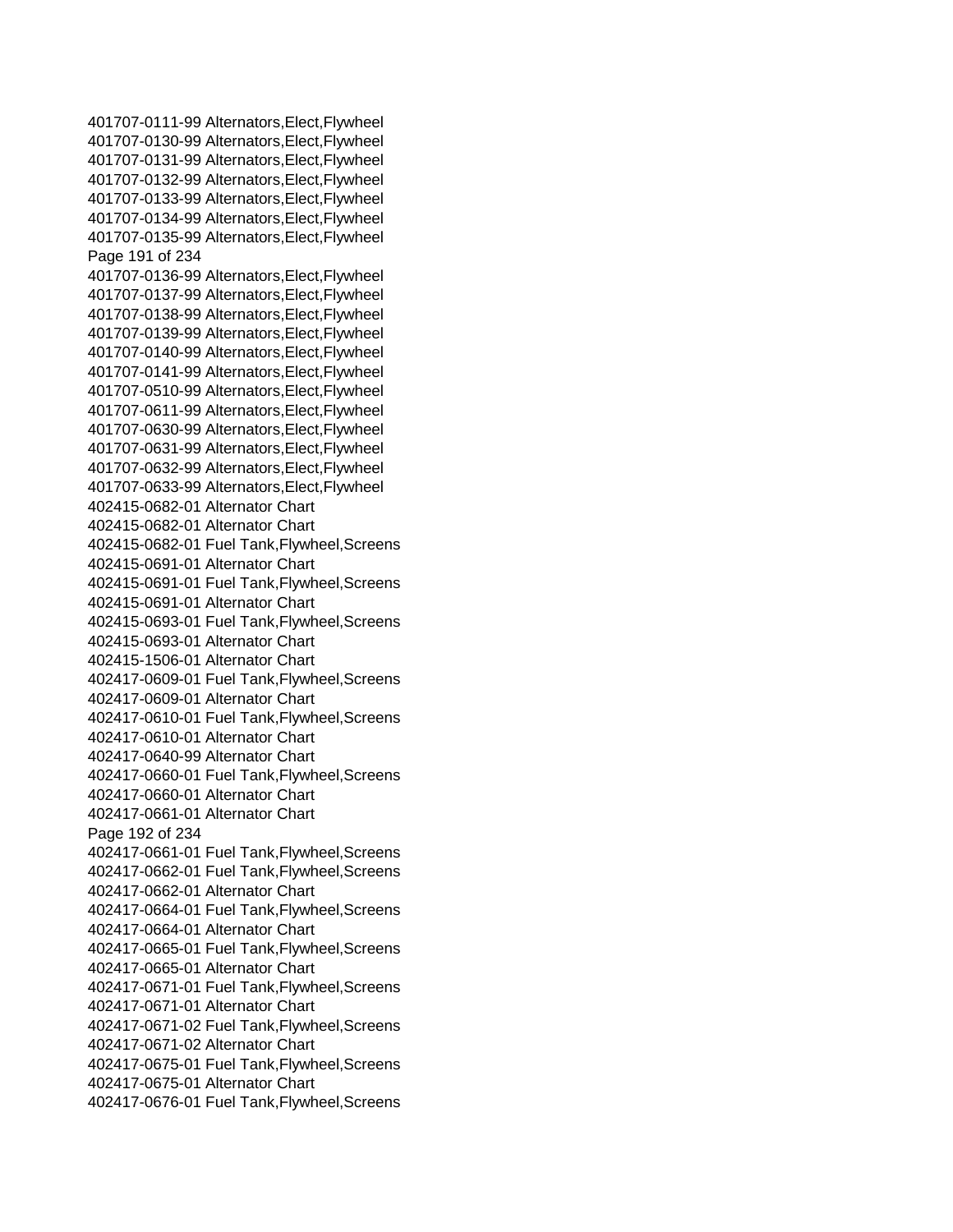402417-0676-01 Alternator Chart 402417-0677-01 Fuel Tank,Flywheel,Screens 402417-0677-01 Alternator Chart 402417-0677-02 Fuel Tank,Flywheel,Screens 402417-0677-02 Alternator Chart 402417-0678-01 Fuel Tank,Flywheel,Screens 402417-0678-01 Alternator Chart 402417-0679-01 Fuel Tank,Flywheel,Screens 402417-0679-01 Alternator Chart 402417-0680-01 Alternator Chart 402417-0680-01 Fuel Tank,Flywheel,Screens 402417-0681-01 Fuel Tank,Flywheel,Screens 402417-0681-01 Alternator Chart 402417-0682-99 Alternator Chart 402417-0682-99 Fuel Tank,Flywheel,Screens Page 193 of 234 402417-0685-01 Alternator Chart 402417-0685-01 Fuel Tank,Flywheel,Screens 402417-0685-01 Alternator Chart 402417-0687-01 Fuel Tank,Flywheel,Screens 402417-0687-01 Alternator Chart 402417-0695-01 Fuel Tank,Flywheel,Screens 402417-0695-01 Alternator Chart 402417-0701-01 Fuel Tank,Flywheel,Screens 402417-0701-01 Alternator Chart 402417-0702-01 Fuel Tank,Flywheel,Screens 402417-0702-01 Alternator Chart 402417-1010-01 Alternator Chart 402417-1010-01 Fuel Tank,Flywheel,Screens 402417-1011-01 Alternator Chart 402417-1011-01 Fuel Tank,Flywheel,Screens 402417-1011-02 Alternator Chart 402417-1011-02 Fuel Tank,Flywheel,Screens 402417-1020-01 Fuel Tank,Flywheel,Screens 402417-1020-01 Alternator Chart 402417-1021-01 Fuel Tank,Flywheel,Screens 402417-1021-01 Alternator Chart 402417-1501-01 Alternator Chart 402417-1502-01 Alternator Chart 402417-1505-01 Alternator Chart 402417-1506-99 Alternator Chart 402417-1507-01 Alternator Chart 402417-4020-01 Alternator Chart 402417-4021-01 Alternator Chart 402417-7020-01 Alternator Chart Page 194 of 234 402417-7021-99 Alternator Chart 402431-0131-99 Alternator Chart 402431-0131-99 Fuel Tank,Flywheel,Screens 402431-0133-99 Alternator Chart 402431-0133-99 Alternator Chart 402431-0133-99 Fuel Tank,Flywheel,Screens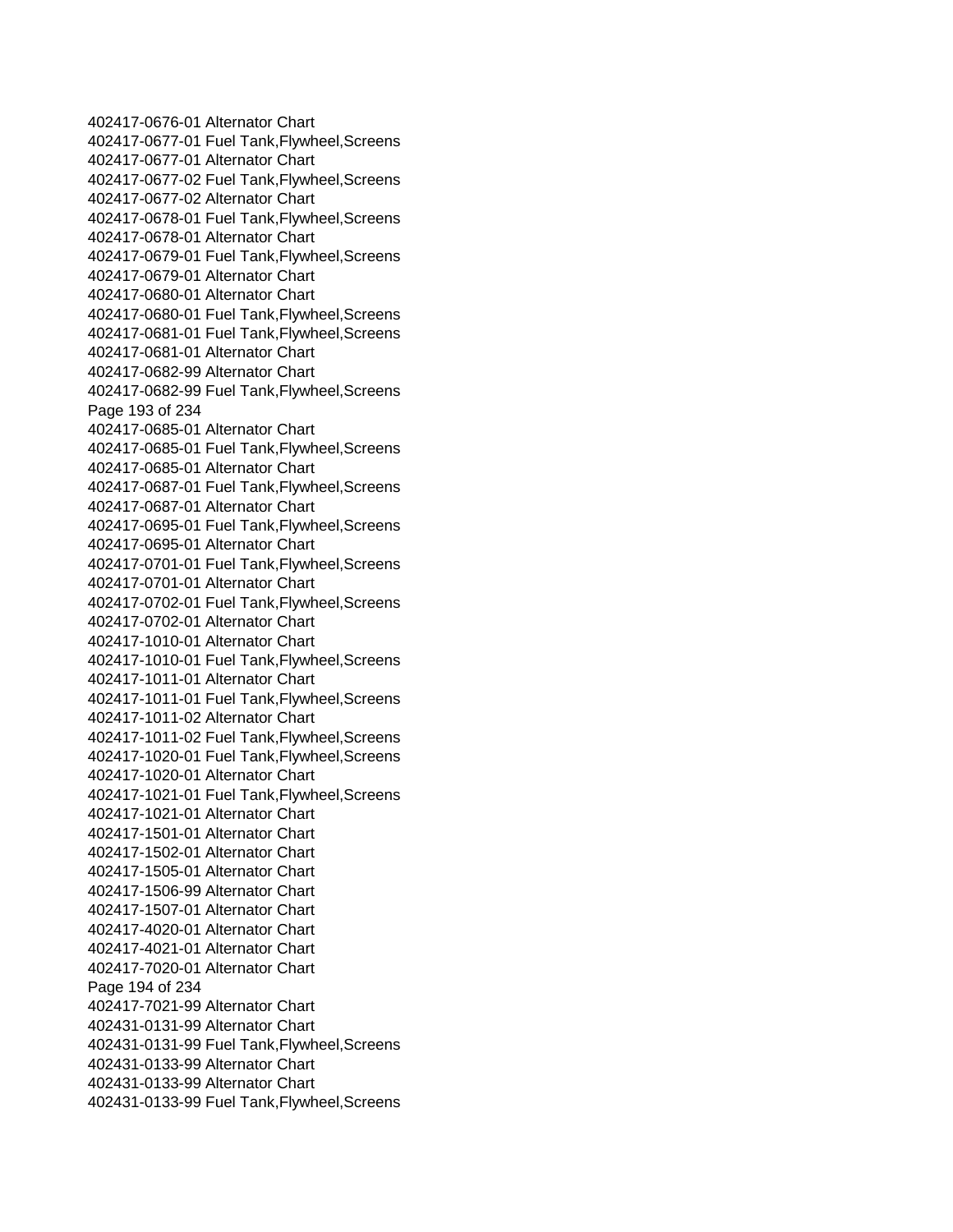402431-0633-01 Alternator Chart 402431-0633-01 Alternator Chart 402431-0633-01 Fuel Tank,Flywheel,Screens 402431-0636-01 Alternator Chart 402431-0636-01 Fuel Tank,Flywheel,Screens 402431-0667-01 Alternator Chart 402431-0667-01 Fuel Tank,Flywheel,Screens 402431-0672-01 Alternator Chart 402431-0672-01 Fuel Tank,Flywheel,Screens 402431-0711-99 Fuel Tank,Flywheel,Screens 402431-0711-99 Alternator Chart 402431-1014-01 Alternator Chart 402431-1014-01 Fuel Tank,Flywheel,Screens 402431-1014-02 Alternator Chart 402431-1014-02 Fuel Tank,Flywheel,Screens 402431-1211-01 Alternator Chart 402431-1222-99 Alternator Chart 402431-1226-01 Alternator Chart 402435-0134-99 Fuel Tank,Flywheel,Screens 402435-0134-99 Alternator Chart 402435-0135-99 Fuel Tank,Flywheel,Screens 402435-0135-99 Alternator Chart 402435-0634-01 Fuel Tank,Flywheel,Screens Page 195 of 234 402435-0634-01 Alternator Chart 402435-0635-01 Fuel Tank,Flywheel,Screens 402435-0635-01 Alternator Chart 402435-0638-01 Fuel Tank,Flywheel,Screens 402435-0638-01 Alternator Chart 402435-0690-01 Fuel Tank,Flywheel,Screens 402435-0690-01 Alternator Chart 402437-0015-99 Alternator Chart 402437-0015-99 Fuel Tank,Flywheel,Screens 402437-0016-99 Alternator Chart 402437-0016-99 Fuel Tank,Flywheel,Screens 402437-0111-99 Fuel Tank,Flywheel,Screens 402437-0111-99 Alternator Chart 402437-0112-99 Fuel Tank,Flywheel,Screens 402437-0112-99 Alternator Chart 402437-0130-99 Fuel Tank,Flywheel,Screens 402437-0130-99 Alternator Chart 402437-0132-99 Alternator Chart 402437-0132-99 Fuel Tank,Flywheel,Screens 402437-0133-99 Alternator Chart 402437-0133-99 Fuel Tank,Flywheel,Screens 402437-0136-99 Alternator Chart 402437-0136-99 Fuel Tank,Flywheel,Screens 402437-0137-99 Alternator Chart 402437-0137-99 Fuel Tank,Flywheel,Screens 402437-0138-99 Alternator Chart 402437-0138-99 Fuel Tank,Flywheel,Screens 402437-0139-99 Alternator Chart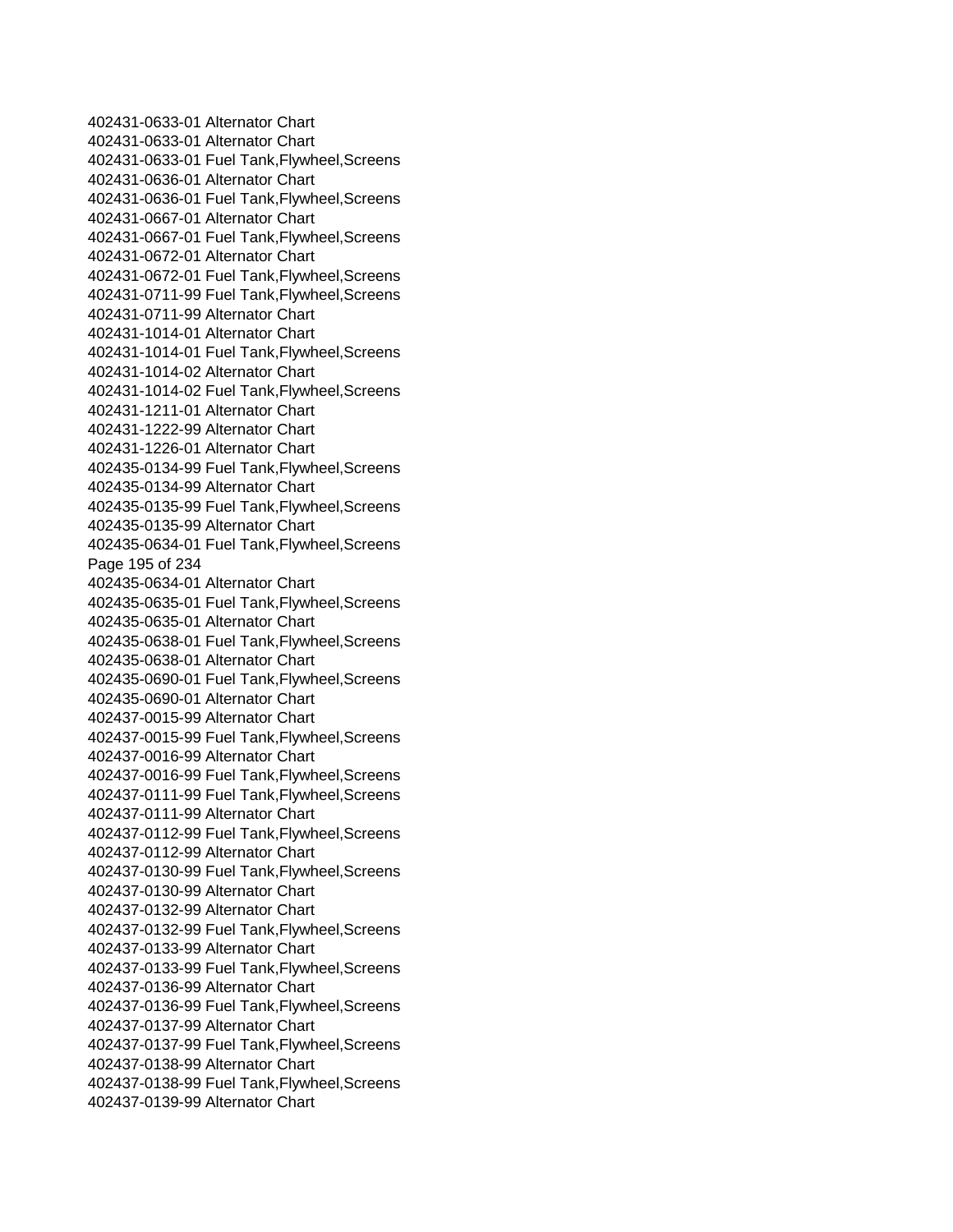402437-0139-99 Fuel Tank,Flywheel,Screens Page 196 of 234 402437-0515-01 Alternator Chart 402437-0515-01 Fuel Tank,Flywheel,Screens 402437-0516-01 Alternator Chart 402437-0516-01 Fuel Tank,Flywheel,Screens 402437-0611-01 Fuel Tank,Flywheel,Screens 402437-0611-01 Alternator Chart 402437-0612-01 Fuel Tank,Flywheel,Screens 402437-0612-01 Alternator Chart 402437-0630-01 Fuel Tank,Flywheel,Screens 402437-0630-01 Alternator Chart 402437-0631-01 Alternator Chart 402437-0631-01 Fuel Tank,Flywheel,Screens 402437-0632-01 Alternator Chart 402437-0632-01 Fuel Tank,Flywheel,Screens 402437-0633-99 Alternator Chart 402437-0633-99 Fuel Tank,Flywheel,Screens 402437-0637-01 Alternator Chart 402437-0637-01 Fuel Tank,Flywheel,Screens 402437-0639-01 Fuel Tank,Flywheel,Screens 402437-0639-01 Alternator Chart 402437-0666-01 Alternator Chart 402437-0666-01 Fuel Tank,Flywheel,Screens 402437-0668-01 Fuel Tank,Flywheel,Screens 402437-0668-01 Alternator Chart 402437-0668-02 Fuel Tank,Flywheel,Screens 402437-0668-02 Alternator Chart 402437-0669-01 Alternator Chart 402437-0669-01 Fuel Tank,Flywheel,Screens 402437-0670-01 Alternator Chart Page 197 of 234 402437-0670-01 Fuel Tank,Flywheel,Screens 402437-0673-01 Alternator Chart 402437-0673-01 Fuel Tank,Flywheel,Screens 402437-0674-01 Fuel Tank,Flywheel,Screens 402437-0674-01 Alternator Chart 402437-0683-01 Alternator Chart 402437-0683-01 Fuel Tank,Flywheel,Screens 402437-0684-01 Alternator Chart 402437-0684-01 Fuel Tank,Flywheel,Screens 402437-0685-99 Fuel Tank,Flywheel,Screens 402437-0685-99 Alternator Chart 402437-0686-01 Alternator Chart 402437-0686-01 Fuel Tank,Flywheel,Screens 402437-0688-01 Fuel Tank,Flywheel,Screens 402437-0688-01 Alternator Chart 402437-0689-01 Fuel Tank,Flywheel,Screens 402437-0689-01 Alternator Chart 402437-0692-01 Fuel Tank,Flywheel,Screens 402437-0692-01 Alternator Chart 402437-0694-01 Fuel Tank,Flywheel,Screens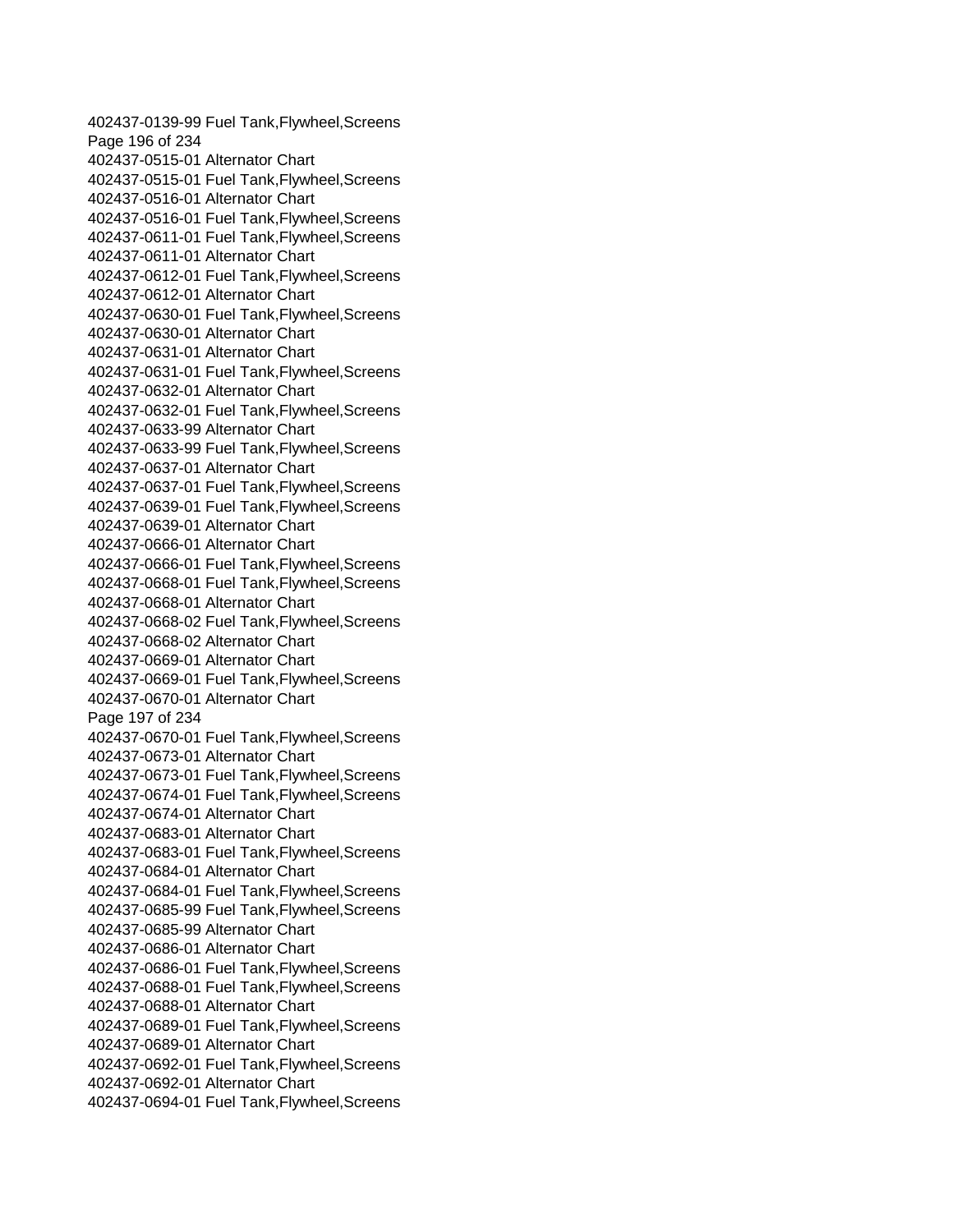402437-0694-01 Alternator Chart 402437-0696-01 Alternator Chart 402437-0696-01 Fuel Tank,Flywheel,Screens 402437-0697-01 Fuel Tank,Flywheel,Screens 402437-0697-01 Alternator Chart 402437-0698-01 Alternator Chart 402437-0698-01 Fuel Tank,Flywheel,Screens 402437-0699-01 Alternator Chart 402437-0699-01 Fuel Tank,Flywheel,Screens Page 198 of 234 402437-0700-01 Alternator Chart 402437-0700-01 Fuel Tank,Flywheel,Screens 402437-0703-01 Fuel Tank,Flywheel,Screens 402437-0703-01 Alternator Chart 402437-0704-01 Alternator Chart 402437-0704-01 Fuel Tank,Flywheel,Screens 402437-0705-01 Alternator Chart 402437-0705-01 Fuel Tank,Flywheel,Screens 402437-0706-01 Fuel Tank,Flywheel,Screens 402437-0706-01 Alternator Chart 402437-0707-01 Alternator Chart 402437-0707-01 Fuel Tank,Flywheel,Screens 402437-0709-01 Fuel Tank,Flywheel,Screens 402437-0709-01 Alternator Chart 402437-0710-01 Fuel Tank,Flywheel,Screens 402437-0710-01 Alternator Chart 402437-0712-01 Fuel Tank,Flywheel,Screens 402437-0712-01 Alternator Chart 402437-0713-01 Fuel Tank,Flywheel,Screens 402437-0713-01 Alternator Chart 402437-0714-01 Fuel Tank,Flywheel,Screens 402437-0714-01 Alternator Chart 402437-0721-01 Fuel Tank,Flywheel,Screens 402437-0721-01 Alternator Chart 402437-1015-01 Fuel Tank,Flywheel,Screens 402437-1015-01 Alternator Chart 402437-1015-02 Fuel Tank,Flywheel,Screens 402437-1015-02 Alternator Chart 402437-1016-01 Fuel Tank,Flywheel,Screens Page 199 of 234 402437-1016-01 Alternator Chart 402437-1016-02 Fuel Tank,Flywheel,Screens 402437-1016-02 Alternator Chart 402437-1017-01 Fuel Tank,Flywheel,Screens 402437-1017-01 Alternator Chart 402437-1017-02 Fuel Tank,Flywheel,Screens 402437-1017-02 Alternator Chart 402437-1017-03 Fuel Tank,Flywheel,Screens 402437-1017-03 Alternator Chart 402437-1018-01 Alternator Chart 402437-1018-01 Fuel Tank,Flywheel,Screens 402437-1025-99 Fuel Tank,Flywheel,Screens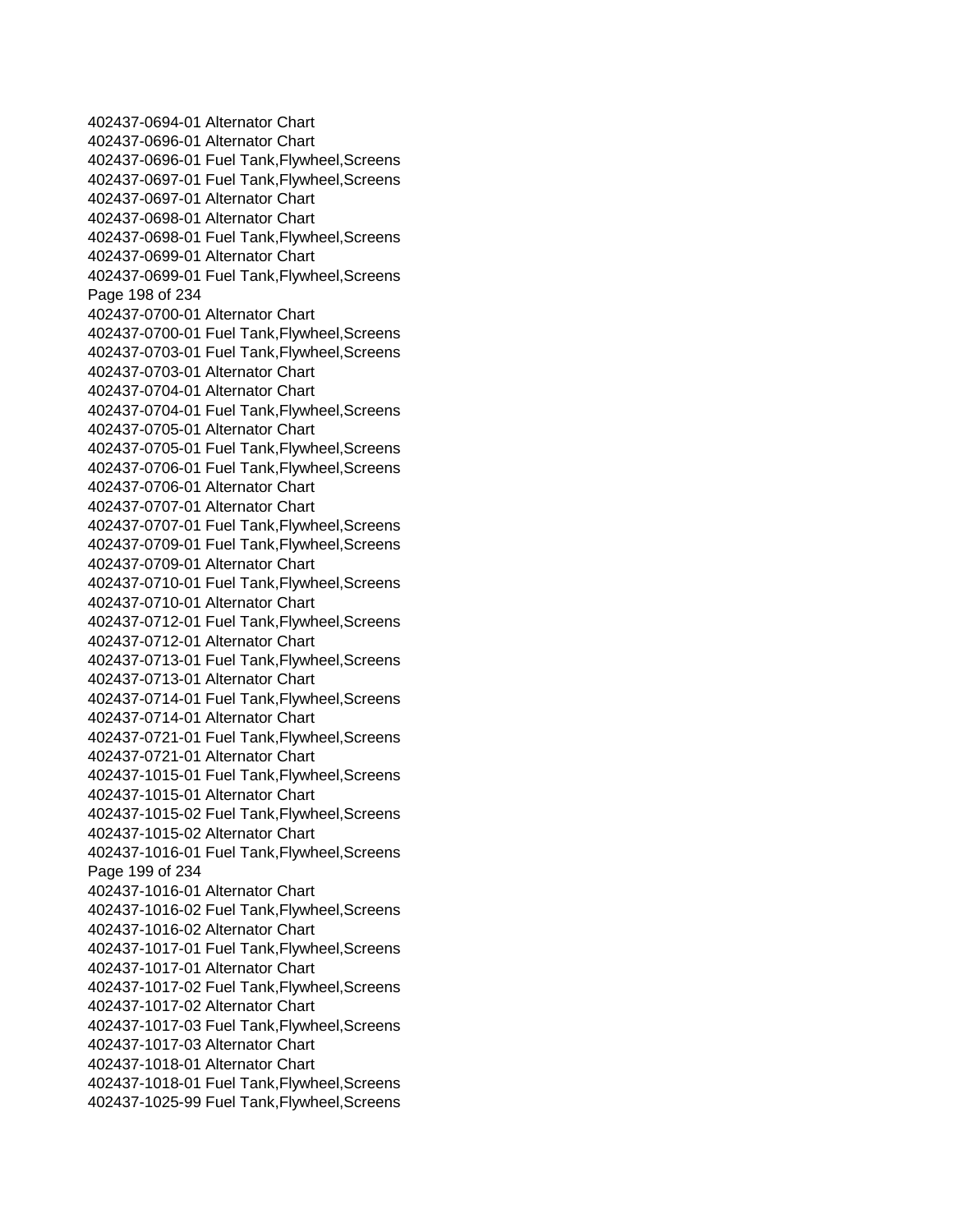402437-1025-99 Alternator Chart 402437-1026-01 Fuel Tank,Flywheel,Screens 402437-1026-01 Alternator Chart 402437-1106-01 Alternator Chart 402437-1107-01 Alternator Chart 402437-1200-01 Alternator Chart 402437-1202-01 Alternator Chart 402437-1205-01 Alternator Chart 402437-1206-01 Alternator Chart 402437-1207-01 Alternator Chart 402437-1209-01 Alternator Chart 402437-1211-99 Alternator Chart 402437-1212-01 Alternator Chart 402437-1213-01 Alternator Chart 402437-1215-99 Alternator Chart 402437-1217-01 Alternator Chart 402437-1221-01 Alternator Chart Page 200 of 234 402437-4012-01 Alternator Chart 402437-4013-99 Alternator Chart 402445-1208-01 Alternator Chart 402445-1208-02 Alternator Chart 402445-1208-03 Alternator Chart 402447-1115-01 Alternator Chart 402447-1115-02 Alternator Chart 402447-1116-01 Alternator Chart 402447-1116-02 Alternator Chart 402447-1126-01 Alternator Chart 402447-1201-01 Alternator Chart 402447-1203-01 Alternator Chart 402447-1210-01 Alternator Chart 402447-1214-01 Alternator Chart 402447-1216-01 Alternator Chart 402447-1218-01 Alternator Chart 402447-1219-01 Alternator Chart 402447-1220-01 Alternator Chart 402447-1220-02 Alternator Chart 402447-1223-01 Alternator Chart 402447-1224-01 Alternator Chart 402447-1225-01 Alternator Chart 402447-4009-01 Alternator Chart 402447-4010-01 Alternator Chart 402447-4015-01 Alternator Chart 402447-4015-02 Alternator Chart 402447-4016-01 Alternator Chart 402447-4016-02 Alternator Chart 402447-4026-01 Alternator Chart Page 201 of 234 402451-0691-99 Fuel Tank,Flywheel,Screens 402451-0691-99 Alternator Chart 402707-0010-01 Alternators,Elect,Flywheel 402707-0010-02 Alternators,Elect,Flywheel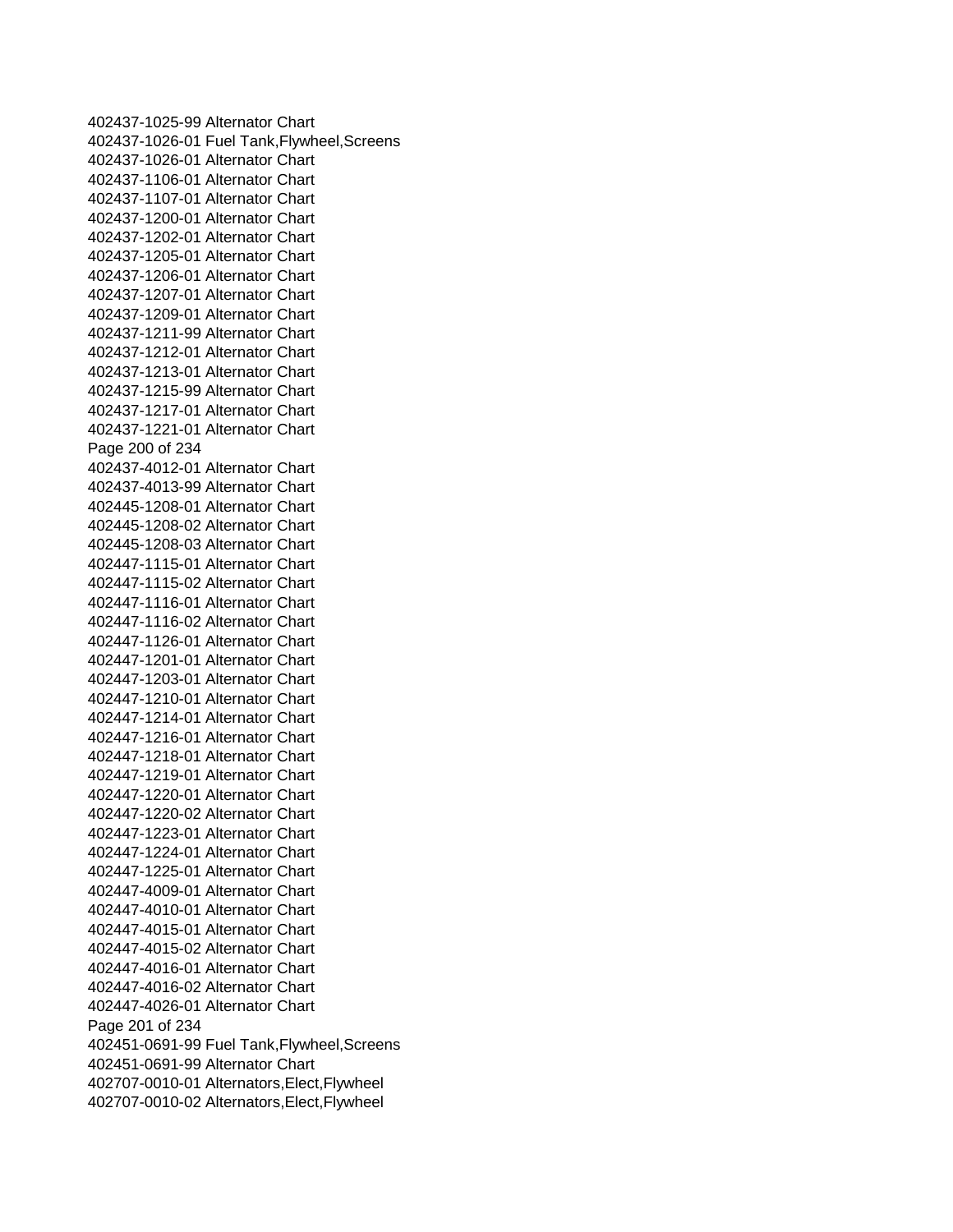402707-0011-01 Alternators,Elect,Flywheel 402707-0011-02 Alternators,Elect,Flywheel 402707-0015-01 Alternators,Elect,Flywheel 402707-0016-01 Alternators,Elect,Flywheel 402707-0109-01 Alternators,Elect,Flywheel 402707-0111-01 Alternators,Elect,Flywheel 402707-0130-01 Alternators,Elect,Flywheel 402707-0130-02 Alternators,Elect,Flywheel 402707-0130-03 Alternators,Elect,Flywheel 402707-0130-05 Alternators,Elect,Flywheel 402707-0130-06 Alternators,Elect,Flywheel 402707-0130-07 Alternators,Elect,Flywheel 402707-0131-01 Alternators,Elect,Flywheel 402707-0131-02 Alternators,Elect,Flywheel 402707-0132-01 Alternators,Elect,Flywheel 402707-0132-02 Alternators,Elect,Flywheel 402707-0132-03 Alternators,Elect,Flywheel 402707-0132-04 Alternators,Elect,Flywheel 402707-0132-05 Alternators,Elect,Flywheel 402707-0132-06 Alternators,Elect,Flywheel 402707-0132-07 Alternators,Elect,Flywheel 402707-0132-08 Alternators,Elect,Flywheel 402707-0133-01 Alternators,Elect,Flywheel 402707-0134-01 Alternators,Elect,Flywheel 402707-0134-02 Alternators,Elect,Flywheel Page 202 of 234 402707-0135-01 Alternators,Elect,Flywheel 402707-0136-01 Alternators,Elect,Flywheel 402707-0137-01 Alternators,Elect,Flywheel 402707-0137-02 Alternators,Elect,Flywheel 402707-0138-01 Alternators,Elect,Flywheel 402707-0139-01 Alternators,Elect,Flywheel 402707-0139-02 Alternators,Elect,Flywheel 402707-0140-01 Alternators,Elect,Flywheel 402707-0141-01 Alternators,Elect,Flywheel 402707-0142-01 Alternators,Elect,Flywheel 402707-0142-02 Alternators,Elect,Flywheel 402707-0143-01 Alternators,Elect,Flywheel 402707-0144-01 Alternators,Elect,Flywheel 402707-0145-01 Alternators,Elect,Flywheel 402707-0145-02 Alternators,Elect,Flywheel 402707-0146-01 Alternators,Elect,Flywheel 402707-0146-02 Alternators,Elect,Flywheel 402707-0147-01 Alternators,Elect,Flywheel 402707-0148-01 Alternators,Elect,Flywheel 402707-0148-02 Alternators,Elect,Flywheel 402707-0149-01 Alternators,Elect,Flywheel 402707-0150-01 Alternators,Elect,Flywheel 402707-0151-01 Alternators,Elect,Flywheel 402707-0152-01 Alternators,Elect,Flywheel 402707-0153-01 Alternators,Elect,Flywheel 402707-0154-01 Alternators,Elect,Flywheel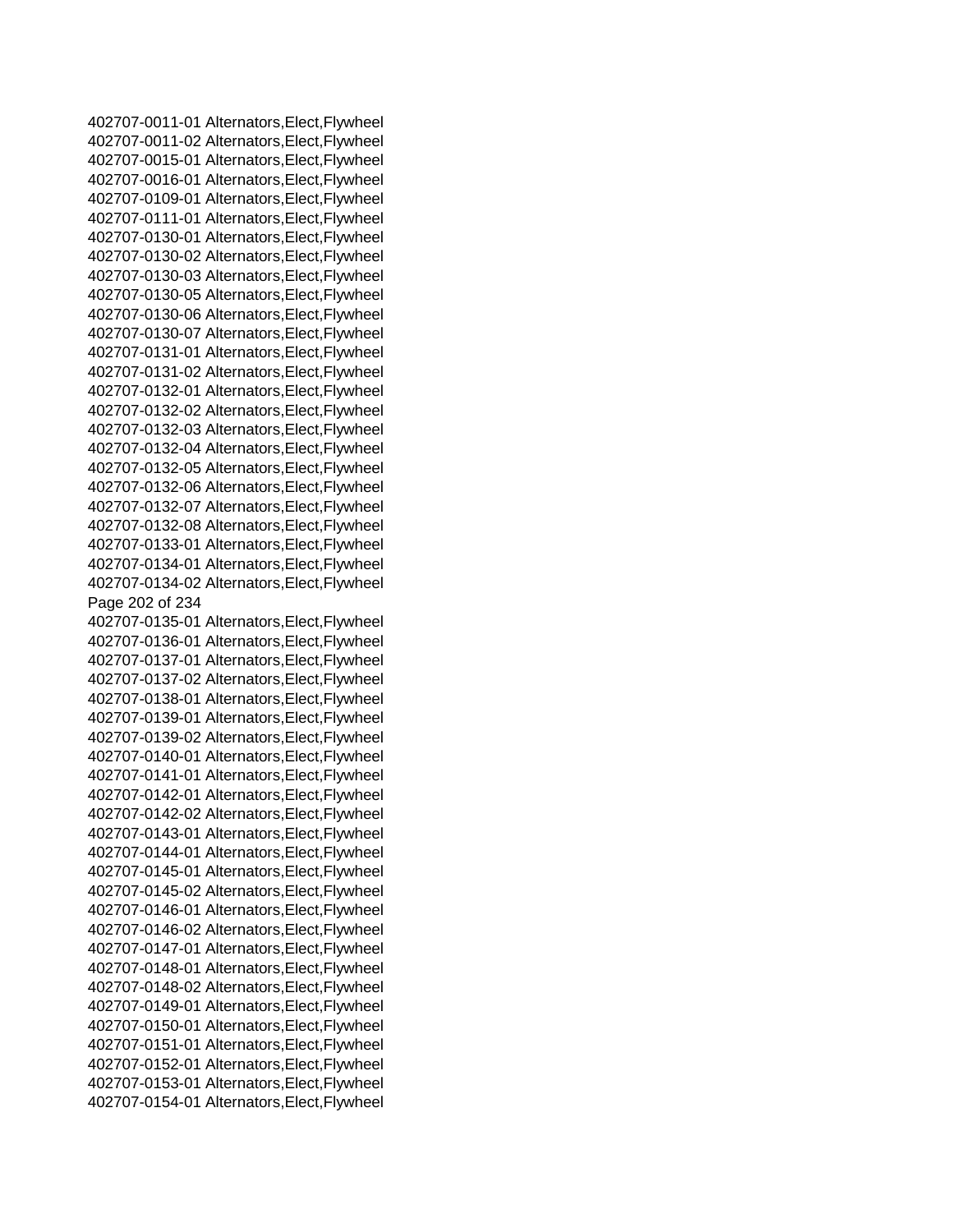402707-0155-01 Alternators,Elect,Flywheel 402707-0156-01 Alternators,Elect,Flywheel 402707-0157-01 Alternators,Elect,Flywheel Page 203 of 234 402707-0157-02 Alternators,Elect,Flywheel 402707-0158-01 Alternators,Elect,Flywheel 402707-0158-02 Alternators,Elect,Flywheel 402707-0159-01 Alternators,Elect,Flywheel 402707-0160-01 Alternators,Elect,Flywheel 402707-0160-02 Alternators,Elect,Flywheel 402707-0161-01 Alternators,Elect,Flywheel 402707-0162-01 Alternators,Elect,Flywheel 402707-0163-01 Alternators,Elect,Flywheel 402707-0164-01 Alternators,Elect,Flywheel 402707-0165-01 Alternators,Elect,Flywheel 402707-0166-99 Alternators,Elect,Flywheel 402707-0167-01 Alternators,Elect,Flywheel 402707-0168-01 Alternators,Elect,Flywheel 402707-0169-01 Alternators,Elect,Flywheel 402707-0170-01 Alternators,Elect,Flywheel 402707-0171-01 Alternators,Elect,Flywheel 402707-0172-01 Alternators,Elect,Flywheel 402707-0173-01 Alternators,Elect,Flywheel 402707-0174-01 Alternators,Elect,Flywheel 402707-0177-01 Alternators,Elect,Flywheel 402707-0180-01 Alternators,Elect,Flywheel 402707-0181-01 Alternators,Elect,Flywheel 402707-0182-01 Alternators,Elect,Flywheel 402707-0183-01 Alternators,Elect,Flywheel 402707-0184-01 Alternators,Elect,Flywheel 402707-0185-01 Alternators,Elect,Flywheel 402707-0186-01 Alternators,Elect,Flywheel 402707-0241-01 Alternators,Elect,Flywheel Page 204 of 234 402707-0243-99 Alternators,Elect,Flywheel 402707-0244-99 Alternators,Elect,Flywheel 402707-0245-99 Alternators,Elect,Flywheel 402707-0248-01 Alternators,Elect,Flywheel 402707-1115-01 Flywheel,Fan,Misc Electrical 402707-1115-01 Alternator Chart 402707-1116-01 Flywheel,Fan,Misc Electrical 402707-1116-01 Alternator Chart 402707-1117-01 Flywheel,Fan,Misc Electrical 402707-1117-01 Alternator Chart 402707-1200-01 Alternator Chart 402707-1200-01 Flywheel,Fan,Misc Electrical 402707-1202-01 Alternator Chart 402707-1202-01 Flywheel,Fan,Misc Electrical 402707-1205-01 Alternator Chart 402707-1205-01 Flywheel,Fan,Misc Electrical 402707-1206-01 Alternator Chart 402707-1206-01 Flywheel,Fan,Misc Electrical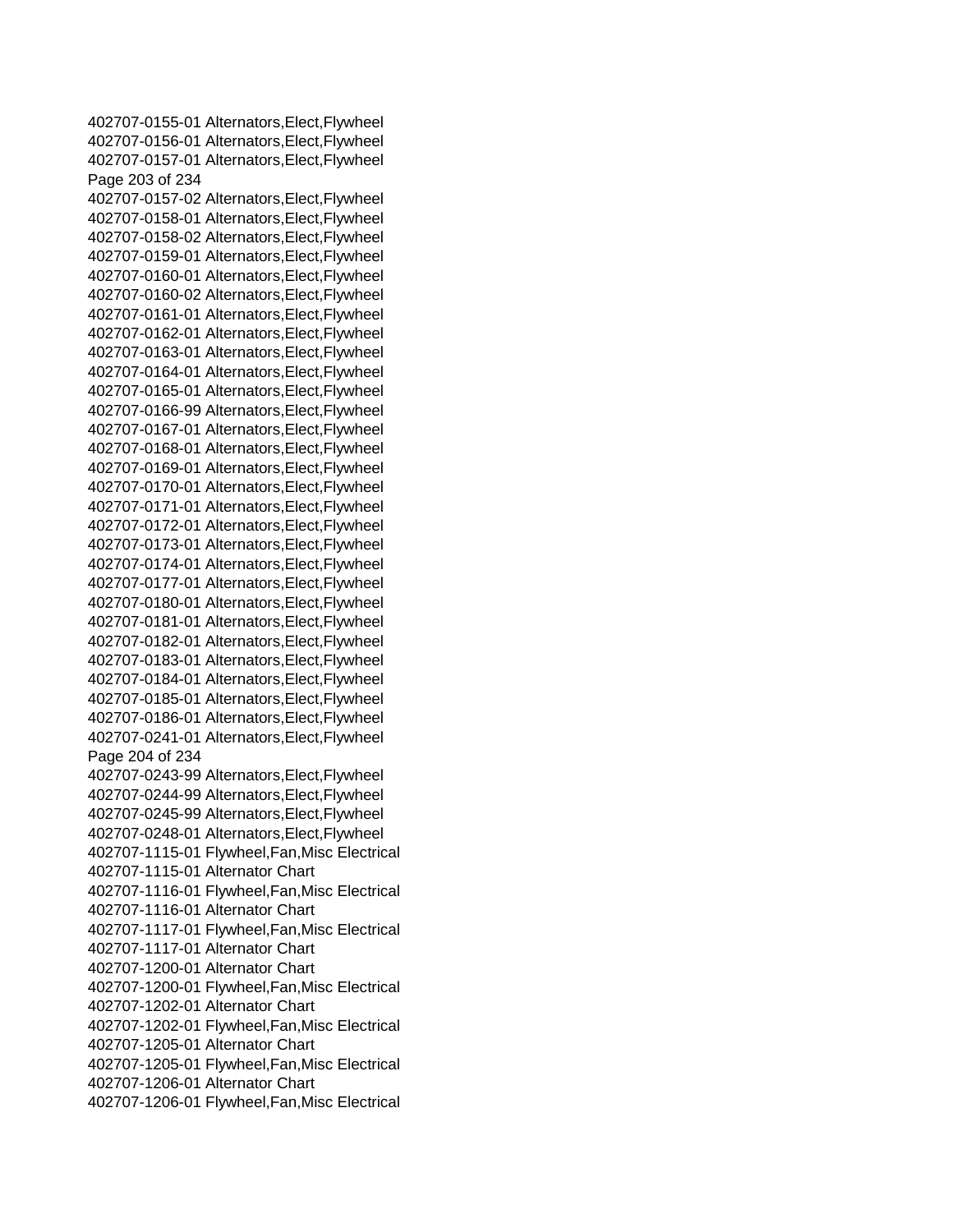402707-1207-01 Alternator Chart 402707-1207-01 Flywheel,Fan,Misc Electrical 402707-1208-01 Alternator Chart 402707-1208-01 Flywheel,Fan,Misc Electrical 402707-1209-01 Alternator Chart 402707-1209-01 Flywheel,Fan,Misc Electrical 402707-1210-01 Alternator Chart 402707-1210-01 Flywheel,Fan,Misc Electrical 402707-1210-02 Alternator Chart 402707-1210-02 Flywheel,Fan,Misc Electrical 402707-1211-01 Alternator Chart Page 205 of 234 402707-1211-01 Flywheel,Fan,Misc Electrical 402707-1212-01 Alternator Chart 402707-1212-01 Flywheel,Fan,Misc Electrical 402707-1213-01 Flywheel,Fan,Misc Electrical 402707-1213-01 Alternator Chart 402707-1214-01 Alternator Chart 402707-1214-01 Flywheel,Fan,Misc Electrical 402707-1215-01 Flywheel,Fan,Misc Electrical 402707-1215-01 Alternator Chart 402707-1216-01 Alternator Chart 402707-1216-01 Flywheel,Fan,Misc Electrical 402707-1217-01 Alternator Chart 402707-1217-01 Flywheel,Fan,Misc Electrical 402707-1218-01 Flywheel,Fan,Misc Electrical 402707-1218-01 Alternator Chart 402707-1219-01 Flywheel,Fan,Misc Electrical 402707-1219-01 Alternator Chart 402707-1220-01 Flywheel,Fan,Misc Electrical 402707-1220-01 Alternator Chart 402707-1222-01 Flywheel,Fan,Misc Electrical 402707-1222-01 Alternator Chart 402707-1225-01 Flywheel,Fan,Misc Electrical 402707-1225-01 Alternator Chart 402707-1226-01 Flywheel,Fan,Misc Electrical 402707-1226-01 Alternator Chart 402707-1227-01 Alternator Chart 402707-1227-01 Flywheel,Fan,Misc Electrical 402707-1228-01 Alternator Chart 402707-1228-01 Flywheel,Fan,Misc Electrical Page 206 of 234 402707-1233-01 Alternator Chart 402707-1233-01 Flywheel,Fan,Misc Electrical 402707-1234-99 Alternators,Elect,Flywheel 402707-1235-01 Alternator Chart 402707-1235-01 Flywheel,Fan,Misc Electrical 402707-1240-01 Alternator Chart 402707-1240-01 Flywheel,Fan,Misc Electrical 402707-1242-01 Alternator Chart 402707-1242-01 Flywheel,Fan,Misc Electrical 402707-1244-01 Alternator Chart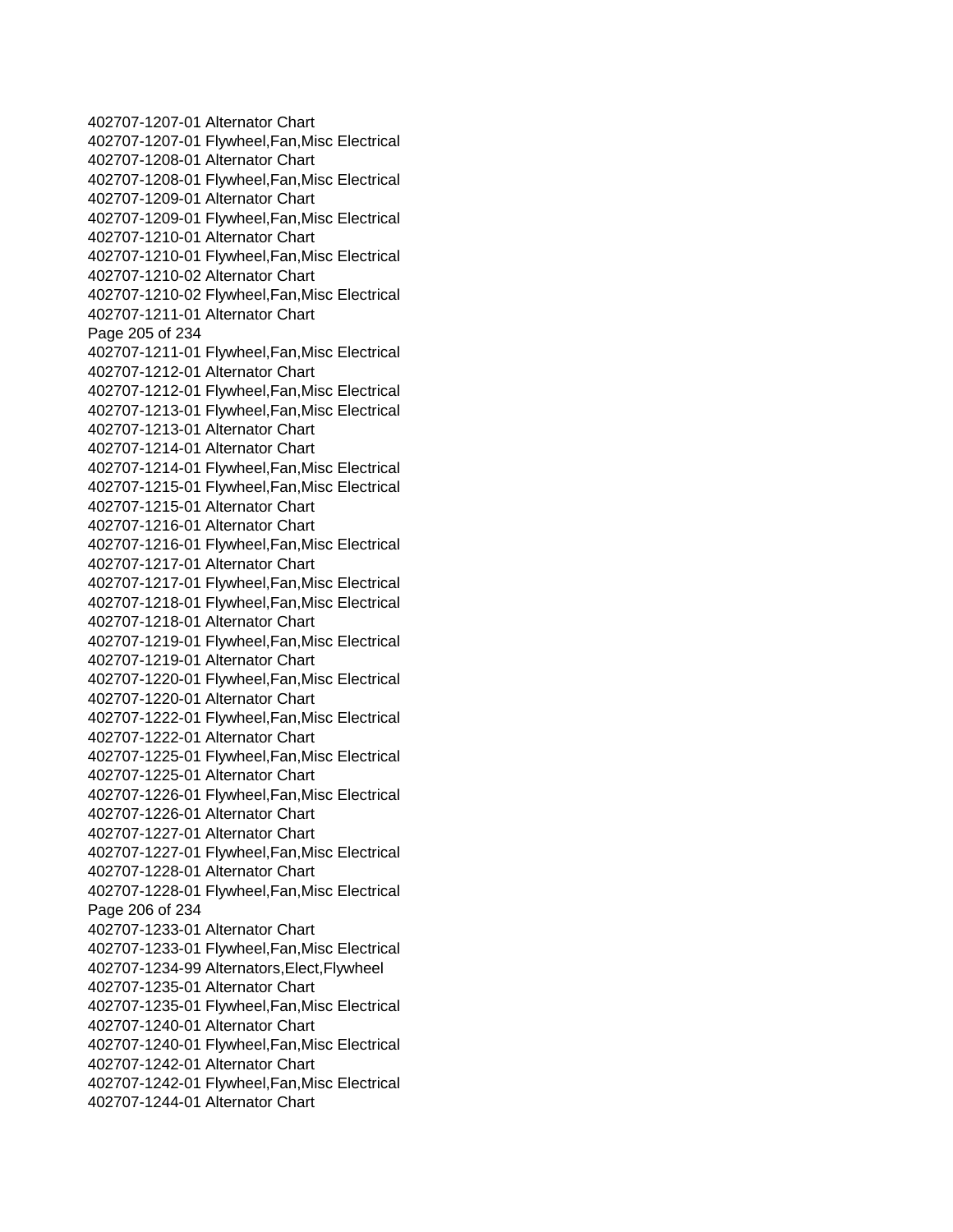402707-1244-01 Flywheel,Fan,Misc Electrical 402707-1246-01 Alternator Chart 402707-1246-01 Flywheel,Fan,Misc Electrical 402707-1270-01 Alternator Chart 402707-1270-01 Flywheel,Fan,Misc Electrical 402707-1271-99 Alternators,Elect,Flywheel 402707-1280-01 Alternator Chart 402707-1280-01 Flywheel,Fan,Misc Electrical 402707-1401-01 Flywheel,Fan,Misc Electrical 402707-1401-01 Alternator Chart 402707-1500-01 Alternator Chart 402707-1500-01 Flywheel,Fan,Misc Electrical 402707-1502-01 Alternator Chart 402707-1502-01 Flywheel,Fan,Misc Electrical 402707-1505-01 Alternator Chart 402707-1505-01 Flywheel,Fan,Misc Electrical 402707-1506-01 Alternator Chart 402707-1506-01 Flywheel,Fan,Misc Electrical 402707-1507-01 Alternator Chart Page 207 of 234 402707-1507-01 Flywheel,Fan,Misc Electrical 402707-1508-01 Alternator Chart 402707-1508-01 Flywheel,Fan,Misc Electrical 402707-1509-01 Alternator Chart 402707-1509-01 Flywheel,Fan,Misc Electrical 402707-1510-99 Alternators,Elect,Flywheel 402707-1511-01 Alternator Chart 402707-1511-01 Flywheel,Fan,Misc Electrical 402707-4001-01 Flywheel,Fan,Misc Electrical 402707-4001-01 Alternator Chart 402707-4001-02 Flywheel,Fan,Misc Electrical 402707-4001-02 Alternator Chart 402707-4002-99 Alternators,Elect,Flywheel 402707-4015-99 Alternators,Elect,Flywheel 402707-7001-99 Alternators,Elect,Flywheel 402707-7017-01 Flywheel,Fan,Misc Electrical 402707-7017-01 Alternator Chart 402777-1201-01 Alternator Chart 402777-1201-01 Flywheel,Fan,Misc Electrical 402777-1203-01 Alternator Chart 402777-1203-01 Flywheel,Fan,Misc Electrical 402777-1221-01 Alternator Chart 402777-1221-01 Flywheel,Fan,Misc Electrical 402777-1223-01 Alternator Chart 402777-1223-01 Flywheel,Fan,Misc Electrical 402777-1224-01 Flywheel,Fan,Misc Electrical 402777-1224-01 Alternator Chart 402777-1232-01 Alternator Chart 402777-1232-01 Flywheel,Fan,Misc Electrical Page 208 of 234 402777-1239-01 Alternator Chart 402777-1239-01 Flywheel,Fan,Misc Electrical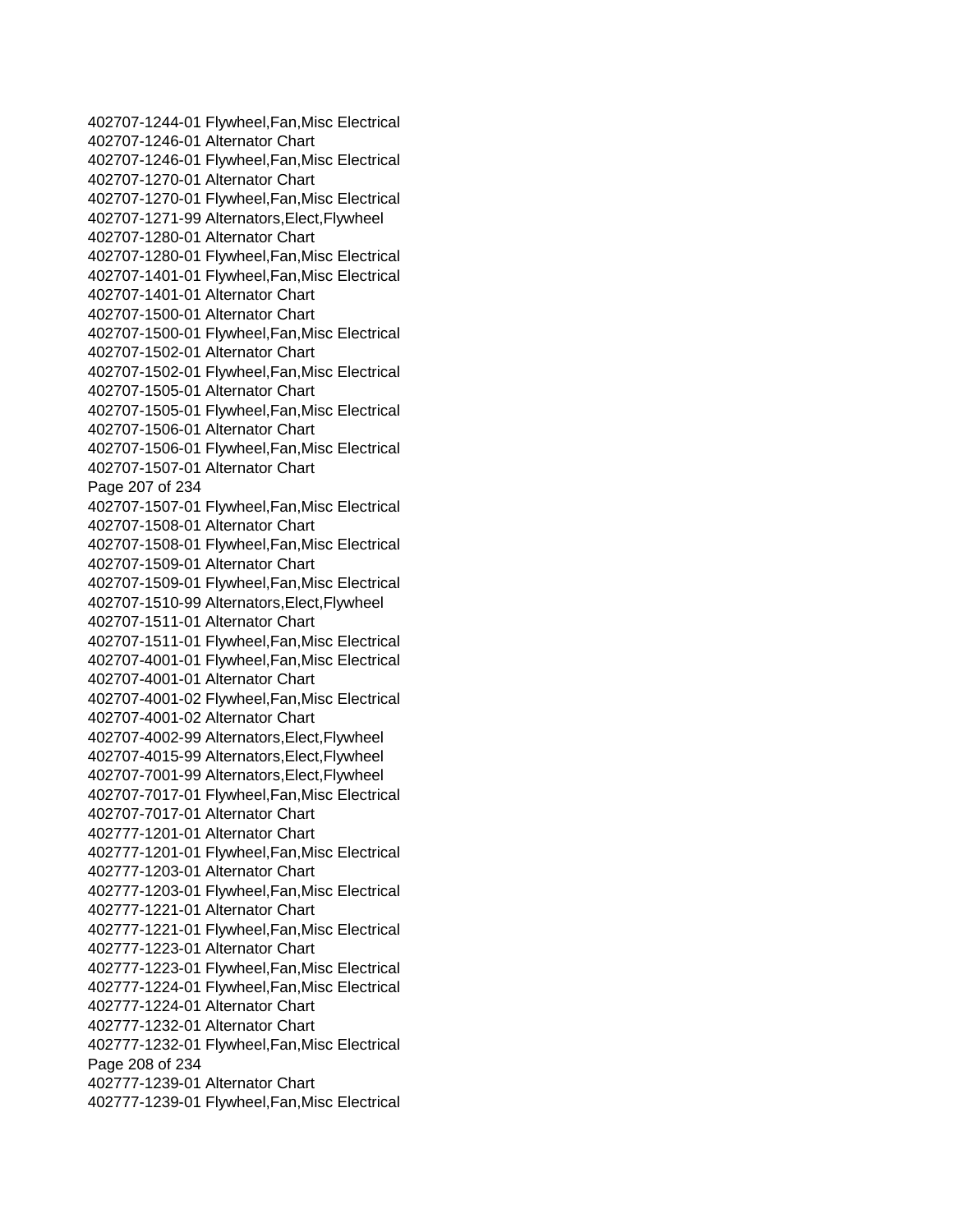402777-1245-01 Flywheel,Fan,Misc Electrical 402777-1245-01 Alternator Chart 402777-1272-01 Alternator Chart 402777-1272-01 Flywheel,Fan,Misc Electrical 402777-1273-99 Alternator Chart 402777-1273-99 Flywheel,Fan,Misc Electrical 404417-0109-99 Air Cleaner Grp 404417-1501-01 Air Cleaner Grp 404417-1502-01 Air Cleaner Grp 404437-0100-01 Alternators,Flywheel,Screens 404437-0102-01 Alternators,Flywheel,Screens 404437-0103-01 Alternators,Flywheel,Screens 404437-0104-01 Alternators,Flywheel,Screens 404437-0110-01 Alternators,Flywheel,Screens 404437-0111-01 Alternators,Flywheel,Screens 404437-0112-01 Alternators,Flywheel,Screens 404437-0113-01 Alternators,Flywheel,Screens 404437-0114-01 Alternators,Flywheel,Screens 404437-0117-01 Alternators,Flywheel,Screens 404437-0118-01 Alternators,Flywheel,Screens 404437-1200-01 Air Cleaner Grp 404437-1202-01 Air Cleaner Grp 404437-1205-01 Air Cleaner Grp 404437-1206-01 Air Cleaner Grp 404437-1207-01 Air Cleaner Grp 404437-1208-01 Air Cleaner Grp 404437-1209-99 Air Cleaner Grp Page 209 of 234 404437-1210-01 Air Cleaner Grp 404447-1201-01 Air Cleaner Grp 404447-1203-01 Air Cleaner Grp 404447-1211-01 Air Cleaner Grp 404447-4002-01 Air Cleaner Grp 404447-4005-99 Air Cleaner Grp 404707-0100-01 Alternator Chart 404707-0100-01 BlowerHsg,Mufflers,Shielding 404707-0102-01 Alternator Chart 404707-0102-01 BlowerHsg,Mufflers,Shielding 404707-0103-01 Alternator Chart 404707-0103-01 BlowerHsg,Mufflers,Shielding 404707-0104-01 Alternator Chart 404707-0104-01 BlowerHsg,Mufflers,Shielding 404707-0115-01 Alternator Chart 404707-0115-01 BlowerHsg,Mufflers,Shielding 404707-0116-99 Alternator Chart 404707-0116-99 BlowerHsg,Mufflers,Shielding 404707-0117-01 Alternator Chart 404707-0117-01 BlowerHsg,Mufflers,Shielding 404707-0117-02 Alternator Chart 404707-0117-02 BlowerHsg,Mufflers,Shielding 404707-0118-01 Alternator Chart 404707-0118-01 BlowerHsg,Mufflers,Shielding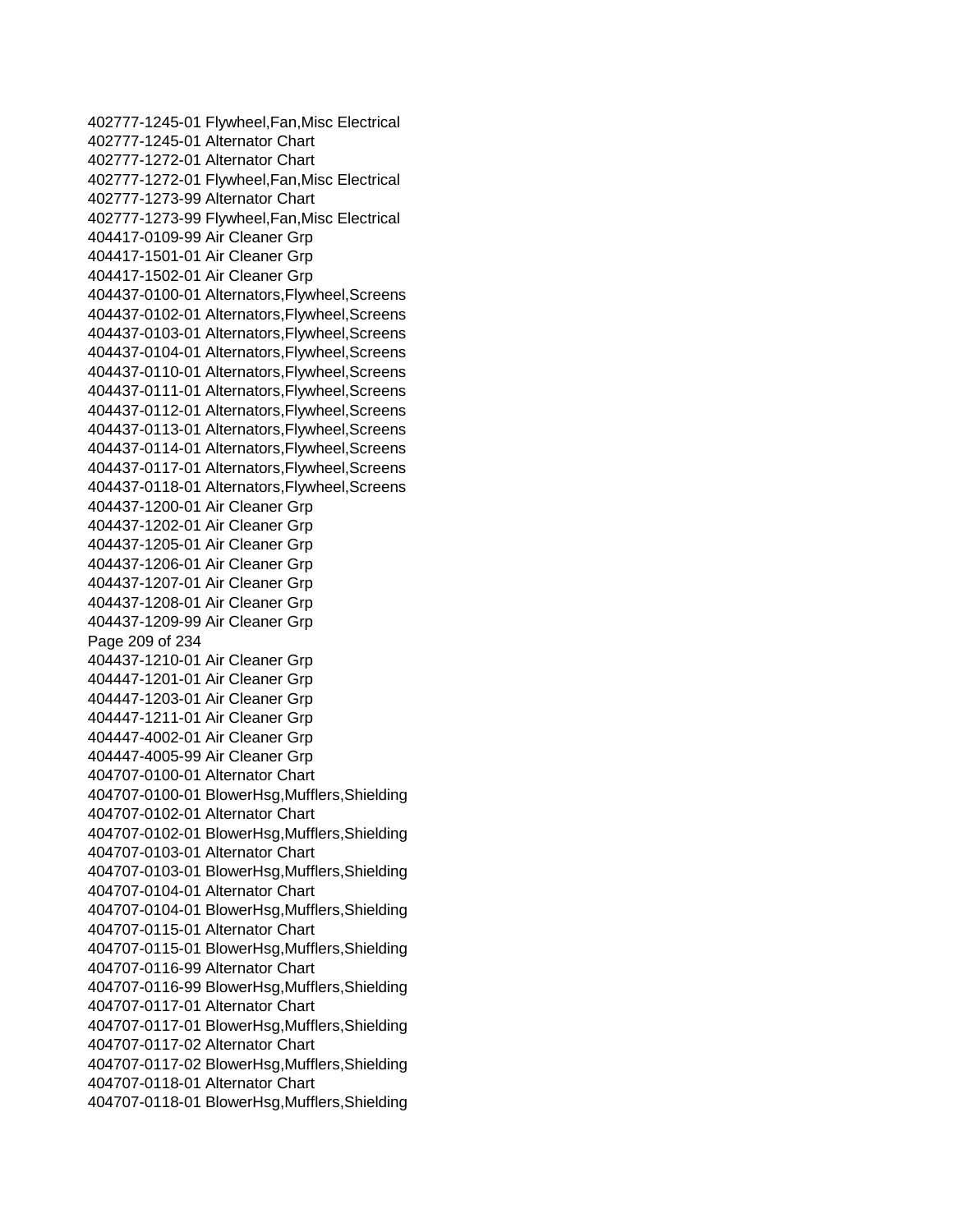404707-0119-01 Alternator Chart 404707-0119-01 BlowerHsg,Mufflers,Shielding 404707-0120-01 Alternator Chart 404707-0120-01 BlowerHsg,Mufflers,Shielding 404707-0121-01 Alternator Chart Page 210 of 234 404707-0121-01 BlowerHsg,Mufflers,Shielding 404707-0122-01 Alternator Chart 404707-0122-01 BlowerHsg,Mufflers,Shielding 404707-0122-02 Alternator Chart 404707-0122-02 BlowerHsg,Mufflers,Shielding 404707-0123-01 Alternator Chart 404707-0123-01 BlowerHsg,Mufflers,Shielding 404707-0124-01 Alternator Chart 404707-0124-01 BlowerHsg,Mufflers,Shielding 404707-0125-01 Alternator Chart 404707-0125-01 BlowerHsg,Mufflers,Shielding 404707-0126-01 Alternator Chart 404707-0126-01 BlowerHsg,Mufflers,Shielding 404707-0127-01 Alternator Chart 404707-0127-01 BlowerHsg,Mufflers,Shielding 404707-1200-01 Flywheel, Misc Electrical 404707-1200-01 Alternator Chart 404707-1202-01 Flywheel, Misc Electrical 404707-1202-01 Alternator Chart 404707-1205-01 Flywheel, Misc Electrical 404707-1205-01 Alternator Chart 404707-1206-01 Flywheel, Misc Electrical 404707-1206-01 Alternator Chart 404707-1207-01 Flywheel, Misc Electrical 404707-1207-01 Alternator Chart 404707-1208-99 Flywheel, Misc Electrical 404707-1208-99 Alternator Chart 404707-1209-99 Alternator Chart 404707-1209-99 Flywheel, Misc Electrical Page 211 of 234 404707-1210-99 Alternator Chart 404707-1210-99 Flywheel, Misc Electrical 404707-1211-01 Flywheel, Misc Electrical 404707-1211-01 Alternator Chart 404707-1212-01 Flywheel, Misc Electrical 404707-1212-01 Alternator Chart 404707-1213-01 Flywheel, Misc Electrical 404707-1213-01 Alternator Chart 404707-1214-01 Flywheel, Misc Electrical 404707-1214-01 Alternator Chart 404707-1400-01 Flywheel, Misc Electrical 404707-1400-01 Alternator Chart 404707-1500-01 Flywheel, Misc Electrical 404707-1500-01 Alternator Chart 404707-1502-01 Flywheel, Misc Electrical 404707-1502-01 Alternator Chart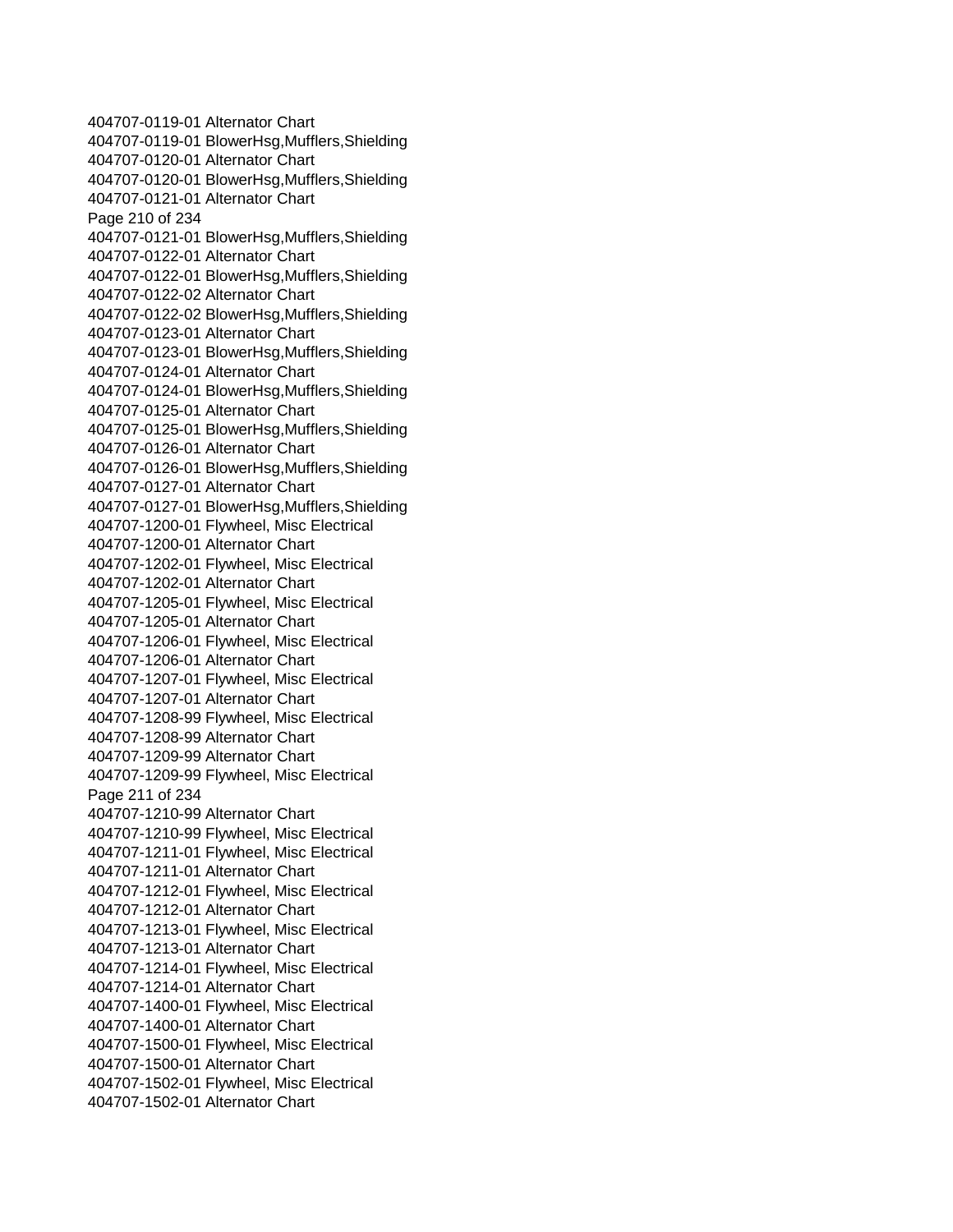404707-1505-01 Flywheel, Misc Electrical 404707-1505-01 Alternator Chart 404777-1201-01 Flywheel, Misc Electrical 404777-1201-01 Alternator Chart 404777-1203-01 Flywheel, Misc Electrical 404777-1203-01 Alternator Chart 421417-0010-99 Alternators,Flywheel,Screens 421417-0011-99 Alternators,Flywheel,Screens 421417-0012-99 Alternators,Flywheel,Screens 421417-0101-99 Alternators,Flywheel,Screens 421417-0102-99 Alternators,Flywheel,Screens 421417-0130-99 Alternators,Flywheel,Screens 421417-0132-99 Alternators,Flywheel,Screens Page 212 of 234 421417-0143-99 Alternators,Flywheel,Screens 421417-0146-99 Alternators,Flywheel,Screens 421431-0116-99 Alternators,Flywheel,Screens 421431-0133-99 Alternators,Flywheel,Screens 421437-0015-99 Alternators,Flywheel,Screens 421437-0016-99 Alternators,Flywheel,Screens 421437-0019-99 Alternators,Flywheel,Screens 421437-0020-99 Alternators,Flywheel,Screens 421437-0021-99 Alternators,Flywheel,Screens 421437-0022-99 Alternators,Flywheel,Screens 421437-0114-99 Alternators,Flywheel,Screens 421437-0115-99 Alternators,Flywheel,Screens 421437-0117-99 Alternators,Flywheel,Screens 421437-0118-99 Alternators,Flywheel,Screens 421437-0131-99 Alternators,Flywheel,Screens 421437-0134-99 Alternators,Flywheel,Screens 421437-0135-99 Alternators,Flywheel,Screens 421437-0136-99 Alternators,Flywheel,Screens 421437-0137-99 Alternators,Flywheel,Screens 421437-0138-99 Alternators,Flywheel,Screens 421437-0139-99 Alternators,Flywheel,Screens 421437-0140-99 Alternators,Flywheel,Screens 421437-0141-99 Alternators,Flywheel,Screens 421437-0142-99 Alternators,Flywheel,Screens 421707-0010-99 Alternator Chart 421707-0011-99 Alternator Chart 421707-0111-99 Alternator Chart 421707-0130-99 Alternator Chart 421707-0131-99 Alternator Chart Page 213 of 234 421707-0132-99 Alternator Chart 421707-0133-99 Alternator Chart 421707-0134-99 Alternator Chart 421707-0145-99 Alternator Chart 421707-0510-99 Alternator Chart 421707-0511-99 Alternator Chart 421707-0611-99 Alternator Chart 421707-0630-99 Alternator Chart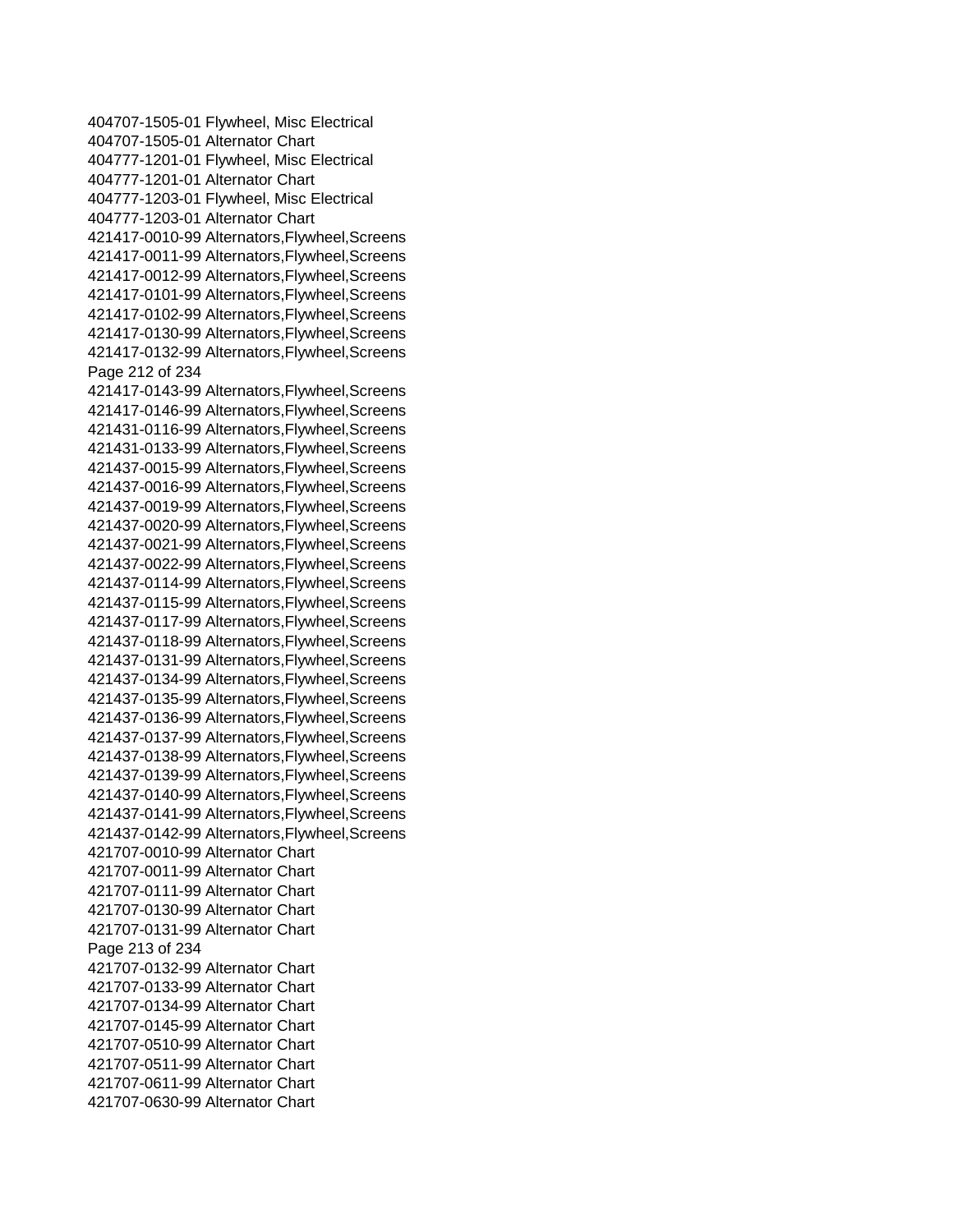421707-0631-99 Alternator Chart 421707-0632-99 Alternator Chart 422431-0129-99 Alternator Chart 422431-0129-99 Electrical,Flywheel,Screens 422431-0140-99 Alternator Chart 422431-0140-99 Electrical,Flywheel,Screens 422431-0141-99 Alternator Chart 422431-0141-99 Electrical,Flywheel,Screens 422431-0142-99 Alternator Chart 422431-0142-99 Electrical,Flywheel,Screens 422431-0147-99 Alternator Chart 422431-0147-99 Electrical,Flywheel,Screens 422431-0610-01 Alternator Chart 422431-0610-01 Electrical,Flywheel,Screens 422431-0639-01 Alternator Chart 422431-0639-01 Electrical,Flywheel,Screens 422431-0646-01 Alternator Chart 422431-0646-01 Electrical,Flywheel,Screens 422431-0668-01 Alternator Chart 422431-0668-01 Electrical,Flywheel,Screens 422431-0668-02 Alternator Chart Page 214 of 234 422431-0668-02 Electrical,Flywheel,Screens 422431-0685-01 Alternator Chart 422431-0685-01 Electrical,Flywheel,Screens 422431-0686-01 Alternator Chart 422431-0686-01 Electrical,Flywheel,Screens 422431-0687-01 Alternator Chart 422431-0687-01 Electrical,Flywheel,Screens 422431-0692-01 Alternator Chart 422431-0692-01 Electrical,Flywheel,Screens 422431-0703-01 Alternator Chart 422431-0703-01 Electrical,Flywheel,Screens 422431-0738-99 Electrical,Flywheel,Screens 422431-0738-99 Alternator Chart 422432-0623-01 Electrical,Flywheel,Screens 422432-0623-01 Alternator Chart 422432-0624-01 Electrical,Flywheel,Screens 422432-0624-01 Alternator Chart 422432-0625-01 Electrical,Flywheel,Screens 422432-0625-01 Alternator Chart 422432-0640-01 Electrical,Flywheel,Screens 422432-0640-01 Alternator Chart 422432-0649-01 Electrical,Flywheel,Screens 422432-0649-01 Alternator Chart 422432-0661-01 Electrical,Flywheel,Screens 422432-0661-01 Alternator Chart 422432-0669-01 Electrical,Flywheel,Screens 422432-0669-01 Alternator Chart 422432-0683-01 Electrical,Flywheel,Screens 422432-0683-01 Alternator Chart Page 215 of 234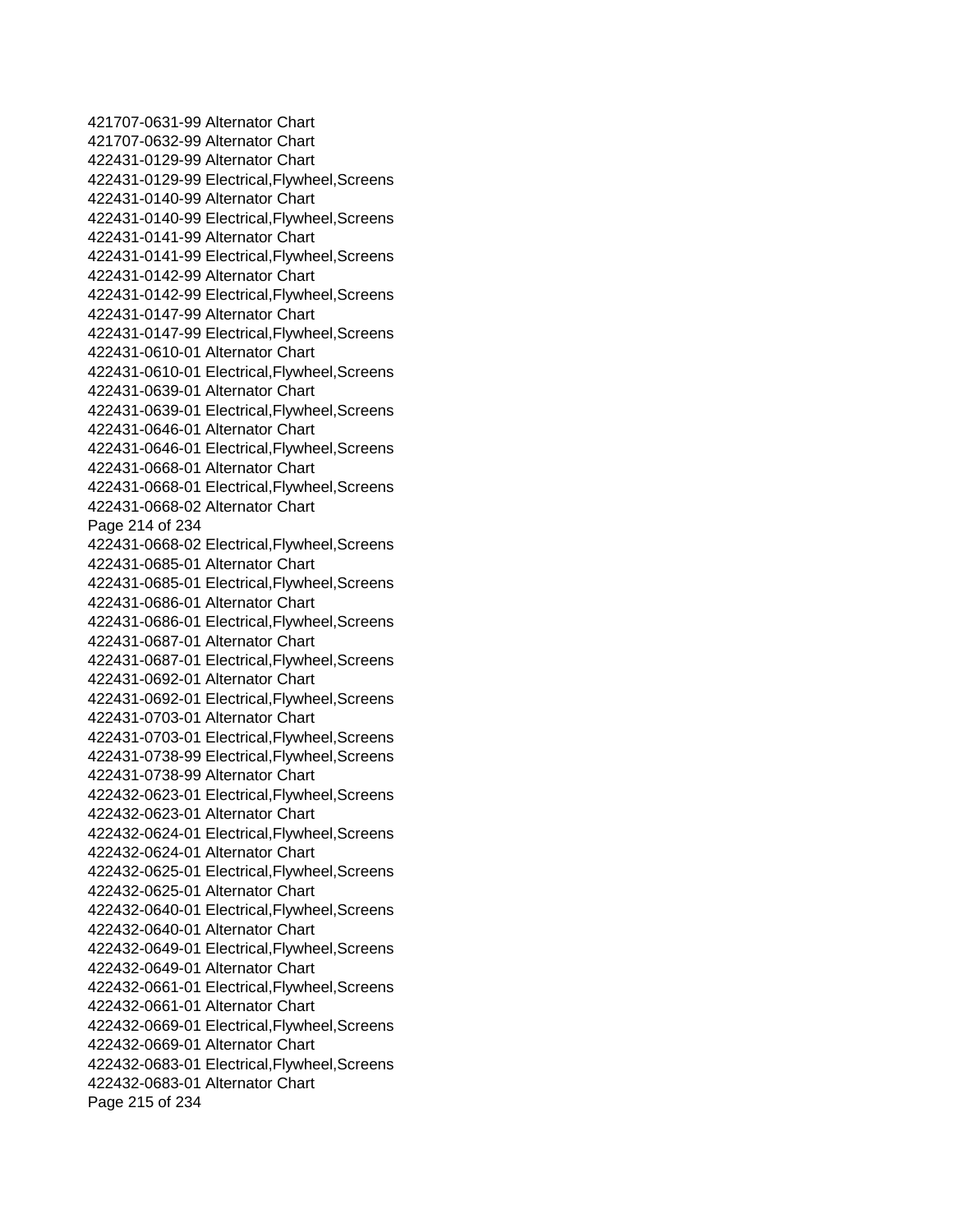422432-0683-02 Electrical,Flywheel,Screens 422432-0683-02 Alternator Chart 422432-0688-01 Electrical,Flywheel,Screens 422432-0688-01 Alternator Chart 422432-0700-01 Electrical,Flywheel,Screens 422432-0700-01 Alternator Chart 422432-0700-02 Electrical,Flywheel,Screens 422432-0700-02 Alternator Chart 422432-0730-99 Electrical,Flywheel,Screens 422432-0730-99 Alternator Chart 422432-0739-01 Electrical,Flywheel,Screens 422432-0739-01 Alternator Chart 422432-0748-99 Electrical,Flywheel,Screens 422432-0748-99 Alternator Chart 422432-1010-01 Electrical,Flywheel,Screens 422432-1010-01 Alternator Chart 422432-1010-02 Electrical,Flywheel,Screens 422432-1010-02 Alternator Chart 422432-1011-01 Electrical,Flywheel,Screens 422432-1011-01 Alternator Chart 422432-1011-02 Electrical,Flywheel,Screens 422432-1011-02 Alternator Chart 422435-0127-99 Electrical,Flywheel,Screens 422435-0127-99 Alternator Chart 422435-0135-99 Electrical,Flywheel,Screens 422435-0135-99 Alternator Chart 422435-0136-99 Electrical,Flywheel,Screens 422435-0136-99 Alternator Chart 422435-0630-01 Electrical,Flywheel,Screens Page 216 of 234 422435-0630-01 Alternator Chart 422435-0636-01 Electrical,Flywheel,Screens 422435-0636-01 Alternator Chart 422435-0641-01 Electrical,Flywheel,Screens 422435-0641-01 Alternator Chart 422435-0660-01 Electrical,Flywheel,Screens 422435-0660-01 Alternator Chart 422435-0662-01 Electrical,Flywheel,Screens 422435-0662-01 Alternator Chart 422435-0670-01 Electrical,Flywheel,Screens 422435-0670-01 Alternator Chart 422435-0671-01 Electrical,Flywheel,Screens 422435-0671-01 Alternator Chart 422435-0699-01 Alternator Chart 422435-0699-01 Electrical,Flywheel,Screens 422435-0711-01 Alternator Chart 422435-0711-01 Electrical,Flywheel,Screens 422435-0711-02 Alternator Chart 422435-0711-02 Electrical,Flywheel,Screens 422436-0731-01 Electrical,Flywheel,Screens 422436-0731-01 Alternator Chart 422436-0740-01 Electrical,Flywheel,Screens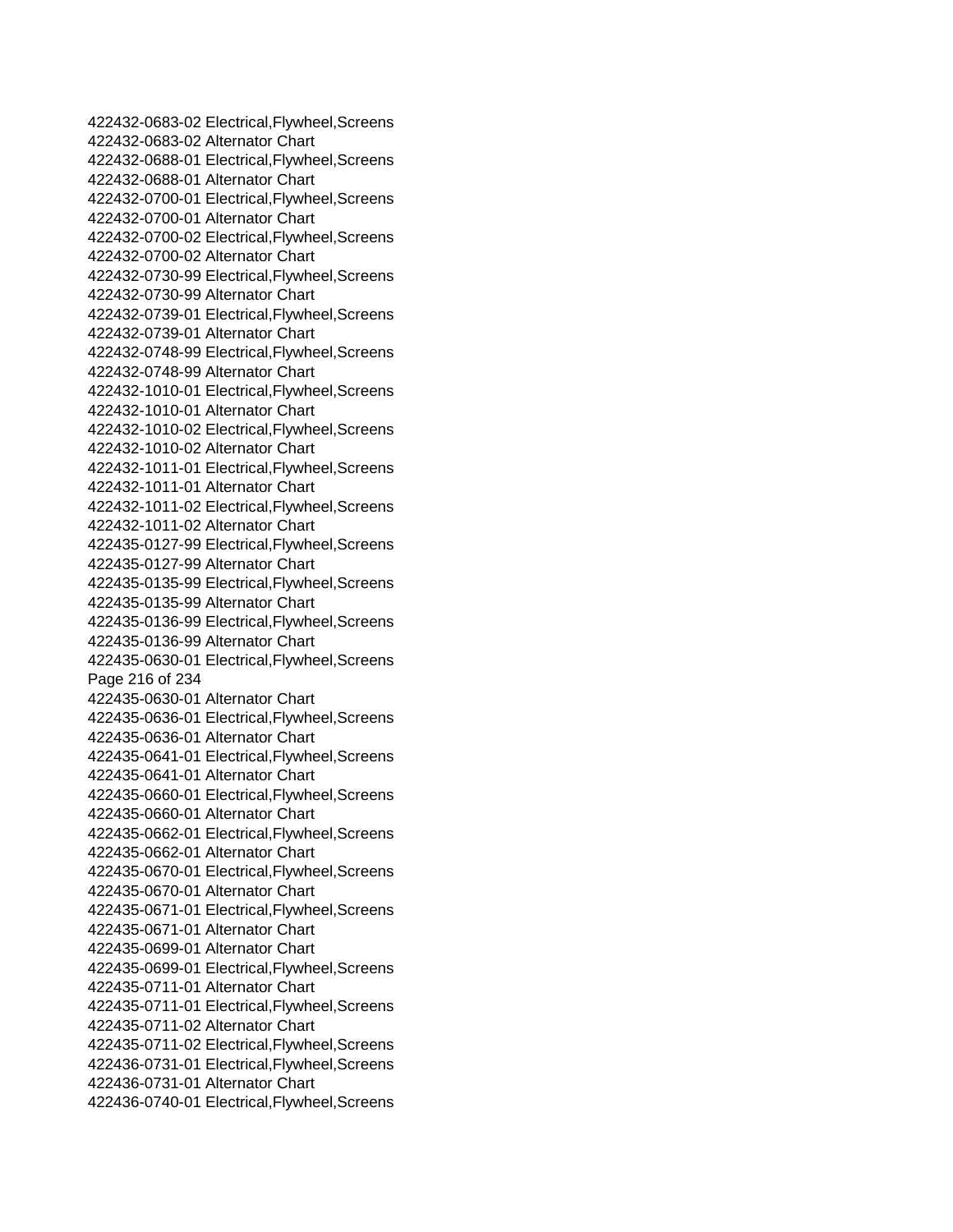422436-0740-01 Alternator Chart 422437-0015-99 Alternator Chart 422437-0015-99 Electrical,Flywheel,Screens 422437-0016-99 Alternator Chart 422437-0016-99 Electrical,Flywheel,Screens 422437-0019-99 Electrical,Flywheel,Screens 422437-0019-99 Alternator Chart Page 217 of 234 422437-0020-99 Electrical,Flywheel,Screens 422437-0020-99 Alternator Chart 422437-0021-99 Electrical,Flywheel,Screens 422437-0021-99 Alternator Chart 422437-0022-99 Electrical,Flywheel,Screens 422437-0022-99 Alternator Chart 422437-0023-99 Alternator Chart 422437-0023-99 Electrical,Flywheel,Screens 422437-0070-99 Alternator Chart 422437-0070-99 Electrical,Flywheel,Screens 422437-0111-99 Electrical,Flywheel,Screens 422437-0111-99 Alternator Chart 422437-0112-99 Electrical,Flywheel,Screens 422437-0112-99 Alternator Chart 422437-0127-99 Electrical,Flywheel,Screens 422437-0127-99 Alternator Chart 422437-0128-99 Alternator Chart 422437-0128-99 Electrical,Flywheel,Screens 422437-0130-99 Electrical,Flywheel,Screens 422437-0130-99 Alternator Chart 422437-0131-99 Alternator Chart 422437-0131-99 Electrical,Flywheel,Screens 422437-0132-99 Electrical,Flywheel,Screens 422437-0132-99 Alternator Chart 422437-0133-99 Electrical,Flywheel,Screens 422437-0133-99 Alternator Chart 422437-0134-99 Alternator Chart 422437-0134-99 Electrical,Flywheel,Screens 422437-0135-99 Electrical,Flywheel,Screens Page 218 of 234 422437-0135-99 Alternator Chart 422437-0136-99 Electrical,Flywheel,Screens 422437-0136-99 Alternator Chart 422437-0137-99 Electrical,Flywheel,Screens 422437-0137-99 Alternator Chart 422437-0138-99 Alternator Chart 422437-0138-99 Electrical,Flywheel,Screens 422437-0139-99 Alternator Chart 422437-0139-99 Electrical,Flywheel,Screens 422437-0143-99 Electrical,Flywheel,Screens 422437-0143-99 Alternator Chart 422437-0144-99 Alternator Chart 422437-0144-99 Electrical,Flywheel,Screens 422437-0145-99 Alternator Chart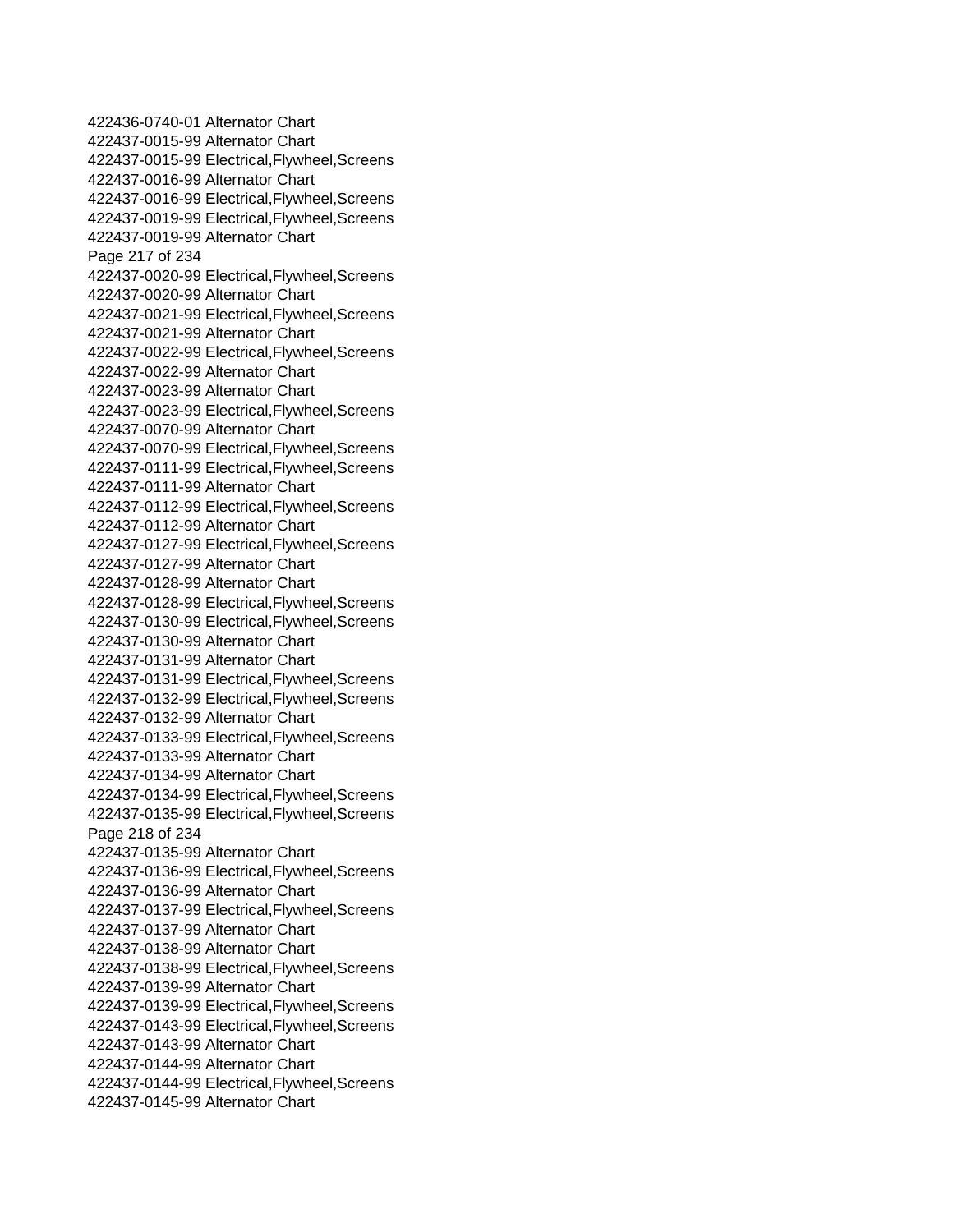422437-0145-99 Electrical,Flywheel,Screens 422437-0146-99 Electrical,Flywheel,Screens 422437-0146-99 Alternator Chart 422437-0148-99 Electrical,Flywheel,Screens 422437-0148-99 Alternator Chart 422437-0149-99 Electrical,Flywheel,Screens 422437-0149-99 Alternator Chart 422437-0150-99 Electrical,Flywheel,Screens 422437-0150-99 Alternator Chart 422437-0515-01 Alternator Chart 422437-0515-01 Electrical,Flywheel,Screens 422437-0515-02 Alternator Chart 422437-0515-02 Electrical,Flywheel,Screens 422437-0516-01 Alternator Chart 422437-0516-01 Electrical,Flywheel,Screens Page 219 of 234 422437-0519-01 Electrical,Flywheel,Screens 422437-0519-01 Alternator Chart 422437-0520-01 Electrical,Flywheel,Screens 422437-0520-01 Alternator Chart 422437-0521-01 Electrical,Flywheel,Screens 422437-0521-01 Alternator Chart 422437-0521-02 Electrical,Flywheel,Screens 422437-0521-02 Alternator Chart 422437-0522-01 Electrical,Flywheel,Screens 422437-0522-01 Alternator Chart 422437-0522-02 Electrical,Flywheel,Screens 422437-0522-02 Alternator Chart 422437-0523-01 Electrical,Flywheel,Screens 422437-0523-01 Alternator Chart 422437-0570-01 Alternator Chart 422437-0570-01 Electrical,Flywheel,Screens 422437-0611-01 Electrical,Flywheel,Screens 422437-0611-01 Alternator Chart 422437-0612-01 Electrical,Flywheel,Screens 422437-0612-01 Alternator Chart 422437-0631-01 Electrical,Flywheel,Screens 422437-0631-01 Alternator Chart 422437-0632-01 Alternator Chart 422437-0632-01 Electrical,Flywheel,Screens 422437-0633-01 Electrical,Flywheel,Screens 422437-0633-01 Alternator Chart 422437-0634-01 Electrical,Flywheel,Screens 422437-0634-01 Alternator Chart 422437-0635-01 Electrical,Flywheel,Screens Page 220 of 234 422437-0635-01 Alternator Chart 422437-0637-01 Alternator Chart 422437-0637-01 Electrical,Flywheel,Screens 422437-0638-01 Electrical,Flywheel,Screens 422437-0638-01 Alternator Chart 422437-0639-99 Alternator Chart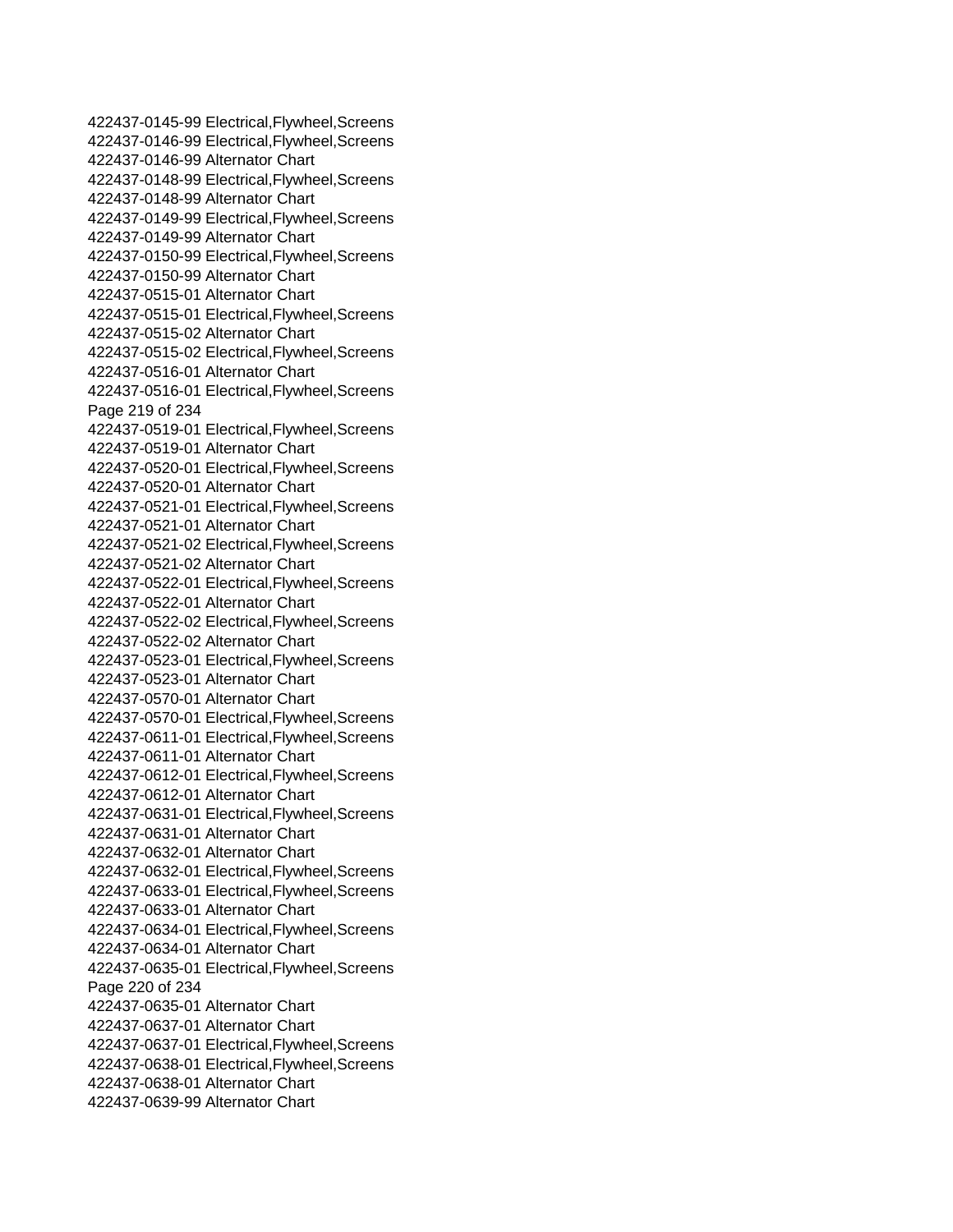422437-0639-99 Electrical,Flywheel,Screens 422437-0642-01 Alternator Chart 422437-0642-01 Electrical,Flywheel,Screens 422437-0643-01 Alternator Chart 422437-0643-01 Electrical,Flywheel,Screens 422437-0644-01 Electrical,Flywheel,Screens 422437-0644-01 Alternator Chart 422437-0645-01 Alternator Chart 422437-0645-01 Electrical,Flywheel,Screens 422437-0647-01 Electrical,Flywheel,Screens 422437-0647-01 Alternator Chart 422437-0648-01 Electrical,Flywheel,Screens 422437-0648-01 Alternator Chart 422437-0651-01 Alternator Chart 422437-0651-01 Electrical,Flywheel,Screens 422437-0663-01 Electrical,Flywheel,Screens 422437-0663-01 Alternator Chart 422437-0664-01 Electrical,Flywheel,Screens 422437-0664-01 Alternator Chart 422437-0664-03 Electrical,Flywheel,Screens 422437-0664-03 Alternator Chart 422437-0665-01 Alternator Chart 422437-0665-01 Electrical,Flywheel,Screens Page 221 of 234 422437-0666-01 Electrical,Flywheel,Screens 422437-0666-01 Alternator Chart 422437-0667-01 Electrical,Flywheel,Screens 422437-0667-01 Alternator Chart 422437-0672-01 Electrical,Flywheel,Screens 422437-0672-01 Alternator Chart 422437-0673-01 Electrical,Flywheel,Screens 422437-0673-01 Alternator Chart 422437-0674-01 Electrical,Flywheel,Screens 422437-0674-01 Alternator Chart 422437-0675-01 Electrical,Flywheel,Screens 422437-0675-01 Alternator Chart 422437-0676-01 Alternator Chart 422437-0676-01 Electrical,Flywheel,Screens 422437-0677-01 Alternator Chart 422437-0677-01 Electrical,Flywheel,Screens 422437-0678-01 Electrical,Flywheel,Screens 422437-0678-01 Alternator Chart 422437-0679-01 Alternator Chart 422437-0679-01 Electrical,Flywheel,Screens 422437-0679-02 Alternator Chart 422437-0679-02 Electrical,Flywheel,Screens 422437-0680-01 Electrical,Flywheel,Screens 422437-0680-01 Alternator Chart 422437-0681-01 Alternator Chart 422437-0681-01 Electrical,Flywheel,Screens 422437-0681-02 Alternator Chart 422437-0681-02 Electrical,Flywheel,Screens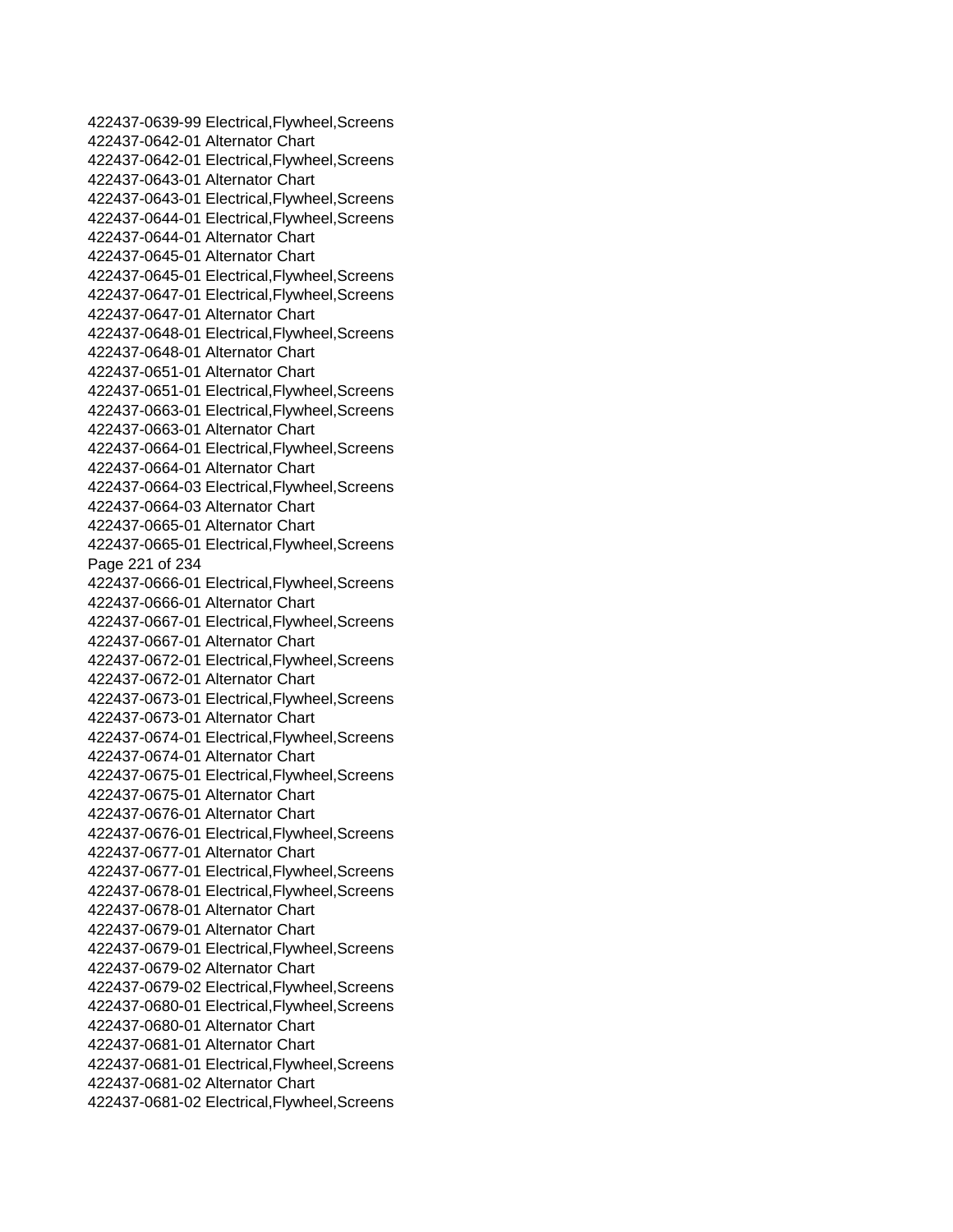422437-0682-01 Alternator Chart Page 222 of 234 422437-0682-01 Electrical,Flywheel,Screens 422437-0684-01 Electrical,Flywheel,Screens 422437-0684-01 Alternator Chart 422437-0689-01 Electrical,Flywheel,Screens 422437-0689-01 Alternator Chart 422437-0690-01 Alternator Chart 422437-0690-01 Electrical,Flywheel,Screens 422437-0691-01 Electrical,Flywheel,Screens 422437-0691-01 Alternator Chart 422437-0693-01 Alternator Chart 422437-0693-01 Electrical,Flywheel,Screens 422437-0694-01 Electrical,Flywheel,Screens 422437-0694-01 Alternator Chart 422437-0695-01 Alternator Chart 422437-0695-01 Electrical,Flywheel,Screens 422437-0696-01 Alternator Chart 422437-0696-01 Electrical,Flywheel,Screens 422437-0697-01 Electrical,Flywheel,Screens 422437-0697-01 Alternator Chart 422437-0698-01 Electrical,Flywheel,Screens 422437-0698-01 Alternator Chart 422437-0701-01 Electrical,Flywheel,Screens 422437-0701-01 Alternator Chart 422437-0702-01 Alternator Chart 422437-0702-01 Electrical,Flywheel,Screens 422437-0704-01 Electrical,Flywheel,Screens 422437-0704-01 Alternator Chart 422437-0705-01 Electrical,Flywheel,Screens 422437-0705-01 Alternator Chart Page 223 of 234 422437-0706-01 Alternator Chart 422437-0706-01 Electrical,Flywheel,Screens 422437-0707-01 Electrical,Flywheel,Screens 422437-0707-01 Alternator Chart 422437-0708-01 Alternator Chart 422437-0708-01 Electrical,Flywheel,Screens 422437-0709-01 Alternator Chart 422437-0709-01 Electrical,Flywheel,Screens 422437-0710-01 Alternator Chart 422437-0710-01 Electrical,Flywheel,Screens 422437-0712-01 Alternator Chart 422437-0712-01 Electrical,Flywheel,Screens 422437-0713-01 Electrical,Flywheel,Screens 422437-0713-01 Alternator Chart 422437-0714-01 Alternator Chart 422437-0714-01 Electrical,Flywheel,Screens 422437-0715-01 Alternator Chart 422437-0715-01 Electrical,Flywheel,Screens 422437-0716-01 Alternator Chart 422437-0716-01 Electrical,Flywheel,Screens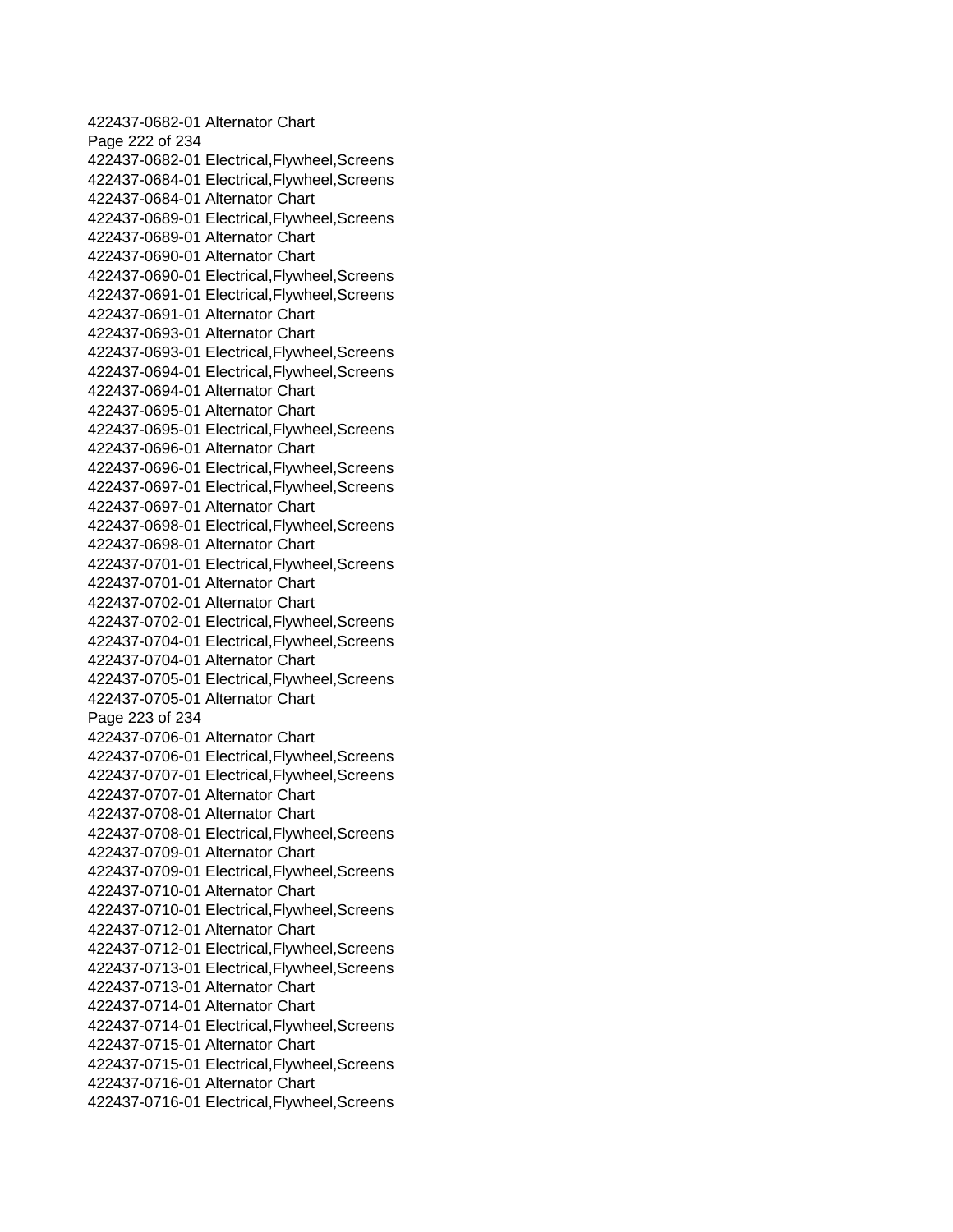422437-0717-01 Electrical,Flywheel,Screens 422437-0717-01 Alternator Chart 422437-0718-01 Electrical,Flywheel,Screens 422437-0718-01 Alternator Chart 422437-0719-01 Electrical,Flywheel,Screens 422437-0719-01 Alternator Chart 422437-0721-01 Alternator Chart 422437-0721-01 Electrical,Flywheel,Screens 422437-0721-02 Alternator Chart Page 224 of 234 422437-0721-02 Electrical,Flywheel,Screens 422437-0722-01 Electrical,Flywheel,Screens 422437-0722-01 Alternator Chart 422437-0723-01 Electrical,Flywheel,Screens 422437-0723-01 Alternator Chart 422437-0724-01 Electrical,Flywheel,Screens 422437-0724-01 Alternator Chart 422437-0725-99 Electrical,Flywheel,Screens 422437-0725-99 Alternator Chart 422437-0726-01 Electrical,Flywheel,Screens 422437-0726-01 Alternator Chart 422437-0727-01 Electrical,Flywheel,Screens 422437-0727-01 Alternator Chart 422437-0728-01 Electrical,Flywheel,Screens 422437-0728-01 Alternator Chart 422437-0729-01 Electrical,Flywheel,Screens 422437-0729-01 Alternator Chart 422437-0732-99 Electrical,Flywheel,Screens 422437-0732-99 Alternator Chart 422437-0733-01 Electrical,Flywheel,Screens 422437-0733-01 Alternator Chart 422437-0734-01 Electrical,Flywheel,Screens 422437-0734-01 Alternator Chart 422437-0735-01 Electrical,Flywheel,Screens 422437-0735-01 Alternator Chart 422437-0736-01 Alternator Chart 422437-0736-01 Electrical,Flywheel,Screens 422437-0737-01 Electrical,Flywheel,Screens 422437-0737-01 Alternator Chart Page 225 of 234 422437-0741-01 Electrical,Flywheel,Screens 422437-0741-01 Alternator Chart 422437-0742-99 Electrical,Flywheel,Screens 422437-0742-99 Alternator Chart 422437-0743-01 Electrical,Flywheel,Screens 422437-0743-01 Alternator Chart 422437-0744-01 Electrical,Flywheel,Screens 422437-0744-01 Alternator Chart 422437-0745-01 Electrical,Flywheel,Screens 422437-0745-01 Alternator Chart 422437-0746-01 Alternator Chart 422437-0746-01 Electrical,Flywheel,Screens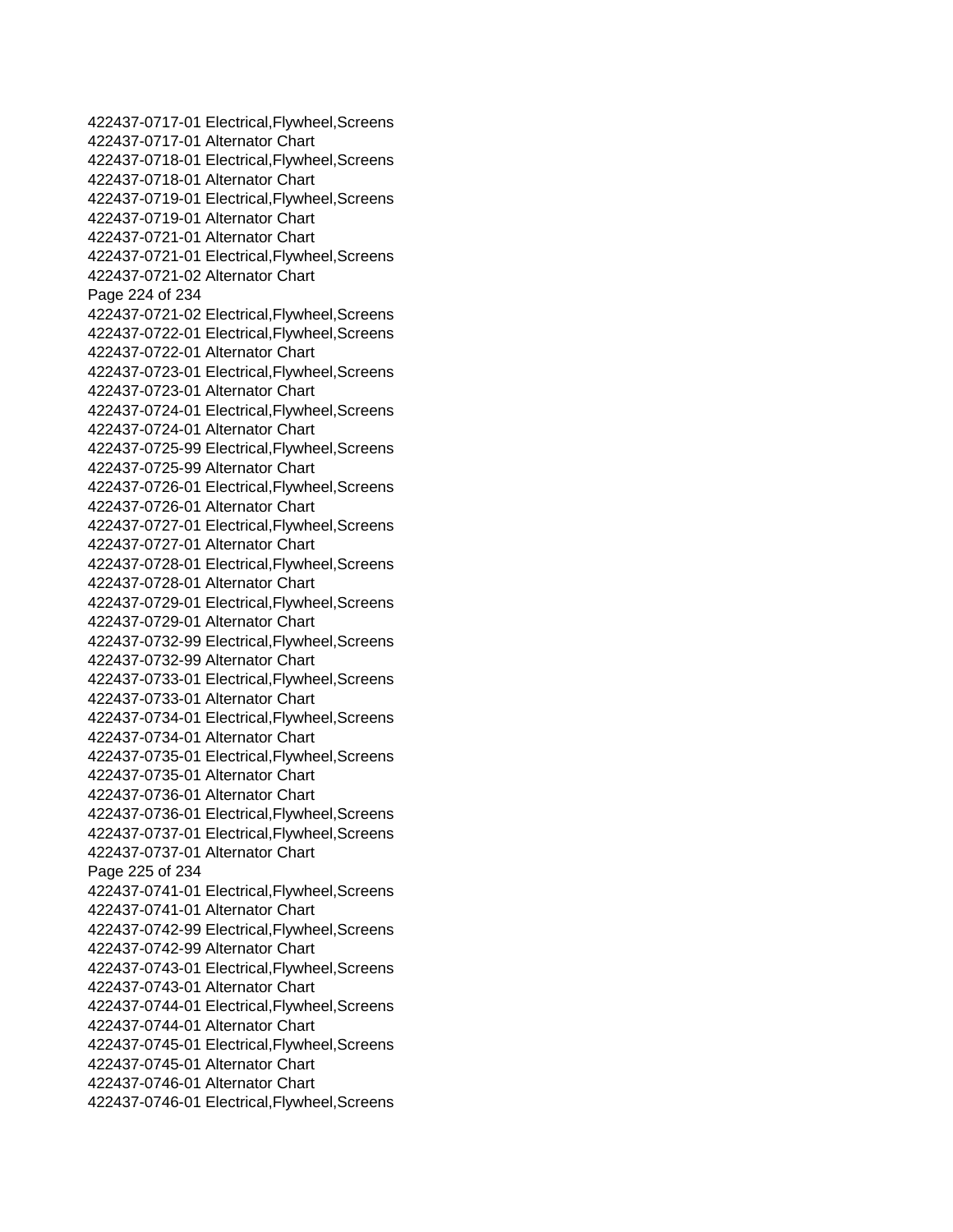422437-0747-01 Alternator Chart 422437-0747-01 Electrical,Flywheel,Screens 422437-0748-99 Electrical,Flywheel,Screens 422437-0748-99 Alternator Chart 422437-0749-01 Alternator Chart 422437-0749-01 Electrical,Flywheel,Screens 422437-0750-01 Alternator Chart 422437-0750-01 Electrical,Flywheel,Screens 422437-0751-01 Electrical,Flywheel,Screens 422437-0751-01 Alternator Chart 422437-0752-01 Electrical,Flywheel,Screens 422437-0752-01 Alternator Chart 422437-0753-01 Electrical,Flywheel,Screens 422437-0753-01 Alternator Chart 422437-0754-01 Electrical,Flywheel,Screens 422437-0754-01 Alternator Chart 422437-0755-01 Electrical,Flywheel,Screens Page 226 of 234 422437-0755-01 Alternator Chart 422437-0756-99 Electrical,Flywheel,Screens 422437-0756-99 Alternator Chart 422437-0758-01 Electrical,Flywheel,Screens 422437-0758-01 Alternator Chart 422437-0759-01 Electrical,Flywheel,Screens 422437-0759-01 Alternator Chart 422437-1015-01 Alternator Chart 422437-1015-01 Electrical,Flywheel,Screens 422437-1015-02 Alternator Chart 422437-1015-02 Electrical,Flywheel,Screens 422437-1015-03 Alternator Chart 422437-1015-03 Electrical,Flywheel,Screens 422437-1016-01 Alternator Chart 422437-1016-01 Electrical,Flywheel,Screens 422437-1016-02 Alternator Chart 422437-1016-02 Electrical,Flywheel,Screens 422437-1018-01 Electrical,Flywheel,Screens 422437-1018-01 Alternator Chart 422437-1018-02 Electrical,Flywheel,Screens 422437-1018-02 Alternator Chart 422437-1019-01 Electrical,Flywheel,Screens 422437-1019-01 Alternator Chart 422437-1019-02 Electrical,Flywheel,Screens 422437-1019-02 Alternator Chart 422437-1020-01 Electrical,Flywheel,Screens 422437-1020-01 Alternator Chart 422437-1020-02 Electrical,Flywheel,Screens 422437-1020-02 Alternator Chart Page 227 of 234 422437-1021-01 Electrical,Flywheel,Screens 422437-1021-01 Alternator Chart 422437-1021-02 Electrical,Flywheel,Screens 422437-1021-02 Alternator Chart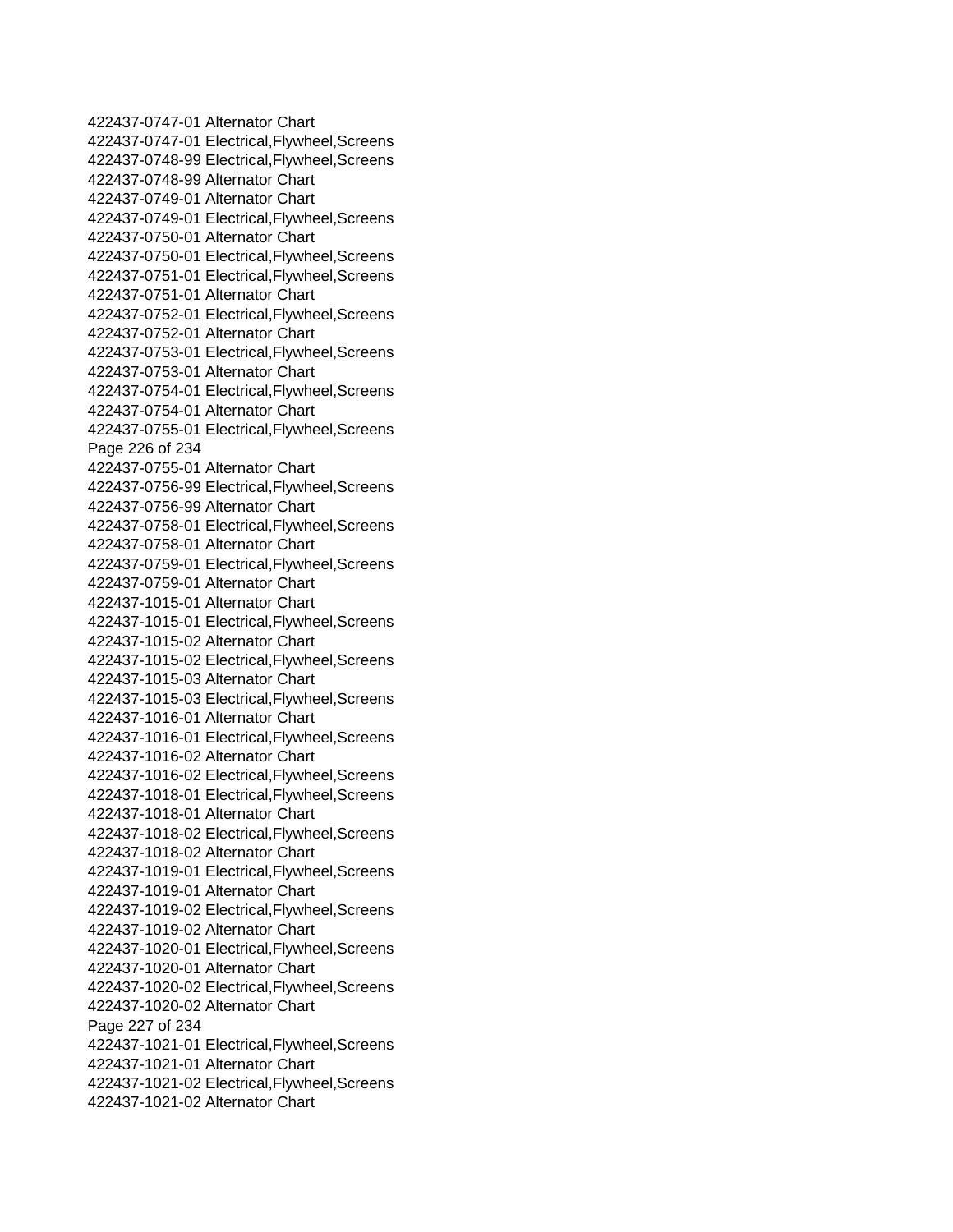422437-1021-03 Electrical,Flywheel,Screens 422437-1021-03 Alternator Chart 422437-1022-01 Alternator Chart 422437-1022-01 Electrical,Flywheel,Screens 422437-1022-02 Alternator Chart 422437-1022-02 Electrical,Flywheel,Screens 422437-1022-03 Alternator Chart 422437-1022-03 Electrical,Flywheel,Screens 422437-1023-01 Alternator Chart 422437-1023-01 Electrical,Flywheel,Screens 422437-1023-02 Alternator Chart 422437-1023-02 Electrical,Flywheel,Screens 422437-1024-01 Electrical,Flywheel,Screens 422437-1024-01 Alternator Chart 422437-1024-02 Electrical,Flywheel,Screens 422437-1024-02 Alternator Chart 422437-1025-99 Electrical,Flywheel,Screens 422437-1025-99 Alternator Chart 422437-1026-01 Electrical,Flywheel,Screens 422437-1026-01 Alternator Chart 422437-1026-02 Electrical,Flywheel,Screens 422437-1026-02 Alternator Chart 422437-1030-01 Electrical,Flywheel,Screens 422437-1030-01 Alternator Chart 422437-1030-02 Electrical,Flywheel,Screens Page 228 of 234 422437-1030-02 Alternator Chart 422437-1031-01 Electrical,Flywheel,Screens 422437-1031-01 Alternator Chart 422437-1031-02 Electrical,Flywheel,Screens 422437-1031-02 Alternator Chart 422437-1032-01 Alternator Chart 422437-1032-01 Electrical,Flywheel,Screens 422437-1045-01 Electrical,Flywheel,Screens 422437-1045-01 Alternator Chart 422437-1045-02 Electrical,Flywheel,Screens 422437-1045-02 Alternator Chart 422437-1046-01 Electrical,Flywheel,Screens 422437-1046-01 Alternator Chart 422437-1046-02 Electrical,Flywheel,Screens 422437-1046-02 Alternator Chart 422437-1046-03 Electrical,Flywheel,Screens 422437-1046-03 Alternator Chart 422437-1048-01 Electrical,Flywheel,Screens 422437-1048-01 Alternator Chart 422437-1049-01 Electrical,Flywheel,Screens 422437-1049-01 Alternator Chart 422437-1049-02 Electrical,Flywheel,Screens 422437-1049-02 Alternator Chart 422437-1050-01 Electrical,Flywheel,Screens 422437-1050-01 Alternator Chart 422437-1050-02 Electrical,Flywheel,Screens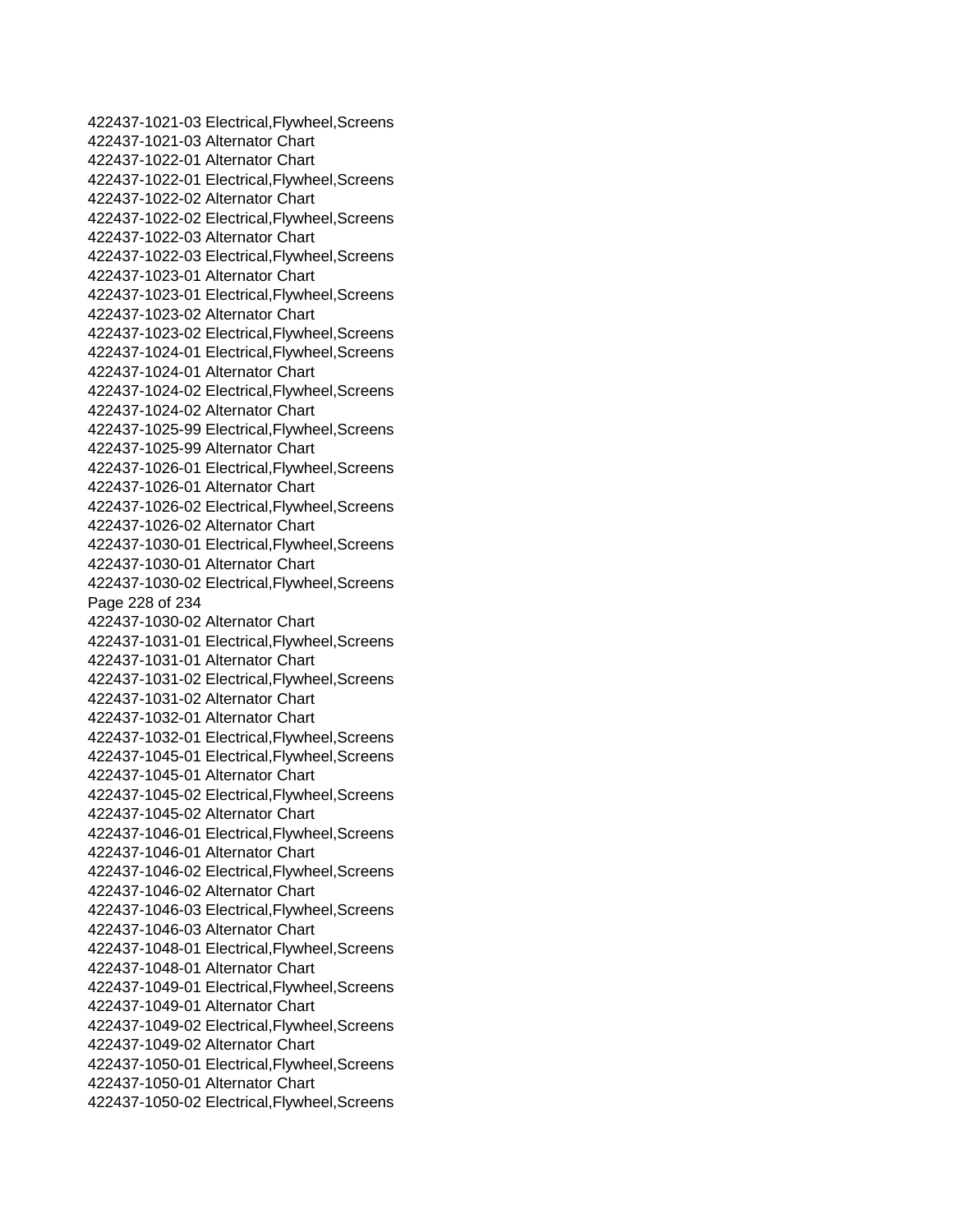422437-1050-02 Alternator Chart 422437-1051-01 Electrical,Flywheel,Screens 422437-1051-01 Alternator Chart Page 229 of 234 422437-1051-02 Electrical,Flywheel,Screens 422437-1051-02 Alternator Chart 422437-1051-03 Electrical,Flywheel,Screens 422437-1051-03 Alternator Chart 422437-1052-01 Electrical,Flywheel,Screens 422437-1052-01 Alternator Chart 422437-1052-02 Electrical,Flywheel,Screens 422437-1052-02 Alternator Chart 422437-1052-03 Electrical,Flywheel,Screens 422437-1052-03 Alternator Chart 422437-1052-04 Electrical,Flywheel,Screens 422437-1052-04 Alternator Chart 422437-1070-01 Alternator Chart 422437-1070-01 Electrical,Flywheel,Screens 422437-1070-02 Alternator Chart 422437-1070-02 Electrical,Flywheel,Screens 422437-1206-99 Electrical,Flywheel,Screens 422437-1206-99 Alternator Chart 422437-1271-99 Electrical,Flywheel,Screens 422437-1271-99 Alternator Chart 422437-1276-99 Electrical,Flywheel,Screens 422437-1276-99 Alternator Chart 422437-1882-E1 Electrical,Flywheel,Screens 422437-1882-E1 Alternator Chart 422437-1896-99 Electrical,Flywheel,Screens 422437-1896-99 Alternator Chart 422437-1898-E1 Electrical,Flywheel,Screens 422437-1898-E1 Alternator Chart 422437-1899-E1 Electrical,Flywheel,Screens Page 230 of 234 422437-1899-E1 Alternator Chart 422437-4026-99 Electrical,Flywheel,Screens 422437-4026-99 Alternator Chart 422437-4830-E1 Electrical,Flywheel,Screens 422437-4830-E1 Alternator Chart 422437-4845-E1 Electrical,Flywheel,Screens 422437-4845-E1 Alternator Chart 422707-0010-01 Alternator Chart 422707-0010-02 Alternator Chart 422707-0011-01 Alternator Chart 422707-0011-02 Alternator Chart 422707-0015-01 Alternator Chart 422707-0015-02 Alternator Chart 422707-0016-01 Alternator Chart 422707-0030-01 Alternator Chart 422707-0030-02 Alternator Chart 422707-0031-01 Alternator Chart 422707-0109-01 Alternator Chart